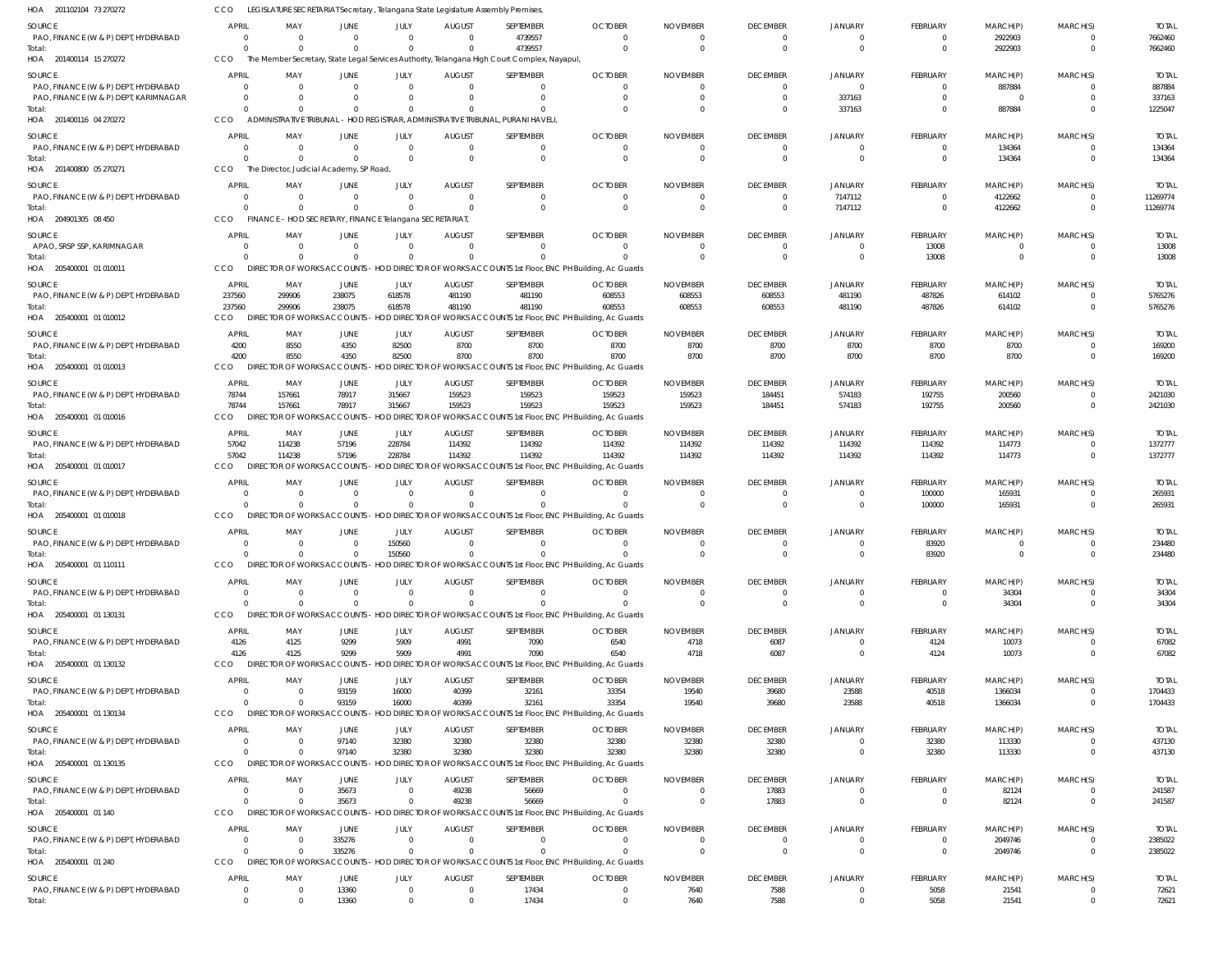205400001 01 300302 HOA 205400001 01 510511 205400001 02 010011 HOA 205400001 02 010012 HOA HOA DIRECTOR OF WORKS ACCOUNTS - HOD DIRECTOR OF WORKS ACCOUNTS 1st Floor, ENC PH Building, Ac Guards DIRECTOR OF WORKS ACCOUNTS - HOD DIRECTOR OF WORKS ACCOUNTS 1st Floor, ENC PH Building, Ac Guards DIRECTOR OF WORKS ACCOUNTS - HOD DIRECTOR OF WORKS ACCOUNTS 1st Floor, ENC PH Building, Ac Guards HOD DIRECTOR OF WORKS ACCOUNTS 1st Floor, ENC PH Building, Ac Guards CCO CCO CCO CCO DIRECTOR OF WORKS ACCOUNTS -  $\Omega$  PAO, FINANCE (W & P) DEPT, HYDERABAD PAO, FINANCE (W & P) DEPT MAHABOOBNAGAR PAO, FINANCE (W & P) DEPT, HYDERABAD APAO Finance & Corporations, Adilabad APAO Finance & Corporations, Bhoopalapally APAO Finance & Corporations, Jagtial APAO Finance & Corporations, Jangaon APAO Finance & Corporations, Kamareddy APAO Finance & Corporations, Komarambheem Asifabad APAO Finance & Corporations, Kothagudem APAO Finance & Corporations, Mahabubabad APAO Finance & Corporations, Manchirial APAO Finance & Corporations, Medchal APAO Finance & Corporations, Nagarkurnool APAO Finance & Corporations, Peddapalli APAO Finance & Corporations, Sangareddy APAO Finance & Corporations, Siddipet APAO Finance & Corporations, Siricilla APAO Finance & Corporations, Suryapet APAO Finance & Corporations, Vikarabad APAO Finance & Corporations, **Wanaparthy** APAO Finance & Corporations, Yadadri APAO, PJP (FINANCE), Jogulamba Gadwal APAO, SRSP (FINANCE), WARANGAL RURAL PAO, AMRP (FINANCE) NALGONDA PAO, FINANCE (W & P) DEPT, HYDERABAD PAO, FINANCE (W & P) DEPT, KARIMNAGAR PAO, FINANCE (W & P) DEPT, KHAMMAM PAO, FINANCE (W & P) DEPT, MAHABOOBNAGAR PAO, FINANCE (W & P) DEPT, MEDAK PAO, FINANCE (W & P) DEPT, NIRMAL PAO, FINANCE (W & P) DEPT, NIZAMABAD PAO, FINANCE (W & P) DEPT, RANGA REDDY PAO, FINANCE (W & P) DEPT, WARANGAL APAO Finance & Corporations, Adilabad APAO Finance & Corporations, Bhoopalapally APAO Finance & Corporations, Jagtial APAO Finance & Corporations, Jangaon APAO Finance & Corporations, Kamareddy APAO Finance & Corporations, Komarambheem Asifabad APAO Finance & Corporations, Kothagudem APAO Finance & Corporations, Mahabubabad APAO Finance & Corporations, Manchirial APAO Finance & Corporations, Medchal APAO Finance & Corporations, Nagarkurnool APAO Finance & Corporations, Peddapalli APAO Finance & Corporations, Sangareddy APAO Finance & Corporations, Siddipet APAO Finance & Corporations, Siricilla APAO Finance & Corporations, Suryapet APAO Finance & Corporations, Vikarabad APAO Finance & Corporations, Yadadri APAO, SRSP (FINANCE), WARANGAL RURAL PAO, AMRP (FINANCE) NALGONDA PAO, FINANCE (W & P) DEPT, HYDERABAD PAO, FINANCE (W & P) DEPT, KARIMNAGAR PAO, FINANCE (W & P) DEPT, KHAMMAM PAO, FINANCE (W & P) DEPT MAHABOOBNAGAR PAO, FINANCE (W & P) DEPT, MEDAK SOURCE **SOURCE SOURCE SOURCE**   $\theta$  $\Omega$   $\mathbf 0$   $\Omega$   $\mathbf{0}$  $\Omega$  $\theta$   $\sqrt{2}$ APRIL APRIL APRIL **APRIL**  -37961  $\sqrt{0}$   $\Omega$   $\Omega$   $\Omega$   $\sqrt{2}$   $\sqrt{2}$ MAY MAY MAY MAY  $\theta$  $\Omega$   $\Omega$   $\mathbf 0$   $\Omega$   $\Omega$  $\Omega$  $\Omega$   $\Omega$ JUNE JUNE JUNE **JUNE**   $\Omega$   $\overline{0}$  $\Omega$  JULY JULY JULY JULY  $\Omega$   $\theta$   $\sqrt{2}$   $\Omega$   $\Omega$   $\Omega$ AUGUST AUGUST AUGUST AUGUST  $\Omega$   $\Omega$   $\sqrt{2}$   $\sqrt{2}$ SEPTEMBER SEPTEMBER **SEPTEMBER** SEPTEMBER  $\Omega$   $\Omega$  $\Omega$   $\Omega$   $\Omega$   $\Omega$  $\theta$  $\Omega$   $\overline{0}$  $\Omega$ **OCTOBER OCTOBER** OCTOBER **OCTOBER**   $\Omega$   $\Omega$  $\Omega$  $\Omega$   $\Omega$   $\Omega$  $\theta$   $\Omega$ NOVEMBER NOVEMBER NOVEMBER NOVEMBER  $\Omega$   $\Omega$  $\theta$  $\Omega$   $\Omega$   $\Omega$  $\Omega$   $\Omega$ DECEMBER DECEMBER **DECEMBER DECEMBER**   $\Omega$   $\Omega$  $\Omega$  $\Omega$   $\Omega$  $\Omega$   $\overline{0}$   $\overline{0}$   $\Omega$  $\theta$  $\Omega$   $\overline{0}$ **JANUARY JANUARY JANIJARY** JANUARY  $\Omega$   $\Omega$  $\Omega$  $\Omega$   $\Omega$   $\Omega$   $\Omega$  $\theta$  $\Omega$   $\Omega$ FEBRUARY FEBRUARY FEBRUARY FEBRUARY  $\Omega$  $\Omega$   $\Omega$  $\Omega$   $\overline{0}$   $\Omega$  $\Omega$  $\Omega$   $\Omega$ MARCH(P) MARCH(P) MARCH(P) MARCH(P)  $\Omega$   $\Omega$   $\Omega$   $\Omega$   $\Omega$  $\Omega$  $\Omega$  $\Omega$  $\Omega$  $\Omega$  $\Omega$  $\Omega$   $\Omega$  $\Omega$  $\Omega$  $\Omega$   $\Omega$   $\Omega$  $\Omega$   $\Omega$  $\Omega$  $\Omega$   $\Omega$   $\Omega$   $\Omega$   $\Omega$   $\Omega$  $\Omega$   $\Omega$   $\Omega$  $\Omega$   $\Omega$   $\Omega$   $\Omega$  $\Omega$   $\Omega$  $\theta$  $\Omega$ MARCH(S) MARCH(S) MARCH(S) MARCH(S) TOTAL TOTAL TOTAL TOTAL Total: Total: Total:

PAO, FINANCE (W & P) DEPT, NIRMAL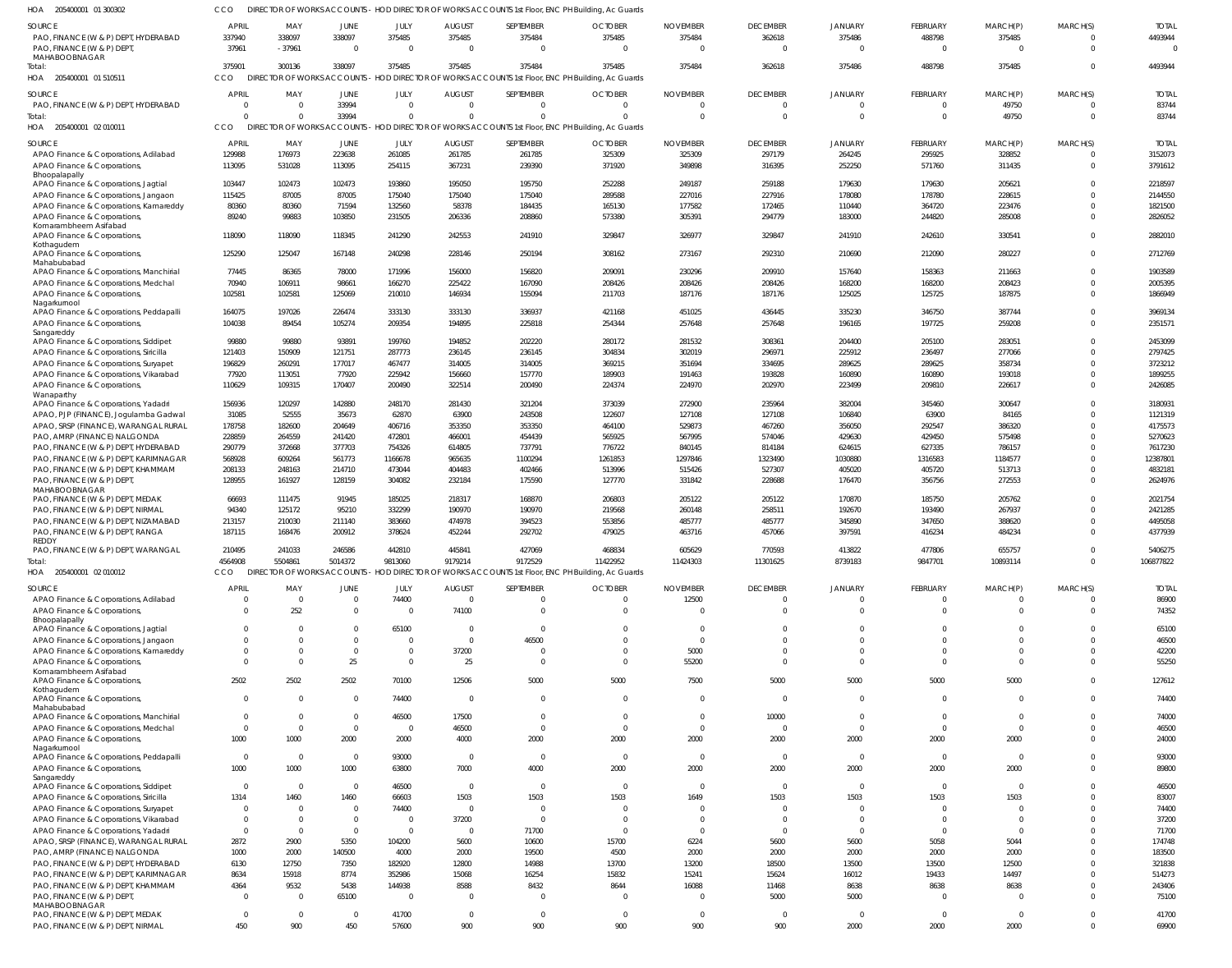| HOA<br>205400001 02 010012                 |              |         |                                     |         |               | DIRECTOR OF WORKS ACCOUNTS - HOD DIRECTOR OF WORKS ACCOUNTS 1st Floor, ENC PH Building, Ac Guards |                |                 |                 |                |                 |          |                |              |
|--------------------------------------------|--------------|---------|-------------------------------------|---------|---------------|---------------------------------------------------------------------------------------------------|----------------|-----------------|-----------------|----------------|-----------------|----------|----------------|--------------|
| <b>SOURCE</b>                              | <b>APRIL</b> | MAY     | <b>JUNE</b>                         | JULY    | <b>AUGUST</b> | SEPTEMBER                                                                                         | <b>OCTOBER</b> | <b>NOVEMBER</b> | <b>DECEMBER</b> | <b>JANUARY</b> | <b>FEBRUARY</b> | MARCH(P) | MARCH(S)       | <b>TOTAL</b> |
| PAO, FINANCE (W & P) DEPT, NIZAMABAD       | 2280         | 2350    | 2350                                | 4000    | 98850         | 4120                                                                                              | 10700          | 4050            | 4050            | 3550           | 3550            | 3193     | $\Omega$       | 143043       |
| PAO, FINANCE (W & P) DEPT, RANGA           | 3550         | 3380    | 100350                              | 12208   | 9342          | 5723                                                                                              | 6856           | 6623            | 6270            | 7020           | 6900            | 6900     | $\Omega$       | 175122       |
| REDDY                                      |              |         |                                     |         |               |                                                                                                   |                |                 |                 |                |                 |          |                |              |
| PAO, FINANCE (W & P) DEPT, WARANGAL        | 3150         | 3522    | 6400                                | 6500    | 117090        | 6308                                                                                              | 11506          | 7126            | 8045            | 6196           | 6610            | 7116     | $\Omega$       | 189569       |
| Total:                                     | 38246        | 59466   | 349049                              | 1587855 | 507772        | 217528                                                                                            | 98841          | 157301          | 97960           | 80019          | 78192           | 72391    | $\Omega$       | 3344620      |
| HOA 205400001 02 010013                    | CCO          |         | <b>DIRECTOR OF WORKS ACCOUNTS -</b> |         |               | - HOD DIRECTOR OF WORKS ACCOUNTS 1st Floor, ENC PH Building, Ac Guards                            |                |                 |                 |                |                 |          |                |              |
| <b>SOURCE</b>                              | <b>APRIL</b> | MAY     | <b>JUNE</b>                         | JULY    | <b>AUGUST</b> | SEPTEMBER                                                                                         | <b>OCTOBER</b> | <b>NOVEMBER</b> | <b>DECEMBER</b> | <b>JANUARY</b> | <b>FEBRUARY</b> | MARCH(P) | MARCH(S)       | <b>TOTAL</b> |
| APAO Finance & Corporations, Adilabad      | 43184        | 86368   | 129552                              | 86734   | 86969         | 86969                                                                                             | 87369          | 87369           | 90221           | 253701         | 151025          | 121065   | $\overline{0}$ | 1310526      |
| APAO Finance & Corporations                | 36804        | 146368  | 36804                               | 112683  | 179994        | 78018                                                                                             | 112717         | 93222           | 204578          | 96831          | 248465          | 135509   | $\overline{0}$ | 1481993      |
| Bhoopalapally                              |              |         |                                     |         |               |                                                                                                   |                |                 |                 |                |                 |          |                |              |
| APAO Finance & Corporations, Jagtial       | 34355        | 34938   | 34937                               | 64390   | 64789         | 65024                                                                                             | 152762         | 59195           | 122820          | 69010          | 69010           | 125909   | $\Omega$       | 897139       |
| APAO Finance & Corporations, Jangaon       | 38301        | 28871   | 28871                               | 58085   | 58085         | 58085                                                                                             | 145717         | 59104           | 68339           | 68339          | 175490          | 108548   | $\Omega$       | 895835       |
| APAO Finance & Corporations, Kamareddy     | 26646        | 26646   | 48625                               | 43956   | 75289         | 61182                                                                                             | 36644          | 36644           | 42743           | 143597         | 135088          | 78553    | $\Omega$       | 755613       |
| APAO Finance & Corporations,               | 29607        | 59214   | 33549                               | 118861  | 82499         | 69288                                                                                             | 170577         | 79387           | 87832           | 226788         | 93931           | 92101    | $\Omega$       | 1143634      |
| Komarambheem Asifabad                      |              |         |                                     |         |               |                                                                                                   |                |                 |                 |                |                 |          |                |              |
| APAO Finance & Corporations,               | 39217        | 39217   | 39303                               | 80144   | 197372        | 80353                                                                                             | 80353          | 79937           | 92908           | 218715         | 93180           | 169046   | $\Omega$       | 1209745      |
| Kothagudem<br>APAO Finance & Corporations, | 41565        | 42381   | 114775                              | 109096  | 75703         | 83003                                                                                             | 79970          | 69923           | 87754           | 185466         | 81392           | 81733    | $\Omega$       | 105276       |
| Mahabubabad                                |              |         |                                     |         |               |                                                                                                   |                |                 |                 |                |                 |          |                |              |
| APAO Finance & Corporations, Manchirial    | 25782        | 51750   | 25968                               | 103869  | 51933         | 52208                                                                                             | 52208          | 59076           | 135764          | 60684          | 89132           | 61363    | $\Omega$       | 769737       |
| APAO Finance & Corporations, Medchal       | 23535        | 53632   | 32707                               | 55246   | 110243        | 55521                                                                                             | 55893          | 55893           | 168767          | 64629          | 64629           | 102782   | $\mathbf 0$    | 843477       |
| APAO Finance & Corporations,               | 34022        | 34022   | 69559                               | 69667   | 111224        | 51460                                                                                             | 49616          | 41484           | 47966           | 47966          | 170946          | 53086    | $\Omega$       | 781018       |
| Nagarkurnool                               |              |         |                                     |         |               |                                                                                                   |                |                 |                 |                |                 |          |                |              |
| APAO Finance & Corporations, Peddapalli    | 54499        | 109588  | 165585                              | 110661  | 110661        | 111933                                                                                            | 106293         | 116200          | 301773          | 128768         | 190218          | 137484   | $\Omega$       | 1643663      |
| APAO Finance & Corporations,               | 34508        | 29670   | 34988                               | 99333   | 64725         | 129398                                                                                            | 65150          | 65150           | 197763          | 84630          | 94535           | 85252    | $\mathbf 0$    | 985102       |
| Sangareddy                                 |              |         |                                     |         |               |                                                                                                   |                |                 |                 |                |                 |          |                |              |
| APAO Finance & Corporations, Siddipet      | 33120        | 33120   | 66240                               | 66237   | 132902        | 67061                                                                                             | 67061          | 67518           | 216204          | 78385          | 89076           | 78657    | $\Omega$       | 99558        |
| APAO Finance & Corporations, Siricilla     | 40388        | 77261   | 41279                               | 150572  | 78544         | 78544                                                                                             | 81111          | 79363           | 251343          | 86849          | 90954           | 124622   | $\Omega$       | 1180830      |
| APAO Finance & Corporations, Suryapet      | 65349        | 110726  | 61271                               | 187434  | 104155        | 104155                                                                                            | 106077         | 104473          | 338668          | 122889         | 122889          | 146863   | $\mathbf 0$    | 1574949      |
| APAO Finance & Corporations, Vikarabad     | 25865        | 51730   | 25865                               | 103456  | 52001         | 52373                                                                                             | 52373          | 52896           | 152972          | 61767          | 82221           | 82233    | $\Omega$       | 795752       |
| APAO Finance & Corporations,<br>Wanaparthy | 36712        | 37629   | 66083                               | 66535   | 123443        | 66535                                                                                             | 68278          | 67187           | 77893           | 228491         | 80548           | 79104    | $\Omega$       | 998438       |
| APAO Finance & Corporations, Yadadri       | 52215        | 40816   | 48388                               | 82446   | 93521         | 126632                                                                                            | 165199         | 90659           | 65349           | 245713         | 132850          | 94153    | $\Omega$       | 123794       |
| APAO, PJP (FINANCE), Jogulamba Gadwal      | 10319        | 17444   | 20756                               | 20873   | 21218         | 98971                                                                                             | 42592          | 35467           | 75373           | 41009          | 29349           | 38996    | $\Omega$       | 452367       |
| APAO, SRSP (FINANCE), WARANGAL RURAL       | 59317        | 60596   | 114013                              | 233266  | 117278        | 117278                                                                                            | 120400         | 139182          | 146559          | 342691         | 112260          | 172577   | $\Omega$       | 1735417      |
| PAO, AMRP (FINANCE) NALGONDA               | 76112        | 143021  | 83106                               | 264902  | 155084        | 149307                                                                                            | 147344         | 148038          | 175613          | 391349         | 204667          | 255678   | $\Omega$       | 2194221      |
| PAO, FINANCE (W & P) DEPT, HYDERABAD       | 96460        | 212396  | 131512                              | 393641  | 203938        | 244992                                                                                            | 216847         | 207404          | 256077          | 577727         | 240664          | 354875   | $\Omega$       | 3136533      |
| PAO, FINANCE (W & P) DEPT, KARIMNAGAR      | 189231       | 340909  | 194872                              | 641984  | 321324        | 355618                                                                                            | 338880         | 325360          | 798712          | 396659         | 539774          | 623293   | $\Omega$       | 5066616      |
| PAO, FINANCE (W & P) DEPT, KHAMMAM         | 69267        | 134962  | 73714                               | 259664  | 134653        | 133975                                                                                            | 135992         | 133206          | 156743          | 374873         | 186547          | 216922   | $\Omega$       | 2010518      |
| PAO, FINANCE (W & P) DEPT,                 | 42832        | 77301   | 44230                               | 145122  | 92207         | 58359                                                                                             | 42486          | 75706           | 207021          | 67819          | 132263          | 125230   | $\Omega$       | 1110576      |
| MAHABOOBNAGAR                              |              |         |                                     |         |               |                                                                                                   |                |                 |                 |                |                 |          |                |              |
| PAO, FINANCE (W & P) DEPT, MEDAK           | 22122        | 49795   | 31631                               | 61463   | 100533        | 56101                                                                                             | 56854          | 56558           | 171751          | 65644          | 87362           | 82424    | $\Omega$       | 842238       |
| PAO, FINANCE (W & P) DEPT, NIRMAL          | 31301        | 63002   | 31593                               | 153970  | 63366         | 63366                                                                                             | 56642          | 70090           | 183948          | 73927          | 101363          | 108533   | $\Omega$       | 1001101      |
| PAO, FINANCE (W & P) DEPT, NIZAMABAD       | 70806        | 72721   | 73093                               | 127433  | 237450        | 133071                                                                                            | 192352         | 129242          | 433633          | 137808         | 160566          | 139127   | $\Omega$       | 1907302      |
| PAO, FINANCE (W & P) DEPT, RANGA           | 65607        | 59453   | 134326                              | 229510  | 155931        | 103567                                                                                            | 130332         | 125246          | 137875          | 394271         | 180480          | 164970   | $\Omega$       | 1881568      |
| <b>REDDY</b>                               |              |         |                                     |         |               |                                                                                                   |                |                 |                 |                |                 |          |                |              |
| PAO, FINANCE (W & P) DEPT, WARANGAL        | 69867        | 80108   | 142484                              | 147049  | 143690        | 141830                                                                                            | 242157         | 146883          | 227491          | 402747         | 213921          | 195421   | $\Omega$       | 2153648      |
| Total:                                     | 1518915      | 2405655 | 2179679                             | 4448282 | 3600724       | 3134177                                                                                           | 3458246        | 2957062         | 5722453         | 5739742        | 4444795         | 4436109  | $\Omega$       | 44045839     |
| HOA 205400001 02 010016                    | CCO          |         |                                     |         |               | DIRECTOR OF WORKS ACCOUNTS - HOD DIRECTOR OF WORKS ACCOUNTS 1st Floor, ENC PH Building, Ac Guards |                |                 |                 |                |                 |          |                |              |
| SOURCE                                     | <b>APRIL</b> | MAY     | <b>JUNE</b>                         | JULY    | <b>AUGUST</b> | SEPTEMBER                                                                                         | <b>OCTOBER</b> | <b>NOVEMBER</b> | <b>DECEMBER</b> | <b>JANUARY</b> | <b>FEBRUARY</b> | MARCH(P) | MARCH(S)       | <b>TOTAL</b> |
| APAO Finance & Corporations, Adilabad      | 18673        | 37346   | 56019                               | 37500   | 37602         | 37602                                                                                             | 37775          | 37775           | 33736           | 37959          | 42513           | 38291    | $\mathbf{0}$   | 452791       |
| APAO Finance & Corporations,               | 13422        | 79330   | 13422                               | 41077   | 66047         | 28421                                                                                             | 36041          | 33397           | 29375           | 29965          | 67879           | 28790    | $\Omega$       | 467166       |
| Bhoopalapally                              |              |         |                                     |         |               |                                                                                                   |                |                 |                 |                |                 |          |                |              |
| APAO Finance & Corporations, Jagtial       | 21653        | 22044   | 22044                               | 40327   | 40500         | 40658                                                                                             | 95337          | 36748           | 39001           | 37010          | 37010           | 28675    | $\Omega$       | 461007       |
| APAO Finance & Corporations, Jangaon       | 16561        | 12484   | 12484                               | 25114   | 25114         | 25114                                                                                             | 63006          | 25554           | 25554           | 25554          | 25656           | 25656    | $\Omega$       | 307851       |
| APAO Finance & Corporations, Kamareddy     | 11521        | 11521   | 21024                               | 19006   | 32553         | 26453                                                                                             | 15844          | 15844           | 16004           | 15844          | 52329           | 23322    | $\mathbf{0}$   | 261265       |
| APAO Finance & Corporations,               | 10595        | 21190   | 10595                               | 37649   | 26048         | 21320                                                                                             | 21404          | 30143           | 207681          | 21729          | 29069           | 25551    | $\Omega$       | 462974       |
| Komarambheem Asifabad                      |              |         |                                     |         |               |                                                                                                   |                |                 |                 |                |                 |          |                |              |
| APAO Finance & Corporations,               | 23673        | 23673   | 23730                               | 48123   | 118979        | 48214                                                                                             | 48214          | 47252           | 48214           | 48214          | 48316           | 48316    | $\mathbf 0$    | 574918       |
| Kothagudem<br>APAO Finance & Corporations, | 14874        | 15166   | 41073                               | 39038   | 27088         | 29700                                                                                             | 28615          | 25020           | 27157           | 25020          | 25188           | 25294    | $\mathbf 0$    | 323233       |
| Mahabubabad                                |              |         |                                     |         |               |                                                                                                   |                |                 |                 |                |                 |          |                |              |
| APAO Finance & Corporations, Manchirial    | 11148        | 22377   | 11229                               | 44912   | 22454         | 22573                                                                                             | 22573          | 25646           | 22692           | 22692          | 22797           | 22946    | $\Omega$       | 274039       |
| APAO Finance & Corporations, Medchal       | 21053        | 46220   | 29370                               | 49422   | 98250         | 49668                                                                                             | 50001          | 50001           | 50001           | 50001          | 50001           | 50001    | $\mathbf 0$    | 593989       |
| APAO Finance & Corporations,               | 12174        | 12174   | 24889                               | 24929   | 39799         | 18415                                                                                             | 17755          | 14845           | 14845           | 14845          | 14929           | 14929    | $\Omega$       | 224528       |
| Nagarkurnool                               |              |         |                                     |         |               |                                                                                                   |                |                 |                 |                |                 |          |                |              |
| APAO Finance & Corporations, Peddapalli    | 29093        | 58397   | 88026                               | 58817   | 58817         | 59324                                                                                             | 56504          | 61708           | 59176           | 59176          | 59358           | 51618    | $\Omega$       | 700014       |
| APAO Finance & Corporations,               | 12822        | 10730   | 13030                               | 36535   | 23670         | 47437                                                                                             | 23854          | 23854           | 23854           | 23854          | 24080           | 24080    | $\mathbf{0}$   | 287800       |
| Sangareddy                                 | 14320        | 14320   | 28640                               | 28638   | 57462         | 28995                                                                                             | 28995          | 29193           | 33068           | 29312          | 29414           | 29414    | $\Omega$       | 351771       |
| APAO Finance & Corporations, Siddipet      |              |         | 17849                               |         | 33961         | 33961                                                                                             |                | 34315           | 33767           | 32477          | 34012           | 30880    | $\Omega$       | 402267       |
| APAO Finance & Corporations, Siricilla     | 17464        | 33408   |                                     | 65106   |               |                                                                                                   | 35067          |                 |                 |                |                 |          | $\Omega$       |              |
| APAO Finance & Corporations, Suryapet      | 18369        | 34750   | 15775                               | 67661   | 52674         | 36471                                                                                             | 36471          | 36471           | 34044           | 32850<br>23096 | 32850           | 37412    | $\Omega$       | 435798       |
| APAO Finance & Corporations, Vikarabad     | 11183        | 22366   | 11183                               | 44730   | 22483         | 22644                                                                                             | 22644          | 22870           | 23213           |                | 23096           | 23096    |                | 272604       |
| APAO Finance & Corporations,<br>Wanaparthy | 15872        | 16269   | 28571                               | 28767   | 53371         | 28767                                                                                             | 29521          | 29049           | 29127           | 29127          | 30117           | 29580    | $\mathbf{0}$   | 348138       |
| APAO Finance & Corporations, Yadadri       | 16251        | 11322   | 13805                               | 22770   | 27558         | 39891                                                                                             | 46157          | 26321           | 20470           | 23064          | 32835           | 28303    | $\Omega$       | 308747       |
| APAO, PJP (FINANCE), Jogulamba Gadwal      | 6440         | 10521   | 12953                               | 13025   | 13174         | 60172                                                                                             | 25416          | 21335           | 21335           | 21335          | 13174           | 13174    | $\Omega$       | 232054       |
| APAO, SRSP (FINANCE), WARANGAL RURAL       | 30955        | 31718   | 58954                               | 120833  | 60702         | 60702                                                                                             | 62342          | 101786          | 69296           | 69296          | 57290           | 54151    | $\Omega$       | 778025       |
| PAO, AMRP (FINANCE) NALGONDA               | 29026        | 58187   | 31619                               | 110377  | 62739         | 59809                                                                                             | 59391          | 59691           | 61634           | 57464          | 57486           | 61321    | $\Omega$       | 708744       |
| PAO, FINANCE (W & P) DEPT, HYDERABAD       | 86289        | 185337  | 110163                              | 345918  | 179327        | 202185                                                                                            | 190316         | 179609          | 180299          | 181706         | 181916          | 171050   | $\Omega$       | 2194115      |
| PAO, FINANCE (W & P) DEPT, KARIMNAGAR      | 112846       | 203296  | 116210                              | 380390  | 191626        | 212307                                                                                            | 202096         | 194034          | 203587          | 204589         | 261192          | 175809   | $\Omega$       | 2457982      |
| PAO, FINANCE (W & P) DEPT, KHAMMAM         | 41307        | 80484   | 43959                               | 150067  | 80303         | 79899                                                                                             | 81101          | 79440           | 80913           | 80410          | 80550           | 80550    | $\Omega$       | 958983       |
| PAO, FINANCE (W & P) DEPT                  | 25542        | 46097   | 26376                               | 86544   | 46023         | 34804                                                                                             | 25338          | 45149           | 34980           | 34980          | 70989           | 43705    | $\Omega$       | 520527       |
| MAHABOOBNAGAR                              |              |         |                                     |         |               |                                                                                                   |                |                 |                 |                |                 |          |                |              |
| PAO, FINANCE (W & P) DEPT, MEDAK           | 7916         | 18041   | 11319                               | 21994   | 35975         | 20075                                                                                             | 20345          | 20238           | 20238           | 20315          | 22101           | 20315    | $\mathbf 0$    | 238872       |
| PAO, FINANCE (W & P) DEPT, NIRMAL          | 13534        | 27241   | 13660                               | 66571   | 27397         | 27397                                                                                             | 24490          | 30304           | 30101           | 27644          | 27763           | 31471    | $\mathbf 0$    | 347573       |
| PAO, FINANCE (W & P) DEPT, NIZAMABAD       | 42022        | 43164   | 43386                               | 75592   | 140042        | 78580                                                                                             | 114029         | 76296           | 76296           | 70298          | 68112           | 57636    | $\mathbf{0}$   | 885453       |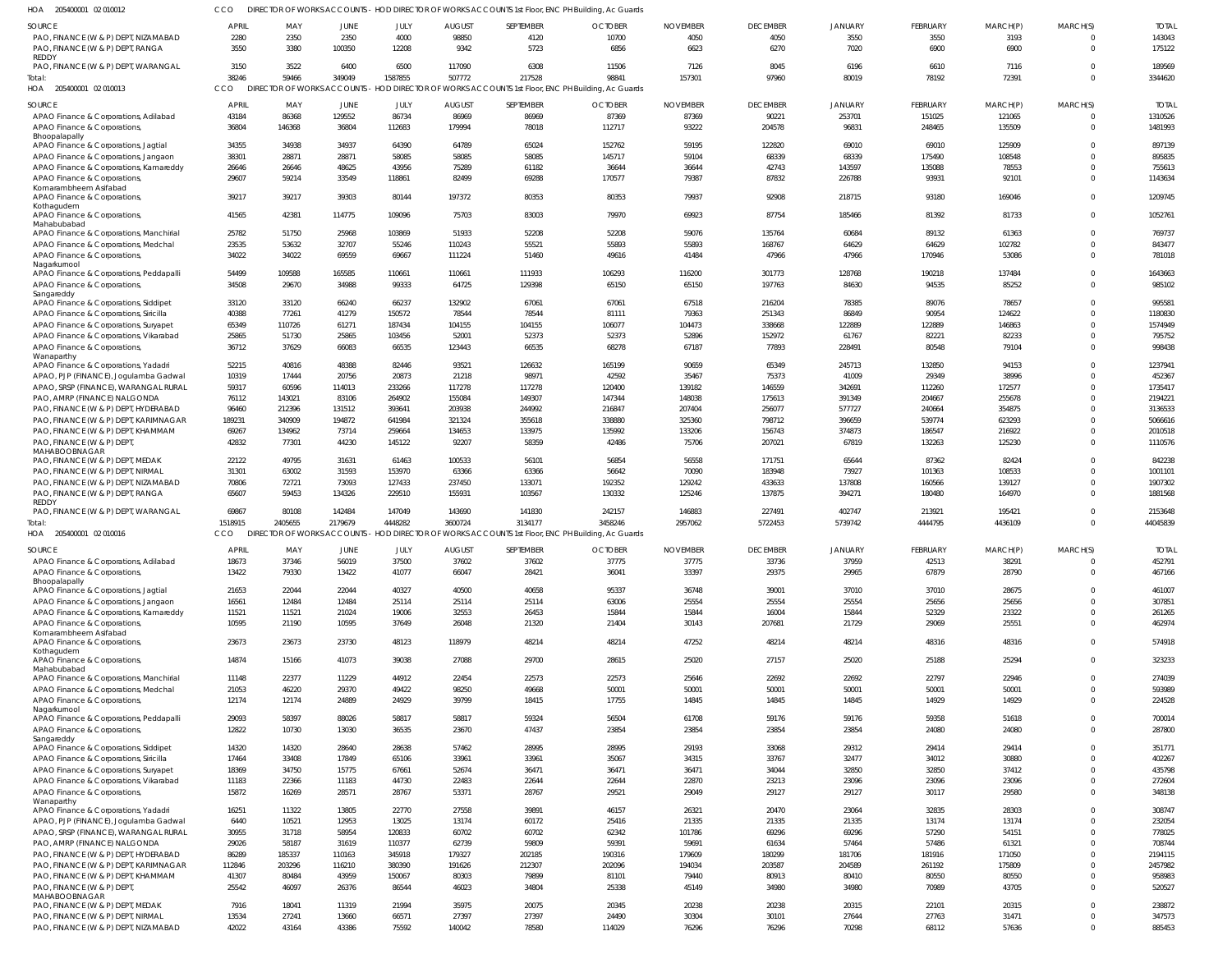205400001 02 010016 HOA CCO DIRECTOR OF WORKS ACCOUNTS - HOD DIRECTOR OF WORKS ACCOUNTS 1st Floor, ENC PH Building, Ac Guards

| SOURCE<br>PAO, FINANCE (W & P) DEPT, RANGA<br>REDDY                   | <b>APRIL</b><br>53054 | MAY<br>48770    | <b>JUNE</b><br>112405 | JULY<br>185171       | <b>AUGUST</b><br>129455  | SEPTEMBER<br>84672 | <b>OCTOBER</b><br>106850                                                                                     | <b>NOVEMBER</b><br>100163 | <b>DECEMBER</b><br>96013 | <b>JANUARY</b><br>104352 | FEBRUARY<br>103910      | MARCH(P)<br>104156 | MARCH(S)<br>$\overline{0}$ | <b>TOTAL</b><br>1228971 |
|-----------------------------------------------------------------------|-----------------------|-----------------|-----------------------|----------------------|--------------------------|--------------------|--------------------------------------------------------------------------------------------------------------|---------------------------|--------------------------|--------------------------|-------------------------|--------------------|----------------------------|-------------------------|
| PAO, FINANCE (W & P) DEPT, WARANGAL                                   | 40871                 | 46979           | 83382                 | 85702                | 86293                    | 82590              | 141495                                                                                                       | 89687                     | 120941                   | 79975                    | 91270                   | 98801              | $\Omega$                   | 1047986                 |
| Total:<br>HOA 205400001 02 010017                                     | 800523<br>CCO         | 1304922         | 1147144               | 2402305              | 1917486                  | 1648820            | 1768987<br>DIRECTOR OF WORKS ACCOUNTS - HOD DIRECTOR OF WORKS ACCOUNTS 1st Floor, ENC PH Building, Ac Guards | 1603738                   | 1766612                  | 1534153                  | 1717202                 | 1498293            | $\Omega$                   | 19110185                |
| SOURCE                                                                | <b>APRIL</b>          | MAY             | <b>JUNE</b>           | JULY                 | <b>AUGUST</b>            | SEPTEMBER          | <b>OCTOBER</b>                                                                                               | <b>NOVEMBER</b>           | <b>DECEMBER</b>          | <b>JANUARY</b>           | FEBRUARY                | MARCH(P)           | MARCH(S)                   | <b>TOTAL</b>            |
| APAO Finance & Corporations, Adilabad                                 | - 0                   | - 0             | $\overline{0}$        | $\overline{0}$       | $\Omega$                 | $\mathbf{0}$       |                                                                                                              |                           | 95400                    | $\Omega$                 | $\overline{0}$          | $\mathbf 0$        | $\overline{0}$             | 95400                   |
| APAO Finance & Corporations,                                          | $\Omega$              |                 | $\Omega$              | $\overline{0}$       | $\Omega$                 | $\overline{0}$     | $\Omega$                                                                                                     | $\Omega$                  | 57515                    | $\Omega$                 | $\mathbf 0$             | $\mathbf{0}$       | $\overline{0}$             | 57515                   |
| Bhoopalapally                                                         |                       |                 |                       |                      |                          |                    |                                                                                                              |                           |                          |                          |                         |                    |                            |                         |
| APAO Finance & Corporations,<br>Komarambheem Asifabad                 | $\Omega$              |                 | $\Omega$              | $\Omega$             | $\Omega$                 | $\overline{0}$     |                                                                                                              | 20000                     | $\Omega$                 | $\Omega$                 | $\mathbf 0$             | $\mathbf 0$        | $\Omega$                   | 20000                   |
| APAO Finance & Corporations,                                          | $\Omega$              |                 | $\Omega$              | $\Omega$             | $\Omega$                 | $\mathbf{0}$       |                                                                                                              | - 0                       | $\Omega$                 | $\Omega$                 | $\mathbf 0$             | 36700              | $\overline{0}$             | 36700                   |
| Kothagudem                                                            |                       |                 |                       |                      |                          |                    |                                                                                                              |                           |                          |                          |                         |                    |                            |                         |
| APAO Finance & Corporations,                                          | $\Omega$              |                 | $\Omega$              | $\Omega$             | $\Omega$                 | $\mathbf{0}$       |                                                                                                              | - 0                       | 35230                    | $\Omega$                 | $\mathbf 0$             | $\overline{0}$     | $\overline{0}$             | 35230                   |
| Mahabubabad<br>APAO Finance & Corporations, Manchirial                | $\Omega$              |                 | $\cap$                | $\Omega$             | 17250                    | $\Omega$           |                                                                                                              | $\cap$                    | $\Omega$                 | 22150                    | $\mathbf 0$             | $\Omega$           | $\Omega$                   | 39400                   |
| APAO Finance & Corporations, Medchal                                  | $\Omega$              |                 | $\Omega$              | $\overline{0}$       | $\Omega$                 | $\mathbf 0$        |                                                                                                              | 5151                      | $\Omega$                 | $\Omega$                 | 2172                    | $\mathbf 0$        | $\Omega$                   | 7323                    |
| APAO Finance & Corporations, Peddapalli                               | $\Omega$              |                 |                       | $\Omega$             | 13325                    | $\mathbf{0}$       |                                                                                                              |                           | $\Omega$                 | $\Omega$                 | $\overline{0}$          | $\Omega$           | $\Omega$                   | 13325                   |
| APAO Finance & Corporations,                                          | $\Omega$              |                 | $\Omega$              | $\Omega$             | $\Omega$                 | $\Omega$           |                                                                                                              |                           | $\Omega$                 | $\Omega$                 | 72000                   | $\Omega$           | $\Omega$                   | 72000                   |
| Sangareddy                                                            |                       |                 |                       |                      |                          |                    |                                                                                                              |                           |                          |                          |                         |                    |                            |                         |
| APAO Finance & Corporations, Siddipet                                 | $\Omega$              |                 | 4000                  | $\Omega$             | $\Omega$                 | $\Omega$           |                                                                                                              |                           | $\Omega$                 |                          | $\overline{0}$          | $\mathbf 0$        | $\Omega$                   | 4000                    |
| APAO Finance & Corporations, Siricilla                                | $\Omega$              |                 | $\Omega$              | $\Omega$             | $\Omega$                 | $\mathbf 0$        |                                                                                                              |                           | $\Omega$                 |                          | $\mathbf 0$             | 20057              | $\Omega$                   | 20057                   |
| APAO Finance & Corporations, Suryapet                                 | - 0                   |                 |                       | $\Omega$             | 11200                    | $\Omega$           |                                                                                                              |                           | $\Omega$                 |                          | $\mathbf 0$             | $\mathbf{0}$       | $\Omega$                   | 11200                   |
| APAO Finance & Corporations, Vikarabad                                | $\Omega$              |                 |                       | $\Omega$             |                          | $\mathbf 0$        |                                                                                                              |                           | $\Omega$                 |                          | $\mathbf 0$             | 49613              | $\Omega$<br>$\Omega$       | 49613                   |
| APAO Finance & Corporations, Yadadri                                  | $\Omega$              |                 |                       | $\Omega$<br>$\Omega$ | <sup>0</sup><br>$\Omega$ | $\overline{0}$     |                                                                                                              |                           | 10102<br>$\Omega$        |                          | $\Omega$<br>$\mathbf 0$ | $\overline{0}$     | $\Omega$                   | 10102<br>278279         |
| PAO, AMRP (FINANCE) NALGONDA<br>PAO, FINANCE (W & P) DEPT, KARIMNAGAR |                       |                 |                       | $\Omega$             | <sup>0</sup>             | 209682<br>7121     | 7500                                                                                                         |                           | $\Omega$                 |                          | $\Omega$                | 61097<br>100000    | $\Omega$                   | 107121                  |
| PAO, FINANCE (W & P) DEPT, KHAMMAM                                    |                       |                 |                       | $\Omega$             | $\Omega$                 | $\mathbf 0$        |                                                                                                              |                           | $\Omega$                 |                          | $\mathbf 0$             | 215500             | $\Omega$                   | 215500                  |
| PAO, FINANCE (W & P) DEPT, MEDAK                                      |                       |                 |                       | $\cap$               |                          | $\mathbf 0$        | 9000                                                                                                         |                           | $\Omega$                 |                          | $\mathbf 0$             | $\overline{0}$     | $\Omega$                   | 9000                    |
| PAO, FINANCE (W & P) DEPT, NIRMAL                                     | $\Omega$              | $\cap$          |                       | $\cap$               | $\Omega$                 | $\Omega$           |                                                                                                              |                           | 18400                    |                          | $\mathbf 0$             | 192663             | $\Omega$                   | 211063                  |
| PAO, FINANCE (W & P) DEPT, NIZAMABAD                                  | $\Omega$              | 44050           |                       | $\cap$               |                          | $\Omega$           |                                                                                                              |                           | $\Omega$                 | 13600                    | $\mathbf{0}$            | $\overline{0}$     | $\Omega$                   | 57650                   |
| PAO, FINANCE (W & P) DEPT, WARANGAL                                   | $\Omega$              | - 0             | $\Omega$              | $\Omega$             | $\Omega$                 | $\mathbf{0}$       |                                                                                                              |                           | $\Omega$                 | $\Omega$                 | $\mathbf{0}$            | 100000             | $\Omega$                   | 100000                  |
| Total:                                                                | $\Omega$              | 44050           | 4000                  | $\Omega$             | 41775                    | 216803             | 16500                                                                                                        | 25151                     | 216647                   | 35750                    | 74172                   | 775630             | $\Omega$                   | 1450478                 |
| HOA 205400001 02 010018                                               | CCO                   |                 |                       |                      |                          |                    | DIRECTOR OF WORKS ACCOUNTS - HOD DIRECTOR OF WORKS ACCOUNTS 1st Floor, ENC PH Building, Ac Guards            |                           |                          |                          |                         |                    |                            |                         |
|                                                                       |                       |                 |                       |                      |                          |                    |                                                                                                              |                           |                          |                          |                         |                    |                            |                         |
| <b>SOURCE</b>                                                         | <b>APRIL</b>          | MAY             | <b>JUNE</b>           | JULY                 | <b>AUGUST</b>            | SEPTEMBER          | <b>OCTOBER</b>                                                                                               | <b>NOVEMBER</b>           | <b>DECEMBER</b>          | <b>JANUARY</b>           | FEBRUARY                | MARCH(P)           | MARCH(S)                   | <b>TOTAL</b>            |
| APAO Finance & Corporations, Adilabad                                 | $\Omega$              | - 0<br>$\Omega$ | $\Omega$              | $\overline{0}$       | 146884                   | $\mathbf 0$        |                                                                                                              | $\cap$                    | $\mathbf 0$              | $\Omega$                 | 32332                   | $\overline{0}$     | $\overline{0}$             | 179216                  |
| APAO Finance & Corporations,<br>Bhoopalapally                         | $\Omega$              |                 | $\Omega$              | $\overline{0}$       | $\Omega$                 | $\overline{0}$     | $\Omega$                                                                                                     | $\Omega$                  | 18424                    | $\Omega$                 | $\mathbf{0}$            | $\mathbf{0}$       | $\overline{0}$             | 18424                   |
| APAO Finance & Corporations, Jagtial                                  | -0                    |                 |                       | $\Omega$             |                          | $\mathbf 0$        |                                                                                                              |                           | 108621                   |                          | -0                      | 28029              | $\Omega$                   | 136650                  |
| APAO Finance & Corporations, Jangaon                                  | $\Omega$              | $\cap$          | $\Omega$              | $\overline{0}$       | $\Omega$                 | $\Omega$           | $\Omega$                                                                                                     | 131372                    | $\Omega$                 | $\Omega$                 | $\Omega$                | $\Omega$           | $\Omega$                   | 131372                  |
| APAO Finance & Corporations, Kamareddy                                | $\Omega$              |                 |                       | $\overline{0}$       | $\Omega$                 | $\mathbf 0$        |                                                                                                              | - 0                       | 80881                    | $\Omega$                 | $\mathbf 0$             | $\mathbf{0}$       | $\Omega$                   | 80881                   |
| APAO Finance & Corporations,                                          | $\Omega$              |                 | $\Omega$              | 29303                | $\Omega$                 | $\Omega$           |                                                                                                              | - 0                       | $\Omega$                 | 112245                   | $\Omega$                | $\Omega$           | $\Omega$                   | 141548                  |
| Komarambheem Asifabad                                                 |                       |                 |                       |                      |                          |                    |                                                                                                              |                           |                          |                          |                         |                    |                            |                         |
| APAO Finance & Corporations,<br>Kothagudem                            | $\Omega$              |                 | $\Omega$              | $\Omega$             | 45345                    | $\Omega$           |                                                                                                              | 83922                     | $\Omega$                 | $\Omega$                 | $\Omega$                | 20804              | $\Omega$                   | 150071                  |
| APAO Finance & Corporations,                                          | $\Omega$              |                 | $\Omega$              | 104773               | $\Omega$                 | $\Omega$           |                                                                                                              | - 0                       | $\mathbf 0$              | $\Omega$                 | $\Omega$                | 33847              | $\Omega$                   | 138620                  |
| Mahabubabad                                                           |                       |                 |                       |                      |                          |                    |                                                                                                              |                           |                          |                          |                         |                    |                            |                         |
| APAO Finance & Corporations, Manchirial                               | - 0                   |                 | $\Omega$              | $\Omega$             | 67720                    | $\Omega$           |                                                                                                              | $\Omega$                  | 79918                    | $\Omega$                 | 35407                   | $\Omega$           | $\Omega$                   | 183045                  |
| APAO Finance & Corporations, Medchal                                  | $\Omega$              |                 | $\Omega$              | $\Omega$             | 117012                   | $\Omega$           |                                                                                                              | 37907                     | $\Omega$                 | $\Omega$                 | $\mathbf 0$             | $\Omega$           | $\Omega$                   | 154919                  |
| APAO Finance & Corporations,<br>Nagarkurnool                          | $\Omega$              |                 | $\Omega$              | $\Omega$             | $\Omega$                 | 71754              | $\Omega$                                                                                                     | $\Omega$                  | $\Omega$                 | $\Omega$                 | $\Omega$                | $\Omega$           | $\Omega$                   | 71754                   |
| APAO Finance & Corporations, Peddapalli                               | $\mathbf 0$           | $\Omega$        | $\Omega$              | $\Omega$             | $\Omega$                 | $\mathbf{0}$       | $\Omega$                                                                                                     | 262311                    | $\overline{0}$           | $\Omega$                 | $\mathbf 0$             | $\Omega$           | $\overline{0}$             | 262311                  |
| APAO Finance & Corporations,                                          | $\Omega$              | $\Omega$        | $\Omega$              | $\overline{0}$       | 51904                    | $\mathbf 0$        | $\Omega$                                                                                                     | 50083                     | 973                      | $\Omega$                 | $\mathbf 0$             | $\Omega$           | $\Omega$                   | 102960                  |
| Sangareddy                                                            |                       |                 |                       |                      |                          |                    |                                                                                                              |                           |                          |                          |                         |                    |                            |                         |
| APAO Finance & Corporations, Siddipet                                 | $\Omega$              |                 | $\Omega$              | $\Omega$             | 129465                   | $\Omega$           | $\Omega$                                                                                                     | $\Omega$                  | $\Omega$                 | $\mathbf 0$              | $\Omega$                | $\Omega$           | $\Omega$                   | 129465                  |
| APAO Finance & Corporations, Siricilla                                | $\Omega$              |                 |                       | $\Omega$             | 82286                    | $\Omega$           | $\Omega$                                                                                                     | 95087                     | $\Omega$                 | $\Omega$                 | $\Omega$                | $\Omega$           | $\Omega$                   | 177373                  |
| APAO Finance & Corporations, Suryapet                                 | $\Omega$              |                 | $\Omega$              | $\overline{0}$       | 137729                   | $\Omega$           | 19267                                                                                                        | 73617                     | $\Omega$                 | $\Omega$                 | $\Omega$                | $\Omega$           | $\Omega$                   | 230613                  |
| APAO Finance & Corporations, Vikarabad                                | $\Omega$              |                 |                       | $\Omega$             | 44635                    | $\mathbf 0$        | $\Omega$                                                                                                     | $\Omega$                  | $\Omega$                 | 42075                    | $\overline{0}$          | $\Omega$           | $\Omega$                   | 86710                   |
| APAO Finance & Corporations,<br>Wanaparthy                            | $\Omega$              |                 | U                     | $\Omega$             | 106823                   | $\Omega$           | $\Omega$                                                                                                     | 22027                     | $\Omega$                 | $\Omega$                 | 19803                   | $\Omega$           | $\Omega$                   | 148653                  |
| APAO Finance & Corporations, Yadadri                                  | $\Omega$              |                 |                       | $\Omega$             | $\Omega$                 | 113644             | $\Omega$                                                                                                     | 45514                     | 13711                    | $\Omega$                 | $\Omega$                | $\Omega$           | $\Omega$                   | 172869                  |
| APAO, PJP (FINANCE), Jogulamba Gadwal                                 | $\Omega$              |                 | O                     | $\Omega$             | $\Omega$                 | $\mathbf 0$        | $\Omega$                                                                                                     | - 0                       | 117617                   | $\Omega$                 | $\Omega$                | $\Omega$           | $\Omega$                   | 117617                  |
| APAO, SRSP (FINANCE), WARANGAL RURAL                                  | $\Omega$              |                 |                       | $\Omega$             | 207106                   | $\Omega$           | 56199                                                                                                        | 61900                     | $\mathbf{0}$             | $\Omega$                 | $\Omega$                | $\Omega$           | $\Omega$                   | 325205                  |
| PAO, AMRP (FINANCE) NALGONDA                                          | $\Omega$              |                 |                       | $\Omega$             | 74432                    | $\Omega$           | $\Omega$                                                                                                     | 125821                    | 22329                    | $\Omega$                 | $\mathbf 0$             | $\Omega$           | $\Omega$                   | 222582                  |
| PAO, FINANCE (W & P) DEPT, HYDERABAD                                  | $\Omega$              |                 |                       | $\overline{0}$       | $\Omega$                 | $\Omega$           | $\Omega$                                                                                                     | $\Omega$                  | 322692                   | $\mathbf 0$              | 65254                   | $\Omega$           | $\Omega$                   | 387946                  |
| PAO, FINANCE (W & P) DEPT, KARIMNAGAR                                 | $\Omega$              |                 |                       | $\Omega$             | 463546                   | $\Omega$           | $\Omega$                                                                                                     | $\Omega$                  | 173082                   | 69354                    | 23626                   | $\Omega$           | $\Omega$                   | 729608                  |
| PAO, FINANCE (W & P) DEPT, KHAMMAM                                    | $\Omega$              |                 |                       | 6102                 | 76546                    | $\mathbf 0$        | 19837                                                                                                        | 72684                     | 51698                    | $\mathbf 0$              | $\mathbf 0$             | 20514              | $\Omega$                   | 247381                  |
| PAO, FINANCE (W & P) DEPT,                                            | $\Omega$              |                 | O                     | $\Omega$             | 57446                    | $\Omega$           | $\Omega$                                                                                                     | 36335                     | 18847                    | $\Omega$                 | $\Omega$                | $\Omega$           | $\Omega$                   | 112628                  |
| MAHABOOBNAGAR                                                         | $\Omega$              |                 |                       | $\Omega$             |                          | $\Omega$           | $\Omega$                                                                                                     | $\Omega$                  |                          | $\Omega$                 | $\Omega$                | $\Omega$           | $\Omega$                   |                         |
| PAO, FINANCE (W & P) DEPT, MEDAK<br>PAO, FINANCE (W & P) DEPT, NIRMAL | $\Omega$              | $\Omega$        | $\Omega$              | $\overline{0}$       | 53623<br>117967          | $\mathbf 0$        | $\Omega$                                                                                                     | $\Omega$                  | 69076<br>$\mathbf 0$     | $\Omega$                 | $\Omega$                | $\Omega$           | $\Omega$                   | 122699<br>117967        |
| PAO, FINANCE (W & P) DEPT, NIZAMABAD                                  | $\Omega$              |                 |                       | $\overline{0}$       | 183607                   | 22846              | $\Omega$                                                                                                     | 51466                     | 11208                    | $\mathbf{0}$             | $\Omega$                | $\Omega$           | $\Omega$                   | 269127                  |
| PAO, FINANCE (W & P) DEPT, RANGA                                      | $\Omega$              |                 | $\Omega$              | $\Omega$             | 183846                   | $\mathbf 0$        | $\Omega$                                                                                                     |                           | $\overline{0}$           | 94923                    | $\Omega$                | $\Omega$           | $\Omega$                   | 278769                  |
| REDDY                                                                 |                       |                 |                       |                      |                          |                    |                                                                                                              |                           |                          |                          |                         |                    |                            |                         |
| PAO, FINANCE (W & P) DEPT, WARANGAL                                   | $\Omega$              |                 | $\Omega$              | $\Omega$             | 146030                   | $\mathbf 0$        | $\Omega$                                                                                                     | $\Omega$                  | 74956                    | $\mathbf 0$              | $\mathbf{0}$            | $\mathbf 0$        | $\Omega$                   | 220986                  |
| Total:                                                                | $\Omega$              |                 | $\Omega$              | 140178               | 2493952                  | 208244             | 95303                                                                                                        | 1150046                   | 1164033                  | 318597                   | 176422                  | 103194             | $\Omega$                   | 5849969                 |
| HOA 205400001 02 020021                                               | CCO                   |                 |                       |                      |                          |                    | DIRECTOR OF WORKS ACCOUNTS - HOD DIRECTOR OF WORKS ACCOUNTS 1st Floor, ENC PH Building, Ac Guards            |                           |                          |                          |                         |                    |                            |                         |
| SOURCE                                                                | APRIL                 | MAY             | <b>JUNE</b>           | JULY                 | <b>AUGUST</b>            | SEPTEMBER          | <b>OCTOBER</b>                                                                                               | <b>NOVEMBER</b>           | <b>DECEMBER</b>          | JANUARY                  | FEBRUARY                | MARCH(P)           | MARCH(S)                   | <b>TOTAL</b>            |
| APAO, SRSP (FINANCE), WARANGAL RURAL                                  | 3600                  | 4000            | 3600                  | $\overline{0}$       | 7600                     | 4000               | 8000                                                                                                         | 4300                      | 4300                     | $\mathbf 0$              | 4600                    | 8000               | $\overline{0}$             | 52000                   |
| PAO, FINANCE (W & P) DEPT, KARIMNAGAR                                 | $\overline{0}$        | $\overline{0}$  | 32000                 | $\overline{0}$       | $\overline{0}$           | 16000              | 16000                                                                                                        | $\Omega$                  | 8000                     | 8000                     | $\mathbf 0$             | 24000              | $\overline{0}$             | 104000                  |
| PAO, FINANCE (W & P) DEPT, WARANGAL                                   | $\overline{0}$        | 3246            | 1623                  | 1623                 | $\overline{0}$           | 1623               | 1623                                                                                                         | 3246                      | 1623                     | $\mathbf 0$              | $\overline{0}$          | 4869               | $\Omega$                   | 19476                   |
| Total:                                                                | 3600                  | 7246            | 37223                 | 1623                 | 7600                     | 21623              | 25623                                                                                                        | 7546                      | 13923                    | 8000                     | 4600                    | 36869              | $\overline{0}$             | 175476                  |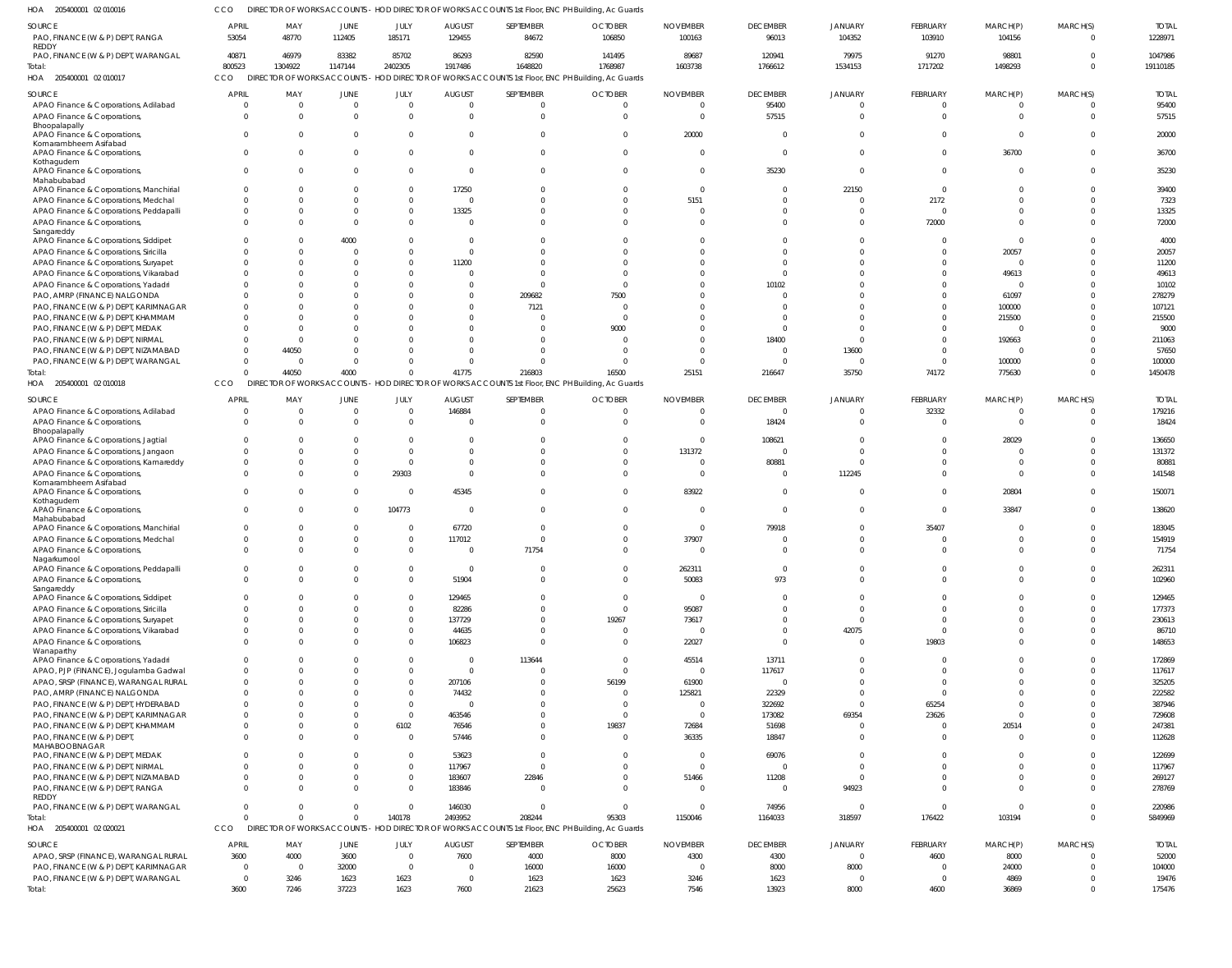205400001 02 110111 HOA CCO DIRECTOR OF WORKS ACCOUNTS - HOD DIRECTOR OF WORKS ACCOUNTS 1st Floor, ENC PH Building, Ac Guards

| SOURCE                                                                 | APRIL    | MAY                     | JUNE             | JULY         | <b>AUGUST</b>  | SEPTEMBER      | <b>OCTOBER</b>                                                                                    | <b>NOVEMBER</b> | <b>DECEMBER</b> | JANUARY                 | FEBRUARY        | MARCH(P)        | MARCH(S)       | <b>TOTAL</b>    |
|------------------------------------------------------------------------|----------|-------------------------|------------------|--------------|----------------|----------------|---------------------------------------------------------------------------------------------------|-----------------|-----------------|-------------------------|-----------------|-----------------|----------------|-----------------|
| APAO Finance & Corporations, Adilabad                                  | $\Omega$ | $\overline{0}$          | $\overline{0}$   | $\Omega$     | $\overline{0}$ | 10000          | $\Omega$                                                                                          | $\Omega$        | $\Omega$        | $\Omega$                | 5000            | 5000            | $\overline{0}$ | 20000           |
| APAO Finance & Corporations, Jagtial                                   | $\Omega$ | $\Omega$                | $\Omega$         | $\Omega$     | 9670           | $\Omega$       | $\Omega$                                                                                          | 4915            | $\Omega$        | $\Omega$                | $\overline{0}$  | 5306            | $\Omega$       | 19891           |
| APAO Finance & Corporations, Kamareddy                                 | $\Omega$ | $\Omega$                | $\Omega$         | - 0          | $\overline{0}$ | <sup>0</sup>   | $\Omega$                                                                                          | $\Omega$        | $\Omega$        | $\Omega$                | $\Omega$        | 18360           | $\Omega$       | 18360           |
| APAO Finance & Corporations,                                           | $\Omega$ | $\Omega$                | $\Omega$         | $\Omega$     | 9621           | $\Omega$       | 4918                                                                                              | $\Omega$        | $\Omega$        | $\Omega$                | 4918            | 10470           | $\Omega$       | 29927           |
| Komarambheem Asifabad<br>APAO Finance & Corporations,                  | $\Omega$ | $\Omega$                | $\Omega$         |              | $\overline{0}$ | 9981           | $\Omega$                                                                                          | $\Omega$        | $\Omega$        | $\Omega$                | $\Omega$        | 10000           | $\Omega$       | 19981           |
| Kothagudem                                                             |          |                         |                  |              |                |                |                                                                                                   |                 |                 |                         |                 |                 |                |                 |
| APAO Finance & Corporations,                                           | $\Omega$ | $\Omega$                | $\Omega$         | $\Omega$     | $\overline{0}$ | $\Omega$       | $\Omega$                                                                                          | $\Omega$        | $\Omega$        | $\Omega$                | $\mathbf 0$     | 19876           | $\Omega$       | 19876           |
| Mahabubabad                                                            |          |                         |                  |              |                |                |                                                                                                   |                 |                 |                         |                 |                 |                |                 |
| APAO Finance & Corporations, Manchirial                                | - 0      | $\Omega$                | $\Omega$         | - 0          | $\overline{0}$ | $\Omega$       | $\Omega$                                                                                          | $\Omega$        | 14335           | $\Omega$                | 5600            | $\overline{0}$  | $\Omega$       | 19935           |
| APAO Finance & Corporations, Peddapalli                                | $\Omega$ | $\Omega$                | $\Omega$         | $\Omega$     | 6100           | 3600           | $\Omega$                                                                                          | $\Omega$        | 4850            | $\Omega$                | 1950            | 3490            | $\Omega$       | 19990           |
| APAO Finance & Corporations,                                           | $\Omega$ | $\Omega$                | $\Omega$         | $\Omega$     | 9855           | $\Omega$       | $\Omega$                                                                                          | $\Omega$        |                 | $\Omega$                | $\Omega$        | 9855            | $\Omega$       | 19710           |
| Sangareddy<br>APAO Finance & Corporations, Siricilla                   |          | $\Omega$                | $\Omega$         |              | $\overline{0}$ | $\Omega$       | 9009                                                                                              | - 0             | $\Omega$        |                         | $\Omega$        | 8510            | $\Omega$       | 17519           |
| APAO Finance & Corporations, Suryapet                                  | $\Omega$ | $\Omega$                | $\Omega$         | - 0          | 9500           | $\Omega$       | $\Omega$                                                                                          | 2800            | $\Omega$        |                         | 7500            | $\mathbf 0$     | $\Omega$       | 19800           |
| APAO Finance & Corporations, Vikarabad                                 | $\Omega$ | $\Omega$                | $\Omega$         | - 0          | $\Omega$       | $\Omega$       | $\Omega$                                                                                          | $\Omega$        | 3360            | $\Omega$                | $\Omega$        | $\mathbf 0$     | $\Omega$       | 3360            |
| APAO Finance & Corporations,                                           | $\Omega$ | $\Omega$                | $\Omega$         |              | $\Omega$       | $\Omega$       | $\Omega$                                                                                          | 9368            | $\Omega$        | $\Omega$                | $\Omega$        | 10500           | $\Omega$       | 19868           |
| Wanaparthy                                                             |          |                         |                  |              |                |                |                                                                                                   |                 |                 |                         |                 |                 |                |                 |
| APAO Finance & Corporations, Yadadri                                   | $\Omega$ | $\Omega$                | $\Omega$         |              | 8701           | $\Omega$       | $\Omega$                                                                                          | 4463            | $\Omega$        | $\Omega$                | 6007            | $\Omega$        | $\Omega$       | 19171           |
| APAO, PJP (FINANCE), Jogulamba Gadwal                                  | $\Omega$ | $\Omega$                | C                |              | $\Omega$       | 10000          | $\Omega$                                                                                          | $\Omega$        |                 |                         | $\Omega$        | 10000           | $\Omega$       | 20000           |
| APAO, SRSP (FINANCE), WARANGAL RURAL                                   | $\Omega$ | $\Omega$                | C                |              | $\overline{0}$ | $\Omega$       | 2685                                                                                              | $\Omega$        | $\Omega$        | $\Omega$                | $\Omega$        | 15400           | $\Omega$       | 18085           |
| PAO, AMRP (FINANCE) NALGONDA                                           | $\Omega$ | $\Omega$                | -C               |              | 9760           |                | $\Omega$                                                                                          | 4650            | $\Omega$        |                         | 930             | 4040            | $\Omega$       | 19380           |
| PAO, FINANCE (W & P) DEPT, KARIMNAGAR                                  | $\Omega$ |                         |                  |              | 2660           | <sup>0</sup>   | $\Omega$                                                                                          | $\Omega$        | 10725           |                         | $\Omega$        | 6435            | $\Omega$       | 19820           |
| PAO, FINANCE (W & P) DEPT, KHAMMAM                                     | $\Omega$ | $\Omega$                | $\Omega$         | - 0          | $\overline{0}$ | $\Omega$       | $\Omega$                                                                                          | $\Omega$        | $\Omega$        | $\Omega$                | $\Omega$        | 19950           | $\Omega$       | 19950           |
| PAO, FINANCE (W & P) DEPT,                                             | $\Omega$ | $\Omega$                | $\Omega$         |              | $\Omega$       | $\Omega$       | $\Omega$                                                                                          | $\Omega$        | 8190            | $\Omega$                | 6370            | $\mathbf 0$     | $\Omega$       | 14560           |
| MAHABOOBNAGAR<br>PAO, FINANCE (W & P) DEPT, MEDAK                      | $\Omega$ | $\Omega$                | -C               |              | $\Omega$       | 9860           | $\Omega$                                                                                          | $\Omega$        | 4770            | 0                       | 3300            | 29700           | $\Omega$       | 47630           |
| PAO, FINANCE (W & P) DEPT, NIRMAL                                      | $\Omega$ | $\Omega$                |                  |              | $\Omega$       | $\Omega$       | 9900                                                                                              | 5005            |                 | $\Omega$                | $\Omega$        | 5095            | $\Omega$       | 20000           |
| PAO, FINANCE (W & P) DEPT, NIZAMABAD                                   | $\Omega$ | $\Omega$                | $\Omega$         | $\Omega$     | 10000          | $\Omega$       | $\Omega$                                                                                          | $\Omega$        | $\Omega$        | $\Omega$                | $\Omega$        | 24064           | $\Omega$       | 34064           |
|                                                                        | $\Omega$ | $\Omega$                | $\Omega$         |              | $\mathsf{C}$   |                | $\Omega$                                                                                          | $\Omega$        |                 | $\Omega$                | $\Omega$        |                 | $\Omega$       |                 |
| PAO, FINANCE (W & P) DEPT, WARANGAL<br>Total:                          | $\Omega$ |                         | $\Omega$         | $\Omega$     | 75867          | 43441          | 26512                                                                                             | 31201           | 46230           | $\Omega$                | 41575           | 12654<br>228705 | $\Omega$       | 12654<br>493531 |
| HOA 205400001 02 130131                                                | CCO      |                         |                  |              |                |                | DIRECTOR OF WORKS ACCOUNTS - HOD DIRECTOR OF WORKS ACCOUNTS 1st Floor, ENC PH Building, Ac Guards |                 |                 |                         |                 |                 |                |                 |
|                                                                        |          |                         |                  |              |                |                |                                                                                                   |                 |                 |                         |                 |                 |                |                 |
| SOURCE                                                                 | APRIL    | MAY                     | JUNE             | JULY         | <b>AUGUST</b>  | SEPTEMBER      | <b>OCTOBER</b>                                                                                    | <b>NOVEMBER</b> | <b>DECEMBER</b> | JANUARY                 | <b>FEBRUARY</b> | MARCH(P)        | MARCH(S)       | <b>TOTAL</b>    |
| APAO Finance & Corporations, Adilabad                                  | $\Omega$ | - 0                     | $\Omega$         | - 0          | $\Omega$       | 3089           | $\Omega$                                                                                          | -0              | $\Omega$        |                         | $\Omega$        | 4375            | $\Omega$       | 7464            |
| APAO Finance & Corporations,                                           | $\Omega$ | 3427                    | 0                | - 0          | $\overline{0}$ | 2000           | $\Omega$                                                                                          | $\Omega$        | 6594            | $\Omega$                | $\Omega$        | 5487            | $\Omega$       | 17508           |
| Bhoopalapally                                                          | $\Omega$ |                         |                  |              |                |                | $\Omega$                                                                                          |                 |                 |                         |                 |                 | $\Omega$       |                 |
| APAO Finance & Corporations, Jagtial                                   | 1233     | 614<br>$\overline{0}$   | 1224<br>$\Omega$ |              | 607<br>3773    | 607<br>4669    | $\Omega$                                                                                          | 1178<br>2491    | 589<br>2515     | 589<br>$\Omega$         | 589<br>4325     | 589<br>$\Omega$ | $\Omega$       | 6586<br>19006   |
| APAO Finance & Corporations, Jangaon                                   | $\Omega$ |                         | $\Omega$         |              | $\Omega$       | $\Omega$       | 5209                                                                                              | $\Omega$        |                 | $\Omega$                | $\Omega$        |                 | $\Omega$       | 16720           |
| APAO Finance & Corporations, Kamareddy<br>APAO Finance & Corporations, | $\Omega$ | 9422<br>$\Omega$        | $\Omega$         |              | $\Omega$       | 9000           | $\Omega$                                                                                          | $\Omega$        | $\Omega$        | $\Omega$                | $\Omega$        | 2089<br>8944    | $\Omega$       | 17944           |
| Komarambheem Asifabad                                                  |          |                         |                  |              |                |                |                                                                                                   |                 |                 |                         |                 |                 |                |                 |
| APAO Finance & Corporations,                                           | $\Omega$ | $\Omega$                | $\Omega$         |              | 10000          | $\Omega$       | $\Omega$                                                                                          | 5000            | $\Omega$        | $\Omega$                | 4000            | $-567$          | $\Omega$       | 18433           |
| Kothagudem                                                             |          |                         |                  |              |                |                |                                                                                                   |                 |                 |                         |                 |                 |                |                 |
| APAO Finance & Corporations,                                           | $\Omega$ | 1296                    | 1599             | 1607         | 607            | 2605           | 588                                                                                               | 3782            | 588             | $\overline{0}$          | 1600            | 2588            | $\Omega$       | 16860           |
| Mahabubabad<br>APAO Finance & Corporations, Manchirial                 | $\Omega$ | $\overline{\mathbf{0}}$ | $\overline{0}$   | - 0          | 9335           | $\Omega$       | $\overline{0}$                                                                                    | 2000            | 3178            | $\Omega$                | 5178            | $\overline{0}$  | $\Omega$       | 19691           |
| APAO Finance & Corporations, Medchal                                   | 625      | 625                     | 589              | 598          | 5132           | 589            | 589                                                                                               | 589             | 589             | $\Omega$                | 4382            | 1178            | $\Omega$       | 15485           |
| APAO Finance & Corporations,                                           | $\Omega$ | 15241                   | 1645             | - 0          | $\overline{0}$ | $\Omega$       | $\Omega$                                                                                          | $\Omega$        | $\Omega$        | $\Omega$                | $\Omega$        | 3114            | $\Omega$       | 20000           |
| Nagarkurnool                                                           |          |                         |                  |              |                |                |                                                                                                   |                 |                 |                         |                 |                 |                |                 |
| APAO Finance & Corporations, Peddapalli                                | $\Omega$ | $\Omega$                | 3500             | 1250         | 4750           | $\Omega$       | $\Omega$                                                                                          | 2392            | $\Omega$        | 1177                    | $\Omega$        | 4678            | $\Omega$       | 17747           |
| APAO Finance & Corporations,                                           | $\Omega$ | $\Omega$                | $\Omega$         | $\Omega$     | 2000           | 7553           | $\Omega$                                                                                          | 980             | 3000            | $\Omega$                | $\Omega$        | 6125            | $\Omega$       | 19658           |
| Sangareddy                                                             |          |                         |                  |              |                |                |                                                                                                   |                 |                 |                         |                 |                 |                |                 |
| APAO Finance & Corporations, Siddipet                                  | $\Omega$ | 7500                    | $\Omega$         | 2500         | $\overline{0}$ | $\Omega$       | $\overline{0}$                                                                                    | 5000            | $\Omega$        | $\Omega$                | 5000            | 7500            | $\Omega$       | 27500           |
| APAO Finance & Corporations, Siricilla                                 | $\Omega$ | 706                     | 1414             | 706          | 707            | 589            | 589                                                                                               | 589             | 589             | $\Omega$                | 589             | 1178            | $\Omega$       | 7656            |
| APAO Finance & Corporations, Suryapet                                  | 6565     | 625                     | $\overline{0}$   | $\mathsf{C}$ | 2800           | $\overline{0}$ | $\overline{0}$                                                                                    | 4839            | $\Omega$        | $\Omega$                | 4098            | 589             | $\Omega$       | 19516           |
| APAO Finance & Corporations, Vikarabad                                 | $\Omega$ | $\overline{0}$          | 2150             |              | $\overline{0}$ | 2606           | $\overline{0}$                                                                                    | $\Omega$        | $\Omega$        | 1776                    | $\mathbf 0$     | 6858            | $\Omega$       | 13390           |
| APAO Finance & Corporations,                                           | $\Omega$ | $\Omega$                | 5000             |              | 5000           | $\overline{0}$ | $\overline{0}$                                                                                    | $\overline{0}$  | 5000            | $\overline{0}$          | $\mathbf 0$     | 5000            | $\Omega$       | 20000           |
| Wanaparthy<br>APAO Finance & Corporations, Yadadri                     | $\Omega$ | 5912                    | $\overline{0}$   |              | 1180           | 2404           | 1652                                                                                              | 1238            | $\Omega$        | $\Omega$                | $\overline{0}$  | 3602            | $\Omega$       | 15988           |
| APAO, PJP (FINANCE), Jogulamba Gadwal                                  | $\Omega$ | $\Omega$                | 7122             |              | $\overline{0}$ | 1297           | $\overline{0}$                                                                                    | $\overline{0}$  | $\Omega$        | $\Omega$                | 2944            | 6513            | $\Omega$       | 17876           |
| APAO, SRSP (FINANCE), WARANGAL RURAL                                   | 7905     | $\Omega$                | $\overline{0}$   |              | 1767           | $\Omega$       | $\overline{0}$                                                                                    | 3380            | 1646            | $\Omega$                | $\mathbf 0$     | 5208            | $\Omega$       | 19906           |
| PAO, AMRP (FINANCE) NALGONDA                                           | $\Omega$ | $\Omega$                | 4892             |              | $\overline{0}$ | 1839           | $\overline{0}$                                                                                    | $\overline{0}$  | $\Omega$        | $\Omega$                | $\mathbf 0$     | 8534            | $\Omega$       | 15265           |
| PAO, FINANCE (W & P) DEPT, HYDERABAD                                   | 942      | 943                     | $\overline{0}$   | 2004         | 0              | 1895           | 1532                                                                                              | 1332            | 1532            | 1532                    | 1532            | $\mathbf 0$     | $\Omega$       | 13244           |
| PAO, FINANCE (W & P) DEPT, KARIMNAGAR                                  | 20000    | $\Omega$                | $\Omega$         |              | $\overline{0}$ | 4000           | $\overline{0}$                                                                                    | 12000           | $\Omega$        | $\Omega$                | $\overline{0}$  | 23696           | $\Omega$       | 59696           |
| PAO, FINANCE (W & P) DEPT, KHAMMAM                                     | $\Omega$ | $\Omega$                | 5000             | - 0          | 4678           | $\Omega$       | 0                                                                                                 | $\overline{0}$  | 2968            | $\Omega$                | $\Omega$        | 2367            | $\Omega$       | 15013           |
| PAO, FINANCE (W & P) DEPT,                                             | $\Omega$ | $\Omega$                | 707              | $\Omega$     | 3412           | $\Omega$       | $\overline{0}$                                                                                    | 2480            | $\Omega$        | $\overline{0}$          | 1182            | 8000            | $\Omega$       | 15781           |
| MAHABOOBNAGAR                                                          |          |                         |                  |              |                |                |                                                                                                   |                 |                 |                         |                 |                 |                |                 |
| PAO, FINANCE (W & P) DEPT, MEDAK                                       | $\Omega$ | $\Omega$                | $\overline{0}$   | 3302         | 6008           | $\Omega$       | $\overline{0}$                                                                                    | $\overline{0}$  | 4000            | $\overline{0}$          | $\overline{0}$  | 5767            | $\Omega$       | 19077           |
| PAO, FINANCE (W & P) DEPT, NIRMAL                                      | $\Omega$ | 17702                   | $-16520$         | 1147         | 589            | 589            | 589                                                                                               | 589             | 588             | $\overline{0}$          | 1178            | 589             | $\Omega$       | 7040            |
| PAO, FINANCE (W & P) DEPT, NIZAMABAD                                   | $\Omega$ | $\overline{0}$          | 5107             | $\Omega$     | 4890           | $\overline{0}$ | $\overline{0}$                                                                                    | 2357            | $\Omega$        | 1644                    | $\overline{0}$  | 6000            | $\Omega$       | 19998           |
| PAO, FINANCE (W & P) DEPT, RANGA                                       | 3404     | $\Omega$                | 9762             | $\Omega$     | $\overline{0}$ | $\Omega$       | $\overline{0}$                                                                                    | 1178            | 589             | $\overline{\mathbf{0}}$ | 4711            | 0               | $\Omega$       | 19644           |
| <b>REDDY</b><br>PAO, FINANCE (W & P) DEPT, WARANGAL                    | $\Omega$ | 20890                   | $\overline{0}$   | $\Omega$     | $\overline{0}$ | $\Omega$       | $\overline{0}$                                                                                    | $\overline{0}$  | $\overline{0}$  | $\overline{0}$          | $\overline{0}$  | $\overline{0}$  | $\Omega$       | 20890           |
|                                                                        | 40674    | 84903                   |                  | 13114        | 67235          | 45331          | 10748                                                                                             | 53394           | 33965           |                         | 41308           |                 | $\Omega$       | 560582          |
| Total:<br>HOA 205400001 02 130132                                      | CCO      |                         | 33191            |              |                |                | DIRECTOR OF WORKS ACCOUNTS - HOD DIRECTOR OF WORKS ACCOUNTS 1st Floor, ENC PH Building, Ac Guards |                 |                 | 6718                    |                 | 130001          |                |                 |
|                                                                        |          |                         |                  |              |                |                |                                                                                                   |                 |                 |                         |                 |                 |                |                 |
| SOURCE                                                                 | APRIL    | MAY                     | <b>JUNE</b>      | JULY         | <b>AUGUST</b>  | SEPTEMBER      | <b>OCTOBER</b>                                                                                    | <b>NOVEMBER</b> | <b>DECEMBER</b> | <b>JANUARY</b>          | FEBRUARY        | MARCH(P)        | MARCH(S)       | <b>TOTAL</b>    |
| APAO Finance & Corporations, Adilabad                                  | $\Omega$ | $\overline{0}$          | $\overline{0}$   | $\Omega$     | $\overline{0}$ | 58860          | $\overline{0}$                                                                                    | 15600           | 37391           | $\Omega$                | $\overline{0}$  | 329427          | $\overline{0}$ | 441278          |
| APAO Finance & Corporations,                                           | $\Omega$ | $\Omega$                | $\overline{0}$   | $\Omega$     | 13800          | 21590          | $\overline{0}$                                                                                    | $\overline{0}$  | 21810           | $\overline{0}$          | $\overline{0}$  | 67919           | $\overline{0}$ | 125119          |
| Bhoopalapally                                                          |          |                         |                  |              |                |                |                                                                                                   |                 |                 |                         |                 |                 |                |                 |
| APAO Finance & Corporations, Jagtial                                   | - 0      | $\Omega$                | $\Omega$         | $\Omega$     | 0              | 30942          | $\overline{0}$                                                                                    | 27480           | 21470           | 9750                    | 35630           | 104982          | $\Omega$       | 230254          |
| APAO Finance & Corporations, Jangaon                                   | $\Omega$ | $\Omega$                | $\Omega$         | $\Omega$     | $\overline{0}$ | 43207          | 5955                                                                                              | 5955            | 15941           | $\Omega$                | 66044           | 207767          | $\Omega$       | 344869          |
| APAO Finance & Corporations, Kamareddy                                 | $\Omega$ | $\overline{0}$          | 0                | 30000        | $\overline{0}$ | 16684          | 18537                                                                                             | 35000           | 16536           | 10000                   | 57711           | 60340           | $\overline{0}$ | 244808          |
| APAO Finance & Corporations,<br>Komarambheem Asifabad                  | $\Omega$ | $\Omega$                | $\Omega$         | $\Omega$     | 2650           | 66600          | 4005                                                                                              | 13950           | 27580           | 24800                   | $\overline{0}$  | 204500          | $\Omega$       | 344085          |
| APAO Finance & Corporations,                                           | $\Omega$ | $\Omega$                | $\mathbf 0$      | $\Omega$     | 76350          | $\overline{0}$ | $\overline{0}$                                                                                    | 106461          | 26412           | $\overline{0}$          | 21596           | 300541          | $\overline{0}$ | 531360          |
| Kothagudem                                                             |          |                         |                  |              |                |                |                                                                                                   |                 |                 |                         |                 |                 |                |                 |
| APAO Finance & Corporations,                                           | $\Omega$ | $\Omega$                | $\Omega$         | 22579        | $\overline{0}$ | $\Omega$       | 11099                                                                                             | 2360            | 4210            | $\overline{0}$          | 26179           | 27780           | $\Omega$       | 94207           |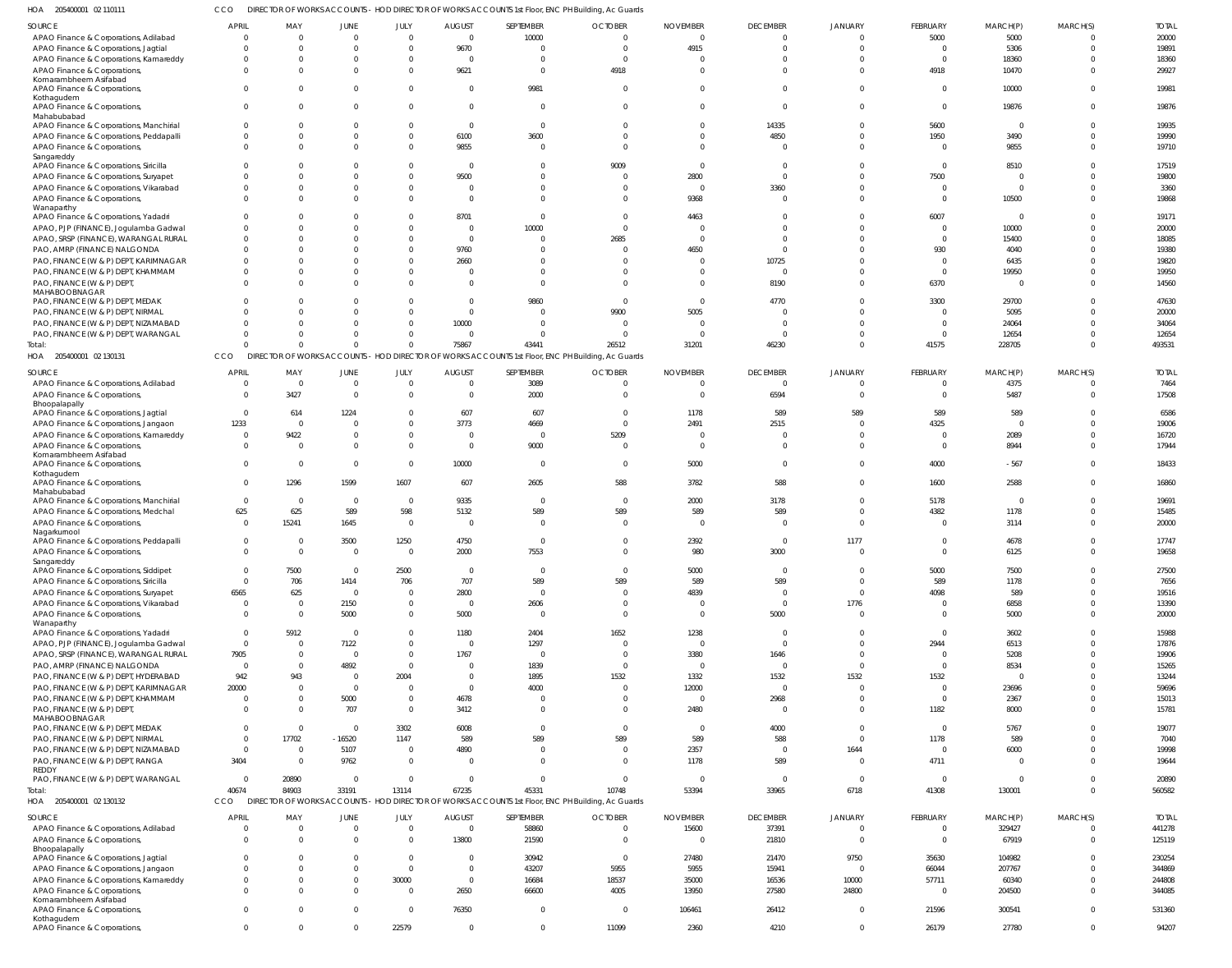205400001 02 130132 HOA CCO DIRECTOR OF WORKS ACCOUNTS - HOD DIRECTOR OF WORKS ACCOUNTS 1st Floor, ENC PH Building, Ac Guards

| SOURCE                                                                          | <b>APRIL</b>         | MAY                      | <b>JUNE</b>                 | JULY                          | <b>AUGUST</b>    | SEPTEMBER              | <b>OCTOBER</b>                                                                                    | <b>NOVEMBER</b>   | <b>DECEMBER</b>        | JANUARY          | FEBRUARY             | MARCH(P)         | MARCH(S)             | <b>TOTAL</b>     |
|---------------------------------------------------------------------------------|----------------------|--------------------------|-----------------------------|-------------------------------|------------------|------------------------|---------------------------------------------------------------------------------------------------|-------------------|------------------------|------------------|----------------------|------------------|----------------------|------------------|
| Mahabubabad                                                                     |                      |                          |                             |                               |                  |                        |                                                                                                   |                   |                        |                  |                      |                  |                      |                  |
| APAO Finance & Corporations, Manchirial                                         |                      | $\Omega$                 | $\Omega$                    | $\mathbf{0}$                  | 66490            | 12000                  | $\Omega$                                                                                          | 20480             | 26068                  | $\Omega$         | 67245                | 101665           | $\overline{0}$       | 293948           |
| APAO Finance & Corporations, Medchal                                            |                      | $\Omega$                 | $\Omega$                    | $\mathbf 0$                   | 32750            | 7175                   | 13080                                                                                             | 11826             | 8379                   | $\Omega$         | 15369                | 66436            | $\Omega$             | 155015           |
| APAO Finance & Corporations,<br>Nagarkurnool                                    | $\Omega$             | $\Omega$                 | $\Omega$                    | $\mathbf{0}$                  | 8900             | 36005                  | $\Omega$                                                                                          | 54000             | 10735                  | $\Omega$         | 1960                 | 182931           | $\Omega$             | 294531           |
| APAO Finance & Corporations, Peddapalli                                         | $\Omega$             | $\Omega$                 | $\Omega$                    | $\overline{0}$                | 77012            | 6500                   | $\Omega$                                                                                          | 58454             | 31935                  | $\Omega$         | 66881                | 104126           | $\Omega$             | 344908           |
| APAO Finance & Corporations,                                                    |                      | $\Omega$                 | $\Omega$                    | 8857                          | 14530            | 20460                  | 460                                                                                               | 39569             | 26350                  | $\Omega$         | 46460                | 126380           | $\Omega$             | 283066           |
| Sangareddy                                                                      |                      |                          | $\Omega$                    |                               |                  |                        |                                                                                                   |                   |                        |                  |                      |                  | $\Omega$             |                  |
| APAO Finance & Corporations, Siddipet<br>APAO Finance & Corporations, Siricilla | $\Omega$             | $\Omega$<br>$\Omega$     | $\Omega$                    | $\overline{0}$<br>$\mathbf 0$ | 76909<br>44342   | 664<br>$^{\circ}$      | $\Omega$<br>$\Omega$                                                                              | 39900             | 10000<br>42965         | 2360<br>8115     | 15150<br>26284       | 147770<br>166705 | $\Omega$             | 292753<br>288411 |
| APAO Finance & Corporations, Suryapet                                           |                      | $\Omega$                 | $\Omega$                    | $\mathbf 0$                   | 83920            | $\Omega$               | $\Omega$                                                                                          | 147800            | $\overline{0}$         | $\Omega$         | 35700                | 177500           | $\Omega$             | 444920           |
| APAO Finance & Corporations, Vikarabad                                          |                      | $\Omega$                 | 32136                       | $\mathbf 0$                   | 24556            | 8000                   |                                                                                                   | 12000             | 30236                  | 12566            | 12000                | 124489           | $\Omega$             | 255983           |
| APAO Finance & Corporations,                                                    |                      | $\Omega$                 | 8000                        | $\mathbf 0$                   | 10800            | 62990                  | $\Omega$                                                                                          | - 0               | 10545                  | $\Omega$         | 2500                 | 196004           | $\Omega$             | 290839           |
| Wanaparthy                                                                      |                      |                          |                             |                               |                  |                        |                                                                                                   |                   |                        |                  |                      |                  |                      |                  |
| APAO Finance & Corporations, Yadadri                                            |                      | $\Omega$                 | $\overline{0}$              | $^{\circ}$                    | $\Omega$         | 8800                   | 2450                                                                                              | 41296             | $\overline{0}$         | $\Omega$         | $^{\circ}$           | 103995           | $\Omega$             | 156541           |
| APAO, PJP (FINANCE), Jogulamba Gadwal<br>APAO, SRSP (FINANCE), WARANGAL RURAL   |                      | $\Omega$<br>$\Omega$     | 58500<br>$\overline{0}$     | $\mathbf{0}$<br>$\mathbf{0}$  | $\Omega$<br>7030 | 25250<br>7400          | $\Omega$<br>2310                                                                                  | 20150<br>12613    | 9800<br>3750           | 5000<br>$\Omega$ | 102480<br>1100       | 173800<br>173792 | $\Omega$<br>$\Omega$ | 394980<br>207995 |
| PAO, AMRP (FINANCE) NALGONDA                                                    |                      | $\Omega$                 | 20100                       | 20000                         | 44890            | $\Omega$               | 136050                                                                                            | 13900             | $\overline{0}$         | $\Omega$         | 46200                | 263856           | $\Omega$             | 544996           |
| PAO, FINANCE (W & P) DEPT, HYDERABAD                                            |                      | $\Omega$                 | 60457                       | 44543                         | 71316            | 41776                  | 39106                                                                                             | 30514             | 79520                  | 20855            | 241553               | 163700           | $\Omega$             | 793340           |
| PAO, FINANCE (W & P) DEPT, KARIMNAGAR                                           |                      | $\Omega$                 | 38000                       | $\overline{0}$                | 64192            | 34834                  | 36277                                                                                             | 11020             | 110270                 | $\Omega$         | 42950                | 248152           | $\Omega$             | 585695           |
| PAO, FINANCE (W & P) DEPT, KHAMMAM                                              |                      | $\Omega$                 | 0                           | $\mathbf 0$                   | 66163            | 18030                  | $\Omega$                                                                                          | 20965             | 99954                  | $\Omega$         | 5740                 | 124148           | $\Omega$             | 335000           |
| PAO, FINANCE (W & P) DEPT,                                                      |                      | $\Omega$                 | $\Omega$                    | $\mathbf 0$                   | 20854            | 44931                  | 8034                                                                                              | 9070              | 114300                 | 2730             | 7424                 | 128803           | $\Omega$             | 336146           |
| MAHABOOBNAGAR                                                                   |                      |                          | $\Omega$                    |                               | $\Omega$         |                        | $\Omega$                                                                                          |                   |                        | $\Omega$         | 16364                | 284876           | $\Omega$             | 413045           |
| PAO, FINANCE (W & P) DEPT, MEDAK<br>PAO, FINANCE (W & P) DEPT, NIRMAL           |                      | $\Omega$<br>$\Omega$     | 24365                       | $\overline{0}$<br>5500        | 35767            | 84471<br>5500          | 8117                                                                                              | $\Omega$<br>27196 | 27334<br>24309         | 34750            | 50753                | 93707            | $\Omega$             | 309964           |
| PAO, FINANCE (W & P) DEPT, NIZAMABAD                                            |                      | $\Omega$                 | $\mathbf{0}$                | 30000                         | 53725            | $\overline{0}$         | $\Omega$                                                                                          | 50740             | 12340                  | 10000            | 58960                | 229235           | $\Omega$             | 445000           |
| PAO, FINANCE (W & P) DEPT, RANGA                                                |                      | $\Omega$                 | 31434                       | 5596                          | 43528            | 3994                   | $\Omega$                                                                                          | 47806             | 95155                  | 3550             | 59424                | 148289           | $\Omega$             | 438776           |
| REDDY                                                                           |                      |                          |                             |                               |                  |                        |                                                                                                   |                   |                        |                  |                      |                  |                      |                  |
| PAO, FINANCE (W & P) DEPT, WARANGAL                                             | - 0                  | $\Omega$                 | $\Omega$                    | $\overline{0}$                | 81955            | 2500                   | 63755                                                                                             | 55220             | 27110                  | 0                | $^{\circ}$           | 383443           | $\Omega$             | 613983           |
| Total:                                                                          |                      | $\Omega$                 | 272992                      | 167075                        | 1022429          | 669163                 | 349235                                                                                            | 931325            | 972405                 | 144476           | 1129657              | 5217058          | $\overline{0}$       | 10875815         |
| HOA 205400001 02 130133                                                         | CCO                  |                          |                             |                               |                  |                        | DIRECTOR OF WORKS ACCOUNTS - HOD DIRECTOR OF WORKS ACCOUNTS 1st Floor, ENC PH Building, Ac Guards |                   |                        |                  |                      |                  |                      |                  |
| SOURCE                                                                          | <b>APRIL</b>         | MAY                      | <b>JUNE</b>                 | JULY                          | <b>AUGUST</b>    | SEPTEMBER              | <b>OCTOBER</b>                                                                                    | <b>NOVEMBER</b>   | <b>DECEMBER</b>        | <b>JANUARY</b>   | FEBRUARY             | MARCH(P)         | MARCH(S)             | <b>TOTAL</b>     |
| APAO Finance & Corporations, Jagtial                                            |                      | $\Omega$                 | $\Omega$                    | $\mathbf{0}$                  | $\Omega$         | $\Omega$               | $\Omega$                                                                                          | 2850              | $\Omega$               | $\Omega$         | $\mathbf 0$          | $\overline{0}$   | $\Omega$             | 2850             |
| APAO Finance & Corporations, Jangaon                                            |                      | $\Omega$                 | $\Omega$                    | $\mathbf{0}$                  |                  | $\Omega$               |                                                                                                   |                   | $\Omega$               |                  | $\overline{0}$       | 4800             | $\Omega$             | 4800             |
| APAO Finance & Corporations,                                                    |                      | $\Omega$                 | $\Omega$                    | $\Omega$                      | 1000             | $\Omega$               |                                                                                                   | 500               | $\Omega$               | $\Omega$         | 500                  | 1500             | $\Omega$             | 3500             |
| Kothagudem<br>APAO Finance & Corporations, Manchirial                           |                      | $\Omega$                 | $\Omega$                    | $\Omega$                      |                  | $\Omega$               | $\Omega$                                                                                          |                   | 3980                   | $\Omega$         | $\mathbf 0$          | 1010             | $\Omega$             | 4990             |
| APAO Finance & Corporations, Peddapalli                                         |                      | $\Omega$                 | 540                         | $\mathbf{0}$                  |                  | $\Omega$               |                                                                                                   |                   | $\Omega$               | 0                | 1720                 | 2740             | $\Omega$             | 5000             |
| APAO Finance & Corporations,                                                    | $\Omega$             | $\Omega$                 | $\Omega$                    | $\Omega$                      |                  | $\Omega$               | $\Omega$                                                                                          |                   | 4000                   | $\Omega$         | $\overline{0}$       | 1000             | $\Omega$             | 5000             |
| Sangareddy                                                                      |                      |                          |                             |                               |                  |                        |                                                                                                   |                   |                        |                  |                      |                  |                      |                  |
| APAO Finance & Corporations, Suryapet                                           | 2054                 |                          | $\Omega$                    | $\Omega$                      |                  | $\Omega$               |                                                                                                   |                   | $\Omega$               | <sup>0</sup>     | $\Omega$             | 2920             | $\Omega$             | 4974             |
| APAO, SRSP (FINANCE), WARANGAL RURAL<br>PAO, FINANCE (W & P) DEPT, KARIMNAGAR   | - 0                  | $\Omega$<br><sup>0</sup> | $\Omega$<br>$\Omega$        | $\Omega$<br>$\Omega$          |                  | 1680<br>2265           | $\Omega$<br>2220                                                                                  | 735               | 1600<br>$\Omega$       |                  | $\Omega$<br>$\Omega$ | 1720<br>1830     | $\Omega$<br>$\Omega$ | 5000<br>7050     |
| PAO, FINANCE (W & P) DEPT, KHAMMAM                                              |                      | $\Omega$                 | $\Omega$                    | $\Omega$                      |                  | 780                    |                                                                                                   | 140               | 420                    | 0                | $\Omega$             | 3420             | $\Omega$             | 4760             |
| PAO, FINANCE (W & P) DEPT.                                                      |                      | 3420                     | $\Omega$                    | $\Omega$                      |                  | $\Omega$               | $\Omega$                                                                                          |                   | $\Omega$               |                  | $\Omega$             | 1035             | $\Omega$             | 4455             |
| MAHABOOBNAGAR                                                                   |                      |                          |                             |                               |                  |                        |                                                                                                   |                   |                        |                  |                      |                  |                      |                  |
| PAO, FINANCE (W & P) DEPT, MEDAK                                                |                      | $\Omega$                 | $\Omega$                    | $\Omega$                      |                  | $\Omega$               | 1740                                                                                              | - 0               | $\Omega$               |                  | $\overline{0}$       | 0                | $\Omega$             | 1740             |
| PAO, FINANCE (W & P) DEPT, NIRMAL                                               |                      | 6585                     | $-6585$                     | $\Omega$                      |                  | $\Omega$               |                                                                                                   | 4000              | $\Omega$               |                  | 960                  | $\Omega$         | $\Omega$             | 4960             |
| PAO, FINANCE (W & P) DEPT, NIZAMABAD                                            |                      | $\Omega$                 | 2180                        | $\Omega$                      |                  | $\Omega$               |                                                                                                   | 1125              | $\Omega$               | 0                | 1125                 | $\Omega$         | $\Omega$             | 4430             |
| PAO, FINANCE (W & P) DEPT, RANGA<br>REDDY                                       |                      | $\Omega$                 | $\Omega$                    | $\Omega$                      |                  | $\Omega$               | $\Omega$                                                                                          |                   | $\Omega$               | $\Omega$         | 3405                 | 589              | $\Omega$             | 3994             |
| PAO, FINANCE (W & P) DEPT, WARANGAL                                             | $\Omega$             | 0                        | $\mathbf 0$                 | $^{\circ}$                    |                  | 1300                   | 980                                                                                               | 700               | 900                    |                  | $\mathbf 0$          | 880              | $\Omega$             | 4760             |
| Total:                                                                          | 2054                 | 10005                    | $-3865$                     | $\mathbf{0}$                  | 1000             | 6025                   | 4940                                                                                              | 10050             | 10900                  | $\mathbf 0$      | 7710                 | 23444            | $\overline{0}$       | 72263            |
| HOA 205400001 02 130134                                                         | CCO                  |                          |                             |                               |                  |                        | DIRECTOR OF WORKS ACCOUNTS - HOD DIRECTOR OF WORKS ACCOUNTS 1st Floor, ENC PH Building, Ac Guards |                   |                        |                  |                      |                  |                      |                  |
| SOURCE                                                                          | <b>APRIL</b>         | MAY                      | JUNE                        | JULY                          | <b>AUGUST</b>    | SEPTEMBER              | <b>OCTOBER</b>                                                                                    | <b>NOVEMBER</b>   | <b>DECEMBER</b>        | <b>JANUARY</b>   | FEBRUARY             | MARCH(P)         | MARCH(S)             | <b>TOTAL</b>     |
| PAO, FINANCE (W & P) DEPT, HYDERABAD                                            | $\Omega$             | 68000                    | $\overline{0}$              | 68000                         | 34000            | 34000                  | 34000                                                                                             | 34000             | 34000                  | 34000            | 34000                | 34000            | $\Omega$             | 408000           |
| PAO, FINANCE (W & P) DEPT, KARIMNAGAR                                           | $\Omega$             | $\Omega$                 | 66000                       | $\overline{0}$                | $\Omega$         | 132000                 | $\Omega$                                                                                          | $\Omega$          | 99000                  | $\Omega$         | $\overline{0}$       | 99000            | $\overline{0}$       | 396000           |
| Total:                                                                          | $\Omega$             | 68000                    | 66000                       | 68000                         | 34000            | 166000                 | 34000                                                                                             | 34000             | 133000                 | 34000            | 34000                | 133000           | $\Omega$             | 804000           |
| HOA 205400001 02 130135                                                         | CCO                  |                          |                             |                               |                  |                        | DIRECTOR OF WORKS ACCOUNTS - HOD DIRECTOR OF WORKS ACCOUNTS 1st Floor, ENC PH Building, Ac Guards |                   |                        |                  |                      |                  |                      |                  |
| SOURCE                                                                          | <b>APRIL</b>         | MAY                      | <b>JUNE</b>                 | JULY                          | <b>AUGUST</b>    | SEPTEMBER              | <b>OCTOBER</b>                                                                                    | <b>NOVEMBER</b>   | <b>DECEMBER</b>        | JANUARY          | FEBRUARY             | MARCH(P)         | MARCH(S)             | <b>TOTAL</b>     |
| APAO Finance & Corporations,                                                    | $\Omega$             | $\overline{0}$           | $\overline{0}$              | $\mathbf{0}$                  | $\overline{0}$   | $\overline{0}$         | $\overline{0}$                                                                                    | $\Omega$          | $\overline{0}$         | $\mathbf 0$      | $\overline{0}$       | 50000            | $\overline{0}$       | 50000            |
| Bhoopalapally                                                                   |                      |                          |                             |                               |                  |                        |                                                                                                   |                   |                        |                  |                      |                  |                      |                  |
| APAO Finance & Corporations, Jagtial<br>APAO Finance & Corporations, Jangaon    | $\Omega$<br>$\Omega$ | $\Omega$<br>$\Omega$     | $\mathbf{0}$<br>$\mathbf 0$ | $\overline{0}$<br>$\mathbf 0$ | 0<br>$\Omega$    | 5349<br>$\overline{0}$ | $\Omega$<br>$\Omega$                                                                              | 11867<br>$\Omega$ | 2259<br>$\overline{0}$ | 1782<br>$\Omega$ | 1934<br>$\mathbf 0$  | 2413<br>4491     | $\Omega$<br>$\Omega$ | 25604<br>4491    |
| APAO Finance & Corporations, Kamareddy                                          | $\Omega$             | 5569                     | 11701                       | $\mathbf 0$                   | 0                | 7338                   | 4333                                                                                              | 4016              | 3477                   | $\mathbf 0$      | $\mathbf{0}$         | 27895            | $\Omega$             | 64329            |
| APAO Finance & Corporations,                                                    | $\Omega$             | $\Omega$                 | 4095                        | $\overline{0}$                | $\Omega$         | 4862                   | $\Omega$                                                                                          | $\Omega$          | 5821                   | $\mathbf 0$      | $\mathbf{0}$         | 4204             | $\overline{0}$       | 18982            |
| Komarambheem Asifabad                                                           |                      |                          |                             |                               |                  |                        |                                                                                                   |                   |                        |                  |                      |                  |                      |                  |
| APAO Finance & Corporations,                                                    | $\Omega$             | $\overline{0}$           | $\overline{0}$              | 17271                         | $\mathbf 0$      | $\mathbf 0$            | 8779                                                                                              | $\Omega$          | 2267                   | $\overline{0}$   | 4062                 | 2577             | $\overline{0}$       | 34956            |
| Kothagudem<br>APAO Finance & Corporations,                                      | $\Omega$             | $\overline{0}$           | $\mathbf{0}$                | 7862                          | 2528             | 2871                   | $\overline{0}$                                                                                    | 2546              | 2167                   | $\overline{0}$   | 2323                 | 2359             | $\overline{0}$       | 22656            |
| Mahabubabad                                                                     |                      |                          |                             |                               |                  |                        |                                                                                                   |                   |                        |                  |                      |                  |                      |                  |
| APAO Finance & Corporations, Manchirial                                         | $\Omega$             | $\overline{0}$           | $\mathbf{0}$                | 2729                          | 2964             | $\mathbf 0$            | $\Omega$                                                                                          | $\Omega$          | 2387                   | 1338             | 1380                 | 3008             | $\overline{0}$       | 13806            |
| APAO Finance & Corporations, Medchal                                            | $\Omega$             | $\overline{0}$           | $\mathbf 0$                 | $\overline{0}$                | $\overline{0}$   | $\mathbf 0$            | 27000                                                                                             | $\Omega$          | $\overline{0}$         | $\mathbf 0$      | $\mathbf{0}$         | 22500            | $\overline{0}$       | 49500            |
| APAO Finance & Corporations,<br>Nagarkurnool                                    | $\Omega$             | 3167                     | 925                         | 2116                          | 1491             | 1807                   | 195                                                                                               | 3666              | 1478                   | $\mathbf 0$      | 1335                 | 10014            | $\overline{0}$       | 26194            |
| APAO Finance & Corporations, Peddapalli                                         | $\Omega$             | $\Omega$                 | 12602                       | 4842                          | $\overline{0}$   | 11046                  | 1085                                                                                              | $\Omega$          | 11741                  | $\mathbf 0$      | 13331                | 7713             | $\Omega$             | 62360            |
| APAO Finance & Corporations, Siddipet                                           | $\Omega$             | $\mathbf{0}$             | 2739                        | 13912                         | 3772             | 3456                   | 3196                                                                                              | $\Omega$          | 7636                   | $\mathbf 0$      | 5052                 | 2895             | $\Omega$             | 42658            |
| APAO Finance & Corporations, Siricilla                                          | $\Omega$             | $\overline{0}$           | 8927                        | $\overline{0}$                | 2061             | 6508                   | 2965                                                                                              | 2330              | 2572                   | $\overline{0}$   | 2861                 | 4621             | $\Omega$             | 32845            |
| APAO Finance & Corporations, Suryapet                                           | $\Omega$             | 1428                     | $\overline{0}$              | $\mathbf{0}$                  | 973              | 528                    | $\Omega$                                                                                          | 485               | 937                    | $\overline{0}$   | $\mathbf 0$          | 1129             | $\Omega$             | 5480             |
| APAO Finance & Corporations, Vikarabad                                          | $\Omega$             | $\overline{0}$           | 7518                        | $\overline{0}$                | 3683             | 5695                   | $\Omega$                                                                                          | 2161              | 1888                   | 2129             | $\mathbf{0}$         | 5939             | $\Omega$             | 29013            |
| APAO Finance & Corporations,                                                    | $\Omega$             | 2541                     | 13544                       | $\overline{0}$                | 7863             | $\mathbf 0$            | $\Omega$                                                                                          | 7825              | 1667                   | $\overline{0}$   | 1892                 | 7915             | $\Omega$             | 43247            |
| Wanaparthy<br>APAO Finance & Corporations, Yadadri                              | $\Omega$             | 1412                     | $\mathbf{0}$                | 2000                          | 800              | 8113                   | 1500                                                                                              | $\overline{0}$    | $\overline{0}$         | $\overline{0}$   | $\mathbf{0}$         | 7367             | $\Omega$             | 21192            |
| APAO, PJP (FINANCE), Jogulamba Gadwal                                           | $\Omega$             | $\Omega$                 | $\mathbf{0}$                | $\overline{0}$                | $\Omega$         | 8269                   | $\overline{0}$                                                                                    | 4067              | $\overline{0}$         | 2124             | 1907                 | 3598             | $\Omega$             | 19965            |
| APAO, SRSP (FINANCE), WARANGAL RURAL                                            | $\Omega$             | $\mathbf{0}$             | $\mathbf{0}$                | 7407                          | 0                | $\mathbf 0$            | 2708                                                                                              | 14397             | 5245                   | $\mathbf 0$      | 2215                 | 5014             | $\overline{0}$       | 36986            |
| PAO, AMRP (FINANCE) NALGONDA                                                    | $\Omega$             | $\Omega$                 | 10629                       | $\overline{0}$                | $\mathbf 0$      | $\mathbf 0$            | 21024                                                                                             | $\Omega$          | 8508                   | $\overline{0}$   | $\mathbf 0$          | 10449            | $\overline{0}$       | 50610            |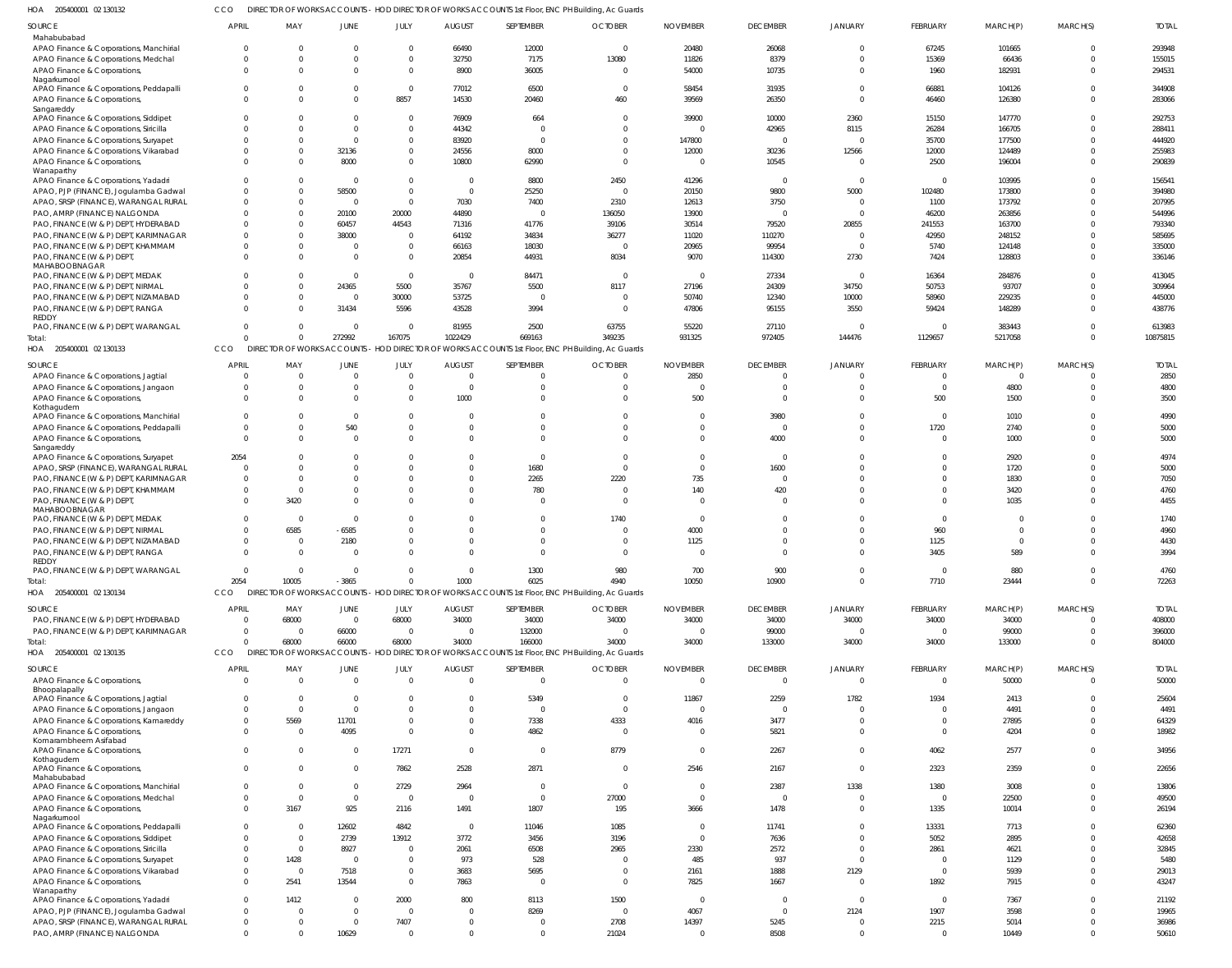CCO DIRECTOR OF WORKS ACCOUNTS - HOD DIRECTOR OF WORKS ACCOUNTS 1st Floor, ENC PH Building, Ac Guards

| HOA 205400001 02 130135                                                         |                                         |                         |                  |                        |                                 | DIRECTOR OF WORKS ACCOUNTS - HOD DIRECTOR OF WORKS ACCOUNTS 1st Floor, ENC PH Building, Ac Guards |                                  |                                   |                                 |                         |                            |                      |                      |                        |
|---------------------------------------------------------------------------------|-----------------------------------------|-------------------------|------------------|------------------------|---------------------------------|---------------------------------------------------------------------------------------------------|----------------------------------|-----------------------------------|---------------------------------|-------------------------|----------------------------|----------------------|----------------------|------------------------|
| SOURCE                                                                          | <b>APRIL</b>                            | MAY                     | <b>JUNE</b>      | JULY                   | <b>AUGUST</b>                   | SEPTEMBER                                                                                         | <b>OCTOBER</b>                   | <b>NOVEMBER</b>                   | <b>DECEMBER</b>                 | JANUARY                 | FEBRUARY                   | MARCH(P)             | MARCH(S)             | <b>TOTAL</b>           |
| PAO, FINANCE (W & P) DEPT, KARIMNAGAR                                           | - 0                                     | $\Omega$                | 40023            | $\Omega$               | $\overline{0}$                  | 69452                                                                                             | $\overline{0}$                   | $\Omega$                          | 64557                           | $\Omega$                | $\Omega$                   | 78317                | $\Omega$             | 252349                 |
| PAO, FINANCE (W & P) DEPT, KHAMMAM                                              | $\Omega$                                | $\Omega$                | $\Omega$         | 17918                  | 1193                            | $\Omega$                                                                                          | $\overline{0}$                   | $\overline{0}$                    | 14644                           | $\Omega$                | 7818                       | 34303                | $\Omega$             | 75876                  |
| PAO, FINANCE (W & P) DEPT                                                       | $\Omega$                                | $\Omega$                | 19224            | 5890                   | $\overline{0}$                  | 10208                                                                                             | 5349                             | 4373                              | 5046                            | $\Omega$                | 3568                       | 7547                 |                      | 61205                  |
| MAHABOOBNAGAR<br>PAO, FINANCE (W & P) DEPT, MEDAK                               | $\Omega$                                | $\Omega$                | $\Omega$         | $\Omega$               | $\overline{0}$                  | 2000                                                                                              | $\overline{\mathbf{0}}$          | $\overline{0}$                    | 952                             | 910                     | $\Omega$                   | 2786                 |                      | 6648                   |
| PAO, FINANCE (W & P) DEPT, NIRMAL                                               | $\Omega$                                | $\Omega$                | 23847            | 2010                   | $\overline{0}$                  | 11897                                                                                             | $\overline{0}$                   | 20856                             | $\Omega$                        | 1668                    | 782                        | 3371                 |                      | 64431                  |
| PAO, FINANCE (W & P) DEPT, NIZAMABAD                                            | $\Omega$                                | $\Omega$                | 35303            | 3788                   | 10694                           | 4579                                                                                              | 4294                             | 210                               | 8833                            | $\Omega$                | 19592                      | 32707                |                      | 120000                 |
| PAO, FINANCE (W & P) DEPT, RANGA                                                | $\Omega$                                | $\Omega$                | $\Omega$         | $\Omega$               | $\overline{0}$                  | $\Omega$                                                                                          | 50220                            | 29869                             | $\Omega$                        | $\Omega$                | $\Omega$                   | 39911                |                      | 120000                 |
| REDDY<br>PAO, FINANCE (W & P) DEPT, WARANGAL                                    | $\overline{0}$                          | 0                       | $\Omega$         | $\Omega$               | 38867                           | 4361                                                                                              | $\Omega$                         | 6770                              | 6818                            | $\mathbf{0}$            | $\Omega$                   | 9361                 |                      | 66177                  |
| Total:                                                                          | $\Omega$                                | 14117                   | 191077           | 87745                  | 76889                           | 168339                                                                                            | 132648                           | 115438                            | 160900                          | 9951                    | 70052                      | 394404               | $\Omega$             | 1421560                |
| HOA 205400001 02 140                                                            | CCO                                     |                         |                  |                        |                                 | DIRECTOR OF WORKS ACCOUNTS - HOD DIRECTOR OF WORKS ACCOUNTS 1st Floor, ENC PH Building, Ac Guards |                                  |                                   |                                 |                         |                            |                      |                      |                        |
| SOURCE                                                                          | <b>APRIL</b>                            | MAY                     | JUNE             | JULY                   | <b>AUGUST</b>                   | SEPTEMBER                                                                                         | <b>OCTOBER</b>                   | <b>NOVEMBER</b>                   | <b>DECEMBER</b>                 | JANUARY                 | FEBRUARY                   | MARCH(P)             | MARCH(S)             | <b>TOTAL</b>           |
| APAO Finance & Corporations,                                                    | $\overline{0}$                          | $\overline{0}$          | $\overline{0}$   | $\Omega$               | $\overline{0}$                  | $\overline{0}$                                                                                    | $\overline{0}$                   | $\overline{\phantom{0}}$          | 41292                           | $\mathbf{0}$            | 165168                     | 61938                | $\Omega$             | 268398                 |
| Komarambheem Asifabad                                                           |                                         |                         |                  |                        |                                 |                                                                                                   |                                  |                                   |                                 |                         |                            |                      |                      |                        |
| APAO Finance & Corporations                                                     | $\overline{0}$                          | $\mathbf{0}$            | $\Omega$         | 14000                  | $\overline{0}$                  | $\overline{0}$                                                                                    | $\overline{0}$                   | 42000                             | $\mathbf 0$                     | $\mathbf 0$             | 42000                      | 42000                | $\Omega$             | 140000                 |
| Kothagudem<br>APAO Finance & Corporations,                                      | $\overline{0}$                          | $\mathbf{0}$            | $\Omega$         | $\Omega$               | 20000                           | $\mathbf 0$                                                                                       | $\overline{0}$                   | $\overline{\phantom{0}}$          | 40000                           | $\mathbf 0$             | $\Omega$                   | 90000                | $\Omega$             | 150000                 |
| Nagarkurnool                                                                    |                                         |                         |                  |                        |                                 |                                                                                                   |                                  |                                   |                                 |                         |                            |                      |                      |                        |
| APAO Finance & Corporations, Peddapalli                                         | $\mathbf 0$                             | $\Omega$                | 16800            | $\Omega$               | $\overline{0}$                  | $\Omega$                                                                                          | $\overline{0}$                   | 33600                             | 8400                            | $\mathbf 0$             | 16800                      | 16800                | $\Omega$             | 92400                  |
| APAO Finance & Corporations, Siddipet                                           | $\mathbf 0$                             | $\mathbf{0}$            | - 0              | $\Omega$               | 15750                           | $\Omega$                                                                                          | $\Omega$                         | $\overline{0}$                    | 31500                           | $\Omega$                | 141750                     | 15750                | $\Omega$             | 204750                 |
| APAO Finance & Corporations, Siricilla                                          | $\Omega$<br>$\mathbf 0$                 | $\Omega$<br>$\Omega$    | 13000            | $\Omega$<br>$\Omega$   | $\circ$<br>$\overline{0}$       | $\Omega$<br>$\Omega$                                                                              | $\overline{0}$<br>$\Omega$       | 39000<br>48000                    | $\Omega$<br>$\mathbf 0$         | $\Omega$<br>$\mathbf 0$ | 52000<br>48000             | 56000<br>24000       |                      | 160000<br>132000       |
| APAO Finance & Corporations, Suryapet<br>APAO Finance & Corporations, Vikarabad | $\Omega$                                | $\Omega$                | 12000<br>$\cap$  | $\Omega$               | 18438                           | $\Omega$                                                                                          | $\overline{0}$                   | $\overline{0}$                    | $\mathbf 0$                     | $\mathbf 0$             | $\Omega$                   | 165942               |                      | 184380                 |
| APAO Finance & Corporations,                                                    | $\Omega$                                | $\Omega$                | $\Omega$         | $\Omega$               | $\circ$                         | 19232                                                                                             | $\Omega$                         | $\Omega$                          | 38464                           | $\Omega$                | $\Omega$                   | 57696                | $\Omega$             | 115392                 |
| Wanaparthy                                                                      |                                         |                         |                  |                        |                                 |                                                                                                   |                                  |                                   |                                 |                         |                            |                      |                      |                        |
| PAO, FINANCE (W & P) DEPT, HYDERABAD                                            | $\Omega$                                | $\Omega$                | 232708           | $\Omega$               | $\Omega$                        | $\Omega$                                                                                          | 232708                           | $\Omega$                          | $\mathbf 0$                     | $\Omega$                | 2358805                    | $\bigcap$            | $\Omega$             | 2824221                |
| PAO, FINANCE (W & P) DEPT, KHAMMAM                                              | $\mathbf 0$                             | $\Omega$                | $\Omega$         | $\Omega$               | $\overline{0}$                  | 16500                                                                                             | $\overline{0}$                   | $\overline{0}$                    | 33000                           | $\mathbf 0$             | $\Omega$                   | 148500               | $\Omega$             | 198000                 |
| PAO, FINANCE (W & P) DEPT<br>MAHABOOBNAGAR                                      | $\Omega$                                | $\Omega$                | 12410            | $\Omega$               | $\Omega$                        | $\Omega$                                                                                          | $\overline{0}$                   | $\Omega$                          | 37230                           | $\mathbf{0}$            | 74460                      | 24820                | $\Omega$             | 148920                 |
| PAO, FINANCE (W & P) DEPT, NIRMAL                                               | $\mathbf 0$                             | $\Omega$                | 20000            | $\Omega$               | - 0                             | $\mathbf 0$                                                                                       | $\overline{0}$                   | 40000                             | $\overline{0}$                  | $\mathbf 0$             | 61000                      | 11000                | $\Omega$             | 132000                 |
| PAO, FINANCE (W & P) DEPT, RANGA                                                | $\Omega$                                | $\Omega$                | - 0              | $\Omega$               | $\circ$                         | $\mathbf 0$                                                                                       | $\overline{0}$                   | $\overline{0}$                    | $\mathbf 0$                     | $\mathbf 0$             | $\Omega$                   | 2124181              | $\Omega$             | 2124181                |
| REDDY                                                                           | $\Omega$                                | $\Omega$                | 306918           | 14000                  | 54188                           | 35732                                                                                             | 232708                           | 202600                            | 229886                          | $\mathbf 0$             | 2959983                    | 2838627              | $\Omega$             | 6874642                |
| Total:<br>HOA 205400001 02 300302                                               | CCO                                     |                         |                  |                        |                                 | DIRECTOR OF WORKS ACCOUNTS - HOD DIRECTOR OF WORKS ACCOUNTS 1st Floor, ENC PH Building, Ac Guards |                                  |                                   |                                 |                         |                            |                      |                      |                        |
|                                                                                 |                                         |                         |                  |                        |                                 |                                                                                                   |                                  |                                   |                                 |                         |                            |                      |                      |                        |
| SOURCE<br>APAO Finance & Corporations, Adilabad                                 | <b>APRIL</b><br>38747                   | MAY<br>38746            | JUNE<br>38746    | JULY<br>43052          | <b>AUGUST</b><br>43052          | SEPTEMBER<br>43052                                                                                | <b>OCTOBER</b><br>43052          | <b>NOVEMBER</b><br>43052          | <b>DECEMBER</b><br>52738        | JANUARY<br>46280        | FEBRUARY<br>43052          | MARCH(P)<br>43052    | MARCH(S)             | <b>TOTAL</b><br>516621 |
| APAO Finance & Corporations,                                                    | 38524                                   | 38524                   | 38524            | 42804                  | 42804                           | 42804                                                                                             | 42804                            | 46014                             | 49224                           | 42804                   | 46014                      | 42804                | $\Omega$             | 513648                 |
| Bhoopalapally                                                                   |                                         |                         |                  |                        |                                 |                                                                                                   |                                  |                                   |                                 |                         |                            |                      |                      |                        |
| APAO Finance & Corporations, Jagtial                                            | 39224                                   | 39224                   | 39224            | $\Omega$               | 87164                           | 43582                                                                                             | 43582                            | 43582                             | 43582                           | 43582                   | 56656                      | 43582                |                      | 522984                 |
| APAO Finance & Corporations, Jangaon                                            | 18996                                   | 18996                   | 18996            | 21107                  | 21107                           | 21107                                                                                             | 21107                            | 23218                             | 23218                           | 23218                   | 21107                      | 21107                |                      | 253284                 |
| APAO Finance & Corporations, Kamareddy<br>APAO Finance & Corporations,          | 56111<br>38747                          | 56111<br>$\overline{0}$ | 56111<br>77492   | 62346<br>43052         | 62346<br>43052                  | 62346<br>43052                                                                                    | 62346<br>43052                   | 62346<br>43052                    | 62346<br>49508                  | 62262<br>46280          | 65430<br>46280             | 77798<br>43052       |                      | 747899<br>516619       |
| Komarambheem Asifabad                                                           |                                         |                         |                  |                        |                                 |                                                                                                   |                                  |                                   |                                 |                         |                            |                      |                      |                        |
| APAO Finance & Corporations                                                     | 38587                                   | 38587                   | 38587            | 42874                  | 42874                           | 42874                                                                                             | 42874                            | 42874                             | 42874                           | 42874                   | 42874                      | 42874                | $\Omega$             | 501627                 |
| Kothagudem<br>APAO Finance & Corporations                                       | 37994                                   | 37994                   | 37994            | 42216                  | 42216                           | 42216                                                                                             | 42216                            | 48440                             | 42216                           | 45328                   | 45328                      | 42216                | $\Omega$             | 506374                 |
| Mahabubabad                                                                     |                                         |                         |                  |                        |                                 |                                                                                                   |                                  |                                   |                                 |                         |                            |                      |                      |                        |
| APAO Finance & Corporations, Manchirial                                         | 38747                                   | - 0                     | 77492            | 43052                  | 43052                           | 43052                                                                                             | 43052                            | 46280                             | 46280                           | 49508                   | 43052                      | 43052                |                      | 516619                 |
| APAO Finance & Corporations, Medchal                                            | 37599                                   | 37599                   | 37599            | 41772                  | 41772                           | 41772                                                                                             | 41772                            | 41772                             | 41772                           | 50938                   | 41777                      | 45145                | $\Omega$             | 501289                 |
| APAO Finance & Corporations,<br>Nagarkurnool                                    | 37600                                   | 37600                   | 37600            | 41778                  | 41778                           | 41778                                                                                             | 41778                            | 41778                             | 41778                           | 41778                   | 58733                      | 41778                | 0                    | 505757                 |
| APAO Finance & Corporations, Peddapalli                                         | 38747                                   | $\mathbf{0}$            | $\Omega$         | 118204                 | 42216                           | 42216                                                                                             | 42216                            | 48590                             | 42216                           | 42216                   | 42216                      | 48590                | 0                    | 507427                 |
| APAO Finance & Corporations,                                                    | 38471                                   | $\Omega$                | 76942            | 42746                  | 42746                           | 42746                                                                                             | 42746                            | 42746                             | 55571                           | $\Omega$                | 85492                      | 42746                | $\Omega$             | 512952                 |
| Sangareddy                                                                      | 55023                                   | 55023                   | 55023            | 61137                  | 61137                           | 61137                                                                                             | 61137                            | 61137                             | 61137                           | 61137                   | 61137                      | 61137                | $\Omega$             | 715302                 |
| APAO Finance & Corporations, Siddipet<br>APAO Finance & Corporations, Siricilla | $\overline{0}$                          | 38747                   | 78808            | 43052                  | 43052                           | 43052                                                                                             | 43052                            | 43052                             | 43052                           | 43052                   | 43052                      | 54652                | $\Omega$             | 516623                 |
| APAO Finance & Corporations, Suryapet                                           | 37895                                   | 37527                   | 37527            | 41697                  | 41697                           | 41697                                                                                             | 41697                            | 41697                             | 41697                           | 41697                   | 54213                      | 41697                | $\Omega$             | 500738                 |
| APAO Finance & Corporations, Vikarabad                                          | $\overline{\phantom{0}}$                | 41189                   | $\Omega$         | 60022                  | $\overline{0}$                  | $\Omega$                                                                                          | $\overline{0}$                   | 161654                            | 62262                           | $\Omega$                | 42256                      | 126020               |                      | 493403                 |
| APAO Finance & Corporations,                                                    | 37560                                   | 37560                   | 37560            | 41733                  | 41733                           | 41733                                                                                             | 41733                            | 41733                             | 41733                           | 41733                   | 54596                      | 41733                | $\Omega$             | 501140                 |
| Wanaparthy                                                                      |                                         |                         |                  |                        |                                 |                                                                                                   |                                  |                                   |                                 |                         |                            |                      |                      |                        |
| APAO Finance & Corporations, Yadadri<br>APAO, PJP (FINANCE), Jogulamba Gadwal   | 37598<br>52583                          | 37598<br>52583          | 37598<br>52583   | 111933<br>58426        | 62664<br>58426                  | 62664<br>58426                                                                                    | 62664<br>58426                   | 62664<br>121052                   | $\overline{0}$<br>4200          | $\Omega$<br>57295       | 125328<br>67957            | 144129<br>58426      |                      | 744840<br>700383       |
| APAO, SRSP (FINANCE), WARANGAL RURAL                                            | 67243                                   | 67243                   | 68389            | 75988                  | 75988                           | 75988                                                                                             | 75988                            | 87256                             | 81622                           | 81622                   | 75988                      | 75988                |                      | 909303                 |
| PAO, AMRP (FINANCE) NALGONDA                                                    | 80808                                   | 80808                   | 80808            | 86808                  | 86808                           | 86808                                                                                             | 86808                            | $\overline{0}$                    | $\overline{0}$                  | 260424                  | 86808                      | 112829               |                      | 1049717                |
| PAO, FINANCE (W & P) DEPT, HYDERABAD                                            | 145573                                  | 143163                  | 143840           | 159821                 | 159821                          | 162619                                                                                            | 162619                           | 157097                            | 162619                          | 162619                  | 194776                     | 162619               |                      | 1917186                |
| PAO, FINANCE (W & P) DEPT, KARIMNAGAR                                           | 78448                                   | 78448                   | 78448            | 66827                  | 80836                           | 87164                                                                                             | 87164                            | 87164                             | 87164                           | 96162                   | 130745                     | 104597               |                      | 1063167                |
| PAO, FINANCE (W & P) DEPT, KHAMMAM                                              | 77173                                   | 77174                   | $\Omega$         | $\Omega$               | $\overline{0}$                  | $\Omega$                                                                                          | $\overline{0}$                   | 342992                            | $\overline{0}$                  | $\Omega$                | $\Omega$                   | 506592               |                      | 1003931                |
| PAO, FINANCE (W & P) DEPT                                                       | $\overline{\mathbf{0}}$                 | 75922                   | 37961            | 42179                  | 42179                           | 42179                                                                                             | 42179                            | 42179                             | 51668                           | 45342                   | 42179                      | 42179                | $\Omega$             | 506146                 |
| MAHABOOBNAGAR<br>PAO, FINANCE (W & P) DEPT, MEDAK                               | 39302                                   | 39303                   | 39303            | 43669                  | 43669                           | 43669                                                                                             | 43669                            | 43669                             | 43669                           | 43669                   | 43669                      | 43669                | $\Omega$             | 510929                 |
| PAO, FINANCE (W & P) DEPT, NIRMAL                                               | 54245                                   | 54244                   | 54244            | 60272                  | 60272                           | 60272                                                                                             | 60272                            | 64792                             | 69312                           | 64792                   | 60272                      | 60272                | $\Omega$             | 723261                 |
| PAO, FINANCE (W & P) DEPT, NIZAMABAD                                            | 56589                                   | 62877                   | 62877            | 62877                  | 62877                           | 62877                                                                                             | 62877                            | 62877                             | 62877                           | 62877                   | 62877                      | 62877                | $\Omega$             | 748236                 |
| PAO, FINANCE (W & P) DEPT, RANGA                                                | 73187                                   | 73187                   | 73187            | 81319                  | 81319                           | 81319                                                                                             | 81319                            | 81319                             | 93519                           | 80882                   | 93082                      | 81319                | $\Omega$             | 974958                 |
| REDDY                                                                           |                                         |                         |                  |                        |                                 |                                                                                                   |                                  |                                   |                                 |                         |                            |                      |                      |                        |
| PAO, FINANCE (W & P) DEPT, WARANGAL<br>Total:                                   | 53262<br>1444583                        | 53192<br>1449169        | 53192<br>1566655 | 59180<br>1741943       | 59180<br>1657837                | 59180<br>1623381                                                                                  | 59180<br>1623381                 | 59180<br>2135258                  | 72485<br>1572339                | $\Omega$<br>1680371     | 63615<br>1940561           | 118360<br>2476891    | $\Omega$<br>$\Omega$ | 710006<br>20912369     |
| HOA 205400001 02 310318                                                         | CCO                                     |                         |                  |                        |                                 | DIRECTOR OF WORKS ACCOUNTS - HOD DIRECTOR OF WORKS ACCOUNTS 1st Floor, ENC PH Building, Ac Guards |                                  |                                   |                                 |                         |                            |                      |                      |                        |
|                                                                                 |                                         |                         |                  |                        |                                 |                                                                                                   |                                  |                                   |                                 |                         |                            |                      |                      |                        |
| SOURCE                                                                          | <b>APRIL</b><br>$\overline{\mathbf{0}}$ | MAY<br>$\overline{0}$   | JUNE<br>$\Omega$ | JULY<br>$\overline{0}$ | <b>AUGUST</b><br>$\overline{0}$ | SEPTEMBER<br>20000                                                                                | <b>OCTOBER</b><br>$\overline{0}$ | <b>NOVEMBER</b><br>$\overline{0}$ | <b>DECEMBER</b><br>$\mathbf{0}$ | JANUARY<br>$\mathbf{0}$ | FEBRUARY<br>$\overline{0}$ | MARCH(P)<br>$\Omega$ | MARCH(S)<br>$\Omega$ | <b>TOTAL</b><br>20000  |
| APAO Finance & Corporations,<br>Nagarkurnool                                    |                                         |                         |                  |                        |                                 |                                                                                                   |                                  |                                   |                                 |                         |                            |                      |                      |                        |
| PAO, FINANCE (W & P) DEPT, RANGA                                                | $\overline{0}$                          | $\overline{0}$          | $\Omega$         | $\overline{0}$         | 20000                           | $\overline{0}$                                                                                    | $\overline{0}$                   | $\overline{0}$                    | $\mathbf 0$                     | $\mathbf 0$             | $\overline{0}$             | $\mathbf{0}$         | $\mathbf 0$          | 20000                  |
| REDDY<br>Total:                                                                 | $\overline{\mathbf{0}}$                 | $\mathbf 0$             | $\overline{0}$   | $\mathbf 0$            | 20000                           | 20000                                                                                             | $\mathbf 0$                      | $\overline{0}$                    | $\mathbf 0$                     | $\mathbf 0$             | $\overline{0}$             | $\overline{0}$       | 0                    | 40000                  |
|                                                                                 |                                         |                         |                  |                        |                                 |                                                                                                   |                                  |                                   |                                 |                         |                            |                      |                      |                        |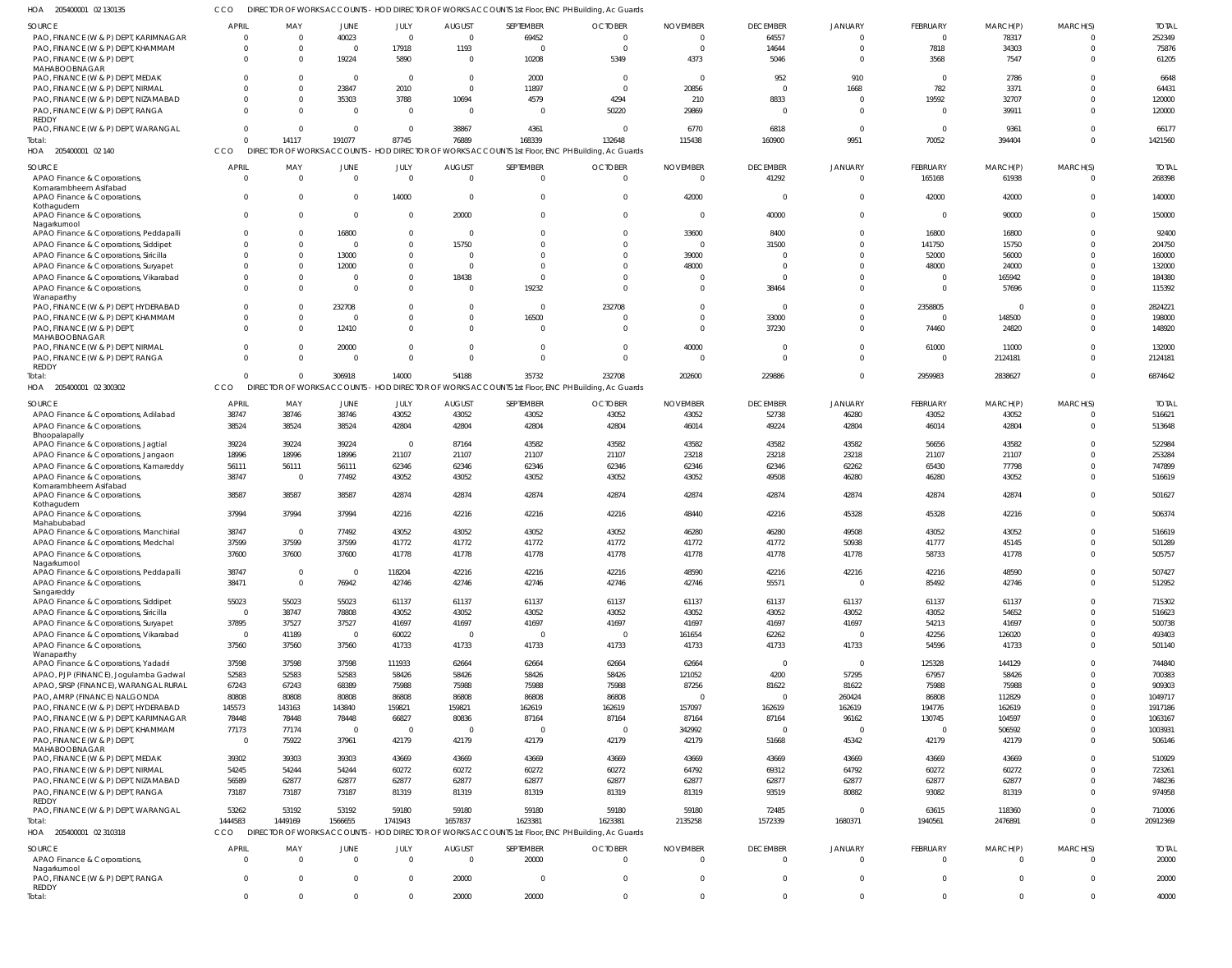| 205500101 05 270272<br>HOA                                                                        | CCO                      | The IG of Police, Andhra Pradesh, Intelligence Branch, Saifabad,             |                        |                      |                                 |                                                                                                      |                            |                             |                             |                      |                                   |                            |                                |                          |
|---------------------------------------------------------------------------------------------------|--------------------------|------------------------------------------------------------------------------|------------------------|----------------------|---------------------------------|------------------------------------------------------------------------------------------------------|----------------------------|-----------------------------|-----------------------------|----------------------|-----------------------------------|----------------------------|--------------------------------|--------------------------|
| SOURCE<br>PAO, FINANCE (W & P) DEPT, RANGA<br>REDDY                                               | <b>APRIL</b><br>$\Omega$ | MAY<br>$\Omega$                                                              | JUNE<br>$\Omega$       | JULY<br>$\Omega$     | <b>AUGUST</b><br>$\Omega$       | SEPTEMBER<br>$\Omega$                                                                                | <b>OCTOBER</b><br>840366   | <b>NOVEMBER</b><br>$\Omega$ | <b>DECEMBER</b><br>$\Omega$ | JANUARY<br>$\Omega$  | FEBRUARY<br>$\Omega$              | MARCH(P)<br>$\Omega$       | MARCH(S)<br>$\Omega$           | <b>TOTAL</b><br>840366   |
| Total:<br>HOA 205500104 06 270272                                                                 | $\Omega$<br>CCO          | $\Omega$<br>I.G.Greyhounds GreenLands Begumpet                               | $\Omega$               | $\Omega$             | $\Omega$                        | $\Omega$                                                                                             | 840366                     | $\Omega$                    | $\Omega$                    | $\Omega$             | $\Omega$                          | $\overline{0}$             | $\Omega$                       | 840366                   |
| SOURCE<br>PAO, FINANCE (W & P) DEPT, RANGA                                                        | APRIL<br>$\Omega$        | MAY<br>$\Omega$                                                              | JUNE<br>$\overline{0}$ | JULY<br>$\Omega$     | <b>AUGUST</b><br>$\overline{0}$ | SEPTEMBER<br>$\overline{0}$                                                                          | <b>OCTOBER</b><br>$\Omega$ | <b>NOVEMBER</b><br>- 0      | <b>DECEMBER</b><br>$\Omega$ | JANUARY<br>$\Omega$  | FEBRUARY<br>$\overline{0}$        | MARCH(P)<br>531232         | MARCH(S)<br>$\Omega$           | <b>TOTAL</b><br>531232   |
| REDDY<br>Total:<br>HOA 205500109 04 270272                                                        | $\Omega$<br>CCO          | $\Omega$<br>The Commissioner, Cyberabad Police,                              | $\Omega$               | - 0                  | $\Omega$                        | $\mathbf{0}$                                                                                         | $\Omega$                   | $\Omega$                    | $\Omega$                    | $\Omega$             | $\overline{0}$                    | 531232                     | $\Omega$                       | 531232                   |
| SOURCE<br>PAO, FINANCE (W & P) DEPT, RANGA                                                        | APRIL<br>$\Omega$        | MAY<br>$\Omega$                                                              | JUNE<br>$\Omega$       | JULY<br>$\Omega$     | <b>AUGUST</b><br>$\Omega$       | SEPTEMBER<br>$\overline{0}$                                                                          | <b>OCTOBER</b><br>$\Omega$ | <b>NOVEMBER</b><br>$\Omega$ | <b>DECEMBER</b><br>$\Omega$ | JANUARY<br>$\Omega$  | <b>FEBRUARY</b><br>$\overline{0}$ | MARCH(P)<br>3424368        | MARCH(S)<br>$\Omega$           | <b>TOTAI</b><br>3424368  |
| REDDY<br>Total:<br>HOA<br>205500117 04 270271                                                     | $\Omega$<br>CCO          | $\Omega$<br>The IG of Police, Andhra Pradesh, Intelligence Branch, Saifabad, | $\Omega$               | $\Omega$             | $\Omega$                        | $\Omega$                                                                                             | $\Omega$                   | $\Omega$                    | $\Omega$                    | $\Omega$             | $\Omega$                          | 3424368                    | $\Omega$                       | 3424368                  |
| SOURCE<br>APAO Finance & Corporations,                                                            | APRIL<br>$\Omega$        | MAY<br>$\Omega$                                                              | JUNE<br>$\Omega$       | JULY<br>$\Omega$     | <b>AUGUST</b><br>$\overline{0}$ | SEPTEMBER<br>$\overline{0}$                                                                          | <b>OCTOBER</b><br>33780    | <b>NOVEMBER</b><br>$\Omega$ | <b>DECEMBER</b><br>$\Omega$ | JANUARY<br>$\Omega$  | FEBRUARY<br>$\overline{0}$        | MARCH(P)<br>$\overline{0}$ | MARCH(S)<br>$\Omega$           | <b>TOTAL</b><br>33780    |
| Sangareddy<br>iotal:<br>HOA 205500800 74 270272                                                   | $\Omega$<br>CCO          | $\Omega$<br>The DG & IG of Police, Telangana, Saifabad,                      | $\Omega$               | - 0                  | $\Omega$                        | $\overline{0}$                                                                                       | 33780                      | $\Omega$                    | $\Omega$                    | $\Omega$             | $\overline{0}$                    | $\overline{0}$             | $\Omega$                       | 33780                    |
| SOURCE<br>PAO, FINANCE (W & P) DEPT, RANGA                                                        | APRIL<br>$\Omega$        | MAY<br>$\Omega$                                                              | JUNE<br>$\Omega$       | JULY<br>$\Omega$     | <b>AUGUST</b><br>$\Omega$       | SEPTEMBER<br>$\Omega$                                                                                | <b>OCTOBER</b><br>$\Omega$ | <b>NOVEMBER</b><br>340110   | <b>DECEMBER</b><br>$\Omega$ | JANUARY<br>8048671   | FEBRUARY<br>509858                | MARCH(P)<br>3983359        | MARCH(S)<br>$\Omega$           | <b>TOTAL</b><br>12881998 |
| REDDY<br>PAO, FINANCE (W & P) DEPT, WARANGAL                                                      | $\Omega$                 | $\Omega$<br>$\Omega$                                                         | $\Omega$<br>$\Omega$   |                      | $\Omega$<br>$\Omega$            | $\Omega$<br>$\Omega$                                                                                 | - 0<br>$\Omega$            | 5241040<br>5581150          | $\Omega$<br>$\Omega$        | $\Omega$<br>8048671  | $\overline{0}$<br>509858          | 0<br>3983359               | $\Omega$<br>$\Omega$           | 5241040<br>18123038      |
| Total:<br>205901051 18 270271<br>HOA                                                              | CCO                      |                                                                              |                        |                      |                                 | THE ENGINEER-IN-CHIEF, CRF OFFICE OF THE ENGINEER-IN-CHIEF (R&B), IV FLOOR, ERRAM MANZIL             |                            |                             |                             |                      |                                   |                            |                                |                          |
| SOURCE<br>APAO Roads & Buildings (R&B),                                                           | APRIL<br>$\Omega$        | MAY<br>$\overline{0}$                                                        | JUNE<br>$\overline{0}$ | JULY<br>$\Omega$     | <b>AUGUST</b><br>$\overline{0}$ | SEPTEMBER<br>$\overline{0}$                                                                          | <b>OCTOBER</b><br>$\Omega$ | <b>NOVEMBER</b><br>$\Omega$ | <b>DECEMBER</b><br>$\Omega$ | JANUARY<br>26000     | FEBRUARY<br>$\overline{0}$        | MARCH(P)<br>$\overline{0}$ | MARCH(S)<br>$\Omega$           | <b>TOTAL</b><br>26000    |
| Wanaparthy<br>Total:<br>HOA 205901053 04 270272                                                   | $\Omega$<br>CCO          | $\Omega$                                                                     | $\Omega$               | $\Omega$             | $\Omega$                        | $\Omega$<br>THE ENGINEER-IN-CHIEF, CRF OFFICE OF THE ENGINEER-IN-CHIEF (R&B), IV FLOOR, ERRAM MANZIL | $\Omega$                   | $\Omega$                    | $\Omega$                    | 26000                | $\overline{0}$                    | $\overline{0}$             | $\Omega$                       | 26000                    |
| SOURCE                                                                                            | <b>APRIL</b>             | MAY                                                                          | JUNE                   | JULY                 | AUGUST                          | SEPTEMBER                                                                                            | <b>OCTOBER</b>             | <b>NOVEMBER</b>             | <b>DECEMBER</b>             | JANUARY              | FEBRUARY                          | MARCH(P)                   | MARCH(S)                       | <b>TOTAL</b>             |
| APAO (R&B) HYDERABAD                                                                              | $\Omega$                 | $\Omega$                                                                     | $\Omega$               | - 0                  | $\Omega$                        | $\Omega$                                                                                             | 3131482                    | $\Omega$                    | $\Omega$                    | 4308715              | $\Omega$                          | -C                         | $\Omega$                       | 7440197                  |
| APAO (R&B) POCHAMPAD (NIZAMABAD)                                                                  | $\Omega$<br>$\Omega$     | $\Omega$<br>$\Omega$                                                         | $\Omega$<br>$\Omega$   | $\Omega$<br>$\Omega$ | $\Omega$<br>$\Omega$            | <sup>0</sup><br>$\Omega$                                                                             | 799552                     | $\Omega$<br>$\Omega$        | $\Omega$<br>$\Omega$        | $\Omega$             | $\Omega$<br>$\Omega$              |                            | $\Omega$<br>$\Omega$           | 799552                   |
| APAO Roads & Buildings (R&B), Adilabad<br>APAO Roads & Buildings (R&B), Jogulamba                 | $\Omega$                 | $\Omega$                                                                     | $\Omega$               | $\Omega$             | $\Omega$                        | $\Omega$                                                                                             | 172000<br>58758            | $\Omega$                    | $\Omega$                    | $\Omega$             | $\Omega$                          | $\Omega$                   | $\Omega$                       | 172000<br>58758          |
| Gadwal<br>APAO Roads & Buildings (R&B), Medchal<br>Malkajigiri                                    | $\Omega$                 | $\Omega$                                                                     | $\Omega$               |                      | $\Omega$                        | $\Omega$                                                                                             | 63000                      | $\Omega$                    | $\Omega$                    | $\Omega$             | $\Omega$                          | $\Omega$                   | $\Omega$                       | 63000                    |
| APAO Roads & Buildings (R&B),<br>Nagarkurnool<br>APAO Roads & Buildings (R&B),                    | $\Omega$<br>$\Omega$     | $\Omega$<br>$\Omega$                                                         | $\Omega$<br>$\Omega$   | 757808               | $\Omega$<br>$\Omega$            | $\Omega$<br>$\Omega$                                                                                 | 0<br>$\Omega$              | $\Omega$<br>$\Omega$        | $\Omega$<br>$\Omega$        | 93735<br>82389       | $\Omega$<br>$\Omega$              | $\Omega$<br>$\Omega$       | $\Omega$<br>$\Omega$           | 851543<br>82389          |
| Sangareddy<br>APAO Roads & Buildings (R&B), Suryapet                                              | $\Omega$                 | $\Omega$                                                                     | $\Omega$               |                      | $\Omega$                        | $\Omega$                                                                                             | 193000                     | $\Omega$                    | $\Omega$                    | $\Omega$             | $\Omega$                          | $\Omega$                   | $\Omega$                       | 193000                   |
| PAO (R&B) (NIRMAL)<br>PAO (R&B) LMD                                                               |                          |                                                                              | $\Omega$<br>$\Omega$   |                      | -C                              | $\Omega$                                                                                             | 195183<br>196239           | $\Omega$<br>$\Omega$        |                             | $\Omega$<br>$\Omega$ | $\Omega$<br>$\Omega$              | $\Omega$                   | $\Omega$<br>$\Omega$           | 195183<br>196239         |
| iotal:                                                                                            |                          |                                                                              | $\Omega$               | 757808               |                                 | <sup>0</sup>                                                                                         | 4809214                    | $\Omega$                    |                             | 4484839              | $\Omega$                          | $\Omega$                   | $\Omega$                       | 10051861                 |
| HOA 205901053 04 290291                                                                           | CCO                      |                                                                              |                        |                      |                                 | THE ENGINEER-IN-CHIEF, CRF OFFICE OF THE ENGINEER-IN-CHIEF (R&B), IV FLOOR, ERRAM MANZIL             |                            |                             |                             |                      |                                   |                            |                                |                          |
| SOURCE                                                                                            | APRIL                    | MAY                                                                          | JUNE                   | JULY                 | AUGUST                          | SEPTEMBER                                                                                            | <b>OCTOBER</b>             | <b>NOVEMBER</b>             | <b>DECEMBER</b>             | JANUARY              | FEBRUARY                          | MARCH(P)                   | MARCH(S)                       | TOTAL                    |
| APAO (R&B) HYDERABAD                                                                              | 747366                   | 683226                                                                       | 792953                 | 1016019              | 1033170                         | 914735                                                                                               | 916725                     | 1219073                     | 1001489                     | 924115               | 1101849                           | 1042368                    | $\Omega$<br>$\Omega$           | 11393088                 |
| APAO (R&B) MEDAK (HYD)<br>APAO (R&B) POCHAMPAD (NIZAMABAD)                                        | 34695<br>139641          | 32959<br>133027                                                              | 32959<br>132968        | 38550<br>164000      | 39580<br>164000                 | 39580<br>182966                                                                                      | 39580<br>216621            | 51095<br>181323             | 39580<br>171582             | 39580<br>166450      | 41341<br>173372                   | 41341<br>183543            | $\Omega$                       | 470840<br>2009493        |
| APAO (R&B) RANGAREDDY (HYD)                                                                       | 61254                    | 58094                                                                        | 58094                  | 68060                | 72500                           | 70810                                                                                                | 85450                      | 75628                       | 72809                       | 69990                | 69990                             | 72811                      | $\Omega$                       | 835490                   |
| APAO (R&B) TEKULAPALLY                                                                            | 105228                   | 98921                                                                        | 98921                  | 116920               | 75090                           | 75090                                                                                                | 75090                      | 75090                       | 101046                      | 77150                | 93452                             | 82582                      | $\Omega$                       | 1074580                  |
| APAO Roads & Buildings (R&B), Adilabad                                                            | 76734                    | 72798                                                                        | 72798                  | 85260                | 85260                           | 86290                                                                                                | 103592                     | 86930                       | 87570                       | 87570                | 87570                             | 87570                      | $\Omega$                       | 1019942                  |
| APAO Roads & Buildings (R&B), Jagtial                                                             | 24192                    | 22914                                                                        | 22914                  | 27640                | 27640                           | 27640                                                                                                | 27640                      | 33669                       | 29936                       | 27640                | 27640                             | 29935                      | $\Omega$                       | 329400                   |
| APAO Roads & Buildings (R&B), Kamareddy<br>APAO Roads & Buildings (R&B),<br>Komarambheem Asifabad | 62964<br>71271           | 59612<br>69606                                                               | 59612<br>69606         | 29240<br>80300       | 110680<br>80300                 | 69960<br>80300                                                                                       | 81975<br>90994             | 72951<br>90992              | 72951<br>80300              | 69960<br>85646       | 70780<br>80300                    | 33051<br>85650             | $\overline{0}$<br>$\Omega$     | 793736<br>965265         |
| APAO Roads & Buildings (R&B), Mancherial<br>APAO Roads & Buildings (R&B),                         | 19323<br>83664           | 18611<br>117724                                                              | 18611<br>79276         | 21470<br>94070       | 21470<br>94070                  | 21470<br>94070                                                                                       | 24658<br>104108            | 22639<br>95590              | 23808<br>123315             | 22060<br>96350       | 22060<br>103628                   | 23230<br>2421              | $\overline{0}$<br>$\mathbf{0}$ | 259410<br>1088286        |
| Nagarkurnool<br>APAO Roads & Buildings (R&B),                                                     | 73332                    | 70409                                                                        | 70409                  | 82590                | 82590                           | 82590                                                                                                | 82590                      | 61006                       | 46833                       | 40720                | 41830                             | 47941                      | $\mathbf{0}$                   | 782840                   |
| Sangareddy<br>APAO Roads & Buildings (R&B), Vikarabad                                             | 98478                    | 93378                                                                        | 93378                  | 290913               | 150110                          | 151220                                                                                               | 152330                     | 191473                      | 152330                      | 152330               | 156003                            | 154060                     | $\Omega$                       | 1836003                  |
| APAO Roads & Buildings (R&B), Yadadri                                                             | 62730                    | 59517                                                                        | 60465                  | 70810                | 70810                           | 79666                                                                                                | 72510                      | 84577                       | 80226                       | 72510                | 76368                             | 76367                      | $\Omega$                       | 866556                   |
| PAO (R&B) (NIRMAL)                                                                                | 95139                    | 90300                                                                        | 66254                  | 75990                | 75990                           | 76870                                                                                                | 91908                      | 76870                       | 87592                       | 76870                | 76870                             | 80442                      | $\Omega$                       | 971095                   |
| PAO (R&B) MAHABOOBNAGAR                                                                           | 253790                   | 242752                                                                       | 222045                 | 262140               | 264147                          | 264070                                                                                               | 264070                     | 362972                      | 266940                      | 266060               | 288667                            | 288667                     | $\Omega$<br>$\Omega$           | 3246320                  |
| PAO (R&B) NALGONDA<br>Total:                                                                      | 61038<br>2070839         | 57888<br>1981736                                                             | 58589<br>2009852       | 68640<br>2592612     | 68640<br>2516047                | 68640<br>2385967                                                                                     | 91700<br>2521541           | 75412<br>2857290            | 70386<br>2508693            | 69460<br>2344461     | 39580<br>2551300                  | 40507<br>2372486           | $\Omega$                       | 770480<br>28712824       |
| HOA 205901053 04 290292                                                                           | CCO                      |                                                                              |                        |                      |                                 | THE ENGINEER-IN-CHIEF, CRF OFFICE OF THE ENGINEER-IN-CHIEF (R&B), IV FLOOR, ERRAM MANZIL             |                            |                             |                             |                      |                                   |                            |                                |                          |
| SOURCE                                                                                            | APRIL                    | MAY                                                                          | JUNE                   | JULY                 | <b>AUGUST</b>                   | SEPTEMBER                                                                                            | <b>OCTOBER</b>             | <b>NOVEMBER</b>             | <b>DECEMBER</b>             | <b>JANUARY</b>       | FEBRUARY                          | MARCH(P)                   | MARCH(S)                       | <b>TOTAL</b>             |
| APAO (R&B) HYDERABAD                                                                              | 16760                    | 23200                                                                        | 25950                  | 28833                | 29754                           | 24700                                                                                                | 24700                      | 31310                       | 24700                       | 25000                | 25000                             | 24400                      | $\Omega$                       | 304307                   |
| APAO (R&B) POCHAMPAD (NIZAMABAD)                                                                  | 3411                     | 3541                                                                         | 3541                   | 5782                 | 5782                            | 12057                                                                                                | 5782                       | 5782                        | 5782                        | 5782                 | 4770                              | 5782                       | $\Omega$                       | 67794                    |
| APAO (R&B) RANGAREDDY (HYD)                                                                       | 540                      | 600                                                                          | 600                    | 600                  | 600                             | 600                                                                                                  | 660                        | 600                         | 600                         | 600                  | 600                               | 600                        | $\Omega$                       | 7200                     |
| APAO (R&B) TEKULAPALLY                                                                            | 1080                     | 1200                                                                         | 1200                   | 1200                 | 700                             | 700                                                                                                  | 700                        | 700                         | 820                         | 1000                 | 1000                              | 1000                       | $\Omega$                       | 11300                    |
| APAO Roads & Buildings (R&B), Kamareddy                                                           | 1800                     | 2000                                                                         | 2000                   | 2000                 | 2000                            | 2000                                                                                                 | 2600                       | 2000                        | 2000                        | 2000                 | 2000                              | 2000                       | $\Omega$                       | 24400                    |
| APAO Roads & Buildings (R&B), Mancherial<br>APAO Roads & Buildings (R&B),<br>Nagarkurnool         | $\overline{0}$<br>1800   | $\overline{0}$<br>2000                                                       | $\mathbf 0$<br>2000    | $\Omega$<br>2000     | $\overline{0}$<br>2000          | $\overline{0}$<br>2000                                                                               | $\overline{0}$<br>2000     | $\overline{0}$<br>2000      | $\overline{0}$<br>2200      | $\Omega$<br>2000     | $\overline{0}$<br>2000            | 2500<br>$\Omega$           | $\Omega$<br>$\Omega$           | 2500<br>22000            |
| PAO (R&B) (NIRMAL)                                                                                | $\Omega$                 | 20000                                                                        | $\overline{0}$         | $\overline{0}$       | $\overline{0}$                  | $\overline{0}$                                                                                       | $\overline{0}$             | $\overline{0}$              | $\overline{0}$              | $\Omega$             | $\overline{0}$                    | $\overline{0}$             | $\overline{0}$                 | 20000                    |
| Total:                                                                                            | 25391                    | 52541                                                                        | 35291                  | 40415                | 40836                           | 42057                                                                                                | 36442                      | 42392                       | 36102                       | 36382                | 35370                             | 36282                      | $\mathbf{0}$                   | 459501                   |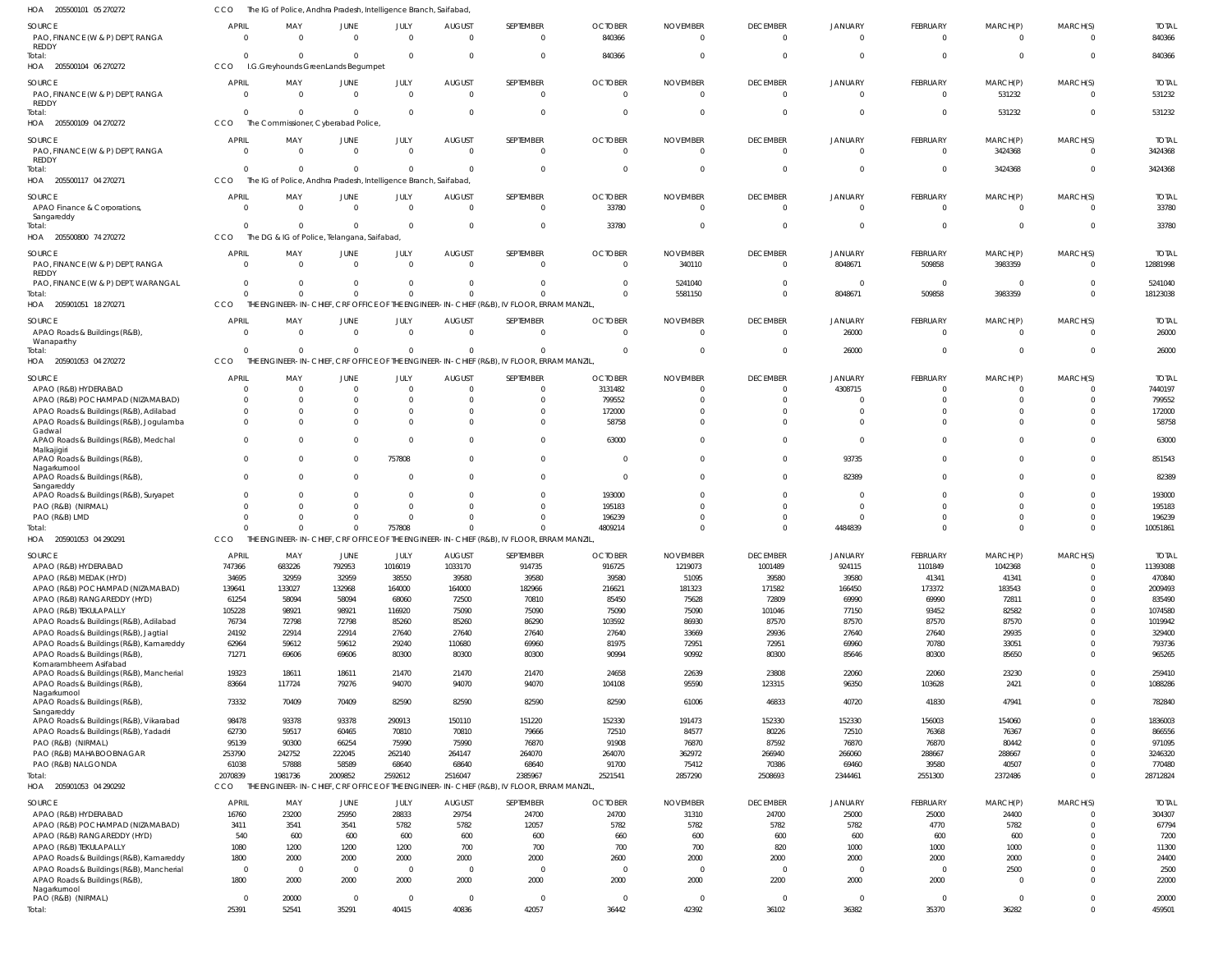| HOA 205901053 04 290293 | THE ENGINEER-IN-CHIEF, CRF OFFICE OF THE ENGINEER-IN-CHIEF (R&B), IV FLOOR, ERRAM MANZIL, |
|-------------------------|-------------------------------------------------------------------------------------------|
|                         |                                                                                           |

| <b>SOURCE</b>                                 | <b>APRIL</b>  | MAY           | JUNE                 | JULY                       | <b>AUGUST</b>        | SEPTEMBER                                                                                 | <b>OCTOBER</b>   | <b>NOVEMBER</b>    | <b>DECEMBER</b>            | <b>JANUARY</b>             | <b>FEBRUARY</b> | MARCH(P)       | MARCH(S)                 | <b>TOTAL</b>         |
|-----------------------------------------------|---------------|---------------|----------------------|----------------------------|----------------------|-------------------------------------------------------------------------------------------|------------------|--------------------|----------------------------|----------------------------|-----------------|----------------|--------------------------|----------------------|
| APAO (R&B) HYDERABAD                          | 248199        | 279721        | 321653               | 339178                     | 378896               | 303289                                                                                    | 303956           | 372528             | 489493                     | 854837                     | 483609          | 373901         | $\Omega$                 | 4749260              |
| APAO (R&B) MEDAK (HYD)                        | 11508         | 12787         | 12787                | 12787                      | 13133                | 13133                                                                                     | 13133            | 14412              | 15185                      | 15185                      | 15185           | 49367          | $\Omega$                 | 198602               |
| APAO (R&B) POCHAMPAD (NIZAMABAD)              | 53241         | 58402         | 58439                | 68243                      | 68243                | 99955                                                                                     | 78580            | 68692              | 74049                      | 225424                     | 77628           | 78644          | $\Omega$                 | 1009540              |
| APAO (R&B) RANGAREDDY (HYD)                   | 20307         | 22563         | 22563                | 22563                      | 24051                | 23485                                                                                     | 25466            | 23210              | 26837                      | 26837                      | 86650           | 26837          | $\Omega$                 | 351369               |
| APAO (R&B) TEKULAPALLY                        | 34885         | 38761         | 38761                | 38761                      | 24884                | 24884                                                                                     | 24884            | 24884              | 32648                      | 95082                      | 56477           | 29570          | $\Omega$                 | 464481               |
| APAO Roads & Buildings (R&B), Adilabad        | 25452         | 28281         | 28281                | 28281                      | 28281                | 28627                                                                                     | 31670            | 28841              | 33595                      | 33595                      | 71780           | 61414          | $\Omega$                 | 428098               |
| APAO Roads & Buildings (R&B), Jagtial         | 8029          | 8921          | 8921                 | 9175                       | 9175                 | 9175                                                                                      | 9175             | 10067              | 10609                      | 10609                      | 35051           | 10609          | $\Omega$                 | 139516               |
| APAO Roads & Buildings (R&B), Kamareddy       | 20890         | 23210         | 23210                | 9705                       | 36715                | 23210                                                                                     | 30175            | 23210              | 26837                      | 26837                      | 88042           | 11540          | $\Omega$                 | 343581               |
|                                               |               |               |                      |                            |                      |                                                                                           |                  |                    |                            |                            |                 |                |                          |                      |
| APAO Roads & Buildings (R&B)                  | 23638         | 26638         | 26638                | 26638                      | 26638                | 26638                                                                                     | 26638            | 26638              | 30800                      | 100545                     | 48912           | 30800          | $\Omega$                 | 421161               |
| Komarambheem Asifabad                         | 6408          | 7120          | 7120                 | 7120                       | 7120                 | 7120                                                                                      | 7832             | 7120               | 10104                      | 8461                       | 8461            | 20965          | $\Omega$                 | 104951               |
| APAO Roads & Buildings (R&B), Mancherial      |               |               |                      |                            |                      |                                                                                           |                  |                    |                            |                            |                 |                |                          |                      |
| APAO Roads & Buildings (R&B)                  | 27753         | 30837         | 30837                | 31209                      | 31209                | 31209                                                                                     | 34577            | 31719              | 40054                      | 36969                      | 36969           | 0              | $\Omega$                 | 363342               |
| Nagarkurnool<br>APAO Roads & Buildings (R&B), | 24310         | 27382         | 27382                | 27382                      | 27382                | 27382                                                                                     | 27382            | 16207              | 15615                      | 15615                      | 85690           | 16046          | $\Omega$                 | 337775               |
| Sangareddy                                    |               |               |                      |                            |                      |                                                                                           |                  |                    |                            |                            |                 |                |                          |                      |
| APAO Roads & Buildings (R&B), Vikarabad       | 32673         | 36303         | 36303                | 102340                     | 49808                | 50180                                                                                     | 50552            | 54183              | 58451                      | 58451                      | 58746           | 58746          | $\Omega$                 | 646736               |
| APAO Roads & Buildings (R&B), Yadadri         | 20802         | 23113         | 23485                | 23485                      | 23485                | 26457                                                                                     | 24055            | 26366              | 27814                      | 27814                      | 108115          | 27814          | $\Omega$                 | 382805               |
| PAO (R&B) (NIRMAL)                            | 31549         |               | 25599                | 25199                      | 25199                | 25495                                                                                     | 27975            | 25495              | 95937                      | 29477                      | 29477           | 29477          | $\Omega$                 | 405933               |
|                                               |               | 35054         |                      |                            |                      |                                                                                           |                  |                    |                            |                            |                 |                |                          |                      |
| PAO (R&B) MAHABOOBNAGAR                       | 84191         | 99754         | 86620                | 228073                     | 115215               | 87612                                                                                     | 87612            | 96236              | 102369                     | 102074                     | 359646          | 102504         | $\Omega$                 | 1551906              |
| PAO (R&B) NALGONDA                            | 20243         | 22492         | 22767                | 22767                      | 22767                | 22767                                                                                     | 25017            | 24417              | 26643                      | 26643                      | 76559           | 15185          | $\Omega$                 | 328267               |
| Total:                                        | 694078        | 781339        | 801366               | 1022906                    | 912201               | 830618                                                                                    | 828679           | 874225             | 1117040                    | 1694455                    | 1726997         | 943419         | $\Omega$                 | 12227323             |
| HOA<br>205901053 04 290294                    | CCO           |               |                      |                            |                      | THE ENGINEER-IN-CHIEF, CRF OFFICE OF THE ENGINEER-IN-CHIEF (R&B), IV FLOOR, ERRAM MANZIL  |                  |                    |                            |                            |                 |                |                          |                      |
|                                               |               |               |                      |                            |                      |                                                                                           |                  |                    |                            |                            |                 |                |                          |                      |
| SOURCE                                        | <b>APRIL</b>  | MAY           | JUNE                 | JULY                       | <b>AUGUST</b>        | SEPTEMBER                                                                                 | <b>OCTOBER</b>   | <b>NOVEMBER</b>    | <b>DECEMBER</b>            | <b>JANUARY</b>             | <b>FEBRUARY</b> | MARCH(P)       | MARCH(S)                 | <b>TOTAL</b>         |
| APAO (R&B) HYDERABAD                          | 212014        | 250227        | 287739               | 321035                     | 327817               | 260181                                                                                    | 260778           | 345081             | 265173                     | 262686                     | 263659          | 263929         | $\Omega$                 | 3320319              |
| APAO (R&B) MEDAK (HYD)                        | 4118          | 4576          | 4576                 | 4576                       | 4699                 | 4699                                                                                      | 4699             | 5157               | 4699                       | 4699                       | 4699            | 4699           | $\Omega$                 | 55896                |
| APAO (R&B) POCHAMPAD (NIZAMABAD)              | 25114         | 27971         | 27993                | 29196                      | 29196                | 35155                                                                                     | 36524            | 29464              | 28129                      | 29686                      | 30700           | 29847          | $\Omega$                 | 358975               |
| APAO (R&B) RANGAREDDY (HYD)                   | 7592          | 8436          | 8436                 | 8436                       | 8436                 | 8928                                                                                      | 9526             | 8682               | 8682                       | 8682                       | 8682            | 8682           | $\Omega$                 | 103200               |
| APAO (R&B) TEKULAPALLY                        | 20804         | 23116         | 23116                | 23116                      | 14840                | 14840                                                                                     | 14840            | 14840              | 17152                      | 15252                      | 15252           | 15252          | $\Omega$                 | 212420               |
| APAO Roads & Buildings (R&B), Adilabad        | 9966          | 11073         | 11073                | 11073                      | 11073                | 11222                                                                                     | 12406            | 11299              | 11376                      | 11376                      | 11376           | 11376          | $\Omega$                 | 134689               |
|                                               |               |               |                      |                            |                      |                                                                                           |                  |                    |                            |                            |                 |                | $\Omega$                 |                      |
| APAO Roads & Buildings (R&B), Jagtial         | 3471          | 3857          | 3857                 | 3967                       | 3967                 | 3967                                                                                      | 3967             | 4353               | 3967                       | 3967                       | 3967            | 3967           |                          | 47274                |
| APAO Roads & Buildings (R&B), Kamareddy       | 7475          | 8305          | 8305                 | 3473                       | 13137                | 8305                                                                                      | 10796            | 8305               | 8305                       | 8305                       | 8403            | 3571           | $\Omega$                 | 96685                |
| APAO Roads & Buildings (R&B)                  | 9931          | 11034         | 11034                | 11168                      | 11168                | 11168                                                                                     | 12371            | 11350              | 12544                      | 11441                      | 11441           | $\overline{0}$ | $\Omega$                 | 124650               |
| Nagarkurnool                                  |               |               |                      |                            |                      |                                                                                           |                  |                    |                            |                            |                 |                |                          |                      |
| APAO Roads & Buildings (R&B),                 | 10510         | 11839         | 11839                | 11839                      | 11839                | 11839                                                                                     | 11839            | 7007               | 5839                       | 5839                       | 6000            | 6000           | $\Omega$                 | 112229               |
| Sangareddy                                    |               |               |                      |                            |                      |                                                                                           |                  |                    |                            |                            |                 |                |                          |                      |
| APAO Roads & Buildings (R&B), Vikarabad       | 13220         | 14689         | 14689                | 43240                      | 20528                | 20689                                                                                     | 20823            | 22292              | 20823                      | 20823                      | 20933           | 20933          | $\Omega$                 | 253682               |
| APAO Roads & Buildings (R&B), Yadadri         | 8113          | 9014          | 9147                 | 9147                       | 9147                 | 10431                                                                                     | 9394             | 10296              | 9394                       | 9394                       | 9394            | 9394           | $\Omega$                 | 112265               |
| PAO (R&B) (NIRMAL)                            | 11998         | 13331         | 9947                 | 9804                       | 9804                 | 9931                                                                                      | 10897            | 9931               | 9931                       | 9931                       | 9931            | 9931           | $\Omega$                 | 125367               |
| PAO (R&B) MAHABOOBNAGAR                       | 42426         | 50754         | 42922                | 43128                      | 47266                | 43449                                                                                     | 43449            | 47728              | 43934                      | 43758                      | 43980           | 43980          | $\Omega$                 | 536774               |
| PAO (R&B) NALGONDA                            | 8102          | 9002          | 9100                 | 9100                       | 9100                 | 9100                                                                                      | 10000            | 9694               | 9199                       | 9199                       | 5678            | 5678           | $\Omega$                 | 102952               |
| Total:                                        | 394854        | 457224        | 483773               | 542298                     | 532017               | 463904                                                                                    | 472309           | 545479             | 459147                     | 455038                     | 454095          | 437239         | $\Omega$                 | 5697377              |
| HOA 205901053 04 290295                       | <b>CCO</b>    |               |                      |                            |                      | THE ENGINEER-IN-CHIEF, CRF OFFICE OF THE ENGINEER-IN-CHIEF (R&B), IV FLOOR, ERRAM MANZIL  |                  |                    |                            |                            |                 |                |                          |                      |
|                                               |               |               |                      |                            |                      |                                                                                           |                  |                    |                            |                            |                 |                |                          |                      |
|                                               |               |               |                      |                            |                      |                                                                                           |                  |                    |                            |                            |                 |                |                          |                      |
| SOURCE                                        | <b>APRIL</b>  | MAY           | JUNE                 | <b>JULY</b>                | <b>AUGUST</b>        | SEPTEMBER                                                                                 | <b>OCTOBER</b>   | <b>NOVEMBER</b>    | <b>DECEMBER</b>            | <b>JANUARY</b>             | <b>FEBRUARY</b> | MARCH(P)       | MARCH(S)                 | <b>TOTAL</b>         |
| APAO (R&B) HYDERABAD                          | 0             | $\Omega$      | $\Omega$             | $\Omega$                   | 100000               | 101623                                                                                    |                  | 143744             | $\Omega$                   | $\Omega$                   | $\Omega$        | 10000          | $\Omega$                 | 355367               |
|                                               |               |               |                      |                            |                      |                                                                                           |                  |                    |                            |                            |                 |                |                          |                      |
| APAO Roads & Buildings (R&B)                  | $\Omega$      | $\Omega$      | $\Omega$             | $\mathbf{0}$               | $\Omega$             | 38980                                                                                     |                  |                    | $\Omega$                   | $\Omega$                   | $\overline{0}$  | $\overline{0}$ | $\Omega$                 | 38980                |
| Nagarkurnool                                  | $\Omega$      | $\Omega$      | $\Omega$             | $\Omega$                   |                      | $\Omega$                                                                                  |                  |                    | $\Omega$                   | $\Omega$                   | $\Omega$        | $\mathbf{0}$   | $\Omega$                 | 28000                |
| APAO Roads & Buildings (R&B)<br>Sangareddy    |               |               |                      |                            | 28000                |                                                                                           |                  |                    |                            |                            |                 |                |                          |                      |
| PAO (R&B) (NIRMAL)                            | $\Omega$      | $\Omega$      | $\Omega$             | $\mathbf 0$                | $\Omega$             | 139584                                                                                    |                  |                    | $\Omega$                   | $\Omega$                   | $\Omega$        | $\Omega$       | $\mathbf{0}$             | 139584               |
| PAO (R&B) MAHABOOBNAGAR                       | $\Omega$      | $\Omega$      | $\Omega$             | $\Omega$                   | $\Omega$             | $\Omega$                                                                                  |                  | 17599              | $\Omega$                   | $\Omega$                   | $\Omega$        | $\Omega$       | $\Omega$                 | 17599                |
|                                               |               |               |                      |                            |                      |                                                                                           |                  |                    |                            |                            |                 |                |                          |                      |
| Total                                         | $\Omega$      | $\Omega$      | $\Omega$             | $\Omega$                   | 128000               | 280187                                                                                    |                  | 161343             | $\Omega$                   | $\Omega$                   | $\mathbf{0}$    | 10000          | $\overline{0}$           | 579530               |
| HOA<br>205901053 04 290296                    | <b>CCO</b>    |               |                      |                            |                      | THE ENGINEER-IN-CHIEF, CRF OFFICE OF THE ENGINEER-IN-CHIEF (R&B), IV FLOOR, ERRAM MANZIL, |                  |                    |                            |                            |                 |                |                          |                      |
| SOURCE                                        | <b>APRIL</b>  | MAY           | JUNE                 | JULY                       | <b>AUGUST</b>        | SEPTEMBER                                                                                 | <b>OCTOBER</b>   | <b>NOVEMBER</b>    | <b>DECEMBER</b>            | JANUARY                    | FEBRUARY        | MARCH(P)       | MARCH(S)                 | <b>TOTAL</b>         |
|                                               | 0             | $\Omega$      | $\Omega$             | $\Omega$                   |                      |                                                                                           |                  |                    |                            | $\Omega$                   | 0               | $\Omega$       | $\Omega$                 |                      |
| APAO (R&B) HYDERABAD                          | $\Omega$      | $\Omega$      |                      | $\Omega$                   | 285514<br>$\Omega$   | 216344<br>$\Omega$                                                                        | 128455           |                    | 81970<br>$\Omega$          | $\Omega$                   | $\Omega$        | $\Omega$       | $\Omega$                 | 712283               |
| APAO (R&B) MEDAK (HYD)                        |               |               |                      |                            |                      |                                                                                           | 27746            |                    |                            |                            |                 |                |                          | 27746                |
| APAO (R&B) POCHAMPAD (NIZAMABAD)              |               | $\Omega$      |                      | $\Omega$                   | 63182                | 47692                                                                                     | - 0              |                    |                            | $\Omega$                   | $\Omega$        | $\Omega$       | $\Omega$                 | 110874               |
| APAO (R&B) RANGAREDDY (HYD)                   |               | $\Omega$      |                      | $\Omega$                   | $\Omega$             | $\Omega$                                                                                  | 29303            |                    | $\Omega$                   | $\Omega$                   | 24722           | $\Omega$       |                          | 54025                |
| APAO (R&B) TEKULAPALLY                        |               | $\Omega$      |                      | $\Omega$                   | 56962                | $\Omega$                                                                                  | $\sqrt{ }$       |                    | $\Omega$                   | $\Omega$                   | $\Omega$        | $\Omega$       | $\Omega$                 | 56962                |
| APAO Roads & Buildings (R&B), Adilabad        |               | -C            |                      | $\Omega$                   |                      | $\Omega$                                                                                  | - 0              |                    | 63069                      | $\Omega$                   | $\Omega$        |                |                          | 63069                |
| APAO Roads & Buildings (R&B), Jagtial         |               | $\Omega$      |                      | $\Omega$                   |                      | $\Omega$                                                                                  | $\Omega$         | 20252              |                            | $\Omega$                   | $\Omega$        | $\Omega$       | $\Omega$                 | 20252                |
| APAO Roads & Buildings (R&B), Kamareddy       | $\Omega$      | $\Omega$      |                      | $\Omega$                   |                      | $\Omega$                                                                                  | 50364            |                    |                            | $\Omega$                   | $\Omega$        | $\Omega$       |                          | 50364                |
| APAO Roads & Buildings (R&B),                 | $\Omega$      | -C            |                      |                            |                      | $\Omega$                                                                                  | 57799            |                    |                            | $\Omega$                   | $\Omega$        | $\Omega$       |                          | 57799                |
| Komarambheem Asifabad                         |               |               |                      |                            |                      |                                                                                           |                  |                    |                            |                            |                 |                |                          |                      |
| APAO Roads & Buildings (R&B), Mancherial      | $\Omega$      | $\Omega$      |                      | $\Omega$                   |                      | $\Omega$                                                                                  | - 0              | $\cup$             | $\Omega$                   | $\Omega$                   | 16450           | $\Omega$       | $\Omega$                 | 16450                |
|                                               | $\Omega$      | $\Omega$      | $\Omega$             | $\Omega$                   |                      | $\Omega$                                                                                  | $\Omega$         |                    | $\Omega$                   | $\Omega$                   |                 | $\Omega$       | $\Omega$                 |                      |
| APAO Roads & Buildings (R&B)                  |               |               |                      |                            |                      |                                                                                           |                  | 49469              |                            |                            | 20627           |                |                          | 70096                |
| Nagarkurnool<br>APAO Roads & Buildings (R&B), | $\Omega$      | $\Omega$      |                      | $\Omega$                   | - 0                  | $\Omega$                                                                                  | 60457            | $\Omega$           | $\Omega$                   | $\Omega$                   | $\Omega$        | $\Omega$       | $\Omega$                 | 60457                |
| Sangareddy                                    |               |               |                      |                            |                      |                                                                                           |                  |                    |                            |                            |                 |                |                          |                      |
| APAO Roads & Buildings (R&B), Vikarabad       | 0             | $\Omega$      |                      | $\Omega$                   | 120368               | 19689                                                                                     |                  | - 0                |                            | $\Omega$                   | $\Omega$        | $\Omega$       | $\Omega$                 | 140057               |
| APAO Roads & Buildings (R&B), Yadadri         | $\Omega$      | $\Omega$      |                      | $\Omega$                   | $\Omega$             | 29319                                                                                     | - 0              | 23286              |                            | $\Omega$                   | $\Omega$        | $\Omega$       | $\Omega$                 | 52605                |
|                                               |               | $\Omega$      |                      | $\Omega$                   | $\Omega$             | 55724                                                                                     |                  | $\Omega$           |                            | $\Omega$                   | $\Omega$        | $\Omega$       |                          | 55724                |
| PAO (R&B) (NIRMAL)                            |               | $\Omega$      |                      |                            |                      |                                                                                           |                  |                    |                            |                            |                 |                |                          |                      |
| PAO (R&B) MAHABOOBNAGAR                       |               |               |                      | $\Omega$                   | $\Omega$             | 145409                                                                                    |                  | $\Omega$           | $\Omega$                   | 53413                      | $\Omega$        | $\Omega$       | $\Omega$                 | 198822               |
| PAO (R&B) NALGONDA                            |               | $\Omega$      |                      | $\Omega$                   | $\Omega$             | 0                                                                                         | 49880            | $\Omega$           | $\Omega$                   | $\Omega$                   | $\Omega$        | $\mathbf 0$    | $\Omega$                 | 49880                |
| Total:                                        |               | $\Omega$      |                      | $\Omega$                   | 526026               | 514177                                                                                    | 404004           | 93007              | 145039                     | 53413                      | 61799           | $\Omega$       | $\Omega$                 | 1797465              |
| HOA 205901053 04 310318                       | CCO           |               |                      |                            |                      | THE ENGINEER-IN-CHIEF, CRF OFFICE OF THE ENGINEER-IN-CHIEF (R&B), IV FLOOR, ERRAM MANZIL, |                  |                    |                            |                            |                 |                |                          |                      |
|                                               |               |               |                      |                            |                      |                                                                                           |                  |                    |                            |                            |                 |                |                          |                      |
| <b>SOURCE</b>                                 | <b>APRIL</b>  | MAY           | JUNE                 | JULY                       | <b>AUGUST</b>        | SEPTEMBER                                                                                 | <b>OCTOBER</b>   | <b>NOVEMBER</b>    | <b>DECEMBER</b>            | <b>JANUARY</b>             | FEBRUARY        | MARCH(P)       | MARCH(S)                 | <b>TOTAL</b>         |
| APAO (R&B) HYDERABAD                          | $\Omega$      | $\Omega$      | $\Omega$             | 20000                      | $\Omega$             | $\Omega$                                                                                  |                  |                    | $\overline{0}$             | $\Omega$                   | $\mathbf 0$     | 0              | $\Omega$                 | 20000                |
| Total:                                        | $\Omega$      | $\Omega$      | $\Omega$             | 20000                      |                      | $\Omega$                                                                                  |                  |                    | $\Omega$                   | $\Omega$                   | $\mathbf{0}$    | $\mathbf{0}$   | $\Omega$                 | 20000                |
| HOA 205901053 06 270272                       | CCO           |               |                      |                            |                      | THE ENGINEER-IN-CHIEF, CRF OFFICE OF THE ENGINEER-IN-CHIEF (R&B), IV FLOOR, ERRAM MANZIL, |                  |                    |                            |                            |                 |                |                          |                      |
|                                               |               |               |                      |                            |                      |                                                                                           |                  |                    |                            |                            |                 |                |                          |                      |
| <b>SOURCE</b>                                 | <b>APRIL</b>  | MAY           | JUNE                 | JULY                       | <b>AUGUST</b>        | SEPTEMBER                                                                                 | <b>OCTOBER</b>   | <b>NOVEMBER</b>    | <b>DECEMBER</b>            | <b>JANUARY</b>             | <b>FEBRUARY</b> | MARCH(P)       | MARCH(S)                 | <b>TOTAL</b>         |
| APAO (R&B) HYDERABAD<br>Total:                | 0<br>$\Omega$ | 0<br>$\Omega$ | $\Omega$<br>$\Omega$ | $\overline{0}$<br>$\Omega$ | 11731221<br>11731221 | $\mathbf{0}$<br>$\Omega$                                                                  | 335506<br>335506 | 1897892<br>1897892 | $\overline{0}$<br>$\Omega$ | $\overline{0}$<br>$\Omega$ | 0<br>$\Omega$   | 0<br>$\Omega$  | $\mathbf{0}$<br>$\Omega$ | 13964619<br>13964619 |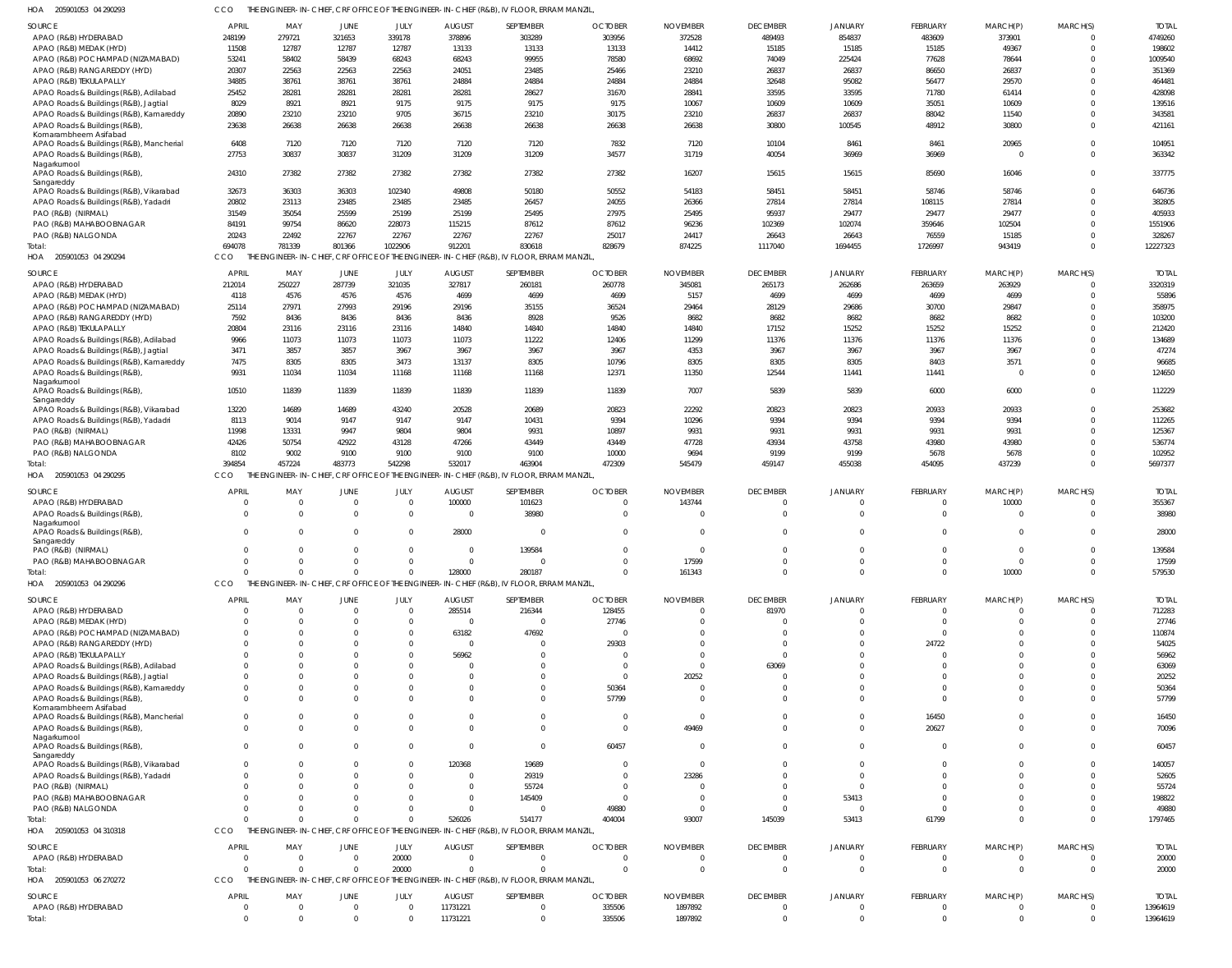| 205901053 08 270271<br>HOA                                                    | CCO                            |                                                                              |                            |                                  |                            | LEGISLATURE SECRETARIAT Secretary, Telangana State Legislature Assembly Premises,         |                                                                                                                    |                             |                                   |                        |                                |                                |                                  |                        |
|-------------------------------------------------------------------------------|--------------------------------|------------------------------------------------------------------------------|----------------------------|----------------------------------|----------------------------|-------------------------------------------------------------------------------------------|--------------------------------------------------------------------------------------------------------------------|-----------------------------|-----------------------------------|------------------------|--------------------------------|--------------------------------|----------------------------------|------------------------|
| SOURCE                                                                        | <b>APRIL</b>                   | MAY                                                                          | JUNE                       | JULY                             | <b>AUGUST</b>              | SEPTEMBER                                                                                 | <b>OCTOBER</b>                                                                                                     | <b>NOVEMBER</b>             | <b>DECEMBER</b>                   | JANUARY                | FEBRUARY                       | MARCH(P)                       | MARCH(S)                         | <b>TOTAL</b>           |
| PAO, FINANCE (W & P) DEPT, HYDERABAD                                          | $\mathbf{0}$                   | $\Omega$                                                                     | $\Omega$                   | $\Omega$                         | $\Omega$                   | $\Omega$                                                                                  |                                                                                                                    |                             | $\overline{0}$                    | 3106298                | $\Omega$                       | 770000                         | $\overline{0}$                   | 3876298                |
| Total:                                                                        | $\Omega$                       | $\Omega$                                                                     | $\Omega$                   | $\Omega$                         |                            | $\Omega$                                                                                  | $\sqrt{ }$                                                                                                         |                             | $\Omega$                          | 3106298                | $\Omega$                       | 770000                         | $\Omega$                         | 3876298                |
| HOA 205901053 08 270272                                                       | CCO                            |                                                                              |                            |                                  |                            | LEGISLATURE SECRETARIAT Secretary , Telangana State Legislature Assembly Premises         |                                                                                                                    |                             |                                   |                        |                                |                                |                                  |                        |
| SOURCE                                                                        | <b>APRIL</b>                   | MAY                                                                          | JUNE                       | JULY                             | <b>AUGUST</b>              | SEPTEMBER                                                                                 | <b>OCTOBER</b>                                                                                                     | <b>NOVEMBER</b>             | <b>DECEMBER</b>                   | JANUARY                | FEBRUARY                       | MARCH(P)                       | MARCH(S)                         | <b>TOTAL</b>           |
| PAO, FINANCE (W & P) DEPT, HYDERABAD<br>Total:                                | $\overline{0}$<br>$\Omega$     | $\Omega$<br>$\Omega$                                                         | $\Omega$<br>$\Omega$       | $\overline{0}$<br>$\Omega$       | $\Omega$<br>- 0            | 4531741<br>4531741                                                                        | $\sqrt{ }$                                                                                                         |                             | $\overline{0}$<br>$\Omega$        | $\Omega$<br>$\Omega$   | $\mathbf{0}$<br>$\overline{0}$ | $\overline{0}$<br>$\mathbf{0}$ | $\Omega$<br>$\overline{0}$       | 4531741<br>4531741     |
| HOA 205901053 09 270271                                                       | CCO                            | The Registrar, Telangana High Court, Nayapul,                                |                            |                                  |                            |                                                                                           |                                                                                                                    |                             |                                   |                        |                                |                                |                                  |                        |
| <b>SOURCE</b>                                                                 | <b>APRIL</b>                   | MAY                                                                          | JUNE                       | JULY                             | <b>AUGUST</b>              | SEPTEMBER                                                                                 | <b>OCTOBER</b>                                                                                                     | <b>NOVEMBER</b>             | <b>DECEMBER</b>                   | JANUARY                | FEBRUARY                       | MARCH(P)                       | MARCH(S)                         | <b>TOTAL</b>           |
| PAO (R&B), HANUMAKONDA, Warangal                                              | $\Omega$                       | $\Omega$                                                                     | $\Omega$                   | $\Omega$                         | $\Omega$                   | $\mathbf{0}$                                                                              | $\Omega$                                                                                                           | $\Omega$                    | 82211                             | $\Omega$               | $\Omega$                       | $\Omega$                       | $\overline{0}$                   | 82211                  |
| (Urban)                                                                       |                                |                                                                              |                            |                                  |                            |                                                                                           |                                                                                                                    |                             |                                   |                        |                                |                                |                                  |                        |
| Total:                                                                        | $\Omega$                       | $\Omega$                                                                     | $\Omega$                   | $\Omega$                         | - 0                        | $\Omega$                                                                                  |                                                                                                                    |                             | 82211                             | $\Omega$               | $\Omega$                       | $\Omega$                       | $\Omega$                         | 82211                  |
| HOA 205901053 09 270272                                                       | CCO                            | The Registrar, Telangana High Court, Nayapul,                                |                            |                                  |                            |                                                                                           |                                                                                                                    |                             |                                   |                        |                                |                                |                                  |                        |
| <b>SOURCE</b>                                                                 | <b>APRIL</b>                   | MAY                                                                          | JUNE                       | JULY                             | <b>AUGUST</b>              | SEPTEMBER                                                                                 | <b>OCTOBER</b>                                                                                                     | <b>NOVEMBER</b>             | <b>DECEMBER</b>                   | JANUARY                | FEBRUARY                       | MARCH(P)                       | MARCH(S)                         | <b>TOTAL</b>           |
| APAO (R&B) RANGAREDDY (HYD)                                                   | $\Omega$                       | $\Omega$                                                                     | $\Omega$                   | $\Omega$                         | - 0                        | $\mathbf{0}$                                                                              | - 0<br>$\Omega$                                                                                                    | -C                          | $\Omega$                          | $\Omega$               | $\mathbf{0}$                   | 193677                         | $\Omega$                         | 193677                 |
| APAO Finance & Corporations, Adilabad<br>APAO Finance & Corporations, Jangaon | $\Omega$<br>$\Omega$           | $\Omega$<br>$\Omega$                                                         | 543030<br>$\Omega$         | $\Omega$<br>$\Omega$             |                            | $\mathbf{0}$<br>$\Omega$                                                                  | 95870                                                                                                              | 168465                      | $\Omega$<br>$\Omega$              | $\Omega$<br>$\Omega$   | $\mathbf{0}$<br>$\Omega$       | 251070<br>$\mathbf 0$          | $\Omega$<br>$\Omega$             | 962565<br>95870        |
| APAO Finance & Corporations, Kamareddy                                        | $\Omega$                       | $\Omega$                                                                     |                            | $\Omega$                         |                            | $\Omega$                                                                                  | - 0                                                                                                                | 242549                      |                                   | $\Omega$               | $\Omega$                       | $\Omega$                       | $\Omega$                         | 242549                 |
| APAO Finance & Corporations,                                                  | $\Omega$                       | $\Omega$                                                                     | - 0                        | $\Omega$                         |                            | $\Omega$                                                                                  | $\Omega$                                                                                                           | 1332533                     | $\Omega$                          | $\Omega$               | $\Omega$                       | $\Omega$                       | $\Omega$                         | 1332533                |
| Kothagudem                                                                    |                                |                                                                              |                            |                                  |                            |                                                                                           |                                                                                                                    |                             |                                   |                        |                                |                                |                                  |                        |
| APAO Finance & Corporations,<br>Mahabubabad                                   | $\Omega$                       | $\Omega$                                                                     | 332355                     | <sup>0</sup>                     |                            | $\Omega$                                                                                  |                                                                                                                    |                             | $\Omega$                          | $\Omega$               | $\Omega$                       | $\Omega$                       | $\Omega$                         | 332355                 |
| APAO Finance & Corporations, Manchirial                                       | $\Omega$                       | $\Omega$                                                                     | - 0                        | $\Omega$                         |                            | $\Omega$                                                                                  | $\Omega$                                                                                                           | 601840                      | $\Omega$                          | $\Omega$               | $\Omega$                       | $\mathbf{0}$                   | $\Omega$                         | 601840                 |
| APAO Finance & Corporations,                                                  | $\Omega$                       | $\Omega$                                                                     | 823242                     | $\Omega$                         |                            | $\Omega$                                                                                  | - 0                                                                                                                |                             | $\Omega$                          | $\Omega$               | $\Omega$                       | 193521                         | $\Omega$                         | 1016763                |
| Nagarkurnool<br>APAO Finance & Corporations,                                  | $\Omega$                       | - 0                                                                          | - 0                        | $\Omega$                         |                            | $\Omega$                                                                                  | 720166                                                                                                             | 548959                      | $\Omega$                          | $\Omega$               | $\Omega$                       | $\mathbf{0}$                   | $\Omega$                         | 1269125                |
| Sangareddy                                                                    |                                |                                                                              |                            |                                  |                            |                                                                                           |                                                                                                                    |                             |                                   |                        |                                |                                |                                  |                        |
| APAO Finance & Corporations, Siddipet                                         | $\mathbf{0}$                   | $\Omega$                                                                     | 331256                     | <sup>0</sup>                     |                            | $\mathbf{0}$                                                                              | 300275                                                                                                             |                             | $\Omega$                          | $\Omega$               | $\Omega$                       | $\Omega$                       | $\Omega$                         | 631531                 |
| APAO Finance & Corporations, Suryapet                                         | $\Omega$                       | $\Omega$                                                                     | - 0                        | $\Omega$                         |                            | $\Omega$                                                                                  | 662646                                                                                                             |                             | $\Omega$                          | $\Omega$               | $\Omega$                       | $\Omega$                       | $\Omega$                         | 662646                 |
| APAO Finance & Corporations, Vikarabad<br>APAO Finance & Corporations,        | $\mathbf{0}$<br>$\Omega$       | $\Omega$<br>$\Omega$                                                         |                            | $\Omega$<br>$\Omega$             |                            | $\Omega$<br>$\Omega$                                                                      | - 0                                                                                                                | 37838                       | $\Omega$<br>37930                 | $\Omega$<br>$\Omega$   | $\Omega$<br>$\Omega$           | $\Omega$<br>1081883            | $\Omega$<br>$\Omega$             | 37838<br>1119813       |
| Wanaparthy                                                                    |                                |                                                                              |                            |                                  |                            |                                                                                           |                                                                                                                    |                             |                                   |                        |                                |                                |                                  |                        |
| APAO Finance & Corporations, Yadadri                                          | <sup>0</sup>                   | $\Omega$                                                                     | - 0                        | <sup>0</sup>                     |                            | $\Omega$                                                                                  |                                                                                                                    | 958650                      | $\Omega$                          | $\Omega$               | $\Omega$                       | $\overline{0}$                 | $\Omega$                         | 958650                 |
| APAO Roads & Buildings (R&B), Jagtial                                         | $\Omega$                       | $\Omega$                                                                     |                            | $\Omega$                         |                            | $\Omega$                                                                                  |                                                                                                                    | 163000                      | $\Omega$                          | $\Omega$               | $\Omega$                       | $\mathbf{0}$                   | $\Omega$                         | 163000                 |
| APAO, PJP (FINANCE), Jogulamba Gadwal                                         | $\Omega$<br>$\Omega$           | $\Omega$<br>$\Omega$                                                         | $\Omega$<br>- 0            | $\Omega$<br>$\Omega$             |                            | $\Omega$<br>$\Omega$                                                                      |                                                                                                                    |                             | $\Omega$<br>$\Omega$              | $\Omega$<br>$\Omega$   | $\Omega$<br>$\Omega$           | 24609                          | $\Omega$<br>$\Omega$             | 24609                  |
| APAO, SRSP (FINANCE), WARANGAL RURAL<br>PAO, AMRP (FINANCE) NALGONDA          | $\Omega$                       | $\Omega$                                                                     | 7013133                    | $\Omega$                         | 1738538                    | 3438379                                                                                   | 9062                                                                                                               | 2611655                     | $\Omega$                          | $\Omega$               | $\Omega$                       | 126963<br>1685400              | $\Omega$                         | 126963<br>16496167     |
| PAO, FINANCE (W & P) DEPT, HYDERABAD                                          | $\Omega$                       | $\Omega$                                                                     | 30125230                   | <sup>0</sup>                     | - 0                        | 701989                                                                                    | 901051                                                                                                             | 4921934                     | 950648                            | $\Omega$               | 390401                         | 18752249                       | $\Omega$                         | 56743502               |
| PAO, FINANCE (W & P) DEPT, KARIMNAGAR                                         | $\Omega$                       | $\Omega$                                                                     | $\Omega$                   | $\Omega$                         |                            | $\Omega$                                                                                  | 2016651                                                                                                            | 3764063                     | $\Omega$                          | $\Omega$               | $\Omega$                       | 708242                         | $\Omega$                         | 6488956                |
| PAO, FINANCE (W & P) DEPT, KHAMMAM                                            | $\Omega$                       | $\Omega$                                                                     | 1149048                    | $\Omega$                         |                            | $\Omega$                                                                                  | 2670144                                                                                                            | 8482942                     | 683432                            | $\Omega$               | $\Omega$                       | 1919588                        | $\Omega$                         | 14905154               |
| PAO, FINANCE (W & P) DEPT                                                     | $\Omega$                       | $\Omega$                                                                     | - 0                        | $\Omega$                         |                            | $\Omega$                                                                                  |                                                                                                                    | 1590028                     | $\Omega$                          | 47361                  | $\Omega$                       | 693140                         | $\Omega$                         | 2330529                |
| MAHABOOBNAGAR<br>PAO, FINANCE (W & P) DEPT, MEDAK                             | $\Omega$                       | $\Omega$                                                                     | $\Omega$                   | $\Omega$                         |                            | $\Omega$                                                                                  | - 0                                                                                                                | 165762                      | $\Omega$                          | $\Omega$               | $\Omega$                       | $\mathbf{0}$                   | $\Omega$                         | 165762                 |
| PAO, FINANCE (W & P) DEPT, NIRMAL                                             | $\Omega$                       | $\Omega$                                                                     | $\Omega$                   | $\Omega$                         |                            | $\Omega$                                                                                  |                                                                                                                    | 69095                       | $\Omega$                          |                        | $\Omega$                       | 458315                         | $\Omega$                         | 527410                 |
| PAO, FINANCE (W & P) DEPT, NIZAMABAD                                          | <sup>0</sup>                   | $\Omega$                                                                     | 1676690                    | $\Omega$                         |                            | $\Omega$                                                                                  | - 0                                                                                                                | 132876                      | $\Omega$                          | $\Omega$               | $\Omega$                       | 7859624                        | $\Omega$                         | 9669190                |
| PAO, FINANCE (W & P) DEPT, RANGA                                              | $\Omega$                       | $\Omega$                                                                     | - 0                        | $\Omega$                         |                            | $\Omega$                                                                                  |                                                                                                                    | 101923                      | $\Omega$                          | $\Omega$               | $\Omega$                       | $\overline{0}$                 | $\Omega$                         | 101923                 |
| REDDY<br>PAO, FINANCE (W & P) DEPT, WARANGAL                                  | $\Omega$                       | $\Omega$                                                                     | 2072286                    | $\Omega$                         |                            | $\Omega$                                                                                  | 1038307                                                                                                            |                             | $\Omega$                          | $\Omega$               | $\Omega$                       | $\Omega$                       | $\Omega$                         | 3110593                |
| Total:                                                                        | $\Omega$                       | $\Omega$                                                                     | 44066270                   | $\overline{0}$                   | 1738538                    | 4140368                                                                                   | 8414172                                                                                                            | 25894112                    | 1672010                           | 47361                  | 390401                         | 33948281                       | $\Omega$                         | 120311513              |
| HOA 205901053 10 270272                                                       | CCO                            |                                                                              |                            |                                  |                            | GENERAL ADMN, SECRETARIAT DEPT - HOD SECRETARY, GENERAL ADMINISTRATION DEPARTMENT,        |                                                                                                                    |                             |                                   |                        |                                |                                |                                  |                        |
| SOURCE                                                                        | <b>APRIL</b>                   | MAY                                                                          | JUNE                       | <b>JULY</b>                      | <b>AUGUST</b>              | SEPTEMBER                                                                                 | <b>OCTOBER</b>                                                                                                     | <b>NOVEMBER</b>             | <b>DECEMBER</b>                   | <b>JANUARY</b>         | <b>FEBRUARY</b>                | MARCH(P)                       | MARCH(S)                         | <b>TOTAL</b>           |
| PAO, FINANCE (W & P) DEPT, HYDERABAD                                          | $\Omega$                       | - 0                                                                          | $\Omega$                   | $\Omega$                         |                            | $\Omega$                                                                                  | 18680186                                                                                                           |                             | 0                                 | $\Omega$               | $\Omega$                       | $\Omega$                       | $\Omega$                         | 18680186               |
| Total:                                                                        | $\Omega$                       | $\Omega$                                                                     | $\Omega$                   | $\Omega$                         |                            | $\Omega$                                                                                  | 18680186                                                                                                           | $\Omega$                    | $\Omega$                          | $\Omega$               | $\overline{0}$                 | $\overline{0}$                 | $\Omega$                         | 18680186               |
| HOA 205901053 11 270271                                                       | CCO                            |                                                                              |                            |                                  |                            |                                                                                           | O/O SPECIAL COMMISSIONER, AP, NEW DELHI-HOD SPECIAL COMMISSIONER OF Telangan, Telangana Bhavan, NO.1, ASHOKA ROAD, |                             |                                   |                        |                                |                                |                                  |                        |
| SOURCE                                                                        | <b>APRIL</b>                   | MAY                                                                          | JUNE                       | JULY                             | <b>AUGUST</b>              | SEPTEMBER                                                                                 | <b>OCTOBER</b>                                                                                                     | <b>NOVEMBER</b>             | <b>DECEMBER</b>                   | JANUARY                | <b>FEBRUARY</b>                | MARCH(P)                       | MARCH(S)                         | <b>TOTAL</b>           |
| PAO, FINANCE (W & P) DEPT, HYDERABAD                                          | $\overline{0}$                 | $\Omega$                                                                     | $\Omega$                   | $\overline{0}$                   | $\Omega$                   | $\mathbf{0}$                                                                              |                                                                                                                    |                             | $\mathbf{0}$                      | $\mathbf{0}$           | $\overline{0}$                 | 3386797                        | $\overline{0}$                   | 3386797                |
| Total:                                                                        | $\Omega$                       | $\Omega$                                                                     | $\Omega$                   | $\Omega$                         | $\Omega$                   | $\Omega$                                                                                  |                                                                                                                    | $\Omega$                    | $\Omega$                          | $\Omega$               | $\mathbf{0}$                   | 3386797                        | $\overline{0}$                   | 3386797                |
| HOA 205901053 11 270272                                                       | CCO                            |                                                                              |                            |                                  |                            |                                                                                           | O/O SPECIAL COMMISSIONER, AP, NEW DELHI-HOD SPECIAL COMMISSIONER OF Telangan, Telangana Bhavan, NO.1, ASHOKA ROAD, |                             |                                   |                        |                                |                                |                                  |                        |
| SOURCE                                                                        | <b>APRIL</b>                   | MAY                                                                          | JUNE                       | JULY                             | <b>AUGUST</b>              | SEPTEMBER                                                                                 | <b>OCTOBER</b>                                                                                                     | <b>NOVEMBER</b>             | <b>DECEMBER</b>                   | JANUARY                | FEBRUARY                       | MARCH(P)                       | MARCH(S)                         | <b>TOTAL</b>           |
| PAO, FINANCE (W & P) DEPT, HYDERABAD                                          | $\Omega$                       | - 0                                                                          | $\Omega$                   | $\Omega$                         | $\Omega$                   | $\Omega$                                                                                  |                                                                                                                    |                             | $\Omega$                          | $\Omega$               | $\Omega$                       | 22038494                       | $\Omega$                         | 22038494               |
| Total:                                                                        | $\Omega$                       | $\Omega$                                                                     | $\Omega$                   | $\Omega$                         |                            | $\Omega$                                                                                  |                                                                                                                    |                             | $\Omega$                          | $\Omega$               | $\Omega$                       | 22038494                       | $\overline{0}$                   | 22038494               |
| HOA 205901053 26 270272                                                       | CCO                            |                                                                              |                            |                                  |                            | DIRECTOR, TECHNICAL EDUCATION, 2ND FLOOR, VIDYA BHAVAN, OPP. TO LATA TALKIES,             |                                                                                                                    |                             |                                   |                        |                                |                                |                                  |                        |
| SOURCE                                                                        | <b>APRIL</b>                   | MAY                                                                          | JUNE                       | JULY                             | <b>AUGUST</b>              | SEPTEMBER                                                                                 | <b>OCTOBER</b>                                                                                                     | <b>NOVEMBER</b>             | <b>DECEMBER</b>                   | JANUARY                | FEBRUARY                       | MARCH(P)                       | MARCH(S)                         | <b>TOTAL</b>           |
| PAO, FINANCE (W & P) DEPT, WARANGAL                                           | $\overline{0}$                 | $\Omega$                                                                     | $\Omega$                   | $\overline{0}$                   | $\Omega$                   | $\overline{0}$                                                                            | $\Omega$                                                                                                           | $\Omega$                    | $\overline{0}$                    | 51343                  | $\mathbf 0$                    | $\mathbf 0$                    | $\overline{0}$                   | 51343                  |
| Total:                                                                        | $\Omega$                       | $\Omega$                                                                     | $\Omega$                   | $\overline{0}$                   |                            | $\Omega$                                                                                  | $\Omega$                                                                                                           |                             | $\overline{0}$                    | 51343                  | $\mathbf 0$                    | $\mathbf{0}$                   | $\overline{0}$                   | 51343                  |
| HOA 205901053 49 270271                                                       | CCO                            | DIRECTOR, PROTOCOL-HOD DIRECTOR OF PROTOCOL, PROTOCOL DEPARTMENT,            |                            |                                  |                            |                                                                                           |                                                                                                                    |                             |                                   |                        |                                |                                |                                  |                        |
| SOURCE                                                                        | <b>APRIL</b>                   | MAY                                                                          | <b>JUNE</b>                | JULY                             | <b>AUGUST</b>              | SEPTEMBER                                                                                 | <b>OCTOBER</b>                                                                                                     | <b>NOVEMBER</b>             | <b>DECEMBER</b>                   | JANUARY                | FEBRUARY                       | MARCH(P)                       | MARCH(S)                         | <b>TOTAL</b>           |
| PAO, FINANCE (W & P) DEPT, HYDERABAD                                          | $\Omega$                       | $\Omega$                                                                     | $\Omega$                   | $\Omega$                         | $\Omega$                   | $\Omega$                                                                                  |                                                                                                                    |                             | $\Omega$                          | $\Omega$               | $\Omega$                       | 144420                         | $\Omega$                         | 144420                 |
| Total:<br>HOA 205901053 49 270272                                             | $\Omega$<br>CCO                | $\Omega$<br>DIRECTOR, PROTOCOL-HOD DIRECTOR OF PROTOCOL, PROTOCOL DEPARTMENT | $\Omega$                   | $\overline{0}$                   |                            | $\Omega$                                                                                  |                                                                                                                    |                             | $\Omega$                          | $\Omega$               | $\overline{0}$                 | 144420                         | $\overline{0}$                   | 144420                 |
|                                                                               |                                |                                                                              |                            |                                  |                            |                                                                                           |                                                                                                                    |                             |                                   |                        |                                |                                |                                  |                        |
| SOURCE                                                                        | <b>APRIL</b>                   | MAY                                                                          | JUNE                       | JULY                             | <b>AUGUST</b>              | SEPTEMBER                                                                                 | <b>OCTOBER</b>                                                                                                     | <b>NOVEMBER</b>             | <b>DECEMBER</b>                   | JANUARY                | <b>FEBRUARY</b>                | MARCH(P)                       | MARCH(S)                         | <b>TOTAL</b>           |
| PAO, FINANCE (W & P) DEPT, HYDERABAD<br>Total:                                | $\overline{0}$<br>$\Omega$     | $\Omega$<br>$\Omega$                                                         | $\overline{0}$<br>$\Omega$ | $\overline{0}$<br>$\overline{0}$ | $\overline{0}$<br>$\Omega$ | $\overline{0}$<br>$\mathbf{0}$                                                            |                                                                                                                    |                             | $\overline{0}$<br>$\overline{0}$  | $^{\circ}$<br>$\Omega$ | $\mathbf{0}$<br>$\mathbf 0$    | 250000<br>250000               | $\overline{0}$<br>$\overline{0}$ | 250000<br>250000       |
| HOA 205960051 18 270271                                                       | CCO                            |                                                                              |                            |                                  |                            | THE ENGINEER-IN-CHIEF, CRF OFFICE OF THE ENGINEER-IN-CHIEF (R&B), IV FLOOR, ERRAM MANZIL, |                                                                                                                    |                             |                                   |                        |                                |                                |                                  |                        |
|                                                                               |                                |                                                                              |                            |                                  |                            |                                                                                           |                                                                                                                    |                             |                                   |                        |                                |                                |                                  |                        |
| SOURCE<br>APAO Roads & Buildings (R&B),                                       | <b>APRIL</b><br>$\overline{0}$ | MAY<br>$\Omega$                                                              | JUNE<br>$\Omega$           | JULY<br>$\Omega$                 | <b>AUGUST</b><br>$\Omega$  | SEPTEMBER<br>$\mathbf{0}$                                                                 | <b>OCTOBER</b><br>$\Omega$                                                                                         | <b>NOVEMBER</b><br>$\Omega$ | <b>DECEMBER</b><br>$\overline{0}$ | JANUARY<br>598814      | FEBRUARY<br>$\mathbf{0}$       | MARCH(P)<br>$\overline{0}$     | MARCH(S)<br>$\overline{0}$       | <b>TOTAL</b><br>598814 |
| Sangareddy                                                                    |                                |                                                                              |                            |                                  |                            |                                                                                           |                                                                                                                    |                             |                                   |                        |                                |                                |                                  |                        |
| Total:                                                                        | $\mathbf 0$                    | - 0                                                                          | $\Omega$                   | $\Omega$                         |                            | $\Omega$                                                                                  |                                                                                                                    |                             | $\Omega$                          | 598814                 | $\Omega$                       | $\Omega$                       | $\overline{0}$                   | 598814                 |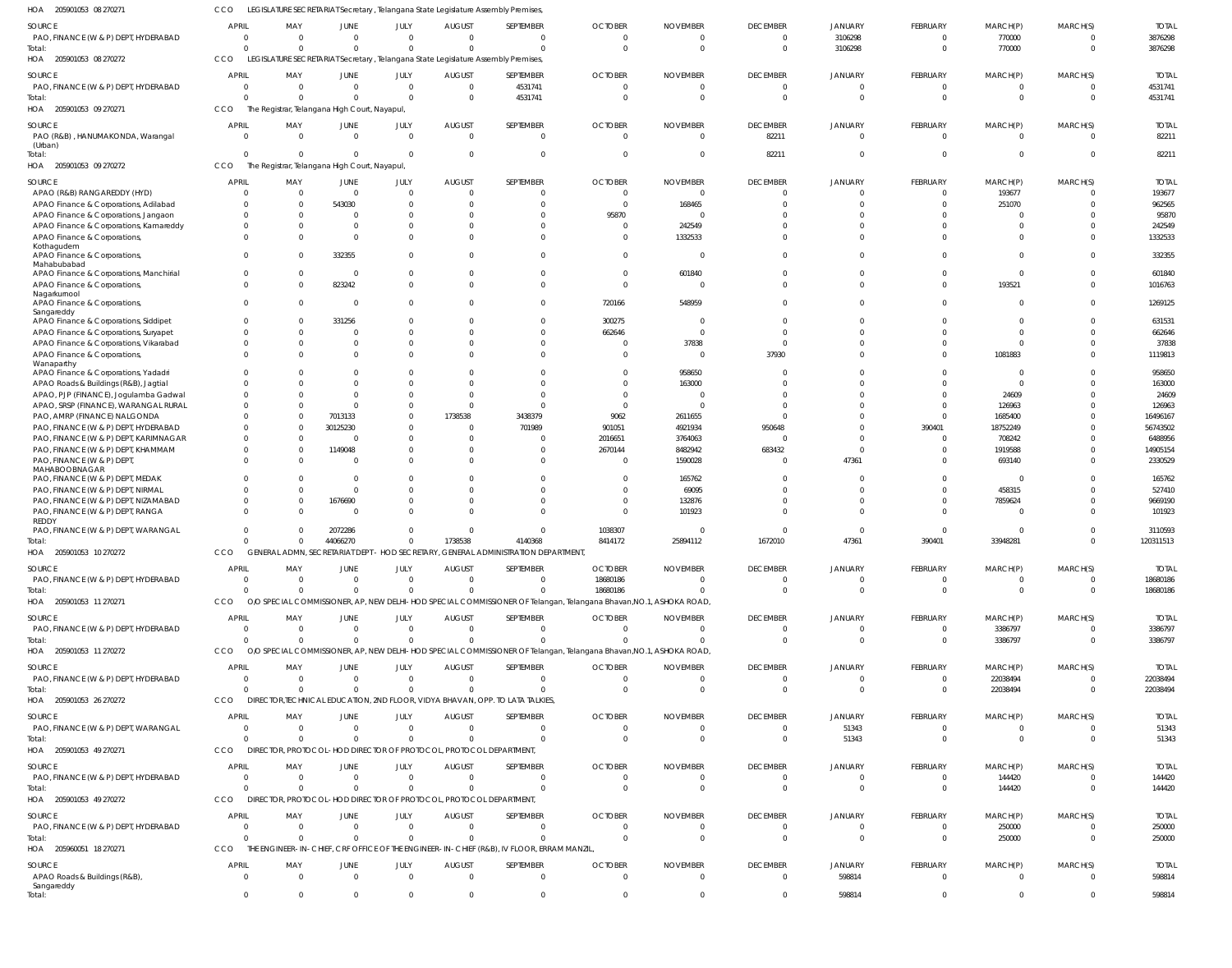CCO THE ENGINEER-IN-CHIEF, (R&B,NH,ADMN,ROB/RUBS), OFFICE OF THE ENGINEER-IN-CHIEF(R&B), IV FLOOR, ERRAM MANZIL,

| HOA<br>205980001 03 010017                                   | CCO          |                                                         |             |                                                             |                |                                                                                          | THE ENGINEER-IN-CHIEF, (R&B,NH,ADMN,ROBRUBS), OFFICE OF THE ENGINEER-IN-CHIEF(R&B), IV FLOOR, ERRAM MANZIL, |                      |                            |                      |                                  |                             |                      |                   |
|--------------------------------------------------------------|--------------|---------------------------------------------------------|-------------|-------------------------------------------------------------|----------------|------------------------------------------------------------------------------------------|-------------------------------------------------------------------------------------------------------------|----------------------|----------------------------|----------------------|----------------------------------|-----------------------------|----------------------|-------------------|
| SOURCE                                                       | APRIL        | MAY                                                     | <b>JUNE</b> | JULY                                                        | <b>AUGUST</b>  | SEPTEMBER                                                                                | <b>OCTOBER</b>                                                                                              | <b>NOVEMBER</b>      | <b>DECEMBER</b>            | <b>JANUARY</b>       | <b>FEBRUARY</b>                  | MARCH(P)                    | MARCH(S)             | <b>TOTAL</b>      |
| APAO Roads & Buildings (R&B), Jangaon<br>Total:              | $\Omega$     | $\Omega$<br>$\Omega$                                    |             | $\overline{0}$<br>$\mathbf 0$<br>$\mathbf 0$<br>$\mathbf 0$ | 31060<br>31060 | $\overline{0}$<br>$\mathbf{0}$                                                           | 96215<br>96215                                                                                              | $\Omega$<br>$\Omega$ | $\Omega$<br>$\overline{0}$ | $\Omega$<br>$\Omega$ | $\overline{0}$<br>$\overline{0}$ | $\mathbf{0}$<br>$\mathbf 0$ | $\Omega$<br>$\Omega$ | 127275<br>127275  |
| HOA 205980051 12 270271                                      | CCO          |                                                         |             |                                                             |                | THE ENGINEER-IN-CHIEF, CRF OFFICE OF THE ENGINEER-IN-CHIEF (R&B), IV FLOOR, ERRAM MANZIL |                                                                                                             |                      |                            |                      |                                  |                             |                      |                   |
| SOURCE                                                       | <b>APRIL</b> | MAY                                                     | <b>JUNE</b> | JULY                                                        | <b>AUGUST</b>  | SEPTEMBER                                                                                | <b>OCTOBER</b>                                                                                              | <b>NOVEMBER</b>      | <b>DECEMBER</b>            | <b>JANUARY</b>       | FEBRUARY                         | MARCH(P)                    | MARCH(S)             | <b>TOTAL</b>      |
| APAO (R&B) HYDERABAD                                         | - 0          | $\Omega$                                                | $\mathbf 0$ | $\overline{0}$                                              | $\overline{0}$ | $\mathbf{0}$                                                                             | - 0                                                                                                         | $\cap$               | $\overline{0}$             | 64380048             | $\overline{0}$                   | $\mathbf{0}$                | $\Omega$             | 64380048          |
| APAO (R&B) MEDAK (HYD)                                       |              | $\Omega$                                                |             | $\overline{0}$<br>0                                         | $\Omega$       | $\mathbf{0}$                                                                             |                                                                                                             |                      | $\Omega$                   | 480000               | $\overline{0}$                   | $\Omega$                    | $\Omega$             | 480000            |
| APAO (R&B) TEKULAPALLY                                       |              | <sup>0</sup>                                            |             | $\Omega$                                                    | $\Omega$       | $\mathbf 0$                                                                              |                                                                                                             |                      | $\Omega$                   | 154297               | $\Omega$                         | $\Omega$                    | $\Omega$             | 154297            |
| APAO Roads & Buildings (R&B),                                |              | $\Omega$                                                |             | $\Omega$<br>$\Omega$                                        | $\Omega$       | $\mathbf 0$                                                                              |                                                                                                             |                      | $\Omega$                   | 378849               | $\Omega$                         | $\Omega$                    | $\Omega$             | 378849            |
| Kothagudem<br>APAO Roads & Buildings (R&B), Medchal          | $\Omega$     | $\Omega$                                                |             | $\Omega$<br>$\Omega$                                        | $\Omega$       | $\mathbf{0}$                                                                             |                                                                                                             |                      | $\Omega$                   | 766377               | 233623                           | $\Omega$                    | $\Omega$             | 1000000           |
| Malkajigiri<br>APAO Roads & Buildings (R&B),                 | $\Omega$     | $\Omega$                                                |             | $\Omega$<br>$\Omega$                                        | $\Omega$       | $\overline{0}$                                                                           |                                                                                                             |                      | $\Omega$                   | 483198               | $\overline{0}$                   | $\Omega$                    | $\Omega$             | 483198            |
| Sangareddy                                                   |              | $\Omega$                                                |             | $\Omega$<br>$\Omega$                                        | $\Omega$       |                                                                                          |                                                                                                             |                      | $\Omega$                   |                      | $\Omega$                         | $\Omega$                    | $\Omega$             |                   |
| APAO Roads & Buildings (R&B), Suryapet<br>PAO (R&B) NALGONDA |              | $\Omega$                                                |             | 0<br>$\mathbf 0$                                            | $\Omega$       | $\mathbf{0}$<br>$\mathbf 0$                                                              |                                                                                                             |                      | $\Omega$                   | 517733<br>1936000    | $\Omega$                         | $\Omega$                    | $\Omega$             | 517733<br>1936000 |
| Total:                                                       |              | $\Omega$                                                |             | $\Omega$<br>$\Omega$                                        | $\Omega$       | $\mathbf 0$                                                                              |                                                                                                             |                      | $\Omega$                   | 69096502             | 233623                           | $\mathbf{0}$                | $\Omega$             | 69330125          |
| HOA 207101101 04 040041                                      | CCO          | FINANCE - HOD SECRETARY, FINANCE Telangana SECRETARIAT, |             |                                                             |                |                                                                                          |                                                                                                             |                      |                            |                      |                                  |                             |                      |                   |
| SOURCE                                                       | <b>APRIL</b> | MAY                                                     | <b>JUNE</b> | JULY                                                        | <b>AUGUST</b>  | SEPTEMBER                                                                                | <b>OCTOBER</b>                                                                                              | <b>NOVEMBER</b>      | <b>DECEMBER</b>            | <b>JANUARY</b>       | FEBRUARY                         | MARCH(P)                    | MARCH(S)             | <b>TOTAL</b>      |
| APAO (R&B) HYDERABAD                                         | - 0          | $\Omega$                                                | $\mathbf 0$ | $\overline{0}$                                              | $\Omega$       | $\overline{0}$                                                                           | $\Omega$                                                                                                    | $\Omega$             | $\Omega$                   | $\overline{0}$       | 20518                            | $\mathbf{0}$                | $\Omega$             | 20518             |
| APAO Irrigation, Jagtial                                     |              | $\Omega$                                                |             | $\overline{0}$<br>$\Omega$                                  | $\Omega$       | $\mathbf 0$                                                                              |                                                                                                             | 7278                 | $\Omega$                   | $\Omega$             | $\Omega$                         | $\Omega$                    | $\Omega$             | 7278              |
| APAO Irrigation, Sangareddy                                  |              | $\Omega$                                                |             | 271397<br>$\Omega$                                          | $\Omega$       | $\mathbf{0}$                                                                             |                                                                                                             |                      |                            | $\Omega$             | $\Omega$                         |                             | $\Omega$             | 271397            |
| APAO Irrigation, Siricilla                                   |              | $\Omega$                                                |             | $\overline{0}$                                              | 4536           | $\Omega$                                                                                 |                                                                                                             |                      |                            | $\Omega$             | $\Omega$                         |                             | $\Omega$             | 4536              |
| APAO Projects, Jagtial                                       |              | $\Omega$                                                |             | $\overline{0}$<br>$\Omega$                                  | $\Omega$       | $\Omega$                                                                                 |                                                                                                             |                      |                            | 229171               | $\Omega$                         |                             | $\Omega$             | 229171            |
| APAO, SRSP SSP, KARIMNAGAR                                   |              | $\Omega$                                                | $\mathbf 0$ | 713252                                                      |                | $\Omega$                                                                                 |                                                                                                             |                      |                            | $\Omega$             | $\Omega$                         | $\Omega$                    | $\Omega$             | 713252            |
| PAO (W&P), Waranagal (Urban)                                 |              | $\Omega$                                                | 18340       | $\Omega$                                                    | $\Omega$       | $\Omega$                                                                                 |                                                                                                             |                      |                            | $\cap$               | $\Omega$                         | $\Omega$                    | $\Omega$             | 18340             |
| PAO IRRIGATION DIVISION HYDERABAD                            |              | $\Omega$                                                | $\Omega$    | $\Omega$                                                    | <sup>0</sup>   | $\Omega$                                                                                 |                                                                                                             |                      |                            | $\Omega$             | $\Omega$                         | 17270                       | $\Omega$             | 17270             |
| PAO IRRIGATION DIVISION KHAMMAM                              |              | $\Omega$                                                |             | $\Omega$<br>$\Omega$                                        | $\Omega$       | $\Omega$                                                                                 |                                                                                                             |                      |                            | 331                  | $\Omega$                         | $\mathbf{0}$                | $\Omega$             | 331               |
| PAO, SRSP, SSP, NIRMAL                                       |              | $\Omega$                                                | $\Omega$    | 300631                                                      | $\Omega$       | $\Omega$                                                                                 |                                                                                                             | $\cap$               |                            | $\Omega$             | $\Omega$                         | $\Omega$                    | $\Omega$             | 300631            |
| Total:                                                       |              | $\Omega$                                                | 18340       | 1285280                                                     | 4536           | $\Omega$                                                                                 | $\Omega$                                                                                                    | 7278                 | $\Omega$                   | 229502               | 20518                            | 17270                       | $\Omega$             | 1582724           |
| HOA 207101115 04 040041                                      | CCO          | FINANCE - HOD SECRETARY, FINANCE Telangana SECRETARIAT, |             |                                                             |                |                                                                                          |                                                                                                             |                      |                            |                      |                                  |                             |                      |                   |
| SOURCE                                                       | <b>APRIL</b> | MAY                                                     | <b>JUNE</b> | JULY                                                        | <b>AUGUST</b>  | SEPTEMBER                                                                                | <b>OCTOBER</b>                                                                                              | <b>NOVEMBER</b>      | <b>DECEMBER</b>            | <b>JANUARY</b>       | <b>FEBRUARY</b>                  | MARCH(P)                    | MARCH(S)             | <b>TOTAL</b>      |
| APAO (PR) Medak                                              |              | $\Omega$                                                | $\mathbf 0$ | $\overline{0}$                                              | 231295         | $\overline{0}$                                                                           |                                                                                                             |                      | $\overline{0}$             | 260050               | $\overline{0}$                   | 0                           | $\Omega$             | 491345            |
| APAO (PR) Ranga Reddy Dist                                   |              | $\Omega$                                                |             | $\overline{0}$<br>$\Omega$                                  | 354397         | $\mathbf{0}$                                                                             |                                                                                                             | - 0                  | $\Omega$                   | $\overline{0}$       | $\overline{0}$                   | $\Omega$                    | $\Omega$             | 354397            |
| APAO (R&B) HYDERABAD                                         |              | $\Omega$                                                |             | 343523<br>0                                                 | $\Omega$       | 321325                                                                                   |                                                                                                             | 103125               | $\Omega$                   | 22880                | 46772                            | $\Omega$                    | $\cap$               | 837625            |
| APAO (R&B) POCHAMPAD (NIZAMABAD)                             |              | 488881                                                  |             | 485413<br>$\Omega$                                          | $\Omega$       | $\overline{0}$                                                                           |                                                                                                             |                      |                            | $\Omega$             | 189411                           | $\Omega$                    | $\Omega$             | 1163705           |
| APAO (R&B) RANGAREDDY (HYD)                                  |              |                                                         |             | $\overline{0}$<br>0                                         | 364578         | $\mathbf 0$                                                                              |                                                                                                             |                      | $\cap$                     | $\Omega$             | $\Omega$                         | $\Omega$                    | $\cap$               | 364578            |
| APAO (R&B) TEKULAPALLY                                       |              | <sup>0</sup>                                            |             | 591787<br>$\Omega$                                          | 244196         | $\mathbf 0$                                                                              |                                                                                                             |                      |                            | $\Omega$             | $\Omega$                         | 9022                        | $\cap$               | 845005            |
| APAO Finance & Corporations, Jagtial                         |              | 0                                                       |             | $\overline{0}$<br>0                                         |                | $\mathbf{0}$                                                                             |                                                                                                             |                      | $\Omega$                   | $\Omega$             | 214002                           | $\mathbf{0}$                | $\Omega$             | 214002            |
| APAO Finance & Corporations, Kamareddy                       |              | <sup>0</sup>                                            |             | $\overline{0}$                                              | $\overline{0}$ | 416817                                                                                   |                                                                                                             |                      | $\Omega$                   | $\Omega$             | $\Omega$                         | $\Omega$                    | $\Omega$             | 416817            |
| APAO Finance & Corporations,                                 |              | <sup>0</sup>                                            |             | $\mathbf 0$<br>$\Omega$                                     | $\Omega$       | 384663                                                                                   |                                                                                                             |                      | 291178                     | $\Omega$             | $\Omega$                         | $\Omega$                    | $\Omega$             | 675841            |
| Nagarkurnool                                                 |              |                                                         |             |                                                             |                |                                                                                          |                                                                                                             |                      |                            |                      |                                  |                             |                      |                   |
| APAO Irrigation, Adilabad                                    |              |                                                         |             | $\overline{0}$                                              | 1186127        | 909680                                                                                   |                                                                                                             | 585233               |                            | $\Omega$             | $\overline{0}$                   | $\Omega$                    | $\cap$               | 2681040           |
| APAO Irrigation, Bhoopalapally                               |              | <sup>0</sup>                                            |             | $\mathbf 0$<br>0                                            | 392285         | $\overline{0}$                                                                           |                                                                                                             |                      |                            | $\Omega$             | 14121                            | $\Omega$                    | $\Omega$             | 406406            |
| APAO Irrigation, Jangaon                                     |              |                                                         |             | 239338<br>0                                                 | $\Omega$       | $\mathbf{0}$                                                                             |                                                                                                             |                      |                            | $\Omega$             | $\overline{0}$                   | $\Omega$                    | $\cap$               | 239338            |
| APAO Irrigation, Kamareddy                                   |              | <sup>0</sup>                                            |             | $\overline{0}$<br>$\mathbf 0$                               | 442499         | 298992                                                                                   | 321410                                                                                                      |                      |                            | $\Omega$             | 30343                            | 22146                       |                      | 1115390           |
| APAO Irrigation, Kothagudem                                  |              |                                                         | 2896387     | 716080                                                      | 1556269        | $\mathbf{0}$                                                                             | 313303                                                                                                      |                      | $\Omega$                   |                      | 441995                           | $\Omega$                    | $\cap$               | 5924034           |
| APAO Irrigation, Mancherial                                  |              | $\Omega$                                                |             | $\overline{0}$<br>$\mathbf 0$                               | 376875         | $\mathbf 0$                                                                              |                                                                                                             |                      | $\cap$                     | $\Omega$             | $\Omega$                         | $\Omega$                    | $\Omega$             | 376875            |
| APAO Irrigation, Nagarkurnool                                |              |                                                         |             | 330447                                                      | 1515583        | $\cap$                                                                                   | 670252                                                                                                      |                      |                            |                      | 1779498                          |                             | $\cap$               | 4295780           |
| APAO Irrigation, Sangareddy                                  |              |                                                         |             | $\Omega$<br>$\overline{0}$                                  | 622037         | $\overline{0}$                                                                           | 692687                                                                                                      | 2240686              | $\overline{0}$             | 919244               | 232129                           |                             | $\cap$               | 4706783           |
| APAO Irrigation, Siddipet                                    |              | $\Omega$                                                |             | 552907                                                      | 352606         | 251072                                                                                   | $\overline{0}$                                                                                              |                      | $\Omega$                   | $\overline{0}$       | $\overline{0}$                   | $\Omega$                    | $\Omega$             | 1156585           |
| APAO Irrigation, Siricilla                                   |              | <sup>0</sup>                                            |             | $\overline{0}$                                              | $\Omega$       | $\mathbf{0}$                                                                             | $\Omega$                                                                                                    |                      | 598508                     | $\Omega$             | $\Omega$                         |                             | $\Omega$             | 598508            |
| APAO Irrigation, Suryapet                                    |              |                                                         |             | $\overline{0}$                                              | $\Omega$       | $\overline{0}$                                                                           | 84003                                                                                                       |                      | $\overline{0}$             | 439870               | $\Omega$                         |                             | $\cap$               | 523873            |
| APAO Irrigation, Vikarabad                                   |              | <sup>0</sup>                                            |             | $\overline{0}$<br>$\Omega$                                  | 863338         | 561131                                                                                   |                                                                                                             |                      | 182593                     | $\mathbf{0}$         | $\Omega$                         |                             | $\Omega$             | 1607062           |
| APAO Irrigation, Wanaparthy                                  |              | U                                                       |             | 2096487                                                     | $\overline{0}$ | $\mathbf{0}$                                                                             | $\Omega$                                                                                                    | 618680               | 1196955                    | $\Omega$             | 549840                           | $\Omega$                    | $\cap$               | 4461962           |
| APAO Irrigation, Yadadri                                     |              | <sup>0</sup>                                            |             | 1181637<br>0                                                | $\Omega$       | 571613                                                                                   |                                                                                                             |                      | $\Omega$                   | $\Omega$             | 171815                           | $\Omega$                    | $\cap$               | 1925065           |
| APAO Panchayat Raj (PR), Adilabad                            |              |                                                         |             | $\Omega$                                                    | $\Omega$       | $\overline{0}$                                                                           |                                                                                                             |                      | $\Omega$                   | $\overline{0}$       | 694371                           | $\Omega$                    | $\Omega$             | 694371            |
| APAO Panchayat Raj (PR), Jagtial                             |              | U                                                       |             | $\Omega$                                                    | $\Omega$       | $\overline{0}$                                                                           |                                                                                                             |                      | 602230                     | $\Omega$             | $\Omega$                         |                             | $\cap$               | 602230            |
| APAO Panchayat Raj (PR), Jangaon                             |              | $\Omega$                                                |             | $\Omega$                                                    | $\Omega$       | $\overline{0}$                                                                           |                                                                                                             |                      | 243892                     | $\Omega$             | $\Omega$                         | $\Omega$                    | $\Omega$             | 243892            |
| APAO Panchayat Raj (PR), Kamareddy                           |              | <sup>0</sup>                                            |             | $\Omega$                                                    | $\Omega$       | 299285                                                                                   |                                                                                                             |                      | $\Omega$                   | $\Omega$             | $\Omega$                         | $\cap$                      | $\Omega$             | 299285            |
| APAO Panchayat Raj (PR), Mahabubabad                         |              | $\Omega$                                                |             | $\mathbf 0$                                                 | $\Omega$       | 554930                                                                                   |                                                                                                             | $\Omega$             | $\Omega$                   | $\Omega$             | $\Omega$                         | $\Omega$                    | $\Omega$             | 554930            |
| APAO Panchayat Raj (PR), Medchal                             | $\Omega$     | $\Omega$                                                |             | $\mathbf 0$<br>$\Omega$                                     | 383536         | $\overline{0}$                                                                           |                                                                                                             | 566477               | $\Omega$                   | $\Omega$             | $\Omega$                         | $\Omega$                    | $\Omega$             | 950013            |
| Malkajigiri                                                  |              |                                                         |             |                                                             |                |                                                                                          |                                                                                                             |                      |                            |                      |                                  |                             |                      |                   |
| APAO Panchayat Raj (PR), Peddapalli                          | $\Omega$     | $\Omega$                                                |             | $\mathbf 0$                                                 | $\overline{0}$ | 383779                                                                                   |                                                                                                             |                      | $\Omega$                   | $\Omega$             | $\Omega$                         | $\Omega$                    | $\Omega$             | 383779            |
| APAO Panchayat Raj (PR), Sangareddy                          |              | $\Omega$                                                |             | $\mathbf 0$<br>$\Omega$                                     | $\Omega$       | 279308                                                                                   |                                                                                                             |                      | $\Omega$                   | $\Omega$             | $\Omega$                         | $\Omega$                    | $\Omega$             | 279308            |
| APAO Panchayat Raj (PR), Siddipet                            |              | $\Omega$                                                |             | $\mathbf 0$                                                 | 248471         | $\mathbf{0}$                                                                             |                                                                                                             | $\cap$               | $\Omega$                   | $\Omega$             | $\Omega$                         | $\Omega$                    | $\Omega$             | 248471            |
| APAO Panchayat Raj (PR), Siricilla                           |              | $\Omega$                                                |             | 540597<br>$\Omega$                                          | 287099         | $\mathbf{0}$                                                                             |                                                                                                             | $\Omega$             | $\cap$                     | $\Omega$             | $\Omega$                         | $\Omega$                    | $\Omega$             | 827696            |
| APAO Panchayat Raj (PR), Vikarabad                           |              | <sup>0</sup>                                            |             | $\overline{0}$<br>$\Omega$                                  | $\overline{0}$ | $\overline{0}$                                                                           | $\Omega$                                                                                                    | 509202               | $\Omega$                   | $\Omega$             | $\Omega$                         | $\Omega$                    | $\Omega$             | 509202            |
| APAO Panchayat Raj (PR), Waranagal                           |              | $\Omega$                                                |             | $\Omega$<br>$\mathbf 0$                                     | $\overline{0}$ | 374655                                                                                   | 566301                                                                                                      |                      | $\cap$                     | $\Omega$             | $\Omega$                         | $\Omega$                    | $\Omega$             | 940956            |
| Rural                                                        |              |                                                         |             |                                                             |                |                                                                                          |                                                                                                             |                      | $\Omega$                   |                      | $\Omega$                         | $\Omega$                    | $\Omega$             |                   |
| APAO Projects, Adilabad                                      |              | $\Omega$                                                | 1006500     | $\mathbf 0$                                                 | 1292524        | 30692                                                                                    |                                                                                                             |                      |                            | $\overline{0}$       |                                  |                             |                      | 2329716           |
| APAO Projects, Jagtial                                       |              | $\Omega$                                                | 873160      | $\mathbf 0$                                                 | 3334166        | 991097                                                                                   |                                                                                                             |                      | $\Omega$                   | 568857               | $\Omega$                         | $\Omega$                    | $\Omega$             | 5767280           |
| APAO Projects, Jangaon                                       |              | $\Omega$                                                |             | $\mathbf 0$<br>0                                            | $\Omega$       | 1582329                                                                                  |                                                                                                             |                      | $\Omega$                   | $\overline{0}$       | $\overline{0}$                   | $\Omega$                    | $\Omega$             | 1582329           |
| APAO Projects, Komarambheem Asifabad                         |              | $\Omega$                                                |             | $\overline{0}$                                              | $\Omega$       | $\overline{0}$                                                                           |                                                                                                             | $\Omega$             | 751920                     | $\overline{0}$       | 995600                           | $\Omega$                    | $\Omega$             | 1747520           |
| APAO Projects, Mahabubabad                                   |              |                                                         |             | $\Omega$                                                    | $\Omega$       | $\overline{0}$                                                                           |                                                                                                             | 303446               | $\Omega$                   | $\Omega$             | $\overline{0}$                   | $\Omega$                    | $\cap$               | 303446            |
| APAO Projects, Mancherial                                    |              | <sup>0</sup>                                            |             | $\overline{0}$<br>$\Omega$                                  | $\Omega$       | 599366                                                                                   |                                                                                                             |                      | $\Omega$                   | $\Omega$             | $\overline{0}$                   | $\Omega$                    | $\cap$               | 599366            |
| APAO Projects, Peddapalli                                    |              |                                                         |             | 1008862<br>$\Omega$                                         | 1540035        | 307008                                                                                   |                                                                                                             |                      | 1020217                    | 316696               | 333474                           | 32832                       | $\Omega$             | 4559124           |
| APAO Projects, Siddipet                                      |              | <sup>0</sup>                                            |             | 277461<br>$\mathbf 0$                                       | $\Omega$       | $\mathbf{0}$                                                                             |                                                                                                             |                      | $\Omega$                   | $\Omega$             | $\overline{0}$                   | $\mathbf{0}$                | $\Omega$             | 277461            |
| APAO Projects, Siricilla                                     |              | $\Omega$                                                |             | $\Omega$<br>$\overline{0}$                                  | $\Omega$       | 11688                                                                                    |                                                                                                             | - 0                  | $\Omega$                   | $\Omega$             | $\overline{0}$                   | $\mathbf{0}$                | $\Omega$             | 11688             |
| APAO Roads & Buildings (R&B), Jogulamba                      | $\Omega$     | $\Omega$                                                |             | $\overline{0}$<br>$\Omega$                                  | $\Omega$       | $\mathbf{0}$                                                                             |                                                                                                             | 313159               | $\Omega$                   | $\Omega$             | $\Omega$                         | $\Omega$                    | $\Omega$             | 313159            |
| Gadwal                                                       | $\Omega$     | <sup>0</sup>                                            |             | $\mathbf 0$                                                 | $\overline{0}$ | $\overline{0}$                                                                           | $\Omega$                                                                                                    | - 0                  | $\Omega$                   | $\overline{0}$       | $\overline{0}$                   | $\mathbf 0$                 | $\Omega$             | 601359            |
| APAO Roads & Buildings (R&B),<br>Komarambheem Asifabad       |              |                                                         | 601359      |                                                             |                |                                                                                          |                                                                                                             |                      |                            |                      |                                  |                             |                      |                   |
| APAO Roads & Buildings (R&B),                                | $\Omega$     | $\mathbf 0$                                             |             | $\mathbf 0$<br>0                                            | 846927         | $\overline{0}$                                                                           |                                                                                                             | $\Omega$             | $\overline{0}$             | $\mathbf{0}$         | $\overline{0}$                   | $\mathbf 0$                 | $\Omega$             | 846927            |
| Kothagudem                                                   |              |                                                         |             |                                                             |                |                                                                                          |                                                                                                             |                      |                            |                      |                                  |                             |                      |                   |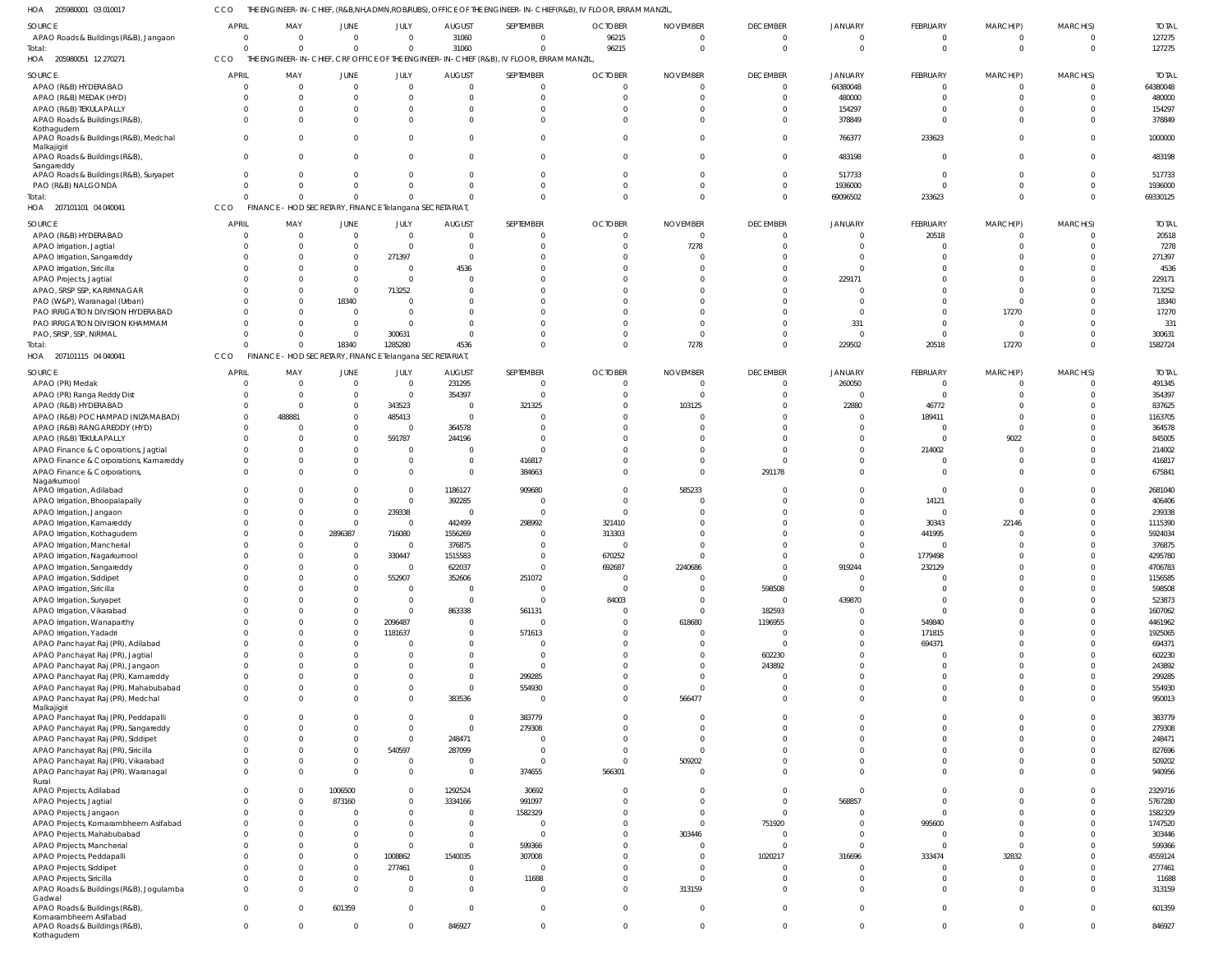| HOA<br>207101115 04 04004                                                       | cco                        |                          |                                  | FINANCE - HOD SECRETARY, FINANCE Telangana SECRETARIAT  |                                           |                           |                                  |                                 |                                  |                          |                                  |                      |                                           |                     |
|---------------------------------------------------------------------------------|----------------------------|--------------------------|----------------------------------|---------------------------------------------------------|-------------------------------------------|---------------------------|----------------------------------|---------------------------------|----------------------------------|--------------------------|----------------------------------|----------------------|-------------------------------------------|---------------------|
| SOURCE                                                                          | <b>APRIL</b>               | MAY<br>$\Omega$          | JUNE                             | JULY                                                    | <b>AUGUST</b>                             | SEPTEMBER                 | <b>OCTOBER</b>                   | <b>NOVEMBER</b>                 | <b>DECEMBER</b>                  | JANUARY                  | FEBRUARY                         | MARCH(P)             | MARCH(S)                                  | <b>TOTAL</b>        |
| APAO Roads & Buildings (R&B), Medchal<br>Malkajigiri                            | $\Omega$<br>$\Omega$       | $\Omega$                 | $\overline{0}$<br>$\overline{0}$ | $\overline{0}$<br>321057                                | $\overline{\mathbf{0}}$<br>$\overline{0}$ | 650930<br>$\overline{0}$  | $\overline{0}$<br>$\overline{0}$ | $\overline{0}$<br>$\Omega$      | $\overline{0}$<br>$\overline{0}$ | $\Omega$<br>$\Omega$     | $\mathbf 0$<br>$\Omega$          | $\Omega$<br>$\Omega$ | $\overline{\mathbf{0}}$<br>$\overline{0}$ | 650930<br>321057    |
| APAO Roads & Buildings (R&B),<br>Nagarkurnool<br>APAO Roads & Buildings (R&B),  | $\Omega$                   | $\Omega$                 | $\overline{0}$                   | 332870                                                  | $\overline{0}$                            | $\mathbf 0$               | 503800                           | $\Omega$                        | $\Omega$                         | $\Omega$                 | $\overline{0}$                   | $\Omega$             | $\overline{0}$                            | 836670              |
| Sangareddy<br>APAO Roads & Buildings (R&B), Vikarabad                           | $\mathbf{0}$               | $\Omega$                 | $\overline{0}$                   | $\overline{0}$                                          | $\overline{0}$                            | $\Omega$                  | 416858                           | $\Omega$                        | $\overline{\mathbf{0}}$          | $\Omega$                 | 237195                           |                      | $\overline{0}$                            | 654053              |
| APAO Roads & Buildings (R&B), Waranagal<br>Rural                                | $\Omega$                   | $\Omega$                 | $\Omega$                         | $\Omega$                                                | $\Omega$                                  | $\Omega$                  | $\Omega$                         | $\Omega$                        | 315817                           | $\Omega$                 | $\Omega$                         |                      | $\Omega$                                  | 315817              |
| APAO Roads & Buildings (R&B), Yadadri                                           | - 0                        | $\Omega$                 | $\overline{0}$                   | $\overline{0}$                                          | $\overline{0}$                            | 636636                    | 0                                | $\Omega$                        | $\overline{\mathbf{0}}$          | $\Omega$                 | $\Omega$                         |                      | $\Omega$                                  | 636636              |
| APAO, SRSP SSP, KARIMNAGAR<br>APAO, SRSP, NIZAMABAD                             |                            | $\Omega$<br>$\Omega$     | $\overline{0}$<br>$\overline{0}$ | 4193227<br>1446108                                      | 3141751<br>2429070                        | 1862727<br>838950         | 579113<br>530026                 | 672248<br>$\Omega$              | 811023<br>687601                 | 787622                   | 289413<br>358574                 |                      | $\Omega$<br>$\Omega$                      | 12337124<br>6290329 |
| PAO (PR) (IW), LMD Colony, Karimnagar                                           |                            | $\Omega$                 | $\overline{0}$                   | $\overline{0}$                                          | 185497                                    | 305130                    | 0                                | $\Omega$                        | - 0                              |                          | 21690                            |                      | $\Omega$                                  | 512317              |
| PAO (PR) KCC, Warangal (Urban)                                                  |                            | $\Omega$                 | $\overline{0}$                   | 294090                                                  | 13010                                     | $\Omega$                  | $\Omega$                         | $\Omega$                        | - 0                              |                          | 280832                           |                      | $\Omega$                                  | 587932              |
| PAO (PR) MAHABOOBNAGAR                                                          |                            | $\Omega$                 | $\overline{0}$                   | $\overline{0}$                                          | 316854                                    | 309813                    | 308173                           | $\mathbf 0$                     | $\Omega$                         |                          | -0                               |                      | $\Omega$                                  | 934840              |
| PAO (PR) Nalgonda                                                               |                            | $\Omega$                 | $\overline{0}$                   | 665129                                                  | $\Omega$                                  |                           | $\Omega$                         | 969744                          | $\Omega$                         |                          |                                  |                      | $\Omega$                                  | 1634873             |
| PAO (PR), Nirmal                                                                |                            | $\Omega$                 | $\overline{0}$                   | 228915                                                  | 299170                                    |                           | 0                                | $\Omega$                        | $\Omega$                         |                          | $\Omega$                         |                      | $\Omega$                                  | 528085              |
| PAO (R&B) (NIRMAL)                                                              |                            | $\Omega$                 | $\mathbf 0$                      | $\overline{0}$                                          | 247233                                    | $\Omega$                  | $\Omega$                         | $\Omega$                        | $\Omega$                         |                          | $\Omega$                         |                      | $\Omega$                                  | 247233              |
| PAO (R&B), HANUMAKONDA, Warangal<br>(Urban)                                     | $\Omega$                   | $\Omega$                 | $\Omega$                         | $\overline{0}$                                          | $\overline{\mathbf{0}}$                   | $\Omega$                  | $\Omega$                         | $\Omega$                        | 335929                           |                          | $\Omega$                         | $\Omega$             | $\Omega$                                  | 335929              |
| PAO (R&B) LMD                                                                   |                            | $\Omega$<br>$\Omega$     | $\Omega$<br>$\Omega$             | $\overline{0}$<br>$\overline{0}$                        | 337090                                    | $\Omega$<br>$\Omega$      | $\Omega$                         | $\Omega$                        | - 0                              |                          | $\Omega$                         |                      | $\Omega$<br>$\Omega$                      | 337090              |
| PAO (R&B) MAHABOOBNAGAR<br>PAO (R&B) NALGONDA                                   |                            | $\Omega$                 | $\overline{0}$                   | $\overline{0}$                                          | 340141<br>305101                          | $\Omega$                  | $\Omega$<br>0                    | $\Omega$<br>$\Omega$            | 608195<br>323682                 |                          | $\Omega$<br>$\Omega$             | - 0                  | $\Omega$                                  | 948336<br>628783    |
| PAO (W&P) NSP, TEKULAPALLY                                                      |                            | $\Omega$                 | $\overline{0}$                   | 3092661                                                 | 1976868                                   | 2228686                   | $\Omega$                         | $\Omega$                        | 448947                           | 620987                   | 1015409                          | 52957                | $\Omega$                                  | 9436515             |
| PAO (W&P), Waranagal (Urban)                                                    | $\Omega$                   | $\Omega$                 | $\overline{0}$                   | 1047417                                                 | 1189410                                   | 1256558                   | 1067900                          | 371130                          | 846011                           |                          | $\Omega$                         | 91855                | $\Omega$                                  | 5870281             |
| PAO - IRRIGATION DIVISION WARANGAL                                              | $\Omega$                   | $\Omega$                 | $\overline{0}$                   | $\overline{0}$                                          | 612545                                    | 356593                    | 393584                           | $\Omega$                        | 527389                           | $\Omega$                 | 1352648                          | 0                    | $\Omega$                                  | 3242759             |
| (Urban)                                                                         |                            |                          |                                  |                                                         |                                           |                           |                                  |                                 |                                  |                          |                                  |                      |                                           |                     |
| PAO A M R P (SLBC), NALGONDA<br>PAO IRRIGATION KARIMNAGAR                       |                            | $\Omega$<br>$\Omega$     | $\overline{0}$<br>$\overline{0}$ | 957965<br>$\overline{0}$                                | 5237674<br>$\overline{0}$                 | 1203116<br>$\overline{0}$ | 318214<br>$\Omega$               | 1512537                         | 1367073                          | 580317<br>$\overline{0}$ | $\overline{0}$<br>$\overline{0}$ | 314440<br>$\Omega$   | $\Omega$<br>$\Omega$                      | 11491336            |
| PAO IRRIGATION DIVISION HYDERABAD                                               | $\Omega$                   | $\Omega$                 | $\overline{0}$                   | 5118071                                                 | 5834326                                   | 4190226                   | 0                                | 261769<br>353405                | 259075<br>1457891                | 1459052                  | 1256734                          | 244763               | $\Omega$                                  | 520844<br>19914468  |
| PAO IRRIGATION DIVISION KHAMMAM                                                 |                            | $\Omega$                 | $\overline{0}$                   | 936851                                                  | 499293                                    | $\overline{0}$            | $\overline{0}$                   | - 0                             | 0                                | 253331                   | 312231                           | 858197               | $\Omega$                                  | 2859903             |
| PAO IRRIGATION DIVISION NALGONDA                                                | $\Omega$                   | $\Omega$                 | $\overline{0}$                   | 996688                                                  | 1198427                                   | 995202                    | 289843                           | 603426                          | $\Omega$                         | $\Omega$                 | $\Omega$                         |                      | $\Omega$                                  | 4083586             |
| PAO IRRIGATION DIVISION,                                                        | $\Omega$                   | $\Omega$                 | $\overline{0}$                   | 2781144                                                 | 1533838                                   | 897596                    | $\overline{0}$                   | 484836                          | 1300149                          | 270429                   | 217929                           | 22575                | $\Omega$                                  | 7508496             |
| MAHABOOBNAGAR<br>PAO IRRIGATION NIZAMABAD                                       |                            | $\Omega$                 | $\overline{0}$                   | 1250959                                                 | 1983184                                   | 259817                    | 1442996                          | - 0                             | 557001                           | $\Omega$                 | 1224189                          | 60056                | $\Omega$                                  | 6778202             |
| PAO IRRIGATION RANGA REDDY DISTRICT                                             |                            | $\Omega$                 | $\overline{0}$                   | 4364163                                                 | 1819585                                   | 4590381                   | 336837                           | 1197398                         | 2118527                          | 1513936                  | 1116601                          | 40019                | $\Omega$                                  | 17097447            |
| PAO Irrigation Nirmal                                                           | $\Omega$                   | $\Omega$                 | $\overline{0}$                   | 462687                                                  | 333201                                    | 233291                    | 864315                           | 104759                          | 56336                            | 91378                    | -0                               |                      | $\Omega$                                  | 2145967             |
| PAO MEDAK(IW), MEDAK                                                            |                            | $\Omega$                 | $\overline{0}$                   | 307073                                                  | 938049                                    | 788814                    | 0                                | $\Omega$                        | 327241                           |                          |                                  | 12623                | $\Omega$                                  | 2373800             |
| PAO Public Health (PH), Ranga Reddy                                             |                            | $\Omega$                 | $\Omega$                         | $\Omega$                                                | $\Omega$                                  |                           | - 0                              | $\Omega$                        | 260507                           |                          | -0                               |                      | $\Omega$                                  | 260507              |
| PAO, FINANCE (W & P) DEPT, HYDERABAD                                            |                            | $\Omega$                 | $\mathbf{0}$                     | 500112                                                  | $\overline{0}$                            | $\Omega$                  | - 0                              | $\Omega$                        | $\overline{0}$                   |                          | $\overline{0}$                   | $\mathbf{0}$         | $\Omega$                                  | 500112              |
| PAO, FINANCE (W & P) DEPT, NIZAMABAD                                            |                            | $\Omega$                 | $\overline{0}$                   | $\circ$                                                 | $\Omega$                                  | $\Omega$                  | $\Omega$                         | $\Omega$                        | 354112                           |                          | $\Omega$                         | $\Omega$             | $\Omega$                                  | 354112              |
| PAO, PJP, Jogulamba Gadwal                                                      |                            | $\Omega$<br>$\Omega$     | $\overline{0}$<br>$\Omega$       | 3200955                                                 | 2479692<br>$\Omega$                       | 2792401<br>$\Omega$       | 448161                           | 686265                          | 2197103<br>$\overline{0}$        | 1048549                  | 348504                           | 75837                | $\Omega$<br>$\Omega$                      | 13277467<br>89942   |
| PAO, S R S P, R R DISTRICT<br>PAO, SRSP, SSP, NIRMAL                            |                            | $\Omega$                 | $\overline{0}$                   | $\overline{0}$<br>$\overline{0}$                        | 1344973                                   | 548055                    | $\Omega$<br>0                    | $\Omega$<br>- 0                 | 274310                           | 36514<br>$\Omega$        | $^{\circ}$<br>44515              | 53428<br>0           | $\Omega$                                  | 2211853             |
| PAO, NSP(W&P), HYDERABAD                                                        |                            | $\Omega$                 | $\mathbf 0$                      | 1068587                                                 | 1112867                                   | $\Omega$                  | $\Omega$                         | $\Omega$                        | $\Omega$                         |                          | $\Omega$                         | 19501                | $\Omega$                                  | 2200955             |
| Total                                                                           | $\Omega$                   | 488881                   | 5377406                          | 41931268                                                | 52143692                                  | 34074352                  | 10147776                         | 12457525                        | 20321412                         | 9189712                  | 13769835                         | 1910251              | $\Omega$                                  | 201812110           |
| 207101115 04 040043<br>HOA                                                      | CCO                        |                          |                                  | FINANCE - HOD SECRETARY, FINANCE Telangana SECRETARIAT, |                                           |                           |                                  |                                 |                                  |                          |                                  |                      |                                           |                     |
| SOURCE                                                                          | <b>APRIL</b>               | MAY                      | JUNE                             | JULY                                                    | <b>AUGUST</b>                             | SEPTEMBER                 | <b>OCTOBER</b>                   | <b>NOVEMBER</b>                 | <b>DECEMBER</b>                  | JANUARY                  | FEBRUARY                         | MARCH(P)             | MARCH(S)                                  | <b>TOTAL</b>        |
| APAO Irrigation, Medchal Malkajigiri                                            | $\mathbf 0$<br>$\cap$      | $\overline{0}$<br>$\cap$ | $\overline{0}$<br>$\Omega$       | 311152<br>311152                                        | $\overline{0}$<br>$\bigcap$               | $\Omega$                  | $\Omega$<br>$\Omega$             | $\Omega$<br>$\sqrt{ }$          | $\overline{0}$<br>$\cap$         | $\Omega$                 | $\mathbf 0$<br>$\cap$            | $\Omega$<br>$\cap$   | $\overline{0}$<br>$\sqrt{ }$              | 311152              |
| otal<br>HOA 207101117 04 320                                                    | CCO                        |                          |                                  | FINANCE - HOD SECRETARY, FINANCE Telangana SECRETARIAT  |                                           |                           |                                  |                                 |                                  |                          |                                  |                      |                                           | 311152              |
|                                                                                 |                            |                          |                                  |                                                         |                                           |                           |                                  |                                 |                                  |                          |                                  |                      |                                           |                     |
| SOURCE                                                                          | <b>APRIL</b>               | MAY                      | <b>JUNE</b>                      | JULY<br>$\overline{0}$                                  | <b>AUGUST</b>                             | SEPTEMBER                 | <b>OCTOBER</b>                   | <b>NOVEMBER</b><br>$\mathbf{0}$ | <b>DECEMBER</b>                  | JANUARY                  | FEBRUARY                         | MARCH(P)             | MARCH(S)                                  | <b>TOTAL</b>        |
| APAO (R&B) POCHAMPAD (NIZAMABAD)<br>APAO (R&B) RANGAREDDY (HYD)                 | $\mathbf 0$<br>$\mathbf 0$ | 6178<br>17629            | 6178<br>9434                     | $\overline{0}$                                          | 12356<br>10947                            | 7312<br>9434              | 12527<br>$\overline{0}$          | 18868                           | 12698<br>19649                   | 6598<br>10079            | 10863<br>19513                   | 6695<br>10079        | $\overline{0}$<br>$\overline{0}$          | 81405<br>125632     |
| APAO Finance & Corporations, Adilabad                                           | $\mathbf 0$                | $\overline{0}$           | 12460                            | $\overline{0}$                                          | $\overline{0}$                            | 62734                     | 12622                            | 0                               | 25244                            | 13118                    | 20938                            | 13312                | $\mathbf 0$                               | 160428              |
| APAO Finance & Corporations,                                                    | $\mathbf{0}$               | 29311                    | $\mathbf{0}$                     | $\Omega$                                                | $\overline{0}$                            | $\overline{0}$            | 90423                            | $\Omega$                        | 45060                            | $\Omega$                 | 40652                            | 58757                | $\overline{0}$                            | 264203              |
| Bhoopalapally                                                                   |                            |                          |                                  |                                                         |                                           |                           |                                  |                                 |                                  |                          |                                  |                      | $\Omega$                                  |                     |
| APAO Finance & Corporations, Jagtial<br>APAO Finance & Corporations, Jangaon    | $\Omega$<br>$\mathbf 0$    | 21156<br>$\Omega$        | $\Omega$<br>$\Omega$             | $\Omega$<br>$\Omega$                                    | $\overline{0}$<br>$\overline{0}$          | 43938<br>14224            | 17421<br>$\overline{0}$          | $\Omega$<br>$\Omega$            | 86412<br>$\overline{\mathbf{0}}$ | 28970<br>14727           | 18307<br>7505                    | 18307<br>51313       | $\mathbf 0$                               | 234511<br>87769     |
| APAO Finance & Corporations, Kamareddy                                          | $\mathbf{0}$               | $\overline{0}$           | $\Omega$                         | $\mathbf 0$                                             | $\overline{\phantom{0}}$                  | 7730                      | 3865                             | 3865                            | 21693                            | 4130                     | 4130                             | 6638                 | $\mathbf 0$                               | 52051               |
| APAO Finance & Corporations,                                                    | $\Omega$                   | $\Omega$                 | $\Omega$                         | $\Omega$                                                | 13056                                     | 3264                      | 3264                             | $\Omega$                        | 6714                             | 5601                     | 3489                             | 3489                 | $\Omega$                                  | 38877               |
| Komarambheem Asifabad                                                           |                            |                          |                                  |                                                         |                                           |                           |                                  |                                 |                                  |                          |                                  |                      |                                           |                     |
| APAO Finance & Corporations,<br>Kothagudem                                      | $\mathbf{0}$               | 13077                    | $\mathbf{0}$                     | $\overline{0}$                                          | $\overline{\phantom{0}}$                  | 65903                     | 13349                            | $\mathbf 0$                     | 26698                            | 13873                    | 21965                            | 13970                | $\mathbf 0$                               | 168835              |
| APAO Finance & Corporations,<br>Mahabubabad                                     | $\mathbf 0$                | 12256                    | $\mathbf 0$                      | $\overline{0}$                                          | $\overline{0}$                            | 22599                     | 47991                            | $\mathbf 0$                     | 27849                            | 13194                    | 21240                            | 13388                | $\mathbf{0}$                              | 158517              |
| APAO Finance & Corporations, Manchirial                                         | $\mathbf{0}$               | - 0                      | $\mathbf{0}$                     | 9924                                                    | $\overline{0}$                            | 39696                     | 10034                            | $\mathbf 0$                     | 22883                            | 16948                    | 10542                            | 10643                | $\mathbf 0$                               | 120670              |
| APAO Finance & Corporations, Medchal                                            | $\Omega$                   | $\Omega$                 | $\mathbf{0}$                     | $\overline{0}$                                          | $\overline{0}$                            | 39480                     | 6973                             | $\Omega$                        | 13946                            | 11493                    | 7247                             | 7247                 | $\mathbf 0$                               | 86386               |
| APAO Finance & Corporations,                                                    | $\Omega$                   | $\overline{0}$           | 17199                            | $\overline{0}$                                          | $\overline{0}$                            | 16785                     | 3357                             | $\Omega$                        | 6714                             | 3489                     | 3489                             | 5738                 | $\mathbf 0$                               | 56771               |
| Nagarkurnool<br>APAO Finance & Corporations, Peddapalli                         | $\mathbf 0$                | 38634                    | $\mathbf 0$                      | 19418                                                   | 38836                                     | 38972                     | 19996                            | $\Omega$                        | 39440                            | 32794                    | 20543                            | 20754                | $\mathbf 0$                               | 269387              |
| APAO Finance & Corporations,                                                    | $\Omega$                   | 35907                    | $\mathbf{0}$                     | $\overline{0}$                                          | $\overline{0}$                            | 22628                     | $\overline{0}$                   | $\Omega$                        | 33345                            | 11254                    | 7247                             | 7247                 | $\mathbf 0$                               | 117628              |
| Sangareddy                                                                      |                            |                          |                                  |                                                         |                                           |                           |                                  |                                 |                                  |                          |                                  |                      |                                           |                     |
| APAO Finance & Corporations, Siddipet<br>APAO Finance & Corporations, Siricilla | $\Omega$<br>$\Omega$       | 14224<br>7139            | $\overline{0}$<br>$\mathbf{0}$   | - 0<br>$\Omega$                                         | $\overline{0}$<br>$\overline{0}$          | 14444<br>35895            | $\overline{0}$<br>7282           | $\Omega$<br>$\Omega$            | 43332<br>17665                   | 15453<br>12273           | 7619<br>6148                     | 7716<br>7295         | $\mathbf 0$<br>$\Omega$                   | 102788<br>93697     |
| APAO Finance & Corporations, Suryapet                                           | $\mathbf 0$                | 12844                    | 12844                            | $\mathbf{0}$                                            | $\overline{0}$                            | 32373                     | 8175                             | 8175                            | 8175                             | 13712                    | 8618                             | 8618                 | $\Omega$                                  | 113534              |
| APAO Finance & Corporations, Vikarabad                                          | $\mathbf 0$                | 7129                     | 7222                             | $\overline{0}$                                          | 21666                                     | 7331                      | $\overline{0}$                   | $\Omega$                        | 7331                             | 34009                    | 7619                             | 7619                 | $\mathbf 0$                               | 99926               |
| APAO Finance & Corporations,                                                    | $\Omega$                   | $\Omega$                 | 3357                             | $\Omega$                                                | $\Omega$                                  | 16785                     | $\Omega$                         | $\Omega$                        | 10071                            | 3489                     | 5577                             | 3489                 | $\Omega$                                  | 42768               |
| Wanaparthy                                                                      |                            | $\Omega$                 | $\overline{0}$                   | $\Omega$                                                | $\overline{0}$                            | $\Omega$                  | $\Omega$                         | $\Omega$                        | $\overline{\mathbf{0}}$          | $\Omega$                 | 114167                           | 20491                | $\Omega$                                  | 134658              |
| APAO Finance & Corporations, Yadadri<br>APAO Irrigation, Adilabad               | $\Omega$                   | $\Omega$                 | 161630                           | $\Omega$                                                | $\overline{0}$                            | 652860                    | 151447                           | $\Omega$                        | 355939                           | 196853                   | 150616                           | 165619               | $\Omega$                                  | 1834964             |
| APAO Irrigation, Bhoopalapally                                                  | $\Omega$                   | 297751                   | $\Omega$                         | - 0                                                     | $\Omega$                                  | $\Omega$                  | 568095                           | $\Omega$                        | 632753                           | $\overline{0}$           | 314447                           | 175889               | $\Omega$                                  | 1988935             |
| APAO Irrigation, Jagtial                                                        | $\Omega$                   | 120174                   | $\Omega$                         | $\Omega$                                                | $\Omega$                                  | <sup>0</sup>              | 0                                | $\Omega$                        | 859490                           | 173250                   | 125896                           |                      | $\Omega$                                  | 1278810             |
| APAO Irrigation, Jangaon                                                        | $\Omega$                   | $\Omega$                 | $\Omega$                         | $\Omega$                                                | $\Omega$                                  | $\Omega$                  | 0                                | $\mathbf 0$                     | 0                                | 180873                   | 102229                           | 788804               | $\Omega$                                  | 1071906             |
| APAO Irrigation, Kamareddy                                                      | $\Omega$                   | $\Omega$                 | $\mathbf{0}$                     | $\overline{0}$                                          | $\overline{0}$                            | 391268                    | 373000                           | 516930                          | 716671                           | 247687                   | 279939                           | 211679               | $\mathbf 0$                               | 2737174             |
| APAO Irrigation, Komarambheem Asifabad                                          | $\Omega$                   | $\Omega$                 | $\Omega$                         | $\Omega$                                                | 96388                                     | 331176                    | 116817                           | $\Omega$                        | 200646                           | 148945                   | 92231                            | 100204               | $\overline{0}$                            | 1086407             |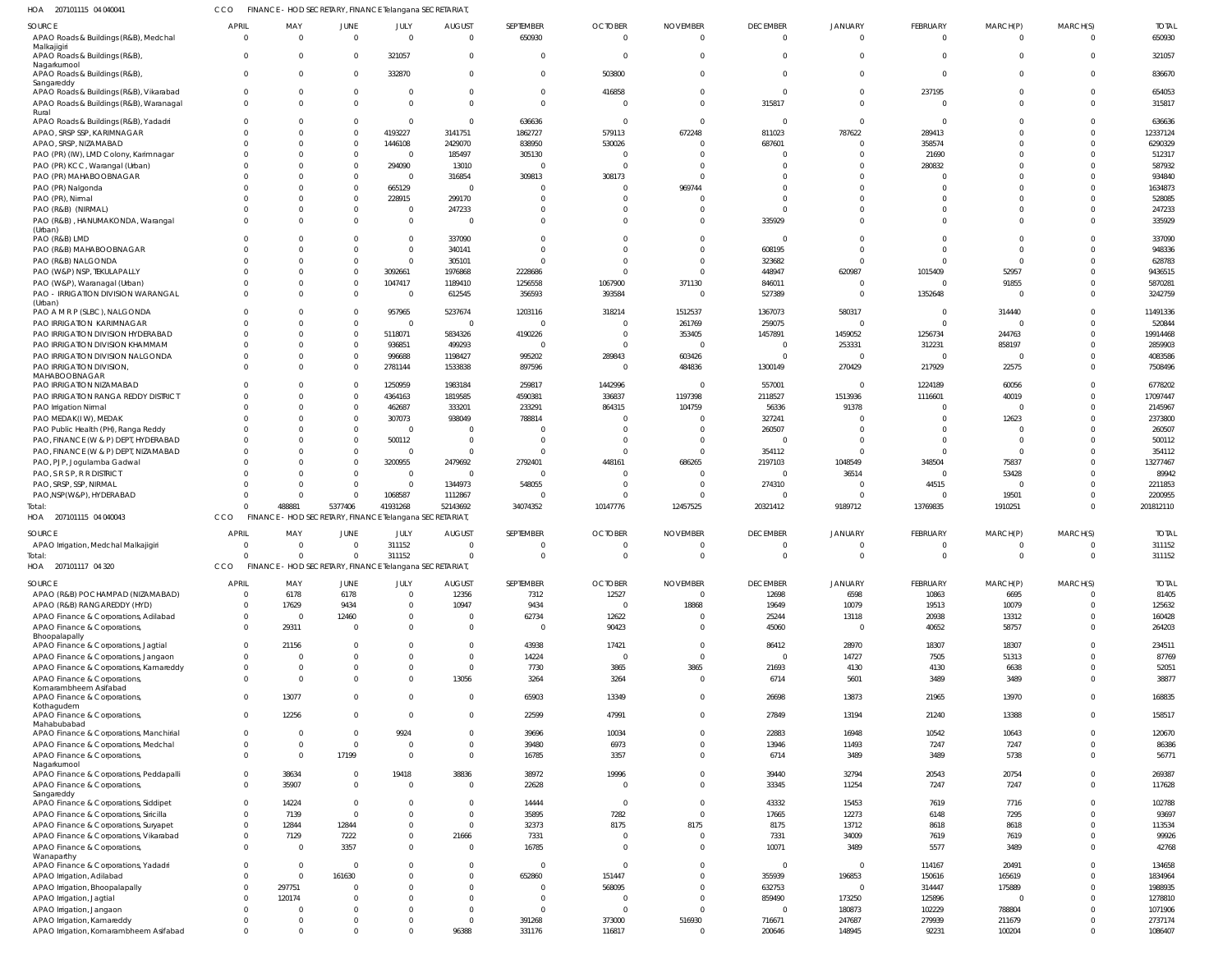| CCO FINANCE - HOD SECRETARY, FINANCE Telangana SECRETARIAT,<br>207101117 04 320 | HOA |  |  |  |  |  |  |
|---------------------------------------------------------------------------------|-----|--|--|--|--|--|--|
|---------------------------------------------------------------------------------|-----|--|--|--|--|--|--|

| SOURCE                                      | <b>APRIL</b> | MAY            | JUNE                                                    | JULY           | <b>AUGUST</b>  | SEPTEMBER  | <b>OCTOBER</b> | <b>NOVEMBER</b> | <b>DECEMBER</b> | <b>JANUARY</b> | FEBRUARY | MARCH(P) | MARCH(S)       | <b>TOTAL</b> |
|---------------------------------------------|--------------|----------------|---------------------------------------------------------|----------------|----------------|------------|----------------|-----------------|-----------------|----------------|----------|----------|----------------|--------------|
| APAO Irrigation, Kothagudem                 | $\Omega$     | 704630         | 93371                                                   | 683466         | $\overline{0}$ | 1553610    | 1535805        | $\overline{0}$  | 1734802         | 953530         | 829882   | 925389   | $\overline{0}$ | 9014485      |
| APAO Irrigation, Mahabubabad                | $\Omega$     | $\overline{0}$ | $\overline{0}$                                          | $\overline{0}$ | $\overline{0}$ | 35927      | 626703         | $\Omega$        | 285195          | 169755         | 127977   | 117979   | $\mathbf 0$    | 1363536      |
| APAO Irrigation, Mancherial                 |              | $\Omega$       | $\overline{0}$                                          | 30465          | $\mathbf{0}$   | 270133     | 136103         | $\Omega$        | 559063          | 208679         | 129967   | 130158   | $\Omega$       | 1464568      |
| APAO Irrigation, Medchal Malkajigiri        |              | $\overline{0}$ | $\overline{0}$                                          | $\overline{0}$ | $\overline{0}$ | 85976      | 17790          | $\Omega$        | 43136           | 21076          | 21227    | 33494    | $\Omega$       | 222699       |
| APAO Irrigation, Nagarkurnool               |              | $\Omega$       | 3962041                                                 | $\overline{0}$ | $\overline{0}$ | 3363886    | 712853         | $\Omega$        | 1399764         | 792477         | 676634   | 934903   | $\Omega$       | 11842558     |
| APAO Irrigation, Peddapalli                 | $\Omega$     | 195256         | $\overline{0}$                                          | 11575          | 95278          | 344993     | 97202          | $\Omega$        | 212227          | 123258         | 160568   | 108839   | $\Omega$       | 1349196      |
| APAO Irrigation, Sangareddy                 | $\Omega$     | 1105630        | $\overline{0}$                                          | $\overline{0}$ | $\mathbf{0}$   | 1148893    | $\overline{0}$ | $\Omega$        | 1000300         | 408783         | 295599   | 290871   | $\Omega$       | 4250076      |
| APAO Irrigation, Siddipet                   | $\Omega$     | 1434360        | $\overline{0}$                                          | $\overline{0}$ | $\overline{0}$ | 1600366    | $\Omega$       | $\Omega$        | 4186603         | 884729         | 1047625  | 835684   | $\Omega$       | 9989367      |
| APAO Irrigation, Siricilla                  | $\Omega$     | 109206         | $\overline{0}$                                          | $\overline{0}$ | $\overline{0}$ | 648627     | 137698         | $\Omega$        | 314494          | 211441         | 145219   | 154616   | $\Omega$       | 1721301      |
| APAO Irrigation, Suryapet                   | $\Omega$     | 158441         | 149152                                                  | 13604          | $\overline{0}$ | 466487     | 136025         | 143002          | 127830          | 131226         | 156856   | 146311   | $\Omega$       | 1628934      |
| APAO Irrigation, Vikarabad                  | $\Omega$     | 126365         | 13046                                                   | 128388         | 113581         | 350407     | $\overline{0}$ | $\overline{0}$  | 821967          | 223520         | 160746   | 171464   | $\Omega$       | 2109484      |
| APAO Irrigation, Wanaparthy                 | $\Omega$     | $\overline{0}$ | 49608                                                   | $\overline{0}$ | $\overline{0}$ | 136776     | $\overline{0}$ | $\Omega$        | 242694          | 66072          | 93355    | 66839    | $\Omega$       | 655344       |
| APAO Irrigation, Waranagal Rural            |              | 18682          | $\overline{0}$                                          | $\overline{0}$ | 74135          | 19261      | 14169          | 16061           | 14169           | 23439          | 14879    | 14879    | $\Omega$       | 209674       |
| APAO Irrigation, Yadadri                    | $\Omega$     | $\overline{0}$ | $\Omega$                                                | $\Omega$       | $\overline{0}$ | $\sqrt{ }$ | $\mathbf 0$    | $\Omega$        | $\mathbf 0$     | $\Omega$       | 3123840  | 310330   | $\Omega$       | 3434170      |
| APAO Projects, Adilabad                     |              | $\overline{0}$ | 227960                                                  | $\Omega$       | $\overline{0}$ | 975392     | 278877         | $\Omega$        | 477798          | 345749         | 248107   | 246674   | $\Omega$       | 2800557      |
| APAO Projects, Bhoopalapally                | $\Omega$     | 742283         | $\overline{0}$                                          | $\Omega$       | $\overline{0}$ | - 0        | 1587636        | $\Omega$        | 1229304         | $\overline{0}$ | 730282   | 569416   | $\Omega$       | 4858921      |
| APAO Projects, Jagtial                      |              | 353887         | $\Omega$                                                | $\Omega$       | $\Omega$       | - 0        | $\Omega$       | $\Omega$        | $\overline{0}$  | $\mathbf{0}$   | $\Omega$ |          | $\Omega$       | 353887       |
| APAO Projects, Jangaon                      | $\Omega$     | $\Omega$       | $\Omega$                                                | $\Omega$       | $\Omega$       | $\Omega$   |                | $\Omega$        | $\Omega$        | $\Omega$       |          | 1861604  | $\Omega$       | 1861604      |
| APAO Projects, Mahabubabad                  | $\Omega$     | 245221         | $\Omega$                                                | $\Omega$       | $\overline{0}$ | 216033     | $\Omega$       | $\Omega$        | 1168892         | 225578         | 208447   | 227385   | $\Omega$       | 2291556      |
| APAO Projects, Mancherial                   | $\Omega$     | $\Omega$       | $\overline{0}$                                          | 153906         | $\mathbf{0}$   | $\Omega$   | $\Omega$       | $\Omega$        | 737483          | 323393         | 215994   | 236578   | $\Omega$       | 1667354      |
| APAO Projects, Peddapalli                   | $\Omega$     | 1120542        | $\overline{0}$                                          | 574944         | 77912          | 2141345    | 605462         | $\Omega$        | 1258537         | 669405         | 740193   | 821463   | $\Omega$       | 8009803      |
| APAO Projects, Siddipet                     | $\cap$       | 215438         | $\overline{0}$                                          | $\Omega$       | $\mathbf{0}$   | 210427     | $\Omega$       | $\Omega$        | 509293          | 95687          | 147384   | 85425    | $\Omega$       | 1263654      |
| APAO Projects, Siricilla                    |              | 115503         | $\Omega$                                                | $\Omega$       | $\overline{0}$ | 578608     | 117069         | $\Omega$        | 232255          | 137247         | 185848   | 129816   | $\Omega$       | 1496346      |
| APAO Roads & Buildings (R&B), Adilabad      | $\Omega$     | $\Omega$       | 17943                                                   | $\Omega$       | $\overline{0}$ | 72028      | 18114          | $\Omega$        | 54511           | 19169          | 19169    | 31076    | $\Omega$       | 232010       |
| APAO Roads & Buildings (R&B), Kamareddy     | $\Omega$     | $\Omega$       | $\mathbf{0}$                                            | $\Omega$       | $\Omega$       | 9255       | 6170           | $\Omega$        | 12340           | 3295           | 3295     | 5219     | $\Omega$       | 39574        |
| APAO Roads & Buildings (R&B),               | $\Omega$     | $\Omega$       | $\Omega$                                                | $\Omega$       | $\Omega$       | 6084       | 18252          | $\Omega$        | 12168           | 6323           | 6509     | 16787    | $\Omega$       | 66123        |
| Mahabubabad                                 |              |                |                                                         |                |                |            |                |                 |                 |                |          |          |                |              |
| APAO Roads & Buildings (R&B), Mancherial    | $\Omega$     | $\Omega$       | $\overline{0}$                                          | 5670           | $\overline{0}$ | 5670       | 2835           | $\Omega$        | 8505            | 4818           | 3028     | 3028     | $\Omega$       | 33554        |
| APAO Roads & Buildings (R&B), Siricilla     | $\Omega$     | 5978           | $\overline{0}$                                          | $\overline{0}$ | $\Omega$       | 10416      | 2604           | $\Omega$        | 7812            | 2783           | 4376     | 2783     | $\Omega$       | 36752        |
| APAO Roads & Buildings (R&B), Suryapet      | $\Omega$     | 2007           | 2065                                                    | 2065           | $\mathbf 0$    | 4192       | 2127           | 2127            | 4192            | 3513           | 2211     | 2211     | $\Omega$       | 26710        |
| APAO, PJP (FINANCE), Jogulamba Gadwal       | $\Omega$     | $\overline{0}$ | 13056                                                   | $\overline{0}$ | $\overline{0}$ | 6714       | $\overline{0}$ | $\overline{0}$  | 16692           | $\overline{0}$ | 11122    | 3489     | $\Omega$       | 51073        |
| APAO, SRSP (FINANCE), WARANGAL RURAL        | $\Omega$     | 12876          | 1950                                                    | $\overline{0}$ | 58168          | 15261      | 15261          | 17451           | 20418           | 25859          | 15949    | 12654    | $\Omega$       | 195847       |
| APAO, SRSP SSP, KARIMNAGAR                  | $\Omega$     | 1641197        | 4397                                                    | $\Omega$       | 1838357        | 5749131    | 1814012        | $\Omega$        | 3917122         | $\Omega$       | 4364534  |          | $\Omega$       | 19328750     |
| APAO, SRSP, NIZAMABAD                       | $\cap$       | 275649         | 58365                                                   | $\Omega$       | 606766         | 611489     | 313730         | $\Omega$        | 873692          | 415527         | 360074   | 413800   | $\Omega$       | 3929092      |
| PAO (R&B) (NIRMAL)                          |              | 3085           | $\overline{0}$                                          | $\mathbf{0}$   | $\mathbf 0$    | 12340      | 3085           | $\Omega$        | 9255            | 5208           | 3295     | 3295     | $\mathbf 0$    | 39563        |
| PAO (R&B), HANUMAKONDA, Warangal            | $\Omega$     | 5512           | $\Omega$                                                | $\Omega$       | $\mathbf 0$    | 2756       | $\overline{0}$ | 12797           | 5670            | 2946           | 8995     | 2946     | $\Omega$       | 41622        |
| (Urban)                                     |              |                |                                                         |                |                |            |                |                 |                 |                |          |          |                |              |
| PAO (R&B) LMD                               | $\Omega$     | 3552           | $\Omega$                                                | $\Omega$       | 3552           | 14208      | 3552           | $\overline{0}$  | 7206            | 3797           | 3797     | 2289     | $\Omega$       | 41953        |
| PAO (W&P) NSP, TEKULAPALLY                  | $\Omega$     | $\Omega$       | $\Omega$                                                | $\Omega$       | $\mathbf 0$    | $\sqrt{ }$ | $\overline{0}$ | $\Omega$        | 536978          | $\Omega$       | 543064   | 457520   | $\Omega$       | 1537562      |
| PAO (W&P), Waranagal (Urban)                | $\Omega$     | 2776543        | $\mathbf{0}$                                            | $\mathbf{0}$   | $\mathbf 0$    | 1224837    | $\overline{0}$ | 4636777         | 5296406         | 1420082        | 1671069  | 1351778  | $\Omega$       | 18377492     |
| PAO - IRRIGATION DIVISION WARANGAL          |              | 653952         | $\Omega$                                                | $\Omega$       | $\mathbf 0$    | 302919     | $\overline{0}$ | 1036685         | 1301703         | 368849         | 314822   | 313051   | $\mathbf 0$    | 4291981      |
| (Urban)                                     |              |                |                                                         |                |                |            |                |                 |                 |                |          |          |                |              |
| PAO A M R P (SLBC), NALGONDA                | $\Omega$     | 4060071        | $\mathbf{0}$                                            | $\overline{0}$ | $\mathbf 0$    | 6307485    | $\Omega$       | 1444199         | 2876190         | 1657080        | 1733163  | 1560766  | $\Omega$       | 19638954     |
| PAO IRRIGATION KARIMNAGAR                   | $\Omega$     | 201553         | $\Omega$                                                | $\Omega$       | 233490         | 656065     | 206666         | $\Omega$        | 436510          | 202454         | 310421   | 198222   | $\Omega$       | 2445381      |
| PAO IRRIGATION DIVISION HYDERABAD           | $\Omega$     | 5696101        | $\Omega$                                                | $\Omega$       | $\mathbf 0$    | $\sqrt{ }$ | $\mathbf 0$    | 4538701         | 1839211         | 998045         | 1291413  | 873462   | $\Omega$       | 15236933     |
| PAO IRRIGATION DIVISION KHAMMAM             | $\Omega$     | $\Omega$       | $\Omega$                                                | $\Omega$       | $\mathbf 0$    | - 0        | $\overline{0}$ | $\Omega$        | 3978997         | 855893         | $\Omega$ | 656993   | $\Omega$       | 5491883      |
| PAO IRRIGATION DIVISION NALGONDA            | $\Omega$     | 1388602        | $\Omega$                                                | $\Omega$       | $\mathbf 0$    | 1748255    | $\overline{0}$ | 427886          | 1142305         | 453256         | 489398   | 565908   | $\Omega$       | 6215610      |
| PAO IRRIGATION DIVISION                     |              | 1713374        | $\Omega$                                                | $\Omega$       | $\Omega$       | - 0        | 907250         | $\overline{0}$  | $\mathbf 0$     | $\Omega$       | 7701648  | 1089299  | $\Omega$       | 11411571     |
| MAHABOOBNAGAR<br>PAO IRRIGATION NIZAMABAD   | $\Omega$     | 532172         | 134570                                                  | $\Omega$       | 1011939        | 1232865    | 546524         | $\Omega$        | 1113124         | 591189         | 722163   | 593232   | $\Omega$       | 6477778      |
| PAO IRRIGATION RANGA REDDY DISTRICT         | $\Omega$     | 1869404        | 89249                                                   | $\Omega$       | 1801982        | 3614757    | $\mathbf 0$    | 4908492         | 4222042         | 2355959        | 1995004  | 2439330  | $\Omega$       | 23296219     |
| PAO Irrigation Nirmal                       | 290022       | 243762         | $\mathbf{0}$                                            | $\mathbf{0}$   | $\mathbf{0}$   | 1173273    | 275951         | $\overline{0}$  | 479999          | 406610         | 245247   | 252683   | $\mathbf 0$    | 3367547      |
| PAO MEDAK(I W), MEDAK                       | $\Omega$     | 238569         | $\Omega$                                                | $\Omega$       | $\mathbf 0$    | 742791     | 637134         | $\overline{0}$  | 508730          | 257539         | 357218   | 254716   | $\Omega$       | 2996697      |
| PAO, AMRP (FINANCE) NALGONDA                | $\Omega$     | 67474          | $\Omega$                                                | $\Omega$       | $\mathbf 0$    | 124584     | $\overline{0}$ | 29928           | 52240           | 28870          | 42448    | 28763    | $\Omega$       | 374307       |
| PAO, FINANCE (W & P) DEPT, HYDERABAD        | $\Omega$     | 201160         | $\Omega$                                                | $\Omega$       | $\mathbf 0$    | $\Omega$   | $\overline{0}$ | 195953          | 80289           | 55041          | 39305    | 36852    | $\Omega$       | 608600       |
| PAO, FINANCE (W & P) DEPT, KARIMNAGAR       | $\Omega$     | 64370          | $\Omega$                                                | $\Omega$       | 68242          | 242844     | 75812          | $\Omega$        | 136733          | 77089          | 68297    | 116102   | $\Omega$       | 849489       |
|                                             | $\Omega$     | $\Omega$       | $\Omega$                                                | $\Omega$       | $\mathbf 0$    | - 0        | $\overline{0}$ | $\Omega$        | 171974          | 23579          | 35878    | 22550    | $\Omega$       | 253981       |
| PAO, FINANCE (W & P) DEPT, KHAMMAM          | $\Omega$     | 23846          | $\Omega$                                                | $\Omega$       | $\Omega$       | - 0        |                | $\Omega$        | $\overline{0}$  | $\Omega$       | 34169    |          | $\Omega$       | 150910       |
| PAO, FINANCE (W & P) DEPT,<br>MAHABOOBNAGAR |              |                |                                                         |                |                |            | 61248          |                 |                 |                |          | 31647    |                |              |
| PAO, FINANCE (W & P) DEPT, MEDAK            | $\Omega$     | 2999           | $\Omega$                                                | $\Omega$       | $\mathbf 0$    | 23382      | 5998           | $\Omega$        | 14995           | 9833           | 6323     | 6323     | $\Omega$       | 69853        |
| PAO, FINANCE (W & P) DEPT, NIRMAL           |              | 5981           | $\overline{0}$                                          | $\Omega$       | $\mathbf 0$    | 59615      | 9789           | $\Omega$        | 19578           | 18589          | 10288    | 10402    | $\Omega$       | 134242       |
| PAO, FINANCE (W & P) DEPT, NIZAMABAD        | $\Omega$     | 9944           | 1950                                                    | $\mathbf{0}$   | 10850          | 22994      | 11044          | $\overline{0}$  | 25138           | 15456          | 11219    | 9571     | $\Omega$       | 118166       |
| PAO, FINANCE (W & P) DEPT, RANGA            | $\Omega$     | 8095           | $\Omega$                                                | $\Omega$       | 10484          | 21896      | $\overline{0}$ | 20594           | 17628           | 8969           | 19902    | 12277    | $\Omega$       | 119845       |
| <b>REDDY</b>                                |              |                |                                                         |                |                |            |                |                 |                 |                |          |          |                |              |
| PAO, FINANCE (W & P) DEPT, WARANGAL         | $\Omega$     | 48122          | $\overline{0}$                                          | $\overline{0}$ | $\overline{0}$ | 21187      | $\overline{0}$ | 87540           | 97669           | 29543          | 38395    | 25084    | $\Omega$       | 347540       |
| PAO, PJP, Jogulamba Gadwal                  | $\Omega$     | $\overline{0}$ | 3427343                                                 | $\mathbf{0}$   | $\overline{0}$ | $\Omega$   | $\overline{0}$ | $\Omega$        | 6113744         | 1336398        | 1038755  | 1063590  | $\Omega$       | 12979830     |
| PAO, S R S P, R R DISTRICT                  | $\Omega$     | 85288          | 11654                                                   | $\Omega$       | 166490         | 205387     | $\mathbf 0$    | 289904          | 205027          | 112225         | 127487   | 180649   | $\Omega$       | 1384111      |
| PAO, SRSP, SSP, NIRMAL                      | $\Omega$     | 177523         | $\overline{0}$                                          | $\overline{0}$ | $\overline{0}$ | 959863     | 193891         | $\overline{0}$  | 385820          | 200979         | 238612   | 197497   | $\Omega$       | 2354185      |
| PAO, NSP (W&P), HYDERABAD                   | $\Omega$     | 1531560        | $\overline{0}$                                          | $\overline{0}$ | $\overline{0}$ | $\Omega$   | $\mathbf 0$    | 1256009         | 476899          | 267223         | 343250   | 262090   | $\Omega$       | 4137031      |
| Total:                                      | 290022       | 30829174       | 8488044                                                 | 1633425        | 6364475        | 41228521   | 12601079       | 19611944        | 56275736        | 19471844       | 35128717 | 23275051 | $\mathbf 0$    | 255198032    |
| HOA 207101800 06 040043                     | CCO          |                | FINANCE - HOD SECRETARY, FINANCE Telangana SECRETARIAT, |                |                |            |                |                 |                 |                |          |          |                |              |
|                                             |              |                |                                                         |                |                |            |                |                 |                 |                |          |          |                |              |
| SOURCE                                      | <b>APRIL</b> | MAY            | <b>JUNE</b>                                             | JULY           | <b>AUGUST</b>  | SEPTEMBER  | <b>OCTOBER</b> | <b>NOVEMBER</b> | <b>DECEMBER</b> | JANUARY        | FEBRUARY | MARCH(P) | MARCH(S)       | <b>TOTAL</b> |
| APAO (R&B) HYDERABAD                        | $\Omega$     | $\Omega$       | 257964                                                  | $\overline{0}$ | 28675          | 328955     | $\Omega$       | $\Omega$        | 74475           | $\Omega$       | 200000   |          | $\Omega$       | 890069       |
| APAO (R&B) POCHAMPAD (NIZAMABAD)            |              | $\overline{0}$ | 20480                                                   | $\overline{0}$ | 10000          | $\Omega$   | 84995          | $\overline{0}$  | $\mathbf 0$     | $\Omega$       | $\Omega$ | $\Omega$ | $\Omega$       | 115475       |
| APAO (R&B) RANGAREDDY (HYD)                 |              | $\Omega$       | $\Omega$                                                | $\overline{0}$ | $\Omega$       | 130902     | $\Omega$       | 70626           | 37150           | $\Omega$       | 43187    | $\Omega$ | $\Omega$       | 281865       |
| APAO (R&B) TEKULAPALLY                      |              | $\Omega$       | 111800                                                  | $\Omega$       | 124118         | 83007      | $\mathbf 0$    | 75195           | 445551          | $\Omega$       | 37019    | 49500    | $\Omega$       | 926190       |
| APAO Finance & Corporations, Jagtial        |              | $\Omega$       | $\Omega$                                                | $\Omega$       | $\mathbf 0$    | 24000      | $\Omega$       | 20000           | 0               | $\Omega$       |          | 20000    | $\Omega$       | 64000        |
| APAO Irrigation, Adilabad                   |              | $\Omega$       | $\Omega$                                                | $\mathbf{0}$   | $\overline{0}$ | 27400      | $\Omega$       | $\Omega$        | $\mathbf 0$     | $\Omega$       | $\Omega$ | $\Omega$ | $\Omega$       | 27400        |
| APAO Irrigation, Bhoopalapally              |              | $\Omega$       | $\Omega$                                                | $\Omega$       | 102845         |            | $\Omega$       | $\Omega$        | $\Omega$        | $\Omega$       | 108000   | $\Omega$ | $\Omega$       | 210845       |
| APAO Irrigation, Jagtial                    |              | $\Omega$       | $\Omega$                                                | $\Omega$       | 114000         |            | 44000          | $\Omega$        | 100000          | 30129          | 25000    | 20000    | $\Omega$       | 333129       |
| APAO Irrigation, Jangaon                    |              | $\Omega$       | $\Omega$                                                | $\overline{0}$ | $\mathbf 0$    |            | $\mathbf 0$    | $\Omega$        | $\mathbf 0$     | $\Omega$       | 100000   |          | $\Omega$       | 100000       |
| APAO Irrigation, Kamareddy                  |              | $\Omega$       | 228691                                                  | $\mathbf{0}$   | $\mathbf 0$    | 210264     | 19600          | 14000           | $\overline{0}$  | $\Omega$       |          | $\Omega$ | $\Omega$       | 472555       |
| APAO Irrigation, Komarambheem Asifabad      |              | $\Omega$       | 61751                                                   | $\Omega$       | 160151         |            | 0              | $\overline{0}$  | 200000          | 100000         |          |          | $\Omega$       | 521902       |
| APAO Irrigation, Kothagudem                 | $\Omega$     | $\Omega$       | 301126                                                  | $\mathbf{0}$   | 405663         | 136537     | 156000         | 14502           | 193267          | 193000         | 114982   | 89807    | $\Omega$       | 1604884      |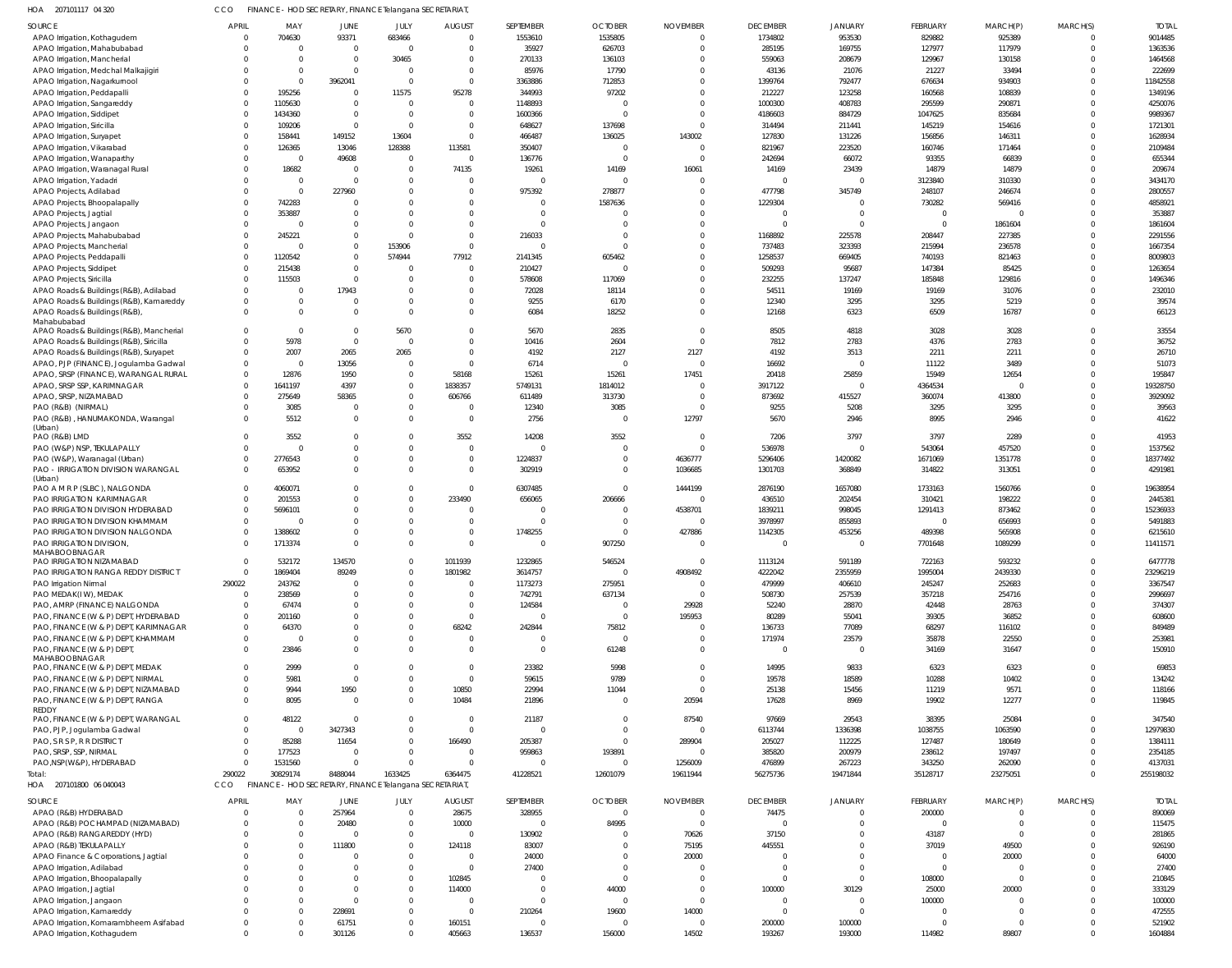| HOA 207101800 06 040043                                                           | CCO                  |                         | FINANCE - HOD SECRETARY, FINANCE Telangana SECRETARIAT, |                            |                            |                          |                             |                      |                    |                      |                          |                                  |                      |                  |
|-----------------------------------------------------------------------------------|----------------------|-------------------------|---------------------------------------------------------|----------------------------|----------------------------|--------------------------|-----------------------------|----------------------|--------------------|----------------------|--------------------------|----------------------------------|----------------------|------------------|
| SOURCE                                                                            | <b>APRIL</b>         | MAY                     | <b>JUNE</b>                                             | JULY                       | <b>AUGUST</b>              | SEPTEMBER                | <b>OCTOBER</b>              | <b>NOVEMBER</b>      | <b>DECEMBER</b>    | <b>JANUARY</b>       | FEBRUARY                 | MARCH(P)                         | MARCH(S)             | <b>TOTAL</b>     |
| APAO Irrigation, Mahabubabad                                                      | $\Omega$             | $\Omega$                | $\mathbf 0$                                             | $\overline{0}$             | $\overline{0}$             | 216246                   | 54450                       | $\mathbf{0}$         | $\overline{0}$     | $\Omega$             | $\overline{\mathbf{0}}$  | 14000                            | $\Omega$             | 284696           |
| APAO Irrigation, Mancherial                                                       | $\Omega$             | $\mathbf 0$             | $\overline{0}$                                          | $\overline{0}$             | 564216                     |                          | $\mathbf 0$                 | 200000               | 147359             | $\Omega$             | $\overline{0}$           | $\overline{\mathbf{0}}$          | $\Omega$             | 911575           |
| APAO Irrigation, Medchal Malkajigiri                                              |                      | $\mathbf 0$             | 100000                                                  | $\overline{0}$             | $\mathbf 0$                |                          | $\mathbf{0}$                | $\mathbf{0}$         | $\Omega$           | $\Omega$             | - 0                      | $\overline{0}$                   |                      | 100000           |
| APAO Irrigation, Nagarkurnool                                                     |                      | $\mathbf 0$             | 108000                                                  | $\Omega$                   | 560789                     | $\Omega$                 | 49980                       | $\Omega$             | 48106              | $\Omega$             | 485058                   | 175960                           | $\Omega$             | 1427893          |
| APAO Irrigation, Peddapalli                                                       |                      | $\Omega$<br>$\Omega$    | $\overline{0}$<br>74744                                 | $\overline{0}$<br>$\Omega$ | 36114                      | $\Omega$                 | $\mathbf{0}$<br>$\mathbf 0$ | 21179<br>$\Omega$    | 18506<br>$\Omega$  | 9484                 | $\overline{\phantom{0}}$ | 62428<br>$\overline{\mathbf{0}}$ | $\Omega$<br>$\Omega$ | 147711<br>630044 |
| APAO Irrigation, Sangareddy<br>APAO Irrigation, Siddipet                          |                      | $\Omega$                | $\overline{0}$                                          | $\Omega$                   | 49000<br>72150             | 430300<br>$\Omega$       | $\mathbf 0$                 | 119356               | 270000             | 47000<br>119439      | 29000<br>95265           | 5500                             | $\Omega$             | 681710           |
| APAO Irrigation, Siricilla                                                        |                      | $\Omega$                | $\overline{0}$                                          | $\Omega$                   | 31400                      | $\Omega$                 | $\Omega$                    | $\Omega$             | $\Omega$           | $\Omega$             | $\Omega$                 | - 0                              | $\Omega$             | 31400            |
| APAO Irrigation, Suryapet                                                         |                      | $\mathbf 0$             | 16250                                                   | $\Omega$                   | 184265                     | 89594                    | 77420                       | $\Omega$             | 100000             |                      | $\Omega$                 | $\overline{\mathbf{0}}$          | $\Omega$             | 467529           |
| APAO Irrigation, Vikarabad                                                        |                      | $\Omega$                | 105500                                                  | $\Omega$                   | 10000                      | 200000                   | $\mathbf{0}$                | $\Omega$             | 48785              |                      | $\Omega$                 | 23964                            | $\Omega$             | 388249           |
| APAO Irrigation, Wanaparthy                                                       |                      | $\mathbf 0$             | $\Omega$                                                | $\Omega$                   | $\mathbf 0$                | $\Omega$                 | $\mathbf 0$                 | $\mathbf 0$          | $\Omega$           | $\Omega$             | $\overline{0}$           | 100000                           | $\Omega$             | 100000           |
| APAO Irrigation, Yadadri                                                          |                      | $\Omega$                | $\Omega$                                                | $\Omega$                   | $\overline{0}$             | 185480                   | $\mathbf 0$                 | 46232                | 78782              | $\Omega$             | 48597                    | 48133                            | $\Omega$             | 407224           |
| APAO Panchayat Raj (PR), Jagtial                                                  |                      | $\Omega$                | $\Omega$                                                | $\Omega$                   | $\mathbf 0$                |                          | $\mathbf 0$                 | $\Omega$             | $\Omega$           | $\Omega$             | $\Omega$                 | 12000                            | $\Omega$             | 12000            |
| APAO Panchayat Raj (PR), Kamareddy                                                |                      | $\Omega$                | $\Omega$                                                | $\Omega$                   | 107328                     | $\Omega$                 | 10000                       | $\mathbf 0$          | 9323               | $\Omega$             | $\Omega$                 | $\overline{0}$                   | $\Omega$             | 126651           |
| APAO Panchayat Raj (PR), Kothagudem                                               | $\Omega$             | $\Omega$                | $\mathbf 0$                                             | $\Omega$                   | 14313                      | $\Omega$                 | 24733                       | $\mathbf 0$          | 63486              |                      | $\Omega$                 | $\overline{\mathbf{0}}$          | $\Omega$             | 102532           |
| APAO Panchayat Raj (PR), Medchal                                                  | $\Omega$             | $\Omega$                | $\Omega$                                                | $\Omega$                   | 29680                      | $\Omega$                 | $\mathbf 0$                 | 64227                | 18000              | $\Omega$             | $\Omega$                 | $\Omega$                         | $\Omega$             | 111907           |
| Malkajigiri                                                                       |                      |                         |                                                         |                            |                            |                          |                             |                      |                    |                      |                          |                                  |                      |                  |
| APAO Panchayat Raj (PR), Nagarkurnool                                             | $\Omega$             | $\Omega$                | $\mathbf 0$                                             | $\Omega$                   | 37000                      | $\Omega$                 | $\overline{0}$              | $\overline{0}$       |                    |                      | $\Omega$                 | - 0                              | $\Omega$             | 37000            |
| APAO Panchayat Raj (PR), Sangareddy                                               | $\Omega$             | $\mathbf 0$             | 144741                                                  | $\Omega$                   | 32000                      | $\Omega$                 | $\mathbf 0$                 | $\mathbf 0$          | $\Omega$           | $\Omega$             | $\Omega$                 | - 0                              | $\Omega$             | 176741           |
| APAO Panchayat Raj (PR), Vikarabad                                                | $\Omega$<br>$\Omega$ | $\mathbf 0$<br>$\Omega$ | $^{\circ}$<br>$\Omega$                                  | $\Omega$<br>$\Omega$       | $\mathbf 0$<br>$\mathbf 0$ | $\mathbf{0}$<br>$\Omega$ | 29768                       | $\mathbf 0$<br>15405 | 100000<br>$\Omega$ | $\Omega$<br>$\Omega$ | $\overline{\phantom{0}}$ | 124471                           | $\Omega$<br>$\Omega$ | 254239           |
| APAO Panchayat Raj (PR), Waranagal<br>Rural                                       |                      |                         |                                                         |                            |                            |                          | $\mathbf 0$                 |                      |                    |                      | 33145                    | 200000                           |                      | 248550           |
| APAO Panchayat Raj (PR), Yadadri                                                  |                      | $\Omega$                | $\overline{0}$                                          | $\Omega$                   | $\mathbf 0$                | $\Omega$                 | $\mathbf 0$                 | $\overline{0}$       |                    | $\Omega$             | - 0                      | 100000                           | $\Omega$             | 100000           |
| APAO Projects, Bhoopalapally                                                      |                      | $\Omega$                | 98748                                                   | $\Omega$                   | $\mathbf 0$                | 44926                    | $\mathbf 0$                 | 100000               | $\Omega$           | $\Omega$             | $\overline{0}$           | 78031                            | $\Omega$             | 321705           |
| APAO Projects, Jagtial                                                            |                      | $\mathbf 0$             | 36000                                                   | $\overline{0}$             | 365856                     | 66371                    | $\mathbf 0$                 | 54000                | 83897              | 33825                | 100000                   | 576083                           | $\Omega$             | 1316032          |
| APAO Projects, Jangaon                                                            |                      | $\Omega$                | $\overline{0}$                                          | $\Omega$                   | 71874                      | $\Omega$                 | $\Omega$                    | $\Omega$             | 162798             | $\Omega$             | 43411                    | - 0                              | $\Omega$             | 278083           |
| APAO Projects, Mahabubabad                                                        |                      | $\mathbf 0$             | $\mathbf 0$                                             | $\Omega$                   | $\Omega$                   | 95338                    | $\mathbf 0$                 | $\Omega$             | 14000              | 46587                | - 0                      | 16031                            | $\Omega$             | 171956           |
| APAO Projects, Mancherial                                                         |                      | $\mathbf 0$             | 214000                                                  | $\Omega$                   | 56194                      | $\Omega$                 | $\mathbf 0$                 | 119130               | 59450              | $\Omega$             | - 0                      | 59353                            | $\Omega$             | 508127           |
| APAO Projects, Peddapalli                                                         |                      | $\mathbf 0$             | 19065                                                   | $\Omega$                   | 404479                     | $\Omega$                 | 174965                      | $\Omega$             | 233300             | $\Omega$             | 339584                   | 144959                           | $\Omega$             | 1316352          |
| <b>APAO Projects, Siddipet</b>                                                    |                      | $\mathbf 0$             | $\overline{0}$                                          | $\Omega$                   | 371418                     | $\Omega$                 | 78097                       | $\Omega$             | <sup>0</sup>       | $\Omega$             | $\Omega$                 | - 0                              | $\Omega$             | 449515           |
| APAO Projects, Siricilla                                                          |                      | $\mathbf 0$             | 14000                                                   | $\Omega$                   | $\Omega$                   | $\Omega$                 | $\mathbf{0}$                | $\Omega$             |                    | $\Omega$             | $\Omega$                 | 67017                            | $\Omega$             | 81017            |
| APAO Roads & Buildings (R&B)                                                      | $\Omega$             | $\mathbf 0$             | 88765                                                   | $\Omega$                   | 42420                      | $\Omega$                 | $\mathbf 0$                 | 200000               | $\Omega$           | 87210                | $\Omega$                 | 44920                            | $\Omega$             | 463315           |
| Kothagudem<br>APAO Roads & Buildings (R&B), Mancherial                            | $\Omega$             | $\mathbf 0$             | $\overline{0}$                                          | $\Omega$                   | 60038                      | $\Omega$                 | $\mathbf 0$                 | $\overline{0}$       | $\Omega$           | $\Omega$             | - 0                      | 27012                            | $\Omega$             | 87050            |
| APAO Roads & Buildings (R&B), Medchal                                             | $\Omega$             | $\Omega$                | 12000                                                   | $\Omega$                   | 100000                     | $\Omega$                 | $\mathbf 0$                 | 114248               | $\Omega$           | $\Omega$             | 54624                    | 24770                            | $\Omega$             | 305642           |
| Malkajigiri                                                                       |                      |                         |                                                         |                            |                            |                          |                             |                      |                    |                      |                          |                                  |                      |                  |
| APAO Roads & Buildings (R&B),                                                     | $\Omega$             | $\Omega$                | 162336                                                  | $\Omega$                   | 8000                       | $\Omega$                 | 57152                       | 15000                | $\Omega$           | $\Omega$             | 52000                    | 100000                           | $\Omega$             | 394488           |
| Sangareddy                                                                        | $\Omega$             | $\mathbf 0$             |                                                         | $\Omega$                   | $\overline{0}$             |                          | $\mathbf 0$                 | $\overline{0}$       |                    | $\Omega$             | - 0                      | $\overline{\phantom{0}}$         | $\Omega$             | 174700           |
| APAO Roads & Buildings (R&B), Suryapet<br>APAO Roads & Buildings (R&B), Vikarabad | $\mathbf 0$          | $\mathbf 0$             | 44700<br>$\overline{0}$                                 | $\Omega$                   | 40874                      | 30000<br>$\overline{0}$  | $\mathbf 0$                 | 115934               | 100000             | $\Omega$             | $\overline{\phantom{0}}$ | 55175                            | $\Omega$             | 211983           |
| APAO Roads & Buildings (R&B)                                                      | $\Omega$             | $\Omega$                | 80960                                                   | $\Omega$                   | $\mathbf 0$                | $\Omega$                 | $\mathbf 0$                 | 93069                | $\Omega$           | $\Omega$             | $\overline{0}$           | $\Omega$                         | $\Omega$             | 174029           |
| Wanaparthy                                                                        |                      |                         |                                                         |                            |                            |                          |                             |                      |                    |                      |                          |                                  |                      |                  |
| APAO Roads & Buildings (R&B), Yadadri                                             |                      | $\mathbf 0$             | $\overline{0}$                                          | $\Omega$                   | $\mathbf 0$                | 200000                   | $\mathbf 0$                 | $\overline{0}$       | $\Omega$           | $\Omega$             | 24663                    | $\overline{\mathbf{0}}$          | $\Omega$             | 224663           |
| APAO, SRSP SSP, KARIMNAGAR                                                        | $\Omega$             | $\mathbf 0$             | 786104                                                  | $\overline{0}$             | 857985                     | 690877                   | 177938                      | 662485               | 390146             | 77547                | 372473                   | 581575                           | $\Omega$             | 4597130          |
| APAO, SRSP, NIZAMABAD                                                             |                      | $\mathbf 0$             | 30095                                                   | $\Omega$                   | 495158                     | 281992                   | 38998                       | 31101                | 171042             | 48025                | 215995                   | $\overline{\mathbf{0}}$          | $\Omega$             | 1312406          |
| PAO (PR) (IW), LMD Colony, Karimnagar                                             |                      | $\Omega$                | $\Omega$                                                | $\Omega$                   | $\mathbf 0$                |                          | $\mathbf{0}$                | $\Omega$             | $\cap$             | $\Omega$             | $\Omega$                 | 10000                            | $\Omega$             | 10000            |
| PAO (PR) KCC, Warangal (Urban)                                                    |                      | $\Omega$                | $\overline{0}$                                          | $\Omega$                   | $\mathbf 0$                |                          | $\mathbf{0}$                | $\Omega$             |                    |                      | 100000                   | - 0                              |                      | 100000           |
| PAO (PR) MAHABOOBNAGAR                                                            |                      | $\Omega$                | $\Omega$                                                | $\Omega$                   | 60152                      |                          | $\Omega$                    | 213463               | 132114             |                      | - 0                      | - 0                              |                      | 405729           |
| PAO (PR) Nalgonda                                                                 |                      | $\Omega$                | $\mathbf{0}$                                            | $\Omega$                   | $\Omega$                   | $\Omega$                 | $\Omega$                    | $\Omega$             | 281998             | $\Omega$             | 100000                   | 48554                            | $\Omega$             | 430552           |
| PAO (PR), Nirmal                                                                  | $\Omega$             | $\Omega$                | $\Omega$                                                | $\overline{0}$             | 157975                     |                          | $\mathbf 0$                 | $\Omega$             |                    | $\mathbf 0$          | $\cap$                   | $\cap$                           | $\overline{0}$       | 157975           |
| PAO (R&B), HANUMAKONDA, Warangal                                                  | $\overline{0}$       | $\Omega$                | $\mathbf{0}$                                            | $\Omega$                   | $\mathbf 0$                | 17637                    | $\mathbf{0}$                | $\mathbf{0}$         | 26466              | $\overline{0}$       | $\overline{0}$           | 37030                            | $\Omega$             | 81133            |
| (Urban)<br>PAO (R&B) LMD                                                          | $\Omega$             | $\Omega$                | $\Omega$                                                | $\Omega$                   | $\overline{0}$             | $\overline{0}$           | $\mathbf{0}$                | $\overline{0}$       | 49262              | $\overline{0}$       | $\overline{\mathbf{0}}$  | $\overline{\mathbf{0}}$          | $\Omega$             | 49262            |
| PAO (R&B) MAHABOOBNAGAR                                                           |                      | $\Omega$                | $\Omega$                                                | $\Omega$                   | $\mathbf 0$                | $\Omega$                 | $\mathbf 0$                 | $\mathbf{0}$         | 39037              | $\mathbf 0$          | 16328                    | $\overline{\mathbf{0}}$          | $\Omega$             | 55365            |
| PAO (R&B) NALGONDA                                                                | $\Omega$             | $\mathbf 0$             | $\mathbf 0$                                             | $\Omega$                   | 60841                      | $\Omega$                 | $\overline{0}$              | 100000               | $\Omega$           | $\Omega$             | $\overline{\mathbf{0}}$  | - 0                              | $\Omega$             | 160841           |
| PAO (W&P) NSP, TEKULAPALLY                                                        | $\Omega$             | $\mathbf 0$             | 112517                                                  | $\Omega$                   | 754697                     | 427626                   | 45024                       | 392682               | 247858             | 37891                | 656262                   | 669115                           | $\Omega$             | 3343672          |
| PAO (W&P), Waranagal (Urban)                                                      | $\Omega$             | $\mathbf 0$             | 257213                                                  | $\Omega$                   | 242348                     | 171459                   | $\overline{0}$              | 445871               | 502128             | $\Omega$             | 329741                   | 166904                           | $\Omega$             | 2115664          |
| PAO - IRRIGATION DIVISION WARANGAL                                                | $\Omega$             | $\mathbf 0$             | 264194                                                  | $\mathbf 0$                | 254304                     | 76214                    | 583154                      | $\overline{0}$       | 115161             | $\Omega$             | 297295                   | 101945                           | $\overline{0}$       | 1692267          |
| (Urban)                                                                           |                      |                         |                                                         |                            |                            |                          |                             |                      |                    |                      |                          |                                  |                      |                  |
| PAO A M R P (SLBC), NALGONDA                                                      | $\Omega$             | $\Omega$                | 207217                                                  | $\overline{0}$             | 1552792                    | 412054                   | $\mathbf 0$                 | 517465               | 760643             | 125417               | 204874                   | 155351                           | $\Omega$             | 3935813          |
| PAO IRRIGATION KARIMNAGAR                                                         | $\Omega$             | $\Omega$                | 48294                                                   | $\overline{0}$             | 299526                     | 128028                   | $\overline{0}$              | 316622               | 63223              | 82158                | $\overline{\mathbf{0}}$  | $\overline{\mathbf{0}}$          | $\Omega$             | 937851           |
| PAO IRRIGATION DIVISION HYDERABAD                                                 | $\Omega$             | $\Omega$                | 1315946                                                 | $\Omega$                   | 1966709                    | 1819287                  | 781363                      | 576380               | 1082515            | 240947               | 152743                   | 1287661                          | $\Omega$             | 9223551          |
| PAO IRRIGATION DIVISION KHAMMAM                                                   | $\Omega$             | $\Omega$                | 135913                                                  | $\Omega$                   | 286066                     | 422027                   | 146098                      | $\Omega$             | 226308             | $\Omega$             | $\overline{\mathbf{0}}$  | 59654                            | $\Omega$             | 1276066          |
| PAO IRRIGATION DIVISION NALGONDA                                                  | $\Omega$             | $\Omega$<br>$\Omega$    | 125212                                                  | $\Omega$<br>$\overline{0}$ | 450510                     | 312150                   | 134961                      | 13008                | $\Omega$           | 211616               | 14052                    | 271003                           | $\Omega$<br>$\Omega$ | 1532512          |
| PAO IRRIGATION DIVISION,<br>MAHABOOBNAGAR                                         | $\Omega$             |                         | 153987                                                  |                            | 573170                     | 100000                   | 314089                      | 357180               | 166909             | 23650                | 253015                   | 109000                           |                      | 2051000          |
| PAO IRRIGATION NIZAMABAD                                                          | $\Omega$             | $\Omega$                | 141465                                                  | $\Omega$                   | 632087                     | 573218                   | 263929                      | 120146               | 139337             | 100000               | - 0                      | 159996                           | $\Omega$             | 2130178          |
| PAO IRRIGATION RANGA REDDY DISTRICT                                               |                      | $\Omega$                | 1166896                                                 | 296732                     | 1521889                    | 2223848                  | 319050                      | 1885594              | 3137346            | 1709814              | 2314030                  | 2373387                          | $\Omega$             | 16948586         |
| PAO Irrigation Nirmal                                                             | $\Omega$             | $\Omega$                | 114298                                                  | $\Omega$                   | 146689                     | 98676                    | $\overline{0}$              | 97234                | 202638             | $\Omega$             | 81302                    | 33705                            | $\Omega$             | 774542           |
| PAO MEDAK(IW), MEDAK                                                              |                      | $\Omega$                | $\overline{0}$                                          | $\Omega$                   | 100000                     | $\Omega$                 | $\overline{0}$              | 19500                | 200000             | $\Omega$             | 100000                   | 35000                            | $\Omega$             | 454500           |
| PAO, AMRP (FINANCE) NALGONDA                                                      | $\Omega$             | $\Omega$                | 106408                                                  | $\Omega$                   | $\mathbf 0$                | - 0                      | 133600                      | 160365               | $\Omega$           | $\Omega$             | $\overline{0}$           | 89939                            | $\Omega$             | 490312           |
| PAO, FINANCE (W & P) DEPT, HYDERABAD                                              | $\Omega$             | $\Omega$                | $\overline{0}$                                          | 19500                      | 398120                     | 85100                    | 670823                      | 108000               | 12555              | 115000               | 76756                    | 329490                           | $\Omega$             | 1815344          |
| PAO, FINANCE (W & P) DEPT, KARIMNAGAR                                             | $\Omega$             | $\Omega$                | 90200                                                   | $\Omega$                   | $\mathbf 0$                | 18120                    | $\overline{0}$              | 25925                | 131523             | 31482                | - 0                      | 161764                           | $\Omega$             | 459014           |
| PAO, FINANCE (W & P) DEPT, KHAMMAM                                                | $\Omega$             | $\Omega$                | $\Omega$                                                | $\Omega$                   | 100000                     | 20971                    | 59997                       | $\Omega$             | 23000              | $\Omega$             | 45800                    | 20500                            | $\Omega$             | 270268           |
| PAO, FINANCE (W & P) DEPT, NIZAMABAD                                              | $\Omega$             | $\Omega$                | $\mathbf 0$                                             | $\Omega$                   | 0                          | $\overline{0}$           | 30000                       | $\Omega$             | $\Omega$           | $\Omega$             | 200850                   | 13000                            | $\Omega$             | 243850           |
| PAO, FINANCE (W & P) DEPT, RANGA                                                  | $\Omega$             | $\Omega$                | $\Omega$                                                | $\Omega$                   | 60239                      | $\overline{0}$           | $\mathbf{0}$                | $\Omega$             | 8629               | $\Omega$             | - 0                      | $\overline{\mathbf{0}}$          | $\Omega$             | 68868            |
| REDDY<br>PAO, FINANCE (W & P) DEPT, WARANGAL                                      | $\Omega$             | $\Omega$                | 94022                                                   | $\overline{0}$             | 194331                     | 18925                    | $\mathbf 0$                 | 200000               | $\Omega$           | $\Omega$             | - 0                      | 200000                           | $\Omega$             | 707278           |
| PAO, PJP, Jogulamba Gadwal                                                        | $\Omega$             | $\Omega$                | 100000                                                  | $\mathbf 0$                | 317171                     | 674219                   | $\mathbf{0}$                | 138571               | 193918             | 14000                | 112080                   | 412213                           | $\Omega$             | 1962172          |
| PAO, S R S P, R R DISTRICT                                                        | $\Omega$             | $\Omega$                | 81187                                                   | $\Omega$                   | 406661                     | 291757                   | $\Omega$                    | $\Omega$             | $\Omega$           | 121750               | 239286                   | 247231                           | $\Omega$             | 1387872          |
| PAO, SRSP, SSP, NIRMAL                                                            | $\Omega$             | $\Omega$                | $\overline{0}$                                          | $\Omega$                   | 325471                     | 128574                   | $\mathbf 0$                 | $\Omega$             | $\Omega$           | $\Omega$             | $\overline{\phantom{0}}$ | 29043                            | $\Omega$             | 483088           |
| PAO, NSP(W&P), HYDERABAD                                                          | $\mathbf 0$          | $\Omega$                | 133000                                                  | $\Omega$                   | 393232                     | 26020                    | 463065                      | $\Omega$             | 923624             | 69361                | 224161                   | 106947                           | $\Omega$             | 2339410          |
| Total:                                                                            | $\mathbf 0$          | $\overline{0}$          | 7765789                                                 | 316232                     | 16802983                   | 11518099                 | 5023249                     | 7853695              | 11833615           | 3675332              | 8040578                  | 9949121                          | $\overline{0}$       | 82778693         |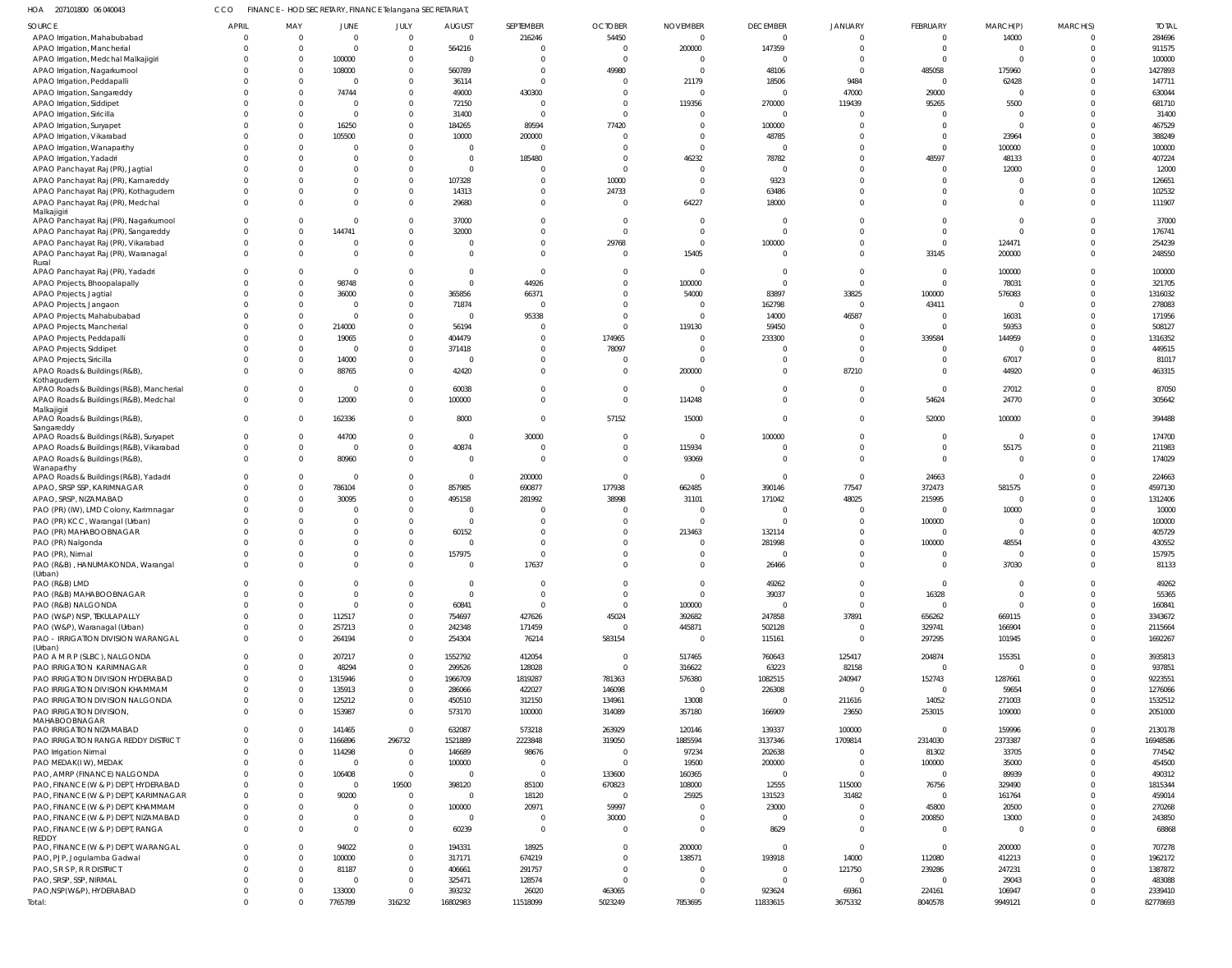220203001 01 270271 HOA COLLEGIATE EDUCATION - HOD DIRECTOR OF COLLEGIATE EDUCATION, OPP. LATA TALKIES, NAMPALLY, CCO

| SOURCE                                                                        | APRIL                                   | MAY                                                | JUNE                   | JULY                             | <b>AUGUST</b>                                                         | <b>SEPTEMBER</b>                                                                            | <b>OCTOBER</b>                | <b>NOVEMBER</b>         | <b>DECEMBER</b>             | <b>JANUARY</b>          | <b>FEBRUARY</b>      | MARCH(P)                   | MARCH(S)             | <b>TOTAL</b>           |
|-------------------------------------------------------------------------------|-----------------------------------------|----------------------------------------------------|------------------------|----------------------------------|-----------------------------------------------------------------------|---------------------------------------------------------------------------------------------|-------------------------------|-------------------------|-----------------------------|-------------------------|----------------------|----------------------------|----------------------|------------------------|
| APAO Finance & Corporations, Kamareddy                                        | $\overline{0}$                          | $\Omega$                                           | $\overline{0}$         | $\Omega$                         | $\Omega$                                                              | $\Omega$                                                                                    |                               |                         | $\Omega$                    | $\Omega$                | - 0                  | 3987091                    |                      | 3987091                |
| PAO, AMRP (FINANCE) NALGONDA                                                  | $\Omega$                                | $\Omega$                                           | $\Omega$               | $\Omega$                         | $\Omega$                                                              | $\Omega$                                                                                    | U                             |                         | $\Omega$                    | $\Omega$                | $\Omega$             | 3886436                    | $\Omega$             | 3886436                |
| Total:<br>HOA 220203103 04 270272                                             | $\Omega$<br><b>CCO</b>                  | $\Omega$                                           |                        | $\Omega$<br>$\Omega$             | $\Omega$                                                              | INTERMEDIATE EDUCATION - HOD DIRECTOR, INTERMEDIATE EDUCATION, OPP. LATA TALKIES, NAMPALLY, |                               |                         | $\Omega$                    | $\Omega$                | $\Omega$             | 7873527                    | $\Omega$             | 7873527                |
| SOURCE                                                                        | <b>APRIL</b>                            | MAY                                                | JUNE                   | JULY                             | <b>AUGUST</b>                                                         | SEPTEMBER                                                                                   | <b>OCTOBER</b>                | <b>NOVEMBER</b>         | <b>DECEMBER</b>             | <b>JANUARY</b>          | <b>FEBRUARY</b>      | MARCH(P)                   | MARCH(S)             | <b>TOTAL</b>           |
| APAO Finance & Corporations,                                                  | $\Omega$                                | $\Omega$                                           | $\Omega$               | $\Omega$                         | $\Omega$                                                              | $\Omega$                                                                                    | $\Omega$                      |                         | $\Omega$                    | 1957195                 | $\Omega$             | $\Omega$                   | $\Omega$             | 1957195                |
| Sangareddy                                                                    |                                         |                                                    |                        |                                  |                                                                       |                                                                                             |                               |                         |                             |                         |                      |                            |                      |                        |
| Total:<br>HOA 220203103 46 270272                                             | $\Omega$<br>CCO                         | $\Omega$<br><b>COLLEGIATE EDUCATION</b>            |                        | $\Omega$<br>$\Omega$             | $\Omega$                                                              | $\Omega$<br>- HOD DIRECTOR OF COLLEGIATE EDUCATION, OPP. LATA TALKIES, NAMPALLY,            | U                             |                         | - 0                         | 1957195                 | - 0                  | $\Omega$                   | $\Omega$             | 1957195                |
|                                                                               | <b>APRIL</b>                            |                                                    |                        |                                  |                                                                       |                                                                                             |                               |                         |                             |                         |                      |                            |                      |                        |
| <b>SOURCE</b><br>PAO, FINANCE (W & P) DEPT, NIZAMABAD                         | $\Omega$                                | MAY<br>$\Omega$                                    | JUNE<br>$\overline{0}$ | JULY<br>$\Omega$                 | <b>AUGUST</b><br>$\Omega$                                             | SEPTEMBER<br>$\Omega$                                                                       | <b>OCTOBER</b><br>0           | <b>NOVEMBER</b>         | <b>DECEMBER</b><br>$\Omega$ | JANUARY<br>$\Omega$     | FEBRUARY<br>- 0      | MARCH(P)<br>281464         | MARCH(S)             | <b>TOTAL</b><br>281464 |
| PAO, FINANCE (W & P) DEPT, WARANGAL                                           | $\Omega$                                | $\Omega$                                           | $\Omega$               | $\Omega$                         | $\Omega$                                                              | $\Omega$                                                                                    | 0                             |                         | - 0                         | $\Omega$                | $\Omega$             | 206546                     | $\Omega$             | 206546                 |
| Total:                                                                        | $\Omega$                                | $\Omega$                                           |                        | $\Omega$<br>$\Omega$             | $\Omega$                                                              | $\Omega$                                                                                    |                               |                         | $\Omega$                    | $\Omega$                | $\Omega$             | 488010                     |                      | 488010                 |
| HOA 220280001 01 270272                                                       | <b>CCO</b>                              |                                                    |                        |                                  | SCHOOL EDUCATION - HOD DIRECTOR OF SCHOOL EDUCATION SAIFABAD          |                                                                                             |                               |                         |                             |                         |                      |                            |                      |                        |
| <b>SOURCE</b>                                                                 | <b>APRIL</b>                            | MAY                                                | <b>JUNE</b>            | JULY                             | <b>AUGUST</b>                                                         | <b>SEPTEMBER</b>                                                                            | <b>OCTOBER</b>                | <b>NOVEMBER</b>         | <b>DECEMBER</b>             | <b>JANUARY</b>          | <b>FEBRUARY</b>      | MARCH(P)                   | MARCH(S)             | <b>TOTAL</b>           |
| APAO Finance & Corporations, Adilabad<br>APAO Finance & Corporations,         | 0<br>$\Omega$                           | $\Omega$<br>$\Omega$                               | $\Omega$<br>$\Omega$   | $\Omega$<br>$\Omega$             | $\Omega$<br>2452694                                                   | $\Omega$                                                                                    |                               |                         | $\Omega$<br>$\Omega$        | $\Omega$<br>1361867     | $\Omega$             | 968462<br>$\Omega$         |                      | 968462<br>3814561      |
| Sangareddy                                                                    |                                         |                                                    |                        |                                  |                                                                       |                                                                                             |                               |                         |                             |                         |                      |                            |                      |                        |
| APAO, PJP (FINANCE), Jogulamba Gadwal<br>PAO, FINANCE (W & P) DEPT, HYDERABAD | $\Omega$                                | $\Omega$<br>$\Omega$                               | $\Omega$<br>$\Omega$   | $\Omega$                         | $\Omega$<br>$\Omega$                                                  | $\Omega$                                                                                    | 2384304                       |                         | 0<br>$\Omega$               | $\Omega$<br>$\Omega$    | - 0                  | 166530<br>$\Omega$         |                      | 166530<br>2384304      |
| PAO, FINANCE (W & P) DEPT                                                     | $\Omega$                                | $\Omega$                                           | $\Omega$               |                                  | $\Omega$                                                              | $\Omega$                                                                                    | 3613796                       |                         | $\Omega$                    | $\Omega$                | 341984               | $\Omega$                   |                      | 3955780                |
| MAHABOOBNAGAR<br>PAO, FINANCE (W & P) DEPT, NIZAMABAD                         |                                         | $\Omega$                                           | $\Omega$               |                                  | $\Omega$                                                              | $\Omega$                                                                                    | 946292                        |                         | $\Omega$                    | $\Omega$                |                      | $\Omega$                   |                      | 946292                 |
| PAO, FINANCE (W & P) DEPT, RANGA                                              | $\Omega$                                | $\Omega$                                           | $\Omega$               | $\Omega$                         | $\Omega$                                                              | $\Omega$                                                                                    |                               |                         | $\Omega$                    | 3018437                 | $\Omega$             | $\Omega$                   |                      | 3018437                |
| REDDY<br>Total:                                                               | $\Omega$                                | $\Omega$                                           |                        | $\Omega$<br>$\Omega$             | 2452694                                                               | $\Omega$                                                                                    | 6944392                       |                         | $\Omega$                    | 4380304                 | 341984               | 1134992                    | $\Omega$             | 15254366               |
| HOA 220280800 05 270272                                                       | <b>CCO</b>                              | JAWAHAR BAL BHAVAN                                 |                        |                                  |                                                                       | - HOD DIRECTOR, JAWAHAR BAL BHAVAN, PUBLIC GARDENS, NAMPALLY                                |                               |                         |                             |                         |                      |                            |                      |                        |
| SOURCE                                                                        | <b>APRIL</b>                            | MAY                                                | JUNE                   | JULY                             | <b>AUGUST</b>                                                         | SEPTEMBER                                                                                   | <b>OCTOBER</b>                | <b>NOVEMBER</b>         | <b>DECEMBER</b>             | <b>JANUARY</b>          | FEBRUARY             | MARCH(P)                   | MARCH(S)             | <b>TOTAL</b>           |
| PAO, FINANCE (W & P) DEPT, HYDERABAD                                          | $\Omega$                                | $\Omega$                                           | $\overline{0}$         | $\Omega$                         | $\Omega$                                                              | $\Omega$                                                                                    | 0                             |                         | - 0                         | $\Omega$                | $\Omega$             | 622496                     | 0                    | 622496                 |
| Total                                                                         |                                         | $\Omega$                                           | $\Omega$               | $\Omega$                         | $\Omega$                                                              | $\Omega$                                                                                    | $\Omega$                      |                         | $\Omega$                    | $\Omega$                | $\Omega$             | 622496                     | $\Omega$             | 622496                 |
| HOA 220300003 04 270271                                                       | CCO                                     |                                                    |                        |                                  |                                                                       | DIRECTOR, TECHNICAL EDUCATION, 2ND FLOOR, VIDYA BHAVAN, OPP. TO LATA TALKIES,               |                               |                         |                             |                         |                      |                            |                      |                        |
| <b>SOURCE</b>                                                                 | <b>APRIL</b>                            | MAY                                                | JUNE                   | JULY                             | <b>AUGUST</b>                                                         | SEPTEMBER                                                                                   | <b>OCTOBER</b>                | <b>NOVEMBER</b>         | <b>DECEMBER</b>             | <b>JANUARY</b>          | FEBRUARY             | MARCH(P)                   | MARCH(S)             | <b>TOTAL</b>           |
| APAO Finance & Corporations,<br>Sangareddy                                    | $\Omega$                                | $\Omega$                                           | $\Omega$               | $\Omega$                         | $\Omega$                                                              | $\Omega$                                                                                    | 0                             | $\Omega$                | $\Omega$                    | 1247698                 | $\Omega$             | $\Omega$                   | $\Omega$             | 1247698                |
| Total:                                                                        | $\Omega$                                | $\Omega$                                           |                        | $\Omega$<br>$\Omega$             | $\Omega$                                                              | $\Omega$                                                                                    | $\Omega$                      |                         | $\Omega$                    | 1247698                 | $\Omega$             | $\Omega$                   | $\Omega$             | 1247698                |
| HOA 220300105 04 270272                                                       | CCO                                     |                                                    |                        |                                  |                                                                       | DIRECTOR, TECHNICAL EDUCATION, 2ND FLOOR, VIDYA BHAVAN, OPP. TO LATA TALKIES,               |                               |                         |                             |                         |                      |                            |                      |                        |
| <b>SOURCE</b>                                                                 | <b>APRI</b>                             | MAY                                                | JUNE                   | JULY                             | <b>AUGUST</b>                                                         | SEPTEMBER                                                                                   | <b>OCTOBER</b>                | <b>NOVEMBER</b>         | <b>DECEMBER</b>             | <b>JANUARY</b>          | FEBRUARY             | MARCH(P)                   | MARCH(S)             | <b>TOTAL</b>           |
| PAO, FINANCE (W & P) DEPT, HYDERABAD                                          | $\Omega$<br>$\Omega$                    | $\Omega$<br>$\Omega$                               | $\overline{0}$         | $\Omega$<br>$\Omega$<br>$\Omega$ | $\Omega$<br>$\Omega$                                                  | $\Omega$<br>$\Omega$                                                                        | $\Omega$<br>$\Omega$          | 508050<br>508050        | - 0<br>$\Omega$             | $\Omega$<br>$\Omega$    | $\Omega$<br>$\Omega$ | $\Omega$<br>$\Omega$       | $\Omega$<br>$\Omega$ | 508050<br>508050       |
| Total:<br>HOA 220300105 09 270272                                             | <b>CCO</b>                              | <b>DIRFC</b>                                       |                        |                                  |                                                                       | TOR,TECHNICAL EDUCATION, 2ND FLOOR, VIDYA BHAVAN, OPP. TO LATA TALKIES,                     |                               |                         |                             |                         |                      |                            |                      |                        |
| SOURCE                                                                        | <b>APRIL</b>                            | MAY                                                | JUNE                   | JULY                             | <b>AUGUST</b>                                                         | SEPTEMBER                                                                                   | <b>OCTOBER</b>                | <b>NOVEMBER</b>         | <b>DECEMBER</b>             | <b>JANUARY</b>          | <b>FEBRUARY</b>      | MARCH(P)                   | MARCH(S)             | <b>TOTAI</b>           |
| APAO Finance & Corporations,                                                  | $\Omega$                                | $\Omega$                                           | $\Omega$               | $\Omega$                         | $\Omega$                                                              | $\Omega$                                                                                    | $\Omega$                      | $\Omega$                | $\Omega$                    | $\Omega$                | $\Omega$             | 4143872                    | $\Omega$             | 4143872                |
| Sangareddy<br>Total:                                                          |                                         | $\Omega$                                           |                        | $\Omega$<br>$\Omega$             | $\Omega$                                                              | $\Omega$                                                                                    | 0                             |                         | $\Omega$                    | $\Omega$                | $\Omega$             | 4143872                    | $\Omega$             | 4143872                |
| HOA 220400102 05 270272                                                       | CCO                                     |                                                    |                        |                                  | THE DIRECTOR, NATIONAL CADET CORPS GENERAL CHAUDHARY ROAD,            |                                                                                             |                               |                         |                             |                         |                      |                            |                      |                        |
| SOURCE                                                                        | APRIL                                   | MAY                                                | JUNE                   | JULY                             | <b>AUGUST</b>                                                         | SEPTEMBER                                                                                   | <b>OCTOBER</b>                | <b>NOVEMBER</b>         | <b>DECEMBER</b>             | <b>JANUARY</b>          | FEBRUARY             | MARCH(P)                   | MARCH(S)             | <b>TOTAL</b>           |
| PAO, FINANCE (W & P) DEPT, HYDERABAD                                          | $\overline{0}$                          | - 0                                                | $\mathbf 0$            |                                  | $\Omega$                                                              | $\Omega$                                                                                    |                               |                         | - 0                         | 1278916                 |                      | 383821                     | $\Omega$             | 1662737                |
| Total                                                                         | $\Omega$                                | $\Omega$                                           |                        | $\overline{0}$<br>$\Omega$       | $\Omega$                                                              | $\Omega$                                                                                    | $\Omega$                      | $\Omega$                | $\Omega$                    | 1278916                 | $\Omega$             | 383821                     | $\Omega$             | 1662737                |
| HOA 220500103 05 270271                                                       | CCO                                     |                                                    |                        |                                  |                                                                       | ARCHAEOLOGY & MUSEUM - HOD DIRECTOR OF ARCHAEOLOGY & MUSEUMS 5-9-143 GUNFOUNDRY             |                               |                         |                             |                         |                      |                            |                      |                        |
| SOURCE                                                                        | <b>APRIL</b>                            | MAY                                                | JUNE                   | JULY                             | <b>AUGUST</b>                                                         | SEPTEMBER                                                                                   | <b>OCTOBER</b>                | <b>NOVEMBER</b>         | <b>DECEMBER</b>             | <b>JANUARY</b>          | <b>FEBRUARY</b>      | MARCH(P)                   | MARCH(S)             | <b>TOTAL</b>           |
| PAO, FINANCE (W & P) DEPT, HYDERABAD<br>Total:                                | $\Omega$<br>$\Omega$                    | $\Omega$<br>$\Omega$                               | $\Omega$               | $\Omega$<br>$\Omega$<br>$\Omega$ | $\Omega$<br>$\Omega$                                                  | $\Omega$<br>$\Omega$                                                                        | $\Omega$<br>$\Omega$          | $\Omega$<br>$\Omega$    | $\Omega$<br>$\Omega$        | 2798883<br>2798883      | 17702090<br>17702090 | $\overline{0}$<br>$\Omega$ | $\Omega$<br>$\Omega$ | 20500973<br>20500973   |
| HOA 221006001 03 270272                                                       | CCO                                     | The Director of Health, Govt. of TS, Sultan Bazar, |                        |                                  |                                                                       |                                                                                             |                               |                         |                             |                         |                      |                            |                      |                        |
| SOURCE                                                                        | <b>APRIL</b>                            | MAY                                                | <b>JUNE</b>            | JULY                             | <b>AUGUST</b>                                                         | <b>SEPTEMBER</b>                                                                            | <b>OCTOBER</b>                | <b>NOVEMBER</b>         | <b>DECEMBER</b>             | <b>JANUARY</b>          | FEBRUARY             | MARCH(P)                   | MARCH(S)             | <b>TOTAL</b>           |
| PAO, FINANCE (W & P) DEPT, HYDERABAD                                          | $\overline{0}$                          | $\Omega$                                           | $\overline{0}$         | $\Omega$                         | $\mathbf 0$                                                           | $\Omega$                                                                                    | $\Omega$                      | $\Omega$                | $\Omega$                    | 899820                  | $\Omega$             | $\overline{0}$             | $\Omega$             | 899820                 |
| PAO, FINANCE (W & P) DEPT,<br>MAHABOOBNAGAR                                   | $\Omega$                                | $\Omega$                                           | $\Omega$               | $\Omega$                         | $\Omega$                                                              | $\Omega$                                                                                    | $\Omega$                      | $\Omega$                | $\Omega$                    | 2451379                 | $\Omega$             | $\mathbf 0$                | $\Omega$             | 2451379                |
| Total:                                                                        | $\Omega$                                | $\Omega$                                           |                        | $\mathbf{0}$<br>$\Omega$         | $\mathbf{0}$                                                          | $\Omega$                                                                                    | $\mathbf{0}$                  | $\Omega$                | $\overline{0}$              | 3351199                 | $\Omega$             | $\mathbf 0$                | $\overline{0}$       | 3351199                |
| HOA 221501101 10 290291                                                       | CCO                                     |                                                    |                        |                                  | ENGINEER-IN-CHIEF. PUBLIC HEALTH KASANA BUILDING. AC GUARDS           |                                                                                             |                               |                         |                             |                         |                      |                            |                      |                        |
| <b>SOURCE</b>                                                                 | <b>APRIL</b>                            | MAY                                                | JUNE                   | JULY                             | <b>AUGUST</b>                                                         | <b>SEPTEMBER</b>                                                                            | <b>OCTOBER</b>                | <b>NOVEMBER</b>         | <b>DECEMBER</b>             | <b>JANUARY</b>          | FEBRUARY             | MARCH(P)                   | MARCH(S)             | <b>TOTAL</b>           |
| PAO (PH) KHAMMAM                                                              | $\overline{0}$                          | $\overline{0}$                                     | 156092                 | 299372                           | 400074                                                                | 195450                                                                                      | 0                             | 414184                  | 181428                      | 281950                  | 198260               | 181422                     | $\Omega$             | 2308232                |
| PAO (PH), HANUMAKONDA, Warangal<br>(Urban)                                    | 112955                                  | 187703                                             | 106159                 | 37369                            | $\overline{0}$                                                        | 376515                                                                                      | $\Omega$                      | 253390                  | 127805                      | 127805                  | 127805               | 33898                      | $\Omega$             | 1491404                |
| PAO Public Health (PH), Ranga Reddy                                           | 33768                                   | 31341                                              | 31341                  | 38550                            | 38550                                                                 | 38550                                                                                       | 36338                         | 47712                   | 4581                        | $\overline{0}$          | $\Omega$             | 4579                       |                      | 305310                 |
| Total:<br>HOA 221501101 10 290292                                             | 146723<br>CCO                           | 219044                                             | 293592                 | 375291                           | 438624<br>ENGINEER-IN-CHIEF, PUBLIC HEALTH KASANA BUILDING, AC GUARDS | 610515                                                                                      | 36338                         | 715286                  | 313814                      | 409755                  | 326065               | 219899                     | $\Omega$             | 4104946                |
|                                                                               |                                         |                                                    |                        |                                  |                                                                       |                                                                                             |                               |                         |                             |                         |                      |                            |                      |                        |
| SOURCE<br>PAO (PH) KHAMMAM                                                    | <b>APRIL</b><br>$\overline{\mathbf{0}}$ | MAY<br>$\overline{\mathbf{0}}$                     | <b>JUNE</b><br>2266    | JULY<br>5263                     | <b>AUGUST</b><br>6124                                                 | SEPTEMBER<br>2775                                                                           | <b>OCTOBER</b><br>$\mathbf 0$ | <b>NOVEMBER</b><br>4975 | <b>DECEMBER</b><br>2200     | <b>JANUARY</b><br>3925  | FEBRUARY<br>2775     | MARCH(P)<br>2200           | MARCH(S)<br>$\Omega$ | <b>TOTAL</b><br>32503  |
| PAO (PH), HANUMAKONDA, Warangal                                               | 1350                                    | 2500                                               | 1500                   | 500                              | $\overline{0}$                                                        | 4500                                                                                        | $\Omega$                      | 3000                    | 1500                        | 1500                    | 1500                 | 150                        | $\Omega$             | 18000                  |
| (Urban)<br>PAO Public Health (PH), Ranga Reddy                                | 630                                     | 700                                                | 700                    | 1000                             | 1000                                                                  | 1000                                                                                        | 1070                          | 1000                    | $\overline{0}$              | $\overline{\mathbf{0}}$ | $\overline{0}$       | $\overline{0}$             | $\Omega$             | 7100                   |
| Total:                                                                        | 1980                                    | 3200                                               | 4466                   | 6763                             | 7124                                                                  | 8275                                                                                        | 1070                          | 8975                    | 3700                        | 5425                    | 4275                 | 2350                       | $\Omega$             | 57603                  |
| HOA 221501101 10 290293                                                       | CCO                                     |                                                    |                        |                                  | ENGINEER-IN-CHIEF, PUBLIC HEALTH KASANA BUILDING, AC GUARDS           |                                                                                             |                               |                         |                             |                         |                      |                            |                      |                        |
| <b>SOURCE</b>                                                                 | <b>APRIL</b>                            | MAY                                                | JUNE                   | JULY                             | <b>AUGUST</b>                                                         | SEPTEMBER                                                                                   | <b>OCTOBER</b>                | <b>NOVEMBER</b>         | <b>DECEMBER</b>             | <b>JANUARY</b>          | <b>FEBRUARY</b>      | MARCH(P)                   | MARCH(S)             | <b>TOTAL</b>           |
| PAO (PH) KHAMMAM                                                              | $\Omega$                                | $\overline{\mathbf{0}}$                            | 51715                  | 120318                           | 144480                                                                | 64744                                                                                       | 0                             | 120795                  | 59905                       | 276754                  | 75951                | 59905                      | $\Omega$             | 974567                 |
| PAO (PH), HANUMAKONDA, Warangal<br>(Urban)                                    | 37468                                   | 70929                                              | 41631                  | 14649                            | $\overline{0}$                                                        | 124893                                                                                      | $\mathbf 0$                   | 84062                   | 49029                       | 49029                   | 49029                | 110846                     | $\Omega$             | 631565                 |
| PAO Public Health (PH), Ranga Reddy                                           | 11198                                   | 12442                                              | 12442                  | 12787                            | 36761                                                                 | 12787                                                                                       | 14031                         | 12787                   | 31374                       | $\overline{0}$          | 0                    | $\overline{0}$             | $\overline{0}$       | 156609                 |
| Total:                                                                        | 48666                                   | 83371                                              | 105788                 | 147754                           | 181241                                                                | 202424                                                                                      | 14031                         | 217644                  | 140308                      | 325783                  | 124980               | 170751                     | $\Omega$             | 1762741                |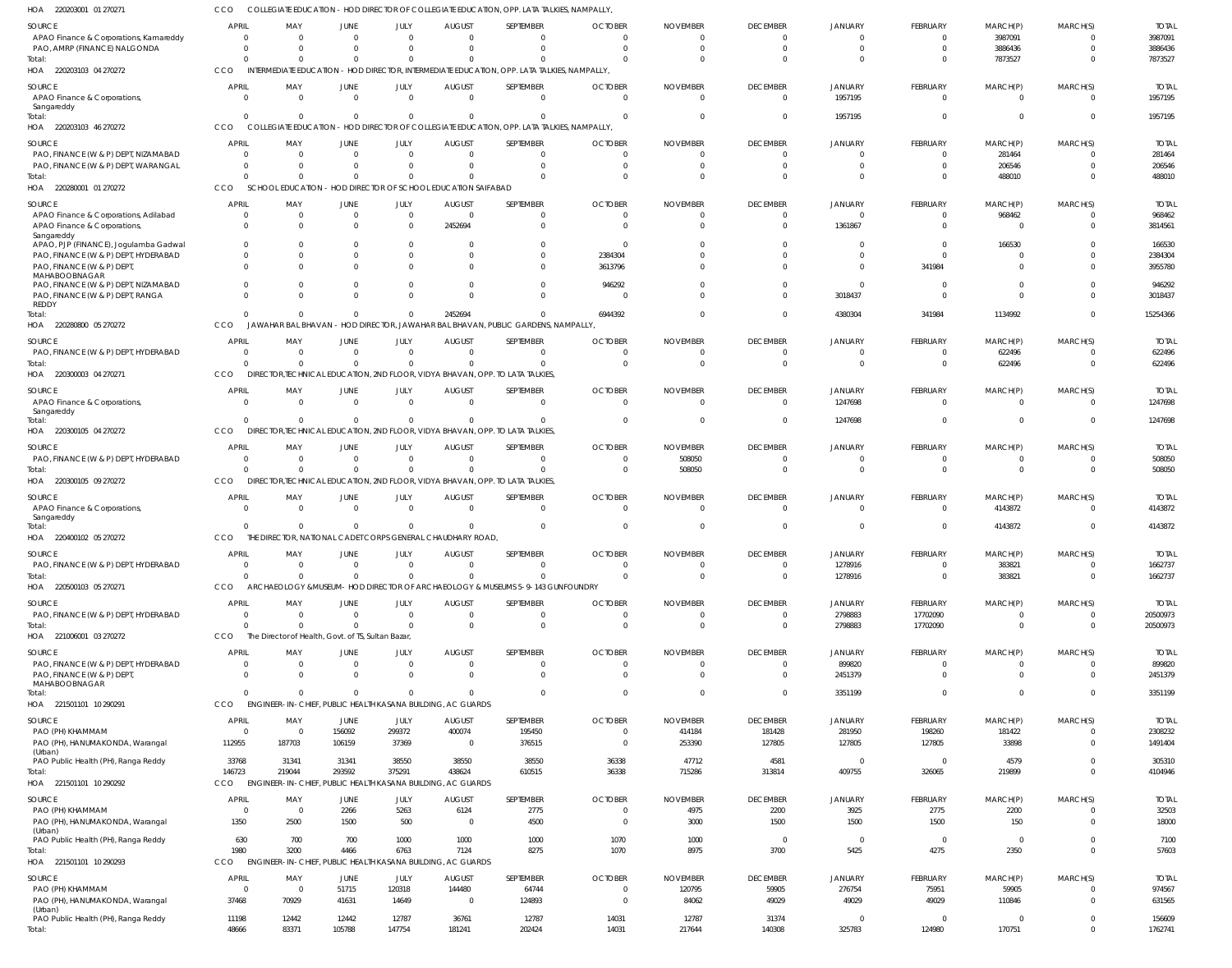| <b>SOURCE</b>                                                               | <b>APRIL</b>            | MAY                                                         | <b>JUNE</b>             | JULY               | <b>AUGUST</b>           | SEPTEMBER            | <b>OCTOBER</b>          | <b>NOVEMBER</b>   | <b>DECEMBER</b> | JANUARY                 | FEBRUARY          | MARCH(P)                | MARCH(S)                 | <b>TOTAL</b>     |
|-----------------------------------------------------------------------------|-------------------------|-------------------------------------------------------------|-------------------------|--------------------|-------------------------|----------------------|-------------------------|-------------------|-----------------|-------------------------|-------------------|-------------------------|--------------------------|------------------|
| PAO (PH) KHAMMAM                                                            | $\overline{0}$          | $\Omega$                                                    | 27610                   | 64065              | 75823                   | 34201                | $^{\circ}$              | 62264             | 26538           | 50538                   | 34538             | 26538                   | $\mathbf{0}$             | 402115           |
| PAO (PH), HANUMAKONDA, Warangal                                             | 22345                   | 42300                                                       | 24828                   | 8736               | $\Omega$                | 74484                | $\Omega$                | 50132             | 25288           | 25288                   | 25288             | 2483                    | $\mathbf 0$              | 301172           |
| (Urban)                                                                     |                         |                                                             |                         |                    |                         |                      |                         |                   |                 |                         |                   |                         |                          |                  |
| PAO Public Health (PH), Ranga Reddy                                         | 10017<br>32362          | 11130<br>53430                                              | 11130                   | 11439              | 11439                   | 11439                | 12552                   | 11439<br>123835   | $\overline{0}$  | $\overline{0}$          | $\Omega$<br>59826 | $\overline{0}$          | $\Omega$<br>$\Omega$     | 90585<br>793872  |
| Total:<br>HOA 221501101 10 290296                                           | CCO                     | ENGINEER-IN-CHIEF, PUBLIC HEALTH KASANA BUILDING, AC GUARDS | 63568                   | 84240              | 87262                   | 120124               | 12552                   |                   | 51826           | 75826                   |                   | 29021                   |                          |                  |
|                                                                             |                         |                                                             |                         |                    |                         |                      |                         |                   |                 |                         |                   |                         |                          |                  |
| SOURCE                                                                      | <b>APRIL</b>            | MAY                                                         | JUNE                    | JULY               | <b>AUGUST</b>           | SEPTEMBER            | <b>OCTOBER</b>          | <b>NOVEMBER</b>   | <b>DECEMBER</b> | <b>JANUARY</b>          | <b>FEBRUARY</b>   | MARCH(P)                | MARCH(S)                 | <b>TOTAL</b>     |
| PAO (PH) KHAMMAM                                                            | $\Omega$                | $\Omega$                                                    | $\overline{0}$          | $\overline{0}$     | $\Omega$                | $\Omega$             | $^{\circ}$              | 179673            | $\mathbf{0}$    | $\mathbf{0}$            | $\Omega$          | $\Omega$                | $\Omega$                 | 179673           |
| PAO (PH), HANUMAKONDA, Warangal<br>(Urban)                                  | $\Omega$                | $\Omega$                                                    | $\Omega$                | $\Omega$           | $\Omega$                | $\mathbf 0$          | $\Omega$                | $\Omega$          | $\overline{0}$  | $\mathbf{0}$            | 101137            | $\overline{0}$          | $\overline{0}$           | 101137           |
| Total:                                                                      | $\Omega$                | $\Omega$                                                    | $\Omega$                | $\Omega$           | $\Omega$                | $\Omega$             | $\mathbf{0}$            | 179673            | $\mathbf{0}$    | $\mathbf 0$             | 101137            | $\overline{0}$          | $\mathbf{0}$             | 280810           |
| HOA 22150110125 12 310319                                                   | CCO                     | ENGINEER-IN-CHIEF, PUBLIC HEALTH KASANA BUILDING, AC GUARDS |                         |                    |                         |                      |                         |                   |                 |                         |                   |                         |                          |                  |
| <b>SOURCE</b>                                                               | <b>APRIL</b>            | MAY                                                         | <b>JUNE</b>             | JULY               | <b>AUGUST</b>           | SEPTEMBER            | <b>OCTOBER</b>          | <b>NOVEMBER</b>   | <b>DECEMBER</b> | <b>JANUARY</b>          | <b>FEBRUARY</b>   | MARCH(P)                | MARCH(S)                 | <b>TOTAL</b>     |
| PAO (PH) LMD (KARIMNAGAR)                                                   | 0                       | - 0                                                         | $\overline{0}$          | $\overline{0}$     | $\overline{0}$          | $\Omega$             | 5517999                 | $\overline{0}$    | 225854518       | 304848845               | $\Omega$          | $\overline{0}$          | $\mathbf{0}$             | 536221362        |
| PAO (PH), HANUMAKONDA, Warangal                                             | $\Omega$                | $\Omega$                                                    | $\Omega$                | $\Omega$           | $\Omega$                | $\Omega$             | 1491710                 | $\Omega$          | $\mathbf{0}$    | $\mathbf{0}$            | $\Omega$          | $\Omega$                | $\Omega$                 | 1491710          |
| (Urban)                                                                     |                         |                                                             |                         |                    |                         |                      |                         |                   |                 |                         |                   |                         |                          |                  |
| PAO Public Health (PH), Ranga Reddy                                         | $\Omega$                |                                                             | $\Omega$                | $\Omega$           | $\Omega$                | $\Omega$             | 1229882                 | $\Omega$          | 197589895       | $\Omega$                | $\Omega$          | $\Omega$                | $\Omega$                 | 198819777        |
| PAO(PH), NALGONDA                                                           | $\Omega$                |                                                             | $\Omega$                | $\Omega$           | $\Omega$                | $\Omega$             | $\Omega$                | $\Omega$          | 656316000       | $\Omega$                | $\Omega$          | $\Omega$                | $\mathbf{0}$             | 656316000        |
| Total:                                                                      | $\Omega$                |                                                             | $\Omega$                | $\Omega$           | $\Omega$                | $\Omega$             | 8239591                 | $\Omega$          | 1079760413      | 304848845               | $\Omega$          | $\overline{0}$          | $\Omega$                 | 1392848849       |
| HOA 221501102 03 010018                                                     | <b>CCO</b>              | CHIEF ENGINEER RURAL WATER SUPPLY ERRA MANJIL               |                         |                    |                         |                      |                         |                   |                 |                         |                   |                         |                          |                  |
| <b>SOURCE</b>                                                               | <b>APRIL</b>            | MAY                                                         | <b>JUNE</b>             | JULY               | <b>AUGUST</b>           | SEPTEMBER            | <b>OCTOBER</b>          | <b>NOVEMBER</b>   | <b>DECEMBER</b> | <b>JANUARY</b>          | FEBRUARY          | MARCH(P)                | MARCH(S)                 | <b>TOTAL</b>     |
| APAO (PR) Tekulapapalli                                                     | $\Omega$                | $\Omega$                                                    | $\overline{0}$          | $\overline{0}$     | 32619                   | $\Omega$             | $\Omega$                | $\Omega$          | $\mathbf{0}$    | $\overline{0}$          | $\mathbf{0}$      | $\Omega$                | $\mathbf{0}$             | 32619            |
| Total:                                                                      | $\Omega$                | $\Omega$                                                    | $\Omega$                | $\overline{0}$     | 32619                   | $\Omega$             | $\Omega$                | $\Omega$          | $\mathbf 0$     | $\Omega$                | $\Omega$          | $\Omega$                | $\Omega$                 | 32619            |
| HOA 221501102 03 290291                                                     | CCO                     | CHIEF ENGINEER RURAL WATER SUPPLY ERRA MANJIL               |                         |                    |                         |                      |                         |                   |                 |                         |                   |                         |                          |                  |
| <b>SOURCE</b>                                                               | <b>APRIL</b>            | MAY                                                         | <b>JUNE</b>             | JULY               | <b>AUGUST</b>           | SEPTEMBER            | <b>OCTOBER</b>          | <b>NOVEMBER</b>   | <b>DECEMBER</b> | JANUARY                 | FEBRUARY          | MARCH(P)                | MARCH(S)                 | <b>TOTAL</b>     |
| APAO (PR) Medak                                                             | 61529                   | 61528                                                       | 61528                   | 106540             | 55820                   | 107730               | 107730                  | 197514            | 108540          | 108540                  | 108540            | 198320                  | $\overline{0}$           | 1283859          |
| APAO (PR) Pochampad, Nizamabad                                              | 15045                   | 25453                                                       | 39215                   | 30090              | 30090                   | 30090                | 30090                   | 36750             | 30090           | 43193                   | 35120             | 35120                   | $\mathbf{0}$             | 380346           |
| APAO (PR) Tekulapapalli                                                     | 163952                  | 178931                                                      | 171800                  | 446534             | 220954                  | 229597               | 379552                  | 223874            | 257142          | 226975                  | 296757            | 207483                  | $\Omega$                 | 3003551          |
| APAO (PR), PJP, Jogulamba Gadwal                                            | 47042                   | 37165                                                       | 44895                   | 184067             | 93550                   | 93550                | 66016                   | 77614             | 60330           | 96181                   | 60330             | 104516                  | $\Omega$                 | 965256           |
| APAO Panchayat Raj (PR), Adilabad                                           | $\overline{0}$          | 81522                                                       | 40761                   | 51083              | $\Omega$                | $\Omega$             | $\Omega$                |                   | 5443            | 10154                   | 5077              | 5077                    | $\Omega$                 | 199117           |
| APAO Panchayat Raj (PR), Bhoopalapally                                      | $\overline{0}$          | - 0                                                         | $\overline{\mathbf{0}}$ | $\overline{0}$     | $\Omega$                | $\Omega$             | $\Omega$                | $\Omega$          | 88128           | $\Omega$                | 291132            | $\Omega$                | $\Omega$                 | 379260           |
| APAO Panchayat Raj (PR), Jagtial                                            | 109558                  | 106965                                                      | 106331                  | 142420             | 143880                  | 142572               | 167741                  | 169642            | 167352          | 171420                  | 191349            | 168810                  | $\Omega$                 | 1788040          |
| APAO Panchayat Raj (PR), Jangaon                                            | 21501<br>$\overline{0}$ | 21501<br>65400                                              | 21501<br>16350          | 23890              | 23890<br>33580          | $\Omega$<br>33580    | 23890                   | 23890<br>33580    | 47780           | 23890<br>33580          | 24827<br>33580    | $\Omega$<br>105268      | $\Omega$<br>$\Omega$     | 256560<br>432139 |
| APAO Panchayat Raj (PR), Kamareddy<br>APAO Panchayat Raj (PR)               | $\overline{0}$          | $\Omega$                                                    | $\overline{0}$          | 32700<br>99095     | $\overline{0}$          | 41290                | 33580<br>20645          |                   | 10941<br>41290  | 21455                   | 21455             | $\Omega$                | $\Omega$                 | 245230           |
| Komarambheem Asifabad                                                       |                         |                                                             |                         |                    |                         |                      |                         |                   |                 |                         |                   |                         |                          |                  |
| APAO Panchayat Raj (PR), Kothagudem                                         | 429343                  | 239804                                                      | 253202                  | 393170             | 393170                  | 449640               | 396090                  | 396090            | 671852          | 380258                  | 117940            | 163793                  | $\Omega$                 | 4284352          |
| APAO Panchayat Raj (PR), Mahabubabad                                        | 100710                  | 97822                                                       | 97822                   | 111900             | 112660                  | 112660               | 112660                  | 149861            | 124448          | 116594                  | 116594            | 2617                    | $\mathbf 0$              | 1256348          |
| APAO Panchayat Raj (PR), Medchal                                            | 123782                  | 119332                                                      | 97084                   | 190940             | 96392                   | 96142                | 185763                  | 204489            | 189539          | 289539                  | 125390            | 194547                  | $\Omega$                 | 1912939          |
| Malkajigiri<br>APAO Panchayat Raj (PR), Nagarkurnool                        | 201627                  | 196903                                                      | 271809                  | 254543             | 268946                  | 333170               | 299480                  | 299480            | 309681          | 306401                  | $\overline{0}$    | 167579                  | $\mathbf 0$              | 2909619          |
| APAO Panchayat Raj (PR), Peddapalli                                         | 49765                   | 25200                                                       | 25200                   | 50400              | 33457                   | 50400                | 51760                   | 108771            | 81810           | 51760                   | 51760             | 59376                   | $\Omega$                 | 639659           |
| APAO Panchayat Raj (PR), Sangareddy                                         | 943894                  | 940175                                                      | 940770                  | 1061015            | 1025406                 | 1025406              | 1012604                 | 1015893           | 1051372         | 1042499                 | 1117193           | 1076271                 | $\Omega$                 | 12252498         |
| APAO Panchayat Raj (PR), Siddipet                                           | 18230                   | 18230                                                       | 18230                   | 36460              | 36460                   | 36460                | 36460                   | 11136             | 96472           | 36460                   | 37490             | 57492                   | $\Omega$                 | 439580           |
| APAO Panchayat Raj (PR), Siricilla                                          | $\overline{0}$          | 163175                                                      | 68632                   | 146660             | 275626                  | 147930               | 127285                  | 147930            | 158368          | 148740                  | 137723            | 400313                  | $\Omega$                 | 1922382          |
| APAO Panchayat Raj (PR), Suryapet                                           | 105038                  | 63174                                                       | 105038                  | 210075             | 210075                  | 289721               | 190005                  | 323801            | 338752          | 191115                  | 193415            | 110235                  | $\Omega$                 | 2330444          |
| APAO Panchayat Raj (PR), Waranagal                                          | $\mathbf{0}$            | 32248                                                       | 15624                   | 17360              | 17360                   | 17360                | 17360                   | 17360             | 18041           | 18041                   | 18041             | 18041                   | $\Omega$                 | 206836           |
| Rural                                                                       |                         | 34787                                                       | 34787                   | 40690              | 40690                   | 40690                | 40690                   | 40690             | 40690           | 39071                   | 41800             | 41800                   | $\cap$                   | 473006           |
| APAO Panchayat Raj (PR), Yadadri<br>PAO (PR) (IW), LMD Colony, Karimnagar   | 36621<br>74986          | 74986                                                       | 73631                   | 126470             | 101912                  | 98190                | $\Omega$                | 194000            | 96515           | 215158                  | 98360             | 101080                  | $\mathbf 0$              | 1255288          |
| PAO (PR) KCC, Warangal (Urban)                                              | 98281                   | 98281                                                       | 96114                   | 163560             | 203095                  | 166890               | 166890                  | 166890            | 164054          | 168508                  | 346241            | 216031                  | $\Omega$                 | 2054835          |
| PAO (PR) MAHABOOBNAGAR                                                      | 166829                  | 116601                                                      | 163696                  | 277525             | 185719                  | 279825               | 280935                  | 519330            | 281815          | 239985                  | 359782            | 364221                  | $\Omega$                 | 3236263          |
| PAO (PR) Nalgonda                                                           | 500681                  | 481407                                                      | 471267                  | 467162             | 410460                  | 409910               | 416998                  | 396125            | 537025          | 417061                  | 418171            | $\Omega$                | $\Omega$                 | 4926267          |
| PAO (PR), Nirmal                                                            | 55055                   | 55055                                                       | 55055                   | 102865             | 58165                   | 58165                | 20645                   | 20645             | 26102           | 70061                   | 21455             | 52166                   | $\mathbf 0$              | 595434           |
| Total:                                                                      | 3323469                 | 3335645                                                     | 3290342                 | 4767214            | 4071357                 | 4290968              | 4184869                 | 4775355           | 5003572         | 4466639                 | 4269522           | 3850156                 | $\Omega$                 | 49629108         |
| HOA 221501102 03 290292                                                     | CCO                     | CHIEF ENGINEER RURAL WATER SUPPLY ERRA MANJIL               |                         |                    |                         |                      |                         |                   |                 |                         |                   |                         |                          |                  |
| SOURCE                                                                      | <b>APRIL</b>            | MAY                                                         | <b>JUNE</b>             | JULY               | <b>AUGUST</b>           | SEPTEMBER            | <b>OCTOBER</b>          | <b>NOVEMBER</b>   | <b>DECEMBER</b> | <b>JANUARY</b>          | FEBRUARY          | MARCH(P)                | MARCH(S)                 | <b>TOTAL</b>     |
| APAO (PR) Pochampad, Nizamabad                                              | 175                     | 350                                                         | 640                     | 350                | 350                     | 350                  | 350                     | 350               | 350             | 350                     | 350               | 350                     | $\mathbf{0}$             | 4315             |
| APAO (PR) Tekulapapalli                                                     | 500                     | 1500                                                        | 1000                    | 3177               | 1000                    | 1000                 | 1000                    | 1000              | 1000            | 1000                    | 1000              | 500                     | $\mathbf{0}$             | 13677            |
| APAO (PR), PJP, Jogulamba Gadwal                                            | 441                     | 490                                                         | 490                     | 490                | 490                     | 490                  | 539                     | 490               | 490             | 490                     | 490               | $\Omega$                | $\Omega$                 | 5390             |
| APAO Panchayat Raj (PR), Adilabad                                           | $\overline{0}$          | 1936                                                        | 968                     | 875                | - 0                     | $\Omega$             | $\Omega$                |                   | $\overline{0}$  | $\overline{0}$          | $\Omega$          | $\Omega$                | $\Omega$                 | 3779             |
| APAO Panchayat Raj (PR), Bhoopalapally                                      | $\overline{0}$          | $\Omega$                                                    | $\overline{\mathbf{0}}$ | $\Omega$           | $\Omega$                | $\mathbf 0$          | $\Omega$                | $\Omega$          | $\mathbf{0}$    | $\overline{0}$          | 5200              | $\Omega$                | $\Omega$                 | 5200             |
| APAO Panchayat Raj (PR), Jagtial                                            | 100                     | 100                                                         | 200                     | 200                | 200                     | 400                  | 200                     | 200               | 200             | 200                     | 200               | 200                     | $\Omega$                 | 2400             |
| APAO Panchayat Raj (PR), Kothagudem                                         | 5070                    | 2350                                                        | 4300                    | 4700               | 4700                    | 4700                 | 7550                    | 7550              | 9151            | 30350                   | $\Omega$          | $\Omega$                | $\Omega$                 | 80421            |
| APAO Panchayat Raj (PR), Nagarkurnool                                       | 363                     | 363                                                         | 363                     | 725                | 1814                    | 725                  | 725                     | 725               | 725             | 725                     | $\Omega$          | $\Omega$                | $\Omega$                 | 7253             |
| APAO Panchayat Raj (PR), Sangareddy                                         | 250                     | 250                                                         | 250                     | 750                | $\Omega$                | $\mathbf 0$          | $\Omega$                | $\Omega$          | $\overline{0}$  | $\overline{0}$          | $\Omega$          | $\Omega$                | $\Omega$                 | 1500             |
| APAO Panchayat Raj (PR), Siricilla                                          | $\overline{0}$          | 5738                                                        | 5738                    | 5738               | 5738                    | 5738                 | 5738                    | 5738              | 8607            | 5738                    | 8607              | 5738                    | $\Omega$                 | 68856            |
| PAO (PR) (IW), LMD Colony, Karimnagar                                       | 100                     | 100                                                         | 100                     | 300                | 200                     | 200                  | $\overline{0}$          | 400               | 400             | 200                     | 200               | 200                     | $\Omega$                 | 2400             |
| PAO (PR) KCC, Warangal (Urban)                                              | 750                     | 750                                                         | 1500                    | 1500               | 1500                    | 1500                 | 1500                    | 1500              | 3000            | 1500                    | 1500              | 1500                    | $\Omega$                 | 18000            |
| PAO (PR) Nalgonda<br>Total:                                                 | 1980<br>9729            | 2200<br>16127                                               | 2200<br>17749           | 2000<br>20805      | 2000<br>17992           | 2000<br>17103        | 2000<br>19602           | 2220<br>20173     | 2000<br>25923   | 2000<br>42553           | 2000<br>19547     | $\overline{0}$<br>8488  | $\mathbf 0$<br>$\Omega$  | 22600<br>235791  |
| HOA 221501102 03 290293                                                     | CCO                     | CHIEF ENGINEER RURAL WATER SUPPLY                           |                         | <b>ERRA MANJIL</b> |                         |                      |                         |                   |                 |                         |                   |                         |                          |                  |
|                                                                             |                         |                                                             |                         |                    |                         |                      |                         |                   |                 |                         |                   |                         |                          |                  |
| <b>SOURCE</b>                                                               | <b>APRIL</b>            | MAY                                                         | <b>JUNE</b>             | JULY               | <b>AUGUST</b>           | SEPTEMBER            | <b>OCTOBER</b>          | <b>NOVEMBER</b>   | <b>DECEMBER</b> | <b>JANUARY</b>          | FEBRUARY          | MARCH(P)                | MARCH(S)                 | <b>TOTAL</b>     |
| APAO (PR) Medak                                                             | 14250                   | 14250                                                       | 14250                   | 28498              | 71248                   | 28898                | 28898                   | 28898             | 33413           | 33413                   | 33413             | 33413                   | $\mathbf{0}$             | 362842           |
| APAO (PR) Pochampad, Nizamabad                                              | 4990                    | 9980                                                        | 18962                   | 9980               | 9980                    | 9980                 | 11814                   | 9980              | 11540           | 16621                   | 12199             | 12199                   | $\mathbf 0$              | 138225           |
| APAO (PR) Tekulapapalli                                                     | 30788                   | 51853                                                       | 37789                   | 107869             | 47080                   | 49704                | 91772                   | 48060             | 74152           | 55570                   | 56636             | 39699                   | $\mathbf{0}$<br>$\Omega$ | 690972           |
| APAO (PR), PJP, Jogulamba Gadwal                                            | 15777<br>$\overline{0}$ | 14649<br>27086                                              | 16756<br>13543          | 69965<br>16923     | 31374<br>$\overline{0}$ | 31374<br>$\mathbf 0$ | 21698<br>$\overline{0}$ | 20233<br>$\Omega$ | 23394<br>30654  | 32894<br>$\overline{0}$ | 23394<br>$\Omega$ | 23394<br>$\overline{0}$ | $\Omega$                 | 324902<br>88206  |
| APAO Panchayat Raj (PR), Adilabad<br>APAO Panchayat Raj (PR), Bhoopalapally | $\mathbf 0$             | $\Omega$                                                    | $\overline{\mathbf{0}}$ | $\overline{0}$     | $\overline{0}$          | $\mathbf 0$          | $\overline{0}$          | $\Omega$          | $\overline{0}$  | $\overline{0}$          | 102296            | $\mathbf{0}$            | $\Omega$                 | 102296           |
| APAO Panchayat Raj (PR), Jagtial                                            | 24008                   | 25817                                                       | 33541                   | 33540              | 34029                   | 49477                | 35838                   | 34029             | 131963          | 39346                   | 55980             | 39912                   | $\mathbf{0}$             | 537480           |
| APAO Panchayat Raj (PR), Kamareddy                                          | $\mathbf{0}$            | 21692                                                       | 5423                    | 10846              | 11141                   | 11141                | 11141                   | 11141             | 29150           | 12881                   | 12881             | 12881                   | $\Omega$                 | 150318           |
|                                                                             |                         |                                                             |                         |                    |                         |                      |                         |                   |                 |                         |                   |                         |                          |                  |

221501101 10 290294 HOA

CCO ENGINEER-IN-CHIEF, PUBLIC HEALTH KASANA BUILDING, AC GUARDS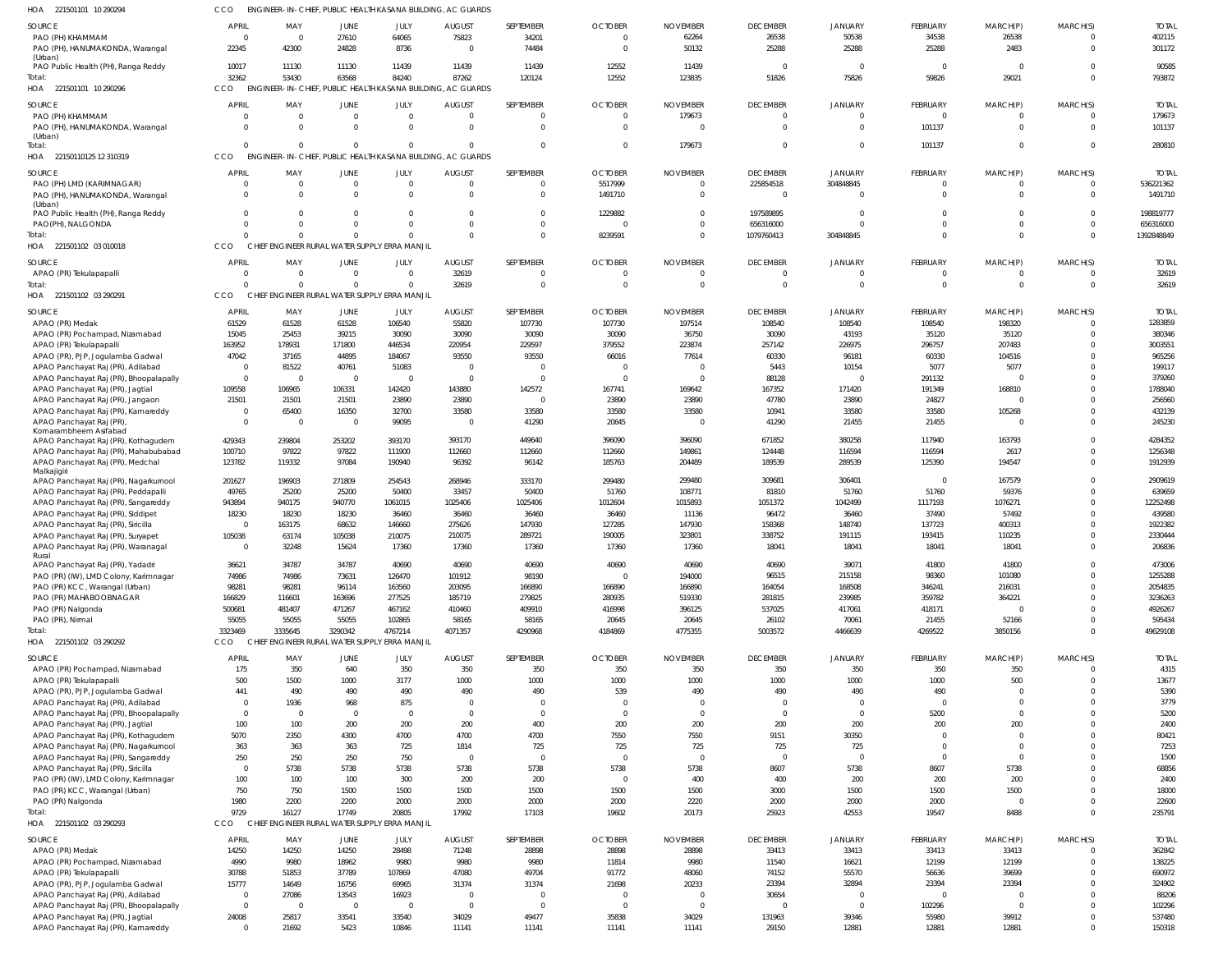| HOA 221501102 03 290293                                                     | CCO                    | CHIEF ENGINEER RURAL WATER SUPPLY ERRA MANJII |                                         |                        |                  |                          |                  |                 |                                   |                                  |                      |                        |                         |                       |
|-----------------------------------------------------------------------------|------------------------|-----------------------------------------------|-----------------------------------------|------------------------|------------------|--------------------------|------------------|-----------------|-----------------------------------|----------------------------------|----------------------|------------------------|-------------------------|-----------------------|
| <b>SOURCE</b>                                                               | <b>APRIL</b>           | MAY                                           | <b>JUNE</b>                             | JULY                   | <b>AUGUST</b>    | SEPTEMBER                | <b>OCTOBER</b>   | <b>NOVEMBER</b> | <b>DECEMBER</b>                   | <b>JANUARY</b>                   | FEBRUARY             | MARCH(P)               | MARCH(S)                | <b>TOTAL</b>          |
| APAO Panchayat Raj (PR), Kothagudem                                         | 143132                 | 85309                                         | 121772                                  | 131063                 | 131063           | 149307                   | 132043           | 132043          | 232247                            | 156631                           | 45733                | 45733                  | $\mathbf 0$             | 1506076               |
| APAO Panchayat Raj (PR), Mahabubabad                                        | 19144                  | 21271                                         | 21271                                   | 21271                  | 21526            | 21526                    | 21526            | 31261           | 83424                             | 25689                            | 25689                | $\Omega$               | $\mathbf 0$             | 313598                |
| APAO Panchayat Raj (PR), Medchal<br>Malkajigiri                             | 41065                  | 43413                                         | 63341                                   | 63340                  | 59286            | 59286                    | 41707            | 43228           | 46598                             | 101206                           | 48110                | 48540                  | $\mathbf{0}$            | 659120                |
| APAO Panchayat Raj (PR), Nagarkurnool                                       | 26658                  | 26342                                         | 54101                                   | 45515                  | 107296           | 54271                    | 54617            | 54617           | 122090                            | 63788                            | $\overline{0}$       | 12485                  | $\mathbf 0$             | 621780                |
| APAO Panchayat Raj (PR), Peddapalli                                         | 16511                  | 8362                                          | 8362                                    | 16724                  | 41597            | 16724                    | 17180            | 25542           | 88477                             | 19865                            | 19865                | 22817                  | $\Omega$                | 302026                |
| APAO Panchayat Raj (PR), Sangareddy                                         | 32168                  | 34906                                         | 35106                                   | 50725                  | 27754            | 27754                    | 30865            | 28126           | 32522                             | 32522                            | 32522                | 32522                  | $\Omega$                | 397492                |
| APAO Panchayat Raj (PR), Siddipet                                           | 6048                   | 6048                                          | 6048                                    | 12096                  | 12096            | 12096                    | 12096            | 30240           | 13987                             | 43937                            | 14386                | 14386                  | $\Omega$                | 183464                |
| APAO Panchayat Raj (PR), Siricilla                                          | $\overline{0}$         | 59621                                         | 59621                                   | 59621                  | 93231            | 60047                    | 60047            | 60047           | 97137                             | 67326                            | 97137                | 233523<br>$\Omega$     | $\Omega$                | 947358                |
| APAO Panchayat Raj (PR), Suryapet<br>APAO Panchayat Raj (PR), Yadadri       | 31550<br>12155         | 63100<br>13505                                | 31550<br>13505                          | 69626<br>13505         | 69626<br>13505   | 151186<br>13505          | 63007<br>13505   | 125198<br>13505 | 85831<br>15615                    | 73284<br>16966                   | 74175<br>16046       | 16046                  | $\mathbf 0$<br>$\Omega$ | 838133<br>171363      |
| PAO (PR) (IW), LMD Colony, Karimnagar                                       | 24868                  | 24868                                         | 25866                                   | 57913                  | 33820            | 32570                    | $\Omega$         | 64342           | 68970                             | 37198                            | 37725                | 38779                  | $\mathbf 0$             | 446919                |
| PAO (PR) KCC, Warangal (Urban)                                              | 20259                  | 20259                                         | 40518                                   | 40515                  | 41259            | 41631                    | 41631            | 41631           | 88656                             | 156371                           | 48138                | 48138                  | $\Omega$                | 629006                |
| PAO (PR) MAHABOOBNAGAR                                                      | 55099                  | 90892                                         | 57671                                   | 91579                  | 160198           | 92350                    | 92722            | 179142          | 107554                            | 91508                            | 321814               | 93232                  | 0                       | 1433761               |
| PAO (PR) Nalgonda                                                           | 138211                 | 153093                                        | 162029                                  | 136259                 | 111156           | 105038                   | 107414           | 120962          | 131395                            | 122805                           | 123236               | $\Omega$               | $\Omega$                | 1411598               |
| PAO (PR), Nirmal                                                            | 12096                  | 12096                                         | 12096                                   | 27306                  | 12442            | 12442                    | $\Omega$         |                 | $\overline{0}$                    | $\overline{0}$                   | $\Omega$             | $\Omega$               | $\mathbf 0$             | 88478                 |
| Total:                                                                      | 668777                 | 828412                                        | 853121                                  | 1114679                | 1140707          | 1030307                  | 889521           | 1102225         | 1548769                           | 1199821                          | 1201375              | 767699                 | $\Omega$                | 12345413              |
| HOA 221501102 03 290294                                                     | CCO                    | CHIEF ENGINEER RURAL WATER SUPPLY ERRA MANJIL |                                         |                        |                  |                          |                  |                 |                                   |                                  |                      |                        |                         |                       |
| SOURCE                                                                      | <b>APRIL</b>           | MAY                                           | <b>JUNE</b>                             | JULY                   | <b>AUGUST</b>    | SEPTEMBER                | <b>OCTOBER</b>   | <b>NOVEMBER</b> | <b>DECEMBER</b>                   | <b>JANUARY</b>                   | FEBRUARY             | MARCH(P)               | MARCH(S)                | <b>TOTAL</b>          |
| APAO (PR) Medak                                                             | 5100                   | 5100                                          | 5100                                    | 10198                  | 25498            | 10341                    | 10341            | 10341           | 10341                             | 10341                            | 10341                | 10341                  | $\overline{0}$          | 123383                |
| APAO (PR) Pochampad, Nizamabad                                              | 2976                   | 5952                                          | 11309                                   | 5952                   | 5952             | 5952                     | 5952             | 5952            | 5952                              | 8573                             | 6292                 | 6292                   | $\mathbf 0$             | 77106                 |
| APAO (PR) Tekulapapalli                                                     | 14371                  | 28708                                         | 20321                                   | 68265                  | 23645            | 25373                    | 42675            | 23996           | 30646                             | 23996                            | 24421                | 15685                  | $\mathbf 0$             | 342102                |
| APAO (PR), PJP, Jogulamba Gadwal                                            | 5701<br>$\overline{0}$ | 6334                                          | 6334<br>6646                            | 22450                  | 10492<br>- 0     | 10492<br>$\overline{0}$  | 7139<br>$\Omega$ | 6506            | 6506                              | 9918<br>$\overline{0}$           | 6506<br>$\Omega$     | 6506<br>$\overline{0}$ | $\mathbf 0$             | 104884                |
| APAO Panchayat Raj (PR), Adilabad<br>APAO Panchayat Raj (PR), Bhoopalapally | $\overline{0}$         | 13292<br>$\overline{\phantom{0}}$             | $\Omega$                                | 8057<br>$\overline{0}$ | $\Omega$         | $\mathbf{0}$             | $\Omega$         | $\Omega$        | 652<br>$\overline{0}$             | $\overline{0}$                   | 44608                | $\overline{0}$         | 0<br>$\mathbf 0$        | 28647<br>44608        |
| APAO Panchayat Raj (PR), Jagtial                                            | 10381                  | 11163                                         | 14503                                   | 14502                  | 14713            | 21393                    | 15495            | 14713           | 14713                             | 14713                            | 21352                | 14925                  | $\mathbf 0$             | 182566                |
| APAO Panchayat Raj (PR), Kamareddy                                          | $\overline{0}$         | 9379                                          | 2345                                    | 4689                   | 4817             | 4817                     | 4817             | 4817            | 11852                             | 4817                             | 4817                 | 4817                   | $\mathbf 0$             | 61984                 |
| APAO Panchayat Raj (PR), Kothagudem                                         | 39479                  | 17374                                         | 31423                                   | 34744                  | 34744            | 41511                    | 41094            | 41094           | 74025                             | 89094                            | $\Omega$             | $\overline{0}$         | $\mathbf 0$             | 444582                |
| APAO Panchayat Raj (PR), Mahabubabad                                        | 6850                   | 7611                                          | 7611                                    | 7611                   | 7702             | 7702                     | 7702             | 11191           | 7950                              | 7950                             | 7950                 | $\Omega$               | $\mathbf 0$             | 87830                 |
| APAO Panchayat Raj (PR), Medchal                                            | 36008                  | 38109                                         | 55209                                   | 55208                  | 52308            | 52308                    | 37309            | 38670           | 36051                             | 87278                            | 37221                | 37554                  | $\mathbf 0$             | 563233                |
| Malkajigiri<br>APAO Panchayat Raj (PR), Nagarkurnool                        | 10539                  | 10426                                         | 20359                                   | 18287                  | 43395            | 21420                    | 21543            | 21543           | 22134                             | 21740                            | $\overline{0}$       | 4467                   | $\mathbf 0$             | 215853                |
| APAO Panchayat Raj (PR), Peddapalli                                         | 7903                   | 4987                                          | 4987                                    | 9974                   | 22864            | 9974                     | 10246            | 15233           | 10246                             | 10246                            | 10246                | 11769                  | $\mathbf 0$             | 128675                |
| APAO Panchayat Raj (PR), Sangareddy                                         | 11510                  | 12490                                         | 12562                                   | 18151                  | 9932             | 9932                     | 11045            | 10065           | 10065                             | 10065                            | 10065                | 10065                  | $\mathbf 0$             | 135947                |
| APAO Panchayat Raj (PR), Siddipet                                           | 2615                   | 2615                                          | 2615                                    | 5230                   | 5230             | 5230                     | 5230             | 13075           | 5230                              | 5230                             | 5380                 | 5380                   | $\Omega$                | 63060                 |
| APAO Panchayat Raj (PR), Siricilla                                          | $\overline{0}$         | 15434                                         | 15434                                   | 15432                  | 30919            | 15585                    | 15585            | 15585           | 23302                             | 15585                            | 23302                | 17345                  | $\mathbf 0$             | 203508                |
| APAO Panchayat Raj (PR), Suryapet                                           | 14319                  | 28638                                         | 14319                                   | 28634                  | 28634            | 38567                    | 26388            | 54701           | 31910                             | 26549                            | 26883                | $\overline{0}$         | $\Omega$                | 319542                |
| APAO Panchayat Raj (PR), Yadadri                                            | 4349                   | 4832                                          | 4832                                    | 4832                   | 4832             | 4832                     | 4832             | 4832            | 4832                              | 5315                             | 4966                 | 4966                   | $\mathbf 0$             | 58252                 |
| PAO (PR) (IW), LMD Colony, Karimnagar                                       | 8898                   | 8898                                          | 9255                                    | 20722                  | 12104            | 11654                    | $\Omega$         | 23022           | 22879                             | 11511                            | 11675                | 12003                  | $\Omega$                | 152621                |
| PAO (PR) KCC, Warangal (Urban)<br>PAO (PR) MAHABOOBNAGAR                    | 12081<br>29046         | 12081<br>50147                                | 24162<br>31947                          | 24162<br>52170         | 24606<br>93093   | 24828<br>52630           | 24828<br>52852   | 24828<br>54152  | 48990<br>52957                    | 24828<br>44681                   | 24828<br>44681       | 24828<br>45569         | $\mathbf 0$<br>$\Omega$ | 295050<br>603925      |
| PAO (PR) Nalgonda                                                           | 55677                  | 61657                                         | 65520                                   | 54378                  | 42651            | 42647                    | 43674            | 49078           | 46867                             | 43153                            | 43287                | $\Omega$               | $\mathbf 0$             | 548589                |
| PAO (PR), Nirmal                                                            | 4779                   | 4779                                          | 4779                                    | 10908                  | 4452             | 4452                     |                  |                 | $\overline{0}$                    | $\overline{0}$                   | $\Omega$             | $\overline{0}$         | $\mathbf 0$             | 34149                 |
| Total:                                                                      | 282582                 | 360006                                        | 371572                                  | 494556                 | 502583           | 421640                   | 388747           | 443394          | 478100                            | 475583                           | 368821               | 232512                 | $\Omega$                | 4820096               |
| HOA 221501102 03 290295                                                     | CCO                    | <b>CHIEF</b>                                  | ENGINEER RURAL WATER SUPPLY ERRA MANJIL |                        |                  |                          |                  |                 |                                   |                                  |                      |                        |                         |                       |
| SOURCE                                                                      | <b>APRIL</b>           | MAY                                           | <b>JUNE</b>                             | JULY                   | <b>AUGUST</b>    | SEPTEMBER                | <b>OCTOBER</b>   | <b>NOVEMBER</b> | <b>DECEMBER</b>                   | <b>JANUARY</b>                   | <b>FEBRUARY</b>      | MARCH(P)               | MARCH(S)                | <b>TOTAL</b>          |
| APAO (PR) Ranga Reddy Dist                                                  | $\Omega$               | $\Omega$                                      | $\Omega$                                | $\overline{0}$         | $\Omega$         | $\Omega$                 | 9284             | $\Omega$        | $\Omega$                          | $\Omega$                         | $\Omega$             | 38900                  | $\Omega$                | 48184                 |
| APAO (PR) lekulapapalli                                                     |                        |                                               |                                         |                        | 88263            |                          |                  |                 | 99424                             |                                  |                      |                        |                         | 187687                |
| APAO Panchayat Raj (PR), Jagtial                                            |                        | $\Omega$                                      |                                         | $\Omega$               | - 0              | 12000                    |                  |                 | $\Omega$                          | $\cup$                           |                      |                        | $\Omega$                | 12000                 |
| APAO Panchayat Raj (PR), Sangareddy                                         |                        | $\Omega$                                      |                                         |                        | $\Omega$         | $\mathbf 0$              | 100000           |                 | 59000                             | $\Omega$                         | $\Omega$             | $\Omega$               | $\Omega$                | 159000                |
| PAO (PR) (IW), LMD Colony, Karimnagar                                       |                        | $\Omega$                                      |                                         | $\Omega$               | $\cap$           | $\Omega$                 | 12795            |                 | $\Omega$                          | $\Omega$                         | $\Omega$             | $\cap$                 | $\Omega$                | 12795                 |
| PAO (PR) KCC, Warangal (Urban)                                              |                        | $\Omega$<br>$\Omega$                          | 163021                                  | $\Omega$<br>$\Omega$   |                  | $\mathbf 0$<br>$\Omega$  | 64049            |                 | - 0<br>C                          | $\Omega$<br>$\Omega$             | $\Omega$<br>$\Omega$ | $\Omega$               | $\Omega$<br>$\Omega$    | 64049                 |
| PAO (PR) Nalgonda<br>Total:                                                 |                        | $\Omega$                                      | 163021                                  | $\Omega$               | 215951<br>304214 | 12000                    | 186128           | $\Omega$        | 158424                            | $\Omega$                         | $\Omega$             | 17900<br>56800         | $\Omega$                | 396872<br>880587      |
| HOA 221501102 03 290296                                                     | CCO                    | CHIEF ENGINEER RURAL WATER SUPPLY ERRA MANJIL |                                         |                        |                  |                          |                  |                 |                                   |                                  |                      |                        |                         |                       |
|                                                                             |                        |                                               |                                         |                        |                  |                          |                  |                 |                                   |                                  |                      |                        |                         |                       |
| SOURCE<br>APAO (PR) Medak                                                   | <b>APRIL</b>           | MAY<br>$\overline{0}$                         | JUNE<br>- 0                             | JULY<br>$\mathbf 0$    | <b>AUGUST</b>    | SEPTEMBER<br>$\mathbf 0$ | <b>OCTOBER</b>   | <b>NOVEMBER</b> | <b>DECEMBER</b><br>$\overline{0}$ | <b>JANUARY</b><br>$\overline{0}$ | FEBRUARY<br>62706    | MARCH(P)               | MARCH(S)<br>0           | <b>TOTAL</b><br>62706 |
| APAO (PR) Pochampad, Nizamabad                                              |                        | $\Omega$                                      |                                         | $\Omega$               |                  | $\Omega$                 |                  |                 | $\overline{0}$                    | 25316                            | $\Omega$             | $\Omega$               | 0                       | 25316                 |
| APAO (PR) Tekulapapalli                                                     |                        | $\Omega$                                      |                                         | $\Omega$               |                  | $\Omega$                 |                  |                 | 75065                             | $\Omega$                         | $\Omega$             |                        | $\Omega$                | 75065                 |
| APAO (PR), PJP, Jogulamba Gadwal                                            |                        | $\Omega$                                      |                                         |                        |                  | $\Omega$                 |                  |                 | 33212                             | $\Omega$                         | $\Omega$             | $\Omega$               | $\Omega$                | 33212                 |
| APAO Panchayat Raj (PR), Jagtial                                            |                        | $\Omega$                                      |                                         |                        |                  | $\Omega$                 |                  | 34092           | C                                 | 0                                | 42465                |                        | $\Omega$                | 76557                 |
| APAO Panchayat Raj (PR), Kamareddy                                          |                        |                                               |                                         |                        |                  | $\Omega$                 |                  |                 | C                                 | $\Omega$                         | 50918                | $\cap$                 | $\Omega$                | 50918                 |
| APAO Panchayat Raj (PR), Kothagudem                                         |                        | $\Omega$                                      |                                         |                        |                  | $\Omega$                 |                  |                 | $\Omega$                          | 318606                           |                      | $\Omega$               | $\Omega$                | 318606                |
| APAO Panchayat Raj (PR), Mahabubabad                                        |                        | C                                             |                                         |                        |                  | 20462                    |                  |                 | $\Omega$                          | $\overline{0}$                   | $\Omega$             | $\Omega$               | $\Omega$                | 20462                 |
| APAO Panchayat Raj (PR), Medchal<br>Malkajigiri                             | $\Omega$               | $\Omega$                                      |                                         | $\Omega$               |                  | $\mathbf 0$              |                  |                 | $\Omega$                          | $\Omega$                         | $\Omega$             | 62406                  | $\Omega$                | 62406                 |
| APAO Panchayat Raj (PR), Nagarkurnool                                       | $\Omega$               | $\Omega$                                      |                                         |                        |                  | $\Omega$                 |                  | $\Omega$        | 72406                             | $\Omega$                         | $\Omega$             | 28496                  | $\Omega$                | 100902                |
| APAO Panchayat Raj (PR), Peddapalli                                         | $\Omega$               | $\Omega$                                      |                                         |                        |                  | $\mathbf 0$              | $\Omega$         | 39328           | C                                 | $\Omega$                         | $\Omega$             | $\Omega$               | $\Omega$                | 39328                 |
| APAO Panchayat Raj (PR), Sangareddy                                         |                        | $\Omega$                                      |                                         | $\Omega$               |                  | $\Omega$                 | 60224            |                 | $\overline{0}$                    | $\Omega$                         | $\Omega$             | $\Omega$               | $\Omega$                | 60224                 |
| APAO Panchayat Raj (PR), Siddipet                                           |                        | $\Omega$                                      |                                         | $\Omega$               | $\Omega$         | $\Omega$                 |                  |                 | 26698                             | $\Omega$                         | $\Omega$             | $\Omega$               | $\Omega$                | 26698                 |
| APAO Panchayat Raj (PR), Suryapet                                           |                        | -C                                            |                                         | $\Omega$               | 54922            | $\Omega$                 |                  |                 | $\overline{0}$                    | $\Omega$                         | $\Omega$             | $\Omega$               | $\Omega$                | 54922                 |
| APAO Panchayat Raj (PR), Yadadri                                            |                        | $\Omega$<br>ſ                                 |                                         | $\Omega$<br>$\Omega$   | - 0<br>95274     | $\Omega$<br>$\Omega$     |                  |                 | 30359<br>$\overline{0}$           | $\Omega$<br>$\Omega$             | $\Omega$<br>$\Omega$ | $\Omega$<br>$\cap$     | $\Omega$<br>$\Omega$    | 30359                 |
| PAO (PR) KCC, Warangal (Urban)<br>PAO (PR) MAHABOOBNAGAR                    |                        | $\Omega$                                      |                                         | $\Omega$               | - 0              | $\Omega$                 |                  |                 | $\overline{0}$                    | 130403                           | 23717                | $\Omega$               | $\Omega$                | 95274<br>154120       |
| PAO (PR) Nalgonda                                                           |                        | $\Omega$                                      |                                         | $\Omega$               | - 0              | $\mathbf 0$              |                  | 36913           | 143284                            | 54739                            | $\Omega$             | $\Omega$               | $\Omega$                | 234936                |
| Total:                                                                      |                        |                                               |                                         | $\Omega$               | 150196           | 20462                    | 60224            | 110333          | 381024                            | 529064                           | 179806               | 90902                  | $\Omega$                | 1522011               |
| HOA 221501102 03 310318                                                     | CCO                    | CHIEF ENGINEER RURAL WATER SUPPLY ERRA MANJIL |                                         |                        |                  |                          |                  |                 |                                   |                                  |                      |                        |                         |                       |
| SOURCE                                                                      | <b>APRIL</b>           | MAY                                           | JUNE                                    | JULY                   | <b>AUGUST</b>    | SEPTEMBER                | <b>OCTOBER</b>   | <b>NOVEMBER</b> | <b>DECEMBER</b>                   | <b>JANUARY</b>                   | FEBRUARY             | MARCH(P)               | MARCH(S)                | <b>TOTAL</b>          |
| APAO (PR), PJP, Jogulamba Gadwal                                            | $\Omega$               | $\overline{0}$                                | $\Omega$                                | $\overline{0}$         | $\Omega$         | 20000                    |                  |                 | $\overline{0}$                    | $\mathbf 0$                      | $\Omega$             |                        | $\Omega$                | 20000                 |
| APAO Panchayat Raj (PR), Suryapet                                           |                        | 0                                             | $\Omega$                                | $\mathbf 0$            | - 0              | $\mathbf 0$              | $\overline{0}$   | 20000           | $\overline{0}$                    | $\overline{0}$                   | $\overline{0}$       | $\Omega$               | 0                       | 20000                 |
| PAO (PR) KCC, Warangal (Urban)                                              | $\mathbf 0$            | 20000                                         | $\Omega$                                | $\mathbf 0$            | $\Omega$         | $\mathbf 0$              | $\Omega$         |                 | $\mathbf 0$                       | $\overline{0}$                   | $\Omega$             | $\Omega$               | $\mathbf 0$             | 20000                 |
|                                                                             |                        |                                               |                                         |                        |                  |                          |                  |                 |                                   |                                  |                      |                        |                         |                       |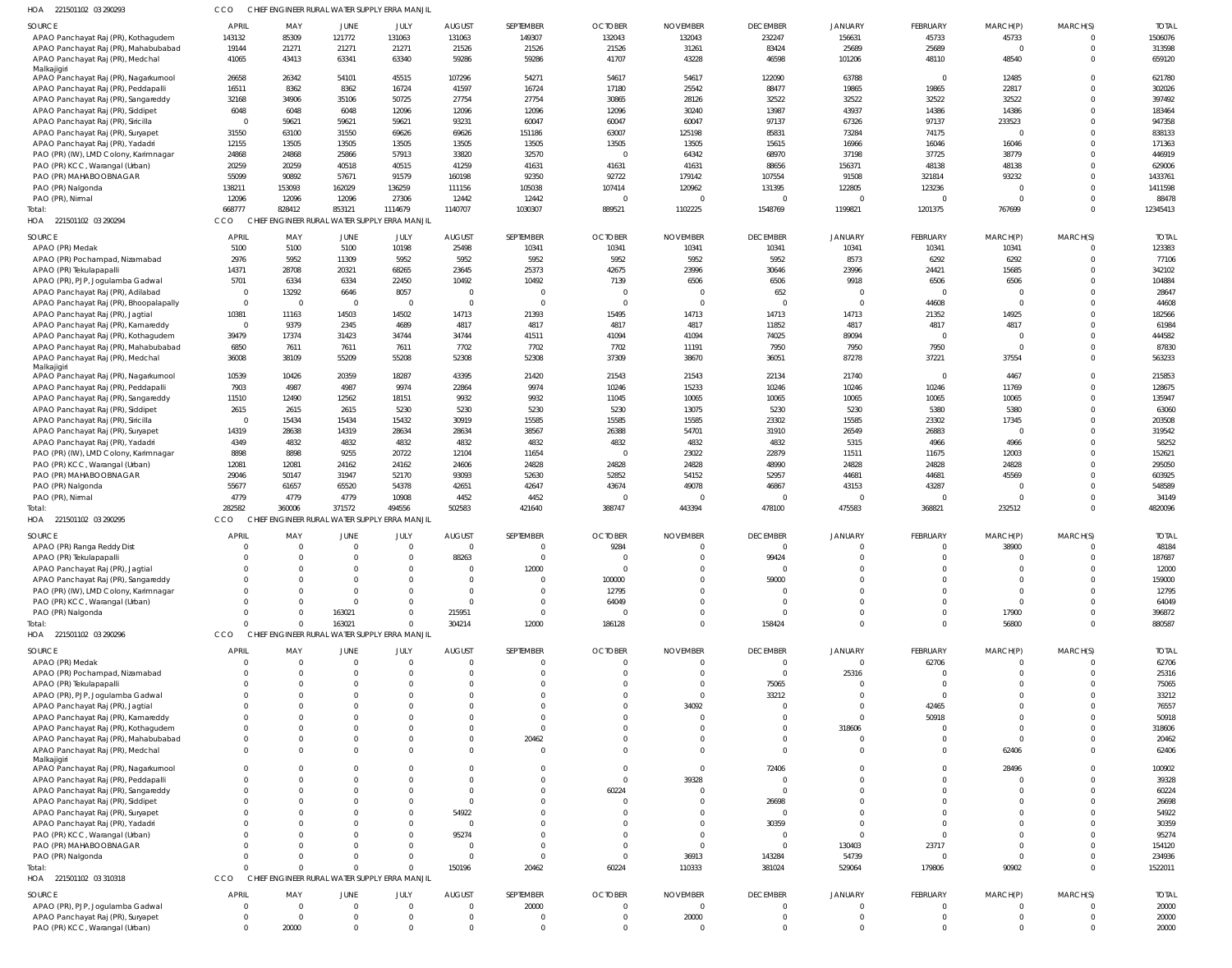| HOA<br>221501102 03 310318                            | CCO                      | CHIEF ENGINEER RURAL WATER SUPPLY ERRA MANJIL                       |                      |                                         |                           |                                                                                           |                            |                          |                                   |                            |                          |                         |                      |                       |
|-------------------------------------------------------|--------------------------|---------------------------------------------------------------------|----------------------|-----------------------------------------|---------------------------|-------------------------------------------------------------------------------------------|----------------------------|--------------------------|-----------------------------------|----------------------------|--------------------------|-------------------------|----------------------|-----------------------|
| SOURCE<br>Total:                                      | <b>APRIL</b><br>$\Omega$ | MAY<br>20000                                                        | JUNE<br>$\Omega$     | JULY<br>$\Omega$                        | <b>AUGUST</b><br>$\Omega$ | SEPTEMBER<br>20000                                                                        | <b>OCTOBER</b><br>$\Omega$ | <b>NOVEMBER</b><br>20000 | <b>DECEMBER</b><br>$\overline{0}$ | <b>JANUARY</b><br>$\Omega$ | FEBRUARY<br>$\mathbf{0}$ | MARCH(P)<br>$\mathbf 0$ | MARCH(S)<br>$\Omega$ | <b>TOTAL</b><br>60000 |
| HOA 221501196 05 270272                               | CCO                      | CHIEF ENGINEER RURAL WATER SUPPLY ERRA MANJIL                       |                      |                                         |                           |                                                                                           |                            |                          |                                   |                            |                          |                         |                      |                       |
| <b>SOURCE</b>                                         | <b>APRIL</b>             | MAY                                                                 | JUNE                 | JULY                                    | <b>AUGUST</b>             | SEPTEMBER                                                                                 | <b>OCTOBER</b>             | <b>NOVEMBER</b>          | <b>DECEMBER</b>                   | <b>JANUARY</b>             | FEBRUARY                 | MARCH(P)                | MARCH(S)             | <b>TOTAI</b>          |
| APAO (PR) Medak                                       | $\Omega$                 | 28264136                                                            | 21740652             | 5919553                                 |                           |                                                                                           | 4004723                    | $\Omega$                 |                                   | $\Omega$                   | $\Omega$                 |                         |                      | 59929064              |
| APAO (PR) Ranga Reddy Dist                            | $\Omega$                 | $\Omega$                                                            | $\Omega$             | $\Omega$                                |                           | 0                                                                                         | - 0                        | $\Omega$                 | $\Omega$                          | $\Omega$                   | 3700000000               |                         |                      | 3700000000            |
| APAO (PR), PJP, Jogulamba Gadwal                      | $\Omega$                 | - 0                                                                 | $\Omega$             | 280000                                  |                           |                                                                                           | $\sqrt{ }$                 | 0                        |                                   | $\Omega$                   | $\Omega$                 |                         |                      | 280000                |
| APAO Panchayat Raj (PR), Sangareddy                   | $\Omega$                 | 49672768                                                            | 83214011             | 17359861                                |                           |                                                                                           | 12013432                   | $\Omega$                 |                                   | $\Omega$                   |                          |                         |                      | 162260072             |
| Total:                                                | $\Omega$                 | 77936904                                                            | 104954663            | 23559414                                |                           | $\Omega$                                                                                  | 16018155                   | $\Omega$                 | $\Omega$                          | $\Omega$                   | 3700000000               | $\Omega$                |                      | 3922469136            |
| HOA 22150210525 08 310319                             | CCO                      | ENGINEER-IN-CHIEF, PUBLIC HEALTH KASANA BUILDING, AC GUARDS         |                      |                                         |                           |                                                                                           |                            |                          |                                   |                            |                          |                         |                      |                       |
| SOURCE                                                | <b>APRIL</b>             | MAY                                                                 | JUNE                 | JULY                                    | <b>AUGUST</b>             | SEPTEMBER                                                                                 | <b>OCTOBER</b>             | <b>NOVEMBER</b>          | <b>DECEMBER</b>                   | <b>JANUARY</b>             | FEBRUARY                 | MARCH(P)                | MARCH(S)             | <b>TOTAI</b>          |
| APAO, (PH) POCHAMPAD (NZM)                            | $\Omega$                 | $\Omega$                                                            | $\Omega$             | $\Omega$                                | - 0                       | 0                                                                                         | 49950                      | - 0                      | $\Omega$                          | $\Omega$                   | $\mathbf{0}$             | 0                       | $\Omega$             | 49950                 |
| PAO (PH) LMD (KARIMNAGAR)                             | $\Omega$                 | - 0                                                                 |                      | $\Omega$                                |                           | 0                                                                                         | 19580                      | $\Omega$                 | $\Omega$                          |                            | $\Omega$                 |                         |                      | 19580                 |
| PAO Public Health (PH), Ranga Reddy                   |                          | $\Omega$                                                            |                      | $\Omega$                                |                           | 0                                                                                         | 502182                     | $\Omega$                 |                                   |                            | $\Omega$                 |                         |                      | 502182                |
| PAO(PH), NALGONDA                                     |                          | $\Omega$                                                            | $\Omega$             | $\Omega$                                |                           | $\Omega$                                                                                  | 69985                      | $\Omega$                 |                                   |                            | $\Omega$                 | 0                       | $\Omega$             | 69985                 |
| Total:                                                | $\Omega$                 | $\Omega$                                                            | $\Omega$             | $\Omega$                                |                           | $\Omega$                                                                                  | 641697                     | $\Omega$                 | $\Omega$                          | $\Omega$                   | $\Omega$                 | $\Omega$                | $\Omega$             | 641697                |
| HOA 22150219125 05 310319                             | CCO                      | CHIEF                                                               |                      | ENGINEER RURAL WATER SUPPLY ERRA MANJIL |                           |                                                                                           |                            |                          |                                   |                            |                          |                         |                      |                       |
| SOURCE                                                | <b>APRIL</b>             | MAY                                                                 | JUNE                 | JULY                                    | <b>AUGUST</b>             | SEPTEMBER                                                                                 | <b>OCTOBER</b>             | <b>NOVEMBER</b>          | <b>DECEMBER</b>                   | <b>JANUARY</b>             | FEBRUARY                 | MARCH(P)                | MARCH(S)             | <b>TOTAI</b>          |
| APAO (PR), PJP, Jogulamba Gadwal                      | $\Omega$                 | $\Omega$                                                            | $\Omega$             | 379705                                  | -C                        | 0                                                                                         | $\Omega$                   | $\Omega$                 | $\Omega$                          |                            | $\mathbf{0}$             | $\Omega$                |                      | 379705                |
| Total:                                                | $\Omega$                 | $\Omega$                                                            | $\Omega$             | 379705                                  |                           | $\Omega$                                                                                  | $\Omega$                   | $\Omega$                 | $\Omega$                          | $\Omega$                   | $\Omega$                 | $\Omega$                | $\Omega$             | 379705                |
| HOA 221605053 05 270272                               | CCO                      |                                                                     |                      |                                         |                           | THE ENGINEER-IN-CHIEF, CRF OFFICE OF THE ENGINEER-IN-CHIEF (R&B), IV FLOOR, ERRAM MANZIL  |                            |                          |                                   |                            |                          |                         |                      |                       |
| <b>SOURCE</b>                                         | <b>APRIL</b>             | MAY                                                                 | JUNE                 | JULY                                    | <b>AUGUST</b>             | SEPTEMBER                                                                                 | <b>OCTOBER</b>             | <b>NOVEMBER</b>          | <b>DECEMBER</b>                   | <b>JANUARY</b>             | FEBRUARY                 | MARCH(P)                | MARCH(S)             | <b>TOTAL</b>          |
| APAO (R&B) HYDERABAD                                  | $\Omega$                 | - 0                                                                 | $\Omega$             | $\overline{0}$                          | - 0                       | $\mathbf 0$                                                                               | 10774920                   | - 0                      | $\Omega$                          | 1287182                    | $\mathbf{0}$             | 0                       | $\Omega$             | 12062102              |
| APAO (R&B) POCHAMPAD (NIZAMABAD)                      | $\Omega$                 | $\Omega$                                                            |                      | $\Omega$                                |                           | 0                                                                                         | 249000                     | $\Omega$                 | $\Omega$                          |                            | $\Omega$                 |                         |                      | 249000                |
| APAO Roads & Buildings (R&B), Mancherial              | $\Omega$                 | $\Omega$                                                            |                      | $\Omega$                                |                           | 0                                                                                         | 19000                      | $\Omega$                 |                                   |                            | $\Omega$                 |                         |                      | 19000                 |
| PAO (R&B) (NIRMAL)                                    | $\Omega$                 | $\Omega$                                                            |                      | $\Omega$                                |                           | 0                                                                                         | 8000                       | $\Omega$                 |                                   |                            | $\Omega$                 |                         |                      | 8000                  |
| PAO (R&B), HANUMAKONDA, Warangal                      | $\Omega$                 | $\Omega$                                                            |                      | $\Omega$                                |                           | 0                                                                                         | 624817                     | $\Omega$                 | $\Omega$                          | $\Omega$                   | $\Omega$                 |                         |                      | 624817                |
| (Urban)                                               |                          |                                                                     |                      |                                         |                           |                                                                                           |                            |                          |                                   |                            |                          |                         |                      |                       |
| PAO (R&B) MAHABOOBNAGAR                               | $\Omega$<br>$\Omega$     | $\Omega$<br>$\Omega$                                                | $\Omega$<br>$\Omega$ | $\Omega$<br>$\Omega$                    |                           | $\Omega$<br>$\Omega$                                                                      | 167000                     | $\Omega$                 | $\Omega$<br>$\Omega$              | $\Omega$                   | $\mathbf 0$<br>$\Omega$  | 0<br>$\Omega$           | $\Omega$<br>$\Omega$ | 167000                |
| Total:<br>HOA 221605053 05 290291                     | CCO                      |                                                                     |                      |                                         |                           | THE ENGINEER-IN-CHIEF, CRF OFFICE OF THE ENGINEER-IN-CHIEF (R&B), IV FLOOR, ERRAM MANZIL  | 11842737                   | $\Omega$                 |                                   | 1287182                    |                          |                         |                      | 13129919              |
|                                                       |                          |                                                                     |                      |                                         |                           |                                                                                           |                            |                          |                                   |                            |                          |                         |                      |                       |
| <b>SOURCE</b>                                         | <b>APRIL</b>             | MAY                                                                 | JUNE                 | JULY                                    | <b>AUGUST</b>             | SEPTEMBER                                                                                 | <b>OCTOBER</b>             | <b>NOVEMBER</b>          | <b>DECEMBER</b>                   | <b>JANUARY</b>             | FEBRUARY                 | MARCH(P)                | MARCH(S)             | <b>TOTAI</b>          |
| APAO (R&B) HYDERABAD                                  | 294626                   | 277594                                                              | 295469               | 384080                                  | 431836                    | 385720                                                                                    | 399702                     | 507503                   | 440622                            | 402764                     | 371094                   | 444270                  |                      | 4635280               |
| Total:                                                | 294626                   | 277594                                                              | 295469               | 384080                                  | 431836                    | 385720                                                                                    | 399702                     | 507503                   | 440622                            | 402764                     | 371094                   | 444270                  | $\Omega$             | 4635280               |
| HOA 221605053 05 290292                               | CCO                      |                                                                     |                      |                                         |                           | THE ENGINEER-IN-CHIEF, CRF OFFICE OF THE ENGINEER-IN-CHIEF (R&B), IV FLOOR, ERRAM MANZIL  |                            |                          |                                   |                            |                          |                         |                      |                       |
| SOURCE                                                | <b>APRIL</b>             | MAY                                                                 | JUNE                 | JULY                                    | <b>AUGUST</b>             | SEPTEMBER                                                                                 | <b>OCTOBER</b>             | <b>NOVEMBER</b>          | <b>DECEMBER</b>                   | <b>JANUARY</b>             | FEBRUARY                 | MARCH(P)                | MARCH(S)             | <b>TOTAL</b>          |
| APAO (R&B) HYDERABAD                                  | 7270                     | 7900                                                                | 8900                 | 9500                                    | 13611                     | 9500                                                                                      | 9500                       | 10130                    | 9500                              | 9811                       | 8800                     | 9500                    | $\Omega$             | 113922                |
| Total:                                                | 7270                     | 7900                                                                | 8900                 | 9500                                    | 13611                     | 9500                                                                                      | 9500                       | 10130                    | 9500                              | 9811                       | 8800                     | 9500                    | $\Omega$             | 113922                |
| HOA 221605053 05 290293                               | CCO                      |                                                                     |                      |                                         |                           | THE ENGINEER-IN-CHIEF, CRF OFFICE OF THE ENGINEER-IN-CHIEF (R&B), IV FLOOR, ERRAM MANZIL  |                            |                          |                                   |                            |                          |                         |                      |                       |
| SOURCE                                                | <b>APRIL</b>             | MAY                                                                 | JUNE                 | JULY                                    | <b>AUGUST</b>             | SEPTEMBER                                                                                 | <b>OCTOBER</b>             | <b>NOVEMBER</b>          | <b>DECEMBER</b>                   | <b>JANUARY</b>             | FEBRUARY                 | MARCH(P)                | MARCH(S)             | <b>TOTAI</b>          |
| APAO (R&B) HYDERABAD                                  | 97735                    | 106391                                                              | 121306               | 127422                                  | 177134                    | 127972                                                                                    | 128619                     | 137572                   | 264933                            | 437153                     | 137543                   | 150294                  |                      | 2014074               |
| Total:                                                | 97735                    | 106391                                                              | 121306               | 127422                                  | 177134                    | 127972                                                                                    | 128619                     | 137572                   | 264933                            | 437153                     | 137543                   | 150294                  | $\Omega$             | 2014074               |
| HOA 221605053 05 290294                               | CCO                      |                                                                     |                      |                                         |                           | THE ENGINEER-IN-CHIEF, CRF OFFICE OF THE ENGINEER-IN-CHIEF (R&B), IV FLOOR, ERRAM MANZIL, |                            |                          |                                   |                            |                          |                         |                      |                       |
|                                                       | <b>APRII</b>             | MAY                                                                 |                      |                                         | <b>AUGUST</b>             | <b>SEPTEMBER</b>                                                                          | <b>OCTOBER</b>             | <b>NOVEMBER</b>          | <b>DECEMBER</b>                   |                            | <b>FFBRUARY</b>          |                         |                      |                       |
| <b>SOURCE</b>                                         |                          |                                                                     | JUNE                 | JULY                                    |                           |                                                                                           |                            |                          |                                   | <b>JANUARY</b>             |                          | MARCH(P)                | MARCH(S)<br>$\Omega$ | <b>TOTAI</b>          |
| APAO (R&B) HYDERABAD<br>Total:                        | 87428<br>87428           | 95174<br>95174                                                      | 108517<br>108517     | 113988<br>113988                        | 158460<br>158460          | 114480<br>114480                                                                          | 115059<br>115059           | 123068<br>123068         | 116443<br>116443                  | 119549<br>119549           | 106413<br>106413         | 116277<br>116277        | $\Omega$             | 1374856<br>1374856    |
| HOA 221605053 05 290296                               | CCO                      |                                                                     |                      |                                         |                           | THE ENGINEER-IN-CHIEF, CRF OFFICE OF THE ENGINEER-IN-CHIEF (R&B), IV FLOOR, ERRAM MANZIL  |                            |                          |                                   |                            |                          |                         |                      |                       |
|                                                       |                          |                                                                     |                      |                                         |                           |                                                                                           |                            |                          |                                   |                            |                          |                         |                      |                       |
| SOURCE                                                | <b>APRIL</b>             | MAY                                                                 | JUNE                 | JULY                                    | <b>AUGUST</b>             | SEPTEMBER                                                                                 | <b>OCTOBER</b>             | <b>NOVEMBER</b>          | <b>DECEMBER</b>                   | <b>JANUARY</b>             | <b>FEBRUARY</b>          | MARCH(P)                | MARCH(S)             | <b>TOTAL</b>          |
| APAO (R&B) HYDERABAD                                  | $\Omega$                 | $\Omega$                                                            | $\Omega$             | $\Omega$                                | 34335                     | 68492                                                                                     | 156055                     | 0                        | 61277                             |                            | $\mathbf{0}$             | 0                       |                      | 320159                |
| Total:                                                | $\Omega$                 | $\Omega$                                                            | $\Omega$             | $\Omega$                                | 34335                     | 68492                                                                                     | 156055                     | $\Omega$                 | 61277                             | $\Omega$                   | $\Omega$                 | $\Omega$                | $\Omega$             | 320159                |
| HOA 221605053 07 270272                               | <b>CCO</b>               |                                                                     |                      |                                         |                           | THE ENGINEER-IN-CHIEF, CRF OFFICE OF THE ENGINEER-IN-CHIEF (R&B), IV FLOOR, ERRAM MANZIL  |                            |                          |                                   |                            |                          |                         |                      |                       |
| SOURCE                                                | <b>APRIL</b>             | MAY                                                                 | JUNE                 | JULY                                    | <b>AUGUST</b>             | SEPTEMBER                                                                                 | <b>OCTOBER</b>             | <b>NOVEMBER</b>          | <b>DECEMBER</b>                   | <b>JANUARY</b>             | <b>FEBRUARY</b>          | MARCH(P)                | MARCH(S)             | <b>TOTAL</b>          |
| APAO (R&B) HYDERABAD                                  | $\Omega$                 | $\Omega$                                                            | $\Omega$             | $\Omega$                                | 9478837                   | $\Omega$                                                                                  | 80248                      | 2217849                  | $\Omega$                          |                            | $\mathbf{0}$             | 2947039                 | $\Omega$             | 14723973              |
| Total:                                                | $\Omega$                 | $\Omega$                                                            | $\Omega$             | $\Omega$                                | 9478837                   | $\mathbf 0$                                                                               | 80248                      | 2217849                  | $\Omega$                          | $\Omega$                   | $\mathbf{0}$             | 2947039                 | $\Omega$             | 14723973              |
| HOA 222501277 07 270272                               | CCO                      | The Commissioner Social Welfare, D.S. Samkshema Bhavan, Masab Tank, |                      |                                         |                           |                                                                                           |                            |                          |                                   |                            |                          |                         |                      |                       |
| SOURCE                                                | <b>APRIL</b>             | MAY                                                                 | JUNE                 | JULY                                    | <b>AUGUST</b>             | SEPTEMBER                                                                                 | <b>OCTOBER</b>             | <b>NOVEMBER</b>          | <b>DECEMBER</b>                   | <b>JANUARY</b>             | <b>FEBRUARY</b>          | MARCH(P)                | MARCH(S)             | <b>TOTAL</b>          |
| PAO, AMRP (FINANCE) NALGONDA                          | $\Omega$                 | - 0                                                                 |                      | $\Omega$                                |                           |                                                                                           | $\Omega$                   | $\Omega$                 | $\Omega$                          |                            | $\Omega$                 | 1373738                 |                      | 1373738               |
| PAO, FINANCE (W & P) DEPT, HYDERABAD                  | $\Omega$                 | $\Omega$                                                            |                      | $\Omega$                                |                           |                                                                                           | $\Omega$                   | $\Omega$                 |                                   |                            | $\Omega$                 | 63096                   |                      | 63096                 |
| PAO, FINANCE (W & P) DEPT, KHAMMAM                    | $\Omega$                 | $\Omega$                                                            |                      | $\Omega$                                |                           |                                                                                           | $\Omega$                   | $\Omega$                 |                                   |                            | $\Omega$                 | 203275                  |                      | 203275                |
| Total:                                                | $\Omega$                 | $\Omega$                                                            |                      | $\Omega$                                |                           | $\Omega$                                                                                  | $\Omega$                   | $\Omega$                 | $\Omega$                          | $\Omega$                   | $\Omega$                 | 1640109                 |                      | 1640109               |
| HOA 222501277 31 270272                               | CCO                      | SOCIAL WELFARE RESIDENTIAL EDUCATIONAL INSTITUTIONS SOCIETY XXX     |                      |                                         |                           |                                                                                           |                            |                          |                                   |                            |                          |                         |                      |                       |
| SOURCE                                                | <b>APRIL</b>             | MAY                                                                 | JUNE                 | JULY                                    | <b>AUGUST</b>             | SEPTEMBER                                                                                 | <b>OCTOBER</b>             | <b>NOVEMBER</b>          | <b>DECEMBER</b>                   | <b>JANUARY</b>             | <b>FEBRUARY</b>          | MARCH(P)                | MARCH(S)             | <b>TOTAL</b>          |
| APAO Finance & Corporations, Adilabad                 | 0                        | $\overline{0}$                                                      | $\Omega$             | $\overline{0}$                          | - 0                       | 0                                                                                         | $\overline{0}$             | $\Omega$                 | $\overline{0}$                    | 873733                     | 5512004                  | 3791626                 |                      | 10177363              |
| APAO Finance & Corporations,                          | $\Omega$                 | $\Omega$                                                            | $\Omega$             | $\Omega$                                | $\mathsf{C}$              | $\mathbf 0$                                                                               | 2590509                    | $\Omega$                 | 3057430                           | 1069404                    | 8027647                  | 4086532                 | $\Omega$             | 18831522              |
| Sangareddy                                            |                          |                                                                     |                      |                                         |                           |                                                                                           |                            |                          |                                   |                            |                          |                         |                      |                       |
| PAO, AMRP (FINANCE) NALGONDA                          | $\Omega$                 | $\Omega$                                                            |                      | $\Omega$                                |                           | 0                                                                                         | - 0                        | $\Omega$                 | $\Omega$                          | $\Omega$                   | $\Omega$                 | 9458736                 |                      | 9458736               |
| PAO, FINANCE (W & P) DEPT, HYDERABAD                  | $\Omega$                 | $\Omega$                                                            |                      | $\Omega$                                |                           | $\Omega$                                                                                  | $\Omega$                   | $\Omega$                 | $\Omega$                          | 4217151                    | $\Omega$                 | 6326481                 |                      | 10543632              |
| PAO, FINANCE (W & P) DEPT, KARIMNAGAR                 | $\Omega$                 | $\Omega$                                                            |                      | $\Omega$                                |                           | $\Omega$                                                                                  | $\Omega$                   | $\Omega$                 | $\Omega$                          | 6016203                    | $\Omega$                 | 10609853                |                      | 16626056              |
| PAO, FINANCE (W & P) DEPT, KHAMMAM                    | $\Omega$                 | $\Omega$                                                            |                      | $\Omega$                                |                           | $\Omega$                                                                                  | $\Omega$                   | 0                        |                                   | 2503790                    | $\Omega$                 | $\Omega$                |                      | 2503790               |
| PAO, FINANCE (W & P) DEPT,                            | $\Omega$                 | $\Omega$                                                            |                      | $\Omega$                                | 125646                    | 25000                                                                                     | $\Omega$                   | $\Omega$                 | $\Omega$                          | 1075653                    | $\Omega$                 | 865458                  |                      | 2091757               |
| MAHABOOBNAGAR<br>PAO, FINANCE (W & P) DEPT, NIZAMABAD | $\Omega$                 | $\Omega$                                                            | $\Omega$             | $\Omega$                                | - 0                       | 0                                                                                         | $\Omega$                   | $\Omega$                 | $\Omega$                          | 2555397                    | $\Omega$                 | 5273244                 |                      | 7828641               |
| PAO, FINANCE (W & P) DEPT, RANGA                      | $\Omega$                 | $\Omega$                                                            |                      | $\Omega$                                | $\mathsf{C}$              | $\Omega$                                                                                  | $\Omega$                   | $\Omega$                 | 1230689                           | $\Omega$                   | 3011032                  | 994819                  |                      | 5236540               |
| REDDY                                                 |                          |                                                                     |                      |                                         |                           |                                                                                           |                            |                          |                                   |                            |                          |                         |                      |                       |
| PAO, FINANCE (W & P) DEPT, WARANGAL                   | $\mathbf{0}$             | $\Omega$                                                            | $\Omega$             | $\Omega$                                | $\Omega$                  | $\Omega$                                                                                  | $\overline{0}$             | 3110440                  | $\Omega$                          | 166664                     | 29039525                 | 4237708                 |                      | 36554337              |
| Total:                                                | $\mathbf{0}$             | $\Omega$                                                            |                      | $\Omega$                                | 125646                    | 25000                                                                                     | 2590509                    | 3110440                  | 4288119                           | 18477995                   | 45590208                 | 45644457                | $\Omega$             | 119852374             |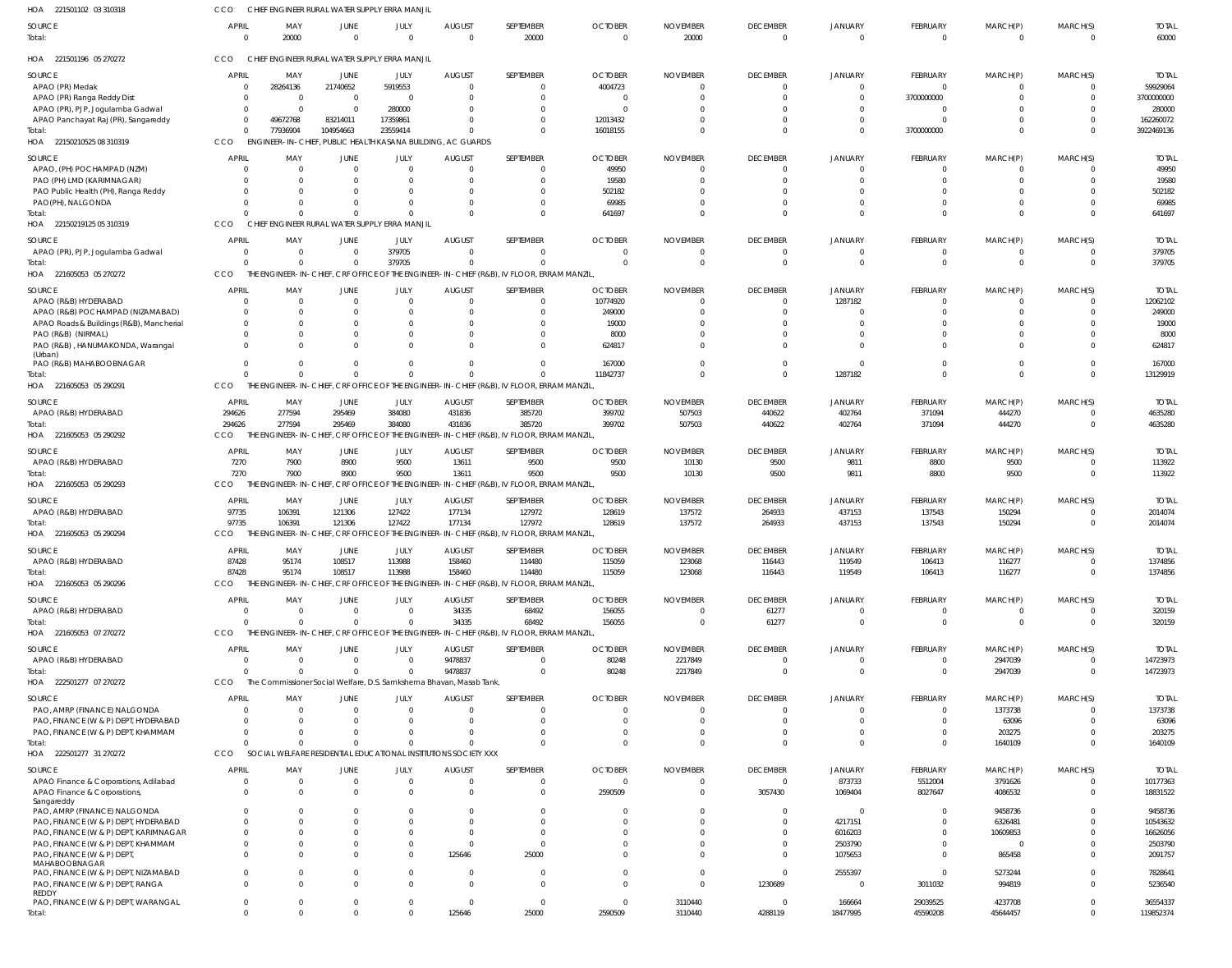22250127725 31 270272 HOA CCO SOCIAL WELFARE RESIDENTIAL EDUCATIONAL INSTITUTIONS SOCIETY XXX

| SOURCE                                                                           | <b>APRIL</b>                   | MAY                            | JUNE                 | JULY                       | <b>AUGUST</b>                                                | SEPTEMBER                                                                                    | <b>OCTOBER</b>             | <b>NOVEMBER</b>             | <b>DECEMBER</b>                   | <b>JANUARY</b>             | <b>FEBRUARY</b>                | MARCH(P)             | MARCH(S)             | <b>TOTAL</b>             |
|----------------------------------------------------------------------------------|--------------------------------|--------------------------------|----------------------|----------------------------|--------------------------------------------------------------|----------------------------------------------------------------------------------------------|----------------------------|-----------------------------|-----------------------------------|----------------------------|--------------------------------|----------------------|----------------------|--------------------------|
| PAO, FINANCE (W & P) DEPT, HYDERABAD                                             | $\overline{0}$<br>$\Omega$     | $\overline{0}$<br>$\Omega$     | $\Omega$<br>$\Omega$ | $\overline{0}$<br>$\Omega$ | $\Omega$<br>$\Omega$                                         | $\mathbf{0}$<br>$\Omega$                                                                     | $\Omega$                   | $\Omega$<br>$\Omega$        | $\Omega$<br>$\Omega$              | 2754408<br>863832          | $\mathbf 0$<br>$\Omega$        | 0<br>$\Omega$        | $\Omega$             | 2754408                  |
| PAO, FINANCE (W & P) DEPT, KHAMMAM<br>Total:                                     | $\Omega$                       |                                | $\Omega$             |                            |                                                              | $\Omega$                                                                                     | $\Omega$                   | $\Omega$                    | $\Omega$                          | 3618240                    | $\Omega$                       | $\Omega$             | $\Omega$             | 863832<br>3618240        |
| HOA 22250480025 43 310312                                                        | CCO                            |                                |                      |                            |                                                              | The Secretary, Minorities Welfare, (M&R) Department A Block, TS Secretariat Hyderabad        |                            |                             |                                   |                            |                                |                      |                      |                          |
| SOURCE<br>APAO Finance & Corporations,                                           | APRIL<br>$\Omega$              | MAY<br>$\Omega$                | JUNE<br>$\Omega$     | JULY<br>$\Omega$           | <b>AUGUST</b><br>$\Omega$                                    | SEPTEMBER<br>$\Omega$                                                                        | <b>OCTOBER</b><br>$\Omega$ | <b>NOVEMBER</b><br>$\Omega$ | <b>DECEMBER</b><br>$\Omega$       | <b>JANUARY</b><br>13882431 | <b>FEBRUARY</b><br>$\Omega$    | MARCH(P)<br>$\Omega$ | MARCH(S)<br>$\Omega$ | <b>TOTAL</b><br>13882431 |
| Sangareddy                                                                       |                                |                                |                      |                            |                                                              |                                                                                              |                            |                             |                                   |                            |                                |                      |                      |                          |
| Total:                                                                           | $\Omega$                       | $\Omega$                       | $\Omega$             | $\Omega$                   |                                                              | $\Omega$                                                                                     | $\Omega$                   | $\Omega$                    | $\Omega$                          | 13882431                   | $\Omega$                       | $\Omega$             | $\Omega$             | 13882431                 |
| HOA 223560104 04 500503                                                          | CCO                            |                                |                      |                            | THE COMMISSIONER, PANCHAYAT RAJ URDU HALL LANE, HIMAYATNAGAR |                                                                                              |                            |                             |                                   |                            |                                |                      |                      |                          |
| SOURCE<br>APAO Finance & Corporations,                                           | <b>APRIL</b><br>$\Omega$       | MAY<br>$\Omega$                | JUNE<br>$\Omega$     | JULY<br>$\Omega$           | <b>AUGUST</b><br>$\Omega$                                    | SEPTEMBER<br>$\mathbf{0}$                                                                    | <b>OCTOBER</b><br>$\Omega$ | <b>NOVEMBER</b><br>$\Omega$ | <b>DECEMBER</b>                   | <b>JANUARY</b><br>$\Omega$ | <b>FEBRUARY</b><br>$\Omega$    | MARCH(P)<br>$\Omega$ | MARCH(S)<br>$\Omega$ | <b>TOTAL</b><br>20000    |
| Nagarkurnool                                                                     |                                |                                |                      |                            |                                                              |                                                                                              |                            |                             | 20000                             |                            |                                |                      |                      |                          |
| APAO Irrigation, Kothagudem                                                      | $\Omega$                       | $\Omega$                       |                      | $\Omega$                   | - 0                                                          | $\Omega$                                                                                     |                            | -0                          | 20000                             |                            | $\Omega$                       | 0                    | $\Omega$             | 20000                    |
| APAO Roads & Buildings (R&B), Jagtial<br>APAO Roads & Buildings (R&B), Siricilla | $\Omega$<br>$\Omega$           | $\Omega$<br>$\Omega$           |                      | $\Omega$                   | $\Omega$                                                     | $\Omega$<br>$\Omega$                                                                         |                            | $\sqrt{ }$<br>$\Omega$      | $\Omega$<br>20000                 |                            | $\Omega$                       | 20000<br>U           | $\Omega$             | 20000<br>20000           |
| APAO, SRSP SSP, KARIMNAGAR                                                       | $\Omega$                       | $\Omega$                       |                      | $\Omega$                   | $\Omega$                                                     | 20000                                                                                        |                            | $\Omega$                    | 20000                             |                            |                                |                      |                      | 40000                    |
| PAO (R&B) (NIRMAL)                                                               |                                | $\Omega$                       |                      | $\Omega$                   | $\Omega$                                                     | $\Omega$                                                                                     |                            | $\sqrt{ }$                  | $\Omega$                          | 20000                      |                                |                      |                      | 20000                    |
| PAO (W&P) NSP, TEKULAPALLY<br>PAO A M R P (SLBC), NALGONDA                       | $\Omega$                       | $\Omega$<br>$\Omega$           |                      | $\Omega$<br>$\Omega$       | 20000<br>$\sqrt{ }$                                          | $\Omega$<br>$\Omega$                                                                         |                            | - 0<br>$\sqrt{ }$           | 20000<br>$\Omega$                 |                            | $\Omega$<br>$\Omega$           | 20000                |                      | 40000<br>20000           |
| PAO IRRIGATION DIVISION HYDERABAD                                                | $\Omega$                       | $\Omega$                       |                      | $\Omega$                   | - 0                                                          | 8336                                                                                         |                            | $\Omega$                    | $\Omega$                          | 40000                      | 20000                          | 40000                |                      | 108336                   |
| <b>PAO IRRIGATION DIVISION.</b>                                                  | $\Omega$                       | $\Omega$                       |                      |                            | $\Omega$                                                     | $\Omega$                                                                                     |                            | $\Omega$                    | $\Omega$                          |                            | 40000                          | 0                    | $\Omega$             | 40000                    |
| MAHABOOBNAGAR<br>PAO IRRIGATION NIZAMABAD                                        | $\Omega$                       | $\Omega$                       | $\Omega$             | $\Omega$                   | $\Omega$                                                     | $\mathbf{0}$                                                                                 |                            | - 0                         | 40000                             | $\Omega$                   | $\mathbf 0$                    | $\Omega$             |                      | 40000                    |
| PAO, PJP, Jogulamba Gadwal                                                       | $\Omega$                       | $\Omega$                       | $\Omega$             | $\Omega$                   | $\Omega$                                                     | 20000                                                                                        | $\Omega$                   | 20000                       | 20000                             | $\Omega$                   | 40000                          | 20000                | $\Omega$             | 120000                   |
| Total:                                                                           | $\Omega$                       | $\Omega$                       | $\Omega$             | $\Omega$                   | 20000                                                        | 48336                                                                                        |                            | 20000                       | 160000                            | 60000                      | 100000                         | 100000               | $\Omega$             | 508336                   |
| HOA 22356010425 04 500503                                                        | CCO                            |                                |                      |                            | THE COMMISSIONER, PANCHAYAT RAJ URDU HALL LANE, HIMAYATNAGAR |                                                                                              |                            |                             |                                   |                            |                                |                      |                      |                          |
| SOURCE                                                                           | APRIL                          | MAY                            | JUNE                 | JULY                       | <b>AUGUST</b>                                                | SEPTEMBER                                                                                    | <b>OCTOBER</b>             | <b>NOVEMBER</b>             | <b>DECEMBER</b>                   | <b>JANUARY</b>             | <b>FEBRUARY</b>                | MARCH(P)             | MARCH(S)             | <b>TOTAL</b>             |
| APAO (R&B) HYDERABAD<br>APAO (R&B) POCHAMPAD (NIZAMABAD)                         | $\Omega$<br>$\Omega$           | $\Omega$<br>$\Omega$           | $\Omega$             | $\Omega$<br>$\Omega$       | $\Omega$<br>20000                                            | $\Omega$<br>20000                                                                            |                            | $\Omega$                    | $\Omega$<br>$\Omega$              |                            | 20000<br>$\Omega$              | 0<br>20000           |                      | 20000<br>60000           |
| APAO (R&B) TEKULAPALLY                                                           | $\Omega$                       | $\Omega$                       |                      | $\Omega$                   | 20000                                                        |                                                                                              |                            |                             | $\Omega$                          |                            |                                |                      |                      | 20000                    |
| APAO Irrigation, Kamareddy                                                       |                                | $\Omega$                       |                      |                            |                                                              | $\Omega$                                                                                     |                            | $\Omega$                    | 20000                             |                            |                                |                      |                      | 20000                    |
| APAO Irrigation, Mahabubabad                                                     | $\Omega$                       | $\Omega$                       |                      |                            |                                                              |                                                                                              |                            | 20000                       |                                   |                            |                                |                      |                      | 20000                    |
| APAO Irrigation, Sangareddy<br>APAO Irrigation, Siricilla                        |                                | $\Omega$                       |                      | $\Omega$                   | - 0<br>20000                                                 | 60000<br>$\Omega$                                                                            |                            | $\sqrt{ }$                  |                                   |                            | $\Omega$                       | 20000                |                      | 60000<br>40000           |
| APAO, SRSP, NIZAMABAD                                                            |                                | $\Omega$                       |                      | $\Omega$                   | - 0                                                          | $\Omega$                                                                                     |                            | $\sqrt{ }$                  |                                   |                            | 20000                          | U                    |                      | 20000                    |
| PAO (W&P) NSP, TEKULAPALLY                                                       |                                | $\Omega$                       |                      | 20000                      | - 0                                                          | 20000                                                                                        |                            | $\Omega$                    |                                   | 20000                      | $\Omega$                       | U                    |                      | 60000                    |
| PAO A M R P (SLBC), NALGONDA                                                     |                                | $\sqrt{ }$                     |                      | 20000                      | 20000                                                        | $\Omega$                                                                                     |                            | 20000                       |                                   |                            | 20000                          | 40000                |                      | 120000                   |
| PAO IRRIGATION DIVISION HYDERABAD<br>PAO IRRIGATION DIVISION KHAMMAM             | $\Omega$<br>$\Omega$           | $\Omega$<br>$\Omega$           |                      |                            |                                                              | $\Omega$<br>20000                                                                            |                            | $\sqrt{ }$<br>$\sqrt{ }$    | $\Omega$                          |                            |                                | 40000                |                      | 40000<br>20000           |
| PAO IRRIGATION DIVISION NALGONDA                                                 | $\Omega$                       | $\Omega$                       |                      | $\Omega$                   |                                                              | $\Omega$                                                                                     |                            | $\Omega$                    | 40000                             |                            |                                |                      |                      | 40000                    |
| PAO IRRIGATION DIVISION,                                                         | $\Omega$                       | $\Omega$                       |                      | 40000                      |                                                              | $\Omega$                                                                                     |                            | $\Omega$                    | $\Omega$                          |                            | $\Omega$                       |                      |                      | 40000                    |
| MAHABOOBNAGAR<br>PAO IRRIGATION RANGA REDDY DISTRICT                             | $\Omega$                       | $\Omega$                       |                      |                            |                                                              | $\Omega$                                                                                     | 20000                      | $\Omega$                    | $\Omega$                          |                            | $\Omega$                       | $\Omega$             | $\Omega$             | 20000                    |
| PAO MEDAK(IW), MEDAK                                                             | $\Omega$                       | $\Omega$                       |                      | $\Omega$                   |                                                              | $\Omega$                                                                                     | 20000                      | $\Omega$                    | $\Omega$                          |                            | $\Omega$                       | 20000                |                      | 40000                    |
| PAO, FINANCE (W & P) DEPT, RANGA<br>REDDY                                        | $\Omega$                       | $\Omega$                       |                      | $\Omega$                   |                                                              | $\Omega$                                                                                     | $\Omega$                   | $\Omega$                    | $\Omega$                          | $\Omega$                   | $\Omega$                       | 20000                |                      | 20000                    |
| PAO, SRSP, SSP, NIRMAL                                                           |                                |                                |                      |                            |                                                              | $\Omega$                                                                                     |                            | $\sqrt{ }$                  | $\Omega$                          | 20000                      | $\Omega$                       | 20000                |                      | 40000                    |
| Total:                                                                           | $\Omega$                       | $\overline{0}$                 | $\Omega$             | 80000                      | 80000                                                        | 120000                                                                                       | 40000                      | 40000                       | 60000                             | 40000                      | 60000                          | 180000               | $\Omega$             | 700000                   |
| HOA 224502193 04 310312                                                          | CCO                            | <b>COMMISSIONER FOR RELIEF</b> |                      |                            |                                                              | - HOD COMMISSIONER FOR RELIEF, REVENUE (RELIEF), A.P. SECRETARIAT,                           |                            |                             |                                   |                            |                                |                      |                      |                          |
| SOURCE                                                                           | <b>APRIL</b>                   | MAY                            | JUNE                 | JULY                       | <b>AUGUST</b>                                                | SEPTEMBER                                                                                    | <b>OCTOBER</b><br>$\Omega$ | <b>NOVEMBER</b><br>490255   | <b>DECEMBER</b><br>$\Omega$       | <b>JANUARY</b><br>$\Omega$ | <b>FEBRUARY</b>                | MARCH(P)<br>$\Omega$ | MARCH(S)<br>$\Omega$ | <b>TOTAL</b>             |
| PAO, FINANCE (W & P) DEPT,<br>MAHABOOBNAGAR                                      | $\Omega$                       | $\Omega$                       | $\Omega$             | $\overline{0}$             | $\overline{0}$                                               | $\mathbf{0}$                                                                                 |                            |                             |                                   |                            | $\mathbf 0$                    |                      |                      | 490255                   |
| Total:                                                                           | $\Omega$                       | $\Omega$                       | $\Omega$             | $\Omega$                   | $\Omega$                                                     | $\Omega$                                                                                     | $\Omega$                   | 490255                      | $\overline{0}$                    | $\Omega$                   | $\mathbf{0}$                   | $\mathbf 0$          | $\Omega$             | 490255                   |
| HOA 240602112 04 270271                                                          | <b>CCO</b>                     |                                |                      |                            |                                                              | HORTICULTURE - HOD DIRECTOR OF HORTICULTURE, Govt. of TS, PUBLIC GARDENS, NAMPALLY           |                            |                             |                                   |                            |                                |                      |                      |                          |
| SOURCE                                                                           | APRIL                          | MAY                            | JUNE                 | JULY                       | <b>AUGUST</b>                                                | SEPTEMBER                                                                                    | <b>OCTOBER</b>             | <b>NOVEMBER</b>             | <b>DECEMBER</b>                   | <b>JANUARY</b>             | <b>FEBRUARY</b>                | MARCH(P)             | MARCH(S)             | <b>TOTAL</b>             |
| PAO, FINANCE (W & P) DEPT, HYDERABAD<br>Total:                                   | $\Omega$<br>$\Omega$           | $\Omega$<br>$\Omega$           | $\Omega$<br>$\Omega$ | $\Omega$<br>$\Omega$       | $\Omega$<br>$\Omega$                                         | $\mathbf{0}$<br>$\Omega$                                                                     | $\Omega$<br>$\Omega$       | $\Omega$<br>$\Omega$        | $\overline{0}$<br>$\overline{0}$  | 144726<br>144726           | 0<br>$\mathbf{0}$              | 0<br>$\mathbf 0$     | $\Omega$             | 144726<br>144726         |
| HOA 240602112 04 270272                                                          | <b>CCO</b>                     |                                |                      |                            |                                                              | HORTICULTURE - HOD DIRECTOR OF HORTICULTURE, Govt. of TS, PUBLIC GARDENS, NAMPALLY           |                            |                             |                                   |                            |                                |                      |                      |                          |
| SOURCE                                                                           | <b>APRIL</b>                   | MAY                            | JUNE                 | JULY                       | <b>AUGUST</b>                                                | SEPTEMBER                                                                                    | <b>OCTOBER</b>             | <b>NOVEMBER</b>             | <b>DECEMBER</b>                   | <b>JANUARY</b>             | FEBRUARY                       | MARCH(P)             | MARCH(S)             | <b>TOTAL</b>             |
| PAO, FINANCE (W & P) DEPT, HYDERABAD                                             | $\overline{0}$                 | $\Omega$                       | $\Omega$             | $\overline{0}$             | $\Omega$                                                     | $\mathbf{0}$                                                                                 | $\Omega$                   | - 0                         | $\overline{0}$                    | 68000                      | $\mathbf 0$                    | 0                    |                      | 68000                    |
| Total:                                                                           | $\Omega$                       | $\Omega$                       | $\Omega$             | $\Omega$                   | $\Omega$                                                     | $\Omega$                                                                                     | $\Omega$                   | $\Omega$                    | $\overline{0}$                    | 68000                      | $\mathbf{0}$                   | $\mathbf 0$          | $\Omega$             | 68000                    |
| HOA 251500001 05 270272                                                          | CCO                            |                                |                      |                            |                                                              | ENGINEER-IN-CHIEF, (GENL.&PR) ERRAMANZIL COLONY HYDERABAD ERRA MANJIL Telangana,             |                            |                             |                                   |                            |                                |                      |                      |                          |
| SOURCE                                                                           | <b>APRIL</b>                   | MAY                            | JUNE                 | JULY<br>$\Omega$           | <b>AUGUST</b><br>$\Omega$                                    | SEPTEMBER                                                                                    | <b>OCTOBER</b><br>$\Omega$ | <b>NOVEMBER</b>             | <b>DECEMBER</b><br>$\overline{0}$ | JANUARY<br>$\overline{0}$  | <b>FEBRUARY</b><br>$\mathbf 0$ | MARCH(P)             | MARCH(S)             | <b>TOTAL</b>             |
| APAO (PR) Ranga Reddy Dist<br>APAO Panchayat Raj (PR), Medchal                   | $\Omega$<br>$\Omega$           | $\Omega$<br>$\Omega$           | $\Omega$<br>$\Omega$ | $\Omega$                   | $\Omega$                                                     | $\mathbf{0}$<br>$\Omega$                                                                     |                            | - 0<br>$\Omega$             | $\Omega$                          | 2173388                    | 93139                          | 3461443<br>$\Omega$  | $\Omega$             | 3461443<br>2266527       |
| Malkajigiri                                                                      |                                |                                |                      |                            |                                                              |                                                                                              |                            |                             |                                   |                            |                                |                      |                      |                          |
| Total:<br>HOA 251500001 06 010015                                                | $\Omega$<br>CCO                | $\Omega$                       | $\Omega$             | $\Omega$                   | $\Omega$                                                     | $\Omega$<br>ENGINEER-IN-CHIEF, (GENL.&PR) ERRAMANZIL COLONY HYDERABAD ERRA MANJIL Telangana, |                            | $\Omega$                    | $\Omega$                          | 2173388                    | 93139                          | 3461443              | $\Omega$             | 5727970                  |
|                                                                                  |                                |                                |                      |                            |                                                              |                                                                                              |                            |                             |                                   |                            |                                |                      |                      |                          |
| SOURCE<br>APAO Panchayat Raj (PR), Medchal                                       | <b>APRIL</b><br>665            | MAY<br>$\Omega$                | JUNE<br>$\Omega$     | JULY<br>$\overline{0}$     | <b>AUGUST</b><br>$\Omega$                                    | SEPTEMBER<br>$\overline{0}$                                                                  | <b>OCTOBER</b><br>$\Omega$ | <b>NOVEMBER</b><br>$\Omega$ | <b>DECEMBER</b><br>$\overline{0}$ | <b>JANUARY</b><br>$\Omega$ | <b>FEBRUARY</b><br>$\mathbf 0$ | MARCH(P)<br>$\Omega$ | MARCH(S)             | <b>TOTAL</b><br>665      |
| Malkajigiri                                                                      |                                |                                |                      |                            |                                                              |                                                                                              |                            |                             |                                   |                            |                                |                      |                      |                          |
| Total:<br>HOA 251500001 06 010017                                                | 665<br>CCO                     | $\Omega$                       | $\Omega$             | $\Omega$                   | $\Omega$                                                     | $\Omega$<br>ENGINEER-IN-CHIEF, (GENL.&PR) ERRAMANZIL COLONY HYDERABAD ERRA MANJIL Telangana, | $\Omega$                   | $\Omega$                    | $\overline{0}$                    | $\Omega$                   | $\mathbf 0$                    | $\mathbf 0$          | $\Omega$             | 665                      |
|                                                                                  |                                |                                |                      |                            |                                                              |                                                                                              |                            |                             |                                   |                            |                                |                      |                      |                          |
| SOURCE<br>APAO (PR) Medak                                                        | <b>APRIL</b><br>$\overline{0}$ | MAY<br>$\overline{0}$          | JUNE<br>200000       | JULY<br>$\overline{0}$     | <b>AUGUST</b><br>$\Omega$                                    | SEPTEMBER<br>$\mathbf{0}$                                                                    | <b>OCTOBER</b><br>$\Omega$ | <b>NOVEMBER</b><br>$\circ$  | <b>DECEMBER</b><br>44000          | <b>JANUARY</b><br>$\Omega$ | <b>FEBRUARY</b><br>$\mathbf 0$ | MARCH(P)<br>0        | MARCH(S)<br>$\Omega$ | <b>TOTAL</b><br>244000   |
| Total:                                                                           | $\Omega$                       | $\Omega$                       | 200000               | $\Omega$                   |                                                              | $\Omega$                                                                                     | $\Omega$                   | $\Omega$                    | 44000                             | $\Omega$                   | $\mathbf 0$                    | $\mathbf 0$          | $\Omega$             | 244000                   |
| HOA 251500001 06 290291                                                          | CCO                            | <b>ENGINEER-IN-CHIEF</b>       |                      |                            |                                                              | (GENL.&PR) ERRAMANZIL COLONY HYDERABAD ERRA MANJIL Telangana,                                |                            |                             |                                   |                            |                                |                      |                      |                          |
| SOURCE                                                                           | <b>APRIL</b>                   | MAY                            | JUNE                 | JULY                       | <b>AUGUST</b>                                                | SEPTEMBER                                                                                    | <b>OCTOBER</b>             | <b>NOVEMBER</b>             | <b>DECEMBER</b>                   | <b>JANUARY</b>             | <b>FEBRUARY</b>                | MARCH(P)             | MARCH(S)             | <b>TOTAL</b>             |
| APAO (PR) Medak                                                                  | 118020                         | 118020                         | 286111               | 365172                     | 341000                                                       | 246487                                                                                       | 198330                     | 198330                      | 198330                            |                            | 397850                         | 200630               | $\Omega$             | 2668280                  |
| APAO (PR) Pochampad, Nizamabad                                                   | 284589                         | 241879                         | 162982               | 279130                     | 414208                                                       | 281650                                                                                       | 292177                     | 356620                      | 376792                            | 302353                     | 236620                         | 297796               | $\mathbf 0$          | 3526796                  |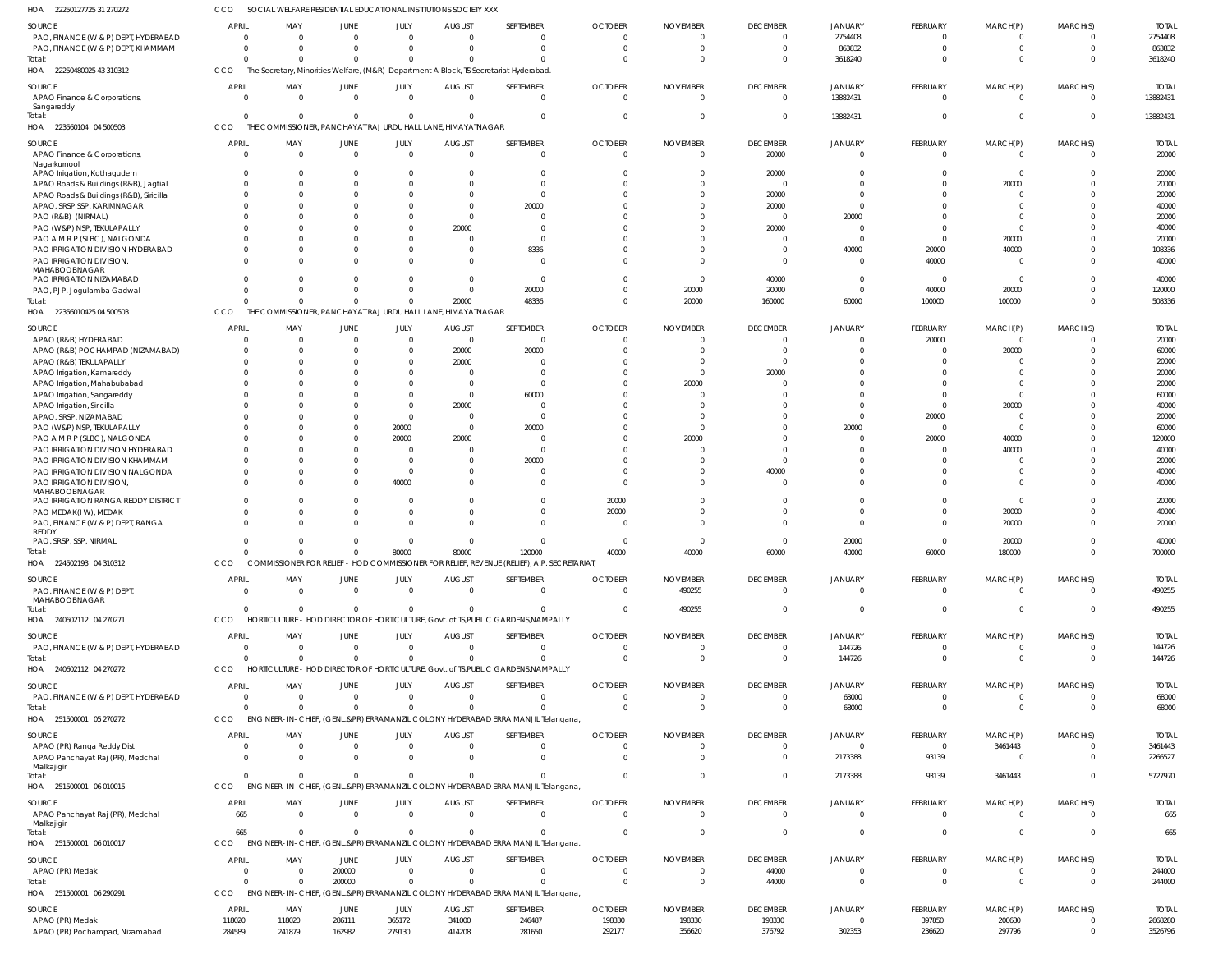| HOA 251500001 06 290291 | CCO ENGINEER-IN-CHIEF, (GENL.&PR) ERRAMANZIL COLONY HYDERABAD ERRA MANJIL Telangana, |
|-------------------------|--------------------------------------------------------------------------------------|

| ZUIJUUUUI UU Z7UZ7I                                                     |                      |                         |                |                |                         | LIVOIIVLEN-IIV-CHIEF, (OLIVE.QFN) ENNAIVIAIVLIE COLONI HITDENADAD ENNA IVIAIVJIE ICIQHIGHIQ |                |                 |                 |                |                 |                |                      |                  |
|-------------------------------------------------------------------------|----------------------|-------------------------|----------------|----------------|-------------------------|---------------------------------------------------------------------------------------------|----------------|-----------------|-----------------|----------------|-----------------|----------------|----------------------|------------------|
| SOURCE                                                                  | <b>APRIL</b>         | MAY                     | JUNE           | JULY           | <b>AUGUST</b>           | SEPTEMBER                                                                                   | <b>OCTOBER</b> | <b>NOVEMBER</b> | <b>DECEMBER</b> | <b>JANUARY</b> | <b>FEBRUARY</b> | MARCH(P)       | MARCH(S)             | <b>TOTAI</b>     |
| APAO (PR) Ranga Reddy Dist                                              | 552207               | 598732                  | 640012         | 902179         | 658610                  | 567641                                                                                      | 823821         | 674741          | 680398          | 681508         | 808488          | 812002         | $\Omega$             | 8400339          |
| APAO (PR) Tekulapapall                                                  | 359572               | 279008                  | 375787         | 626820         | 626820                  | 741817                                                                                      | 630270         | 642749          | 449679          | 881191         | 821683          | 567741         | $\Omega$             | 7003137          |
|                                                                         |                      |                         |                |                |                         |                                                                                             |                |                 |                 |                |                 |                |                      |                  |
| APAO (PR), PJP, Jogulamba Gadwal                                        | 114650               | 207297                  | 98653          | 116790         | 116790                  | 116790                                                                                      | 121195         | 131540          | 112410          | 117820         | 125195          | 7372           | $\Omega$             | 1386502          |
| APAO Panchayat Raj (PR), Adilabad                                       | 162619               | 134843                  | 159345         | 229225         | 204683                  | 229225                                                                                      | 228685         | 230495          | 237399          | 367199         | 269863          | 217979         |                      | 2671560          |
| APAO Panchayat Raj (PR), Bhoopalapally                                  | $\overline{0}$       | 277240                  | $\Omega$       | 115381         | $\overline{0}$          | $\Omega$                                                                                    | 251790         | - 0             | 87832           | 311006         | 219363          | 7982           |                      | 1270594          |
| APAO Panchayat Raj (PR), Jagtial                                        | $\overline{0}$       | 331558                  | 162259         | 194540         | 194540                  | 194540                                                                                      | 194540         | 152710          | 152710          | 152710         | 152710          | 152710         |                      | 2035527          |
| APAO Panchayat Raj (PR), Jangaon                                        | $\overline{0}$       | 439123                  | $\Omega$       | - 0            | $\circ$                 | 195754                                                                                      | 769060         | $\Omega$        | 554779          |                | 175250          |                |                      | 2133966          |
|                                                                         | 67482                | 758522                  | 403619         | 473430         | 474540                  | 478740                                                                                      | 440220         | 514877          | 477265          | 441250         | 441250          | 477280         |                      | 5448475          |
| APAO Panchayat Raj (PR), Kamareddy                                      |                      |                         |                |                |                         |                                                                                             |                |                 |                 |                |                 |                |                      |                  |
| APAO Panchayat Raj (PR), Kothagudem                                     | 221450               | 245853                  | 229789         | 305044         | 356215                  | 359895                                                                                      | 352815         | 352257          | 355405          | 355957         | 356515          | 356515         |                      | 3847710          |
| APAO Panchayat Raj (PR), Mahabubabad                                    | 253338               | 246893                  | 247593         | 300828         | 283826                  | 284586                                                                                      | 284586         | 281351          | 188947          | 522965         | 291177          | 159894         |                      | 3345984          |
| APAO Panchayat Raj (PR), Mancherial                                     | 98001                | 92865                   | 92865          | 108890         | 108890                  | 113960                                                                                      | 111900         | 111697          | 111900          | 111900         | 111900          | 155042         |                      | 1329810          |
| APAO Panchayat Raj (PR), Medchal                                        | 558823               | 532746                  | 532746         | 623598         | 627718                  | 602558                                                                                      | 702837         | 613004          | 603451          | 603451         | 624851          | 449176         | $\Omega$             | 7074959          |
| Malkajigiri                                                             |                      |                         |                |                |                         |                                                                                             |                |                 |                 |                |                 |                |                      |                  |
| APAO Panchayat Raj (PR), Nagarkurnool                                   | 305811               | 290513                  | 395906         | 341930         | 344150                  | 372886                                                                                      | 344260         | 349550          | 312520          | 346130         | 446960          | 441780         | $\Omega$             | 4292396          |
| APAO Panchayat Raj (PR), Peddapalli                                     | 84553                | 81135                   | 73821          | 109105         | 71605                   | 71605                                                                                       | 117838         | 211414          | 138474          | 112115         | 112115          | 138473         | $\Omega$             | 1322253          |
|                                                                         | 135414               | 143090                  | 142609         | 165359         | 133880                  | 134438                                                                                      | 128673         | 136686          | 181854          | 166064         | 147799          | 136145         | $\Omega$             | 1752011          |
| APAO Panchayat Raj (PR), Sangareddy                                     |                      |                         |                |                |                         |                                                                                             |                |                 |                 |                |                 |                |                      |                  |
| APAO Panchayat Raj (PR), Siddipet                                       | 322274               | 270542                  | 322672         | 159600         | 824725                  | 324700                                                                                      | 284010         | 697346          | 299230          | 272478         | 397323          | 378899         |                      | 4553799          |
| APAO Panchayat Raj (PR), Siricilla                                      | $\overline{0}$       | 76075                   | 101061         | 355277         | 155240                  | 188774                                                                                      | 155240         | 300286          | $-9558$         | 137463         | 206518          | 51759          |                      | 1718135          |
| APAO Panchayat Raj (PR), Suryapet                                       | 33290                | 18300                   | 33290          | 66580          | $\Omega$                | 133160                                                                                      | 67400          | 109802          | 103631          | 67400          | 67400           | 103627         |                      | 803880           |
| APAO Panchayat Raj (PR), Vikarabad                                      | $\overline{0}$       | 95415                   | 122606         | 101911         | 77340                   | 126482                                                                                      | 101911         | 143495          | 103825          | 125252         | 127730          | 72402          | $\Omega$             | 1198369          |
| APAO Panchayat Raj (PR), Wanaparthy                                     | 199976               | 228427                  | 193599         | 226440         | 228580                  | 229610                                                                                      | 119960         | 332169          | 668237          | 232540         | 204240          | 182033         |                      | 3045811          |
|                                                                         |                      |                         |                |                | 237110                  |                                                                                             |                | 237110          |                 |                |                 |                | $\Omega$             | 3147662          |
| APAO Panchayat Raj (PR), Waranagal                                      | 267318               | 255551                  | 233923         | 266080         |                         | 253249                                                                                      | 325644         |                 | 238650          | 283698         | 261174          | 288155         |                      |                  |
| Rural                                                                   |                      | 379022                  | 190459         |                |                         | 246340                                                                                      |                |                 |                 |                |                 |                |                      |                  |
| APAO Panchayat Raj (PR), Yadadri                                        | 241900               |                         |                | 244120         | 245390                  |                                                                                             | 245531         | 248560          | 199380          | 258724         | 220745          | 79632          |                      | 2799803          |
| PAO (PR) (IW), LMD Colony, Karimnagar                                   | $\overline{0}$       | 398930                  | 298676         | 231255         | 232135                  | 232135                                                                                      | 232135         | 232135          | 232135          | 232135         | 291417          | 255167         | $\Omega$             | 2868255          |
| PAO (PR) KCC, Warangal (Urban)                                          | $\overline{0}$       | 531151                  | 288269         | 338065         | 350645                  | 343245                                                                                      | 373595         | 620932          | 345467          | $\Omega$       | 832296          | 492122         |                      | 4515787          |
| PAO (PR) MAHABOOBNAGAR                                                  | 388917               | 916819                  | 638777         | 748355         | 707635                  | 709615                                                                                      | 673235         | 753585          | 671115          | 675235         | 686635          | 167992         | $\Omega$             | 7737915          |
| PAO (PR) Nalgonda                                                       | 375931               | 895455                  | 527808         | 619360         | 621500                  | 622530                                                                                      | 622530         | 636093          | 776258          | 626480         | 650812          | 676961         |                      | 7651718          |
|                                                                         | 171684               | 130658                  | 130658         | 153270         | 155330                  | 155330                                                                                      | 155330         | 183498          | 173400          | 158580         | 157470          | 18062          | $\Omega$             | 1743270          |
| PAO (PR), Nirmal                                                        |                      |                         |                |                |                         |                                                                                             |                |                 |                 |                |                 |                |                      |                  |
| Total                                                                   | 5317819              | 9215662                 | 7085895        | 8767734        | 8793105                 | 8557742                                                                                     | 9349518        | 9453032         | 9021915         | 8543604        | 9843349         | 7345328        | $\Omega$             | 101294703        |
| HOA 251500001 06 290292                                                 | CCO                  |                         |                |                |                         | ENGINEER-IN-CHIEF, (GENL.&PR) ERRAMANZIL COLONY HYDERABAD ERRA MANJIL Telangana,            |                |                 |                 |                |                 |                |                      |                  |
|                                                                         |                      |                         |                |                |                         |                                                                                             |                |                 |                 |                |                 |                |                      |                  |
| <b>SOURCE</b>                                                           | <b>APRIL</b>         | MAY                     | JUNE           | JULY           | <b>AUGUST</b>           | SEPTEMBER                                                                                   | <b>OCTOBER</b> | <b>NOVEMBER</b> | <b>DECEMBER</b> | <b>JANUARY</b> | <b>FEBRUARY</b> | MARCH(P)       | MARCH(S)             | <b>TOTAI</b>     |
| APAO (PR) Medak                                                         | 500                  | 500                     | 1433           | 1480           | 1320                    | 1000                                                                                        | 800            | 800             | 800             |                | 1600            | 800            |                      | 11033            |
| APAO (PR) Pochampad, Nizamabad                                          | 1280                 | 1160                    | 1000           | 800            | 1800                    | 1000                                                                                        | 1067           | 1200            | 1200            | 1133           | 800             | 600            | $\Omega$             | 13040            |
| APAO (PR) Ranga Reddy Dist                                              | 23646                | 38100                   | 38100          | 42411          | 41411                   | 6800                                                                                        | 9350           | 6800            | 6800            | 6800           | 6800            | 4800           | $\Omega$             | 231818           |
| APAO (PR) Tekulapapalli                                                 | 3075                 | 4950                    | 3225           | 4950           | 4950                    | 4950                                                                                        | 4950           | 4950            | 8400            | 4950           | 4950            | 150            |                      | 54450            |
| APAO (PR), PJP, Jogulamba Gadwal                                        | 600                  | 1080                    | 600            | 600            | 600                     | 600                                                                                         | 600            | 600             | 660             | 600            | 600             | $\Omega$       |                      | 7140             |
|                                                                         |                      |                         |                |                |                         |                                                                                             |                |                 |                 |                |                 |                |                      |                  |
| APAO Panchayat Raj (PR), Adilabad                                       | 1263                 | 1825                    | 1350           | 1825           | 2300                    | 1825                                                                                        | 1913           | 1825            | 1825            | 1825           | 1825            | 1825           |                      | 21426            |
| APAO Panchayat Raj (PR), Bhoopalapally                                  | $\Omega$             | 1800                    | $\mathsf{C}$   | 400            | $\overline{0}$          | $\Omega$                                                                                    | 1200           | $\Omega$        | $\Omega$        | 1200           | 800             | $\Omega$       |                      | 5400             |
| APAO Panchayat Raj (PR), Jagtial                                        | $\Omega$             | 650                     | 650            | 650            | 650                     | 650                                                                                         | 650            | 520             | 520             | 520            | 520             | 520            |                      | 6500             |
| APAO Panchayat Raj (PR), Jangaon                                        | $\Omega$             | 1940                    | $\Omega$       |                | $\Omega$                | $\Omega$                                                                                    | 3980           | $\Omega$        | 1400            | $\Omega$       | 1000            | $\Omega$       |                      | 8320             |
| APAO Panchayat Raj (PR), Kamareddy                                      | 360                  | 2542                    | 1525           | 1525           | 1525                    | 1525                                                                                        | 1400           | 1440            | 1400            | 1400           | 1400            | 1400           |                      | 17442            |
|                                                                         |                      |                         |                |                |                         |                                                                                             |                |                 |                 |                |                 |                |                      |                  |
| APAO Panchayat Raj (PR), Mahabubabad                                    | 540                  | 600                     | 600            | 600            | 600                     | 600                                                                                         | 600            | 660             | 600             | 600            | 600             | $\Omega$       | $\Omega$             | 6600             |
| APAO Panchayat Raj (PR), Mancherial                                     | 450                  | 500                     | 500            | 500            | 500                     | 500                                                                                         | 500            | 550             | 7000            | 600            | 600             | 600            |                      | 12800            |
| APAO Panchayat Raj (PR), Medchal                                        | $\Omega$             | 665                     | 665            | 1329           | 1329                    | 1329                                                                                        | 1329           | 3324            | 1329            | 1329           | 1329            | 1329           | $\Omega$             | 15286            |
| Malkajigiri                                                             |                      |                         |                |                |                         |                                                                                             |                |                 |                 |                |                 |                |                      |                  |
| APAO Panchayat Raj (PR), Peddapalli                                     | 360                  | 400                     | 400            | 400            | 200                     | 200                                                                                         | 440            | 800             | 400             | 400            | 400             | 400            |                      | 4800             |
| APAO Panchayat Raj (PR), Sangareddy                                     | 720                  | 800                     | 800            | 800            | 600                     | 600                                                                                         | 567            | 600             | 600             | 600            | 588             | 593            | $\Omega$             | 7868             |
|                                                                         | 3979                 | 4291                    | 7832           |                |                         | 950                                                                                         |                | 5475            |                 | 1067           |                 | 575            |                      |                  |
| APAO Panchayat Raj (PR), Siddipet                                       |                      |                         |                | 500            | 8082                    |                                                                                             | 825            |                 |                 |                | 983             |                |                      | 35509            |
| APAO Panchayat Raj (PR), Siricilla                                      | $\Omega$             | 325                     | - 0            | 3467           | 2525                    | 4725                                                                                        | 2525           | 2525            | 5700            | 325            | 2525            |                |                      | 24642            |
| APAO Panchayat Raj (PR), Suryapet                                       | 100                  | 200                     | 100            | 200            | $\Omega$                | 400                                                                                         | 200            | 400             | 200             | 200            | 200             | 200            |                      | 2400             |
| APAO Panchayat Raj (PR), Wanaparthy                                     | $\overline{0}$       | $\overline{\mathbf{0}}$ | - 0            |                | - 0                     | $\Omega$                                                                                    | $\overline{0}$ | $\overline{0}$  | 1504            | $\Omega$       | $\Omega$        | $\mathbf 0$    | $\Omega$             | 1504             |
| APAO Panchayat Raj (PR), Waranagal                                      | 1396                 | 1550                    | 1550           | 1550           | 1350                    | 1350                                                                                        | 1506           | 1350            | 1350            | 1350           | 1350            | 1350           | $\Omega$             | 17002            |
| Rural                                                                   |                      |                         |                |                |                         |                                                                                             |                |                 |                 |                |                 |                |                      |                  |
| APAO Panchayat Raj (PR), Yadadri                                        | 1200                 | 2200                    | 1100           | 1200           | 1200                    | 1200                                                                                        | 1500           | 1200            | 1000            | 1000           | 1000            | $\mathbf{0}$   | $\Omega$             | 13800            |
|                                                                         | $\overline{0}$       |                         |                |                |                         |                                                                                             |                |                 |                 |                |                 |                |                      |                  |
| PAO (PR) (IW), LMD Colony, Karimnagar                                   |                      | 3960                    | 3435           | 2290           | 2290                    | 2290                                                                                        | 2290           | 2290            | 2290            | 2290           | 2290            | 1655           |                      | 27370            |
| PAO (PR) KCC, Warangal (Urban)                                          | $\overline{0}$       | 5922                    | 3080           | 3780           | 3780                    | 3780                                                                                        | 4280           | 9706            | 3780            | $\Omega$       | 9610            | 4330           |                      | 52048            |
| PAO (PR) Nalgonda                                                       | 3309                 | 5995                    | 4475           | 4475           | 4475                    | 4475                                                                                        | 4475           | 4555            | 4844            | 4475           | 4475            | 4075           |                      | 54103            |
| Total:                                                                  | 42778                | 81955                   | 72420          | 75732          | 81487                   | 40749                                                                                       | 46947          | 51570           | 54552           | 32664          | 46245           | 25202          | $\Omega$             | 652301           |
| HOA 251500001 06 290293                                                 | CCO                  |                         |                |                |                         | ENGINEER-IN-CHIEF, (GENL.&PR) ERRAMANZIL COLONY HYDERABAD ERRA MANJIL Telangana,            |                |                 |                 |                |                 |                |                      |                  |
|                                                                         |                      |                         |                |                |                         |                                                                                             |                |                 |                 |                |                 |                |                      |                  |
| <b>SOURCE</b>                                                           | <b>APRIL</b>         | MAY                     | JUNE           | JULY           | <b>AUGUST</b>           | SEPTEMBER                                                                                   | <b>OCTOBER</b> | <b>NOVEMBER</b> | <b>DECEMBER</b> | <b>JANUARY</b> | <b>FEBRUARY</b> | MARCH(P)       | MARCH(S)             | <b>TOTAL</b>     |
| APAO (PR) Medak                                                         | 39149                | 39149                   | 106343         | 121133         | 113268                  | 81796                                                                                       | 65798          | 65798           | 76079           | 13314          | 152619          | 76971          | $\Omega$             | 951417           |
| APAO (PR) Pochampad, Nizamabad                                          | 94540                | 85568                   | 78568          | 93035          | 141182                  | 93751                                                                                       | 97234          | 139803          | 120842          | 148186         | 163717          | 78367          | $\Omega$             | 1334793          |
|                                                                         | 165889               | 195112                  | 208956         | 198573         | 183924                  | 188006                                                                                      | 229673         | 185072          | 214421          | 214852         | 214852          | 170497         |                      | 2369827          |
| APAO (PR) Ranga Reddy Dist                                              |                      |                         |                |                |                         |                                                                                             |                |                 |                 |                |                 |                |                      |                  |
| APAO (PR) Tekulapapalli                                                 | 119691               | 197258                  | 134269         | 208432         | 208432                  | 242686                                                                                      | 209592         | 251662          | 374401          | 253892         | 248488          | 50118          |                      | 2498921          |
| APAO (PR), PJP, Jogulamba Gadwal                                        | 38016                | 68741                   | 38362          | 38734          | 38734                   | 38734                                                                                       | 38734          | 38734           | 48987           | 45186          | 45186           | 98471          |                      | 576619           |
| APAO Panchayat Raj (PR), Adilabad                                       | 37074                | 56943                   | 39225          | 57288          | 75006                   | 57288                                                                                       | 58992          | 57713           | 68299           | 67335          | 67335           | 44112          |                      | 686610           |
| APAO Panchayat Raj (PR), Bhoopalapally                                  | $\overline{0}$       | 101853                  | $\overline{0}$ | 24246          | $\overline{0}$          | $\Omega$                                                                                    | 83568          | $\mathbf{C}$    |                 | 80029          | 63528           |                |                      | 353224           |
| APAO Panchayat Raj (PR), Jagtial                                        |                      | 119860                  | 63085          | 64547          | 64547                   | 64547                                                                                       | 64547          | 50670           | 58587           | 58587          | 58587           | 58587          |                      | 726151           |
|                                                                         |                      |                         |                |                | $\circ$                 |                                                                                             |                |                 |                 |                |                 |                |                      |                  |
|                                                                         | $\overline{0}$       |                         |                |                |                         | 1375                                                                                        | 268896         | $\Omega$        | 161680          |                | 58117           | $\Omega$       |                      | 640839           |
| APAO Panchayat Raj (PR), Jangaon                                        | $\overline{0}$       | 150771                  | $\mathbf 0$    |                |                         |                                                                                             |                | 148569          | 169309          | 235677         | 505291          |                |                      | 2301847          |
| APAO Panchayat Raj (PR), Kamareddy                                      | 22396                | 274711                  | 157088         | 157088         | 157460                  | 158868                                                                                      | 146081         |                 |                 |                |                 | 169309         |                      |                  |
| APAO Panchayat Raj (PR), Kothagudem                                     | 73640                | 78279                   | 78279          | 142044         | 118271                  | 114178                                                                                      | 111802         | 111802          | 130276          | 130706         | 130706          | 130706         |                      | 1350689          |
|                                                                         | 42318                | 47021                   | 47296          | 53380          | 47805                   | 48060                                                                                       | 48060          | 52763           | 55571           | 192358         | 56001           |                |                      | 690633           |
| APAO Panchayat Raj (PR), Mahabubabad                                    |                      |                         |                |                |                         |                                                                                             |                |                 |                 |                |                 |                |                      |                  |
| APAO Panchayat Raj (PR), Mancherial                                     | 32495                | 36105                   | 36105          | 36105          | 36105                   | 37805                                                                                       | 37114          | 40725           | 42914           | 42914          | 42914           | 42914          | $\Omega$             | 464215           |
| APAO Panchayat Raj (PR), Medchal                                        | 130580               | 144344                  | 144344         | 151058         | 152438                  | 144136                                                                                      | 153760         | 168267          | 161834          | 161834         | 161834          | 102694         | $\Omega$             | 1777123          |
| Malkajigiri                                                             |                      |                         |                |                |                         |                                                                                             |                |                 |                 |                |                 |                |                      |                  |
| APAO Panchayat Raj (PR), Nagarkurnool                                   | 101401               | 112668                  | 102219         | 113386         | 230462                  | 125271                                                                                      | 109238         | 103653          | 119851          | 132732         | 167895          | 143999         | $\Omega$             | 1562775          |
| APAO Panchayat Raj (PR), Peddapalli                                     | 27967                | 30455                   | 36026          | 36025          | 23583                   | 23583                                                                                       | 49655          | 61227           | 42820           | 42820          | 42820           | 42820          |                      | 459801           |
| APAO Panchayat Raj (PR), Sangareddy                                     | 44888                | 49875                   | 49875          | 49875          | 38841                   | 38841                                                                                       | 36931          | 39772           | 44911           | 54572          | 49425           | 45579          | $\Omega$             | 543385           |
| APAO Panchayat Raj (PR), Siddipet                                       | 116132               | 114837                  | 142370         | 52957          | 418566                  | 107721                                                                                      | 94216          | 256824          | 126493          | 163378         | 163300          | 63753          |                      | 1820547          |
|                                                                         | $\overline{0}$       |                         | $\overline{0}$ |                |                         |                                                                                             |                |                 |                 |                |                 | $\Omega$       | $\Omega$             |                  |
| APAO Panchayat Raj (PR), Siricilla                                      |                      | 25229                   |                | 112936         | 39080                   | 52213                                                                                       | 39080          | 91612           | 154858          | 132472         | 45186           |                |                      | 692666           |
| APAO Panchayat Raj (PR), Suryapet<br>APAO Panchayat Raj (PR), Vikarabad | 11038<br>$\mathbf 0$ | 22076<br>18717          | 11038<br>51310 | 22076<br>25655 | $\overline{0}$<br>25655 | 44152<br>25655                                                                              | 22351<br>25655 | 44427<br>25973  | 25845<br>30033  | 25845<br>30463 | 25845<br>30463  | 25845<br>16476 | $\Omega$<br>$\Omega$ | 280538<br>306055 |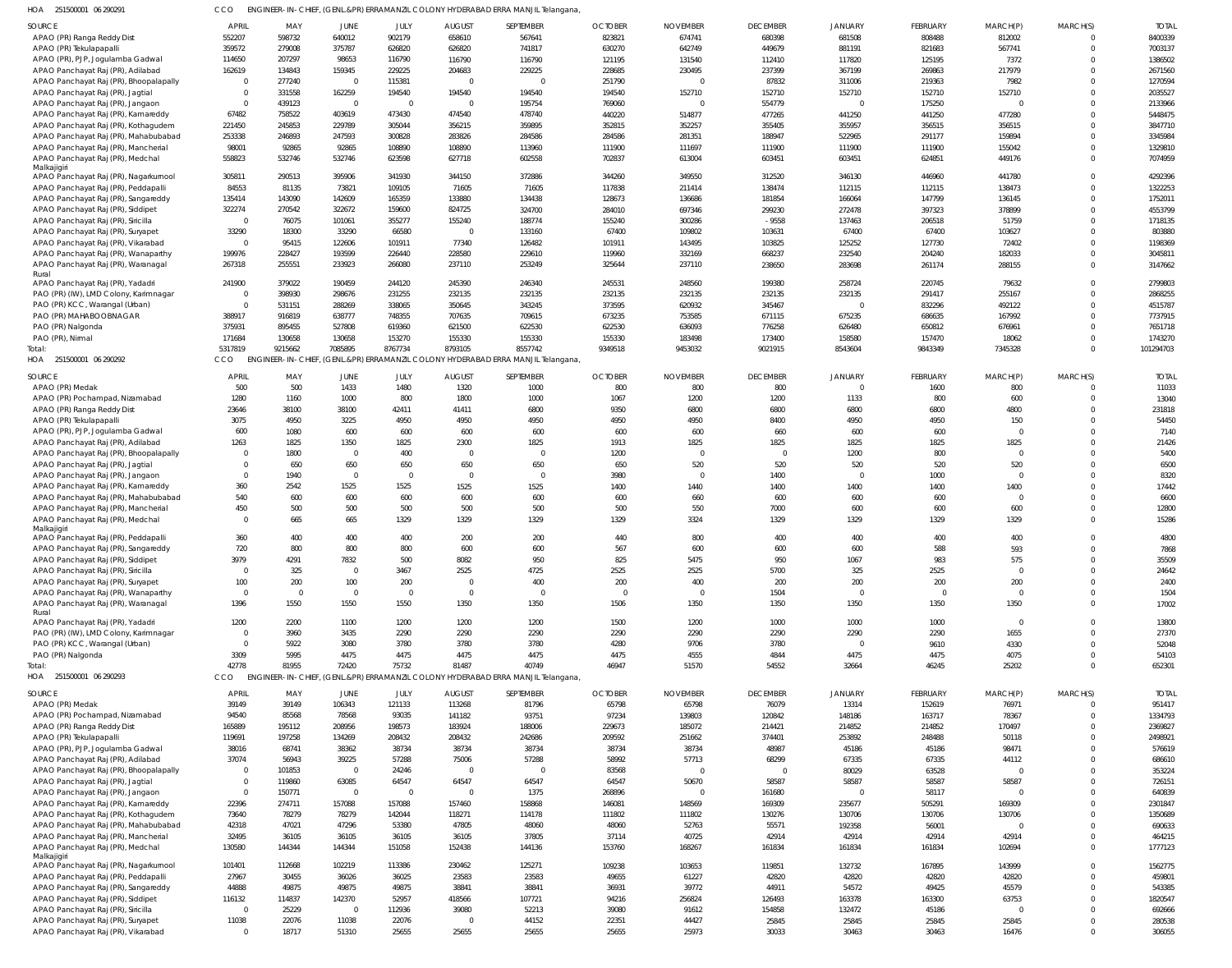| 251500001 06 290293 | CCO ENGINEER-IN-CHIEF, (GENL.&PR) ERRAMANZIL COLONY HYDERABAD ERRA MANJIL Telangana, |
|---------------------|--------------------------------------------------------------------------------------|
|                     |                                                                                      |

| HOA 251500001 06 290293                                                    | CCO                        |                      |                            |                      |                           | ENGINEER-IN-CHIEF, (GENL.&PR) ERRAMANZIL COLONY HYDERABAD ERRA MANJIL Telangana |                            |                             |                                   |                            |                           |                         |                          |                        |
|----------------------------------------------------------------------------|----------------------------|----------------------|----------------------------|----------------------|---------------------------|---------------------------------------------------------------------------------|----------------------------|-----------------------------|-----------------------------------|----------------------------|---------------------------|-------------------------|--------------------------|------------------------|
| SOURCE                                                                     | <b>APRI</b>                | MAY                  | JUNE                       | JULY                 | <b>AUGUST</b>             | SEPTEMBER                                                                       | <b>OCTOBER</b>             | <b>NOVEMBER</b>             | <b>DECEMBER</b>                   | <b>JANUARY</b>             | <b>FEBRUARY</b>           | MARCH(P)                | MARCH(S)                 | <b>TOTAL</b>           |
| APAO Panchayat Raj (PR), Wanaparthy                                        | 66327                      | 88610                | 75105                      | 75105                | 75822                     | 76167                                                                           | 39797                      | 119216                      | 186960                            | 89205                      | 78167                     | 60370                   | $\mathbf 0$              | 1030851                |
| APAO Panchayat Raj (PR), Waranagal<br>Rural                                | 76965                      | 85515                | 76768                      | 75259                | 65656                     | 71013                                                                           | 93521                      | 65656                       | 75917                             | 75917                      | 75917                     | 117103                  | $\mathbf 0$              | 955207                 |
| APAO Panchayat Raj (PR), Yadadr                                            | 80236                      | 144598               | 72672                      | 80980                | 81405                     | 81724                                                                           | 105905                     | 82468                       | 76509                             | 248249                     | 116648                    | $\Omega$                | $\Omega$                 | 1171394                |
| PAO (PR) (IW), LMD Colony, Karimnagar                                      | $\Omega$<br>$\overline{0}$ | 155612               | 115132<br>89017            | 76717                | 77012                     | 77012<br>104446                                                                 | 77012                      | 77012                       | 89046                             | 89046<br>$\Omega$          | 89046                     | 75153                   | $\Omega$<br>$\Omega$     | 997800                 |
| PAO (PR) KCC, Warangal (Urban)<br>PAO (PR) MAHABOOBNAGAR                   | 128987                     | 170500<br>339908     | 247850                     | 102707<br>248222     | 106930<br>234717          | 235381                                                                          | 114523<br>223311           | 221362<br>248195            | 121195<br>257409                  | 259008                     | 390119<br>886208          | 134026<br>14785         | $\Omega$                 | 1554825<br>3323981     |
| PAO (PR) Nalgonda                                                          | 124660                     | 326750               | 205024                     | 205396               | 206114                    | 206460                                                                          | 206460                     | 213298                      | 256184                            | 240255                     | 414337                    | 228873                  | $\Omega$                 | 2833811                |
| PAO (PR), Nirmal                                                           | 56969                      | 50857                | 50857                      | 50857                | 51549                     | 51548                                                                           | 51548                      | 57878                       | 59603                             | 60862                      | 60432                     | 144378                  | $\Omega$                 | 747338                 |
| Total:                                                                     | 1631358                    | 3331922              | 2457183                    | 2673816              | 3012564                   | 2592417                                                                         | 2903054                    | 3020151                     | 3350834                           | 3289694                    | 4604983                   | 2135906                 | $\Omega$                 | 35003882               |
| HOA 251500001 06 290294                                                    | CCO                        |                      |                            |                      |                           | ENGINEER-IN-CHIEF, (GENL.&PR) ERRAMANZIL COLONY HYDERABAD ERRA MANJIL Telangana |                            |                             |                                   |                            |                           |                         |                          |                        |
| SOURCE                                                                     | APRII                      | MAY                  | JUNE                       | JULY                 | <b>AUGUST</b>             | SEPTEMBER                                                                       | <b>OCTOBER</b>             | <b>NOVEMBER</b>             | <b>DECEMBER</b>                   | <b>JANUARY</b>             | <b>FEBRUARY</b>           | MARCH(P)                | MARCH(S)                 | <b>TOTAL</b>           |
| APAO (PR) Medak<br>APAO (PR) Pochampad, Nizamabad                          | 14009<br>35500             | 14009<br>32547       | 38054<br>28694             | 43345<br>24812       | 40529<br>48612            | 29268<br>29008                                                                  | 23543<br>29153             | 23543<br>34100              | 23543<br>32348                    | $\Omega$<br>36409          | 47229<br>22550            | 23820<br>16828          | $\Omega$<br>$\mathbf{0}$ | 320892<br>370561       |
| APAO (PR) Ranga Reddy Dist                                                 | 98290                      | 112186               | 112186                     | 121402               | 108298                    | 110870                                                                          | 149224                     | 109324                      | 109457                            | 109591                     | 109591                    | 96050                   | $\Omega$                 | 1346469                |
| APAO (PR) Tekulapapalli                                                    | 59710                      | 102207               | 66892                      | 104993               | 104993                    | 127992                                                                          | 105683                     | 117720                      | 178829                            | 110082                     | 108189                    | 16421                   | $\Omega$                 | 1203711                |
| APAO (PR), PJP, Jogulamba Gadwal                                           | 15484                      | 28005                | 15634                      | 15795                | 15795                     | 15795                                                                           | 15795                      | 15795                       | 17467                             | 15918                      | 15918                     | $\mathbf 0$             | $\Omega$                 | 187401                 |
| APAO Panchayat Raj (PR), Adilabad                                          | 17381                      | 26484                | 18415                      | 26607                | 34676                     | 26607                                                                           | 27417                      | 26759                       | 27437                             | 26985                      | 26985                     | 18301                   | $\Omega$                 | 304054                 |
| APAO Panchayat Raj (PR), Bhoopalapally<br>APAO Panchayat Raj (PR), Jagtial | $\Omega$<br>$\Omega$       | 36447<br>48049       | $\overline{0}$<br>25289    | 8676<br>25867        | $\Omega$<br>25867         | $\overline{0}$<br>25867                                                         | 29922<br>25867             | - 0<br>20901                | $\overline{0}$<br>20901           | 27205<br>20901             | 20746<br>20901            | $\mathbf 0$<br>20901    | $\Omega$<br>$\Omega$     | 122996<br>281311       |
| APAO Panchayat Raj (PR), Jangaon                                           | $\overline{0}$             | 55666                | $\overline{0}$             | $\overline{0}$       | $\overline{0}$            | 495                                                                             | 76747                      | $\Omega$                    | 62050                             | $\Omega$                   | 20797                     | $\mathbf 0$             | $\Omega$                 | 215755                 |
| APAO Panchayat Raj (PR), Kamareddy                                         | 8014                       | 114151               | 66066                      | 66066                | 66227                     | 66785                                                                           | 60222                      | 61112                       | 60371                             | 60371                      | 60371                     | 60371                   | $\Omega$                 | 750127                 |
| APAO Panchayat Raj (PR), Kothagudem                                        | 26349                      | 20559                | 25801                      | 50825                | 41973                     | 40844                                                                           | 40004                      | 40004                       | 40316                             | 40449                      | 40449                     | 40449                   | $\Omega$                 | 448022                 |
| APAO Panchayat Raj (PR), Mahabubabad                                       | 15143                      | 16825                | 16924                      | 19172                | 17106                     | 17197                                                                           | 17197                      | 18879                       | 17197                             | 17197                      | 17330                     |                         | $\Omega$                 | 190167                 |
| APAO Panchayat Raj (PR), Mancherial<br>APAO Panchayat Raj (PR), Medchal    | 13280<br>111714            | 14756<br>124026      | 14756<br>124026            | 14756<br>124932      | 14756<br>126168           | 15444<br>118746                                                                 | 15169<br>127350            | 16645<br>124444             | 15169<br>116631                   | 15169<br>116631            | 15169<br>116631           | 15169<br>70875          | $\mathbf 0$<br>$\Omega$  | 180238<br>1402174      |
| Malkajigiri                                                                |                            |                      |                            |                      |                           |                                                                                 |                            |                             |                                   |                            |                           |                         |                          |                        |
| APAO Panchayat Raj (PR), Nagarkurnool                                      | 36282                      | 40314                | 36576                      | 40572                | 40838                     | 44825                                                                           | 40848                      | 37090                       | 37090                             | 41076                      | 53034                     | 45108                   | $\Omega$                 | 493653                 |
| APAO Panchayat Raj (PR), Peddapalli<br>APAO Panchayat Raj (PR), Sangareddy | 10007<br>19408             | 10897<br>21564       | 12890<br>21564             | 12890<br>21564       | 8438<br>16794             | 8438<br>16794                                                                   | 17766<br>15968             | 21908<br>17197              | 13252<br>16794                    | 13252<br>20913             | 13252<br>18736            | 13252<br>17043          | $\Omega$<br>$\Omega$     | 156242<br>224339       |
| APAO Panchayat Raj (PR), Siddipet                                          | 41857                      | 40422                | 46584                      | 21969                | 97893                     | 41566                                                                           | 35727                      | 84410                       | 37510                             | 50112                      | 47820                     | 21798                   | $\Omega$                 | 567668                 |
| APAO Panchayat Raj (PR), Siricilla                                         | $\Omega$                   | 10006                | $\overline{0}$             | 45235                | 15969                     | 21647                                                                           | 15969                      | 38681                       | 63269                             | 10291                      | 15969                     | $\mathbf 0$             | $\Omega$                 | 237036                 |
| APAO Panchayat Raj (PR), Suryapet                                          | 4322                       | 8644                 | 4322                       | 8643                 | $\overline{0}$            | 17286                                                                           | 8762                       | 17406                       | 8762                              | 8762                       | 8762                      | 8762                    | $\Omega$                 | 104433                 |
| APAO Panchayat Raj (PR), Vikarabad                                         | $\overline{0}$             | 7575                 | 20116                      | 10058                | 10058                     | 10058                                                                           | 10058                      | 10196                       | 10196                             | 10329                      | 10329                     | 5099                    | $\Omega$                 | 114072                 |
| APAO Panchayat Raj (PR), Wanaparthy<br>APAO Panchayat Raj (PR), Waranagal  | 23732<br>27542             | 31705<br>30602       | 26873<br>27472             | 26873<br>26931       | 27131<br>23493            | 27255<br>25431                                                                  | 14241<br>27629             | 42658<br>23493              | 70783<br>23493                    | 27606<br>23493             | 24257<br>23493            | 18683<br>23493          | $\Omega$<br>$\Omega$     | 361797<br>306565       |
| Rural                                                                      |                            |                      |                            |                      |                           |                                                                                 |                            |                             |                                   |                            |                           |                         |                          |                        |
| APAO Panchayat Raj (PR), Yadadr                                            | 30667                      | 55654                | 27960                      | 30961                | 31113                     | 31227                                                                           | 39908                      | 31522                       | 25690                             | 25690                      | 25690                     | $\Omega$                | $\Omega$                 | 356082                 |
| PAO (PR) (IW), LMD Colony, Karimnagar<br>PAO (PR) KCC, Warangal (Urban)    | $\overline{0}$<br>$\Omega$ | 73296<br>83654       | 58908<br>43599             | 39308<br>51764       | 39484<br>54280            | 39484<br>52800                                                                  | 39484<br>58721             | 39484<br>121488             | 39484<br>52933                    | 39484<br>$\Omega$          | 39484<br>130074           | 32142<br>59374          | $\Omega$<br>$\Omega$     | 480042<br>708687       |
| PAO (PR) MAHABOOBNAGAR                                                     | 46154                      | 123389               | 89614                      | 89748                | 84915                     | 85153                                                                           | 79906                      | 90666                       | 80588                             | 81083                      | 82451                     | 5529                    | $\Omega$                 | 939196                 |
| PAO (PR) Nalgonda                                                          | 47605                      | 120251               | 76697                      | 76830                | 77086                     | 77209                                                                           | 77209                      | 79655                       | 83762                             | 77728                      | 78137                     | 76237                   | $\Omega$                 | 948406                 |
| PAO (PR), Nirmal                                                           | 24633                      | 21990                | 21990                      | 21990                | 22290                     | 22289                                                                           | 22289                      | 25026                       | 22289                             | 22760                      | 22599                     | $\mathbf 0$             | $\Omega$                 | 250145                 |
| Total:                                                                     | 727083                     | 1425880              | 1067902                    | 1172584              | 1194782                   | 1146380                                                                         | 1247778                    | 1290106                     | 1307611                           | 1049487                    | 1236943                   | 705705                  | $\Omega$                 | 13572241               |
| HOA 251500001 06 290295                                                    | CCO                        |                      |                            |                      |                           | ENGINEER-IN-CHIEF, (GENL.&PR) ERRAMANZIL COLONY HYDERABAD ERRA MANJIL Telangana |                            |                             |                                   |                            |                           |                         |                          |                        |
| SOURCE<br>APAO Panchayat Raj (PR), Adilabad                                | <b>APRI</b><br>$\Omega$    | MAY<br>$\Omega$      | <b>JUNE</b><br>$\mathbf 0$ | JULY<br>$\mathbf 0$  | <b>AUGUST</b><br>$\Omega$ | SEPTEMBER<br>$\overline{0}$                                                     | <b>OCTOBER</b><br>$\Omega$ | <b>NOVEMBER</b><br>$\Omega$ | <b>DECEMBER</b><br>$\overline{0}$ | <b>JANUARY</b><br>$\Omega$ | <b>FEBRUARY</b><br>100000 | MARCH(P)<br>$\mathbf 0$ | MARCH(S)<br>$\mathbf{0}$ | <b>TOTAL</b><br>100000 |
| APAO Panchayat Raj (PR), Mahabubabad                                       |                            |                      |                            |                      |                           | $\Omega$                                                                        |                            | 45528                       |                                   | 405997                     | 78663                     |                         |                          | 530188                 |
| APAO Panchayat Raj (PR), Peddapalli                                        |                            | <sup>0</sup>         |                            | $\Omega$             | $\Omega$                  | $\overline{0}$                                                                  |                            | 10808                       | $\Omega$                          | $\Omega$                   | $\mathbf 0$               |                         |                          | 10808                  |
| APAO Panchayat Raj (PR), Sangareddy                                        |                            | $\Omega$             |                            | $\mathbf 0$          | 13000                     | 53000                                                                           |                            |                             | $\overline{0}$                    | 30000                      | 55182                     |                         | $\Omega$                 | 151182                 |
| PAO (PR) KCC, Warangal (Urban)                                             |                            | $\Omega$             |                            | $\Omega$             | $\overline{0}$            | $\mathbf 0$                                                                     |                            |                             | 97531                             | $\Omega$                   | $\mathbf 0$               |                         | $\Omega$                 | 97531                  |
| PAO (PR) MAHABOOBNAGAR<br>PAO (PR) Nalgonda                                |                            | $\Omega$<br>$\Omega$ | 0                          | $\Omega$<br>$\Omega$ | $\Omega$<br>37914         | $\mathbf 0$<br>$\mathbf 0$                                                      |                            |                             | 39990<br>$\overline{0}$           | $\Omega$<br>$\Omega$       | $\Omega$<br>$\Omega$      |                         | $\Omega$<br>$\Omega$     | 39990<br>37914         |
| Total:                                                                     |                            | $\Omega$             | $\Omega$                   | $\Omega$             | 50914                     | 53000                                                                           |                            | 56336                       | 137521                            | 435997                     | 233845                    | $\Omega$                | $\Omega$                 | 967613                 |
| HOA 251500001 06 290296                                                    | CCO                        |                      |                            |                      |                           | ENGINEER-IN-CHIEF, (GENL.&PR) ERRAMANZIL COLONY HYDERABAD ERRA MANJIL Telangana |                            |                             |                                   |                            |                           |                         |                          |                        |
| SOURCE                                                                     | <b>APRIL</b>               | MAY                  | JUNE                       | JULY                 | <b>AUGUST</b>             | SEPTEMBER                                                                       | <b>OCTOBER</b>             | <b>NOVEMBER</b>             | <b>DECEMBER</b>                   | <b>JANUARY</b>             | <b>FEBRUARY</b>           | MARCH(P)                | MARCH(S)                 | <b>TOTAL</b>           |
| APAO (PR) Medak                                                            |                            | $\Omega$             | $\mathbf{0}$               | $\overline{0}$       | $\overline{0}$            | 87911                                                                           | $\Omega$                   |                             | $\overline{0}$                    | $\Omega$                   | 0                         |                         | $\Omega$                 | 87911                  |
| APAO (PR) Pochampad, Nizamabad                                             |                            | $\Omega$             | $\Omega$                   | $\Omega$             | $\Omega$                  | $\mathbf{0}$                                                                    | 27747                      |                             | $\overline{0}$                    | 88106                      |                           |                         | $\Omega$                 | 115853                 |
| APAO (PR) Ranga Reddy Dist<br>APAO (PR) Tekulapapalli                      |                            | $\Omega$<br>$\Omega$ |                            | $\Omega$<br>$\Omega$ | $\Omega$                  | 28496<br>$\mathbf{0}$                                                           | - 0<br>$\Omega$            |                             | 585918<br>101497                  | 76817<br>$\Omega$          |                           |                         | $\Omega$<br>$\Omega$     | 691231<br>101497       |
| APAO (PR), PJP, Jogulamba Gadwal                                           |                            | $\Omega$             |                            | $\Omega$             | $\Omega$                  | $\Omega$                                                                        |                            |                             | $\overline{0}$                    | 88818                      |                           |                         | $\Omega$                 | 88818                  |
| APAO Panchayat Raj (PR), Adilabad                                          |                            | $\Omega$             |                            | $\Omega$             |                           | $\Omega$                                                                        |                            |                             | 63861                             | $\Omega$                   |                           | 45898                   |                          | 109759                 |
| APAO Panchayat Raj (PR), Bhoopalapally                                     |                            | $\Omega$             |                            | $\Omega$             |                           | $\Omega$                                                                        |                            |                             | $\Omega$                          | 57491                      |                           |                         | $\Omega$                 | 57491                  |
| APAO Panchayat Raj (PR), Jagtial                                           |                            | $\Omega$<br>$\Omega$ |                            | $\Omega$<br>$\Omega$ | $\Omega$                  | $\mathbf 0$                                                                     |                            |                             | $\Omega$                          | 115290<br>$\Omega$         |                           |                         | $\Omega$                 | 115290                 |
| APAO Panchayat Raj (PR), Kamareddy<br>APAO Panchayat Raj (PR), Kothagudem  |                            | $\Omega$             |                            | $\Omega$             |                           | 320954<br>$\mathbf{0}$                                                          |                            |                             | $\Omega$<br>$\Omega$              | 91080                      |                           |                         | $\Omega$                 | 320954<br>91080        |
| APAO Panchayat Raj (PR), Mahabubabad                                       | $\cap$                     | $\Omega$             |                            | $\Omega$             | $\Omega$                  | $\mathbf 0$                                                                     |                            | 40924                       | $\Omega$                          | 86839                      | n                         |                         | $\Omega$                 | 127763                 |
| APAO Panchayat Raj (PR), Mancherial                                        |                            | $\Omega$             |                            | $\Omega$             | $\Omega$                  | 55921                                                                           |                            | $\Omega$                    | 25556                             | $\Omega$                   | $\Omega$                  |                         | $\Omega$                 | 81477                  |
| APAO Panchayat Raj (PR), Medchal                                           | $\Omega$                   | $\Omega$             | $\Omega$                   | $\Omega$             | $\Omega$                  | $\mathbf 0$                                                                     | $\Omega$                   |                             | $\Omega$                          | $\Omega$                   | 448215                    | $\Omega$                | $\Omega$                 | 448215                 |
| Malkajigiri<br>APAO Panchayat Raj (PR), Nagarkurnool                       |                            | $\Omega$             |                            | $\Omega$             |                           | $\Omega$                                                                        |                            | $\Omega$                    | $\overline{0}$                    | $\Omega$                   | $\Omega$                  | 233010                  |                          | 233010                 |
| APAO Panchayat Raj (PR), Peddapalli                                        | $\cap$                     | $\Omega$             |                            | $\Omega$             | $\Omega$                  | $\Omega$                                                                        | $\cap$                     | $\Omega$                    | 83252                             | $\Omega$                   | $\Omega$                  |                         | $\Omega$                 | 83252                  |
| APAO Panchayat Raj (PR), Sangareddy                                        |                            | $\Omega$             |                            | $\Omega$             |                           | $\Omega$                                                                        |                            | 60437                       | $\Omega$                          | $\Omega$                   | $\Omega$                  |                         | $\Omega$                 | 60437                  |
| APAO Panchayat Raj (PR), Siddipet                                          |                            | $\Omega$             |                            | $\Omega$             |                           | $\Omega$                                                                        |                            | 30112                       | $\Omega$                          | $\Omega$                   | 108963                    |                         | $\Omega$                 | 139075                 |
| APAO Panchayat Raj (PR), Siricilla<br>APAO Panchayat Raj (PR), Suryapet    |                            | $\Omega$<br>$\Omega$ |                            | $\Omega$<br>$\Omega$ |                           | $\Omega$<br>$\Omega$                                                            |                            | 85789<br>- 0                | $\Omega$<br>$\Omega$              | $\Omega$<br>23601          | $\Omega$<br>$\Omega$      |                         | $\Omega$                 | 85789<br>23601         |
| APAO Panchayat Raj (PR), Vikarabad                                         |                            | $\Omega$             |                            | $\Omega$             |                           | $\Omega$                                                                        | $\Omega$                   | $\Omega$                    | $\Omega$                          | $\Omega$                   | $\Omega$                  | 62392                   |                          | 62392                  |
| APAO Panchayat Raj (PR), Wanaparthy                                        | $\cap$                     | $\Omega$             |                            | $\Omega$             | $\Omega$                  | $\mathbf 0$                                                                     | $\Omega$                   | 83240                       | $\Omega$                          | $\Omega$                   | $\Omega$                  | $\Omega$                | $\Omega$                 | 83240                  |
| APAO Panchayat Raj (PR), Waranagal                                         | $\Omega$                   | $\Omega$             | $\Omega$                   | $\Omega$             | $\Omega$                  | $\mathbf 0$                                                                     | 122003                     | $\Omega$                    | $\Omega$                          | $\Omega$                   | $\Omega$                  |                         | $\Omega$                 | 122003                 |
| Rural<br>APAO Panchayat Raj (PR), Yadadri                                  | $\Omega$                   | 0                    | 0                          | 0                    | $\Omega$                  | $\mathbf 0$                                                                     | $\Omega$                   | 143780                      | $\overline{0}$                    | $\overline{0}$             | $\mathbf 0$               |                         | $\Omega$                 | 143780                 |
| PAO (PR) (IW), LMD Colony, Karimnagar                                      | $\Omega$                   | $\Omega$             | $\Omega$                   | $\Omega$             | $\Omega$                  | 113787                                                                          | $\Omega$                   | 29304                       | $\mathbf{0}$                      | $\overline{0}$             | 30359                     | $\Omega$                | $\Omega$                 | 173450                 |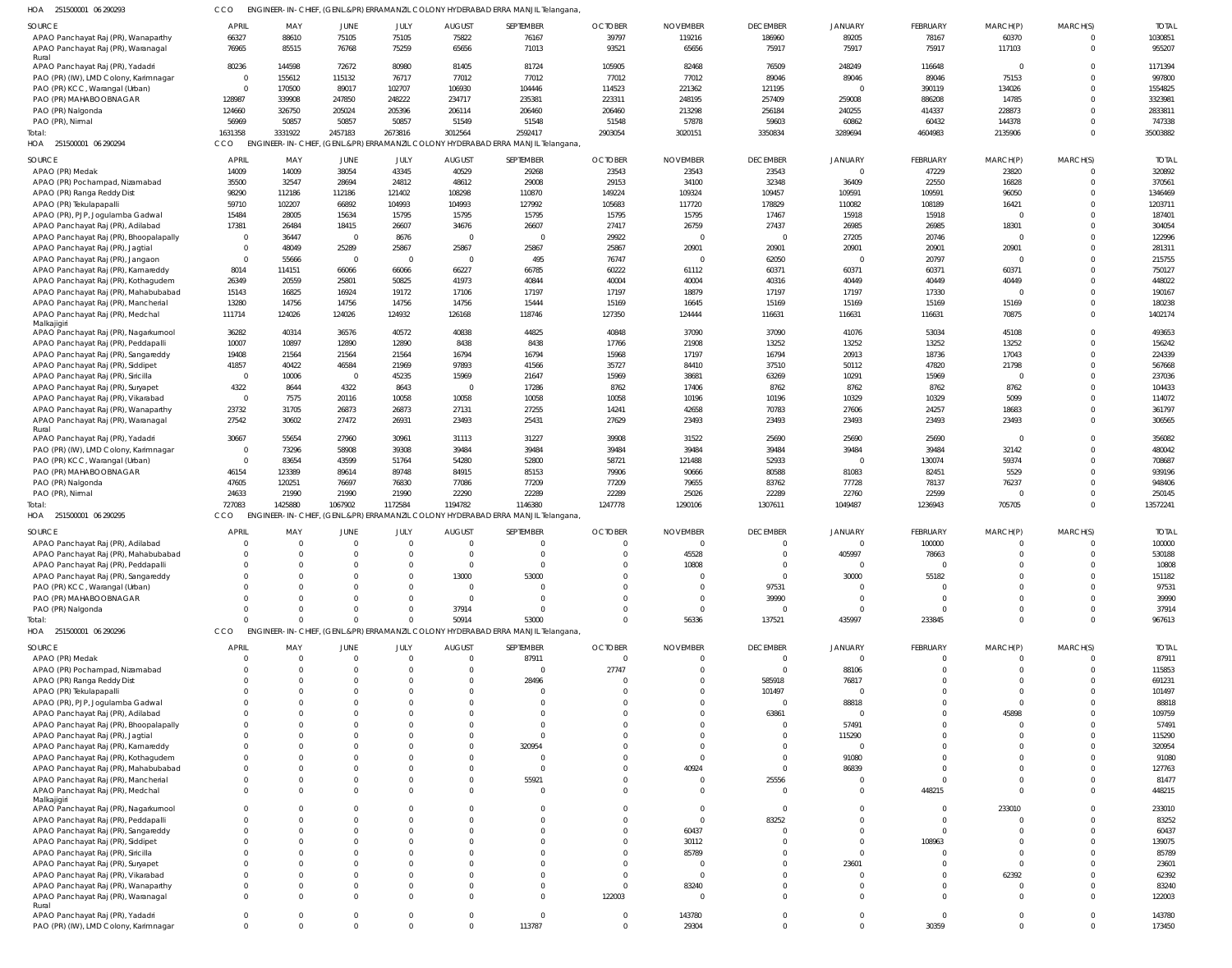251500001 06 290296 HOA CCO ENGINEER-IN-CHIEF, (GENL.&PR) ERRAMANZIL COLONY HYDERABAD ERRA MANJIL Telangana,

| HUA<br>S21200001 00 SANSAC                  |                |          |                        |                |                                                          | INEER-IN-CHIEF, (GENLAPR) ERRAMANZIL COLON 1 HTDERABAD ERRA MANJIL I PIANGATA,                              |                |                 |                 |                |                |             |          |              |
|---------------------------------------------|----------------|----------|------------------------|----------------|----------------------------------------------------------|-------------------------------------------------------------------------------------------------------------|----------------|-----------------|-----------------|----------------|----------------|-------------|----------|--------------|
| SOURCE                                      | <b>APRIL</b>   | MAY      | JUNE                   | JULY           | <b>AUGUST</b>                                            | SEPTEMBER                                                                                                   | <b>OCTOBER</b> | <b>NOVEMBER</b> | <b>DECEMBER</b> | <b>JANUARY</b> | FEBRUARY       | MARCH(P)    | MARCH(S) | <b>TOTAI</b> |
| PAO (PR) MAHABOOBNAGAR                      | $\Omega$       | $\Omega$ | $\Omega$               | $\mathbf{0}$   | $\Omega$                                                 | $\overline{0}$                                                                                              | $\Omega$       | 484574          | $\overline{0}$  | 28433          | $\overline{0}$ | $\mathbf 0$ | $\Omega$ | 513007       |
| PAO (PR) Nalgonda                           | $\Omega$       | $\Omega$ | $\Omega$               | $\mathbf{0}$   | 58302                                                    | 91026                                                                                                       | 197424         | $\Omega$        | 61555           | $\Omega$       | 52903          | 51320       | $\Omega$ | 512530       |
| PAO (PR), Nirmal                            | $\Omega$       | $\Omega$ | <sup>0</sup>           | $\mathbf{0}$   | 113012                                                   | $\overline{0}$                                                                                              | - 0            | $\Omega$        | $\overline{0}$  | $\Omega$       | $^{\circ}$     | $\mathbf 0$ | $\Omega$ | 113012       |
| Total:                                      | $\Omega$       |          | $\Omega$               | $\Omega$       | 171314                                                   | 698095                                                                                                      | 347174         | 958160          | 921639          | 656475         | 640440         | 392620      | $\Omega$ | 4785917      |
| HOA 251500001 06 310318                     | CCO            |          |                        |                |                                                          | ENGINEER-IN-CHIEF, (GENL.&PR) ERRAMANZIL COLONY HYDERABAD ERRA MANJIL Telangana,                            |                |                 |                 |                |                |             |          |              |
|                                             |                |          |                        |                |                                                          |                                                                                                             |                |                 |                 |                |                |             |          |              |
| SOURCE                                      | APRIL          | MAY      | JUNE                   | JULY           | <b>AUGUST</b>                                            | SEPTEMBER                                                                                                   | <b>OCTOBER</b> | <b>NOVEMBER</b> | <b>DECEMBER</b> | JANUARY        | FEBRUARY       | MARCH(P)    | MARCH(S) | <b>TOTAI</b> |
| APAO (PR) Medak                             | $\Omega$       | $\Omega$ | 20000                  | $\mathbf 0$    | $\Omega$                                                 | $\Omega$                                                                                                    |                | -0              | $\overline{0}$  | 20000          | $\Omega$       | $\Omega$    |          | 40000        |
| APAO (PR) Ranga Reddy Dist                  | 0              | $\Omega$ | $\Omega$               | 20000          | $\Omega$                                                 | $\overline{0}$                                                                                              | $\Omega$       | $\Omega$        | 20000           | $\Omega$       | $\Omega$       | $\mathbf 0$ | $\Omega$ | 40000        |
| APAO Panchayat Raj (PR), Medchal            | $\Omega$       |          | $\Omega$               | $\Omega$       | $\Omega$                                                 | 20000                                                                                                       | $\Omega$       |                 | $\Omega$        | $\Omega$       | $\Omega$       | $\Omega$    | $\Omega$ | 20000        |
| Malkajigiri                                 |                |          |                        |                |                                                          |                                                                                                             |                |                 |                 |                |                |             |          |              |
| APAO Panchayat Raj (PR), Siddipet           | $\Omega$       |          | $\Omega$               | $\Omega$       | $\Omega$                                                 | $\overline{0}$                                                                                              | 20000          |                 | 20000           | $\Omega$       | $\Omega$       |             |          | 40000        |
| APAO Panchayat Raj (PR), Waranagal<br>Rural | $\Omega$       |          | 40000                  | $\Omega$       |                                                          | $\Omega$                                                                                                    | $\Omega$       |                 | $\Omega$        | $\Omega$       | $\Omega$       | $\Omega$    | $\Omega$ | 40000        |
| PAO (PR) MAHABOOBNAGAR                      | $\Omega$       |          | $\Omega$               | $\Omega$       | $\Omega$                                                 | $\overline{0}$                                                                                              | $\Omega$       | $\Omega$        | 20000           | $\Omega$       | $\Omega$       | $\Omega$    | $\Omega$ | 20000        |
| Total:                                      | $\Omega$       |          | 60000                  | 20000          |                                                          | 20000                                                                                                       | 20000          |                 | 60000           | 20000          | $\Omega$       | $\Omega$    | $\Omega$ | 200000       |
| HOA 251500196 07 310318                     | CCO            | THE      |                        |                | COMMISSIONER, PANCHAYAT RAJ URDU HALL LANE, HIMAYATNAGAR |                                                                                                             |                |                 |                 |                |                |             |          |              |
|                                             |                |          |                        |                |                                                          |                                                                                                             |                |                 |                 |                |                |             |          |              |
| SOURCE                                      | <b>APRIL</b>   | MAY      | JUNE                   | JULY           | <b>AUGUST</b>                                            | SEPTEMBER                                                                                                   | <b>OCTOBER</b> | <b>NOVEMBER</b> | <b>DECEMBER</b> | <b>JANUARY</b> | FEBRUARY       | MARCH(P)    | MARCH(S) | <b>TOTAI</b> |
| APAO Panchayat Raj (PR), Yadadri            | $\overline{0}$ | $\Omega$ | $\overline{0}$         | $\mathbf{0}$   | $\Omega$                                                 | $\overline{0}$                                                                                              | $\Omega$       | $\Omega$        | $\overline{0}$  | 20000          | $\mathbf 0$    | $\mathbf 0$ | $\Omega$ | 20000        |
| Total:                                      | $\Omega$       | $\Omega$ | $\Omega$               | $\Omega$       |                                                          | $\Omega$                                                                                                    | $\Omega$       | -C              | $\overline{0}$  | 20000          | $\mathbf 0$    | $\mathbf 0$ | $\Omega$ | 20000        |
| HOA 251500196 39 270272                     | CCO            |          |                        |                |                                                          | ENGINEER-IN-CHIEF, (GENL.&PR) ERRAMANZIL COLONY HYDERABAD ERRA MANJIL Telangana,                            |                |                 |                 |                |                |             |          |              |
| SOURCE                                      | APRIL          | MAY      | <b>JUNE</b>            | JULY           | <b>AUGUST</b>                                            | SEPTEMBER                                                                                                   | <b>OCTOBER</b> | <b>NOVEMBER</b> | <b>DECEMBER</b> | JANUARY        | FEBRUARY       | MARCH(P)    | MARCH(S) | <b>TOTAI</b> |
| APAO Panchayat Raj (PR), Siricilla          | $\Omega$       | $\Omega$ | $\Omega$               | $\Omega$       | $\Omega$                                                 | $\Omega$                                                                                                    | - 0            | -0              | $\overline{0}$  | 1079815        | $\Omega$       | $\Omega$    | $\Omega$ | 1079815      |
| PAO (PR) Nalgonda                           | $\Omega$       | $\Omega$ | $\Omega$               | $\Omega$       |                                                          | $\Omega$                                                                                                    | 1151635        | $\cup$          | $\Omega$        | $\Omega$       | $\Omega$       | $\mathbf 0$ | $\Omega$ | 1151635      |
| Total:                                      | $\Omega$       |          | $\Omega$               | $\Omega$       |                                                          | $\Omega$                                                                                                    | 1151635        |                 | $\Omega$        | 1079815        | $\Omega$       | $\Omega$    | $\Omega$ | 2231450      |
|                                             | CCO            |          |                        |                |                                                          | THE CHIEF ENGINEER, Nagarjuna Sagar Project & AMR SLBC Proj, Vth Floor, Jalasoudha Buildings, Erram Manzil, |                |                 |                 |                |                |             |          |              |
| HOA 270001101 25 010011                     |                |          |                        |                |                                                          |                                                                                                             |                |                 |                 |                |                |             |          |              |
| SOURCE                                      | APRIL          | MAY      | JUNE                   | JULY           | <b>AUGUST</b>                                            | SEPTEMBER                                                                                                   | <b>OCTOBER</b> | <b>NOVEMBER</b> | <b>DECEMBER</b> | <b>JANUARY</b> | FEBRUARY       | MARCH(P)    | MARCH(S) | <b>TOTAI</b> |
| PAO (W&P) NSP, TEKULAPALLY                  | 3101201        | 3212490  | 3091484                | 6974480        | 5793406                                                  | 5707904                                                                                                     | 5594086        | 9138846         | 6264850         | 6589747        | 8168122        | 7804730     | $\Omega$ | 71441346     |
| PAO A M R P (SLBC), NALGONDA                | 5595510        | 6185393  | 5510749                | 11068077       | 9714735                                                  | 9949231                                                                                                     | 10419754       | 14248823        | 12048010        | 9471726        | 9700893        | 12034209    | $\Omega$ | 115947110    |
| PAO, NSP (W&P), HYDERABAD                   | 33225          | 27778    | 27778                  | $\mathbf{0}$   |                                                          | $\overline{0}$                                                                                              | 560            | $\Omega$        | 2583            | 5166           | $\Omega$       | 2583        | $\Omega$ | 99673        |
| Total:                                      | 8729936        | 9425661  | 8630011                | 18042557       | 15508141                                                 | 15657135                                                                                                    | 16014400       | 23387669        | 18315443        | 16066639       | 17869015       | 19841522    | $\Omega$ | 187488129    |
| HOA 270001101 25 010012                     | CCO            |          |                        |                |                                                          | THE CHIEF ENGINEER, Nagarjuna Sagar Project & AMR SLBC Proj, Vth Floor, Jalasoudha Buildings, Erram Manzil, |                |                 |                 |                |                |             |          |              |
|                                             |                |          |                        |                |                                                          |                                                                                                             |                |                 |                 |                |                |             |          |              |
| SOURCE                                      | APRIL          | MAY      | JUNE                   | JULY           | <b>AUGUST</b>                                            | SEPTEMBER                                                                                                   | <b>OCTOBER</b> | <b>NOVEMBER</b> | <b>DECEMBER</b> | JANUARY        | FEBRUARY       | MARCH(P)    | MARCH(S) | <b>TOTAI</b> |
| PAO (W&P) NSP, TEKULAPALLY                  | 23022          | 41178    | 24462                  | 93441          | 52705                                                    | 42009                                                                                                       | 41514          | 38422           | 43287           | 42017          | 43973          | 42841       | $\Omega$ | 528871       |
| PAO A M R P (SLBC), NALGONDA                | 7914           | 11622    | 8460                   | 17460          | 18960                                                    | 11660                                                                                                       | 16806          | 16460           | 11460           | 11460          | 11460          | 11460       | $\Omega$ | 155182       |
| PAO, NSP (W&P), HYDERABAD                   | 700            | 700      | 700                    | $\Omega$       |                                                          | $\Omega$                                                                                                    | - 0            | - 0             | $\Omega$        | $\Omega$       | $\Omega$       | $\Omega$    |          | 2100         |
| Total:                                      | 31636          | 53500    | 33622                  | 110901         | 71665                                                    | 53669                                                                                                       | 58320          | 54882           | 54747           | 53477          | 55433          | 54301       | $\Omega$ | 686153       |
| HOA 270001101 25 010013                     | CCO            |          |                        |                |                                                          | THE CHIEF ENGINEER, Nagarjuna Sagar Project & AMR SLBC Proj, Vth Floor, Jalasoudha Buildings, Erram Manzil, |                |                 |                 |                |                |             |          |              |
| SOURCE                                      | <b>APRIL</b>   | MAY      | JUNE                   | JULY           | <b>AUGUST</b>                                            | SEPTEMBER                                                                                                   | <b>OCTOBER</b> | <b>NOVEMBER</b> | <b>DECEMBER</b> | <b>JANUARY</b> | FEBRUARY       | MARCH(P)    | MARCH(S) | <b>TOTAI</b> |
| APAO, SRSP, NIZAMABAD                       | $\overline{0}$ | $\Omega$ | $\overline{0}$         | $\mathbf{0}$   | $\Omega$                                                 | $\overline{0}$                                                                                              | $\Omega$       | $\Omega$        | $\overline{0}$  | $\Omega$       | 25221          | 58455       | $\Omega$ | 83676        |
| PAO (W&P) NSP, TEKULAPALLY                  | 1044890        | 1929748  | 1081625                | 3332078        | 2347629                                                  | 1895135                                                                                                     | 1865876        | 1858128         | 2477652         | 2485161        | 4652430        | 2521058     | $\Omega$ | 27491410     |
| PAO A M R P (SLBC), NALGONDA                | 1858472        | 3269613  | 1911403                | 5939934        | 3227003                                                  | 3271166                                                                                                     | 3243039        | 3252230         | 7022085         | 5959155        | 4042519        | 4043179     | $\Omega$ | 47039798     |
| PAO, SRSP, SSP, NIRMAL                      | $\overline{0}$ | $\Omega$ | $\overline{0}$         | $\overline{0}$ | $\Omega$                                                 | $\overline{0}$                                                                                              | - 0            | - (             | $\overline{0}$  | $\Omega$       | $^{\circ}$     | 24983       | $\Omega$ | 24983        |
| PAO, NSP (W&P), HYDERABAD                   | 10846          | 10846    | 10846                  | $\mathbf{0}$   |                                                          | $\Omega$                                                                                                    | - 0            |                 | $\overline{0}$  | 18020          | $\Omega$       | $\mathbf 0$ | $\Omega$ | 50558        |
| Total:                                      | 2914208        | 5210207  | 3003874                | 9272012        | 5574632                                                  | 5166301                                                                                                     | 5108915        | 5110358         | 9499737         | 8462336        | 8720170        | 6647675     | $\cap$   | 74690425     |
| HOA 270001101 25 010015                     | CCO            |          |                        |                |                                                          | THE CHIEF ENGINEER, Nagarjuna Sagar Project & AMR SLBC Proj, Vth Floor, Jalasoudha Buildings, Erram Manzil, |                |                 |                 |                |                |             |          |              |
|                                             |                |          |                        |                |                                                          |                                                                                                             |                |                 |                 |                |                |             |          |              |
| SOURCE                                      | APRIL          | MAY      | JUNE                   | JULY           | <b>AUGUST</b>                                            | SEPTEMBER                                                                                                   | OCTOBER        | <b>NOVEMBER</b> | <b>DECEMBER</b> | <b>JANUARY</b> | FEBRUARY       | MARCH(P)    | MARCH(S) | <b>TOTAL</b> |
| PAO (W&P) NSP, TEKULAPALLY                  | 4546           | 7601     | 4732                   | 1863           | 1863                                                     | 1863                                                                                                        | 1863           |                 | 2049            | $\Omega$       | 13538          | 0           |          | 39918        |
| PAO A M R P (SLBC), NALGONDA                | $\Omega$       | $\Omega$ | $\Omega$               | $\Omega$       |                                                          | $\Omega$                                                                                                    |                |                 | $\Omega$        | $\Omega$       | 293            | 293         |          | 586          |
| Total:                                      | 4546           | 7601     | 4732                   | 1863           | 1863                                                     | 1863                                                                                                        | 1863           |                 | 2049            | $\overline{0}$ | 13831          | 293         | $\Omega$ | 40504        |
| HOA 270001101 25 010016                     | CCO            |          |                        |                |                                                          | THE CHIEF ENGINEER, Nagarjuna Sagar Project & AMR SLBC Proj, Vth Floor, Jalasoudha Buildings, Erram Manzil, |                |                 |                 |                |                |             |          |              |
|                                             |                |          |                        |                |                                                          |                                                                                                             |                |                 |                 |                |                |             |          |              |
| SOURCE                                      | APRIL          | MAY      | JUNE                   | JULY           | <b>AUGUST</b>                                            | SEPTEMBER                                                                                                   | <b>OCTOBER</b> | <b>NOVEMBER</b> | <b>DECEMBER</b> | JANUARY        | FEBRUARY       | MARCH(P)    | MARCH(S) | <b>TOTAI</b> |
| PAO (W&P) NSP, TEKULAPALLY                  | 655588         | 1199277  | 684400                 | 2806654        | 1455911                                                  | 1202600                                                                                                     | 1171120        | 1188538         | 1280182         | 1283736        | 1321813        | 1198452     |          | 15448271     |
| PAO A M R P (SLBC), NALGONDA                | 602242         | 1069583  | 628140                 | 1970724        | 1048569                                                  | 1105306                                                                                                     | 1042362        | 1090447         | 1040418         | 1038710        | 1147896        | 1048111     | $\Omega$ | 12832508     |
| PAO, NSP (W&P), HYDERABAD                   | 9702           | 9702     | 9702                   | $\overline{0}$ |                                                          | $\overline{0}$                                                                                              | - 0            |                 | $\overline{0}$  | $\Omega$       | $\overline{0}$ | $\mathbf 0$ |          | 29106        |
| Total:                                      | 1267532        | 2278562  | 1322242                | 4777378        | 2504480                                                  | 2307906                                                                                                     | 2213482        | 2278985         | 2320600         | 2322446        | 2469709        | 2246563     | $\Omega$ | 28309885     |
| HOA 270001101 25 010017                     | CCO            |          |                        |                |                                                          | CHIEF ENGINEER, Nagarjuna Sagar Project & AMR SLBC Proj, Vth Floor, Jalasoudha Buildings, Erram Manzil,     |                |                 |                 |                |                |             |          |              |
| SOURCE                                      | <b>APRIL</b>   | MAY      | JUNE                   | JULY           | <b>AUGUST</b>                                            | SEPTEMBER                                                                                                   | <b>OCTOBER</b> | <b>NOVEMBER</b> | <b>DECEMBER</b> | JANUARY        | FEBRUARY       | MARCH(P)    | MARCH(S) | <b>TOTAI</b> |
| PAO (W&P) NSP, TEKULAPALLY                  | $\Omega$       |          | 148903                 | $\Omega$       | 76500                                                    | 165569                                                                                                      | 15000          | 42070           | 12055           | $\Omega$       | $^{\circ}$     | 21000       |          | 481097       |
| PAO A M R P (SLBC), NALGONDA                | $\Omega$       |          | $\Omega$               | $\Omega$       | 168904                                                   | 66591                                                                                                       |                | 154478          | 280852          | 15000          | 171642         | $\mathbf 0$ | $\Omega$ | 857467       |
| Total:                                      | $\Omega$       |          | 148903                 | $\mathbf 0$    | 245404                                                   | 232160                                                                                                      | 15000          | 196548          | 292907          | 15000          | 171642         | 21000       | $\Omega$ | 1338564      |
| HOA 270001101 25 010018                     | CCO            |          |                        |                |                                                          | THE CHIEF ENGINEER, Nagarjuna Sagar Project & AMR SLBC Proj, Vth Floor, Jalasoudha Buildings, Erram Manzil, |                |                 |                 |                |                |             |          |              |
|                                             |                |          |                        |                |                                                          |                                                                                                             |                |                 |                 |                |                |             |          |              |
| SOURCE                                      | <b>APRIL</b>   | MAY      | JUNE                   | JULY           | <b>AUGUST</b>                                            | SEPTEMBER                                                                                                   | <b>OCTOBER</b> | <b>NOVEMBER</b> | <b>DECEMBER</b> | JANUARY        | FEBRUARY       | MARCH(P)    | MARCH(S) | <b>TOTAL</b> |
| PAO (W&P) NSP, TEKULAPALLY                  | $\Omega$       |          | $\overline{0}$         | $\mathbf{0}$   | 1541185                                                  | 191365                                                                                                      | 195249         | 64668           | 760907          | 232254         | 81130          | 243333      |          | 3310091      |
| PAO A M R P (SLBC), NALGONDA                | $\overline{0}$ | $\Omega$ | $\mathbf 0$            | $\Omega$       | 3809952                                                  | 351001                                                                                                      | 359336         | 392422          | 329409          | 189730         | 935574         | 342214      | $\Omega$ | 6709638      |
| Total:                                      | $\Omega$       |          | $\Omega$               | $\mathbf{0}$   | 5351137                                                  | 542366                                                                                                      | 554585         | 457090          | 1090316         | 421984         | 1016704        | 585547      | $\Omega$ | 10019729     |
| HOA 270001101 25 020021                     | CCO            |          |                        |                |                                                          | THE CHIEF ENGINEER, Nagarjuna Sagar Project & AMR SLBC Proj, Vth Floor, Jalasoudha Buildings, Erram Manzil, |                |                 |                 |                |                |             |          |              |
| SOURCE                                      | <b>APRIL</b>   | MAY      |                        | JULY           | <b>AUGUST</b>                                            | SEPTEMBER                                                                                                   | <b>OCTOBER</b> | <b>NOVEMBER</b> | <b>DECEMBER</b> | JANUARY        | FEBRUARY       | MARCH(P)    | MARCH(S) | <b>TOTAL</b> |
|                                             |                | $\Omega$ | JUNE<br>$\overline{0}$ |                |                                                          |                                                                                                             |                |                 |                 | $\Omega$       |                |             |          |              |
| PAO (W&P) NSP, TEKULAPALLY                  | 0              |          |                        | 13032          | 16000                                                    | 4000                                                                                                        | 4000<br>- 0    |                 | $\overline{0}$  |                | 12000          | 8000        |          | 57032        |
| PAO A M R P (SLBC), NALGONDA                | 0              | 8000     | 52000                  | 20000          | 32000                                                    | 8000                                                                                                        |                |                 | $\overline{0}$  | 48000          | 48000          | 48000       |          | 264000       |
| Total:                                      | $\Omega$       | 8000     | 52000                  | 33032          | 48000                                                    | 12000                                                                                                       | 4000           |                 | $\Omega$        | 48000          | 60000          | 56000       | $\Omega$ | 321032       |
| HOA 270001101 25 110111                     | CCO            |          |                        |                |                                                          | THE CHIEF ENGINEER, Nagarjuna Sagar Project & AMR SLBC Proj, Vth Floor, Jalasoudha Buildings, Erram Manzil, |                |                 |                 |                |                |             |          |              |
| SOURCE                                      | <b>APRIL</b>   | MAY      | JUNE                   | JULY           | <b>AUGUST</b>                                            | SEPTEMBER                                                                                                   | <b>OCTOBER</b> | <b>NOVEMBER</b> | <b>DECEMBER</b> | JANUARY        | FEBRUARY       | MARCH(P)    | MARCH(S) | <b>TOTAL</b> |
| PAO (W&P) NSP, TEKULAPALLY                  | 0              | $\Omega$ | $\overline{0}$         | $\mathbf{0}$   | 841569                                                   | 224409                                                                                                      | 6500           | 327885          | $\overline{0}$  | $\overline{0}$ | 209122         | 353479      | $\Omega$ | 1962964      |
| PAO A M R P (SLBC), NALGONDA                | 0              | $\Omega$ | $\mathbf{0}$           | $\mathbf{0}$   | 1066815                                                  | 254895                                                                                                      | 4615           |                 | 9150            | 404894         | 104690         | 334305      | $\Omega$ | 2179364      |
| Total:                                      | $\mathbf 0$    |          | $\Omega$               | $\mathbf 0$    | 1908384                                                  | 479304                                                                                                      | 11115          | 327885          | 9150            | 404894         | 313812         | 687784      | $\Omega$ | 4142328      |
|                                             |                |          |                        |                |                                                          |                                                                                                             |                |                 |                 |                |                |             |          |              |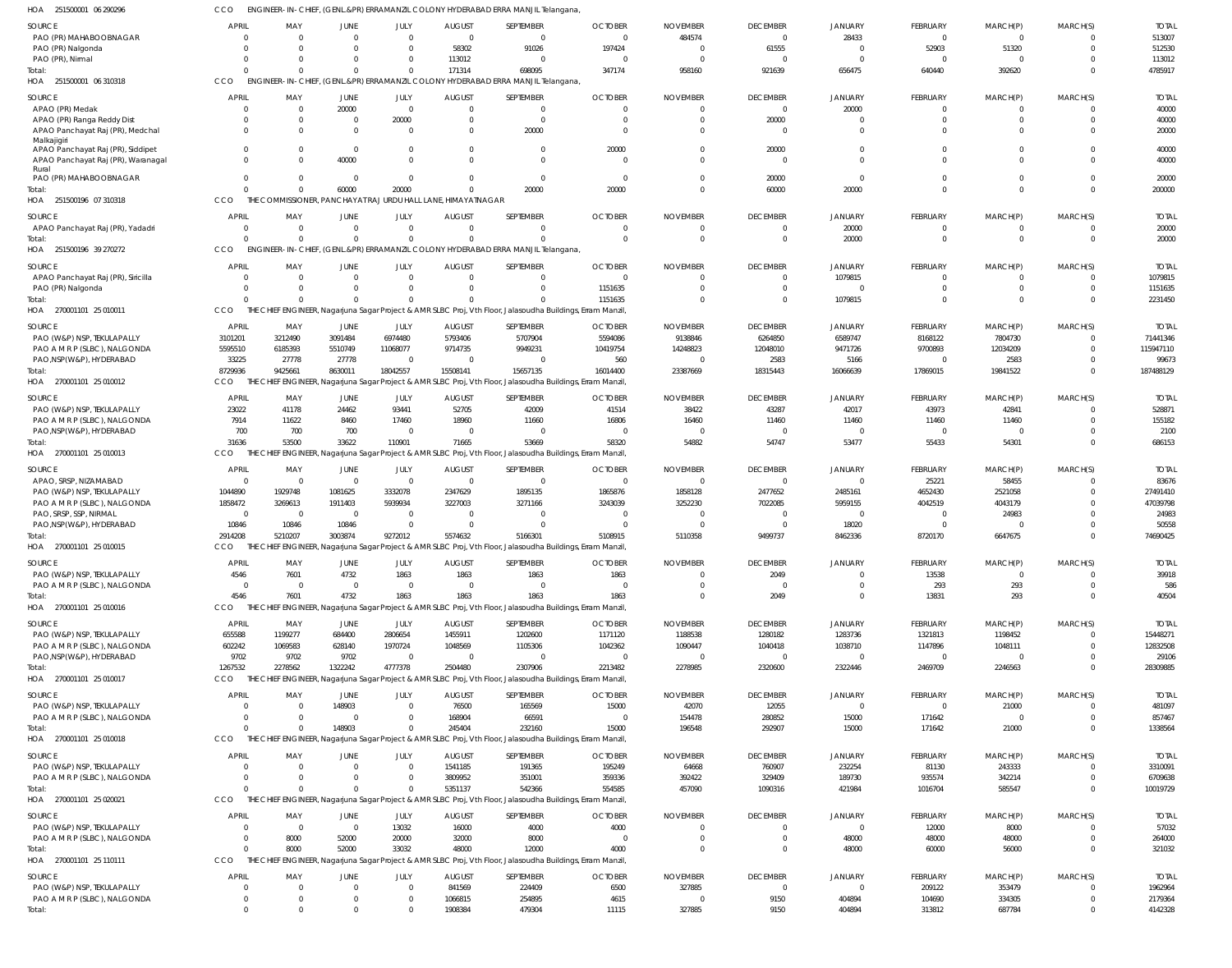| HOA 270001101 25 130131                                    | CCO                      |                                  |                                  |                                  |                                  | THE CHIEF ENGINEER, Nagarjuna Sagar Project & AMR SLBC Proj, Vth Floor, Jalasoudha Buildings, Erram Manzil            |                            |                                   |                                 |                                |                         |                    |                            |                         |
|------------------------------------------------------------|--------------------------|----------------------------------|----------------------------------|----------------------------------|----------------------------------|-----------------------------------------------------------------------------------------------------------------------|----------------------------|-----------------------------------|---------------------------------|--------------------------------|-------------------------|--------------------|----------------------------|-------------------------|
| <b>SOURCE</b>                                              | <b>APRIL</b>             | MAY                              | <b>JUNE</b>                      | JULY                             | <b>AUGUST</b>                    | SEPTEMBER                                                                                                             | <b>OCTOBER</b>             | <b>NOVEMBER</b>                   | <b>DECEMBER</b>                 | JANUARY                        | FEBRUARY                | MARCH(P)           | MARCH(S)                   | <b>TOTAL</b>            |
| PAO (W&P) NSP, TEKULAPALLY                                 | $\Omega$                 | $\overline{0}$                   | 12428                            | $\overline{0}$                   | 14808                            | 6927                                                                                                                  | 15936                      | 4129                              | 6604                            | 1537                           | 14117                   | 28927              | $\Omega$                   | 105413                  |
| PAO A M R P (SLBC), NALGONDA                               | $\Omega$<br>$\Omega$     | 11437                            | 47506                            | $\Omega$                         | 109470                           | 27825                                                                                                                 | 3494                       | 18272                             | 21917                           | 150833                         | 13109                   | 87657              | $\mathbf 0$<br>$\Omega$    | 491520<br>596933        |
| Total:<br>HOA 270001101 25 130132                          | CCO                      | 11437                            | 59934                            | $\mathbf{0}$                     | 124278                           | 34752<br>THE CHIEF ENGINEER, Nagarjuna Sagar Project & AMR SLBC Proj, Vth Floor, Jalasoudha Buildings, Erram Manzil,  | 19430                      | 22401                             | 28521                           | 152370                         | 27226                   | 116584             |                            |                         |
|                                                            | <b>APRIL</b>             | MAY                              |                                  |                                  |                                  |                                                                                                                       |                            |                                   |                                 |                                |                         |                    |                            | <b>TOTAL</b>            |
| SOURCE<br>PAO (W&P) NSP, TEKULAPALLY                       | $\Omega$                 | $\overline{0}$                   | JUNE<br>$\overline{0}$           | JULY<br>$\overline{0}$           | <b>AUGUST</b><br>3500            | SEPTEMBER<br>261452                                                                                                   | <b>OCTOBER</b><br>41085    | <b>NOVEMBER</b><br>72486          | <b>DECEMBER</b><br>33610        | JANUARY<br>6500                | FEBRUARY<br>60127       | MARCH(P)<br>101505 | MARCH(S)<br>$\Omega$       | 580265                  |
| PAO A M R P (SLBC), NALGONDA                               | $\Omega$                 | $\Omega$                         | $\overline{0}$                   | $\overline{0}$                   | 62931                            | 581351                                                                                                                | 6350                       | 10500                             | 8100                            | 1192478                        | 28250                   | 678424             | $\mathbf 0$                | 2568384                 |
| Total:                                                     | $\cap$                   | $\Omega$                         | $\Omega$                         | $\Omega$                         | 66431                            | 842803                                                                                                                | 47435                      | 82986                             | 41710                           | 1198978                        | 88377                   | 779929             | $\Omega$                   | 3148649                 |
| HOA 270001101 25 130133                                    | CCO                      |                                  |                                  |                                  |                                  | THE CHIEF ENGINEER, Nagarjuna Sagar Project & AMR SLBC Proj, Vth Floor, Jalasoudha Buildings, Erram Manzil,           |                            |                                   |                                 |                                |                         |                    |                            |                         |
| SOURCE                                                     | <b>APRIL</b>             | MAY                              | <b>JUNE</b>                      | JULY                             | <b>AUGUST</b>                    | SEPTEMBER                                                                                                             | <b>OCTOBER</b>             | <b>NOVEMBER</b>                   | <b>DECEMBER</b>                 | JANUARY                        | FEBRUARY                | MARCH(P)           | MARCH(S)                   | <b>TOTAL</b>            |
| PAO (W&P) NSP, TEKULAPALLY                                 | $\Omega$                 | $\overline{0}$                   | $\overline{0}$                   | $\mathbf{0}$                     | $\overline{0}$                   | $\Omega$                                                                                                              | $\Omega$                   | $\Omega$                          | $\mathbf 0$                     | $\mathbf{0}$                   | 14160                   | 9320               | $\Omega$                   | 23480                   |
| Total:<br>HOA 270001101 25 130134                          | $\Omega$<br>CCO          | $\Omega$                         | $\Omega$                         | $\Omega$                         | $\Omega$                         | THE CHIEF ENGINEER, Nagarjuna Sagar Project & AMR SLBC Proj, Vth Floor, Jalasoudha Buildings, Erram Manzil            | $\Omega$                   | $\Omega$                          | $\mathbf 0$                     | $\mathbf 0$                    | 14160                   | 9320               | $\mathbf 0$                | 23480                   |
|                                                            |                          |                                  |                                  |                                  |                                  |                                                                                                                       |                            |                                   |                                 |                                |                         |                    |                            |                         |
| <b>SOURCE</b><br>PAO (W&P) NSP, TEKULAPALLY                | APRIL<br>$\Omega$        | MAY<br>$\overline{0}$            | <b>JUNE</b><br>$\overline{0}$    | JULY<br>$\overline{0}$           | <b>AUGUST</b><br>250800          | SEPTEMBER<br>251272                                                                                                   | <b>OCTOBER</b><br>94050    | <b>NOVEMBER</b><br>125716         | <b>DECEMBER</b><br>219450       | JANUARY<br>$\mathbf 0$         | FEBRUARY                | MARCH(P)<br>157145 | MARCH(S)<br>$\Omega$       | <b>TOTAL</b><br>1098433 |
| PAO A M R P (SLBC), NALGONDA                               | $\Omega$                 | $\Omega$                         | $\overline{0}$                   | $\overline{0}$                   | 31429                            | 218571                                                                                                                | $\overline{0}$             | 123808                            | $\mathbf{0}$                    | 125572                         |                         | 314290             | $\mathbf 0$                | 813670                  |
| Total:                                                     | $\cap$                   | $\Omega$                         | $\Omega$                         | $\Omega$                         | 282229                           | 469843                                                                                                                | 94050                      | 249524                            | 219450                          | 125572                         | $\Omega$                | 471435             | $\Omega$                   | 1912103                 |
| HOA 270001101 25 130135                                    | CCO                      |                                  |                                  |                                  |                                  | THE CHIEF ENGINEER, Nagarjuna Sagar Project & AMR SLBC Proj, Vth Floor, Jalasoudha Buildings, Erram Manzil,           |                            |                                   |                                 |                                |                         |                    |                            |                         |
| SOURCE                                                     | <b>APRIL</b>             | MAY                              | JUNE                             | JULY                             | <b>AUGUST</b>                    | SEPTEMBER                                                                                                             | <b>OCTOBER</b>             | <b>NOVEMBER</b>                   | <b>DECEMBER</b>                 | JANUARY                        | FEBRUARY                | MARCH(P)           | MARCH(S)                   | <b>TOTAL</b>            |
| PAO (W&P) NSP, TEKULAPALLY                                 | $\Omega$                 | $\Omega$                         | 93147                            | $\overline{0}$                   | 53152                            | 72105                                                                                                                 | 12291                      | 7397                              | 7079                            | $\mathbf{0}$                   | 71751                   | 191193             | $\Omega$                   | 508115                  |
| PAO A M R P (SLBC), NALGONDA                               | $\Omega$                 | 32536                            | 98281                            | $\mathbf 0$                      | 106762                           | 28551                                                                                                                 | 2900                       | 61719                             | 12202                           | 101701                         | 13680                   | 247957             | $\mathbf 0$                | 706289                  |
| Total:<br>HOA 270001101 25 140                             | CCO                      | 32536                            | 191428                           | $\Omega$                         | 159914                           | 100656<br>THE CHIEF ENGINEER, Nagarjuna Sagar Project & AMR SLBC Proj, Vth Floor, Jalasoudha Buildings, Erram Manzil, | 15191                      | 69116                             | 19281                           | 101701                         | 85431                   | 439150             | $\Omega$                   | 1214404                 |
|                                                            |                          |                                  |                                  |                                  |                                  |                                                                                                                       |                            |                                   |                                 |                                |                         |                    |                            |                         |
| SOURCE<br>PAO (W&P) NSP, TEKULAPALLY                       | <b>APRIL</b><br>$\Omega$ | MAY<br>$\overline{0}$            | JUNE<br>$\overline{0}$           | JULY<br>$\mathbf{0}$             | <b>AUGUST</b><br>$\overline{0}$  | SEPTEMBER<br>$\Omega$                                                                                                 | <b>OCTOBER</b><br>$\Omega$ | <b>NOVEMBER</b><br>$\overline{0}$ | <b>DECEMBER</b><br>$\mathbf{0}$ | <b>JANUARY</b><br>$\mathbf{0}$ | FEBRUARY<br>70789       | MARCH(P)<br>- 0    | MARCH(S)<br>$\mathbf 0$    | <b>TOTAL</b><br>70789   |
| Total:                                                     | $\cap$                   | $\Omega$                         | $\overline{0}$                   | $\Omega$                         | - 0                              |                                                                                                                       | $\Omega$                   | $\Omega$                          | $\mathbf 0$                     | $\mathbf 0$                    | 70789                   | $\Omega$           | $\mathbf{0}$               | 70789                   |
| HOA 270001101 25 240                                       | CCO                      |                                  |                                  |                                  |                                  | THE CHIEF ENGINEER, Nagarjuna Sagar Project & AMR SLBC Proj, Vth Floor, Jalasoudha Buildings, Erram Manzil            |                            |                                   |                                 |                                |                         |                    |                            |                         |
| <b>SOURCE</b>                                              | <b>APRIL</b>             | MAY                              | <b>JUNE</b>                      | JULY                             | <b>AUGUST</b>                    | SEPTEMBER                                                                                                             | <b>OCTOBER</b>             | <b>NOVEMBER</b>                   | <b>DECEMBER</b>                 | <b>JANUARY</b>                 | FEBRUARY                | MARCH(P)           | MARCH(S)                   | <b>TOTAL</b>            |
| PAO (W&P) NSP, TEKULAPALLY                                 | $\Omega$                 | $\Omega$                         | 287910                           | $\overline{0}$                   | 129735                           | 75261                                                                                                                 | 26645                      | $\Omega$                          | $^{\circ}$                      | $\Omega$                       | $\Omega$                | 330801             | $\Omega$                   | 850352                  |
| PAO A M R P (SLBC), NALGONDA                               | $\Omega$                 | $\overline{0}$                   | 286436                           | $\overline{0}$                   | 187392                           | 169350                                                                                                                | 48154                      | 25878                             | $\mathbf 0$                     | 272593                         | 160940                  | 441797             | $\mathbf 0$                | 1592540                 |
| Total:                                                     |                          | $\Omega$                         | 574346                           | $\Omega$                         | 317127                           | 244611                                                                                                                | 74799                      | 25878                             | $\mathbf 0$                     | 272593                         | 160940                  | 772598             | $\Omega$                   | 2442892                 |
| HOA 270001101 25 280281                                    | CCO                      |                                  |                                  |                                  |                                  | THE CHIEF ENGINEER, Nagarjuna Sagar Project & AMR SLBC Proj, Vth Floor, Jalasoudha Buildings, Erram Manzil,           |                            |                                   |                                 |                                |                         |                    |                            |                         |
| SOURCE                                                     | <b>APRIL</b>             | MAY                              | JUNE                             | JULY                             | <b>AUGUST</b>                    | SEPTEMBER                                                                                                             | <b>OCTOBER</b>             | <b>NOVEMBER</b>                   | <b>DECEMBER</b>                 | JANUARY                        | FEBRUARY                | MARCH(P)           | MARCH(S)                   | <b>TOTAL</b>            |
| PAO (W&P) NSP, TEKULAPALLY<br>PAO A M R P (SLBC), NALGONDA | $\Omega$<br>$\Omega$     | $\Omega$<br>$\overline{0}$       | $\overline{0}$<br>$\overline{0}$ | $\overline{0}$<br>$\overline{0}$ | $\overline{0}$<br>$\overline{0}$ | $\Omega$                                                                                                              | $\Omega$<br>$\Omega$       | $\Omega$<br>$\overline{0}$        | $\mathbf 0$<br>$\mathbf 0$      | $\mathbf 0$<br>5500            | 11000<br>$\Omega$       | 5500<br>$\Omega$   | $\mathbf 0$<br>$\mathbf 0$ | 16500<br>5500           |
| Total:                                                     | $\cap$                   | $\Omega$                         | $\Omega$                         | $\Omega$                         | $\Omega$                         |                                                                                                                       |                            | $\Omega$                          | $\mathbf 0$                     | 5500                           | 11000                   | 5500               | $\mathbf 0$                | 22000                   |
| HOA 270001101 25 290291                                    | CCO                      |                                  |                                  |                                  |                                  | THE CHIEF ENGINEER, Nagarjuna Sagar Project & AMR SLBC Proj, Vth Floor, Jalasoudha Buildings, Erram Manzil            |                            |                                   |                                 |                                |                         |                    |                            |                         |
| SOURCE                                                     | <b>APRIL</b>             | MAY                              | JUNE                             | JULY                             | <b>AUGUST</b>                    | SEPTEMBER                                                                                                             | <b>OCTOBER</b>             | <b>NOVEMBER</b>                   | <b>DECEMBER</b>                 | JANUARY                        | FEBRUARY                | MARCH(P)           | MARCH(S)                   | <b>TOTAL</b>            |
| PAO (W&P) NSP, TEKULAPALLY                                 | 5792932                  | 6125826                          | 6132189                          | 7267431                          | 7491985                          | 7716592                                                                                                               | 7138417                    | 7622876                           | 8421653                         | 7187506                        | 7325848                 | 8009000            | $\Omega$                   | 86232255                |
| PAO A M R P (SLBC), NALGONDA                               | 8939412                  | 9026723                          | 8852163                          | 11086038                         | 16313697                         | 10968468                                                                                                              | 11229589                   | 13123757                          | 11896952                        | 10981129                       | 11212499                | 11681949           | $\Omega$                   | 135312376               |
| PAO IRRIGATION DIVISION HYDERABAD<br>Total:                | $\Omega$<br>14732344     | $\overline{0}$<br>15152549       | $\overline{0}$<br>14984352       | $\overline{0}$<br>18353469       | $\overline{0}$<br>23805682       | $\Omega$<br>18685060                                                                                                  | $\Omega$<br>18368006       | 91352<br>20837985                 | 0<br>20318605                   | 0<br>18168635                  | $\Omega$<br>18538347    | 19690949           | $\Omega$<br>$\Omega$       | 91352<br>221635983      |
| HOA 270001101 25 290292                                    | CCO                      |                                  |                                  |                                  |                                  | THE CHIEF ENGINEER, Nagarjuna Sagar Project & AMR SLBC Proj, Vth Floor, Jalasoudha Buildings, Erram Manzil            |                            |                                   |                                 |                                |                         |                    |                            |                         |
| SOURCE                                                     | <b>APRIL</b>             | MAY                              | JUNE                             | JULY                             | <b>AUGUST</b>                    | SEPTEMBER                                                                                                             | <b>OCTOBER</b>             | <b>NOVEMBER</b>                   | <b>DECEMBER</b>                 | <b>JANUARY</b>                 | FEBRUARY                | MARCH(P)           | MARCH(S)                   | <b>TOTAL</b>            |
| PAO (W&P) NSP, TEKULAPALLY                                 | 22347                    | 30431                            | 22215                            | 27605                            | 34608                            | 24445                                                                                                                 | 21703                      | 21811                             | 25152                           | 21393                          | 20631                   | 18230              | 0                          | 290571                  |
| PAO A M R P (SLBC), NALGONDA                               | 38155                    | 53768                            | 43809                            | 54872                            | 89825                            | 53974                                                                                                                 | 68786                      | 53506                             | 53007                           | 53192                          | 52887                   | 48613              | $\mathbf 0$                | 664394                  |
| Total:                                                     | 60502                    | 84199                            | 66024                            | 82477                            | 124433                           | 78419                                                                                                                 | 90489                      | 75317                             | 78159                           | 74585                          | 73518                   | 66843              | $\mathbf 0$                | 954965                  |
| HOA 270001101 25 290293                                    | CCO                      |                                  |                                  |                                  |                                  | THE CHIEF ENGINEER, Nagarjuna Sagar Project & AMR SLBC Proj, Vth Floor, Jalasoudha Buildings, Erram Manzil,           |                            |                                   |                                 |                                |                         |                    |                            |                         |
| SOURCE                                                     | <b>APRIL</b>             | MAY                              | JUNE                             | JULY                             | <b>AUGUST</b>                    | SEPTEMBER                                                                                                             | <b>OCTOBER</b>             | <b>NOVEMBER</b>                   | <b>DECEMBER</b>                 | JANUARY                        | FEBRUARY                | MARCH(P)           | MARCH(S)                   | <b>TOTAL</b>            |
| PAO (W&P) NSP, TEKULAPALLY                                 | 1661083                  | 2143579                          | 1754290                          | 2061843                          | 2616572                          | 2300686                                                                                                               | 1924767                    | 1911215                           | 2412611                         | 4309311                        | 3796418                 | 2992413            | $\Omega$                   | 29884788                |
| PAO A M R P (SLBC), NALGONDA<br>Total:                     | 1931320<br>3592403       | 2440421<br>4584000               | 2150392<br>3904682               | 2499620<br>4561463               | 3330045<br>5946617               | 2421642<br>4722328                                                                                                    | 2497212<br>4421979         | 2466576<br>4377791                | 5156636<br>7569247              | 3747970<br>8057281             | 3761779<br>7558197      | 3455961<br>6448374 | $\mathbf 0$<br>$\mathbf 0$ | 35859574<br>65744362    |
| HOA 270001101 25 290294                                    | CCO                      |                                  |                                  |                                  |                                  | THE CHIEF ENGINEER, Nagarjuna Sagar Project & AMR SLBC Proj, Vth Floor, Jalasoudha Buildings, Erram Manzil,           |                            |                                   |                                 |                                |                         |                    |                            |                         |
| SOURCE                                                     | <b>APRIL</b>             | MAY                              | JUNE                             | JULY                             | <b>AUGUST</b>                    | SEPTEMBER                                                                                                             | <b>OCTOBER</b>             | <b>NOVEMBER</b>                   | <b>DECEMBER</b>                 | JANUARY                        | FEBRUARY                | MARCH(P)           | MARCH(S)                   | <b>TOTAL</b>            |
| PAO (W&P) NSP, TEKULAPALLY                                 | 957533                   | 1228470                          | 1010249                          | 1182656                          | 1479073                          | 1159324                                                                                                               | 1089452                    | 1090522                           | 1220488                         | 1066050                        | 1087479                 | 1037615            | $\Omega$                   | 13608911                |
| PAO A M R P (SLBC), NALGONDA                               | 444493                   | 562292                           | 512217                           | 590145                           | 803997                           | 603646                                                                                                                | 611900                     | 1119893                           | 597679                          | 595175                         | 790304                  | 831049             | $\mathbf 0$                | 8062790                 |
| Total:                                                     | 1402026                  | 1790762                          | 1522466                          | 1772801                          | 2283070                          | 1762970                                                                                                               | 1701352                    | 2210415                           | 1818167                         | 1661225                        | 1877783                 | 1868664            | $\mathbf 0$                | 21671701                |
| HOA 270001101 25 290295                                    | CCO                      |                                  |                                  |                                  |                                  | THE CHIEF ENGINEER, Nagarjuna Sagar Project & AMR SLBC Proj, Vth Floor, Jalasoudha Buildings, Erram Manzil,           |                            |                                   |                                 |                                |                         |                    |                            |                         |
| SOURCE                                                     | <b>APRIL</b>             | MAY                              | JUNE                             | JULY                             | <b>AUGUST</b>                    | SEPTEMBER                                                                                                             | <b>OCTOBER</b>             | <b>NOVEMBER</b>                   | <b>DECEMBER</b>                 | JANUARY                        | FEBRUARY                | MARCH(P)           | MARCH(S)                   | <b>TOTAL</b>            |
| PAO (W&P) NSP, TEKULAPALLY                                 |                          | $\Omega$                         | $\overline{0}$                   | $\overline{0}$                   | 133941                           | 176106                                                                                                                | $\Omega$                   | $\overline{0}$                    | 36860                           | 0                              | $\Omega$                | 66015              | $\Omega$                   | 412922                  |
| PAO A M R P (SLBC), NALGONDA<br>Total:                     | 1659<br>1659             | $\overline{0}$<br>$\Omega$       | $\overline{0}$<br>$\overline{0}$ | $\overline{0}$<br>$\Omega$       | 281728<br>415669                 | 156927<br>333033                                                                                                      | 100000<br>100000           | 51732<br>51732                    | 0<br>36860                      | $\mathbf{0}$<br>$\mathbf 0$    | 15805<br>15805          | 20125<br>86140     | $\mathbf 0$<br>$\mathbf 0$ | 627976<br>1040898       |
| HOA 270001101 25 290296                                    | CCO                      |                                  |                                  |                                  |                                  | THE CHIEF ENGINEER, Nagarjuna Sagar Project & AMR SLBC Proj, Vth Floor, Jalasoudha Buildings, Erram Manzil            |                            |                                   |                                 |                                |                         |                    |                            |                         |
| SOURCE                                                     | <b>APRIL</b>             | MAY                              | JUNE                             | JULY                             | <b>AUGUST</b>                    | SEPTEMBER                                                                                                             | <b>OCTOBER</b>             | <b>NOVEMBER</b>                   | <b>DECEMBER</b>                 | JANUARY                        | FEBRUARY                | MARCH(P)           | MARCH(S)                   | <b>TOTAL</b>            |
| PAO (W&P) NSP, TEKULAPALLY                                 | $\Omega$                 | $\overline{0}$                   | $\overline{0}$                   | $\overline{0}$                   | 3255370                          | 187222                                                                                                                | 34609                      | 178372                            | 217402                          | 214779                         | 18763                   | 26044              | 0                          | 4132561                 |
| PAO A M R P (SLBC), NALGONDA                               | $\Omega$                 | $\overline{0}$                   | $\overline{0}$                   | $\overline{0}$                   | 3508755                          | 679776                                                                                                                | 379168                     | 194128                            | 309156                          | 167000                         | 40961                   | 121289             | $\mathbf 0$                | 5400233                 |
| Total:                                                     | $\cap$                   | $\Omega$                         | $\Omega$                         | $\Omega$                         | 6764125                          | 866998                                                                                                                | 413777                     | 372500                            | 526558                          | 381779                         | 59724                   | 147333             | $\mathbf 0$                | 9532794                 |
| HOA 270001101 25 300302                                    | <b>CCO</b>               |                                  |                                  |                                  |                                  | THE CHIEF ENGINEER, Nagarjuna Sagar Project & AMR SLBC Proj, Vth Floor, Jalasoudha Buildings, Erram Manzil,           |                            |                                   |                                 |                                |                         |                    |                            |                         |
| SOURCE                                                     | <b>APRIL</b>             | MAY                              | JUNE                             | JULY                             | <b>AUGUST</b>                    | SEPTEMBER                                                                                                             | <b>OCTOBER</b>             | <b>NOVEMBER</b>                   | <b>DECEMBER</b>                 | JANUARY                        | FEBRUARY                | MARCH(P)           | MARCH(S)                   | <b>TOTAL</b>            |
| PAO (W&P) NSP, TEKULAPALLY<br>PAO A M R P (SLBC), NALGONDA | $\overline{0}$           | $\overline{0}$<br>$\overline{0}$ | $\overline{0}$<br>$\overline{0}$ | $\overline{0}$<br>$\overline{0}$ | $\overline{0}$<br>$\mathbf 0$    | $\Omega$<br>104542                                                                                                    | 41176<br>$\mathbf 0$       | $\overline{0}$<br>21780           | $\mathbf 0$<br>$\mathbf 0$      | $\mathbf{0}$<br>$\mathbf 0$    | $\overline{0}$<br>65340 | 61764<br>43560     | $\Omega$<br>0              | 102940<br>235222        |
| Total:                                                     | $\Omega$                 | $\Omega$                         | $\Omega$                         | $\Omega$                         | $\mathbf 0$                      | 104542                                                                                                                | 41176                      | 21780                             | $\mathbf 0$                     | $\mathbf 0$                    | 65340                   | 105324             | $\mathbf 0$                | 338162                  |
|                                                            |                          |                                  |                                  |                                  |                                  |                                                                                                                       |                            |                                   |                                 |                                |                         |                    |                            |                         |

CCO THE CHIEF ENGINEER, Nagarjuna Sagar Project & AMR SLBC Proj, Vth Floor, Jalasoudha Buildings, Erram Manzil,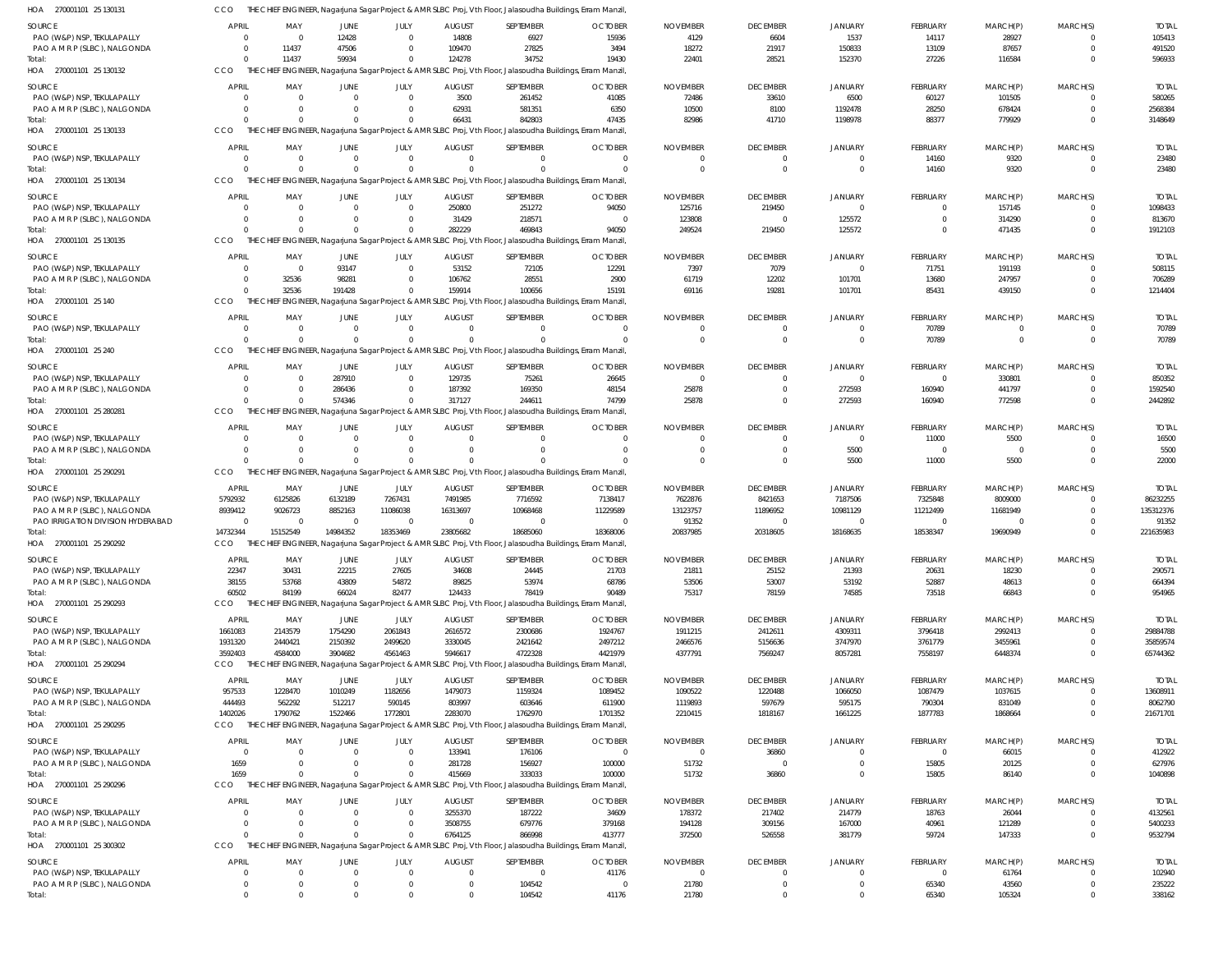| HOA 270001101 25 310318                                    | CCO                            |                                                                                       |                                |                        |                          | THE CHIEF ENGINEER, Nagarjuna Sagar Project & AMR SLBC Proj, Vth Floor, Jalasoudha Buildings, Erram Manzil, |                                                                                                                                  |                                   |                            |                           |                                 |                                  |                                  |                          |
|------------------------------------------------------------|--------------------------------|---------------------------------------------------------------------------------------|--------------------------------|------------------------|--------------------------|-------------------------------------------------------------------------------------------------------------|----------------------------------------------------------------------------------------------------------------------------------|-----------------------------------|----------------------------|---------------------------|---------------------------------|----------------------------------|----------------------------------|--------------------------|
| <b>SOURCE</b>                                              | <b>APRIL</b>                   | MAY                                                                                   | <b>JUNE</b>                    | JULY                   | <b>AUGUST</b>            | SEPTEMBER                                                                                                   | <b>OCTOBER</b>                                                                                                                   | <b>NOVEMBER</b>                   | <b>DECEMBER</b>            | <b>JANUARY</b>            | <b>FEBRUARY</b>                 | MARCH(P)                         | MARCH(S)                         | <b>TOTAL</b>             |
| PAO (W&P) NSP, TEKULAPALLY                                 | $\Omega$                       | $\overline{\mathbf{0}}$                                                               | $\overline{0}$                 | $\Omega$               | 40000                    | 20000                                                                                                       | 20000                                                                                                                            | $\overline{\mathbf{0}}$           | 40000                      |                           | $\overline{0}$                  | 40000                            | $\Omega$                         | 160000                   |
| PAO A M R P (SLBC), NALGONDA                               | $\overline{0}$                 | 20000                                                                                 | $\overline{0}$                 | $\Omega$               | 20000                    | 20000                                                                                                       | 20000                                                                                                                            | 40000                             | $\Omega$                   | $\Omega$                  | $\mathbf{0}$                    | $\overline{0}$                   | $\mathbf 0$                      | 120000                   |
| PAO, SRSP, SSP, NIRMAL<br>Total:                           | $\Omega$<br>$\Omega$           | $\overline{\mathbf{0}}$<br>20000                                                      | 20000<br>20000                 | $\Omega$<br>$\Omega$   | $\overline{0}$<br>60000  | $\Omega$<br>40000                                                                                           | $\overline{0}$<br>40000                                                                                                          | $\overline{\mathbf{0}}$<br>40000  | $\Omega$<br>40000          | $\Omega$                  | $\Omega$<br>$\Omega$            | $\overline{0}$<br>40000          | $\Omega$<br>$\Omega$             | 20000<br>300000          |
| HOA 270001101 25 510511                                    | CCO                            |                                                                                       |                                |                        |                          | THE CHIEF ENGINEER, Nagarjuna Sagar Project & AMR SLBC Proj, Vth Floor, Jalasoudha Buildings, Erram Manzil, |                                                                                                                                  |                                   |                            |                           |                                 |                                  |                                  |                          |
| <b>SOURCE</b>                                              | <b>APRIL</b>                   | MAY                                                                                   | JUNE                           | JULY                   | <b>AUGUST</b>            | SEPTEMBER                                                                                                   | <b>OCTOBER</b>                                                                                                                   | <b>NOVEMBER</b>                   | <b>DECEMBER</b>            | <b>JANUARY</b>            | <b>FEBRUARY</b>                 | MARCH(P)                         | MARCH(S)                         | <b>TOTAL</b>             |
| PAO (W&P) NSP, TEKULAPALLY                                 | $\Omega$                       | $\overline{0}$                                                                        | $\Omega$                       | $\Omega$               | $\overline{0}$           | 39370                                                                                                       | $\overline{0}$                                                                                                                   | $\overline{0}$                    | $\Omega$                   | $\Omega$                  | $\overline{0}$                  | $\overline{0}$                   | $\mathbf 0$                      | 39370                    |
| PAO A M R P (SLBC), NALGONDA                               | $\Omega$                       | $\overline{0}$                                                                        | $\mathbf{0}$                   | $\Omega$               | 39945                    | 26922                                                                                                       | $\overline{0}$                                                                                                                   | 19965                             | $\Omega$                   | $\Omega$                  | $\mathbf{0}$                    | 19975                            | $\mathbf 0$                      | 106807                   |
| Total:                                                     | $\Omega$                       | $\overline{0}$                                                                        | $\Omega$                       | $\Omega$               | 39945                    | 66292                                                                                                       | $\Omega$                                                                                                                         | 19965                             | $\Omega$                   | $\Omega$                  | $\Omega$                        | 19975                            | $\mathbf 0$                      | 146177                   |
| HOA 270001101 26 270272                                    | CCO                            |                                                                                       |                                |                        |                          | THE CHIEF ENGINEER, Nagarjuna Sagar Project & AMR SLBC Proj, Vth Floor, Jalasoudha Buildings, Erram Manzil, |                                                                                                                                  |                                   |                            |                           |                                 |                                  |                                  |                          |
| SOURCE                                                     | <b>APRIL</b>                   | MAY                                                                                   | JUNE                           | JULY                   | <b>AUGUST</b>            | SEPTEMBER                                                                                                   | <b>OCTOBER</b>                                                                                                                   | <b>NOVEMBER</b>                   | <b>DECEMBER</b>            | JANUARY                   | <b>FEBRUARY</b>                 | MARCH(P)                         | MARCH(S)                         | <b>TOTAL</b>             |
| PAO A M R P (SLBC), NALGONDA                               | $\Omega$                       | $\overline{0}$                                                                        | $\overline{0}$                 | $\Omega$               | $\Omega$                 | $\Omega$                                                                                                    | $\overline{0}$                                                                                                                   | 10234333                          | $\Omega$                   |                           | $\mathbf{0}$                    | $\overline{0}$                   | $\mathbf{0}$                     | 10234333                 |
| Total:                                                     | $\Omega$                       | $\Omega$                                                                              | $\mathbf{0}$                   | $\Omega$               | $\Omega$                 | $\Omega$                                                                                                    | $\Omega$                                                                                                                         | 10234333                          | $\Omega$                   | $\Omega$                  | $\overline{0}$                  | $\overline{0}$                   | $\overline{0}$                   | 10234333                 |
| HOA 270001101 27 270272                                    | CCO                            |                                                                                       |                                |                        |                          | THE CHIEF ENGINEER, Nagarjuna Sagar Project & AMR SLBC Proj, Vth Floor, Jalasoudha Buildings, Erram Manzil, |                                                                                                                                  |                                   |                            |                           |                                 |                                  |                                  |                          |
| <b>SOURCE</b>                                              | <b>APRIL</b>                   | MAY                                                                                   | JUNE                           | JULY                   | <b>AUGUST</b>            | SEPTEMBER                                                                                                   | <b>OCTOBER</b>                                                                                                                   | <b>NOVEMBER</b>                   | <b>DECEMBER</b>            | <b>JANUARY</b>            | <b>FEBRUARY</b>                 | MARCH(P)                         | MARCH(S)                         | <b>TOTAL</b>             |
| PAO (W&P) NSP, TEKULAPALLY<br>PAO A M R P (SLBC), NALGONDA | $\Omega$<br>$\overline{0}$     | $\overline{\mathbf{0}}$<br>$\overline{\mathbf{0}}$                                    | $\overline{0}$<br>$\mathbf{0}$ | $\Omega$<br>$\Omega$   | $\overline{0}$<br>- 0    | $\overline{0}$<br>$\mathbf{0}$                                                                              | 472517<br>600382                                                                                                                 | $\overline{0}$<br>$\overline{0}$  | $\Omega$<br>$\Omega$       | $\Omega$<br>$\Omega$      | $\overline{0}$<br>$\mathbf 0$   | $\overline{0}$<br>$\overline{0}$ | $\mathbf 0$<br>$\mathbf 0$       | 472517<br>600382         |
| Total:                                                     | $\Omega$                       | $\Omega$                                                                              | $\Omega$                       |                        | $\Omega$                 | $\Omega$                                                                                                    | 1072899                                                                                                                          | $\overline{0}$                    | $\Omega$                   | $\Omega$                  | $\Omega$                        | $\Omega$                         | $\mathbf 0$                      | 1072899                  |
| HOA 270001110 26 270272                                    | CCO                            | Chief Engineer (Projects), Mahaboobnagar Vth Floor, Jalasoudha Building, Errum Manzil |                                |                        |                          |                                                                                                             |                                                                                                                                  |                                   |                            |                           |                                 |                                  |                                  |                          |
| SOURCE                                                     | <b>APRIL</b>                   | MAY                                                                                   | JUNE                           | JULY                   | <b>AUGUST</b>            | SEPTEMBER                                                                                                   | <b>OCTOBER</b>                                                                                                                   | <b>NOVEMBER</b>                   | <b>DECEMBER</b>            | <b>JANUARY</b>            | FEBRUARY                        | MARCH(P)                         | MARCH(S)                         | <b>TOTAL</b>             |
| PAO, PJP, Jogulamba Gadwal                                 | $\overline{0}$                 | $\overline{\mathbf{0}}$                                                               | $\overline{0}$                 | $\Omega$               | $\Omega$                 | 451000                                                                                                      | $\overline{0}$                                                                                                                   | $\overline{0}$                    | $\Omega$                   | $\Omega$                  | 1725757                         | $\overline{0}$                   | $\mathbf{0}$                     | 2176757                  |
| Total:                                                     | $\Omega$                       | - 0                                                                                   | $\Omega$                       | $\Omega$               | $\Omega$                 | 451000                                                                                                      | $\Omega$                                                                                                                         | $\overline{0}$                    | $\Omega$                   | $\Omega$                  | 1725757                         | $\overline{0}$                   | $\mathbf 0$                      | 2176757                  |
| HOA 270001110 27 290291                                    | CCO                            | Chief Engineer (Projects), Mahaboobnagar Vth Floor, Jalasoudha Building, Errum Manzil |                                |                        |                          |                                                                                                             |                                                                                                                                  |                                   |                            |                           |                                 |                                  |                                  |                          |
| <b>SOURCE</b>                                              | APRIL                          | MAY                                                                                   | JUNE                           | JULY                   | <b>AUGUST</b>            | SEPTEMBER                                                                                                   | <b>OCTOBER</b>                                                                                                                   | <b>NOVEMBER</b>                   | <b>DECEMBER</b>            | <b>JANUARY</b>            | FEBRUARY                        | MARCH(P)                         | MARCH(S)                         | <b>TOTAL</b>             |
| PAO, PJP, Jogulamba Gadwal                                 | 1233753                        | 1176114                                                                               | 1179642                        | 1493355                | 1579320                  | 1499945                                                                                                     | 1721635                                                                                                                          | 1824325                           | 1633095                    | 1500805                   | 1548928                         | 1644720                          | $\overline{0}$                   | 18035637                 |
| Total:                                                     | 1233753                        | 1176114                                                                               | 1179642                        | 1493355                | 1579320                  | 1499945                                                                                                     | 1721635                                                                                                                          | 1824325                           | 1633095                    | 1500805                   | 1548928                         | 1644720                          | $\mathbf 0$                      | 18035637                 |
| HOA 270001110 27 290292                                    | CCO                            | Chief Engineer (Projects), Mahaboobnagar Vth Floor, Jalasoudha Building, Errum Manzil |                                |                        |                          |                                                                                                             |                                                                                                                                  |                                   |                            |                           |                                 |                                  |                                  |                          |
| SOURCE                                                     | <b>APRIL</b>                   | MAY                                                                                   | JUNE                           | JULY                   | <b>AUGUST</b>            | SEPTEMBER                                                                                                   | <b>OCTOBER</b>                                                                                                                   | <b>NOVEMBER</b>                   | <b>DECEMBER</b>            | <b>JANUARY</b>            | FEBRUARY                        | MARCH(P)                         | MARCH(S)                         | <b>TOTAL</b>             |
| PAO, PJP, Jogulamba Gadwal                                 | 250<br>250                     | 250<br>250                                                                            | 500<br>500                     | 500<br>500             | 1000<br>1000             | 500<br>500                                                                                                  | 500                                                                                                                              | 500                               | 500                        | 500                       | 500<br>500                      | 500<br>500                       | $^{\circ}$<br>$\mathbf 0$        | 6000<br>6000             |
| Total:<br>HOA 270001110 27 290293                          | CCO                            |                                                                                       |                                |                        |                          | Chief Engineer (Projects), Mahaboobnagar Vth Floor, Jalasoudha Building, Errum Manzil,                      | 500                                                                                                                              | 500                               | 500                        | 500                       |                                 |                                  |                                  |                          |
|                                                            |                                |                                                                                       |                                |                        |                          |                                                                                                             |                                                                                                                                  |                                   |                            |                           |                                 |                                  |                                  |                          |
| <b>SOURCE</b><br>PAO, PJP, Jogulamba Gadwal                | APRIL<br>409931                | MAY<br>450864                                                                         | JUNE<br>493007                 | JULY<br>496195         | <b>AUGUST</b><br>610701  | SEPTEMBER<br>498406                                                                                         | <b>OCTOBER</b><br>538298                                                                                                         | <b>NOVEMBER</b><br>499496         | <b>DECEMBER</b><br>1487550 | <b>JANUARY</b><br>626206  | <b>FEBRUARY</b><br>588292       | MARCH(P)<br>570317               | MARCH(S)<br>$\mathbf{0}$         | <b>TOTAL</b><br>7269263  |
| Total:                                                     | 409931                         | 450864                                                                                | 493007                         | 496195                 | 610701                   | 498406                                                                                                      | 538298                                                                                                                           | 499496                            | 1487550                    | 626206                    | 588292                          | 570317                           | $\overline{0}$                   | 7269263                  |
| HOA 270001110 27 290294                                    | CCO                            | Chief Engineer (Projects), Mahaboobnagar Vth Floor, Jalasoudha Building, Errum Manzil |                                |                        |                          |                                                                                                             |                                                                                                                                  |                                   |                            |                           |                                 |                                  |                                  |                          |
| <b>SOURCE</b>                                              | <b>APRIL</b>                   | MAY                                                                                   | JUNE                           | JULY                   | <b>AUGUST</b>            | SEPTEMBER                                                                                                   | <b>OCTOBER</b>                                                                                                                   | <b>NOVEMBER</b>                   | <b>DECEMBER</b>            | <b>JANUARY</b>            | FEBRUARY                        | MARCH(P)                         | MARCH(S)                         | <b>TOTAL</b>             |
| PAO, PJP, Jogulamba Gadwal                                 | 218811                         | 241030                                                                                | 258947                         | 260739                 | 312280                   | 261632                                                                                                      | 283386                                                                                                                           | 262021                            | 256387                     | 293331                    | 272081                          | 264366                           | $\mathbf{0}$                     | 3185011                  |
| Total:                                                     | 218811                         | 241030                                                                                | 258947                         | 260739                 | 312280                   | 261632                                                                                                      | 283386                                                                                                                           | 262021                            | 256387                     | 293331                    | 272081                          | 264366                           | $\mathbf 0$                      | 3185011                  |
| HOA 270001110 27 290296                                    | CCO                            | Chief Engineer (Projects), Mahaboobnagar Vth Floor, Jalasoudha Building, Errum Manzil |                                |                        |                          |                                                                                                             |                                                                                                                                  |                                   |                            |                           |                                 |                                  |                                  |                          |
| <b>SOURCE</b>                                              | <b>APRIL</b>                   | MAY                                                                                   | JUNE                           | JULY                   | <b>AUGUST</b>            | SEPTEMBER                                                                                                   | <b>OCTOBER</b>                                                                                                                   | <b>NOVEMBER</b>                   | <b>DECEMBER</b>            | JANUARY                   | FEBRUARY                        | MARCH(P)                         | MARCH(S)                         | <b>TOTAL</b>             |
| PAO, PJP, Jogulamba Gadwal                                 | $\overline{0}$                 | $\overline{0}$                                                                        | $\overline{0}$                 | $\Omega$               | 797898                   | $\overline{0}$                                                                                              | 105416                                                                                                                           | $\overline{0}$                    | 53800                      | 19983                     | $\mathbf{0}$                    | $\Omega$                         | $\mathbf{0}$                     | 977097                   |
| Total:<br>HOA 270001112 25 010011                          | $\Omega$<br>CCO                | $\Omega$                                                                              | $\Omega$                       | $\Omega$               | 797898                   | $\Omega$                                                                                                    | 105416<br>THE ADMINISTRATOR-CUM-CHIEF ENGINEER, SRSP, Stage I Sriramsagar Project, Stage-I, Jalasoudha Building, Errum Manzil,   | $\Omega$                          | 53800                      | 19983                     | $\mathbf{0}$                    | $\overline{0}$                   | $\Omega$                         | 977097                   |
|                                                            |                                |                                                                                       |                                |                        |                          |                                                                                                             |                                                                                                                                  |                                   |                            |                           |                                 |                                  |                                  |                          |
| <b>SOURCE</b><br>PAO, SRSP, SSP, NIRMAL                    | <b>APRIL</b><br>859948         | MAY<br>985421                                                                         | JUNE<br>832156                 | JULY<br>1793675        | <b>AUGUST</b><br>1745600 | SEPTEMBER<br>1613238                                                                                        | <b>OCTOBER</b><br>1949857                                                                                                        | <b>NOVEMBER</b><br>2013887        | <b>DECEMBER</b><br>1573056 | <b>JANUARY</b><br>1582546 | <b>FEBRUARY</b><br>1980515      | MARCH(P)<br>1948157              | MARCH(S)<br>$\mathbf{0}$         | <b>TOTAL</b><br>18878056 |
| Total:                                                     | 859948                         | 985421                                                                                | 832156                         | 1793675                | 1745600                  | 1613238                                                                                                     | 1949857                                                                                                                          | 2013887                           | 1573056                    | 1582546                   | 1980515                         | 1948157                          | $\mathbf 0$                      | 18878056                 |
| HOA 270001112 25 010012                                    | CCO                            |                                                                                       |                                |                        |                          |                                                                                                             | THE ADMINISTRATOR-CUM-CHIEF ENGINEER, SRSP, Stage I Sriramsagar Project, Stage-I, Jalasoudha Building, Errum Manzil,             |                                   |                            |                           |                                 |                                  |                                  |                          |
| <b>SOURCE</b>                                              | <b>APRIL</b>                   | MAY                                                                                   | <b>JUNE</b>                    | JULY                   | <b>AUGUST</b>            | SEPTEMBER                                                                                                   | <b>OCTOBER</b>                                                                                                                   | <b>NOVEMBER</b>                   | <b>DECEMBER</b>            | <b>JANUARY</b>            | <b>FEBRUARY</b>                 | MARCH(P)                         | MARCH(S)                         | <b>TOTAL</b>             |
| PAO, SRSP, SSP, NIRMAL                                     | 1000                           | 2000                                                                                  | 1000                           | 4000                   | 2000                     | 29500                                                                                                       | 2000                                                                                                                             | 2000                              | 2000                       | 2000                      | 2000                            | 2000                             | $\mathbf{0}$                     | 51500                    |
| Total:                                                     | 1000                           | 2000                                                                                  | 1000                           | 4000                   | 2000                     | 29500                                                                                                       | 2000                                                                                                                             | 2000                              | 2000                       | 2000                      | 2000                            | 2000                             | $\overline{0}$                   | 51500                    |
| HOA 270001112 25 010013                                    | CCO                            |                                                                                       |                                |                        |                          |                                                                                                             | THE ADMINISTRATOR-CUM-CHIEF ENGINEER, SRSP, Stage I Sriramsagar Project, Stage-I, Jalasoudha Building, Errum Manzil,             |                                   |                            |                           |                                 |                                  |                                  |                          |
| SOURCE                                                     | APRIL                          | MAY                                                                                   | JUNE                           | JULY                   | <b>AUGUST</b>            | SEPTEMBER                                                                                                   | <b>OCTOBER</b>                                                                                                                   | <b>NOVEMBER</b>                   | <b>DECEMBER</b>            | <b>JANUARY</b>            | FEBRUARY                        | MARCH(P)                         | MARCH(S)                         | <b>TOTAL</b>             |
| PAO, SRSP, SSP, NIRMAL                                     | 285774                         | 529824                                                                                | 300867                         | 1023270                | 588476                   | 554497                                                                                                      | 532798                                                                                                                           | 554271                            | 612389                     | 1047157                   | 625424                          | 623570                           | $\mathbf{0}$                     | 7278317                  |
| Total:                                                     | 285774                         | 529824                                                                                | 300867                         | 1023270                | 588476                   | 554497                                                                                                      | 532798                                                                                                                           | 554271                            | 612389                     | 1047157                   | 625424                          | 623570                           | $\mathbf 0$                      | 7278317                  |
| HOA 270001112 25 010016                                    | CCO                            |                                                                                       |                                |                        |                          |                                                                                                             | THE ADMINISTRATOR-CUM-CHIEF ENGINEER, SRSP, Stage I Sriramsagar Project, Stage-I, Jalasoudha Building, Errum Manzil,             |                                   |                            |                           |                                 |                                  |                                  |                          |
| SOURCE                                                     | APRIL                          | MAY                                                                                   | JUNE                           | JULY                   | <b>AUGUST</b>            | SEPTEMBER                                                                                                   | <b>OCTOBER</b>                                                                                                                   | <b>NOVEMBER</b>                   | <b>DECEMBER</b>            | JANUARY                   | FEBRUARY                        | MARCH(P)                         | MARCH(S)                         | <b>TOTAL</b>             |
| PAO, SRSP, SSP, NIRMAL<br>Total:                           | 151309<br>151309               | 272224<br>272224                                                                      | 154555<br>154555               | 509020<br>509020       | 294693<br>294693         | 275657<br>275657                                                                                            | 268296<br>268296                                                                                                                 | 277980<br>277980                  | 267382<br>267382           | 270039<br>270039          | 273506<br>273506                | 268612<br>268612                 | $\mathbf 0$<br>$\mathbf 0$       | 3283273<br>3283273       |
| HOA 270001112 25 010018                                    | <b>CCO</b>                     |                                                                                       |                                |                        |                          |                                                                                                             | THE ADMINISTRATOR-CUM-CHIEF ENGINEER, SRSP, Stage I Sriramsagar Project, Stage-I, Jalasoudha Building, Errum Manzil,             |                                   |                            |                           |                                 |                                  |                                  |                          |
|                                                            | <b>APRIL</b>                   | MAY                                                                                   | JUNE                           |                        |                          |                                                                                                             |                                                                                                                                  |                                   |                            |                           |                                 |                                  |                                  | <b>TOTAL</b>             |
| SOURCE<br>PAO, SRSP, SSP, NIRMAL                           | $\overline{0}$                 | $\overline{\mathbf{0}}$                                                               | $\mathbf 0$                    | JULY<br>$\overline{0}$ | <b>AUGUST</b><br>368497  | SEPTEMBER<br>120431                                                                                         | <b>OCTOBER</b><br>$\Omega$                                                                                                       | <b>NOVEMBER</b><br>$\overline{0}$ | <b>DECEMBER</b><br>90246   | <b>JANUARY</b><br>- 0     | <b>FEBRUARY</b><br>$\mathbf{0}$ | MARCH(P)<br>$\overline{0}$       | MARCH(S)<br>$\mathbf 0$          | 579174                   |
| Total:                                                     | $\Omega$                       | - 0                                                                                   | $\overline{0}$                 | $\Omega$               | 368497                   | 120431                                                                                                      | $\Omega$                                                                                                                         | $\overline{\mathbf{0}}$           | 90246                      | $\Omega$                  | $\overline{0}$                  | $\overline{0}$                   | $\overline{0}$                   | 579174                   |
| HOA 270001112 25 020021                                    | CCO                            |                                                                                       |                                |                        |                          |                                                                                                             | THE ADMINISTRATOR-CUM-CHIEF ENGINEER, SRSP, Stage I Sriramsagar Project, Stage-I, Jalasoudha Building, Errum Manzil,             |                                   |                            |                           |                                 |                                  |                                  |                          |
| <b>SOURCE</b>                                              | <b>APRIL</b>                   | MAY                                                                                   | <b>JUNE</b>                    | JULY                   | <b>AUGUST</b>            | SEPTEMBER                                                                                                   | <b>OCTOBER</b>                                                                                                                   | <b>NOVEMBER</b>                   | <b>DECEMBER</b>            | <b>JANUARY</b>            | FEBRUARY                        | MARCH(P)                         | MARCH(S)                         | <b>TOTAL</b>             |
| PAO, SRSP, SSP, NIRMAL                                     | 7200                           | 7200                                                                                  | 7200                           | $\Omega$               | 8000                     | 16000                                                                                                       | 8000                                                                                                                             | 8000                              | 8000                       | 8000                      | 8000                            | 8000                             | $\mathbf{0}$                     | 93600                    |
| Total:                                                     | 7200                           | 7200                                                                                  | 7200                           | $\Omega$               | 8000                     | 16000                                                                                                       | 8000                                                                                                                             | 8000                              | 8000                       | 8000                      | 8000                            | 8000                             | $\mathbf 0$                      | 93600                    |
| HOA 270001112 25 110111                                    | CCO                            |                                                                                       |                                |                        |                          |                                                                                                             | THE ADMINISTRATOR-CUM-CHIEF ENGINEER, SRSP, Stage I Sriramsagar Project, Stage-I, Jalasoudha Building, Errum Manzil,             |                                   |                            |                           |                                 |                                  |                                  |                          |
| SOURCE                                                     | <b>APRIL</b>                   | MAY                                                                                   | JUNE                           | JULY                   | <b>AUGUST</b>            | SEPTEMBER                                                                                                   | <b>OCTOBER</b>                                                                                                                   | <b>NOVEMBER</b>                   | <b>DECEMBER</b>            | <b>JANUARY</b>            | <b>FEBRUARY</b>                 | MARCH(P)                         | MARCH(S)                         | <b>TOTAL</b>             |
| PAO, SRSP, SSP, NIRMAL                                     | $\overline{0}$                 | $\overline{\mathbf{0}}$                                                               | $\overline{0}$                 | $\overline{0}$         | 152661                   | $\overline{0}$                                                                                              | $\overline{0}$                                                                                                                   | 195489                            | $\Omega$                   | $\Omega$                  | $\mathbf{0}$                    | $\overline{0}$                   | $\mathbf{0}$                     | 348150                   |
| Total:                                                     | $\Omega$<br>CCO                | $\Omega$                                                                              | $\Omega$                       | $\Omega$               | 152661                   | $\Omega$                                                                                                    | $\Omega$<br>THE ADMINISTRATOR-CUM-CHIEF ENGINEER, SRSP, Stage I Sriramsagar Project, Stage-I, Jalasoudha Building, Errum Manzil, | 195489                            | $\Omega$                   | $\Omega$                  | $\mathbf{0}$                    | $\overline{0}$                   | $\mathbf 0$                      | 348150                   |
| HOA 270001112 25 130131                                    |                                |                                                                                       |                                |                        |                          |                                                                                                             |                                                                                                                                  |                                   |                            |                           |                                 |                                  |                                  |                          |
| SOURCE                                                     | <b>APRIL</b><br>$\overline{0}$ | MAY                                                                                   | JUNE                           | JULY<br>$\Omega$       | <b>AUGUST</b>            | SEPTEMBER                                                                                                   | <b>OCTOBER</b><br>$\overline{0}$                                                                                                 | <b>NOVEMBER</b>                   | <b>DECEMBER</b>            | JANUARY                   | <b>FEBRUARY</b>                 | MARCH(P)                         | MARCH(S)                         | <b>TOTAL</b>             |
| PAO, SRSP, SSP, NIRMAL<br>Total:                           | $\overline{0}$                 | 1812<br>1812                                                                          | 4774<br>4774                   | $\Omega$               | 1178<br>1178             | 10289<br>10289                                                                                              | $\overline{0}$                                                                                                                   | 589<br>589                        | 1787<br>1787               | 6305<br>6305              | 613<br>613                      | 6790<br>6790                     | $\overline{0}$<br>$\overline{0}$ | 34137<br>34137           |
|                                                            |                                |                                                                                       |                                |                        |                          |                                                                                                             |                                                                                                                                  |                                   |                            |                           |                                 |                                  |                                  |                          |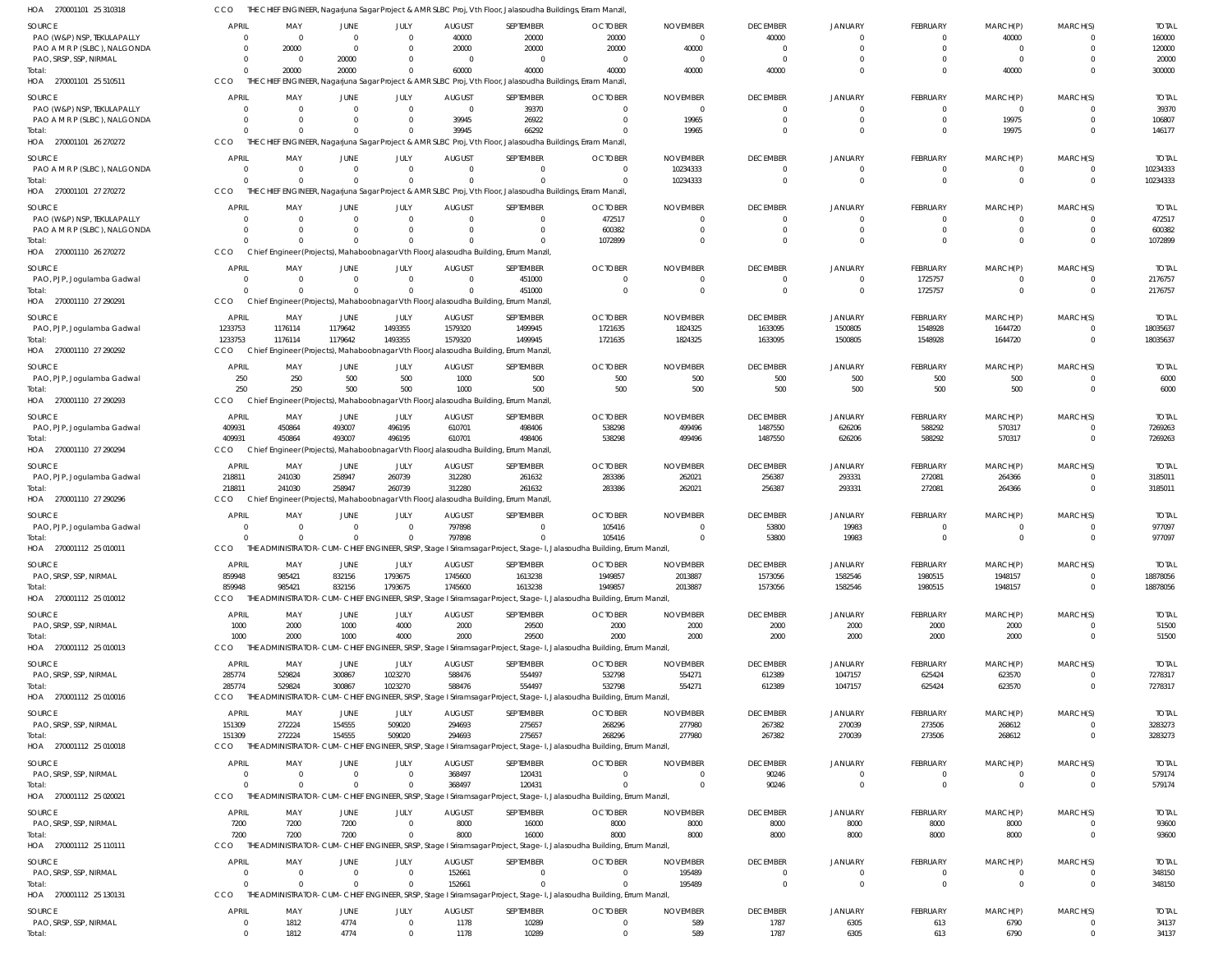| HOA 270001112 25 130132                               |                   |                   |                    |                    |                    |                    | THE ADMINISTRATOR-CUM-CHIEF ENGINEER, SRSP, Stage I Sriramsagar Project, Stage-I, Jalasoudha Building, Errum Manzil, |                    |                    |                    |                    |                    |                            |                      |
|-------------------------------------------------------|-------------------|-------------------|--------------------|--------------------|--------------------|--------------------|----------------------------------------------------------------------------------------------------------------------|--------------------|--------------------|--------------------|--------------------|--------------------|----------------------------|----------------------|
| <b>SOURCE</b>                                         | <b>APRIL</b>      | MAY               | JUNE               | JULY               | <b>AUGUST</b>      | SEPTEMBER          | <b>OCTOBER</b>                                                                                                       | <b>NOVEMBER</b>    | <b>DECEMBER</b>    | <b>JANUARY</b>     | <b>FEBRUARY</b>    | MARCH(P)           | MARCH(S)                   | <b>TOTAL</b>         |
| PAO, SRSP, SSP, NIRMAL                                | $\overline{0}$    | $\Omega$          | $\Omega$           | $\Omega$           | 42120              | $\mathbf{0}$       | $\Omega$                                                                                                             | 18835              | 6920               | 12400              | 2240               | 14750              | $\mathbf{0}$               | 97265                |
| Total:                                                | $\Omega$          | $\Omega$          | $\Omega$           | $\Omega$           | 42120              | $\Omega$           | $\Omega$                                                                                                             | 18835              | 6920               | 12400              | 2240               | 14750              | $\mathbf 0$                | 97265                |
| HOA 270001112 25 130134                               | CCO               |                   |                    |                    |                    |                    | THE ADMINISTRATOR-CUM-CHIEF ENGINEER, SRSP, Stage I Sriramsagar Project, Stage-I, Jalasoudha Building, Errum Manzil, |                    |                    |                    |                    |                    |                            |                      |
| <b>SOURCE</b>                                         | <b>APRIL</b>      | MAY               | JUNE               | JULY               | <b>AUGUST</b>      | SEPTEMBER          | <b>OCTOBER</b>                                                                                                       | <b>NOVEMBER</b>    | <b>DECEMBER</b>    | <b>JANUARY</b>     | <b>FEBRUARY</b>    | MARCH(P)           | MARCH(S)                   | <b>TOTAL</b>         |
| PAO, SRSP, SSP, NIRMAL                                | $\circ$           | $\Omega$          | $\Omega$           | $\overline{0}$     | 293337             | 282861             | $\overline{0}$                                                                                                       | 319002             | $\Omega$           | $\Omega$           | $\overline{0}$     | 287574             | $\mathbf 0$                | 1182774              |
| Total:                                                | $\Omega$          |                   |                    | $\Omega$           | 293337             | 282861             | $\Omega$                                                                                                             | 319002             | $\Omega$           | $\Omega$           | $\overline{0}$     | 287574             | $\mathbf 0$                | 1182774              |
| HOA 270001112 25 290291                               | CCO               |                   |                    |                    |                    |                    | THE ADMINISTRATOR-CUM-CHIEF ENGINEER, SRSP, Stage I Sriramsagar Project, Stage-I, Jalasoudha Building, Errum Manzil, |                    |                    |                    |                    |                    |                            |                      |
| SOURCE                                                | APRIL             | MAY               | JUNE               | JULY               | <b>AUGUST</b>      | SEPTEMBER          | <b>OCTOBER</b>                                                                                                       | <b>NOVEMBER</b>    | <b>DECEMBER</b>    | <b>JANUARY</b>     | <b>FEBRUARY</b>    | MARCH(P)           | MARCH(S)                   | <b>TOTAL</b>         |
| PAO, SRSP, SSP, NIRMAL                                | 1212250           | 1087693           | 1025422            | 1489693            | 1281161            | 1292648            | 1249535                                                                                                              | 1292215            | 1308247            | 1295705            | 1304696            | 1637491            | $\mathbf 0$                | 15476756             |
| Total:                                                | 1212250           | 1087693           | 1025422            | 1489693            | 1281161            | 1292648            | 1249535                                                                                                              | 1292215            | 1308247            | 1295705            | 1304696            | 1637491            | $\mathbf 0$                | 15476756             |
| HOA 270001112 25 290293                               | CCO               |                   |                    |                    |                    |                    | THE ADMINISTRATOR-CUM-CHIEF ENGINEER, SRSP, Stage I Sriramsagar Project, Stage-I, Jalasoudha Building, Errum Manzil, |                    |                    |                    |                    |                    |                            |                      |
| SOURCE                                                | APRIL             | MAY               | JUNE               | JULY               | <b>AUGUST</b>      | SEPTEMBER          | <b>OCTOBER</b>                                                                                                       | <b>NOVEMBER</b>    | <b>DECEMBER</b>    | <b>JANUARY</b>     | <b>FEBRUARY</b>    | MARCH(P)           | MARCH(S)                   | <b>TOTAL</b>         |
| PAO, SRSP, SSP, NIRMAL                                | 402057            | 434775            | 415884             | 553034             | 425100             | 428188             | 400088                                                                                                               | 414260             | 1561341            | 480347             | 498050             | 681103             | $\mathbf{0}$               | 6694227              |
| Total:                                                | 402057            | 434775            | 415884             | 553034             | 425100             | 428188             | 400088                                                                                                               | 414260             | 1561341            | 480347             | 498050             | 681103             | $\mathbf 0$                | 6694227              |
| HOA 270001112 25 290294                               | <b>CCO</b>        |                   |                    |                    |                    |                    | THE ADMINISTRATOR-CUM-CHIEF ENGINEER, SRSP, Stage I Sriramsagar Project, Stage-I, Jalasoudha Building, Errum Manzil, |                    |                    |                    |                    |                    |                            |                      |
| <b>SOURCE</b>                                         | <b>APRIL</b>      | MAY               | JUNE               | JULY               | <b>AUGUST</b>      | SEPTEMBER          | <b>OCTOBER</b>                                                                                                       | <b>NOVEMBER</b>    | <b>DECEMBER</b>    | <b>JANUARY</b>     | <b>FEBRUARY</b>    | MARCH(P)           | MARCH(S)                   | <b>TOTAL</b>         |
| PAO, SRSP, SSP, NIRMAL                                | 204468            | 221577            | 211819             | 280195             | 216114             | 215076             | 203168                                                                                                               | 210238             | 210371             | 210656             | 219373             | 228491             | $^{\circ}$                 | 2631546              |
| Total:                                                | 204468            | 221577            | 211819             | 280195             | 216114             | 215076             | 203168                                                                                                               | 210238             | 210371             | 210656             | 219373             | 228491             | $\mathbf 0$                | 2631546              |
| HOA 270001112 25 290296                               | CCO               |                   |                    |                    |                    |                    | ADMINISTRATOR-CUM-CHIEF ENGINEER, SRSP, Stage I Sriramsagar Project, Stage-I, Jalasoudha Building, Errum Manzil,     |                    |                    |                    |                    |                    |                            |                      |
| SOURCE                                                | <b>APRIL</b>      | MAY               | JUNE               | JULY               | <b>AUGUST</b>      | SEPTEMBER          | <b>OCTOBER</b>                                                                                                       | <b>NOVEMBER</b>    | <b>DECEMBER</b>    | <b>JANUARY</b>     | <b>FEBRUARY</b>    | MARCH(P)           | MARCH(S)                   | <b>TOTAL</b>         |
| PAO, SRSP, SSP, NIRMAL                                | $\circ$           | $\Omega$          | $\Omega$           | $\overline{0}$     | 922491             | $\mathbf 0$        | $\Omega$                                                                                                             | $\overline{0}$     | $\Omega$           | $\Omega$           | $\overline{0}$     | $\overline{0}$     | $\mathbf 0$                | 922491               |
| Total:                                                | $\Omega$          |                   | $\Omega$           | $\mathbf 0$        | 922491             | $\Omega$           |                                                                                                                      | $\Omega$           | $\Omega$           | $\Omega$           | $\overline{0}$     | $\overline{0}$     | $\mathbf 0$                | 922491               |
| HOA 270001112 26 270272                               | CCO               |                   |                    |                    |                    |                    | THE ADMINISTRATOR-CUM-CHIEF ENGINEER, SRSP, Stage I Sriramsagar Project, Stage-I, Jalasoudha Building, Errum Manzil, |                    |                    |                    |                    |                    |                            |                      |
| <b>SOURCE</b>                                         | <b>APRIL</b>      | MAY               | JUNE               | JULY               | <b>AUGUST</b>      | SEPTEMBER          | <b>OCTOBER</b>                                                                                                       | <b>NOVEMBER</b>    | <b>DECEMBER</b>    | <b>JANUARY</b>     | <b>FEBRUARY</b>    | MARCH(P)           | MARCH(S)                   | <b>TOTAL</b>         |
| PAO, SRSP, SSP, NIRMAL                                | $\overline{0}$    | $\Omega$          | $\Omega$           | $\overline{0}$     | $\Omega$           | $\mathbf{0}$       | 2022199                                                                                                              | $\overline{0}$     | $\Omega$           | - 0                | 0                  | $\overline{0}$     | $^{\circ}$                 | 2022199              |
| Total:                                                | $\Omega$          | $\cap$            | $\Omega$           | $\Omega$           |                    | $\Omega$           | 2022199                                                                                                              | $\overline{0}$     | $\Omega$           | $\Omega$           | $\overline{0}$     | $\overline{0}$     | $\mathbf 0$                | 2022199              |
| HOA 270001112 27 270272                               | CCO               |                   |                    |                    |                    |                    | THE ADMINISTRATOR-CUM-CHIEF ENGINEER, SRSP, Stage I Sriramsagar Project, Stage-I, Jalasoudha Building, Errum Manzil, |                    |                    |                    |                    |                    |                            |                      |
| SOURCE                                                | <b>APRIL</b>      | MAY               | JUNE               | JULY               | <b>AUGUST</b>      | SEPTEMBER          | <b>OCTOBER</b>                                                                                                       | <b>NOVEMBER</b>    | <b>DECEMBER</b>    | <b>JANUARY</b>     | <b>FEBRUARY</b>    | MARCH(P)           | MARCH(S)                   | <b>TOTAL</b>         |
| PAO, SRSP, SSP, NIRMAL                                | $\circ$           | $\overline{0}$    | $\Omega$           | 1140406            | $\Omega$           | $\mathbf{0}$       | 4486914                                                                                                              | $\overline{0}$     | $\Omega$           | $\Omega$           | 971797             | $\mathbf{0}$       | $\mathbf{0}$               | 6599117              |
| Total:                                                | $\Omega$          | $\Omega$          | $\Omega$           | 1140406            | $\Omega$           | $\Omega$           | 4486914                                                                                                              | $\overline{0}$     | $\Omega$           | $\Omega$           | 971797             | $\overline{0}$     | $\mathbf 0$                | 6599117              |
| HOA 27000111225 25 260                                | CCO               |                   |                    |                    |                    |                    | THE ADMINISTRATOR-CUM-CHIEF ENGINEER, SRSP, Stage I Sriramsagar Project, Stage-I, Jalasoudha Building, Errum Manzil, |                    |                    |                    |                    |                    |                            |                      |
| SOURCE                                                | <b>APRIL</b>      | MAY               | JUNE               | JULY               | <b>AUGUST</b>      | SEPTEMBER          | <b>OCTOBER</b>                                                                                                       | <b>NOVEMBER</b>    | <b>DECEMBER</b>    | <b>JANUARY</b>     | <b>FEBRUARY</b>    | MARCH(P)           | MARCH(S)                   | <b>TOTAL</b>         |
| PAO, SRSP, SSP, NIRMAL                                | $\Omega$          | $\Omega$          | $\Omega$           | $\Omega$           | $\Omega$           | $\mathbf{0}$       | $\overline{0}$                                                                                                       | 17616              | $\Omega$           | $\Omega$           | $\overline{0}$     | $\overline{0}$     | $\mathbf{0}$               | 17616                |
| Total:                                                | $\Omega$          | $\Omega$          | $\Omega$           | $\Omega$           | $\Omega$           | $\Omega$           | $\Omega$                                                                                                             | 17616              | $\Omega$           | $\Omega$           | $\overline{0}$     | $\mathbf{0}$       | $\mathbf 0$                | 17616                |
| HOA 270001116 25 010011                               | CCO               |                   |                    |                    |                    |                    | THE ADMINISTRATOR-CUM-CHIEF ENGINEER, SRSP, Stage I Sriramsagar Project, Stage-I, Jalasoudha Building, Errum Manzil, |                    |                    |                    |                    |                    |                            |                      |
| SOURCE                                                | APRIL             | MAY               | <b>JUNE</b>        | JULY               | <b>AUGUST</b>      | SEPTEMBER          | <b>OCTOBER</b>                                                                                                       | <b>NOVEMBER</b>    | <b>DECEMBER</b>    | <b>JANUARY</b>     | <b>FEBRUARY</b>    | MARCH(P)           | MARCH(S)                   | <b>TOTAL</b>         |
| APAO Projects, Jagtial                                | 1951670           | 2357012           | 2393480            | 3770499            | 4738074            | 3776296            | 4622809                                                                                                              | 4693217            | 4838128            | 3757681            | 3591853            | 4812125            | $\mathbf 0$                | 45302844             |
| APAO Projects, Mahabubabad                            | 725815            | 731177            | 722677             | 1681797            | 1343670            | 1518296            | 2142954                                                                                                              | 1906640            | 1371331            | 1356403            | 2462797            | 1861848            | $\mathbf 0$                | 17825405             |
| APAO Projects, Peddapall                              | 2208246           | 1967551           | 1888580            | 3748358            | 3358729            | 3001241            | 4292927                                                                                                              | 4216243            | 3973629            | 3570265            | 4035122            | 4201884            | $\mathbf{0}$               | 40462775             |
| APAO, SRSP SSP, KARIMNAGAR                            | 4165362           | 4824693           | 4514737            | 7704863            | 6582682            | 6852418            | 8244841                                                                                                              | 9383340            | 9478769            | 6429172            | 7171653            | 7426903            | $\Omega$                   | 82779433             |
| APAO, SRSP, NIZAMABAD                                 | 2099244           | 2294493           | 2789666            | 3121328            | 3759032            | 3302225            | 3153403                                                                                                              | 4988990            | 4274419            | 3206790            | 3259117            | 4046312            | $\Omega$                   | 40295019             |
| PAO (W&P), Waranagal (Urban)                          | 1534420           | 1605479           | 1835946            | 3095373            | 2787255            | 3071605            | 3633160                                                                                                              | 5490190            | 3502110            | 2973291            | 3953861            | 4253617            | $\Omega$                   | 37736307             |
| PAO IRRIGATION KARIMNAGAR                             | 70965             | 70900             | 70965              | 141930             | 141930             | 141930             | 141720                                                                                                               | 248516             | 237533             | 147780             | 147780             | 201071             | $\Omega$                   | 1763020              |
| PAO, S R S P, R R DISTRICT                            | 459772            | 469053            | 426326             | 923000             | 837811             | 889250             | 933799                                                                                                               | 1338895            | 1256564            | 1027853            | 934880             | 1272276            | $^{\circ}$                 | 10769479             |
| PAO, SRSP, SSP, NIRMAL<br>Total:                      | 83785<br>13299279 | 76533<br>14396891 | 99025<br>14741402  | 170110<br>24357258 | 138806<br>23687989 | 171870<br>22725131 | 170807<br>27336420                                                                                                   | 133477<br>32399508 | 225778<br>29158261 | 106070<br>22575305 | 106950<br>25664013 | 178329<br>28254365 | $\mathbf 0$<br>$\mathbf 0$ | 1661540<br>278595822 |
| HOA 270001116 25 010012                               | <b>CCO</b>        |                   |                    |                    |                    |                    | THE ADMINISTRATOR-CUM-CHIEF ENGINEER, SRSP, Stage I Sriramsagar Project, Stage-I, Jalasoudha Building, Errum Manzil, |                    |                    |                    |                    |                    |                            |                      |
|                                                       |                   |                   |                    |                    |                    |                    |                                                                                                                      |                    |                    |                    |                    |                    |                            |                      |
| SOURCE                                                | <b>APRIL</b>      | MAY               | <b>JUNE</b>        | JULY               | <b>AUGUST</b>      | SEPTEMBER          | <b>OCTOBER</b>                                                                                                       | <b>NOVEMBER</b>    | <b>DECEMBER</b>    | JANUARY            | FEBRUARY           | MARCH(P)           | MARCH(S)                   | <b>TOTAL</b>         |
| APAO Projects, Jagtial<br>APAO Projects, Mahabubabad  | 9066<br>1000      | 16552<br>1000     | 14924<br>2000      | 14924<br>4000      | 18924<br>2000      | 14924<br>1943      | 15818<br>2000                                                                                                        | 15103<br>2000      | 48424<br>1025      | 16184<br>2000      | 14924<br>2000      | 15310<br>1348      | $^{\circ}$<br>$\mathbf 0$  | 215077<br>22316      |
| APAO Projects, Peddapalli                             | 7950              | 14055             | 7564               | 25339              | 19289              | 15231              | 13989                                                                                                                | 64123              | 13989              | 46134              | 13489              | 13489              | $\Omega$                   | 254641               |
| APAO, SRSP SSP, KARIMNAGAR                            | 37807             | 73669             | 62818              | 112257             | 61411              | 97043              | 90039                                                                                                                | 63294              | 94645              | 58101              | 70119              | 42535              | $\Omega$                   | 863738               |
| APAO, SRSP, NIZAMABAD                                 | 8895              | 14150             | 20975              | 16080              | 19990              | 15900              | 15900                                                                                                                | 15890              | 14890              | 15847              | 14061              | 20328              | $\Omega$                   | 192906               |
| PAO (W&P), Waranagal (Urban)                          | 15415             | 17066             | 31538              | 30795              | 48550              | 30872              | 59278                                                                                                                | 33054              | 31120              | 30962              | 31710              | 31174              | $\Omega$                   | 391534               |
| PAO IRRIGATION KARIMNAGAR                             | 500               | 1000              | 500                | 1000               | 1000               | 1000               | 2000                                                                                                                 | 1000               | 1000               | 1000               | 1000               | 1000               | $\Omega$                   | 12000                |
| PAO, S R S P, R R DISTRICT                            | 10241             | 11050             | 15791              | 18233              | 26899              | 19365              | 37700                                                                                                                | 18900              | 20319              | 20367              | 20200              | 20200              | $\Omega$                   | 239265               |
| Total:                                                | 90874             | 148542            | 156110             | 222628             | 198063             | 196278             | 236724                                                                                                               | 213364             | 225412             | 190595             | 167503             | 145384             | $\Omega$                   | 2191477              |
| HOA 270001116 25 010013                               | <b>CCO</b>        |                   |                    |                    |                    |                    | THE ADMINISTRATOR-CUM-CHIEF ENGINEER, SRSP, Stage I Sriramsagar Project, Stage-I, Jalasoudha Building, Errum Manzil, |                    |                    |                    |                    |                    |                            |                      |
| SOURCE                                                | APRIL             | MAY               | <b>JUNE</b>        | JULY               | <b>AUGUST</b>      | SEPTEMBER          | <b>OCTOBER</b>                                                                                                       | <b>NOVEMBER</b>    | <b>DECEMBER</b>    | <b>JANUARY</b>     | <b>FEBRUARY</b>    | MARCH(P)           | MARCH(S)                   | <b>TOTAL</b>         |
| APAO Projects, Jagtial                                | 652915            | 810152            | 1219164            | 1262499            | 2579067            | 1267203            | 1213650                                                                                                              | 1226696            | 3000691            | 1666710            | 1554951            | 1557783            | $\mathbf 0$                | 18011481             |
| APAO Projects, Mahabubabad                            | 249248            | 256258            | 461774             | 987972             | 462768             | 504980             | 631266                                                                                                               | 537681             | 542219             | 536265             | 590328             | 560629             | $\mathbf 0$                | 6321388              |
| APAO Projects, Peddapalli                             | 733462            | 1111337           | 654093             | 2073097            | 1127616            | 1124062            | 1139253                                                                                                              | 1161343            | 1912333            | 1399856            | 1467641            | 2391453            | $\mathbf 0$                | 16295546             |
| APAO, SRSP SSP, KARIMNAGAR                            | 1375796           | 2028023           | 2001991            | 4317005            | 2194952            | 2267394            | 2374383                                                                                                              | 2393915            | 3188782            | 3109501            | 4617097            | 2173537            | $\Omega$<br>$\Omega$       | 32042376             |
| APAO, SRSP, NIZAMABAD<br>PAO (W&P), Waranagal (Urban) | 697138<br>509875  | 749033<br>553088  | 1320405<br>1089096 | 1036845<br>1028731 | 1854362<br>926136  | 1106814<br>1021104 | 1045606<br>2017402                                                                                                   | 1146192<br>1273574 | 1861452<br>1217760 | 1256097<br>1830579 | 2131859<br>2264031 | 1643726<br>1446836 | $\Omega$                   | 15849529<br>15178212 |
| PAO IRRIGATION KARIMNAGAR                             | 23562             | 47124             | 23562              | 47124              | 47124              | 47124              | 94248                                                                                                                | 47124              | 191172             | 56756              | 56756              | 56756              | $\Omega$                   | 738432               |
| PAO, S R S P, R R DISTRICT                            | 152424            | 163100            | 229470             | 264509             | 387033             | 278175             | 449391                                                                                                               | 274722             | 489876             | 751050             | 380693             | 419435             | $\Omega$                   | 4239878              |
| PAO, SRSP, SSP, NIRMAL                                | 27814             | 55628             | 32926              | 56478              | 113286             | 57068              | 35219                                                                                                                | 18921              | 162539             | 40723              | 48654              | 41358              | $\mathbf 0$                | 690614               |
| Total:                                                | 4422234           | 5773743           | 7032481            | 11074260           | 9692344            | 7673924            | 9000418                                                                                                              | 8080168            | 12566824           | 10647537           | 13112010           | 10291513           | $\Omega$                   | 109367456            |
| HOA 270001116 25 010015                               | <b>CCO</b>        |                   |                    |                    |                    |                    | THE ADMINISTRATOR-CUM-CHIEF ENGINEER, SRSP, Stage I Sriramsagar Project, Stage-I, Jalasoudha Building, Errum Manzil, |                    |                    |                    |                    |                    |                            |                      |
| SOURCE                                                | <b>APRIL</b>      | MAY               | JUNE               | JULY               | <b>AUGUST</b>      | SEPTEMBER          | <b>OCTOBER</b>                                                                                                       | <b>NOVEMBER</b>    | <b>DECEMBER</b>    | JANUARY            | <b>FEBRUARY</b>    | MARCH(P)           | MARCH(S)                   | <b>TOTAL</b>         |
| APAO, SRSP SSP, KARIMNAGAR                            | $\overline{0}$    | $\overline{0}$    | $\Omega$           | $\overline{0}$     | $\overline{0}$     | $\mathbf{0}$       | $\overline{0}$                                                                                                       | $\mathbf{0}$       | 7409               | $\Omega$           | 0                  | $\mathbf{0}$       | $^{\circ}$                 | 7409                 |
| Total:                                                | $\overline{0}$    | $\Omega$          | $\Omega$           | $\overline{0}$     | $\Omega$           | $\mathbf 0$        | $\mathbf 0$                                                                                                          | $\mathbf{0}$       | 7409               | $\Omega$           | $\Omega$           | $\overline{0}$     | $\mathbf 0$                | 7409                 |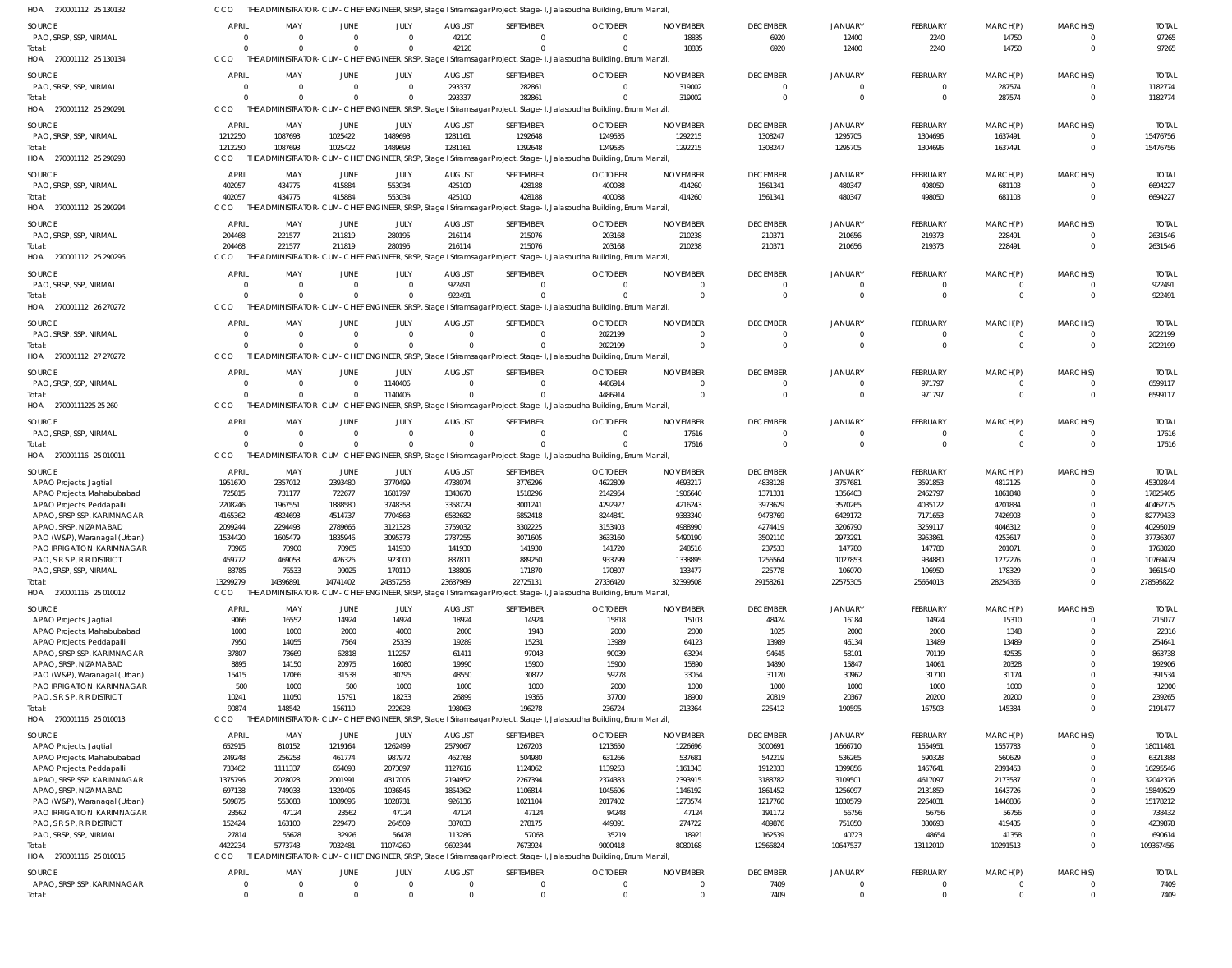| HOA<br>270001116 25 010016                               | CCO               |                                     |                                  |                      |                         |                  | THE ADMINISTRATOR-CUM-CHIEF ENGINEER, SRSP, Stage I Sriramsagar Project, Stage-I, Jalasoudha Building, Errum Manzil            |                  |                        |                            |                      |                      |                         |                    |
|----------------------------------------------------------|-------------------|-------------------------------------|----------------------------------|----------------------|-------------------------|------------------|--------------------------------------------------------------------------------------------------------------------------------|------------------|------------------------|----------------------------|----------------------|----------------------|-------------------------|--------------------|
| SOURCE                                                   | APRIL             | MAY                                 | JUNE                             | JULY                 | <b>AUGUST</b>           | SEPTEMBER        | <b>OCTOBER</b>                                                                                                                 | <b>NOVEMBER</b>  | <b>DECEMBER</b>        | <b>JANUARY</b>             | FEBRUARY             | MARCH(P)             | MARCH(S)                | <b>TOTAL</b>       |
| APAO Projects, Jagtial                                   | 350696            | 429851                              | 645964                           | 676343               | 1318008                 | 672063           | 644533                                                                                                                         | 656564           | 688637                 | 673096                     | 636445               | 672324               | 0                       | 8064524            |
| APAO Projects, Mahabubabad                               | 122748            | 126348                              | 226320                           | 473359               | 227105                  | 255021           | 265217                                                                                                                         | 256372           | 224731                 | 225984                     | 265928               | 247103               | $\Omega$                | 2916236            |
| APAO Projects, Peddapalli                                | 389563            | 584726                              | 347541                           | 1070240              | 597136                  | 593187           | 590698                                                                                                                         | 612786           | 620377                 | 594531                     | 611124               | 558013               | $\Omega$                | 7169922            |
| APAO, SRSP SSP, KARIMNAGAR                               | 779744            | 1143640                             | 1136362                          | 2297562              | 1234275                 | 1280313          | 1339143                                                                                                                        | 1345444          | 1317983                | 1197401                    | 1273478              | 986902               | $\Omega$                | 15332247           |
| APAO, SRSP, NIZAMABAD<br>PAO (W&P), Waranagal (Urban)    | 325458<br>282249  | 349588<br>308686                    | 580436<br>601515                 | 480174<br>704287     | 843996<br>537366        | 511799<br>589654 | 497557<br>1100296                                                                                                              | 552987<br>720307 | 542781<br>631625       | 503292<br>589113           | 522754<br>616163     | 512419<br>598438     | $\Omega$<br>$\Omega$    | 6223241<br>7279699 |
| PAO IRRIGATION KARIMNAGAR                                | 12623             | 25246                               | 12623                            | 25246                | 25246                   | 25246            | 50492                                                                                                                          | 25246            | 27422                  | 25518                      | 25518                | 25518                | $\Omega$                | 305944             |
| PAO, S R S P, R R DISTRICT                               | 133807            | 143357                              | 200184                           | 233226               | 338592                  | 246298           | 399460                                                                                                                         | 243212           | 263291                 | 263549                     | 258773               | 259439               | $\Omega$                | 2983188            |
| PAO, SRSP, SSP, NIRMAL                                   | 12028             | 24056                               | 14236                            | 24420                | 48986                   | 24675            | 15228                                                                                                                          | 8181             | 22275                  | 15228                      | 15356                | 15466                | $\Omega$                | 240135             |
| Total:                                                   | 2408916           | 3135498                             | 3765181                          | 5984857              | 5170710                 | 4198256          | 4902624                                                                                                                        | 4421099          | 4339122                | 4087712                    | 4225539              | 3875622              | $\Omega$                | 50515136           |
| HOA 270001116 25 010017                                  | CCO               |                                     |                                  |                      |                         |                  | THE ADMINISTRATOR-CUM-CHIEF ENGINEER, SRSP, Stage I Sriramsagar Project, Stage-I, Jalasoudha Building, Errum Manzil            |                  |                        |                            |                      |                      |                         |                    |
| SOURCE                                                   | <b>APRIL</b>      | MAY                                 | <b>JUNE</b>                      | JULY                 | <b>AUGUST</b>           | SEPTEMBER        | <b>OCTOBER</b>                                                                                                                 | <b>NOVEMBER</b>  | <b>DECEMBER</b>        | JANUARY                    | FEBRUARY             | MARCH(P)             | MARCH(S)                | <b>TOTAL</b>       |
| APAO Projects, Jagtial                                   | $\Omega$          | $\overline{0}$                      | 167150                           | $\Omega$             | $\overline{0}$          | 69588            |                                                                                                                                | $\Omega$         | $\overline{0}$         | $\mathbf 0$                | 91752                | 135320               | $\mathbf 0$             | 463810             |
| APAO Projects, Mahabubabad                               |                   | $\overline{0}$                      | $\overline{0}$                   | $\Omega$             | $\overline{0}$          |                  |                                                                                                                                |                  | 34285                  | $\overline{0}$             | $\overline{0}$       | 278585               | $\Omega$                | 312870             |
| APAO Projects, Peddapalli                                |                   | $\Omega$                            | 24000                            | $\Omega$             | $\overline{0}$          | $\Omega$         |                                                                                                                                | 35995            | 103348                 | $\overline{0}$             | 100000               | $\overline{0}$       | $\Omega$                | 263343             |
| APAO, SRSP SSP, KARIMNAGAR                               |                   | $\Omega$                            | $\overline{0}$                   | $\Omega$             | 620592                  | 227884           |                                                                                                                                | 39689            | 90904                  | 197910                     | $\overline{0}$       | 14000                | $\Omega$                | 1190979            |
| APAO, SRSP, NIZAMABAD                                    |                   | $\Omega$                            | 0                                | $\Omega$             | 51955                   | 38835            |                                                                                                                                |                  | $\overline{0}$         | $\overline{0}$             | 100000               | $\Omega$             | $\Omega$                | 190790             |
| PAO (W&P), Waranagal (Urban)                             |                   | $\Omega$                            | 19717                            | $\Omega$             | 76137                   |                  |                                                                                                                                |                  | $\Omega$               | $^{\circ}$                 | 10300                | $\Omega$             | $\Omega$                | 106154             |
| PAO, S R S P, R R DISTRICT                               |                   | $\Omega$                            | $-81187$                         |                      | $\overline{0}$          |                  |                                                                                                                                |                  | $\overline{0}$         | $^{\circ}$                 | $\Omega$             | $\Omega$             | $\Omega$                | $-81187$           |
| otal:                                                    |                   | $\Omega$                            | 129680                           |                      | 748684                  | 336307           |                                                                                                                                | 75684            | 228537                 | 197910                     | 302052               | 427905               | $\Omega$                | 2446759            |
| HOA 270001116 25 010018                                  | CCO               |                                     |                                  |                      |                         |                  | THE ADMINISTRATOR-CUM-CHIEF ENGINEER, SRSP, Stage I Sriramsagar Project, Stage-I, Jalasoudha Building, Errum Manzil,           |                  |                        |                            |                      |                      |                         |                    |
| SOURCE                                                   | <b>APRIL</b>      | MAY                                 | <b>JUNE</b>                      | JULY                 | <b>AUGUST</b>           | SEPTEMBER        | <b>OCTOBER</b>                                                                                                                 | <b>NOVEMBER</b>  | <b>DECEMBER</b>        | JANUARY                    | FEBRUARY             | MARCH(P)             | MARCH(S)                | <b>TOTAL</b>       |
| APAO Projects, Jagtial                                   |                   | $\overline{0}$                      | $\overline{0}$                   | $\Omega$             | 679025                  | 614565           | 151230                                                                                                                         |                  | 850798                 | 21252                      | 43584                | 241502               | $\Omega$                | 2601956            |
| APAO Projects, Mahabubabad                               |                   | $\overline{0}$                      | $\Omega$                         | $\Omega$             | $\overline{0}$          | 186040           | 88028                                                                                                                          |                  | 263652                 | $\Omega$                   | $\Omega$             | 36682                | $\Omega$                | 574402             |
| APAO Projects, Peddapalli                                |                   | $\Omega$                            | $\Omega$                         | $\Omega$             | 609287                  | 165442           | 111873                                                                                                                         |                  | 598003                 | 31359                      | 26760                | 19404                | $\Omega$                | 1562128            |
| APAO, SRSP SSP, KARIMNAGAR                               |                   | $\Omega$                            | $\Omega$                         | $\Omega$             | 1339758                 | 208865           | 68594                                                                                                                          |                  | 963670                 | 309492                     | 333350               | 173753               | $\Omega$                | 3397482            |
| APAO, SRSP, NIZAMABAD                                    |                   | $\Omega$                            | $\Omega$                         | $\Omega$             | 847935                  | 90703            | 209815                                                                                                                         |                  | 495769                 | 96803                      | $\Omega$             | 243913               | $\Omega$                | 1984938            |
| PAO (W&P), Waranagal (Urban)                             |                   | $\Omega$                            | $\Omega$                         | $\Omega$             | 414016                  | 33533            | 23476                                                                                                                          |                  | 768605                 | $\Omega$                   | 74141                | 88066                | $\Omega$                | 1401837            |
| <b>PAO IRRIGATION KARIMNAGAR</b>                         |                   | $\Omega$                            | $\Omega$                         | $\Omega$             | 39843                   |                  |                                                                                                                                |                  | $\Omega$               | $\Omega$                   | $\Omega$             | $\Omega$             | $\Omega$                | 39843              |
| PAO, S R S P, R R DISTRICT                               |                   | $\Omega$                            | $\Omega$                         | $\Omega$             | 162169                  | 290784           | 55031                                                                                                                          |                  | - 0                    | 47081                      | 79111                | $\Omega$             | $\Omega$                | 634176             |
| PAO, SRSP, SSP, NIRMAL                                   |                   | $\Omega$<br>$\Omega$                | $\Omega$<br>$\Omega$             |                      | 54248                   |                  |                                                                                                                                |                  | $\Omega$               | 118502                     | - 0                  | $\Omega$             | $\Omega$                | 172750             |
| Total:<br>HOA 270001116 25 020021                        | CCO               |                                     |                                  |                      | 4146281                 | 1589932          | 708047<br>THE ADMINISTRATOR-CUM-CHIEF ENGINEER, SRSP, Stage I Sriramsagar Project, Stage-I, Jalasoudha Building, Errum Manzil, |                  | 3940497                | 624489                     | 556946               | 803320               | $\Omega$                | 12369512           |
|                                                          |                   |                                     |                                  |                      |                         |                  |                                                                                                                                |                  |                        |                            |                      |                      |                         |                    |
| SOURCE                                                   | <b>APRIL</b>      | MAY                                 | <b>JUNE</b>                      | JULY                 | <b>AUGUST</b>           | SEPTEMBER        | <b>OCTOBER</b>                                                                                                                 | <b>NOVEMBER</b>  | <b>DECEMBER</b>        | JANUARY                    | FEBRUARY             | MARCH(P)             | MARCH(S)                | <b>TOTAL</b>       |
| APAO Projects, Jagtial                                   | 54386             | $\overline{0}$                      | $\overline{0}$                   | $\Omega$             | $\overline{0}$          |                  |                                                                                                                                |                  | $\overline{0}$         | $\Omega$                   | $\Omega$             | $\Omega$             | 0                       | 54386              |
| APAO Projects, Peddapalli                                | $\Omega$          | 32898                               | 16449                            | 16449                | $\overline{0}$          |                  |                                                                                                                                | $\Omega$         | 4914                   | $\overline{0}$             | $\Omega$             | $\Omega$             | 0                       | 70710              |
| APAO, SRSP SSP, KARIMNAGAR                               | $\Omega$<br>31976 | 20256<br>$\overline{0}$             | $\overline{0}$<br>$\overline{0}$ | $\Omega$<br>$\Omega$ | 6492<br>$\overline{0}$  |                  |                                                                                                                                | 4869<br>$\Omega$ | $\Omega$<br>$\Omega$   | $\Omega$<br>$\overline{0}$ | 4869<br>$\Omega$     | $\Omega$<br>$\Omega$ | $\Omega$<br>$\mathbf 0$ | 36486              |
| APAO, SRSP, NIZAMABAD                                    | 86362             | 53154                               | 16449                            | 16449                | 6492                    |                  |                                                                                                                                | 4869             | 4914                   | $\Omega$                   | 4869                 | $\Omega$             | $\Omega$                | 31976<br>193558    |
| HOA 270001116 25 020022                                  | CCO               |                                     |                                  |                      |                         |                  | THE ADMINISTRATOR-CUM-CHIEF ENGINEER, SRSP, Stage I Sriramsagar Project, Stage-I, Jalasoudha Building, Errum Manzil,           |                  |                        |                            |                      |                      |                         |                    |
|                                                          |                   |                                     |                                  |                      |                         |                  |                                                                                                                                |                  |                        |                            |                      |                      |                         |                    |
| SOURCE                                                   | <b>APRIL</b>      | MAY                                 | <b>JUNE</b>                      | JULY                 | <b>AUGUST</b>           | SEPTEMBER        | <b>OCTOBER</b>                                                                                                                 | <b>NOVEMBER</b>  | <b>DECEMBER</b>        | JANUARY                    | FEBRUARY             | MARCH(P)             | MARCH(S)                | <b>TOTAL</b>       |
| APAO Projects, Jagtial                                   | $\Omega$          | $\overline{\mathbf{0}}$             | 32246                            | 24123                | 40123                   | 89473            | 172334                                                                                                                         | 66425            | 63242                  | 63242                      | 18521                | 146542               | $\Omega$                | 716271             |
| APAO Projects, Mahabubabad<br>APAO, SRSP SSP, KARIMNAGAR |                   | $\overline{\mathbf{0}}$<br>53566    | $\overline{0}$<br>$\overline{0}$ | 57240<br>$\Omega$    | 17228<br>53566          | 17228            | 17228                                                                                                                          | 17228<br>56850   | 26969                  | 17801                      | $\Omega$<br>$\Omega$ | 35602                | $\Omega$<br>$\Omega$    | 206524             |
| APAO, SRSP, NIZAMABAD                                    | $\Omega$          | 31976                               | 31976                            | 35528                | 35528                   | 35528            | 17764                                                                                                                          | 53292            | 19595<br>36674         | 49838                      | 19669                | 64753<br>55011       | $\Omega$                | 248330<br>402784   |
| PAO (W&P), Waranagal (Urban)                             | 16078             | 112546                              | 64312                            | 71456                | 71456                   | 71456            | 71456                                                                                                                          | 71456            | 84692                  | 84644                      | 37385                | 146831               | 0                       | 903768             |
| Total:                                                   | 16078             | 198088                              | 128534                           | 188347               | 217901                  | 213685           | 278782                                                                                                                         | 265251           | 231172                 | 215525                     | 75575                | 448739               | $\mathbf 0$             | 2477677            |
| HOA 270001116 25 060                                     | CCO               |                                     |                                  |                      |                         |                  | THE ADMINISTRATOR-CUM-CHIEF ENGINEER, SRSP, Stage I Sriramsagar Project, Stage-I, Jalasoudha Building, Errum Manzil            |                  |                        |                            |                      |                      |                         |                    |
|                                                          |                   |                                     |                                  |                      |                         |                  |                                                                                                                                |                  |                        |                            |                      |                      |                         |                    |
| SOURCE                                                   | APRIL             | MAY                                 | JUNE                             | JULY                 | <b>AUGUST</b>           | SEPTEMBER        | <b>OCTOBER</b>                                                                                                                 | <b>NOVEMBER</b>  | <b>DECEMBER</b>        | JANUARY                    | <b>FEBRUARY</b>      | MARCH(P)             | MARCH(S)                | <b>TOTAL</b>       |
| APAO Projects, Jagtial                                   | $\Omega$          | $\overline{\mathbf{0}}$<br>$\Omega$ | $\overline{0}$<br>$\Omega$       | $\Omega$<br>$\Omega$ | 21623<br>$\overline{0}$ | 0<br>1158758     |                                                                                                                                |                  | 0<br>$\overline{0}$    | 0<br>$\mathbf 0$           | $\Omega$<br>$\Omega$ | - 0<br>$\Omega$      | 0<br>0                  | 21623<br>1158758   |
| APAO Projects, Mahabubabad<br>īotal:                     | $\cap$            | $\Omega$                            | $\Omega$                         |                      | 21623                   | 1158758          |                                                                                                                                |                  | $\Omega$               | $\Omega$                   | $\Omega$             | $\Omega$             | $\Omega$                | 1180381            |
| HOA 270001116 25 110111                                  | CCO               |                                     |                                  |                      |                         |                  | THE ADMINISTRATOR-CUM-CHIEF ENGINEER, SRSP, Stage I Sriramsagar Project, Stage-I, Jalasoudha Building, Errum Manzil,           |                  |                        |                            |                      |                      |                         |                    |
|                                                          |                   |                                     |                                  |                      |                         |                  |                                                                                                                                |                  |                        |                            |                      |                      |                         |                    |
| SOURCE                                                   | <b>APRIL</b>      | MAY                                 | <b>JUNE</b>                      | JULY                 | <b>AUGUST</b>           | SEPTEMBER        | <b>OCTOBER</b>                                                                                                                 | <b>NOVEMBER</b>  | <b>DECEMBER</b>        | JANUARY                    | <b>FEBRUARY</b>      | MARCH(P)             | MARCH(S)                | <b>TOTAL</b>       |
| APAO Projects, Jagtial                                   |                   | $\overline{0}$                      | $\overline{0}$                   | $\Omega$             | $\overline{0}$          | 311928           | 179700                                                                                                                         |                  | 202523                 | $\Omega$                   | 193165               | 180739               | $\Omega$                | 1068055            |
| APAO Projects, Mahabubabad                               |                   | $\Omega$                            | $\Omega$                         | $\Omega$             | $\overline{0}$          | $\mathbf 0$      |                                                                                                                                |                  | 118390                 | $\Omega$                   | 43090                | 4545                 |                         | 166025             |
| APAO Projects, Peddapalli<br>APAO, SRSP SSP, KARIMNAGAR  |                   | $\Omega$                            |                                  |                      | 298978<br>443094        | $\Omega$<br>4950 | $\Omega$<br>$\Omega$                                                                                                           | 192400<br>423447 | $\overline{0}$<br>4350 | $\Omega$<br>$\Omega$       | 194744<br>$\Omega$   | 244100<br>134347     | $\Omega$<br>$\Omega$    | 930222<br>1010188  |
| APAO, SRSP, NIZAMABAD                                    |                   | $\Omega$                            |                                  |                      | 0                       | 353868           | 8771                                                                                                                           | 131861           | 138439                 | $\Omega$                   | 27270                | $\Omega$             | $\Omega$                | 660209             |
| PAO (W&P), Waranagal (Urban)                             |                   |                                     |                                  |                      | 2640                    |                  | 227910                                                                                                                         |                  | $\Omega$               | $\Omega$                   | 46485                | 1995                 | $\Omega$                | 279030             |
| PAO, SRSP, SSP, NIRMAL                                   |                   | $\Omega$                            | $\Omega$                         |                      | 24984                   |                  |                                                                                                                                |                  | $\Omega$               | $\Omega$                   | $\Omega$             | $\Omega$             | $\Omega$                | 24984              |
| Total:                                                   |                   | $\Omega$                            | $\Omega$                         |                      | 769696                  | 670746           | 416381                                                                                                                         | 747708           | 463702                 | $\mathbf 0$                | 504754               | 565726               | $\Omega$                | 4138713            |
| HOA 270001116 25 130131                                  | CCO               |                                     |                                  |                      |                         |                  | THE ADMINISTRATOR-CUM-CHIEF ENGINEER, SRSP, Stage I Sriramsagar Project, Stage-I, Jalasoudha Building, Errum Manzil            |                  |                        |                            |                      |                      |                         |                    |
| SOURCE                                                   | <b>APRIL</b>      | MAY                                 | <b>JUNE</b>                      | JULY                 | <b>AUGUST</b>           | SEPTEMBER        | <b>OCTOBER</b>                                                                                                                 | <b>NOVEMBER</b>  | <b>DECEMBER</b>        | JANUARY                    | FEBRUARY             | MARCH(P)             | MARCH(S)                | <b>TOTAL</b>       |
| APAO Projects, Jagtial                                   |                   | $\overline{0}$                      | $\overline{0}$                   |                      | 3000                    | 32669            |                                                                                                                                |                  | $\overline{0}$         | 68138                      | $\overline{0}$       | $\overline{0}$       | 0                       | 103807             |
| APAO Projects, Mahabubabad                               |                   | $\Omega$                            | $\overline{0}$                   | - 0                  | $\overline{0}$          | $\mathbf 0$      |                                                                                                                                |                  | $\overline{0}$         | $\overline{0}$             | $\overline{0}$       | 39633                | $\Omega$                | 39633              |
| APAO Projects, Peddapalli                                |                   | $\Omega$                            | 23157                            |                      | 22826                   | 1500             | 9538                                                                                                                           | 8089             | 4995                   | 6644                       | 6922                 | 11701                | $\Omega$                | 95372              |
| APAO, SRSP SSP, KARIMNAGAR                               |                   | $\Omega$                            | 16905                            |                      | 72661                   | 48142            | 1179                                                                                                                           | 32681            | 16179                  | $\mathbf 0$                | 60077                | 79681                | $\Omega$                | 327505             |
| APAO, SRSP, NIZAMABAD                                    |                   | $\Omega$                            | C                                |                      | 47267                   | 0                | - 0                                                                                                                            | 39171            | 24940                  | $\Omega$                   | 4167                 | 16548                | $\Omega$                | 132093             |
| PAO (W&P), Waranagal (Urban)                             |                   | $\Omega$                            | C                                |                      | 5065                    | 9306             | 8598                                                                                                                           | 14747            | 25967                  | $\overline{0}$             | 80308                | 10138                | $\Omega$                | 154129             |
| PAO, S R S P, R R DISTRICT                               |                   | $\Omega$                            | $\Omega$                         |                      | $\overline{0}$          | 14005            |                                                                                                                                | 15635            | $\overline{0}$         | $\overline{0}$             | 10075                | $\Omega$             | 0                       | 39715              |
| Total:                                                   |                   | $\Omega$                            | 40062                            |                      | 150819                  | 105622           | 19315                                                                                                                          | 110323           | 72081                  | 74782                      | 161549               | 157701               | $\Omega$                | 892254             |
| HOA 270001116 25 130132                                  | CCO               |                                     |                                  |                      |                         |                  | THE ADMINISTRATOR-CUM-CHIEF ENGINEER, SRSP, Stage I Sriramsagar Project, Stage-I, Jalasoudha Building, Errum Manzil            |                  |                        |                            |                      |                      |                         |                    |
| SOURCE                                                   | <b>APRIL</b>      | MAY                                 | <b>JUNE</b>                      | JULY                 | <b>AUGUST</b>           | SEPTEMBER        | <b>OCTOBER</b>                                                                                                                 | <b>NOVEMBER</b>  | <b>DECEMBER</b>        | <b>JANUARY</b>             | FEBRUARY             | MARCH(P)             | MARCH(S)                | <b>TOTAL</b>       |
| APAO Projects, Jagtial                                   |                   | $\Omega$                            | $\Omega$                         | $\Omega$             | $\overline{0}$          | 616346           | 19350                                                                                                                          | - 0              | 81226                  | $\mathbf 0$                | $\Omega$             | 154746               | $\Omega$                | 871668             |
| APAO Projects, Mahabubabad                               |                   | $\Omega$                            | $\Omega$                         | $\Omega$             | $\overline{0}$          | $\Omega$         | - 0                                                                                                                            | 1500             | 39630                  | $\mathbf 0$                | 14323                | 30710                | $\Omega$                | 86163              |
| APAO Projects, Peddapalli                                |                   | $\overline{0}$                      | $\Omega$                         |                      | 6492                    | 87959            | 3246                                                                                                                           | 32675            | $\overline{0}$         | 13550                      | 14979                | 114020               | $\Omega$                | 272921             |
| APAO, SRSP SSP, KARIMNAGAR                               | $\Omega$          | $\Omega$                            | $\Omega$                         |                      | 157311                  | 135856           | 6574                                                                                                                           | 175807           | 81770                  | 420                        | 5615                 | 147886               | $\Omega$                | 711239             |
|                                                          |                   |                                     |                                  |                      |                         |                  |                                                                                                                                |                  |                        |                            |                      |                      |                         |                    |

THE ADMINISTRATOR-CUM-CHIEF ENGINEER, SRSP, Stage I Sriramsagar Project, Stage-I, Jalasoudha Building, Errum Manzil, CCO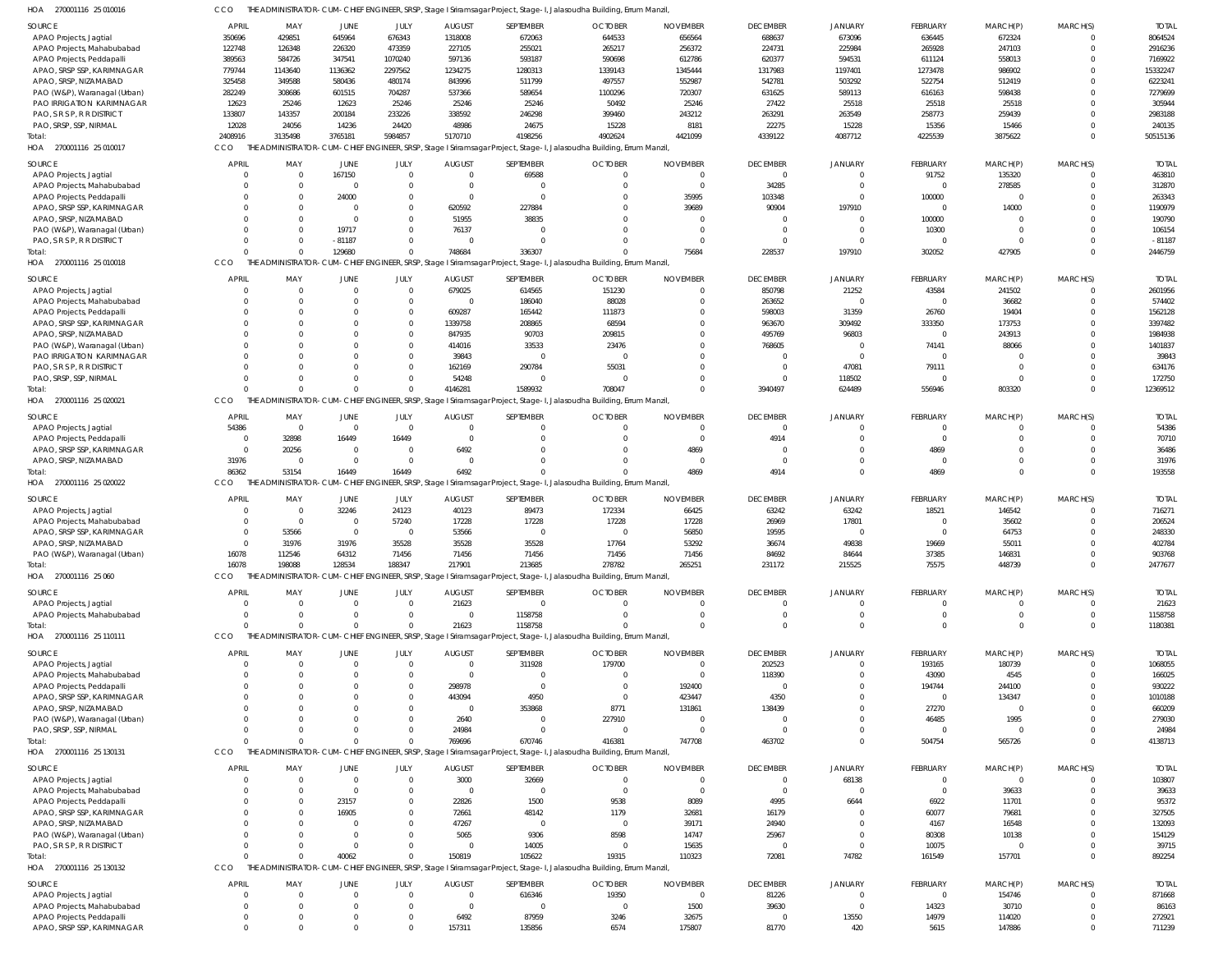THE ADMINISTRATOR-CUM-CHIEF ENGINEER, SRSP, Stage I Sriramsagar Project, Stage-I, Jalasoudha Building, Errum Manzil, CCO

| HOA<br>270001116 25 130132      |                            |                            |                         |                    |                      |                          | THE ADMINISTRATOR-CUM-CHIEF ENGINEER, SRSP, Stage I Sriramsagar Project, Stage-I, Jalasoudha Building, Errum Manzil, |                 |                            |                            |                 |                            |          |                    |
|---------------------------------|----------------------------|----------------------------|-------------------------|--------------------|----------------------|--------------------------|----------------------------------------------------------------------------------------------------------------------|-----------------|----------------------------|----------------------------|-----------------|----------------------------|----------|--------------------|
| <b>SOURCE</b>                   | APRIL                      | MAY                        | <b>JUNE</b>             | JULY               | <b>AUGUST</b>        | SEPTEMBER                | <b>OCTOBER</b>                                                                                                       | <b>NOVEMBER</b> | <b>DECEMBER</b>            | <b>JANUARY</b>             | FEBRUARY        | MARCH(P)                   | MARCH(S) | <b>TOTAL</b>       |
| APAO, SRSP, NIZAMABAD           | $\Omega$                   | $\Omega$                   | $\Omega$                | $\overline{0}$     | $\Omega$             | 80915                    | 45810                                                                                                                |                 |                            | $\mathbf 0$                |                 |                            |          | 256540             |
|                                 |                            |                            |                         |                    |                      |                          |                                                                                                                      | 39450           | 11600                      |                            | 39215           | 39550                      |          |                    |
| PAO (W&P), Waranagal (Urban)    | $\Omega$                   | $\Omega$                   | $\Omega$                | $\Omega$           | 45398                | - 0                      | 19800                                                                                                                | 78082           | 39231                      | 24835                      | 3050            | 65640                      | $\Omega$ | 276036             |
| PAO, S R S P, R R DISTRICT      | $\Omega$                   | $\Omega$                   | $\Omega$                | $\mathbf{0}$       | $\Omega$             | 17826                    | 8064                                                                                                                 | 16750           | 0                          | $\overline{0}$             | 19699           | 14820                      |          | 77159              |
| PAO, SRSP, SSP, NIRMAL          | $\Omega$                   | $\Omega$                   | $\Omega$                | $\mathbf{0}$       | 19710                | $\Omega$                 | $\Omega$                                                                                                             |                 | - 0                        | $\Omega$                   | $\overline{0}$  | $\Omega$                   |          | 19710              |
| Total:                          | $\Omega$                   | $\Omega$                   | $\Omega$                | $\Omega$           | 228911               | 938902                   | 102844                                                                                                               | 344264          | 253457                     | 38805                      | 96881           | 567372                     | $\Omega$ | 2571436            |
| HOA 270001116 25 130133         | CCO                        |                            |                         |                    |                      |                          | THE ADMINISTRATOR-CUM-CHIEF ENGINEER, SRSP, Stage I Sriramsagar Project, Stage-I, Jalasoudha Building, Errum Manzil, |                 |                            |                            |                 |                            |          |                    |
|                                 |                            |                            |                         |                    |                      |                          |                                                                                                                      |                 |                            |                            |                 |                            |          |                    |
| <b>SOURCE</b>                   | APRIL                      | MAY                        | <b>JUNE</b>             | JULY               | <b>AUGUST</b>        | SEPTEMBER                | <b>OCTOBER</b>                                                                                                       | <b>NOVEMBER</b> | <b>DECEMBER</b>            | <b>JANUARY</b>             | FEBRUARY        | MARCH(P)                   | MARCH(S) | <b>TOTAL</b>       |
| APAO Projects, Peddapalli       | $\Omega$                   | $\overline{0}$             | $\overline{0}$          | $\overline{0}$     | $\Omega$             | $\mathbf 0$              | $\mathbf 0$                                                                                                          | 19135           | $\overline{0}$             | $\overline{0}$             | $\mathbf{0}$    | $\overline{0}$             |          | 19135              |
| APAO, SRSP SSP, KARIMNAGAR      | $\Omega$                   | $\Omega$                   | $\Omega$                | $\Omega$           | $\Omega$             | $\Omega$                 | $\Omega$                                                                                                             | 10940           | $\overline{0}$             | 330                        | 1300            | 2370                       | $\Omega$ | 14940              |
| APAO, SRSP, NIZAMABAD           | $\Omega$                   | $\Omega$                   | $\Omega$                | $\Omega$           | $\Omega$             | $\Omega$                 | $\Omega$                                                                                                             |                 |                            | $\overline{0}$             | $\overline{0}$  |                            | $\Omega$ | 8400               |
|                                 |                            |                            |                         |                    |                      |                          |                                                                                                                      |                 | 3300                       |                            |                 | 5100                       |          |                    |
| PAO, S R S P, R R DISTRICT      | $\Omega$                   | $\Omega$                   | $\Omega$                | $\Omega$           | $\Omega$             | $\Omega$                 | $\Omega$                                                                                                             | $\Omega$        | $\overline{0}$             | $\overline{0}$             | 3780            | $\mathbf{0}$               |          | 3780               |
| Total:                          | $\Omega$                   | $\Omega$                   | $\Omega$                | $\Omega$           | $\cap$               |                          | $\Omega$                                                                                                             | 30075           | 3300                       | 330                        | 5080            | 7470                       | $\Omega$ | 46255              |
| 270001116 25 130134<br>HOA      | CCO                        |                            |                         |                    |                      |                          | THE ADMINISTRATOR-CUM-CHIEF ENGINEER, SRSP, Stage I Sriramsagar Project, Stage-I, Jalasoudha Building, Errum Manzil, |                 |                            |                            |                 |                            |          |                    |
|                                 |                            |                            |                         |                    |                      |                          |                                                                                                                      |                 |                            |                            |                 |                            |          |                    |
| <b>SOURCE</b>                   | <b>APRIL</b>               | MAY                        | <b>JUNE</b>             | JULY               | <b>AUGUST</b>        | SEPTEMBER                | <b>OCTOBER</b>                                                                                                       | <b>NOVEMBER</b> | <b>DECEMBER</b>            | <b>JANUARY</b>             | FEBRUARY        | MARCH(P)                   | MARCH(S) | <b>TOTAL</b>       |
| APAO Projects, Jagtial          | $\Omega$                   | $\Omega$                   | $\overline{0}$          | $\overline{0}$     | $\Omega$             | 1010441                  | 188574                                                                                                               | $\Omega$        | 291067                     | $\mathbf{0}$               | 188574          | 666293                     |          | 2344949            |
| APAO Projects, Mahabubabad      | $\Omega$                   | $\Omega$                   | $\Omega$                | $\overline{0}$     | $\Omega$             | $\overline{0}$           | $\mathbf 0$                                                                                                          | 314290          | 213804                     | $\Omega$                   | $\overline{0}$  | $\mathbf{0}$               |          | 528094             |
| APAO Projects, Peddapalli       | $\Omega$                   | $\Omega$                   | $\Omega$                | $\mathbf{0}$       | $\Omega$             | 412500                   | 376200                                                                                                               | 62700           | 377850                     | $\Omega$                   | 282150          | 188100                     |          | 1699500            |
| APAO, SRSP SSP, KARIMNAGAR      | $\Omega$                   | $\Omega$                   | $\Omega$                | $\mathbf{0}$       | 971222               | $\overline{0}$           | 113198                                                                                                               | 721050          | 94050                      | $\overline{0}$             | 94050           | 595650                     |          | 2589220            |
|                                 |                            |                            |                         |                    |                      |                          |                                                                                                                      |                 |                            |                            |                 |                            |          |                    |
| APAO, SRSP, NIZAMABAD           | $\Omega$                   | $\Omega$                   | $\Omega$                | $\Omega$           | 742995               | 31350                    | $\mathbf 0$                                                                                                          | 311644          | C                          | $\Omega$                   | $\Omega$        | 279366                     |          | 1365355            |
| PAO (W&P), Waranagal (Urban)    | $\Omega$                   | $\Omega$                   | $\Omega$                | $\Omega$           | $\Omega$             | $\overline{0}$           | 470250                                                                                                               | 219450          | 125400                     | $\Omega$                   | $\Omega$        | $\Omega$                   |          | 815100             |
| PAO, S R S P, R R DISTRICT      | $\Omega$                   | $\Omega$                   | $\Omega$                | $\Omega$           | $\Omega$             | 170000                   | 34000                                                                                                                | $\Omega$        | 102000                     | $\Omega$                   | $\Omega$        | $\Omega$                   |          | 306000             |
| PAO, SRSP, SSP, NIRMAL          | $\Omega$                   | $\Omega$                   | $\Omega$                | $\mathbf{0}$       | 125716               | - 0                      | $\mathbf 0$                                                                                                          | $\Omega$        | $\overline{0}$             | $\Omega$                   | $\overline{0}$  | $\Omega$                   |          | 125716             |
| Total:                          |                            | $\Omega$                   | $\Omega$                | $\Omega$           | 1839933              | 1624291                  | 1182222                                                                                                              | 1629134         | 1204171                    | $\Omega$                   | 564774          | 1729409                    | $\Omega$ | 9773934            |
| 270001116 25 130135<br>HOA      | CCO                        |                            |                         |                    |                      |                          | THE ADMINISTRATOR-CUM-CHIEF ENGINEER, SRSP, Stage I Sriramsagar Project, Stage-I, Jalasoudha Building, Errum Manzil, |                 |                            |                            |                 |                            |          |                    |
|                                 |                            |                            |                         |                    |                      |                          |                                                                                                                      |                 |                            |                            |                 |                            |          |                    |
| <b>SOURCE</b>                   | <b>APRIL</b>               | MAY                        | <b>JUNE</b>             | JULY               | <b>AUGUST</b>        | SEPTEMBER                | <b>OCTOBER</b>                                                                                                       | <b>NOVEMBER</b> | <b>DECEMBER</b>            | <b>JANUARY</b>             | FEBRUARY        | MARCH(P)                   | MARCH(S) | <b>TOTAL</b>       |
| APAO Projects, Jagtial          | $\Omega$                   | $\overline{0}$             | $\Omega$                | $\overline{0}$     | $\Omega$             | 90009                    | 154629                                                                                                               | $\Omega$        | 33305                      | $\overline{0}$             | $\overline{0}$  | 64033                      | $\Omega$ | 341976             |
|                                 |                            |                            |                         |                    |                      |                          |                                                                                                                      |                 |                            |                            |                 |                            |          |                    |
| APAO Projects, Mahabubabad      | $\Omega$                   | $\overline{0}$             | $\overline{\mathbf{0}}$ | $\overline{0}$     | $\Omega$             | $\Omega$                 | $^{\circ}$                                                                                                           | $\Omega$        | 11299                      | $\overline{0}$             | 4607            | 39008                      | $\Omega$ | 54914              |
| APAO Projects, Peddapalli       | $\Omega$                   | $\overline{0}$             | 29205                   | $\mathbf{0}$       | $\Omega$             | $\overline{0}$           | $\mathbf 0$                                                                                                          | 12818           | $\overline{0}$             | 6235                       | 14188           | 2518                       |          | 64964              |
| APAO, SRSP SSP, KARIMNAGAR      | $\Omega$                   | $\Omega$                   | $\overline{0}$          | $\overline{0}$     | 159087               | 270479                   | 9832                                                                                                                 | 36467           | 37001                      | 8985                       | 39380           | 161161                     |          | 722392             |
| APAO, SRSP, NIZAMABAD           | $\Omega$                   | $\Omega$                   | $\Omega$                | $\Omega$           | $\Omega$             | $\overline{0}$           | $\mathbf 0$                                                                                                          | 133531          | 41062                      | $\overline{0}$             | $\overline{0}$  | $\mathbf 0$                | $\cap$   | 174593             |
| PAO (W&P), Waranagal (Urban)    | $\Omega$                   | $\Omega$                   | $\overline{0}$          | $\overline{0}$     | 30479                | 9928                     | 12486                                                                                                                | 10346           | 11137                      | $\overline{0}$             | 5964            | 25213                      | $\Omega$ | 105553             |
|                                 |                            |                            |                         |                    |                      |                          |                                                                                                                      |                 |                            |                            |                 |                            |          |                    |
| Total:                          |                            | $\Omega$                   | 29205                   | $\overline{0}$     | 189566               | 370416                   | 176947                                                                                                               | 193162          | 133804                     | 15220                      | 64139           | 291933                     | $\Omega$ | 1464392            |
| HOA 270001116 25 140            | CCO                        |                            |                         |                    |                      |                          | THE ADMINISTRATOR-CUM-CHIEF ENGINEER, SRSP, Stage I Sriramsagar Project, Stage-I, Jalasoudha Building, Errum Manzil, |                 |                            |                            |                 |                            |          |                    |
|                                 | APRIL                      |                            |                         |                    |                      |                          |                                                                                                                      | <b>NOVEMBER</b> |                            |                            |                 |                            |          |                    |
| <b>SOURCE</b>                   |                            | MAY                        | <b>JUNE</b>             | JULY               | <b>AUGUST</b>        | SEPTEMBER                | <b>OCTOBER</b>                                                                                                       |                 | <b>DECEMBER</b>            | <b>JANUARY</b>             | FEBRUARY        | MARCH(P)                   | MARCH(S) | <b>TOTAL</b>       |
| APAO Projects, Mahabubabad      | $\Omega$                   | $\Omega$                   | $\overline{\mathbf{0}}$ | $\overline{0}$     | $\Omega$             | $\overline{0}$           | $\mathbf 0$                                                                                                          | $\Omega$        | $\overline{0}$             | $\overline{0}$             | $\overline{0}$  | 27104                      |          | 27104              |
| Total:                          |                            | $\Omega$                   | $\Omega$                | $\overline{0}$     | $\Omega$             | $\Omega$                 | $\Omega$                                                                                                             | $\Omega$        | $\Omega$                   | $\Omega$                   | $\mathbf{0}$    | 27104                      | $\Omega$ | 27104              |
| HOA 270001116 25 240            | CCO                        |                            |                         |                    |                      |                          | THE ADMINISTRATOR-CUM-CHIEF ENGINEER, SRSP, Stage I Sriramsagar Project, Stage-I, Jalasoudha Building, Errum Manzil, |                 |                            |                            |                 |                            |          |                    |
|                                 |                            |                            |                         |                    |                      |                          |                                                                                                                      |                 |                            |                            |                 |                            |          |                    |
| <b>SOURCE</b>                   | APRIL                      | MAY                        | <b>JUNE</b>             | JULY               | <b>AUGUST</b>        | SEPTEMBER                | <b>OCTOBER</b>                                                                                                       | <b>NOVEMBER</b> | <b>DECEMBER</b>            | <b>JANUARY</b>             | FEBRUARY        | MARCH(P)                   | MARCH(S) | <b>TOTAL</b>       |
| APAO, SRSP SSP, KARIMNAGAR      | $\Omega$                   | $\overline{0}$             | $\Omega$                | $\overline{0}$     | $\Omega$             | $\mathbf 0$              | 82961                                                                                                                | 197427          | 81615                      | $\mathbf{0}$               | 24531           | 102030                     | $\Omega$ | 488564             |
| APAO, SRSP, NIZAMABAD           | $\Omega$                   | $\overline{0}$             | $\overline{0}$          | $\overline{0}$     | 49033                | $\Omega$                 | $\mathbf 0$                                                                                                          | 28176           | 43297                      | $\mathbf 0$                | 12093           | $\mathbf 0$                | $\Omega$ | 132599             |
| PAO (W&P), Waranagal (Urban)    | $\Omega$                   | $\Omega$                   | $\Omega$                | $\overline{0}$     | 43961                | $\Omega$                 | 47857                                                                                                                | 22295           | $\overline{0}$             | $\overline{0}$             | 23755           | 66627                      | $\Omega$ | 204495             |
|                                 |                            |                            |                         |                    |                      |                          |                                                                                                                      |                 |                            |                            |                 |                            |          |                    |
|                                 |                            |                            | $\Omega$                | $\overline{0}$     | 92994                |                          | 130818                                                                                                               | 247898          | 124912                     | $\Omega$                   | 60379           | 168657                     | $\Omega$ | 825658             |
| Total:                          |                            | $\Omega$                   |                         |                    |                      |                          |                                                                                                                      |                 |                            |                            |                 |                            |          |                    |
| HOA 270001116 25 280281         | CCO                        |                            |                         |                    |                      |                          | THE ADMINISTRATOR-CUM-CHIEF ENGINEER, SRSP, Stage I Sriramsagar Project, Stage-I, Jalasoudha Building, Errum Manzil, |                 |                            |                            |                 |                            |          |                    |
|                                 |                            |                            |                         |                    |                      |                          |                                                                                                                      |                 |                            |                            |                 |                            |          |                    |
| <b>SOURCE</b>                   | APRIL                      | MAY                        | <b>JUNE</b>             | JULY               | <b>AUGUST</b>        | SEPTEMBER                | <b>OCTOBER</b>                                                                                                       | <b>NOVEMBER</b> | <b>DECEMBER</b>            | <b>JANUARY</b>             | <b>FEBRUARY</b> | MARCH(P)                   | MARCH(S) | <b>TOTAL</b>       |
| APAO Projects, Jagtial          | $\Omega$                   | $\overline{0}$             | $\overline{0}$          | $\overline{0}$     | $\overline{0}$       | $\overline{0}$           | 10407305                                                                                                             | $\mathbf 0$     | $^{\circ}$                 | $\Omega$                   | $\overline{0}$  |                            |          | 10407305           |
| APAO, SRSP, NIZAMABAD           | $\Omega$                   | $\Omega$                   | $\Omega$                | $\Omega$           | $\cap$               | $\Omega$                 | $\mathbf 0$                                                                                                          |                 | $\Omega$                   | $\Omega$                   | $\mathbf 0$     | 11000                      |          | 11000              |
|                                 | $\Omega$                   | $\Omega$                   | $\Omega$                | $\Omega$           | $\cap$               | $\Omega$                 |                                                                                                                      | $\Omega$        | $\Omega$                   |                            |                 |                            | $\Omega$ |                    |
| Total:                          |                            |                            |                         |                    |                      |                          | 10407305                                                                                                             |                 |                            | $\overline{0}$             | $\mathbf 0$     | 11000                      |          | 10418305           |
| HOA 270001116 25 300302         | CCO                        |                            |                         |                    |                      |                          | THE ADMINISTRATOR-CUM-CHIEF ENGINEER, SRSP, Stage I Sriramsagar Project, Stage-I, Jalasoudha Building, Errum Manzil, |                 |                            |                            |                 |                            |          |                    |
|                                 | APRIL                      |                            |                         |                    |                      |                          |                                                                                                                      |                 |                            |                            |                 |                            |          |                    |
| <b>SOURCE</b>                   |                            | MAY                        | <b>JUNE</b>             | JULY               | <b>AUGUST</b>        | SEPTEMBER                | <b>OCTOBER</b>                                                                                                       | <b>NOVEMBER</b> | <b>DECEMBER</b>            | <b>JANUARY</b>             | FEBRUARY        | MARCH(P)                   | MARCH(S) | <b>TOTAL</b>       |
| APAO Projects, Jagtial          | 11700                      | $-11700$                   | 35100                   | 13000              | 21069                | 13000                    | 13000                                                                                                                | 13000           | 13000                      | 13000                      | 13000           | 16900                      | $\Omega$ | 164069             |
| APAO Projects, Peddapalli       | 253985                     | 234327                     | 252006                  | 279286             | 240791               | 231711                   | 168936                                                                                                               | 59000           | 264900                     | 161590                     | 205900          | 433123                     | $\Omega$ | 2785555            |
| APAO, SRSP SSP, KARIMNAGAR      | 300082                     | 473973                     | 319179                  | 237953             | 318246               | 384868                   | 310533                                                                                                               | 325835          | 410468                     | 289354                     | 321054          | 443415                     |          | 4134960            |
| APAO, SRSP, NIZAMABAD           | $\overline{0}$             | $\overline{0}$             | $\overline{\mathbf{0}}$ | $\overline{0}$     | 42450                | 65373                    | $\mathbf 0$                                                                                                          | 21791           | 21791                      | $\overline{0}$             | 43582           | 65373                      |          | 260360             |
| PAO (W&P), Waranagal (Urban)    | 18997                      | $\overline{0}$             | 37994                   | 21108              | 21108                | $\overline{0}$           | 42216                                                                                                                | 21108           | 21108                      | 21108                      | 21108           | 21108                      |          | 246963             |
| PAO, SRSP, SSP, NIRMAL          |                            |                            |                         |                    |                      | 138004                   |                                                                                                                      | 127835          |                            |                            | $\overline{0}$  |                            | $\Omega$ |                    |
|                                 | 108515                     | 124203                     | 124203                  | 120572             | 155436               |                          | 138004                                                                                                               |                 | 138004                     | 138004                     |                 | 291798                     |          | 1604578            |
| Total:                          | 693279                     | 820803                     | 768482                  | 671919             | 799100               | 832956                   | 672689                                                                                                               | 568569          | 869271                     | 623056                     | 604644          | 1271717                    | $\Omega$ | 9196485            |
| HOA 270001116 25 310318         | CCO                        |                            |                         |                    |                      |                          | THE ADMINISTRATOR-CUM-CHIEF ENGINEER, SRSP, Stage I Sriramsagar Project, Stage-I, Jalasoudha Building, Errum Manzil, |                 |                            |                            |                 |                            |          |                    |
|                                 |                            |                            |                         |                    |                      |                          |                                                                                                                      |                 |                            |                            |                 |                            |          |                    |
| <b>SOURCE</b>                   | APRIL                      | MAY                        | <b>JUNE</b>             | JULY               | <b>AUGUST</b>        | SEPTEMBER                | <b>OCTOBER</b>                                                                                                       | <b>NOVEMBER</b> | <b>DECEMBER</b>            | <b>JANUARY</b>             | FEBRUARY        | MARCH(P)                   | MARCH(S) | <b>TOTAL</b>       |
| APAO Projects, Jagtial          | $\Omega$                   | $\Omega$                   | $\Omega$                | $\overline{0}$     | $\Omega$             | $\overline{0}$           | $\mathbf 0$                                                                                                          | 20000           | $\overline{0}$             | $\overline{0}$             | $\overline{0}$  | $\mathbf 0$                |          | 20000              |
| APAO Projects, Peddapalli       | $\Omega$                   | $\Omega$                   | - 0                     | $\Omega$           | $\Omega$             | $\overline{\phantom{0}}$ | 20000                                                                                                                |                 | $\Omega$                   | $\mathbf 0$                | $\mathbf{0}$    | $\mathbf 0$                | $\Omega$ | 20000              |
| APAO, SRSP SSP, KARIMNAGAR      | $\Omega$                   | $\overline{0}$             | $\overline{\mathbf{0}}$ | $\Omega$           | 20000                | 20000                    | 20000                                                                                                                | $\Omega$        | $\Omega$                   | $\mathbf{0}$               | 20000           |                            |          | 80000              |
| APAO, SRSP, NIZAMABAD           | $\Omega$                   | 20000                      | 20000                   | $\Omega$           | $\Omega$             | 20000                    | $\mathbf 0$                                                                                                          |                 | $\Omega$                   | $\mathbf 0$                | $\overline{0}$  | $\Omega$                   |          | 60000              |
| Total:                          | $\Omega$                   | 20000                      | 20000                   | $\Omega$           | 20000                | 40000                    | 40000                                                                                                                | 20000           | $\Omega$                   | $\mathbf 0$                | 20000           | $\mathbf 0$                | $\Omega$ | 180000             |
|                                 |                            |                            |                         |                    |                      |                          |                                                                                                                      |                 |                            |                            |                 |                            |          |                    |
| HOA 270001116 25 510511         | CCO                        |                            |                         |                    |                      |                          | THE ADMINISTRATOR-CUM-CHIEF ENGINEER, SRSP, Stage I Sriramsagar Project, Stage-I, Jalasoudha Building, Errum Manzil, |                 |                            |                            |                 |                            |          |                    |
| <b>SOURCE</b>                   | APRIL                      | MAY                        | <b>JUNE</b>             | JULY               | <b>AUGUST</b>        | SEPTEMBER                | <b>OCTOBER</b>                                                                                                       | <b>NOVEMBER</b> | <b>DECEMBER</b>            | <b>JANUARY</b>             | FEBRUARY        | MARCH(P)                   | MARCH(S) | <b>TOTAL</b>       |
|                                 |                            |                            |                         |                    |                      |                          |                                                                                                                      |                 |                            |                            |                 |                            |          |                    |
| APAO, SRSP SSP, KARIMNAGAR      | $\Omega$                   | $\overline{0}$             | $\overline{0}$          | $\overline{0}$     | $\Omega$             | $\mathbf 0$              | 38292                                                                                                                | 0               | $\overline{0}$             | $\mathbf{0}$               | $\overline{0}$  | $\mathbf 0$                |          | 38292              |
| APAO, SRSP, NIZAMABAD           | $\Omega$                   | $\Omega$                   | $\Omega$                | $\Omega$           | $\Omega$             | $\Omega$                 | $\mathbf 0$                                                                                                          | 0               | 5383                       | $\overline{0}$             | 3400            | $\mathbf 0$                | $\Omega$ | 8783               |
| PAO (W&P), Waranagal (Urban)    | $\Omega$                   | $\overline{0}$             | $\Omega$                | $\Omega$           | $\Omega$             | $\Omega$                 | 27822                                                                                                                | $\Omega$        | $\overline{0}$             | $\overline{0}$             | $\overline{0}$  | 41940                      | $\Omega$ | 69762              |
| Total:                          | $\Omega$                   | $\Omega$                   | $\Omega$                | $\Omega$           | $\Omega$             | $\Omega$                 | 66114                                                                                                                | $\Omega$        | 5383                       | $\overline{0}$             | 3400            | 41940                      | $\Omega$ | 116837             |
| HOA 270001116 26 270272         | CCO                        |                            |                         |                    |                      |                          | THE ADMINISTRATOR-CUM-CHIEF ENGINEER, SRSP, Stage I Sriramsagar Project, Stage-I, Jalasoudha Building, Errum Manzil, |                 |                            |                            |                 |                            |          |                    |
|                                 |                            |                            |                         |                    |                      |                          |                                                                                                                      |                 |                            |                            |                 |                            |          |                    |
| <b>SOURCE</b>                   | <b>APRIL</b>               | MAY                        | <b>JUNE</b>             | JULY               | <b>AUGUST</b>        | SEPTEMBER                | <b>OCTOBER</b>                                                                                                       | <b>NOVEMBER</b> | <b>DECEMBER</b>            | <b>JANUARY</b>             | FEBRUARY        | MARCH(P)                   | MARCH(S) | <b>TOTAL</b>       |
| APAO, SRSP SSP, KARIMNAGAR      | $\overline{0}$             | $\overline{0}$             | $\overline{\mathbf{0}}$ | $\overline{0}$     | $\Omega$             | $\overline{0}$           | 1099509                                                                                                              | $\mathbf 0$     | $\overline{0}$             | $\overline{0}$             | $\overline{0}$  | $\mathbf 0$                |          | 1099509            |
|                                 |                            |                            |                         |                    |                      |                          |                                                                                                                      |                 |                            |                            |                 |                            |          |                    |
| APAO, SRSP, NIZAMABAD<br>Total: | $\overline{0}$<br>$\Omega$ | $\overline{0}$<br>$\Omega$ | 4864175<br>4864175      | 1116166<br>1116166 | $\Omega$<br>$\Omega$ | $\mathbf 0$<br>$\Omega$  | 208557<br>1308066                                                                                                    | 20808<br>20808  | $\overline{0}$<br>$\Omega$ | $\mathbf 0$<br>$\mathbf 0$ | 51723<br>51723  | $\mathbf 0$<br>$\mathbf 0$ | $\Omega$ | 6261429<br>7360938 |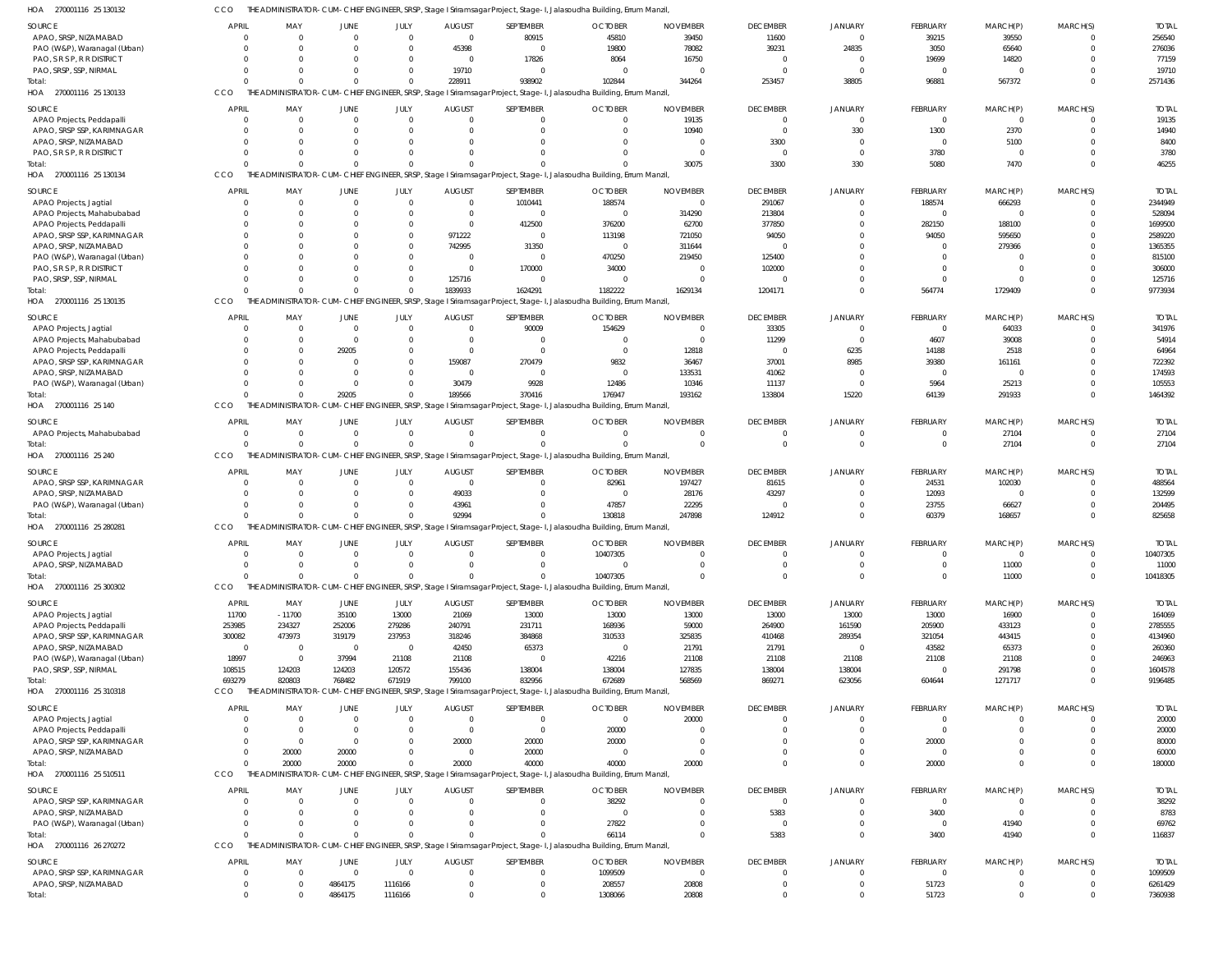| SOURCE                                                  | <b>APRIL</b> | MAY                                                                                   | JUNE                                      | JULY                       | <b>AUGUST</b>              | SEPTEMBER                                                                                                                                     | <b>OCTOBER</b>                   | <b>NOVEMBER</b>  | <b>DECEMBER</b>      | <b>JANUARY</b>       | FEBRUARY                   | MARCH(P)                 | MARCH(S)             | <b>TOTAL</b>     |
|---------------------------------------------------------|--------------|---------------------------------------------------------------------------------------|-------------------------------------------|----------------------------|----------------------------|-----------------------------------------------------------------------------------------------------------------------------------------------|----------------------------------|------------------|----------------------|----------------------|----------------------------|--------------------------|----------------------|------------------|
| APAO Projects, Jagtial                                  | $\Omega$     | $\overline{0}$                                                                        | $\overline{0}$                            | $\overline{0}$             | $\overline{0}$             | $\overline{0}$                                                                                                                                | 1808813                          | 65822            | $\Omega$             | $\Omega$             | $\overline{0}$             | $\overline{0}$           | $\Omega$             | 1874635          |
| APAO Projects, Peddapalli<br>APAO, SRSP SSP, KARIMNAGAR |              | $\overline{0}$<br>$\Omega$                                                            | $\overline{\mathbf{0}}$<br>$\overline{0}$ | $\overline{0}$<br>$\Omega$ | $\overline{0}$<br>$\Omega$ | $\Omega$<br>$\Omega$                                                                                                                          | $\overline{0}$<br>$\overline{0}$ | 1111317<br>16000 | $\Omega$<br>$\Omega$ | $\Omega$<br>$\Omega$ | $\overline{0}$<br>$\Omega$ | $\mathbf{0}$<br>$\Omega$ | $\Omega$<br>$\Omega$ | 1111317<br>16000 |
| APAO, SRSP, NIZAMABAD                                   |              | $\Omega$                                                                              | 851497                                    | 425569                     | $\Omega$                   | <sup>0</sup>                                                                                                                                  | $\overline{0}$                   | $\overline{0}$   |                      | $\Omega$             | $\Omega$                   | $\Omega$                 | $\Omega$             | 1277066          |
| PAO, SRSP, SSP, NIRMAL                                  |              | $\Omega$                                                                              | 3833692                                   | $\Omega$                   | $\Omega$                   | $\Omega$                                                                                                                                      | 332308                           | $\mathsf{C}$     |                      | $\Omega$             | $\Omega$                   | $\Omega$                 | $\Omega$             | 4166000          |
| Total:                                                  |              | $\Omega$                                                                              | 4685189                                   | 425569                     | $\Omega$                   | $\Omega$                                                                                                                                      | 2141121                          | 1193139          | $\Omega$             | $\Omega$             | $\Omega$                   | $\mathbf 0$              | $\Omega$             | 8445018          |
| HOA 270001124 26 270272                                 | CCO          | Chief Engineer (Projects), Mahaboobnagar Vth Floor, Jalasoudha Building, Errum Manzil |                                           |                            |                            |                                                                                                                                               |                                  |                  |                      |                      |                            |                          |                      |                  |
| SOURCE                                                  | <b>APRIL</b> | MAY                                                                                   | JUNE                                      | JULY                       | <b>AUGUST</b>              | SEPTEMBER                                                                                                                                     | <b>OCTOBER</b>                   | <b>NOVEMBER</b>  | <b>DECEMBER</b>      | <b>JANUARY</b>       | FEBRUARY                   | MARCH(P)                 | MARCH(S)             | <b>TOTAL</b>     |
| PAO, PJP, Jogulamba Gadwal                              | $\Omega$     | $\overline{0}$                                                                        | $\overline{0}$                            | $\Omega$                   | $\overline{0}$             | 21426746                                                                                                                                      | $\overline{0}$                   | $\Omega$         | $\Omega$             | $\Omega$             | 62491                      | $\overline{0}$           | $\Omega$             | 21489237         |
| Total:                                                  | $\Omega$     | $\Omega$                                                                              | $\overline{0}$                            | $\Omega$                   | $\Omega$                   | 21426746                                                                                                                                      | $\overline{0}$                   | $\overline{0}$   | $\overline{0}$       | $\Omega$             | 62491                      | $\mathbf 0$              | $\overline{0}$       | 21489237         |
| HOA 270001124 27 270272                                 | CCO          | Chief Engineer (Projects), Mahaboobnagar Vth Floor, Jalasoudha Building, Errum Manzil |                                           |                            |                            |                                                                                                                                               |                                  |                  |                      |                      |                            |                          |                      |                  |
| SOURCE                                                  | <b>APRIL</b> | MAY                                                                                   | <b>JUNE</b>                               | JULY                       | <b>AUGUST</b>              | SEPTEMBER                                                                                                                                     | <b>OCTOBER</b>                   | <b>NOVEMBER</b>  | <b>DECEMBER</b>      | <b>JANUARY</b>       | <b>FEBRUARY</b>            | MARCH(P)                 | MARCH(S)             | <b>TOTAL</b>     |
| PAO, PJP, Jogulamba Gadwal                              | $\Omega$     | $\overline{0}$                                                                        | $\overline{\mathbf{0}}$                   | $\overline{0}$             | $\overline{0}$             | 2665525                                                                                                                                       | $\overline{0}$                   | $\overline{0}$   | $\Omega$             | $\mathbf 0$          | 574814                     | $\overline{0}$           | $\overline{0}$       | 3240339          |
| Total:                                                  | $\cap$       | $\Omega$                                                                              | $\Omega$                                  | $\Omega$                   | $\Omega$                   | 2665525                                                                                                                                       | $\mathsf{C}$                     | $\Omega$         | $\Omega$             | $\Omega$             | 574814                     | $\mathbf 0$              | $\Omega$             | 3240339          |
| HOA 270001127 26 270272                                 | CCO          |                                                                                       |                                           |                            |                            | THE CHIEF ENGINEER, Nagarjuna Sagar Project & AMR SLBC Proj, Vth Floor, Jalasoudha Buildings, Erram Manzil,                                   |                                  |                  |                      |                      |                            |                          |                      |                  |
| SOURCE                                                  | <b>APRIL</b> | MAY                                                                                   | JUNE                                      | JULY                       | <b>AUGUST</b>              | SEPTEMBER                                                                                                                                     | <b>OCTOBER</b>                   | <b>NOVEMBER</b>  | <b>DECEMBER</b>      | <b>JANUARY</b>       | <b>FEBRUARY</b>            | MARCH(P)                 | MARCH(S)             | <b>TOTAL</b>     |
| PAO A M R P (SLBC), NALGONDA                            | $\Omega$     | $\overline{0}$                                                                        | $\overline{0}$                            | $\Omega$                   | $\overline{0}$             | $\Omega$                                                                                                                                      | $\overline{0}$                   | $\overline{0}$   | $\Omega$             | $\overline{0}$       | 2084136                    | 66093                    | $\overline{0}$       | 2150229          |
| Total:                                                  | $\cap$       | $\Omega$                                                                              | $\Omega$                                  | $\Omega$                   | $\Omega$                   |                                                                                                                                               | $\mathsf{C}$                     | $\Omega$         | $\Omega$             | $\Omega$             | 2084136                    | 66093                    | $\overline{0}$       | 2150229          |
| HOA 270001127 26 290291                                 | CCO          |                                                                                       |                                           |                            |                            | THE CHIEF ENGINEER, Nagarjuna Sagar Project & AMR SLBC Proj, Vth Floor, Jalasoudha Buildings, Erram Manzil,                                   |                                  |                  |                      |                      |                            |                          |                      |                  |
| SOURCE                                                  | <b>APRIL</b> | MAY                                                                                   | JUNE                                      | JULY                       | <b>AUGUST</b>              | SEPTEMBER                                                                                                                                     | <b>OCTOBER</b>                   | <b>NOVEMBER</b>  | <b>DECEMBER</b>      | <b>JANUARY</b>       | FEBRUARY                   | MARCH(P)                 | MARCH(S)             | <b>TOTAL</b>     |
| PAO A M R P (SLBC), NALGONDA                            | 543560       | 566350                                                                                | 831626                                    | 837971                     | 623820                     | 578365                                                                                                                                        | 638019                           | 733356           | 595495               | 579395               | 728032                     | 742468                   | $\overline{0}$       | 7998457          |
| PAO, NSP (W&P), HYDERABAD                               | 43524        | 40417                                                                                 | 40417                                     | 48360                      | 48360                      | 49630                                                                                                                                         | 57753                            | 55930            | 52780                | 49630                | 49630                      | 52779                    | $\overline{0}$       | 589210           |
| Total:                                                  | 587084       | 606767                                                                                | 872043                                    | 886331                     | 672180                     | 627995                                                                                                                                        | 695772                           | 789286           | 648275               | 629025               | 777662                     | 795247                   | $\Omega$             | 8587667          |
| HOA 270001127 26 290292                                 | CCO          |                                                                                       |                                           |                            |                            | THE CHIEF ENGINEER, Nagarjuna Sagar Project & AMR SLBC Proj, Vth Floor, Jalasoudha Buildings, Erram Manzil,                                   |                                  |                  |                      |                      |                            |                          |                      |                  |
| SOURCE                                                  | <b>APRIL</b> | MAY                                                                                   | <b>JUNE</b>                               | JULY                       | <b>AUGUST</b>              | SEPTEMBER                                                                                                                                     | <b>OCTOBER</b>                   | <b>NOVEMBER</b>  | <b>DECEMBER</b>      | <b>JANUARY</b>       | <b>FEBRUARY</b>            | MARCH(P)                 | MARCH(S)             | <b>TOTAL</b>     |
| PAO A M R P (SLBC), NALGONDA                            | 6867         | 9629                                                                                  | 8685                                      | 10700                      | 11879                      | 7375                                                                                                                                          | 7375                             | 12375            | 7375                 | 7375                 | 7375                       | 7375                     | $\overline{0}$       | 104385           |
| PAO, NSP(W&P), HYDERABAD                                | 900          | 1000                                                                                  | 1000                                      | 1000                       | 1000                       | 1000                                                                                                                                          | 1100                             | 6000             | 1000                 | 1000                 | 1000                       | 1000                     | $\Omega$             | 17000            |
| Total:                                                  | 7767         | 10629                                                                                 | 9685                                      | 11700                      | 12879                      | 8375                                                                                                                                          | 8475                             | 18375            | 8375                 | 8375                 | 8375                       | 8375                     | $\Omega$             | 121385           |
| HOA 270001127 26 290293                                 | CCO          |                                                                                       |                                           |                            |                            | ENGINEER, Nagarjuna Sagar Project & AMR SLBC Proj, Vth Floor, Jalasoudha Buildings, Erram Manzil,                                             |                                  |                  |                      |                      |                            |                          |                      |                  |
| SOURCE                                                  | <b>APRIL</b> | MAY                                                                                   | JUNE                                      | JULY                       | <b>AUGUST</b>              | SEPTEMBER                                                                                                                                     | <b>OCTOBER</b>                   | <b>NOVEMBER</b>  | <b>DECEMBER</b>      | <b>JANUARY</b>       | <b>FEBRUARY</b>            | MARCH(P)                 | MARCH(S)             | <b>TOTAL</b>     |
| PAO A M R P (SLBC), NALGONDA                            | 180163       | 244524                                                                                | 294178                                    | 282179                     | 329019                     | 191660                                                                                                                                        | 192006                           | 196023           | 367405               | 279853               | 680956                     | 224223                   | $\overline{0}$       | 3462189          |
| PAO, NSP (W&P), HYDERABAD                               | 14286        | 15873                                                                                 | 15873                                     | 15873                      | 15873                      | 16298                                                                                                                                         | 17885                            | 16298            | 18845                | 59899                | 18845                      | 18845                    | $\overline{0}$       | 244693           |
| Total:                                                  | 194449       | 260397                                                                                | 310051                                    | 298052                     | 344892                     | 207958                                                                                                                                        | 209891                           | 212321           | 386250               | 339752               | 699801                     | 243068                   | $\Omega$             | 3706882          |
| HOA 270001127 26 290294                                 | CCO          |                                                                                       |                                           |                            |                            | THE CHIEF ENGINEER, Nagarjuna Sagar Project & AMR SLBC Proj, Vth Floor, Jalasoudha Buildings, Erram Manzil,                                   |                                  |                  |                      |                      |                            |                          |                      |                  |
| <b>SOURCE</b>                                           | APRIL        | MAY                                                                                   | JUNE                                      | JULY                       | <b>AUGUST</b>              | SEPTEMBER                                                                                                                                     | <b>OCTOBER</b>                   | <b>NOVEMBER</b>  | <b>DECEMBER</b>      | <b>JANUARY</b>       | FEBRUARY                   | MARCH(P)                 | MARCH(S)             | <b>TOTAL</b>     |
| PAO A M R P (SLBC), NALGONDA                            | 22684        | 33377                                                                                 | 24163                                     | 38955                      | 47450                      | 23334                                                                                                                                         | 23483                            | 24036            | 23483                | 23483                | 23483                      | 23483                    | $\Omega$             | 331414           |
| PAO, NSP(W&P), HYDERABAD                                | 12779        | 14199                                                                                 | 14199                                     | 14199                      | 14199                      | 14580                                                                                                                                         | 16000                            | 14580            | 14580                | 14580                | 14580                      | 14580                    | $\Omega$             | 173055           |
| Total:                                                  | 35463        | 47576                                                                                 | 38362                                     | 53154                      | 61649                      | 37914                                                                                                                                         | 39483                            | 38616            | 38063                | 38063                | 38063                      | 38063                    | $\Omega$             | 504469           |
| HOA 270001127 26 290296                                 | <b>CCO</b>   |                                                                                       |                                           |                            |                            | THE CHIEF ENGINEER, Nagarjuna Sagar Project & AMR SLBC Proj, Vth Floor, Jalasoudha Buildings, Erram Manzil,                                   |                                  |                  |                      |                      |                            |                          |                      |                  |
| SOURCE                                                  | <b>APRIL</b> | MAY                                                                                   | JUNE                                      | JULY                       | <b>AUGUST</b>              | SEPTEMBER                                                                                                                                     | <b>OCTOBER</b>                   | <b>NOVEMBER</b>  | <b>DECEMBER</b>      | <b>JANUARY</b>       | FEBRUARY                   | MARCH(P)                 | MARCH(S)             | <b>TOTAL</b>     |
| PAO A M R P (SLBC), NALGONDA                            | $\Omega$     | $\overline{0}$                                                                        | $\overline{\mathbf{0}}$                   | $\overline{0}$             | 376545                     | $\Omega$                                                                                                                                      | $\Omega$                         | 51469            | $\Omega$             | $\Omega$             | $\Omega$                   | 0                        | $\Omega$             | 428014           |
| PAO, NSP(W&P), HYDERABAD                                | $\Omega$     | $\overline{0}$                                                                        | $\overline{0}$                            | $\overline{0}$             | 39452                      | $\Omega$                                                                                                                                      | - 0                              | $\overline{0}$   | $\Omega$             | $\Omega$             | $\overline{0}$             | $\overline{0}$           | $\Omega$             | 39452            |
| Total:                                                  |              | $\Omega$                                                                              | $\Omega$                                  | $\Omega$                   | 415997                     | $\Omega$                                                                                                                                      |                                  | 51469            | $\Omega$             | $\Omega$             | $\overline{0}$             | $\Omega$                 | $\Omega$             | 467466           |
| HOA 270001127 27 270272                                 | <b>CCO</b>   |                                                                                       |                                           |                            |                            | THE CHIEF ENGINEER, Nagarjuna Sagar Project & AMR SLBC Proj, Vth Floor, Jalasoudha Buildings, Erram Manzil,                                   |                                  |                  |                      |                      |                            |                          |                      |                  |
| SOURCE                                                  | <b>APRIL</b> | MAY                                                                                   | JUNE                                      | JULY                       | AUGUST                     | SEPTEMBER                                                                                                                                     | <b>OCTOBER</b>                   | <b>NOVEMBER</b>  | <b>DECEMBER</b>      | <b>JANUARY</b>       | FEBRUARY                   | MARCH(P)                 | MARCH(S)             | <b>TOTAL</b>     |
| PAO A M R P (SLBC), NALGONDA                            | $\Omega$     | $\Omega$                                                                              | $\overline{0}$                            | $\Omega$                   | $\overline{0}$             | $\Omega$                                                                                                                                      | $\overline{0}$                   | $\Omega$         |                      | $\Omega$             | 416305                     | $-66093$                 | $\Omega$             | 350212           |
| Total:                                                  | $\cap$       | $\Omega$                                                                              | $\overline{0}$                            |                            | $\Omega$                   | 0                                                                                                                                             |                                  | $\Omega$         | $\Omega$             | $\Omega$             | 416305                     | $-66093$                 | $\Omega$             | 350212           |
| HOA 270001172 26 270272                                 | CCO          |                                                                                       |                                           |                            |                            | COMMISSIONER, PLANNING AND DEVELOPMENT of GODAVARI BASIN Vth Floor, Godavari Basin, Jalasoudha Building                                       |                                  |                  |                      |                      |                            |                          |                      |                  |
| SOURCE                                                  | APRIL        | MAY                                                                                   | JUNE                                      | JULY                       | <b>AUGUST</b>              | SEPTEMBER                                                                                                                                     | <b>OCTOBER</b>                   | <b>NOVEMBER</b>  | <b>DECEMBER</b>      | <b>JANUARY</b>       | <b>FEBRUARY</b>            | MARCH(P)                 | MARCH(S)             | <b>TOTAL</b>     |
| PAO IRRIGATION NIZAMABAD                                | $\Omega$     | $\overline{0}$                                                                        | $\overline{0}$                            | $\overline{0}$             | $\overline{0}$             | $\overline{0}$                                                                                                                                | 0                                | $\Omega$         | $\Omega$             | $\Omega$             | 4442173                    | 0                        | $\overline{0}$       | 4442173          |
| Total:                                                  | $\cap$       | $\Omega$                                                                              | $\Omega$                                  | $\Omega$                   | $\Omega$                   | $\Omega$                                                                                                                                      | $\sqrt{2}$                       | $\Omega$         | $\Omega$             | $\Omega$             | 4442173                    | $\overline{0}$           | $\Omega$             | 4442173          |
| HOA 270001174 27 270272                                 | CCO          |                                                                                       |                                           |                            |                            | COMMISSIONER, PLANNING AND DEVELOPMENT of GODAVARI BASIN Vth Floor, Godavari Basin, Jalasoudha Building                                       |                                  |                  |                      |                      |                            |                          |                      |                  |
| SOURCE                                                  | <b>APRIL</b> | MAY                                                                                   | JUNE                                      | JULY                       | <b>AUGUST</b>              | SEPTEMBER                                                                                                                                     | <b>OCTOBER</b>                   | <b>NOVEMBER</b>  | <b>DECEMBER</b>      | <b>JANUARY</b>       | <b>FEBRUARY</b>            | MARCH(P)                 | MARCH(S)             | <b>TOTAL</b>     |
| PAO IRRIGATION NIZAMABAD                                | $\Omega$     | $\overline{0}$                                                                        | $\overline{0}$                            | $\Omega$                   | $\overline{\mathbf{0}}$    | $\overline{0}$                                                                                                                                | $\overline{0}$                   | $\Omega$         | $\Omega$             | $\Omega$             | 3218450                    | 0                        | $\Omega$             | 3218450          |
| Total:                                                  | $\Omega$     | $\Omega$                                                                              | $\overline{0}$                            | $\Omega$                   | $\Omega$                   | $\Omega$                                                                                                                                      | C                                | C                | $\Omega$             | $\Omega$             | 3218450                    | $\overline{0}$           | $\overline{0}$       | 3218450          |
| HOA 270001800 05 270272                                 | CCO          |                                                                                       |                                           |                            |                            | Engineer-in-Chief, Major Irrigation, Flood Controland Drainage Engineer-in-Chief, Major Irrigation, Flood Control & Drainage, Jalasoudha Bldg |                                  |                  |                      |                      |                            |                          |                      |                  |
| SOURCE                                                  | <b>APRIL</b> | MAY                                                                                   | JUNE                                      | JULY                       | <b>AUGUST</b>              | SEPTEMBER                                                                                                                                     | <b>OCTOBER</b>                   | <b>NOVEMBER</b>  | <b>DECEMBER</b>      | <b>JANUARY</b>       | <b>FEBRUARY</b>            | MARCH(P)                 | MARCH(S)             | <b>TOTAL</b>     |
| APAO Irrigation, Bhoopalapally                          |              | $\overline{0}$                                                                        | $\Omega$                                  | $\Omega$                   | $\Omega$                   | $\Omega$                                                                                                                                      | $\overline{0}$                   | $\overline{0}$   |                      | $\Omega$             | 1127442                    | $\Omega$                 | $\Omega$             | 1127442          |
| APAO Irrigation, Kothagudem                             |              | $\Omega$                                                                              | $\Omega$                                  | $\Omega$                   | $\Omega$                   | $\Omega$                                                                                                                                      | $\Omega$                         | 938000           | $\Omega$             |                      | $\Omega$                   | $\Omega$                 | $\Omega$             | 938000           |
| APAO Irrigation, Mancherial                             |              | $\Omega$                                                                              |                                           |                            | $\Omega$                   |                                                                                                                                               | 1285081                          | 73700            |                      |                      | n                          | $\Omega$                 |                      | 1358781          |
| APAO Irrigation, Nagarkurnool                           |              | $\Omega$                                                                              |                                           |                            | $\Omega$                   |                                                                                                                                               | C                                | - 0              | 81316283             |                      |                            | $\Omega$                 |                      | 81316283         |
| APAO Irrigation, Siricilla                              |              | $\Omega$                                                                              |                                           |                            | n                          |                                                                                                                                               | $\Omega$                         | $\Omega$         |                      |                      |                            | 944259                   |                      | 944259           |
| APAO Projects, Peddapalli                               |              |                                                                                       |                                           |                            | $\Omega$                   |                                                                                                                                               | $\Omega$                         | 1941813          |                      |                      | $\Omega$                   | $\Omega$                 |                      | 1941813          |
| APAO, SRSP SSP, KARIMNAGAR                              |              | $\Omega$                                                                              |                                           |                            |                            |                                                                                                                                               | 345576                           | 2281611          |                      |                      | $\Omega$                   |                          |                      | 2627187          |
| APAO, SRSP, NIZAMABAD<br>PAO A M R P (SLBC), NALGONDA   |              | $\Omega$<br>$\Omega$                                                                  |                                           |                            | $\Omega$<br>$\Omega$       |                                                                                                                                               | 144723<br>557614                 | C                |                      |                      | $\Omega$<br>$\Omega$       |                          |                      | 144723<br>557614 |
| PAO IRRIGATION DIVISION NALGONDA                        |              | $\Omega$                                                                              | $\Omega$                                  |                            | $\Omega$                   | <sup>0</sup>                                                                                                                                  | 0                                |                  |                      | $\Omega$             | 1330137                    |                          | $\Omega$             | 1330137          |
| PAO IRRIGATION DIVISION,                                |              | $\Omega$                                                                              | $\Omega$                                  |                            | $\Omega$                   | <sup>0</sup>                                                                                                                                  | $\Omega$                         | $\Omega$         |                      | $\Omega$             | 19484031                   | $\Omega$                 | $\Omega$             | 19484031         |
| MAHABOOBNAGAR                                           |              |                                                                                       |                                           |                            |                            |                                                                                                                                               |                                  |                  |                      |                      |                            |                          |                      |                  |
| PAO Irrigation Nirmal                                   |              | $\Omega$                                                                              | $\Omega$                                  | -0                         | $\Omega$                   | 0                                                                                                                                             | 625083                           | C                |                      | $\Omega$             | $\Omega$                   | $\Omega$                 |                      | 625083           |
| PAO, PJP, Jogulamba Gadwal                              |              | $\Omega$                                                                              | $\overline{0}$                            | 3712021                    | $\Omega$                   | 0                                                                                                                                             | 2621783                          | 4600976          |                      | $\Omega$             | 136209                     | $\Omega$                 |                      | 11070989         |
| PAO, SRSP, SSP, NIRMAL<br>Total:                        | $\Omega$     | $\mathbf{0}$<br>$\Omega$                                                              | $\overline{0}$                            | $\Omega$                   | $\Omega$<br>$\Omega$       | 0<br>$\Omega$                                                                                                                                 | 40500                            | 2262147          |                      | $\Omega$<br>$\Omega$ | $\Omega$                   | $\Omega$                 | $\Omega$             | 2302647          |
|                                                         |              |                                                                                       | $\overline{0}$                            | 3712021                    |                            |                                                                                                                                               | 5620360                          | 12098247         | 81316283             |                      | 22077819                   | 944259                   |                      | 125768989        |

THE ADMINISTRATOR-CUM-CHIEF ENGINEER, SRSP, Stage I Sriramsagar Project, Stage-I, Jalasoudha Building, Errum Manzil, CCO

270001116 27 270272 HOA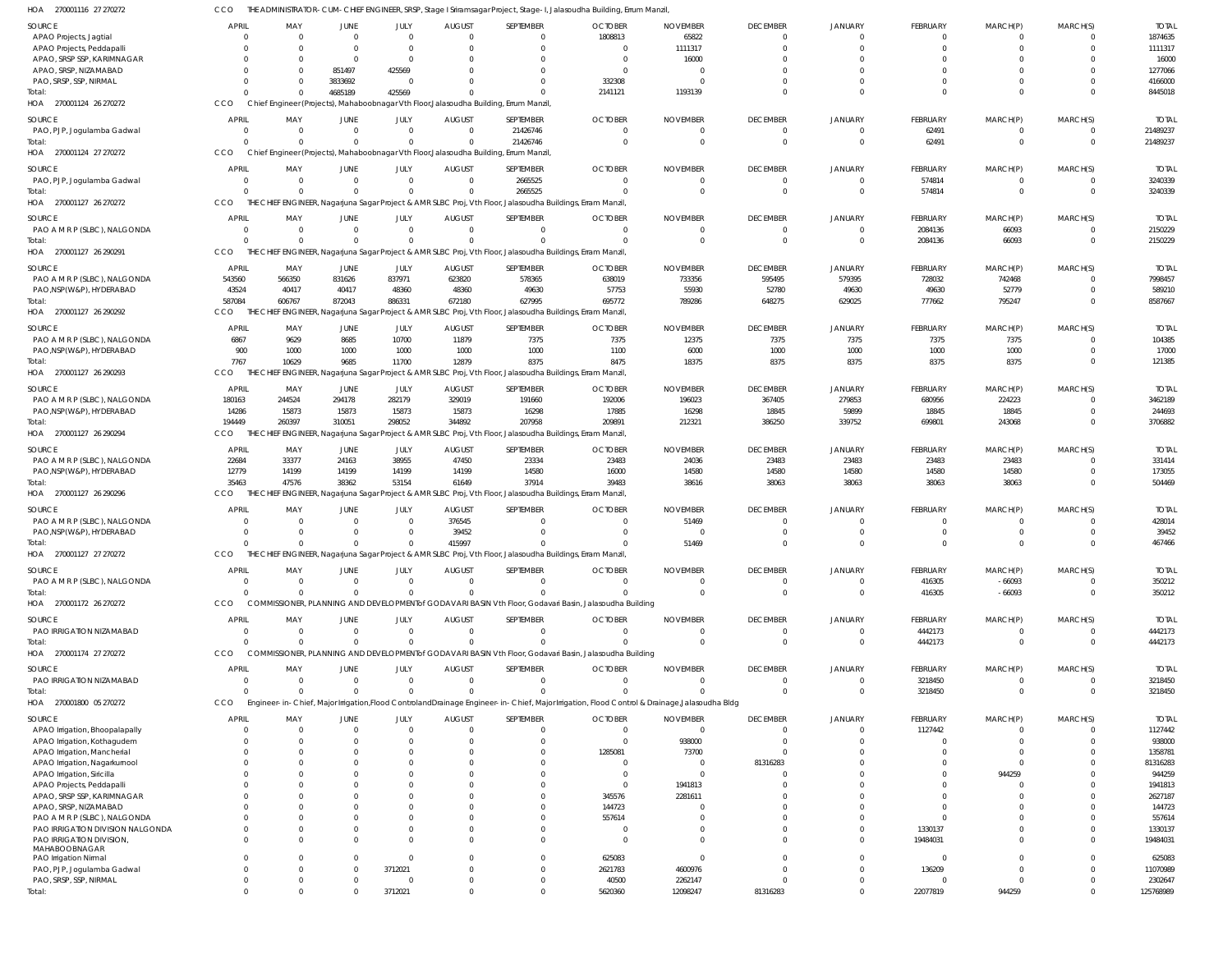| SOURCE                                 | <b>APRIL</b>            | MAY                        | JUNE                    | JULY            | <b>AUGUST</b>            | SEPTEMBER                                                                                                   | <b>OCTOBER</b>            | <b>NOVEMBER</b>                  | <b>DECEMBER</b>            | <b>JANUARY</b>            | FEBRUARY                      | MARCH(P)                   | MARCH(S)                   | <b>TOTAL</b>             |
|----------------------------------------|-------------------------|----------------------------|-------------------------|-----------------|--------------------------|-------------------------------------------------------------------------------------------------------------|---------------------------|----------------------------------|----------------------------|---------------------------|-------------------------------|----------------------------|----------------------------|--------------------------|
| PAO A M R P (SLBC), NALGONDA           | 6625723                 | 6783281                    | 6821484                 | 13180595        | 12487932                 | 12781273                                                                                                    | 12990968                  | 20429131                         | 15295972                   | 13279277                  | 14635285                      | 16374777                   | $\Omega$                   | 151685698                |
| PAO, NSP (W&P), HYDERABAD              | 1450306                 | 1446014                    | 1564986                 | 2387897         | 2727690                  | 2659812                                                                                                     | 3548098                   | 3750000                          | 3600202                    | 3160987                   | 3101770                       | 3736897                    | $\Omega$                   | 33134659                 |
| Total:                                 | 8076029                 | 8229295                    | 8386470                 | 15568492        | 15215622                 | 15441085                                                                                                    | 16539066                  | 24179131                         | 18896174                   | 16440264                  | 17737055                      | 20111674                   | $\overline{0}$             | 184820357                |
| HOA 270001800 09 010012                | CCO                     |                            |                         |                 |                          | THE CHIEF ENGINEER, Nagarjuna Sagar Project & AMR SLBC Proj, Vth Floor, Jalasoudha Buildings, Erram Manzil, |                           |                                  |                            |                           |                               |                            |                            |                          |
| SOURCE                                 | <b>APRIL</b>            | MAY                        | JUNE                    | JULY            | <b>AUGUST</b>            | SEPTEMBER                                                                                                   | <b>OCTOBER</b>            | <b>NOVEMBER</b>                  | <b>DECEMBER</b>            | <b>JANUARY</b>            | FEBRUARY                      | MARCH(P)                   | MARCH(S)                   | <b>TOTAL</b>             |
| PAO A M R P (SLBC), NALGONDA           | 5475                    | 10660                      | 5765                    | 32663           | 35400                    | 12666                                                                                                       | 17950                     | 15450                            | 31370                      | 27950                     | 12699                         | 14231                      | $\Omega$                   | 222279                   |
| PAO, NSP (W&P), HYDERABAD              | 32620                   | 60530                      | 35362                   | 105497          | 59722                    | 57840                                                                                                       | 59128                     | 58869                            | 57164                      | 65729                     | 67065                         | 60697                      | $\Omega$                   | 720223                   |
| Total:                                 | 38095                   | 71190                      | 41127                   | 138160          | 95122                    | 70506                                                                                                       | 77078                     | 74319                            | 88534                      | 93679                     | 79764                         | 74928                      | $\Omega$                   | 942502                   |
| HOA 270001800 09 010013                | CCO                     |                            |                         |                 |                          | THE CHIEF ENGINEER, Nagarjuna Sagar Project & AMR SLBC Proj, Vth Floor, Jalasoudha Buildings, Erram Manzil, |                           |                                  |                            |                           |                               |                            |                            |                          |
|                                        |                         |                            |                         |                 |                          |                                                                                                             |                           |                                  |                            |                           |                               |                            |                            |                          |
| SOURCE<br>PAO A M R P (SLBC), NALGONDA | <b>APRIL</b><br>2201157 | MAY<br>3556127             | JUNE<br>2562630         | JULY<br>5777846 | <b>AUGUST</b><br>6759509 | SEPTEMBER<br>4324489                                                                                        | <b>OCTOBER</b><br>4201434 | <b>NOVEMBER</b><br>4202615       | <b>DECEMBER</b><br>8640213 | <b>JANUARY</b><br>5825383 | FEBRUARY<br>6171652           | MARCH(P)<br>6288999        | MARCH(S)<br>$\Omega$       | <b>TOTAL</b><br>60512054 |
| PAO, NSP (W&P), HYDERABAD              | 481180                  | 923234                     | 528262                  | 1666330         | 905057                   | 882607                                                                                                      | 878688                    | 926776                           | 1280438                    | 2137159                   | 2163151                       | 1064758                    | $\mathbf{0}$               | 13837640                 |
| Total:                                 | 2682337                 | 4479361                    | 3090892                 | 7444176         | 7664566                  | 5207096                                                                                                     | 5080122                   | 5129391                          | 9920651                    | 7962542                   | 8334803                       | 7353757                    | $\Omega$                   | 74349694                 |
| HOA 270001800 09 010015                | CCO                     |                            |                         |                 |                          | THE CHIEF ENGINEER, Nagarjuna Sagar Project & AMR SLBC Proj, Vth Floor, Jalasoudha Buildings, Erram Manzil, |                           |                                  |                            |                           |                               |                            |                            |                          |
|                                        |                         |                            |                         |                 |                          |                                                                                                             |                           |                                  |                            |                           |                               |                            |                            |                          |
| SOURCE                                 | APRIL                   | MAY                        | <b>JUNE</b>             | JULY            | <b>AUGUST</b>            | SEPTEMBER                                                                                                   | <b>OCTOBER</b>            | <b>NOVEMBER</b>                  | <b>DECEMBER</b>            | <b>JANUARY</b>            | <b>FEBRUARY</b>               | MARCH(P)                   | MARCH(S)                   | <b>TOTAL</b>             |
| PAO A M R P (SLBC), NALGONDA           | $\Omega$<br>$\Omega$    | 970<br>970                 | 2972<br>2972            | 1939<br>1939    | 3879<br>3879             | 3879<br>3879                                                                                                | 1939                      | $\overline{0}$<br>$\overline{0}$ | 24508                      | 1939<br>1939              | $\overline{0}$<br>$\mathbf 0$ | $\mathbf 0$<br>$\mathbf 0$ | $\overline{0}$<br>$\Omega$ | 42025<br>42025           |
| Total:<br>HOA 270001800 09 010016      | CCO                     |                            |                         |                 |                          | THE CHIEF ENGINEER, Nagarjuna Sagar Project & AMR SLBC Proj, Vth Floor, Jalasoudha Buildings, Erram Manzil, | 1939                      |                                  | 24508                      |                           |                               |                            |                            |                          |
|                                        |                         |                            |                         |                 |                          |                                                                                                             |                           |                                  |                            |                           |                               |                            |                            |                          |
| SOURCE                                 | <b>APRIL</b>            | MAY                        | JUNE                    | JULY            | <b>AUGUST</b>            | SEPTEMBER                                                                                                   | <b>OCTOBER</b>            | <b>NOVEMBER</b>                  | <b>DECEMBER</b>            | <b>JANUARY</b>            | FEBRUARY                      | MARCH(P)                   | MARCH(S)                   | <b>TOTAL</b>             |
| PAO A M R P (SLBC), NALGONDA           | 871861                  | 1404768                    | 991739                  | 2297296         | 2716803                  | 1724196                                                                                                     | 1698771                   | 1677375                          | 1679360                    | 1684125                   | 1692837                       | 1619653                    | $\Omega$                   | 20058784                 |
| PAO, NSP (W&P), HYDERABAD              | 388511                  | 756050                     | 421018                  | 1369539         | 742672                   | 722990                                                                                                      | 720150                    | 747561                           | 719648                     | 907588                    | 855975                        | 767791                     | $\mathbf{0}$               | 9119493                  |
| Total:                                 | 1260372                 | 2160818                    | 1412757                 | 3666835         | 3459475                  | 2447186                                                                                                     | 2418921                   | 2424936                          | 2399008                    | 2591713                   | 2548812                       | 2387444                    | $\Omega$                   | 29178277                 |
| HOA 270001800 09 010017                | CCO                     |                            |                         |                 |                          | THE CHIEF ENGINEER, Nagarjuna Sagar Project & AMR SLBC Proj, Vth Floor, Jalasoudha Buildings, Erram Manzil, |                           |                                  |                            |                           |                               |                            |                            |                          |
| SOURCE                                 | APRIL                   | MAY                        | JUNE                    | JULY            | <b>AUGUST</b>            | SEPTEMBER                                                                                                   | <b>OCTOBER</b>            | <b>NOVEMBER</b>                  | <b>DECEMBER</b>            | <b>JANUARY</b>            | FEBRUARY                      | MARCH(P)                   | MARCH(S)                   | <b>TOTAL</b>             |
| PAO A M R P (SLBC), NALGONDA           | $\Omega$                | $\overline{0}$             | 183120                  | $\Omega$        | 107725                   | 90891                                                                                                       | 99635                     | 34456                            | 281097                     | 49884                     | 226220                        | 106540                     | $\Omega$                   | 1179568                  |
| PAO, NSP(W&P), HYDERABAD               | $\Omega$                | $\Omega$                   | 100000                  | $\Omega$        | 429647                   | 153967                                                                                                      | 0                         | $\overline{0}$                   | $\Omega$                   | $\Omega$                  | 42685                         | 200000                     | $\Omega$                   | 926299                   |
| Total:                                 | $\Omega$                | $\Omega$                   | 283120                  | $\Omega$        | 537372                   | 244858                                                                                                      | 99635                     | 34456                            | 281097                     | 49884                     | 268905                        | 306540                     | $\Omega$                   | 2105867                  |
| HOA 270001800 09 010018                | CCO                     |                            |                         |                 |                          | THE CHIEF ENGINEER, Nagarjuna Sagar Project & AMR SLBC Proj, Vth Floor, Jalasoudha Buildings, Erram Manzil, |                           |                                  |                            |                           |                               |                            |                            |                          |
| SOURCE                                 | APRIL                   | MAY                        | JUNE                    | JULY            | <b>AUGUST</b>            | SEPTEMBER                                                                                                   | <b>OCTOBER</b>            | <b>NOVEMBER</b>                  | <b>DECEMBER</b>            | <b>JANUARY</b>            | FEBRUARY                      | MARCH(P)                   | MARCH(S)                   | <b>TOTAL</b>             |
| PAO A M R P (SLBC), NALGONDA           | $\Omega$                | $\overline{0}$             | $\mathbf 0$             | $\Omega$        | 2320357                  | 433808                                                                                                      | 420000                    | 454889                           | 838849                     | 288147                    | 976803                        | 203885                     | $\Omega$                   | 5936738                  |
| PAO, NSP (W&P), HYDERABAD              | $\Omega$                | $\Omega$                   | $\Omega$                | $\Omega$        | 471099                   | 156319                                                                                                      | 86825                     | 123850                           | $\Omega$                   | 40667                     | 187653                        | $\mathbf 0$                | $\Omega$                   | 1066413                  |
| Total:                                 | $\Omega$                | $\Omega$                   | $\Omega$                | $\Omega$        | 2791456                  | 590127                                                                                                      | 506825                    | 578739                           | 838849                     | 328814                    | 1164456                       | 203885                     | $\overline{0}$             | 7003151                  |
| HOA 270001800 09 010019                | CCO                     |                            |                         |                 |                          | THE CHIEF ENGINEER, Nagarjuna Sagar Project & AMR SLBC Proj, Vth Floor, Jalasoudha Buildings, Erram Manzil, |                           |                                  |                            |                           |                               |                            |                            |                          |
| SOURCE                                 | APRIL                   | MAY                        | JUNE                    | JULY            | <b>AUGUST</b>            | SEPTEMBER                                                                                                   | <b>OCTOBER</b>            | <b>NOVEMBER</b>                  | <b>DECEMBER</b>            | <b>JANUARY</b>            | FEBRUARY                      | MARCH(P)                   | MARCH(S)                   | <b>TOTAL</b>             |
| PAO, NSP (W&P), HYDERABAD              | $\Omega$                | $\overline{0}$             | $\overline{0}$          | $\Omega$        | $\overline{0}$           | $\overline{0}$                                                                                              | 14700                     | 0                                | $\Omega$                   | $\Omega$                  | $\mathbf 0$                   | 0                          | $\Omega$                   | 14700                    |
| Total:                                 | $\Omega$                | $\overline{0}$             | $\Omega$                | $\Omega$        | $\Omega$                 | $\Omega$                                                                                                    | 14700                     | $\overline{0}$                   | $\overline{0}$             | $\Omega$                  | $\mathbf{0}$                  | $\mathbf{0}$               | $\Omega$                   | 14700                    |
| HOA 270001800 09 020021                | CCO                     |                            |                         |                 |                          | THE CHIEF ENGINEER, Nagarjuna Sagar Project & AMR SLBC Proj, Vth Floor, Jalasoudha Buildings, Erram Manzil, |                           |                                  |                            |                           |                               |                            |                            |                          |
|                                        | APRIL                   |                            |                         |                 |                          |                                                                                                             |                           |                                  |                            |                           |                               |                            |                            |                          |
| SOURCE<br>PAO A M R P (SLBC), NALGONDA | $\Omega$                | MAY<br>4000                | JUNE<br>11600           | JULY<br>11200   | <b>AUGUST</b><br>20000   | SEPTEMBER<br>16000                                                                                          | <b>OCTOBER</b><br>12000   | <b>NOVEMBER</b><br>12000         | <b>DECEMBER</b><br>12000   | <b>JANUARY</b><br>12000   | FEBRUARY<br>12000             | MARCH(P)<br>8000           | MARCH(S)<br>$\overline{0}$ | <b>TOTAL</b><br>130800   |
| Total:                                 | $\Omega$                | 4000                       | 11600                   | 11200           | 20000                    | 16000                                                                                                       | 12000                     | 12000                            | 12000                      | 12000                     | 12000                         | 8000                       | $\overline{0}$             | 130800                   |
| HOA 270001800 09 110111                | CCO                     |                            |                         |                 |                          | THE CHIEF ENGINEER, Nagarjuna Sagar Project & AMR SLBC Proj, Vth Floor, Jalasoudha Buildings, Erram Manzil, |                           |                                  |                            |                           |                               |                            |                            |                          |
|                                        |                         |                            |                         |                 |                          |                                                                                                             |                           |                                  |                            |                           |                               |                            |                            |                          |
| SOURCE                                 | APRIL                   | MAY                        | JUNE                    | JULY            | <b>AUGUST</b>            | SEPTEMBER                                                                                                   | <b>OCTOBER</b>            | <b>NOVEMBER</b>                  | <b>DECEMBER</b>            | <b>JANUARY</b>            | FEBRUARY                      | MARCH(P)                   | MARCH(S)                   | <b>TOTAL</b>             |
| PAO A M R P (SLBC), NALGONDA           | $\Omega$<br>$\Omega$    | $\overline{0}$<br>$\Omega$ | $\mathbf 0$             | $\Omega$        | 1036361                  | 819800                                                                                                      | 549394                    | 67965                            | 1276150                    | 279382                    | 206514                        | 1738897                    | $\Omega$                   | 5974463                  |
| PAO, NSP (W&P), HYDERABAD              | $\Omega$                | $\Omega$                   | $\Omega$<br>$\mathbf 0$ | $\cap$          | 504                      | $\Omega$<br>819800                                                                                          | $\cap$                    | $\Omega$                         | $\Omega$                   | 16834                     | 1935                          | $\Omega$                   | $\Omega$<br>$\overline{0}$ | 19273                    |
| Total:<br>HOA 270001800 09 130131      | CCO                     |                            |                         |                 | 1036865                  | THE CHIEF ENGINEER, Nagarjuna Sagar Project & AMR SLBC Proj, Vth Floor, Jalasoudha Buildings, Erram Manzil, | 549394                    | 67965                            | 1276150                    | 296216                    | 208449                        | 1738897                    |                            | 5993736                  |
|                                        |                         |                            |                         |                 |                          |                                                                                                             |                           |                                  |                            |                           |                               |                            |                            |                          |
| SOURCE                                 | APRIL                   | MAY                        | JUNE                    | JULY            | <b>AUGUST</b>            | SEPTEMBER                                                                                                   | <b>OCTOBER</b>            | <b>NOVEMBER</b>                  | <b>DECEMBER</b>            | <b>JANUARY</b>            | FEBRUARY                      | MARCH(P)                   | MARCH(S)                   | <b>TOTAL</b>             |
| PAO A M R P (SLBC), NALGONDA           | $\Omega$                | 62130                      | 22481                   | $\Omega$        | 32214                    | 85851                                                                                                       | 9223                      | 0                                | 74676                      | 5866                      | 5553                          | 112050                     | $\Omega$                   | 410044                   |
| PAO, NSP (W&P), HYDERABAD              | $\Omega$                | 29729                      | 15885                   | $\Omega$        | $\Omega$                 | 30206                                                                                                       | $\Omega$                  | 589                              | 55929                      | 8824                      | $-1059$                       | 39340                      | $\Omega$                   | 179443                   |
| Total:                                 | $\Omega$                | 91859                      | 38366                   | $\Omega$        | 32214                    | 116057                                                                                                      | 9223                      | 589                              | 130605                     | 14690                     | 4494                          | 151390                     | $\overline{0}$             | 589487                   |
| HOA 270001800 09 130132                | CCO                     |                            |                         |                 |                          | THE CHIEF ENGINEER, Nagarjuna Sagar Project & AMR SLBC Proj, Vth Floor, Jalasoudha Buildings, Erram Manzil, |                           |                                  |                            |                           |                               |                            |                            |                          |
| SOURCE                                 | APRIL                   | MAY                        | JUNE                    | JULY            | <b>AUGUST</b>            | SEPTEMBER                                                                                                   | <b>OCTOBER</b>            | <b>NOVEMBER</b>                  | <b>DECEMBER</b>            | <b>JANUARY</b>            | FEBRUARY                      | MARCH(P)                   | MARCH(S)                   | <b>TOTAL</b>             |
| PAO A M R P (SLBC), NALGONDA           |                         | $\Omega$                   | 0                       | $\Omega$        | 451420                   | 836449                                                                                                      | 438372                    | 21115                            | 285474                     | 31415                     | 142980                        | 667355                     |                            | 2874580                  |
| PAO, NSP (W&P), HYDERABAD              | $\Omega$                | $\Omega$                   | $\Omega$                |                 | 78087                    | 26912                                                                                                       | 520                       | 213475                           | 128098                     | 33481                     | 243646                        | 63761                      | $\Omega$                   | 787980                   |
| Total:                                 | $\Omega$                | $\Omega$                   | $\Omega$                |                 | 529507                   | 863361                                                                                                      | 438892                    | 234590                           | 413572                     | 64896                     | 386626                        | 731116                     | $\Omega$                   | 3662560                  |
| HOA 270001800 09 130133                | CCO                     |                            |                         |                 |                          | THE CHIEF ENGINEER, Nagarjuna Sagar Project & AMR SLBC Proj, Vth Floor, Jalasoudha Buildings, Erram Manzil, |                           |                                  |                            |                           |                               |                            |                            |                          |
| SOURCE                                 | <b>APRIL</b>            | MAY                        | JUNE                    | JULY            | <b>AUGUST</b>            | SEPTEMBER                                                                                                   | <b>OCTOBER</b>            | <b>NOVEMBER</b>                  | <b>DECEMBER</b>            | <b>JANUARY</b>            | FEBRUARY                      | MARCH(P)                   | MARCH(S)                   | <b>TOTAL</b>             |
| PAO A M R P (SLBC), NALGONDA           | $\Omega$                | $\overline{0}$             | $\overline{0}$          | $\Omega$        | 6000                     | $\Omega$                                                                                                    | 4320                      | 0                                | 4320                       | $\overline{0}$            | 4320                          | 3840                       | $\Omega$                   | 22800                    |
| Total:                                 | $\Omega$                | $\Omega$                   | $\Omega$                | $\Omega$        | 6000                     |                                                                                                             | 4320                      | $\overline{0}$                   | 4320                       | $\overline{0}$            | 4320                          | 3840                       | $\overline{0}$             | 22800                    |
| HOA 270001800 09 130134                | CCO                     |                            |                         |                 |                          | THE CHIEF ENGINEER, Nagarjuna Sagar Project & AMR SLBC Proj, Vth Floor, Jalasoudha Buildings, Erram Manzil, |                           |                                  |                            |                           |                               |                            |                            |                          |
| SOURCE                                 | APRIL                   | MAY                        | JUNE                    | JULY            | <b>AUGUST</b>            | SEPTEMBER                                                                                                   | <b>OCTOBER</b>            | <b>NOVEMBER</b>                  | <b>DECEMBER</b>            | <b>JANUARY</b>            | FEBRUARY                      | MARCH(P)                   | MARCH(S)                   | <b>TOTAL</b>             |
| PAO A M R P (SLBC), NALGONDA           | $\Omega$                | $\overline{0}$             | $\overline{0}$          | $\Omega$        | 666289                   | 1661363                                                                                                     | 127286                    | 62858                            | 1101509                    | $\Omega$                  | 282771                        | 4520229                    |                            | 8422305                  |
| PAO, NSP (W&P), HYDERABAD              | $\Omega$                | $\Omega$                   | $\Omega$                |                 | 380795                   | 226667                                                                                                      | 0                         | 97143                            | 64762                      | 32381                     | 97143                         | 161905                     | $\Omega$                   | 1060796                  |
| Total:                                 | $\Omega$                |                            | $\Omega$                |                 | 1047084                  | 1888030                                                                                                     | 127286                    | 160001                           | 1166271                    | 32381                     | 379914                        | 4682134                    | $\Omega$                   | 9483101                  |
| HOA 270001800 09 130135                | CCO                     |                            |                         |                 |                          | THE CHIEF ENGINEER, Nagarjuna Sagar Project & AMR SLBC Proj, Vth Floor, Jalasoudha Buildings, Erram Manzil, |                           |                                  |                            |                           |                               |                            |                            |                          |
| SOURCE                                 | APRIL                   | MAY                        | JUNE                    | JULY            | <b>AUGUST</b>            | SEPTEMBER                                                                                                   | <b>OCTOBER</b>            | <b>NOVEMBER</b>                  | <b>DECEMBER</b>            | <b>JANUARY</b>            | FEBRUARY                      | MARCH(P)                   | MARCH(S)                   | <b>TOTAL</b>             |
| PAO A M R P (SLBC), NALGONDA           | $\Omega$                | 2491                       | 49916                   | $\overline{0}$  | 67215                    | 242972                                                                                                      | 18142                     | 3856                             | 52281                      | 155343                    | 18630                         | 259974                     | $\mathbf{0}$               | 870820                   |
| Total:                                 | $\Omega$                | 2491                       | 49916                   | $\Omega$        | 67215                    | 242972                                                                                                      | 18142                     | 3856                             | 52281                      | 155343                    | 18630                         | 259974                     | $\overline{0}$             | 870820                   |
| HOA 270001800 09 140                   | CCO                     |                            |                         |                 |                          | THE CHIEF ENGINEER, Nagarjuna Sagar Project & AMR SLBC Proj, Vth Floor, Jalasoudha Buildings, Erram Manzil, |                           |                                  |                            |                           |                               |                            |                            |                          |
|                                        |                         |                            |                         |                 |                          |                                                                                                             |                           |                                  |                            |                           |                               |                            |                            |                          |
| SOURCE                                 | <b>APRIL</b>            | MAY                        | JUNE                    | JULY            | <b>AUGUST</b>            | SEPTEMBER                                                                                                   | <b>OCTOBER</b>            | <b>NOVEMBER</b>                  | <b>DECEMBER</b>            | <b>JANUARY</b>            | <b>FEBRUARY</b>               | MARCH(P)                   | MARCH(S)                   | <b>TOTAL</b>             |
| PAO A M R P (SLBC), NALGONDA           |                         | $\Omega$                   | 0                       | $\Omega$        | $\overline{0}$           | $\mathbf{0}$                                                                                                | 0                         | - 0                              | 46626                      | $\Omega$                  | $^{\circ}$                    | 0                          |                            | 46626                    |
| PAO, NSP(W&P), HYDERABAD               | $\Omega$                | $\overline{0}$             | 0                       |                 | 489005                   | $\mathbf 0$                                                                                                 | $\mathbf{0}$              | 1444556                          | 155012                     | $\Omega$                  | $\mathbf 0$                   | 100025                     | $\Omega$                   | 2188598                  |
| Total:                                 | $\Omega$                | $\Omega$                   | $\Omega$                |                 | 489005                   | $\mathbf{0}$                                                                                                | $\Omega$                  | 1444556                          | 201638                     | $\overline{0}$            | $\Omega$                      | 100025                     | $\Omega$                   | 2235224                  |

CCO THE CHIEF ENGINEER, Nagarjuna Sagar Project & AMR SLBC Proj, Vth Floor, Jalasoudha Buildings, Erram Manzil,

270001800 09 010011 HOA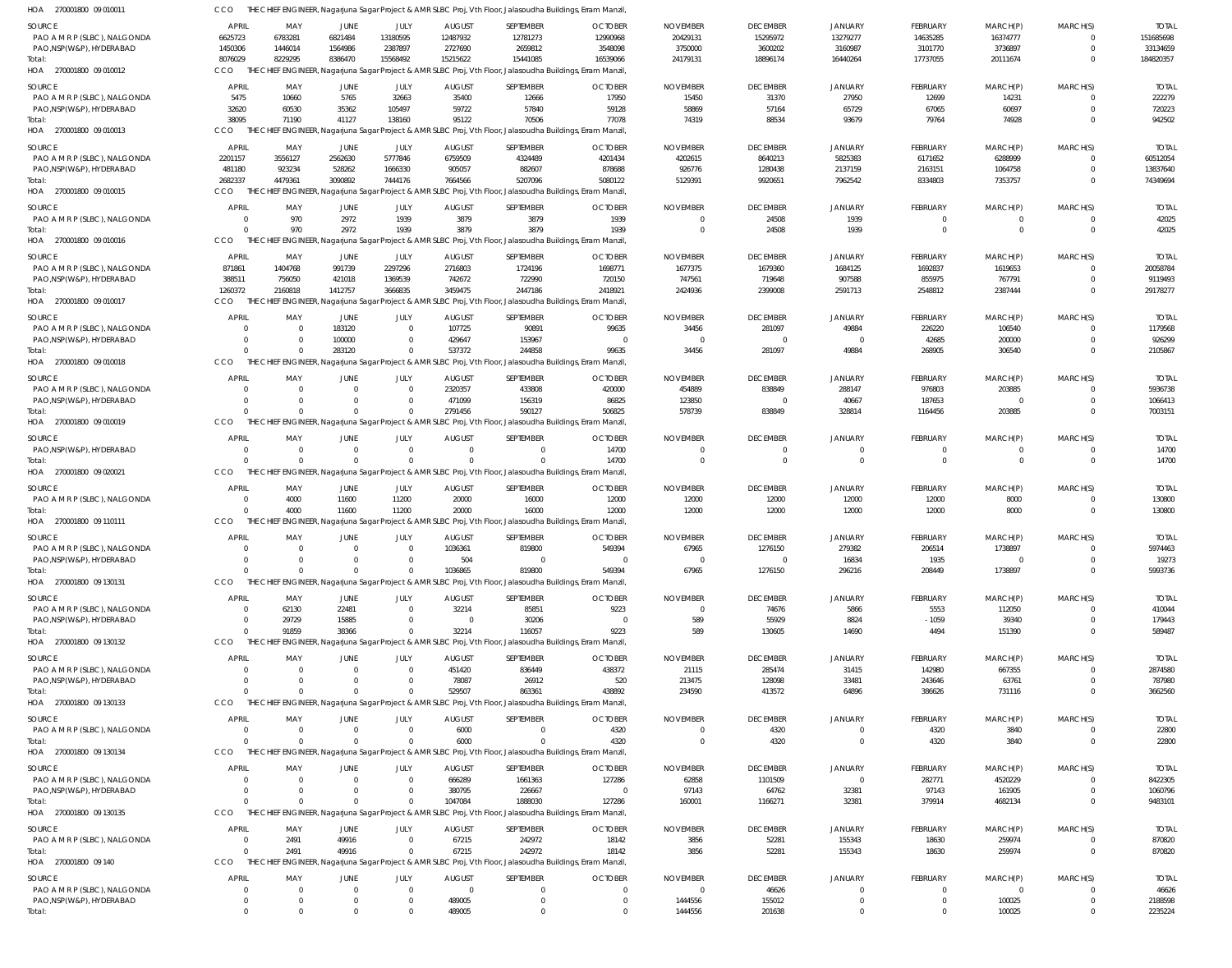| HOA 270001800 09.240                                     | CCO                            |                                     |                                  |                            |                               | THE CHIEF ENGINEER, Nagarjuna Sagar Project & AMR SLBC Proj, Vth Floor, Jalasoudha Buildings, Erram Manzil,           |                                                                                                                         |                                |                             |                            |                         |                         |                      |                         |
|----------------------------------------------------------|--------------------------------|-------------------------------------|----------------------------------|----------------------------|-------------------------------|-----------------------------------------------------------------------------------------------------------------------|-------------------------------------------------------------------------------------------------------------------------|--------------------------------|-----------------------------|----------------------------|-------------------------|-------------------------|----------------------|-------------------------|
| SOURCE                                                   | <b>APRIL</b>                   | MAY                                 | <b>JUNE</b>                      | JULY                       | <b>AUGUST</b>                 | SEPTEMBER                                                                                                             | <b>OCTOBER</b>                                                                                                          | <b>NOVEMBER</b>                | <b>DECEMBER</b>             | <b>JANUARY</b>             | <b>FEBRUARY</b>         | MARCH(P)                | MARCH(S)             | <b>TOTAL</b>            |
| PAO A M R P (SLBC), NALGONDA                             | $\Omega$                       | $\overline{\mathbf{0}}$             | 106935                           | $\Omega$                   | $\mathbf{0}$                  | 96091                                                                                                                 | $\Omega$                                                                                                                | $\overline{0}$                 | 101071                      | $\Omega$                   | 0                       | 202201                  |                      | 506298                  |
| PAO, NSP(W&P), HYDERABAD                                 | $\overline{0}$                 | $\Omega$                            | $\overline{0}$                   | $\Omega$                   | 160749                        | 36505                                                                                                                 | $\Omega$                                                                                                                | 12838                          | 59172                       | 32183                      | $\mathbf 0$             | 74737                   | $\Omega$             | 376184                  |
| Total:<br>HOA 270001800 09 280281                        | $\Omega$<br>CCO                | $\Omega$                            | 106935                           | $\Omega$                   | 160749                        | 132596<br>THE CHIEF ENGINEER, Nagarjuna Sagar Project & AMR SLBC Proj, Vth Floor, Jalasoudha Buildings, Erram Manzil, | $\Omega$                                                                                                                | 12838                          | 160243                      | 32183                      | $\Omega$                | 276938                  | $\Omega$             | 882482                  |
|                                                          |                                |                                     |                                  |                            |                               |                                                                                                                       |                                                                                                                         |                                |                             |                            |                         |                         |                      |                         |
| SOURCE<br>PAO A M R P (SLBC), NALGONDA                   | <b>APRIL</b><br>$\overline{0}$ | MAY<br>$\overline{\mathbf{0}}$      | JUNE<br>$\overline{0}$           | JULY<br>$\Omega$           | <b>AUGUST</b><br>$\mathbf{0}$ | SEPTEMBER<br>$\mathbf 0$                                                                                              | <b>OCTOBER</b><br>$\Omega$                                                                                              | <b>NOVEMBER</b><br>0           | <b>DECEMBER</b><br>$\Omega$ | <b>JANUARY</b><br>3375250  | <b>FEBRUARY</b><br>0    | MARCH(P)<br>0           | MARCH(S)             | <b>TOTAI</b><br>3375250 |
| Total:                                                   | $\Omega$                       | $\overline{0}$                      | $\Omega$                         | $\Omega$                   | $\Omega$                      | $\Omega$                                                                                                              | $\Omega$                                                                                                                | $\overline{0}$                 | $\overline{0}$              | 3375250                    | $\mathbf 0$             | $\mathbf 0$             | $\Omega$             | 3375250                 |
| HOA 270001800 09 300302                                  | CCO                            |                                     |                                  |                            |                               | THE CHIEF ENGINEER, Nagarjuna Sagar Project & AMR SLBC Proj, Vth Floor, Jalasoudha Buildings, Erram Manzil,           |                                                                                                                         |                                |                             |                            |                         |                         |                      |                         |
| <b>SOURCE</b>                                            | APRIL                          | MAY                                 | <b>JUNE</b>                      | JULY                       | <b>AUGUST</b>                 | SEPTEMBER                                                                                                             | <b>OCTOBER</b>                                                                                                          | <b>NOVEMBER</b>                | <b>DECEMBER</b>             | <b>JANUARY</b>             | <b>FEBRUARY</b>         | MARCH(P)                | MARCH(S)             | <b>TOTAI</b>            |
| PAO A M R P (SLBC), NALGONDA                             | 693835                         | 717888                              | 696601                           | 44607                      | 1266833                       | 1412725                                                                                                               | 514961                                                                                                                  | 450470                         | 907547                      | 385980                     | 1938256                 | 1406269                 |                      | 10435972                |
| PAO, NSP(W&P), HYDERABAD                                 | 37779                          | 37778                               | 37778                            | 41977                      | 41977                         | 41977                                                                                                                 | 41977                                                                                                                   | 41977                          | 41977                       | 41977                      | 50372                   | 41977                   |                      | 499523                  |
| Total:                                                   | 731614                         | 755666                              | 734379                           | 86584                      | 1308810                       | 1454702                                                                                                               | 556938                                                                                                                  | 492447                         | 949524                      | 427957                     | 1988628                 | 1448246                 | $\Omega$             | 10935495                |
| HOA 270001800 09 310318                                  | CCO                            |                                     |                                  |                            |                               | THE CHIEF ENGINEER, Nagarjuna Sagar Project & AMR SLBC Proj, Vth Floor, Jalasoudha Buildings, Erram Manzil,           |                                                                                                                         |                                |                             |                            |                         |                         |                      |                         |
| SOURCE                                                   | <b>APRIL</b>                   | MAY                                 | JUNE                             | JULY                       | <b>AUGUST</b>                 | SEPTEMBER                                                                                                             | <b>OCTOBER</b>                                                                                                          | <b>NOVEMBER</b>                | <b>DECEMBER</b>             | <b>JANUARY</b>             | FEBRUARY                | MARCH(P)                | MARCH(S)             | <b>TOTAL</b>            |
| PAO A M R P (SLBC), NALGONDA                             | $\overline{0}$                 | $\overline{\mathbf{0}}$             | $\overline{0}$                   | 20000                      | $\Omega$                      | 20000                                                                                                                 | $\Omega$                                                                                                                | $\Omega$                       | $\Omega$                    | $\Omega$                   | 0                       |                         |                      | 40000                   |
| Total:<br>HOA 270001800 09 510511                        | $\Omega$<br>CCO                | $\overline{0}$                      | $\mathbf 0$                      | 20000                      | $\Omega$                      | 20000<br>THE CHIEF ENGINEER, Nagarjuna Sagar Project & AMR SLBC Proj, Vth Floor, Jalasoudha Buildings, Erram Manzil,  | $\Omega$                                                                                                                | $\overline{0}$                 | $\Omega$                    | $\Omega$                   | $\mathbf 0$             | $\mathbf 0$             | $\Omega$             | 40000                   |
|                                                          |                                |                                     |                                  |                            |                               |                                                                                                                       |                                                                                                                         |                                |                             |                            |                         |                         |                      |                         |
| SOURCE                                                   | APRIL<br>$\Omega$              | MAY<br>- 0                          | JUNE<br>$\Omega$                 | JULY<br>$\Omega$           | <b>AUGUST</b><br>$\mathbf{0}$ | SEPTEMBER<br>$\overline{0}$                                                                                           | <b>OCTOBER</b><br>$\overline{0}$                                                                                        | <b>NOVEMBER</b><br>$\mathbf 0$ | <b>DECEMBER</b><br>$\Omega$ | <b>JANUARY</b><br>$\Omega$ | FEBRUARY                | MARCH(P)                | MARCH(S)             | <b>TOTAI</b><br>14257   |
| PAO A M R P (SLBC), NALGONDA<br>PAO, NSP(W&P), HYDERABAD | $\Omega$                       | $\Omega$                            | $\Omega$                         | $\Omega$                   | 12800                         | 18800                                                                                                                 | 11698                                                                                                                   | $\Omega$                       | $\Omega$                    | $\Omega$                   | 0<br>$\Omega$           | 14257<br>14385          | $\Omega$             | 57683                   |
| Total:                                                   | $\Omega$                       | $\Omega$                            | $\Omega$                         | $\Omega$                   | 12800                         | 18800                                                                                                                 | 11698                                                                                                                   | $\Omega$                       | $\Omega$                    | $\Omega$                   | $\Omega$                | 28642                   | $\Omega$             | 71940                   |
| HOA 27000180025 09 260                                   | CCO                            |                                     |                                  |                            |                               | THE CHIEF ENGINEER, Nagarjuna Sagar Project & AMR SLBC Proj, Vth Floor, Jalasoudha Buildings, Erram Manzil,           |                                                                                                                         |                                |                             |                            |                         |                         |                      |                         |
| SOURCE                                                   | <b>APRIL</b>                   | MAY                                 | JUNE                             | JULY                       | <b>AUGUST</b>                 | SEPTEMBER                                                                                                             | <b>OCTOBER</b>                                                                                                          | <b>NOVEMBER</b>                | <b>DECEMBER</b>             | <b>JANUARY</b>             | FEBRUARY                | MARCH(P)                | MARCH(S)             | <b>TOTAL</b>            |
| PAO A M R P (SLBC), NALGONDA                             | $\overline{0}$                 | $\overline{\mathbf{0}}$             | $\mathbf 0$                      | $\Omega$                   | $\mathbf{0}$                  | $\overline{0}$                                                                                                        | 0                                                                                                                       | 0                              | 224250                      | $\Omega$                   | 177624                  | 6000                    |                      | 407874                  |
| Total:                                                   | $\Omega$                       | $\Omega$                            | $\Omega$                         |                            | $\Omega$                      | $\Omega$                                                                                                              | $\Omega$                                                                                                                | $\Omega$                       | 224250                      | $\Omega$                   | 177624                  | 6000                    | $\Omega$             | 407874                  |
| HOA 270080001 01 010011                                  | CCO                            |                                     |                                  |                            |                               |                                                                                                                       | THE ENGINEER-IN-CHIEF(Administration).) The Engineer-in-Chief(Administration) Ist Floor, JALASOUDHA BUILDING,           |                                |                             |                            |                         |                         |                      |                         |
| SOURCE                                                   | APRIL                          | MAY                                 | JUNE                             | JULY                       | <b>AUGUST</b>                 | SEPTEMBER                                                                                                             | <b>OCTOBER</b>                                                                                                          | <b>NOVEMBER</b>                | <b>DECEMBER</b>             | <b>JANUARY</b>             | FEBRUARY                | MARCH(P)                | MARCH(S)             | <b>TOTAL</b>            |
| APAO Irrigation, Sangareddy                              | 151955                         | 151955                              | 146907                           | 383599                     | 314442                        | 345701                                                                                                                | 634580                                                                                                                  | 382762                         | 356906                      | 330100                     | 332620                  | 416497                  |                      | 3948024                 |
| PAO IRRIGATION RANGA REDDY DISTRICT                      | 2515389                        | 2507733                             | 2560836                          | 4356189                    | 4387776                       | 4830058                                                                                                               | 5072268                                                                                                                 | 6560484                        | 5703791                     | 4733026                    | 4448682                 | 6202273                 |                      | 53878505                |
| Total:<br>HOA 270080001 01 010012                        | 2667344<br>CCO                 | 2659688                             | 2707743                          | 4739788                    | 4702218                       | 5175759                                                                                                               | 5706848<br>THE ENGINEER-IN-CHIEF(Administration).) The Engineer-in-Chief(Administration) Ist Floor,JALASOUDHA BUILDING, | 6943246                        | 6060697                     | 5063126                    | 4781302                 | 6618770                 | $\Omega$             | 57826529                |
|                                                          |                                |                                     |                                  |                            |                               |                                                                                                                       |                                                                                                                         |                                |                             |                            |                         |                         |                      |                         |
| SOURCE<br>PAO IRRIGATION RANGA REDDY DISTRICT            | <b>APRIL</b><br>53419          | MAY<br>55110                        | JUNE<br>91663                    | JULY<br>123081             | <b>AUGUST</b><br>128650       | SEPTEMBER<br>161605                                                                                                   | <b>OCTOBER</b><br>100370                                                                                                | <b>NOVEMBER</b><br>95440       | <b>DECEMBER</b><br>96882    | <b>JANUARY</b><br>93087    | FEBRUARY<br>92404       | MARCH(P)<br>106458      | MARCH(S)             | <b>TOTAL</b><br>1198169 |
| Total:                                                   | 53419                          | 55110                               | 91663                            | 123081                     | 128650                        | 161605                                                                                                                | 100370                                                                                                                  | 95440                          | 96882                       | 93087                      | 92404                   | 106458                  | $\Omega$             | 1198169                 |
| HOA 270080001 01010013                                   | <b>CCO</b>                     |                                     |                                  |                            |                               |                                                                                                                       | THE ENGINEER-IN-CHIEF(Administration).) The Engineer-in-Chief(Administration) Ist Floor, JALASOUDHA BUILDING,           |                                |                             |                            |                         |                         |                      |                         |
| SOURCE                                                   | <b>APRIL</b>                   | MAY                                 | JUNE                             | JULY                       | <b>AUGUST</b>                 | SEPTEMBER                                                                                                             | <b>OCTOBER</b>                                                                                                          | <b>NOVEMBER</b>                | <b>DECEMBER</b>             | <b>JANUARY</b>             | FEBRUARY                | MARCH(P)                | MARCH(S)             | <b>TOTAI</b>            |
| APAO Irrigation, Sangareddy                              | 59417                          | 59417                               | 53682                            | 127387                     | 104325                        | 114726                                                                                                                | 246123                                                                                                                  | 109216                         | 126651                      | 368173                     | 169466                  | 135564                  |                      | 1674147                 |
| PAO IRRIGATION RANGA REDDY DISTRICT                      | 834851                         | 871484                              | 1477325                          | 1997929                    | 2055270                       | 1633694                                                                                                               | 1484002                                                                                                                 | 1508342                        | 2731860                     | 2318980                    | 2783864                 | 2066407                 | $\Omega$             | 21764008                |
| Total:                                                   | 894268                         | 930901                              | 1531007                          | 2125316                    | 2159595                       | 1748420                                                                                                               | 1730125                                                                                                                 | 1617558                        | 2858511                     | 2687153                    | 2953330                 | 2201971                 |                      | 23438155                |
| HOA 270080001 01 010015                                  | CCO                            |                                     |                                  |                            |                               |                                                                                                                       | THE ENGINEER-IN-CHIEF(Administration).) The Engineer-in-Chief(Administration) Ist Floor, JALASOUDHA BUILDING,           |                                |                             |                            |                         |                         |                      |                         |
| SOURCE                                                   | <b>APRIL</b>                   | MAY                                 | JUNE                             | JULY                       | <b>AUGUST</b>                 | SEPTEMBER                                                                                                             | <b>OCTOBER</b>                                                                                                          | <b>NOVEMBER</b>                | <b>DECEMBER</b>             | <b>JANUARY</b>             | FEBRUARY                | MARCH(P)                | MARCH(S)             | <b>TOTAL</b>            |
| APAO Irrigation, Sangareddy<br>Total:                    | 4044<br>4044                   | 4044<br>4044                        | 2218<br>2218                     | $\Omega$<br>$\Omega$       | 0<br>$\mathbf{0}$             | 0<br>$\Omega$                                                                                                         | $\Omega$<br>$\Omega$                                                                                                    | $\Omega$<br>$\Omega$           | $\Omega$<br>$\Omega$        | $\Omega$                   | $\Omega$                | $\Omega$                | $\Omega$             | 10306<br>10306          |
| HOA 270080001 01 010016                                  | CCO                            |                                     |                                  |                            |                               |                                                                                                                       | THE ENGINEER-IN-CHIEF(Administration).) The Engineer-in-Chief(Administration) Ist Floor, JALASOUDHA BUILDING,           |                                |                             |                            |                         |                         |                      |                         |
| <b>SOURCE</b>                                            | APRIL                          |                                     |                                  |                            |                               | SEPTEMBER                                                                                                             |                                                                                                                         |                                |                             |                            |                         |                         |                      | <b>TOTAL</b>            |
| APAO Irrigation, Sangareddy                              | 21351                          | MAY<br>21351                        | JUNE<br>20754                    | JULY<br>54738              | <b>AUGUST</b><br>44765        | 49262                                                                                                                 | <b>OCTOBER</b><br>105565                                                                                                | <b>NOVEMBER</b><br>46880       | <b>DECEMBER</b><br>47017    | <b>JANUARY</b><br>47017    | FEBRUARY<br>47017       | MARCH(P)<br>50449       | MARCH(S)             | 556166                  |
| PAO IRRIGATION RANGA REDDY DISTRICT                      | 705318                         | 731694                              | 1231141                          | 1645879                    | 1710969                       | 1359069                                                                                                               | 1252946                                                                                                                 | 1260118                        | 1273808                     | 1234598                    | 1225869                 | 1262881                 |                      | 14894290                |
| Total:                                                   | 726669                         | 753045                              | 1251895                          | 1700617                    | 1755734                       | 1408331                                                                                                               | 1358511                                                                                                                 | 1306998                        | 1320825                     | 1281615                    | 1272886                 | 1313330                 |                      | 15450456                |
| HOA 270080001 01 010017                                  | CCO                            |                                     |                                  |                            |                               |                                                                                                                       | THE ENGINEER-IN-CHIEF(Administration).) The Engineer-in-Chief(Administration) Ist Floor, JALASOUDHA BUILDING,           |                                |                             |                            |                         |                         |                      |                         |
| SOURCE                                                   | <b>APRIL</b>                   | MAY                                 | JUNE                             | JULY                       | <b>AUGUST</b>                 | SEPTEMBER                                                                                                             | <b>OCTOBER</b>                                                                                                          | <b>NOVEMBER</b>                | <b>DECEMBER</b>             | <b>JANUARY</b>             | FEBRUARY                | MARCH(P)                | MARCH(S)             | <b>TOTAL</b>            |
| APAO Irrigation, Sangareddy                              | $\Omega$                       | - 0                                 | $\mathbf 0$                      | $\Omega$                   | 64000                         | 23000                                                                                                                 | $\Omega$                                                                                                                | 63017                          | 24500                       | $\Omega$                   | 0                       | $\overline{0}$          |                      | 174517                  |
| PAO IRRIGATION RANGA REDDY DISTRICT<br>Total:            | $\Omega$<br>$\Omega$           | $\overline{\mathbf{0}}$<br>$\Omega$ | $\Omega$<br>$\Omega$             | $\Omega$                   | 200000<br>264000              | 108289<br>131289                                                                                                      | 0                                                                                                                       | 100000<br>163017               | 263408<br>287908            | 50281<br>50281             | 100000<br>100000        | 77993<br>77993          | $\Omega$<br>$\Omega$ | 899971<br>1074488       |
| HOA 270080001 01 010018                                  | CCO                            |                                     |                                  |                            |                               |                                                                                                                       | THE ENGINEER-IN-CHIEF(Administration).) The Engineer-in-Chief(Administration) Ist Floor, JALASOUDHA BUILDING,           |                                |                             |                            |                         |                         |                      |                         |
|                                                          |                                |                                     |                                  |                            |                               |                                                                                                                       |                                                                                                                         |                                |                             |                            |                         |                         |                      |                         |
| SOURCE<br>APAO Irrigation, Sangareddy                    | APRIL<br>$\Omega$              | MAY<br>$\overline{\mathbf{0}}$      | JUNE<br>$\overline{0}$           | JULY<br>$\Omega$           | <b>AUGUST</b><br>64492        | SEPTEMBER<br>138473                                                                                                   | <b>OCTOBER</b><br>$\overline{0}$                                                                                        | <b>NOVEMBER</b><br>- 0         | <b>DECEMBER</b><br>$\Omega$ | <b>JANUARY</b>             | FEBRUARY<br>$\mathbf 0$ | MARCH(P)<br>$\Omega$    | MARCH(S)             | <b>TOTAL</b><br>202965  |
| PAO IRRIGATION RANGA REDDY DISTRICT                      | $\overline{0}$                 | $\overline{\mathbf{0}}$             | 0                                | $\Omega$                   | 1096966                       | 377867                                                                                                                | 55375                                                                                                                   | 97455                          | 863749                      | 105530                     | 295818                  | 120463                  |                      | 3013223                 |
| Total:                                                   | $\Omega$                       | $\Omega$                            | $\Omega$                         |                            | 1161458                       | 516340                                                                                                                | 55375                                                                                                                   | 97455                          | 863749                      | 105530                     | 295818                  | 120463                  | $\Omega$             | 3216188                 |
| HOA 270080001 01 060                                     | CCO                            |                                     |                                  |                            |                               |                                                                                                                       | THE ENGINEER-IN-CHIEF(Administration).) The Engineer-in-Chief(Administration) Ist Floor, JALASOUDHA BUILDING,           |                                |                             |                            |                         |                         |                      |                         |
| <b>SOURCE</b>                                            | APRIL                          | MAY                                 | JUNE                             | JULY                       | <b>AUGUST</b>                 | SEPTEMBER                                                                                                             | <b>OCTOBER</b>                                                                                                          | <b>NOVEMBER</b>                | <b>DECEMBER</b>             | <b>JANUARY</b>             | FEBRUARY                | MARCH(P)                | MARCH(S)             | <b>TOTAL</b>            |
| PAO IRRIGATION RANGA REDDY DISTRICT                      | $\overline{\mathbf{0}}$        | $\overline{0}$                      | $\overline{0}$                   | $\Omega$                   | $\mathbf{0}$                  | 62554                                                                                                                 | $\overline{0}$                                                                                                          | $\overline{0}$                 | $\Omega$                    | $\Omega$                   | 0                       | 0                       |                      | 62554                   |
| Total:                                                   | $\Omega$                       | $\overline{0}$                      | $\Omega$                         |                            | $\Omega$                      | 62554                                                                                                                 | $\Omega$                                                                                                                | $\Omega$                       | $\Omega$                    | $\Omega$                   | $\mathbf 0$             | $\Omega$                | $\Omega$             | 62554                   |
| HOA 270080001 01 110111                                  | CCO                            |                                     |                                  |                            |                               |                                                                                                                       | THE ENGINEER-IN-CHIEF(Administration).) The Engineer-in-Chief(Administration) Ist Floor, JALASOUDHA BUILDING,           |                                |                             |                            |                         |                         |                      |                         |
| SOURCE                                                   | <b>APRIL</b>                   | MAY                                 | JUNE                             | JULY                       | <b>AUGUST</b>                 | SEPTEMBER                                                                                                             | <b>OCTOBER</b>                                                                                                          | <b>NOVEMBER</b>                | <b>DECEMBER</b>             | <b>JANUARY</b>             | FEBRUARY                | MARCH(P)                | MARCH(S)             | <b>TOTAL</b>            |
| PAO IRRIGATION RANGA REDDY DISTRICT<br>Total:            | $\overline{0}$<br>$\Omega$     | $\overline{\mathbf{0}}$<br>- 0      | $\overline{0}$<br>$\overline{0}$ | $\overline{0}$<br>$\Omega$ | 1425<br>1425                  | $\Omega$<br>$\Omega$                                                                                                  | $\Omega$<br>$\Omega$                                                                                                    | $\Omega$<br>$\overline{0}$     | $\Omega$<br>$\Omega$        | $\Omega$<br>$\Omega$       | $\Omega$<br>$\mathbf 0$ | $\Omega$<br>$\mathbf 0$ | $\Omega$             | 1425<br>1425            |
| HOA 270080001 01 130131                                  | CCO                            |                                     |                                  |                            |                               |                                                                                                                       | THE ENGINEER-IN-CHIEF(Administration).) The Engineer-in-Chief(Administration) Ist Floor, JALASOUDHA BUILDING,           |                                |                             |                            |                         |                         |                      |                         |
|                                                          |                                |                                     |                                  |                            |                               |                                                                                                                       |                                                                                                                         |                                |                             |                            |                         |                         |                      |                         |
| <b>SOURCE</b><br>PAO IRRIGATION RANGA REDDY DISTRICT     | <b>APRIL</b><br>$\overline{0}$ | MAY<br>$\overline{\mathbf{0}}$      | JUNE<br>43510                    | JULY<br>15360              | <b>AUGUST</b><br>16319        | SEPTEMBER<br>18844                                                                                                    | <b>OCTOBER</b><br>9539                                                                                                  | <b>NOVEMBER</b><br>27439       | <b>DECEMBER</b><br>9417     | <b>JANUARY</b><br>6179     | FEBRUARY<br>17925       | MARCH(P)<br>27933       | MARCH(S)             | <b>TOTAL</b><br>192465  |
| Total:                                                   | $\Omega$                       | $\Omega$                            | 43510                            | 15360                      | 16319                         | 18844                                                                                                                 | 9539                                                                                                                    | 27439                          | 9417                        | 6179                       | 17925                   | 27933                   | $\Omega$             | 192465                  |
| HOA 270080001 01 130132                                  | CCO                            |                                     |                                  |                            |                               |                                                                                                                       | THE ENGINEER-IN-CHIEF(Administration).) The Engineer-in-Chief(Administration) Ist Floor, JALASOUDHA BUILDING,           |                                |                             |                            |                         |                         |                      |                         |
| <b>SOURCE</b>                                            | <b>APRIL</b>                   | MAY                                 | JUNE                             | JULY                       | <b>AUGUST</b>                 | SEPTEMBER                                                                                                             | <b>OCTOBER</b>                                                                                                          | <b>NOVEMBER</b>                | <b>DECEMBER</b>             | <b>JANUARY</b>             | FEBRUARY                | MARCH(P)                | MARCH(S)             | <b>TOTAL</b>            |
| PAO IRRIGATION RANGA REDDY DISTRICT                      | $\overline{\mathbf{0}}$        | $\overline{0}$                      | $\overline{0}$                   | $\Omega$                   | 122895                        | 207096                                                                                                                | 105256                                                                                                                  | 12165                          | 184910                      | 16000                      | 213483                  | 57085                   | $\Omega$             | 918890                  |
| Total:                                                   | $\overline{0}$                 | $\Omega$                            | $\Omega$                         | $\Omega$                   | 122895                        | 207096                                                                                                                | 105256                                                                                                                  | 12165                          | 184910                      | 16000                      | 213483                  | 57085                   | $\Omega$             | 918890                  |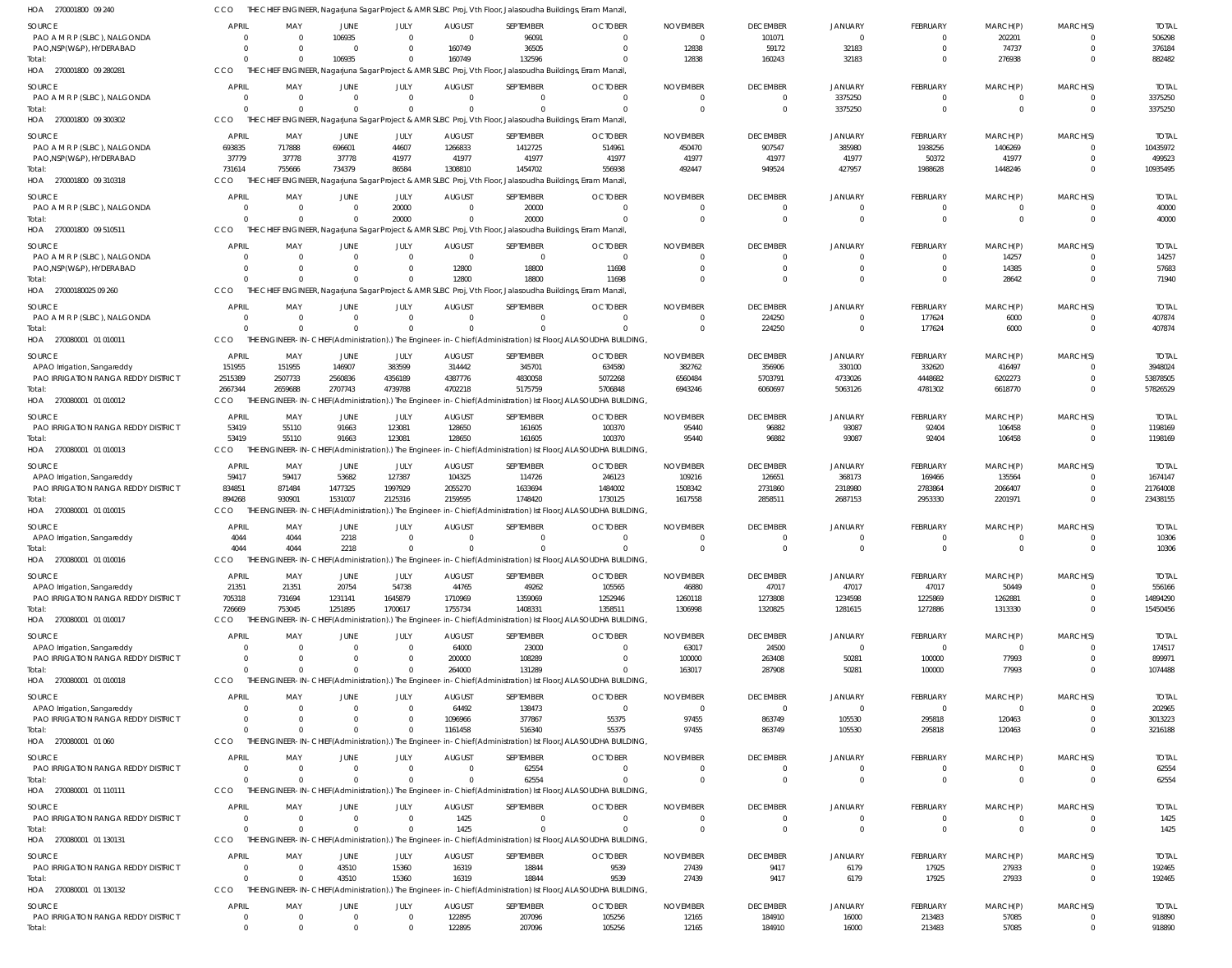| HOA<br>270080001 01 130134                                           |                        |                          |                          |                          |                         |                     | [HE ENGINEER-IN-CHIEF(Administration).) The Engineer-in-Chief(Administration) Ist Floor,JALASOUDHA BUILDING,  |                           |                           |                          |                           |                         |                      |                         |
|----------------------------------------------------------------------|------------------------|--------------------------|--------------------------|--------------------------|-------------------------|---------------------|---------------------------------------------------------------------------------------------------------------|---------------------------|---------------------------|--------------------------|---------------------------|-------------------------|----------------------|-------------------------|
| <b>SOURCE</b>                                                        | <b>APRIL</b>           | MAY                      | JUNE                     | JULY                     | <b>AUGUST</b>           | SEPTEMBER           | <b>OCTOBER</b>                                                                                                | <b>NOVEMBER</b>           | <b>DECEMBER</b>           | <b>JANUARY</b>           | <b>FEBRUARY</b>           | MARCH(P)                | MARCH(S)             | <b>TOTAI</b>            |
| PAO IRRIGATION RANGA REDDY DISTRICT                                  | $\Omega$               | $\Omega$                 | $\mathbf 0$              | $\Omega$                 | 581723                  | 532667              | 71460                                                                                                         | 98762                     | 132762                    | 166762                   | 233143                    | 98762                   | $\Omega$             | 1916041                 |
| Total                                                                | $\Omega$               | $\Omega$                 | $\Omega$                 | $\Omega$                 | 581723                  | 532667              | 71460                                                                                                         | 98762                     | 132762                    | 166762                   | 233143                    | 98762                   | $\Omega$             | 1916041                 |
| HOA 270080001 01 240                                                 | CCO                    |                          |                          |                          |                         |                     | THE ENGINEER-IN-CHIEF(Administration).) The Engineer-in-Chief(Administration) Ist Floor,JALASOUDHA BUILDING,  |                           |                           |                          |                           |                         |                      |                         |
| <b>SOURCE</b>                                                        | <b>APRIL</b>           | MAY                      | <b>JUNE</b>              | JULY                     | <b>AUGUST</b>           | SEPTEMBER           | <b>OCTOBER</b>                                                                                                | <b>NOVEMBER</b>           | <b>DECEMBER</b>           | JANUARY                  | <b>FEBRUARY</b>           | MARCH(P)                | MARCH(S)             | <b>TOTAI</b>            |
| PAO IRRIGATION DIVISION HYDERABAD                                    | $\Omega$               | $\Omega$                 | $\mathbf 0$              | $\mathbf 0$              | $\overline{0}$          | $\Omega$            | 127272                                                                                                        | 301478                    | 56817                     | $\overline{0}$           | $\overline{0}$            | 87437                   | $\Omega$             | 573004                  |
| PAO IRRIGATION RANGA REDDY DISTRICT                                  | $\Omega$               | 0                        | $\mathbf 0$              | 31347                    | 31316                   | 64997               | $\Omega$                                                                                                      | 9469                      | 32597                     | 6152                     | 18521                     | 20929                   | $\Omega$             | 215328                  |
| Total                                                                | $\Omega$               | $\Omega$                 | $\Omega$                 | 31347                    | 31316                   | 64997               | 127272                                                                                                        | 310947                    | 89414                     | 6152                     | 18521                     | 108366                  | $\Omega$             | 788332                  |
| HOA 270080001 01 280281                                              | CCO                    |                          |                          |                          |                         |                     | THE ENGINEER-IN-CHIEF(Administration).) The Engineer-in-Chief(Administration) Ist Floor,JALASOUDHA BUILDING,  |                           |                           |                          |                           |                         |                      |                         |
| <b>SOURCE</b>                                                        | <b>APRIL</b>           | MAY                      | JUNE                     | JULY                     | <b>AUGUST</b>           | SEPTEMBER           | <b>OCTOBER</b>                                                                                                | <b>NOVEMBER</b>           | <b>DECEMBER</b>           | <b>JANUARY</b>           | <b>FEBRUARY</b>           | MARCH(P)                | MARCH(S)             | <b>TOTAI</b>            |
| PAO IRRIGATION RANGA REDDY DISTRICT                                  | $\Omega$               | $\Omega$                 | $\mathbf 0$              | $\mathbf 0$              | $\overline{0}$          | $\Omega$            | $\Omega$                                                                                                      | $\Omega$                  | 5500                      | $\Omega$                 | 5500                      | 5500                    | $\Omega$             | 16500                   |
| Total                                                                | $\Omega$               | $\Omega$                 | $\Omega$                 | $\Omega$                 | $\Omega$                | $\cap$              | $\Omega$                                                                                                      |                           | 5500                      | $\Omega$                 | 5500                      | 5500                    | $\Omega$             | 16500                   |
| 270080001 01 300302<br>HOA                                           | CCO                    |                          |                          |                          |                         |                     | THE ENGINEER-IN-CHIEF(Administration).) The Engineer-in-Chief(Administration) Ist Floor, JALASOUDHA BUILDING, |                           |                           |                          |                           |                         |                      |                         |
| <b>SOURCE</b>                                                        | <b>APRIL</b>           | MAY                      | JUNE                     | JULY                     | <b>AUGUST</b>           | SEPTEMBER           | <b>OCTOBER</b>                                                                                                | <b>NOVEMBER</b>           | <b>DECEMBER</b>           | <b>JANUARY</b>           | FEBRUARY                  | MARCH(P)                | MARCH(S)             | <b>TOTAI</b>            |
| PAO IRRIGATION RANGA REDDY DISTRICT                                  | 90669                  | 181334                   | 181334                   | 201484                   | 201484                  | 201484              | 243459                                                                                                        | 222471                    | 222471                    | 222471                   | 262769                    | 201483                  | $\Omega$             | 2432913                 |
| Total                                                                | 90669                  | 181334                   | 181334                   | 201484                   | 201484                  | 201484              | 243459                                                                                                        | 222471                    | 222471                    | 222471                   | 262769                    | 201483                  | $\Omega$             | 2432913                 |
| 270080001 01 310318<br>HOA                                           | CCO                    |                          |                          |                          |                         |                     | THE ENGINEER-IN-CHIEF(Administration).) The Engineer-in-Chief(Administration) Ist Floor, JALASOUDHA BUILDING, |                           |                           |                          |                           |                         |                      |                         |
| <b>SOURCE</b>                                                        | <b>APRIL</b>           | MAY                      | JUNE                     | JULY                     | <b>AUGUST</b>           | SEPTEMBER           | <b>OCTOBER</b>                                                                                                | <b>NOVEMBER</b>           | <b>DECEMBER</b>           | JANUARY                  | FEBRUARY                  | MARCH(P)                | MARCH(S)             | <b>TOTAI</b>            |
| PAO IRRIGATION RANGA REDDY DISTRICT                                  | $\Omega$               | $\Omega$                 | $\overline{0}$           | 20000                    | $\overline{0}$          | $\Omega$            | $\Omega$                                                                                                      | $\Omega$                  | $\overline{0}$            |                          | $\mathbf 0$               | 20000                   | $\Omega$             | 40000                   |
| Total                                                                | $\Omega$               | $\Omega$                 | $\Omega$                 | 20000                    | $\Omega$                | $\Omega$            | $\Omega$                                                                                                      | $\Omega$                  | $\overline{0}$            | $\Omega$                 | $\mathbf 0$               | 20000                   | $\Omega$             | 40000                   |
| HOA 270080001 01 510511                                              | CCO                    |                          |                          |                          |                         |                     | THE ENGINEER-IN-CHIEF(Administration).) The Engineer-in-Chief(Administration) Ist Floor,JALASOUDHA BUILDING,  |                           |                           |                          |                           |                         |                      |                         |
| <b>SOURCE</b>                                                        | <b>APRIL</b>           | MAY                      | JUNE                     | JULY                     | <b>AUGUST</b>           | SEPTEMBER           | <b>OCTOBER</b>                                                                                                | <b>NOVEMBER</b>           | <b>DECEMBER</b>           | <b>JANUARY</b>           | <b>FEBRUARY</b>           | MARCH(P)                | MARCH(S)             | <b>TOTAI</b>            |
| PAO IRRIGATION DIVISION HYDERABAD                                    | $\mathbf{0}$           | $\overline{0}$           | $\mathbf 0$              | $\mathbf 0$              | $\mathbf{0}$            | $\Omega$            | $\Omega$                                                                                                      | 6016                      | 33035                     | 29084                    | $\mathbf 0$               | $\overline{0}$          | $\cap$               | 68135                   |
| PAO IRRIGATION RANGA REDDY DISTRICT                                  | $\Omega$               | $\Omega$                 | $\mathbf 0$              | $\Omega$                 | $\Omega$                | 69729               | $\Omega$                                                                                                      |                           | $\overline{0}$            | $\Omega$                 | $\mathbf 0$               | 72971                   | $\Omega$             | 142700                  |
| Total:                                                               | $\cap$                 | $\Omega$                 | $\Omega$                 | $\Omega$                 | $\Omega$                | 69729               | $\Omega$                                                                                                      | 6016                      | 33035                     | 29084                    | $\mathbf 0$               | 72971                   | $\Omega$             | 210835                  |
| 270080001 02 010011<br>HOA                                           | CCO                    |                          |                          |                          |                         |                     | THE ENGINEER-IN-CHIEF(Administration).) The Engineer-in-Chief(Administration) Ist Floor, JALASOUDHA BUILDING, |                           |                           |                          |                           |                         |                      |                         |
| <b>SOURCE</b>                                                        | <b>APRIL</b>           | MAY                      | JUNE                     | JULY                     | <b>AUGUST</b>           | SEPTEMBER           | <b>OCTOBER</b>                                                                                                | <b>NOVEMBER</b>           | <b>DECEMBER</b>           | <b>JANUARY</b>           | FEBRUARY                  | MARCH(P)                | MARCH(S)             | <b>TOTAI</b>            |
| APAO Irrigation, Jagtial                                             | 891047                 | 917126                   | 959548                   | 1571875                  | 1588431                 | 1595382             | 2415401                                                                                                       | 2154656                   | 2204925                   | 1600767                  | 1711391                   | 2173680                 | $\Omega$             | 19784229                |
| APAO Irrigation, Peddapalli                                          | 646399                 | 702776                   | 853739                   | 1406256                  | 1253265                 | 1362173             | 1749512                                                                                                       | 1640650                   | 1787699                   | 1275335                  | 1276095                   | 1763429                 | $\Omega$             | 15717328                |
| APAO Irrigation, Sangareddy                                          | 87403                  | 103010                   | 91764                    | 172662                   | 161300                  | 139280              | 117268                                                                                                        | 314342                    | 213349                    | 148909                   | 124858                    | 222215                  | $\Omega$<br>$\Omega$ | 1896360                 |
| PAO - IRRIGATION DIVISION WARANGAL<br>(Urban)                        | 2596522                | 3177348                  | 2749295                  | 4577018                  | 4370020                 | 4493799             | 4896662                                                                                                       | 7505170                   | 5827887                   | 4468352                  | 5510238                   | 5946468                 |                      | 56118779                |
| PAO IRRIGATION KARIMNAGAR                                            | 1021755                | 1015535                  | 1157562                  | 1785342                  | 1692339                 | 1678011             | 1815220                                                                                                       | 2394957                   | 2715117                   | 1700532                  | 1777334                   | 2162847                 |                      | 20916551                |
| PAO IRRIGATION DIVISION HYDERABAD                                    | 669173                 | $\Omega$                 | $\overline{0}$           | $\overline{0}$           | $\Omega$                | $\Omega$            | $\Omega$                                                                                                      |                           | $\overline{0}$            |                          | $\mathbf 0$               | $\Omega$                |                      | 669173                  |
| PAO IRRIGATION DIVISION KHAMMAM                                      | 1066295                | 1023770                  | 1217944                  | 2156859                  | 1969000                 | 2066434             | 1925649                                                                                                       | 3405437                   | 2069306                   | 1948262                  | 2302939                   | 3206964                 | $\cap$               | 24358859                |
| PAO IRRIGATION NIZAMABAD                                             | 3238986                | $\overline{0}$           | $\overline{0}$           | $\mathbf 0$              | $\Omega$                | - 0                 | $\overline{0}$                                                                                                |                           | $\overline{0}$            | $\Omega$                 | $\mathbf 0$               | $-14108$                |                      | 3224878                 |
| PAO MEDAK(IW), MEDAK<br>Total:                                       | 450651<br>10668231     | 487200<br>7426765        | 488631<br>7518483        | 809960<br>12479972       | 815173<br>11849528      | 1020395<br>12355474 | 1023342<br>13943054                                                                                           | 1067261<br>18482473       | 1019826<br>15838109       | 823470<br>11965627       | 823470<br>13526325        | 1038500<br>16499995     | $\Omega$             | 9867879<br>152554036    |
| HOA 270080001 02 010012                                              | CCO                    |                          |                          |                          |                         |                     | THE ENGINEER-IN-CHIEF(Administration).) The Engineer-in-Chief(Administration) Ist Floor, JALASOUDHA BUILDING, |                           |                           |                          |                           |                         |                      |                         |
|                                                                      |                        |                          |                          |                          |                         |                     |                                                                                                               |                           |                           |                          |                           |                         |                      |                         |
| SOURCE                                                               | <b>APRIL</b>           | MAY                      | JUNE                     | JULY                     | <b>AUGUST</b>           | SEPTEMBER           | <b>OCTOBER</b>                                                                                                | <b>NOVEMBER</b>           | <b>DECEMBER</b>           | <b>JANUARY</b>           | <b>FEBRUARY</b>           | MARCH(P)                | MARCH(S)<br>$\cap$   | <b>TOTAI</b>            |
| APAO Irrigation, Jagtial<br>APAO Irrigation, Peddapalli              | $\Omega$<br>965        | $\overline{0}$<br>1025   | $\mathbf 0$<br>1450      | $\overline{0}$<br>2300   | $\mathbf{0}$<br>1450    | $\Omega$<br>28950   | $\overline{0}$<br>1510                                                                                        | 1450                      | 35000<br>1450             | $\Omega$<br>1450         | $\overline{0}$<br>1450    | $\overline{0}$<br>1450  | $\Omega$             | 35000<br>44900          |
| APAO Irrigation, Sangareddy                                          | 1000                   | 1000                     | 1000                     | 2000                     | 2000                    | 2000                | 5000                                                                                                          | 2000                      | 2000                      | 2000                     | 2000                      | 2000                    | $\Omega$             | 24000                   |
| PAO - IRRIGATION DIVISION WARANGAL                                   | 32553                  | 35071                    | 34884                    | 54309                    | 53209                   | 51588               | 114809                                                                                                        | 56671                     | 56191                     | 52088                    | 51714                     | 92438                   | $\cap$               | 685525                  |
| (Urban)                                                              |                        |                          |                          |                          |                         |                     |                                                                                                               |                           |                           |                          |                           |                         |                      |                         |
| PAO IRRIGATION KARIMNAGAR                                            | 9091                   | 14055                    | 11550                    | 22932                    | 14080                   | 14267               | 13880                                                                                                         | 15532                     | 16709                     | 14730                    | 15235                     | 14930                   | $\Omega$             | 176991                  |
| PAO IRRIGATION DIVISION HYDERABAD<br>PAO IRRIGATION DIVISION KHAMMAM | 16870<br>8694          | $\Omega$<br>16239        | $\mathbf 0$<br>12126     | $\mathbf 0$<br>18038     | $\Omega$<br>17764       | $\Omega$<br>17897   | $\Omega$<br>17814                                                                                             | $\Omega$<br>27820         | $\overline{0}$<br>17289   | $\overline{0}$<br>17695  | $\overline{0}$<br>38289   | $\overline{0}$<br>18389 | $\Omega$<br>$\Omega$ | 16870<br>228054         |
| PAO IRRIGATION NIZAMABAD                                             | 33334                  | $\mathbf{0}$             | $\mathbf 0$              | $\mathbf 0$              | $\mathbf{0}$            | $\Omega$            | $\overline{0}$                                                                                                | $\Omega$                  | $\overline{0}$            | $\overline{0}$           | $\mathbf 0$               | $-114$                  | $\Omega$             | 33220                   |
| PAO MEDAK(I W), MEDAK                                                | 1000                   | 2000                     | 2000                     | 2000                     | 2000                    | 3000                | 2000                                                                                                          | 2000                      | 2000                      | 2000                     | 2000                      | 2000                    | $\Omega$             | 24000                   |
| Total                                                                | 103507                 | 69390                    | 63010                    | 101579                   | 90503                   | 117702              | 155013                                                                                                        | 105473                    | 130639                    | 89963                    | 110688                    | 131093                  | $\Omega$             | 1268560                 |
| HOA 270080001 02 010013                                              | CCO                    |                          |                          |                          |                         |                     | THE ENGINEER-IN-CHIEF(Administration).) The Engineer-in-Chief(Administration) Ist Floor, JALASOUDHA BUILDING, |                           |                           |                          |                           |                         |                      |                         |
| <b>SOURCE</b>                                                        | APRIL                  | MAY                      | JUNE                     | JULY                     | <b>AUGUST</b>           | SEPTEMBER           | <b>OCTOBER</b>                                                                                                | <b>NOVEMBER</b>           | <b>DECEMBER</b>           | <b>JANUARY</b>           | <b>FEBRUARY</b>           | MARCH(P)                | MARCH(S)             | <b>TOTAI</b>            |
| APAO Irrigation, Jagtial                                             | 296161                 | 319492                   | 531158                   | 522542                   | 962253                  | 530477              | 660044                                                                                                        | 538731                    | 1363280                   | 615416                   | 928877                    | 650855                  | $\Omega$             | 7919286                 |
| APAO Irrigation, Peddapalli                                          | 214829                 | 242078                   | 458946                   | 788853                   | 416583                  | 452318              | 458842                                                                                                        | 411615                    | 532578                    | 545168                   | 1037307                   | 902383                  | $\Omega$             | 6461500                 |
| APAO Irrigation, Sangareddy                                          | 28992                  | 37266                    | 32893                    | 57270                    | 53511                   | 46193               | 101580                                                                                                        | 68831                     | 62908                     | 91041                    | 74087                     | 92509                   | $\Omega$             | 747081                  |
| PAO - IRRIGATION DIVISION WARANGAL                                   | 862093                 | 1096712                  | 961100                   | 1519517                  | 1451229                 | 1515618             | 3355892                                                                                                       | 1587993                   | 1986702                   | 1716517                  | 4061495                   | 1804456                 | $\Omega$             | 21919324                |
| (Urban)<br>PAO IRRIGATION KARIMNAGAR                                 | 339323                 | 566629                   | 410373                   | 987415                   | 562189                  | 557401              | 538672                                                                                                        | 591687                    | 790221                    | 1439621                  | 898973                    | 991757                  |                      | 8674261                 |
| PAO IRRIGATION DIVISION HYDERABAD                                    | 222084                 | $\Omega$                 | $\overline{0}$           | $\overline{0}$           | $\Omega$                | - 0                 | $\Omega$                                                                                                      |                           | $\overline{0}$            | $\Omega$                 | $\mathbf 0$               | $\Omega$                | $\Omega$             | 222084                  |
| PAO IRRIGATION DIVISION KHAMMAM                                      | 353966                 | 645352                   | 420951                   | 721720                   | 653817                  | 673548              | 639428                                                                                                        | 1228185                   | 1465168                   | 786062                   | 994296                    | 928772                  | $\Omega$             | 9511265                 |
| PAO IRRIGATION NIZAMABAD                                             | 1075693                | $\Omega$                 | $\mathbf 0$              | $\overline{0}$           | $\Omega$                | $\Omega$            | $\Omega$                                                                                                      |                           | $\overline{0}$            | $\Omega$                 | $\Omega$                  | $-3198$                 | $\Omega$             | 1072495                 |
| PAO MEDAK(I W), MEDAK                                                | 149486                 | 174228                   | 174748                   | 268658                   | 270397                  | 599815              | 276066                                                                                                        | 270102                    | 314765                    | 787098                   | 435839                    | 435789                  | $\Omega$             | 4156991                 |
| Total:                                                               | 3542627                | 3081757                  | 2990169                  | 4865975                  | 4369979                 | 4375370             | 6030524                                                                                                       | 4697144                   | 6515622                   | 5980923                  | 8430874                   | 5803323                 | $\Omega$             | 60684287                |
| 270080001 02 010015<br>HOA                                           | CCO                    |                          |                          |                          |                         |                     | THE ENGINEER-IN-CHIEF(Administration).) The Engineer-in-Chief(Administration) Ist Floor, JALASOUDHA BUILDING, |                           |                           |                          |                           |                         |                      |                         |
| <b>SOURCE</b>                                                        | <b>APRIL</b>           | MAY                      | <b>JUNE</b>              | JULY                     | <b>AUGUST</b>           | SEPTEMBER           | <b>OCTOBER</b>                                                                                                | <b>NOVEMBER</b>           | <b>DECEMBER</b>           | <b>JANUARY</b>           | <b>FEBRUARY</b>           | MARCH(P)                | MARCH(S)             | <b>TOTAI</b>            |
| PAO - IRRIGATION DIVISION WARANGAL                                   | $\overline{0}$         | $\Omega$                 | $\mathbf 0$              | $\mathbf 0$              | $\mathbf 0$             | $\Omega$            | 383                                                                                                           | $\Omega$                  | $\overline{0}$            | $\overline{0}$           | $\mathbf 0$               | $\overline{0}$          | $\Omega$             | 383                     |
| (Urban)<br>PAO IRRIGATION KARIMNAGAR                                 | $\overline{0}$         | $\mathbf{0}$             | $\mathbf 0$              | $\mathbf{0}$             | $\mathbf{0}$            | $\Omega$            | $\Omega$                                                                                                      |                           | 19096                     | $\Omega$                 | $\mathbf 0$               | $\mathbf 0$             | $\Omega$             | 19096                   |
| Total                                                                | $\Omega$               | $\Omega$                 | $\Omega$                 | $\Omega$                 | $\Omega$                | $\Omega$            | 383                                                                                                           | $\Omega$                  | 19096                     | $\Omega$                 | $\mathbf 0$               | $\mathbf 0$             | $\Omega$             | 19479                   |
| HOA 270080001 02 010016                                              | CCO                    |                          |                          |                          |                         |                     | THE ENGINEER-IN-CHIEF(Administration).) The Engineer-in-Chief(Administration) Ist Floor,JALASOUDHA BUILDING,  |                           |                           |                          |                           |                         |                      |                         |
|                                                                      |                        |                          |                          |                          |                         |                     |                                                                                                               |                           |                           |                          |                           |                         |                      |                         |
| <b>SOURCE</b>                                                        | <b>APRIL</b><br>122381 | MAY<br>132344            | JUNE<br>220607           | JULY<br>214232           | <b>AUGUST</b><br>393957 | SEPTEMBER<br>217563 | <b>OCTOBER</b><br>282447                                                                                      | <b>NOVEMBER</b><br>221139 | <b>DECEMBER</b><br>237525 | <b>JANUARY</b><br>218306 | <b>FEBRUARY</b><br>232464 | MARCH(P)<br>230022      | MARCH(S)<br>$\Omega$ | <b>TOTAL</b><br>2722987 |
| APAO Irrigation, Jagtial<br>APAO Irrigation, Peddapalli              | 84320                  | 94493                    | 176121                   | 301148                   | 160652                  | 175458              | 179187                                                                                                        | 158926                    | 178619                    | 163593                   | 163684                    | 175904                  | $\Omega$             | 2012105                 |
| APAO Irrigation, Sangareddy                                          | 10064                  | 13367                    | 11476                    | 22016                    | 20310                   | 17146               | 40823                                                                                                         | 26933                     | 20698                     | 18537                    | 15077                     | 21966                   | $\Omega$             | 238413                  |
| PAO - IRRIGATION DIVISION WARANGAL                                   | 448612                 | 556813                   | 509373                   | 780001                   | 748964                  | 790491              | 1720748                                                                                                       | 815832                    | 892562                    | 764381                   | 778584                    | 776372                  | $\Omega$             | 9582733                 |
| (Urban)                                                              |                        |                          |                          |                          |                         |                     |                                                                                                               |                           |                           |                          |                           |                         |                      |                         |
| PAO IRRIGATION KARIMNAGAR                                            | 162890                 | 268614                   | 204773                   | 465901                   | 269625                  | 269240              | 258843                                                                                                        | 286990                    | 354474                    | 274707                   | 288931                    | 272776                  | $\Omega$             | 3377764                 |
| PAO IRRIGATION DIVISION HYDERABAD<br>PAO IRRIGATION DIVISION KHAMMAM | 192653<br>158982       | $\overline{0}$<br>293108 | $\overline{0}$<br>187704 | $\overline{0}$<br>324638 | $\mathbf{0}$<br>295769  | - 0<br>305938       | $\mathbf{0}$<br>290996                                                                                        | 556483                    | $\mathbf{0}$<br>308818    | $\Omega$<br>295667       | $\mathbf 0$<br>344204     | $\Omega$<br>331611      | $\Omega$<br>$\Omega$ | 192653<br>3693918       |
|                                                                      |                        |                          |                          |                          |                         |                     |                                                                                                               |                           |                           |                          |                           |                         |                      |                         |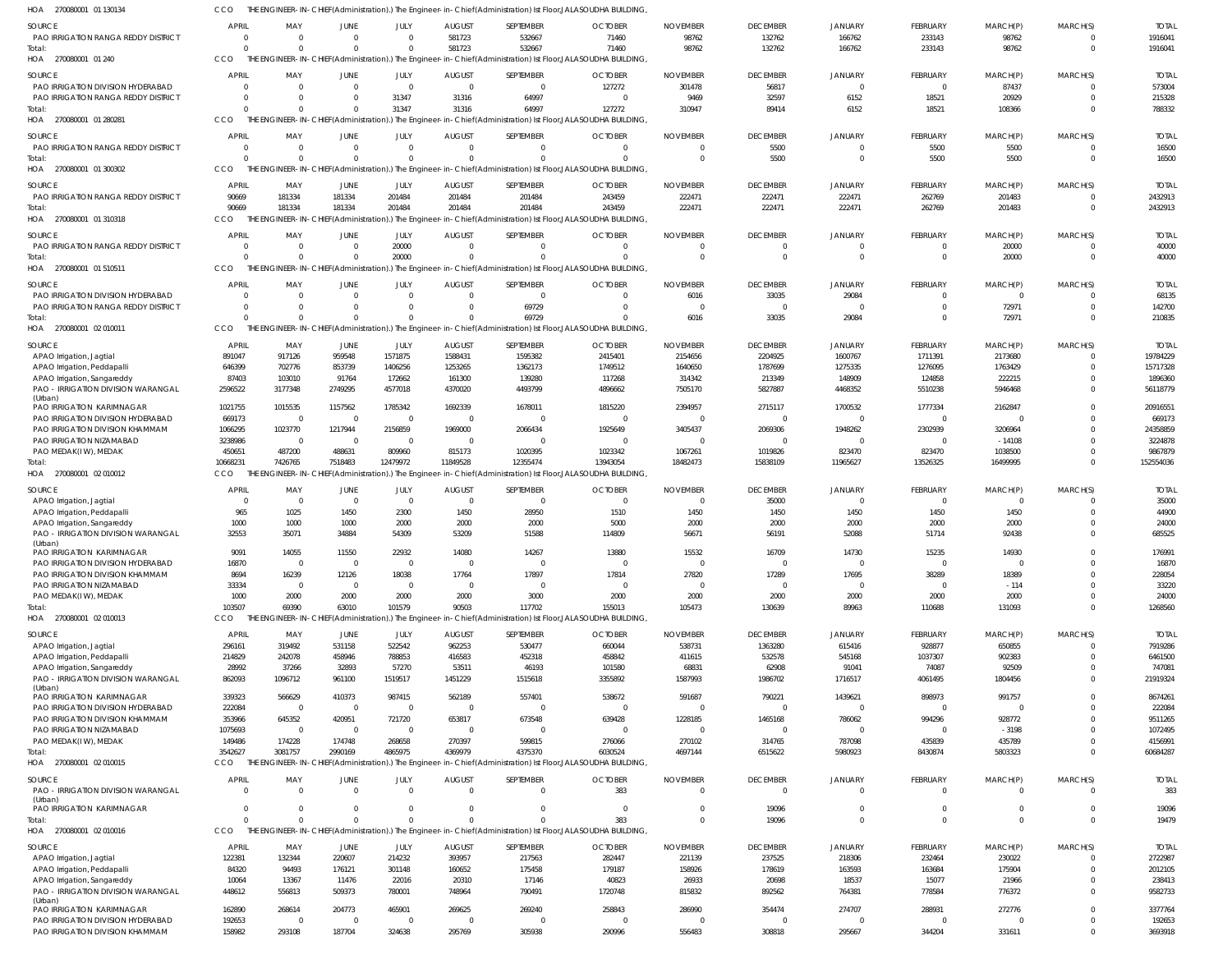270080001 02 010016 HOA CCO THE ENGINEER-IN-CHIEF(Administration).) The Engineer-in-Chief(Administration) Ist Floor,JALASOUDHA BUILDING,

| SOURCE                              | APRIL        | MAY            | JUNE           | JULY             | <b>AUGUST</b>             | SEPTEMBER      | <b>OCTOBER</b>                                                                                                | <b>NOVEMBER</b> | <b>DECEMBER</b> | JANUARY        | <b>FEBRUARY</b>          | MARCH(P)       | MARCH(S) | <b>TOTAL</b>      |
|-------------------------------------|--------------|----------------|----------------|------------------|---------------------------|----------------|---------------------------------------------------------------------------------------------------------------|-----------------|-----------------|----------------|--------------------------|----------------|----------|-------------------|
| PAO IRRIGATION NIZAMABAD            | 539848       | $\overline{0}$ | $\mathbf{0}$   | $\overline{0}$   | $\overline{0}$            | $\overline{0}$ | $\Omega$                                                                                                      | $\Omega$        | $\overline{0}$  | $\overline{0}$ | $\overline{\phantom{0}}$ | $-1907$        | $\Omega$ | 537941            |
| PAO MEDAK(IW), MEDAK                | 48264        | 57117          | 57303          | 85678            | 86300                     | 185846         | 88085                                                                                                         | 85939           | 86699           | 87046          | 87046                    | 88930          | $\Omega$ | 1044253           |
| Total:                              | 1768014      | 1415856        | 1367357        | 2193614          | 1975577                   | 1961682        | 2861129                                                                                                       | 2152242         | 2079395         | 1822237        | 1909990                  | 1895674        | $\Omega$ | 23402767          |
| HOA 270080001 02 010017             | <b>CCO</b>   |                |                |                  |                           |                | THE ENGINEER-IN-CHIEF(Administration).) The Engineer-in-Chief(Administration) Ist Floor, JALASOUDHA BUILDING, |                 |                 |                |                          |                |          |                   |
|                                     |              |                |                |                  |                           |                |                                                                                                               |                 |                 |                |                          |                |          |                   |
| SOURCE                              | <b>APRI</b>  | MAY            | JUNE           | JULY             | <b>AUGUST</b>             | SEPTEMBER      | <b>OCTOBER</b>                                                                                                | <b>NOVEMBER</b> | <b>DECEMBER</b> | <b>JANUARY</b> | FEBRUARY                 | MARCH(P)       | MARCH(S) | <b>TOTAL</b>      |
| APAO Irrigation, Jagtial            |              | $\Omega$       | $\Omega$       | $\Omega$         | 100000                    | $\Omega$       |                                                                                                               |                 |                 | 10000          | 55025                    | 11000          | $\Omega$ | 176025            |
| APAO Irrigation, Peddapalli         |              | $\Omega$       | $\Omega$       | $\Omega$         | 8000                      | $\Omega$       |                                                                                                               |                 |                 |                | $\overline{0}$           | 11849          |          | 19849             |
| APAO Irrigation, Sangareddy         |              | $\Omega$       | $\Omega$       | $\Omega$         |                           | $\Omega$       |                                                                                                               | - 0             |                 | $\Omega$       | $\Omega$                 | 100000         |          | 100000            |
| PAO - IRRIGATION DIVISION WARANGAL  |              | <sup>0</sup>   | 44680          | $\Omega$         | 2810                      | $\Omega$       | 75246                                                                                                         | 48854           | 54391           | $\Omega$       | 20540                    | 174956         |          | 421477            |
| (Urban)                             |              |                |                |                  |                           |                |                                                                                                               |                 |                 |                |                          |                |          |                   |
| PAO IRRIGATION KARIMNAGAR           |              | $\Omega$       | $\Omega$       | $\Omega$         | 59579                     | $\Omega$       | $\Omega$                                                                                                      | 53761           |                 | $\Omega$       | $\Omega$                 | $\Omega$       | $\Omega$ | 113340            |
|                                     |              |                |                |                  |                           |                |                                                                                                               |                 |                 |                |                          |                | $\Omega$ |                   |
| PAO IRRIGATION DIVISION KHAMMAM     |              | $\Omega$       | 14000          | $\Omega$         | 9049                      | 22310          | 9200                                                                                                          | - 0             | 138341          | $\Omega$       | $\Omega$                 | $\Omega$       |          | 192900            |
| Total:                              |              | $\Omega$       | 58680          | $\Omega$         | 179438                    | 22310          | 84446                                                                                                         | 102615          | 192732          | 10000          | 75565                    | 297805         | $\Omega$ | 1023591           |
| HOA 270080001 02 010018             | CCO          |                |                |                  |                           |                | THE ENGINEER-IN-CHIEF(Administration).) The Engineer-in-Chief(Administration) Ist Floor,JALASOUDHA BUILDING,  |                 |                 |                |                          |                |          |                   |
|                                     |              |                |                |                  |                           |                |                                                                                                               |                 |                 |                |                          |                |          |                   |
| SOURCE                              | <b>APRI</b>  | MAY            | JUNE           | JULY             | <b>AUGUST</b>             | SEPTEMBER      | <b>OCTOBER</b>                                                                                                | <b>NOVEMBER</b> | <b>DECEMBER</b> | JANUARY        | FEBRUARY                 | MARCH(P)       | MARCH(S) | <b>TOTAI</b>      |
| APAO Irrigation, Jagtial            | - 0          | $\Omega$       | $\Omega$       | $\overline{0}$   | 351569                    | 47393          | $\Omega$                                                                                                      | $\Omega$        | 233392          | $\overline{0}$ | 342615                   | 36638          | $\Omega$ | 1011607           |
| APAO Irrigation, Peddapalli         |              | $\Omega$       | $\Omega$       | $\mathbf 0$      | 265400                    | $\overline{0}$ | $\Omega$                                                                                                      | $\Omega$        | 160797          | $\overline{0}$ | 67314                    | 0              | $\Omega$ | 493511            |
| APAO Irrigation, Sangareddy         |              | $\Omega$       | $\Omega$       | $\mathbf 0$      |                           | 50185          | 35143                                                                                                         | 17572           | 34918           | $\Omega$       | $\overline{0}$           | $\Omega$       | $\Omega$ | 137818            |
| PAO - IRRIGATION DIVISION WARANGAL  |              | $\Omega$       | $\Omega$       | $\Omega$         | 1126030                   | $\overline{0}$ | 436681                                                                                                        | 10978           | 567971          | $-288$         | $\Omega$                 | 37825          | $\Omega$ | 2179197           |
| (Urban)                             |              |                |                |                  |                           |                |                                                                                                               |                 |                 |                |                          |                |          |                   |
| <b>PAO IRRIGATION KARIMNAGAR</b>    | $\Omega$     | $\Omega$       | $\Omega$       | $\Omega$         | 561505                    | 194686         | $\Omega$                                                                                                      | 22217           | 84306           | 46307          | 190676                   | 26476          | $\Omega$ | 1126173           |
|                                     |              | $\Omega$       | $\Omega$       | $\mathbf 0$      |                           |                |                                                                                                               |                 |                 |                |                          |                | $\Omega$ |                   |
| PAO IRRIGATION DIVISION KHAMMAM     | - 0          |                |                |                  | 225293                    | 157467         | 70730                                                                                                         | - 0             | 340852          | 0              | 352496                   | 0              |          | 1146838           |
| PAO MEDAK(IW), MEDAK                | 807          | $\Omega$       | $\Omega$       | $\mathbf 0$      | 129512                    | 168261         | 120348                                                                                                        | $\Omega$        | 122685          | $\overline{0}$ | $\circ$                  | 64065          | $\Omega$ | 605678            |
| Total:                              | 807          | $\Omega$       | $\Omega$       | $\Omega$         | 2659309                   | 617992         | 662902                                                                                                        | 50767           | 1544921         | 46019          | 953101                   | 165004         | $\Omega$ | 6700822           |
| HOA 270080001 02 020021             | <b>CCO</b>   |                |                |                  |                           |                | THE ENGINEER-IN-CHIEF(Administration).) The Engineer-in-Chief(Administration) Ist Floor, JALASOUDHA BUILDING, |                 |                 |                |                          |                |          |                   |
|                                     |              |                |                |                  |                           |                |                                                                                                               |                 |                 |                |                          |                |          |                   |
| SOURCE                              | <b>APRIL</b> | MAY            | <b>JUNE</b>    | JULY             | <b>AUGUST</b>             | SEPTEMBER      | <b>OCTOBER</b>                                                                                                | <b>NOVEMBER</b> | <b>DECEMBER</b> | JANUARY        | FEBRUARY                 | MARCH(P)       | MARCH(S) | <b>TOTAI</b>      |
| PAO IRRIGATION KARIMNAGAR           |              | $\Omega$       | $\Omega$       | $\Omega$         | $\Omega$                  | 8305           |                                                                                                               |                 | 1248            | 624            | 621                      | 33220          | $\Omega$ | 44018             |
| Total:                              |              | $\Omega$       | $\Omega$       | $\Omega$         | $\Omega$                  | 8305           | $\Omega$                                                                                                      |                 | 1248            | 624            | 621                      | 33220          | $\Omega$ | 44018             |
|                                     |              |                |                |                  |                           |                |                                                                                                               |                 |                 |                |                          |                |          |                   |
| HOA 270080001 02 110111             | CCO          |                |                |                  |                           |                | THE ENGINEER-IN-CHIEF(Administration).) The Engineer-in-Chief(Administration) Ist Floor,JALASOUDHA BUILDING,  |                 |                 |                |                          |                |          |                   |
| SOURCE                              | <b>APRIL</b> | MAY            | JUNE           | JULY             | <b>AUGUST</b>             | SEPTEMBER      | <b>OCTOBER</b>                                                                                                | <b>NOVEMBER</b> | <b>DECEMBER</b> | <b>JANUARY</b> | <b>FEBRUARY</b>          | MARCH(P)       | MARCH(S) | <b>TOTAL</b>      |
|                                     |              | $\Omega$       |                |                  |                           |                |                                                                                                               |                 |                 |                |                          |                |          |                   |
| APAO Irrigation, Peddapalli         | - 0          |                | $\mathbf{0}$   | $\overline{0}$   | $\Omega$                  | $\mathbf 0$    |                                                                                                               | 43592           | 0               | $\mathbf 0$    | 23500                    | 35940          | $\Omega$ | 103032            |
| PAO - IRRIGATION DIVISION WARANGAL  | $\Omega$     | $\Omega$       | $\Omega$       | $\mathbf{0}$     | $\Omega$                  | $\mathbf 0$    | $\Omega$                                                                                                      | 36985           | $\overline{0}$  | $\overline{0}$ | $\overline{0}$           | 92010          | $\Omega$ | 128995            |
| (Urban)                             |              |                |                |                  |                           |                |                                                                                                               |                 |                 |                |                          |                |          |                   |
| PAO IRRIGATION KARIMNAGAR           | $\Omega$     | $\Omega$       | $\mathbf{0}$   | $^{\circ}$       | $\Omega$                  | $\overline{0}$ | $\Omega$                                                                                                      | 51200           | 48000           | $\mathbf 0$    | $\overline{0}$           | 0              | $\Omega$ | 99200             |
| PAO IRRIGATION DIVISION,            | $\Omega$     | $\Omega$       | $\Omega$       | $\Omega$         | $\Omega$                  | 8000           | $\Omega$                                                                                                      | - 0             | $\Omega$        | $\Omega$       | $\Omega$                 | $\Omega$       | $\Omega$ | 8000              |
| MAHABOOBNAGAR                       |              |                |                |                  |                           |                |                                                                                                               |                 |                 |                |                          |                |          |                   |
| PAO IRRIGATION NIZAMABAD            | $\Omega$     | $\Omega$       | $\Omega$       | $\Omega$         | $\Omega$                  | $\overline{0}$ | 307536                                                                                                        | - 0             | $\overline{0}$  | $\overline{0}$ | $\Omega$                 | $\Omega$       | $\Omega$ | 307536            |
| PAO Irrigation Nirmal               |              | $\Omega$       | $\Omega$       | $\Omega$         | $\Omega$                  | 16755          |                                                                                                               | - 0             | 7920            | 39330          | 6535                     | 111825         | $\Omega$ | 182365            |
| Total:                              |              | $\Omega$       | $\Omega$       | $\Omega$         | $\Omega$                  | 24755          | 307536                                                                                                        | 131777          | 55920           | 39330          | 30035                    | 239775         | $\Omega$ | 829128            |
| HOA 270080001 02 130131             | CCO          |                |                |                  |                           |                | THE ENGINEER-IN-CHIEF(Administration).) The Engineer-in-Chief(Administration) Ist Floor,JALASOUDHA BUILDING,  |                 |                 |                |                          |                |          |                   |
|                                     |              |                |                |                  |                           |                |                                                                                                               |                 |                 |                |                          |                |          |                   |
| SOURCE                              | <b>APRIL</b> | MAY            | <b>JUNE</b>    | JULY             | <b>AUGUST</b>             | SEPTEMBER      | <b>OCTOBER</b>                                                                                                | <b>NOVEMBER</b> | <b>DECEMBER</b> | JANUARY        | <b>FEBRUARY</b>          | MARCH(P)       | MARCH(S) | <b>TOTAL</b>      |
| APAO Irrigation, Peddapalli         |              | $\Omega$       | $\mathbf{0}$   | $\Omega$         | $\Omega$                  | 4000           |                                                                                                               | 25011           | 4000            | $\Omega$       | $\overline{0}$           | 4000           |          | 37011             |
|                                     |              |                |                |                  |                           |                |                                                                                                               |                 |                 |                |                          |                |          |                   |
| PAO - IRRIGATION DIVISION WARANGAL  | $\Omega$     | $\Omega$       | $\Omega$       | $\Omega$         | $\Omega$                  | $\overline{0}$ | $\Omega$                                                                                                      | - 0             | $\Omega$        | $\Omega$       | 11718                    | $\overline{0}$ | $\Omega$ | 11718             |
| (Urban)                             |              |                |                |                  |                           |                |                                                                                                               |                 |                 |                |                          |                |          |                   |
| PAO IRRIGATION KARIMNAGAR           |              | $\Omega$       | $\Omega$       | $\Omega$         | $\Omega$                  | 1842           | 598                                                                                                           | 600             | $\Omega$        | 1766           | $\Omega$                 | 600            |          | 5406              |
| PAO IRRIGATION NIZAMABAD            |              | 2971           | $\Omega$       | $\Omega$         | 5400                      | $\Omega$       | 306                                                                                                           | 305             |                 |                | $\Omega$                 | 3029           |          | 12011             |
| PAO Irrigation Nirmal               |              | $\Omega$       | $\Omega$       | $\Omega$         | $\Omega$                  | 31342          |                                                                                                               | 1724            | 15861           | - 0            | 1232                     | 1173           | $\Omega$ | 51332             |
| Total:                              |              | 2971           |                |                  | 5400                      | 37184          | 904                                                                                                           | 27640           | 19861           | 1766           | 12950                    | 8802           |          | 117478            |
| HOA 270080001 02 130132             |              |                |                |                  |                           |                | THE ENGINEER-IN-CHIEF(Administration).) The Engineer-in-Chief(Administration) Ist Floor, JALASOUDHA BUILDING, |                 |                 |                |                          |                |          |                   |
|                                     | CCO          |                |                |                  |                           |                |                                                                                                               |                 |                 |                |                          |                |          |                   |
| SOURCE                              | <b>APRIL</b> | MAY            | JUNE           | JULY             | <b>AUGUST</b>             | SEPTEMBER      | <b>OCTOBER</b>                                                                                                | <b>NOVEMBER</b> | <b>DECEMBER</b> | JANUARY        | <b>FEBRUARY</b>          | MARCH(P)       | MARCH(S) | <b>TOTAL</b>      |
|                                     |              |                |                |                  |                           |                |                                                                                                               |                 | 13770           |                |                          |                |          |                   |
| APAO Irrigation, Peddapalli         | $\Omega$     | $\overline{0}$ | $\mathbf{0}$   | $\overline{0}$   | $\overline{0}$            | 123010         | $\Omega$                                                                                                      | 2000            |                 | $\mathbf 0$    | 90490                    | $\mathbf 0$    | $\Omega$ | 229270            |
| PAO - IRRIGATION DIVISION WARANGAL  |              | $\Omega$       | $\Omega$       | $\Omega$         | $\Omega$                  | $\overline{0}$ |                                                                                                               |                 |                 |                |                          |                | $\Omega$ | 71897             |
| (Urban)                             |              |                |                |                  |                           |                | $\Omega$                                                                                                      | 68357           | 1416            | $\Omega$       | $\overline{0}$           | 2124           |          |                   |
| PAO IRRIGATION KARIMNAGAR           | $\Omega$     |                |                |                  |                           |                |                                                                                                               |                 |                 |                |                          |                |          |                   |
| PAO IRRIGATION DIVISION,            |              | $\Omega$       | $\Omega$       | $\Omega$         | $\Omega$                  | $\overline{0}$ | $\Omega$                                                                                                      | 53760           | 5530            | $\overline{0}$ | $\overline{0}$           | $\mathbf 0$    | $\Omega$ | 59290             |
|                                     | $\Omega$     | $\Omega$       | $\Omega$       | $\mathbf 0$      | $\overline{0}$            | 18500          | $\Omega$                                                                                                      | 9070            | 75255           | $\overline{0}$ | $\overline{0}$           | $\mathbf 0$    | $\Omega$ | 102825            |
| MAHABOOBNAGAR                       |              |                |                |                  |                           |                |                                                                                                               |                 |                 |                |                          |                |          |                   |
| PAO IRRIGATION NIZAMABAD            |              | $\Omega$       | $\Omega$       | $\Omega$         | 174477                    | 119151         | 88667                                                                                                         | 118797          | 124812          | 18240          | 191926                   | 0              | $\Omega$ | 836070            |
| PAO Irrigation Nirmal               |              | $\Omega$       | $\Omega$       | $\mathbf 0$      | 42997                     | 79107          | $\Omega$                                                                                                      | - 0             | 15185           | $\overline{0}$ | 68130                    | $\mathbf 0$    | $\Omega$ | 205419            |
| Total:                              |              | $\Omega$       | $\Omega$       | $\Omega$         | 217474                    | 339768         | 88667                                                                                                         | 251984          | 235968          | 18240          | 350546                   | 2124           | $\Omega$ | 1504771           |
|                                     |              |                |                |                  |                           |                |                                                                                                               |                 |                 |                |                          |                |          |                   |
| HOA 270080001 02 130133             | <b>CCO</b>   |                |                |                  |                           |                | THE ENGINEER-IN-CHIEF(Administration).) The Engineer-in-Chief(Administration) Ist Floor,JALASOUDHA BUILDING,  |                 |                 |                |                          |                |          |                   |
|                                     | <b>APRIL</b> | MAY            | JUNE           |                  |                           | SEPTEMBER      | <b>OCTOBER</b>                                                                                                | <b>NOVEMBER</b> | <b>DECEMBER</b> | JANUARY        | FEBRUARY                 | MARCH(P)       | MARCH(S) | <b>TOTAL</b>      |
| SOURCE                              |              | $\Omega$       |                | JULY<br>$\Omega$ | <b>AUGUST</b><br>$\Omega$ |                |                                                                                                               | - 0             |                 | $\Omega$       |                          |                |          |                   |
| APAO Irrigation, Peddapalli         |              |                | 4800           |                  |                           | 7100           |                                                                                                               |                 | 4900            |                | 4800                     | 4800           |          | 26400             |
| PAO IRRIGATION NIZAMABAD            |              | $\Omega$       | $\Omega$       | $\Omega$         | 5670                      | 1210           | 1716                                                                                                          | 1364            | 1628            | $\Omega$       | 1694                     | 1386           |          | 14668             |
| PAO IRRIGATION RANGA REDDY DISTRICT |              | $\Omega$       | $\Omega$       | $\Omega$         | $\Omega$                  | 604934         |                                                                                                               | - 0             | $\Omega$        | $\mathbf 0$    | $\Omega$                 | $\mathbf 0$    |          | 604934            |
| Total:                              |              | $\Omega$       | 4800           | $\Omega$         | 5670                      | 613244         | 1716                                                                                                          | 1364            | 6528            | $\Omega$       | 6494                     | 6186           | $\Omega$ | 646002            |
| HOA 270080001 02 130134             | CCO          |                |                |                  |                           |                | THE ENGINEER-IN-CHIEF(Administration).) The Engineer-in-Chief(Administration) Ist Floor, JALASOUDHA BUILDING, |                 |                 |                |                          |                |          |                   |
|                                     |              |                |                |                  |                           |                |                                                                                                               |                 |                 |                |                          |                |          |                   |
| SOURCE                              | <b>APRIL</b> | MAY            | JUNE           | JULY             | <b>AUGUST</b>             | SEPTEMBER      | <b>OCTOBER</b>                                                                                                | <b>NOVEMBER</b> | <b>DECEMBER</b> | JANUARY        | <b>FEBRUARY</b>          | MARCH(P)       | MARCH(S) | <b>TOTAL</b>      |
| APAO Irrigation, Peddapalli         | $\Omega$     | $\Omega$       | $\overline{0}$ | $\overline{0}$   | $\Omega$                  | 62700          | 94050                                                                                                         | $\Omega$        | 188100          | $\mathbf 0$    | 219450                   | 0              | $\Omega$ | 564300            |
|                                     |              | $\Omega$       | $\Omega$       | $\Omega$         | $\Omega$                  |                |                                                                                                               | - 0             |                 | $\mathbf 0$    |                          | $\mathbf 0$    | $\Omega$ |                   |
| Total:                              |              |                |                |                  |                           | 62700          | 94050                                                                                                         |                 | 188100          |                | 219450                   |                |          | 564300            |
| HOA 270080001 02 130135             | CCO          |                |                |                  |                           |                | THE ENGINEER-IN-CHIEF(Administration).) The Engineer-in-Chief(Administration) Ist Floor,JALASOUDHA BUILDING,  |                 |                 |                |                          |                |          |                   |
|                                     |              |                |                |                  |                           |                |                                                                                                               |                 |                 |                |                          |                |          |                   |
| SOURCE                              | <b>APRIL</b> | MAY            | JUNE           | JULY             | <b>AUGUST</b>             | SEPTEMBER      | <b>OCTOBER</b>                                                                                                | <b>NOVEMBER</b> | <b>DECEMBER</b> | JANUARY        | FEBRUARY                 | MARCH(P)       | MARCH(S) | <b>TOTAL</b>      |
| APAO Irrigation, Peddapalli         |              | $\Omega$       | 6154           | $\Omega$         | $\Omega$                  | 10385          |                                                                                                               | 4353            | 7595            | $\Omega$       | $\overline{0}$           | 27374          | $\Omega$ | 55861             |
| PAO - IRRIGATION DIVISION WARANGAL  |              | $\Omega$       | $\Omega$       | $\mathbf 0$      | $\Omega$                  | $\overline{0}$ | $\Omega$                                                                                                      | 18464           | 17644           | $\overline{0}$ | 32837                    | 14577          | $\Omega$ | 83522             |
| (Urban)                             |              |                |                |                  |                           |                |                                                                                                               |                 |                 |                |                          |                |          |                   |
| PAO IRRIGATION KARIMNAGAR           |              | 996            | $\Omega$       | $\Omega$         | 16648                     | 7091           |                                                                                                               | 6069            | 5443            | 4826           | $\overline{0}$           | 4825           |          | 45898             |
| PAO IRRIGATION DIVISION,            |              | $\Omega$       | $\Omega$       | $\Omega$         | $\Omega$                  | $\overline{0}$ | $\Omega$                                                                                                      | $\Omega$        | $\Omega$        | $\overline{0}$ | 100000                   | $\mathbf 0$    | $\Omega$ | 100000            |
| MAHABOOBNAGAR                       |              |                |                |                  |                           |                |                                                                                                               |                 |                 |                |                          |                |          |                   |
| PAO IRRIGATION NIZAMABAD            |              | $\Omega$       | $\Omega$       | $\Omega$         | 53818                     | 97560          | 10880                                                                                                         | 7970            | 8640            | 20978          | 133055                   | 30000          |          | 362901            |
| PAO IRRIGATION RANGA REDDY DISTRICT |              | $\Omega$       | $\Omega$       | $\mathbf{0}$     | $\overline{0}$            | 3899516        |                                                                                                               | $\sqrt{ }$      | $\Omega$        | $\Omega$       | $\overline{0}$           | $\Omega$       |          | 3899516           |
|                                     |              | $\Omega$       | $\Omega$       | $\mathbf{0}$     | $\overline{0}$            | 130850         | $\Omega$                                                                                                      | 51185           | 19387           | $\overline{0}$ | 19924                    | $\mathbf 0$    |          |                   |
| PAO Irrigation Nirmal<br>Total:     |              | 996            | 6154           | $\Omega$         | 70466                     | 4145402        | 10880                                                                                                         | 88041           | 58709           | 25804          | 285816                   | 76776          | $\Omega$ | 221346<br>4769044 |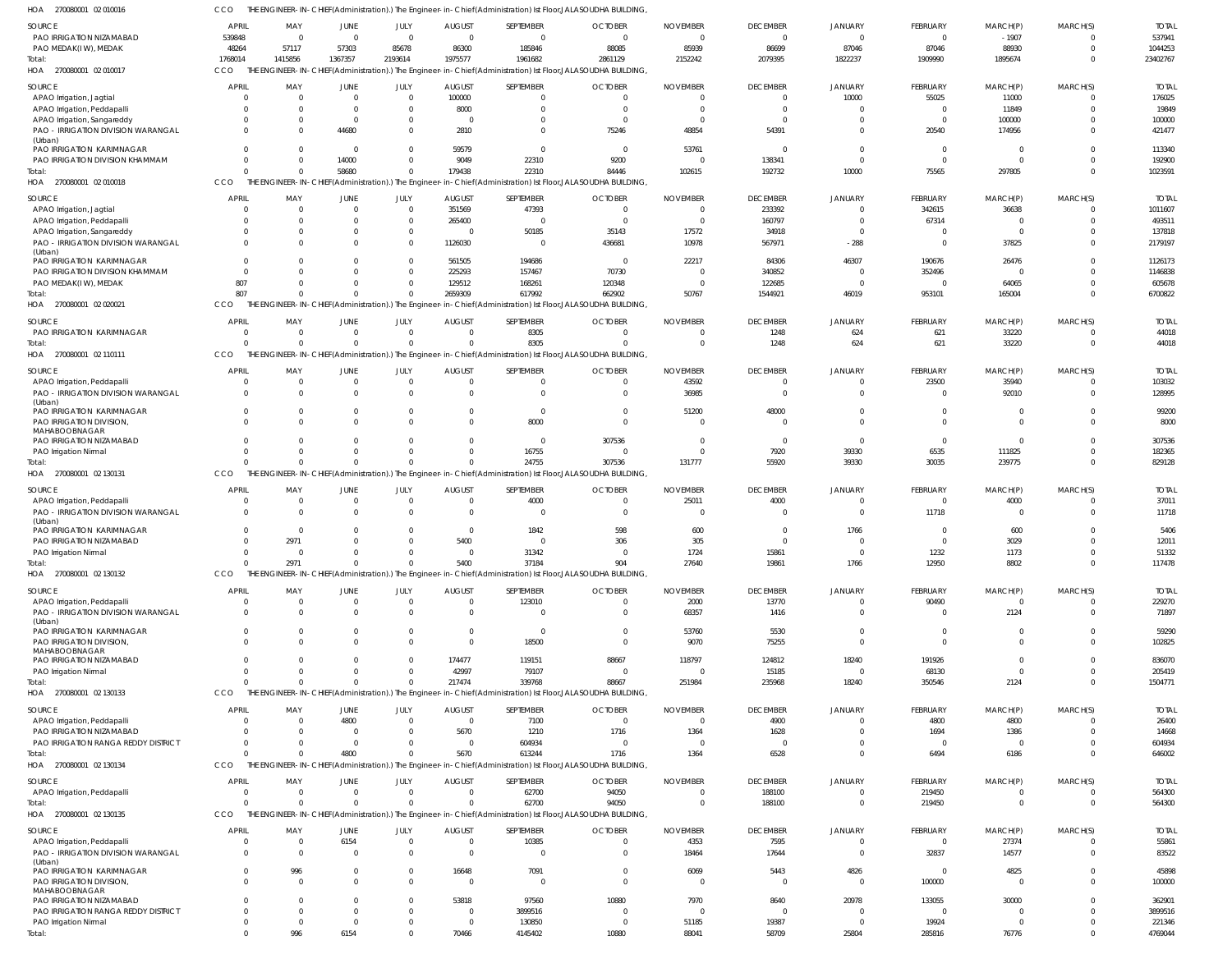| SOURCE<br>APAO Irrigation, Peddapalli                             | <b>APRIL</b><br>$\Omega$ | MAY<br>$\Omega$            | JUNE<br>- 0                | JULY<br>$\Omega$        | <b>AUGUST</b><br>$\overline{0}$ | SEPTEMBER<br>$\overline{0}$ | <b>OCTOBER</b><br>$\Omega$                                                                                                                  | <b>NOVEMBER</b><br>$\Omega$ | <b>DECEMBER</b><br>43552  | <b>JANUARY</b><br>$\Omega$ | <b>FEBRUARY</b><br>$\mathbf 0$ | MARCH(P)<br>$\mathbf 0$ | MARCH(S)<br>$\Omega$             | <b>TOTAL</b><br>43552 |
|-------------------------------------------------------------------|--------------------------|----------------------------|----------------------------|-------------------------|---------------------------------|-----------------------------|---------------------------------------------------------------------------------------------------------------------------------------------|-----------------------------|---------------------------|----------------------------|--------------------------------|-------------------------|----------------------------------|-----------------------|
| PAO IRRIGATION KARIMNAGAR                                         | $\Omega$                 | $\Omega$                   | $\Omega$                   | $\Omega$                | $\Omega$                        | 2895                        | $\Omega$                                                                                                                                    | $\Omega$                    | $\Omega$                  | $\Omega$                   | $\mathbf 0$                    | $\mathbf 0$             | $\Omega$                         | 2895                  |
| Total:                                                            | $\Omega$                 | $\Omega$                   | $\Omega$                   |                         | $\Omega$                        | 2895                        | $\Omega$                                                                                                                                    | $\Omega$                    | 43552                     | $\Omega$                   | $\Omega$                       | $\Omega$                | $\Omega$                         | 46447                 |
| HOA 270080001 02 300302                                           | <b>CCO</b>               |                            |                            |                         |                                 |                             | THE ENGINEER-IN-CHIEF(Administration).) The Engineer-in-Chief(Administration) Ist Floor,JALASOUDHA BUILDING,                                |                             |                           |                            |                                |                         |                                  |                       |
| SOURCE                                                            | <b>APRIL</b>             | MAY                        | <b>JUNE</b>                | JULY                    | <b>AUGUST</b>                   | SEPTEMBER                   | <b>OCTOBER</b>                                                                                                                              | <b>NOVEMBER</b>             | <b>DECEMBER</b>           | JANUARY                    | <b>FEBRUARY</b>                | MARCH(P)                | MARCH(S)                         | <b>TOTAL</b>          |
| APAO Irrigation, Peddapalli<br>PAO - IRRIGATION DIVISION WARANGAL | $\Omega$<br>$\Omega$     | 75990<br>95109             | 37995<br>$\overline{0}$    | $\overline{0}$<br>17262 | 84432<br>$\Omega$               | 42216<br>$\Omega$           | 42216<br>$\Omega$                                                                                                                           | 45382<br>$\Omega$           | 45382<br>$\Omega$         | $\Omega$<br>$\Omega$       | 45382<br>$\mathbf 0$           | 87598<br>80879          | $\Omega$<br>$\Omega$             | 506593<br>193250      |
| (Urban)<br>PAO IRRIGATION NIZAMABAD                               | 56589                    | $\overline{0}$             | 125754                     | 62877                   | 62877                           | 146712                      | 79644                                                                                                                                       | 79644                       | 121562                    | 79644                      | 79644                          | 79644                   | $\Omega$                         | 974591                |
| Total:                                                            | 56589                    | 171099                     | 163749                     | 80139                   | 147309                          | 188928                      | 121860                                                                                                                                      | 125026                      | 166944                    | 79644                      | 125026                         | 248121                  | $\Omega$                         | 1674434               |
| HOA 270080001 02 310318                                           | CCO                      |                            |                            |                         |                                 |                             | THE ENGINEER-IN-CHIEF(Administration).) The Engineer-in-Chief(Administration) Ist Floor, JALASOUDHA BUILDING                                |                             |                           |                            |                                |                         |                                  |                       |
| SOURCE                                                            | <b>APRIL</b>             | MAY                        | JUNE                       | JULY                    | <b>AUGUST</b>                   | SEPTEMBER                   | <b>OCTOBER</b>                                                                                                                              | <b>NOVEMBER</b>             | <b>DECEMBER</b>           | <b>JANUARY</b>             | <b>FEBRUARY</b>                | MARCH(P)                | MARCH(S)                         | <b>TOTAL</b>          |
| PAO IRRIGATION KARIMNAGAR                                         |                          | $\Omega$                   | $\Omega$                   | $\Omega$                | $\Omega$                        | 20000                       | $\Omega$                                                                                                                                    | $\Omega$                    | $\Omega$                  | $\Omega$                   | $\mathbf 0$                    | 0                       | $\Omega$                         | 20000                 |
| PAO IRRIGATION DIVISION KHAMMAM                                   |                          | $\Omega$                   | $\Omega$                   | $\Omega$                | $\Omega$                        | 20000                       | $\Omega$                                                                                                                                    | $\Omega$                    | $\Omega$                  | $\Omega$                   | $\mathbf 0$                    | $\mathbf 0$             | $\Omega$                         | 20000                 |
| Total:<br>HOA 270080001 05 290291                                 | $\Omega$<br>CCO          | $\Omega$                   | $\Omega$                   |                         | $\Omega$                        | 40000                       | COMMISSIONER, PLANNING AND DEVELOPMENT of GODAVARI BASIN Vth Floor, Godavari Basin, Jalasoudha Building                                     | $\Omega$                    | $\Omega$                  | $\Omega$                   | $\Omega$                       | $\Omega$                | $\Omega$                         | 40000                 |
|                                                                   |                          |                            |                            |                         |                                 |                             |                                                                                                                                             |                             |                           |                            |                                |                         |                                  |                       |
| SOURCE<br>PAO IRRIGATION DIVISION HYDERABAD                       | APRIL<br>1717916         | MAY                        | JUNE<br>1588531            | JULY                    | <b>AUGUST</b>                   | SEPTEMBER                   | <b>OCTOBER</b>                                                                                                                              | <b>NOVEMBER</b>             | <b>DECEMBER</b>           | JANUARY                    | <b>FEBRUARY</b>                | MARCH(P)                | MARCH(S)                         | <b>TOTAL</b>          |
| Total:                                                            | 1717916                  | 1673347<br>1673347         | 1588531                    | 2716714<br>2716714      | 2599386<br>2599386              | 2568817<br>2568817          | 3266116<br>3266116                                                                                                                          | 3583459<br>3583459          | 3436579<br>3436579        | 2509289<br>2509289         | 2625072<br>2625072             | 3202795<br>3202795      | $\overline{0}$<br>$\overline{0}$ | 31488021<br>31488021  |
| HOA 270080001 05 290292                                           | <b>CCO</b>               |                            |                            |                         |                                 |                             | COMMISSIONER, PLANNING AND DEVELOPMENT of GODAVARI BASIN Vth Floor, Godavari Basin, Jalasoudha Building                                     |                             |                           |                            |                                |                         |                                  |                       |
| SOURCE                                                            | <b>APRIL</b>             | MAY                        | JUNE                       | JULY                    | <b>AUGUST</b>                   | SEPTEMBER                   | <b>OCTOBER</b>                                                                                                                              | <b>NOVEMBER</b>             | <b>DECEMBER</b>           | <b>JANUARY</b>             | <b>FEBRUARY</b>                | MARCH(P)                | MARCH(S)                         | <b>TOTAL</b>          |
| PAO IRRIGATION DIVISION HYDERABAD                                 | 39390                    | 66400                      | 39100                      | 107573                  | 66044                           | 61149                       | 59689                                                                                                                                       | 61919                       | 68076                     | 63109                      | 57109                          | 57723                   | $\Omega$                         | 747281                |
| Total:                                                            | 39390                    | 66400                      | 39100                      | 107573                  | 66044                           | 61149                       | 59689                                                                                                                                       | 61919                       | 68076                     | 63109                      | 57109                          | 57723                   | $\Omega$                         | 747281                |
| HOA 270080001 05 290293                                           | CCO                      |                            |                            |                         |                                 |                             | COMMISSIONER, PLANNING AND DEVELOPMENT of GODAVARI BASIN Vth Floor, Godavari Basin, Jalasoudha Building                                     |                             |                           |                            |                                |                         |                                  |                       |
| SOURCE                                                            | APRIL                    | MAY                        | JUNE                       | JULY                    | <b>AUGUST</b>                   | SEPTEMBER                   | <b>OCTOBER</b>                                                                                                                              | <b>NOVEMBER</b>             | <b>DECEMBER</b>           | JANUARY                    | <b>FEBRUARY</b>                | MARCH(P)                | MARCH(S)                         | <b>TOTAL</b>          |
| PAO IRRIGATION DIVISION HYDERABAD                                 | 569420                   | 972575                     | 562457                     | 1591487                 | 852918                          | 854516                      | 837539                                                                                                                                      | 879807                      | 1335575                   | 2696564                    | 1036710                        | 1849829                 | $\overline{0}$                   | 14039397              |
| Total:                                                            | 569420                   | 972575                     | 562457                     | 1591487                 | 852918                          | 854516                      | 837539                                                                                                                                      | 879807                      | 1335575                   | 2696564                    | 1036710                        | 1849829                 | $\overline{0}$                   | 14039397              |
| HOA 270080001 05 290294                                           | CCO                      |                            |                            |                         |                                 |                             | COMMISSIONER, PLANNING AND DEVELOPMENT of GODAVARI BASIN Vth Floor, Godavari Basin, Jalasoudha Building                                     |                             |                           |                            |                                |                         |                                  |                       |
| SOURCE                                                            | <b>APRIL</b>             | MAY                        | JUNE                       | JULY                    | <b>AUGUST</b>                   | SEPTEMBER                   | <b>OCTOBER</b>                                                                                                                              | <b>NOVEMBER</b>             | <b>DECEMBER</b>           | JANUARY                    | <b>FEBRUARY</b>                | MARCH(P)                | MARCH(S)                         | <b>TOTAL</b>          |
| PAO IRRIGATION DIVISION HYDERABAD                                 | 498354                   | 847973                     | 492127                     | 1379582                 | 755151                          | 751797                      | 740634                                                                                                                                      | 774416                      | 754591                    | 733801                     | 718428                         | 727544                  | $\Omega$                         | 9174398               |
| Total:                                                            | 498354                   | 847973                     | 492127                     | 1379582                 | 755151                          | 751797                      | 740634                                                                                                                                      | 774416                      | 754591                    | 733801                     | 718428                         | 727544                  | $\Omega$                         | 9174398               |
| HOA 270080001 05 290295                                           | <b>CCO</b>               |                            |                            |                         |                                 |                             | COMMISSIONER, PLANNING AND DEVELOPMENT of GODAVARI BASIN Vth Floor, Godavari Basin, Jalasoudha Building                                     |                             |                           |                            |                                |                         |                                  |                       |
| SOURCE                                                            | <b>APRIL</b>             | MAY                        | JUNE                       | JULY                    | <b>AUGUST</b>                   | SEPTEMBER                   | <b>OCTOBER</b>                                                                                                                              | <b>NOVEMBER</b>             | <b>DECEMBER</b>           | <b>JANUARY</b>             | <b>FEBRUARY</b>                | MARCH(P)                | MARCH(S)                         | <b>TOTAL</b>          |
| PAO IRRIGATION DIVISION HYDERABAD                                 | $\Omega$                 | $\Omega$                   | $\Omega$                   | $\Omega$                | 26875                           | $\Omega$                    | $\Omega$                                                                                                                                    | $\Omega$                    | 14000                     | $\Omega$                   | 14000                          | 0                       | $\Omega$                         | 54875                 |
| Total:<br>HOA 270080001 05 290296                                 | $\Omega$<br>CCO          | $\Omega$<br>COMM           | $\Omega$                   | $\Omega$                | 26875                           |                             | ISSIONER, PLANNING AND DEVELOPMENTof GODAVARI BASIN Vth Floor, Godavari Basin, Jalasoudha Building                                          | $\Omega$                    | 14000                     | $\Omega$                   | 14000                          | $\mathbf 0$             | $\Omega$                         | 54875                 |
|                                                                   |                          |                            |                            |                         |                                 |                             |                                                                                                                                             |                             |                           |                            |                                |                         |                                  |                       |
| SOURCE                                                            | <b>APRIL</b>             | MAY                        | JUNE                       | JULY                    | <b>AUGUST</b>                   | SEPTEMBER                   | <b>OCTOBER</b>                                                                                                                              | <b>NOVEMBER</b>             | <b>DECEMBER</b>           | JANUARY                    | <b>FEBRUARY</b>                | MARCH(P)                | MARCH(S)                         | <b>TOTAL</b>          |
| PAO IRRIGATION DIVISION HYDERABAD<br>Total:                       | $\Omega$<br>$\Omega$     | $\overline{0}$<br>$\Omega$ | $\overline{0}$<br>$\Omega$ | $\Omega$<br>$\Omega$    | 817201<br>817201                | 165954<br>165954            | $\Omega$<br>$\Omega$                                                                                                                        | 509958<br>509958            | 108708<br>108708          | $\Omega$<br>$\Omega$       | $\mathbf 0$<br>$\overline{0}$  | 0<br>$\overline{0}$     | $\overline{0}$<br>$\Omega$       | 1601821<br>1601821    |
| HOA 270080001 06 010011                                           | CCO                      |                            |                            |                         |                                 |                             | THE CHIEF ENGINEER,Telangana Engineering Research, The Chief Engineer,Telangana Engineering Research, HIMAYATSAGAR, Kismatpur,              |                             |                           |                            |                                |                         |                                  |                       |
|                                                                   | <b>APRIL</b>             | MAY                        |                            |                         |                                 |                             |                                                                                                                                             |                             |                           |                            |                                |                         |                                  | <b>TOTAL</b>          |
| SOURCE<br><b>PAO - IRRIGATION DIVISION WARANGAL</b>               | 212466                   | 205442                     | JUNE<br>172567             | JULY<br>304184          | <b>AUGUST</b><br>288580         | SEPTEMBER<br>287820         | <b>OCTOBER</b><br>271496                                                                                                                    | <b>NOVEMBER</b><br>445692   | <b>DECEMBER</b><br>390429 | <b>JANUARY</b><br>309084   | FEBRUARY<br>299854             | MARCH(P)<br>360986      | MARCH(S)<br>$\Omega$             | 3548600               |
| (Urban)                                                           |                          |                            |                            |                         |                                 |                             |                                                                                                                                             |                             |                           |                            |                                |                         |                                  |                       |
| PAO IRRIGATION DIVISION HYDERABAD                                 | 3504580                  | 3105844                    | 3346046                    | 4940961                 | 5441646                         | 5912340                     | 7513837                                                                                                                                     | 7294147                     | 5675343                   | 5829222                    | 7242344                        | 6510163                 | $\Omega$                         | 66316473              |
| Total:<br>HOA 270080001 06 010012                                 | 3717046<br>CCO           | 3311286                    | 3518613                    | 5245145                 | 5730226                         | 6200160                     | 7785333<br>THE CHIEF ENGINEER, Telangana Engineering Research, The Chief Engineer, Telangana Engineering Research, HIMAYATSAGAR, Kismatpur, | 7739839                     | 6065772                   | 6138306                    | 7542198                        | 6871149                 | $\Omega$                         | 69865073              |
|                                                                   |                          |                            |                            |                         |                                 |                             |                                                                                                                                             |                             |                           |                            |                                |                         |                                  |                       |
| SOURCE                                                            | APRIL<br>4890            | MAY                        | JUNE                       | JULY                    | <b>AUGUST</b>                   | <b>SEPTEMBER</b>            | <b>OCTOBER</b>                                                                                                                              | <b>NOVEMBER</b>             | <b>DECEMBER</b>           | <b>JANUARY</b>             | <b>FEBRUARY</b>                | MARCH(P)                | MARCH(S)<br>$\overline{0}$       | <b>TOTAL</b>          |
| PAO - IRRIGATION DIVISION WARANGAL<br>(Urban)                     |                          | 5260                       | 6570                       | 6320                    | 6320                            | 6320                        | 9190                                                                                                                                        | 6320                        | 11690                     | 11320                      | 6320                           | 6120                    |                                  | 86640                 |
| PAO IRRIGATION DIVISION HYDERABAD                                 | 92330                    | 144442                     | 96360                      | 235993                  | 145100                          | 162840                      | 164732                                                                                                                                      | 144860                      | 196660                    | 153254                     | 151225                         | 148160                  | $\Omega$                         | 1835956               |
| Total:                                                            | 97220                    | 149702                     | 102930                     | 242313                  | 151420                          | 169160                      | 173922                                                                                                                                      | 151180                      | 208350                    | 164574                     | 157545                         | 154280                  | $\overline{0}$                   | 1922596               |
| HOA 270080001 06 010013                                           | CCO                      |                            |                            |                         |                                 |                             | THE CHIEF ENGINEER, Telangana Engineering Research, The Chief Engineer, Telangana Engineering Research, HIMAYATSAGAR, Kismatpur,            |                             |                           |                            |                                |                         |                                  |                       |
| SOURCE                                                            | APRIL                    | MAY                        | JUNE                       | JULY                    | <b>AUGUST</b>                   | SEPTEMBER                   | <b>OCTOBER</b>                                                                                                                              | <b>NOVEMBER</b>             | <b>DECEMBER</b>           | <b>JANUARY</b>             | <b>FEBRUARY</b>                | MARCH(P)                | MARCH(S)                         | <b>TOTAL</b>          |
| PAO - IRRIGATION DIVISION WARANGAL<br>(Urban)                     | 70474                    | 74642                      | 101210                     | 100776                  | 95757                           | 95502                       | 155823                                                                                                                                      | 96296                       | 116002                    | 249775                     | 168524                         | 162234                  | $\overline{0}$                   | 1487015               |
| PAO IRRIGATION DIVISION HYDERABAD                                 | 1162790                  | 1803607                    | 1222075                    | 2977337                 | 1806000                         | 1963722                     | 1916056                                                                                                                                     | 1841172                     | 2158614                   | 3225337                    | 4323109                        | 2140026                 | $\Omega$                         | 26539845              |
| Total:                                                            | 1233264                  | 1878249                    | 1323285                    | 3078113                 | 1901757                         | 2059224                     | 2071879                                                                                                                                     | 1937468                     | 2274616                   | 3475112                    | 4491633                        | 2302260                 | $\overline{0}$                   | 28026860              |
| HOA 270080001 06 010016                                           | CCO                      |                            |                            |                         |                                 |                             | THE CHIEF ENGINEER, Telangana Engineering Research, The Chief Engineer, Telangana Engineering Research, HIMAYATSAGAR, Kismatpur,            |                             |                           |                            |                                |                         |                                  |                       |
| SOURCE                                                            | APRIL                    | MAY                        | JUNE                       | JULY                    | <b>AUGUST</b>                   | SEPTEMBER                   | <b>OCTOBER</b>                                                                                                                              | <b>NOVEMBER</b>             | <b>DECEMBER</b>           | <b>JANUARY</b>             | <b>FEBRUARY</b>                | MARCH(P)                | MARCH(S)                         | <b>TOTAL</b>          |
| PAO - IRRIGATION DIVISION WARANGAL                                | 40814                    | 43300                      | 57715                      | 57368                   | 54248                           | 54096                       | 87427                                                                                                                                       | 54570                       | 57310                     | 55295                      | 54976                          | 51696                   | $\overline{0}$                   | 668815                |
| (Urban)<br>PAO IRRIGATION DIVISION HYDERABAD                      | 1216404                  | 1858297                    | 1275861                    | 2981540                 | 1855857                         | 2014402                     | 1974547                                                                                                                                     | 1893903                     | 1933387                   | 1961260                    | 1894727                        | 1886634                 | $\overline{0}$                   | 22746819              |
| Total:                                                            | 1257218                  | 1901597                    | 1333576                    | 3038908                 | 1910105                         | 2068498                     | 2061974                                                                                                                                     | 1948473                     | 1990697                   | 2016555                    | 1949703                        | 1938330                 | $\Omega$                         | 23415634              |
| HOA 270080001 06 010017                                           | CCO                      |                            |                            |                         |                                 |                             | THE CHIEF ENGINEER, Telangana Engineering Research, The Chief Engineer, Telangana Engineering Research, HIMAYATSAGAR, Kismatpur,            |                             |                           |                            |                                |                         |                                  |                       |
| SOURCE                                                            | <b>APRIL</b>             | MAY                        | <b>JUNE</b>                | JULY                    | <b>AUGUST</b>                   | SEPTEMBER                   | <b>OCTOBER</b>                                                                                                                              | <b>NOVEMBER</b>             | <b>DECEMBER</b>           | JANUARY                    | <b>FEBRUARY</b>                | MARCH(P)                | MARCH(S)                         | <b>TOTAL</b>          |
| PAO IRRIGATION DIVISION HYDERABAD                                 | $\Omega$                 | $\Omega$                   | 39518                      | $\overline{0}$          | 116318                          | 57088                       | 6800                                                                                                                                        | $\Omega$                    | 25000                     | 113607                     | 0                              | 0                       | $\overline{0}$                   | 358331                |
| Total:                                                            | $\Omega$                 | $\Omega$                   | 39518                      | $\Omega$                | 116318                          | 57088                       | 6800                                                                                                                                        | $\Omega$                    | 25000                     | 113607                     | $\mathbf 0$                    | $\overline{0}$          | $\overline{0}$                   | 358331                |
| HOA 270080001 06 010018                                           | <b>CCO</b>               |                            |                            |                         |                                 |                             | THE CHIEF ENGINEER, Telangana Engineering Research, The Chief Engineer, Telangana Engineering Research, HIMAYATSAGAR, Kismatpur,            |                             |                           |                            |                                |                         |                                  |                       |
| SOURCE                                                            | <b>APRIL</b>             | MAY                        | JUNE                       | JULY                    | <b>AUGUST</b>                   | SEPTEMBER                   | <b>OCTOBER</b>                                                                                                                              | <b>NOVEMBER</b>             | <b>DECEMBER</b>           | <b>JANUARY</b>             | <b>FEBRUARY</b>                | MARCH(P)                | MARCH(S)                         | <b>TOTAL</b>          |
| PAO - IRRIGATION DIVISION WARANGAL                                | $\Omega$                 | $\overline{0}$             | $\overline{0}$             | $\overline{0}$          | 67117                           | 35467                       | $\Omega$                                                                                                                                    | 43222                       | $\overline{0}$            | $\overline{0}$             | 44045                          | $\mathbf 0$             | $\Omega$                         | 189851                |
| (Urban)<br>PAO IRRIGATION DIVISION HYDERABAD                      | $\Omega$                 | $\overline{0}$             | $\Omega$                   | $\Omega$                | 1048575                         | 989316                      | $\Omega$                                                                                                                                    | $\overline{0}$              | 54362                     | 25030                      | 207951                         | 95492                   | $\overline{0}$                   | 2420726               |
| Total:                                                            | $\Omega$                 | $\Omega$                   | $\Omega$                   | $\Omega$                | 1115692                         | 1024783                     | $\Omega$                                                                                                                                    | 43222                       | 54362                     | 25030                      | 251996                         | 95492                   | $\Omega$                         | 2610577               |
| HOA 270080001 06 110111                                           | CCO                      |                            |                            |                         |                                 |                             | THE CHIEF ENGINEER,Telangana Engineering Research, The Chief Engineer,Telangana Engineering Research, HIMAYATSAGAR, Kismatpur,              |                             |                           |                            |                                |                         |                                  |                       |
| <b>SOURCE</b>                                                     | <b>APRIL</b>             | MAY                        | JUNE                       | <b>JULY</b>             | <b>AUGUST</b>                   | SEPTEMBER                   | <b>OCTOBER</b>                                                                                                                              | <b>NOVEMBER</b>             | <b>DECEMBER</b>           | JANUARY                    | <b>FEBRUARY</b>                | MARCH(P)                | MARCH(S)                         | <b>TOTAL</b>          |
| PAO - IRRIGATION DIVISION WARANGAL<br>(Urban)                     | $\overline{0}$           | $\overline{0}$             | $\overline{0}$             | $\overline{0}$          | $\mathbf{0}$                    | $\overline{0}$              | $\mathbf{0}$                                                                                                                                | $\mathbf{0}$                | $\overline{0}$            | 1480                       | $\mathbf 0$                    | 750                     | $\overline{0}$                   | 2230                  |

CCO THE ENGINEER-IN-CHIEF(Administration).) The Engineer-in-Chief(Administration) Ist Floor,JALASOUDHA BUILDING,

270080001 02 140 HOA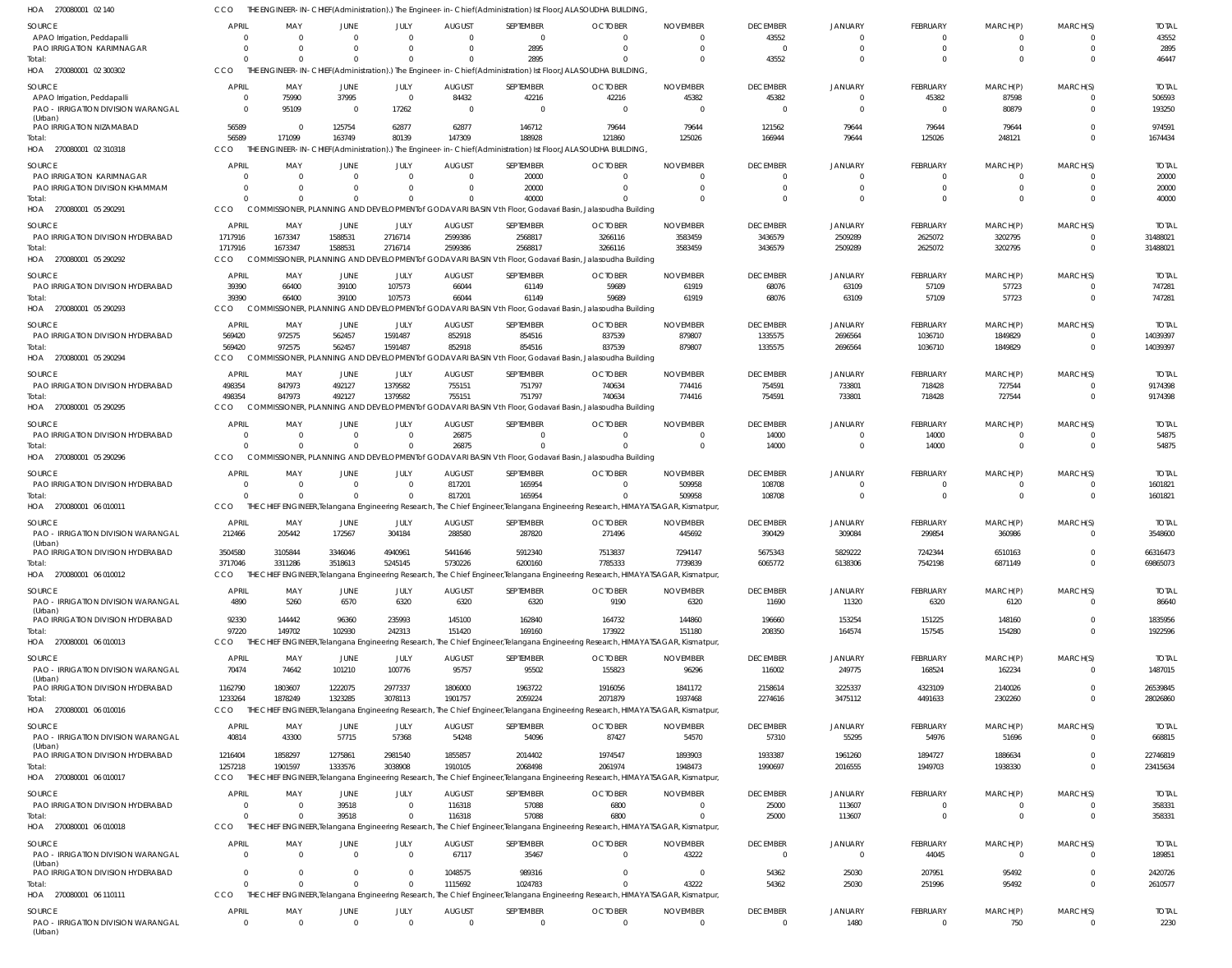| HOA 270080001 06 110111                             | <b>CCO</b>                       |                                                                |                      |                            |                           | THE CHIEF ENGINEER,Telangana Engineering Research, The Chief Engineer,Telangana Engineering Research, HIMAYATSAGAR, Kismatpur              |                            |                                  |                                  |                                  |                                   |                                  |                                  |                        |
|-----------------------------------------------------|----------------------------------|----------------------------------------------------------------|----------------------|----------------------------|---------------------------|--------------------------------------------------------------------------------------------------------------------------------------------|----------------------------|----------------------------------|----------------------------------|----------------------------------|-----------------------------------|----------------------------------|----------------------------------|------------------------|
| SOURCE                                              | APRIL                            | MAY                                                            | JUNE                 | JULY                       | <b>AUGUST</b>             | SEPTEMBER                                                                                                                                  | <b>OCTOBER</b>             | <b>NOVEMBER</b>                  | <b>DECEMBER</b>                  | <b>JANUARY</b>                   | <b>FEBRUARY</b>                   | MARCH(P)                         | MARCH(S)                         | <b>TOTAL</b>           |
| PAO IRRIGATION DIVISION HYDERABAD                   | $\Omega$                         | $\overline{0}$                                                 | $\Omega$             | $\Omega$                   | $\Omega$                  | 0                                                                                                                                          | $\Omega$                   | 6650                             | 36461                            | $\overline{0}$                   | $\overline{0}$                    | 4550                             | $\Omega$                         | 47661                  |
| Total:                                              | $\Omega$                         | $\Omega$                                                       | $\Omega$             | $\Omega$                   | $\Omega$                  | $\Omega$                                                                                                                                   | $\Omega$                   | 6650                             | 36461                            | 1480                             | $\overline{0}$                    | 5300                             | $\Omega$                         | 49891                  |
| HOA 270080001 06 130131                             | CCO                              |                                                                |                      |                            |                           | THE CHIEF ENGINEER, Telangana Engineering Research, The Chief Engineer, Telangana Engineering Research, HIMAYATSAGAR, Kismatpur,           |                            |                                  |                                  |                                  |                                   |                                  |                                  |                        |
| SOURCE<br><b>PAO - IRRIGATION DIVISION WARANGAL</b> | <b>APRIL</b><br>$\Omega$         | MAY<br>$\Omega$                                                | JUNE<br>$\Omega$     | JULY<br>$\Omega$           | <b>AUGUST</b><br>1929     | SEPTEMBER<br>$\mathbf 0$                                                                                                                   | <b>OCTOBER</b><br>$\Omega$ | <b>NOVEMBER</b><br>2739          | <b>DECEMBER</b><br>1520          | JANUARY<br>$\overline{0}$        | <b>FEBRUARY</b><br>1218           | MARCH(P)<br>3223                 | MARCH(S)<br>$\Omega$             | <b>TOTAL</b><br>10629  |
| (Urban)<br>PAO IRRIGATION DIVISION HYDERABAD        | $\Omega$                         | $\Omega$                                                       | 29677                | $\Omega$                   | 13076                     | 236                                                                                                                                        | 21731                      | $\Omega$                         | 9862                             | $\Omega$                         | 4613                              | 33092                            | $\Omega$                         | 112287                 |
| Total:                                              | $\Omega$                         | $\Omega$                                                       | 29677                | $\Omega$                   | 15005                     | 236                                                                                                                                        | 21731                      | 2739                             | 11382                            | $\Omega$                         | 5831                              | 36315                            | $\Omega$                         | 122916                 |
| HOA 270080001 06 130132                             | CCO                              |                                                                |                      |                            |                           | THE CHIEF ENGINEER, Telangana Engineering Research, The Chief Engineer, Telangana Engineering Research, HIMAYATSAGAR, Kismatpur            |                            |                                  |                                  |                                  |                                   |                                  |                                  |                        |
| SOURCE<br>PAO - IRRIGATION DIVISION WARANGAL        | <b>APRIL</b><br>$\Omega$         | MAY<br>- 0                                                     | JUNE<br>$\Omega$     | JULY<br>$\Omega$           | <b>AUGUST</b><br>$\Omega$ | SEPTEMBER<br>$\mathbf 0$                                                                                                                   | <b>OCTOBER</b><br>$\Omega$ | <b>NOVEMBER</b><br>$\Omega$      | <b>DECEMBER</b><br>4160          | <b>JANUARY</b><br>$\overline{0}$ | <b>FEBRUARY</b><br>$\overline{0}$ | MARCH(P)<br>1100                 | MARCH(S)<br>$\Omega$             | <b>TOTAL</b><br>5260   |
| (Urban)<br>PAO IRRIGATION DIVISION HYDERABAD        | $\Omega$                         | $\Omega$                                                       |                      | $\Omega$                   | $\Omega$                  | 39129                                                                                                                                      | 29510                      | $\Omega$                         | 20166                            | $\Omega$                         | 16809                             | 11970                            |                                  | 117584                 |
| Total:                                              | $\Omega$                         | $\cap$                                                         |                      |                            |                           | 39129                                                                                                                                      | 29510                      | $\Omega$                         | 24326                            | $\overline{0}$                   | 16809                             | 13070                            | $\Omega$                         | 122844                 |
| HOA 270080001 06 130134                             | CCO                              |                                                                |                      |                            |                           | THE CHIEF ENGINEER,Telangana Engineering Research, The Chief Engineer,Telangana Engineering Research, HIMAYATSAGAR, Kismatpur              |                            |                                  |                                  |                                  |                                   |                                  |                                  |                        |
| SOURCE                                              | <b>APRIL</b>                     | MAY                                                            | JUNE                 | JULY                       | <b>AUGUST</b>             | SEPTEMBER                                                                                                                                  | <b>OCTOBER</b>             | <b>NOVEMBER</b>                  | <b>DECEMBER</b>                  | JANUARY                          | FEBRUARY                          | MARCH(P)                         | MARCH(S)                         | <b>TOTAL</b>           |
| PAO IRRIGATION DIVISION HYDERABAD<br>Total:         | $\overline{0}$<br>$\Omega$       | $\overline{\mathbf{0}}$<br>$\Omega$                            | $\Omega$<br>$\Omega$ | $\Omega$<br>$\Omega$       | $\Omega$<br>$\Omega$      | 995784<br>995784                                                                                                                           | $\Omega$<br>$\Omega$       | $\Omega$<br>$\Omega$             | 329889<br>329889                 | $\Omega$<br>$\Omega$             | 132365<br>132365                  | 327104<br>327104                 | $\Omega$<br>$\overline{0}$       | 1785142<br>1785142     |
| HOA 270080001 06 130135                             | CCO                              |                                                                |                      |                            |                           | THE CHIEF ENGINEER, Telangana Engineering Research, The Chief Engineer, Telangana Engineering Research, HIMAYATSAGAR, Kismatpur            |                            |                                  |                                  |                                  |                                   |                                  |                                  |                        |
| SOURCE                                              | APRIL                            | MAY                                                            | JUNE                 | JULY                       | <b>AUGUST</b>             | SEPTEMBER                                                                                                                                  | <b>OCTOBER</b>             | <b>NOVEMBER</b>                  | <b>DECEMBER</b>                  | <b>JANUARY</b>                   | <b>FEBRUARY</b>                   | MARCH(P)                         | MARCH(S)                         | <b>TOTAL</b>           |
| PAO - IRRIGATION DIVISION WARANGAL<br>(Urban)       | $\Omega$                         | $\overline{0}$                                                 | $\Omega$             | $\Omega$                   | $\Omega$                  | $\mathbf 0$                                                                                                                                | $\Omega$                   | $\Omega$                         | $\overline{0}$                   | $\overline{0}$                   | 903                               | $\overline{0}$                   |                                  | 903                    |
| PAO IRRIGATION DIVISION HYDERABAD                   | $\Omega$                         | 121361                                                         | 70512                | $\Omega$                   | 168323                    | U                                                                                                                                          | $\Omega$                   | $\Omega$                         | 322995                           | $\Omega$                         | 73856                             | 133550                           |                                  | 890597                 |
| Total:<br>HOA 270080001 06 270272                   | $\Omega$<br>CCO                  | 121361                                                         | 70512                | $\Omega$                   | 168323                    | THE CHIEF ENGINEER, Telangana Engineering Research, The Chief Engineer, Telangana Engineering Research, HIMAYATSAGAR, Kismatpur            |                            |                                  | 322995                           | $\overline{0}$                   | 74759                             | 133550                           | $\Omega$                         | 891500                 |
|                                                     |                                  |                                                                |                      |                            |                           |                                                                                                                                            |                            |                                  |                                  |                                  |                                   |                                  |                                  |                        |
| SOURCE<br>PAO IRRIGATION DIVISION HYDERABAD         | APRIL<br>$\overline{0}$          | MAY<br>$\overline{\mathbf{0}}$                                 | JUNE<br>$\Omega$     | JULY<br>$\Omega$           | <b>AUGUST</b><br>$\Omega$ | SEPTEMBER<br>$\Omega$                                                                                                                      | <b>OCTOBER</b><br>$\Omega$ | <b>NOVEMBER</b><br>19706         | <b>DECEMBER</b><br>$\Omega$      | <b>JANUARY</b><br>$\Omega$       | <b>FEBRUARY</b><br>$\Omega$       | MARCH(P)<br>$\Omega$             | MARCH(S)<br>$\Omega$             | <b>TOTAL</b><br>19706  |
| Total:                                              | $\Omega$                         | $\Omega$                                                       | $\Omega$             | $\Omega$                   | $\Omega$                  |                                                                                                                                            | $\Omega$                   | 19706                            | $\Omega$                         | $\Omega$                         | $\overline{0}$                    | $\overline{0}$                   | $\Omega$                         | 19706                  |
| HOA 270080001 06 290291                             | CCO                              |                                                                |                      |                            |                           | THE CHIEF ENGINEER, Telangana Engineering Research, The Chief Engineer, Telangana Engineering Research, HIMAYATSAGAR, Kismatpur            |                            |                                  |                                  |                                  |                                   |                                  |                                  |                        |
| SOURCE                                              | APRIL                            | MAY                                                            | JUNE                 | JULY                       | <b>AUGUST</b>             | SEPTEMBER                                                                                                                                  | <b>OCTOBER</b>             | <b>NOVEMBER</b>                  | <b>DECEMBER</b>                  | <b>JANUARY</b>                   | FEBRUARY                          | MARCH(P)                         | MARCH(S)                         | <b>TOTAL</b>           |
| PAO IRRIGATION DIVISION HYDERABAD                   | 1716584                          | 1552817                                                        | 1561783              | 1882575                    | 1839475                   | 2337724                                                                                                                                    | 2294372                    | 1821489                          | 1940813                          | 1781365                          | 2227075                           | 2355299                          | $\Omega$                         | 23311371               |
| Total:<br>HOA 270080001 06 290292                   | 1716584<br>CCO                   | 1552817<br>THE CHIEF ENGINEER, Telangana Engineering Research, | 1561783              | 1882575                    | 1839475                   | 2337724<br>The Chief Engineer, Telangana Engineering Research, HIMAYATSAGAR, Kismatpur,                                                    | 2294372                    | 1821489                          | 1940813                          | 1781365                          | 2227075                           | 2355299                          | $\Omega$                         | 23311371               |
|                                                     | APRIL                            |                                                                |                      |                            |                           |                                                                                                                                            |                            |                                  |                                  |                                  |                                   |                                  |                                  |                        |
| <b>SOURCE</b><br>PAO IRRIGATION DIVISION HYDERABAD  | 39841                            | MAY<br>43090                                                   | JUNE<br>43690        | JULY<br>43740              | <b>AUGUST</b><br>43040    | SEPTEMBER<br>43040                                                                                                                         | <b>OCTOBER</b><br>43678    | <b>NOVEMBER</b><br>45740         | <b>DECEMBER</b><br>41000         | <b>JANUARY</b><br>41000          | <b>FEBRUARY</b><br>53500          | MARCH(P)<br>46000                | MARCH(S)<br>$\Omega$             | <b>TOTAL</b><br>527359 |
| Total:                                              | 39841                            | 43090                                                          | 43690                | 43740                      | 43040                     | 43040                                                                                                                                      | 43678                      | 45740                            | 41000                            | 41000                            | 53500                             | 46000                            | $\Omega$                         | 527359                 |
| HOA 270080001 06 290293                             | CCO                              | THE CHI                                                        |                      |                            |                           | ENGINEER, Telangana Engineering Research, The Chief Engineer, Telangana Engineering Research, HIMAYATSAGAR, Kismatpur                      |                            |                                  |                                  |                                  |                                   |                                  |                                  |                        |
| SOURCE                                              | APRIL                            | MAY                                                            | JUNE                 | JULY                       | <b>AUGUST</b>             | SEPTEMBER                                                                                                                                  | <b>OCTOBER</b>             | <b>NOVEMBER</b>                  | <b>DECEMBER</b>                  | <b>JANUARY</b>                   | FEBRUARY                          | MARCH(P)                         | MARCH(S)                         | <b>TOTAL</b>           |
| PAO IRRIGATION DIVISION HYDERABAD                   | 569599                           | 616755                                                         | 620008               | 624702                     | 610398                    | 610770                                                                                                                                     | 618773                     | 653751                           | 676469                           | 683582                           | 1217866                           | 1605651                          | $\overline{0}$<br>$\Omega$       | 9108324                |
| Total:<br>HOA 270080001 06 290294                   | 569599<br>CCO                    | 616755                                                         | 620008               | 624702                     | 610398                    | 610770<br>THE CHIEF ENGINEER, Telangana Engineering Research, The Chief Engineer, Telangana Engineering Research, HIMAYATSAGAR, Kismatpur, | 618773                     | 653751                           | 676469                           | 683582                           | 1217866                           | 1605651                          |                                  | 9108324                |
| SOURCE                                              | APRIL                            | MAY                                                            | JUNE                 | JULY                       | <b>AUGUST</b>             | SEPTEMBER                                                                                                                                  | <b>OCTOBER</b>             | <b>NOVEMBER</b>                  | <b>DECEMBER</b>                  | <b>JANUARY</b>                   | FEBRUARY                          | MARCH(P)                         | MARCH(S)                         | <b>TOTAL</b>           |
| PAO IRRIGATION DIVISION HYDERABAD                   | 595348                           | 644714                                                         | 647628               | 652825                     | 638030                    | 638363                                                                                                                                     | 647462                     | 682813                           | 611371                           | 616867                           | 617680                            | 620299                           | $\Omega$                         | 7613400                |
| Total:                                              | 595348                           | 644714                                                         | 647628               | 652825                     | 638030                    | 638363                                                                                                                                     | 647462                     | 682813                           | 611371                           | 616867                           | 617680                            | 620299                           | $\Omega$                         | 7613400                |
| HOA 270080001 06 290295                             | CCO                              |                                                                |                      |                            |                           | THE CHIEF ENGINEER, Telangana Engineering Research, The Chief Engineer, Telangana Engineering Research, HIMAYATSAGAR, Kismatpur,           |                            |                                  |                                  |                                  |                                   |                                  |                                  |                        |
| SOURCE                                              | APRIL                            | MAY                                                            | JUNE                 | JULY                       | <b>AUGUST</b>             | SEPTEMBER                                                                                                                                  | <b>OCTOBER</b>             | <b>NOVEMBER</b>                  | <b>DECEMBER</b>                  | <b>JANUARY</b>                   | <b>FEBRUARY</b>                   | MARCH(P)                         | MARCH(S)                         | <b>TOTAL</b>           |
| PAO IRRIGATION DIVISION HYDERABAD<br>Total:         | $\overline{0}$<br>$\Omega$       | $\overline{0}$<br>$\overline{0}$                               | $\Omega$<br>$\Omega$ | $\Omega$<br>$\Omega$       | 7000<br>7000              | 0<br>$\Omega$                                                                                                                              | $\Omega$<br>$\Omega$       | $\Omega$<br>$\Omega$             | $\overline{0}$<br>$\overline{0}$ | 19650<br>19650                   | $\overline{0}$<br>$\overline{0}$  | - 0<br>$\overline{0}$            | $\Omega$<br>$\Omega$             | 26650<br>26650         |
| HOA 270080001 06 290296                             | CCO                              |                                                                |                      |                            |                           | THE CHIEF ENGINEER, Telangana Engineering Research, The Chief Engineer, Telangana Engineering Research, HIMAYATSAGAR, Kismatpur,           |                            |                                  |                                  |                                  |                                   |                                  |                                  |                        |
| SOURCE                                              | <b>APRIL</b>                     | MAY                                                            | JUNE                 | JULY                       | <b>AUGUST</b>             | SEPTEMBER                                                                                                                                  | <b>OCTOBER</b>             | <b>NOVEMBER</b>                  | <b>DECEMBER</b>                  | <b>JANUARY</b>                   | <b>FEBRUARY</b>                   | MARCH(P)                         | MARCH(S)                         | <b>TOTAL</b>           |
| PAO IRRIGATION DIVISION HYDERABAD                   | $\Omega$                         | $\Omega$                                                       | $\Omega$             | $\Omega$                   | 1285137                   | 0                                                                                                                                          | 151638                     | $\overline{0}$                   | $\overline{0}$                   | $\overline{0}$                   | 28641                             | $\overline{0}$                   | $\overline{0}$                   | 1465416                |
| Total:                                              | $\Omega$                         | $\Omega$                                                       | $\Omega$             |                            | 1285137                   | $\Omega$                                                                                                                                   | 151638                     | $\overline{0}$                   | $\overline{0}$                   | $\overline{0}$                   | 28641                             | $\overline{0}$                   | $\overline{0}$                   | 1465416                |
| HOA 270080001 13 010011                             | CCO                              |                                                                |                      |                            |                           | THE COMMISSIONER OF TENDERS Groundwater Building, Chintal Basthi, Opp. Government Degree College,                                          |                            |                                  |                                  |                                  |                                   |                                  |                                  |                        |
| SOURCE                                              | APRIL                            | MAY                                                            | JUNE                 | JULY                       | <b>AUGUST</b>             | SEPTEMBER                                                                                                                                  | <b>OCTOBER</b>             | <b>NOVEMBER</b>                  | <b>DECEMBER</b>                  | <b>JANUARY</b>                   | <b>FEBRUARY</b>                   | MARCH(P)                         | MARCH(S)                         | <b>TOTAL</b>           |
| PAO IRRIGATION DIVISION HYDERABAD<br>Total:         | 345758<br>345758                 | 329120<br>329120                                               | 365237<br>365237     | 598440<br>598440           | 601360<br>601360          | 619914<br>619914                                                                                                                           | 653970<br>653970           | 1028594<br>1028594               | 859795<br>859795                 | 653260<br>653260                 | 672128<br>672128                  | 833420<br>833420                 | $\overline{0}$<br>$\overline{0}$ | 7560996<br>7560996     |
| HOA 270080001 13 010012                             | CCO                              |                                                                |                      |                            |                           | THE COMMISSIONER OF TENDERS Groundwater Building, Chintal Basthi, Opp. Government Degree College,                                          |                            |                                  |                                  |                                  |                                   |                                  |                                  |                        |
| SOURCE                                              | <b>APRIL</b>                     | MAY                                                            | JUNE                 | JULY                       | <b>AUGUST</b>             | SEPTEMBER                                                                                                                                  | <b>OCTOBER</b>             | <b>NOVEMBER</b>                  | <b>DECEMBER</b>                  | <b>JANUARY</b>                   | <b>FEBRUARY</b>                   | MARCH(P)                         | MARCH(S)                         | <b>TOTAL</b>           |
| PAO IRRIGATION DIVISION HYDERABAD                   | 6660                             | 10920                                                          | 6960                 | 10920                      | 10920                     | 11307                                                                                                                                      | 20140                      | 12220                            | 12220                            | 12220                            | 17220                             | 16220                            | $\Omega$                         | 147927                 |
| Total:                                              | 6660                             | 10920                                                          | 6960                 | 10920                      | 10920                     | 11307                                                                                                                                      | 20140                      | 12220                            | 12220                            | 12220                            | 17220                             | 16220                            | $\overline{0}$                   | 147927                 |
| HOA 270080001 13 010013                             | CCO                              |                                                                |                      |                            |                           | THE COMMISSIONER OF TENDERS Groundwater Building, Chintal Basthi, Opp. Government Degree College,                                          |                            |                                  |                                  |                                  |                                   |                                  |                                  |                        |
| <b>SOURCE</b>                                       | APRIL                            | MAY                                                            | JUNE                 | JULY                       | <b>AUGUST</b>             | SEPTEMBER                                                                                                                                  | <b>OCTOBER</b>             | <b>NOVEMBER</b>                  | <b>DECEMBER</b>                  | <b>JANUARY</b>                   | <b>FEBRUARY</b>                   | MARCH(P)                         | MARCH(S)                         | <b>TOTAL</b>           |
| PAO IRRIGATION DIVISION HYDERABAD<br>Total:         | 114709<br>114709                 | 195880<br>195880                                               | 128198<br>128198     | 198578<br>198578           | 199558<br>199558          | 205722<br>205722                                                                                                                           | 374098<br>374098           | 215961<br>215961                 | 468061<br>468061                 | 463034<br>463034                 | 281129<br>281129                  | 263269<br>263269                 | $\Omega$<br>$\overline{0}$       | 3108197<br>3108197     |
| HOA 270080001 13 010016                             | CCO                              |                                                                |                      |                            |                           | THE COMMISSIONER OF TENDERS Groundwater Building, Chintal Basthi, Opp. Government Degree College,                                          |                            |                                  |                                  |                                  |                                   |                                  |                                  |                        |
| SOURCE                                              | APRIL                            | MAY                                                            | JUNE                 | JULY                       | <b>AUGUST</b>             | SEPTEMBER                                                                                                                                  | <b>OCTOBER</b>             | <b>NOVEMBER</b>                  | <b>DECEMBER</b>                  | <b>JANUARY</b>                   | <b>FEBRUARY</b>                   | MARCH(P)                         | MARCH(S)                         | <b>TOTAL</b>           |
| PAO IRRIGATION DIVISION HYDERABAD                   | 91532                            | 153059                                                         | 95809                | 153583                     | 154459                    | 159973                                                                                                                                     | 288129                     | 168823                           | 169204                           | 169585                           | 169585                            | 155767                           | $\overline{0}$                   | 1929508                |
| Total:                                              | 91532                            | 153059                                                         | 95809                | 153583                     | 154459                    | 159973                                                                                                                                     | 288129                     | 168823                           | 169204                           | 169585                           | 169585                            | 155767                           | $\Omega$                         | 1929508                |
| HOA 270080001 13 010018                             | CCO                              |                                                                |                      |                            |                           | THE COMMISSIONER OF TENDERS Groundwater Building, Chintal Basthi, Opp. Government Degree College,                                          |                            |                                  |                                  |                                  |                                   |                                  |                                  |                        |
| SOURCE                                              | <b>APRIL</b>                     | MAY                                                            | JUNE                 | JULY                       | <b>AUGUST</b>             | SEPTEMBER                                                                                                                                  | <b>OCTOBER</b>             | <b>NOVEMBER</b>                  | <b>DECEMBER</b>                  | <b>JANUARY</b>                   | <b>FEBRUARY</b>                   | MARCH(P)                         | MARCH(S)                         | <b>TOTAL</b>           |
| PAO IRRIGATION DIVISION HYDERABAD<br>Total:         | $\overline{0}$<br>$\overline{0}$ | $\overline{0}$<br>$\Omega$                                     | $\mathbf{0}$         | $\overline{0}$<br>$\Omega$ | 333596<br>333596          | $\mathbf 0$<br>$\Omega$                                                                                                                    | 32490<br>32490             | $\overline{0}$<br>$\overline{0}$ | 43503<br>43503                   | $\overline{0}$<br>$\overline{0}$ | 92799<br>92799                    | $\overline{0}$<br>$\overline{0}$ | $\mathbf 0$<br>$\Omega$          | 502388<br>502388       |
|                                                     |                                  |                                                                |                      |                            |                           |                                                                                                                                            |                            |                                  |                                  |                                  |                                   |                                  |                                  |                        |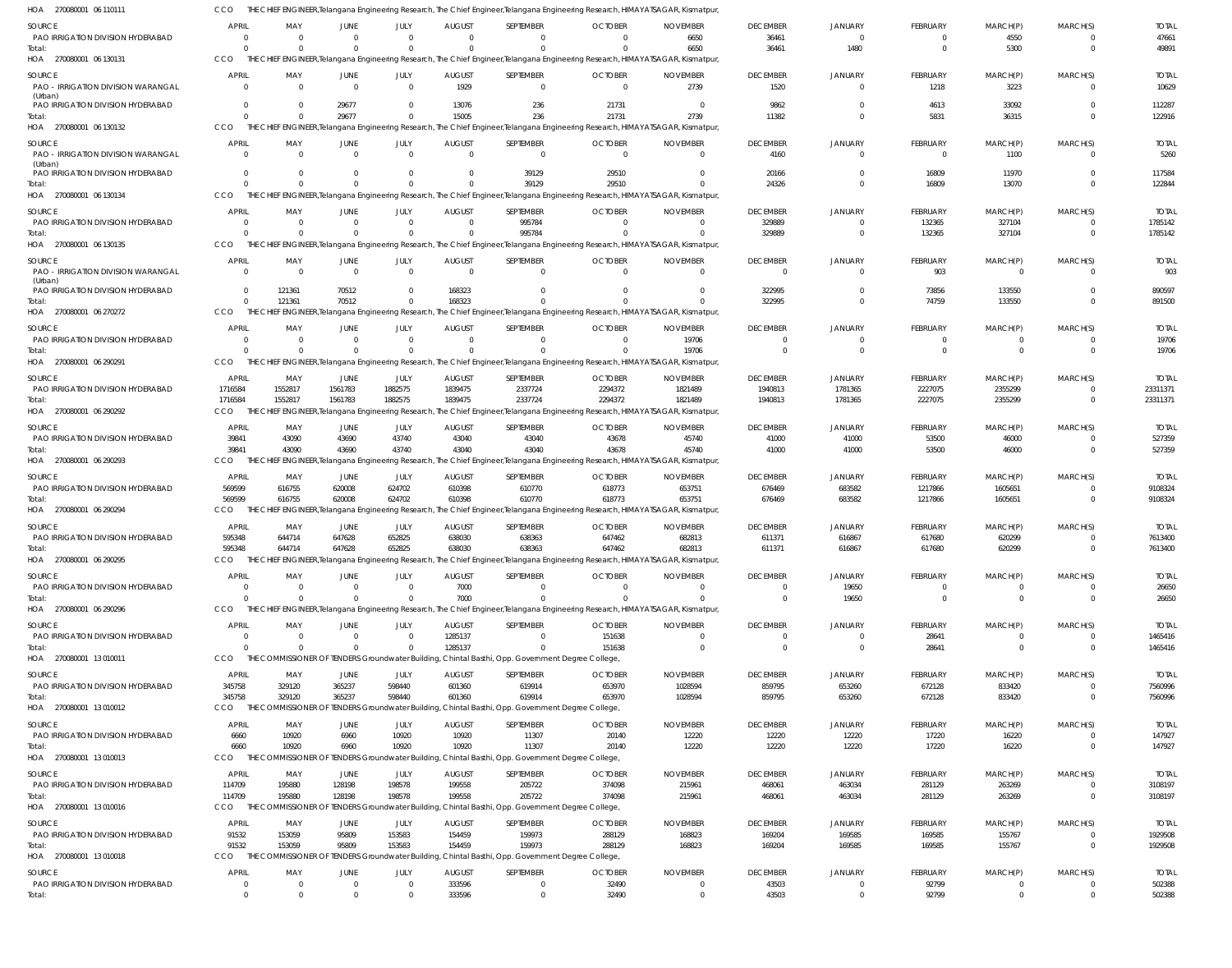| HOA 270080001 13130131                               |                                |                               |                        |                          |                           | THE COMMISSIONER OF TENDERS Groundwater Building, Chintal Basthi, Opp. Government Degree College,                      |                                                                                                                                  |                            |                                           |                                           |                             |                     |                                  |                          |
|------------------------------------------------------|--------------------------------|-------------------------------|------------------------|--------------------------|---------------------------|------------------------------------------------------------------------------------------------------------------------|----------------------------------------------------------------------------------------------------------------------------------|----------------------------|-------------------------------------------|-------------------------------------------|-----------------------------|---------------------|----------------------------------|--------------------------|
| <b>SOURCE</b>                                        | <b>APRIL</b>                   | MAY                           | JUNE                   | JULY                     | <b>AUGUST</b>             | SEPTEMBER                                                                                                              | <b>OCTOBER</b>                                                                                                                   | <b>NOVEMBER</b>            | <b>DECEMBER</b>                           | <b>JANUARY</b>                            | <b>FEBRUARY</b>             | MARCH(P)            | MARCH(S)                         | <b>TOTAL</b>             |
| PAO IRRIGATION DIVISION HYDERABAD                    | $\Omega$                       | 3536                          | 46                     | $\Omega$                 | $\Omega$                  | 36398                                                                                                                  | 2542                                                                                                                             | 1250                       | 1296                                      | $\overline{0}$                            | 4687                        | 29724               | $\overline{0}$                   | 79479                    |
| Total:<br>HOA 270080001 13 130132                    | $\Omega$<br>CCO                | 3536                          | 46                     | $\Omega$                 | $\Omega$                  | 36398<br>THE COMMISSIONER OF TENDERS Groundwater Building, Chintal Basthi, Opp. Government Degree College,             | 2542                                                                                                                             | 1250                       | 1296                                      | $\overline{0}$                            | 4687                        | 29724               | $\overline{0}$                   | 79479                    |
|                                                      |                                |                               |                        |                          |                           |                                                                                                                        |                                                                                                                                  |                            |                                           |                                           |                             |                     |                                  |                          |
| <b>SOURCE</b><br>PAO IRRIGATION DIVISION HYDERABAD   | <b>APRIL</b><br>$\overline{0}$ | MAY<br>$\Omega$               | JUNE<br>$\Omega$       | JULY<br>$\mathbf{0}$     | <b>AUGUST</b><br>$\Omega$ | SEPTEMBER<br>49472                                                                                                     | <b>OCTOBER</b><br>$\Omega$                                                                                                       | <b>NOVEMBER</b><br>21298   | <b>DECEMBER</b><br>5810                   | <b>JANUARY</b><br>$\overline{0}$          | <b>FEBRUARY</b><br>54909    | MARCH(P)<br>67087   | MARCH(S)<br>$\overline{0}$       | <b>TOTAL</b><br>198576   |
| Total:                                               | $\Omega$                       | $\Omega$                      |                        | $\Omega$                 |                           | 49472                                                                                                                  |                                                                                                                                  | 21298                      | 5810                                      | $\overline{0}$                            | 54909                       | 67087               | $\overline{0}$                   | 198576                   |
| HOA 270080001 13 130134                              | CCO                            |                               |                        |                          |                           | THE COMMISSIONER OF TENDERS Groundwater Building, Chintal Basthi, Opp. Government Degree College,                      |                                                                                                                                  |                            |                                           |                                           |                             |                     |                                  |                          |
| SOURCE                                               | <b>APRIL</b>                   | MAY                           | JUNE                   | JULY                     | <b>AUGUST</b>             | SEPTEMBER                                                                                                              | <b>OCTOBER</b>                                                                                                                   | <b>NOVEMBER</b>            | <b>DECEMBER</b>                           | <b>JANUARY</b>                            | <b>FEBRUARY</b>             | MARCH(P)            | MARCH(S)                         | <b>TOTAL</b>             |
| PAO IRRIGATION DIVISION HYDERABAD                    | $\overline{0}$                 | $\overline{0}$                | $\Omega$               | $\mathbf 0$              | $\Omega$                  | 191716                                                                                                                 | $\Omega$                                                                                                                         | 32300                      | 32300                                     | $\overline{0}$                            | $\Omega$                    | 96900               | $\Omega$                         | 353216                   |
| Total:                                               | $\Omega$                       | $\Omega$                      | $\Omega$               | $\Omega$                 | $\Omega$                  | 191716                                                                                                                 | $\Omega$                                                                                                                         | 32300                      | 32300                                     | $\overline{0}$                            | $\Omega$                    | 96900               | $\overline{0}$                   | 353216                   |
| HOA 27008000125 01 200                               | CCO                            |                               |                        |                          |                           |                                                                                                                        | THE ENGINEER-IN-CHIEF(Administration).) The Engineer-in-Chief(Administration) Ist Floor,JALASOUDHA BUILDING,                     |                            |                                           |                                           |                             |                     |                                  |                          |
| SOURCE                                               | <b>APRIL</b>                   | MAY                           | JUNE                   | JULY                     | <b>AUGUST</b>             | SEPTEMBER                                                                                                              | <b>OCTOBER</b>                                                                                                                   | <b>NOVEMBER</b>            | <b>DECEMBER</b>                           | <b>JANUARY</b>                            | <b>FEBRUARY</b>             | MARCH(P)            | MARCH(S)                         | <b>TOTAL</b>             |
| <b>PAO IRRIGATION RANGA REDDY DISTRICT</b>           | $\Omega$<br>$\Omega$           | $\overline{0}$<br>$\Omega$    | $\Omega$<br>$\Omega$   | $\mathbf{0}$<br>$\Omega$ | $\Omega$                  | $\overline{0}$<br>$\Omega$                                                                                             | $\Omega$                                                                                                                         |                            | $\overline{0}$<br>$\overline{0}$          | $\overline{0}$<br>$\overline{0}$          | $\Omega$<br>$\Omega$        | 1503325<br>1503325  | $\overline{0}$<br>$\overline{0}$ | 1503325<br>1503325       |
| Total:<br>HOA 27008000125 01 280284                  | CCO                            |                               |                        |                          |                           |                                                                                                                        | THE ENGINEER-IN-CHIEF(Administration).) The Engineer-in-Chief(Administration) Ist Floor,JALASOUDHA BUILDING,                     |                            |                                           |                                           |                             |                     |                                  |                          |
| <b>SOURCE</b>                                        | <b>APRIL</b>                   | MAY                           | JUNE                   |                          |                           | SEPTEMBER                                                                                                              | <b>OCTOBER</b>                                                                                                                   | <b>NOVEMBER</b>            |                                           |                                           |                             |                     |                                  | <b>TOTAL</b>             |
| PAO IRRIGATION RANGA REDDY DISTRICT                  | $\Omega$                       | $\Omega$                      | $\Omega$               | JULY<br>$\mathbf{0}$     | <b>AUGUST</b><br>760000   | 880000                                                                                                                 | $\Omega$                                                                                                                         | 120000                     | <b>DECEMBER</b><br>1205000                | <b>JANUARY</b><br>$\overline{0}$          | FEBRUARY<br>340000          | MARCH(P)<br>200000  | MARCH(S)<br>$\overline{0}$       | 3505000                  |
| Total:                                               | $\Omega$                       | $\Omega$                      | $\Omega$               | $\Omega$                 | 760000                    | 880000                                                                                                                 |                                                                                                                                  | 120000                     | 1205000                                   | $\overline{0}$                            | 340000                      | 200000              | $\overline{0}$                   | 3505000                  |
| HOA 27008000125 06 260                               | CCO                            |                               |                        |                          |                           |                                                                                                                        | THE CHIEF ENGINEER, Telangana Engineering Research, The Chief Engineer, Telangana Engineering Research, HIMAYATSAGAR, Kismatpur, |                            |                                           |                                           |                             |                     |                                  |                          |
| <b>SOURCE</b>                                        | <b>APRIL</b>                   | MAY                           | JUNE                   | JULY                     | <b>AUGUST</b>             | SEPTEMBER                                                                                                              | <b>OCTOBER</b>                                                                                                                   | <b>NOVEMBER</b>            | <b>DECEMBER</b>                           | <b>JANUARY</b>                            | <b>FEBRUARY</b>             | MARCH(P)            | MARCH(S)                         | <b>TOTAL</b>             |
| PAO IRRIGATION DIVISION HYDERABAD                    | $\overline{0}$                 | $\overline{0}$                | $\Omega$               | $\Omega$                 | $\Omega$                  | $\overline{0}$                                                                                                         | 64828                                                                                                                            | $\Omega$                   | $\overline{0}$                            | $\overline{0}$                            | $\Omega$                    | $\Omega$            | $\overline{0}$                   | 64828                    |
| Total:                                               | $\Omega$<br>CCO                | $\Omega$                      | $\Omega$               | $\Omega$                 |                           | $\Omega$<br>THE CHIEF ENGINEER, Inter State Water Resources Inter State Water Resources, VI FLOOR, JALASOUDHA BUILDING | 64828                                                                                                                            |                            | $\overline{0}$                            | $\overline{0}$                            | $\Omega$                    | $\Omega$            | $\Omega$                         | 64828                    |
| HOA 270080800 08 010011                              |                                |                               |                        |                          |                           |                                                                                                                        |                                                                                                                                  |                            |                                           |                                           |                             |                     |                                  |                          |
| SOURCE<br>PAO IRRIGATION RANGA REDDY DISTRICT        | <b>APRIL</b><br>1007401        | MAY<br>1010098                | <b>JUNE</b><br>1109978 | JULY<br>1929929          | <b>AUGUST</b><br>1765091  | SEPTEMBER<br>1832240                                                                                                   | <b>OCTOBER</b><br>1236995                                                                                                        | <b>NOVEMBER</b><br>3059750 | <b>DECEMBER</b><br>2451694                | <b>JANUARY</b><br>1654176                 | <b>FEBRUARY</b><br>1590719  | MARCH(P)<br>2396272 | MARCH(S)<br>$\Omega$             | <b>TOTAL</b><br>21044343 |
| Total:                                               | 1007401                        | 1010098                       | 1109978                | 1929929                  | 1765091                   | 1832240                                                                                                                | 1236995                                                                                                                          | 3059750                    | 2451694                                   | 1654176                                   | 1590719                     | 2396272             | $\overline{0}$                   | 21044343                 |
| HOA 270080800 08 010012                              | CCO                            |                               |                        |                          |                           | THE CHIEF ENGINEER, Inter State Water Resources Inter State Water Resources, VI FLOOR, JALASOUDHA BUILDING             |                                                                                                                                  |                            |                                           |                                           |                             |                     |                                  |                          |
| <b>SOURCE</b>                                        | <b>APRIL</b>                   | MAY                           | JUNE                   | JULY                     | <b>AUGUST</b>             | SEPTEMBER                                                                                                              | <b>OCTOBER</b>                                                                                                                   | <b>NOVEMBER</b>            | <b>DECEMBER</b>                           | <b>JANUARY</b>                            | <b>FEBRUARY</b>             | MARCH(P)            | MARCH(S)                         | <b>TOTAL</b>             |
| PAO IRRIGATION RANGA REDDY DISTRICT                  | 14200                          | 14969                         | 29178                  | 27423                    | 26363                     | 377227                                                                                                                 | 719786                                                                                                                           | 508834                     | 396638                                    | 411259                                    | 472341                      | 350631              | $\overline{0}$                   | 3348849                  |
| Total:                                               | 14200                          | 14969                         | 29178                  | 27423                    | 26363                     | 377227                                                                                                                 | 719786                                                                                                                           | 508834                     | 396638                                    | 411259                                    | 472341                      | 350631              | $\overline{0}$                   | 3348849                  |
| HOA 270080800 08 010013                              | CCO                            | <b>ENGINEER,</b><br>THE CHIEF |                        |                          |                           | Inter State Water Resources Inter State Water Resources, VI FLOOR, JALASOUDHA BUILDING                                 |                                                                                                                                  |                            |                                           |                                           |                             |                     |                                  |                          |
| <b>SOURCE</b>                                        | <b>APRIL</b>                   | MAY                           | <b>JUNE</b>            | JULY                     | <b>AUGUST</b>             | SEPTEMBER                                                                                                              | <b>OCTOBER</b>                                                                                                                   | <b>NOVEMBER</b>            | <b>DECEMBER</b>                           | <b>JANUARY</b>                            | <b>FEBRUARY</b>             | MARCH(P)            | MARCH(S)                         | <b>TOTAL</b>             |
| PAO IRRIGATION RANGA REDDY DISTRICT<br>Total:        | 268686<br>268686               | 275928<br>275928              | 531392<br>531392       | 528207<br>528207         | 480549<br>480549          | 609114<br>609114                                                                                                       | 990331<br>990331                                                                                                                 | 600602<br>600602           | 637591<br>637591                          | 634815<br>634815                          | 1742343<br>1742343          | 626618              | $\overline{0}$<br>$\overline{0}$ | 7926176<br>7926176       |
| HOA 270080800 08 010016                              | CCO                            |                               |                        |                          |                           | THE CHIEF ENGINEER, Inter State Water Resources Inter State Water Resources, VI FLOOR, JALASOUDHA BUILDING             |                                                                                                                                  |                            |                                           |                                           |                             | 626618              |                                  |                          |
|                                                      |                                |                               |                        |                          |                           |                                                                                                                        |                                                                                                                                  |                            |                                           |                                           |                             |                     |                                  |                          |
| <b>SOURCE</b><br>PAO IRRIGATION RANGA REDDY DISTRICT | <b>APRIL</b><br>218845         | MAY<br>227062                 | JUNE<br>432781         | JULY<br>418733           | <b>AUGUST</b><br>400831   | SEPTEMBER<br>504939                                                                                                    | <b>OCTOBER</b><br>824112                                                                                                         | <b>NOVEMBER</b><br>494770  | <b>DECEMBER</b><br>466215                 | <b>JANUARY</b><br>454732                  | <b>FEBRUARY</b><br>443926   | MARCH(P)<br>456399  | MARCH(S)<br>$\overline{0}$       | <b>TOTAL</b><br>5343345  |
| Total:                                               | 218845                         | 227062                        | 432781                 | 418733                   | 400831                    | 504939                                                                                                                 | 824112                                                                                                                           | 494770                     | 466215                                    | 454732                                    | 443926                      | 456399              | $\overline{0}$                   | 5343345                  |
| HOA 270080800 08 010017                              | CCO                            | THE CHIFI                     |                        |                          |                           | ENGINEER, Inter State Water Resources Inter State Water Resources, VI FLOOR, JALASOUDHA BUILDING                       |                                                                                                                                  |                            |                                           |                                           |                             |                     |                                  |                          |
| SOURCE                                               | <b>APRIL</b>                   | MAY                           | JUNE                   | JULY                     | <b>AUGUST</b>             | SEPTEMBER                                                                                                              | <b>OCTOBER</b>                                                                                                                   | <b>NOVEMBER</b>            | <b>DECEMBER</b>                           | <b>JANUARY</b>                            | <b>FEBRUARY</b>             | MARCH(P)            | MARCH(S)                         | <b>TOTAL</b>             |
| <b>PAO IRRIGATION RANGA REDDY DISTRICT</b>           | $\Omega$                       | $\Omega$                      | $\Omega$               | $\Omega$                 | $\Omega$                  | $\Omega$                                                                                                               | $\Omega$                                                                                                                         |                            | $\overline{0}$                            | $\Omega$                                  | $\Omega$                    | 15000               | $\Omega$                         | 15000                    |
| Total:<br>HOA 270080800 08 010018                    | $\Omega$<br>CCO                | $\Omega$                      | $\Omega$               | $\Omega$                 |                           | $\Omega$<br>THE CHIEF ENGINEER, Inter State Water Resources Inter State Water Resources, VI FLOOR, JALASOUDHA BUILDING |                                                                                                                                  | $\Omega$                   | $\Omega$                                  | $\Omega$                                  | $\Omega$                    | 15000               | $\Omega$                         | 15000                    |
|                                                      |                                |                               |                        |                          |                           |                                                                                                                        |                                                                                                                                  |                            |                                           |                                           |                             |                     |                                  |                          |
| <b>SOURCE</b>                                        | <b>APRIL</b><br>$\overline{0}$ | MAY<br>$\overline{0}$         | JUNE<br>- 0            | JULY<br>$\mathbf{0}$     | <b>AUGUST</b><br>226525   | SEPTEMBER                                                                                                              | <b>OCTOBER</b>                                                                                                                   | <b>NOVEMBER</b>            | <b>DECEMBER</b><br>346230                 | <b>JANUARY</b><br>57568                   | <b>FEBRUARY</b><br>$\Omega$ | MARCH(P)<br>192462  | MARCH(S)<br>$\circ$              | <b>TOTAL</b><br>927399   |
| PAO IRRIGATION RANGA REDDY DISTRICT<br>Total:        | $\Omega$                       | $\Omega$                      | $\Omega$               | 0                        | 226525                    | 104614<br>104614                                                                                                       | $\Omega$                                                                                                                         |                            | 346230                                    | 57568                                     | $\overline{0}$              | 192462              | $\overline{0}$                   | 927399                   |
| HOA 270080800 08 110111                              | CCO                            |                               |                        |                          |                           | THE CHIEF ENGINEER, Inter State Water Resources Inter State Water Resources, VI FLOOR, JALASOUDHA BUILDING             |                                                                                                                                  |                            |                                           |                                           |                             |                     |                                  |                          |
| SOURCE                                               | <b>APRIL</b>                   | MAY                           | JUNE                   | JULY                     | <b>AUGUST</b>             | SEPTEMBER                                                                                                              | <b>OCTOBER</b>                                                                                                                   | <b>NOVEMBER</b>            | <b>DECEMBER</b>                           | <b>JANUARY</b>                            | <b>FEBRUARY</b>             | MARCH(P)            | MARCH(S)                         | <b>TOTAL</b>             |
| <b>PAO IRRIGATION RANGA REDDY DISTRICT</b>           | $\Omega$                       | $\overline{0}$                | $\Omega$               | $\Omega$                 | $\Omega$                  | 121540                                                                                                                 | $\Omega$                                                                                                                         | - റ                        | $\overline{0}$                            | $\overline{0}$                            | $\Omega$                    | $\Omega$            | $\overline{0}$                   | 121540                   |
| Total:                                               | $\Omega$                       | $\Omega$                      | $\Omega$               | $\Omega$                 | $\Omega$                  | 121540                                                                                                                 | $\Omega$                                                                                                                         | $\Omega$                   | $\overline{0}$                            | $\overline{0}$                            | $\Omega$                    | $\Omega$            | $\overline{0}$                   | 121540                   |
| HOA 270080800 08 130131                              | CCO                            |                               |                        |                          |                           | THE CHIEF ENGINEER, Inter State Water Resources Inter State Water Resources, VI FLOOR, JALASOUDHA BUILDING             |                                                                                                                                  |                            |                                           |                                           |                             |                     |                                  |                          |
| <b>SOURCE</b>                                        | <b>APRIL</b>                   | MAY                           | JUNE                   | JULY                     | <b>AUGUST</b>             | SEPTEMBER                                                                                                              | <b>OCTOBER</b>                                                                                                                   | <b>NOVEMBER</b>            | <b>DECEMBER</b>                           | <b>JANUARY</b>                            | FEBRUARY                    | MARCH(P)            | MARCH(S)                         | <b>TOTAL</b>             |
| <b>PAO IRRIGATION RANGA REDDY DISTRICT</b><br>Total: | $\overline{0}$<br>$\Omega$     | - 0<br>$\Omega$               | 25042<br>25042         | $\mathbf 0$<br>$\Omega$  | $\Omega$                  | 29144<br>29144                                                                                                         | $\Omega$                                                                                                                         | 22269<br>22269             | $\overline{\mathbf{0}}$<br>$\overline{0}$ | 8450<br>8450                              | 5559<br>5559                | 26738<br>26738      | $\overline{0}$<br>$\overline{0}$ | 117202<br>117202         |
| HOA 270080800 08 130132                              | CCO                            |                               |                        |                          |                           | THE CHIEF ENGINEER, Inter State Water Resources Inter State Water Resources, VI FLOOR, JALASOUDHA BUILDING             |                                                                                                                                  |                            |                                           |                                           |                             |                     |                                  |                          |
| SOURCE                                               | <b>APRIL</b>                   | MAY                           | JUNE                   | JULY                     | <b>AUGUST</b>             | SEPTEMBER                                                                                                              | <b>OCTOBER</b>                                                                                                                   | <b>NOVEMBER</b>            | <b>DECEMBER</b>                           | <b>JANUARY</b>                            | FEBRUARY                    | MARCH(P)            | MARCH(S)                         | <b>TOTAL</b>             |
| <b>PAO IRRIGATION RANGA REDDY DISTRICT</b>           | $\overline{0}$                 | $\overline{0}$                | $\Omega$               | $\mathbf 0$              | 96070                     | 52167                                                                                                                  | 23588                                                                                                                            | 1980                       | 14250                                     | 77314                                     | 93695                       | 174927              | $\Omega$                         | 533991                   |
| Total:                                               | $\overline{0}$                 | $\Omega$                      | $\Omega$               | $\Omega$                 | 96070                     | 52167                                                                                                                  | 23588                                                                                                                            | 1980                       | 14250                                     | 77314                                     | 93695                       | 174927              | $\overline{\mathbf{0}}$          | 533991                   |
| HOA 270080800 08 130133                              | CCO                            |                               |                        |                          |                           | THE CHIEF ENGINEER, Inter State Water Resources Inter State Water Resources, VI FLOOR, JALASOUDHA BUILDING             |                                                                                                                                  |                            |                                           |                                           |                             |                     |                                  |                          |
| SOURCE                                               | <b>APRIL</b>                   | MAY                           | JUNE                   | JULY                     | <b>AUGUST</b>             | SEPTEMBER                                                                                                              | <b>OCTOBER</b>                                                                                                                   | <b>NOVEMBER</b>            | <b>DECEMBER</b>                           | <b>JANUARY</b>                            | <b>FEBRUARY</b>             | MARCH(P)            | MARCH(S)                         | <b>TOTAL</b>             |
| <b>PAO IRRIGATION RANGA REDDY DISTRICT</b>           | $\overline{0}$                 | - 0                           | - 0                    | $\mathbf 0$              | $\Omega$                  | $\mathbf 0$                                                                                                            |                                                                                                                                  | 496                        | $\overline{0}$                            | $\overline{0}$                            | $\Omega$                    | 3856                | $\circ$                          | 4352                     |
| Total:<br>HOA 270080800 08 130134                    | $\Omega$<br>CCO                | $\Omega$                      | $\Omega$               | $\Omega$                 |                           | $\Omega$<br>THE CHIEF ENGINEER, Inter State Water Resources Inter State Water Resources, VI FLOOR, JALASOUDHA BUILDING | $\Omega$                                                                                                                         | 496                        | $\overline{0}$                            | $\overline{\mathbf{0}}$                   | $\mathbf{0}$                | 3856                | $\overline{0}$                   | 4352                     |
|                                                      |                                |                               |                        |                          |                           |                                                                                                                        |                                                                                                                                  |                            |                                           |                                           |                             |                     |                                  |                          |
| SOURCE<br>PAO IRRIGATION RANGA REDDY DISTRICT        | <b>APRIL</b><br>- 0            | MAY<br>$\Omega$               | JUNE<br>$\Omega$       | JULY<br>$\mathbf 0$      | <b>AUGUST</b><br>623810   | SEPTEMBER<br>97143                                                                                                     | <b>OCTOBER</b><br>34000                                                                                                          | <b>NOVEMBER</b><br>293762  | <b>DECEMBER</b><br>163762                 | <b>JANUARY</b><br>$\overline{\mathbf{0}}$ | <b>FEBRUARY</b><br>163762   | MARCH(P)<br>163762  | MARCH(S)<br>$\overline{0}$       | <b>TOTAL</b><br>1540001  |
| Total:                                               | $\Omega$                       | $\Omega$                      | $\Omega$               | $\Omega$                 | 623810                    | 97143                                                                                                                  | 34000                                                                                                                            | 293762                     | 163762                                    | $\overline{0}$                            | 163762                      | 163762              | $\overline{0}$                   | 1540001                  |
| HOA 270080800 08 130135                              | CCO                            |                               |                        |                          |                           | THE CHIEF ENGINEER, Inter State Water Resources Inter State Water Resources, VI FLOOR, JALASOUDHA BUILDING             |                                                                                                                                  |                            |                                           |                                           |                             |                     |                                  |                          |
| <b>SOURCE</b>                                        | <b>APRIL</b>                   | MAY                           | JUNE                   | JULY                     | <b>AUGUST</b>             | SEPTEMBER                                                                                                              | <b>OCTOBER</b>                                                                                                                   | <b>NOVEMBER</b>            | <b>DECEMBER</b>                           | <b>JANUARY</b>                            | <b>FEBRUARY</b>             | MARCH(P)            | MARCH(S)                         | <b>TOTAL</b>             |
| PAO IRRIGATION RANGA REDDY DISTRICT                  | $\overline{0}$                 | $\overline{0}$                | 550                    | $\mathbf 0$              | $\Omega$                  | 6690                                                                                                                   | $\Omega$                                                                                                                         | 1620                       | $\overline{0}$                            | $\overline{0}$                            | $\mathbf{0}$                | 7780                | $\overline{0}$                   | 16640                    |
| Total:                                               | $\overline{0}$                 | $\Omega$                      | 550                    |                          |                           | 6690                                                                                                                   |                                                                                                                                  | 1620                       | $\Omega$                                  | $\Omega$                                  | $\Omega$                    | 7780                | $\Omega$                         | 16640                    |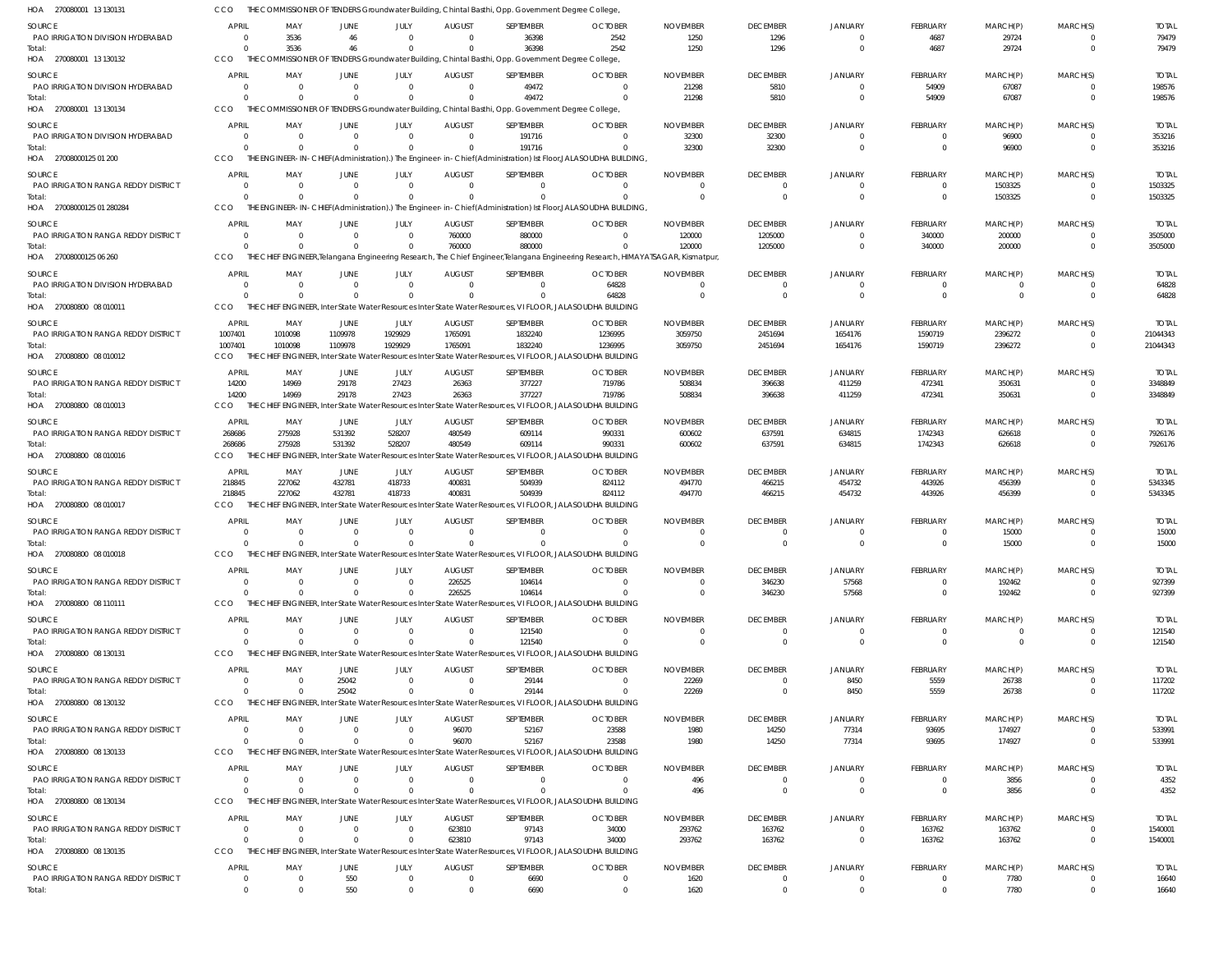|                                                                     |                                  |                  |                      |                          |                                  |                                                                                                            | ENGINEER, Inter State Water Resources Inter State Water Resources, VI FLOOR, JALASOUDHA BUILDING |                  |                                  |                           |                      |                       |                                  |                    |
|---------------------------------------------------------------------|----------------------------------|------------------|----------------------|--------------------------|----------------------------------|------------------------------------------------------------------------------------------------------------|--------------------------------------------------------------------------------------------------|------------------|----------------------------------|---------------------------|----------------------|-----------------------|----------------------------------|--------------------|
| <b>SOURCE</b>                                                       | <b>APRIL</b>                     | MAY              | <b>JUNE</b>          | JULY                     | <b>AUGUST</b>                    | SEPTEMBER                                                                                                  | <b>OCTOBER</b>                                                                                   | <b>NOVEMBER</b>  | <b>DECEMBER</b>                  | <b>JANUARY</b>            | <b>FEBRUARY</b>      | MARCH(P)              | MARCH(S)                         | <b>TOTAL</b>       |
| PAO IRRIGATION RANGA REDDY DISTRICT                                 | $\Omega$                         | $\Omega$         | $\Omega$             | $\Omega$                 | $\Omega$                         | 480000                                                                                                     | $\Omega$                                                                                         | 240000           | $\mathbf{0}$                     | $\overline{0}$            | $\Omega$             | $\Omega$              | $\mathbf{0}$                     | 720000             |
| Total:                                                              | $\Omega$                         |                  | $\Omega$             | $\Omega$                 | $\Omega$                         | 480000                                                                                                     | $\Omega$                                                                                         | 240000           | $\overline{0}$                   | $\Omega$                  | $\Omega$             | $\Omega$              | $\overline{0}$                   | 720000             |
| HOA 270080800 08 240                                                | <b>CCO</b>                       |                  |                      |                          |                                  | THE CHIEF ENGINEER, Inter State Water Resources Inter State Water Resources, VI FLOOR, JALASOUDHA BUILDING |                                                                                                  |                  |                                  |                           |                      |                       |                                  |                    |
| <b>SOURCE</b>                                                       | <b>APRIL</b>                     | MAY              | JUNE                 | JULY                     | <b>AUGUST</b>                    | SEPTEMBER                                                                                                  | <b>OCTOBER</b>                                                                                   | <b>NOVEMBER</b>  | <b>DECEMBER</b>                  | <b>JANUARY</b>            | <b>FEBRUARY</b>      | MARCH(P)              | MARCH(S)                         | <b>TOTAI</b>       |
| <b>PAO IRRIGATION RANGA REDDY DISTRICT</b>                          | $\circ$                          |                  | $\mathbf{0}$         | $\mathbf 0$              | $\mathbf{0}$                     | 56992                                                                                                      | $\mathbf{0}$                                                                                     | 7161             | 5383                             | $\overline{0}$            | $\Omega$             | 17797                 | $\circ$                          | 87333              |
| Total:                                                              | $\Omega$                         |                  | $\Omega$             | $\Omega$                 | U                                | 56992                                                                                                      | $\Omega$                                                                                         | 7161             | 5383                             | $\mathbf{0}$              | $\Omega$             | 17797                 | $\overline{0}$                   | 87333              |
| HOA 270080800 08 280281                                             | CCO                              |                  |                      |                          |                                  | THE CHIEF ENGINEER, Inter State Water Resources Inter State Water Resources, VI FLOOR, JALASOUDHA BUILDING |                                                                                                  |                  |                                  |                           |                      |                       |                                  |                    |
| SOURCE                                                              | <b>APRIL</b>                     | MAY              | JUNE                 | JULY                     | <b>AUGUST</b>                    | SEPTEMBER                                                                                                  | <b>OCTOBER</b>                                                                                   | <b>NOVEMBER</b>  | <b>DECEMBER</b>                  | <b>JANUARY</b>            | <b>FEBRUARY</b>      | MARCH(P)              | MARCH(S)                         | <b>TOTAL</b>       |
| PAO IRRIGATION RANGA REDDY DISTRICT                                 | $\Omega$                         | $\Omega$         | $\Omega$             | $\Omega$                 | $\Omega$                         | 8058500                                                                                                    | 10225000                                                                                         | 449000           | 77000                            | 65000                     | 387500               | 2761000               | $\Omega$                         | 22023000           |
| Total:                                                              | $\Omega$                         | $\Omega$         | $\Omega$             | $\Omega$                 | $\Omega$                         | 8058500                                                                                                    | 10225000                                                                                         | 449000           | 77000                            | 65000                     | 387500               | 2761000               | $\overline{0}$                   | 22023000           |
| HOA 270080800 08 300302                                             | <b>CCO</b>                       |                  |                      |                          |                                  | THE CHIEF ENGINEER, Inter State Water Resources Inter State Water Resources, VI FLOOR, JALASOUDHA BUILDING |                                                                                                  |                  |                                  |                           |                      |                       |                                  |                    |
| <b>SOURCE</b>                                                       | <b>APRIL</b>                     | MAY              | JUNE                 | JULY                     | <b>AUGUST</b>                    | SEPTEMBER                                                                                                  | <b>OCTOBER</b>                                                                                   | <b>NOVEMBER</b>  | <b>DECEMBER</b>                  | <b>JANUARY</b>            | <b>FEBRUARY</b>      | MARCH(P)              | MARCH(S)                         | <b>TOTAL</b>       |
| PAO IRRIGATION RANGA REDDY DISTRICT                                 | 145269                           | 78705            | 231098               | 160905                   | 182943                           | 160905                                                                                                     | $\Omega$                                                                                         | 300207           | 160907                           | 73456                     | 248358               | 351390                | - 0                              | 2094143            |
| Total:                                                              | 145269                           | 78705            | 231098               | 160905                   | 182943                           | 160905                                                                                                     | $\Omega$                                                                                         | 300207           | 160907                           | 73456                     | 248358               | 351390                | $\overline{0}$                   | 2094143            |
| HOA 270080800 11 010011                                             | CCO                              |                  |                      |                          |                                  | THE CHIEF ENGINEER, Hydrology The Chief Engineer, Hydrology, V Floor, JALASOUDHA BUILDING                  |                                                                                                  |                  |                                  |                           |                      |                       |                                  |                    |
| SOURCE                                                              | <b>APRIL</b>                     | MAY              | JUNE                 | JULY                     | <b>AUGUST</b>                    | SEPTEMBER                                                                                                  | <b>OCTOBER</b>                                                                                   | <b>NOVEMBER</b>  | <b>DECEMBER</b>                  | <b>JANUARY</b>            | <b>FEBRUARY</b>      | MARCH(P)              | MARCH(S)                         | <b>TOTAI</b>       |
| APAO Irrigation, Adilabad                                           | 523004                           | 596692           | 539080               | 910769                   | 800020                           | 1036038                                                                                                    | 1203246                                                                                          | 1124367          | 1123568                          | 886870                    | 911926               | 957919                | $\Omega$                         | 10613499           |
| APAO Irrigation, Kothagudem                                         | 600926                           | 575951           | 563761               | 1106389                  | 1141005                          | 1059275                                                                                                    | 1494328                                                                                          | 1367314          | 1339964                          | 1129902                   | 1013632              | 1358799               | $\Omega$                         | 12751246           |
| APAO Projects, Jagtial                                              | 279886                           | 398414           | 360078               | 570551                   | $\Omega$                         | $-8501$                                                                                                    | $\Omega$                                                                                         |                  | $\overline{0}$                   | $\circ$                   | $\Omega$             | $\Omega$              | $\Omega$                         | 1600428            |
| APAO, SRSP SSP, KARIMNAGAR                                          | 891364                           | 858449           | 1012447              | 1863542                  | 1677011                          | 1612116                                                                                                    | 1515080                                                                                          | 2585648          | 3496390                          | 1550120                   | 1626132              | 1884592               | $\Omega$                         | 20572891           |
| PAO IRRIGATION DIVISION NALGONDA<br><b>PAO IRRIGATION DIVISION.</b> | 183505                           | 185440           | 170402               | 844640                   | 502384                           | 452165                                                                                                     | 378770                                                                                           | 1035052          | 603573                           | 389860                    | 468802               | 375475                | $\overline{0}$<br>$\Omega$       | 5590068            |
| MAHABOOBNAGAR                                                       | 296673                           | 296673           | 380332               | 598985                   | 617930                           | 599735                                                                                                     | 631191                                                                                           | 1106749          | 609095                           | 802384                    | 554880               | 728263                |                                  | 7222890            |
| PAO IRRIGATION RANGA REDDY DISTRICT                                 | 1449873                          | 1462153          | 1357574              | 2362429                  | 2476256                          | 3086450                                                                                                    | 3260217                                                                                          | 5235873          | 3468611                          | 2945531                   | 2802933              | 3719860               | $\Omega$                         | 33627760           |
| PAO, NSP(W&P), HYDERABAD                                            | 423789                           | 513194           | 483580               | 922739                   | 852950                           | 871403                                                                                                     | 1102730                                                                                          | 1118325          | 1132479                          | 862870                    | 856581               | 1169527               | $\Omega$                         | 10310167           |
| Total:                                                              | 4649020                          | 4886966          | 4867254              | 9180044                  | 8067556                          | 8708681                                                                                                    | 9585562                                                                                          | 13573328         | 11773680                         | 8567537                   | 8234886              | 10194435              | $\overline{0}$                   | 102288949          |
| HOA 270080800 11 010012                                             | CCO                              |                  |                      |                          |                                  | THE CHIEF ENGINEER, Hydrology The Chief Engineer, Hydrology, V Floor, JALASOUDHA BUILDING                  |                                                                                                  |                  |                                  |                           |                      |                       |                                  |                    |
| <b>SOURCE</b>                                                       | <b>APRIL</b>                     | MAY              | JUNE                 | JULY                     | <b>AUGUST</b>                    | SEPTEMBER                                                                                                  | <b>OCTOBER</b>                                                                                   | <b>NOVEMBER</b>  | <b>DECEMBER</b>                  | <b>JANUARY</b>            | <b>FEBRUARY</b>      | MARCH(P)              | MARCH(S)                         | <b>TOTAI</b>       |
| APAO Irrigation, Adilabad                                           | 3800                             | 6000             | 4000                 | 7759                     | 6000                             | 6000                                                                                                       | 8200                                                                                             | 4000             | 16500                            | 4000                      | 4000                 | 4812                  | $\circ$                          | 7507               |
| APAO Irrigation, Kothagudem                                         | 11749                            | 12004            | 19808                | 7189                     | 11358                            | 7128                                                                                                       | 6508                                                                                             | 5478             | 22678                            | 6378                      | 5701                 | 5178                  | $\overline{0}$                   | 121157             |
| APAO Projects, Jagtial                                              | 1075                             | 2200             | 2706                 | 2425                     | $\Omega$                         | $\overline{0}$                                                                                             | $\Omega$                                                                                         |                  | $\overline{0}$                   | $\Omega$                  | $\Omega$             | $\Omega$              | $\overline{0}$                   | 8406               |
| APAO, SRSP SSP, KARIMNAGAR                                          | 41044                            | 48064            | 344912               | 88043                    | 207978                           | 18088                                                                                                      | 16660                                                                                            | 19158            | 16940                            | 981554                    | 16050                | 15709                 | $\Omega$                         | 1814200            |
| PAO IRRIGATION DIVISION NALGONDA<br>PAO IRRIGATION DIVISION,        | $\overline{0}$<br>2625           | 110<br>2625      | 110<br>5690          | 220<br>5250              | 440<br>10242                     | 220<br>5250                                                                                                | 220<br>5133                                                                                      | 220<br>5250      | 220<br>5250                      | 220<br>5008               | 220<br>4556          | 220<br>4500           | $\overline{0}$<br>$\Omega$       | 2420<br>61379      |
| MAHABOOBNAGAR                                                       |                                  |                  |                      |                          |                                  |                                                                                                            |                                                                                                  |                  |                                  |                           |                      |                       |                                  |                    |
| PAO IRRIGATION RANGA REDDY DISTRICT                                 | 28785                            | 29809            | 52248                | 75209                    | 67490                            | 57713                                                                                                      | 54538                                                                                            | 57649            | 51037                            | 48386                     | 81601                | 49498                 | $\overline{0}$                   | 653963             |
| PAO, NSP(W&P), HYDERABAD                                            | 10796                            | 18846            | 12655                | 37340                    | 19920                            | 19967                                                                                                      | 20220                                                                                            | 20220            | 20660                            | 20220                     | 19988                | 23120                 | $\Omega$                         | 243952             |
| Total:                                                              | 99874                            | 119658           | 442129               | 223435                   | 323428                           | 114366                                                                                                     | 111479                                                                                           | 111975           | 133285                           | 1065766                   | 132116               | 103037                | $\Omega$                         | 2980548            |
| HOA 270080800 11 010013                                             | CCO                              |                  |                      |                          |                                  | THE CHIEF ENGINEER, Hydrology The Chief Engineer, Hydrology, V Floor, JALASOUDHA BUILDING                  |                                                                                                  |                  |                                  |                           |                      |                       |                                  |                    |
| SOURCE                                                              | APRIL                            | MAY              | JUNE                 | JULY                     | <b>AUGUST</b>                    | SEPTEMBER                                                                                                  | <b>OCTOBER</b>                                                                                   | <b>NOVEMBER</b>  | <b>DECEMBER</b>                  | <b>JANUARY</b>            | FEBRUARY             | MARCH(P)              | MARCH(S)                         | <b>TOTAI</b>       |
| APAO Irrigation, Adilabad                                           |                                  |                  |                      |                          |                                  |                                                                                                            |                                                                                                  |                  |                                  |                           |                      |                       |                                  |                    |
|                                                                     | 173204                           | 298525           | 192413               | 325122                   | 264983                           | 343327                                                                                                     | 497600                                                                                           | 303832           | 345965                           | 335505                    | 793455               | 588074                | $\Omega$                         | 4462005            |
| APAO Irrigation, Kothagudem                                         | 198974                           | 198952           | 351104               | 371771                   | 672559                           | 356597                                                                                                     | 387904                                                                                           | 430836           | 421989                           | 948015                    | 391798               | 624437                | $\overline{0}$                   | 5354936            |
| APAO Projects, Jagtial                                              | 92995                            | 133739           | 200466               | 189496                   | $\Omega$                         | 0                                                                                                          | $\Omega$                                                                                         |                  | $\overline{0}$                   | $\circ$                   | - 0                  | - 0                   | $\Omega$                         | 616696             |
| APAO, SRSP SSP, KARIMNAGAR                                          | 267131                           | 466587           | 405853               | 810505                   | 779934                           | 553494                                                                                                     | 490389                                                                                           | 562318           | 648172                           | 860990                    | 1024608              | 752638                | $\Omega$                         | 7622619            |
| PAO IRRIGATION DIVISION NALGONDA                                    | 34924                            | 61542            | 56554                | 255285                   | 250929                           | 149911                                                                                                     | 125919                                                                                           | 291289           | 429512                           | 149893                    | 165854               | 173369                | $\Omega$                         | 2144981            |
| PAO IRRIGATION DIVISION<br>MAHABOOBNAGAR                            | 98704                            | 98/04            | 217979               | 199293                   | 389149                           | 199545                                                                                                     | 210094                                                                                           | 230978           | 253912                           | 516427                    | 212630               | 255289                |                                  | 2882704            |
| PAO IRRIGATION RANGA REDDY DISTRICT                                 | 481244                           | 499450           | 909375               | 1323254                  | 1179246                          | 1037898                                                                                                    | 871534                                                                                           | 1194324          | 1176166                          | 1648905                   | 2139027              | 993622                | $\Omega$                         | 13454045           |
| PAO, NSP(W&P), HYDERABAD                                            | 140696                           | 269374           | 165550               | 534099                   | 283206                           | 289305                                                                                                     | 285748                                                                                           | 284429           | 914522                           | 331300                    | 361731               | 370314                | $\overline{0}$                   | 4230274            |
| Total:                                                              | 1487872                          | 2026873          | 2499294              | 4008825                  | 3820006                          | 2930077                                                                                                    | 2869188                                                                                          | 3298006          | 4190238                          | 4791035                   | 5089103              | 3757743               | $\Omega$                         | 40768260           |
| HOA 270080800 11 010015                                             | CCO                              |                  |                      |                          |                                  | THE CHIEF ENGINEER, Hydrology The Chief Engineer, Hydrology, V Floor, JALASOUDHA BUILDING                  |                                                                                                  |                  |                                  |                           |                      |                       |                                  |                    |
| <b>SOURCE</b>                                                       | <b>APRIL</b>                     | MAY              | JUNE                 | JULY                     | <b>AUGUST</b>                    | SEPTEMBER                                                                                                  | <b>OCTOBER</b>                                                                                   | <b>NOVEMBER</b>  | <b>DECEMBER</b>                  | <b>JANUARY</b>            | FEBRUARY             | MARCH(P)              | MARCH(S)                         | <b>TOTAL</b>       |
| APAO Irrigation, Adilabad                                           | $\circ$                          |                  | $\overline{0}$       | 16060                    | $\overline{0}$                   | $\mathbf{0}$                                                                                               | $\mathbf{0}$                                                                                     |                  | $\overline{0}$                   | $\overline{0}$            | $\mathbf 0$          | $\Omega$              | $\circ$                          | 16060              |
| APAO Irrigation, Kothagudem                                         | $\Omega$                         |                  | 1646                 | 3291                     | 4937                             | 3291                                                                                                       | 3291                                                                                             |                  | 3212                             | 16346                     | 5123                 | $\Omega$              | $\Omega$                         | 41137              |
| APAO, SRSP SSP, KARIMNAGAR                                          | $\Omega$                         |                  | 35904                | $\Omega$                 |                                  | $\overline{0}$                                                                                             |                                                                                                  |                  | 3368                             | $\circ$                   | $\Omega$             | $\Omega$              | $\Omega$                         | 39272              |
| PAO IRRIGATION DIVISION NALGONDA                                    | $\Omega$<br>$\Omega$             |                  | $\Omega$<br>$\Omega$ | $\mathbf{0}$<br>$\Omega$ | $\Omega$<br>$\Omega$             | 2157<br>$\overline{0}$                                                                                     | $\Omega$<br>$\Omega$                                                                             |                  | $\circ$<br>$\overline{0}$        | $\circ$<br>$\overline{0}$ | $\Omega$             | $\Omega$<br>$\Omega$  | $\Omega$<br>$\overline{0}$       | 2157               |
| PAO IRRIGATION RANGA REDDY DISTRICT<br>Total:                       | $\Omega$                         |                  | 37550                | 19351                    | 4937                             | 5448                                                                                                       | 3291                                                                                             | 21355<br>21355   | 6580                             | 16346                     | 547<br>5670          | $\Omega$              | $\Omega$                         | 21902<br>120528    |
| HOA 270080800 11010016                                              | CCO                              |                  |                      |                          |                                  | THE CHIEF ENGINEER, Hydrology The Chief Engineer, Hydrology, V Floor, JALASOUDHA BUILDING                  |                                                                                                  |                  |                                  |                           |                      |                       |                                  |                    |
|                                                                     |                                  |                  |                      |                          |                                  |                                                                                                            |                                                                                                  |                  |                                  |                           |                      |                       |                                  |                    |
| SOURCE                                                              | <b>APRIL</b>                     | MAY              | JUNE                 | JULY                     | <b>AUGUST</b>                    | SEPTEMBER                                                                                                  | <b>OCTOBER</b>                                                                                   | <b>NOVEMBER</b>  | <b>DECEMBER</b>                  | <b>JANUARY</b>            | FEBRUARY             | MARCH(P)              | MARCH(S)<br>$\Omega$             | <b>TOTAL</b>       |
| APAO Irrigation, Adilabad<br>APAO Irrigation, Kothagudem            | 71814<br>106512                  | 125356<br>108628 | 79776<br>187899      | 126523<br>196203         | 110789<br>362198                 | 155468<br>191036                                                                                           | 208397<br>207312                                                                                 | 125039<br>187467 | 125118<br>180882                 | 121207<br>199846          | 119258<br>180737     | 105612<br>184665      | $\overline{0}$                   | 1474357<br>2293385 |
| APAO Projects, Jagtial                                              | 57351                            | 78207            | 121055               | 115388                   | $\Omega$                         | 0                                                                                                          | $\Omega$                                                                                         |                  | $\overline{0}$                   | $\circ$                   | $\Omega$             |                       | $\Omega$                         | 372001             |
| APAO, SRSP SSP, KARIMNAGAR                                          | 151439                           | 261731           | 148343               | 453099                   | 426711                           | 309542                                                                                                     | 276529                                                                                           | 319427           | 244059                           | 277984                    | 251363               | 238235                | $\Omega$                         | 3358462            |
| PAO IRRIGATION DIVISION NALGONDA                                    | 5281                             | 24399            | 22243                | 103927                   | 96737                            | 60981                                                                                                      | 48531                                                                                            | 109264           | 57862                            | 50005                     | 50005                | 39809                 | $\Omega$                         | 669044             |
| PAO IRRIGATION DIVISION                                             | 39015                            | 39015            | 86823                | 78184                    | 153382                           | 78274                                                                                                      | 83374                                                                                            | 90818            | 79543                            | 77714                     | 71957                | 64871                 | $\Omega$                         | 942970             |
| MAHABOOBNAGAR<br>PAO IRRIGATION RANGA REDDY DISTRICT                | 388567                           | 401138           | 715865               | 1061718                  | 897903                           | 813495                                                                                                     | 681232                                                                                           | 886149           | 707667                           | 674305                    | 741420               | 680117                | $\Omega$                         | 8649576            |
| PAO, NSP(W&P), HYDERABAD                                            | 122748                           | 234745           | 144982               | 465338                   | 247126                           | 248074                                                                                                     | 248838                                                                                           | 248659           | 251488                           | 249538                    | 247120               | 253759                | $\overline{0}$                   | 2962415            |
| Total:                                                              | 942727                           | 1273219          | 1506986              | 2600380                  | 2294846                          | 1856870                                                                                                    | 1754213                                                                                          | 1966823          | 1646619                          | 1650599                   | 1661860              | 1567068               | $\Omega$                         | 20722210           |
| HOA 270080800 11 010017                                             | CCO                              |                  |                      |                          |                                  | CHIEF ENGINEER, Hydrology The Chief Engineer, Hydrology, V Floor, JALASOUDHA BUILDING                      |                                                                                                  |                  |                                  |                           |                      |                       |                                  |                    |
| <b>SOURCE</b>                                                       | <b>APRIL</b>                     | MAY              | JUNE                 | JULY                     | <b>AUGUST</b>                    | SEPTEMBER                                                                                                  | <b>OCTOBER</b>                                                                                   | <b>NOVEMBER</b>  | <b>DECEMBER</b>                  | <b>JANUARY</b>            | FEBRUARY             |                       | MARCH(S)                         | <b>TOTAL</b>       |
| APAO Irrigation, Adilabad                                           | $\circ$                          |                  | $\Omega$             | $\mathbf{0}$             | 10773                            | $\mathbf{0}$                                                                                               | $\Omega$                                                                                         |                  | $\overline{0}$                   | $\overline{0}$            | $\Omega$             | MARCH(P)<br>$\Omega$  | $\circ$                          | 10773              |
| APAO, SRSP SSP, KARIMNAGAR                                          | $\Omega$                         |                  | 0                    | $\mathbf 0$              | 49125                            | 16000                                                                                                      | $\Omega$                                                                                         |                  | $\overline{0}$                   | $\circ$                   | $\Omega$             | 20000                 | $\overline{0}$                   | 85125              |
| PAO IRRIGATION RANGA REDDY DISTRICT                                 | $\overline{0}$                   |                  |                      | $\Omega$                 | 0                                | $\mathbf{0}$                                                                                               | $\Omega$                                                                                         |                  | $\overline{0}$                   | 287427                    | $\Omega$             | $\Omega$              | $\Omega$                         | 287427             |
| PAO, NSP(W&P), HYDERABAD<br>Total:                                  | $\overline{0}$<br>$\overline{0}$ |                  | 0<br>$\Omega$        | $\Omega$<br>$\mathbf 0$  | $\overline{\mathbf{0}}$<br>59898 | $\mathbf 0$<br>16000                                                                                       | 100000<br>100000                                                                                 | $\Omega$         | $\overline{0}$<br>$\overline{0}$ | $\circ$<br>287427         | $\Omega$<br>$\Omega$ | $\mathbf{0}$<br>20000 | $\overline{0}$<br>$\overline{0}$ | 100000<br>483325   |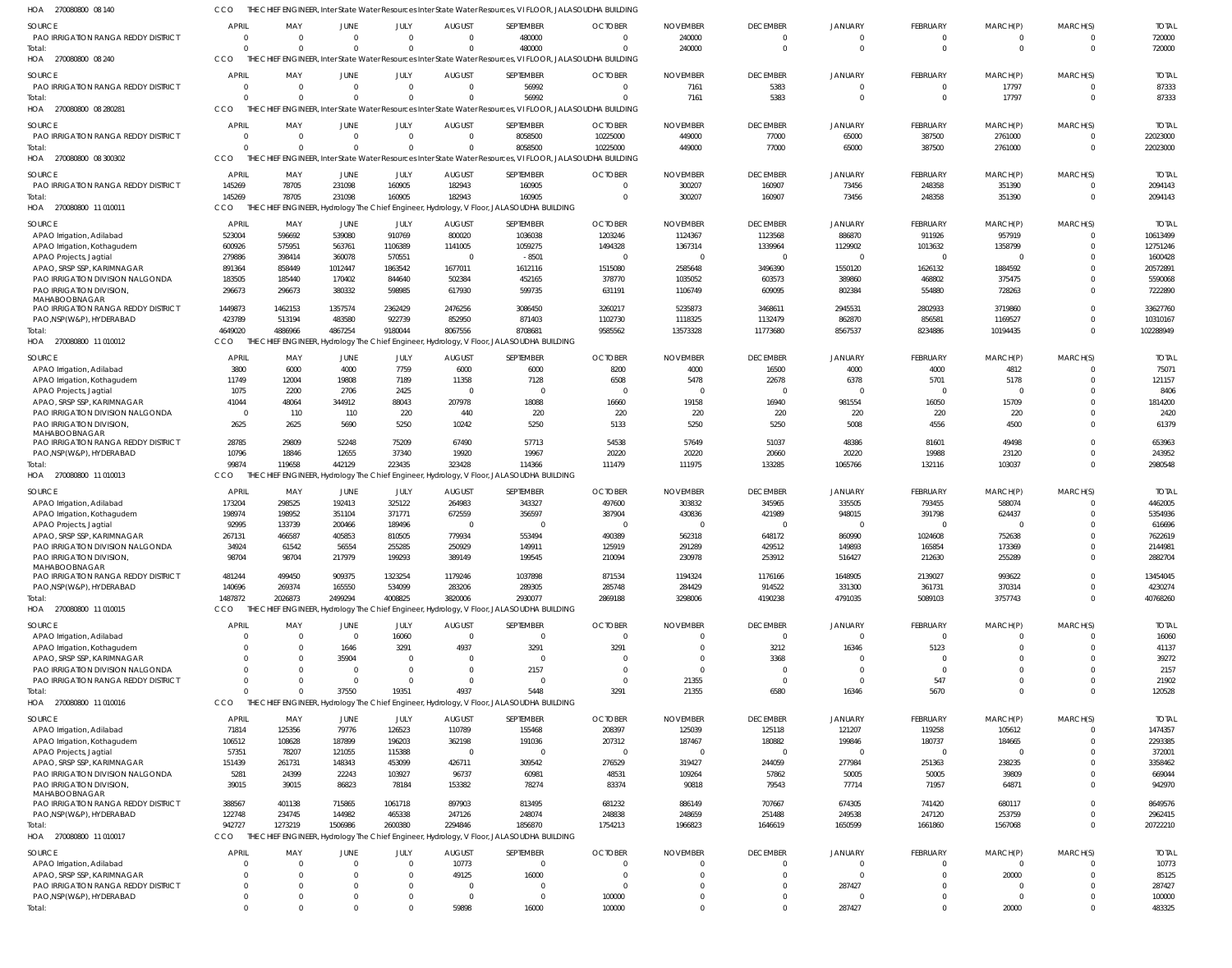CCO THE CHIEF ENGINEER, Hydrology The Chief Engineer, Hydrology, V Floor, JALASOUDHA BUILDING

| HOA<br>270080800 11 010018                           | CCO            |                      |                         |                      |                          | THE CHIEF ENGINEER, Hydrology The Chief Engineer, Hydrology, V Floor, JALASOUDHA BUILDING |                 |                  |                  |                   |                  |                 |          |                   |
|------------------------------------------------------|----------------|----------------------|-------------------------|----------------------|--------------------------|-------------------------------------------------------------------------------------------|-----------------|------------------|------------------|-------------------|------------------|-----------------|----------|-------------------|
| SOURCE                                               | <b>APRIL</b>   | MAY                  | JUNE                    | JULY                 | <b>AUGUST</b>            | SEPTEMBER                                                                                 | <b>OCTOBER</b>  | <b>NOVEMBER</b>  | <b>DECEMBER</b>  | JANUARY           | <b>FEBRUARY</b>  | MARCH(P)        | MARCH(S) | <b>TOTAL</b>      |
| APAO Irrigation, Adilabad                            | $\Omega$       | $\Omega$             | $\overline{0}$          | $\Omega$             | 212608                   | $\Omega$                                                                                  | 39934           | 308367           | $\mathbf 0$      | $\overline{0}$    | $\overline{0}$   | $\Omega$        |          | 560909            |
| APAO Irrigation, Kothagudem                          | $\Omega$       | $\Omega$             | $\mathbf{0}$            | $\Omega$             | 378803                   | $\Omega$                                                                                  | 39920           | 210184           | $\Omega$         | $\Omega$          | $\overline{0}$   | $\Omega$        | $\Omega$ | 628907            |
| APAO, SRSP SSP, KARIMNAGAR                           | $\Omega$       | $\mathbf{0}$         | 9199                    | $\mathbf{0}$         | 289586                   | 125920                                                                                    | 23476           | 15392            | 424406           | 51349             | 108365           |                 |          | 1047693           |
| PAO IRRIGATION DIVISION,                             | $\Omega$       | $\Omega$             | $\Omega$                | $\Omega$             | $\mathbf{0}$             | 34441                                                                                     | $\overline{0}$  | 115464           | $\Omega$         | 27127             | 92652            | $\Omega$        | $\Omega$ | 269684            |
| MAHABOOBNAGAR<br>PAO IRRIGATION RANGA REDDY DISTRICT |                | $\Omega$             | $\Omega$                | $\Omega$             | 542193                   | 147353                                                                                    | 95132           | 95700            | 39588            | 49434             | $\overline{0}$   | $\mathbf 0$     |          | 969400            |
| PAO, NSP (W&P), HYDERABAD                            | $\Omega$       | $\Omega$             | $\mathbf{0}$            | $\Omega$             | 61932                    | 45067                                                                                     | $\Omega$        | 350341           | 86417            | $\Omega$          | 33977            | 72713           | $\Omega$ | 650447            |
| Total:                                               |                | $\Omega$             | 9199                    | $\Omega$             | 1485122                  | 352781                                                                                    | 198462          | 1095448          | 550411           | 127910            | 234994           | 72713           | $\Omega$ | 4127040           |
| HOA 270080800 11 020022                              | CCO            |                      |                         |                      |                          | THE CHIEF ENGINEER, Hydrology The Chief Engineer, Hydrology, V Floor, JALASOUDHA BUILDING |                 |                  |                  |                   |                  |                 |          |                   |
|                                                      |                |                      |                         |                      |                          |                                                                                           |                 |                  |                  |                   |                  |                 |          |                   |
| SOURCE                                               | <b>APRIL</b>   | MAY                  | JUNE                    | JULY                 | <b>AUGUST</b>            | SEPTEMBER                                                                                 | <b>OCTOBER</b>  | <b>NOVEMBER</b>  | <b>DECEMBER</b>  | JANUARY           | <b>FEBRUARY</b>  | MARCH(P)        | MARCH(S) | <b>TOTAL</b>      |
| APAO Irrigation, Kothagudem                          | 73418          | 73415                | 73415                   | 65220                | 65220                    | 65220                                                                                     | 48865           | 53757            | 60368            | 50584             | 50584            | 90429           |          | 770495            |
| APAO, SRSP SSP, KARIMNAGAR                           | $\Omega$       | $\mathbf{0}$         | 31976                   | 17764                | 17764                    | 17764                                                                                     | 17764           | 17764            | 18337            | 27505             | 18337            | 18337           | $\Omega$ | 203312            |
| Total:                                               | 73418          | 73415                | 105391                  | 82984                | 82984                    | 82984                                                                                     | 66629           | 71521            | 78705            | 78089             | 68921            | 108766          | $\Omega$ | 973807            |
| 270080800 11 020023<br>HOA                           | CCO            |                      |                         |                      |                          | THE CHIEF ENGINEER, Hydrology The Chief Engineer, Hydrology, V Floor, JALASOUDHA BUILDING |                 |                  |                  |                   |                  |                 |          |                   |
| SOURCE                                               | <b>APRIL</b>   | MAY                  | JUNE                    | JULY                 | <b>AUGUST</b>            | SEPTEMBER                                                                                 | <b>OCTOBER</b>  | <b>NOVEMBER</b>  | <b>DECEMBER</b>  | JANUARY           | FEBRUARY         | MARCH(P)        | MARCH(S) | <b>TOTAL</b>      |
| APAO Irrigation, Adilabad                            | $\Omega$       | $\overline{0}$       | 50406                   | $\mathbf 0$          | $\mathbf{0}$             | 13623                                                                                     | 40869           | $\Omega$         | 27246            | $\overline{0}$    | 17709            | 13623           |          | 163476            |
| APAO Irrigation, Kothagudem                          | 3600           | 3600                 | 3600                    | 4000                 | 12000                    | 4000                                                                                      | 4000            | 4000             | 4300             | 4000              | 4000             | 4900            | $\Omega$ | 56000             |
| APAO Projects, Jagtial                               | $\Omega$       | $\mathbf{0}$         | 4000                    | $\Omega$             | $\mathbf{0}$             | $\Omega$                                                                                  | $\Omega$        | $\Omega$         | $\Omega$         | $\overline{0}$    | $\Omega$         | $\Omega$        |          | 4000              |
| Total:                                               | 3600           | 3600                 | 58006                   | 4000                 | 12000                    | 17623                                                                                     | 44869           | 4000             | 31546            | 4000              | 21709            | 18523           | $\Omega$ | 223476            |
| HOA 270080800 11 060                                 | <b>CCO</b>     |                      |                         |                      |                          | THE CHIEF ENGINEER, Hydrology The Chief Engineer, Hydrology, V Floor, JALASOUDHA BUILDING |                 |                  |                  |                   |                  |                 |          |                   |
| SOURCE                                               | <b>APRIL</b>   | MAY                  | JUNE                    | JULY                 | <b>AUGUST</b>            | SEPTEMBER                                                                                 | <b>OCTOBER</b>  | <b>NOVEMBER</b>  | <b>DECEMBER</b>  | JANUARY           | <b>FEBRUARY</b>  | MARCH(P)        | MARCH(S) | <b>TOTAL</b>      |
| APAO, SRSP SSP, KARIMNAGAR                           | $\overline{0}$ | $\mathbf{0}$         | $\overline{0}$          | $\Omega$             | $\mathbf{0}$             | $\Omega$                                                                                  | 161746          |                  | $\mathbf 0$      | $\Omega$          | $\overline{0}$   | 0               |          | 161746            |
| PAO IRRIGATION DIVISION,                             | $\Omega$       | $\Omega$             | $\overline{0}$          | $\Omega$             | $\mathbf{0}$             | $\Omega$                                                                                  | $\Omega$        | $\cap$           | $\Omega$         | $\Omega$          | 155362           | $\mathbf 0$     | $\Omega$ | 155362            |
| MAHABOOBNAGAR                                        |                |                      |                         |                      |                          |                                                                                           |                 |                  |                  |                   |                  |                 |          |                   |
| Total:                                               | $\Omega$       | $\Omega$             | $\overline{0}$          | $\Omega$             | $\Omega$                 | $\Omega$                                                                                  | 161746          |                  | $\Omega$         | $\overline{0}$    | 155362           | $\mathbf{0}$    | $\Omega$ | 317108            |
| 270080800 11 110111<br>HOA                           | CCO            |                      |                         |                      |                          | THE CHIEF ENGINEER, Hydrology The Chief Engineer, Hydrology, V Floor, JALASOUDHA BUILDING |                 |                  |                  |                   |                  |                 |          |                   |
| SOURCE                                               | <b>APRIL</b>   | MAY                  | JUNE                    | JULY                 | <b>AUGUST</b>            | SEPTEMBER                                                                                 | <b>OCTOBER</b>  | <b>NOVEMBER</b>  | <b>DECEMBER</b>  | JANUARY           | FEBRUARY         | MARCH(P)        | MARCH(S) | <b>TOTAL</b>      |
| APAO Irrigation, Adilabad                            | $\Omega$       | $\Omega$             | $\overline{0}$          | $\Omega$             | $\mathbf{0}$             | 11700                                                                                     | $\Omega$        | $\Omega$         | $\mathbf 0$      | 22300             | 21890            | 5000            |          | 60890             |
| APAO Irrigation, Kothagudem                          | $\Omega$       | $\Omega$             | $\mathbf 0$             | $\Omega$             | $\Omega$                 | $\Omega$                                                                                  | $\Omega$        | $\Omega$         | 74416            | $\Omega$          | $\mathbf 0$      | $\mathbf 0$     |          | 74416             |
| APAO, SRSP SSP, KARIMNAGAR                           | $\Omega$       | $\Omega$             | $\Omega$                | $\Omega$             | $\Omega$                 | 54919                                                                                     | $\Omega$        | 42222            | $\Omega$         | $\overline{0}$    | $\mathbf 0$      | 146373          |          | 243514            |
| PAO IRRIGATION DIVISION,                             | $\Omega$       | $\Omega$             | $\Omega$                |                      | $\Omega$                 | 96200                                                                                     | $\Omega$        | $\Omega$         | $\Omega$         | $\Omega$          | $\mathbf 0$      | 178400          | $\Omega$ | 274600            |
| MAHABOOBNAGAR                                        |                |                      |                         |                      |                          |                                                                                           |                 |                  |                  |                   |                  |                 |          |                   |
| PAO IRRIGATION RANGA REDDY DISTRICT                  | $\Omega$       | $\Omega$             | $\Omega$                | $\Omega$             | $\Omega$                 | $\Omega$                                                                                  | $\Omega$        | $\Omega$         | $\overline{0}$   | 9750              | $\overline{0}$   | $\Omega$        |          | 9750              |
| PAO, NSP (W&P), HYDERABAD                            | $\Omega$       | $\Omega$             | $\Omega$                | $\Omega$             | 2700                     | 1200                                                                                      | 1200            | 1200             | 1200             | $\overline{0}$    | 1200             | 1500            | $\Omega$ | 10200             |
| Total:                                               |                | $\Omega$             | $\Omega$                | $\Omega$             | 2700                     | 164019                                                                                    | 1200            | 43422            | 75616            | 32050             | 23090            | 331273          | $\Omega$ | 673370            |
| 270080800 11 130131<br>HOA                           | CCO            |                      |                         |                      |                          | THE CHIEF ENGINEER, Hydrology The Chief Engineer, Hydrology, V Floor, JALASOUDHA BUILDING |                 |                  |                  |                   |                  |                 |          |                   |
| SOURCE                                               | <b>APRIL</b>   | MAY                  | JUNE                    | JULY                 | <b>AUGUST</b>            | SEPTEMBER                                                                                 | <b>OCTOBER</b>  | <b>NOVEMBER</b>  | <b>DECEMBER</b>  | JANUARY           | <b>FEBRUARY</b>  | MARCH(P)        | MARCH(S) | <b>TOTAL</b>      |
| APAO Irrigation, Adilabad                            | $\Omega$       | $\Omega$             | $\overline{0}$          | $\Omega$             | $\mathbf{0}$             | 4001                                                                                      | $\Omega$        | $\Omega$         | 3265             | $\overline{0}$    | $\overline{0}$   | 1738            | $\Omega$ | 9004              |
| APAO Irrigation, Kothagudem                          | $\mathbf 0$    | $\mathbf{0}$         | $\overline{0}$          | $\mathbf{0}$         | 27377                    | $\overline{0}$                                                                            | $\Omega$        | 1500             | 1500             | $\overline{0}$    | $\overline{0}$   | 1500            | $\Omega$ | 31877             |
| APAO, SRSP SSP, KARIMNAGAR                           | $\Omega$       | $\mathbf{0}$         | 8610                    | $\Omega$             | 12571                    | 5086                                                                                      | 3761            | 23600            | 4162             | 2355              | 2355             | 19846           |          | 82346             |
| PAO IRRIGATION DIVISION,                             | $\Omega$       | $\Omega$             | $\overline{0}$          | $\Omega$             | 14079                    | 5489                                                                                      | $\Omega$        | - 0              | 19438            | $\Omega$          | $\overline{0}$   | $\mathbf 0$     | $\Omega$ | 39006             |
| MAHABOOBNAGAR                                        |                |                      |                         |                      |                          |                                                                                           |                 |                  |                  |                   |                  |                 |          |                   |
| PAO IRRIGATION RANGA REDDY DISTRICT                  | $\Omega$       | 34202                | 6895                    | $\Omega$             | 42562                    | 68316                                                                                     | $\Omega$        | 46240            | 2578             | 12494             | 13320            | 776             | $\Omega$ | 227383            |
| PAO, NSP(W&P), HYDERABAD                             | $\mathbf 0$    | 3663                 | 4394                    | $\Omega$<br>$\Omega$ | 2431                     | 3038                                                                                      | 2218            | 2162             | 2196             | $\Omega$          | 3527             | 3552            | $\Omega$ | 27181             |
| Total:<br>HOA 270080800 11 130132                    | $\Omega$       | 37865                | 19899                   |                      | 99020                    | 85930                                                                                     | 5979            | 73502            | 33139            | 14849             | 19202            | 27412           | $\Omega$ | 416797            |
|                                                      | CCO            |                      |                         |                      |                          | THE CHIEF ENGINEER, Hydrology The Chief Engineer, Hydrology, V Floor, JALASOUDHA BUILDING |                 |                  |                  |                   |                  |                 |          |                   |
| SOURCE                                               | <b>APRIL</b>   | MAY                  | JUNE                    | JULY                 | <b>AUGUST</b>            | SEPTEMBER                                                                                 | <b>OCTOBER</b>  | <b>NOVEMBER</b>  | <b>DECEMBER</b>  | JANUARY           | FEBRUARY         | MARCH(P)        | MARCH(S) | <b>TOTAL</b>      |
| APAO Irrigation, Adilabad                            | $\Omega$       | $\Omega$             | $\overline{0}$          | $\Omega$             | $\mathbf{0}$             | 32200                                                                                     | $\overline{0}$  | $\Omega$         | $\mathbf 0$      | $\Omega$          | $\overline{0}$   | $\mathbf 0$     |          | 32200             |
| APAO Irrigation, Kothagudem                          | $\Omega$       | $\Omega$             | $\Omega$                | $\Omega$             | 8525                     | 13700                                                                                     | $\Omega$        | 1000             | 6200             | $\overline{0}$    | $\overline{0}$   | 2850            | $\Omega$ | 32275             |
| APAO, SRSP SSP, KARIMNAGAR                           | $\Omega$       | $\Omega$             | $\mathbf{0}$            | $\Omega$             | 14100                    | 53416                                                                                     | 32733           | $\Omega$         | 17050            | $\overline{0}$    | 7950             | 121650          |          | 246899            |
| <b>PAO IRRIGATION DIVISION.</b>                      | $\Omega$       | $\Omega$             | $\Omega$                | $\Omega$             | $\mathbf{0}$             | 27030                                                                                     | $\overline{0}$  | 4472             | 1800             | $\overline{0}$    | 1200             | 16835           |          | 51337             |
| MAHABOOBNAGAR<br>PAO IRRIGATION RANGA REDDY DISTRICT |                | $\Omega$             | $\Omega$                |                      | 9334                     | 144900                                                                                    | $\overline{0}$  | 33522            | 4150428          | $\overline{0}$    | 633877           | 36704           |          | 5008765           |
| PAO, NSP (W&P), HYDERABAD                            | $\Omega$       | $\Omega$             | $\Omega$                | $\Omega$             | $\mathbf{0}$             | 50972                                                                                     | 3600            | 16460            | 14667            | 240               | 6615             | 12935           |          | 105489            |
| Total:                                               | O              | $\Omega$             | $\Omega$                | $\Omega$             | 31959                    | 322218                                                                                    | 36333           | 55454            | 4190145          | 240               | 649642           | 190974          | $\Omega$ | 5476965           |
| HOA 270080800 11 130133                              | CCO            |                      |                         |                      |                          | THE CHIEF ENGINEER, Hydrology The Chief Engineer, Hydrology, V Floor, JALASOUDHA BUILDING |                 |                  |                  |                   |                  |                 |          |                   |
|                                                      |                |                      |                         |                      |                          |                                                                                           |                 |                  |                  |                   |                  |                 |          |                   |
| <b>SOURCE</b>                                        | <b>APRIL</b>   | MAY                  | JUNE                    | JULY                 | <b>AUGUST</b>            | SEPTEMBER                                                                                 | <b>OCTOBER</b>  | <b>NOVEMBER</b>  | <b>DECEMBER</b>  | JANUARY           | <b>FEBRUARY</b>  | MARCH(P)        | MARCH(S) | <b>TOTAL</b>      |
| APAO Irrigation, Adilabad                            | 0              | $\overline{0}$       | $\overline{0}$          | $\Omega$             | $\mathbf{0}$             | 4800                                                                                      | $\Omega$        |                  | $\overline{0}$   | $\Omega$          | $\mathbf 0$      | 0               |          | 4800              |
| APAO Irrigation, Kothagudem                          | $\Omega$       | $\Omega$             | $\mathbf 0$             | $\Omega$             | $\mathbf{0}$             | 330                                                                                       | $\Omega$        |                  | 525              | $\Omega$          | $\mathbf 0$      | 420             | $\Omega$ | 1275              |
| APAO, SRSP SSP, KARIMNAGAR                           | $\Omega$       | $\Omega$             | $\Omega$                | $\Omega$             | 1925                     | 795                                                                                       | $\Omega$        | $\cap$           | 900              | $\Omega$          | $\mathbf 0$      | 3105            | $\Omega$ | 6725              |
| PAO IRRIGATION RANGA REDDY DISTRICT                  | $\Omega$       | $\Omega$             | $\Omega$                | $\Omega$             | 17950                    | $\Omega$                                                                                  | $\Omega$        | 11640            | $\overline{0}$   | $\Omega$          | $\mathbf 0$      | 15780           | $\Omega$ | 45370             |
| Total:                                               | U              | $\Omega$             | $\Omega$                | $\Omega$             | 19875                    | 5925                                                                                      | $\Omega$        | 11640            | 1425             | $\Omega$          | $\Omega$         | 19305           | $\Omega$ | 58170             |
| 270080800 11 130134<br>HOA                           | CCO            |                      |                         |                      |                          | THE CHIEF ENGINEER, Hydrology The Chief Engineer, Hydrology, V Floor, JALASOUDHA BUILDING |                 |                  |                  |                   |                  |                 |          |                   |
| SOURCE                                               | <b>APRIL</b>   | MAY                  | JUNE                    | JULY                 | <b>AUGUST</b>            | SEPTEMBER                                                                                 | <b>OCTOBER</b>  | <b>NOVEMBER</b>  | <b>DECEMBER</b>  | JANUARY           | <b>FEBRUARY</b>  | MARCH(P)        | MARCH(S) | <b>TOTAL</b>      |
| APAO Irrigation, Adilabad                            |                | $\Omega$             | $\overline{0}$          | $\Omega$             | $\mathbf{0}$             | 62700                                                                                     | $\Omega$        | $\Omega$         | $\mathbf 0$      | $\overline{0}$    | 219450           | $\Omega$        |          | 282150            |
| APAO Irrigation, Kothagudem                          |                | $\Omega$             | $\mathbf{0}$            | $\Omega$             | 132000                   | 66000                                                                                     | $\overline{0}$  | 370425           | 318450           | $\Omega$          | $\overline{0}$   | 193050          |          | 1079925           |
| APAO, SRSP SSP, KARIMNAGAR                           | $\Omega$       | $\Omega$             | $\Omega$                | $\Omega$             | $\overline{0}$           | $\Omega$                                                                                  | 371305          | 62700            | 222750           | $\Omega$          | 254100           | 127050          |          | 1037905           |
| PAO IRRIGATION DIVISION NALGONDA                     |                | $\Omega$             | $\mathbf 0$             | $\Omega$             | $\mathbf{0}$             | $\Omega$                                                                                  | $\overline{0}$  | 94284            | 188568           | 125712            | 62856            | $\mathbf 0$     |          | 471420            |
| PAO IRRIGATION DIVISION,                             | $\Omega$       | $\Omega$             | $\Omega$                | $\Omega$             | 127742                   | 264000                                                                                    | $\Omega$        | 264000           | 198000           | 132000            | 198000           | 33000           |          | 1216742           |
| MAHABOOBNAGAR                                        |                |                      |                         |                      |                          |                                                                                           |                 |                  |                  |                   |                  |                 |          |                   |
| PAO IRRIGATION RANGA REDDY DISTRICT                  | $\Omega$       | $\Omega$<br>$\Omega$ | $\mathbf 0$<br>$\Omega$ | $\Omega$<br>$\Omega$ | $\mathbf{0}$<br>$\Omega$ | 913209                                                                                    | $\overline{0}$  | 195905           | 226667           | 64762<br>$\Omega$ | 446667           | 64762           | $\Omega$ | 1911972           |
| PAO, NSP (W&P), HYDERABAD                            |                | $\Omega$             | $\Omega$                | $\Omega$             | 259742                   | 161905<br>1467814                                                                         | 32381<br>403686 | 32381<br>1019695 | 32381<br>1186816 | 322474            | 32381<br>1213454 | 32381<br>450243 | $\Omega$ | 323810<br>6323924 |
| Total:<br>HOA 270080800 11 130135                    | CCO            |                      |                         |                      |                          | THE CHIEF ENGINEER, Hydrology The Chief Engineer, Hydrology, V Floor, JALASOUDHA BUILDING |                 |                  |                  |                   |                  |                 |          |                   |
|                                                      |                |                      |                         |                      |                          |                                                                                           |                 |                  |                  |                   |                  |                 |          |                   |
| SOURCE                                               | <b>APRIL</b>   | MAY                  | JUNE                    | JULY                 | <b>AUGUST</b>            | SEPTEMBER                                                                                 | <b>OCTOBER</b>  | <b>NOVEMBER</b>  | <b>DECEMBER</b>  | JANUARY           | <b>FEBRUARY</b>  | MARCH(P)        | MARCH(S) | <b>TOTAL</b>      |
| APAO Irrigation, Adilabad                            |                | $\overline{0}$       | $\overline{0}$          | $\Omega$             | $\overline{0}$           | 4104                                                                                      | $\overline{0}$  | $\Omega$         | 1480             | $\Omega$          | 1828             | $\mathbf 0$     |          | 7412              |
| APAO Irrigation, Kothagudem                          | $\Omega$       | $\mathbf{0}$         | $\mathbf 0$             | $\Omega$             | 32237                    | $\Omega$                                                                                  | $\overline{0}$  | 11483            | 17454            | $\Omega$          | $\overline{0}$   | 4333            | $\Omega$ | 65507             |
| APAO, SRSP SSP, KARIMNAGAR                           | 0              | $\mathbf{0}$         | $\mathbf 0$             | $\Omega$             | 21155                    | 4640                                                                                      | 6674            |                  | 9453             | $\overline{0}$    | 4941             | 15024           |          | 61887             |
| PAO IRRIGATION DIVISION,<br>MAHABOOBNAGAR            | $\Omega$       | $\Omega$             | $\mathbf 0$             | $\Omega$             | $\mathbf{0}$             | $\Omega$                                                                                  | $\overline{0}$  |                  | $\mathbf 0$      | $\overline{0}$    | $\mathbf 0$      | 6673            | $\Omega$ | 6673              |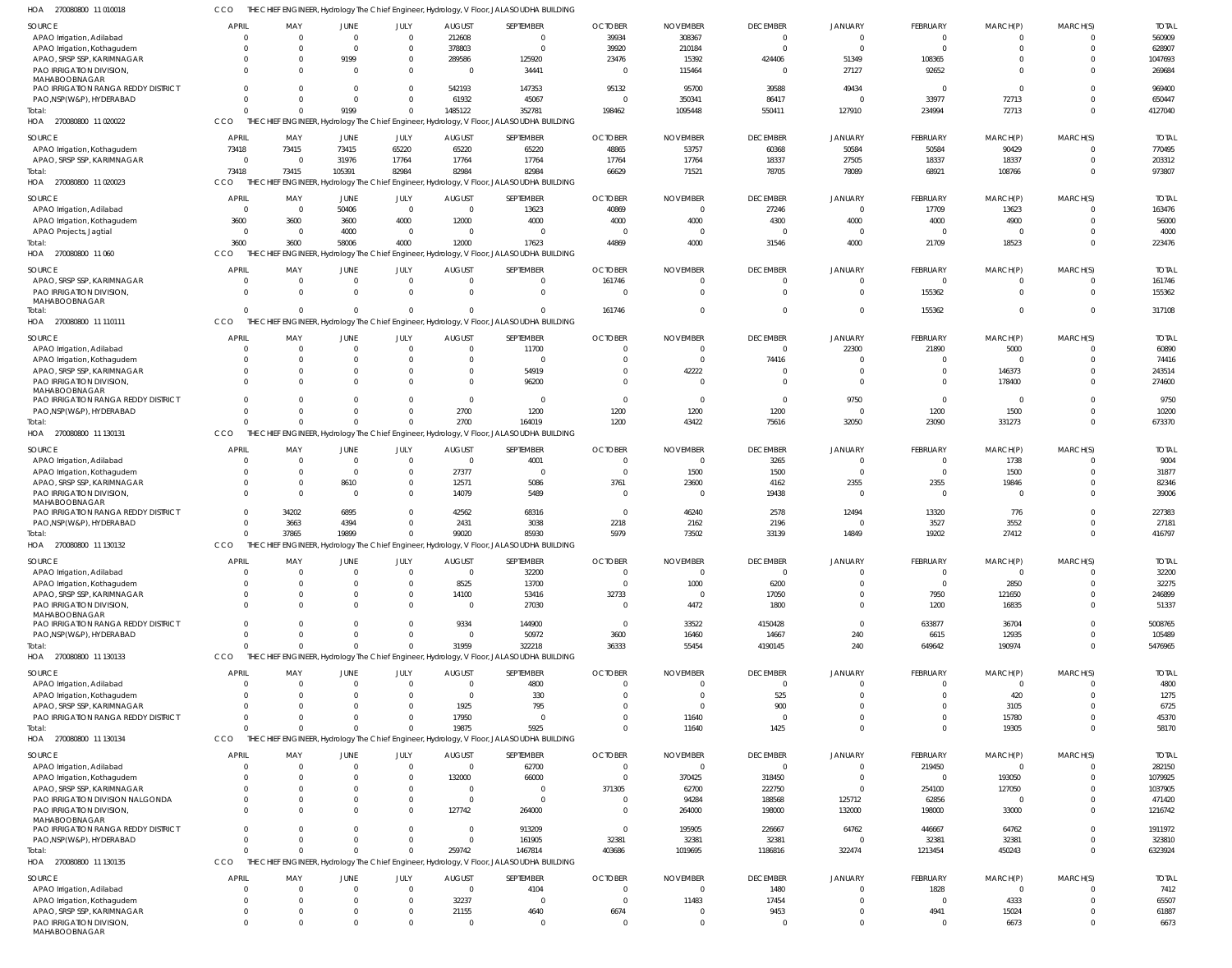| HOA 270080800 11 130135                                                  | CCO                  |                                |                            |                      |                          | THE CHIEF ENGINEER, Hydrology The Chief Engineer, Hydrology, V Floor, JALASOUDHA BUILDING                                |                           |                            |                            |                          |                        |                        |                            |                          |
|--------------------------------------------------------------------------|----------------------|--------------------------------|----------------------------|----------------------|--------------------------|--------------------------------------------------------------------------------------------------------------------------|---------------------------|----------------------------|----------------------------|--------------------------|------------------------|------------------------|----------------------------|--------------------------|
| SOURCE                                                                   | <b>APRIL</b>         | MAY                            | JUNE                       | JULY                 | <b>AUGUST</b>            | SEPTEMBER                                                                                                                | <b>OCTOBER</b>            | <b>NOVEMBER</b>            | <b>DECEMBER</b>            | <b>JANUARY</b>           | FEBRUARY               | MARCH(P)               | MARCH(S)                   | <b>TOTAI</b>             |
| PAO IRRIGATION RANGA REDDY DISTRICT                                      | $\overline{0}$       | 51893                          | 62755                      | $\Omega$             | 195621                   | 70709                                                                                                                    | 62609                     | $\Omega$                   | 135908                     | $\mathbf 0$              | 60254                  | 124590                 | $^{\circ}$                 | 764339                   |
| Total:                                                                   | $\Omega$             | 51893                          | 62755                      |                      | 249013                   | 79453                                                                                                                    | 69283                     | 11483                      | 164295                     | $\overline{0}$           | 67023                  | 150620                 | $\overline{0}$             | 905818                   |
| HOA 270080800 11 140                                                     | CCO                  |                                |                            |                      |                          | THE CHIEF ENGINEER, Hydrology The Chief Engineer, Hydrology, V Floor, JALASOUDHA BUILDING                                |                           |                            |                            |                          |                        |                        |                            |                          |
| <b>SOURCE</b>                                                            | <b>APRIL</b>         | MAY                            | JUNE                       | JULY                 | <b>AUGUST</b>            | <b>SEPTEMBER</b>                                                                                                         | <b>OCTOBER</b>            | <b>NOVEMBER</b>            | <b>DECEMBER</b>            | <b>JANUARY</b>           | FEBRUARY               | MARCH(P)               | MARCH(S)                   | <b>TOTAL</b>             |
| APAO, SRSP SSP, KARIMNAGAR<br>PAO IRRIGATION DIVISION NALGONDA           | $\Omega$<br>$\Omega$ | $\overline{0}$<br>- 0          | $\Omega$<br>$\Omega$       | $\Omega$<br>$\Omega$ | $\Omega$<br>$\Omega$     | $\mathbf{0}$<br>$\Omega$                                                                                                 | 3330<br>- 0               | 6660<br>14371              | $\overline{0}$<br>4106     | 0<br>$\mathbf 0$         | 3330<br>$\overline{0}$ | $\overline{0}$<br>2053 | - 0<br>$\overline{0}$      | 13320<br>20530           |
| Total:                                                                   | $\Omega$             | $\Omega$                       | $\Omega$                   | $\Omega$             | $\cup$                   | $\Omega$                                                                                                                 | 3330                      | 21031                      | 4106                       | $\overline{0}$           | 3330                   | 2053                   | $\overline{0}$             | 33850                    |
| HOA 270080800 11 240                                                     | CCO                  |                                |                            |                      |                          | THE CHIEF ENGINEER, Hydrology The Chief Engineer, Hydrology, V Floor, JALASOUDHA BUILDING                                |                           |                            |                            |                          |                        |                        |                            |                          |
| SOURCE                                                                   | <b>APRIL</b>         | MAY                            | JUNE                       | JULY                 | <b>AUGUST</b>            | SEPTEMBER                                                                                                                | <b>OCTOBER</b>            | <b>NOVEMBER</b>            | <b>DECEMBER</b>            | JANUARY                  | FEBRUARY               | MARCH(P)               | MARCH(S)                   | <b>TOTAL</b>             |
| APAO, SRSP SSP, KARIMNAGAR                                               | $\overline{0}$       | $\overline{0}$                 | $\overline{0}$             | $\Omega$             | $\overline{0}$           | 36173                                                                                                                    |                           |                            | 46915                      | $\Omega$                 | $\Omega$               | 101844                 | $\Omega$                   | 184932                   |
| PAO IRRIGATION RANGA REDDY DISTRICT                                      | $\Omega$             | - 0                            | $\Omega$                   |                      | 20530                    | 85293                                                                                                                    | - 0                       | - 0                        | 47428                      | $\Omega$                 | $\Omega$               | 50680                  | $\Omega$                   | 203931                   |
| PAO, NSP(W&P), HYDERABAD                                                 | $\overline{0}$       | 13619                          | 8136                       |                      | 20032                    | 12035                                                                                                                    | 12567                     | 11916                      | 12413                      | $\Omega$                 | 12466                  | 12305                  | $\Omega$                   | 115489                   |
| Total:                                                                   | $\Omega$             | 13619                          | 8136                       | $\Omega$             | 40562                    | 133501                                                                                                                   | 12567                     | 11916                      | 106756                     | $\overline{0}$           | 12466                  | 164829                 | $\overline{0}$             | 504352                   |
| HOA 270080800 11 290291                                                  | CCO                  |                                |                            |                      |                          | THE CHIEF ENGINEER, Hydrology The Chief Engineer, Hydrology, V Floor, JALASOUDHA BUILDING                                |                           |                            |                            |                          |                        |                        |                            |                          |
| <b>SOURCE</b>                                                            | <b>APRIL</b>         | MAY                            | JUNE                       | JULY                 | <b>AUGUST</b>            | <b>SEPTEMBER</b>                                                                                                         | <b>OCTOBER</b>            | <b>NOVEMBER</b>            | <b>DECEMBER</b>            | <b>JANUARY</b>           | FEBRUARY               | MARCH(P)               | MARCH(S)                   | <b>TOTAL</b>             |
| APAO Irrigation, Kothagudem                                              | 191873               | 185121                         | 120817                     | 182175               | 179787                   | 182775                                                                                                                   | 182775                    | 268201                     | 249081                     | 183595                   | 184625                 | 184625                 | - 0                        | 2295450                  |
| Total:<br>HOA 270080800 11 290292                                        | 191873<br>CCO        | 185121                         | 120817                     | 182175               | 179787                   | 182775<br>THE CHIEF ENGINEER, Hydrology The Chief Engineer, Hydrology, V Floor, JALASOUDHA BUILDING                      | 182775                    | 268201                     | 249081                     | 183595                   | 184625                 | 184625                 | $\overline{0}$             | 2295450                  |
|                                                                          |                      |                                |                            |                      |                          |                                                                                                                          |                           |                            |                            |                          |                        |                        |                            |                          |
| SOURCE                                                                   | APRIL                | MAY                            | JUNE<br>2750               | JULY<br>2275         | <b>AUGUST</b><br>23700   | SEPTEMBER<br>2275                                                                                                        | <b>OCTOBER</b>            | <b>NOVEMBER</b>            | <b>DECEMBER</b>            | <b>JANUARY</b>           | FEBRUARY               | MARCH(P)               | MARCH(S)<br>$\overline{0}$ | <b>TOTAL</b>             |
| APAO Irrigation, Kothagudem<br>Total:                                    | 2931<br>2931         | 3150<br>3150                   | 2750                       | 2275                 | 23700                    | 2275                                                                                                                     | 2275<br>2275              | 2275<br>2275               | 2698<br>2698               | 2275<br>2275             | 2275<br>2275           | 2275<br>2275           | $\overline{0}$             | 51154<br>51154           |
| HOA 270080800 11 290293                                                  | CCO                  |                                |                            |                      |                          | THE CHIEF ENGINEER, Hydrology The Chief Engineer, Hydrology, V Floor, JALASOUDHA BUILDING                                |                           |                            |                            |                          |                        |                        |                            |                          |
| <b>SOURCE</b>                                                            | <b>APRIL</b>         | MAY                            |                            | JULY                 | <b>AUGUST</b>            | SEPTEMBER                                                                                                                | <b>OCTOBER</b>            | <b>NOVEMBER</b>            | <b>DECEMBER</b>            |                          | FEBRUARY               | MARCH(P)               | MARCH(S)                   | <b>TOTAL</b>             |
| APAO Irrigation, Kothagudem                                              | 63575                | 68581                          | JUNE<br>67825              | 60361                | 93452                    | 60361                                                                                                                    | 60361                     | 60361                      | 77675                      | <b>JANUARY</b><br>267076 | 70511                  | 70511                  | $\overline{0}$             | 1020650                  |
| Total:                                                                   | 63575                | 68581                          | 67825                      | 60361                | 93452                    | 60361                                                                                                                    | 60361                     | 60361                      | 77675                      | 267076                   | 70511                  | 70511                  | $\overline{0}$             | 1020650                  |
| HOA 270080800 11 290294                                                  | CCO                  |                                |                            |                      |                          | THE CHIEF ENGINEER, Hydrology The Chief Engineer, Hydrology, V Floor, JALASOUDHA BUILDING                                |                           |                            |                            |                          |                        |                        |                            |                          |
| SOURCE                                                                   | <b>APRIL</b>         | MAY                            | JUNE                       | JULY                 | <b>AUGUST</b>            | SEPTEMBER                                                                                                                | <b>OCTOBER</b>            | <b>NOVEMBER</b>            | <b>DECEMBER</b>            | <b>JANUARY</b>           | FEBRUARY               | MARCH(P)               | MARCH(S)                   | <b>TOTAL</b>             |
| APAO Irrigation, Kothagudem                                              | 30149                | 32541                          | 31271                      | 27599                | 44441                    | 29599                                                                                                                    | 29599                     | 29599                      | 33376                      | 29698                    | 29821                  | 29821                  | $\overline{0}$             | 377514                   |
| Total:                                                                   | 30149                | 32541                          | 31271                      | 27599                | 44441                    | 29599                                                                                                                    | 29599                     | 29599                      | 33376                      | 29698                    | 29821                  | 29821                  | $\overline{0}$             | 377514                   |
| HOA 270080800 11 290296                                                  | CCO                  |                                |                            |                      |                          | THE CHIEF ENGINEER, Hydrology The Chief Engineer, Hydrology, V Floor, JALASOUDHA BUILDING                                |                           |                            |                            |                          |                        |                        |                            |                          |
| <b>SOURCE</b>                                                            | <b>APRIL</b>         | MAY                            | JUNE                       | JULY                 | <b>AUGUST</b>            | SEPTEMBER                                                                                                                | <b>OCTOBER</b>            | <b>NOVEMBER</b>            | <b>DECEMBER</b>            | <b>JANUARY</b>           | FEBRUARY               | MARCH(P)               | MARCH(S)                   | <b>TOTAL</b>             |
| APAO Irrigation, Kothagudem                                              | $\overline{0}$       | - 0                            | $\mathbf{0}$               | $\overline{0}$       | $\overline{0}$           | $\mathbf{0}$                                                                                                             | $\Omega$                  | $\Omega$                   | 0                          | 0                        | $\overline{0}$         | 44716                  | - 0                        | 44716                    |
| Total:                                                                   | $\Omega$             | $\Omega$                       | $\Omega$                   | $\Omega$             | $\Omega$                 | $\Omega$                                                                                                                 | $\Omega$                  | $\Omega$                   | $\overline{0}$             | $\overline{0}$           | $\mathbf 0$            | 44716                  | $\overline{0}$             | 44716                    |
| HOA 270080800 11 300302                                                  | CCO                  |                                |                            |                      |                          | THE CHIEF ENGINEER, Hydrology The Chief Engineer, Hydrology, V Floor, JALASOUDHA BUILDING                                |                           |                            |                            |                          |                        |                        |                            |                          |
| SOURCE                                                                   | <b>APRIL</b>         | MAY                            | JUNE                       | JULY                 | <b>AUGUST</b>            | SEPTEMBER                                                                                                                | <b>OCTOBER</b>            | <b>NOVEMBER</b>            | <b>DECEMBER</b>            | JANUARY                  | FEBRUARY               | MARCH(P)               | MARCH(S)                   | <b>TOTAL</b>             |
| APAO, SRSP SSP, KARIMNAGAR                                               | $\overline{0}$       | $\overline{\mathbf{0}}$        | 58836                      | $\overline{0}$       | 43582                    | 21791                                                                                                                    | $\Omega$                  | 21791                      | 43582                      | $\mathbf 0$              | 21791                  | 28327                  | $\overline{0}$             | 239700                   |
| PAO IRRIGATION DIVISION,<br>MAHABOOBNAGAR                                | $\Omega$             | - 0                            | - 0                        | 49828                | 41862                    | 20931                                                                                                                    |                           |                            | 62793                      | 20931                    | $\Omega$               | 46791                  | $\Omega$                   | 243136                   |
| PAO IRRIGATION RANGA REDDY DISTRICT                                      | $\overline{0}$       | $\Omega$                       | 214077                     | 142717               | 142717                   | 142717                                                                                                                   | 124437                    | 121729                     | 132562                     | $\overline{0}$           | 272001                 | $\Omega$               | $\Omega$                   | 1292957                  |
| PAO, NSP(W&P), HYDERABAD                                                 | 37779                | $\Omega$                       | 75560                      | 41862                | 41978                    | 41978                                                                                                                    |                           | 83956                      | 41978                      | 20989                    | 71363                  | 46176                  | $\overline{0}$             | 503619                   |
| Total:                                                                   | 37779                | - 0                            | 348473                     | 234407               | 270139                   | 227417                                                                                                                   | 124437                    | 227476                     | 280915                     | 41920                    | 365155                 | 121294                 | $\overline{0}$             | 2279412                  |
| HOA 270080800 11 310318                                                  | CCO                  |                                |                            |                      |                          | THE CHIEF ENGINEER, Hydrology The Chief Engineer, Hydrology, V Floor, JALASOUDHA BUILDING                                |                           |                            |                            |                          |                        |                        |                            |                          |
| SOURCE                                                                   | <b>APRIL</b>         | MAY                            | JUNE                       | JULY                 | <b>AUGUST</b>            | <b>SEPTEMBER</b>                                                                                                         | <b>OCTOBER</b>            | <b>NOVEMBER</b>            | <b>DECEMBER</b>            | <b>JANUARY</b>           | FEBRUARY               | MARCH(P)               | MARCH(S)                   | <b>TOTAL</b>             |
| APAO, SRSP SSP, KARIMNAGAR                                               | $\Omega$             |                                |                            |                      | 20000                    | 0                                                                                                                        |                           |                            |                            |                          |                        |                        |                            | 20000                    |
| Total:<br>HOA 270080800 11 510511                                        | $\Omega$<br>CCO      | $\Omega$                       | $\Omega$                   |                      | 20000                    | $\Omega$<br>THE CHIEF ENGINEER, Hydrology The Chief Engineer, Hydrology, V Floor, JALASOUDHA BUILDING                    | $\Omega$                  | $\Omega$                   | $\Omega$                   | $\Omega$                 | $\Omega$               | $\Omega$               | $\Omega$                   | 20000                    |
|                                                                          |                      |                                |                            |                      |                          |                                                                                                                          |                           |                            |                            |                          |                        |                        |                            |                          |
| SOURCE                                                                   | <b>APRIL</b>         | MAY                            | JUNE                       | JULY                 | <b>AUGUST</b>            | SEPTEMBER                                                                                                                | <b>OCTOBER</b>            | <b>NOVEMBER</b>            | <b>DECEMBER</b>            | <b>JANUARY</b>           | FEBRUARY               | MARCH(P)               | MARCH(S)                   | <b>TOTAL</b>             |
| APAO, SRSP SSP, KARIMNAGAR<br><b>PAO IRRIGATION RANGA REDDY DISTRICT</b> | $\Omega$<br>$\Omega$ | - 0<br>$\Omega$                | $\Omega$                   | $\Omega$             | 7200<br>25842            | $\Omega$                                                                                                                 |                           |                            | 12800<br>$\Omega$          | $\overline{0}$<br>16334  | $\Omega$<br>$\Omega$   | $\Omega$<br>54826      | $\Omega$<br>$\Omega$       | 20000<br>97002           |
| PAO, NSP (W&P), HYDERABAD                                                | $\Omega$             | $\Omega$                       |                            |                      | $\Omega$                 | $\Omega$                                                                                                                 |                           |                            | 13700                      | $\overline{0}$           | 4840                   | $\Omega$               | $\Omega$                   | 18540                    |
| Total:                                                                   | $\Omega$             | $\Omega$                       | $\Omega$                   |                      | 33042                    | $\Omega$                                                                                                                 |                           |                            | 26500                      | 16334                    | 4840                   | 54826                  | $\Omega$                   | 135542                   |
| HOA 270080800 52 010011                                                  | CCO                  |                                |                            |                      |                          | THE CHIEF ENGINEER, Central Design Organisation Central Designs Organisation, Vth Floor, Jalasoudha Building,            |                           |                            |                            |                          |                        |                        |                            |                          |
| SOURCE                                                                   | APRIL                | MAY                            | JUNE                       | JULY                 | <b>AUGUST</b>            | SEPTEMBER                                                                                                                | <b>OCTOBER</b>            | <b>NOVEMBER</b>            | <b>DECEMBER</b>            | <b>JANUARY</b>           | FEBRUARY               | MARCH(P)               | MARCH(S)                   | <b>TOTAL</b>             |
| PAO IRRIGATION RANGA REDDY DISTRICT                                      | 4897468              | 4747755                        | 4684191                    | 8257991              | 8626027                  | 9231618                                                                                                                  | 8966784                   | 15023976                   | 11812255                   | 8560620                  | 9348206                | 11896119               | $\overline{0}$             | 106053010                |
| Total:                                                                   | 4897468              | 4747755                        | 4684191                    | 8257991              | 8626027                  | 9231618                                                                                                                  | 8966784                   | 15023976                   | 11812255                   | 8560620                  | 9348206                | 11896119               | $\overline{\mathbf{0}}$    | 106053010                |
| HOA 270080800 52 010012                                                  | CCO                  |                                |                            |                      |                          | THE CHIEF ENGINEER, Central Design Organisation Central Designs Organisation, Vth Floor, Jalasoudha Building,            |                           |                            |                            |                          |                        |                        |                            |                          |
| SOURCE                                                                   | <b>APRIL</b>         | MAY                            | JUNE                       | JULY                 | <b>AUGUST</b>            | SEPTEMBER                                                                                                                | <b>OCTOBER</b>            | <b>NOVEMBER</b>            | <b>DECEMBER</b>            | <b>JANUARY</b>           | FEBRUARY               | MARCH(P)               | MARCH(S)                   | <b>TOTAL</b>             |
| <b>PAO IRRIGATION RANGA REDDY DISTRICT</b>                               | 127024               | 125841                         | 237171                     | 340233               | 325207                   | 242704                                                                                                                   | 227958                    | 220501                     | 230065                     | 191867                   | 232283                 | 225146                 | $\overline{0}$             | 2726000                  |
| Total:                                                                   | 127024               | 125841                         | 237171                     | 340233               | 325207                   | 242704                                                                                                                   | 227958                    | 220501                     | 230065                     | 191867                   | 232283                 | 225146                 | $\overline{0}$             | 2726000                  |
| HOA 270080800 52 010013                                                  | CCO                  |                                |                            |                      |                          | THE CHIEF ENGINEER, Central Design Organisation Central Designs Organisation, Vth Floor, Jalasoudha Building,            |                           |                            |                            |                          |                        |                        |                            |                          |
| SOURCE                                                                   | <b>APRIL</b>         | MAY                            | JUNE                       | JULY                 | <b>AUGUST</b>            | SEPTEMBER                                                                                                                | <b>OCTOBER</b>            | <b>NOVEMBER</b>            | <b>DECEMBER</b>            | <b>JANUARY</b>           | FEBRUARY               | MARCH(P)               | MARCH(S)                   | <b>TOTAL</b>             |
| PAO IRRIGATION RANGA REDDY DISTRICT                                      | 1625841              | 1649260                        | 3031426                    | 4174291              | 4213727                  | 3080858                                                                                                                  | 2955190                   | 2871153                    | 3301681                    | 3376808                  | 6459997                | 4578900                | $\overline{0}$             | 41319132                 |
| Total:<br>HOA 270080800 52 010015                                        | 1625841<br>CCO       | 1649260                        | 3031426                    | 4174291              | 4213727                  | 3080858<br>THE CHIEF ENGINEER, Central Design Organisation Central Designs Organisation, Vth Floor, Jalasoudha Building, | 2955190                   | 2871153                    | 3301681                    | 3376808                  | 6459997                | 4578900                | $\overline{\mathbf{0}}$    | 41319132                 |
|                                                                          |                      |                                |                            |                      |                          |                                                                                                                          |                           |                            |                            |                          |                        |                        |                            |                          |
| <b>SOURCE</b>                                                            | <b>APRIL</b>         | MAY                            | JUNE                       | JULY                 | <b>AUGUST</b>            | SEPTEMBER                                                                                                                | <b>OCTOBER</b>            | <b>NOVEMBER</b>            | <b>DECEMBER</b>            | <b>JANUARY</b>           | FEBRUARY               | MARCH(P)               | MARCH(S)                   | <b>TOTAL</b>             |
| <b>PAO IRRIGATION RANGA REDDY DISTRICT</b><br>Total:                     | $\Omega$<br>$\Omega$ | $\overline{\mathbf{0}}$<br>- 0 | $\overline{0}$<br>$\Omega$ | $\Omega$             | $\Omega$                 | 920<br>920                                                                                                               | $\Omega$                  |                            | 0<br>$\Omega$              | 383<br>383               | $\Omega$<br>$\Omega$   | 830<br>830             | $\overline{0}$<br>$\Omega$ | 2133<br>2133             |
| HOA 270080800 52 010016                                                  | <b>CCO</b>           | THE                            |                            |                      |                          | CHIEF ENGINEER, Central Design Organisation Central Designs Organisation, Vth Floor, Jalasoudha Building,                |                           |                            |                            |                          |                        |                        |                            |                          |
|                                                                          |                      |                                |                            |                      |                          |                                                                                                                          |                           |                            |                            |                          |                        |                        |                            |                          |
| SOURCE<br>PAO IRRIGATION RANGA REDDY DISTRICT                            | APRIL<br>1383749     | MAY<br>1403214                 | JUNE<br>2562679            | JULY<br>3589878      | <b>AUGUST</b><br>3499641 | SEPTEMBER<br>2658463                                                                                                     | <b>OCTOBER</b><br>2550749 | <b>NOVEMBER</b><br>2445333 | <b>DECEMBER</b><br>2452583 | JANUARY<br>2434064       | FEBRUARY<br>2654652    | MARCH(P)<br>2469976    | MARCH(S)<br>$\overline{0}$ | <b>TOTAL</b><br>30104981 |
| Total:                                                                   | 1383749              | 1403214                        | 2562679                    | 3589878              | 3499641                  | 2658463                                                                                                                  | 2550749                   | 2445333                    | 2452583                    | 2434064                  | 2654652                | 2469976                | $\Omega$                   | 30104981                 |
|                                                                          |                      |                                |                            |                      |                          |                                                                                                                          |                           |                            |                            |                          |                        |                        |                            |                          |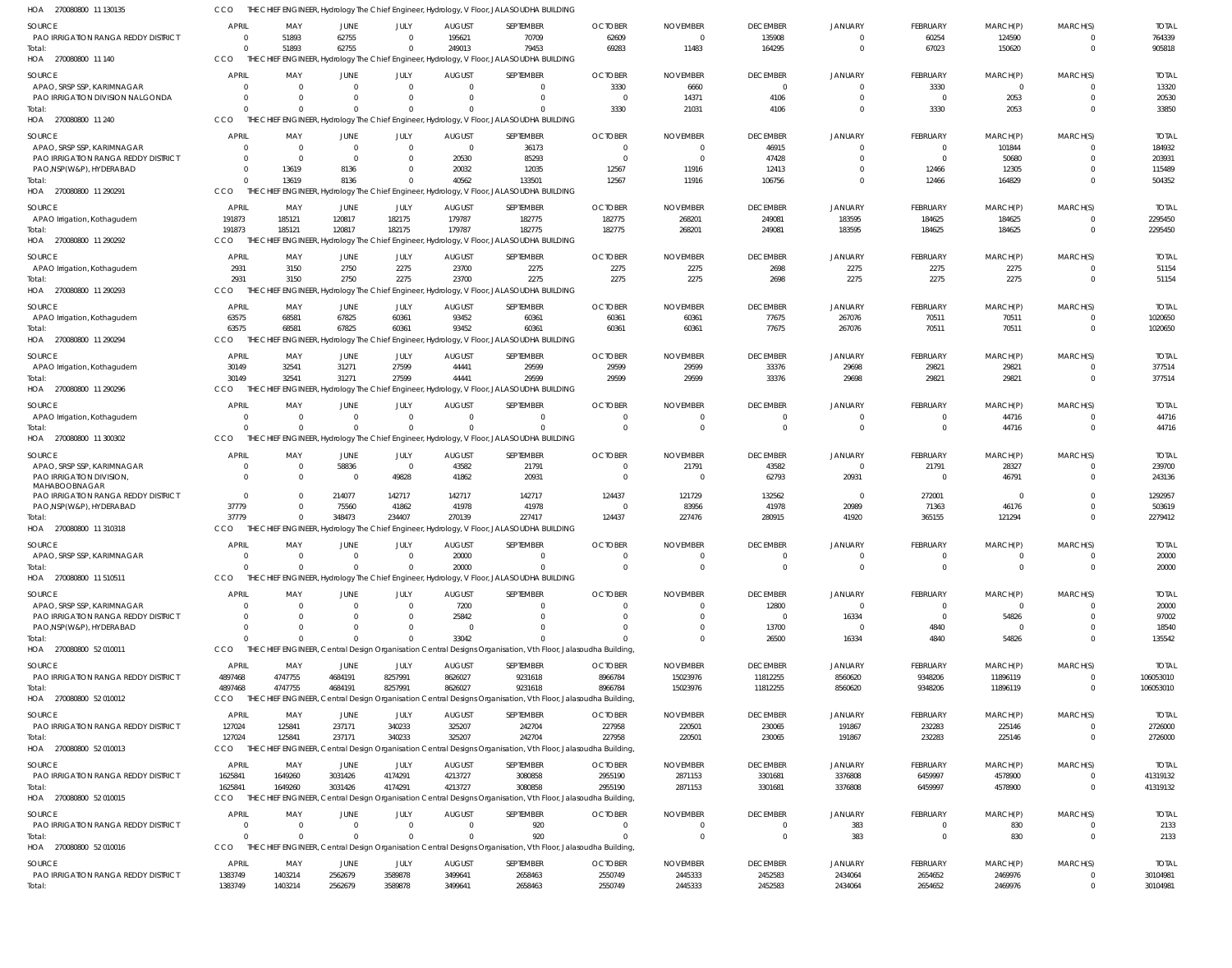| HOA 270080800 52 010017                              | CCO                                       |                                           |                               |                        |                                 | THE CHIEF ENGINEER, Central Design Organisation Central Designs Organisation, Vth Floor, Jalasoudha Building,           |                                                                                                                                            |                            |                             |                            |                            |                     |                      |                          |
|------------------------------------------------------|-------------------------------------------|-------------------------------------------|-------------------------------|------------------------|---------------------------------|-------------------------------------------------------------------------------------------------------------------------|--------------------------------------------------------------------------------------------------------------------------------------------|----------------------------|-----------------------------|----------------------------|----------------------------|---------------------|----------------------|--------------------------|
| <b>SOURCE</b>                                        | <b>APRIL</b>                              | MAY                                       | JUNE                          | JULY                   | <b>AUGUST</b>                   | SEPTEMBER                                                                                                               | <b>OCTOBER</b>                                                                                                                             | <b>NOVEMBER</b>            | <b>DECEMBER</b>             | <b>JANUARY</b>             | <b>FEBRUARY</b>            | MARCH(P)            | MARCH(S)             | <b>TOTAL</b>             |
| PAO IRRIGATION RANGA REDDY DISTRICT                  | - 0                                       | $\overline{\mathbf{0}}$                   | 201688                        | $\Omega$               | 13500                           | 12000                                                                                                                   | 100000                                                                                                                                     | 33927                      | $\Omega$                    | 33350                      | 189922                     | 97994               |                      | 682381                   |
| Total:<br>HOA 270080800 52 010018                    | $\Omega$<br>CCO                           | - 0                                       | 201688                        | $\Omega$               | 13500                           | 12000<br>THE CHIEF ENGINEER, Central Design Organisation Central Designs Organisation, Vth Floor, Jalasoudha Building,  | 100000                                                                                                                                     | 33927                      | $\Omega$                    | 33350                      | 189922                     | 97994               | $\Omega$             | 682381                   |
| <b>SOURCE</b>                                        | <b>APRIL</b>                              |                                           |                               |                        |                                 |                                                                                                                         |                                                                                                                                            |                            |                             |                            |                            |                     |                      | <b>TOTAL</b>             |
| PAO IRRIGATION RANGA REDDY DISTRICT                  | $\overline{\mathbf{0}}$                   | MAY<br>$\overline{0}$                     | JUNE<br>$\overline{0}$        | JULY<br>20284          | <b>AUGUST</b><br>1682489        | SEPTEMBER<br>466697                                                                                                     | <b>OCTOBER</b><br>25355                                                                                                                    | <b>NOVEMBER</b><br>208672  | <b>DECEMBER</b><br>351192   | <b>JANUARY</b><br>78089    | <b>FEBRUARY</b><br>1273600 | MARCH(P)<br>45980   | MARCH(S)<br>$\Omega$ | 4152358                  |
| Total:                                               | $\Omega$                                  | - 0                                       | $\Omega$                      | 20284                  | 1682489                         | 466697                                                                                                                  | 25355                                                                                                                                      | 208672                     | 351192                      | 78089                      | 1273600                    | 45980               | $\Omega$             | 4152358                  |
| HOA 270080800 52 020023                              | CCO                                       |                                           |                               |                        |                                 | THE CHIEF ENGINEER, Central Design Organisation Central Designs Organisation, Vth Floor, Jalasoudha Building,           |                                                                                                                                            |                            |                             |                            |                            |                     |                      |                          |
| SOURCE                                               | <b>APRIL</b>                              | MAY                                       | JUNE                          | JULY                   | <b>AUGUST</b>                   | SEPTEMBER                                                                                                               | <b>OCTOBER</b>                                                                                                                             | <b>NOVEMBER</b>            | <b>DECEMBER</b>             | <b>JANUARY</b>             | <b>FEBRUARY</b>            | MARCH(P)            | MARCH(S)             | <b>TOTAL</b>             |
| PAO IRRIGATION RANGA REDDY DISTRICT<br>Total:        | $\overline{\mathbf{0}}$<br>$\overline{0}$ | 16000<br>16000                            | 8000<br>8000                  | 8000<br>8000           | 8000<br>8000                    | 13066<br>13066                                                                                                          | $\Omega$<br>$\Omega$                                                                                                                       | 8000<br>8000               | 8000<br>8000                | 8000<br>8000               | 8000<br>8000               | 8000<br>8000        | $\Omega$             | 93066<br>93066           |
| HOA 270080800 52 110111                              | CCO                                       |                                           |                               |                        |                                 | THE CHIEF ENGINEER, Central Design Organisation Central Designs Organisation, Vth Floor, Jalasoudha Building,           |                                                                                                                                            |                            |                             |                            |                            |                     |                      |                          |
| <b>SOURCE</b>                                        | <b>APRIL</b>                              | MAY                                       | JUNE                          | JULY                   | <b>AUGUST</b>                   | SEPTEMBER                                                                                                               | <b>OCTOBER</b>                                                                                                                             | <b>NOVEMBER</b>            | <b>DECEMBER</b>             | <b>JANUARY</b>             | <b>FEBRUARY</b>            | MARCH(P)            | MARCH(S)             | <b>TOTAL</b>             |
| PAO IRRIGATION RANGA REDDY DISTRICT                  | $\overline{0}$                            | $\overline{\mathbf{0}}$                   | $\overline{0}$                | $\Omega$               | 20105                           | 0                                                                                                                       | $\Omega$                                                                                                                                   | 10000                      | $\Omega$                    | $\Omega$                   | 0                          | 0                   |                      | 30105                    |
| Total:                                               | $\Omega$                                  | $\Omega$                                  | $\Omega$                      | $\Omega$               | 20105                           | $\Omega$                                                                                                                | $\Omega$                                                                                                                                   | 10000                      | $\Omega$                    | $\Omega$                   | $\mathbf 0$                | $\Omega$            | $\Omega$             | 30105                    |
| HOA 270080800 52 130131                              | CCO                                       |                                           |                               |                        |                                 | THE CHIEF ENGINEER, Central Design Organisation Central Designs Organisation, Vth Floor, Jalasoudha Building,           |                                                                                                                                            |                            |                             |                            |                            |                     |                      |                          |
| <b>SOURCE</b><br>PAO IRRIGATION RANGA REDDY DISTRICT | <b>APRIL</b><br>$\overline{0}$            | MAY<br>48587                              | JUNE<br>49063                 | JULY<br>$\overline{0}$ | <b>AUGUST</b><br>729            | SEPTEMBER<br>10765                                                                                                      | <b>OCTOBER</b><br>$\Omega$                                                                                                                 | <b>NOVEMBER</b><br>194527  | <b>DECEMBER</b><br>48906    | <b>JANUARY</b><br>$\Omega$ | <b>FEBRUARY</b><br>93342   | MARCH(P)<br>87652   | MARCH(S)             | <b>TOTAL</b><br>533571   |
| Total:                                               | $\Omega$                                  | 48587                                     | 49063                         | $\Omega$               | 729                             | 10765                                                                                                                   | $\Omega$                                                                                                                                   | 194527                     | 48906                       | $\Omega$                   | 93342                      | 87652               | $\Omega$             | 533571                   |
| HOA 270080800 52 130132                              | CCO                                       |                                           |                               |                        |                                 | THE CHIEF ENGINEER, Central Design Organisation Central Designs Organisation, Vth Floor, Jalasoudha Building,           |                                                                                                                                            |                            |                             |                            |                            |                     |                      |                          |
| <b>SOURCE</b>                                        | <b>APRIL</b>                              | MAY                                       | JUNE                          | JULY                   | <b>AUGUST</b>                   | SEPTEMBER                                                                                                               | <b>OCTOBER</b>                                                                                                                             | <b>NOVEMBER</b>            | <b>DECEMBER</b>             | <b>JANUARY</b>             | FEBRUARY                   | MARCH(P)            | MARCH(S)             | <b>TOTAL</b>             |
| PAO IRRIGATION RANGA REDDY DISTRICT                  | $\overline{0}$                            | $\overline{0}$                            | $\overline{0}$                | $\Omega$               | 141993                          | 500961                                                                                                                  | $\Omega$                                                                                                                                   | 129843                     | 247456                      | 156192                     | 115904                     | 154441              | $\Omega$             | 1446790                  |
| Total:<br>HOA 270080800 52 130134                    | $\Omega$<br>CCO                           | $\Omega$                                  | $\overline{0}$                | $\Omega$               | 141993                          | 500961<br>THE CHIEF ENGINEER, Central Design Organisation Central Designs Organisation, Vth Floor, Jalasoudha Building, | $\Omega$                                                                                                                                   | 129843                     | 247456                      | 156192                     | 115904                     | 154441              | $\Omega$             | 1446790                  |
| <b>SOURCE</b>                                        | APRIL                                     | MAY                                       | JUNE                          | JULY                   | <b>AUGUST</b>                   | SEPTEMBER                                                                                                               | <b>OCTOBER</b>                                                                                                                             | <b>NOVEMBER</b>            | <b>DECEMBER</b>             | <b>JANUARY</b>             | <b>FEBRUARY</b>            | MARCH(P)            | MARCH(S)             | <b>TOTAL</b>             |
| PAO IRRIGATION RANGA REDDY DISTRICT                  | $\overline{\mathbf{0}}$                   | $\overline{\mathbf{0}}$                   | $\overline{0}$                | $\Omega$               | 926194                          | 430667                                                                                                                  | $\Omega$                                                                                                                                   | 497048                     | 231524                      | $\Omega$                   | 231524                     | 328667              |                      | 2645624                  |
| Total:                                               | $\Omega$                                  | $\Omega$                                  | $\Omega$                      | $\Omega$               | 926194                          | 430667                                                                                                                  | $\Omega$                                                                                                                                   | 497048                     | 231524                      | $\Omega$                   | 231524                     | 328667              | $\Omega$             | 2645624                  |
| HOA 270080800 52 240                                 | CCO                                       |                                           |                               |                        |                                 | THE CHIEF ENGINEER, Central Design Organisation Central Designs Organisation, Vth Floor, Jalasoudha Building,           |                                                                                                                                            |                            |                             |                            |                            |                     |                      |                          |
| <b>SOURCE</b>                                        | <b>APRIL</b>                              | MAY                                       | JUNE                          | JULY                   | <b>AUGUST</b>                   | SEPTEMBER                                                                                                               | <b>OCTOBER</b>                                                                                                                             | <b>NOVEMBER</b>            | <b>DECEMBER</b>             | <b>JANUARY</b>             | FEBRUARY                   | MARCH(P)            | MARCH(S)             | <b>TOTAL</b>             |
| PAO IRRIGATION RANGA REDDY DISTRICT<br>Total:        | $\overline{\mathbf{0}}$<br>$\Omega$       | $\overline{\mathbf{0}}$<br>$\overline{0}$ | $\overline{0}$<br>$\mathbf 0$ | $\Omega$<br>$\Omega$   | 91285<br>91285                  | 45253<br>45253                                                                                                          | $\Omega$<br>$\Omega$                                                                                                                       | 22472<br>22472             | 35613<br>35613              | 26314<br>26314             | 28008<br>28008             | 23342<br>23342      | $\Omega$             | 272287<br>272287         |
| HOA 270080800 52 300302                              | CCO                                       |                                           |                               |                        |                                 | THE CHIEF ENGINEER, Central Design Organisation Central Designs Organisation, Vth Floor, Jalasoudha Building,           |                                                                                                                                            |                            |                             |                            |                            |                     |                      |                          |
| <b>SOURCE</b>                                        | APRIL                                     | MAY                                       | JUNE                          | JULY                   | <b>AUGUST</b>                   | SEPTEMBER                                                                                                               | <b>OCTOBER</b>                                                                                                                             | <b>NOVEMBER</b>            | <b>DECEMBER</b>             | <b>JANUARY</b>             | FEBRUARY                   | MARCH(P)            | MARCH(S)             | <b>TOTAL</b>             |
| PAO IRRIGATION RANGA REDDY DISTRICT                  | 109597                                    | 109556                                    | 109556                        | 121729                 | 121729                          | 121729                                                                                                                  | 121729                                                                                                                                     | 121729                     | 121729                      | 121729                     | 121729                     | 158248              |                      | 1460789                  |
| Total:                                               | 109597                                    | 109556                                    | 109556                        | 121729                 | 121729                          | 121729                                                                                                                  | 121729                                                                                                                                     | 121729                     | 121729                      | 121729                     | 121729                     | 158248              | $\Omega$             | 1460789                  |
| HOA 270080800 52 310318                              | CCO                                       |                                           |                               |                        |                                 | THE CHIEF ENGINEER, Central Design Organisation Central Designs Organisation, Vth Floor, Jalasoudha Building,           |                                                                                                                                            |                            |                             |                            |                            |                     |                      |                          |
| <b>SOURCE</b><br>PAO IRRIGATION RANGA REDDY DISTRICT | <b>APRIL</b><br>$\overline{0}$            | MAY<br>$\overline{0}$                     | JUNE<br>$\overline{0}$        | JULY<br>$\Omega$       | <b>AUGUST</b><br>$\overline{0}$ | SEPTEMBER<br>$\overline{0}$                                                                                             | <b>OCTOBER</b><br>$\overline{0}$                                                                                                           | <b>NOVEMBER</b><br>20000   | <b>DECEMBER</b><br>$\Omega$ | <b>JANUARY</b><br>$\Omega$ | FEBRUARY<br>$\mathbf 0$    | MARCH(P)<br>0       | MARCH(S)<br>$\Omega$ | <b>TOTAL</b><br>20000    |
| Total:                                               | $\Omega$                                  | - 0                                       | $\Omega$                      |                        | $\Omega$                        | $\Omega$                                                                                                                | $\Omega$                                                                                                                                   | 20000                      | $\Omega$                    | $\Omega$                   | $\mathbf 0$                | $\Omega$            | $\Omega$             | 20000                    |
| HOA 270080800 52 510511                              | CCO                                       | THE                                       |                               |                        |                                 | CHIEF ENGINEER, Central Design Organisation Central Designs Organisation, Vth Floor, Jalasoudha Building,               |                                                                                                                                            |                            |                             |                            |                            |                     |                      |                          |
| SOURCE                                               | <b>APRIL</b>                              | MAY                                       | JUNE                          | JULY                   | <b>AUGUST</b>                   | SEPTEMBER                                                                                                               | <b>OCTOBER</b>                                                                                                                             | <b>NOVEMBER</b>            | <b>DECEMBER</b>             | <b>JANUARY</b>             | <b>FEBRUARY</b>            | MARCH(P)            | MARCH(S)             | <b>TOTAL</b>             |
| <b>PAO IRRIGATION RANGA REDDY DISTRICT</b>           | $\overline{\mathbf{0}}$<br>$\Omega$       | $\overline{\mathbf{0}}$<br>$\Omega$       | $\Omega$<br>$\Omega$          | $\Omega$<br>$\Omega$   | 19515<br>19515                  | 24995<br>24995                                                                                                          | $\Omega$                                                                                                                                   | $\Omega$                   | $\Omega$<br>$\Omega$        | $\cap$<br>$\Omega$         | $\Omega$                   | $\Omega$            | $\Omega$             | 44510                    |
| Total:<br>HOA 270080800 70 270272                    | CCO                                       |                                           |                               |                        |                                 |                                                                                                                         | Engineer-in-Chief, Major Irrigation,Flood ControlandDrainage Engineer-in-Chief, Major Irrigation, Flood Control & Drainage,Jalasoudha Bldg |                            |                             |                            |                            |                     |                      | 44510                    |
| SOURCE                                               | <b>APRIL</b>                              | MAY                                       | JUNE                          | JULY                   | <b>AUGUST</b>                   | SEPTEMBER                                                                                                               | <b>OCTOBER</b>                                                                                                                             | <b>NOVEMBER</b>            | <b>DECEMBER</b>             | <b>JANUARY</b>             | FEBRUARY                   | MARCH(P)            | MARCH(S)             | <b>TOTAL</b>             |
| PAO IRRIGATION RANGA REDDY DISTRICT                  | $\overline{\mathbf{0}}$                   | $\overline{\mathbf{0}}$                   | $\overline{0}$                | $\Omega$               | $\overline{0}$                  | 5154262                                                                                                                 | 534047                                                                                                                                     | 7103575                    | $\Omega$                    | 2176903                    | 1854031                    |                     |                      | 16822818                 |
| Total:                                               | $\Omega$                                  | $\overline{0}$                            | $\Omega$                      | $\Omega$               | $\Omega$                        | 5154262                                                                                                                 | 534047                                                                                                                                     | 7103575                    | $\Omega$                    | 2176903                    | 1854031                    | $\mathbf{0}$        | $\Omega$             | 16822818                 |
| HOA 27008080025 08 280284                            | CCO                                       |                                           |                               |                        |                                 | THE CHIEF ENGINEER, Inter State Water Resources Inter State Water Resources, VI FLOOR, JALASOUDHA BUILDING              |                                                                                                                                            |                            |                             |                            |                            |                     |                      |                          |
| SOURCE<br>PAO IRRIGATION RANGA REDDY DISTRICT        | <b>APRIL</b><br>- 0                       | MAY<br>$\overline{\mathbf{0}}$            | JUNE<br>$\overline{0}$        | JULY<br>$\Omega$       | <b>AUGUST</b><br>$\Omega$       | SEPTEMBER<br>$\overline{0}$                                                                                             | <b>OCTOBER</b><br>$\overline{0}$                                                                                                           | <b>NOVEMBER</b><br>90000   | <b>DECEMBER</b><br>$\Omega$ | <b>JANUARY</b><br>35200    | FEBRUARY<br>17600          | MARCH(P)<br>86600   | MARCH(S)             | <b>TOTAL</b><br>229400   |
| Total:                                               | $\Omega$                                  | $\Omega$                                  | $\Omega$                      | $\Omega$               | $\Omega$                        | $\Omega$                                                                                                                | $\Omega$                                                                                                                                   | 90000                      | $\Omega$                    | 35200                      | 17600                      | 86600               | $\Omega$             | 229400                   |
| HOA 27008080025 13 500503                            | CCO                                       |                                           |                               |                        |                                 |                                                                                                                         | THE COMMISSIONER, COMMAND AREA DEVELOPMENT AUTHORITY, II FLOOR, JALASOUDHA BUILDING ERRUM MANZIL                                           |                            |                             |                            |                            |                     |                      |                          |
| SOURCE                                               | <b>APRIL</b>                              | MAY                                       | JUNE                          | JULY                   | <b>AUGUST</b>                   | SEPTEMBER                                                                                                               | <b>OCTOBER</b>                                                                                                                             | <b>NOVEMBER</b>            | <b>DECEMBER</b>             | <b>JANUARY</b>             | FEBRUARY                   | MARCH(P)            | MARCH(S)             | <b>TOTAL</b>             |
| APAO Projects, Mancherial                            | $\overline{0}$                            | $\overline{\mathbf{0}}$                   | $\overline{0}$                | $\Omega$               | $\overline{0}$                  | $\Omega$                                                                                                                | $\Omega$                                                                                                                                   | $\mathbf 0$                | $\Omega$                    | $\Omega$                   | 207835                     | $\Omega$            |                      | 207835                   |
| PAO, PJP, Jogulamba Gadwal<br>Total:                 | $\overline{0}$<br>$\Omega$                | $\overline{0}$<br>- 0                     | 0<br>$\Omega$                 | $\Omega$               | $\Omega$<br>$\Omega$            | $\Omega$<br>$\Omega$                                                                                                    | $\Omega$<br>$\Omega$                                                                                                                       | 0<br>$\Omega$              | $\Omega$<br>$\Omega$        | $\Omega$<br>$\Omega$       | 6961892<br>7169727         | 0<br>0              | $\Omega$<br>$\Omega$ | 6961892<br>7169727       |
| HOA 27008080025 52 280284                            | CCO                                       |                                           |                               |                        |                                 | THE CHIEF ENGINEER, Central Design Organisation Central Designs Organisation, Vth Floor, Jalasoudha Building,           |                                                                                                                                            |                            |                             |                            |                            |                     |                      |                          |
| <b>SOURCE</b>                                        | <b>APRIL</b>                              | MAY                                       | JUNE                          | JULY                   | <b>AUGUST</b>                   | SEPTEMBER                                                                                                               | <b>OCTOBER</b>                                                                                                                             | <b>NOVEMBER</b>            | <b>DECEMBER</b>             | <b>JANUARY</b>             | FEBRUARY                   | MARCH(P)            | MARCH(S)             | <b>TOTAL</b>             |
| PAO IRRIGATION RANGA REDDY DISTRICT                  | $\overline{\mathbf{0}}$                   | $\overline{\mathbf{0}}$                   | $\overline{0}$                | $\Omega$               | $\Omega$                        | $\Omega$                                                                                                                | $\overline{0}$                                                                                                                             | $\overline{0}$             | $\Omega$                    | $\Omega$                   | $\mathbf 0$                | 8000                |                      | 8000                     |
| Total:<br>HOA 270202001 01 010011                    | $\Omega$<br>CCO                           | $\Omega$                                  | $\Omega$                      | $\Omega$               | $\Omega$                        | $\Omega$                                                                                                                | $\Omega$<br>THE DIRECTOR, GROUND WATER DEPARTMENT, GROUND WATER BUILDING, CHINTAL BASTHI, OPP. GOVT. DEGREE COLLEGE, KHAIRATABAD,          | $\Omega$                   | $\Omega$                    | $\Omega$                   | $\mathbf 0$                | 8000                | $\Omega$             | 8000                     |
|                                                      |                                           |                                           |                               |                        |                                 |                                                                                                                         |                                                                                                                                            |                            |                             |                            |                            |                     |                      |                          |
| SOURCE<br>PAO IRRIGATION DIVISION HYDERABAD          | <b>APRIL</b><br>1379307                   | MAY<br>1424953                            | JUNE<br>1274660               | JULY<br>2571731        | <b>AUGUST</b><br>2342578        | SEPTEMBER<br>2464810                                                                                                    | <b>OCTOBER</b><br>2765079                                                                                                                  | <b>NOVEMBER</b><br>2947911 | <b>DECEMBER</b><br>2863479  | <b>JANUARY</b><br>2125164  | FEBRUARY<br>2134407        | MARCH(P)<br>3078476 | MARCH(S)<br>$\Omega$ | <b>TOTAL</b><br>27372555 |
| Total:                                               | 1379307                                   | 1424953                                   | 1274660                       | 2571731                | 2342578                         | 2464810                                                                                                                 | 2765079                                                                                                                                    | 2947911                    | 2863479                     | 2125164                    | 2134407                    | 3078476             | $\Omega$             | 27372555                 |
| HOA 270202001 01 010012                              | <b>CCO</b>                                |                                           |                               |                        |                                 |                                                                                                                         | THE DIRECTOR, GROUND WATER DEPARTMENT, GROUND WATER BUILDING, CHINTAL BASTHI, OPP. GOVT. DEGREE COLLEGE, KHAIRATABAD,                      |                            |                             |                            |                            |                     |                      |                          |
| SOURCE                                               | <b>APRIL</b>                              | MAY                                       | JUNE                          | JULY                   | <b>AUGUST</b>                   | SEPTEMBER                                                                                                               | <b>OCTOBER</b>                                                                                                                             | <b>NOVEMBER</b>            | <b>DECEMBER</b>             | <b>JANUARY</b>             | FEBRUARY                   | MARCH(P)            | MARCH(S)             | <b>TOTAL</b>             |
| PAO IRRIGATION DIVISION HYDERABAD                    | 26990<br>26990                            | 45040<br>45040                            | 26820<br>26820                | 79480<br>79480         | 43440<br>43440                  | 45008<br>45008                                                                                                          | 43210<br>43210                                                                                                                             | 44966<br>44966             | 42933<br>42933              | 42014                      | 42187<br>42187             | 45626<br>45626      | $\Omega$             | 527714<br>527714         |
| Total:<br>HOA 270202001 01 010013                    | CCO                                       |                                           |                               |                        |                                 |                                                                                                                         | THE DIRECTOR, GROUND WATER DEPARTMENT, GROUND WATER BUILDING, CHINTAL BASTHI, OPP. GOVT. DEGREE COLLEGE, KHAIRATABAD,                      |                            |                             | 42014                      |                            |                     |                      |                          |
| <b>SOURCE</b>                                        | APRIL                                     | MAY                                       | JUNE                          | JULY                   | <b>AUGUST</b>                   | SEPTEMBER                                                                                                               | <b>OCTOBER</b>                                                                                                                             | <b>NOVEMBER</b>            | <b>DECEMBER</b>             | <b>JANUARY</b>             | FEBRUARY                   | MARCH(P)            | MARCH(S)             | <b>TOTAL</b>             |
| PAO IRRIGATION DIVISION HYDERABAD                    | 457929                                    | 768062                                    | 469582                        | 1420328                | 778165                          | 791506                                                                                                                  | 734293                                                                                                                                     | 748088                     | 2094980                     | 816581                     | 1092436                    | 1090535             |                      | 11262485                 |
| Total:                                               | 457929                                    | 768062                                    | 469582                        | 1420328                | 778165                          | 791506                                                                                                                  | 734293                                                                                                                                     | 748088                     | 2094980                     | 816581                     | 1092436                    | 1090535             |                      | 11262485                 |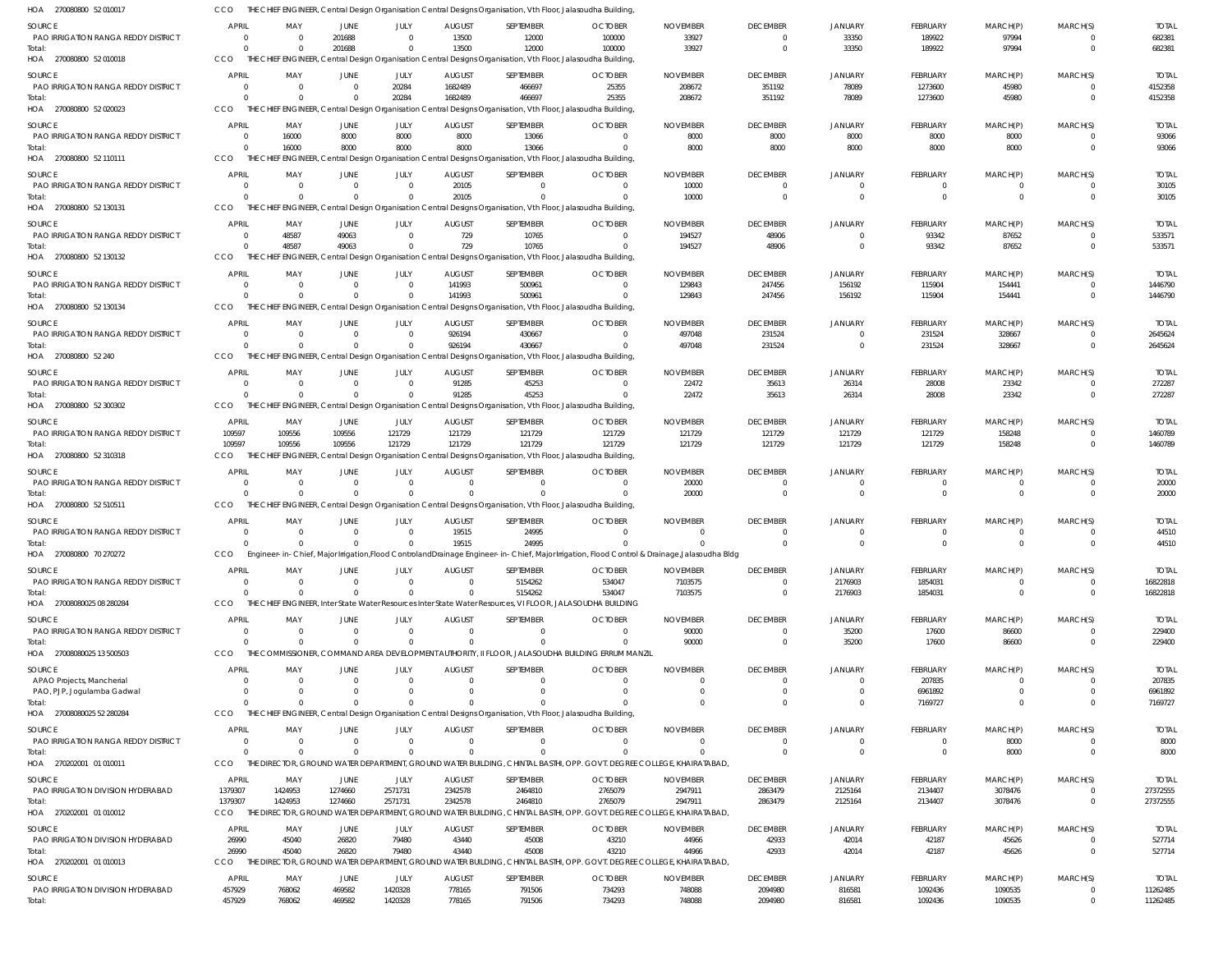270202001 01 010017 HOA 270202001 01 010018 270202001 01 110111 HOA 270202001 01 130131 270202001 01 130132 270202001 01 130133 HOA 270202001 01 130134 HOA 270202001 01 130135 270202001 01 240 HOA 270202001 01 310318 HOA 270202001 01 510511 270202005 04 010011 HOA HOA HOA HOA HOA HOA THE DIRECTOR, GROUND WATER DEPARTMENT, GROUND WATER BUILDING, CHINTAL BASTHI, OPP. GOVT. DEGREE COLLEGE, KHAIRATABAD, THE DIRECTOR, GROUND WATER DEPARTMENT, GROUND WATER BUILDING, CHINTAL BASTHI, OPP. GOVT. DEGREE COLLEGE, KHAIRATABAD, THE DIRECTOR, GROUND WATER DEPARTMENT, GROUND WATER BUILDING, CHINTAL BASTHI, OPP. GOVT. DEGREE COLLEGE, KHAIRATABAD, THE DIRECTOR, GROUND WATER DEPARTMENT, GROUND WATER BUILDING, CHINTAL BASTHI, OPP. GOVT. DEGREE COLLEGE, KHAIRATABAD, THE DIRECTOR, GROUND WATER DEPARTMENT, GROUND WATER BUILDING, CHINTAL BASTHI, OPP. GOVT. DEGREE COLLEGE, KHAIRATABAD, THE DIRECTOR, GROUND WATER DEPARTMENT, GROUND WATER BUILDING, CHINTAL BASTHI, OPP. GOVT. DEGREE COLLEGE, KHAIRATABAD, THE DIRECTOR, GROUND WATER DEPARTMENT, GROUND WATER BUILDING, CHINTAL BASTHI, OPP. GOVT. DEGREE COLLEGE, KHAIRATABAD, THE DIRECTOR, GROUND WATER DEPARTMENT, GROUND WATER BUILDING, CHINTAL BASTHI, OPP. GOVT. DEGREE COLLEGE, KHAIRATABAD, CCO THE DIRECTOR, GROUND WATER DEPARTMENT, GROUND WATER BUILDING, CHINTAL BASTHI, OPP. GOVT. DEGREE COLLEGE, KHAIRATABAD, THE DIRECTOR, GROUND WATER DEPARTMENT, GROUND WATER BUILDING, CHINTAL BASTHI, OPP. GOVT. DEGREE COLLEGE, KHAIRATABAD, THE DIRECTOR, GROUND WATER DEPARTMENT, GROUND WATER BUILDING, CHINTAL BASTHI, OPP. GOVT. DEGREE COLLEGE, KHAIRATABAD, THE DIRECTOR, GROUND WATER DEPARTMENT, GROUND WATER BUILDING, CHINTAL BASTHI, OPP. GOVT. DEGREE COLLEGE, KHAIRATABAD, CCO. **CCO CCO** CCO **CCO** CCO CCO. CCO CCO **CCO CCO**   $\Omega$   $\Omega$  $\Omega$   $\Omega$  $\Omega$   $\Omega$  $\Omega$   $\Omega$   $\bigcap$   $\Omega$   $\Omega$  $\Omega$   $\Omega$   $\Omega$   $\Omega$   $\Omega$   $\bigcap$   $\bigcap$   $\Omega$  $\bigcap$   $\bigcap$  $\bigcap$   $\Omega$   $\bigcap$   $\bigcap$   $\bigcap$   $\sqrt{2}$   $\Omega$   $\bigcap$  $\bigcap$   $\cap$   $\Omega$   $\Omega$   $\Omega$   $\Omega$   $\Omega$   $\Omega$   $\Omega$  $\Omega$   $\Omega$  $\Omega$   $\Omega$  PAO IRRIGATION DIVISION HYDERABAD PAO IRRIGATION DIVISION HYDERABAD PAO IRRIGATION DIVISION HYDERABAD PAO IRRIGATION DIVISION HYDERABAD PAO IRRIGATION DIVISION HYDERABAD PAO IRRIGATION DIVISION HYDERABAD PAO IRRIGATION DIVISION HYDERABAD PAO IRRIGATION DIVISION HYDERABAD PAO IRRIGATION DIVISION HYDERABAD PAO IRRIGATION DIVISION HYDERABAD PAO IRRIGATION DIVISION HYDERABAD PAO IRRIGATION DIVISION HYDERABAD APAO Irrigation, Adilabad APAO Irrigation, Bhoopalapally APAO Irrigation, Jagtial APAO Irrigation, Jangaon APAO Irrigation, Kamareddy APAO Irrigation, Komarambheem Asifabad APAO Irrigation, Kothagudem APAO Irrigation, Mahabubabad APAO Irrigation, Mancherial APAO Irrigation, Medchal Malkajigiri APAO Irrigation, Nagarkurnool APAO Irrigation, Peddapalli APAO Irrigation, Sangareddy APAO Irrigation, Siddipet APAO Irrigation, Siricilla APAO Irrigation, Suryapet APAO Irrigation, Vikarabad APAO Irrigation, Wanaparthy APAO Irrigation, Waranagal Rural APAO Irrigation, Yadadri PAO - IRRIGATION DIVISION WARANGAL (Urban) PAO IRRIGATION KARIMNAGAR PAO IRRIGATION DIVISION HYDERABAD PAO IRRIGATION DIVISION KHAMMAM PAO IRRIGATION DIVISION NALGONDA PAO IRRIGATION DIVISION, MAHABOOBNAGAR PAO IRRIGATION NIZAMABAD **SOURCE** SOURCE SOURCE SOURCE SOURCE **SOURCE SOURCE** SOURCE SOURCE SOURCE SOURCE **SOURCE** SOURCE APRIL **APRIL APRIL APRIL APRIL** APRIL APRIL APRIL APRIL APRIL APRIL APRIL APRIL  $\Omega$  MAY MAY MAY MAY MAY MAY MAY MAY MAY MAY MAY MAY MAY  $\Omega$  $\Omega$   $\Omega$  JUNE **JUNE** JUNE JUNE JUNE JUNE JUNE **JUNE** JUNE JUNE JUNE JUNE JUNE  $\Omega$   $\Omega$   $\Omega$   $\Omega$  JULY JULY JULY JULY JULY JULY JULY JULY JULY JULY JULY JULY JULY AUGUST AUGUST AUGUST AUGUST AUGUST AUGUST AUGUST **AUGUST** AUGUST AUGUST AUGUST AUGUST AUGUST  $\Omega$  SEPTEMBER SEPTEMBER SEPTEMBER SEPTEMBER SEPTEMBER SEPTEMBER SEPTEMBER **SEPTEMBER** SEPTEMBER SEPTEMBER SEPTEMBER SEPTEMBER SEPTEMBER  $\Omega$  $\Omega$  **OCTOBER OCTOBER OCTOBER OCTOBER OCTOBER** OCTOBER **OCTOBER OCTOBER** OCTOBER OCTOBER **OCTOBER** OCTOBER **OCTOBER**   $\Omega$   $\Omega$  $\Omega$   $\Omega$  NOVEMBER NOVEMBER NOVEMBER NOVEMBER NOVEMBER NOVEMBER NOVEMBER NOVEMBER NOVEMBER NOVEMBER NOVEMBER NOVEMBER NOVEMBER  $\Omega$   $\Omega$  DECEMBER **DECEMBER DECEMBER** DECEMBER **DECEMBER** DECEMBER DECEMBER DECEMBER DECEMBER DECEMBER DECEMBER DECEMBER DECEMBER  $\Omega$  **JANUARY** JANUARY **JANUARY** JANUARY **JANUARY** JANUARY JANUARY JANUARY JANUARY JANUARY **JANUARY JANUARY** JANUARY  $\Omega$   $\Omega$  $\Omega$  FEBRUARY FEBRUARY FEBRUARY FEBRUARY **FEBRUARY** FEBRUARY FEBRUARY FEBRUARY FEBRUARY FEBRUARY FEBRUARY FEBRUARY FEBRUARY  $\Omega$  MARCH(P) MARCH(P) MARCH(P) MARCH(P) MARCH(P) MARCH(P) MARCH(P) MARCH(P) MARCH(P) MARCH(P) MARCH(P) MARCH(P) MARCH(P)  $\Omega$   $\Omega$   $\Omega$   $\bigcap$   $\Omega$   $\bigcap$   $\bigcap$   $\Omega$   $\Omega$  MARCH(S) MARCH(S) MARCH(S) MARCH(S) MARCH(S) MARCH(S) MARCH(S) MARCH(S) MARCH(S) MARCH(S) MARCH(S) MARCH(S) MARCH(S) TOTAL TOTAL TOTAL TOTAL TOTAL TOTAL TOTAL TOTAL TOTAL TOTAL TOTAL TOTAL TOTAL Total: Total: Total: Total: Total: **Total** Total: Total: **Total** Total: Total: **Total** 

THE DIRECTOR, GROUND WATER DEPARTMENT, GROUND WATER BUILDING, CHINTAL BASTHI, OPP. GOVT. DEGREE COLLEGE, KHAIRATABAD,

270202001 01 010016 HOA

**CCO**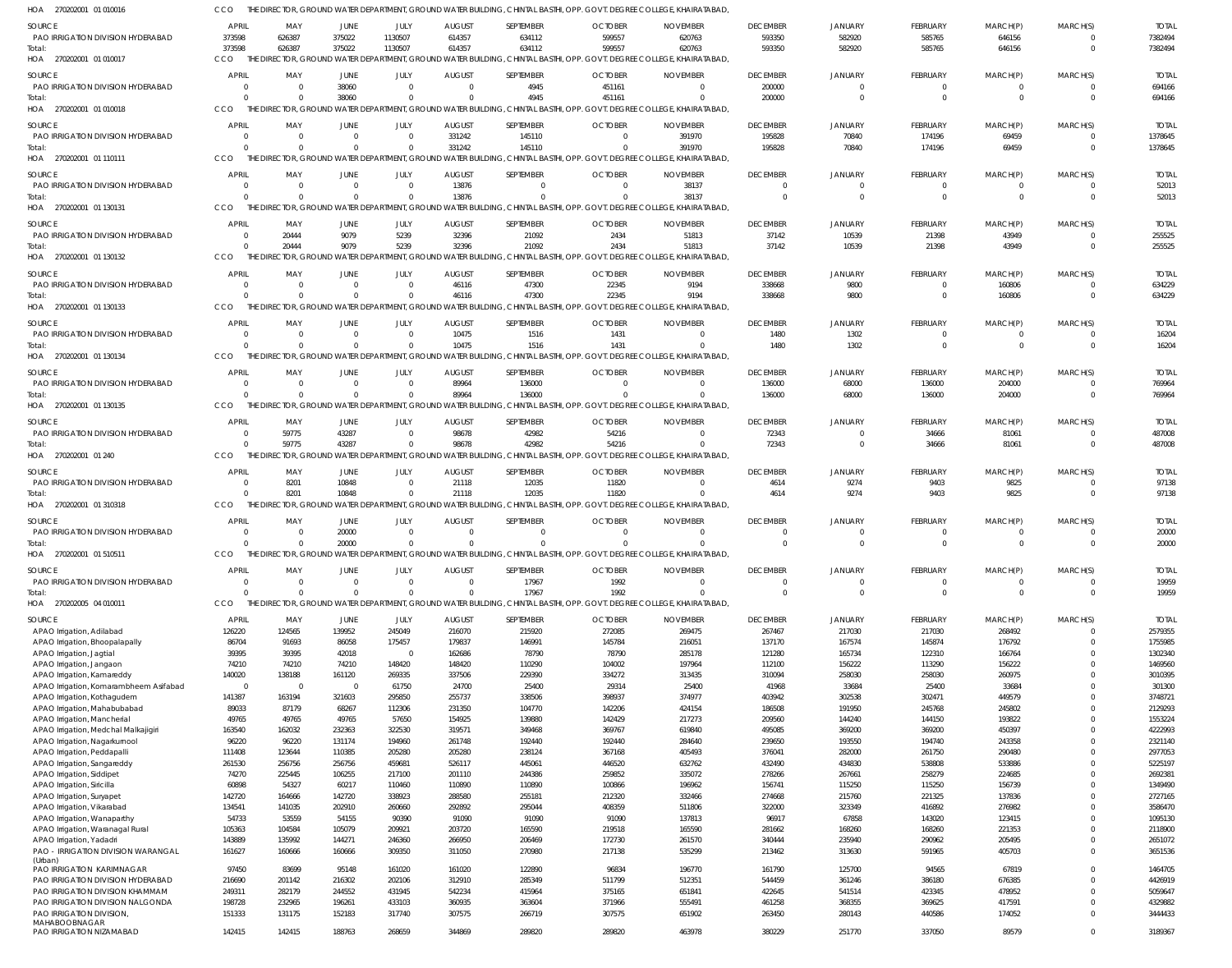270202005 04 010011 HOA CCO THE DIRECTOR, GROUND WATER DEPARTMENT, GROUND WATER BUILDING, CHINTAL BASTHI, OPP. GOVT. DEGREE COLLEGE, KHAIRATABAD,

| <b>SOURCE</b>                          | <b>APRIL</b>   | MAY            | JUNE           | JULY           | <b>AUGUST</b> | SEPTEMBER    | <b>OCTOBER</b> | <b>NOVEMBER</b>                                                                                                       | <b>DECEMBER</b> | <b>JANUARY</b> | <b>FEBRUARY</b> | MARCH(P)    | MARCH(S) | <b>TOTAI</b> |
|----------------------------------------|----------------|----------------|----------------|----------------|---------------|--------------|----------------|-----------------------------------------------------------------------------------------------------------------------|-----------------|----------------|-----------------|-------------|----------|--------------|
| PAO IRRIGATION RANGA REDDY DISTRICT    | 167571         | 165144         | 128732         | 307890         | 262336        | 397364       | 300270         | 562944                                                                                                                | 501953          | 264360         | 347120          | 505170      | $\Omega$ | 3910854      |
| PAO Irrigation Nirmal                  | 117286         | 135611         | 115856         | 249891         | 210500        | 188305       | 216199         | 211279                                                                                                                | 89468           | 72290          | 72290           | 89467       | $\Omega$ | 1768442      |
| PAO MEDAK(IW), MEDAK                   | 111287         | 108165         | 108588         | 167150         | 167876        | 167700       | 219155         | 210109                                                                                                                | 209224          | 169130         | 170160          | 209568      | $\Omega$ | 2018112      |
| PAO, PJP, Jogulamba Gadwal             | 41290          | 41290          | 41290          | 82580          | 82580         | 58580        | 57814          | 92934                                                                                                                 | 117149          | 201580         | 66320           | 118743      | $\Omega$ | 1002150      |
| Total:                                 | 3750834        | 3970900        | 4137619        | 6953516        | 7543064       | 6810955      | 7452184        | 10852819                                                                                                              | 8449140         | 7260378        | 7852015         | 8049787     | $\Omega$ | 83083211     |
|                                        |                |                |                |                |               |              |                |                                                                                                                       |                 |                |                 |             |          |              |
| 270202005 04 010012<br>HOA             | CCO            |                |                |                |               |              |                | THE DIRECTOR, GROUND WATER DEPARTMENT, GROUND WATER BUILDING, CHINTAL BASTHI, OPP. GOVT. DEGREE COLLEGE, KHAIRATABAD, |                 |                |                 |             |          |              |
| <b>SOURCE</b>                          | <b>APRIL</b>   | MAY            | <b>JUNE</b>    | JULY           | <b>AUGUST</b> | SEPTEMBER    | <b>OCTOBER</b> | <b>NOVEMBER</b>                                                                                                       | <b>DECEMBER</b> | <b>JANUARY</b> | <b>FEBRUARY</b> | MARCH(P)    | MARCH(S) | <b>TOTAL</b> |
|                                        | 460            | 460            | 920            | 1840           | 920           | 920          | 920            | 920                                                                                                                   | 920             | 920            | 920             | 920         |          | 11040        |
| APAO Irrigation, Adilabad              |                |                |                |                |               |              |                |                                                                                                                       |                 |                |                 |             |          |              |
| APAO Irrigation, Bhoopalapally         | 250            | 250            | 145            | 667            | 750           | 500          | 645            | 500                                                                                                                   | 500             | 500            | 500             | 500         | $\Omega$ | 5707         |
| APAO Irrigation, Jangaon               | 1000           | 1000           | 1000           | 2000           | 2000          | 2000         | 5000           | 2000                                                                                                                  | 2000            | 2000           | 2000            | 2000        | $\Omega$ | 24000        |
| APAO Irrigation, Kamareddy             | $\overline{0}$ | $\Omega$       | $\overline{0}$ | $\mathbf 0$    | $\Omega$      | $\mathsf{C}$ | 64             |                                                                                                                       | 5000            | $\Omega$       | $\overline{0}$  | $\mathbf 0$ |          | 5064         |
| APAO Irrigation, Komarambheem Asifabad | $\Omega$       | $\Omega$       | $\Omega$       | $\Omega$       | $\Omega$      | $\Omega$     | $\Omega$       | 2000                                                                                                                  | 2000            | 2000           | 2000            | 2000        |          | 10000        |
| APAO Irrigation, Kothagudem            | 250            | 250            | 500            | 500            | 1000          | 500          | 500            | 500                                                                                                                   | 500             | 500            | 500             | 500         |          | 6000         |
|                                        |                |                | - 0            |                |               | $\Omega$     |                |                                                                                                                       |                 |                |                 | 107         |          |              |
| APAO Irrigation, Mahabubabad           | 180            | 200            |                | $\overline{0}$ | 200           |              | 20             | 200                                                                                                                   | 200             | 200            | 200             |             |          | 1507         |
| APAO Irrigation, Medchal Malkajigiri   | 1000           | 1000           | 1000           | 2000           | 5000          | 2000         | 2000           | 2000                                                                                                                  | 2000            | 2000           | 2000            | 2000        |          | 24000        |
| APAO Irrigation, Sangareddy            | 1755           | 1950           | 1950           | 1950           | 1950          | 1950         | 2145           | 1950                                                                                                                  | 6950            | 1950           | 1950            | 2000        |          | 28450        |
| APAO Irrigation, Vikarabad             | 1314           | 1460           | 1460           | 1460           | 1503          | 1503         | 1503           | 1649                                                                                                                  | 16503           | 1503           | 1503            | 1503        |          | 32864        |
| APAO Irrigation, Waranagal Rural       | 1180           | 1200           | 2200           | 4200           | 2200          | 1700         | 1720           | 1700                                                                                                                  | 1700            | 1700           | 1700            | 1700        | $\Omega$ | 22900        |
| APAO Irrigation, Yadadri               | 160            | 160            | 160            | 320            | 320           | 320          | 320            | 800                                                                                                                   | 320             | 320            | 320             | $\Omega$    |          | 3520         |
|                                        |                |                |                |                |               |              |                |                                                                                                                       |                 |                |                 |             | $\Omega$ |              |
| PAO - IRRIGATION DIVISION WARANGAL     | 1520           | 1550           | 1550           | 2800           | 2800          | 4089         | 5165           | 8203                                                                                                                  | 4273            | 4589           | 4540            | 4340        |          | 45419        |
| (Urban)<br>PAO IRRIGATION KARIMNAGAR   | 1290           | 2100           | 1350           | 2100           | 2100          | 1600         | $-2700$        | 1600                                                                                                                  | 1600            | 1600           | 1217            | 380         |          | 14237        |
|                                        |                |                |                |                |               |              |                |                                                                                                                       |                 |                |                 |             |          |              |
| PAO IRRIGATION DIVISION HYDERABAD      | 7150           | 12220          | 7410           | 20840          | 11320         | 10546        | 8720           | 11480                                                                                                                 | 10887           | 8720           | 11320           | 15353       | $\Omega$ | 135966       |
| PAO IRRIGATION DIVISION KHAMMAM        | 5440           | 8560           | 5682           | 8560           | 14940         | 8443         | 8185           | 19045                                                                                                                 | 8515            | 8805           | 8515            | 8015        | $\Omega$ | 112705       |
| PAO IRRIGATION DIVISION NALGONDA       | 2639           | 2932           | 2932           | 2932           | 2932          | 2932         | 3225           | 3010                                                                                                                  | 2971            | 3018           | 3018            | 3018        |          | 35559        |
| PAO IRRIGATION NIZAMABAD               | 1400           | 1400           | 2800           | 2800           | 5600          | 2800         | 2800           | 2800                                                                                                                  | 2800            | 2300           | 3300            | $\mathbf 0$ |          | 30800        |
| PAO IRRIGATION RANGA REDDY DISTRICT    | 3230           | 3300           | 5900           | 5900           | 11906         | 7820         | 6900           | 6470                                                                                                                  | 8200            | 6200           | 8200            | 7200        |          | 81226        |
|                                        | 948            | 948            |                | 1895           | 3791          | 1950         |                | 1950                                                                                                                  |                 |                |                 |             |          |              |
| PAO MEDAK(IW), MEDAK                   |                |                | 1896           |                |               |              | 1950           |                                                                                                                       | 9661            | 2000           | 2000            | 2000        |          | 30989        |
| Total                                  | 31166          | 40940          | 38855          | 62764          | 71232         | 51573        | 49082          | 68777                                                                                                                 | 87500           | 50825          | 55703           | 53536       | $\Omega$ | 661953       |
| HOA<br>270202005 04 010013             | <b>CCO</b>     |                |                |                |               |              |                | THE DIRECTOR, GROUND WATER DEPARTMENT, GROUND WATER BUILDING, CHINTAL BASTHI, OPP. GOVT. DEGREE COLLEGE, KHAIRATABAD, |                 |                |                 |             |          |              |
|                                        |                |                |                |                |               |              |                |                                                                                                                       |                 |                |                 |             |          |              |
| SOURCE                                 | <b>APRIL</b>   | MAY            | JUNE           | JULY           | <b>AUGUST</b> | SEPTEMBER    | <b>OCTOBER</b> | <b>NOVEMBER</b>                                                                                                       | <b>DECEMBER</b> | JANUARY        | <b>FEBRUARY</b> | MARCH(P)    | MARCH(S) | <b>TOTAI</b> |
| APAO Irrigation, Adilabad              | 41992          | 44107          | 70185          | 123550         | 71901         | 71850        | 73619          | 71850                                                                                                                 | 83509           | 177812         | 102532          | 121954      | $\Omega$ | 1054861      |
| APAO Irrigation, Bhoopalapally         | 28937          | 31344          | 29473          | 82461          | 83948         | 51735        | 69818          | 46616                                                                                                                 | 52864           | 81089          | 76537           | 73647       | $\Omega$ | 708469       |
| APAO Irrigation, Jagtial               | 13147          | 13147          | 26294          | $\mathbf 0$    | 78878         | 26292        | 26292          | 65691                                                                                                                 | 77495           | 53444          | 62299           | 62299       | $\Omega$ | 505278       |
| APAO Irrigation, Jangaon               | 24769          | 24769          | 24769          | 49536          | 49536         | 36749        | 91874          | 37356                                                                                                                 | 43193           | 43654          | 95555           | 64902       | $\Omega$ | 586662       |
| APAO Irrigation, Kamareddy             | 46557          | 47836          | 76132          | 89634          | 153758        | 76237        | 94153          | 85633                                                                                                                 | 245090          | 99256          | 105801          | 102269      | $\Omega$ | 1222356      |
|                                        |                |                |                |                |               |              |                |                                                                                                                       |                 |                |                 |             |          |              |
| APAO Irrigation, Komarambheem Asifabad | $\Omega$       | $\overline{0}$ | $\overline{0}$ | 20490          | 8196          | 8431         | 20725          | 8431                                                                                                                  | 9748            | 9748           | 16748           | 9748        | $\Omega$ | 112265       |
| APAO Irrigation, Kothagudem            | 47077          | 56482          | 144362         | 98491          | 170971        | 112743       | 100688         | 92727                                                                                                                 | 102376          | 100807         | 249168          | 134679      | $\Omega$ | 1410571      |
| APAO Irrigation, Mahabubabad           | 29613          | 30963          | 52374          | 52372          | 79085         | 34914        | 36480          | 116987                                                                                                                | 71735           | 151904         | 95587           | 74001       | $\Omega$ | 826015       |
| APAO Irrigation, Mancherial            | 16607          | 16607          | 16607          | 19334          | 96909         | 46742        | 47597          | 66270                                                                                                                 | 87373           | 55738          | 92411           | 73859       | $\Omega$ | 636054       |
| APAO Irrigation, Medchal Malkajigiri   | 54277          | 55073          | 80417          | 107095         | 261897        | 137135       | 122430         | 121634                                                                                                                | 320719          | 141924         | 164178          | 207204      | $\Omega$ | 1773983      |
| APAO Irrigation, Nagarkurnool          | 32019          | 32019          | 64038          | 64882          | 128075        | 64037        | 64037          | 64037                                                                                                                 | 74474           | 74474          | 171988          | 92384       | $\Omega$ | 926464       |
|                                        |                |                |                |                |               |              |                |                                                                                                                       |                 |                |                 |             |          |              |
| APAO Irrigation, Peddapalli            | 36948          | 67870          | 37701          | 68085          | 68085         | 79100        | 142309         | 104972                                                                                                                | 109954          | 238438         | 106922          | 140786      |          | 1201170      |
| APAO Irrigation, Sangareddy            | 87130          | 90326          | 90326          | 202988         | 275115        | 148330       | 146195         | 143370                                                                                                                | 398684          | 167541         | 199373          | 228712      | $\Omega$ | 2178090      |
| APAO Irrigation, Siddipet              | 24865          | 75705          | 58843          | 72469          | 67107         | 81443        | 140271         | 73187                                                                                                                 | 85052           | 172722         | 125792          | 90599       | $\Omega$ | 1068055      |
| APAO Irrigation, Siricilla             | 20424          | 37046          | 20899          | 37044          | 37188         | 37188        | 69957          | 38226                                                                                                                 | 44690           | 44690          | 75418           | 87252       |          | 550022       |
| APAO Irrigation, Suryapet              | 47611          | 95222          | 47611          | 193706         | 96272         | 93014        | 70698          | 71479                                                                                                                 | 218632          | 83079          | 114749          | 41044       | $\Omega$ | 1173117      |
|                                        | 44720          | 48560          | 97566          | 86667          | 162511        | 98198        | 106589         | 140072                                                                                                                | 272686          |                | 178435          | 103303      | $\Omega$ | 1475311      |
| APAO Irrigation, Vikarabad             |                |                |                |                |               |              |                |                                                                                                                       |                 | 136004         |                 |             |          |              |
| APAO Irrigation, Wanaparthy            | 18227          | 19047          | 19282          | 30132          | 30367         | 30367        | 30367          | 62920                                                                                                                 | 36362           | 43848          | 55038           | 35814       | $\Omega$ | 411771       |
| APAO Irrigation, Waranagal Rural       | 35142          | 35617          | 66482          | 131456         | 67930         | 55143        | 55618          | 55143                                                                                                                 | 127300          | 64795          | 104439          | 84617       | $\Omega$ | 883682       |
| APAO Irrigation, Yadadri               | 47953          | 46543          | 49291          | 82177          | 89003         | 68811        | 57602          | 185979                                                                                                                | 89272           | 204509         | 91131           | 58346       | $\Omega$ | 1070617      |
| PAO - IRRIGATION DIVISION WARANGAL     | 53818          | 54401          | 54401          | 102970         | 103540        | 90035        | 110178         | 248864                                                                                                                | 82122           | 120579         | 414729          | 113740      | $\Omega$ | 1549377      |
| (Urban)                                |                |                |                |                |               |              |                |                                                                                                                       |                 |                |                 |             |          |              |
| <b>PAO IRRIGATION KARIMNAGAR</b>       | 32538          | 53842          | 33942          | 53839          | 53839         | 41052        | 64595          | 41622                                                                                                                 | 48556           | 48556          | 36483           | 12303       | $\Omega$ | 521167       |
| PAO IRRIGATION DIVISION HYDERABAD      | 72047          | 137538         | 73346          | 233671         | 104125        | 95023        | 117523         | 118343                                                                                                                | 145418          | 138892         | 367475          | 336219      | $\Omega$ | 1939620      |
| PAO IRRIGATION DIVISION KHAMMAM        | 82932          | 143746         | 85697          | 143739         | 287061        | 159782       | 124896         | 151808                                                                                                                | 162592          | 181143         | 391710          | 212898      | $\Omega$ | 2128004      |
| PAO IRRIGATION DIVISION NALGONDA       |                |                |                |                | 119975        |              |                |                                                                                                                       |                 | 328501         |                 |             | $\Omega$ |              |
|                                        | 66059          | 119978         | 67576          | 224779         |               | 120874       | 122736         | 122279                                                                                                                | 141234          |                | 213787          | 153984      |          | 1801762      |
| PAO IRRIGATION DIVISION,               | 50370          | 100740         | 50655          | 105793         | 102382        | 203407       | 102382         | 131354                                                                                                                | 101621          | 166309         | 109292          | 130237      | $\Omega$ | 1354542      |
| MAHABOOBNAGAR                          |                |                |                |                |               |              |                |                                                                                                                       |                 |                |                 |             |          |              |
| PAO IRRIGATION NIZAMABAD               | 47519          | 47519          | 101454         | 89673          | 192021        | 96705        | 96705          | 96705                                                                                                                 | 152669          | 222095         | 157591          | 19385       | $\Omega$ | 1320041      |
| PAO IRRIGATION RANGA REDDY DISTRICT    | 55731          | 56975          | 101508         | 102422         | 205915        | 132223       | 100048         | 100575                                                                                                                | 133142          | 101758         | 300968          | 252650      | $\Omega$ | 1643915      |
| PAO Irrigation Nirmal                  | 39026          | 70067          | 40024          | 130154         | 70066         | 60339        | 59204          | 57554                                                                                                                 | 56308           | 27904          | 35450           | 42996       | $\Omega$ | 689092       |
| PAO MEDAK(IW), MEDAK                   | 36925          | 39224          | 55456          | 55455          | 87919         | 55640        | 57939          | 55640                                                                                                                 | 179470          | 64888          | 72103           | 85766       | $\Omega$ | 846425       |
| PAO, PJP, Jogulamba Gadwal             | 13734          | 13734          | 13734          | 27466          | 27466         | 19505        | 64308          | 19676                                                                                                                 | 26629           | 72651          | 26495           | 80406       | $\Omega$ | 405804       |
| Total:                                 | 1248714        | 1706047        | 1750445        | 2882530        | 3431041       | 2433044      | 2587833        | 2797000                                                                                                               | 3780969         | 3618752        | 4410184         | 3328003     | $\Omega$ | 33974562     |
|                                        |                |                |                |                |               |              |                |                                                                                                                       |                 |                |                 |             |          |              |
| HOA 270202005 04 010016                | CCO            |                |                |                |               |              |                | THE DIRECTOR, GROUND WATER DEPARTMENT, GROUND WATER BUILDING, CHINTAL BASTHI, OPP. GOVT. DEGREE COLLEGE, KHAIRATABAD, |                 |                |                 |             |          |              |
| SOURCE                                 | <b>APRIL</b>   | MAY            | JUNE           | JULY           | <b>AUGUST</b> | SEPTEMBER    | <b>OCTOBER</b> | <b>NOVEMBER</b>                                                                                                       | <b>DECEMBER</b> | JANUARY        | FEBRUARY        | MARCH(P)    | MARCH(S) | <b>TOTAL</b> |
| APAO Irrigation, Adilabad              | 18157          | 19071          | 30347          | 53422          | 31088         | 31066        | 31831          | 31066                                                                                                                 | 31227           | 31227          | 31227           | 31376       |          | 371105       |
|                                        |                |                |                |                |               |              |                |                                                                                                                       |                 |                |                 |             |          |              |
| APAO Irrigation, Bhoopalapally         | 10354          | 11216          | 10547          | 29507          | 30039         | 18511        | 24983          | 16681                                                                                                                 | 16360           | 15414          | 17405           | 16510       | $\Omega$ | 217527       |
| APAO Irrigation, Jagtial               | 5685           | 5685           | 11370          | $\mathbf 0$    | 34106         | 11368        | 11368          | 28402                                                                                                                 | 17529           | 17529          | 17678           | 17678       | $\Omega$ | 178398       |
| APAO Irrigation, Jangaon               | 10710          | 10710          | 10710          | 21418          | 21418         | 15889        | 39724          | 16151                                                                                                                 | 16151           | 16324          | 16324           | 16324       |          | 211853       |
| APAO Irrigation, Kamareddy             | 20130          | 20683          | 32917          | 38755          | 66481         | 32963        | 41090          | 37024                                                                                                                 | 36954           | 37115          | 37115           | 29517       | $\Omega$ | 430744       |
| APAO Irrigation, Komarambheem Asifabad | $\overline{0}$ | $\overline{0}$ | $\overline{0}$ | 7331           | 2933          | 3017         | 7415           | 3017                                                                                                                  | 3017            | 3017           | 3017            | 3017        |          | 35781        |
|                                        |                |                |                |                |               |              |                |                                                                                                                       |                 |                |                 |             |          |              |
| APAO Irrigation, Kothagudem            | 20356          | 24423          | 62422          | 42585          | 73927         | 51590        | 43535          | 40093                                                                                                                 | 44266           | 43587          | 42190           | 50362       |          | 539336       |
| APAO Irrigation, Mahabubabad           | 10596          | 11079          | 18741          | 18740          | 28307         | 12493        | 13053          | 41862                                                                                                                 | 22261           | 22902          | 22902           | 22902       |          | 245838       |
| APAO Irrigation, Mancherial            | 7180           | 7180           | 7180           | 8359           | 41899         | 20210        | 20579          | 28654                                                                                                                 | 20681           | 20842          | 20829           | 20755       |          | 224348       |
| APAO Irrigation, Medchal Malkajigiri   | 48555          | 49267          | 72241          | 95802          | 223116        | 103883       | 109522         | 108810                                                                                                                | 109476          | 109803         | 109803          | 96219       |          | 1236497      |
| APAO Irrigation, Nagarkurnool          | 11457          | 11457          | 22914          | 23215          | 45827         | 22913        | 22913          | 22913                                                                                                                 | 23047           | 23047          | 23190           | 23493       |          | 276386       |
| APAO Irrigation, Peddapalli            | 13221          | 24285          | 13490          | 24362          | 24362         | 28303        | 50921          | 37591                                                                                                                 | 34027           | 33581          | 31179           | 23896       |          | 339218       |
|                                        |                |                |                |                |               |              |                |                                                                                                                       |                 |                |                 |             |          |              |
| APAO Irrigation, Sangareddy            | 37674          | 39056          | 39056          | 87767          | 118954        | 64135        | 63211          | 61990                                                                                                                 | 62312           | 62650          | 63046           | 62333       | $\Omega$ | 762184       |
| APAO Irrigation, Siddipet              | 10753          | 32736          | 25446          | 31333          | 29014         | 35213        | 60653          | 31643                                                                                                                 | 31804           | 38610          | 37304           | 24144       | $\Omega$ | 388653       |
| APAO Irrigation, Siricilla             | 8832           | 16019          | 9037           | 16017          | 16079         | 16079        | 30249          | 16526                                                                                                                 | 16711           | 16711          | 16711           | 16711       | $\Omega$ | 195682       |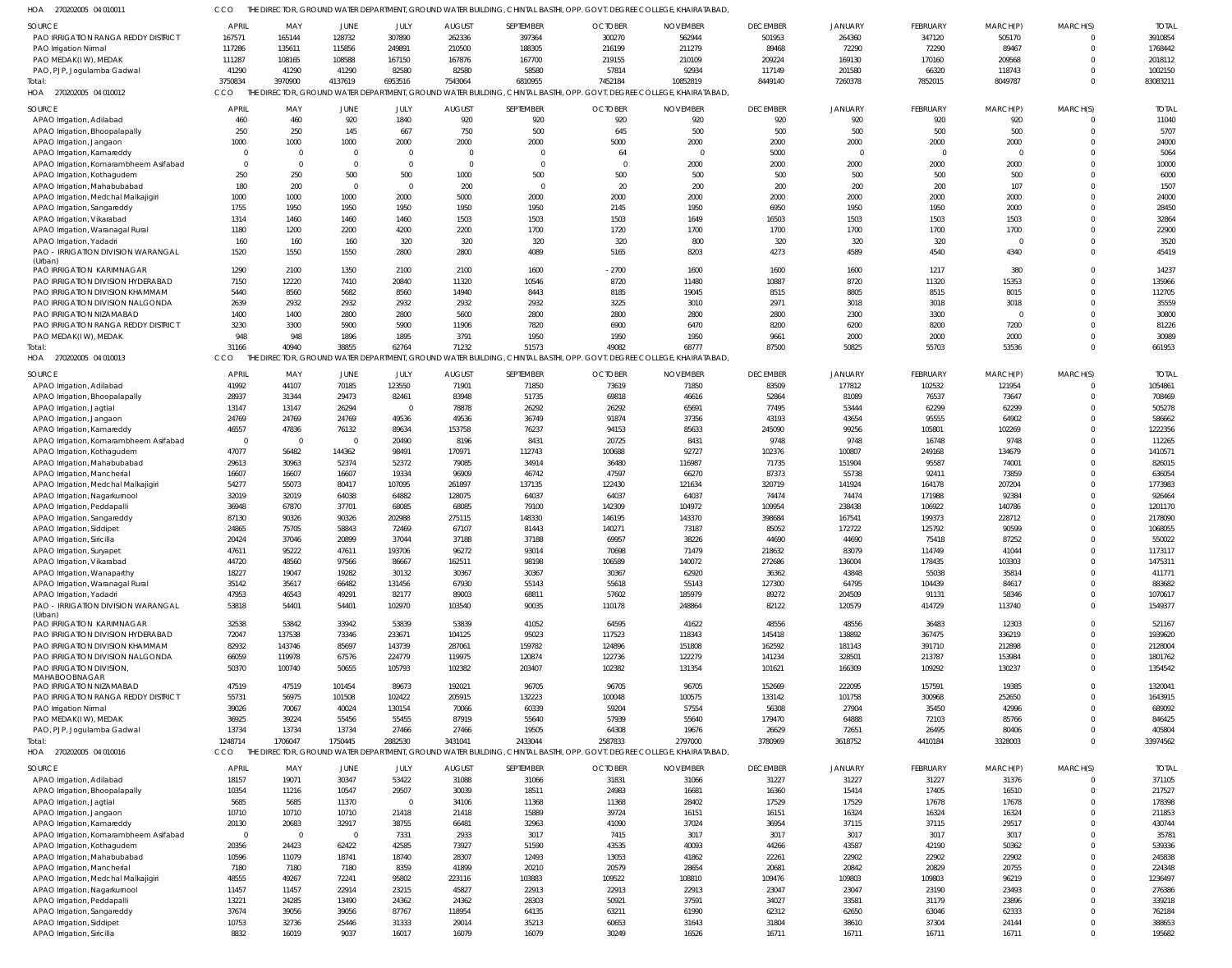| SOURCE                                                              | <b>APRIL</b>   | MAY                     | JUNE           | JULY           | <b>AUGUST</b>   | SEPTEMBER      | <b>OCTOBER</b>                                                                                                        | <b>NOVEMBER</b> | <b>DECEMBER</b> | <b>JANUARY</b> | FEBRUARY        | MARCH(P)          | MARCH(S)       | <b>TOTAL</b>     |
|---------------------------------------------------------------------|----------------|-------------------------|----------------|----------------|-----------------|----------------|-----------------------------------------------------------------------------------------------------------------------|-----------------|-----------------|----------------|-----------------|-------------------|----------------|------------------|
| APAO Irrigation, Suryapet                                           | 20586          | 41172                   | 20586          | 83753          | 41625           | 36783          | 30567                                                                                                                 | 30905           | 31066           | 31066          | 31874           | 11356             | $\overline{0}$ | 411339           |
| APAO Irrigation, Vikarabad                                          | 19336          | 20996                   | 42185          | 37472          | 70265           | 42457          | 46366                                                                                                                 | 60563           | 46366           | 46562          | 47283           | 27256             | $\Omega$       | 507107           |
| APAO Irrigation, Wanaparthy                                         | 7882           | 8236                    | 8337           | 13028          | 13129           | 13129          | 13129                                                                                                                 | 27205           | 13644           | 6161           | 20580           | 13392             | $\Omega$       | 157852           |
| APAO Irrigation, Waranagal Rural                                    | 20957          | 21240                   | 39646          | 78398          | 40512           | 32886          | 33169                                                                                                                 | 32886           | 34664           | 33420          | 33420           | 33420             | $\Omega$       | 434618           |
| APAO Irrigation, Yadadri                                            | 20736          | 20126                   | 21314          | 36085          | 38483           | 29752          | 24906                                                                                                                 | 80415           | 33383           | 33977          | 34078           | 21818             | $\Omega$       | 395073           |
| PAO - IRRIGATION DIVISION WARANGAL                                  | 29517          | 29865                   | 29865          | 56254          | 56594           | 48540          | 61926                                                                                                                 | 134154          | 42406           | 57038          | 59128           | 48883             | $\Omega$       | 654170           |
| (Urban)<br>PAO IRRIGATION KARIMNAGAR                                | 19403          | 32108                   | 20241          | 32108          | 32108           | 24482          | 38524                                                                                                                 | 24822           | 25044           | 25044          | 18817           | 6345              | $\Omega$       | 299046           |
| PAO IRRIGATION DIVISION HYDERABAD                                   | 58958          | 112050                  | 59919          | 197450         | 92750           | 84608          | 94504                                                                                                                 | 95237           | 101122          | 96072          | 103474          | 124021            | $\Omega$       | 1220165          |
|                                                                     |                |                         |                |                |                 |                |                                                                                                                       |                 |                 |                |                 |                   | $\Omega$       |                  |
| PAO IRRIGATION DIVISION KHAMMAM<br>PAO IRRIGATION DIVISION NALGONDA | 46627<br>28210 | 80064<br>51170          | 48276<br>28866 | 80064<br>95775 | 159875<br>51167 | 75530<br>51191 | 68323<br>51996                                                                                                        | 87762<br>51797  | 77196<br>51741  | 78845<br>51877 | 77336<br>52061  | 66254<br>45474    | $\Omega$       | 946152<br>611325 |
| PAO IRRIGATION DIVISION,                                            | 26732          |                         | 26856          | 54974          | 53838           | 107426         | 53838                                                                                                                 | 61280           | 41638           | 42247          | 45044           | 3377              | $\Omega$       | 570714           |
| MAHABOOBNAGAR                                                       |                | 53464                   |                |                |                 |                |                                                                                                                       |                 |                 |                |                 |                   |                |                  |
| PAO IRRIGATION NIZAMABAD                                            | 25004          | 25004                   | 53836          | 50784          | 101180          | 51006          | 51006                                                                                                                 | 51006           | 51672           | 43396          | 59948           | $\overline{0}$    | $\Omega$       | 563842           |
| PAO IRRIGATION RANGA REDDY DISTRICT                                 | 45437          | 46550                   | 81970          | 82790          | 166535          | 108834         | 89499                                                                                                                 | 86157           | 104862          | 78726          | 103554          | 98726             | $\Omega$       | 1093640          |
| PAO Irrigation Nirmal                                               | 16875          | 30297                   | 17306          | 56276          | 30295           | 26090          | 25599                                                                                                                 | 24885           | 10434           | 10434          | 10434           | 10434             | $\Omega$       | 269359           |
| PAO MEDAK(IW), MEDAK                                                | 13213          | 14035                   | 19843          | 19843          | 31459           | 19909          | 20732                                                                                                                 | 19909           | 20162           | 20081          | 20205           | 20205             | $\Omega$       | 239596           |
| PAO, PJP, Jogulamba Gadwal                                          | 5938           | 5938                    | 5938           | 11875          | 11875           | 8433           | 27804                                                                                                                 | 8507            | 7111            | 28951          | 9547            | 12212             | $\Omega$       | 144129           |
| Total:                                                              | 639071         | 875182                  | 891402         | 1485542        | 1779240         | 1228689        | 1302935                                                                                                               | 1399913         | 1178334         | 1176256        | 1216703         | 998410            | $\Omega$       | 14171677         |
| HOA 270202005 04 010017                                             | CCO            |                         |                |                |                 |                | THE DIRECTOR, GROUND WATER DEPARTMENT, GROUND WATER BUILDING, CHINTAL BASTHI, OPP. GOVT. DEGREE COLLEGE, KHAIRATABAD, |                 |                 |                |                 |                   |                |                  |
|                                                                     |                |                         |                |                |                 |                |                                                                                                                       |                 |                 |                |                 |                   |                |                  |
| SOURCE                                                              | APRIL          | MAY                     | JUNE           | JULY           | <b>AUGUST</b>   | SEPTEMBER      | <b>OCTOBER</b>                                                                                                        | <b>NOVEMBER</b> | <b>DECEMBER</b> | <b>JANUARY</b> | <b>FEBRUARY</b> | MARCH(P)          | MARCH(S)       | <b>TOTAI</b>     |
| APAO Irrigation, Komarambheem Asifabad                              | $\Omega$       | $\overline{\mathbf{0}}$ | $\Omega$       | $\Omega$       | $\Omega$        |                | $\Omega$                                                                                                              | $\Omega$        | $\Omega$        | $\Omega$       | $^{\circ}$      | 30191             | $\Omega$       | 30191            |
| APAO Irrigation, Kothagudem                                         | $\Omega$       | $\Omega$                |                | $\Omega$       | $\Omega$        | $\Omega$       | $\Omega$                                                                                                              | $\Omega$        | 21689           | $\Omega$       | $\mathbf 0$     | $\mathbf 0$       | $\Omega$       | 21689            |
| APAO Irrigation, Siddipet                                           | $\Omega$       | $\Omega$                |                | $\Omega$       | $\Omega$        |                | $\Omega$                                                                                                              | $\Omega$        | $\Omega$        | $\Omega$       | 6545            | 7199              | $\Omega$       | 13744            |
| APAO Irrigation, Siricilla                                          | $\Omega$       | $\Omega$                |                |                | 10000           | $\Omega$       | $\Omega$                                                                                                              | $\Omega$        | $\Omega$        | $\Omega$       | $\Omega$        | $\Omega$          |                | 10000            |
| APAO Irrigation, Yadadri                                            |                | $\Omega$                |                | $\Omega$       | $\overline{0}$  | 20000          | $\Omega$                                                                                                              | $\Omega$        | $\Omega$        | $\Omega$       | $\Omega$        | $\Omega$          | $\Omega$       | 20000            |
| PAO - IRRIGATION DIVISION WARANGAL                                  | $\Omega$       | $\Omega$                |                | $\Omega$       | $\Omega$        | $\Omega$       | $\Omega$                                                                                                              | $\Omega$        | $\Omega$        | $\Omega$       | 7947            | $\Omega$          | $\Omega$       | 7947             |
| (Urban)                                                             |                |                         |                |                |                 |                |                                                                                                                       |                 |                 |                |                 |                   |                |                  |
| PAO IRRIGATION DIVISION HYDERABAD                                   | $\Omega$       | $\Omega$                |                | $\Omega$       | $\overline{0}$  |                | $\Omega$                                                                                                              | $\Omega$        | $\Omega$        | 185973         | $\Omega$        | $\Omega$          | $\Omega$       | 185973           |
| PAO IRRIGATION DIVISION KHAMMAM                                     | $\Omega$       | $\Omega$                |                | $\Omega$       | 41308           | $\Omega$       | $\overline{0}$                                                                                                        | $\Omega$        | $\Omega$        | $\Omega$       | $\Omega$        | $\Omega$          |                | 41308            |
| PAO IRRIGATION DIVISION NALGONDA                                    | $\Omega$       | $\Omega$                | $\Omega$       | $\Omega$       | $\overline{0}$  | $\Omega$       | 10500                                                                                                                 | $\Omega$        | $\Omega$        | $\Omega$       | $\Omega$        | 39300             | $\Omega$       | 49800            |
| <b>PAO IRRIGATION DIVISION.</b>                                     | $\Omega$       | $\Omega$                | 100000         | $\Omega$       | 48212           | $\Omega$       | $\overline{0}$                                                                                                        | 217938          | $\Omega$        | $\Omega$       | $\Omega$        | $\Omega$          | $\Omega$       | 366150           |
| MAHABOOBNAGAR<br>PAO Irrigation Nirmal                              | $\Omega$       | $\Omega$                |                | $\Omega$       | $\Omega$        | $\Omega$       | $\overline{0}$                                                                                                        | 100000          | $\Omega$        | $\Omega$       | $\Omega$        | $\Omega$          | $\Omega$       | 100000           |
| Total:                                                              | $\Omega$       | $\Omega$                | 100000         | $\Omega$       | 99520           | 20000          | 10500                                                                                                                 | 317938          | 21689           | 185973         | 14492           | 76690             | $\Omega$       | 846802           |
| HOA 270202005 04 010018                                             | CCO            |                         |                |                |                 |                | THE DIRECTOR, GROUND WATER DEPARTMENT, GROUND WATER BUILDING, CHINTAL BASTHI, OPP. GOVT. DEGREE COLLEGE, KHAIRATABAD, |                 |                 |                |                 |                   |                |                  |
|                                                                     |                |                         |                |                |                 |                |                                                                                                                       |                 |                 |                |                 |                   |                |                  |
| SOURCE                                                              | <b>APRIL</b>   | MAY                     | JUNE           | JULY           | <b>AUGUST</b>   | SEPTEMBER      | <b>OCTOBER</b>                                                                                                        | <b>NOVEMBER</b> | <b>DECEMBER</b> | <b>JANUARY</b> | <b>FEBRUARY</b> | MARCH(P)          | MARCH(S)       | <b>TOTAI</b>     |
| APAO Irrigation, Adilabad                                           | $\Omega$       | $\overline{\mathbf{0}}$ | $\Omega$       | $\Omega$       | 56447           | 0              | $\overline{0}$                                                                                                        | 35630           | $\overline{0}$  | $\Omega$       | $\mathbf 0$     | 31713             | $\Omega$       | 123790           |
| APAO Irrigation, Bhoopalapally                                      | $\Omega$       | $\overline{0}$          |                | $\Omega$       | $\overline{0}$  | $\Omega$       | $^{\circ}$                                                                                                            | $\overline{0}$  | 80031           | $\Omega$       | $\Omega$        | $\mathbf 0$       | $\Omega$       | 80031            |
| APAO Irrigation, Jagtial                                            | $\Omega$       | $\Omega$                |                | $\Omega$       | $\overline{0}$  | U              | $\Omega$                                                                                                              | $\Omega$        | 29418           | $\Omega$       | $\Omega$        | $\Omega$          | $\Omega$       | 29418            |
| APAO Irrigation, Jangaon                                            | $\Omega$       | $\Omega$                |                | $\Omega$       | $\overline{0}$  |                | $\Omega$                                                                                                              | $\Omega$        | $\Omega$        | $\Omega$       | $\Omega$        | 67012             |                | 67012            |
| APAO Irrigation, Kamareddy                                          | $\Omega$       | $\Omega$                |                | $\Omega$       | 69414           | $\Omega$       | $\Omega$                                                                                                              | $\Omega$        | $\Omega$        | 60874          | 63426           | $\mathbf 0$       | $\Omega$       | 193714           |
| APAO Irrigation, Komarambheem Asifabad                              | $\Omega$       | $\Omega$                |                | $\Omega$       | $\overline{0}$  | $\Omega$       | $\Omega$                                                                                                              | $\overline{0}$  | 18425           | $\Omega$       | $\Omega$        | $\Omega$          | $\Omega$       | 18425            |
| APAO Irrigation, Kothagudem                                         | $\Omega$       | $\Omega$                |                | $\Omega$       | $\overline{0}$  | 27461          | $\Omega$                                                                                                              | 32850           | 78356           | $\Omega$       | $\Omega$        | 78523             | $\Omega$       | 217190           |
| APAO Irrigation, Mahabubabad                                        | $\Omega$       | $\Omega$                |                | $\Omega$       | 30322           | $\Omega$       | $\Omega$                                                                                                              | 30919           | 16810           | $\Omega$       | $\Omega$        | $\Omega$          | $\Omega$       | 78051            |
| APAO Irrigation, Medchal Malkajigiri                                | $\Omega$       | $\Omega$                |                | $\Omega$       | $\overline{0}$  | 19984          | $\Omega$                                                                                                              | 68456           | $\Omega$        | $\Omega$       | 21215           | 138000            | $\Omega$       | 247655           |
| APAO Irrigation, Peddapalli                                         | $\Omega$       | $\Omega$                |                | $\Omega$       | $\overline{0}$  | 16810          | $\Omega$                                                                                                              | $\Omega$        | 20462           | $\Omega$       | $\Omega$        | 93588             |                | 130860           |
| APAO Irrigation, Sangareddy                                         | $\Omega$       | $\Omega$                |                | $\Omega$       | 39933           | 0              | 57061                                                                                                                 | $\Omega$        | 34387           | $\Omega$       | $\Omega$        | 167010            |                | 298391           |
| APAO Irrigation, Siddipet                                           | $\Omega$       | $\Omega$                |                | $\Omega$       | 57392           | 116060         | $\Omega$                                                                                                              | $\Omega$        | 36655           | $\Omega$       | $\Omega$        | $\Omega$          | $\Omega$       | 210107           |
| APAO Irrigation, Suryapet                                           |                |                         |                |                | 101080          | 69864          |                                                                                                                       |                 |                 |                |                 | $\Omega$          |                | 170944           |
| APAO Irrigation, Vikarabad                                          |                | $\Omega$                |                | $\Omega$       | 134206          | 35869          | $\Omega$                                                                                                              | $\Omega$        | $\Omega$        |                | $\Omega$        | 22179             | $\Omega$       | 192254           |
| APAO Irrigation, Wanaparthy                                         | $\Omega$       | $\Omega$                |                | $\Omega$       | 18609           | 0              | $\Omega$                                                                                                              | $\Omega$        | $\Omega$        | $\Omega$       | $\Omega$        | $\Omega$          | $\Omega$       | 18609            |
| APAO Irrigation, Waranagal Rural                                    |                | $\Omega$                |                |                | 44779           | $\Omega$       | $\Omega$                                                                                                              | $\Omega$        | $\Omega$        | $\Omega$       | 81341           | $\Omega$          |                | 126120           |
| APAO Irrigation, Yadadri                                            | $\Omega$       | $\Omega$                |                | <sup>0</sup>   | $\overline{0}$  | 32332          | $\Omega$                                                                                                              | $\Omega$        | 54138           | $\Omega$       | $\mathbf 0$     | $\Omega$          | $\Omega$       | 86470            |
| PAO - IRRIGATION DIVISION WARANGAL                                  | $\Omega$       | $\Omega$                |                | $\Omega$       | $\overline{0}$  | $\mathbf 0$    | $\Omega$                                                                                                              | 75087           | 84637           | $\Omega$       | $\Omega$        | $\Omega$          | $\Omega$       | 159724           |
| (Urban)                                                             |                |                         |                |                |                 |                |                                                                                                                       |                 |                 |                |                 |                   |                |                  |
| PAO IRRIGATION KARIMNAGAR                                           | $\Omega$       | $\Omega$                |                |                | $\overline{0}$  | 32143          | $\mathbf 0$                                                                                                           | $\Omega$        | $\Omega$        | $\Omega$       | $\Omega$        | $\Omega$          | $\Omega$       | 32143            |
| PAO IRRIGATION DIVISION HYDERABAD                                   | $\Omega$       | $\Omega$                |                | $\Omega$       | 94077           | 77782          | $\Omega$                                                                                                              | $\overline{0}$  | 35420           | $\Omega$       | $\Omega$        | $\Omega$          | $\Omega$       | 207279           |
| PAO IRRIGATION DIVISION KHAMMAM                                     | $\Omega$       | $\Omega$                |                | $\Omega$       | $\overline{0}$  | $\mathbf 0$    | $\Omega$                                                                                                              | 129255          | $\Omega$        | $\Omega$       | $\Omega$        | $\Omega$          | $\Omega$       | 129255           |
| PAO IRRIGATION DIVISION NALGONDA                                    | $\Omega$       | $\Omega$                |                | $\Omega$       | 114870          | $\mathbf 0$    | $\overline{0}$                                                                                                        | $\overline{0}$  | 80342           | $\Omega$       | $\Omega$        | 102312            |                | 297524           |
| PAO IRRIGATION DIVISION,                                            | $\Omega$       | $\Omega$                |                | $\Omega$       | 119293          | 61829          | 61829                                                                                                                 | $\Omega$        | $\Omega$        | $\Omega$       | $\Omega$        | $\overline{0}$    | $\Omega$       | 242951           |
| MAHABOOBNAGAR                                                       |                |                         |                |                |                 |                |                                                                                                                       |                 |                 |                |                 |                   |                |                  |
| PAO IRRIGATION NIZAMABAD                                            | $\Omega$       | $\Omega$                |                | $\Omega$       | 159992          | 0              | $\Omega$                                                                                                              | $\Omega$        | $\Omega$        | $\Omega$       | $\Omega$        | $\Omega$          | $\Omega$       | 159992           |
| PAO IRRIGATION RANGA REDDY DISTRICT                                 | $\Omega$       | $\Omega$                |                | $\Omega$       | $\overline{0}$  | $\Omega$       | $\Omega$                                                                                                              | $\Omega$        | 239345          | $\Omega$       | $\Omega$        | $\Omega$          | $\Omega$       | 239345           |
| PAO Irrigation Nirmal                                               | $\Omega$       | $\Omega$                |                | $\Omega$       | 75073           | $\Omega$       | $\Omega$                                                                                                              | $\Omega$        | $\Omega$        | $\Omega$       | $\Omega$        | $\mathbf 0$       | $\Omega$       | 75073            |
| PAO MEDAK(IW), MEDAK                                                | $\Omega$       | $\Omega$                |                | $\Omega$       | $\overline{0}$  | 49889          | $\Omega$                                                                                                              | $\Omega$        | $\Omega$        | $\Omega$       | $\Omega$        | 92652             | $\Omega$       | 142541           |
| PAO, PJP, Jogulamba Gadwal                                          | $\Omega$       | $\Omega$                |                | $\Omega$       | $\overline{0}$  | 0              | $\Omega$                                                                                                              | $\Omega$        | $\Omega$        | $\Omega$       | 28623           | $\mathbf 0$       |                | 28623            |
| Total:                                                              | $\Omega$       | $\Omega$                |                |                | 1115487         | 540023         | 118890                                                                                                                | 372197          | 808426          | 60874          | 194605          | 792989            | $\Omega$       | 4003491          |
| HOA 270202005 04 020021                                             | CCO            |                         |                |                |                 |                | THE DIRECTOR, GROUND WATER DEPARTMENT, GROUND WATER BUILDING, CHINTAL BASTHI, OPP. GOVT. DEGREE COLLEGE, KHAIRATABAD, |                 |                 |                |                 |                   |                |                  |
| SOURCE                                                              | <b>APRIL</b>   | MAY                     | JUNE           | JULY           | <b>AUGUST</b>   | SEPTEMBER      | <b>OCTOBER</b>                                                                                                        | <b>NOVEMBER</b> | <b>DECEMBER</b> | <b>JANUARY</b> | FEBRUARY        | MARCH(P)          | MARCH(S)       | <b>TOTAL</b>     |
|                                                                     | $\Omega$       | $\overline{0}$          | $\Omega$       | $\Omega$       | $\overline{0}$  | 9738           | $\overline{0}$                                                                                                        | $\Omega$        | 4869            | $\Omega$       | $\Omega$        | 8115              | $\Omega$       | 22722            |
| APAO Irrigation, Adilabad                                           | $\Omega$       | $\overline{0}$          |                |                | $\Omega$        | 9738           | 4869                                                                                                                  | $\Omega$        | $\Omega$        | $\Omega$       | $\Omega$        | 22722             | $\Omega$       | 37329            |
| APAO Irrigation, Bhoopalapally                                      |                | $\Omega$                |                | $\Omega$       | 9738            |                | $\Omega$                                                                                                              | $\Omega$        | 4869            | $\Omega$       | $\Omega$        | 4869              | $\Omega$       | 19476            |
| APAO Irrigation, Jagtial                                            |                | $\Omega$                |                |                | $\Omega$        |                | $\Omega$                                                                                                              | $\Omega$        | $\Omega$        | 5000           | $\Omega$        |                   | $\Omega$       | 25000            |
| APAO Irrigation, Kamareddy                                          |                |                         |                |                | $\Omega$        |                |                                                                                                                       |                 | $\Omega$        | 4869           | $\Omega$        | 20000<br>$\Omega$ |                |                  |
| APAO Irrigation, Komarambheem Asifabad                              |                | $\Omega$                |                |                |                 | $\Omega$       | $\Omega$                                                                                                              | 9567            | $\Omega$        |                | $\Omega$        |                   | $\Omega$       | 14436            |
| APAO Irrigation, Mahabubabad                                        |                | $\Omega$                |                |                | 9738            |                | $\Omega$                                                                                                              | 4869            |                 | $\Omega$       |                 | 14607             |                | 29214            |
| APAO Irrigation, Mancherial                                         |                | $\Omega$                |                |                | 3246            | 4869           | $\Omega$                                                                                                              | 1623            | $\Omega$        | $\Omega$       | 4869            | 4869              | $\Omega$       | 19476            |
| APAO Irrigation, Medchal Malkajigiri                                |                | $\Omega$                |                |                | $\overline{0}$  | 3240           | $\Omega$                                                                                                              | 3240            | $\Omega$        | 1620           | 1620            | 3240              |                | 12960            |
| APAO Irrigation, Nagarkurnool                                       |                | $\Omega$                |                |                | 14607           |                | $\Omega$                                                                                                              | 4869            | $\Omega$        | $\Omega$       | $\Omega$        | 6492              | $\Omega$       | 25968            |
| APAO Irrigation, Peddapalli                                         |                | $\Omega$                |                |                | $\Omega$        | U              | 4869                                                                                                                  | - 0             | 4869            | $\Omega$       | $\Omega$        | 16230             |                | 25968            |
| APAO Irrigation, Sangareddy                                         | $\Omega$       | $\Omega$                |                | $\Omega$       | $\Omega$        | $\Omega$       | $\Omega$                                                                                                              | $\Omega$        | 19950           | $\Omega$       | $\Omega$        | $\Omega$          |                | 19950            |
| APAO Irrigation, Siricilla                                          | $\Omega$       | $\Omega$                |                | 6492           | 1623<br>9738    | 1623           | $\overline{0}$<br>1623                                                                                                | 1623            | 3246            | $\Omega$       | 1623            | 3246              |                | 19476            |
| APAO Irrigation, Wanaparthy                                         | $\Omega$       | $\Omega$                |                | $\Omega$       |                 | $\Omega$       |                                                                                                                       | 3246            | $\overline{0}$  | $\overline{0}$ | $\Omega$        | 4869              | $\Omega$       | 19476            |

270202005 04 010016 HOA CCO THE DIRECTOR, GROUND WATER DEPARTMENT, GROUND WATER BUILDING, CHINTAL BASTHI, OPP. GOVT. DEGREE COLLEGE, KHAIRATABAD,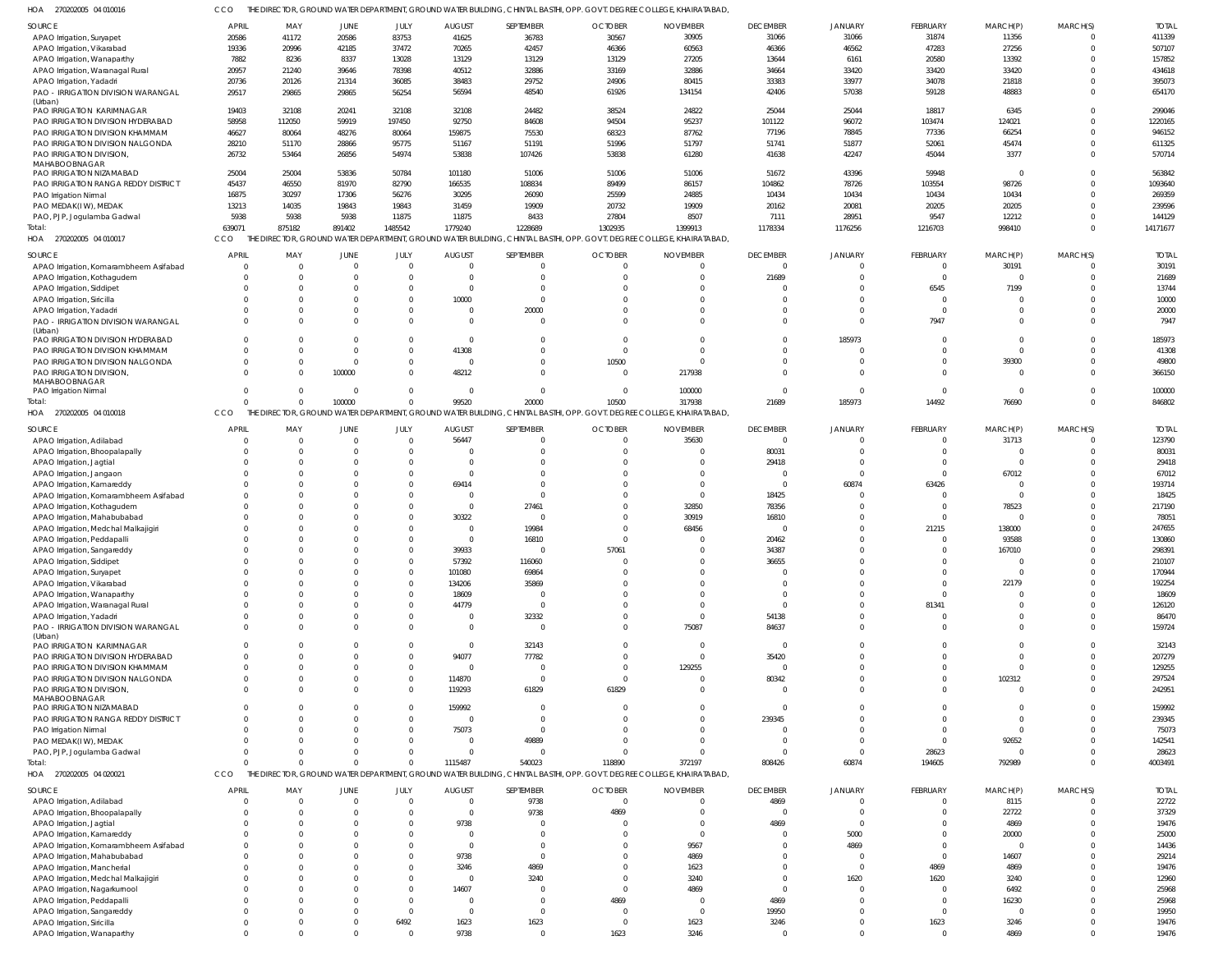270202005 04 020021 HOA

CCO THE DIRECTOR, GROUND WATER DEPARTMENT, GROUND WATER BUILDING, CHINTAL BASTHI, OPP. GOVT. DEGREE COLLEGE, KHAIRATABAD,

| SOURCE                                        | <b>APRIL</b>                   | MAY            | <b>JUNE</b> | JULY           | <b>AUGUST</b>  | SEPTEMBER      | <b>OCTOBER</b>                                                                                           | <b>NOVEMBER</b>                                                                                                       | <b>DECEMBER</b>  | <b>JANUARY</b> | FEBRUARY                         | MARCH(P)       | MARCH(S)                       | <b>TOTAL</b> |
|-----------------------------------------------|--------------------------------|----------------|-------------|----------------|----------------|----------------|----------------------------------------------------------------------------------------------------------|-----------------------------------------------------------------------------------------------------------------------|------------------|----------------|----------------------------------|----------------|--------------------------------|--------------|
| APAO Irrigation, Waranagal Rural              | $\overline{0}$                 | $\overline{0}$ | - 0         | $\overline{0}$ | $\mathsf{C}$   | 0              | $\overline{0}$                                                                                           | 4869                                                                                                                  | $\mathbf{0}$     | $\Omega$       | $\mathbf 0$                      | $\overline{0}$ | $\mathbf{0}$                   | 4869         |
| PAO - IRRIGATION DIVISION WARANGAL            | $\Omega$                       | $\Omega$       |             | $\overline{0}$ | $\mathsf{C}$   | 0              | 8115                                                                                                     | $\overline{0}$                                                                                                        | 6492             | $\Omega$       | $\mathbf 0$                      | 8115           | $\overline{0}$                 | 22722        |
| (Urban)<br>PAO IRRIGATION KARIMNAGAR          | $\mathbf{0}$                   | $\Omega$       |             | $\mathbf{0}$   | 14607          | 0              | $\overline{0}$                                                                                           | 4869                                                                                                                  | $\Omega$         | $\Omega$       | $\Omega$                         | 33095          | $\mathbf 0$                    | 52571        |
| PAO IRRIGATION DIVISION KHAMMAM               | $\Omega$                       | $\Omega$       |             | $\Omega$       | C              | $\Omega$       | $\overline{0}$                                                                                           | 4746                                                                                                                  | $\Omega$         | 2373           | $\Omega$                         | 22107          | $\mathbf 0$                    | 29226        |
|                                               | $\Omega$                       | $\Omega$       | $\cap$      | $\Omega$       | 8115           | $\Omega$       | 1623                                                                                                     | $\Omega$                                                                                                              |                  |                | $\Omega$                         |                | $\mathbf 0$                    | 38952        |
| PAO IRRIGATION DIVISION,<br>MAHABOOBNAGAR     |                                |                |             |                |                |                |                                                                                                          |                                                                                                                       | 4869             |                |                                  | 24345          |                                |              |
| PAO Irrigation Nirmal                         | $\Omega$                       | $\Omega$       | 12000       | $\Omega$       | $\mathsf{C}$   | $\Omega$       | $\overline{0}$                                                                                           | $\Omega$                                                                                                              | $-4000$          | $\Omega$       | $\Omega$                         | 28000          | $\Omega$                       | 36000        |
| PAO, PJP, Jogulamba Gadwal                    | 1461                           | $\mathbf{0}$   | $\Omega$    | $\mathbf{0}$   | $\mathsf{C}$   | 8115           | $\overline{0}$                                                                                           | $\Omega$                                                                                                              | $\Omega$         | $\Omega$       | 4869                             | $\Omega$       | $\mathbf 0$                    | 14445        |
| Total:                                        | 1461                           | $\mathbf{0}$   | 12000       | 6492           | 71412          | 37323          | 21099                                                                                                    | 43521                                                                                                                 | 45164            | 13862          | 12981                            | 224921         | $\overline{0}$                 | 490236       |
| HOA 270202005 04 110111                       | CCO                            |                |             |                |                |                |                                                                                                          | THE DIRECTOR, GROUND WATER DEPARTMENT, GROUND WATER BUILDING, CHINTAL BASTHI, OPP. GOVT. DEGREE COLLEGE, KHAIRATABAD, |                  |                |                                  |                |                                |              |
|                                               |                                |                |             |                |                |                |                                                                                                          |                                                                                                                       |                  |                |                                  |                |                                |              |
| SOURCE                                        | <b>APRIL</b>                   | MAY            | JUNE        | JULY           | <b>AUGUST</b>  | SEPTEMBER      | <b>OCTOBER</b>                                                                                           | <b>NOVEMBER</b>                                                                                                       | <b>DECEMBER</b>  | JANUARY        | FEBRUARY                         | MARCH(P)       | MARCH(S)                       | <b>TOTAL</b> |
| APAO Irrigation, Adilabad                     | $\Omega$                       | $\overline{0}$ | $\Omega$    | $\Omega$       | $\overline{0}$ | 53243          | $\overline{0}$                                                                                           | $\overline{0}$                                                                                                        | 35625            |                | $\mathbf 0$                      | 40040          | $\mathbf 0$                    | 128908       |
| APAO Irrigation, Bhoopalapally                | $\Omega$                       | $\overline{0}$ |             | $\Omega$       | $\mathsf{C}$   | 24750          | $\overline{0}$                                                                                           | 53188                                                                                                                 | $\Omega$         | $\Omega$       | $\Omega$                         | $\Omega$       | $\mathbf 0$                    | 77938        |
| APAO Irrigation, Jagtial                      | $\Omega$                       | $\Omega$       |             | $\Omega$       |                |                | $\Omega$                                                                                                 | $\overline{0}$                                                                                                        | 56800            |                |                                  | 35100          | $\Omega$                       | 91900        |
| APAO Irrigation, Jangaon                      | $\Omega$                       | $\Omega$       |             | $\Omega$       | $\Omega$       |                | $\Omega$                                                                                                 | 44705                                                                                                                 | $\Omega$         |                |                                  | 44150          | $\Omega$                       | 88855        |
| APAO Irrigation, Kamareddy                    |                                | $\Omega$       |             | $\Omega$       | $\Omega$       |                | $\Omega$                                                                                                 | 32800                                                                                                                 | $\Omega$         |                |                                  | 42900          | $\Omega$                       | 75700        |
| APAO Irrigation, Kothagudem                   | $\Omega$                       | $\Omega$       |             | $\Omega$       | 59812          |                | $\Omega$                                                                                                 | $\Omega$                                                                                                              | 29845            |                | $\Omega$                         | 40088          | $\Omega$                       | 129745       |
| APAO Irrigation, Mahabubabad                  | $\Omega$                       | $\Omega$       |             | $\Omega$       | $\mathsf{C}$   | 48000          | $\Omega$                                                                                                 | $\Omega$                                                                                                              | $\Omega$         |                | $\Omega$                         | $\Omega$       | $\Omega$                       | 48000        |
| APAO Irrigation, Mancherial                   |                                | $\Omega$       |             | $\Omega$       | 8100           |                | $\Omega$                                                                                                 | 10350                                                                                                                 | $\Omega$         | $\Omega$       | 28950                            | 21876          | $\Omega$                       | 69276        |
| APAO Irrigation, Medchal Malkajigiri          | $\Omega$                       | $\Omega$       |             | $\Omega$       | C              | 27300          | $\overline{0}$                                                                                           | $\Omega$                                                                                                              | 4800             | $\Omega$       | 7500                             | 15450          | $\Omega$                       | 55050        |
| APAO Irrigation, Nagarkurnoo                  | $\Omega$                       | $\Omega$       |             | $\Omega$       | 51250          | $\Omega$       | 7520                                                                                                     | C                                                                                                                     | $\Omega$         | 33380          | $\Omega$                         | 36200          | $\Omega$                       | 128350       |
| APAO Irrigation, Peddapalli                   | $\Omega$                       | $\Omega$       |             | $\Omega$       | $\mathsf{C}$   | 19945          | $\Omega$                                                                                                 | C                                                                                                                     | $\Omega$         | 17100          | 15900                            | 39924          | $\Omega$                       | 92869        |
| APAO Irrigation, Sangareddy                   | $\Omega$                       | $\Omega$       |             | $\Omega$       | 59450          | 30300          | $\Omega$                                                                                                 | $\Omega$                                                                                                              | 39644            |                | $\Omega$                         | 28500          | $\Omega$                       | 157894       |
|                                               |                                | $\Omega$       |             | $\Omega$       | C              |                | $\Omega$                                                                                                 | 25950                                                                                                                 | $\Omega$         |                | $\Omega$                         | $\Omega$       | $\Omega$                       | 25950        |
| APAO Irrigation, Siddipet                     |                                |                |             |                |                |                |                                                                                                          |                                                                                                                       |                  |                |                                  |                |                                |              |
| APAO Irrigation, Siricilla                    | $\Omega$                       | $\Omega$       |             | $\Omega$       | C              | 47570          | $\Omega$                                                                                                 | $\Omega$                                                                                                              | 35100            | $\Omega$       | $\Omega$                         | $\Omega$       | $\Omega$                       | 82670        |
| APAO Irrigation, Suryapet                     | $\Omega$                       | $\Omega$       |             | $\Omega$       | $\overline{0}$ | 37480          | $\Omega$                                                                                                 | 5400                                                                                                                  | 3300             |                | 6360                             | $\Omega$       | $\Omega$                       | 52540        |
| APAO Irrigation, Vikarabad                    | $\Omega$                       | $\Omega$       |             | $\Omega$       | 58890          |                | $\Omega$                                                                                                 | C                                                                                                                     | 28050            |                | 7500                             | $\Omega$       | $\Omega$                       | 94440        |
| APAO Irrigation, Wanaparthy                   | $\Omega$                       | $\Omega$       |             | $\Omega$       | $\overline{0}$ | 8775           | $\Omega$                                                                                                 | $\Omega$                                                                                                              | 28950            | $\Omega$       | $\Omega$                         | 3177           | $\Omega$                       | 40902        |
| APAO Irrigation, Waranagal Rural              | $\Omega$                       | $\Omega$       |             | $\Omega$       | 48100          |                | $\Omega$                                                                                                 | C                                                                                                                     | - 0              | $\Omega$       | $\Omega$                         | 32400          | $\Omega$                       | 80500        |
| PAO - IRRIGATION DIVISION WARANGAL            | $\Omega$                       | $\Omega$       |             | $\Omega$       | $\mathsf{C}$   |                | $\Omega$                                                                                                 | $\Omega$                                                                                                              | $\Omega$         | $\cap$         | $\Omega$                         | 24695          | $\Omega$                       | 24695        |
| (Urban)                                       |                                |                |             |                |                |                |                                                                                                          |                                                                                                                       |                  |                |                                  |                |                                |              |
| PAO IRRIGATION KARIMNAGAR                     | $\Omega$                       | $\Omega$       |             | $\Omega$       | 59960          | $\Omega$       | $\overline{0}$                                                                                           | $\Omega$                                                                                                              | 42300            | 21650          | $\Omega$                         | $\overline{0}$ | $\Omega$                       | 123910       |
| PAO IRRIGATION DIVISION HYDERABAD             | $\Omega$                       | $\Omega$       |             | $\Omega$       | - 0            | 21840          | $\overline{0}$                                                                                           | $\Omega$                                                                                                              | $\Omega$         |                | U                                | $\Omega$       | $\Omega$                       | 21840        |
| PAO IRRIGATION DIVISION KHAMMAM               | $\Omega$                       | $\Omega$       |             | $\Omega$       | $\overline{0}$ | 19650          | 16950                                                                                                    | 17700                                                                                                                 | 9900             | 800            | $\Omega$                         | 26850          | $\Omega$                       | 91850        |
| PAO IRRIGATION DIVISION NALGONDA              | $\Omega$                       | $\Omega$       |             | $\Omega$       | 40200          | 18675          | 6000                                                                                                     | 59580                                                                                                                 | 4275             | - 0            |                                  | 45710          | $\Omega$                       | 174440       |
| PAO IRRIGATION DIVISION,                      | $\Omega$                       | $\Omega$       |             | $\Omega$       | 22340          |                | 2100                                                                                                     | - 0                                                                                                                   | 26400            | $\Omega$       | $\Omega$                         | 28350          | $\Omega$                       | 79190        |
| MAHABOOBNAGAR                                 |                                |                |             |                |                |                |                                                                                                          |                                                                                                                       |                  | $\Omega$       | $\Omega$                         | 52185          | $\Omega$                       | 181479       |
|                                               |                                |                |             |                |                |                |                                                                                                          |                                                                                                                       |                  |                |                                  |                |                                |              |
| PAO IRRIGATION NIZAMABAD                      | $\Omega$                       | $\Omega$       |             | $\Omega$       | 42594          |                | 0                                                                                                        | $\Omega$                                                                                                              | 86700            |                |                                  |                |                                |              |
| PAO IRRIGATION RANGA REDDY DISTRICT           | $\Omega$                       | $\Omega$       |             | $\mathbf 0$    | 53545          |                | $\Omega$                                                                                                 | $\Omega$                                                                                                              | 44800            | $\Omega$       | $\Omega$                         | 31200          | $\Omega$                       | 129545       |
| <b>PAO Irrigation Nirmal</b>                  | $\Omega$                       | $\Omega$       |             | $\Omega$       | 83571          |                | $\Omega$                                                                                                 | 27894                                                                                                                 | 12300            | $\Omega$       | $\Omega$                         | 38733          | $\Omega$                       | 162498       |
| PAO MEDAK(IW), MEDAK                          | $\Omega$                       | $\Omega$       |             | $\Omega$       | - 0            |                | $\Omega$                                                                                                 | 56884                                                                                                                 |                  | $\cap$         | $\Omega$                         | 39487          | $\Omega$                       | 96371        |
| PAO, PJP, Jogulamba Gadwal                    | $\Omega$                       | $\Omega$       |             | $\Omega$       | $\mathsf{C}$   |                | $\overline{0}$                                                                                           | 18925                                                                                                                 | $\Omega$         | $\Omega$       | $\Omega$                         | 12075          | $\Omega$                       | 31000        |
| Total:                                        | $\cap$                         | $\Omega$       | $\Omega$    | $\Omega$       | 587812         | 357528         | 32570                                                                                                    | 353376                                                                                                                | 488789           | 72930          | 66210                            | 679090         | $\Omega$                       | 2638305      |
| HOA 270202005 04 130131                       | CCO                            |                |             |                |                |                | THE DIRECTOR, GROUND WATER DEPARTMENT, GROUND WATER BUILDING, CHINTAL BASTHI, OPP. GOVT. DEGREE COLLEGE, | KHAIRATABAD,                                                                                                          |                  |                |                                  |                |                                |              |
|                                               |                                |                |             |                |                |                |                                                                                                          |                                                                                                                       |                  |                |                                  |                |                                |              |
| SOURCE                                        | <b>APRIL</b>                   | MAY            | JUNE        | JULY           | <b>AUGUST</b>  | SEPTEMBER      | <b>OCTOBER</b>                                                                                           | <b>NOVEMBER</b>                                                                                                       | <b>DECEMBER</b>  | <b>JANUARY</b> | FEBRUARY                         | MARCH(P)       | MARCH(S)                       | <b>TOTAL</b> |
| APAO Irrigation, Adilabad                     | $\Omega$                       | 0              | $\Omega$    | $\overline{0}$ |                | 8438           | 1115                                                                                                     | $\overline{0}$                                                                                                        | 3170             | $\Omega$       | $\mathbf 0$                      | 5252           | $\mathbf 0$                    | 17975        |
| APAO Irrigation, Bhoopalapally                | $\overline{0}$                 | $\overline{0}$ | $\Omega$    | $\overline{0}$ | $\Omega$       | $\Omega$       | $\Omega$                                                                                                 | 5777                                                                                                                  | $\Omega$         | $\Omega$       | $\Omega$                         | $\Omega$       | $\mathbf 0$                    | 5777         |
| APAO Irrigation, Jagtial                      | $\sqrt{ }$                     | $\cap$         |             |                |                | 9118           | $\cap$                                                                                                   |                                                                                                                       | 4680             |                |                                  | 6173           | $\cap$                         | 19971        |
| APAO Irrigation, Jangaon                      | $\Omega$                       | $\Omega$       |             | $\Omega$       | - 0            | $\mathbf{0}$   | $\overline{0}$                                                                                           | $\Omega$                                                                                                              | $\Omega$         |                | $\overline{0}$                   | 5000           | $\mathbf 0$                    | 5000         |
| APAO Irrigation, Kamareddy                    | $\mathbf{0}$                   | $\mathbf{0}$   |             | $\mathbf 0$    | 3055           | 1214           | 470                                                                                                      | 471                                                                                                                   | 1095             | $\Omega$       | 2825                             | 471            | $\mathbf{0}$                   | 9601         |
| APAO Irrigation, Komarambheem Asifabad        | $\mathbf{0}$                   | $\Omega$       |             | $\Omega$       | C              | 1043           | $\overline{0}$                                                                                           | $\overline{0}$                                                                                                        | $\Omega$         | $\Omega$       | 1270                             | 2142           | $\mathbf{0}$                   | 4455         |
| APAO Irrigation, Kothagudem                   | $\mathbf{0}$                   | $\Omega$       |             | $\Omega$       | 4425           | $\mathbf{0}$   | 0                                                                                                        | 0                                                                                                                     | 3233             | $\Omega$       | $\overline{0}$                   | 1413           | $\mathbf 0$                    | 9071         |
| APAO Irrigation, Mahabubabad                  | $\mathbf 0$                    | $\Omega$       |             | 4300           | C              | $\mathbf 0$    | $\Omega$                                                                                                 | $\Omega$                                                                                                              | $\Omega$         | $\Omega$       | $\overline{0}$                   | 3600           | $\mathbf 0$                    | 7900         |
| APAO Irrigation, Mancherial                   | $\mathbf{0}$                   | $\Omega$       |             | 3348           | 841            | 1718           | 0                                                                                                        | 857                                                                                                                   | $\Omega$         | $\Omega$       | 2598                             | 1720           | $\mathbf 0$                    | 11082        |
| APAO Irrigation, Medchal Malkajigiri          | $\mathbf{0}$                   | 0              |             | $\Omega$       | 4602           | 2697           | 0                                                                                                        | 3178                                                                                                                  | 471              | 1591           | 1118                             | 1118           | $\mathbf 0$                    | 14775        |
| APAO Irrigation, Nagarkurnool                 | $\mathbf{0}$                   | 4305           |             | $\Omega$       | 6456           | 471            | $\overline{0}$                                                                                           | 3597                                                                                                                  | 4068             | $\Omega$       | $\overline{\mathbf{0}}$          | 6105           | $\mathbf 0$                    | 25002        |
| APAO Irrigation, Peddapalli                   | $\mathbf{0}$                   | $\overline{0}$ |             | $\Omega$       | C              | 4958           | $\overline{0}$                                                                                           | 0                                                                                                                     | 6785             | $\Omega$       | $\overline{0}$                   | $\overline{0}$ | $\mathbf 0$                    | 11743        |
| APAO Irrigation, Sangareddy                   | $\overline{0}$                 | $\overline{0}$ | $\Omega$    | 5051           | 3089           | 1270           | 1270                                                                                                     | $\overline{0}$                                                                                                        | 10671            | 1270           | 1270                             | 4895           | $\mathbf 0$                    | 28786        |
| APAO Irrigation, Siddipet                     | $\overline{0}$                 | 1103           | 2284        | 1139           | C              | 2274           | $\overline{0}$                                                                                           | 2252                                                                                                                  | $\Omega$         |                | 2274                             | 2274           | $\mathbf 0$                    | 13600        |
| APAO Irrigation, Siricilla                    | $\mathbf{0}$                   | $\overline{0}$ | $\Omega$    | $\Omega$       | C              | $\mathbf{0}$   | $\overline{0}$                                                                                           | $\overline{0}$                                                                                                        | $\Omega$         | $\Omega$       | $\overline{0}$                   | 10000          | $\mathbf 0$                    | 10000        |
| APAO Irrigation, Suryapet                     | $\mathbf{0}$                   | 0              |             | $\mathbf{0}$   | 3228           | 2688           | 1297                                                                                                     | 1297                                                                                                                  | 471              | $\Omega$       | 942                              | 3000           | $\mathbf 0$                    | 12923        |
|                                               | $\mathbf{0}$                   | $\mathbf{0}$   |             | $\Omega$       | 3727           | 0              | 4712                                                                                                     | $\overline{0}$                                                                                                        | 5653             | $\Omega$       | $\overline{0}$                   | 942            | $\mathbf 0$                    |              |
| APAO Irrigation, Vikarabad                    | $\mathbf{0}$                   | $\Omega$       |             | $\Omega$       |                |                | $\overline{0}$                                                                                           |                                                                                                                       |                  | $\Omega$       | $\overline{0}$                   |                | $\mathbf 0$                    | 15034        |
| APAO Irrigation, Wanaparthy                   | $\mathbf{0}$                   | $\Omega$       |             | <sup>0</sup>   |                | 0              |                                                                                                          | 2900                                                                                                                  | 1000<br>$\Omega$ | $\Omega$       |                                  | 11100          | $\mathbf 0$                    | 15000        |
| APAO Irrigation, Waranagal Rural              |                                |                |             | $\Omega$       |                | $\Omega$       | 9144                                                                                                     | 1750                                                                                                                  |                  | $\Omega$       | 5000                             | $\overline{0}$ |                                | 15894        |
| APAO Irrigation, Yadadri                      | $\mathbf{0}$<br>$\overline{0}$ | 0<br>0         |             | $\Omega$       | - 0            | 4449           | $\overline{0}$<br>$\overline{0}$                                                                         | $\overline{0}$<br>$\overline{0}$                                                                                      | 5000             | $\Omega$       | $\overline{0}$<br>$\overline{0}$ | $\overline{0}$ | $\mathbf{0}$<br>$\overline{0}$ | 5000         |
| PAO - IRRIGATION DIVISION WARANGAL<br>(Urban) |                                |                |             |                |                |                |                                                                                                          |                                                                                                                       | 2359             |                |                                  | 2141           |                                | 8949         |
| PAO IRRIGATION KARIMNAGAR                     | $\mathbf 0$                    | 0              | $\Omega$    | $\Omega$       | 9562           | 4913           | $\overline{0}$                                                                                           | 5731                                                                                                                  | 2811             | 1786           | $\overline{0}$                   | 5616           | $\mathbf 0$                    | 30419        |
| PAO IRRIGATION DIVISION HYDERABAD             | $\overline{0}$                 | $\mathbf{0}$   | 3339        | $\Omega$       | C              | 1091           | $\overline{0}$                                                                                           | 4548                                                                                                                  | 4824             | $\Omega$       | 1137                             | 3216           | $\mathbf 0$                    | 18155        |
| PAO IRRIGATION DIVISION KHAMMAM               | $\mathbf{0}$                   | $\mathbf{0}$   | - 0         | 0              | C              | 6490           | 6490                                                                                                     | $\overline{0}$                                                                                                        | $\Omega$         | $\Omega$       | $\overline{\mathbf{0}}$          | 4720           | $\mathbf 0$                    | 17700        |
| PAO IRRIGATION DIVISION NALGONDA              | $\mathbf{0}$                   | 0              | $\Omega$    | $\mathbf 0$    | 8415           | 2034           | $\overline{0}$                                                                                           | 6563                                                                                                                  | 4555             | $\Omega$       | 2034                             | 2186           | $\mathbf 0$                    | 25787        |
| PAO IRRIGATION DIVISION,                      | $\Omega$                       | $\Omega$       | 2405        | $^{\circ}$     | 6731           | $\overline{0}$ |                                                                                                          | $\Omega$                                                                                                              | 1238             | $\Omega$       | 3398                             | 7032           | $\mathbf{0}$                   |              |
| MAHABOOBNAGAR                                 |                                |                |             |                |                |                | 1238                                                                                                     |                                                                                                                       |                  |                |                                  |                |                                | 22042        |
| PAO IRRIGATION NIZAMABAD                      | $\mathbf{0}$                   | $\overline{0}$ | $\Omega$    | $\Omega$       | - C            | 6768           | $\overline{0}$                                                                                           | $\overline{0}$                                                                                                        | 1413             | $\Omega$       | $\overline{\mathbf{0}}$          | 3625           | $\mathbf 0$                    | 11806        |
| PAO IRRIGATION RANGA REDDY DISTRICT           | $\mathbf{0}$                   | $\overline{0}$ | $\Omega$    | $\mathbf 0$    | 4145           | 1169           | $\overline{0}$                                                                                           | 1640                                                                                                                  | 1872             | $\Omega$       | 1640                             | 1867           | $\mathbf 0$                    | 12333        |
| PAO Irrigation Nirmal                         | $\overline{0}$                 | 3320           | 1650        | 0              | 3188           | 1531           | 1532                                                                                                     | 1532                                                                                                                  | 1532             | $\Omega$       | $\overline{\mathbf{0}}$          | 7709           | $\mathbf 0$                    | 21994        |
| PAO MEDAK(IW), MEDAK                          | $\mathbf{0}$                   | 0              | - 0         | $\Omega$       | C              | 0              | 3802                                                                                                     | 0                                                                                                                     | 1818             | $\Omega$       | 3881                             | 11031          | $\mathbf 0$                    | 20532        |
| PAO, PJP, Jogulamba Gadwal                    | $\overline{0}$                 | $\overline{0}$ | $\Omega$    | $\Omega$       | 6254           | $\mathbf 0$    | $\overline{0}$                                                                                           | $\overline{0}$                                                                                                        | $\Omega$         | $\Omega$       | $\overline{0}$                   | 5427           | $\mathbf 0$                    | 11681        |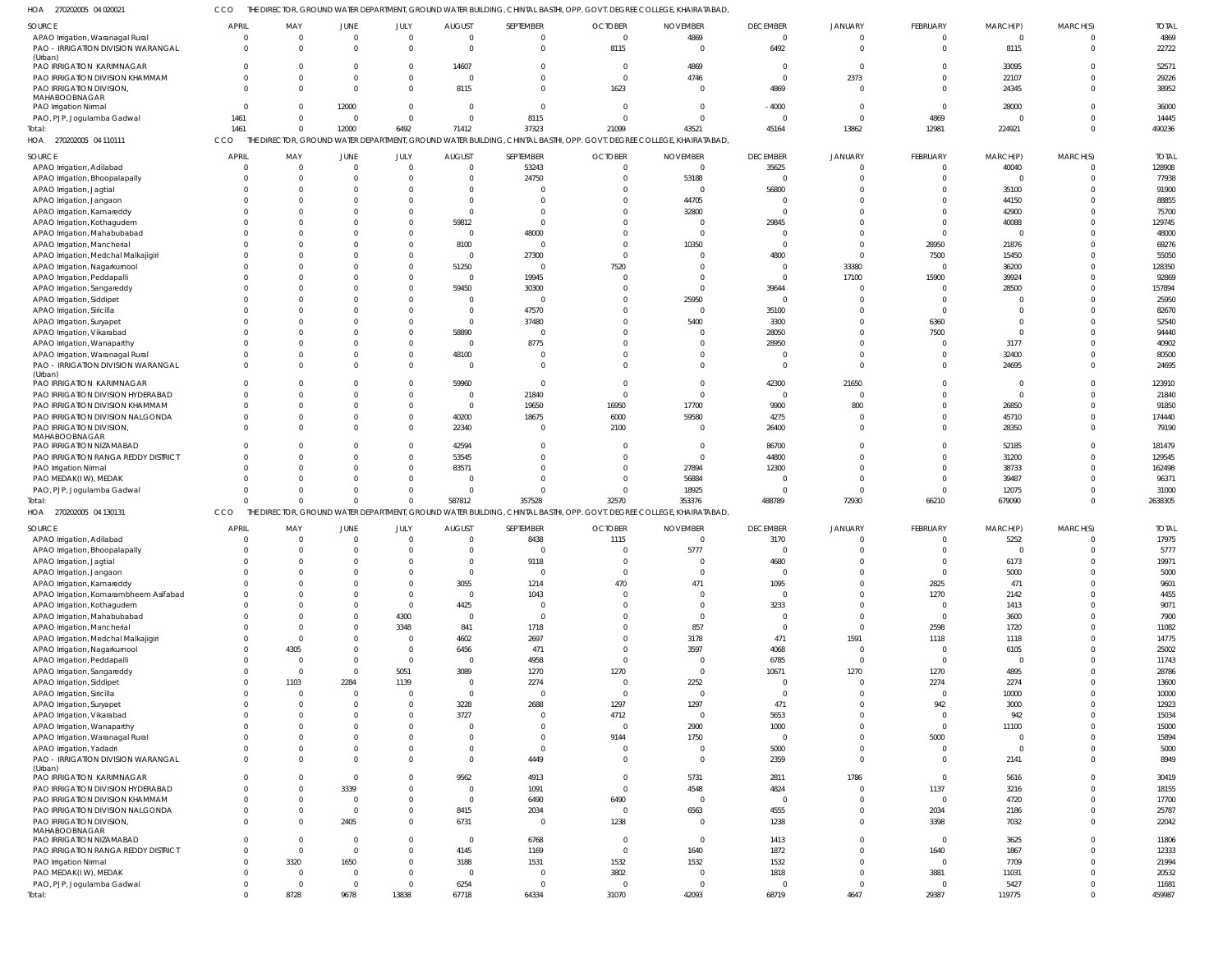270202005 04 130132 HOA CCO THE DIRECTOR, GROUND WATER DEPARTMENT, GROUND WATER BUILDING, CHINTAL BASTHI, OPP. GOVT. DEGREE COLLEGE, KHAIRATABAD,

| <b>SOURCE</b>                                          | <b>APRIL</b>               | MAY                   | <b>JUNE</b>             | JULY                       | <b>AUGUST</b>                 | SEPTEMBER        | <b>OCTOBER</b>                                                                                           | <b>NOVEMBER</b>                                                                                                       | <b>DECEMBER</b>  | JANUARY                    | FEBRUARY                | MARCH(P)      | MARCH(S)             | <b>TOTAL</b>  |
|--------------------------------------------------------|----------------------------|-----------------------|-------------------------|----------------------------|-------------------------------|------------------|----------------------------------------------------------------------------------------------------------|-----------------------------------------------------------------------------------------------------------------------|------------------|----------------------------|-------------------------|---------------|----------------------|---------------|
| APAO Irrigation, Adilabad                              | $\overline{0}$             | $\overline{0}$        | $\Omega$                | $\Omega$                   | $\mathsf{C}$                  | 18994            | $\overline{0}$                                                                                           | $\overline{0}$                                                                                                        | 3900             | $\Omega$                   | $\mathbf 0$             | 21654         | $\Omega$             | 44548         |
| APAO Irrigation, Bhoopalapally                         | $\Omega$                   | $\Omega$              |                         | $\Omega$                   |                               | 26546            | $^{\circ}$                                                                                               | 9182                                                                                                                  | $\Omega$         | $\Omega$                   | $\mathbf 0$             | $\Omega$      | $\Omega$             | 35728         |
| APAO Irrigation, Jagtial                               |                            | $\Omega$              |                         |                            |                               | $\Omega$         | $^{\circ}$                                                                                               | $\overline{0}$                                                                                                        | 8521             | $\Omega$                   | $\Omega$                | 6720          | $\Omega$             | 15241         |
| APAO Irrigation, Jangaon                               | $\Omega$                   | $\Omega$              |                         |                            |                               | $\Omega$         | $\Omega$                                                                                                 | 3420                                                                                                                  | $\Omega$         | $\Omega$                   | $\Omega$                | 17853         |                      | 21273         |
| APAO Irrigation, Kamareddy                             | $\Omega$                   | $\Omega$              |                         |                            |                               | 5310             | $\overline{0}$                                                                                           | 10400                                                                                                                 | 8815             | $\Omega$                   | 1242                    | 15950         |                      | 41717         |
| APAO Irrigation, Komarambheem Asifabad                 | $\Omega$                   | $\Omega$              |                         |                            |                               | $\Omega$         | 19500                                                                                                    | 5250                                                                                                                  |                  | $\Omega$                   | $\Omega$                |               |                      | 24750         |
| APAO Irrigation, Kothagudem                            |                            |                       |                         |                            |                               | 24849            | $\overline{0}$                                                                                           | 1623                                                                                                                  | 6536             | $\Omega$                   | $\Omega$                | 13026         |                      | 46034         |
| APAO Irrigation, Mahabubabad                           | $\Omega$                   | $\Omega$              |                         |                            |                               | 13090            | -0                                                                                                       | 7740                                                                                                                  | $\Omega$         | 10000                      | $\Omega$                |               |                      | 30830         |
| APAO Irrigation, Mancherial                            |                            | $\Omega$              |                         |                            |                               | 23780            | $\Omega$                                                                                                 | 0                                                                                                                     | $\Omega$         |                            | 10699                   | $\Omega$      |                      | 34479         |
| APAO Irrigation, Medchal Malkajigiri                   | $\Omega$                   | $\Omega$              |                         |                            | 8100                          | 7316             | $\Omega$                                                                                                 | 11324                                                                                                                 | 13141            |                            | $\Omega$                | 8060          |                      | 47941         |
| APAO Irrigation, Nagarkurnool                          |                            | $\mathsf{C}$          |                         |                            |                               | $\mathbf 0$      | 29848                                                                                                    | $\Omega$                                                                                                              | 42120            | $\Omega$                   | $\Omega$                | 14995         |                      | 86963         |
| APAO Irrigation, Peddapalli                            |                            | $\Omega$              |                         | <sup>0</sup>               |                               | 9900             | $^{\circ}$                                                                                               |                                                                                                                       | 5600             | $\Omega$                   | $\Omega$                | 14444         |                      | 29944         |
| APAO Irrigation, Sangareddy                            |                            | $\Omega$              |                         |                            |                               | 16448            | $\overline{0}$                                                                                           | $\Omega$                                                                                                              | 19930            | 690                        | 1670                    | 15770         |                      | 54508         |
| APAO Irrigation, Siddipet                              |                            | $\Omega$              |                         | $\Omega$                   | 10400                         | 3750             | 960                                                                                                      | 3350                                                                                                                  | 750              | $\Omega$                   | 750                     |               |                      | 19960         |
| APAO Irrigation, Siricilla                             |                            | $\mathsf{C}$          |                         |                            | $\mathsf{C}$                  | 29085            | $\overline{0}$                                                                                           | $\overline{0}$                                                                                                        | 11120            | $\Omega$                   | 1200                    | 14007         |                      | 55412         |
| APAO Irrigation, Suryapet                              |                            | $\Omega$              |                         | $\Omega$                   | - 0                           | 16995            | 6492                                                                                                     | 1494                                                                                                                  | 9939             | $\Omega$                   | $\Omega$                | 9996          |                      | 44916         |
| APAO Irrigation, Vikarabad                             |                            | $\Omega$              |                         |                            | 5519                          | 7664             | 7900                                                                                                     | 6800                                                                                                                  | 7330             | $\Omega$                   | 5309                    | 4869          |                      | 45391         |
| APAO Irrigation, Wanaparthy                            | $\Omega$                   | $\Omega$              |                         | $\Omega$                   | - (                           | 0                | $\overline{0}$                                                                                           | $\overline{0}$                                                                                                        |                  | 7426                       | $\Omega$                | 28970         |                      | 36396         |
| APAO Irrigation, Waranagal Rural                       | $\Omega$                   | $\Omega$              |                         |                            | 3308                          | $\Omega$         | 12179                                                                                                    | 9980                                                                                                                  | $\Omega$         | $\cap$                     | 2855                    | 13510         |                      | 41832         |
| APAO Irrigation, Yadadri                               | $\Omega$                   | $\Omega$              |                         | $\Omega$<br>$\Omega$       | - 0                           | 9060             | 8800                                                                                                     | 3880                                                                                                                  | 3000             | 16065                      | $\Omega$                | $\Omega$      | $\Omega$             | 40805         |
| PAO - IRRIGATION DIVISION WARANGAL<br>(Urban)          | $\Omega$                   | $\Omega$              |                         |                            |                               | $\Omega$         | $\overline{0}$                                                                                           | $\mathcal{L}$                                                                                                         | 19786            | $\Omega$                   | $\Omega$                | 25196         |                      | 44982         |
| PAO IRRIGATION KARIMNAGAR                              | $\Omega$                   | $\Omega$              |                         |                            |                               | $\mathbf 0$      | - 0                                                                                                      | $\Omega$                                                                                                              | 8968             | $\Omega$                   | $\Omega$                | $\mathbf 0$   |                      | 8968          |
| PAO IRRIGATION DIVISION HYDERABAD                      | $\Omega$                   | $\Omega$              |                         |                            |                               | 21270            | $\overline{0}$                                                                                           | $\Omega$                                                                                                              | 11358            | $\Omega$                   | $\Omega$                | 15738         |                      | 48366         |
| PAO IRRIGATION DIVISION KHAMMAM                        | $\Omega$                   | $\Omega$              |                         | $\Omega$                   |                               | $\Omega$         | 2120                                                                                                     | 12921                                                                                                                 | 2180             | 3800                       | 850                     | 13545         | $\Omega$             | 35416         |
| PAO IRRIGATION DIVISION NALGONDA                       | $\Omega$                   | $\Omega$              |                         | $\Omega$                   |                               | $\Omega$         | 29900                                                                                                    | $\Omega$                                                                                                              | 15030            |                            | $\Omega$                | 49710         |                      | 94640         |
| PAO IRRIGATION DIVISION,                               | $\Omega$                   | $\Omega$              |                         | $\Omega$                   |                               | $\Omega$         | $\overline{0}$                                                                                           | $\Omega$                                                                                                              | 13433            | $\Omega$                   | 13301                   | 5520          | $\Omega$             | 32254         |
| MAHABOOBNAGAR                                          |                            |                       |                         |                            |                               |                  |                                                                                                          |                                                                                                                       |                  |                            |                         |               |                      |               |
| PAO IRRIGATION NIZAMABAD                               | $\Omega$                   | $\Omega$              |                         | $\Omega$                   |                               | 24925            | $^{\circ}$                                                                                               | $\Omega$                                                                                                              | 9641             | $\Omega$                   | 1135                    | 10952         |                      | 46653         |
| PAO IRRIGATION RANGA REDDY DISTRICT                    | $\Omega$                   | $\Omega$              |                         | $\Omega$                   | 11052                         | 8496             | $\Omega$                                                                                                 | $\mathcal{L}$                                                                                                         | 13034            | $\Omega$                   | $\Omega$                | 8619          |                      | 41201         |
| PAO Irrigation Nirmal                                  | $\Omega$                   | $\Omega$              |                         | $\Omega$                   | 4000                          | 25870            | $\overline{0}$                                                                                           | $\Omega$                                                                                                              | 4000             | $\Omega$                   | 10890                   | 5200          | $\Omega$             | 49960         |
| PAO MEDAK(IW), MEDAK                                   | $\Omega$                   | $\Omega$              |                         | $\Omega$                   | - 0                           | $\Omega$         | 7200                                                                                                     | $\Omega$                                                                                                              | 8750             | $\Omega$                   | $\Omega$                | 18014         |                      | 33964         |
| PAO, PJP, Jogulamba Gadwal                             | $\Omega$                   | $\Omega$              |                         | <sup>0</sup>               | -C                            | $\Omega$         | $^{\circ}$                                                                                               | 7145                                                                                                                  |                  | $\Omega$                   | $\Omega$                | 22403         |                      | 29548         |
| Total:                                                 | $\Omega$                   | $\Omega$              | $\Omega$                | $\Omega$                   | 42379                         | 293348           | 124899                                                                                                   | 94509                                                                                                                 | 246882           | 37981                      | 49901                   | 374721        | $\Omega$             | 1264620       |
| HOA 270202005 04 130133                                | CCO                        |                       |                         |                            |                               |                  | THE DIRECTOR, GROUND WATER DEPARTMENT, GROUND WATER BUILDING, CHINTAL BASTHI, OPP. GOVT. DEGREE COLLEGE, | KHAIRATABAD,                                                                                                          |                  |                            |                         |               |                      |               |
| <b>SOURCE</b>                                          | <b>APRIL</b>               | MAY                   | JUNE                    | JULY                       | <b>AUGUST</b>                 | SEPTEMBER        | <b>OCTOBER</b>                                                                                           | <b>NOVEMBER</b>                                                                                                       | <b>DECEMBER</b>  | <b>JANUARY</b>             | FEBRUARY                | MARCH(P)      | MARCH(S)             | <b>TOTAL</b>  |
| APAO Irrigation, Adilabad                              | $\Omega$                   | $\overline{0}$        | $\Omega$                | $\overline{0}$             | $\overline{0}$                | 2940             | $\overline{0}$                                                                                           | $\overline{0}$                                                                                                        | 3420             |                            | $\mathbf 0$             | 2000          | $\Omega$             | 8360          |
| APAO Irrigation, Kamareddy                             | $\Omega$                   | $\Omega$              | $\Omega$                | $\Omega$                   | $\mathsf{C}$                  | $\Omega$         | $^{\circ}$                                                                                               | $\Omega$                                                                                                              | 3200             |                            | $\Omega$                | 900           | $\Omega$             | 4100          |
| APAO Irrigation, Kothagudem                            | $\Omega$                   | $\Omega$              | $\Omega$                | $\Omega$                   | 390                           | 250              | $\Omega$                                                                                                 | $\Omega$                                                                                                              |                  | $\Omega$                   | $\mathbf 0$             | 740           | $\Omega$             | 1380          |
| APAO Irrigation, Mancherial                            | $\Omega$                   | $\Omega$              |                         | 5000                       | $\Omega$                      | 1000             | $\Omega$                                                                                                 | $\Omega$                                                                                                              |                  | $\Omega$                   | 1120                    | 720           | $\Omega$             | 7840          |
| APAO Irrigation, Sangareddy                            | $\Omega$                   | $\Omega$              |                         | $\Omega$                   | $\Omega$                      | 2350             | $\Omega$                                                                                                 | $\Omega$                                                                                                              |                  | 1100                       | 450                     | 850           | $\Omega$             | 4750          |
| APAO Irrigation, Suryapet                              | $\Omega$                   | $\Omega$              |                         | $\Omega$                   | $\Omega$                      | 4230             | $\Omega$                                                                                                 | $\mathcal{L}$                                                                                                         |                  |                            | $\mathbf 0$             | 1365          |                      | 5595          |
| APAO Irrigation, Vikarabad                             |                            | $\Omega$              |                         | $\Omega$                   | 1575                          | 0                | $\Omega$                                                                                                 | $\Omega$                                                                                                              |                  | $\Omega$                   | 2350                    | $\Omega$      | $\Omega$             | 3925          |
| APAO Irrigation, Wanaparthy                            | $\Omega$                   | $\Omega$              |                         | $\Omega$                   | C                             | $\Omega$         | $\Omega$                                                                                                 | 1950                                                                                                                  |                  | $\Omega$                   | $\mathbf 0$             | 3125          | $\Omega$             | 5075          |
|                                                        |                            |                       |                         |                            |                               |                  |                                                                                                          |                                                                                                                       |                  |                            |                         |               |                      |               |
| PAO IRRIGATION DIVISION KHAMMAM                        | $\Omega$                   | $\Omega$              |                         | $\Omega$                   | 3280                          | $\Omega$         | $\Omega$                                                                                                 | $\Omega$                                                                                                              |                  |                            | $\Omega$                | $\mathbf 0$   | $\Omega$             | 3280          |
| PAO IRRIGATION DIVISION,                               | $\Omega$                   | $\Omega$              |                         | $\Omega$                   | - 0                           | $\Omega$         | $\Omega$                                                                                                 | $\Omega$                                                                                                              |                  |                            | $\Omega$                | 10020         | $\Omega$             | 10020         |
| MAHABOOBNAGAR                                          |                            |                       |                         |                            |                               |                  |                                                                                                          |                                                                                                                       |                  |                            |                         |               |                      |               |
| PAO IRRIGATION NIZAMABAD                               | $\Omega$                   | 0                     |                         | $\Omega$                   | - 0                           | 2414             | $\Omega$                                                                                                 | $\Omega$                                                                                                              |                  |                            | 2363                    | $\Omega$      | $\Omega$             | 4777          |
| PAO Irrigation Nirmal                                  | $\Omega$                   | $\Omega$              | $\Omega$                | $\Omega$                   | $\Omega$                      | $\Omega$         | $\Omega$                                                                                                 | $\Omega$                                                                                                              | $\cap$           | $\Omega$                   | $\Omega$                | 4800          | $\Omega$             | 4800          |
| PAO MEDAK(IW), MEDAK                                   | $\Omega$                   | $\Omega$              | - 0                     | $\Omega$                   | - 0                           | $\Omega$         | 800                                                                                                      | $\mathbf{0}$                                                                                                          | $\Omega$         | $\Omega$                   | 1000                    | $\Omega$      | $\Omega$             | 1800          |
| PAO, PJP, Jogulamba Gadwal                             | $\mathbf 0$                | $\Omega$              | $\Omega$                | $\Omega$                   | $\Omega$                      | $\Omega$         | $\overline{0}$                                                                                           | 1500                                                                                                                  | $\Omega$         | $\Omega$                   | $\mathbf{0}$            | 2300          | $\Omega$             | 3800          |
| Total:                                                 | $\Omega$                   | $\Omega$              | $\Omega$                | 5000                       | 5245                          | 13184            | 800                                                                                                      | 3450                                                                                                                  | 6620             | 1100                       | 7283                    | 26820         | $\Omega$             | 69502         |
| HOA 270202005 04 130134                                | CCO                        |                       |                         |                            |                               |                  |                                                                                                          | THE DIRECTOR, GROUND WATER DEPARTMENT, GROUND WATER BUILDING, CHINTAL BASTHI, OPP. GOVT. DEGREE COLLEGE, KHAIRATABAD, |                  |                            |                         |               |                      |               |
| <b>SOURCE</b>                                          | <b>APRIL</b>               | MAY                   | JUNE                    | JULY                       | <b>AUGUST</b>                 | SEPTEMBER        | <b>OCTOBER</b>                                                                                           | <b>NOVEMBER</b>                                                                                                       | <b>DECEMBER</b>  | JANUARY                    | FEBRUARY                | MARCH(P)      | MARCH(S)             | <b>TOTAL</b>  |
| APAO Irrigation, Bhoopalapally                         | $\overline{0}$             | $\overline{0}$        |                         | $\Omega$                   | $\mathbf{C}$                  | 99000            | 33000                                                                                                    | $\mathbf{0}$                                                                                                          | 99000            | $\Omega$                   | $\mathbf 0$             | $\mathbf 0$   | $\Omega$             | 231000        |
| APAO Irrigation, Kamareddy                             | $\Omega$                   | $\Omega$              |                         | $\Omega$                   | 99000                         | $\Omega$         | $^{\circ}$                                                                                               | 99000                                                                                                                 |                  | $\cap$                     | $\Omega$                | 165000        | $\Omega$             | 363000        |
| APAO Irrigation, Mahabubabad                           | $\Omega$                   | $\Omega$              |                         | $\Omega$                   | $\mathsf{C}$                  | 31429            | $^{\circ}$                                                                                               | $\mathbf 0$                                                                                                           | $\Omega$         | $\Omega$                   | $\Omega$                | $\mathbf 0$   |                      | 31429         |
| APAO Irrigation, Medchal Malkajigiri                   | $\Omega$                   | $\Omega$              |                         | $\Omega$                   | 33000                         | $\Omega$         | $\Omega$                                                                                                 | $\Omega$                                                                                                              | $\Omega$         | $\Omega$                   | $\Omega$                | 115698        |                      | 148698        |
| APAO Irrigation, Nagarkurnool                          |                            | $\Omega$              |                         | $\Omega$                   | $\mathsf{C}$                  | 123209           | $\Omega$                                                                                                 | $\Omega$                                                                                                              | 99000            | $\Omega$                   |                         | 132000        |                      | 354209        |
| APAO Irrigation, Sangareddy                            | $\Omega$                   | $\Omega$              |                         | $\Omega$                   | - 0                           | 60931            | $\Omega$                                                                                                 | $\Omega$                                                                                                              | 99000            | $\Omega$                   | $\Omega$                | 132000        |                      | 291931        |
| APAO Irrigation, Siricilla                             | $\Omega$                   | $\Omega$              |                         | <sup>0</sup>               | - 0                           | 99000            | $\Omega$                                                                                                 | $\Omega$                                                                                                              | 33000            | $\Omega$                   | $\Omega$                |               |                      | 132000        |
| APAO Irrigation, Vikarabad                             | $\Omega$                   | $\Omega$              |                         | $\Omega$                   | 29594                         |                  | $\Omega$                                                                                                 | $\Omega$                                                                                                              | $\Omega$         |                            | $\Omega$                |               |                      | 29594         |
| APAO Irrigation, Wanaparthy                            | $\Omega$                   | $\Omega$              |                         |                            |                               | 0                | $\overline{0}$                                                                                           | 66000                                                                                                                 | 66000            | $\Omega$                   | $\Omega$                |               |                      | 132000        |
| APAO Irrigation, Yadadri                               | $\Omega$                   | $\Omega$              |                         | $\Omega$                   |                               | $\Omega$         | 62027                                                                                                    | $\Omega$                                                                                                              |                  | $\Omega$                   | 66000                   | 0             |                      | 128027        |
| PAO - IRRIGATION DIVISION WARANGAL                     | $\Omega$                   | $\Omega$              |                         | $\Omega$                   |                               | $\Omega$         | $\overline{0}$                                                                                           | $\Omega$                                                                                                              | $\Omega$         | $\Omega$                   | 31350                   |               |                      | 31350         |
| (Urban)                                                |                            |                       |                         |                            |                               |                  |                                                                                                          |                                                                                                                       |                  |                            |                         |               | $\Omega$             |               |
| PAO IRRIGATION KARIMNAGAR                              | $\Omega$                   | $\Omega$              |                         |                            |                               | $\Omega$         | $\overline{0}$                                                                                           | $\Omega$                                                                                                              | 116233           | $\Omega$                   | $\Omega$                | $\Omega$      |                      | 116233        |
| PAO IRRIGATION DIVISION KHAMMAM                        | $\Omega$<br>$\Omega$       | $\Omega$<br>$\Omega$  |                         | $\Omega$<br>$\Omega$       |                               | 132000           | $\mathbf 0$<br>$\Omega$                                                                                  | $\Omega$<br>$\Omega$                                                                                                  | 66000            | $\Omega$<br>$\Omega$       | $\Omega$<br>$\Omega$    | $\Omega$      | $\cap$               | 198000        |
| PAO IRRIGATION DIVISION NALGONDA                       |                            |                       |                         |                            |                               | 33000            |                                                                                                          |                                                                                                                       | 149827           |                            |                         | 99000         |                      | 281827        |
| PAO IRRIGATION DIVISION,<br>MAHABOOBNAGAR              | $\Omega$                   | $\Omega$              |                         | $\Omega$                   |                               | 88038            | $\Omega$                                                                                                 | $\Omega$                                                                                                              | 94286            | $\Omega$                   | $\Omega$                | $\mathbf 0$   |                      | 182324        |
| PAO IRRIGATION NIZAMABAD                               | $\Omega$                   | $\Omega$              |                         | $\Omega$                   |                               | 33000            | $\Omega$                                                                                                 | $\Omega$                                                                                                              | 99000            | $\Omega$                   | $\Omega$                | 0             |                      | 132000        |
| PAO IRRIGATION RANGA REDDY DISTRICT                    | $\Omega$                   | $\Omega$              |                         | $\Omega$                   | $\mathsf{C}$                  | $\Omega$         | $\Omega$                                                                                                 | $\mathbf{0}$                                                                                                          | 102000           | $\Omega$                   | $\Omega$                | 0             |                      | 102000        |
| PAO Irrigation Nirmal                                  | $\Omega$                   | $\Omega$              |                         | $\Omega$                   | 99000                         | $\Omega$         | $\overline{0}$                                                                                           | 66000                                                                                                                 |                  | $\Omega$                   | $\Omega$                | $\Omega$      |                      | 165000        |
| Total:                                                 | $\Omega$                   | $\Omega$              |                         | $\Omega$                   | 260594                        | 699607           | 95027                                                                                                    | 231000                                                                                                                | 1023346          | $\Omega$                   | 97350                   | 643698        | $\Omega$             | 3050622       |
| HOA 270202005 04 130135                                | CCO                        |                       |                         |                            |                               |                  |                                                                                                          | THE DIRECTOR, GROUND WATER DEPARTMENT, GROUND WATER BUILDING, CHINTAL BASTHI, OPP. GOVT. DEGREE COLLEGE, KHAIRATABAD, |                  |                            |                         |               |                      |               |
|                                                        |                            |                       |                         |                            |                               |                  |                                                                                                          |                                                                                                                       |                  |                            |                         |               |                      |               |
| SOURCE                                                 | <b>APRIL</b>               | MAY                   | <b>JUNE</b><br>$\Omega$ | JULY                       | <b>AUGUST</b><br>$\mathsf{C}$ | SEPTEMBER        | <b>OCTOBER</b>                                                                                           | <b>NOVEMBER</b>                                                                                                       | <b>DECEMBER</b>  | <b>JANUARY</b><br>$\Omega$ | FEBRUARY                | MARCH(P)      | MARCH(S)<br>$\Omega$ | <b>TOTAL</b>  |
| APAO Irrigation, Adilabad                              | $\overline{0}$<br>$\Omega$ | $\overline{0}$<br>- 0 |                         | $\overline{0}$<br>$\Omega$ | $\Omega$                      | 7677             | 1900                                                                                                     | $\overline{0}$<br>$\Omega$                                                                                            | 3960<br>$\Omega$ | $\Omega$                   | $\mathbf 0$<br>$\Omega$ | 3949          | $\Omega$             | 17486         |
| APAO Irrigation, Bhoopalapally                         | $\Omega$                   | $\Omega$              |                         | $\Omega$                   |                               | 2691<br>$\Omega$ | -0                                                                                                       | $\Omega$                                                                                                              |                  |                            | $\Omega$                | $\mathbf 0$   | $\Omega$             | 2691          |
| APAO Irrigation, Jagtial                               | $\Omega$                   | $\Omega$              |                         | $\Omega$                   | 6510<br>- 0                   | $\Omega$         | $\overline{0}$<br>-0                                                                                     | $\Omega$                                                                                                              | 2847<br>$\Omega$ | 1699                       | $\Omega$                | 19898         | $\Omega$             | 30954         |
| APAO Irrigation, Jangaon<br>APAO Irrigation, Kamareddy | $\Omega$                   | $\Omega$              |                         | $\Omega$                   | $\Omega$                      | $\Omega$         | $\Omega$                                                                                                 | $\Omega$                                                                                                              | $\Omega$         | $\Omega$                   | $\Omega$                | 7469<br>15000 | $\Omega$             | 7469<br>15000 |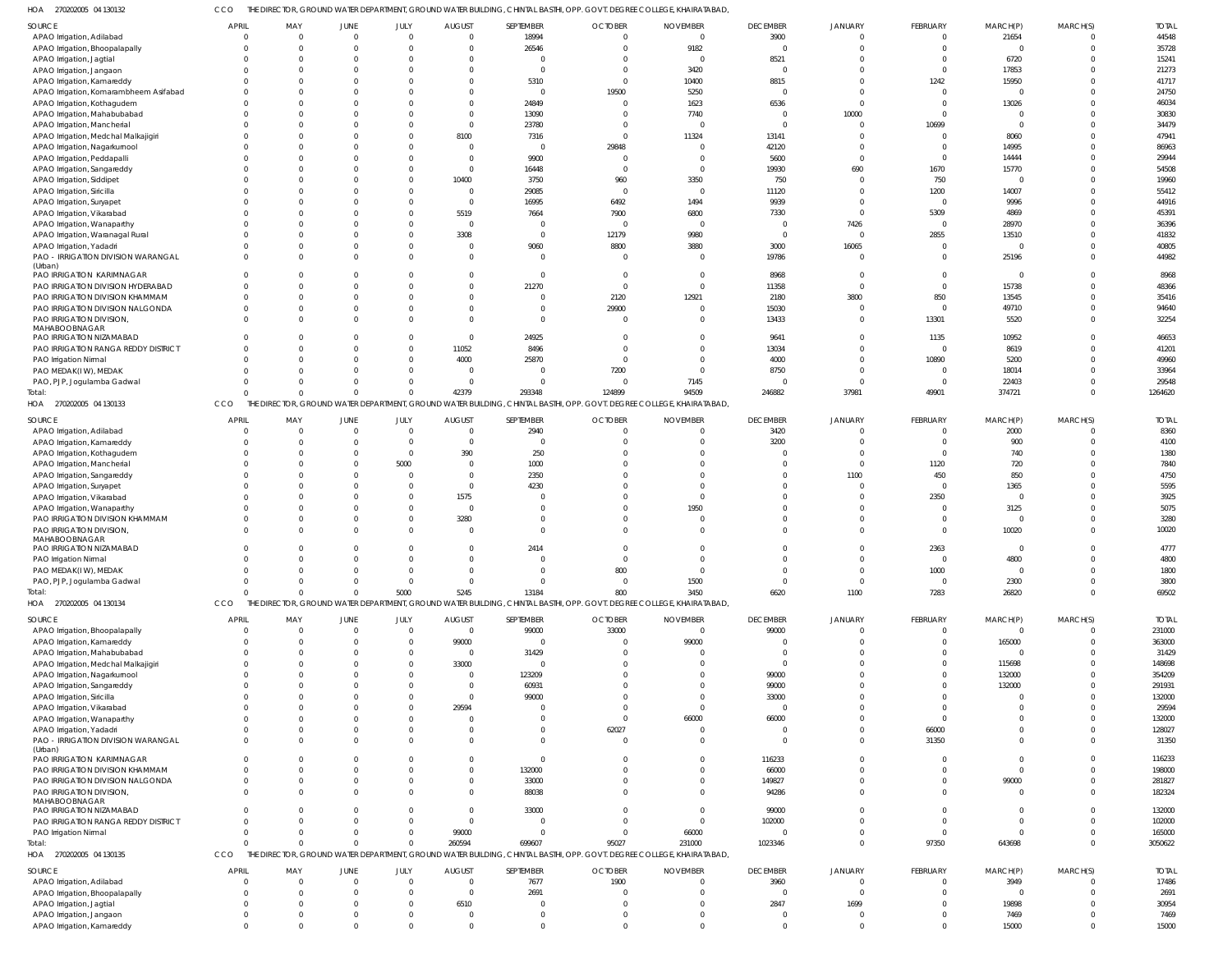270202005 04 130135 HOA CCO THE DIRECTOR, GROUND WATER DEPARTMENT, GROUND WATER BUILDING, CHINTAL BASTHI, OPP. GOVT. DEGREE COLLEGE, KHAIRATABAD,

| <b>SOURCE</b>                                 | <b>APRIL</b>   | MAY            | <b>JUNE</b>             | JULY                   | <b>AUGUST</b>             | SEPTEMBER          | <b>OCTOBER</b>                                                                                                                 | <b>NOVEMBER</b>             | <b>DECEMBER</b>          | JANUARY                   | FEBRUARY                | MARCH(P)          | MARCH(S)                   | <b>TOTAL</b>          |
|-----------------------------------------------|----------------|----------------|-------------------------|------------------------|---------------------------|--------------------|--------------------------------------------------------------------------------------------------------------------------------|-----------------------------|--------------------------|---------------------------|-------------------------|-------------------|----------------------------|-----------------------|
| APAO Irrigation, Komarambheem Asifabad        | -C             |                | $\Omega$                | $\overline{0}$         | $\overline{0}$            | 8053               | $\Omega$                                                                                                                       | $\Omega$                    | $\overline{0}$           | $\overline{0}$            | 6145                    | 4430              | $\overline{0}$             | 18628                 |
| APAO Irrigation, Kothagudem                   |                |                | $\Omega$                | $\overline{0}$         | 10961                     | 1877               | $\Omega$                                                                                                                       | 1573                        | 2986                     | $\Omega$                  | $\mathbf{0}$            | 4267              | $\Omega$                   | 21664                 |
| APAO Irrigation, Mahabubabad                  |                |                |                         | 4912                   |                           | 1584               |                                                                                                                                | 4486                        | $\Omega$                 | 1346                      | 1514                    | 2711              | $\Omega$                   | 16553                 |
| APAO Irrigation, Mancherial                   |                | $\Omega$       | 0                       | 11215                  | $\Omega$                  | 4464               |                                                                                                                                | 1561                        | $\Omega$                 | $\Omega$                  | 2481                    | 1361              | $\Omega$                   | 21082                 |
| APAO Irrigation, Medchal Malkajigiri          |                |                |                         | $\Omega$               | $\Omega$                  | $\Omega$           |                                                                                                                                |                             | $\overline{0}$           | $\Omega$                  | $\mathbf{0}$            | 119250            | $\Omega$                   | 119250                |
| APAO Irrigation, Nagarkurnool                 |                | 296            | 0                       | $\Omega$               | 9422                      | 3818               |                                                                                                                                | 6369                        | 2658                     | $\Omega$                  | $\Omega$                | 17437             | $\Omega$                   | 40000                 |
| APAO Irrigation, Peddapalli                   |                |                |                         | $\Omega$               |                           | 7900               |                                                                                                                                | 5100                        | 11861                    | $\Omega$                  | $\Omega$                | $\mathbf 0$       | $\Omega$                   | 24861                 |
| APAO Irrigation, Sangareddy                   |                |                | $\Omega$                | 9173                   |                           | $\Omega$           |                                                                                                                                |                             | 11321                    | 2595                      | 2812                    | 5739              | $\Omega$                   | 31640                 |
| APAO Irrigation, Siddipet                     |                |                | 2659                    | $\Omega$               |                           | $\Omega$           |                                                                                                                                |                             | 4113                     | $\Omega$                  | 511                     | 1311              | $\Omega$                   | 8594                  |
| APAO Irrigation, Suryapet                     |                |                | 0                       | $\Omega$               | 516                       | 2939               |                                                                                                                                | 2928                        | $\Omega$                 | $\Omega$                  | 1257                    | $\overline{0}$    | $\Omega$                   | 7640                  |
| APAO Irrigation, Vikarabad                    |                |                | $\Omega$                | $\Omega$               | 2915                      | $\Omega$           |                                                                                                                                |                             | $\Omega$                 | $\Omega$                  | $\Omega$                | $\mathbf 0$       | $\Omega$                   | 2915                  |
| APAO Irrigation, Wanaparthy                   |                |                | 0                       | $\Omega$<br>$\Omega$   | 8205                      | $\Omega$           | $\Omega$                                                                                                                       | 1354                        | $\Omega$<br>$\Omega$     | 3920<br>$\Omega$          | $\Omega$<br>$\Omega$    | 11520             | $\Omega$<br>$\Omega$       | 24999                 |
| PAO - IRRIGATION DIVISION WARANGAL<br>(Urban) |                |                | $\Omega$                |                        |                           | $\Omega$           | 24751                                                                                                                          |                             |                          |                           |                         | 8131              |                            | 32882                 |
| PAO IRRIGATION KARIMNAGAR                     |                |                | $\Omega$                | $\Omega$               | 60000                     | $\Omega$           | $\Omega$                                                                                                                       |                             | 30000                    | $\Omega$                  | $\mathbf 0$             | 9159              | $\Omega$                   | 99159                 |
| PAO IRRIGATION DIVISION HYDERABAD             |                |                | 9550                    | $\Omega$               | 9400                      | $\Omega$           | $\Omega$                                                                                                                       | 16010                       | $\overline{0}$           | 11290                     | $\Omega$                | 16440             | $\Omega$                   | 62690                 |
| PAO IRRIGATION DIVISION KHAMMAM               |                |                | $\Omega$                | $\mathbf 0$            |                           | 14588              | 6138                                                                                                                           |                             | $\Omega$                 | 2963                      | 2387                    | 17027             | $\Omega$                   | 43103                 |
| PAO IRRIGATION DIVISION NALGONDA              |                |                | $\Omega$                | $\Omega$               | 34227                     | 783                | 520                                                                                                                            |                             | 4816                     | $\Omega$                  | 5981                    | 11659             | $\Omega$                   | 57986                 |
| PAO IRRIGATION DIVISION,                      |                |                | 2405                    | $\Omega$               | 2099                      | $\Omega$           | 1664                                                                                                                           |                             | 7619                     | $\Omega$                  | 2437                    | 7784              | $\Omega$                   | 24008                 |
| MAHABOOBNAGAR<br>PAO IRRIGATION NIZAMABAD     |                |                | $\Omega$                | $\Omega$               | $\Omega$                  | 73000              | 14161                                                                                                                          |                             | 5845                     | $\Omega$                  | 2772                    | 6490              | $\Omega$                   | 102268                |
| PAO IRRIGATION RANGA REDDY DISTRICT           |                |                | $\Omega$                | $\Omega$               | $\Omega$                  | $\Omega$           | $\Omega$                                                                                                                       |                             | 15000                    | $\Omega$                  | $\mathbf{0}$            | 10000             | $\Omega$                   | 25000                 |
| PAO Irrigation Nirmal                         |                |                | 5757                    | $\Omega$               | 1962                      | 1767               | 1783                                                                                                                           |                             | 2895                     | 2719                      | 1443                    | 11194             | $\Omega$                   | 29520                 |
| PAO, PJP, Jogulamba Gadwal                    |                | $\Omega$       | $\Omega$                | $\Omega$               | 2540                      | $\Omega$           |                                                                                                                                |                             | $\Omega$                 | $\Omega$                  | $\overline{0}$          | 4337              | $\Omega$                   | 6877                  |
| Total:                                        |                | 296            | 20371                   | 25300                  | 148757                    | 131141             | 50917                                                                                                                          | 39381                       | 105921                   | 26532                     | 29740                   | 316563            | $\Omega$                   | 894919                |
| HOA 270202005 04 140                          | CCO            |                |                         |                        |                           |                    | THE DIRECTOR, GROUND WATER DEPARTMENT, GROUND WATER BUILDING, CHINTAL BASTHI, OPP. GOVT. DEGREE COLLEGE, KHAIRATABAD,          |                             |                          |                           |                         |                   |                            |                       |
|                                               |                |                |                         |                        |                           |                    |                                                                                                                                |                             |                          |                           |                         |                   |                            |                       |
| <b>SOURCE</b><br>APAO Irrigation, Adilabad    | <b>APRIL</b>   | MAY            | <b>JUNE</b><br>$\Omega$ | JULY<br>$\overline{0}$ | <b>AUGUST</b><br>$\Omega$ | SEPTEMBER<br>48000 | <b>OCTOBER</b><br>$\Omega$                                                                                                     | <b>NOVEMBER</b><br>$\Omega$ | <b>DECEMBER</b><br>24000 | JANUARY<br>$\overline{0}$ | FEBRUARY<br>$\mathbf 0$ | MARCH(P)<br>16000 | MARCH(S)<br>$\overline{0}$ | <b>TOTAL</b><br>88000 |
| APAO Irrigation, Bhoopalapally                |                | $\Omega$       | $\Omega$                | $\mathbf 0$            | $\Omega$                  | - 0                | $\Omega$                                                                                                                       | 56400                       | 0                        | $\Omega$                  | $\mathbf 0$             | $\mathbf 0$       | $\overline{0}$             | 56400                 |
| APAO Irrigation, Jagtial                      |                |                |                         | $\Omega$               | $\Omega$                  | $\Omega$           |                                                                                                                                |                             | 44667                    | $\Omega$                  | $\mathbf 0$             | 25524             | $\Omega$                   | 70191                 |
| APAO Irrigation, Kothagudem                   |                | $\Omega$       |                         | $\Omega$               | 40970                     | 8194               | $\Omega$                                                                                                                       | 8194                        | 16388                    | $\Omega$                  | $\mathbf 0$             | 16388             | $\Omega$                   | 90134                 |
| APAO Irrigation, Mancherial                   |                | $\Omega$       |                         | $\Omega$               |                           | 12484              |                                                                                                                                | 8193                        | - 0                      | $\Omega$                  | 8193                    | $^{\circ}$        | $\Omega$                   | 28870                 |
| APAO Irrigation, Medchal Malkajigiri          |                |                |                         | $\Omega$               | $\Omega$                  | $\Omega$           |                                                                                                                                | 198000                      | $\Omega$                 | $\Omega$                  | $\mathbf 0$             | 66000             | $\Omega$                   | 264000                |
| APAO Irrigation, Peddapalli                   |                |                |                         | $\Omega$               | $\Omega$                  | $\Omega$           |                                                                                                                                | 8000                        | 48000                    | $\Omega$                  | $\mathbf 0$             | 24000             | $\Omega$                   | 80000                 |
| APAO Irrigation, Sangareddy                   |                |                |                         | $\Omega$               |                           | $\Omega$           | $\Omega$                                                                                                                       |                             | $\Omega$                 | $\Omega$                  | $\mathbf 0$             | 99750             | $\Omega$                   | 99750                 |
| APAO Irrigation, Siddipet                     |                | 0              |                         | $\Omega$               | 33000                     | 16500              | $\Omega$                                                                                                                       | 16500                       | 8250                     | $\Omega$                  | 8250                    | 0                 | $\Omega$                   | 82500                 |
| APAO Irrigation, Vikarabad                    |                |                |                         | $\mathbf 0$            | 36018                     | $\Omega$           | $\Omega$                                                                                                                       |                             | 36018                    | $\Omega$                  | $\mathbf 0$             | 36018             | $\Omega$                   | 108054                |
| APAO Irrigation, Wanaparthy                   |                |                |                         | $\Omega$               |                           | $\Omega$           | $\Omega$                                                                                                                       |                             | 21630                    | $\Omega$                  | $\Omega$                | 25956             | $\Omega$                   | 47586                 |
| APAO Irrigation, Waranagal Rural              |                | 0              | $\Omega$                | $\Omega$               | 14232                     | $\Omega$           | 7116                                                                                                                           | 28464                       | $\Omega$                 | $\Omega$                  | $\Omega$                | 28464             | $\Omega$                   | 78276                 |
| APAO Irrigation, Yadadri                      |                | $\Omega$       | $\Omega$                | $\mathbf 0$            | $\Omega$                  | 22548              | $\Omega$                                                                                                                       |                             | 13530                    | $\Omega$                  | $\Omega$                | $\mathbf 0$       | $\Omega$                   | 36078                 |
| PAO - IRRIGATION DIVISION WARANGAL            |                |                | $\Omega$                | $\Omega$               | $\Omega$                  | $\Omega$           | 61542                                                                                                                          |                             | $\Omega$                 | $\Omega$                  | $\Omega$                | $\mathbf 0$       | $\Omega$                   | 61542                 |
| (Urban)<br>PAO IRRIGATION KARIMNAGAR          |                |                |                         | $\mathbf{0}$           | 472100                    | $\Omega$           |                                                                                                                                | 94420                       | 0                        | $\Omega$                  | $\Omega$                | 94420             | $\Omega$                   | 660940                |
| PAO IRRIGATION DIVISION HYDERABAD             |                | $\Omega$       | $\Omega$                | $\mathbf 0$            | 333366                    | $\Omega$           | $\Omega$                                                                                                                       |                             | 55561                    | $\Omega$                  | $\mathbf 0$             | $\mathbf 0$       | $\Omega$                   | 388927                |
| PAO IRRIGATION DIVISION KHAMMAM               |                |                | 0                       | $\mathbf 0$            |                           | $\Omega$           | $\Omega$                                                                                                                       |                             | $\Omega$                 | $\Omega$                  | $\mathbf 0$             | 9586              | $\Omega$                   | 9586                  |
| PAO IRRIGATION DIVISION,                      |                | $\Omega$       | $\Omega$                | $\mathbf 0$            | 17775                     | $\Omega$           | $\Omega$                                                                                                                       |                             | 10665                    | $\Omega$                  | 7110                    | 3555              | $\Omega$                   | 39105                 |
| MAHABOOBNAGAR                                 |                |                |                         |                        |                           |                    |                                                                                                                                |                             |                          |                           |                         |                   |                            |                       |
| PAO IRRIGATION NIZAMABAD                      |                |                | 0                       | $\Omega$               | 65792                     | $\Omega$           |                                                                                                                                |                             | $\Omega$                 | $\Omega$                  | 49344                   | 51810             | $\Omega$                   | 166946                |
| PAO Irrigation Nirmal                         |                | $\Omega$       | $\Omega$                | $\Omega$               | 6480                      | 22662              | $\Omega$                                                                                                                       | 45324                       | $\Omega$                 | $\Omega$                  | $\Omega$                | 45324             | $\Omega$                   | 119790                |
| Total:                                        | CCO            |                |                         |                        | 1019733                   | 130388             | 68658<br>THE DIRECTOR, GROUND WATER DEPARTMENT, GROUND WATER BUILDING, CHINTAL BASTHI, OPP. GOVT. DEGREE COLLEGE, KHAIRATABAD, | 463495                      | 278709                   | 0                         | 72897                   | 542795            | -0                         | 2576675               |
| HOA 270202005 04 240                          |                |                |                         |                        |                           |                    |                                                                                                                                |                             |                          |                           |                         |                   |                            |                       |
| <b>SOURCE</b>                                 | <b>APRIL</b>   | MAY            | <b>JUNE</b>             | JULY                   | <b>AUGUST</b>             | SEPTEMBER          | <b>OCTOBER</b>                                                                                                                 | <b>NOVEMBER</b>             | <b>DECEMBER</b>          | <b>JANUARY</b>            | FEBRUARY                | MARCH(P)          | MARCH(S)                   | <b>TOTAL</b>          |
| APAO Irrigation, Adilabad                     |                | $\Omega$       | $\Omega$                | $\mathbf 0$            | $\overline{0}$            | 47648              | $\Omega$                                                                                                                       |                             | 25882                    | $\overline{0}$            | $\mathbf 0$             | 36847             | $\Omega$                   | 110377                |
| APAO Irrigation, Kothagudem                   |                | $\Omega$       | $\Omega$                | $\mathbf 0$            | 47519                     | $\overline{0}$     | <sup>0</sup>                                                                                                                   |                             | 50995                    | $\Omega$                  | $\mathbf{0}$            | 22979             | $\Omega$                   | 121493                |
| Total:                                        |                |                | $\Omega$                | $\Omega$               | 47519                     | 47648              |                                                                                                                                |                             | 76877                    | $\Omega$                  | $\Omega$                | 59826             | $\Omega$                   | 231870                |
| HOA 270202005 04 290291                       | CCO            |                |                         |                        |                           |                    | THE DIRECTOR, GROUND WATER DEPARTMENT, GROUND WATER BUILDING, CHINTAL BASTHI, OPP. GOVT. DEGREE COLLEGE, KHAIRATABAD,          |                             |                          |                           |                         |                   |                            |                       |
| SOURCE                                        | <b>APRIL</b>   | MAY            | JUNE                    | JULY                   | <b>AUGUST</b>             | SEPTEMBER          | <b>OCTOBER</b>                                                                                                                 | <b>NOVEMBER</b>             | <b>DECEMBER</b>          | <b>JANUARY</b>            | FEBRUARY                | MARCH(P)          | MARCH(S)                   | <b>TOTAL</b>          |
| APAO Irrigation, Jangaon                      | 19828          | 19828          | 19828                   | 39655                  | 39655                     | 39655              | 28602                                                                                                                          | 74923                       | 68640                    | 57289                     | 40765                   | 58399             | $\overline{0}$             | 507067                |
| APAO Irrigation, Komarambheem Asifabad        | $\overline{0}$ | $\overline{0}$ | $\mathbf{0}$            | 145519                 | 39580                     | 39580              | 39580                                                                                                                          | 39580                       | 48116                    | 43848                     | 39580                   | 43848             | $\overline{0}$             | 479231                |
| APAO Irrigation, Mancherial                   | 40190          | 41260          | 41260                   | 82520                  | 114163                    | 82520              | 39580                                                                                                                          | 231430                      | 105287                   | 82520                     | 82520                   | 105286            | $\Omega$                   | 1048536               |
| APAO Irrigation, Waranagal Rural              | 35717          | 33570          | 33570                   | 39685                  | 39685                     | 39685              | 50214                                                                                                                          | 39685                       | 43939                    | 39685                     | 40795                   | 42211             | $\Omega$                   | 478441                |
| PAO - IRRIGATION DIVISION WARANGAL<br>(Urban) | 19843          | 19843          | 19843                   | 39685                  | 39685                     | 39685              | 37187                                                                                                                          | 51415                       | 39685                    | 39685                     | 74327                   | 57560             | $\Omega$                   | 478443                |
| PAO IRRIGATION NIZAMABAD                      | 57043          | 55022          | 59969                   | 86370                  | 91630                     | 86370              | 86370                                                                                                                          | 117560                      | 101965                   | 86370                     | 86370                   | 101965            | $\overline{0}$             | 1017004               |
| PAO Irrigation Nirmal                         | 20915          | 23781          | 21470                   | 46988                  | 42940                     | 42940              | 57314                                                                                                                          | 57314                       | 57314                    | 42940                     | 42940                   | 57314             | $\overline{0}$             | 514170                |
| Total:                                        | 193536         | 193304         | 195940                  | 480422                 | 407338                    | 370435             | 338847                                                                                                                         | 611907                      | 464946                   | 392337                    | 407297                  | 466583            | $\Omega$                   | 4522892               |
| HOA 270202005 04 290292                       | CCO            |                |                         |                        |                           |                    | THE DIRECTOR, GROUND WATER DEPARTMENT, GROUND WATER BUILDING, CHINTAL BASTHI, OPP. GOVT. DEGREE COLLEGE, KHAIRATABAD,          |                             |                          |                           |                         |                   |                            |                       |
| <b>SOURCE</b>                                 | <b>APRIL</b>   | MAY            | <b>JUNE</b>             | JULY                   | <b>AUGUST</b>             | SEPTEMBER          | <b>OCTOBER</b>                                                                                                                 | <b>NOVEMBER</b>             | <b>DECEMBER</b>          | <b>JANUARY</b>            | FEBRUARY                | MARCH(P)          | MARCH(S)                   | <b>TOTAL</b>          |
| APAO Irrigation, Waranagal Rural              | 450            | 500            | 500                     | 500                    | 500                       | 500                | 550                                                                                                                            | 500                         | 500                      | 500                       | 500                     | 500               | $\Omega$                   | 6000                  |
| PAO - IRRIGATION DIVISION WARANGAL            | 250            | 250            | 250                     | 500                    | 500                       | 500                | 750                                                                                                                            | 1000                        | 500                      | 500                       | 500                     | 500               | $\Omega$                   | 6000                  |
| (Urban)                                       |                |                |                         |                        |                           |                    |                                                                                                                                |                             |                          |                           |                         |                   |                            |                       |
| PAO IRRIGATION NIZAMABAD                      | 565            | 600            | 1000                    | 1000                   | 1500                      | 1000               | 1000                                                                                                                           | 1000                        | 1000                     | 1000                      | 1000                    | 1000              | $\overline{0}$             | 11665                 |
| Total:                                        | 1265           | 1350           | 1750                    | 2000                   | 2500                      | 2000               | 2300                                                                                                                           | 2500                        | 2000                     | 2000                      | 2000                    | 2000              | $\Omega$                   | 23665                 |
| HOA 270202005 04 290293                       | CCO            |                |                         |                        |                           |                    | THE DIRECTOR, GROUND WATER DEPARTMENT, GROUND WATER BUILDING, CHINTAL BASTHI, OPP. GOVT. DEGREE COLLEGE, KHAIRATABAD,          |                             |                          |                           |                         |                   |                            |                       |
| <b>SOURCE</b>                                 | <b>APRIL</b>   | MAY            | JUNE                    | JULY                   | <b>AUGUST</b>             | SEPTEMBER          | <b>OCTOBER</b>                                                                                                                 | <b>NOVEMBER</b>             | <b>DECEMBER</b>          | <b>JANUARY</b>            | FEBRUARY                | MARCH(P)          | MARCH(S)                   | <b>TOTAL</b>          |
| APAO Irrigation, Adilabad                     | $\Omega$       | $\overline{0}$ | $\mathbf{0}$            | $\overline{0}$         | $\overline{0}$            | $\overline{0}$     | $\overline{0}$                                                                                                                 | $\Omega$                    | $\overline{0}$           | $\overline{0}$            | 62139                   | $\mathbf 0$       | $\Omega$                   | 62139                 |
| APAO Irrigation, Jangaon                      | 6567           | 6567           | 6567                    | 13133                  | 13133                     | 13133              | 32834                                                                                                                          | 13133                       | 49718                    | 15185                     | 15615                   | 15615             | $\overline{0}$             | 201200                |
| APAO Irrigation, Komarambheem Asifabad        | $\mathbf{0}$   | $\overline{0}$ | $\mathbf{0}$            | 48280                  | 13133                     | 13133              | 13133                                                                                                                          | 13133                       | 15185                    | 15185                     | 48530                   | 15185             | $\Omega$                   | 194897                |
| APAO Irrigation, Mancherial                   | 13333          | 13692          | 13692                   | 27382                  | 68099                     | 27382              | 13133                                                                                                                          | 41631                       | 85743                    | 31661                     | 31661                   | 31661             | $\Omega$                   | 399070                |
| APAO Irrigation, Waranagal Rural              | 11820          | 13133          | 13133                   | 13133                  | 13133                     | 13133              | 14446                                                                                                                          | 13133                       | 48692                    | 15185                     | 15615                   | 15615             | $\overline{0}$             | 200171                |
| PAO - IRRIGATION DIVISION WARANGAL<br>(Urban) | 6567           | 6567           | 6567                    | 13133                  | 13133                     | 13133              | 19700                                                                                                                          | 26267                       | 15185                    | 48692                     | 15615                   | 15615             | $\Omega$                   | 200174                |
|                                               |                |                |                         |                        |                           |                    |                                                                                                                                |                             |                          |                           |                         |                   |                            |                       |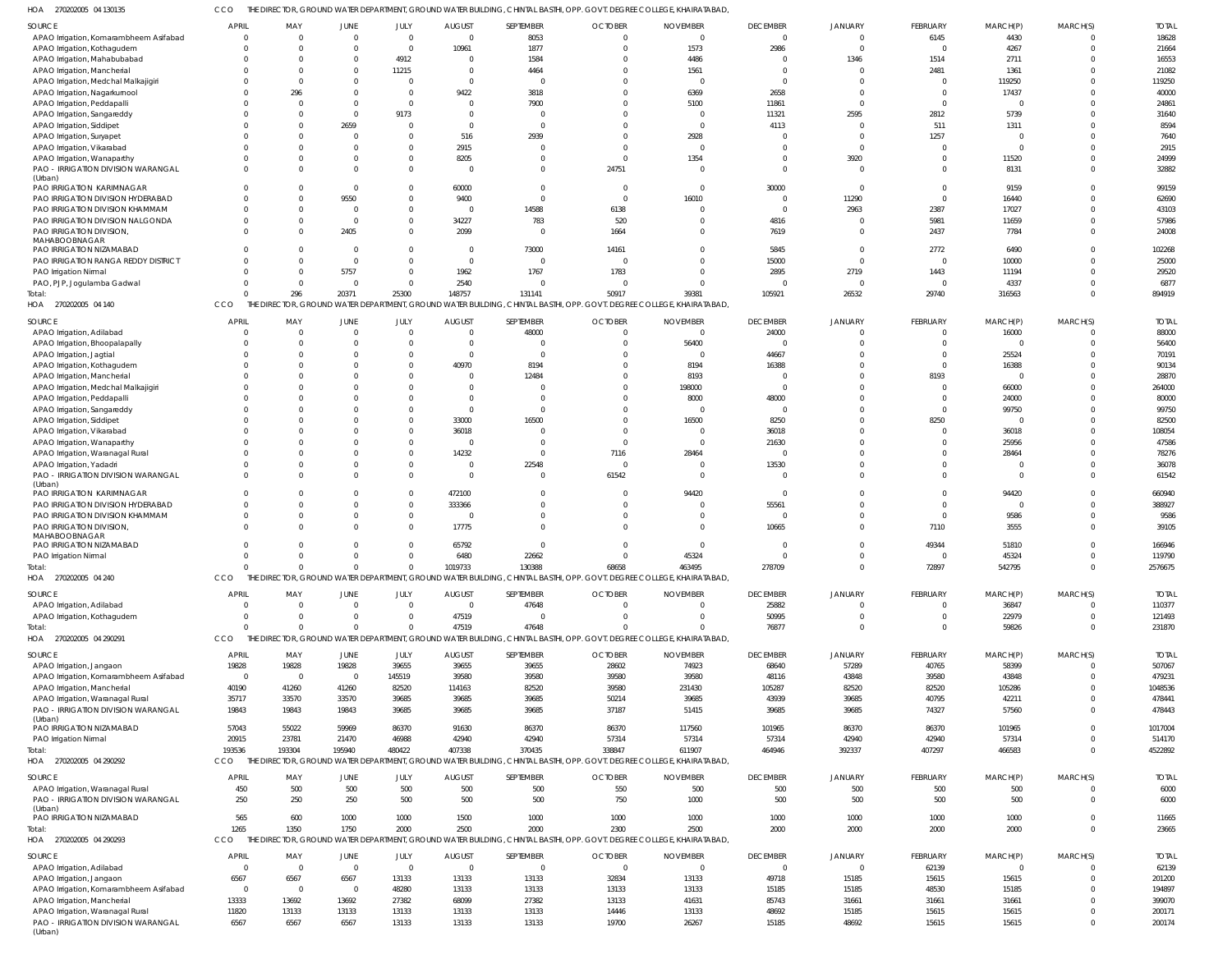270202005 04 290293 HOA 270202005 04 290294 HOA 270202005 04 290296 270202005 04 300302 HOA 270202005 04 510511 HOA 27020200525 04 160 HOA 27020278925 04 500503 HOA 27020279625 04 500503 HOA 270500001 01 010011 HOA 270500001 01 010012 HOA 270500001 01 010013 HOA HOA THE DIRECTOR, GROUND WATER DEPARTMENT, GROUND WATER BUILDING, CHINTAL BASTHI, OPP. GOVT. DEGREE COLLEGE, KHAIRATABAD, THE DIRECTOR, GROUND WATER DEPARTMENT, GROUND WATER BUILDING, CHINTAL BASTHI, OPP. GOVT. DEGREE COLLEGE, KHAIRATABAD, THE DIRECTOR, GROUND WATER DEPARTMENT, GROUND WATER BUILDING, CHINTAL BASTHI, OPP. GOVT. DEGREE COLLEGE, KHAIRATABAD, THE DIRECTOR, GROUND WATER DEPARTMENT, GROUND WATER BUILDING, CHINTAL BASTHI, OPP. GOVT. DEGREE COLLEGE, KHAIRATABAD, THE DIRECTOR, GROUND WATER DEPARTMENT, GROUND WATER BUILDING, CHINTAL BASTHI, OPP. GOVT. DEGREE COLLEGE, KHAIRATABAD, THE DIRECTOR, GROUND WATER DEPARTMENT, GROUND WATER BUILDING, CHINTAL BASTHI, OPP. GOVT. DEGREE COLLEGE, KHAIRATABAD, THE DIRECTOR, GROUND WATER DEPARTMENT, GROUND WATER BUILDING, CHINTAL BASTHI, OPP. GOVT. DEGREE COLLEGE, KHAIRATABAD, THE DIRECTOR, GROUND WATER DEPARTMENT, GROUND WATER BUILDING, CHINTAL BASTHI, OPP. GOVT. DEGREE COLLEGE, KHAIRATABAD, THE COMMISSIONER, COMMAND AREA DEVELOPMENT AUTHORITY, II FLOOR, JALASOUDHA BUILDING ERRUM MANZIL THE COMMISSIONER, COMMAND AREA DEVELOPMENT AUTHORITY, II FLOOR, JALASOUDHA BUILDING ERRUM MANZIL THE COMMISSIONER, COMMAND AREA DEVELOPMENT AUTHORITY, II FLOOR, JALASOUDHA BUILDING ERRUM MANZIL CCO CCO **CCO CCO** CCO **CCO CCO CCO CCO** CCO CCO 64148 33853  $\Omega$ 763537 0  $\Omega$ 0 0 500062 9649 74189 38614  $\Omega$ 774257 0  $\sqrt{2}$  $\Omega$  $\Omega$ 474879 17345 75745 40680  $\Omega$ 779674 0  $\Omega$  $\Omega$  $\Omega$ 601547 12102 172220 79871  $\Omega$ 748869  $\Omega$  $\cap$ 0  $\cap$ 1192116 20908 179201 88077 31676 953932 0  $\Omega$  $\Omega$  $\Omega$ 769343 32593 122823 61133 0 866307 9400 0 0 0 985017 18213 136155 68188 30366 858102 0 0 2920780 0 1226600 18803 150206 75126 0 866307 0 0 0 2562585 1132528 14477 374125 61133 60084 866307 0  $\cap$  $\Omega$  $\Omega$ 1602464 20831 175522 61133 0 863481 0  $\Omega$ 6898574  $\Omega$ 811661 14800 238789 61738 30731 850352 0 46000 0 4342829 901788 16333 143305 61738 0 1099006 30065 11940 1346118  $\Omega$ 1201851 14800  $\Omega$  $\Omega$ 0 0 0  $\bigcap$  $\Omega$  $\Omega$ 0  $\Omega$ 1906428 731284 152857 10290131 39465 57940 11165472 6905414 11399856 210854 PAO IRRIGATION NIZAMABAD PAO Irrigation Nirmal APAO Irrigation, Jangaon APAO Irrigation, Komarambheem Asifabad APAO Irrigation, Mancherial APAO Irrigation, Waranagal Rural PAO - IRRIGATION DIVISION WARANGAL (Urban) PAO IRRIGATION NIZAMABAD PAO Irrigation Nirmal APAO Irrigation, Komarambheem Asifabad APAO Irrigation, Waranagal Rural PAO - IRRIGATION DIVISION WARANGAL (Urban) PAO IRRIGATION NIZAMABAD PAO Irrigation Nirmal PAO IRRIGATION DIVISION HYDERABAD APAO Irrigation, Adilabad APAO Irrigation, Kothagudem APAO Irrigation, Sangareddy PAO IRRIGATION DIVISION HYDERABAD PAO Irrigation Nirmal PAO MEDAK(I W), MEDAK APAO Irrigation, Bhoopalapally APAO Irrigation, Jangaon APAO Irrigation, Komarambheem Asifabad APAO Irrigation, Mahabubabad APAO Irrigation, Sangareddy APAO Irrigation, Siddipet APAO Irrigation, Siricilla APAO Irrigation, Vikarabad APAO Irrigation, Wanaparthy PAO IRRIGATION DIVISION KHAMMAM PAO Irrigation Nirmal PAO MEDAK(I W), MEDAK APAO Irrigation, Jangaon APAO Irrigation, Kamareddy APAO Irrigation, Kothagudem APAO Irrigation, Mahabubabad APAO Irrigation, Sangareddy APAO Irrigation, Yadadri PAO IRRIGATION DIVISION KHAMMAM PAO IRRIGATION DIVISION NALGONDA PAO IRRIGATION DIVISION HYDERABAD PAO IRRIGATION DIVISION HYDERABAD PAO IRRIGATION DIVISION HYDERABAD SOURCE SOURCE SOURCE **SOURCE SOURCE** SOURCE SOURCE SOURCE **SOURCE SOURCE** SOURCE 18922 6939 2839 0 5765 7049 3916 11284 3000  $\Omega$ 0  $\Omega$  $\mathfrak{c}$  $\Omega$ 763537 0  $\Omega$ 0  $\Omega$  $\Omega$ 0  $\mathfrak{g}$ 0  $\Omega$  $\Omega$ 0  $\Omega$ 0  $\Omega$  $\Omega$ 0  $\Omega$ 0  $\Omega$  $\Omega$  $\mathbf{C}$  $\Omega$ 0  $\mathsf{C}$  $\Omega$ 0 500062 9649 165903 APRIL APRIL APRIL APRIL APRIL APRIL APRIL **APRIL APRIL** APRIL **APRIL** 20166 14064 2839 0 5920 7832 3916 12026 6081  $\Omega$ 0 0 0 0 774257 0  $\Omega$ 0  $\Omega$  $\Omega$ 0 0 0  $\Omega$  $\Omega$ 0  $\Omega$ 0 0 0 0 0 0  $\Omega$  $\Omega$ 0  $\bigcap$ 0 0  $\Omega$ 0 474879 17345 297467 MAY MAY MAY MAY MAY MAY MAY MAY MAY MAY MAY 28661 7125 2839 0 5920 7832 3916 17092 3081  $\Omega$ 0 0  $\overline{0}$ 0 779674 0  $\Omega$  $\mathbf 0$  $\Omega$  $\Omega$ 0  $\Omega$  $\mathfrak{g}$  $\Omega$  $\Omega$ 0  $\Omega$ 0  $\mathfrak{g}$  $\Omega$ 0  $\Omega$  $\mathbf 0$  $\Omega$  $\Omega$  $\mathbf{C}$  $\Omega$ 0  $\sqrt{2}$  $\Omega$ 0 601547 12102 222126 JUNE JUNE JUNE JUNE JUNE JUNE JUNE JUNE JUNE JUNE JUNE 28660 28499 5678 17275 11839 7832 7832 17092 12323  $\Omega$ 0  $\Omega$ 0  $\Omega$ 748869 0  $\Omega$ 0 0  $\Omega$ 0  $\Omega$ 0 0 0 0 0 0 0 0 0 0 0  $\Omega$ 0 0  $\sqrt{2}$ 0 0 0 0 1192116 20908 374775 JULY JULY JULY JULY JULY JULY JULY JULY JULY JULY JULY 44321 14249 5678 4699 29444 7832 7832 26431 6161  $\Omega$ 0 0  $\Omega$ 31676 953932 0  $\Omega$ 0  $\Omega$  $\Omega$ 0 0 0  $\Omega$  $\Omega$ 0  $\Omega$ 0  $\Omega$  $\Omega$ 0  $\Omega$ 0  $\Omega$ 0 0  $\Omega$ 0  $\Omega$  $\Omega$ 0 769343 32593 591056 AUGUST AUGUST AUGUST AUGUST AUGUST AUGUST AUGUST AUGUST AUGUST AUGUST AUGUST 28660 14249 5678 4699 11839 7832 7832 17092 6161  $\bigcap$ 0  $\Omega$ 0  $\Omega$ 866307 0 9400 0 0 0 0 0 0 0 0 0 0 0 0 0 0 0 0 0 0 0 0 0 0 0 0 985017 18213 327035 SEPTEMBER SEPTEMBER SEPTEMBER SEPTEMBER SEPTEMBER SEPTEMBER SEPTEMBER SEPTEMBER SEPTEMBER SEPTEMBER SEPTEMBER 28660 14249 14195 4699 5678 8615 11748 17092 6161  $\Omega$ 0 30366 0  $\Omega$ 858102 0  $\Omega$ 0 0  $\Omega$ 0  $\Omega$ 47910 0 148045 0 930796 305548 0 0 861972 626509 0 0 0 0 0 0 0 0 0 1226600 18803 317087 **OCTOBER** OCTOBER **OCTOBER OCTOBER OCTOBER OCTOBER** OCTOBER **OCTOBER OCTOBER OCTOBER OCTOBER** 28660 14249 5678 4699 18000 7832 15664 17092 6161  $\Omega$ 0  $\Omega$ 0  $\Omega$ 866307 0  $\Omega$ 0 0  $\Omega$ 0 0 0  $\Omega$ 0 0 0 0 0 0 0 0 0 425869 134745 0 1040172 736996 39915 0 184888 1132528 14477 241420 NOVEMBER NOVEMBER NOVEMBER NOVEMBER NOVEMBER NOVEMBER NOVEMBER NOVEMBER NOVEMBER NOVEMBER NOVEMBER 105822 53780 5678 4699 11839 7832 7832 17092 6161 28707 31377  $\Omega$ 0  $\Omega$ 866307 0  $\Omega$ 0 0  $\Omega$ 0 0 0  $\Omega$ 0 0 0 0 0 0 0 0 0 0 0 0  $\bigcap$ 0 0 0 0 1602464 20831 922729 DECEMBER DECEMBER DECEMBER DECEMBER DECEMBER DECEMBER DECEMBER DECEMBER DECEMBER DECEMBER **DECEMBER** 33138 16476 5678 4699 11839 7832 7832 17092 6161  $\Omega$ 0 0  $\mathfrak{o}$ 0 863481 0  $\Omega$ 0  $\Omega$  $\Omega$ 0 2155747  $\Omega$ 2608430  $\Omega$ 1078962  $\Omega$ 0  $\sqrt{2}$ 448529 335396  $\Omega$ 271510  $\Omega$  $\Omega$ 0  $\Omega$ 0  $\sqrt{2}$  $\Omega$ 0 811661 14800 378314 **JANUARY** JANUARY **JANUARY JANUARY** JANUARY JANUARY **JANUARY** JANUARY **JANUARY** JANUARY JANUARY 33138 16476 5839 4699 11839 8054 8054 17092 6161  $\Omega$ 0  $\Omega$ 30731  $\Omega$ 850352 0  $\Omega$ 2000 42000 2000 0  $\Omega$ 0  $\Omega$ 0 0 0 0 0 0 0 0 0 31283 373795 2008283  $\Omega$ 0 0 1929468 0 901788 16333 524831 FEBRUARY FEBRUARY FEBRUARY FEBRUARY FEBRUARY FEBRUARY FEBRUARY FEBRUARY FEBRUARY FEBRUARY **FFBRUARY** 33138 16476 5839 4699 11839 8054 8054 17092 6161  $\Omega$ 0 0 0 0 1099006 19480 10585 0 9940  $\Omega$ 2000  $\Omega$ 1117828  $\Omega$  $\Omega$ 0  $\Omega$  $\Omega$ 228290  $\Omega$ 0  $\Omega$ 0  $\Omega$  $\Omega$ 0  $\Omega$ 0  $\Omega$  $\Omega$ 0 1201851 14800 379578 MARCH(P) MARCH(P) MARCH(P) MARCH(P) MARCH(P) MARCH(P) MARCH(P) MARCH(P) MARCH(P) MARCH(P) MARCH(P) 0 0  $\Omega$  $\Omega$  $\Omega$  $\Omega$ 0  $\Omega$ 0  $\Omega$ 0  $\Omega$ 0  $\Omega$ 0 0  $\bigcap$ 0 0  $\Omega$ 0 0 0 0 0 0 0 0 0 0 0 0 0 0  $\Omega$ 0  $\Omega$ 0 0 0 0 0 0 0 MARCH(S) MARCH(S) MARCH(S) MARCH(S) MARCH(S) MARCH(S) MARCH(S) MARCH(S) MARCH(S) MARCH(S) MARCH(S) 431946 216831 68458 54867 141761 94428 94428 203569 73773 28707 31377 30366 30731 31676 10290131 19480 19985 2000 51940 2000 2000 2155747 1165738 2608430 148045 1078962 930796 305548 228290 448529 1197368 626509 271510 457152 508540 2008283 1040172 736996 39915 1929468 184888 11399856 210854 4742321 TOTAL TOTAL TOTAL TOTAL TOTAL TOTAL TOTAL TOTAL TOTAL TOTAL TOTAL Total: Total: **Total** Total: **Total** Total: **Total Total Total** Total:

165903

Total:

297467

222126

374775

591056

327035

317087

241420

922729

378314

524831

379578

 $\Omega$ 

4742321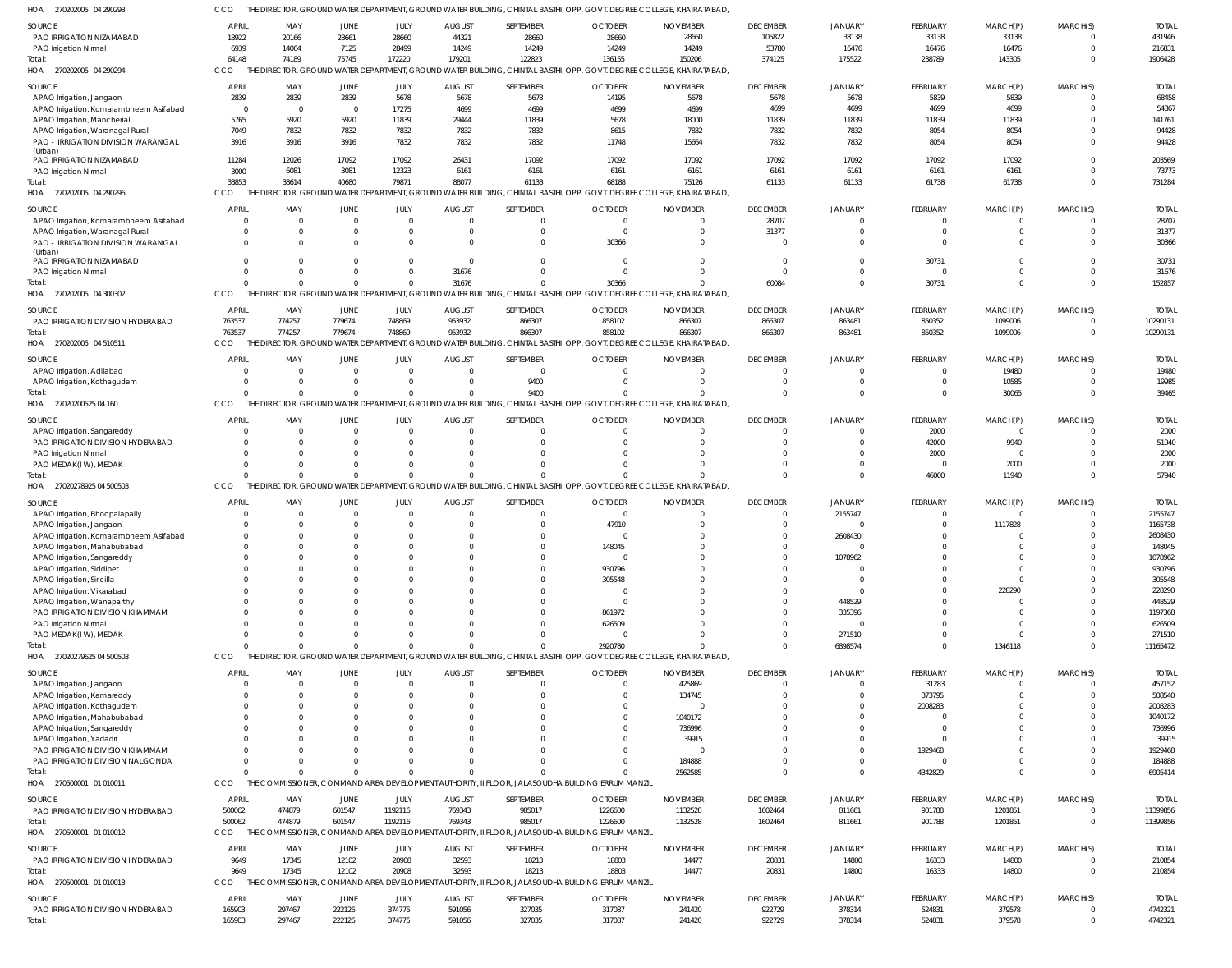270500001 01 010016 HOA 270500001 01 010017 270500001 01 010018 270500001 01 130131 270500001 01 130132 270500001 01 240 270500001 01 300302 270500001 01 310318 HOA 270500001 01 510511 270500200 06 310311 HOA 305403337 04 270272 305403337 04 290291 HOA 305403337 04 290292 HOA 305403337 04 290293 HOA HOA HOA HOA HOA HOA HOA HOA HOA THE COMMISSIONER, COMMAND AREA DEVELOPMENT AUTHORITY, II FLOOR, JALASOUDHA BUILDING ERRUM MANZIL THE COMMISSIONER, COMMAND AREA DEVELOPMENT AUTHORITY, II FLOOR, JALASOUDHA BUILDING ERRUM MANZIL THE COMMISSIONER, COMMAND AREA DEVELOPMENT AUTHORITY, II FLOOR, JALASOUDHA BUILDING ERRUM MANZIL THE COMMISSIONER, COMMAND AREA DEVELOPMENT AUTHORITY, II FLOOR, JALASOUDHA BUILDING ERRUM MANZIL THE COMMISSIONER, COMMAND AREA DEVELOPMENT AUTHORITY, II FLOOR, JALASOUDHA BUILDING ERRUM MANZIL THE COMMISSIONER, COMMAND AREA DEVELOPMENT AUTHORITY, II FLOOR, JALASOUDHA BUILDING ERRUM MANZIL THE COMMISSIONER, COMMAND AREA DEVELOPMENT AUTHORITY, II FLOOR, JALASOUDHA BUILDING ERRUM MANZIL THE COMMISSIONER, COMMAND AREA DEVELOPMENT AUTHORITY, II FLOOR, JALASOUDHA BUILDING ERRUM MANZIL THE COMMISSIONER, COMMAND AREA DEVELOPMENT AUTHORITY, II FLOOR, JALASOUDHA BUILDING ERRUM MANZIL THE COMMISSIONER, COMMAND AREA DEVELOPMENT AUTHORITY, II FLOOR, JALASOUDHA BUILDING ERRUM MANZIL THE ENGINEER-IN-CHIEF, (State Roads) OFFICE OF THE ENGINEER-IN-CHIEF (R&B) V FLOOR, ERRUMMANZIL THE ENGINEER-IN-CHIEF, (State Roads) OFFICE OF THE ENGINEER-IN-CHIEF (R&B) V FLOOR, ERRUMMANZIL THE ENGINEER-IN-CHIEF, (State Roads) OFFICE OF THE ENGINEER-IN-CHIEF (R&B) V FLOOR, ERRUMMANZIL THE ENGINEER-IN-CHIEF, (State Roads) OFFICE OF THE ENGINEER-IN-CHIEF (R&B) V FLOOR, ERRUMMANZIL CCO. **CCO CCO** C<sub>CO</sub> **CCO CCO** CCO **CCO CCO** C<sub>CO</sub> **CCO** CCO CCO 144619 0  $\Omega$ 0  $\Omega$  $\Omega$ 44474  $\Omega$  $\Omega$ 0  $\Omega$ 1120840 6702 261580 0  $\Omega$ 18370  $\Omega$  $\Omega$ 38502  $\Omega$ 0 0  $\bigcap$ 1064920 17450 188425 6750  $\Omega$ 0  $\Omega$ 53327 40425  $\Omega$ 0 0  $\Omega$ 1055975 3100 332987 0  $\bigcap$ 0  $\Omega$ 21357 64167 20000  $\Omega$ 30000000 3709257 1336206 8575 503014 0 110269 12818 66859 38891 49909 20000 0 0  $\Omega$ 1482957 8575 283657 0 270470 94764 1416 21184 42779  $\Omega$  $\Omega$ 0  $\bigcap$ 1247044 8575 288207 24750  $\bigcap$ 6921 750 6820 42779  $\bigcap$  $\Omega$ 36600000 35086022 1361360 8755 215962  $\Omega$ 84484 0 47619  $\Omega$ 42779  $\Omega$  $\Omega$ 0  $\bigcap$ 1442876 3140 342417 0 50747 7016 38524  $\Omega$ 42779  $\Omega$ 13103 0  $\Omega$ 1297385 19525 223898 0 0 6501  $\Omega$ 0 42779  $\Omega$ 28905 33300000  $\Omega$ 1215061 8575 261100  $\Omega$  $\bigcap$ 20676 3000  $\Omega$ 42779  $\Omega$ 6300 0 6616814 1331954 8575 230656 0 104713 12038 30105 50943 56278  $\Omega$ 0 33300000 13488083 1404029 13575 0  $\Omega$  $\bigcap$ 0  $\Omega$  $\bigcap$ 0  $\Omega$  $\Omega$ 0  $\Omega$ 0  $\Omega$ 3276522 31500 620683 179104 188273 192522 550429 40000 48308 133200000 58900176 15360607 115122 PAO IRRIGATION DIVISION HYDERABAD PAO IRRIGATION DIVISION HYDERABAD PAO IRRIGATION DIVISION HYDERABAD PAO IRRIGATION DIVISION HYDERABAD PAO IRRIGATION DIVISION HYDERABAD PAO IRRIGATION DIVISION HYDERABAD PAO IRRIGATION DIVISION HYDERABAD PAO IRRIGATION DIVISION HYDERABAD PAO IRRIGATION DIVISION HYDERABAD PAO IRRIGATION RANGA REDDY DISTRICT APAO (R&B) MEDAK (HYD) APAO Roads & Buildings (R&B), Kamareddy APAO Roads & Buildings (R&B), Siddipet PAO (R&B) (NIRMAL) APAO (R&B) MEDAK (HYD) APAO (R&B) TEKULAPALLY APAO Roads & Buildings (R&B), Kamareddy APAO Roads & Buildings (R&B), Komarambheem Asifabad APAO Roads & Buildings (R&B), Mancherial APAO Roads & Buildings (R&B), **Sangareddy** APAO Roads & Buildings (R&B), Siddipet APAO Roads & Buildings (R&B), Vikarabad APAO Roads & Buildings (R&B), Wanaparthy PAO (R&B) (NIRMAL) PAO (R&B) NALGONDA APAO (R&B) MEDAK (HYD) APAO (R&B) TEKULAPALLY APAO Roads & Buildings (R&B), Komarambheem Asifabad APAO Roads & Buildings (R&B), Mancherial APAO Roads & Buildings (R&B), Siddipet PAO (R&B) NALGONDA APAO (R&B) MEDAK (HYD) APAO (R&B) TEKULAPALLY APAO Roads & Buildings (R&B), Kamareddy SOURCE SOURCE SOURCE **SOURCE SOURCE** SOURCE **SOURCE SOURCE** SOURCE SOURCE SOURCE SOURCE **SOURCE SOURCE** 144619 0 0  $\Omega$  $\mathfrak{c}$ 0 44474 0 0 0  $\mathbf{C}$  $\Omega$ 0  $\Omega$ 35622 254736 213508 103131 94626 28611 33768 115782 26316 48825 165915 180 3912 810 540 180 1080 11820 84487 70841 APRIL **APRIL APRIL APRIL APRIL APRIL** APRIL **APRIL APRIL** APRIL **APRIL APRIL APRIL** APRIL 261580 0 0 18370 0  $\Omega$ 38502 0 0 0 0  $\Omega$ 0  $\Omega$ 33819 241523 203298 97804 89567 27178 32059 111032 24926 46380 157334 200 14350 900 600 200 1200 13133 93016 78125 MAY MAY MAY MAY MAY MAY MAY MAY MAY MAY MAY MAY MAY MAY 188425 6750 0  $\Omega$ 0 53327 40425 0 0 0  $\mathbf{C}$  $\Omega$ 0  $\Omega$ 33819 244103 185312 97804 89567 27178 32059 117493 24926 46380 157334 200  $\Omega$ 900 600 200 1200 13133 93388 73104 JUNE **JUNE** JUNE JUNE JUNE JUNE JUNE **JUNE** JUNE JUNE JUNE JUNE **JUNE** JUNE 332987 0 0  $\Omega$ 0 21357 64167 20000 0 30000000 0  $\bigcap$ 3709257  $\Omega$ 39580 304820 281841 117527 105900 31790 37520 147260 29240 54250 186478 200 5475 900 600 200 1200 13133 101111 93521 JULY JULY JULY JULY JULY JULY JULY JULY JULY JULY JULY JULY JULY JULY 503014 0 110269 12818 66859 38891 49909 20000 0 0 0  $\Omega$ 0 0 39580 301577 347297 115470 105900 31790 37520 160142 103441 55130 185110 200 5475 900 600 200 1200 13133 110777 109916 AUGUST **AUGUST** AUGUST AUGUST **AUGUST** AUGUST AUGUST **AUGUST** AUGUST AUGUST AUGUST AUGUST **AUGUST** AUGUST 283657 0 270470 94764 1416 21184 42779 0 0  $\sqrt{2}$ 0  $\sqrt{2}$ 0  $\Omega$ 39580 264100 264484 116580 105900 31790 38550 116580 29240 55130 185110 200 5475 900 600 200 1200 13133 87606 90217 SEPTEMBER **SEPTEMBER** SEPTEMBER SEPTEMBER SEPTEMBER SEPTEMBER SEPTEMBER **SEPTEMBER** SEPTEMBER SEPTEMBER SEPTEMBER SEPTEMBER SEPTEMBER SEPTEMBER 288207 24750  $\Omega$ 6921 750 6820 42779 0 0 36600000 1016253 3949296 29799099 321374 39580 264100 300420 133366 128186 31790 38550 117460 29240 62700 215968 200 5475 900 660 200 1320 13133 87606 107118 **OCTOBER OCTOBER** OCTOBER **OCTOBER OCTOBER** OCTOBER **OCTOBER OCTOBER OCTOBER OCTOBER OCTOBER** OCTOBER OCTOBER **OCTOBER** 215962 0 84484  $\Omega$ 47619  $\Omega$ 42779 0  $\Omega$ 0 0  $\Omega$ 0  $\Omega$ 53276 280944 275343 133542 110744 41632 48556 174569 39664 55130 229476 220  $\Omega$ 900 600 220 1200 14446 87841 85238 NOVEMBER NOVEMBER NOVEMBER NOVEMBER NOVEMBER NOVEMBER NOVEMBER NOVEMBER NOVEMBER NOVEMBER NOVEMBER NOVEMBER NOVEMBER NOVEMBER 342417 0 50747 7016 38524  $\Omega$ 42779 0 13103  $\bigcap$ 0  $\Omega$ 0  $\Omega$ 40690 264800 270460 117690 116698 33070 42051 117460 30086 65967 198413 200 16425 900 600 200 1200 15615 101565 98805 DECEMBER **DECEMBER** DECEMBER DECEMBER DECEMBER DECEMBER DECEMBER DECEMBER DECEMBER DECEMBER DECEMBER DECEMBER DECEMBER DECEMBER 223898 0 0 6501 0 0 42779 0 28905 33300000 0  $\Omega$ 0 0 40690 264800 257480 126171 108040 31790 38550 117460 29240 55770 145070 200 5475 900 600 200 1200 15615 101565 98805 **JANUARY** JANUARY JANUARY **JANUARY JANUARY** JANUARY **JANUARY** JANUARY **JANUARY JANUARY JANUARY** JANUARY JANUARY JANUARY 261100 0 0 20676 3000  $\Omega$ 42779 0 6300  $\Omega$ 0  $\sqrt{2}$ 6616814  $\Omega$ 41582 372924 257480 117690 108040 32670 38550 132118 30060 55770 145070 200 5475 900 600 200 1200 15615 246832 273020 **FEBRUARY FEBRUARY** FEBRUARY FEBRUARY **FEBRUARY** FEBRUARY FEBRUARY **FFBRUARY FEBRUARY** FEBRUARY FEBRUARY FEBRUARY FEBRUARY FEBRUARY 230656 0 104713 12038 30105 50943 56278 0  $\Omega$ 33300000 0  $\sqrt{2}$ 13488083 0 41582 289016 312879 126175 112882 33951 39717 129590 30342 59168 228727 200 5475 900 5600 200 1200 50256 101565 111562 MARCH(P) MARCH(P) MARCH(P) MARCH(P) MARCH(P) MARCH(P) MARCH(P) MARCH(P) MARCH(P) MARCH(P) MARCH(P) MARCH(P) MARCH(P) MARCH(P) 0 0 0 0 0 0 0 0 0 0 0  $\bigcap$ 0  $\Omega$  $\Omega$ 0  $\bigcap$ 0  $\bigcap$ 0 0 0  $\Omega$ 0  $\Omega$ 0  $\Omega$  $\Omega$  $\Omega$  $\Omega$  $\Omega$ 0 0  $\Omega$ MARCH(S) MARCH(S) MARCH(S) MARCH(S) MARCH(S) MARCH(S) MARCH(S) MARCH(S) MARCH(S) MARCH(S) MARCH(S) MARCH(S) MARCH(S) MARCH(S) 3276522 31500 620683 179104 188273 192522 550429 40000 48308 133200000 1016253 3949296 53613253 321374 479400 3347443 3169802 1402950 1276050 383240 457450 1556946 426721 660600 2200005 2400 73012 10710 12200 2400 14400 202165 1297359 1290272 TOTAL TOTAL TOTAL TOTAL TOTAL TOTAL TOTAL TOTAL TOTAL TOTAL TOTAL TOTAL TOTAL TOTAL Total: Total: Total: Total: Total: **Total** Total: Total: Total: Total: Total: **Total** Total:

**CCO**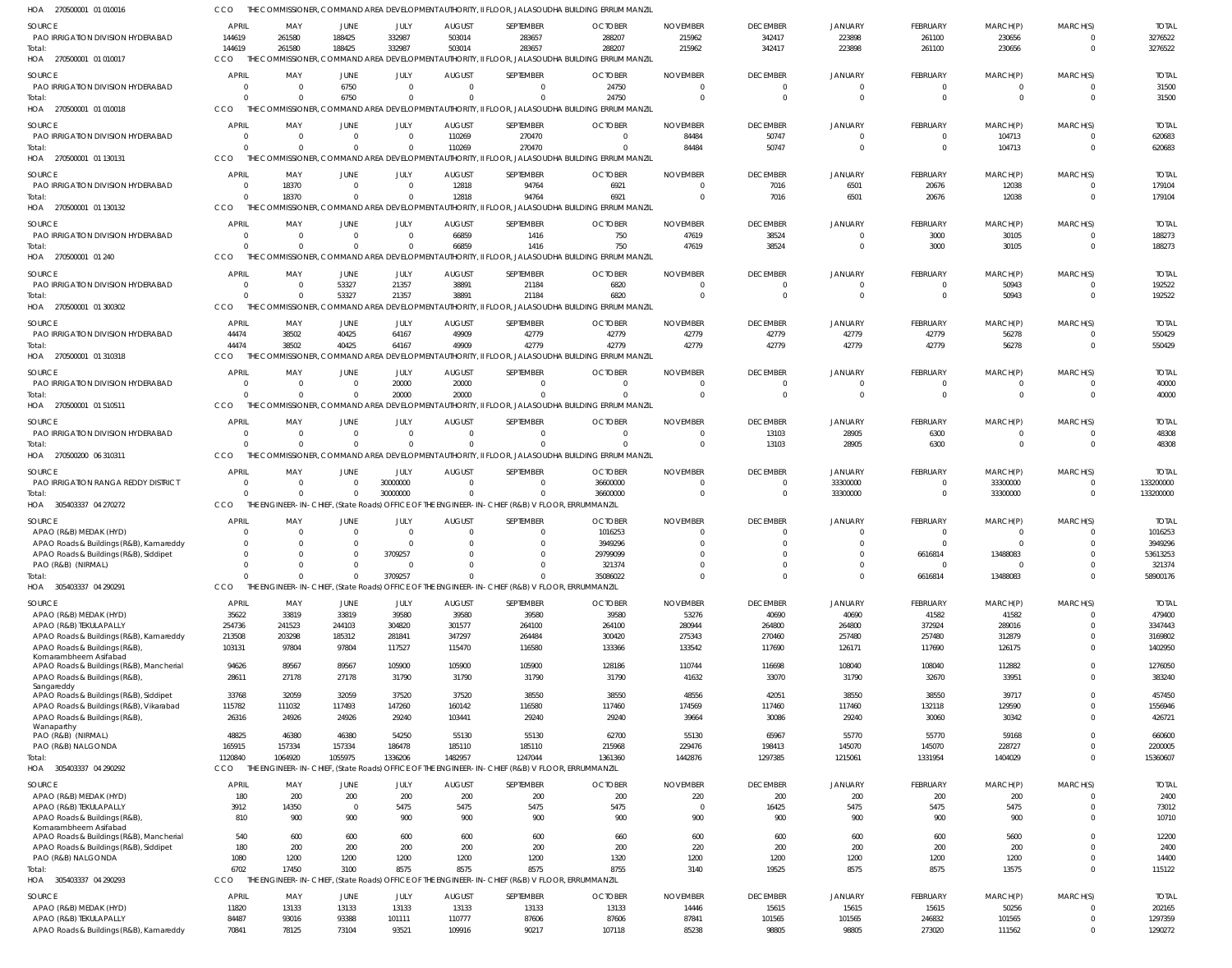| 305403337 04 290293 | CCO THE ENGINEER-IN-CHIEF, (State Roads) OFFICE OF THE ENGINEER-IN-CHIEF (R&B) V FLOOR, ERRUMMANZIL |
|---------------------|-----------------------------------------------------------------------------------------------------|

| 305403337 04 290293<br>HOA                                                        | <b>CCO</b>               |                 |                      |                         |                           | THE ENGINEER-IN-CHIEF, (State Roads) OFFICE OF THE ENGINEER-IN-CHIEF (R&B) V FLOOR, ERRUMMANZIL |                            |                               |                                   |                           |                                |                         |                      |                          |
|-----------------------------------------------------------------------------------|--------------------------|-----------------|----------------------|-------------------------|---------------------------|-------------------------------------------------------------------------------------------------|----------------------------|-------------------------------|-----------------------------------|---------------------------|--------------------------------|-------------------------|----------------------|--------------------------|
| SOURCE                                                                            | <b>APRIL</b>             | MAY             | JUNE                 | JULY                    | <b>AUGUST</b>             | SEPTEMBER                                                                                       | <b>OCTOBER</b>             | <b>NOVEMBER</b>               | <b>DECEMBER</b>                   | <b>JANUARY</b>            | FEBRUARY                       | MARCH(P)                | MARCH(S)             | <b>TOTAL</b>             |
| APAO Roads & Buildings (R&B),<br>Komarambheem Asifabad                            | 34208                    | 38009           | 38009                | 39113                   | 38304                     | 38676                                                                                           | 38676                      | 38676                         | 45151                             | 146038                    | 45151                          | 45151                   | $\Omega$             | 585162                   |
| APAO Roads & Buildings (R&B), Mancherial                                          | 31404                    | 34894           | 34894                | 35148                   | 35148                     | 35148                                                                                           | 38638                      | 35148                         | 133453                            | 41471                     | 41471                          | 41471                   | $\Omega$             | 538288                   |
| APAO Roads & Buildings (R&B)<br>Sangareddy                                        | 9495                     | 10550           | 10550                | 10550                   | 10550                     | 10550                                                                                           | 10550                      | 11605                         | 12199                             | 39929                     | 12540                          | 12540                   | $\Omega$             | 161608                   |
| APAO Roads & Buildings (R&B), Siddipet                                            | 11198                    | 12442           | 12442                | 12442                   | 12442                     | 12787                                                                                           | 12787                      | 14031                         | 14785                             | 46267                     | 14785                          | 14785                   | $\Omega$             | 191193                   |
| APAO Roads & Buildings (R&B), Vikarabad                                           | 38418                    | 41916           | 48855                | 48854                   | 62732                     | 38676                                                                                           | 38972                      | 43491                         | 45062                             | 45062                     | 45062                          | 45062                   | $\Omega$<br>$\Omega$ | 542162                   |
| APAO Roads & Buildings (R&B)<br>Wanaparthy                                        | 8735                     | 9705            | 9705                 | 9705                    | 9705                      | 9705                                                                                            | 9705                       | 10676                         | 36425                             | 11222                     | 11540                          | 11540                   |                      | 148368                   |
| PAO (R&B) (NIRMAL)                                                                | 16202                    | 18002           | 18002                | 18002                   | 18297                     | 18297                                                                                           | 20098                      | 18297                         | 50773                             | 21404                     | 21404                          | 21404                   | $\Omega$             | 260182                   |
| PAO (R&B) NALGONDA<br>Total:                                                      | 55044<br>371852          | 61160<br>410952 | 61160<br>413242      | 61872<br>443451         | 61414<br>482418           | 61414<br>416209                                                                                 | 67530<br>444813            | 69019<br>428468               | 72136<br>625969                   | 55660<br>623038           | 55660<br>783080                | 241003<br>696339        | $\Omega$<br>$\Omega$ | 923072<br>6139831        |
| HOA 305403337 04 290294                                                           | CCO                      |                 |                      |                         |                           | THE ENGINEER-IN-CHIEF, (State Roads) OFFICE OF THE ENGINEER-IN-CHIEF (R&B) V FLOOR, ERRUMMANZIL |                            |                               |                                   |                           |                                |                         |                      |                          |
| SOURCE                                                                            | <b>APRIL</b>             | MAY             | JUNE                 | JULY                    | <b>AUGUST</b>             | SEPTEMBER                                                                                       | <b>OCTOBER</b>             | <b>NOVEMBER</b>               | <b>DECEMBER</b>                   | <b>JANUARY</b>            | FEBRUARY                       | MARCH(P)                | MARCH(S)             | <b>TOTAI</b>             |
| APAO (R&B) MEDAK (HYD)                                                            | 4229                     | 4699            | 4699                 | 4699                    | 4699                      | 4699                                                                                            | 4699                       | 5169                          | 4832                              | 4832                      | 4832                           | 4832                    |                      | 56920                    |
| APAO (R&B) TEKULAPALLY<br>APAO Roads & Buildings (R&B), Kamareddy                 | 40991<br>28602           | 35239<br>31526  | 33417<br>30142       | 48135<br>37476          | 51595<br>47180            | 43303<br>36733                                                                                  | 43303<br>43345             | 31432<br>34558                | 67387<br>34650                    | 43432<br>34650            | 43432<br>34650                 | 43432<br>39782          | $\Omega$             | 525098<br>433294         |
| APAO Roads & Buildings (R&B)                                                      | 12929                    | 14366           | 14366                | 14844                   | 14494                     | 14627                                                                                           | 14627                      | 14627                         | 14760                             | 14760                     | 14760                          | 14760                   | $\Omega$             | 173920                   |
| Komarambheem Asifabad<br>APAO Roads & Buildings (R&B), Mancherial                 | 13578                    | 15087           | 15087                | 15197                   | 15197                     | 15197                                                                                           | 16706                      | 15197                         | 15358                             | 15508                     | 15508                          | 15508                   |                      | 183128                   |
| APAO Roads & Buildings (R&B)                                                      | 3398                     | 3775            | 3775                 | 3775                    | 3775                      | 3775                                                                                            | 3775                       | 4153                          | 3775                              | 3775                      | 3881                           | 3881                    | $\Omega$             | 45513                    |
| Sangareddy                                                                        | 4007                     |                 |                      |                         |                           |                                                                                                 |                            |                               |                                   |                           |                                |                         |                      |                          |
| APAO Roads & Buildings (R&B), Siddipet<br>APAO Roads & Buildings (R&B), Vikarabad | 14265                    | 4452<br>15516   | 4452<br>18516        | 4452<br>18516           | 4452<br>24516             | 4576<br>14902                                                                                   | 4576<br>15008              | 5021<br>16626                 | 4576<br>15008                     | 4576<br>15008             | 4576<br>15008                  | 4576<br>15008           | $\Omega$             | 54292<br>197897          |
| APAO Roads & Buildings (R&B)                                                      | 3776                     | 4196            | 4196                 | 4196                    | 4196                      | 4196                                                                                            | 4196                       | 4616                          | 4196                              | 4196                      | 4315                           | 4315                    | $\Omega$             | 50590                    |
| Wanaparthy<br>PAO (R&B) (NIRMAL)                                                  | 5798                     | 6442            | 6442                 | 6442                    | 6547                      | 6547                                                                                            | 7191                       | 6547                          | 6624                              | 6624                      | 6624                           | 6624                    |                      | 78452                    |
| PAO (R&B) NALGONDA                                                                | 21105                    | 23451           | 23451                | 23759                   | 23561                     | 23561                                                                                           | 25907                      | 26971                         | 23954                             | 18855                     | 18855                          | 29423                   |                      | 282853                   |
| Total:                                                                            | 152678                   | 158749          | 158543               | 181491                  | 200212                    | 172116                                                                                          | 183333                     | 164917                        | 195120                            | 166216                    | 166441                         | 182141                  | $\Omega$             | 2081957                  |
| HOA 305403337 04 290296                                                           | CCO.                     |                 |                      |                         |                           | THE ENGINEER-IN-CHIEF, (State Roads) OFFICE OF THE ENGINEER-IN-CHIEF (R&B) V FLOOR, ERRUMMANZIL |                            |                               |                                   |                           |                                |                         |                      |                          |
| SOURCE<br>APAO (R&B) MEDAK (HYD)                                                  | <b>APRIL</b><br>$\Omega$ | MAY             | JUNE<br>$\Omega$     | JULY<br>$\Omega$        | <b>AUGUST</b><br>$\Omega$ | SEPTEMBER<br>$\overline{0}$                                                                     | <b>OCTOBER</b><br>28495    | <b>NOVEMBER</b><br>$^{\circ}$ | <b>DECEMBER</b><br>$\overline{0}$ | <b>JANUARY</b>            | FEBRUARY<br>$\mathbf 0$        | MARCH(P)<br>$\mathbf 0$ | MARCH(S)<br>$\Omega$ | <b>TOTAI</b><br>28495    |
| APAO (R&B) TEKULAPALLY                                                            | $\Omega$                 |                 | $\Omega$             | 0                       | $\Omega$                  | 179171                                                                                          |                            | $\Omega$                      | $\overline{0}$                    | $\Omega$                  | 20316                          | $\mathbf 0$             | $\Omega$             | 199487                   |
| APAO Roads & Buildings (R&B), Kamareddy                                           | 0                        |                 |                      | $\Omega$                | $\Omega$                  | $\overline{0}$                                                                                  | 163050                     | $^{\circ}$                    | 23938                             | $\Omega$                  | 0                              | $\Omega$                | $\Omega$             | 186988                   |
| APAO Roads & Buildings (R&B)<br>Komarambheem Asifabad                             | $\Omega$                 |                 | $\Omega$             |                         | $\cap$                    | $\Omega$                                                                                        | 84317                      | $\Omega$                      | $\Omega$                          | $\Omega$                  | $\Omega$                       | $\Omega$                | $\cap$               | 84317                    |
| APAO Roads & Buildings (R&B), Mancherial                                          | $\Omega$                 |                 | $\Omega$             | 0                       | $\cap$                    | $\overline{0}$                                                                                  | - 0                        | 77579                         | $\Omega$                          | $\Omega$                  | $\mathbf 0$                    | $\Omega$                | $\Omega$             | 77579                    |
| APAO Roads & Buildings (R&B),<br>Sangareddy                                       | $\Omega$                 |                 | $\Omega$             | $\Omega$                | $\cap$                    | $\overline{0}$                                                                                  | 22893                      | $\Omega$                      | $\Omega$                          | $\Omega$                  | $\Omega$                       | $\Omega$                | $\Omega$             | 22893                    |
| APAO Roads & Buildings (R&B), Siddipet                                            | $\Omega$                 |                 | $\Omega$             | $\mathbf 0$             | $\Omega$                  | $\Omega$                                                                                        | $\Omega$                   | -0                            | $\Omega$                          | 27747                     | $\Omega$                       | $\Omega$                | $\Omega$             | 27747                    |
| APAO Roads & Buildings (R&B), Vikarabad                                           | $\mathbf 0$              |                 | $\Omega$             | $\mathbf 0$             | 83659                     | $\overline{0}$                                                                                  | $\Omega$                   | $\Omega$                      | $\Omega$                          |                           | $\mathbf 0$                    | 0                       | $\Omega$             | 83659                    |
| APAO Roads & Buildings (R&B)<br>Wanaparthy                                        | $\Omega$                 |                 | $\Omega$             | $\Omega$                | $\Omega$                  | $\overline{0}$                                                                                  |                            | $\Omega$                      | 21431                             | $\Omega$                  | $\Omega$                       | $\Omega$                | $\Omega$             | 21431                    |
| PAO (R&B) (NIRMAL)                                                                | $\Omega$                 |                 | $\Omega$             | 0                       | $\Omega$                  | 39703                                                                                           |                            | $\Omega$                      | $\overline{0}$                    | $\Omega$                  | $\mathbf 0$                    | 0                       | $\Omega$             | 39703                    |
| PAO (R&B) NALGONDA<br>Total:                                                      | $\Omega$<br>$\sqrt{ }$   | $\Omega$        | $\Omega$<br>$\Omega$ | $\Omega$<br>$\mathbf 0$ | $\Omega$<br>83659         | $\overline{0}$<br>218874                                                                        | 134056<br>432811           | $\overline{0}$<br>77579       | $\overline{0}$<br>45369           | $\Omega$<br>27747         | $\Omega$<br>20316              | $\Omega$<br>$\mathbf 0$ | $\Omega$<br>$\Omega$ | 134056<br>906355         |
| HOA 305403337 04 310318                                                           | CCO                      |                 |                      |                         |                           | THE ENGINEER-IN-CHIEF, (State Roads) OFFICE OF THE ENGINEER-IN-CHIEF (R&B) V FLOOR, ERRUMMANZIL |                            |                               |                                   |                           |                                |                         |                      |                          |
| SOURCE                                                                            | <b>APRIL</b>             | MAY             | JUNE                 | JULY                    | <b>AUGUST</b>             | SEPTEMBER                                                                                       | <b>OCTOBER</b>             | <b>NOVEMBER</b>               | <b>DECEMBER</b>                   | <b>JANUARY</b>            | <b>FEBRUARY</b>                | MARCH(P)                | MARCH(S)             | <b>TOTAL</b>             |
| APAO Roads & Buildings (R&B), Vikarabad                                           | $\Omega$                 | $\overline{0}$  | $\overline{0}$       | $\overline{0}$          | $\overline{0}$            | $\Omega$                                                                                        | $\Omega$                   | $\Omega$                      | $\overline{0}$                    |                           | 20000                          | $\Omega$                | $^{\circ}$           | 20000                    |
| Total:<br>HOA 305404196 12 270272                                                 | $\Omega$<br><b>CCO</b>   |                 | $\Omega$             | $\Omega$                | $\Omega$                  | $\Omega$<br>ENGINEER-IN-CHIEF, (GENL.&PR) ERRAMANZIL COLONY HYDERABAD ERRA MANJIL Telangana,    |                            | $\Omega$                      | $\Omega$                          | $\Omega$                  | 20000                          | $\Omega$                | $\Omega$             | 20000                    |
|                                                                                   |                          |                 |                      |                         |                           |                                                                                                 |                            |                               |                                   |                           |                                |                         |                      |                          |
| SOURCE<br>APAO (PR) Medak                                                         | <b>APRIL</b><br>C        | MAY             | JUNE<br>$\Omega$     | JULY<br>$\Omega$        | <b>AUGUST</b><br>- 0      | SEPTEMBER<br>$\overline{0}$                                                                     | <b>OCTOBER</b><br>$\Omega$ | <b>NOVEMBER</b><br>$\Omega$   | <b>DECEMBER</b><br>4007104        | <b>JANUARY</b><br>8694886 | <b>FEBRUARY</b><br>$\mathbf 0$ | MARCH(P)<br>3633042     | MARCH(S)             | <b>TOTAL</b><br>16335032 |
| APAO Panchayat Raj (PR), Nagarkurnool                                             | $\Omega$                 |                 |                      | $\Omega$                | - 0                       | $\Omega$                                                                                        | 26581411                   | $\Omega$                      | $\overline{0}$                    | 27559608                  | $\Omega$                       | $\mathbf 0$             |                      | 54141019                 |
| APAO Panchayat Raj (PR), Sangareddy                                               | $\Omega$                 |                 |                      |                         |                           | $\Omega$                                                                                        |                            | ſ                             | $\Omega$                          | $\Omega$                  | $\Omega$                       | 23866989                |                      | 23866989                 |
| APAO Panchayat Raj (PR), Siddipet<br>APAO Panchayat Raj (PR), Siricilla           | $\Omega$<br>$\Omega$     |                 |                      |                         |                           | $\Omega$<br>$\Omega$                                                                            | 1681662                    | $\Omega$<br>$\Omega$          | $\Omega$<br>$\Omega$              | 782848<br>43931743        | $\Omega$<br>$\Omega$           | $\Omega$                |                      | 2464510<br>43931743      |
| APAO Panchayat Raj (PR), Wanaparthy                                               | $\Omega$                 |                 |                      |                         |                           | $\Omega$                                                                                        | $\Omega$                   | 3972356                       | $\Omega$                          |                           | $\Omega$                       |                         |                      | 3972356                  |
| APAO Panchayat Raj (PR), Waranagal                                                | $\Omega$                 |                 |                      |                         |                           | $\Omega$                                                                                        | 17864007                   | 30594643                      | 7081158                           | 17330778                  | $\Omega$                       | $\Omega$                |                      | 72870586                 |
| Rural<br>PAO (PR) MAHABOOBNAGAR                                                   | $\Omega$                 |                 | $\Omega$             | <sup>0</sup>            |                           | $\Omega$                                                                                        | 10846722                   | - 0                           | $\overline{0}$                    | $\Omega$                  | $\Omega$                       | $\Omega$                |                      | 10846722                 |
| Total:                                                                            | $\Omega$                 |                 | $\Omega$             | $\Omega$                |                           | $\Omega$                                                                                        | 56973802                   | 34566999                      | 11088262                          | 98299863                  | $\Omega$                       | 27500031                | $\Omega$             | 228428957                |
| HOA 305404800 07 270272                                                           | <b>CCO</b>               |                 |                      |                         |                           | THE ENGINEER-IN-CHIEF, (State Roads) OFFICE OF THE ENGINEER-IN-CHIEF (R&B) V FLOOR, ERRUMMANZIL |                            |                               |                                   |                           |                                |                         |                      |                          |
| SOURCE                                                                            | <b>APRIL</b>             | MAY             | JUNE                 | JULY                    | <b>AUGUST</b><br>$\Omega$ | SEPTEMBER                                                                                       | <b>OCTOBER</b>             | <b>NOVEMBER</b>               | <b>DECEMBER</b>                   | <b>JANUARY</b>            | FEBRUARY                       | MARCH(P)                | MARCH(S)             | <b>TOTAI</b>             |
| APAO (R&B) HYDERABAD<br>APAO (R&B) MEDAK (HYD)                                    | $\Omega$<br>$\Omega$     |                 | $\Omega$<br>$\Omega$ | $\Omega$<br>$\Omega$    | $\Omega$                  | $\Omega$<br>14025935                                                                            | 78990045                   | $\Omega$<br>$\Omega$          | $\Omega$<br>7053145               | $\Omega$                  | $\Omega$<br>$-18492149$        | 178673<br>209897        |                      | 178673<br>81786873       |
| APAO (R&B) POCHAMPAD (NIZAMABAD)                                                  | $\Omega$                 |                 | $\Omega$             | 54156002                |                           | 851743                                                                                          | 90493048                   | $\Omega$                      | $\Omega$                          |                           | 15251466                       | 3183819                 |                      | 163936078                |
| APAO (R&B) RANGAREDDY (HYD)                                                       | $\Omega$                 |                 |                      |                         |                           | $\circ$                                                                                         | $\Omega$                   | 1268952                       | 2913914                           | 6576170                   | $\Omega$                       |                         |                      | 10759036                 |
| APAO (R&B) TEKULAPALLY<br>APAO Roads & Buildings (R&B), Adilabad                  | $\Omega$<br>$\Omega$     |                 |                      |                         |                           | $\Omega$<br>$\Omega$                                                                            | 2375243<br>426598          | $\Omega$<br>$\Omega$          | $\Omega$<br>$\Omega$              |                           | $\Omega$<br>$\Omega$           |                         |                      | 2375243<br>426598        |
| APAO Roads & Buildings (R&B),                                                     | $\Omega$                 |                 | <sup>0</sup>         |                         |                           | $\Omega$                                                                                        | 2460781                    | $\Omega$                      | $\Omega$                          | $\Omega$                  | $\Omega$                       |                         |                      | 2460781                  |
| Bhoopalapally<br>APAO Roads & Buildings (R&B), Jagtial                            | $\Omega$                 |                 |                      |                         |                           | $\Omega$                                                                                        | 7233769                    | $\Omega$                      | $\Omega$                          | $\Omega$                  |                                |                         |                      | 7233769                  |
| APAO Roads & Buildings (R&B), Jangaon                                             | $\Omega$                 |                 | <sup>0</sup>         | $\Omega$                |                           | $\Omega$                                                                                        | 2204336                    | $\Omega$                      | $\Omega$                          | $\Omega$                  | $\Omega$                       |                         |                      | 2204336                  |
| APAO Roads & Buildings (R&B), Jogulamba                                           | $\Omega$                 |                 | $\Omega$             |                         |                           | $\Omega$                                                                                        | 373266                     | $\Omega$                      | $\Omega$                          | $\Omega$                  | $\Omega$                       | $\Omega$                |                      | 373266                   |
| Gadwal<br>APAO Roads & Buildings (R&B), Kamareddy                                 | $\mathbf 0$              |                 | 43583104             | <sup>0</sup>            |                           | 2344969                                                                                         | 72221880                   | $\Omega$                      | $\Omega$                          | 114307                    | $\Omega$                       |                         |                      | 118264260                |
| APAO Roads & Buildings (R&B),                                                     | $\Omega$                 |                 | $\Omega$             | $\Omega$                | $\Omega$                  | $\overline{0}$                                                                                  | 1821664                    | $\Omega$                      | $\Omega$                          | $\Omega$                  | $\Omega$                       |                         |                      | 1821664                  |
| Komarambheem Asifabad<br>APAO Roads & Buildings (R&B),                            | $\Omega$                 |                 | $\Omega$             | $\Omega$                |                           | $\overline{0}$                                                                                  | $\Omega$                   | $\Omega$                      | 79445                             | 386027                    | $\Omega$                       | $\Omega$                |                      | 465472                   |
| Kothagudem                                                                        | $\Omega$                 |                 | $\Omega$             | $\Omega$                |                           | $\Omega$                                                                                        |                            | $\Omega$                      |                                   |                           | $\Omega$                       |                         |                      |                          |
| APAO Roads & Buildings (R&B),<br>Mahabubabad                                      |                          |                 |                      |                         |                           |                                                                                                 | 2351275                    |                               | 876606                            | 6720332                   |                                |                         |                      | 9948213                  |
| APAO Roads & Buildings (R&B), Mancherial                                          | $\mathbf{0}$             |                 | $\Omega$             | $\Omega$<br>$\Omega$    | $\Omega$                  | $\overline{0}$                                                                                  | 1374593                    | $\mathbf 0$                   | $\overline{0}$                    | $\Omega$<br>$\Omega$      | $\mathbf 0$                    | $\Omega$<br>$\Omega$    | $\Omega$             | 1374593                  |
| APAO Roads & Buildings (R&B), Medchal                                             | $\mathbf{0}$             |                 | $\Omega$             |                         |                           | $\overline{0}$                                                                                  | 4935926                    | $\Omega$                      | $\overline{0}$                    |                           | $\mathbf 0$                    |                         | $\Omega$             | 4935926                  |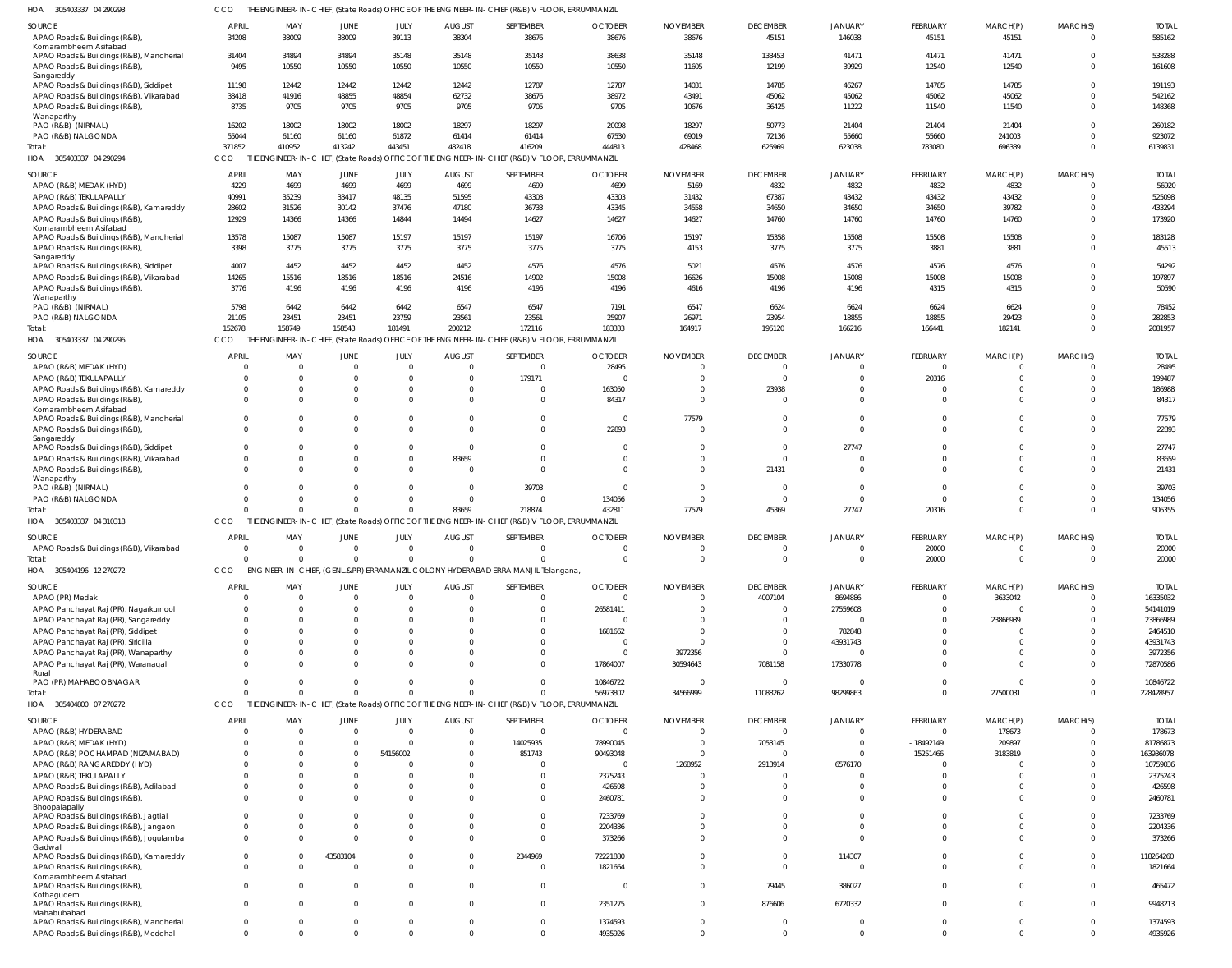305404800 07 270272 HOA CCO THE ENGINEER-IN-CHIEF, (State Roads) OFFICE OF THE ENGINEER-IN-CHIEF (R&B) V FLOOR, ERRUMMANZIL

| SOURCE                                                                             | APRIL          | MAY            | JUNE           | JULY                                           | AUGUST         | SEPTEMBER                                                                                       | <b>OCTOBER</b>         | <b>NOVEMBER</b>         | DECEMBER        | JANUARY        | <b>FEBRUARY</b> | MARCH(P)    | MARCH(S)                   | TOTAL         |
|------------------------------------------------------------------------------------|----------------|----------------|----------------|------------------------------------------------|----------------|-------------------------------------------------------------------------------------------------|------------------------|-------------------------|-----------------|----------------|-----------------|-------------|----------------------------|---------------|
| Malkajigiri<br>APAO Roads & Buildings (R&B),                                       | $\overline{0}$ | $\Omega$       | 274776         | $\Omega$                                       | $\Omega$       | $\mathbf 0$                                                                                     | 7238738                | $\overline{0}$          | 253930          | $\mathbf 0$    | $\Omega$        | $\Omega$    | $\mathbf 0$                | 7767444       |
| Nagarkurnool                                                                       |                |                |                |                                                |                |                                                                                                 |                        |                         |                 |                |                 |             |                            |               |
| APAO Roads & Buildings (R&B), Peddapalli                                           | $\overline{0}$ | $\Omega$       |                | $\Omega$                                       | $\Omega$       | $\Omega$                                                                                        | 7129900                | $\overline{0}$          | 909746          | 1485536        | $\Omega$        | $\Omega$    | $\Omega$                   | 9525182       |
| APAO Roads & Buildings (R&B),                                                      | $\overline{0}$ | $\Omega$       |                | $\Omega$                                       |                | $\Omega$                                                                                        | 4338440                | $\overline{0}$          | $\Omega$        | $\Omega$       | 18499369        | 23643054    | $\Omega$                   | 46480863      |
| Sangareddy<br>APAO Roads & Buildings (R&B), Siddipet                               | $\Omega$       | $\Omega$       |                | $\Omega$                                       |                | $\Omega$                                                                                        | 35141740               | $\mathbf{0}$            | $\Omega$        | 8187655        | 4150342         |             | $\Omega$                   | 47479737      |
| APAO Roads & Buildings (R&B), Siricilla                                            | $\overline{0}$ | $\Omega$       |                | <sup>0</sup>                                   |                | $\Omega$                                                                                        | 821374                 | $\Omega$                | $\Omega$        | $\Omega$       |                 |             | $\Omega$                   | 821374        |
| APAO Roads & Buildings (R&B), Suryapet                                             | $\overline{0}$ | $\Omega$       |                | $\Omega$                                       |                | $\Omega$                                                                                        | 65258261               | $\Omega$                | $\Omega$        | 1856462        |                 |             | $\Omega$                   | 67114723      |
| APAO Roads & Buildings (R&B), Vikarabad                                            | $\overline{0}$ | $\Omega$       |                | $\Omega$                                       |                | $\Omega$                                                                                        | 48904559               | $\Omega$                | 2803522         | 2906169        |                 |             | $\Omega$                   | 54614250      |
| APAO Roads & Buildings (R&B)                                                       | $\Omega$       | $\Omega$       |                | $\Omega$                                       |                | $\Omega$                                                                                        | 32163212               | $\Omega$                | 987503          | $\Omega$       | $-26977127$     |             | $\Omega$                   | 6173588       |
| Wanaparthy                                                                         |                |                |                |                                                |                |                                                                                                 |                        |                         |                 |                |                 |             |                            |               |
| APAO Roads & Buildings (R&B), Waranagal                                            | $\overline{0}$ | $\Omega$       | $\Omega$       | $\Omega$                                       |                | $\Omega$                                                                                        | 4596403                | $\Omega$                | $\cap$          | $\mathbf 0$    |                 | $\Omega$    | $\Omega$                   | 4596403       |
| Rural<br>APAO Roads & Buildings (R&B), Yadadri                                     | $\overline{0}$ | 11409878       | $\cap$         | $\Omega$                                       | 18896588       | $\Omega$                                                                                        | 13562997               | $\Omega$                | $\Omega$        | 4664782        | $-13562997$     | 827393      | $\Omega$                   | 35798641      |
| PAO (R&B) (NIRMAL)                                                                 | $\overline{0}$ | $\mathcal{L}$  |                | $\mathbf{0}$                                   |                | $\mathbf{0}$                                                                                    | 2679695                | $\Omega$                | $\Omega$        | $\Omega$       |                 |             | $\Omega$                   | 2679695       |
| PAO (R&B), HANUMAKONDA, Warangal                                                   | $\overline{0}$ | $\Omega$       |                | $\Omega$                                       |                | $\Omega$                                                                                        | $\Omega$               | $\Omega$                | $\Omega$        | 12410590       |                 | - 0         | $\Omega$                   | 12410590      |
| (Urban)                                                                            |                |                |                |                                                |                |                                                                                                 |                        |                         |                 |                |                 |             |                            |               |
| PAO (R&B) LMD                                                                      | $\Omega$       | $\Omega$       | $\Omega$       | $\Omega$                                       | - 0            | $\mathbf{0}$                                                                                    | 6612393                | $\Omega$                | $\Omega$        | $\overline{0}$ | $\Omega$        | $\Omega$    | $\Omega$                   | 6612393       |
| PAO (R&B) MAHABOOBNAGAR                                                            | $\Omega$       | $\Omega$       |                | $\Omega$                                       | $\Omega$       | $\Omega$                                                                                        | $\overline{0}$         | 8229115                 | $\Omega$        | $\mathbf 0$    | $\Omega$        | 9400885     | $\Omega$                   | 17630000      |
| PAO (R&B) NALGONDA                                                                 | $\Omega$       | $\Omega$       | $\Omega$       | $\Omega$                                       | $\Omega$       | 16951600                                                                                        | 18850686               | - 0                     | $\Omega$        | 17360057       | 2639858         | 26341879    | $\Omega$                   | 82144080      |
| Total:                                                                             | $\Omega$       | 11409878       | 43857880       | 54156002                                       | 18896588       | 34174247                                                                                        | 514560822              | 9498067                 | 15877811        | 62668087       | $-18491238$     | 63785600    | $\Omega$                   | 810393744     |
| HOA 305404800 07 290291                                                            | CCO            |                |                |                                                |                | THE ENGINEER-IN-CHIEF, (State Roads) OFFICE OF THE ENGINEER-IN-CHIEF (R&B) V FLOOR, ERRUMMANZIL |                        |                         |                 |                |                 |             |                            |               |
| SOURCE                                                                             | <b>APRIL</b>   | MAY            | <b>JUNE</b>    | JULY                                           | <b>AUGUST</b>  | SEPTEMBER                                                                                       | <b>OCTOBER</b>         | <b>NOVEMBER</b>         | <b>DECEMBER</b> | JANUARY        | FEBRUARY        | MARCH(P)    | MARCH(S)                   | <b>TOTAL</b>  |
| APAO (R&B) HYDERABAD                                                               | 16145          | 16145          | 16145          | 25762                                          | 32290          | 29026                                                                                           | 33170                  | 62284                   | 47727           | 33170          | 33170           | 50806       | $\Omega$                   | 395840        |
| APAO (R&B) MEDAK (HYD)                                                             | 107721         | 102290         | 102290         | 120390                                         | 121210         | 124570                                                                                          | 121910                 | 162121                  | 123020          | 127836         | 127616          | 127612      | $\Omega$                   | 1468586       |
| APAO (R&B) POCHAMPAD (NIZAMABAD)                                                   | 632487         | 711947         | 614890         | 806312                                         | 889291         | 1281285                                                                                         | 845029                 | 781302                  | 777702          | 737495         | 817423          | 731867      | $\Omega$                   | 9627030       |
| APAO (R&B) RANGAREDDY (HYD)                                                        | 594605         | 566863         | 556331         | 707870                                         | 653846         | 722075                                                                                          | 766222                 | 782758                  | 771398          | 682837         | 718085          | 710216      | $\Omega$                   | 8233106       |
| APAO (R&B) TEKULAPALLY                                                             | 1240768        | 1335728        | 1449869        | 1591430                                        | 1940344        | 1729580                                                                                         | 1684658                | 2197046                 | 1910073         | 1841651        | 2400654         | 1923998     | $\Omega$                   | 21245799      |
| APAO Roads & Buildings (R&B), Adilabad                                             | 105281         | 100387         | 100387         | 119010                                         | 119650         | 119650                                                                                          | 145100                 | 120290                  | 132154          | 120920         | 120920          | 120920      | $\Omega$                   | 1424669       |
| APAO Roads & Buildings (R&B)                                                       | 1168665        | 1153157        | 1148926        | 1267632                                        | 1211949        | 1176919                                                                                         | 1197929                | 1400450                 | 1205487         | 1176398        | 1863622         | 1232481     | $\Omega$                   | 15203615      |
| Bhoopalapally<br>APAO Roads & Buildings (R&B), Jagtial                             | 24192          | 22961          | 22961          | 27640                                          | 27640          | 27640                                                                                           | 27640                  | 33646                   | 29901           | 27640          | 27640           | 29899       | $\Omega$                   | 329400        |
| APAO Roads & Buildings (R&B), Jangaon                                              | 199995         | 196442         | 196442         | 299297                                         | 300407         | 303117                                                                                          | 343044                 | 362997                  | 373501          | 334463         | 384664          | 370817      | $\Omega$                   | 3665186       |
| APAO Roads & Buildings (R&B), Jogulamba                                            | 787166         | 748692         | 748692         | 872840                                         | 942739         | 933553                                                                                          | 979280                 | 1006062                 | 1111052         | 892050         | 877207          | 997584      | $\Omega$                   | 10896917      |
| Gadwal                                                                             |                |                |                |                                                |                |                                                                                                 |                        |                         |                 |                |                 |             |                            |               |
| APAO Roads & Buildings (R&B), Kamareddy                                            | 208643         | 199792         | 200673         | 235755                                         | 235755         | 235755                                                                                          | 285034                 | 293468                  | 290367          | 201905         | 201905          | 248799      | $\Omega$                   | 2837851       |
| APAO Roads & Buildings (R&B)<br>Kothagudem                                         | 1177219        | 1181199        | 1185701        | 2117522                                        | 1399228        | 1408554                                                                                         | 1383743                | 1391106                 | 1678499         | 1338361        | 1324795         | 1308559     | $\Omega$                   | 16894486      |
| APAO Roads & Buildings (R&B),                                                      | 400551         | 499685         | 403119         | 599529                                         | 491264         | 480612                                                                                          | 475802                 | 478842                  | 497812          | 489984         | 683192          | 621600      | $\Omega$                   | 6121992       |
| Mahabubabad                                                                        |                |                |                |                                                |                |                                                                                                 |                        |                         |                 |                |                 |             |                            |               |
| APAO Roads & Buildings (R&B), Mancherial                                           | 102483         | 97561          | 98259          | 116330                                         | 116330         | 123196                                                                                          | 146483                 | 121184                  | 126426          | 118670         | 118670          | 123582      | $\Omega$                   | 1409174       |
| APAO Roads & Buildings (R&B), Medchal                                              | 593831         | 560340         | 585783         | 716200                                         | 723274         | 761541                                                                                          | 642585                 | 785008                  | 700928          | 646694         | 651984          | 737900      | $\Omega$                   | 8106068       |
| Malkajigiri<br>APAO Roads & Buildings (R&B),                                       | 472302         | 412634         | 450499         | 545381                                         | 554465         | 565287                                                                                          | 553505                 | 670024                  | 527011          | 605585         | 578207          | 85374       | $\Omega$                   | 6020274       |
| Nagarkurnool                                                                       |                |                |                |                                                |                |                                                                                                 |                        |                         |                 |                |                 |             |                            |               |
| APAO Roads & Buildings (R&B), Peddapalli                                           | 168993         | 264307         | 357019         | 339745                                         | 336125         | 368405                                                                                          | 344015                 | 401123                  | 404623          | 350135         | 350135          | 464325      | $\Omega$                   | 4148950       |
| APAO Roads & Buildings (R&B),                                                      | 499286         | 451294         | 494510         | 561620                                         | 521490         | 522250                                                                                          | 529910                 | 798558                  | 609289          | 555280         | 760170          | 622210      | $\Omega$                   | 6925867       |
| Sangareddy<br>APAO Roads & Buildings (R&B), Siddipet                               | 56484          | 53562          | 53562          | 62760                                          | 62760          | 279155                                                                                          | 65400                  | 80908                   | 72276           | 65400          | 65400           | 76208       | $\Omega$                   | 993875        |
| APAO Roads & Buildings (R&B), Siricilla                                            | $\Omega$       | 821035         | 401872         | 488150                                         | 489180         | 491640                                                                                          | 490141                 | 600641                  | 544120          | 495070         | 496180          | 16350       | $\Omega$                   | 5334379       |
| APAO Roads & Buildings (R&B), Suryapet                                             | 444260         | 418676         | 392967         | 559552                                         | 575530         | 645411                                                                                          | 655523                 | 775855                  | 672506          | 586170         | 589920          | 677765      | $\Omega$                   | 6994135       |
| APAO Roads & Buildings (R&B), Vikarabad                                            | 574816         | 549596         | 572064         | 714550                                         | 734638         | 717070                                                                                          | 652100                 | 833667                  | 577740          | 577740         | 796777          | 676425      | $\Omega$                   | 7977183       |
| APAO Roads & Buildings (R&B),                                                      | 183341         | 175529         | 222969         | 228535                                         | 256278         | 231795                                                                                          | 231795                 | 287537                  | 290605          | 193649         | 264945          | 274029      | $\Omega$                   | 2841007       |
| Wanaparthy                                                                         |                |                |                |                                                |                |                                                                                                 |                        |                         |                 |                |                 |             |                            |               |
| APAO Roads & Buildings (R&B), Waranagal                                            | 576479         | 578523         | 576257         | 738534                                         | 741597         | 682152                                                                                          | 807801                 | 780129                  | 988624          | 653629         | 731959          | 789316      | $\Omega$                   | 8645000       |
| Rural<br>APAO Roads & Buildings (R&B), Yadadri                                     | 471146         | 474209         | 522766         | 834957                                         | 540975         | 608605                                                                                          | 571115                 | 633315                  | 734599          | 573835         | 655987          | 512049      | $\Omega$                   | 7133558       |
| PAO (R&B) (NIRMAL)                                                                 | 190206         | 180466         | 180466         | 212450                                         | 213150         | 214030                                                                                          | 267195                 | 189330                  | 223970          | 190210         | 239610          | 223097      | $\Omega$                   | 2524180       |
| PAO (R&B), HANUMAKONDA, Warangal                                                   | 770528         | 775597         | 776977         | 1109474                                        | 1112587        | 1065779                                                                                         | 1068609                | 1153658                 | 1247390         | 1084755        | 1128433         | 1927708     | $\Omega$                   | 13221495      |
| (Urban)                                                                            |                |                |                |                                                |                |                                                                                                 |                        |                         |                 |                |                 |             |                            |               |
| PAO (R&B) LMD                                                                      | 429090         | 399379         | 409295         | 512473                                         | 460645         | 555889                                                                                          | 420735                 | 528011                  | 427605          | 394445         | 366805          | 105690      | $\Omega$                   | 5010062       |
| PAO (R&B) MAHABOOBNAGAR                                                            | 834241         | 789825         | 796616         | 1187478                                        | 895913         | 899650                                                                                          | 929340                 | 1331977                 | 1057600         | 936430         | 1071524         | 1073284     | $\Omega$                   | 11803878      |
| PAO (R&B) NALGONDA                                                                 | 625901         | 595416         | 596228         | 777234                                         | 691230         | 693080                                                                                          | 901027                 | 931538                  | 752490          | 705220         | 707800          | 672040      | $\Omega$                   | 8649204       |
| Total:                                                                             | 13656825       | 14433237       | 14234535       | 18496412                                       | 17391780       | 17997271                                                                                        | 17565840               | 19974835                | 18906495        | 16737627       | 19155399        | 17532510    | $\Omega$                   | 206082766     |
| HOA 305404800 07 290292                                                            | CCO            |                |                | THE ENGINEER-IN-CHIEF, (State Roads) OFFICE OF |                | THE ENGINEER-IN-CHIEF (R&B) V FLOOR, ERRUMMANZIL                                                |                        |                         |                 |                |                 |             |                            |               |
| SOURCE                                                                             | <b>APRIL</b>   | MAY            | JUNE           | JULY                                           | <b>AUGUST</b>  | SEPTEMBER                                                                                       | <b>OCTOBER</b>         | <b>NOVEMBER</b>         | <b>DECEMBER</b> | <b>JANUARY</b> | FEBRUARY        | MARCH(P)    | MARCH(S)                   | <b>TOTAL</b>  |
| APAO (R&B) HYDERABAD                                                               | 350            | 350            | 350            | 1400                                           | 700            | 1050                                                                                            | 700                    | 700                     | 700             | 700            | 700             | 700         | $\Omega$                   | 8400          |
| APAO (R&B) MEDAK (HYD)                                                             | 360            | 400            | 400            | 400                                            | 400            | 400                                                                                             | 400                    | 440                     | 400             | 400            | 400             | 400         | $\Omega$                   | 4800          |
| APAO (R&B) POCHAMPAD (NIZAMABAD)                                                   | 1730           | 41875          | 1875           | 2280                                           | 2300           | 44315                                                                                           | 2300                   | 2300                    | 2300            | 2300           | 2300            | 2450        | $\Omega$                   | 108325        |
| APAO (R&B) RANGAREDDY (HYD)                                                        | 13635          | 14983          | 16483          | 16483                                          | 14500          | 18866                                                                                           | 16631                  | 14183                   | 16383           | 15283          | 14883           | 14883       | $\Omega$                   | 187196        |
| APAO (R&B) TEKULAPALLY                                                             | 21899          | 27682          | 21482          | 26575                                          | 46833          | 26643                                                                                           | 26643                  | 24518                   | 32683           | 26868          | 26868           | 26718       | $\Omega$                   | 335412        |
| APAO Roads & Buildings (R&B), Adilabad                                             | 896            | 1050           | 1050           | 1050                                           | 1050           | 1050                                                                                            | 1206                   | 1050                    | 1050            | 1050           | 1050            | 1050        | $\Omega$                   | 12602         |
| APAO Roads & Buildings (R&B),                                                      | 7112           | 5950           | 5950           | 5950                                           | 5950           | 5950                                                                                            | 5950                   | 4925                    | 4785            | 4857           | 4625            | 4559        | $\Omega$                   | 66563         |
| Bhoopalapally<br>APAO Roads & Buildings (R&B), Jagtial                             | 180            | 200            | 200            | 200                                            | 200            | 200                                                                                             | 200                    | 220                     | 200             | 200            | 200             | 200         | $\Omega$                   | 2400          |
| APAO Roads & Buildings (R&B), Jangaon                                              | 1020           | 1050           | 1050           | 1800                                           | 1800           | 1800                                                                                            | 4080                   | 1800                    | 1800            | 1800           | 1800            | 1800        | $\Omega$                   | 21600         |
| APAO Roads & Buildings (R&B),                                                      | 29179          | 12323          | 12240          | 12725                                          | 13325          | 12925                                                                                           | 12925                  | 12393                   | 13020           | 12741          | 12625           | 8571        | $\mathbf 0$                | 164992        |
| Kothagudem                                                                         |                |                |                |                                                |                |                                                                                                 |                        |                         |                 |                |                 |             |                            |               |
| APAO Roads & Buildings (R&B),                                                      | 810            | 1200           | 900            | 2100                                           | 1200           | 1200                                                                                            | 1200                   | 1200                    | 1200            | 1200           | 1290            | 1200        | $\mathbf 0$                | 14700         |
| Mahabubabad                                                                        | 3780           | 4200           | 4200           | 4200                                           | 4200           | 4200                                                                                            |                        | 4200                    | 4200            | 4200           | 4200            | 9200        | $\Omega$                   | 55400         |
| APAO Roads & Buildings (R&B), Mancherial<br>APAO Roads & Buildings (R&B), Medchal  | $\overline{0}$ | $\overline{0}$ | $\overline{0}$ | $\overline{0}$                                 | $\overline{0}$ | $\overline{0}$                                                                                  | 4620<br>$\overline{0}$ | $\overline{\mathbf{0}}$ | $\Omega$        | $\overline{0}$ | $\Omega$        | 10000       | $\mathbf 0$                | 10000         |
| Malkajigiri                                                                        |                |                |                |                                                |                |                                                                                                 |                        |                         |                 |                |                 |             |                            |               |
|                                                                                    |                |                |                |                                                |                |                                                                                                 |                        |                         |                 |                |                 |             |                            |               |
| APAO Roads & Buildings (R&B),                                                      | 1800           | 2000           | 2000           | 2000                                           | 2000           | 2000                                                                                            | 2000                   | 2200                    | 2000            | 2000           | 2000            | $\Omega$    | $\mathbf 0$                | 22000         |
| Nagarkurnool                                                                       |                |                |                |                                                |                |                                                                                                 |                        |                         |                 |                |                 |             |                            |               |
| APAO Roads & Buildings (R&B), Peddapalli<br>APAO Roads & Buildings (R&B), Siddipet | 775<br>180     | 1375<br>200    | 2150<br>200    | 1550<br>200                                    | 1900<br>200    | 1550<br>200                                                                                     | 1550<br>200            | 1550<br>220             | 1550<br>200     | 1550<br>200    | 1550<br>200     | 1550<br>200 | $\mathbf 0$<br>$\mathbf 0$ | 18600<br>2400 |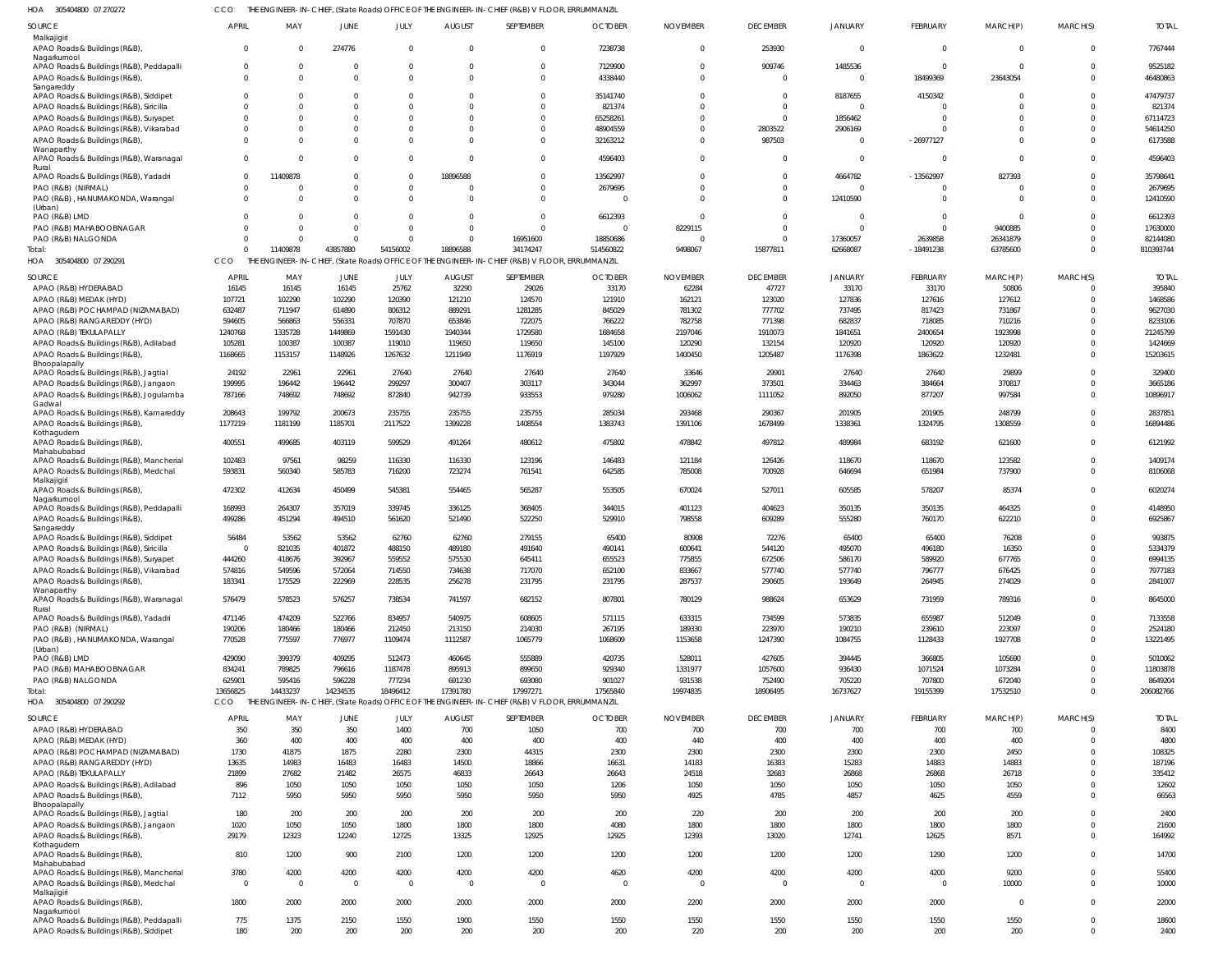| HOA 305404800 07 290292 | THE ENGINEER-IN-CHIEF, (State Roads) OFFICE OF THE ENGINEER-IN-CHIEF (R&B) V FLOOR, ERRUMMANZIL |
|-------------------------|-------------------------------------------------------------------------------------------------|

| SOURCE                                                 | <b>APRIL</b> | MAY     | JUNE    | JULY    | <b>AUGUST</b> | SEPTEMBER                                                                                       | <b>OCTOBER</b> | <b>NOVEMBER</b> | <b>DECEMBER</b> | <b>JANUARY</b> | FEBRUARY        | MARCH(P) | MARCH(S) | <b>TOTAI</b> |
|--------------------------------------------------------|--------------|---------|---------|---------|---------------|-------------------------------------------------------------------------------------------------|----------------|-----------------|-----------------|----------------|-----------------|----------|----------|--------------|
| APAO Roads & Buildings (R&B), Siricilla                | $\Omega$     | 5140    | 2700    | 2800    | 2800          | 2800                                                                                            | 2900           | 2900            | 2800            | 2800           | 2800            | $\Omega$ |          | 30440        |
| APAO Roads & Buildings (R&B), Suryapet                 | 2450         | 4100    | 2550    | 7200    | 4100          | 4087                                                                                            | 6600           | 4213            | 4100            | 4100           | 4100            | 4100     |          | 51700        |
| APAO Roads & Buildings (R&B),                          | 4790         | 5322    | 5322    | 5322    | 12340         | 5703                                                                                            | 5703           | 6115            | 5819            | 5703           | 5703            | 5703     |          | 73545        |
| Wanaparthy                                             |              |         |         |         |               |                                                                                                 |                |                 |                 |                |                 |          |          |              |
| APAO Roads & Buildings (R&B), Waranagal<br>Rural       | 1000         | 1000    | 2000    | 2000    | 2000          | 4000                                                                                            | 2000           | 2000            | 2000            | 1200           | 1200            | 2000     |          | 22400        |
| APAO Roads & Buildings (R&B), Yadadri                  | 4890         | 5300    | 5600    | 8288    | 6500          | 8900                                                                                            | 7700           | 14410           | 6500            | 6500           | 6500            | 3900     |          | 84988        |
| PAO (R&B), HANUMAKONDA, Warangal                       | 6890         | 7250    | 7250    | 10900   | 10900         | 10200                                                                                           | 10250          | 11526           | 10200           | 10350          | 21432           | 11211    |          | 128359       |
| (Urban)                                                |              |         |         |         |               |                                                                                                 |                |                 |                 |                |                 |          |          |              |
| PAO (R&B) LMD                                          | 6140         | 7800    | 6700    | 10000   | 6800          | 7305                                                                                            | 5800           | 5850            | 6100            | 5300           | 4800            | $\Omega$ |          | 72595        |
| PAO (R&B) NALGONDA                                     | 5020         | 5550    | 5550    | 6100    | 5500          | 5500                                                                                            | 6780           | 5500            | 5500            | 5500           | 5500            | 5500     |          | 67500        |
|                                                        |              |         |         |         |               |                                                                                                 |                |                 |                 |                |                 |          |          |              |
| lotal:                                                 | 114886       | 156300  | 108202  | 131523  | 147498        | 170844                                                                                          | 128338         | 124413          | 125490          | 116802         | 126726          | 115895   |          | 1566917      |
| HOA<br>305404800 07 290293                             | CCO          |         |         |         |               | THE ENGINEER-IN-CHIEF, (State Roads) OFFICE OF THE ENGINEER-IN-CHIEF (R&B) V FLOOR, ERRUMMANZIL |                |                 |                 |                |                 |          |          |              |
|                                                        | <b>APRIL</b> |         |         |         | <b>AUGUST</b> | SEPTEMBER                                                                                       | <b>OCTOBER</b> | <b>NOVEMBER</b> | <b>DECEMBER</b> | <b>JANUARY</b> | <b>FEBRUARY</b> | MARCH(P) | MARCH(S) | <b>TOTAI</b> |
| SOURCE                                                 |              | MAY     | JUNE    | JULY    |               |                                                                                                 |                |                 |                 |                |                 |          |          |              |
| APAO (R&B) HYDERABAD                                   | 5275         | 5275    | 5275    | 21100   | 10550         | 15825                                                                                           | 10846          | 10846           | 39743           | 12540          | 12540           | 13734    |          | 163549       |
| APAO (R&B) MEDAK (HYD)                                 | 35731        | 39700   | 39700   | 39935   | 40210         | 41337                                                                                           | 40445          | 44787           | 47195           | 48850          | 47489           | 153618   | $\Omega$ | 618997       |
| APAO (R&B) POCHAMPAD (NIZAMABAD)                       | 201317       | 276021  | 236732  | 244606  | 277524        | 389342                                                                                          | 262613         | 239226          | 274906          | 874359         | 383368          | 263582   |          | 3923596      |
| APAO (R&B) RANGAREDDY (HYD)                            | 163833       | 180140  | 197232  | 197631  | 212222        | 209093                                                                                          | 203386         | 175300          | 227055          | 215277         | 199231          | 702372   |          | 2882772      |
| APAO (R&B) TEKULAPALLY                                 | 419884       | 458272  | 459056  | 527935  | 803003        | 532145                                                                                          | 518639         | 540788          | 633356          | 1333617        | 976581          | 875516   |          | 8078792      |
| APAO Roads & Buildings (R&B), Adilabad                 | 37903        | 45222   | 45222   | 45436   | 45651         | 45651                                                                                           | 53184          | 45865           | 63835           | 52330          | 82931           | 105508   |          | 668738       |
|                                                        |              |         |         |         |               |                                                                                                 |                |                 |                 |                |                 |          | $\Omega$ |              |
| APAO Roads & Buildings (R&B),                          | 105589       | 117617  | 117617  | 117617  | 118264        | 118610                                                                                          | 121546         | 108727          | 103590          | 439989         | 112315          | 123143   |          | 1704624      |
| Bhoopalapally<br>APAO Roads & Buildings (R&B), Jagtial | 8029         | 8921    | 8921    | 9175    | 9175          | 9175                                                                                            | 9175           | 10067           | 10609           | 10609          | 35046           | 10609    | $\Omega$ | 139511       |
|                                                        |              |         |         |         |               |                                                                                                 |                |                 |                 |                |                 |          |          |              |
| APAO Roads & Buildings (R&B), Jangaon                  | 51485        | 54008   | 54008   | 82785   | 83157         | 84065                                                                                           | 173220         | 84360           | 312384          | 97940          | 97940           | 98370    | $\Omega$ | 1273722      |
| APAO Roads & Buildings (R&B), Jogulamba                | 261070       | 288504  | 288504  | 289487  | 301707        | 305520                                                                                          | 380572         | 299805          | 343381          | 342168         | 1143222         | 343368   | $\Omega$ | 4587308      |
| Gadwal                                                 |              |         |         |         |               |                                                                                                 |                |                 |                 |                |                 |          |          |              |
| APAO Roads & Buildings (R&B), Kamareddy                | 69202        | 77545   | 77891   | 78209   | 78209         | 78209                                                                                           | 101738         | 92951           | 104595          | 77443          | 290626          | 130055   |          | 1256673      |
| APAO Roads & Buildings (R&B),                          | 353814       | 403153  | 459946  | 456660  | 478093        | 460284                                                                                          | 438724         | 439410          | 1541907         | 501546         | 496295          | 388942   | $\Omega$ | 6418774      |
| Kothagudem                                             |              |         |         |         |               |                                                                                                 |                |                 |                 |                |                 |          |          |              |
| APAO Roads & Buildings (R&B),                          | 47065        | 84046   | 52295   | 110024  | 64391         | 64391                                                                                           | 64391          | 65412           | 78475           | 76552          | 217240          | 103123   | $\Omega$ | 1027405      |
| Mahabubabad                                            |              |         |         |         |               |                                                                                                 |                |                 |                 |                |                 |          |          |              |
| APAO Roads & Buildings (R&B), Mancherial               | 34004        | 38056   | 38331   | 38606   | 38606         | 40909                                                                                           | 42641          | 38861           | 148037          | 45547          | 45547           | 45865    | $\Omega$ | 595010       |
| APAO Roads & Buildings (R&B), Medchal                  | 183864       | 202720  | 221728  | 223019  | 245770        | 219206                                                                                          | 198621         | 208187          | 230378          | 230599         | 232636          | 234052   | $\Omega$ | 2630780      |
| Malkajigiri                                            |              |         |         |         |               |                                                                                                 |                |                 |                 |                |                 |          |          |              |
| APAO Roads & Buildings (R&B),                          | 143417       | 158750  | 164173  | 164815  | 165532        | 178529                                                                                          | 166276         | 181611          | 192257          | 192257         | 176611          | 15120    | $\Omega$ | 1899348      |
| Nagarkurnool                                           |              |         |         |         |               |                                                                                                 |                |                 |                 |                |                 |          |          |              |
| APAO Roads & Buildings (R&B), Peddapalli               | 56058        | 100646  | 150657  | 112708  | 142070        | 122082                                                                                          | 114144         | 114144          | 421759          | 134347         | 134347          | 134347   | $\Omega$ | 1737309      |
| APAO Roads & Buildings (R&B),                          | 165623       | 173805  | 188232  | 186319  | 173013        | 173267                                                                                          | 228131         | 201426          | 212304          | 680416         | 344842          | 217318   | $\Omega$ | 2944696      |
| Sangareddy                                             |              |         |         |         |               |                                                                                                 |                |                 |                 |                |                 |          |          |              |
| APAO Roads & Buildings (R&B), Siddipet                 | 18725        | 20805   | 20805   | 20805   | 20805         | 79644                                                                                           | 21692          | 23773           | 25080           | 78343          | 25080           | 28381    | $\Omega$ | 383938       |
| APAO Roads & Buildings (R&B), Siricilla                | $\Omega$     | 294058  | 155149  | 161914  | 162260        | 163087                                                                                          | 169827         | 170102          | 189900          | 600278         | 203510          | 7172     | $\Omega$ | 2277257      |
| APAO Roads & Buildings (R&B), Suryapet                 | 147362       | 190144  | 147646  | 249841  | 190921        | 214224                                                                                          | 193413         | 207564          | 708354          | 224881         | 229251          | 231830   |          | 2935431      |
| APAO Roads & Buildings (R&B), Vikarabad                | 190683       | 208935  | 236139  | 237049  | 290070        | 237894                                                                                          | 216354         | 209963          | 221665          | 221665         | 267074          | 234777   | $\Omega$ | 2772268      |
| APAO Roads & Buildings (R&B)                           | 65494        | 72417   | 115467  | 81007   | 255140        | 88064                                                                                           | 88065          | 118540          | 294695          | 85880          | 113239          | 103708   | $\Omega$ | 1481716      |
| Wanaparthy                                             |              |         |         |         |               |                                                                                                 |                |                 |                 |                |                 |          |          |              |
| APAO Roads & Buildings (R&B), Waranagal                | 38111        | 38111   | 76408   | 76589   | 76961         | 139864                                                                                          | 66560          | 63752           | 74525           | 251255         | 58182           | 75296    | $\Omega$ | 1035614      |
| Rural                                                  |              |         |         |         |               |                                                                                                 |                |                 |                 |                |                 |          |          |              |
| APAO Roads & Buildings (R&B), Yadadri                  | 156278       | 176572  | 192473  | 279006  | 179463        | 234266                                                                                          | 207619         | 201599          | 215673          | 215673         | 788649          | 165610   | $\Omega$ | 3012881      |
| PAO (R&B) (NIRMAL)                                     | 63105        | 70116   | 70116   | 70488   | 70723         | 71018                                                                                           | 78031          | 62822           | 263250          | 72980          | 91934           | 82752    |          | 1067335      |
|                                                        | 165958       | 175300  | 176179  | 261098  | 262048        | 246122                                                                                          | 247071         | 275647          | 289328          | 279591         | 534123          | 960080   |          | 3872545      |
| PAO (R&B), HANUMAKONDA, Warangal<br>(Urban)            |              |         |         |         |               |                                                                                                 |                |                 |                 |                |                 |          |          |              |
| PAO (R&B) LMD                                          | 142346       | 175317  | 156751  | 213881  | 152835        | 170703                                                                                          | 139590         | 140119          | 163851          | 151336         | 143016          | 496299   | $\Omega$ | 2246044      |
|                                                        |              |         |         |         |               |                                                                                                 |                |                 |                 |                |                 |          | $\Omega$ | 5506576      |
| PAO (R&B) MAHABOOBNAGAR                                | 276745       | 336497  | 304665  | 885223  | 372862        | 298521                                                                                          | 308338         | 335534          | 399381          | 359269         | 359699          | 1269842  |          |              |
| PAO (R&B) NALGONDA                                     | 207528       | 229225  | 229544  | 257672  | 229133        | 229754                                                                                          | 301538         | 268109          | 269238          | 270362         | 271362          | 878993   | $\Omega$ | 3642458      |
| Total:                                                 | 3815498      | 4699898 | 4686862 | 5740640 | 5550368       | 5260801                                                                                         | 5166390        | 4979297         | 8100706         | 8177899        | 8113926         | 8493382  | $\Omega$ | 72785667     |
| HOA 305404800 07 290294                                | CCO          |         |         |         |               | THE ENGINEER-IN-CHIEF, (State Roads) OFFICE OF THE ENGINEER-IN-CHIEF (R&B) V FLOOR, ERRUMMANZIL |                |                 |                 |                |                 |          |          |              |
|                                                        |              |         |         |         |               |                                                                                                 |                |                 |                 |                |                 |          |          |              |
| SOURCE                                                 | APRIL        | MAY     | JUNE    | JULY    | <b>AUGUST</b> | SEPTEMBER                                                                                       | <b>OCTOBER</b> | <b>NOVEMBER</b> | <b>DECEMBER</b> | <b>JANUARY</b> | <b>FEBRUARY</b> | MARCH(P) | MARCH(S) | <b>TOTAL</b> |
| APAO (R&B) HYDERABAD                                   | 4719         | 4719    | 4719    | 18876   | 9438          | 14157                                                                                           | 9702           | 9702            | 9702            | 9702           | 9702            | 10626    | $\Omega$ | 115764       |
| APAO (R&B) MEDAK (HYD)                                 | 12785        | 14206   | 14206   | 14290   | 14388         | 14792                                                                                           | 14472          | 16026           | 14605           | 15182          | 14696           | 14696    | $\Omega$ | 174344       |
| APAO (R&B) POCHAMPAD (NIZAMABAD)                       | 88756        | 115458  | 104075  | 109380  | 127995        | 166111                                                                                          | 119710         | 107142          | 107955          | 107754         | 122122          | 103320   | $\Omega$ | 1379778      |
| APAO (R&B) RANGAREDDY (HYD)                            | 99310        | 109395  | 117954  | 118311  | 123491        | 118920                                                                                          | 117916         | 97295           | 118898          | 108362         | 103396          | 104134   |          | 1337382      |
| APAO (R&B) TEKULAPALLY                                 | 180264       | 192875  | 191216  | 229923  | 339194        | 228291                                                                                          | 223716         | 229016          | 253415          | 247730         | 230748          | 231439   |          | 2777827      |
| APAO Roads & Buildings (R&B), Adilabad                 | 13484        | 15184   | 15184   | 15261   | 15354         | 15354                                                                                           | 17131          | 15431           | 16984           | 15521          | 15521           | 15521    | $\Omega$ | 185930       |
|                                                        |              |         |         |         |               |                                                                                                 |                |                 |                 |                |                 |          |          |              |
| APAO Roads & Buildings (R&B),                          | 44983        | 50085   | 50085   | 50085   | 50317         | 50441                                                                                           | 51497          | 44904           | 43068           | 42039          | 40758           | 43395    | $\Omega$ | 561657       |
| Bhoopalapally                                          | 2873         | 3192    | 3192    | 3283    | 3283          | 3283                                                                                            |                | 3602            |                 | 3283           |                 | 3283     | $\Omega$ | 39123        |
| APAO Roads & Buildings (R&B), Jagtial                  |              |         |         |         |               |                                                                                                 | 3283           |                 | 3283            |                | 3283            |          |          |              |
| APAO Roads & Buildings (R&B), Jangaon                  | 19708        | 20709   | 20709   | 31409   | 31542         | 31866                                                                                           | 65104          | 31994           | 32118           | 32118          | 32118           | 32279    | $\Omega$ | 381674       |
| APAO Roads & Buildings (R&B), Jogulamba                | 104932       | 115967  | 115967  | 116895  | 121457        | 122821                                                                                          | 152737         | 121112          | 120005          | 119542         | 117396          | 119963   | $\Omega$ | 1448794      |
| Gadwal                                                 |              |         |         |         |               |                                                                                                 |                |                 |                 |                |                 |          |          |              |
| APAO Roads & Buildings (R&B), Kamareddy                | 25433        | 28492   | 28615   | 28729   | 28729         | 28729                                                                                           | 37372          | 34784           | 34438           | 24731          | 24731           | 29586    | $\Omega$ | 354369       |
| APAO Roads & Buildings (R&B),                          | 189719       | 160984  | 165539  | 221695  | 229644        | 221170                                                                                          | 213276         | 212683          | 235366          | 208391         | 205992          | 168442   | $\Omega$ | 2432901      |
| Kothagudem                                             |              |         |         |         |               |                                                                                                 |                |                 |                 |                |                 |          |          |              |
| APAO Roads & Buildings (R&B),                          | 16841        | 30802   | 18713   | 37037   | 23041         | 23041                                                                                           | 23041          | 23406           | 24422           | 23691          | 25808           | 23691    | $\Omega$ | 293534       |
| Mahabubabad                                            |              |         |         |         |               |                                                                                                 |                |                 |                 | 14839          | 14839           | 14958    | $\Omega$ |              |
| APAO Roads & Buildings (R&B), Mancherial               | 12819        | 14341   | 14460   | 14558   | 14558         | 15380                                                                                           | 16073          | 14649           | 15280           |                |                 |          |          | 176754       |
| APAO Roads & Buildings (R&B), Medchal                  | 164479       | 181346  | 198349  | 199506  | 220587        | 196091                                                                                          | 177681         | 187543          | 178236          | 178408         | 179983          | 181079   | $\Omega$ | 2243288      |
| Malkajigiri                                            |              |         |         |         |               |                                                                                                 |                |                 |                 |                |                 |          |          |              |
| APAO Roads & Buildings (R&B),                          | 54119        | 59805   | 62746   | 62974   | 63232         | 69888                                                                                           | 63499          | 69186           | 63499           | 63499          | 58656           | 6348     | $\Omega$ | 697451       |
| Nagarkurnool                                           |              |         |         |         |               |                                                                                                 |                |                 |                 |                |                 |          | $\Omega$ |              |
| APAO Roads & Buildings (R&B), Peddapalli               | 21354        | 37306   | 56492   | 42986   | 56079         | 46430                                                                                           | 43500          | 43500           | 44186           | 44310          | 44310           | 44310    |          | 524763       |
| APAO Roads & Buildings (R&B),                          | 77339        | 81415   | 86726   | 89348   | 83711         | 83821                                                                                           | 114137         | 96549           | 87708           | 87931          | 101823          | 89256    | $\Omega$ | 1079764      |
| Sangareddy                                             |              |         |         |         |               |                                                                                                 |                |                 |                 |                |                 |          |          |              |
| APAO Roads & Buildings (R&B), Siddipet                 | 7389         | 8209    | 8209    | 8209    | 8209          | 34744                                                                                           | 8570           | 9391            | 8570            | 8570           | 8570            | 9617     | $\Omega$ | 128257       |
| APAO Roads & Buildings (R&B), Siricilla                | $\Omega$     | 117233  | 61840   | 64737   | 64860         | 65174                                                                                           | 68088          | 68187           | 65650           | 65650          | 65811           |          | $\Omega$ | 707230       |
| APAO Roads & Buildings (R&B), Suryapet                 | 58564        | 75075   | 58290   | 97683   | 75352         | 84782                                                                                           | 76335          | 81979           | 76434           | 76780          | 77297           | 77146    | $\Omega$ | 915717       |
| APAO Roads & Buildings (R&B), Vikarabad                | 72489        | 79449   | 89608   | 89954   | 109670        | 90234                                                                                           | 82548          | 80693           | 73728           | 73728          | 88620           | 77865    | $\Omega$ | 1008586      |
| APAO Roads & Buildings (R&B),                          | 26059        | 28801   | 41609   | 32515   | 36206         | 32959                                                                                           | 32959          | 46051           | 33353           | 27488          | 37719           | 34227    | $\Omega$ | 409946       |
| Wanaparthy                                             |              |         |         |         |               |                                                                                                 |                |                 |                 |                |                 |          |          |              |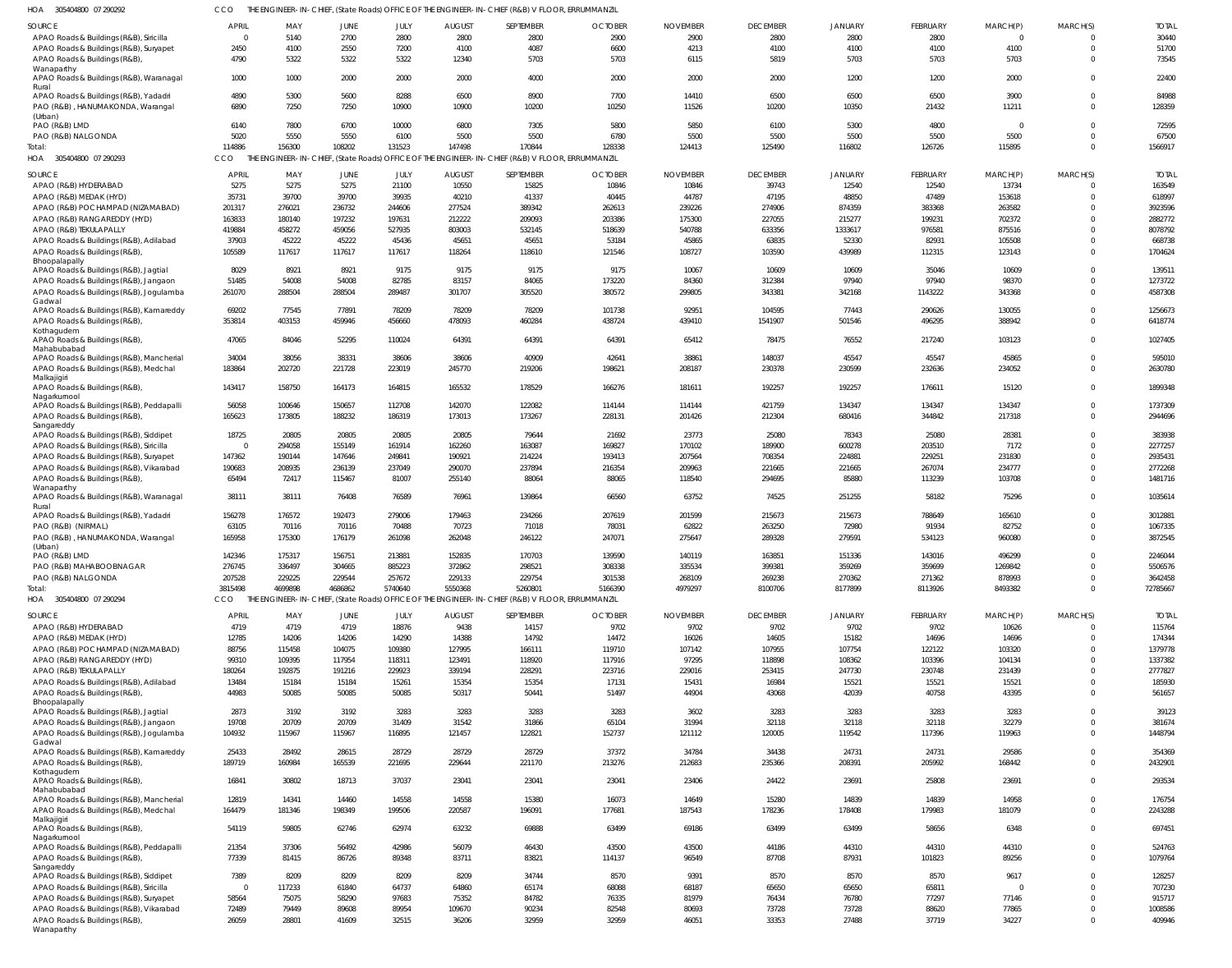| HOA<br>305404800 07 290294                                                        | CCO                  |                      |                         |                         |                      | THE ENGINEER-IN-CHIEF, (State Roads) OFFICE OF THE ENGINEER-IN-CHIEF (R&B) V FLOOR, ERRUMMANZIL |                         |                      |                      |                         |                |                   |                               |                  |
|-----------------------------------------------------------------------------------|----------------------|----------------------|-------------------------|-------------------------|----------------------|-------------------------------------------------------------------------------------------------|-------------------------|----------------------|----------------------|-------------------------|----------------|-------------------|-------------------------------|------------------|
| SOURCE                                                                            | <b>APRIL</b>         | MAY                  | <b>JUNE</b>             | JULY                    | <b>AUGUST</b>        | SEPTEMBER                                                                                       | <b>OCTOBER</b>          | <b>NOVEMBER</b>      | <b>DECEMBER</b>      | <b>JANUARY</b>          | FEBRUARY       | MARCH(P)          | MARCH(S)                      | <b>TOTAL</b>     |
| APAO Roads & Buildings (R&B), Waranagal                                           | 15480                | 15480                | 31026                   | 31090                   | 31224                | 57418                                                                                           | 27505                   | 26498                | 26850                | 17517                   | 18003          | 27088             | $\overline{0}$                | 325179           |
| Rural                                                                             |                      |                      |                         |                         |                      |                                                                                                 |                         |                      |                      |                         |                |                   |                               |                  |
| APAO Roads & Buildings (R&B), Yadadri                                             | 58938                | 67522                | 73349                   | 110525                  | 67614                | 89437                                                                                           | 78804                   | 76983                | 71566                | 71566                   | 71779          | 54695             | $\Omega$                      | 892778           |
| PAO (R&B) (NIRMAL)                                                                | 24547                | 27273                | 27273                   | 27406                   | 27490                | 27618                                                                                           | 30345                   | 24074                | 25846                | 24180                   | 31268          | 27815             | $\Omega$                      | 325135           |
| PAO (R&B), HANUMAKONDA, Warangal                                                  | 98973                | 104542               | 105066                  | 155712                  | 156278               | 146780                                                                                          | 147346                  | 164389               | 150164               | 144208                  | 296714         | 158177            | $\Omega$                      | 1828349          |
| (Urban)<br>PAO (R&B) LMD                                                          | 76727                | 95484                | 84331                   | 118400                  | 81913                | 91664                                                                                           | 74015                   | 74331                | 75389                | 68740                   | 63268          | $\Omega$          | $\Omega$                      | 904262           |
| PAO (R&B) MAHABOOBNAGAR                                                           | 126053               | 152725               | 138853                  | 189579                  | 175694               | 141978                                                                                          | 145561                  | 158018               | 161049               | 146733                  | 146866         | 147218            | $\Omega$                      | 1830327          |
| PAO (R&B) NALGONDA                                                                | 79621                | 87877                | 87991                   | 99046                   | 88804                | 89027                                                                                           | 118140                  | 105974               | 90229                | 90605                   | 90958          | 78659             | $\Omega$                      | 1106931          |
| Total:                                                                            | 1778757              | 2095951              | 2076392                 | 2429402                 | 2479354              | 2402401                                                                                         | 2354063                 | 2275092              | 2261996              | 2162798                 | 2342755        | 1928833           | $\Omega$                      | 26587794         |
| 305404800 07 290295<br>HOA                                                        | CCO                  |                      |                         |                         |                      | THE ENGINEER-IN-CHIEF, (State Roads) OFFICE OF THE ENGINEER-IN-CHIEF (R&B) V FLOOR, ERRUMMANZIL |                         |                      |                      |                         |                |                   |                               |                  |
|                                                                                   |                      |                      |                         |                         |                      |                                                                                                 |                         |                      |                      |                         |                |                   |                               |                  |
| SOURCE                                                                            | <b>APRIL</b>         | MAY                  | <b>JUNE</b>             | JULY                    | <b>AUGUST</b>        | SEPTEMBER                                                                                       | <b>OCTOBER</b>          | <b>NOVEMBER</b>      | <b>DECEMBER</b>      | <b>JANUARY</b>          | FEBRUARY       | MARCH(P)          | MARCH(S)                      | <b>TOTAL</b>     |
| APAO (R&B) TEKULAPALLY                                                            | $\sqrt{ }$           | $\Omega$             | $\mathbf{0}$            | $\mathbf 0$             | $\cap$               | 26633                                                                                           | $\mathbf 0$             | $\overline{0}$       | 90505                | $\Omega$                | $\overline{0}$ | - 0               | $\overline{0}$                | 117138           |
| APAO Roads & Buildings (R&B),                                                     | - 0                  | $\Omega$             | $\Omega$                | $\mathbf 0$             |                      | $\overline{0}$                                                                                  | 39796                   | $\Omega$             | $\Omega$             | $\Omega$                | 10091          | $\Omega$          | $\Omega$                      | 49887            |
| Bhoopalapally                                                                     | $\Omega$             |                      | $\Omega$                |                         |                      | $\overline{0}$                                                                                  |                         |                      | $\Omega$             | $\Omega$                |                | $\Omega$          | $\Omega$                      |                  |
| APAO Roads & Buildings (R&B), Jogulamba<br>Gadwal                                 |                      | $\Omega$             |                         | $\mathbf 0$             |                      |                                                                                                 | 0                       | $\mathbf 0$          |                      |                         | 12398          |                   |                               | 12398            |
| APAO Roads & Buildings (R&B),                                                     | $\Omega$             | $\Omega$             | $\Omega$                | $\mathbf 0$             | 100000               | $\overline{0}$                                                                                  | $\Omega$                | $\mathbf 0$          | $\Omega$             | $\Omega$                | $\Omega$       | $\Omega$          | $\Omega$                      | 100000           |
| Kothagudem                                                                        |                      |                      |                         |                         |                      |                                                                                                 |                         |                      |                      |                         |                |                   |                               |                  |
| APAO Roads & Buildings (R&B),                                                     | $\Omega$             | $\Omega$             | $\Omega$                | $\mathbf 0$             |                      | 31926                                                                                           | $\Omega$                | $\mathbf 0$          | $\Omega$             | $\Omega$                | $\Omega$       | $\Omega$          | $\mathbf 0$                   | 31926            |
| Mahabubabad                                                                       | $\Omega$             | $\Omega$             | $\Omega$                | $\mathbf 0$             |                      | $\overline{0}$                                                                                  | $\Omega$                | $\Omega$             | $\Omega$             | $\Omega$                |                | $\Omega$          | $\mathbf 0$                   | 100400           |
| APAO Roads & Buildings (R&B), Medchal<br>Malkajigiri                              |                      |                      |                         |                         |                      |                                                                                                 |                         |                      |                      |                         | 100400         |                   |                               |                  |
| APAO Roads & Buildings (R&B),                                                     | $\Omega$             | $\Omega$             | $\Omega$                | $\mathbf 0$             | 20000                | $\overline{0}$                                                                                  | 100000                  | $\Omega$             | $\Omega$             | $\Omega$                | $\Omega$       | $\Omega$          | $\Omega$                      | 120000           |
| Sangareddy                                                                        |                      |                      |                         |                         |                      |                                                                                                 |                         |                      |                      |                         |                |                   |                               |                  |
| APAO Roads & Buildings (R&B), Siricilla                                           |                      | $\Omega$             | 9000                    | $\mathbf 0$             | 22607                | $\overline{0}$                                                                                  | $\Omega$                | $\mathbf{0}$         | $\Omega$             | $\Omega$                | $\Omega$       | $\cap$            | $\overline{0}$                | 31607            |
| APAO Roads & Buildings (R&B), Suryapet                                            |                      | $\Omega$             | $\Omega$                | $\mathbf 0$             | 54521                | $\overline{0}$                                                                                  | 0                       | $\mathbf 0$          | $\Omega$             | $\Omega$                | 63916          |                   | $\overline{0}$                | 118437           |
| PAO (R&B), HANUMAKONDA, Warangal                                                  | $\Omega$             | $\Omega$             | $\Omega$                | $\mathbf 0$             | 43301                | $\Omega$                                                                                        | $\cup$                  | $\Omega$             | 41348                | $\Omega$                | $\Omega$       | $\Omega$          | $\Omega$                      | 84649            |
| (Urban)<br>PAO (R&B) LMD                                                          |                      |                      | $\Omega$                | $\Omega$                | 8000                 | $\Omega$                                                                                        | $\Omega$                | $\Omega$             | $\Omega$             | $\Omega$                | $\Omega$       | $\Omega$          | $\Omega$                      | 8000             |
| PAO (R&B) NALGONDA                                                                |                      |                      | 11490                   | $\mathbf 0$             |                      | $\Omega$                                                                                        | 43752                   | $\Omega$             | 132861               | $\Omega$                | $\Omega$       | 108000            | $\Omega$                      | 296103           |
| Total:                                                                            |                      | $\Omega$             | 20490                   | $\mathbf 0$             | 248429               | 58559                                                                                           | 183548                  | $\Omega$             | 264714               | $\Omega$                | 186805         | 108000            | $\Omega$                      | 1070545          |
| HOA 305404800 07 290296                                                           | CCO                  |                      |                         |                         |                      | THE ENGINEER-IN-CHIEF, (State Roads) OFFICE OF THE ENGINEER-IN-CHIEF (R&B) V FLOOR, ERRUMMANZIL |                         |                      |                      |                         |                |                   |                               |                  |
|                                                                                   |                      |                      |                         |                         |                      |                                                                                                 |                         |                      |                      |                         |                |                   |                               |                  |
| SOURCE                                                                            | <b>APRIL</b>         | MAY                  | <b>JUNE</b>             | JULY                    | <b>AUGUST</b>        | SEPTEMBER                                                                                       | <b>OCTOBER</b>          | <b>NOVEMBER</b>      | <b>DECEMBER</b>      | JANUARY                 | FEBRUARY       | MARCH(P)          | MARCH(S)                      | <b>TOTAL</b>     |
| APAO (R&B) HYDERABAD                                                              |                      |                      | $\Omega$                | $\Omega$                | $\cap$               | $\overline{0}$                                                                                  | $\Omega$                | $\Omega$             | 27806                |                         | $\Omega$       | $\Omega$          | $\Omega$                      | 27806            |
| APAO (R&B) MEDAK (HYD)                                                            |                      | $\Omega$             | $\Omega$                | $\Omega$                | $\Omega$             | $\overline{0}$                                                                                  | 87161                   | $\Omega$             | $\Omega$             |                         | $\Omega$       | $\Omega$          | $\Omega$                      | 87161            |
| APAO (R&B) POCHAMPAD (NIZAMABAD)                                                  |                      | $\Omega$             |                         | $\Omega$                | 173687               | 369472                                                                                          | 0                       | $\Omega$             | 25849                | $\Omega$                | $\Omega$       | $\Omega$          | $\Omega$                      | 569008           |
| APAO (R&B) RANGAREDDY (HYD)                                                       |                      | $\Omega$             | $\Omega$                | $\Omega$                | 38162                | 1292                                                                                            | 255112                  | $\Omega$             | $\Omega$             | $\Omega$                | 156180         |                   | $\Omega$                      | 450746           |
| APAO (R&B) TEKULAPALLY                                                            |                      |                      |                         | $\Omega$                | 495863               | 130767                                                                                          | $\Omega$                | $\Omega$             | 282499               | 40108                   | 20781          |                   | $\Omega$                      | 970018           |
| APAO Roads & Buildings (R&B), Adilabad                                            |                      | <sup>0</sup>         | $\Omega$                | $\Omega$                |                      | $\Omega$                                                                                        | $\cup$                  | $\Omega$             | 99323                |                         |                |                   | $\Omega$                      | 99323            |
| APAO Roads & Buildings (R&B),                                                     |                      | <sup>n</sup>         | $\Omega$                | $\Omega$                | $\Omega$             | $\Omega$                                                                                        | 218007                  | $\Omega$             | $\Omega$             | 780                     | 474818         | $\Omega$          | $\Omega$                      | 693605           |
| Bhoopalapally                                                                     | $\Omega$             | $\Omega$             | $\Omega$                | $\Omega$                |                      | $\Omega$                                                                                        | $\Omega$                | 19910                | $\Omega$             | $\Omega$                | <sup>0</sup>   | $\Omega$          | $\Omega$                      | 19910            |
| APAO Roads & Buildings (R&B), Jagtial<br>APAO Roads & Buildings (R&B), Jangaon    |                      | $\Omega$             |                         | $\mathbf 0$             | 31165                | $\Omega$                                                                                        | $\Omega$                | $\Omega$             | 159289               |                         | <sup>0</sup>   |                   | $\Omega$                      | 190454           |
| APAO Roads & Buildings (R&B), Jogulamba                                           | $\Omega$             | $\Omega$             | $\Omega$                | $\Omega$                | $\Omega$             | 347161                                                                                          | $\Omega$                | 1028                 | 325292               | $\Omega$                | $\Omega$       | $\Omega$          | $\Omega$                      | 673481           |
| Gadwal                                                                            |                      |                      |                         |                         |                      |                                                                                                 |                         |                      |                      |                         |                |                   |                               |                  |
| APAO Roads & Buildings (R&B), Kamareddy                                           | $\Omega$             | <sup>0</sup>         | 0                       | $\Omega$                |                      | $\overline{0}$                                                                                  | 170715                  | $\overline{0}$       | $\Omega$             | $\Omega$                | <sup>0</sup>   |                   | $\Omega$                      | 170715           |
| APAO Roads & Buildings (R&B),                                                     | $\Omega$             | $\Omega$             | $\Omega$                | $\Omega$                | $\Omega$             | 391411                                                                                          | $\Omega$                | $\Omega$             | $\Omega$             | 449366                  | $\Omega$       | $\Omega$          | $\Omega$                      | 840777           |
| Kothagudem                                                                        |                      |                      |                         |                         |                      |                                                                                                 |                         |                      |                      |                         |                |                   |                               |                  |
| APAO Roads & Buildings (R&B),                                                     |                      | $\Omega$             | $\Omega$                | 133823                  | $\Omega$             | 15878                                                                                           | $\Omega$                | $\Omega$             | 108781               | $\Omega$                | $\Omega$       | 18556             | $\Omega$                      | 277038           |
| Mahabubabad<br>APAO Roads & Buildings (R&B), Mancherial                           | $\Omega$             | $\Omega$             | $\mathbf 0$             | $\Omega$                | $\Omega$             | $\overline{0}$                                                                                  | $\Omega$                | 84697                | $\Omega$             |                         | $\mathbf 0$    | $\Omega$          | $\Omega$                      | 84697            |
| APAO Roads & Buildings (R&B), Medchal                                             | $\Omega$             | $\Omega$             | $\Omega$                | $\mathbf 0$             | 243263               | 187438                                                                                          | $\Omega$                | 25005                | 24422                | $\Omega$                | $\Omega$       | $\Omega$          | $\Omega$                      | 480128           |
| Malkajigiri                                                                       |                      |                      |                         |                         |                      |                                                                                                 |                         |                      |                      |                         |                |                   |                               |                  |
| APAO Roads & Buildings (R&B),                                                     | $\Omega$             | $\Omega$             | $\Omega$                | $\Omega$                |                      |                                                                                                 |                         |                      |                      |                         |                |                   |                               |                  |
| Nagarkurnool                                                                      |                      |                      |                         |                         | $\Omega$             | $\overline{0}$                                                                                  | $\Omega$                | 337265               | $\Omega$             | $\Omega$                | 24380          | $\Omega$          | $\Omega$                      | 361645           |
| APAO Roads & Buildings (R&B), Peddapalli                                          | $\Omega$             |                      |                         |                         |                      |                                                                                                 |                         |                      |                      |                         |                |                   |                               |                  |
| APAO Roads & Buildings (R&B),<br>Sangareddy                                       |                      | $\Omega$             | $\Omega$                | $\Omega$                |                      | $\overline{0}$                                                                                  | $\overline{0}$          | 267943               | $\Omega$             | $\Omega$                | $\Omega$       | $\Omega$          | $\Omega$                      | 267943           |
|                                                                                   | $\Omega$             | $\Omega$             | $\Omega$                | $\Omega$                | $\Omega$             | $\Omega$                                                                                        | 362655                  | $\Omega$             | 23664                | $\Omega$                | $\Omega$       | $\Omega$          | $\Omega$                      | 386319           |
|                                                                                   |                      |                      |                         | $\Omega$                |                      | $\overline{0}$                                                                                  | $\overline{0}$          | $\overline{0}$       | $\Omega$             | 47472                   | $\Omega$       | $\Omega$          | $\Omega$                      | 47472            |
| APAO Roads & Buildings (R&B), Siddipet                                            | $\Omega$             | $\Omega$             | <sup>0</sup>            | $\Omega$                | $\Omega$             | $\Omega$                                                                                        |                         |                      |                      |                         | $\Omega$       |                   | $\Omega$                      |                  |
| APAO Roads & Buildings (R&B), Siricilla<br>APAO Roads & Buildings (R&B), Suryapet |                      |                      |                         | $\Omega$                | $\Omega$             | 119126                                                                                          | 189319<br>0             | 125331<br>146895     | 28223<br>169305      | $\Omega$                | $\Omega$       | 30732<br>$\Omega$ | $\Omega$                      | 373605<br>435326 |
|                                                                                   |                      | <sup>0</sup>         |                         | $\Omega$                |                      |                                                                                                 | $\Omega$                | $\Omega$             |                      | $\Omega$                | $\Omega$       | $\Omega$          | $\Omega$                      |                  |
| APAO Roads & Buildings (R&B), Vikarabad                                           | $\Omega$             | <sup>0</sup>         | <sup>0</sup>            | $\Omega$                | 408142<br>37919      | 275870<br>$\overline{0}$                                                                        | $\Omega$                | $\Omega$             | 46169<br>70999       | $\Omega$                | $\Omega$       | $\Omega$          | $\Omega$                      | 730181<br>108918 |
| APAO Roads & Buildings (R&B),<br>Wanaparthy                                       |                      |                      |                         |                         |                      |                                                                                                 |                         |                      |                      |                         |                |                   |                               |                  |
| APAO Roads & Buildings (R&B), Waranagal                                           | $\Omega$             | $\Omega$             | $\Omega$                | $\Omega$                | $\Omega$             | 35760                                                                                           | $\Omega$                | 84206                | 22586                | 32182                   | $\Omega$       | $\Omega$          | $\Omega$                      | 174734           |
| Rural                                                                             |                      |                      |                         |                         |                      |                                                                                                 |                         |                      |                      |                         |                |                   |                               |                  |
| APAO Roads & Buildings (R&B), Yadadri                                             |                      |                      |                         | $\Omega$                |                      | 214010                                                                                          | $\Omega$                | 149085               | $\Omega$             | 29522                   | $\Omega$       | $\Omega$          | $\Omega$                      | 392617           |
| PAO (R&B) (NIRMAL)                                                                |                      | <sup>0</sup>         | $\Omega$                | $\Omega$                | $\Omega$             | 155206                                                                                          | $\Omega$                | $\Omega$             | $\Omega$             |                         | $\Omega$       | $\Omega$          | $\Omega$                      | 155206           |
| PAO (R&B), HANUMAKONDA, Warangal                                                  | $\Omega$             | $\Omega$             | $\Omega$                | $\Omega$                | $\Omega$             | $\overline{0}$                                                                                  | 397466                  | $\Omega$             | 152598               | $\Omega$                | $\Omega$       | $\Omega$          | $\Omega$                      | 550064           |
| (Urban)<br>PAO (R&B) LMD                                                          |                      | $\Omega$             | <sup>0</sup>            | $\Omega$                | $\Omega$             | $\overline{0}$                                                                                  | 0                       | $\Omega$             | 275092               | $\Omega$                | $\Omega$       | $\Omega$          | $\Omega$                      | 275092           |
| PAO (R&B) MAHABOOBNAGAR                                                           |                      | $\Omega$             |                         | $\Omega$                | $\Omega$             | 318524                                                                                          | $\Omega$                | $\Omega$             | $\Omega$             | 276633                  | $\Omega$       | $\Omega$          | $\Omega$                      | 595157           |
| PAO (R&B) NALGONDA                                                                |                      | $\Omega$             | $\Omega$                | $\Omega$                | 32331                | $\Omega$                                                                                        | 429199                  | $\Omega$             | 42545                |                         | $\Omega$       | $\Omega$          | $\Omega$                      | 504075           |
| Total:                                                                            |                      | $\Omega$             | $\Omega$                | 133823                  | 1460532              | 2561915                                                                                         | 2109634                 | 1241365              | 1884442              | 876063                  | 676159         | 49288             | $\Omega$                      | 10993221         |
| HOA 305404800 07 310318                                                           | CCO                  |                      |                         |                         |                      | THE ENGINEER-IN-CHIEF, (State Roads) OFFICE OF THE ENGINEER-IN-CHIEF (R&B) V FLOOR, ERRUMMANZIL |                         |                      |                      |                         |                |                   |                               |                  |
|                                                                                   |                      |                      |                         |                         |                      |                                                                                                 |                         |                      |                      |                         |                |                   |                               |                  |
| SOURCE                                                                            | <b>APRIL</b>         | MAY                  | JUNE                    | JULY                    | <b>AUGUST</b>        | SEPTEMBER                                                                                       | <b>OCTOBER</b>          | <b>NOVEMBER</b>      | <b>DECEMBER</b>      | <b>JANUARY</b>          | FEBRUARY       | MARCH(P)          | MARCH(S)                      | <b>TOTAL</b>     |
| APAO (R&B) POCHAMPAD (NIZAMABAD)                                                  | - 0                  | $\Omega$             | $\mathbf 0$             | $\mathbf 0$             |                      | $\overline{0}$                                                                                  | 0                       | $\overline{0}$       | $\Omega$             | $\Omega$                | $\overline{0}$ | 20000             | $\Omega$                      | 20000            |
| APAO (R&B) TEKULAPALLY                                                            | $\Omega$             | $\Omega$             | $\mathbf 0$             | $\mathbf 0$             |                      | $\overline{0}$                                                                                  | $\overline{0}$          | 20000                | $\Omega$             | $\Omega$                | $\mathbf{0}$   | $\Omega$          | $\overline{0}$                | 20000            |
| APAO Roads & Buildings (R&B),                                                     | $\Omega$             | $\Omega$             | $\Omega$                | $\Omega$                |                      | $\overline{0}$                                                                                  | 20000                   | $\Omega$             | $\Omega$             | $\Omega$                | $\Omega$       | $\Omega$          | $\Omega$                      | 20000            |
| Bhoopalapally<br>APAO Roads & Buildings (R&B), Kamareddy                          | $\Omega$             | $\Omega$             | $\Omega$                | $\Omega$                | $\Omega$             | $\overline{0}$                                                                                  | $\mathbf 0$             | $\overline{0}$       | $\Omega$             | $\Omega$                | $\Omega$       | 20000             | $\Omega$                      | 20000            |
| APAO Roads & Buildings (R&B),                                                     | $\Omega$             | $\Omega$             | $\Omega$                | $\Omega$                |                      | $\overline{0}$                                                                                  | $\Omega$                | 60000                | $\Omega$             | 20000                   | $\mathbf{0}$   | $\Omega$          | $\Omega$                      | 80000            |
| Kothagudem                                                                        |                      |                      |                         |                         |                      |                                                                                                 |                         |                      |                      |                         |                |                   |                               |                  |
| APAO Roads & Buildings (R&B), Vikarabad<br>Total:                                 | $\Omega$<br>$\Omega$ | $\Omega$<br>$\Omega$ | $\mathbf 0$<br>$\Omega$ | $\mathbf 0$<br>$\Omega$ | $\Omega$<br>$\Omega$ | $\overline{0}$<br>$\overline{0}$                                                                | $\overline{0}$<br>20000 | $\mathbf 0$<br>80000 | $\Omega$<br>$\Omega$ | $\overline{0}$<br>20000 | 20000<br>20000 | $\Omega$<br>40000 | $\overline{0}$<br>$\mathbf 0$ | 20000<br>180000  |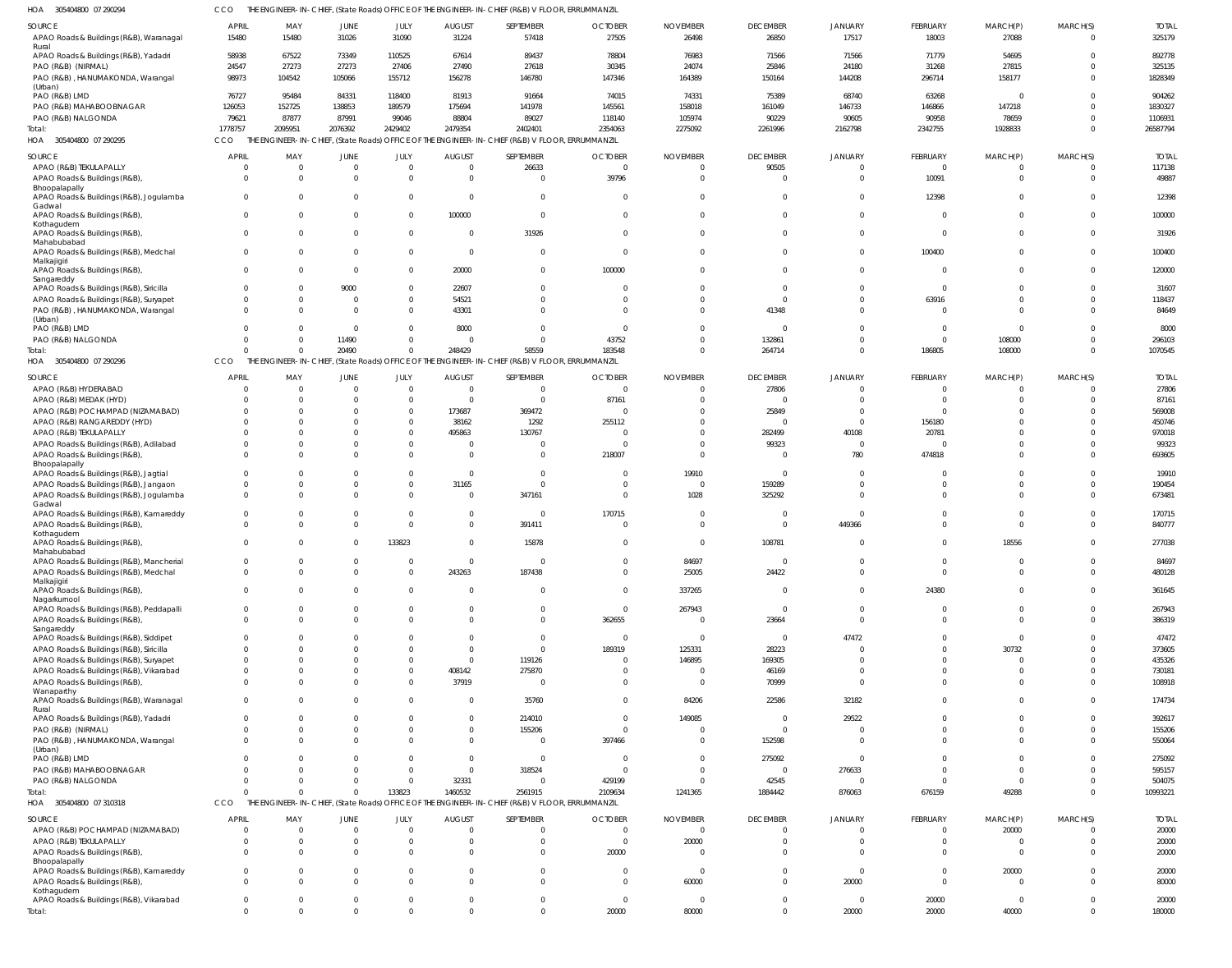305404800 13 270272 HOA CCO THE CHIEF ENGINEER (R&B), EAP, RDC OFFICE OF THE ENGINEER-IN-CHIEF (R&B), II FLOOR, ERRUMMANZIL

| <b>SOURCE</b>                                 | <b>APRIL</b>   | MAY                                           | JUNE        | JULY                 | <b>AUGUST</b>      | SEPTEMBER                                                                                                    | <b>OCTOBER</b> | <b>NOVEMBER</b> | <b>DECEMBER</b> | <b>JANUARY</b> | FEBRUARY       | MARCH(P)           | MARCH(S)       | <b>TOTAL</b>         |
|-----------------------------------------------|----------------|-----------------------------------------------|-------------|----------------------|--------------------|--------------------------------------------------------------------------------------------------------------|----------------|-----------------|-----------------|----------------|----------------|--------------------|----------------|----------------------|
| APAO (R&B) MEDAK (HYD)                        | $\overline{0}$ | $\Omega$                                      | $\Omega$    | $\mathbf{0}$         | $\Omega$           | $\overline{0}$                                                                                               | 2968470        | - 0             | $\Omega$        | $\Omega$       | $\Omega$       | $\mathbf{0}$       |                | 2968470              |
| APAO (R&B) POCHAMPAD (NIZAMABAD)              | $\Omega$       | $\Omega$                                      |             | $\Omega$             |                    | $\Omega$                                                                                                     | 12787886       | - 0             | $\Omega$        | $\Omega$       | $\Omega$       | $\Omega$           | $\Omega$       | 12787886             |
|                                               | $\Omega$       | $\Omega$                                      | $\Omega$    | 0                    |                    | $\Omega$                                                                                                     | - 0            | 822474          | $\Omega$        | $\Omega$       | $\overline{0}$ | $\mathbf 0$        | 0              | 822474               |
| APAO (R&B) RANGAREDDY (HYD)                   |                |                                               |             |                      |                    |                                                                                                              |                |                 |                 |                |                |                    |                |                      |
| APAO Roads & Buildings (R&B), Jogulamba       | $\Omega$       | $\Omega$                                      | $\Omega$    | $\Omega$             |                    | $\Omega$                                                                                                     | 15580446       | $\Omega$        | 1916600         | $\Omega$       | $\Omega$       | $\Omega$           | $\Omega$       | 17497046             |
| Gadwal                                        |                |                                               |             |                      |                    |                                                                                                              |                |                 |                 |                |                |                    |                |                      |
| APAO Roads & Buildings (R&B), Kamareddy       | $\Omega$       | $\Omega$                                      | $\Omega$    | <sup>0</sup>         |                    | $\Omega$                                                                                                     | 8895466        | - 0             | $\Omega$        | 897099         | 5097879        | $\Omega$           | $\Omega$       | 14890444             |
| APAO Roads & Buildings (R&B), Medchal         | $\Omega$       | $\Omega$                                      | $\Omega$    | 39784000             |                    | $\mathbf 0$                                                                                                  | - 0            | $\Omega$        | $\Omega$        | $\Omega$       | $\Omega$       | $\Omega$           | $\Omega$       | 39784000             |
| Malkajigiri                                   |                |                                               |             |                      |                    |                                                                                                              |                |                 |                 |                |                |                    |                |                      |
| APAO Roads & Buildings (R&B),                 | $\Omega$       | $\Omega$                                      | $\Omega$    |                      |                    | $\mathbf 0$                                                                                                  | 64000          |                 | $\Omega$        | $\Omega$       | $\Omega$       | $\mathbf 0$        | $\Omega$       | 64000                |
| Nagarkurnool                                  |                |                                               |             |                      |                    |                                                                                                              |                |                 |                 |                |                |                    |                |                      |
| APAO Roads & Buildings (R&B), Peddapalli      | $\Omega$       | $\Omega$                                      | $\Omega$    | 0                    |                    | $\Omega$                                                                                                     | 853220         | $\Omega$        | $\Omega$        | $\Omega$       | $\Omega$       | $\overline{0}$     | $\Omega$       | 853220               |
|                                               |                |                                               |             |                      |                    |                                                                                                              |                |                 |                 |                |                |                    |                |                      |
| APAO Roads & Buildings (R&B), Vikarabad       | $\Omega$       | $\Omega$                                      | $\Omega$    | $\Omega$             |                    | $\Omega$                                                                                                     | 32956030       |                 | $\Omega$        | 4663014        | $\Omega$       | 585631             | $\Omega$       | 38204675             |
| PAO (R&B) MAHABOOBNAGAR                       | $\Omega$       | $\Omega$                                      |             | <sup>0</sup>         |                    | $\Omega$                                                                                                     | 910902         | 35646824        | $\Omega$        | $\Omega$       | $\Omega$       | $\overline{0}$     |                | 36557726             |
| PAO (R&B) NALGONDA                            | $\Omega$       | $\Omega$                                      | $\Omega$    |                      |                    | $\Omega$                                                                                                     | - 0            | $\Omega$        | 3411439         | $\Omega$       | 559146         | $\overline{0}$     | $\Omega$       | 3970585              |
|                                               |                |                                               |             |                      |                    |                                                                                                              |                |                 |                 |                |                |                    |                |                      |
| Total:                                        | $\Omega$       | $\Omega$                                      | $\Omega$    | 39784000             |                    | $\Omega$                                                                                                     | 75016420       | 36469298        | 5328039         | 5560113        | 5657025        | 585631             | $\Omega$       | 168400526            |
| HOA 305480001 03 290291                       | CCO            |                                               |             |                      |                    | THE ENGINEER-IN-CHIEF, (R&B,NH,ADMN,ROBIRUBS), OFFICE OF THE ENGINEER-IN-CHIEF(R&B), IV FLOOR, ERRAM MANZIL  |                |                 |                 |                |                |                    |                |                      |
|                                               |                |                                               |             |                      |                    |                                                                                                              |                |                 |                 |                |                |                    |                |                      |
| SOURCE                                        | APRIL          | MAY                                           | JUNE        | JULY                 | <b>AUGUST</b>      | SEPTEMBER                                                                                                    | <b>OCTOBER</b> | <b>NOVEMBER</b> | <b>DECEMBER</b> | <b>JANUARY</b> | FEBRUARY       | MARCH(P)           | MARCH(S)       | <b>TOTA</b>          |
| APAO (R&B) POCHAMPAD (NIZAMABAD)              | 191580         | 240863                                        | 254295      | 283670               | 380992             | 304341                                                                                                       | 312447         | 288880          | 288880          | 288880         | 303290         | 351957             | $\Omega$       | 3490075              |
| APAO (R&B) RANGAREDDY (HYD)                   | 336990         | 353444                                        | 448669      | 488020               | 488020             | 489050                                                                                                       | 493068         | 853413          | 599930          | 592307         | 543960         | 600733             | $\Omega$       | 6287604              |
|                                               |                |                                               |             |                      |                    |                                                                                                              |                |                 |                 |                |                |                    |                |                      |
| PAO (R&B), HANUMAKONDA, Warangal              | - 0            | 58350                                         | 36579       | 58350                | 63800              | 59970                                                                                                        | 61170          | 59970           | 101394          | 74778          | 59970          | 76605              | <sup>0</sup>   | 710936               |
| (Urban)                                       |                |                                               |             |                      |                    |                                                                                                              |                |                 |                 |                |                |                    |                |                      |
| PAO (R&B) LMD                                 | 304304         | 136704                                        | $\Omega$    | 304304               | 160160             | 160160                                                                                                       | 130070         | 160160          | 163030          | 163030         | 163030         | $\Omega$           | $\Omega$       | 1844952              |
| Total:                                        | 832874         | 789361                                        | 739543      | 1134344              | 1092972            | 1013521                                                                                                      | 996755         | 1362423         | 1153234         | 1118995        | 1070250        | 1029295            | $\Omega$       | 12333567             |
|                                               |                |                                               |             |                      |                    |                                                                                                              |                |                 |                 |                |                |                    |                |                      |
| HOA 305480001 03 290292                       | CCO.           | THE ENGINEER-IN-CHIEF, (R&B,NH,ADMN,ROBRUBS), |             |                      |                    | OFFICE OF THE ENGINEER-IN-CHIEF(R&B), IV FLOOR, ERRAM MANZIL,                                                |                |                 |                 |                |                |                    |                |                      |
|                                               |                |                                               |             |                      |                    |                                                                                                              |                |                 |                 |                |                |                    |                |                      |
| <b>SOURCE</b>                                 | APRIL          | MAY                                           | JUNE        | JULY                 | <b>AUGUST</b>      | SEPTEMBER                                                                                                    | <b>OCTOBER</b> | <b>NOVEMBER</b> | <b>DECEMBER</b> | JANUARY        | FEBRUARY       | MARCH(P)           | MARCH(S)       | <b>TOTAL</b>         |
| APAO (R&B) POCHAMPAD (NIZAMABAD)              | 1040           | 21600                                         | 2100        | 1600                 | 2187               | 1697                                                                                                         | 1660           | 1600            | 1600            | 1600           | 1400           | 1400               | $\Omega$       | 39484                |
| APAO (R&B) RANGAREDDY (HYD)                   | 5950           | 7500                                          | 8500        | 8500                 | 8500               | 8800                                                                                                         | 10800          | 9700            | 8800            | 9350           | 9026           | 8900               | $\Omega$       | 104326               |
| PAO (R&B), HANUMAKONDA, Warangal              | - 0            | 850                                           | 425         | 850                  | 1300               | 1000                                                                                                         | 1850           | 1000            | 1425            | 1000           | 1000           | 1000               | $\Omega$       | 11700                |
|                                               |                |                                               |             |                      |                    |                                                                                                              |                |                 |                 |                |                |                    |                |                      |
| (Urban)                                       |                |                                               |             |                      |                    |                                                                                                              |                |                 |                 |                |                |                    |                |                      |
| PAO (R&B) LMD                                 | 1520           | 800                                           | $\Omega$    | 1520                 | 800                | 800                                                                                                          | 600            | 800             | 800             | 800            | 800            | $\overline{0}$     | $\Omega$       | 9240                 |
| Total:                                        | 8510           | 30750                                         | 11025       | 12470                | 12787              | 12297                                                                                                        | 14910          | 13100           | 12625           | 12750          | 12226          | 11300              | $\Omega$       | 164750               |
| HOA 305480001 03 290293                       | <b>CCO</b>     |                                               |             |                      |                    | THE ENGINEER-IN-CHIEF, (R&B,NH,ADMN,ROBIRUBS), OFFICE OF THE ENGINEER-IN-CHIEF(R&B), IV FLOOR, ERRAM MANZIL, |                |                 |                 |                |                |                    |                |                      |
|                                               |                |                                               |             |                      |                    |                                                                                                              |                |                 |                 |                |                |                    |                |                      |
| SOURCE                                        | <b>APRIL</b>   | MAY                                           | JUNE        | JULY                 | <b>AUGUST</b>      | SEPTEMBER                                                                                                    | <b>OCTOBER</b> | <b>NOVEMBER</b> | <b>DECEMBER</b> | JANUARY        | FEBRUARY       | MARCH(P)           | MARCH(S)       | <b>TOTAI</b>         |
|                                               |                |                                               |             |                      |                    |                                                                                                              |                |                 |                 |                |                |                    |                |                      |
| APAO (R&B) POCHAMPAD (NIZAMABAD)              | 63547          | 93716                                         | 119716      | 94088                | 127093             | 100952                                                                                                       | 99437          | 95836           | 110811          | 110811         | 341847         | 100791             | 0              | 1458645              |
| APAO (R&B) RANGAREDDY (HYD)                   | 111767         | 134669                                        | 189714      | 161862               | 161862             | 162207                                                                                                       | 221225         | 240035          | 205003          | 607868         | 206689         | 211789             |                | 2614690              |
| PAO (R&B), HANUMAKONDA, Warangal              | - 0            | 19364                                         | 13143       | 19364                | 21191              | 19907                                                                                                        | 32349          | 19907           | 62664           | 31854          | 23017          | 23017              | $\Omega$       | 285777               |
| (Urban)                                       |                |                                               |             |                      |                    |                                                                                                              |                |                 |                 |                |                |                    |                |                      |
|                                               | 100954         | 53134                                         | $\Omega$    | 100954               | 53134              | 53134                                                                                                        | 43154          | 53134           | 54098           | 62549          | 62549          | $\Omega$           | $\Omega$       | 636794               |
| PAO (R&B) LMD                                 |                |                                               |             |                      |                    |                                                                                                              |                |                 |                 |                |                |                    |                |                      |
| Total:                                        | 276268         | 300883                                        | 322573      | 376268               | 363280             | 336200                                                                                                       | 396165         | 408912          | 432576          | 813082         | 634102         | 335597             | $\Omega$       | 4995906              |
| HOA 305480001 03 290294                       | CCO            |                                               |             |                      |                    | THE ENGINEER-IN-CHIEF, (R&B,NH,ADMN,ROB/RUBS), OFFICE OF THE ENGINEER-IN-CHIEF(R&B), IV FLOOR, ERRAM MANZIL, |                |                 |                 |                |                |                    |                |                      |
|                                               |                |                                               |             |                      |                    |                                                                                                              |                |                 |                 |                |                |                    |                |                      |
| SOURCE                                        | <b>APRIL</b>   | MAY                                           | JUNE        | JULY                 | <b>AUGUST</b>      | SEPTEMBER                                                                                                    | <b>OCTOBER</b> | <b>NOVEMBER</b> | <b>DECEMBER</b> | <b>JANUARY</b> | FEBRUARY       | MARCH(P)           | MARCH(S)       | <b>TOTAL</b>         |
| APAO (R&B) POCHAMPAD (NIZAMABAD)              | 26191          | 39091                                         | 50334       | 39252                | 51580              | 42200                                                                                                        | 41403          | 39988           | 39988           | 39988          | 36241          | 36241              | $\Omega$       | 482497               |
|                                               |                |                                               |             |                      |                    |                                                                                                              |                |                 |                 |                |                |                    |                |                      |
| APAO (R&B) RANGAREDDY (HYD)                   | 86981          | 106648                                        | 137388      | 125348               | 125348             | 125657                                                                                                       | 166179         | 165304          | 133509          | 140410         | 135983         | 133593             | $\Omega$       | 1582348              |
| PAO (R&B), HANUMAKONDA, Warangal              | - 0            | 9898                                          | 6187        | 9897                 | 10799              | 10174                                                                                                        | 17594          | 10174           | 13884           | 12650          | 10174          | 10174              | $\Omega$       | 121605               |
| (Urban)                                       |                |                                               |             |                      |                    |                                                                                                              |                |                 |                 |                |                |                    |                |                      |
| PAO (R&B) LMD                                 | 38882          | 20464                                         | $\Omega$    | 38882                | 20464              | 20464                                                                                                        | 16893          | 20464           | 20830           | 20830          | 20830          | $\overline{0}$     | $\Omega$       | 239003               |
|                                               |                |                                               |             |                      |                    |                                                                                                              |                |                 |                 |                |                |                    | $\Omega$       |                      |
| Total:                                        | 152054         | 176101                                        | 193909      | 213379               | 208191             | 198495                                                                                                       | 242069         | 235930          | 208211          | 213878         | 203228         | 180008             |                | 2425453              |
| HOA 305480001 03 290295                       | <b>CCO</b>     |                                               |             |                      |                    | THE ENGINEER-IN-CHIEF, (R&B,NH,ADMN,ROB/RUBS), OFFICE OF THE ENGINEER-IN-CHIEF(R&B), IV FLOOR, ERRAM MANZIL, |                |                 |                 |                |                |                    |                |                      |
|                                               |                |                                               |             |                      |                    |                                                                                                              |                |                 |                 |                |                |                    |                |                      |
| SOURCE                                        | APRIL          | MAY                                           | JUNE        | JULY                 | <b>AUGUST</b>      | SEPTEMBER                                                                                                    | <b>OCTOBER</b> | <b>NOVEMBER</b> | <b>DECEMBER</b> | JANUARY        | FEBRUARY       | MARCH(P)           | MARCH(S)       | Total                |
| APAO (R&B) RANGAREDDY (HYD)                   | $\Omega$       | $\Omega$                                      | $\Omega$    | $\Omega$             | $\Omega$           | $\Omega$                                                                                                     | $\Omega$       | - 0             | $\Omega$        | $\Omega$       | $\Omega$       | 10000              |                | 10000                |
|                                               | $\Omega$       | $\Omega$                                      | $\Omega$    | $\Omega$             |                    | $\Omega$                                                                                                     |                | $\Omega$        | $\Omega$        | $\Omega$       | $\Omega$       | 10000              | $\Omega$       | 10000                |
| Total:                                        |                |                                               |             |                      |                    |                                                                                                              |                |                 |                 |                |                |                    |                |                      |
| HOA 305480001 03 290296                       | CCO            |                                               |             |                      |                    | THE ENGINEER-IN-CHIEF, (R&B,NH,ADMN,ROB/RUBS), OFFICE OF THE ENGINEER-IN-CHIEF(R&B), IV FLOOR, ERRAM MANZIL, |                |                 |                 |                |                |                    |                |                      |
|                                               |                |                                               |             |                      |                    |                                                                                                              |                |                 |                 |                |                |                    |                |                      |
| <b>SOURCE</b>                                 | <b>APRIL</b>   | MAY                                           | JUNE        | JULY                 | <b>AUGUST</b>      | SEPTEMBER                                                                                                    | <b>OCTOBER</b> | <b>NOVEMBER</b> | <b>DECEMBER</b> | JANUARY        | FEBRUARY       | MARCH(P)           | MARCH(S)       | <b>TOTAL</b>         |
| APAO (R&B) POCHAMPAD (NIZAMABAD)              | $\overline{0}$ | $\Omega$                                      | $\Omega$    | $\mathbf{0}$         | 83571              | 105390                                                                                                       | $\overline{0}$ | - 0             | $\overline{0}$  | $\mathbf 0$    | $\Omega$       | $\overline{0}$     |                | 188961               |
| APAO (R&B) RANGAREDDY (HYD)                   | $\Omega$       | $\Omega$                                      | $\Omega$    | $\mathbf 0$          | $\Omega$           | $\overline{0}$                                                                                               | $\overline{0}$ | 320797          | 49959           | $\Omega$       | $\Omega$       | $\mathbf 0$        | $\Omega$       | 370756               |
|                                               |                |                                               |             |                      |                    |                                                                                                              |                |                 |                 |                |                |                    |                |                      |
| PAO (R&B), HANUMAKONDA, Warangal              | $\Omega$       | $\Omega$                                      | $\Omega$    | $\mathbf 0$          | $\Omega$           | $\mathbf 0$                                                                                                  | 74492          | - 0             | $\overline{0}$  | $\Omega$       | $\Omega$       | $\mathbf 0$        | $\Omega$       | 74492                |
| (Urban)                                       |                |                                               |             |                      |                    |                                                                                                              |                |                 |                 |                |                |                    |                |                      |
| Total:                                        | $\Omega$       | $\Omega$                                      | $\Omega$    | $\Omega$             | 83571              | 105390                                                                                                       | 74492          | 320797          | 49959           | $\Omega$       | $\Omega$       | $\mathbf 0$        | $\Omega$       | 634209               |
| HOA 40550000304 05 530531                     | CCO            | The DG & IG of Police, Telangana, Saifabad    |             |                      |                    |                                                                                                              |                |                 |                 |                |                |                    |                |                      |
|                                               |                |                                               |             |                      |                    |                                                                                                              |                |                 |                 |                |                |                    |                |                      |
| SOURCE                                        | APRIL          | MAY                                           | JUNE        | JULY                 | <b>AUGUST</b>      | SEPTEMBER                                                                                                    | <b>OCTOBER</b> | <b>NOVEMBER</b> | <b>DECEMBER</b> | JANUARY        | FEBRUARY       | MARCH(P)           | MARCH(S)       | <b>TOTAL</b>         |
| PAO, FINANCE (W & P) DEPT, RANGA              | $\Omega$       | $\Omega$                                      | $\Omega$    | $\Omega$             | $\Omega$           | $\Omega$                                                                                                     | $\Omega$       | $\Omega$        | $\mathbf{0}$    | 267669         | $\Omega$       | $\Omega$           | $\Omega$       | 267669               |
| REDDY                                         |                |                                               |             |                      |                    |                                                                                                              |                |                 |                 |                |                |                    |                |                      |
| Total:                                        | $\Omega$       | $\Omega$                                      | $\Omega$    | $\Omega$             | $\Omega$           | $\overline{0}$                                                                                               | - 0            | $\Omega$        | $\overline{0}$  | 267669         | $\overline{0}$ | $\overline{0}$     | $\overline{0}$ | 267669               |
|                                               |                |                                               |             |                      |                    |                                                                                                              |                |                 |                 |                |                |                    |                |                      |
| HOA 40550000325 05 530531                     |                |                                               |             |                      |                    |                                                                                                              |                |                 |                 |                |                |                    |                |                      |
|                                               | CCO            | The DG & IG of Police, Telangana, Saifabad,   |             |                      |                    |                                                                                                              |                |                 |                 |                |                |                    |                |                      |
|                                               |                |                                               |             |                      |                    |                                                                                                              |                |                 |                 |                |                |                    |                | <b>TOTAL</b>         |
| SOURCE                                        | <b>APRIL</b>   | MAY                                           | JUNE        | JULY                 | <b>AUGUST</b>      | SEPTEMBER                                                                                                    | <b>OCTOBER</b> | <b>NOVEMBER</b> | <b>DECEMBER</b> | JANUARY        | FEBRUARY       | MARCH(P)           | MARCH(S)       |                      |
|                                               | $\Omega$       | $\Omega$                                      | $\Omega$    | $\Omega$             | $\Omega$           | $\mathbf 0$                                                                                                  | 2207680        | - 0             | $\overline{0}$  | 1234802        | $\mathbf 0$    | $\mathbf 0$        | $\Omega$       | 3442482              |
| APAO Finance & Corporations                   |                |                                               |             |                      |                    |                                                                                                              |                |                 |                 |                |                |                    |                |                      |
| Sangareddy                                    |                |                                               |             |                      |                    |                                                                                                              |                |                 |                 |                |                |                    |                |                      |
| PAO, FINANCE (W & P) DEPT, KARIMNAGAR         | $\Omega$       | $\Omega$                                      | $\Omega$    | 69085                | $\Omega$           | $\mathbf 0$                                                                                                  | 2344055        |                 | $\overline{0}$  | 11233135       | $\Omega$       | $\mathbf{0}$       |                | 13646275             |
| PAO, FINANCE (W & P) DEPT, NIZAMABAD          | $\overline{0}$ | $\Omega$                                      | $\Omega$    | 1388864              | $\Omega$           | $\mathbf 0$                                                                                                  | $\Omega$       |                 | $\mathbf{0}$    | $\mathbf 0$    | $\mathbf 0$    | $\overline{0}$     |                | 1388864              |
| PAO, FINANCE (W & P) DEPT, RANGA              | $\Omega$       | $\Omega$                                      |             | 1005562              | 4451               | $\mathbf 0$                                                                                                  | 19191945       |                 | $\Omega$        | 21953701       | $\mathbf 0$    | 2084616            |                | 44240275             |
|                                               |                |                                               |             |                      |                    |                                                                                                              |                |                 |                 |                |                |                    |                |                      |
| REDDY                                         |                |                                               |             |                      |                    |                                                                                                              |                |                 |                 |                |                |                    |                |                      |
| PAO, FINANCE (W & P) DEPT, WARANGAL           | $\Omega$       | $\Omega$                                      | $\Omega$    | 3354382              | $\overline{0}$     | $\mathbf 0$                                                                                                  | 7701664        |                 | $\Omega$        | 21182299       | $\mathbf 0$    | $\overline{0}$     | $\Omega$       | 32238345             |
| Total:                                        | $\Omega$       | $\Omega$                                      | $\Omega$    | 5817893              | 4451               | $\Omega$                                                                                                     | 31445344       | $\Omega$        | $\Omega$        | 55603937       | $\Omega$       | 2084616            | $\Omega$       | 94956241             |
| HOA 40550020712 07 530531                     | CCO            | The DG & IG of Police, Telangana, Saifabad,   |             |                      |                    |                                                                                                              |                |                 |                 |                |                |                    |                |                      |
|                                               |                |                                               |             |                      |                    |                                                                                                              |                |                 |                 |                |                |                    |                |                      |
| SOURCE                                        | <b>APRIL</b>   | MAY                                           | <b>JUNE</b> | JULY                 | <b>AUGUST</b>      | SEPTEMBER                                                                                                    | <b>OCTOBER</b> | <b>NOVEMBER</b> | <b>DECEMBER</b> | <b>JANUARY</b> | FEBRUARY       | MARCH(P)           | MARCH(S)       | <b>TOTAL</b>         |
|                                               |                |                                               |             |                      |                    |                                                                                                              |                |                 |                 |                |                |                    |                |                      |
| APAO Finance & Corporations,                  | $\Omega$       | $\Omega$                                      | $\Omega$    | 572228               | $\Omega$           | $\overline{0}$                                                                                               | 291431         | $\Omega$        | $\mathbf{0}$    | $\mathbf 0$    | $\Omega$       | $\mathbf{0}$       | $\Omega$       | 863659               |
| Sangareddy                                    |                |                                               |             |                      |                    |                                                                                                              |                |                 |                 |                |                |                    |                |                      |
| PAO, FINANCE (W & P) DEPT, NIZAMABAD          | $\overline{0}$ | $\Omega$                                      | $\Omega$    | 228217               | $\Omega$           | $\overline{0}$                                                                                               | 29113          |                 | $\Omega$        | $\Omega$       | $\Omega$       | $\mathbf 0$        | $\Omega$       | 257330               |
| PAO, FINANCE (W & P) DEPT, RANGA              | $\Omega$       | $\Omega$                                      | $\Omega$    | 17464941             | $\Omega$           | 193721                                                                                                       | 415981         |                 | $\Omega$        | $\Omega$       | $\Omega$       | $\Omega$           | $\Omega$       | 18074643             |
| REDDY                                         |                |                                               |             |                      |                    |                                                                                                              |                |                 |                 |                |                |                    |                |                      |
|                                               | $\overline{0}$ | $\mathbf{0}$                                  | $\Omega$    |                      |                    | $\overline{0}$                                                                                               | - 0            | - 0             | $\overline{0}$  | $\mathbf 0$    | $\mathbf 0$    |                    | $\mathbf{0}$   |                      |
| PAO, FINANCE (W & P) DEPT, WARANGAL<br>Total: | $\overline{0}$ | $\Omega$                                      |             | 13354407<br>31619793 | 2516505<br>2516505 | 193721                                                                                                       | 736525         |                 | $\Omega$        | $\Omega$       | $\Omega$       | 1463747<br>1463747 | $\Omega$       | 17334659<br>36530291 |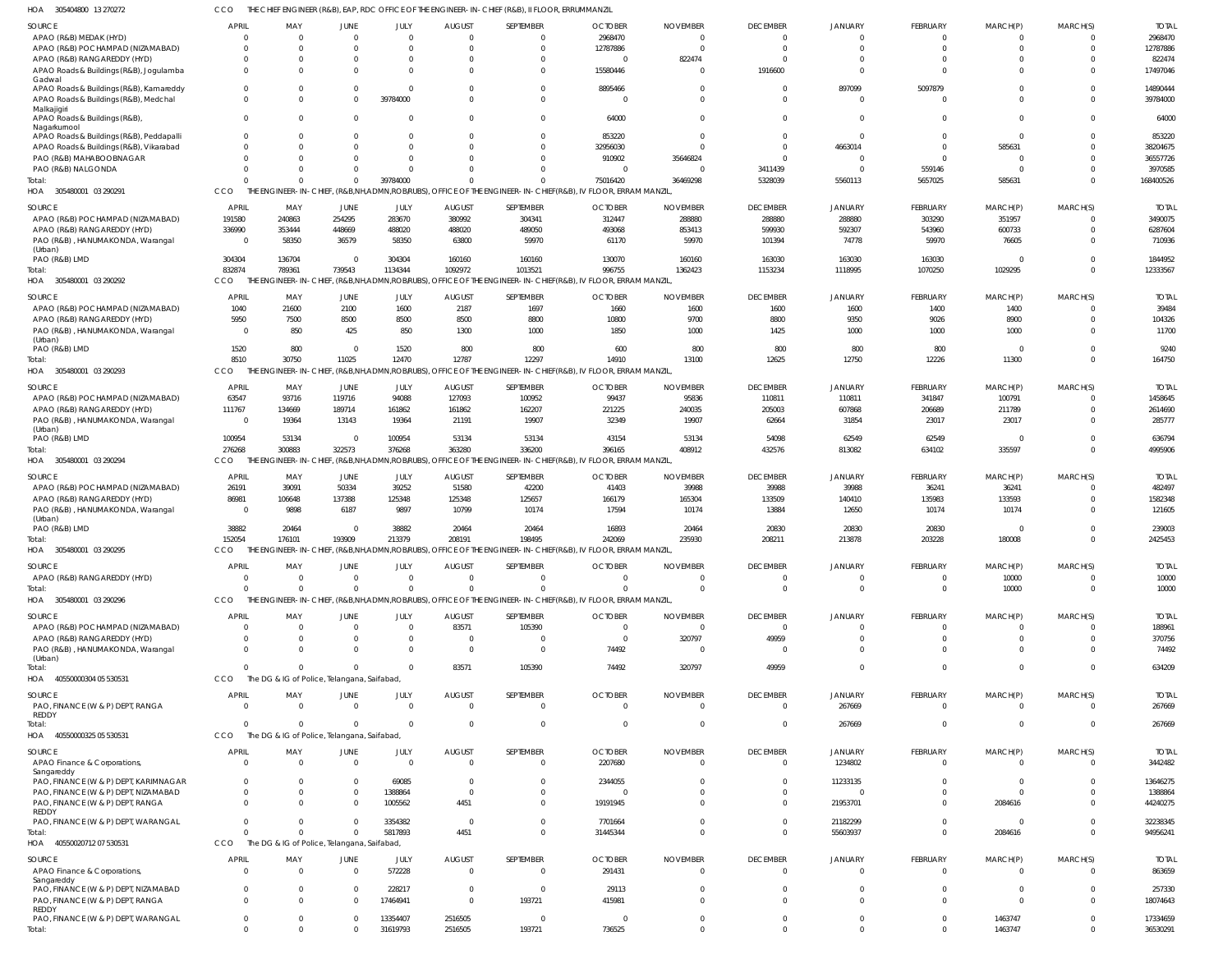40550020712 11 530531 HOA 40550020712 27 530531 40550020725 04 530531 40550020725 05 530531 40550020725 06 530531 40550020725 07 530531 40550020725 09 530531 40550020725 11 530531 40550020725 12 530531 40550020725 14 530531 40550020725 16 530531 40550020725 22 530531 40550020725 27 530531 HOA HOA HOA HOA HOA HOA HOA HOA HOA HOA HOA HOA The Commissioner of Police, Hyderabad City Police, Basheerbagh X Roads, The DG & IG of Police, Telangana, Saifabad, The DG & IG of Police, Telangana, Saifabad, The Director, Police Academy, Himayath Sagar, I.G.Greyhounds GreenLands Begumpet The DG & IG of Police, Telangana, Saifabad, The DG & IG of Police, Telangana, Saifabad The Commissioner of Police, Hyderabad City Police, Basheerbagh X Roads, The Commissioner of Police, Hyderabad City Police, Basheerbagh X Roads, The DG & IG of Police, Telangana, Saifabad, The Commissioner of Police, Hyderabad City Police, Basheerbagh X Roads, The DG & IG of Police, Telangana, Saifabad, The DG & IG of Police, Telangana, Saifabad, CCO **CCO CCO CCO** CCO **CCO** C<sub>CO</sub> CCO CCO CCO CCO **CCO** CCO 0  $\Omega$  $\Omega$  $\Omega$  $\Omega$ 0 0 0 0  $\Omega$ 0  $\theta$  $\Omega$ 0  $\Omega$  $\Omega$  $\overline{0}$  $\Omega$ 0 0 0 0 0 0 0 0 0  $\Omega$  $\Omega$ 0  $\Omega$ 0 17842155 0 9907594  $\Omega$ 0  $\theta$  $\Omega$ 133300000  $\bigcap$ 19531416  $\Omega$ 10795957 0 90620954 206352718 6102560 560798 63577884 191079 35589623 0  $\Omega$ 304101 0  $\Omega$ 0 3914084 114466 0  $\mathbf{0}$ 15552000 0 2910517  $\Omega$  $\Omega$  $\Omega$ 5158206  $\Omega$ 0 47796724 186221912 0 1610833 351257 0 0  $\Omega$ 860481 2233540 23788265 247119 208125 39067355 3352672 4888153 10302930 22805351 0 8070610 0 9134753  $\Omega$  $\Omega$  $\Omega$ 0 2031207 0 5820990  $\Omega$ 0 0 0 0  $\Omega$  $\Omega$  $\Omega$  $\Omega$ 0 0 0 0 0 0 0 0 0  $\Omega$  $\Omega$ 4073876  $\Omega$ 1763767 2785881 0 5846520 7065045 17374392 0 1164224  $\Omega$  $\Omega$ 0  $\Omega$  $\Omega$ 0 0 0 0  $\Omega$  $\Omega$ 0 0 0  $\Omega$ 0 9844566  $\Omega$ 0 781234 0 0 0 9107845 0 0 0  $\Omega$  $\Omega$  $\Omega$  $\Omega$ 0 0 0 0 0 0 0 0 133300000 9995234 22069057 42864913 11043076 1971892 204839594 396041768 32565817 19539606 128768729 191079 47734974 APAO Finance & Corporations, Kothagudem PAO, FINANCE (W & P) DEPT, KARIMNAGAR APAO Finance & Corporations, Adilabad APAO Finance & Corporations, Sangareddy PAO, FINANCE (W & P) DEPT, KARIMNAGAR PAO, FINANCE (W & P) DEPT, NIZAMABAD PAO, FINANCE (W & P) DEPT, RANGA REDDY PAO, FINANCE (W & P) DEPT, WARANGAL PAO, FINANCE (W & P) DEPT, RANGA REDDY APAO Finance & Corporations, **Sangareddy** PAO, FINANCE (W & P) DEPT, RANGA REDDY PAO, FINANCE (W & P) DEPT, RANGA REDDY APAO Finance & Corporations, Adilabad APAO Finance & Corporations, Sangareddy PAO, FINANCE (W & P) DEPT, KARIMNAGAR PAO, FINANCE (W & P) DEPT, NIZAMABAD PAO, FINANCE (W & P) DEPT, RANGA REDDY PAO, FINANCE (W & P) DEPT, WARANGAL PAO, FINANCE (W & P) DEPT, HYDERABAD PAO, FINANCE (W & P) DEPT, RANGA REDDY APAO Finance & Corporations, Sangareddy PAO, FINANCE (W & P) DEPT, RANGA REDDY PAO, FINANCE (W & P) DEPT, WARANGAL PAO, FINANCE (W & P) DEPT, RANGA REDDY PAO, FINANCE (W & P) DEPT, WARANGAL APAO Finance & Corporations, Adilabad PAO, FINANCE (W & P) DEPT, KARIMNAGAR PAO, FINANCE (W & P) DEPT, RANGA REDDY PAO, FINANCE (W & P) DEPT, WARANGAL SOURCE **SOURCE** SOURCE SOURCE SOURCE SOURCE **SOURCE** SOURCE SOURCE SOURCE SOURCE SOURCE SOURCE 0 0  $\Omega$ 0  $\Omega$ 0  $\Omega$  $\Omega$  $\Omega$ 0 0  $\Omega$ 0  $\Omega$ 0 0 0 0 0 0 0 0  $\Omega$ 0 0 0 0 0 0 APRIL APRIL APRIL APRIL **APRIL** APRIL APRIL **APRIL** APRIL **APRIL** APRIL APRIL **APRIL**  $\Omega$ 0  $\Omega$ 0  $\Omega$ 0  $\Omega$  $\Omega$  $\Omega$ 0 0  $\Omega$ 0  $\Omega$ 0 0 0 0 0 0 0 0 0 0 0 0 0 0 0 MAY MAY MAY MAY MAY MAY MAY MAY MAY MAY MAY MAY MAY 0 0  $\Omega$ 0  $\Omega$ 0  $\Omega$  $\Omega$  $\Omega$ 0 0  $\Omega$ 2613077 12267474 2882047 79557 0 0 0 9907594 0 0 0 0 0  $\Omega$ 0  $\Omega$ 0 JUNE JUNE JUNE JUNE JUNE JUNE JUNE JUNE JUNE JUNE JUNE JUNE JUNE 133300000  $\Omega$ 2269435 771307 194239 2383831 11946196 1966408  $\Omega$ 0 10795957  $\Omega$ 11099808 15510846 25039178 339219 21169221 17462682 206352718 6102560 344991  $\Omega$ 215807 63577884 191079 20530601 0 14053384 1005638 JULY JULY JULY JULY JULY JULY JULY JULY JULY JULY JULY JULY JULY 0 0  $\Omega$ 0  $\Omega$ 304101  $\Omega$  $\Omega$  $\Omega$ 0 0  $\Omega$ 333344  $\Omega$ 0 2040810 1269538 270392 114466 0 0 0 0 15552000 0 2910517 0 0 0 AUGUST AUGUST AUGUST AUGUST AUGUST AUGUST **AUGUST** AUGUST AUGUST AUGUST AUGUST AUGUST AUGUST  $\sqrt{0}$  $\Omega$  $\Omega$ 0  $\Omega$ 0  $\Omega$  $\Omega$ 5158206 0 0  $\Omega$ 0 47266843 0 529881 0 0 186221912 0 0 1610833 0 351257 0 0 0 0 0 SEPTEMBER SEPTEMBER SEPTEMBER SEPTEMBER SEPTEMBER SEPTEMBER SEPTEMBER SEPTEMBER SEPTEMBER SEPTEMBER SEPTEMBER SEPTEMBER SEPTEMBER  $\sqrt{0}$ 860481  $\Omega$ 0 44720 0 2188820 0 23788265 38087 209032 208125 0 10603765 503721 9792173 14946654 3221042 3352672 4888153 0 10302930 0 22805351 0 3613793 145304 4311513 0 OCTOBER OCTOBER OCTOBER OCTOBER **OCTOBER OCTOBER OCTOBER OCTOBER** OCTOBER **OCTOBER** OCTOBER OCTOBER OCTOBER  $\Omega$ 9134753  $\Omega$ 0  $\bigcap$ 0  $\Omega$ 0  $\Omega$ 0  $\Omega$  $\Omega$ 0 2031207 0 0 0 0 0 5820990 0 0 0 0 0  $\Omega$ 0 0 0 NOVEMBER NOVEMBER NOVEMBER NOVEMBER NOVEMBER NOVEMBER NOVEMBER NOVEMBER NOVEMBER NOVEMBER NOVEMBER NOVEMBER NOVEMBER  $\Omega$  $\Omega$  $\Omega$ 0  $\Omega$ 0  $\Omega$  $\Omega$  $\Omega$ 0 0  $\Omega$ 0  $\Omega$ 0 0 0 0 0 0 0 0  $\Omega$ 0  $\Omega$  $\Omega$ 0 0 0 DECEMBER DECEMBER DECEMBER DECEMBER DECEMBER DECEMBER **DECEMBER DECEMBER** DECEMBER **DECEMBER** DECEMBER DECEMBER DECEMBER 0 0  $\Omega$ 0  $\Omega$  $\mathbf{C}$  $\Omega$  $\Omega$ 4073876 0 0 1763767 0  $\Omega$ 2785881  $\Omega$  $\mathbf 0$  $\mathfrak{g}$ 0 5846520  $\mathbf 0$ 7065045 0 17374392 0 0 0 1164224 0 JANUARY JANUARY JANUARY JANUARY JANUARY JANUARY JANUARY JANUARY JANUARY JANUARY JANUARY JANUARY JANUARY  $\Omega$  $\Omega$  $\Omega$ 0  $\bigcap$ 0  $\sqrt{2}$ 0  $\Omega$ 0  $\Omega$  $\Omega$ 0  $\Omega$ 0  $\Omega$ 0 0 0 0 0 0 0 0 0  $\Omega$ 0 0 0 FEBRUARY FEBRUARY FEBRUARY FEBRUARY FEBRUARY FEBRUARY FEBRUARY FEBRUARY FEBRUARY FEBRUARY FEBRUARY FEBRUARY FEBRUARY 0 0  $\Omega$ 0 0 0  $\Omega$  $\Omega$ 9844566 0 0  $\Omega$ 0 781234 0 0 0  $\Omega$ 0 0 0 0 0 9107845 0 0 0 0 0 MARCH(P) MARCH(P) MARCH(P) MARCH(P) MARCH(P) MARCH(P) MARCH(P) MARCH(P) MARCH(P) MARCH(P) MARCH(P) MARCH(P) MARCH(P)  $\Omega$  $\Omega$  $\Omega$ 0  $\bigcap$ 0  $\Omega$  $\Omega$  $\Omega$ 0  $\Omega$  $\Omega$ 0  $\Omega$ 0  $\Omega$ 0 0 0  $\Omega$ 0 0  $\Omega$ 0 0  $\Omega$ 0 0 0 MARCH(S) MARCH(S) MARCH(S) MARCH(S) MARCH(S) MARCH(S) MARCH(S) MARCH(S) MARCH(S) MARCH(S) MARCH(S) MARCH(S) MARCH(S) 133300000 9995234 2269435 771307 238959 2687932 14135016 1966408 42864913 38087 11004989 1971892 14046229 88461369 31210827 12781640 37385413 20954116 396041768 32565817 344991 18978808 215807 128768729 191079 27054911 145304 19529121 1005638 TOTAL TOTAL TOTAL TOTAL TOTAL TOTAL TOTAL TOTAL TOTAL TOTAL TOTAL TOTAL TOTAL Total: Total: Total: Total: Total: Total: Total: Total: Total: Total: Total: Total: Total: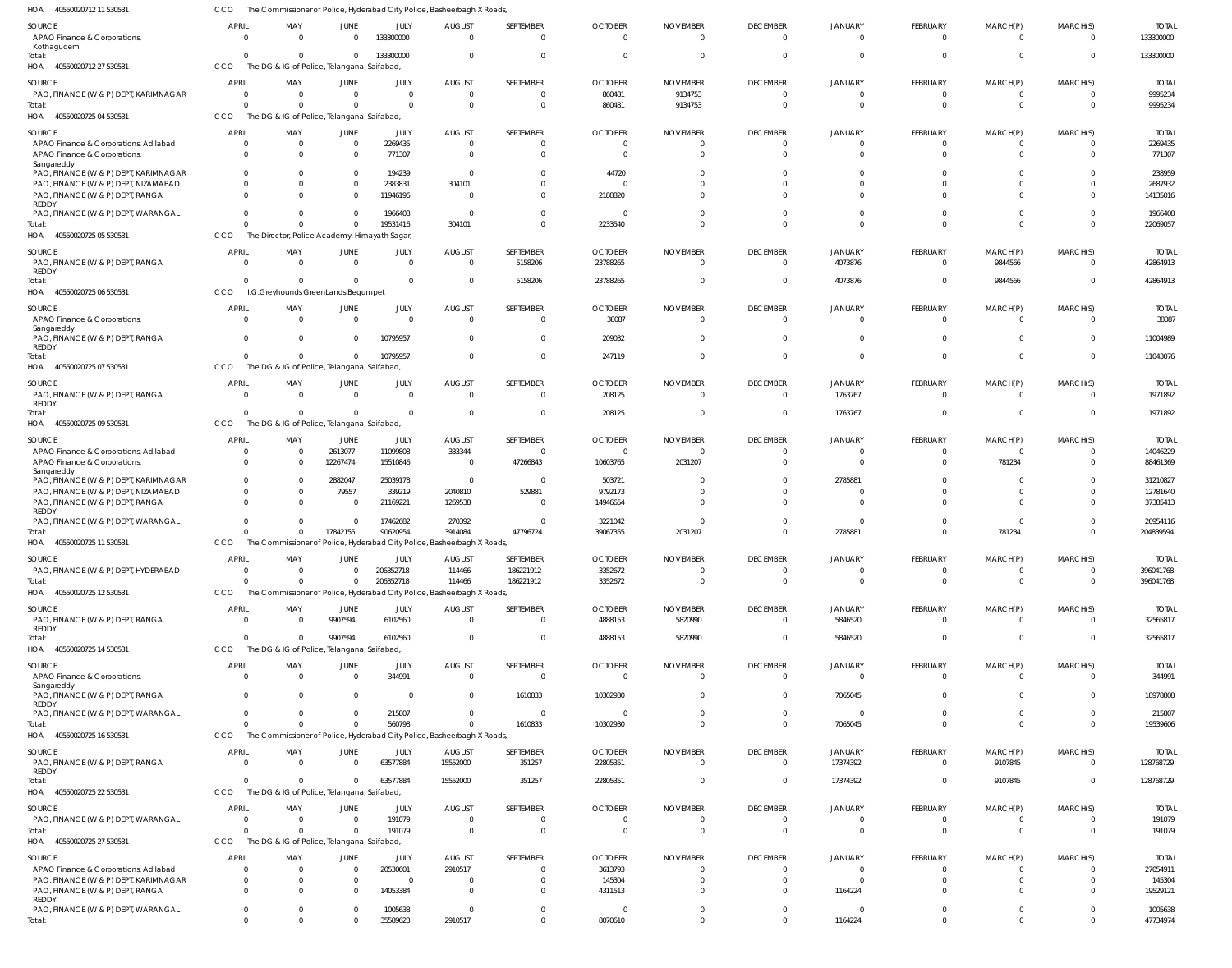| HOA<br>40550020725 28 530531                                                  | CCO                      | The IG of Police, Andhra Pradesh, Intelligence Branch, Saifabad,    |                      |                      |                           |                                                                                                          |                            |                             |                                            |                            |                                |                                |                            |                          |
|-------------------------------------------------------------------------------|--------------------------|---------------------------------------------------------------------|----------------------|----------------------|---------------------------|----------------------------------------------------------------------------------------------------------|----------------------------|-----------------------------|--------------------------------------------|----------------------------|--------------------------------|--------------------------------|----------------------------|--------------------------|
| SOURCE                                                                        | <b>APRIL</b>             | MAY                                                                 | JUNE                 | JULY                 | <b>AUGUST</b>             | SEPTEMBER                                                                                                | <b>OCTOBER</b>             | <b>NOVEMBER</b>             | <b>DECEMBER</b>                            | JANUARY                    | FEBRUARY                       | MARCH(P)                       | MARCH(S)                   | <b>TOTAL</b>             |
| APAO Finance & Corporations, Adilabad<br>APAO Finance & Corporations,         | $\Omega$<br>$\Omega$     | $\overline{0}$<br>$\Omega$                                          | $\Omega$<br>$\Omega$ | 15412<br>$\Omega$    | 176431<br>$\Omega$        | $\mathbf{0}$<br>$\mathbf 0$                                                                              | 225073<br>51777            | $\Omega$<br>$\Omega$        | 0<br>$\overline{0}$                        | $\overline{0}$<br>$\Omega$ | $\overline{0}$<br>$\mathbf{0}$ | $\mathbf{0}$<br>$\mathbf{0}$   | $\overline{0}$<br>$\Omega$ | 416916<br>51777          |
| Kothagudem<br>PAO, AMRP (FINANCE) NALGONDA                                    |                          | $\Omega$                                                            | $\Omega$             | 4608186              |                           |                                                                                                          | - 0                        |                             |                                            |                            | $\Omega$                       | 0                              | $\Omega$                   | 4608186                  |
| PAO, FINANCE (W & P) DEPT, NIRMAL                                             |                          | $\Omega$                                                            | $\Omega$             | $\Omega$             | -C                        | $\Omega$                                                                                                 | 23861                      |                             | $\Omega$                                   | $\Omega$                   | $\Omega$                       | $\Omega$                       | $\Omega$                   | 23861                    |
| PAO, FINANCE (W & P) DEPT, WARANGAL<br>Total:                                 |                          | $\Omega$<br>$\Omega$                                                |                      | 76541<br>4700139     | $\Omega$<br>176431        | $\Omega$<br>$\Omega$                                                                                     | - 0<br>300711              |                             | $\Omega$<br>$\Omega$                       | $\Omega$<br>$\Omega$       | $\mathbf{0}$<br>$\Omega$       | $\mathbf 0$<br>$\Omega$        | $\Omega$<br>$\Omega$       | 76541<br>5177281         |
| HOA<br>40550020725 33 530531                                                  | CCO                      | The DG & IG of Police, Telangana, Saifabad,                         |                      |                      |                           |                                                                                                          |                            |                             |                                            |                            |                                |                                |                            |                          |
| SOURCE                                                                        | <b>APRIL</b>             | MAY                                                                 | JUNE                 | JULY                 | <b>AUGUST</b>             | SEPTEMBER                                                                                                | <b>OCTOBER</b>             | <b>NOVEMBER</b>             | <b>DECEMBER</b>                            | JANUARY                    | FEBRUARY                       | MARCH(P)                       | MARCH(S)                   | <b>TOTAL</b>             |
| APAO Finance & Corporations, Adilabad                                         | $\Omega$<br>$\Omega$     | $\overline{0}$<br>$\Omega$                                          | $\Omega$<br>$\Omega$ | $\Omega$<br>19333019 | 7112445                   | $\mathbf{0}$<br>$\mathbf{0}$                                                                             | $\Omega$<br>4255639        |                             | $\overline{0}$<br>$\Omega$                 | $\Omega$<br>6789614        | $\overline{0}$<br>$\mathbf{0}$ | $\overline{0}$<br>$\mathbf{0}$ | $\Omega$<br>$\Omega$       | 7112445<br>30378272      |
| APAO Finance & Corporations,<br>Sangareddy                                    |                          |                                                                     |                      |                      |                           |                                                                                                          |                            |                             |                                            |                            |                                |                                |                            |                          |
| PAO, FINANCE (W & P) DEPT, KARIMNAGAR<br>PAO, FINANCE (W & P) DEPT, NIZAMABAD | $\Omega$<br>$\Omega$     | $\Omega$<br>$\Omega$                                                | 11287563<br>$\Omega$ | 39808696<br>40268217 | - 0<br>6728527            | $\Omega$<br>$\mathbf{0}$                                                                                 | 36073253<br>2127625        |                             | $\Omega$<br>$\Omega$                       | 12473602<br>28625009       | $\Omega$<br>$\Omega$           | $\Omega$<br>$\Omega$           | $\Omega$<br>$\Omega$       | 99643114<br>77749378     |
| PAO, FINANCE (W & P) DEPT, RANGA                                              | $\Omega$                 | - 0                                                                 | 10111801             | 85819455             | 33307016                  | $\Omega$                                                                                                 | 28396197                   |                             | $\Omega$                                   | 22621461                   | $\Omega$                       | $\Omega$                       | $\Omega$                   | 180255930                |
| <b>REDDY</b><br>PAO, FINANCE (W & P) DEPT, WARANGAL                           | $\Omega$                 | $\Omega$                                                            | - 0                  | 23885836             | 3678177                   | $\mathbf{0}$                                                                                             | 30282632                   |                             | $\Omega$                                   | 1033943                    | $\mathbf{0}$                   | $\mathbf 0$                    | $\overline{0}$             | 58880588                 |
| Total:                                                                        | $\Omega$                 | $\Omega$                                                            | 21399364             | 209115223            | 50826165                  | $\Omega$                                                                                                 | 101135346                  |                             | $\Omega$                                   | 71543629                   | $\mathbf 0$                    | $\mathbf{0}$                   | $\Omega$                   | 454019727                |
| HOA 40550020725 38 530531                                                     | CCO                      | Commissioner of Rachakonda Police, HOD XXX                          |                      |                      |                           |                                                                                                          |                            |                             |                                            |                            |                                |                                |                            |                          |
| SOURCE<br>PAO, FINANCE (W & P) DEPT, RANGA                                    | <b>APRIL</b><br>$\Omega$ | MAY<br>$\Omega$                                                     | JUNE<br>$\Omega$     | JULY<br>$\Omega$     | <b>AUGUST</b><br>$\Omega$ | SEPTEMBER<br>$\mathbf{0}$                                                                                | <b>OCTOBER</b><br>1538380  | <b>NOVEMBER</b><br>$\Omega$ | <b>DECEMBER</b><br>$\overline{\mathbf{0}}$ | JANUARY<br>$\Omega$        | FEBRUARY<br>$\overline{0}$     | MARCH(P)<br>$\overline{0}$     | MARCH(S)<br>$\overline{0}$ | <b>TOTAL</b><br>1538380  |
| <b>REDDY</b>                                                                  |                          |                                                                     |                      |                      |                           |                                                                                                          |                            |                             |                                            |                            |                                |                                |                            |                          |
| Total:<br>HOA<br>40550020725 39 520521                                        | $\Omega$<br>CCO          | $\Omega$<br>Commissioner of Rachakonda Police, HOD XXX              | $\Omega$             | $\Omega$             | - 0                       | $\mathbf 0$                                                                                              | 1538380                    |                             | $\Omega$                                   | $\Omega$                   | $\overline{0}$                 | $\overline{0}$                 | $\Omega$                   | 1538380                  |
| SOURCE                                                                        | <b>APRIL</b>             | MAY                                                                 | JUNE                 | JULY                 | <b>AUGUST</b>             | SEPTEMBER                                                                                                | <b>OCTOBER</b>             | <b>NOVEMBER</b>             | <b>DECEMBER</b>                            | <b>JANUARY</b>             | FEBRUARY                       | MARCH(P)                       | MARCH(S)                   | <b>TOTAL</b>             |
| PAO, FINANCE (W & P) DEPT, HYDERABAD                                          | $\overline{0}$           | $\overline{0}$                                                      | $\Omega$             | $\overline{0}$       | - 0                       | $\mathbf{0}$                                                                                             | $\Omega$                   | $\Omega$                    | $\overline{\mathbf{0}}$                    | 4077450                    | $\overline{0}$                 | $\overline{0}$                 | $\overline{0}$             | 4077450                  |
| Total:<br>HOA 40550020725 46 530531                                           | $\Omega$<br>CCO          | $\Omega$<br>Commissioner of Rachakonda Police, HOD XXX              |                      | $\Omega$             | -C                        | $\mathbf 0$                                                                                              |                            |                             | - 0                                        | 4077450                    | $\mathbf{0}$                   | $\mathbf{0}$                   | $\Omega$                   | 4077450                  |
| SOURCE                                                                        | <b>APRIL</b>             | MAY                                                                 | JUNE                 | JULY                 | <b>AUGUST</b>             | SEPTEMBER                                                                                                | <b>OCTOBER</b>             | <b>NOVEMBER</b>             | <b>DECEMBER</b>                            | JANUARY                    | FEBRUARY                       | MARCH(P)                       | MARCH(S)                   | <b>TOTAL</b>             |
| PAO, FINANCE (W & P) DEPT, RANGA                                              | $\Omega$                 | $\Omega$                                                            | $\Omega$             | $\Omega$             | $\Omega$                  | $\mathbf{0}$                                                                                             | 5189174                    | $\Omega$                    | $\overline{\mathbf{0}}$                    | $\Omega$                   | $\overline{0}$                 | $\Omega$                       | $\Omega$                   | 5189174                  |
| <b>REDDY</b><br>Total:                                                        | $\Omega$                 | $\Omega$                                                            | $\Omega$             | $\Omega$             | - 0                       | $\mathbf{0}$                                                                                             | 5189174                    | -0                          | $\Omega$                                   | $\Omega$                   | $\mathbf{0}$                   | $\overline{0}$                 | $\Omega$                   | 5189174                  |
| HOA 40550020725 47 530531                                                     | CCO                      | The Commissioner, Cyberabad Police,                                 |                      |                      |                           |                                                                                                          |                            |                             |                                            |                            |                                |                                |                            |                          |
| SOURCE                                                                        | <b>APRIL</b>             | MAY                                                                 | JUNE                 | JULY                 | <b>AUGUST</b>             | SEPTEMBER                                                                                                | <b>OCTOBER</b>             | <b>NOVEMBER</b>             | <b>DECEMBER</b>                            | <b>JANUARY</b>             | FEBRUARY                       | MARCH(P)                       | MARCH(S)                   | <b>TOTAL</b>             |
| PAO, FINANCE (W & P) DEPT, RANGA<br><b>REDDY</b>                              | $\Omega$                 | $\Omega$                                                            | - 0                  | $\Omega$             | - 0                       | $\mathbf{0}$                                                                                             | 1017729                    | -0                          | $\overline{\mathbf{0}}$                    | $\Omega$                   | $\overline{0}$                 | $\overline{0}$                 | $\Omega$                   | 1017729                  |
| Total:                                                                        | $\Omega$                 | $\overline{0}$                                                      | $\Omega$             | $\Omega$             | $\Omega$                  | $\mathbf 0$                                                                                              | 1017729                    |                             | $\Omega$                                   | $\Omega$                   | $\overline{0}$                 | $\overline{0}$                 | $\Omega$                   | 1017729                  |
| HOA<br>40550020825 06 530531                                                  | CCO                      | The IG of Police, Special Protection Force, Budha Bhavan, M.G.Road, |                      |                      |                           |                                                                                                          |                            |                             |                                            |                            |                                |                                |                            |                          |
| SOURCE<br>APAO Finance & Corporations,                                        | <b>APRIL</b>             | MAY<br>$\Omega$                                                     | JUNE<br>$\Omega$     | JULY<br>272645       | <b>AUGUST</b><br>- 0      | SEPTEMBER<br>$\mathbf{0}$                                                                                | <b>OCTOBER</b><br>13746399 | <b>NOVEMBER</b><br>$\Omega$ | <b>DECEMBER</b><br>$\overline{\mathbf{0}}$ | JANUARY<br>4211127         | FEBRUARY<br>$\overline{0}$     | MARCH(P)<br>$\Omega$           | MARCH(S)<br>$\overline{0}$ | <b>TOTAL</b><br>18230171 |
| Sangareddy                                                                    |                          |                                                                     |                      |                      |                           |                                                                                                          |                            |                             |                                            |                            |                                |                                |                            |                          |
| Total:<br>HOA<br>40550080025 05 530531                                        | $\Omega$<br>CCO          | $\Omega$<br><b>DGP</b>                                              | $\Omega$             | 272645               |                           | $\Omega$<br>OCTOPUS oloThe Addl DG of Police, Shanthi Nilayam Bds Balayogi Parayatak bhavan, Begumpet    | 13746399                   |                             | $\Omega$                                   | 4211127                    | $\overline{0}$                 | $\overline{0}$                 | $\Omega$                   | 18230171                 |
| SOURCE                                                                        | <b>APRIL</b>             | MAY                                                                 | JUNE                 | JULY                 | <b>AUGUST</b>             | SEPTEMBER                                                                                                | <b>OCTOBER</b>             | <b>NOVEMBER</b>             | <b>DECEMBER</b>                            | JANUARY                    | FEBRUARY                       | MARCH(P)                       | MARCH(S)                   | <b>TOTAL</b>             |
| APAO Finance & Corporations,                                                  | $\Omega$                 | $\Omega$                                                            |                      | $\Omega$             |                           | $\mathbf{0}$                                                                                             | 261092                     |                             | $\Omega$                                   | $\Omega$                   | $\overline{0}$                 | $\mathbf{0}$                   | $\Omega$                   | 261092                   |
| Kothagudem<br>PAO, FINANCE (W & P) DEPT, RANGA                                | $\Omega$                 | $\Omega$                                                            | $\cap$               | 29818807             | $\Omega$                  | $\Omega$                                                                                                 | 6881402                    |                             | $\Omega$                                   | 17516463                   | $\Omega$                       | $\Omega$                       | $\Omega$                   | 54216672                 |
| <b>REDDY</b><br>Total:                                                        | $\mathbf 0$              | $\overline{0}$                                                      | $\Omega$             | 29818807             | $\Omega$                  | $\mathbf 0$                                                                                              | 7142494                    | $\Omega$                    | $\overline{0}$                             | 17516463                   | $\mathbf{0}$                   | $\mathbf{0}$                   | $\overline{0}$             | 54477764                 |
| HOA 40590105125 12 530531                                                     | CCO                      |                                                                     |                      |                      |                           | THE ENGINEER-IN-CHIEF, CRF OFFICE OF THE ENGINEER-IN-CHIEF (R&B), IV FLOOR, ERRAM MANZIL                 |                            |                             |                                            |                            |                                |                                |                            |                          |
| SOURCE                                                                        | <b>APRIL</b>             | MAY                                                                 | <b>JUNE</b>          | JULY                 | <b>AUGUST</b>             | SEPTEMBER                                                                                                | <b>OCTOBER</b>             | <b>NOVEMBER</b>             | <b>DECEMBER</b>                            | <b>JANUARY</b>             | FEBRUARY                       | MARCH(P)                       | MARCH(S)                   | <b>TOTAL</b>             |
| APAO Roads & Buildings (R&B), Suryapet                                        | $\Omega$                 | $\Omega$                                                            | $\Omega$             | $\Omega$             | 887378                    | $\mathbf{0}$                                                                                             | $\Omega$                   | $\Omega$                    | $\overline{0}$                             | $\overline{0}$             | $\overline{0}$                 | $\overline{0}$                 | $\overline{0}$             | 887378                   |
| Total:<br>HOA<br>40590105125 13 530531                                        | $\Omega$<br>CCO          | $\Omega$                                                            |                      | $\Omega$             | 887378                    | $\Omega$<br>THE ENGINEER-IN-CHIEF, CRF OFFICE OF THE ENGINEER-IN-CHIEF (R&B), IV FLOOR, ERRAM MANZIL,    | $\Omega$                   | $\Omega$                    | $\overline{0}$                             | $\Omega$                   | $\Omega$                       | $\Omega$                       | $\overline{0}$             | 887378                   |
| SOURCE                                                                        | <b>APRIL</b>             | MAY                                                                 | JUNE                 | JULY                 | <b>AUGUST</b>             | SEPTEMBER                                                                                                | <b>OCTOBER</b>             | <b>NOVEMBER</b>             | <b>DECEMBER</b>                            | <b>JANUARY</b>             | <b>FEBRUARY</b>                | MARCH(P)                       | MARCH(S)                   | <b>TOTAL</b>             |
| APAO (R&B) HYDERABAD                                                          | $\Omega$                 | $\overline{0}$                                                      | 10380061             | 12928656             | 3495104                   | $\mathbf 0$                                                                                              | 2065681                    | 1305972                     | 17517945                                   | 14437551                   | 17853558                       | 268276089                      | $\overline{0}$             | 348260617                |
| Total:<br>HOA 40590105125 14 530531                                           | $\Omega$<br>CCO          | $\Omega$                                                            | 10380061             | 12928656             | 3495104                   | $\mathbf{0}$<br>THE ENGINEER-IN-CHIEF, CRF OFFICE OF THE ENGINEER-IN-CHIEF (R&B), IV FLOOR, ERRAM MANZIL | 2065681                    | 1305972                     | 17517945                                   | 14437551                   | 17853558                       | 268276089                      | $\overline{0}$             | 348260617                |
| SOURCE                                                                        | <b>APRIL</b>             | MAY                                                                 | JUNE                 | JULY                 | <b>AUGUST</b>             | SEPTEMBER                                                                                                | <b>OCTOBER</b>             | <b>NOVEMBER</b>             | <b>DECEMBER</b>                            | <b>JANUARY</b>             | FEBRUARY                       | MARCH(P)                       | MARCH(S)                   | <b>TOTAL</b>             |
| APAO (R&B) HYDERABAD                                                          | $\Omega$                 | $\Omega$                                                            | 2377091              | 22777653             | 907821                    | $\mathbf{0}$                                                                                             | 1908907                    | $\Omega$                    | 448019                                     | $\overline{0}$             | $\overline{0}$                 | 2333725                        | $\overline{0}$             | 30753216                 |
| APAO (R&B) POCHAMPAD (NIZAMABAD)                                              | $\Omega$                 | $\Omega$                                                            | - 0                  | 7361737              | - 0                       | $\mathbf 0$                                                                                              | $\Omega$                   | $\Omega$                    | $\Omega$                                   | $\Omega$                   | 2699836                        | $\overline{0}$                 | $\Omega$                   | 10061573                 |
| APAO (R&B) RANGAREDDY (HYD)<br>APAO (R&B) TEKULAPALLY                         | $\Omega$<br>$\Omega$     | $\Omega$<br>$\Omega$                                                | $\Omega$<br>$\Omega$ | 1757470              | $\mathsf{C}$              | $\Omega$<br>$\Omega$                                                                                     | 736899<br>466391           |                             | $\Omega$<br>$\Omega$                       | $\Omega$<br>$\overline{0}$ | $\Omega$<br>$\Omega$           | $\Omega$<br>$\Omega$           | $\Omega$<br>$\Omega$       | 2494369<br>3303989       |
| APAO Roads & Buildings (R&B), Adilabad                                        | $\Omega$                 | $\Omega$                                                            | $\Omega$             | 2837598<br>170141    | $\Omega$                  | $\Omega$                                                                                                 | -0                         |                             | $\Omega$                                   | $\Omega$                   | $\Omega$                       | $\Omega$                       | $\Omega$                   | 170141                   |
| APAO Roads & Buildings (R&B)                                                  | $\Omega$                 | $\Omega$                                                            | $\Omega$             | 995695               |                           | $\Omega$                                                                                                 | $\Omega$                   |                             | $\Omega$                                   | $\Omega$                   | $\Omega$                       | $\Omega$                       | $\Omega$                   | 995695                   |
| Bhoopalapally<br>APAO Roads & Buildings (R&B), Jagtial                        | $\Omega$                 | $\Omega$                                                            | $\Omega$             | 5859540              |                           | $\Omega$                                                                                                 | $\Omega$                   |                             | $\Omega$                                   | $\Omega$                   | $\Omega$                       | $\Omega$                       | $\Omega$                   | 5859540                  |
| APAO Roads & Buildings (R&B), Jangaon                                         | $\Omega$                 | $\Omega$                                                            |                      | 3704431              |                           | $\Omega$                                                                                                 | $\Omega$                   | $\Omega$                    | $\Omega$                                   | 4560576                    | $\Omega$                       | $\mathbf 0$                    | $\overline{0}$             | 8265007                  |
| APAO Roads & Buildings (R&B), Jogulamba<br>Gadwal                             | $\Omega$                 | $\Omega$                                                            | $\Omega$             | 2117700              |                           | $\Omega$                                                                                                 | $\Omega$                   |                             | $\Omega$                                   | $\Omega$                   | $\Omega$                       | $\Omega$                       | $\Omega$                   | 2117700                  |
| APAO Roads & Buildings (R&B), Kamareddy<br>APAO Roads & Buildings (R&B)       | $\mathbf 0$<br>$\Omega$  | $\Omega$<br>$\Omega$                                                | $\Omega$<br>$\Omega$ | 2698267<br>1512297   |                           | $\Omega$<br>$\Omega$                                                                                     |                            |                             | $\Omega$<br>$\Omega$                       | $\overline{0}$<br>$\Omega$ | $\overline{0}$<br>$\Omega$     | $\mathbf 0$<br>$\Omega$        | $\Omega$<br>$\overline{0}$ | 2698267                  |
| Komarambheem Asifabad                                                         |                          |                                                                     |                      |                      |                           |                                                                                                          |                            |                             |                                            |                            |                                |                                |                            | 1512297                  |
| APAO Roads & Buildings (R&B)<br>Kothagudem                                    | $\Omega$                 | $\Omega$                                                            | $\Omega$             | 8487485              |                           | $\Omega$                                                                                                 |                            |                             | $\overline{0}$                             | $\mathbf{0}$               | 1206396                        | $\mathbf 0$                    | $\mathbf{0}$               | 9693881                  |
| APAO Roads & Buildings (R&B),<br>Mahabubabad                                  | $\Omega$                 | $\Omega$                                                            | $\Omega$             | 3864654              |                           | $\Omega$                                                                                                 |                            |                             | $\Omega$                                   | $\overline{0}$             | $\Omega$                       | $\Omega$                       | $\Omega$                   | 3864654                  |
| APAO Roads & Buildings (R&B), Mancherial                                      | $\mathbf 0$              | $\Omega$                                                            | 2458598              | $\Omega$             |                           | $\Omega$                                                                                                 | $\Omega$                   | $\Omega$                    | $\overline{0}$                             | $\overline{0}$             | $\Omega$                       | $\Omega$                       | $\Omega$                   | 2458598                  |
| APAO Roads & Buildings (R&B), Medchal<br>Malkajigiri                          | $\Omega$                 | $\Omega$                                                            |                      | 4515652              | $\Omega$                  | $\Omega$                                                                                                 | $\Omega$                   |                             | $\Omega$                                   | $\Omega$                   | $\Omega$                       | $\Omega$                       | $\Omega$                   | 4515652                  |
| APAO Roads & Buildings (R&B),<br>Nagarkurnool                                 | $\mathbf 0$              | $\overline{0}$                                                      | $\Omega$             | 5628009              | $\Omega$                  | $\mathbf 0$                                                                                              | $\Omega$                   | $\Omega$                    | $\mathbf{0}$                               | $\mathbf{0}$               | $\mathbf{0}$                   | $\mathbf{0}$                   | $\overline{0}$             | 5628009                  |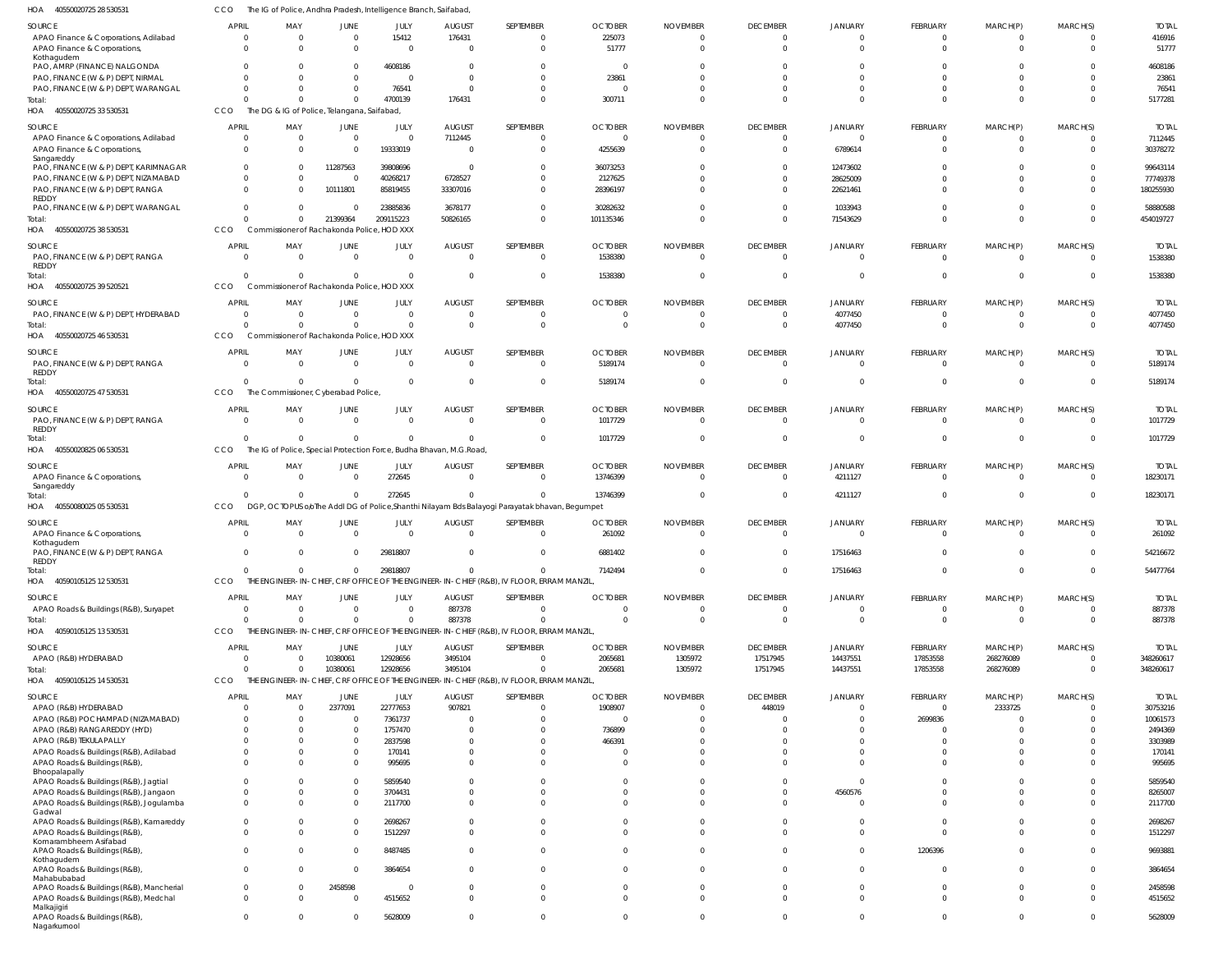40590105125 14 530531 HOA CCO THE ENGINEER-IN-CHIEF, CRF OFFICE OF THE ENGINEER-IN-CHIEF (R&B), IV FLOOR, ERRAM MANZIL,

| SOURCE                                                                            | <b>APRIL</b>               | MAY             | JUNE                          | JULY                       | <b>AUGUST</b>                   | SEPTEMBER                                                                                                | <b>OCTOBER</b>       | <b>NOVEMBER</b> | <b>DECEMBER</b>                   | <b>JANUARY</b>                 | FEBRUARY                    | MARCH(P)                     | MARCH(S)                   | <b>TOTAL</b>            |
|-----------------------------------------------------------------------------------|----------------------------|-----------------|-------------------------------|----------------------------|---------------------------------|----------------------------------------------------------------------------------------------------------|----------------------|-----------------|-----------------------------------|--------------------------------|-----------------------------|------------------------------|----------------------------|-------------------------|
| APAO Roads & Buildings (R&B),<br>Sangareddy                                       | $\Omega$                   |                 | $\Omega$                      | 4644339                    | $\Omega$                        | $\Omega$                                                                                                 | $\Omega$             | $\Omega$        | $\Omega$                          | $\Omega$                       | $\Omega$                    | $\Omega$                     | $\Omega$                   | 4644339                 |
| APAO Roads & Buildings (R&B), Siddipet                                            |                            |                 | $\Omega$                      | 70748                      |                                 | $\Omega$                                                                                                 |                      | 8709613         |                                   |                                |                             | $\Omega$                     |                            | 8780361                 |
| APAO Roads & Buildings (R&B), Siricilla<br>APAO Roads & Buildings (R&B), Suryapet | $\Omega$<br>- 0            |                 | 99781<br>$\Omega$             | 14255978<br>1072625        |                                 | $\Omega$<br>$\Omega$                                                                                     |                      |                 | $\Omega$                          |                                |                             |                              |                            | 14355759<br>1072625     |
| APAO Roads & Buildings (R&B), Vikarabad                                           | $\Omega$                   |                 | $\Omega$                      | 2804357                    |                                 | $\Omega$                                                                                                 |                      | 3290211         | $\Omega$                          | <sup>0</sup>                   |                             |                              |                            | 6094568                 |
| APAO Roads & Buildings (R&B),                                                     | $\Omega$                   |                 | 2049483                       | $\Omega$                   | $\Omega$                        | 2241188                                                                                                  |                      |                 | $\Omega$                          | 2319637                        | $\Omega$                    | $\Omega$                     |                            | 6610308                 |
| Wanaparthy<br>APAO Roads & Buildings (R&B), Waranagal<br>Rural                    | $\Omega$                   |                 | $\Omega$                      | 4060052                    | $\Omega$                        | $\Omega$                                                                                                 |                      |                 | $\Omega$                          | $\Omega$                       | $\Omega$                    | $\Omega$                     | $\Omega$                   | 4060052                 |
| APAO Roads & Buildings (R&B), Yadadri                                             |                            |                 | $\Omega$                      | 3543661                    |                                 | $\Omega$                                                                                                 |                      |                 | $\Omega$                          |                                | $\Omega$                    | $\Omega$                     |                            | 3543661                 |
| PAO (R&B) (NIRMAL)                                                                |                            |                 | $\Omega$<br>$\Omega$          | 2361383                    |                                 | $\Omega$                                                                                                 | 216525               |                 | $\Omega$<br>$\Omega$              | <sup>0</sup>                   |                             | $\Omega$                     |                            | 2577908                 |
| PAO (R&B) LMD<br>PAO (R&B) MAHABOOBNAGAR                                          |                            |                 | $\Omega$                      | 7669256<br>6022183         |                                 | $\Omega$<br>$\Omega$                                                                                     | 470715               |                 |                                   |                                |                             | $\Omega$                     |                            | 8139971<br>6022183      |
| PAO (R&B) NALGONDA                                                                |                            |                 | $\Omega$                      | 1042736                    |                                 | $\Omega$                                                                                                 |                      |                 | $\Omega$                          |                                | $\Omega$                    | 6657178                      |                            | 7699914                 |
| Total:                                                                            |                            |                 | 6984953                       | 121835647                  | 907821                          | 2241188                                                                                                  | 3799437              | 11999824        | 448019                            | 6880213                        | 3906232                     | 8990903                      | $\Omega$                   | 167994237               |
| HOA<br>40590105125 16 530531                                                      | <b>CCO</b>                 |                 |                               |                            |                                 | THE ENGINEER-IN-CHIEF, CRF OFFICE OF THE ENGINEER-IN-CHIEF (R&B), IV FLOOR, ERRAM MANZIL                 |                      |                 |                                   |                                |                             |                              |                            |                         |
| SOURCE<br>APAO (R&B) MEDAK (HYD)                                                  | <b>APRIL</b><br>$\Omega$   | MAY<br>$\Omega$ | JUNE<br>$\overline{0}$        | <b>JULY</b><br>7729164     | <b>AUGUST</b><br>$\Omega$       | SEPTEMBER<br>$\overline{0}$                                                                              | <b>OCTOBER</b>       | <b>NOVEMBER</b> | <b>DECEMBER</b><br>10210875       | JANUARY<br>655782              | FEBRUARY<br>$\Omega$        | MARCH(P)<br>$-17940039$      | MARCH(S)<br>$\Omega$       | <b>TOTAL</b><br>655782  |
| APAO (R&B) POCHAMPAD (NIZAMABAD)                                                  | - 0                        |                 | $\overline{0}$                | $\Omega$                   | $\Omega$                        | $\mathbf 0$                                                                                              | 824744               |                 | $\Omega$                          | 9367772                        | $\Omega$                    | 123200956                    | $\Omega$                   | 133393472               |
| APAO (R&B) RANGAREDDY (HYD)                                                       | $\Omega$                   |                 | $\Omega$                      | 37497266                   | 17710234                        | $\Omega$                                                                                                 |                      |                 | $\Omega$                          | 14514405                       | $\Omega$                    | $\overline{0}$               |                            | 69721905                |
| APAO (R&B) TEKULAPALLY                                                            | $\Omega$                   |                 | $\Omega$                      | 39837510                   | $\Omega$                        | $\Omega$                                                                                                 |                      |                 | $\Omega$<br>$\Omega$              | $\Omega$                       | $\Omega$                    | $\mathbf 0$                  | $\Omega$<br>$\Omega$       | 39837510                |
| APAO Roads & Buildings (R&B),<br>Bhoopalapally                                    |                            |                 | $\Omega$                      | 10136661                   | $\Omega$                        | $\Omega$                                                                                                 | $\Omega$             |                 |                                   | 13100279                       | $\Omega$                    | $\mathbf 0$                  |                            | 23236940                |
| APAO Roads & Buildings (R&B), Jagtial                                             | - 0                        |                 | $\mathbf{0}$                  | 17751223                   | $\Omega$                        | $\Omega$                                                                                                 | 14005037             |                 | $\Omega$                          | 7284974                        | $\Omega$                    | 47250690                     | $\Omega$                   | 86291924                |
| APAO Roads & Buildings (R&B), Jangaon<br>APAO Roads & Buildings (R&B), Jogulamba  | $\Omega$<br>$\Omega$       |                 | $\Omega$<br>$\Omega$          | 143213974<br>$\Omega$      | $\Omega$<br>$\Omega$            | $\Omega$<br>$\Omega$                                                                                     | 656066               |                 | $\Omega$<br>$\Omega$              | 38442715<br>$\Omega$           | $\Omega$<br>$\Omega$        | $\Omega$<br>$\overline{0}$   | $\Omega$<br>$\Omega$       | 181656689<br>656066     |
| Gadwal                                                                            |                            |                 |                               |                            |                                 |                                                                                                          |                      |                 |                                   |                                |                             |                              |                            |                         |
| APAO Roads & Buildings (R&B), Kamareddy<br>APAO Roads & Buildings (R&B),          | $\Omega$<br>$\Omega$       |                 | 20331879<br>21017000          | 754215<br>30874568         | $\Omega$<br>$\Omega$            | $\Omega$<br>$\Omega$                                                                                     | $\Omega$<br>$\Omega$ |                 | $\Omega$<br>$\Omega$              | 0<br>9358479                   | $\Omega$<br>$\Omega$        | 33924830<br>23100967         | $\Omega$<br>$\Omega$       | 55010924<br>84351014    |
| Komarambheem Asifabad                                                             |                            |                 |                               |                            |                                 |                                                                                                          |                      |                 |                                   |                                |                             |                              |                            |                         |
| APAO Roads & Buildings (R&B),<br>Kothagudem                                       | $\Omega$                   |                 |                               | 32529791                   | $\Omega$                        | $\Omega$                                                                                                 | 730827               |                 | $\Omega$                          | $\Omega$                       | $\mathbf 0$                 | $\overline{0}$               | $\Omega$                   | 33260618                |
| APAO Roads & Buildings (R&B),<br>Mahabubabad                                      | $\Omega$                   |                 | 66525209                      | $\Omega$                   | $\Omega$                        | $\mathbf 0$                                                                                              | $\Omega$             |                 | $\Omega$                          | 38631311                       | 26626820                    | $\overline{0}$               | $\Omega$                   | 131783340               |
| APAO Roads & Buildings (R&B), Mancherial                                          | $\Omega$                   |                 | $\Omega$                      | 16960211                   | $\Omega$                        | $\Omega$                                                                                                 | $\Omega$             |                 | $\Omega$                          | $\Omega$                       | $\Omega$                    | 16232914                     | $\Omega$                   | 33193125                |
| APAO Roads & Buildings (R&B), Medchal<br>Malkajigiri                              | $\Omega$                   |                 | $\Omega$                      | 50254004                   | $\Omega$                        | $\Omega$                                                                                                 | 775153               |                 | $\Omega$                          | 65802289                       | $\Omega$                    | $-26022920$                  | $\Omega$                   | 90808526                |
| APAO Roads & Buildings (R&B),<br>Nagarkurnool                                     | $\Omega$                   |                 | $\overline{0}$                | $\circ$                    | $\Omega$                        | $\mathbf 0$                                                                                              |                      |                 | $\Omega$                          | 9675658                        | $\Omega$                    | $\overline{0}$               | $\Omega$                   | 9675658                 |
| APAO Roads & Buildings (R&B), Peddapalli                                          | $\Omega$                   |                 | $\Omega$                      | 82005283                   | $\Omega$                        | $\Omega$                                                                                                 | $\Omega$             |                 | $\overline{0}$                    | 34380333                       | $\Omega$                    | $\mathbf 0$                  |                            | 116385616               |
| APAO Roads & Buildings (R&B), Siddipet                                            | $\Omega$                   |                 | $\Omega$                      | 1147897                    | 55943975                        | $\Omega$                                                                                                 | 715499               |                 | 14365764                          | $\Omega$                       | $\Omega$                    | $-30463593$                  |                            | 41709542                |
| APAO Roads & Buildings (R&B), Siricilla<br>APAO Roads & Buildings (R&B), Suryapet | $\Omega$<br>$\Omega$       | 13111386        | $\overline{0}$<br>$\Omega$    | 649956<br>15829354         |                                 | $\Omega$<br>$\Omega$                                                                                     |                      |                 | $\Omega$<br>$\Omega$              | $\Omega$                       | $\Omega$<br>$\Omega$        | 178219498<br>$\mathbf 0$     |                            | 191980840<br>15829354   |
| APAO Roads & Buildings (R&B), Vikarabad                                           | $\Omega$                   |                 | 30697760                      | $\Omega$                   | $\Omega$                        | $\mathbf 0$                                                                                              |                      |                 | $\Omega$                          | $\Omega$                       | $\Omega$                    | $-10007790$                  |                            | 20689970                |
| APAO Roads & Buildings (R&B),<br>Wanaparthy                                       | $\Omega$                   |                 |                               | 123753533                  | $\Omega$                        | $\Omega$                                                                                                 | $\Omega$             |                 | $\Omega$                          | 34344703                       | $\Omega$                    | 66890809                     | $\Omega$                   | 224989045               |
| APAO Roads & Buildings (R&B), Yadadri<br>PAO (R&B) (NIRMAL)                       | -0                         |                 | 58827929<br>$\Omega$          | 48881687<br>14503646       | $\Omega$                        | $\Omega$<br>$\Omega$                                                                                     | $\Omega$             | 12400971        | $\Omega$<br>$\Omega$              | 1183804<br>11589802            | 33995293<br>$\Omega$        | 0<br>$\Omega$                | $\Omega$                   | 142888713<br>38494419   |
| PAO (R&B), HANUMAKONDA, Warangal<br>(Urban)                                       | $\Omega$                   |                 | $\Omega$                      | 95274216                   | $\Omega$                        | $\Omega$                                                                                                 |                      |                 | $\Omega$                          | 17434582                       | $\Omega$                    | $\Omega$                     | $\Omega$                   | 112708798               |
| PAO (R&B) MAHABOOBNAGAR                                                           | $\Omega$                   |                 | $\Omega$                      |                            |                                 |                                                                                                          |                      |                 | 69797573                          |                                |                             |                              | $\Omega$                   | 69797573                |
| PAO (R&B) NALGONDA                                                                | $\Omega$                   |                 | $\Omega$                      | 5435395                    | $\Omega$                        | $\mathbf 0$                                                                                              | $\Omega$             | 21217667        | $\overline{0}$                    | $\Omega$                       | $\mathbf 0$                 | $\mathbf 0$                  | $\Omega$                   | 26653062                |
| Total:<br>HOA<br>40590105125 16 530532                                            | $\Omega$<br>CCO            | 13111386        | 197399777                     | 775019554                  | 73654209                        | $\Omega$<br>THE ENGINEER-IN-CHIEF, CRF OFFICE OF THE ENGINEER-IN-CHIEF (R&B), IV FLOOR, ERRAM MANZIL     | 17707326             | 33618638        | 94374212                          | 305766888                      | 60622113                    | 404386322                    | $\Omega$                   | 1975660425              |
|                                                                                   | <b>APRIL</b>               |                 |                               |                            |                                 |                                                                                                          | <b>OCTOBER</b>       | <b>NOVEMBER</b> |                                   |                                | FEBRUARY                    |                              |                            |                         |
| <b>SOURCE</b><br>APAO (R&B) TEKULAPALLY                                           | $\Omega$                   | MAY<br>$\Omega$ | <b>JUNE</b><br>$\overline{0}$ | JULY<br>$\overline{0}$     | <b>AUGUST</b><br>$\overline{0}$ | SEPTEMBER<br>$\overline{0}$                                                                              | $\Omega$             |                 | <b>DECEMBER</b><br>$\overline{0}$ | JANUARY<br>598685              | $\mathbf 0$                 | MARCH(P)<br>$\overline{0}$   | MARCH(S)<br>$\Omega$       | <b>TOTAL</b><br>598685  |
| Total:                                                                            | $\Omega$                   |                 | $\Omega$                      | $\overline{0}$             | $\Omega$                        | $\mathbf 0$                                                                                              | $\Omega$             | $\Omega$        | $\overline{0}$                    | 598685                         | $\overline{0}$              | $\mathbf 0$                  | $\Omega$                   | 598685                  |
| 40590105125 21 530531<br>HOA                                                      | <b>CCO</b>                 |                 |                               |                            |                                 | THE ENGINEER-IN-CHIEF, CRF OFFICE OF THE ENGINEER-IN-CHIEF (R&B), IV FLOOR, ERRAM MANZIL,                |                      |                 |                                   |                                |                             |                              |                            |                         |
| <b>SOURCE</b>                                                                     | <b>APRIL</b>               | MAY             | <b>JUNE</b>                   | JULY                       | <b>AUGUST</b>                   | SEPTEMBER                                                                                                | <b>OCTOBER</b>       | <b>NOVEMBER</b> | <b>DECEMBER</b>                   | <b>JANUARY</b>                 | FEBRUARY                    | MARCH(P)                     | MARCH(S)                   | <b>TOTAL</b>            |
| PAO (R&B) LMD                                                                     | $\overline{0}$<br>$\Omega$ | $\Omega$        | $\overline{0}$<br>$\Omega$    | $\overline{0}$<br>$\Omega$ | $\overline{0}$<br>$\Omega$      | $\overline{0}$<br>$\Omega$                                                                               | 24135<br>24135       | $\Omega$        | $\overline{0}$<br>$\Omega$        | $\overline{0}$<br>$\Omega$     | $\mathbf{0}$<br>$\mathbf 0$ | $^{\circ}$<br>$\overline{0}$ | $\overline{0}$<br>$\Omega$ | 24135<br>24135          |
| Total:<br>HOA 40590105125 29 530531                                               | CCO                        |                 |                               |                            |                                 | THE ENGINEER-IN-CHIEF, CRF OFFICE OF THE ENGINEER-IN-CHIEF (R&B), IV FLOOR, ERRAM MANZIL                 |                      |                 |                                   |                                |                             |                              |                            |                         |
| SOURCE                                                                            | <b>APRIL</b>               | MAY             | <b>JUNE</b>                   | JULY                       | <b>AUGUST</b>                   | SEPTEMBER                                                                                                | <b>OCTOBER</b>       | <b>NOVEMBER</b> | <b>DECEMBER</b>                   | <b>JANUARY</b>                 | FEBRUARY                    | MARCH(P)                     | MARCH(S)                   | <b>TOTAL</b>            |
| APAO (R&B) HYDERABAD                                                              | $\overline{0}$             | $\Omega$        | 5279341                       | $\overline{0}$             | $\overline{0}$                  | $\mathbf 0$                                                                                              |                      |                 | $\overline{0}$                    | $\overline{0}$                 | $\mathbf 0$                 | 3950610                      | $\Omega$                   | 9229951                 |
| Total:<br>HOA 40590105125 32 530531                                               | $\Omega$<br>CCO            |                 | 5279341                       | $\overline{0}$             | $\Omega$                        | $\mathbf 0$<br>THE ENGINEER-IN-CHIEF, CRF OFFICE OF THE ENGINEER-IN-CHIEF (R&B), IV FLOOR, ERRAM MANZIL, |                      | $\Omega$        | $\Omega$                          | $\Omega$                       | $\overline{0}$              | 3950610                      | $\Omega$                   | 9229951                 |
| <b>SOURCE</b>                                                                     | <b>APRIL</b>               | MAY             | <b>JUNE</b>                   | JULY                       | <b>AUGUST</b>                   | SEPTEMBER                                                                                                | <b>OCTOBER</b>       | <b>NOVEMBER</b> | <b>DECEMBER</b>                   | <b>JANUARY</b>                 | FEBRUARY                    | MARCH(P)                     | MARCH(S)                   | <b>TOTAL</b>            |
| APAO (R&B) HYDERABAD                                                              | $\Omega$                   | $\Omega$        | $\overline{0}$                | $\overline{0}$             | $\Omega$                        | $\mathbf 0$                                                                                              | 485905               |                 | $\overline{0}$                    | $\Omega$                       | $\mathbf 0$                 | $\mathbf 0$                  | $\Omega$                   | 485905                  |
| Total:                                                                            | $\Omega$                   | $\Omega$        | $\Omega$                      | $\mathbf 0$                | $\Omega$                        | $\mathbf 0$                                                                                              | 485905               | $\Omega$        | $\overline{0}$                    | $\Omega$                       | $\mathbf 0$                 | $\mathbf 0$                  | $\overline{0}$             | 485905                  |
| HOA<br>40596005125 07 530531                                                      | CCO                        |                 |                               |                            |                                 | THE ENGINEER-IN-CHIEF, CRF OFFICE OF THE ENGINEER-IN-CHIEF (R&B), IV FLOOR, ERRAM MANZIL                 |                      |                 |                                   |                                |                             |                              |                            |                         |
| SOURCE<br>APAO (R&B) MEDAK (HYD)                                                  | <b>APRIL</b><br>$\Omega$   | MAY             | <b>JUNE</b><br>$\overline{0}$ | JULY<br>4293966            | <b>AUGUST</b><br>$\overline{0}$ | SEPTEMBER<br>$\mathbf 0$                                                                                 | <b>OCTOBER</b>       | <b>NOVEMBER</b> | <b>DECEMBER</b><br>$\mathbf{0}$   | <b>JANUARY</b><br>$\mathbf{0}$ | FEBRUARY<br>$\mathbf 0$     | MARCH(P)<br>$\mathbf 0$      | MARCH(S)<br>$\Omega$       | <b>TOTAL</b><br>4293966 |
| APAO (R&B) TEKULAPALLY                                                            | $\Omega$                   |                 | $\overline{0}$                | 71909                      | $\Omega$                        | $\mathbf 0$                                                                                              |                      |                 | $\Omega$                          | $\Omega$                       | $\Omega$                    | $\mathbf 0$                  | $\Omega$                   | 71909                   |
| APAO Roads & Buildings (R&B),                                                     | $\Omega$                   |                 | $\Omega$                      | 2674156                    | $\Omega$                        | $\Omega$                                                                                                 |                      |                 | $\Omega$                          | $\Omega$                       | $\Omega$                    | $\mathbf 0$                  | $\Omega$                   | 2674156                 |
| Bhoopalapally<br>APAO Roads & Buildings (R&B), Jagtial                            | $\Omega$                   |                 | $\overline{0}$                | 834434                     | $\Omega$                        | $\Omega$                                                                                                 |                      |                 | $\Omega$                          | $\Omega$                       | $\Omega$                    | $\mathbf{0}$                 | $\Omega$                   | 834434                  |
| APAO Roads & Buildings (R&B), Kamareddy                                           | $\Omega$                   |                 | $\overline{0}$                | 6220317                    | $\Omega$                        | $\mathbf 0$                                                                                              |                      |                 | $\Omega$                          | $\Omega$                       | $\Omega$                    | 5126621                      | $\Omega$                   | 11346938                |
| APAO Roads & Buildings (R&B),<br>Komarambheem Asifabad                            | $\Omega$                   |                 | $\Omega$                      | 3422234                    | $\Omega$                        | $\Omega$                                                                                                 |                      |                 | $\Omega$                          | $\Omega$                       | $\Omega$                    | $\mathbf{0}$                 | $\Omega$                   | 3422234                 |
| APAO Roads & Buildings (R&B), Mancherial                                          | $\Omega$                   |                 | $\Omega$                      | 2972617                    | $\Omega$                        | $\Omega$                                                                                                 | 950091               |                 | $\Omega$                          | $\Omega$                       | $\Omega$                    | $\mathbf 0$                  | $\Omega$                   | 3922708                 |
| APAO Roads & Buildings (R&B), Peddapalli                                          | $\Omega$                   |                 | $\Omega$                      | 6083684                    | $\Omega$                        | $\mathbf 0$                                                                                              |                      |                 | $\Omega$                          | $\Omega$                       | $\Omega$                    | $\mathbf 0$                  | $\Omega$                   | 6083684                 |
| APAO Roads & Buildings (R&B),<br>Sangareddy                                       | $\Omega$                   |                 | $\Omega$                      | 503288                     | $\Omega$                        | $\mathbf 0$                                                                                              | $\Omega$             |                 | $\Omega$                          | $\Omega$                       | $\Omega$                    | $\mathbf 0$                  | $\Omega$                   | 503288                  |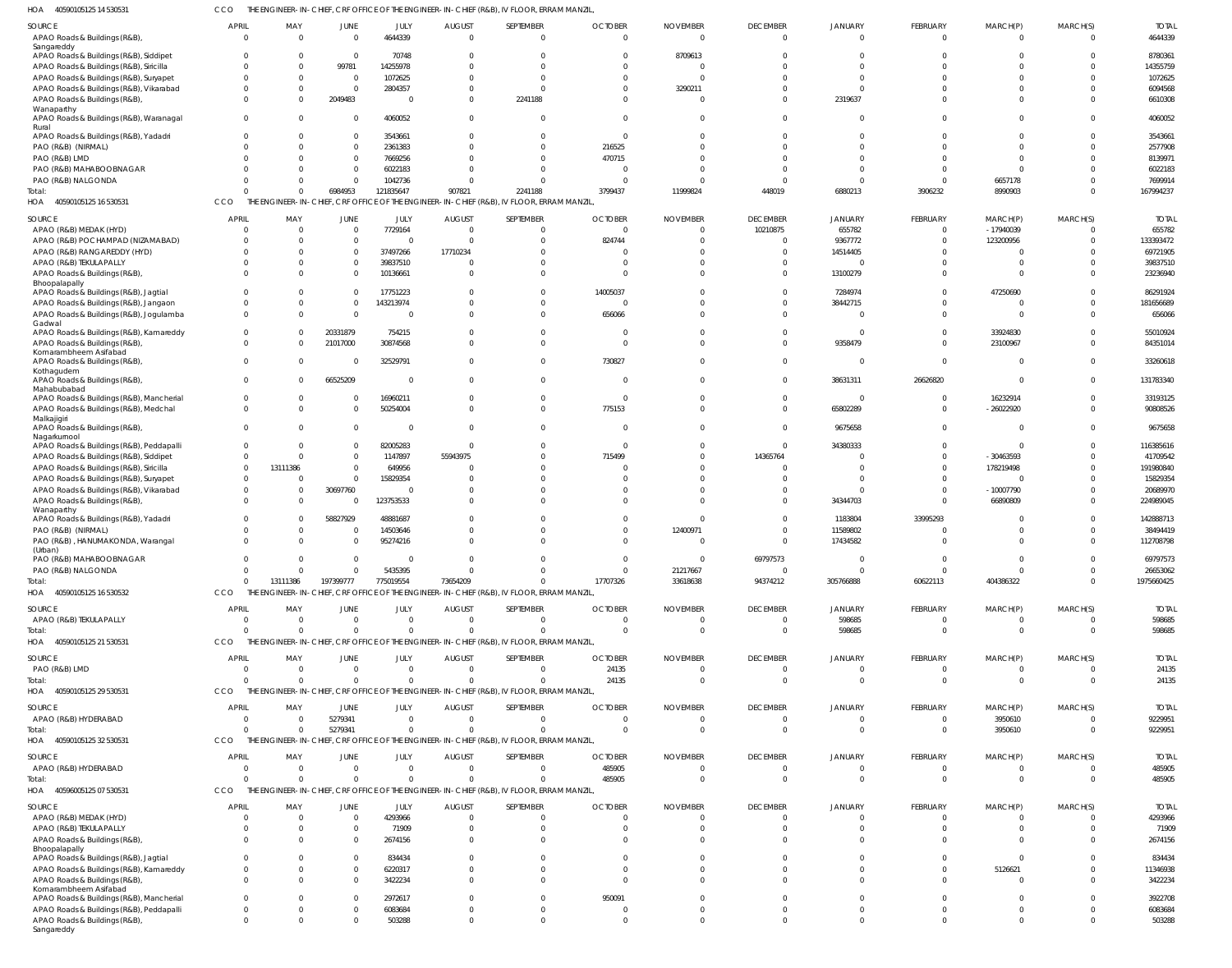CCO THE ENGINEER-IN-CHIEF, CRF OFFICE OF THE ENGINEER-IN-CHIEF (R&B), IV FLOOR, ERRAM MANZIL,

| HOA<br>40596005125 07 530531                                                    |                                  |                              |                                               |                         |                              | The ENGINEER-IN-CHIEF, CRF OFFICE OF THE ENGINEER-IN-CHIEF (R&B), IV FLOOR, ERRAM MANZIL              |                                                                                                                        |                             |                                   |                                  |                        |                               |                            |                         |
|---------------------------------------------------------------------------------|----------------------------------|------------------------------|-----------------------------------------------|-------------------------|------------------------------|-------------------------------------------------------------------------------------------------------|------------------------------------------------------------------------------------------------------------------------|-----------------------------|-----------------------------------|----------------------------------|------------------------|-------------------------------|----------------------------|-------------------------|
| SOURCE<br>PAO (R&B), HANUMAKONDA, Warangal                                      | <b>APRIL</b><br>$\Omega$         | MAY<br>$\Omega$              | <b>JUNE</b><br>$\Omega$                       | JULY<br>3210182         | <b>AUGUST</b><br>$\Omega$    | SEPTEMBER<br>$\Omega$                                                                                 | <b>OCTOBER</b><br>4940338                                                                                              | <b>NOVEMBER</b><br>$\Omega$ | <b>DECEMBER</b><br>$\Omega$       | <b>JANUARY</b><br>$\Omega$       | <b>FEBRUARY</b><br>- 0 | MARCH(P)<br>$\Omega$          | MARCH(S)<br>$\Omega$       | <b>TOTAL</b><br>8150520 |
| (Urban)<br>PAO (R&B) MAHABOOBNAGAR                                              | $\Omega$                         | $\Omega$                     | $\mathbf{0}$                                  | 36500                   | $\Omega$                     | $\Omega$                                                                                              |                                                                                                                        |                             | $\Omega$                          | $\Omega$                         |                        | $\Omega$                      | $\Omega$                   | 36500                   |
| Total:<br>HOA<br>40596005125 29 530531                                          | $\Omega$<br>CCO                  | $\Omega$                     | $\mathbf 0$                                   | 30323287                | $\Omega$                     | $\Omega$<br>THE ENGINEER-IN-CHIEF, CRF OFFICE OF THE ENGINEER-IN-CHIEF (R&B), IV FLOOR, ERRAM MANZIL  | 5890429                                                                                                                |                             | $\Omega$                          | $\Omega$                         | $\Omega$               | 5126621                       | $\Omega$                   | 41340337                |
| <b>SOURCE</b><br>APAO (R&B) HYDERABAD                                           | <b>APRIL</b><br>$\Omega$         | MAY<br>0                     | JUNE<br>1030441                               | JULY<br>$\Omega$        | <b>AUGUST</b><br>$\mathbf 0$ | SEPTEMBER<br>$\Omega$                                                                                 | <b>OCTOBER</b><br>0                                                                                                    | <b>NOVEMBER</b><br>$\Omega$ | <b>DECEMBER</b><br>0              | <b>JANUARY</b><br>$\overline{0}$ | FEBRUARY<br>$\Omega$   | MARCH(P)<br>$\overline{0}$    | MARCH(S)<br>$\Omega$       | <b>TOTAL</b><br>1030441 |
| Total:<br>HOA<br>40596005125 39 530531                                          | $\Omega$<br><b>CCO</b>           | $\mathbf{0}$                 | 1030441                                       | $\Omega$                | $\Omega$                     | $\Omega$                                                                                              | TRANSPORT COMMISSIONER TELANGANA - HOD COMMISSIONER OF TRANSPORT, TRANSPORT BHAVAN, SOMAJIGUDA,                        |                             | $\Omega$                          | $\Omega$                         | $\Omega$               | $\mathbf 0$                   | $\Omega$                   | 1030441                 |
| SOURCE                                                                          | <b>APRIL</b>                     | MAY                          | <b>JUNE</b>                                   | JULY                    | <b>AUGUST</b>                | SEPTEMBER                                                                                             | <b>OCTOBER</b>                                                                                                         | <b>NOVEMBER</b>             | <b>DECEMBER</b>                   | <b>JANUARY</b>                   | <b>FEBRUARY</b>        | MARCH(P)                      | MARCH(S)                   | <b>TOTAL</b>            |
| APAO (R&B) HYDERABAD<br>Total:                                                  | $\Omega$<br>$\Omega$             | $\Omega$<br>$\Omega$         | $\mathbf{0}$<br>$\Omega$                      | $\Omega$<br>$\Omega$    | $\mathbf 0$<br>$\Omega$      | $\Omega$<br>$\Omega$                                                                                  | 101142<br>101142                                                                                                       | $\Omega$<br>$\Omega$        | 0<br>$\Omega$                     | $\circ$<br>$\Omega$              | - 0<br>$\Omega$        | $\overline{0}$<br>$\mathbf 0$ | $\Omega$<br>$\Omega$       | 101142<br>101142        |
| 40596005125 40 530531<br>HOA                                                    | CCO                              |                              | The Registrar, Telangana High Court, Nayapul, |                         |                              |                                                                                                       |                                                                                                                        |                             |                                   |                                  |                        |                               |                            |                         |
| SOURCE<br>APAO Finance & Corporations,<br>Nagarkurnool                          | <b>APRIL</b><br>$\overline{0}$   | MAY<br>$\overline{0}$        | JUNE<br>$\mathbf{0}$                          | JULY<br>$\Omega$        | <b>AUGUST</b><br>$\mathbf 0$ | SEPTEMBER<br>$\Omega$                                                                                 | <b>OCTOBER</b><br>0                                                                                                    | <b>NOVEMBER</b><br>3238966  | <b>DECEMBER</b><br>$\overline{0}$ | <b>JANUARY</b><br>$\overline{0}$ | FEBRUARY<br>$\Omega$   | MARCH(P)<br>$\overline{0}$    | MARCH(S)<br>$\Omega$       | <b>TOTAL</b><br>3238966 |
| APAO Finance & Corporations, Peddapalli                                         | $\mathbf{0}$<br>$\Omega$         | 0<br>$\Omega$                | $\mathbf{0}$<br>$\mathbf{0}$                  |                         | $\Omega$<br>$\Omega$         | $\Omega$<br>$\Omega$                                                                                  | $\Omega$                                                                                                               | $\Omega$<br>35010           | $\Omega$<br>$\Omega$              | $\Omega$<br>$\Omega$             | $\Omega$<br>$\Omega$   | 7516085<br>$\mathbf 0$        |                            | 7516085<br>35010        |
| APAO Finance & Corporations, Siddipet<br>APAO Finance & Corporations, Siricilla | $\mathbf 0$                      | 0                            | 1595520                                       | $\Omega$                | $\Omega$                     | $\Omega$                                                                                              | 677083                                                                                                                 | $\Omega$                    | $\Omega$                          | $\Omega$                         | $\Omega$               | $\mathbf 0$                   | $\Omega$                   | 2272603                 |
| APAO Finance & Corporations,<br>Wanaparthy                                      | $\Omega$                         | $\Omega$                     | $\mathbf 0$                                   |                         | $\Omega$                     | $\Omega$                                                                                              |                                                                                                                        | 20100                       | $\Omega$                          | $\Omega$                         | $\Omega$               | $\mathbf 0$                   |                            | 20100                   |
| APAO, SRSP (FINANCE), WARANGAL RURAL<br>PAO, FINANCE (W & P) DEPT, HYDERABAD    | $\Omega$<br>$\Omega$             | 0<br>$\Omega$                | $\Omega$<br>$\Omega$                          |                         | $\Omega$<br>$\Omega$         | $\Omega$<br>$\Omega$                                                                                  | 0                                                                                                                      | $\Omega$<br>205007          | $\overline{0}$<br>4645415         | $\Omega$<br>175152               |                        | 1022430<br>18751274           | $\Omega$                   | 1022430<br>23776848     |
| PAO, FINANCE (W & P) DEPT, KHAMMAM                                              | $\Omega$                         | $\Omega$                     | $\Omega$                                      | $\Omega$                | $\Omega$                     | $\Omega$                                                                                              |                                                                                                                        | 3093405                     | $\Omega$                          | $\Omega$                         |                        | $\overline{0}$                |                            | 3093405                 |
| PAO, FINANCE (W & P) DEPT,<br>MAHABOOBNAGAR                                     | $\Omega$                         |                              | $\Omega$                                      |                         | $\Omega$                     | $\Omega$                                                                                              |                                                                                                                        | 834699                      | $\Omega$                          | $\Omega$                         | $\Omega$               | $\mathbf 0$                   |                            | 834699                  |
| PAO, FINANCE (W & P) DEPT, NIRMAL<br>PAO, FINANCE (W & P) DEPT, NIZAMABAD       | $\Omega$<br><sup>0</sup>         | $\Omega$<br>$\Omega$         | $\Omega$<br>$\Omega$                          |                         | $\Omega$<br>$\Omega$         | $\Omega$<br>$\Omega$                                                                                  | 0<br><sup>0</sup>                                                                                                      | 14214002<br>146977          | C<br>$\Omega$                     | $\Omega$<br>$\Omega$             |                        | $\Omega$<br>$\Omega$          |                            | 14214002<br>146977      |
| PAO, FINANCE (W & P) DEPT, WARANGAL                                             | $\Omega$                         | 11753984                     | $\mathbf{0}$                                  |                         | $\Omega$                     | $\Omega$                                                                                              | 0                                                                                                                      | 23966455                    | $\Omega$                          | $\Omega$                         | $\Omega$               | $\Omega$                      | $\Omega$                   | 35720439                |
| Total<br>HOA<br>40596005125 44 530531                                           | $\Omega$<br>CCO                  | 11753984                     | 1595520                                       | $\Omega$                | $\Omega$                     | $\Omega$<br>THE ENGINEER-IN-CHIEF, CRF OFFICE OF THE ENGINEER-IN-CHIEF (R&B), IV FLOOR, ERRAM MANZIL  | 677083                                                                                                                 | 45754621                    | 4645415                           | 175152                           | $\Omega$               | 27289789                      | $\Omega$                   | 91891564                |
| SOURCE                                                                          | <b>APRIL</b>                     | MAY                          | JUNE                                          | JULY                    | <b>AUGUST</b>                | SEPTEMBER                                                                                             | <b>OCTOBER</b>                                                                                                         | <b>NOVEMBER</b>             | <b>DECEMBER</b>                   | <b>JANUARY</b>                   | FEBRUARY               | MARCH(P)                      | MARCH(S)                   | <b>TOTAL</b>            |
| APAO (R&B) HYDERABAD                                                            | $\Omega$                         | $\Omega$                     | $\mathbf{0}$                                  | 10351427                | $\mathbf 0$                  | $\Omega$                                                                                              |                                                                                                                        | $\Omega$                    | $\overline{0}$                    | $\Omega$                         | $\Omega$               | $\overline{0}$                | $\Omega$                   | 10351427                |
| Total:<br>40596005125 80 530531<br>HOA                                          | $\Omega$<br>CCO                  | $\Omega$                     | $\Omega$                                      | 10351427                | $\Omega$                     | $\Omega$<br>THE ENGINEER-IN-CHIEF, CRF OFFICE OF THE ENGINEER-IN-CHIEF (R&B), IV FLOOR, ERRAM MANZIL, | $\Omega$                                                                                                               | $\Omega$                    | $\Omega$                          | $\Omega$                         | $\Omega$               | $\mathbf 0$                   | $\Omega$                   | 10351427                |
| SOURCE                                                                          | <b>APRIL</b>                     | MAY                          | JUNE                                          | JULY                    | <b>AUGUST</b>                | SEPTEMBER                                                                                             | <b>OCTOBER</b>                                                                                                         | <b>NOVEMBER</b>             | <b>DECEMBER</b>                   | <b>JANUARY</b>                   | FEBRUARY               | MARCH(P)                      | MARCH(S)                   | <b>TOTAL</b>            |
| APAO (R&B) HYDERABAD                                                            | $\Omega$<br>$\Omega$             | $\mathbf{0}$<br>$\mathbf{0}$ | 127240921<br>127240921                        | 1856182<br>1856182      | $\mathbf 0$<br>$\mathbf 0$   | $\Omega$<br>$\Omega$                                                                                  | 784876<br>784876                                                                                                       | $\Omega$<br>$\Omega$        | 37404507<br>37404507              | $\circ$<br>$\overline{0}$        | 52178573<br>52178573   | $\mathbf 0$<br>$\mathbf 0$    | $\Omega$<br>$\Omega$       | 219465059<br>219465059  |
| Total:<br>40598005225 04 530531<br>HOA                                          | CCO                              |                              |                                               |                         |                              | THE ENGINEER-IN-CHIEF, CRF OFFICE OF THE ENGINEER-IN-CHIEF (R&B), IV FLOOR, ERRAM MANZIL              |                                                                                                                        |                             |                                   |                                  |                        |                               |                            |                         |
| SOURCE                                                                          | <b>APRIL</b>                     | MAY                          | JUNE                                          | JULY                    | <b>AUGUST</b>                | SEPTEMBER                                                                                             | <b>OCTOBER</b>                                                                                                         | <b>NOVEMBER</b>             | <b>DECEMBER</b>                   | <b>JANUARY</b>                   | FEBRUARY               | MARCH(P)                      | MARCH(S)                   | <b>TOTAL</b>            |
| APAO (R&B) HYDERABAD<br>APAO Roads & Buildings (R&B),                           | $\Omega$<br>$\Omega$             | $\Omega$<br>$\Omega$         | 0<br>$\Omega$                                 | - 0<br>$\Omega$         | $\mathbf 0$<br>$\Omega$      | $\Omega$<br>$\Omega$                                                                                  | 451802<br>8685820                                                                                                      |                             | $\Omega$<br>$\Omega$              | $\Omega$<br>$\Omega$             | $\Omega$               | -0<br>$\Omega$                | $\Omega$<br>$\Omega$       | 451802<br>8685820       |
| Kothagudem<br>Total:                                                            | $\Omega$                         | $\Omega$                     | $\Omega$                                      | $\Omega$                | $\Omega$                     | $\Omega$                                                                                              | 9137622                                                                                                                |                             | $\Omega$                          | $\Omega$                         | $\Omega$               | $\Omega$                      | $\Omega$                   | 9137622                 |
| 40700080025 08 530531<br>HOA                                                    | CCO                              |                              |                                               |                         |                              | LAND ADMINISTRATION - HOD CHIEF COMMISSIONER, LAND ADMINISTRATION STATION ROAD, NAMPALLY,             |                                                                                                                        |                             |                                   |                                  |                        |                               |                            |                         |
| <b>SOURCE</b><br>APAO Finance & Corporations, Siricilla                         | <b>APRIL</b><br>$\Omega$         | MAY                          | JUNE<br>$\Omega$                              | <b>JULY</b><br>$\Omega$ | <b>AUGUST</b><br>$\Omega$    | SEPTEMBER<br>$\Omega$                                                                                 | <b>OCTOBER</b><br>$\Omega$                                                                                             | <b>NOVEMBER</b>             | <b>DECEMBER</b><br>$\Omega$       | <b>JANUARY</b><br>3019922        | <b>FEBRUARY</b>        | MARCH(P)<br>$\Omega$          | MARCH(S)<br>$\Omega$       | <b>TOTAL</b><br>3019922 |
| PAO, FINANCE (W & P) DEPT, KARIMNAGAR                                           | $\mathbf{0}$                     | $\Omega$                     | $\mathbf 0$                                   | 2533331                 | $\Omega$                     | $\Omega$                                                                                              | 1195212                                                                                                                |                             | $\Omega$                          | $\circ$                          | $\Omega$               | $\Omega$                      | $\Omega$                   | 3728543                 |
| PAO, FINANCE (W & P) DEPT, MEDAK<br>PAO, FINANCE (W & P) DEPT, RANGA            | $\Omega$<br>$\Omega$             | $\Omega$<br>$\Omega$         | $\mathbf{0}$<br>3415265                       | $\Omega$<br>$\Omega$    | $\Omega$<br>$\Omega$         | $\Omega$<br>$\Omega$                                                                                  | 3889445                                                                                                                |                             | $\Omega$<br>$\Omega$              | $\overline{0}$<br>$\Omega$       | $\Omega$<br>$\Omega$   | $\Omega$<br>$\Omega$          | $\Omega$                   | 3889445<br>3415265      |
| <b>REDDY</b>                                                                    | $\Omega$                         |                              |                                               |                         |                              | $\Omega$                                                                                              |                                                                                                                        |                             |                                   |                                  |                        |                               | $\Omega$                   |                         |
| Total:<br>HOA<br>40700080025 09 530531                                          | CCO                              | $\mathbf 0$                  | 3415265                                       | 2533331                 | $\mathbf 0$                  |                                                                                                       | 5084657<br>REGISTRATION AND STAMPS - HOD INSPECTOR GENERAL, REGISTRATION & STAMPS, Registration Bhavan, Near MJ Market | $\Omega$                    | $\Omega$                          | 3019922                          | $\Omega$               | $\mathbf 0$                   |                            | 14053175                |
| SOURCE                                                                          | <b>APRIL</b>                     | MAY                          | <b>JUNE</b>                                   | JULY                    | <b>AUGUST</b>                | SEPTEMBER                                                                                             | <b>OCTOBER</b>                                                                                                         | <b>NOVEMBER</b>             | <b>DECEMBER</b>                   | <b>JANUARY</b>                   | FEBRUARY               | MARCH(P)                      | MARCH(S)                   | <b>TOTAL</b>            |
| APAO Finance & Corporations, Adilabad<br>APAO Finance & Corporations,           | $\overline{0}$<br>$\Omega$       | 0<br>$\Omega$                | $\mathbf{0}$<br>$\mathbf 0$                   | $\Omega$<br>$\Omega$    | $\mathbf 0$<br>$\Omega$      | $\Omega$<br>$\Omega$                                                                                  | 5755338<br>630723                                                                                                      | $\Omega$                    | $\mathbf 0$<br>$\Omega$           | 1095649<br>$\Omega$              | $\Omega$<br>$\Omega$   | $\overline{0}$<br>$\Omega$    | $\Omega$<br>$\Omega$       | 6850987<br>630723       |
| Sangareddy<br>APAO Finance & Corporations, Siddipet                             | $\Omega$                         |                              | $\Omega$                                      |                         | $\Omega$                     | 2517410                                                                                               |                                                                                                                        |                             | $\Omega$                          | $\Omega$                         |                        |                               |                            | 2517410                 |
| PAO, AMRP (FINANCE) NALGONDA                                                    | $\Omega$                         | $\Omega$                     | $\Omega$                                      |                         | $\Omega$                     | $\Omega$                                                                                              | 600237                                                                                                                 | $\Omega$                    | $\Omega$                          | $\Omega$                         |                        |                               |                            | 600237                  |
| PAO, FINANCE (W & P) DEPT, HYDERABAD<br>PAO, FINANCE (W & P) DEPT, KHAMMAM      | $\Omega$<br>$\Omega$             | $\Omega$                     | $\Omega$<br>$\Omega$                          |                         | $\Omega$<br>$\Omega$         | $\Omega$<br>$\Omega$                                                                                  | 3549303<br>1941459                                                                                                     |                             | $\Omega$<br>$\Omega$              | $\Omega$<br>$\Omega$             |                        |                               |                            | 3549303<br>1941459      |
| PAO, FINANCE (W & P) DEPT,<br>MAHABOOBNAGAR                                     | $\Omega$                         |                              | $\Omega$                                      |                         | $\Omega$                     | $\Omega$                                                                                              | 1606572                                                                                                                |                             | $\Omega$                          | $\Omega$                         |                        | $\Omega$                      |                            | 1606572                 |
| PAO, FINANCE (W & P) DEPT, NIZAMABAD<br>Total:                                  | $\Omega$<br>$\Omega$             | <sup>0</sup><br>$\Omega$     | $\Omega$<br>$\Omega$                          | $\Omega$                | $\Omega$<br>$\Omega$         | $\Omega$<br>2517410                                                                                   | 2207498<br>16291130                                                                                                    | $\Omega$                    | $\Omega$<br>$\Omega$              | $\Omega$<br>1095649              | $\Omega$               | $\Omega$<br>$\Omega$          | $\Omega$<br>$\Omega$       | 2207498<br>19904189     |
| HOA<br>40700080025 10 530531                                                    | CCO                              |                              |                                               |                         |                              |                                                                                                       | COMMISSIONER OF EXCISE - HOD COMMISSIONER OF STATE EXCISE, EXCISE BHAVAN, OPP AJANTA GATE, MJ ROAD,                    |                             |                                   |                                  |                        |                               |                            |                         |
| SOURCE                                                                          | <b>APRIL</b>                     | MAY                          | JUNE                                          | JULY                    | <b>AUGUST</b>                | SEPTEMBER                                                                                             | <b>OCTOBER</b>                                                                                                         | <b>NOVEMBER</b>             | <b>DECEMBER</b>                   | <b>JANUARY</b>                   | FEBRUARY               | MARCH(P)                      | MARCH(S)                   | <b>TOTAL</b>            |
| APAO Finance & Corporations, Adilabad<br>APAO Finance & Corporations,           | $\overline{0}$<br>$\overline{0}$ | 0<br>0                       | $\mathbf{0}$<br>31686                         | 939696<br>1341892       | 1538320<br>$\overline{0}$    | $\Omega$<br>$\Omega$                                                                                  | 0<br>1861899                                                                                                           | $\Omega$<br>$\Omega$        | $\mathbf 0$<br>$\overline{0}$     | $\overline{0}$<br>3653100        | $\Omega$<br>$\Omega$   | $\overline{0}$<br>$\mathbf 0$ | $\Omega$<br>$\Omega$       | 2478016<br>6888577      |
| Sangareddy                                                                      |                                  |                              |                                               |                         |                              |                                                                                                       |                                                                                                                        |                             |                                   |                                  |                        |                               |                            |                         |
| PAO, FINANCE (W & P) DEPT, KARIMNAGAR<br>PAO, FINANCE (W & P) DEPT, NIZAMABAD   | $^{\circ}$<br>$\mathbf 0$        | 0<br>0                       | $\mathbf{0}$<br>$\mathbf 0$                   | 430525<br>3075892       | $\overline{0}$<br>196193     | $\overline{0}$<br>667480                                                                              | 189259<br>1212513                                                                                                      | $\Omega$<br>$\Omega$        | $\Omega$<br>$\Omega$              | 3664882<br>1132020               | $\Omega$<br>$\Omega$   | $\mathbf{0}$<br>$\Omega$      | $\Omega$<br>$\Omega$       | 4284666<br>6284098      |
| PAO, FINANCE (W & P) DEPT, RANGA<br>REDDY                                       | $\Omega$                         | $\Omega$                     | $\Omega$                                      | 6581203                 | 2034680                      | $\overline{0}$                                                                                        | 6873290                                                                                                                | $\Omega$                    | $\Omega$                          | $\Omega$                         | $\Omega$               | $\Omega$                      | $\Omega$                   | 15489173                |
| PAO, FINANCE (W & P) DEPT, WARANGAL                                             | $\Omega$                         | $\Omega$                     | $\mathbf{0}$                                  | 5079348                 | $\Omega$                     | $\overline{0}$                                                                                        | 1834043                                                                                                                | $\Omega$                    | $\Omega$                          | $\overline{0}$                   | $\Omega$               | $\mathbf 0$                   | $\Omega$                   | 6913391                 |
| Total:<br>40700080025 12 530531<br>HOA                                          | $\Omega$<br>CCO                  | $\Omega$                     | 31686                                         | 17448556                | 3769193                      | 667480                                                                                                | 11971004<br>ANTI CORRUPTION BUREAU - HOD DIRECTOR OF ANTI CORRUPTION BUREAU, Road No. 12, Banjara Hills, MLA Colony,   | $\Omega$                    | $\Omega$                          | 8450002                          | $\Omega$               | $\Omega$                      | $\Omega$                   | 42337921                |
| SOURCE                                                                          | <b>APRIL</b>                     | MAY                          | JUNE                                          | JULY                    | <b>AUGUST</b>                | SEPTEMBER                                                                                             | <b>OCTOBER</b>                                                                                                         | <b>NOVEMBER</b>             | <b>DECEMBER</b>                   | <b>JANUARY</b>                   | FEBRUARY               | MARCH(P)                      | MARCH(S)                   | <b>TOTAL</b>            |
| APAO (R&B) HYDERABAD<br>PAO, FINANCE (W & P) DEPT, KARIMNAGAR                   | $\mathbf{0}$<br>$\mathbf{0}$     | 0<br>0                       | $\mathbf{0}$<br>$\Omega$                      | $\Omega$<br>686322      | $\mathbf 0$<br>$\mathbf 0$   | $\Omega$<br>$\Omega$                                                                                  | 588058<br>973718                                                                                                       | $\Omega$<br>$\mathbf 0$     | $\overline{0}$<br>$\mathbf{0}$    | $\overline{0}$<br>$\overline{0}$ | - 0<br>$\Omega$        | -0<br>$\overline{0}$          | $\Omega$<br>$\overline{0}$ | 588058<br>1660040       |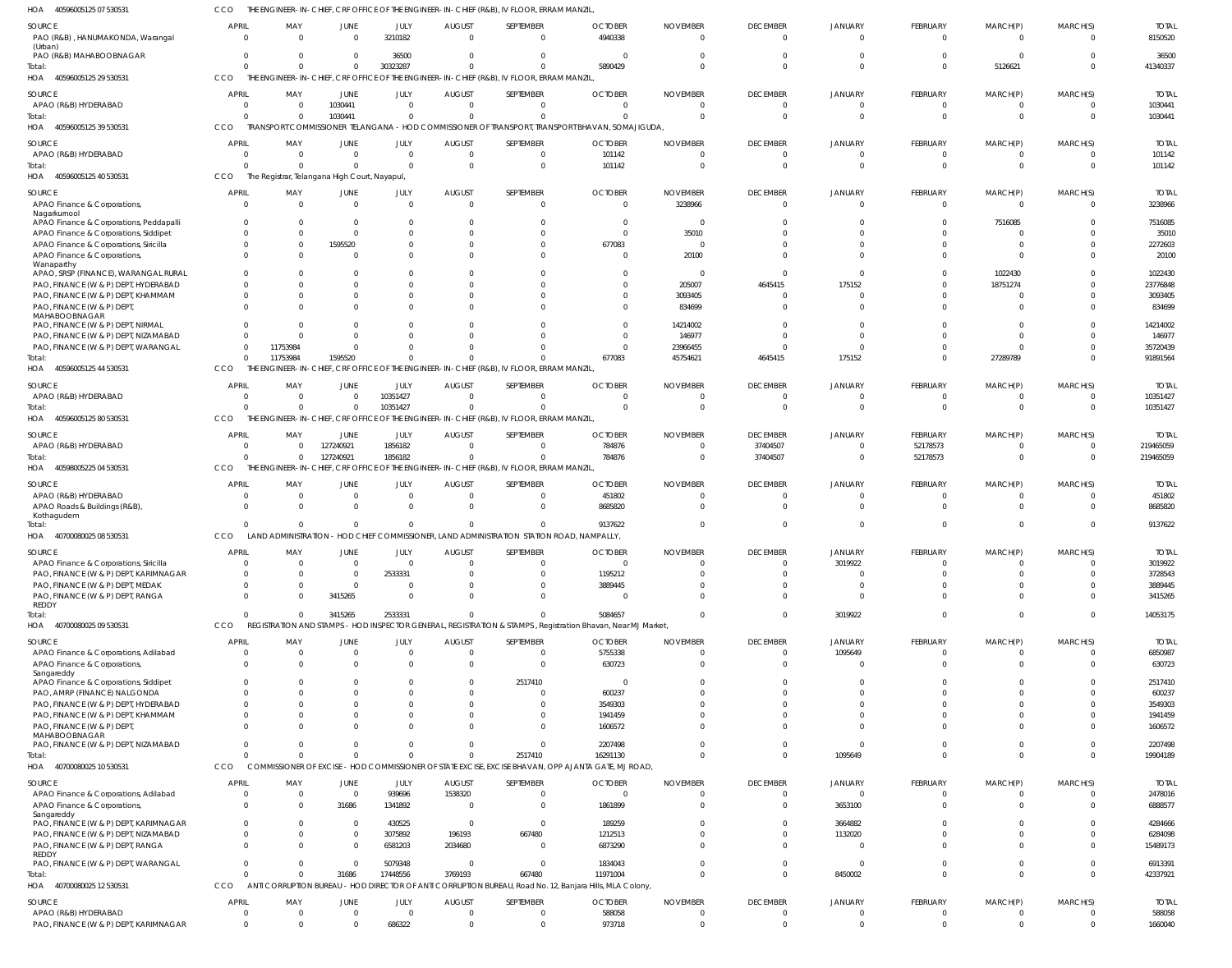ANTI CORRUPTION BUREAU - HOD DIRECTOR OF ANTI CORRUPTION BUREAU, Road No. 12, Banjara Hills, MLA Colony, CCO

| HOA<br>40700080025 12 530531                                                   |                          |                                                  |                         |                        |                                                                      |                                                                                                         | ANTI CORRUPTION BUREAU - HOD DIRECTOR OF ANTI CORRUPTION BUREAU, Road No. 12, Banjara Hills, MLA Colony,           |                             |                                   |                            |                      |                      |                          |                         |
|--------------------------------------------------------------------------------|--------------------------|--------------------------------------------------|-------------------------|------------------------|----------------------------------------------------------------------|---------------------------------------------------------------------------------------------------------|--------------------------------------------------------------------------------------------------------------------|-----------------------------|-----------------------------------|----------------------------|----------------------|----------------------|--------------------------|-------------------------|
| SOURCE<br>PAO, FINANCE (W & P) DEPT, RANGA<br>REDDY                            | <b>APRIL</b><br>$\Omega$ | MAY<br>$\Omega$                                  | JUNE<br>$\overline{0}$  | JULY<br>31000          | <b>AUGUST</b><br>$\Omega$                                            | SEPTEMBER<br>$\overline{0}$                                                                             | <b>OCTOBER</b><br>$\Omega$                                                                                         | <b>NOVEMBER</b><br>$\Omega$ | <b>DECEMBER</b><br>$\overline{0}$ | JANUARY<br>$\Omega$        | FEBRUARY<br>$\Omega$ | MARCH(P)<br>$\Omega$ | MARCH(S)<br>$\Omega$     | <b>TOTAL</b><br>31000   |
| Total:<br>40700080025 13 530531<br>HOA                                         | $\Omega$<br>CCO          |                                                  | $\Omega$                | 717322                 | $\Omega$                                                             | $\mathbf{0}$<br>MCR HRD INSTITUTE - HOD DIRECTOR GENERAL, MCR HRD INSTITUTE, ROAD NO.25, JUBILEE HILLS, | 1561776                                                                                                            |                             | $\Omega$                          | $\Omega$                   | $\Omega$             | $\Omega$             | $\Omega$                 | 2279098                 |
| SOURCE                                                                         | <b>APRIL</b>             | MAY                                              | JUNE                    | JULY                   | <b>AUGUST</b>                                                        | SEPTEMBER                                                                                               | <b>OCTOBER</b>                                                                                                     | <b>NOVEMBER</b>             | <b>DECEMBER</b>                   | JANUARY                    | FEBRUARY             | MARCH(P)             | MARCH(S)                 | <b>TOTAL</b>            |
| PAO, FINANCE (W & P) DEPT, HYDERABAD                                           | $\overline{0}$           | $\Omega$                                         | $\overline{0}$          | $\mathbf 0$            | $\Omega$                                                             | $\mathbf{0}$                                                                                            | 590452                                                                                                             | - 0                         | $\overline{0}$                    | 2799091                    | $\mathbf 0$          | 6381428              | $\Omega$                 | 9770971                 |
| Total:                                                                         | $\Omega$                 |                                                  | $\Omega$                | $\mathbf 0$            | $\Omega$                                                             | $\mathbf 0$                                                                                             | 590452                                                                                                             |                             | $\overline{0}$                    | 2799091                    | $\mathbf{0}$         | 6381428              | $\mathbf 0$              | 9770971                 |
| 40700080025 14 530531<br>HOA                                                   | CCO                      |                                                  |                         |                        |                                                                      |                                                                                                         | CHIEF ELECTORAL OFFICER, ELECTIONS CHIEF ELECTORAL OFFICER & EX-OFFICIO SPL SECY TO GOVT, GEN.ADMN(ELECTIONS) DEPT |                             |                                   |                            |                      |                      |                          |                         |
|                                                                                |                          |                                                  |                         |                        |                                                                      |                                                                                                         |                                                                                                                    |                             |                                   |                            |                      |                      |                          |                         |
| SOURCE<br>APAO Finance & Corporations, Jagtial                                 | <b>APRIL</b><br>$\Omega$ | MAY<br>$\Omega$                                  | JUNE<br>$\Omega$        | JULY<br>$\overline{0}$ | <b>AUGUST</b><br>$\Omega$                                            | SEPTEMBER<br>$\overline{0}$                                                                             | <b>OCTOBER</b><br>$\Omega$                                                                                         | <b>NOVEMBER</b><br>$\cap$   | <b>DECEMBER</b><br>2963424        | JANUARY<br>$\Omega$        | FEBRUARY<br>-0       | MARCH(P)<br>-0       | MARCH(S)<br>$\Omega$     | <b>TOTAL</b><br>2963424 |
| APAO Finance & Corporations, Jangaon                                           | $\Omega$                 |                                                  | $\Omega$                | $\Omega$               | $\Omega$                                                             | $\overline{0}$                                                                                          | 10644962                                                                                                           |                             | $\overline{0}$                    | $\Omega$                   | $\Omega$             | $\Omega$             |                          | 10644962                |
| APAO Finance & Corporations                                                    | $\Omega$                 |                                                  | $\Omega$                | $\Omega$               | $\Omega$                                                             | 3044206                                                                                                 |                                                                                                                    |                             | 573129                            | $\Omega$                   | $\Omega$             | $\Omega$             |                          | 3617335                 |
| Komarambheem Asifabad                                                          |                          |                                                  |                         |                        |                                                                      |                                                                                                         |                                                                                                                    |                             |                                   |                            |                      |                      |                          |                         |
| APAO Finance & Corporations,<br>Kothagudem                                     | $\Omega$                 |                                                  | $\Omega$                | $\Omega$               | $\Omega$                                                             | $\overline{0}$                                                                                          | 3287409                                                                                                            |                             | $\overline{0}$                    | $\Omega$                   | $\Omega$             | $\Omega$             | $\Omega$                 | 3287409                 |
| APAO Finance & Corporations,                                                   | $\Omega$                 |                                                  | $\Omega$                | $\Omega$               | $\Omega$                                                             | $\overline{0}$                                                                                          | 1695549                                                                                                            |                             | 2607581                           | $\Omega$                   | $\Omega$             | 1625716              | $\Omega$                 | 5928846                 |
| Mahabubabad<br>APAO Finance & Corporations, Manchiria                          | $\Omega$                 |                                                  | $\Omega$                | $\Omega$               |                                                                      | $\mathbf 0$                                                                                             | 1603102                                                                                                            |                             | $\overline{0}$                    | 1129983                    |                      | 921064               |                          | 3654149                 |
| APAO Finance & Corporations, Medchal                                           | $\Omega$                 |                                                  | $\Omega$                | $\Omega$               | U                                                                    | $\Omega$                                                                                                |                                                                                                                    |                             | 879205                            | $\Omega$                   | - 0                  | $\Omega$             | $\Omega$                 | 879205                  |
| APAO Finance & Corporations,                                                   | $\Omega$                 |                                                  | $\Omega$                | 209654                 |                                                                      | $\Omega$                                                                                                | $\cap$                                                                                                             |                             | $\overline{0}$                    | $\Omega$                   | $\Omega$             | 3239329              |                          | 3448983                 |
| Nagarkurnool                                                                   |                          |                                                  |                         |                        |                                                                      |                                                                                                         |                                                                                                                    |                             |                                   |                            |                      |                      |                          |                         |
| APAO Finance & Corporations, Peddapalli                                        | $\Omega$                 |                                                  | $\Omega$                | $\Omega$               |                                                                      | $\Omega$                                                                                                |                                                                                                                    |                             | 3872063                           | $\Omega$                   | $\Omega$             | $\Omega$             |                          | 3872063                 |
| APAO Finance & Corporations, Siricilla                                         | $\Omega$                 |                                                  | <sup>0</sup>            | $\Omega$               |                                                                      | $\Omega$                                                                                                | 3563492                                                                                                            |                             | $\Omega$                          |                            |                      | $\Omega$             |                          | 3563492                 |
| APAO Finance & Corporations, Suryapet                                          | $\Omega$                 |                                                  | <sup>0</sup>            | $\Omega$               |                                                                      | $\Omega$                                                                                                |                                                                                                                    |                             | 2562315                           | $\Omega$                   | $\Omega$             | $\Omega$             |                          | 2562315                 |
| APAO Finance & Corporations,<br>Wanaparthy                                     | $\Omega$                 |                                                  | $\Omega$                |                        |                                                                      | $\Omega$                                                                                                | 1876055                                                                                                            |                             | 1383068                           | $\Omega$                   | $\Omega$             | $\Omega$             |                          | 3259123                 |
| APAO Finance & Corporations, Yadadri                                           | $\Omega$                 |                                                  | <sup>0</sup>            |                        |                                                                      | $\Omega$                                                                                                | 3982300                                                                                                            |                             | $\overline{0}$                    | $\Omega$                   |                      | $\Omega$             |                          | 3982300                 |
| APAO, PJP (FINANCE), Jogulamba Gadwal                                          | $\Omega$                 |                                                  | <sup>0</sup>            |                        |                                                                      | $\Omega$                                                                                                |                                                                                                                    |                             | $\overline{0}$                    | 953807                     |                      | - 0                  |                          | 953807                  |
| PAO, FINANCE (W & P) DEPT, KHAMMAM                                             | $\Omega$                 |                                                  | <sup>0</sup>            | $\Omega$               |                                                                      | $\Omega$                                                                                                |                                                                                                                    |                             | 1467137                           | $\Omega$                   |                      | $\Omega$             |                          | 1467137                 |
| PAO, FINANCE (W & P) DEPT, NIRMAL                                              | $\Omega$                 |                                                  | $\Omega$                | $\Omega$               |                                                                      | $\Omega$                                                                                                | 857173                                                                                                             |                             | 1879432                           | $\Omega$                   |                      | 1398338              |                          | 4134943                 |
| PAO, FINANCE (W & P) DEPT, RANGA                                               | $\Omega$                 |                                                  | 78559                   | $\Omega$               | $\Omega$                                                             | $\Omega$                                                                                                |                                                                                                                    |                             | $\Omega$                          | $\Omega$                   |                      | 2672365              |                          | 2750924                 |
| <b>REDDY</b>                                                                   |                          |                                                  |                         |                        |                                                                      |                                                                                                         |                                                                                                                    |                             |                                   |                            |                      |                      |                          |                         |
| Total:                                                                         | $\Omega$                 |                                                  | 78559                   | 209654                 | $\Omega$                                                             | 3044206                                                                                                 | 27510042                                                                                                           |                             | 18187354                          | 2083790                    | $\Omega$             | 9856812              | $\Omega$                 | 60970417                |
| HOA 40700080025 17 530531                                                      | CCO                      |                                                  |                         |                        | The DG of Fire Services, Telangana, BRKR Offices Complex, Tank Bund, |                                                                                                         |                                                                                                                    |                             |                                   |                            |                      |                      |                          |                         |
| SOURCE                                                                         | <b>APRIL</b>             | MAY                                              | JUNE                    | JULY                   | <b>AUGUST</b>                                                        | SEPTEMBER                                                                                               | <b>OCTOBER</b>                                                                                                     | <b>NOVEMBER</b>             | <b>DECEMBER</b>                   | JANUARY                    | FEBRUARY             | MARCH(P)             | MARCH(S)                 | <b>TOTAL</b>            |
| APAO Finance & Corporations,                                                   | $\overline{0}$           |                                                  | 100671                  | $\overline{0}$         | $\Omega$                                                             | $\overline{0}$                                                                                          | 60461                                                                                                              |                             | $\overline{0}$                    | $\Omega$                   | $\Omega$             | $\mathbf 0$          | $\Omega$                 | 161132                  |
| Sangareddy                                                                     |                          |                                                  |                         |                        |                                                                      |                                                                                                         |                                                                                                                    |                             |                                   |                            |                      |                      |                          |                         |
| PAO, FINANCE (W & P) DEPT, KARIMNAGAR                                          | $\Omega$                 |                                                  | 6162                    | 24466                  | - 0                                                                  | $\mathbf 0$                                                                                             | 422386                                                                                                             |                             | $\Omega$                          | $\Omega$                   | $\Omega$             | $\Omega$             |                          | 453014                  |
| PAO, FINANCE (W & P) DEPT, NIZAMABAD                                           | $\Omega$                 |                                                  | $\overline{\mathbf{0}}$ | 4909557                | 550784                                                               | $\mathbf{0}$                                                                                            | 1855725                                                                                                            |                             | $\Omega$                          | $\Omega$                   | $\Omega$             | $\Omega$             | $\Omega$                 | 7316066                 |
| PAO, FINANCE (W & P) DEPT, RANGA<br><b>REDDY</b>                               | $\Omega$                 |                                                  | $\overline{\mathbf{0}}$ | 3621599                | - 0                                                                  | $\overline{0}$                                                                                          | 2283530                                                                                                            |                             | $\Omega$                          | $\Omega$                   | $\Omega$             | $\Omega$             | $\Omega$                 | 5905129                 |
| Total:                                                                         | $\Omega$                 |                                                  | 106833                  | 8555622                | 550784                                                               | $\Omega$                                                                                                | 4622102                                                                                                            |                             | $\Omega$                          | $\Omega$                   | $\Omega$             | $\Omega$             | $\Omega$                 | 13835341                |
| HOA 40700080025 23 530531                                                      | CCO                      | The DG & IG of Prisons, Telangana, Chanchalguda, |                         |                        |                                                                      |                                                                                                         |                                                                                                                    |                             |                                   |                            |                      |                      |                          |                         |
|                                                                                |                          |                                                  |                         |                        |                                                                      |                                                                                                         |                                                                                                                    |                             |                                   |                            |                      |                      |                          |                         |
| SOURCE                                                                         | APRIL                    | MAY                                              | JUNE                    | JULY                   | <b>AUGUST</b>                                                        | SEPTEMBER<br>$\Omega$                                                                                   | <b>OCTOBER</b>                                                                                                     | <b>NOVEMBER</b>             | <b>DECEMBER</b><br>$\Omega$       | <b>JANUARY</b><br>$\Omega$ | FEBRUARY             | MARCH(P)             | MARCH(S)<br><sup>0</sup> | <b>TOTAI</b>            |
| APAO Finance & Corporations, Adilabad<br>PAO, FINANCE (W & P) DEPT, KARIMNAGAR | $\Omega$<br>$\Omega$     |                                                  | $\Omega$<br>$\Omega$    | 883033<br>89184        | $\Omega$                                                             | $\Omega$                                                                                                | 201355                                                                                                             |                             | $\Omega$                          | $\Omega$                   |                      | $\Omega$<br>2051246  |                          | 883033<br>2341785       |
| PAO, FINANCE (W & P) DEPT, NIZAMABAD                                           | $\Omega$                 |                                                  | 0                       | $\Omega$               |                                                                      | $\Omega$                                                                                                | 861396                                                                                                             |                             | $\Omega$                          | 1514901                    |                      | 8104114              |                          | 10480411                |
| PAO, FINANCE (W & P) DEPT, RANGA                                               | $\Omega$                 |                                                  | $\Omega$                | $\Omega$               |                                                                      | $\Omega$                                                                                                | 1883080                                                                                                            |                             | $\Omega$                          | 2358154                    |                      | 24686625             | <sup>0</sup>             | 28927859                |
| REDDY                                                                          |                          |                                                  |                         |                        |                                                                      |                                                                                                         |                                                                                                                    |                             |                                   |                            |                      |                      |                          |                         |
| PAO, FINANCE (W & P) DEPT, WARANGAL                                            | $\Omega$                 |                                                  | $\Omega$                | 1833361                | $\Omega$                                                             | $\overline{0}$                                                                                          | 42907                                                                                                              |                             | $\overline{0}$                    | $\Omega$                   | $\Omega$             | 10656367             | 0                        | 12532635                |
| Total:                                                                         | $\Omega$                 |                                                  | $\Omega$                | 2805578                | $\Omega$                                                             | $\Omega$                                                                                                | 2988738                                                                                                            |                             | $\mathbf{0}$                      | 3873055                    | $\Omega$             | 45498352             | $\Omega$                 | 55165723                |
| HOA 40700080025 26 530531                                                      | CCO                      |                                                  |                         |                        | The DG of Fire Services, Telangana, BRKR Offices Complex, Tank Bund, |                                                                                                         |                                                                                                                    |                             |                                   |                            |                      |                      |                          |                         |
| SOURCE                                                                         | APRIL                    | MAY                                              | <b>JUNE</b>             | JULY                   | <b>AUGUST</b>                                                        | SEPTEMBER                                                                                               | <b>OCTOBER</b>                                                                                                     | <b>NOVEMBER</b>             | <b>DECEMBER</b>                   | JANUARY                    | FEBRUARY             | MARCH(P)             | MARCH(S)                 | <b>TOTAL</b>            |
| PAO, FINANCE (W & P) DEPT, KARIMNAGAR                                          | 0                        | $\Omega$                                         | $\overline{0}$          | $\mathbf{0}$           | $\Omega$                                                             | $\mathbf 0$                                                                                             | 270066                                                                                                             | - 0                         | $\overline{0}$                    | $\mathbf{0}$               | $\mathbf{0}$         | $\overline{0}$       | $\Omega$                 | 270066                  |
| PAO, FINANCE (W & P) DEPT, RANGA                                               | $\Omega$                 |                                                  | $\Omega$                | 1120986                | $\Omega$                                                             | $\mathbf{0}$                                                                                            |                                                                                                                    | $\Omega$                    | $\overline{0}$                    | $\mathbf 0$                | $\mathbf 0$          | $\mathbf 0$          | $\Omega$                 | 1120986                 |
| REDDY                                                                          |                          |                                                  |                         |                        |                                                                      |                                                                                                         |                                                                                                                    |                             |                                   |                            |                      |                      |                          |                         |
| Total:                                                                         | $\Omega$                 | $\Omega$                                         | $\overline{0}$          | 1120986                | $\Omega$                                                             | $\Omega$                                                                                                | 270066                                                                                                             |                             | $\Omega$                          | $\mathbf 0$                | $\Omega$             | $\mathbf 0$          | $\Omega$                 | 1391052                 |
| HOA 40700080025 36 530531                                                      | <b>CCO</b>               |                                                  |                         |                        |                                                                      |                                                                                                         | LAND ADMINISTRATION - HOD CHIEF COMMISSIONER, LAND ADMINISTRATION STATION ROAD, NAMPALLY,                          |                             |                                   |                            |                      |                      |                          |                         |
| SOURCE                                                                         | <b>APRIL</b>             | MAY                                              | JUNE                    | JULY                   | <b>AUGUST</b>                                                        | SEPTEMBER                                                                                               | <b>OCTOBER</b>                                                                                                     | <b>NOVEMBER</b>             | <b>DECEMBER</b>                   | <b>JANUARY</b>             | FEBRUARY             | MARCH(P)             | MARCH(S)                 | <b>TOTAL</b>            |
| APAO Finance & Corporations, Adilabad                                          | $\Omega$                 | $\Omega$                                         | $\Omega$                | $\Omega$               | $\Omega$                                                             | $\Omega$                                                                                                |                                                                                                                    | - 0                         | $\mathbf{0}$                      | 2456631                    | -0                   | -0                   | $\Omega$                 | 2456631                 |
| Total:                                                                         | $\Omega$                 |                                                  | $\Omega$                | $\Omega$               | $\Omega$                                                             | $\Omega$                                                                                                |                                                                                                                    | $\Omega$                    | $\overline{0}$                    | 2456631                    | $\Omega$             | $\overline{0}$       | $\mathbf 0$              | 2456631                 |
| HOA 40700080025 36 530532                                                      | CCO                      |                                                  |                         |                        |                                                                      |                                                                                                         | LAND ADMINISTRATION - HOD CHIEF COMMISSIONER, LAND ADMINISTRATION STATION ROAD, NAMPALLY,                          |                             |                                   |                            |                      |                      |                          |                         |
|                                                                                |                          |                                                  |                         |                        |                                                                      |                                                                                                         |                                                                                                                    |                             |                                   |                            |                      |                      |                          |                         |
| SOURCE                                                                         | <b>APRIL</b>             | MAY                                              | JUNE                    | JULY                   | <b>AUGUST</b>                                                        | SEPTEMBER                                                                                               | <b>OCTOBER</b>                                                                                                     | <b>NOVEMBER</b>             | <b>DECEMBER</b>                   | JANUARY                    | FEBRUARY             | MARCH(P)             | MARCH(S)                 | <b>TOTAL</b>            |
| APAO Finance & Corporations, Manchirial                                        | 0                        | $\Omega$                                         | $\overline{0}$          | 14915000               | $\Omega$                                                             | $\mathbf 0$                                                                                             |                                                                                                                    | $\Omega$                    | $\overline{0}$                    | $\mathbf{0}$               | $\mathbf 0$          | $\mathbf{0}$         | 0                        | 14915000                |
| Total:                                                                         | $\Omega$                 |                                                  | $\Omega$                | 14915000               | $\Omega$                                                             | $\Omega$                                                                                                |                                                                                                                    | $\Omega$                    | $\overline{0}$                    | $\mathbf 0$                | $\mathbf 0$          | $\mathbf 0$          | $\overline{0}$           | 14915000                |
| HOA 40700080025 41 530531                                                      | CCO                      |                                                  |                         |                        |                                                                      | The Member Secretary, State Legal Services Authority, Telangana High Court Complex, Nayapul,            |                                                                                                                    |                             |                                   |                            |                      |                      |                          |                         |
| SOURCE                                                                         | <b>APRIL</b>             | MAY                                              | JUNE                    | JULY                   | <b>AUGUST</b>                                                        | SEPTEMBER                                                                                               | <b>OCTOBER</b>                                                                                                     | <b>NOVEMBER</b>             | <b>DECEMBER</b>                   | JANUARY                    | FEBRUARY             | MARCH(P)             | MARCH(S)                 | <b>TOTAL</b>            |
| PAO, FINANCE (W & P) DEPT, WARANGAL                                            | $\Omega$                 | $\Omega$                                         | $\Omega$                | $\Omega$               | $\Omega$                                                             | $\Omega$                                                                                                | $\Omega$                                                                                                           | $\Omega$                    | $\mathbf{0}$                      | 1908179                    | $\Omega$             | $\mathbf{0}$         | $\Omega$                 | 1908179                 |
| Total:                                                                         | $\Omega$                 | $\Omega$                                         | $\Omega$                | $\Omega$               | $\Omega$                                                             | $\Omega$                                                                                                | $\Omega$                                                                                                           | $\Omega$                    | $\overline{0}$                    | 1908179                    | $\Omega$             | $\mathbf 0$          | $\Omega$                 | 1908179                 |
| HOA 42020120125 77 530531                                                      | CCO                      | SCHOOL EDUCATION                                 |                         |                        | - HOD DIRECTOR OF SCHOOL EDUCATION SAIFABAD                          |                                                                                                         |                                                                                                                    |                             |                                   |                            |                      |                      |                          |                         |
| SOURCE                                                                         | <b>APRIL</b>             | MAY                                              | JUNE                    | JULY                   | <b>AUGUST</b>                                                        | SEPTEMBER                                                                                               | <b>OCTOBER</b>                                                                                                     | <b>NOVEMBER</b>             | <b>DECEMBER</b>                   | JANUARY                    | FEBRUARY             | MARCH(P)             | MARCH(S)                 | <b>TOTAL</b>            |
| APAO Finance & Corporations, Adilabad                                          | $\overline{0}$           | - 0                                              | $\overline{0}$          | $\mathbf 0$            | $\overline{0}$                                                       | $\mathbf 0$                                                                                             | 622672                                                                                                             | $\Omega$                    | $\overline{0}$                    | 1607383                    | $\mathbf 0$          | $\mathbf 0$          | $\mathbf 0$              | 2230055                 |
| APAO Finance & Corporations                                                    | $\Omega$                 |                                                  | 4786046                 | 4523889                | 3621905                                                              | 9044240                                                                                                 | 5105919                                                                                                            |                             | 2660211                           | 6795419                    | $\mathbf 0$          | $\mathbf 0$          | $\Omega$                 | 36537629                |
| Sangareddy                                                                     |                          |                                                  |                         |                        |                                                                      |                                                                                                         |                                                                                                                    |                             |                                   |                            |                      |                      |                          |                         |
| PAO, AMRP (FINANCE) NALGONDA                                                   | $\Omega$                 |                                                  | $\Omega$                | $\mathbf{0}$           | $\Omega$                                                             | $\Omega$                                                                                                |                                                                                                                    |                             | $\Omega$                          | 5026594                    | $\Omega$             | $\Omega$             | $\Omega$                 | 5026594                 |
|                                                                                |                          |                                                  |                         |                        | $\Omega$                                                             | $\overline{0}$                                                                                          | 6332236                                                                                                            |                             | $\Omega$                          | 2600929                    | $\Omega$             | $\Omega$             | $\Omega$                 | 12438564                |
| PAO, FINANCE (W & P) DEPT, KARIMNAGAR                                          | $\Omega$                 |                                                  | 3505399                 | $\mathbf{0}$           |                                                                      |                                                                                                         |                                                                                                                    |                             |                                   |                            |                      |                      |                          |                         |
| PAO, FINANCE (W & P) DEPT, KHAMMAM                                             | $\Omega$                 |                                                  | $\Omega$                | $\mathbf{0}$           | $\Omega$                                                             | $\Omega$                                                                                                | 2386411                                                                                                            |                             | $\Omega$                          | 2167592                    | $\Omega$             | $\Omega$             | <sup>0</sup>             | 4554003                 |
| PAO, FINANCE (W & P) DEPT                                                      | $\Omega$                 |                                                  | $\Omega$                | 1098575                | $\Omega$                                                             | $\Omega$                                                                                                | - 0                                                                                                                |                             | $\Omega$                          | $\overline{0}$             | $\Omega$             | $\Omega$             | <sup>0</sup>             | 1098575                 |
| MAHABOOBNAGAR                                                                  | $\Omega$                 |                                                  |                         |                        | $\Omega$                                                             |                                                                                                         |                                                                                                                    |                             |                                   |                            | $\Omega$             | $\Omega$             | $\Omega$                 |                         |
| PAO, FINANCE (W & P) DEPT, RANGA<br>REDDY                                      |                          |                                                  | 9530                    | $\mathbf{0}$           |                                                                      | $\mathbf{0}$                                                                                            |                                                                                                                    |                             | $\overline{0}$                    | $\overline{0}$             |                      |                      |                          | 9530                    |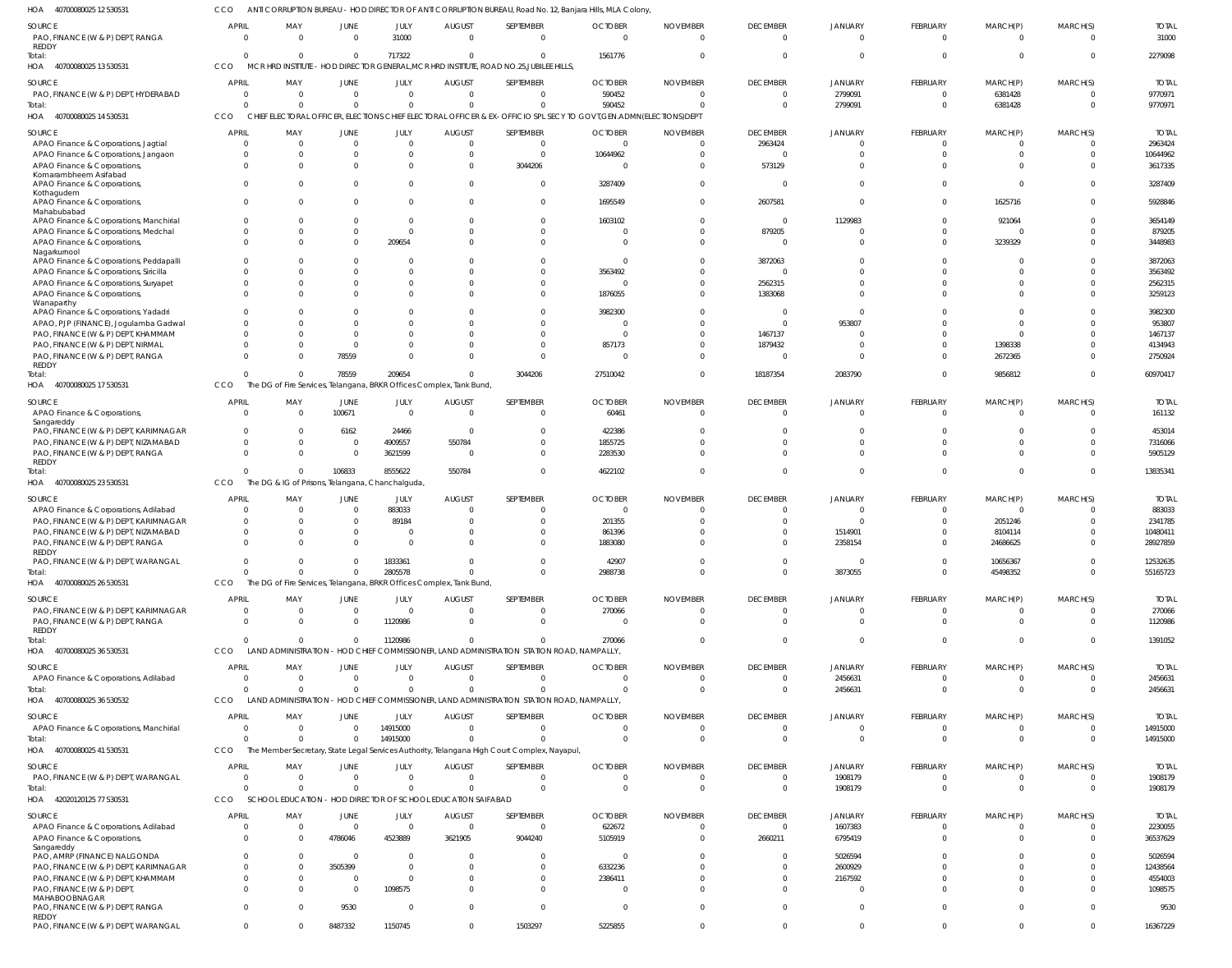| HOA 42020120125 77 530531                                                           | CCO                      | SCHOOL EDUCATION - HOD DIRECTOR OF SCHOOL EDUCATION SAIFABAD |                                  |                            |                                                        |                                                                                                                 |                            |                             |                                   |                           |                             |                      |                      |                          |
|-------------------------------------------------------------------------------------|--------------------------|--------------------------------------------------------------|----------------------------------|----------------------------|--------------------------------------------------------|-----------------------------------------------------------------------------------------------------------------|----------------------------|-----------------------------|-----------------------------------|---------------------------|-----------------------------|----------------------|----------------------|--------------------------|
| SOURCE<br>Total:                                                                    | APRIL<br>$\Omega$        | MAY<br>$\Omega$                                              | JUNE<br>16788307                 | JULY<br>6773209            | <b>AUGUST</b><br>3621905                               | SEPTEMBER<br>10547537                                                                                           | <b>OCTOBER</b><br>19673093 | <b>NOVEMBER</b><br>$\Omega$ | <b>DECEMBER</b><br>2660211        | JANUARY<br>18197917       | <b>FEBRUARY</b><br>$\Omega$ | MARCH(P)<br>$\Omega$ | MARCH(S)<br>$\Omega$ | <b>TOTAL</b><br>78262179 |
| HOA 42020120125 81 530531                                                           | CCO                      | SCHOOL EDUCATION - HOD DIRECTOR OF SCHOOL EDUCATION SAIFABAD |                                  |                            |                                                        |                                                                                                                 |                            |                             |                                   |                           |                             |                      |                      |                          |
| SOURCE<br>APAO Finance & Corporations,<br>Sangareddy                                | <b>APRIL</b><br>$\Omega$ | MAY<br>$\overline{0}$                                        | JUNE<br>$\overline{0}$           | JULY<br>$\overline{0}$     | <b>AUGUST</b><br>$\overline{0}$                        | SEPTEMBER<br>823988                                                                                             | <b>OCTOBER</b><br>672340   | <b>NOVEMBER</b><br>- 0      | <b>DECEMBER</b><br>$\overline{0}$ | JANUARY<br>981346         | FEBRUARY<br>$\Omega$        | MARCH(P)<br>$\Omega$ | MARCH(S)<br>$\Omega$ | <b>TOTAL</b><br>2477674  |
| PAO, FINANCE (W & P) DEPT, WARANGAL                                                 | $\Omega$                 | $\Omega$                                                     | $\Omega$                         | - 0                        | 0                                                      | $\mathbf 0$                                                                                                     | 9359254                    |                             | $\Omega$                          | 2438997                   | $\Omega$                    | $\Omega$             | $\Omega$             | 11798251                 |
| Total:<br>HOA 42020120207 06 530531                                                 | $\Omega$<br>CCO          | $\Omega$                                                     | $\Omega$                         | $\Omega$                   | $\Omega$                                               | 823988<br>Secretary, Telangana Residential Educational Inst. Society Secretary, TREIS, Owaisipura, Masab Tank   | 10031594                   |                             | $\Omega$                          | 3420343                   | $\Omega$                    | $\Omega$             | $\Omega$             | 14275925                 |
| SOURCE                                                                              | APRIL                    | MAY                                                          | JUNE                             | JULY                       | <b>AUGUST</b>                                          | SEPTEMBER                                                                                                       | <b>OCTOBER</b>             | <b>NOVEMBER</b>             | <b>DECEMBER</b>                   | <b>JANUARY</b>            | FEBRUARY                    | MARCH(P)             | MARCH(S)             | <b>TOTAL</b>             |
| PAO, FINANCE (W & P) DEPT, KARIMNAGAR                                               | $\Omega$                 | $\Omega$                                                     | 23248468                         | $\Omega$                   | 1820541                                                | 8372227                                                                                                         |                            |                             | 0                                 | $\Omega$                  | - ( )                       | - 0                  | $\Omega$             | 33441236                 |
| Total:<br>HOA 42020120207 07 530531                                                 | $\Omega$<br>CCO          | $\Omega$                                                     | 23248468                         | $\Omega$                   | 1820541                                                | 8372227<br>Secretary, Telangana Residential Educational Inst. Society Secretary, TREIS, Owaisipura, Masab Tank, |                            |                             | $\mathbf 0$                       | $\Omega$                  | $\Omega$                    | $\Omega$             | $\overline{0}$       | 33441236                 |
|                                                                                     | <b>APRIL</b>             |                                                              |                                  |                            |                                                        |                                                                                                                 | <b>OCTOBER</b>             |                             |                                   |                           |                             |                      | MARCH(S)             |                          |
| SOURCE<br>APAO Finance & Corporations,<br>Sangareddy                                | $\Omega$                 | MAY<br>$\overline{0}$                                        | JUNE<br>$\overline{0}$           | JULY<br>$\overline{0}$     | <b>AUGUST</b><br>1009574                               | SEPTEMBER<br>$\mathbf 0$                                                                                        | -C                         | <b>NOVEMBER</b><br>- 0      | <b>DECEMBER</b><br>2845563        | JANUARY<br>$\mathbf{0}$   | FEBRUARY<br>$\Omega$        | MARCH(P)<br>7560     | $\overline{0}$       | <b>TOTAL</b><br>3862697  |
| PAO, AMRP (FINANCE) NALGONDA<br>PAO, FINANCE (W & P) DEPT, KARIMNAGAR               | $\Omega$<br>$\Omega$     | $\Omega$<br>$\overline{0}$                                   | 743831<br>3984982                | - 0<br>$\Omega$            | - 0<br>0                                               | 0<br>$\Omega$                                                                                                   |                            |                             | $\Omega$<br>$\Omega$              | $\Omega$<br>$\Omega$      | $\Omega$<br>$\Omega$        | $\Omega$<br>5839848  | $\Omega$<br>$\Omega$ | 743831<br>9824830        |
| PAO, FINANCE (W & P) DEPT,<br>MAHABOOBNAGAR                                         | $\Omega$                 | $\Omega$                                                     | 950330                           | $\Omega$                   | $\overline{0}$                                         | $\Omega$                                                                                                        |                            |                             | $\Omega$                          | $\Omega$                  | $\Omega$                    | 153622               | $\Omega$             | 1103952                  |
| PAO, FINANCE (W & P) DEPT, RANGA<br>REDDY                                           | $\Omega$                 | $\Omega$                                                     | $\Omega$                         | $\Omega$                   | $\Omega$                                               | $\Omega$                                                                                                        |                            |                             | $\Omega$                          | $\Omega$                  | $\Omega$                    | 2757161              | $\Omega$             | 2757161                  |
| PAO, FINANCE (W & P) DEPT, WARANGAL                                                 | $\Omega$                 | $\Omega$                                                     | $\overline{0}$                   | $\Omega$                   | 1941396                                                | $\Omega$                                                                                                        | 1260986                    |                             | $\Omega$                          | $\Omega$                  | $\Omega$                    | $\overline{0}$       | $\Omega$             | 3202382                  |
| Total:<br>HOA 4202012021205530531                                                   | $\Omega$<br>CCO          | $\Omega$<br>SCHOOL EDUCATION                                 | 5679143                          | $\Omega$                   | 2950970<br>- HOD DIRECTOR OF SCHOOL EDUCATION SAIFABAD | $\Omega$                                                                                                        | 1260986                    |                             | 2845563                           | $\Omega$                  | $\Omega$                    | 8758191              | $\Omega$             | 21494853                 |
| SOURCE                                                                              | <b>APRIL</b>             | MAY                                                          | JUNE                             | JULY                       | <b>AUGUST</b>                                          | SEPTEMBER                                                                                                       | <b>OCTOBER</b>             | <b>NOVEMBER</b>             | <b>DECEMBER</b>                   | JANUARY                   | FEBRUARY                    | MARCH(P)             | MARCH(S)             | <b>TOTAL</b>             |
| APAO Finance & Corporations, Adilabad                                               | $\Omega$                 | $\overline{0}$                                               | $\overline{0}$                   | 4529217                    | - 0                                                    | 0                                                                                                               | 3903600                    |                             | 0                                 | $\Omega$                  |                             | $\left($             | $\Omega$             | 8432817                  |
| APAO Finance & Corporations,<br>Sangareddy                                          | $\Omega$                 | $\Omega$                                                     | $\Omega$                         | 15195491                   | 0                                                      | U                                                                                                               | 664672                     |                             | $\Omega$                          | 4038142                   | $\Omega$                    | $\Omega$             | $\Omega$             | 19898305                 |
| PAO, FINANCE (W & P) DEPT, KARIMNAGAR                                               | $\Omega$                 | $\Omega$                                                     | $\overline{0}$                   | 11348505                   | 0                                                      | $\Omega$                                                                                                        | 3032938                    |                             | $\Omega$                          | 3240932                   |                             | $\Omega$             | $\Omega$             | 17622375                 |
| PAO, FINANCE (W & P) DEPT, NIZAMABAD<br>PAO, FINANCE (W & P) DEPT, RANGA            | $\Omega$<br>$\Omega$     | $\Omega$<br>$\Omega$                                         | $\Omega$<br>$\Omega$             | 1679180<br>2406436         | 4637658<br>13310823                                    | $\Omega$                                                                                                        | 1126256<br>799744          |                             | $\Omega$                          | 17942418<br>1983613       | $\Omega$                    | $\Omega$<br>$\Omega$ | $\Omega$<br>$\Omega$ | 25385512<br>18500616     |
| REDDY                                                                               |                          |                                                              |                                  |                            |                                                        |                                                                                                                 |                            |                             |                                   |                           |                             |                      |                      |                          |
| PAO, FINANCE (W & P) DEPT, WARANGAL<br>Total:                                       | $\Omega$                 | $\Omega$                                                     | $\overline{0}$<br>$\overline{0}$ | - 0<br>35158829            | $\Omega$<br>17948481                                   |                                                                                                                 | 175787<br>9702997          |                             | $\Omega$<br>$\Omega$              | 6475144<br>33680249       | $\Omega$                    | $\Omega$<br>$\Omega$ | $\Omega$<br>$\Omega$ | 6650931<br>96490556      |
| HOA 42020120225 48 530531                                                           | CCO                      |                                                              |                                  |                            |                                                        | Secretary, Telangana Residential Educational Inst. Society Secretary, TREIS, Owaisipura, Masab Tank             |                            |                             |                                   |                           |                             |                      |                      |                          |
| SOURCE                                                                              | <b>APRIL</b>             | MAY                                                          | JUNE                             | JULY                       | <b>AUGUST</b>                                          | SEPTEMBER                                                                                                       | <b>OCTOBER</b>             | <b>NOVEMBER</b>             | <b>DECEMBER</b>                   | JANUARY                   | FEBRUARY                    | MARCH(P)             | MARCH(S)             | <b>TOTAL</b>             |
| APAO Finance & Corporations, Adilabad<br>APAO Finance & Corporations,<br>Sangareddy | $\Omega$<br>$\Omega$     | $\overline{0}$<br>$\Omega$                                   | 6404127<br>$\Omega$              | $\overline{0}$<br>$\Omega$ | 0<br>$\Omega$                                          | $\mathbf 0$<br>0                                                                                                | - 0<br>267619              |                             | $\overline{0}$<br>$\mathbf 0$     | $\overline{0}$<br>5211416 | $\Omega$<br>$\Omega$        | $\Omega$<br>$\Omega$ | $\Omega$<br>$\Omega$ | 6404127<br>5479035       |
| PAO, AMRP (FINANCE) NALGONDA                                                        | $\Omega$                 | $\mathbf{0}$                                                 | 20136237                         | $\Omega$                   | 7291375                                                | U                                                                                                               | 2207293                    |                             | 5581681                           | $\overline{0}$            |                             | 8792450              | $\Omega$             | 44009036                 |
| PAO, FINANCE (W & P) DEPT, HYDERABAD<br>PAO, FINANCE (W & P) DEPT, KARIMNAGAR       | $\Omega$<br>$\Omega$     | $\overline{0}$<br>$\Omega$                                   | 8141983<br>- 0                   | $\Omega$<br>- 0            | $\Omega$<br>$\Omega$                                   | U                                                                                                               | 5109715<br>320259          |                             | 0<br>$\Omega$                     | $\Omega$<br>6340762       |                             | $\Omega$<br>$\Omega$ |                      | 13251698<br>6661021      |
| PAO, FINANCE (W & P) DEPT, KHAMMAM                                                  | $\Omega$                 | $\overline{0}$                                               | 1995865                          | - 0                        | $\Omega$                                               | 0                                                                                                               | 1935486                    |                             | $\Omega$                          | $\overline{0}$            |                             | $\Omega$             | $\Omega$             | 3931351                  |
| PAO, FINANCE (W & P) DEPT, RANGA<br>REDDY                                           | $\Omega$                 | $\Omega$                                                     | 6036674                          | $\Omega$                   | $\Omega$                                               | 0                                                                                                               | 3286437                    |                             | $\Omega$                          | 2574817                   |                             | $\Omega$             | $\Omega$             | 11897928                 |
| PAO, FINANCE (W & P) DEPT, WARANGAL                                                 | $\Omega$                 | $\Omega$                                                     | $\Omega$                         | 1359391                    | $\Omega$                                               | 0                                                                                                               | 53013                      |                             | $\Omega$                          | $\Omega$                  |                             | $\Omega$             | $\Omega$             | 1412404                  |
| 42020120225 74 530531<br>HOA                                                        | CCO                      | SCHOOL EDUCATION - HOD DIRECTOR OF SCHOOL EDUCATION SAIFABAD | 42714886                         | 1359391                    | 7291375                                                |                                                                                                                 | 13179822                   |                             | 5581681                           | 14126995                  |                             | 8792450              |                      | 93046600                 |
| SOURCE                                                                              | <b>APRIL</b>             | MAY                                                          | JUNE                             | JULY                       | <b>AUGUST</b>                                          | SEPTEMBER                                                                                                       | <b>OCTOBER</b>             | <b>NOVEMBER</b>             | <b>DECEMBER</b>                   | JANUARY                   | FEBRUARY                    | MARCH(P)             | MARCH(S)             | <b>TOTAL</b>             |
| APAO Finance & Corporations,<br>Sangareddy                                          | $\Omega$                 | $\Omega$                                                     | 7306232                          | 2019457                    | $\Omega$                                               | $\Omega$                                                                                                        | $\mathsf{C}$               | $\Omega$                    | $\mathbf 0$                       | 1145437                   | $\Omega$                    | $\Omega$             | 0                    | 10471126                 |
| PAO, FINANCE (W & P) DEPT, HYDERABAD<br>PAO, FINANCE (W & P) DEPT, KARIMNAGAR       | $\Omega$                 | $\Omega$<br>$\Omega$                                         | $\Omega$<br>$\overline{0}$       | 2901231<br>7675439         | $\Omega$<br>$\Omega$                                   | 0                                                                                                               | 3097958<br>129623          |                             | $\Omega$<br>0                     | $\Omega$<br>4034612       | $\Omega$                    | - 0<br>$\Omega$      | -C<br>$\Omega$       | 5999189<br>11839674      |
| Total:                                                                              | $\Omega$                 |                                                              | 7306232                          | 12596127                   |                                                        |                                                                                                                 | 3227581                    |                             | U                                 | 5180049                   | $\Omega$                    | $\Omega$             | $\Omega$             | 28309989                 |
| HOA 42020120225 80 530531                                                           | CCO                      |                                                              |                                  |                            |                                                        | GOVERNMENT EXAMINATIONS - HOD COMMISSIONER FOR GOVERNMENT EXAMINATIONS NAMPALLY                                 |                            |                             |                                   |                           |                             |                      |                      |                          |
| SOURCE<br>PAO, FINANCE (W & P) DEPT, HYDERABAD                                      | <b>APRIL</b>             | MAY<br>$\overline{0}$                                        | JUNE<br>$\Omega$                 | JULY<br>$\Omega$           | <b>AUGUST</b>                                          | SEPTEMBER                                                                                                       | <b>OCTOBER</b>             | <b>NOVEMBER</b><br>- 0      | <b>DECEMBER</b>                   | JANUARY                   | FEBRUARY                    | MARCH(P)             | MARCH(S)             | <b>TOTAL</b>             |
| Total:                                                                              | $\Omega$<br>$\Omega$     | $\Omega$                                                     | $\Omega$                         | $\Omega$                   | 0<br>$\Omega$                                          | $\Omega$<br>$\mathbf 0$                                                                                         | - 0                        |                             | $\mathbf 0$<br>$\mathbf 0$        | 2930132<br>2930132        | $\Omega$<br>$\Omega$        | $\Omega$<br>$\Omega$ | 0<br>$\overline{0}$  | 2930132<br>2930132       |
| HOA 42020120225 83 530531                                                           | CCO                      | <b>SCHOOL EDUCATION</b>                                      |                                  |                            | - HOD DIRECTOR OF SCHOOL EDUCATION SAIFABAD            |                                                                                                                 |                            |                             |                                   |                           |                             |                      |                      |                          |
| SOURCE                                                                              | <b>APRIL</b>             | MAY                                                          | JUNE                             | JULY                       | <b>AUGUST</b>                                          | SEPTEMBER                                                                                                       | <b>OCTOBER</b>             | <b>NOVEMBER</b>             | <b>DECEMBER</b>                   | JANUARY                   | FEBRUARY                    | MARCH(P)             | MARCH(S)             | <b>TOTAL</b>             |
| APAO Finance & Corporations, Adilabad<br>APAO Finance & Corporations,               | - 0<br>$\Omega$          | $\overline{0}$<br>$\Omega$                                   | $\overline{0}$<br>234614         | 1061443<br>148090          | 185457<br>- 0                                          | $\Omega$<br>405208                                                                                              | 1981369                    |                             | $\Omega$<br>$\Omega$              | 2322644<br>$\Omega$       | $\Omega$<br>$\Omega$        | - 0<br>$\Omega$      | $\Omega$<br>$\Omega$ | 5550913<br>787912        |
| Sangareddy                                                                          |                          | $\Omega$                                                     | $\Omega$                         | 671257                     | - 0                                                    | 0                                                                                                               |                            |                             | 0                                 | $\mathbf{0}$              |                             | $\Omega$             | $\Omega$             | 671257                   |
| PAO, AMRP (FINANCE) NALGONDA<br>PAO, FINANCE (W & P) DEPT, KHAMMAM                  | $\Omega$                 | $\Omega$                                                     | $\Omega$                         | - 0                        | $\overline{0}$                                         | 0                                                                                                               | 184483                     |                             | 0                                 | $\Omega$                  |                             | $\Omega$             | $\Omega$             | 184483                   |
| PAO, FINANCE (W & P) DEPT,<br>MAHABOOBNAGAR                                         | $\Omega$                 |                                                              | $\Omega$                         | $\Omega$                   | $\Omega$                                               | U                                                                                                               | 3854413                    |                             | 0                                 | 1097728                   |                             | $\Omega$             | $\Omega$             | 4952141                  |
| PAO, FINANCE (W & P) DEPT, NIZAMABAD                                                |                          | $\Omega$                                                     | $\Omega$                         | 1617208                    | 1085065                                                | 0                                                                                                               | 262026                     |                             | 0                                 | 1164614                   |                             | $\Omega$             | $\Omega$             | 4128913                  |
| PAO, FINANCE (W & P) DEPT, RANGA<br>REDDY                                           | $\Omega$                 | $\Omega$                                                     | $\Omega$                         | - 0                        | $\Omega$                                               | 1093069                                                                                                         | 1172966                    |                             | $\Omega$                          | $\Omega$                  |                             | $\Omega$             | $\Omega$             | 2266035                  |
| PAO, FINANCE (W & P) DEPT, WARANGAL                                                 | $\Omega$                 | $\Omega$                                                     | $\Omega$                         | 214882                     | 0                                                      | 0                                                                                                               |                            |                             | $\Omega$                          | $\overline{0}$            | $\Omega$                    | $\Omega$             | $\Omega$             | 214882                   |
| Total:<br>HOA 42020120225 87 530531                                                 | $\Omega$<br>CCO          | $\Omega$<br><b>SCHOOL EDUCATION</b>                          | 234614                           | 3712880                    | 1270522<br>- HOD DIRECTOR OF SCHOOL EDUCATION SAIFABAD | 1498277                                                                                                         | 7455257                    |                             | $\Omega$                          | 4584986                   | $\Omega$                    | $\Omega$             | $\Omega$             | 18756536                 |
| SOURCE                                                                              | <b>APRIL</b>             | MAY                                                          | JUNE                             | JULY                       | <b>AUGUST</b>                                          | SEPTEMBER                                                                                                       | <b>OCTOBER</b>             | <b>NOVEMBER</b>             | <b>DECEMBER</b>                   | <b>JANUARY</b>            | FEBRUARY                    | MARCH(P)             | MARCH(S)             | <b>TOTAL</b>             |
| APAO Finance & Corporations, Adilabad                                               | $\Omega$                 | $\overline{0}$                                               | $\overline{0}$                   | $\Omega$                   | 0                                                      | 0                                                                                                               | 1199962                    |                             | 0                                 | $\overline{0}$            | $\Omega$                    | $\Omega$             | $\Omega$             | 1199962                  |
| APAO Finance & Corporations,<br>Sangareddy                                          | $\Omega$                 | $\Omega$                                                     | $\Omega$                         | 1164291                    | $\Omega$                                               | $\Omega$                                                                                                        |                            |                             | $\Omega$                          | $\Omega$                  | $\Omega$                    | $\Omega$             | $\Omega$             | 1164291                  |
| PAO, AMRP (FINANCE) NALGONDA                                                        | $\Omega$                 | $\Omega$                                                     | $\Omega$                         | - 0                        | $\overline{0}$                                         | $\Omega$                                                                                                        | - 0                        |                             | $\Omega$                          | 5651391                   |                             |                      | $\Omega$             | 5651391                  |
| PAO, FINANCE (W & P) DEPT, KARIMNAGAR<br>PAO, FINANCE (W & P) DEPT, NIZAMABAD       | $\Omega$<br>$\Omega$     | $\Omega$                                                     | $\Omega$<br>$\Omega$             | 1822560<br>948861          | $\overline{0}$<br>$\overline{0}$                       | 778373<br>0                                                                                                     | 2810667                    |                             | $\Omega$                          | 77954<br>$\Omega$         |                             | $\Omega$             | $\Omega$<br>$\Omega$ | 5489554<br>948861        |
| PAO, FINANCE (W & P) DEPT, WARANGAL                                                 | $\overline{0}$           |                                                              | $\Omega$                         | 8262269                    | 614994                                                 | $\mathbf 0$                                                                                                     | 3331812                    |                             | $\Omega$                          | $\overline{0}$            | $\Omega$                    | $\Omega$             | $\Omega$             | 12209075                 |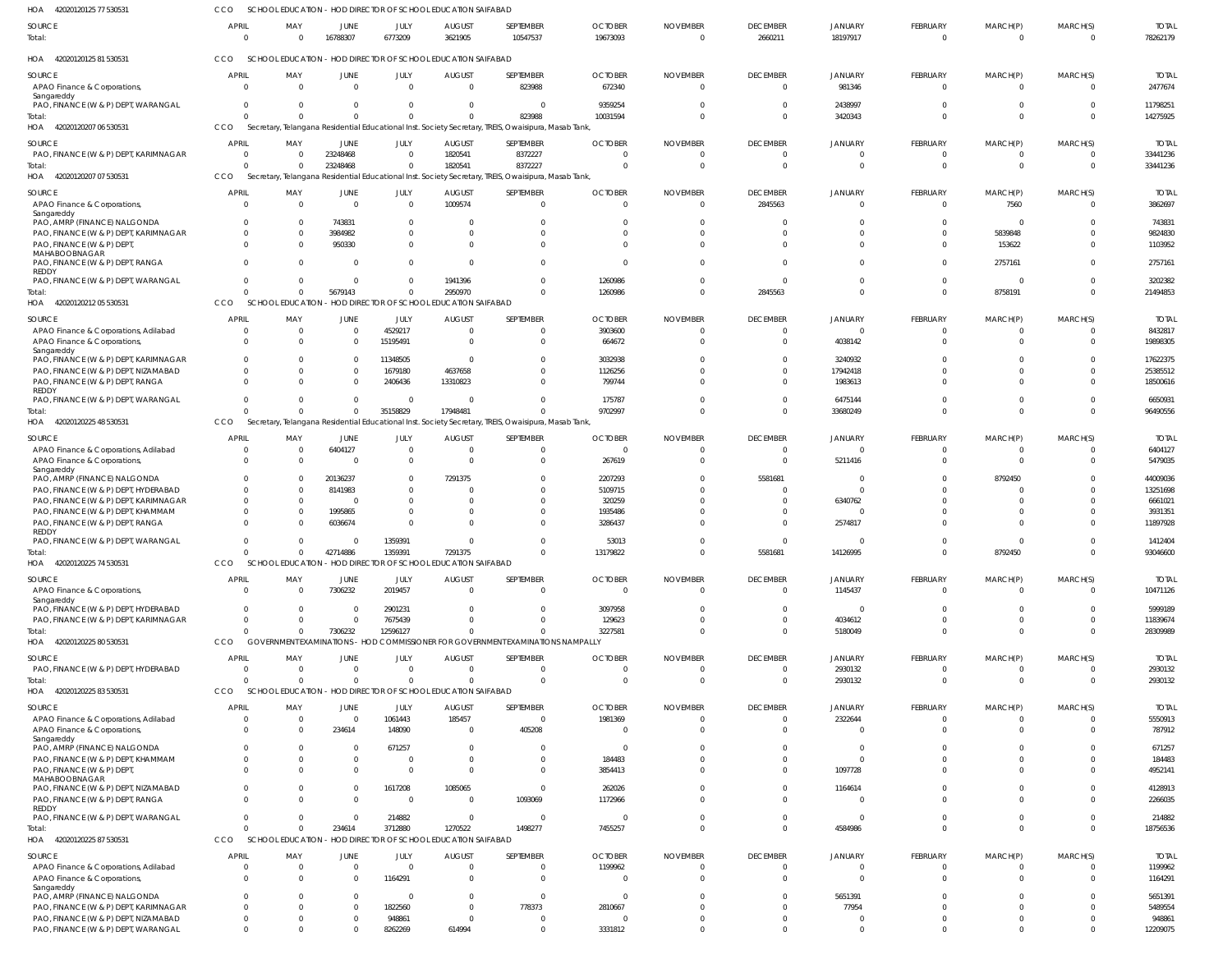| 42020120225 87 530531<br>HOA                                                | CCO                      | SCHOOL EDUCATION - HOD DIRECTOR OF SCHOOL EDUCATION SAIFABAD |                        |                         |                         |                                                                                                        |                           |                             |                                |                    |                         |                      |                            |                          |
|-----------------------------------------------------------------------------|--------------------------|--------------------------------------------------------------|------------------------|-------------------------|-------------------------|--------------------------------------------------------------------------------------------------------|---------------------------|-----------------------------|--------------------------------|--------------------|-------------------------|----------------------|----------------------------|--------------------------|
| SOURCE<br>Total:                                                            | <b>APRIL</b><br>$\Omega$ | MAY<br>$\overline{0}$                                        | JUNE<br>$\overline{0}$ | JULY<br>12197981        | <b>AUGUST</b><br>614994 | SEPTEMBER<br>778373                                                                                    | <b>OCTOBER</b><br>7342441 | <b>NOVEMBER</b><br>$\Omega$ | <b>DECEMBER</b><br>$\mathbf 0$ | JANUARY<br>5729345 | FEBRUARY<br>$\mathbf 0$ | MARCH(P)<br>$\Omega$ | MARCH(S)<br>$\overline{0}$ | <b>TOTAL</b><br>26663134 |
| HOA 42020120307 74 530531                                                   | CCO                      |                                                              |                        |                         |                         | INTERMEDIATE EDUCATION - HOD DIRECTOR, INTERMEDIATE EDUCATION, OPP. LATA TALKIES, NAMPALLY,            |                           |                             |                                |                    |                         |                      |                            |                          |
| SOURCE                                                                      | APRIL                    | MAY                                                          | JUNE                   | JULY                    | <b>AUGUST</b>           | SEPTEMBER                                                                                              | <b>OCTOBER</b>            | <b>NOVEMBER</b>             | <b>DECEMBER</b>                | JANUARY            | FEBRUARY                | MARCH(P)             | MARCH(S)                   | <b>TOTAL</b>             |
| APAO Finance & Corporations, Adilabad<br>APAO Finance & Corporations,       | $\Omega$<br>$\Omega$     | $\overline{0}$<br>$\Omega$                                   | 7485473<br>2555869     | $\Omega$<br>$\Omega$    | 5988392<br>8062537      | 536985<br>$\Omega$                                                                                     | 2847379<br>916646         |                             | $\Omega$<br>$\Omega$           | 1549921<br>188727  | $\Omega$<br>$\Omega$    | 5977532<br>15895639  | $\Omega$<br>$\mathbf 0$    | 24385682<br>27619418     |
| Sangareddy                                                                  |                          |                                                              |                        |                         |                         |                                                                                                        |                           |                             |                                |                    |                         |                      |                            |                          |
| PAO, AMRP (FINANCE) NALGONDA                                                | $\Omega$                 | $\Omega$                                                     | 5399614                | $\Omega$                | 2816332                 |                                                                                                        |                           |                             |                                | 641194             | $\cup$                  | 2251562              | $\Omega$                   | 11108702                 |
| PAO, FINANCE (W & P) DEPT, KARIMNAGAR                                       |                          | $\Omega$                                                     | 3358770                | $\Omega$                | $\Omega$                |                                                                                                        |                           |                             |                                | 400805             | 219815                  | 860344               |                            | 4839734                  |
| PAO, FINANCE (W & P) DEPT, KHAMMAM                                          | $\Omega$                 | $\Omega$                                                     | - 0                    | $\Omega$                | 1478036                 |                                                                                                        |                           |                             |                                | 998401             |                         | 156633               | $\Omega$                   | 2633070                  |
| PAO, FINANCE (W & P) DEPT,                                                  | $\Omega$                 | U                                                            | 98153                  | 2882540                 | 3243122                 | 304403                                                                                                 |                           |                             |                                | 171310             | 2934655                 | 1769863              | $\Omega$                   | 11404046                 |
| MAHABOOBNAGAR<br>PAO, FINANCE (W & P) DEPT, NIZAMABAD                       | $\Omega$                 | $\Omega$                                                     | 8646491                | $\Omega$                | 44947                   | $\Omega$                                                                                               | $\cup$                    |                             |                                | 697680             | $\cup$                  |                      | $\Omega$                   | 9389118                  |
| PAO, FINANCE (W & P) DEPT, RANGA                                            | $\Omega$                 | $\Omega$                                                     | 4483444                | $\Omega$                | $\overline{0}$          | $\Omega$                                                                                               | 928193                    |                             | $\Omega$                       | 520329             | $\cup$                  | 1201890              | $\Omega$                   | 7133856                  |
| REDDY                                                                       |                          |                                                              |                        |                         |                         |                                                                                                        |                           |                             |                                |                    |                         |                      |                            |                          |
| PAO, FINANCE (W & P) DEPT, WARANGAL                                         | $\Omega$                 | $\Omega$                                                     | $\Omega$               | $\Omega$                | 637839                  | 957100                                                                                                 | - (                       |                             | 484528                         |                    | $\cup$                  | 2674374              | $\Omega$                   | 475384                   |
| Total:<br>HOA 42020120325 10 530531                                         | $\Omega$<br>CCO          | $\Omega$                                                     | 32027814               | 2882540                 | 22271205                | 1798488<br>INTERMEDIATE EDUCATION - HOD DIRECTOR, INTERMEDIATE EDUCATION, OPP. LATA TALKIES, NAMPALLY, | 4692218                   |                             | 484528                         | 5168367            | 3154470                 | 30787837             | $\Omega$                   | 103267467                |
|                                                                             |                          |                                                              |                        |                         |                         |                                                                                                        |                           |                             |                                |                    |                         |                      |                            |                          |
| SOURCE                                                                      | <b>APRIL</b>             | MAY                                                          | JUNE                   | JULY                    | <b>AUGUST</b>           | SEPTEMBER                                                                                              | <b>OCTOBER</b>            | <b>NOVEMBER</b>             | <b>DECEMBER</b>                | JANUARY            | FEBRUARY                | MARCH(P)             | MARCH(S)                   | <b>TOTAL</b>             |
| APAO Finance & Corporations, Adilabad                                       | $\Omega$                 | $\overline{0}$                                               | $\mathbf 0$            | 1317963                 | $\overline{0}$          | 514869                                                                                                 | 197288                    |                             | 0                              | 2437894            | $\Omega$                |                      | - 0                        | 4468014                  |
| APAO Finance & Corporations,                                                | $\Omega$                 | $\Omega$                                                     | 761697                 | 4537787                 | $\overline{0}$          | $\mathbf 0$                                                                                            | 1494813                   |                             | $\Omega$                       | 227550             | $\Omega$                | $\Omega$             | $\Omega$                   | 7021847                  |
| Sangareddy<br>PAO, AMRP (FINANCE) NALGONDA                                  | $\Omega$                 | - 0                                                          | 158584                 | 6310521                 | $\mathbf 0$             | 314408                                                                                                 | - 0                       |                             | U                              | 0                  |                         |                      | $\Omega$                   | 6783513                  |
| PAO, FINANCE (W & P) DEPT, HYDERABAD                                        | $\Omega$                 | $\Omega$                                                     | $\mathbf 0$            | 199743                  | $\Omega$                | $\Omega$                                                                                               | 34748                     |                             | $\Omega$                       | $\Omega$           | $\Omega$                |                      | $\Omega$                   | 234491                   |
| PAO, FINANCE (W & P) DEPT, KARIMNAGAR                                       | $\Omega$                 | $\overline{0}$                                               | 4924575                | 6467121                 | $\Omega$                | 0                                                                                                      | 1286781                   |                             | U                              | 4837837            | $\Omega$                |                      | $\Omega$                   | 17516314                 |
| PAO, FINANCE (W & P) DEPT, KHAMMAM                                          | $\Omega$                 | $\Omega$                                                     | 0                      | 15538252                | $\Omega$                | U                                                                                                      | 2988318                   |                             | U                              | $\Omega$           |                         |                      | $\Omega$                   | 18526570                 |
| PAO, FINANCE (W & P) DEPT,                                                  | $\Omega$                 | $\Omega$                                                     | $\Omega$               | 2519853                 | $\Omega$                | $\Omega$                                                                                               | 1537560                   |                             | $\Omega$                       | 3558138            | $\Omega$                | $\Omega$             | $\Omega$                   | 7615551                  |
| MAHABOOBNAGAR                                                               |                          |                                                              |                        |                         |                         |                                                                                                        |                           |                             |                                |                    |                         |                      |                            |                          |
| PAO, FINANCE (W & P) DEPT, NIZAMABAD                                        |                          | $\Omega$                                                     | $\overline{0}$         | 524100                  | $\Omega$                | $\Omega$                                                                                               | 830080                    |                             | $\Omega$                       | $\Omega$           |                         |                      | $\Omega$                   | 1354180                  |
| PAO, FINANCE (W & P) DEPT, RANGA                                            | $\Omega$                 | $\Omega$                                                     | $\Omega$               | 3425785                 | $\Omega$                | $\Omega$                                                                                               | 61184                     |                             | $\Omega$                       | $\Omega$           | $\Omega$                | $\Omega$             | $\Omega$                   | 3486969                  |
| REDDY<br>PAO, FINANCE (W & P) DEPT, WARANGAL                                | $\Omega$                 | $\Omega$                                                     | 431665                 | 2196786                 | $\Omega$                | 206785                                                                                                 | 641785                    |                             | $\Omega$                       | 11520396           | $\Omega$                | $\Omega$             | $\Omega$                   | 14997417                 |
| Total:                                                                      | $\Omega$                 | $\Omega$                                                     | 6276521                | 43037911                | $\Omega$                | 1036062                                                                                                | 9072557                   |                             | $\Omega$                       | 22581815           | $\Omega$                | $\Omega$             | $\Omega$                   | 82004866                 |
| HOA 42020120325 70 530531                                                   | CCO                      |                                                              |                        |                         |                         | COLLEGIATE EDUCATION - HOD DIRECTOR OF COLLEGIATE EDUCATION, OPP. LATA TALKIES, NAMPALLY,              |                           |                             |                                |                    |                         |                      |                            |                          |
|                                                                             |                          |                                                              |                        |                         |                         |                                                                                                        |                           |                             |                                |                    |                         |                      |                            |                          |
| SOURCE                                                                      | <b>APRIL</b>             | MAY                                                          | JUNE                   | JULY                    | <b>AUGUST</b>           | SEPTEMBER                                                                                              | <b>OCTOBER</b>            | <b>NOVEMBER</b>             | <b>DECEMBER</b>                | JANUARY            | FEBRUARY                | MARCH(P)             | MARCH(S)                   | <b>TOTAL</b>             |
| APAO Finance & Corporations, Adilabad                                       | $\Omega$                 | $\mathbf 0$                                                  | 6747192                | 2456419                 | - 0                     | 0                                                                                                      | 2351244                   |                             | $\Omega$                       | $\Omega$           |                         |                      | $\Omega$                   | 11554855                 |
| APAO Finance & Corporations,<br>Sangareddy                                  | $\Omega$                 | $\Omega$                                                     | 3491034                | $\Omega$                | $\Omega$                | $\Omega$                                                                                               | - 0                       |                             | 0                              | 7169379            |                         |                      | $\Omega$                   | 10660413                 |
| APAO Finance & Corporations, Suryapet                                       | $\Omega$                 | $\Omega$                                                     | 3013988                | $\Omega$                | $\Omega$                | U                                                                                                      | $\cup$                    |                             | U                              | $\overline{0}$     |                         |                      | $\Omega$                   | 3013988                  |
| PAO, AMRP (FINANCE) NALGONDA                                                |                          | $\Omega$                                                     | 111258                 | $\Omega$                | $\Omega$                |                                                                                                        | $\cup$                    |                             |                                | $\Omega$           |                         |                      | O                          | 111258                   |
| PAO, FINANCE (W & P) DEPT, HYDERABAD                                        |                          | $\Omega$                                                     | 362467                 | 4859399                 | - 0                     |                                                                                                        |                           |                             |                                | 1429746            |                         |                      | $\Omega$                   | 6651612                  |
| PAO, FINANCE (W & P) DEPT, KARIMNAGAR                                       | $\Omega$                 | $\Omega$                                                     | 6196113                | 20418623                | $\Omega$                |                                                                                                        | 167991                    |                             |                                | $\Omega$           |                         |                      | $\Omega$                   | 26782727                 |
| PAO, FINANCE (W & P) DEPT, KHAMMAM                                          | $\Omega$                 | $\Omega$                                                     | $\overline{0}$         |                         | $\Omega$                |                                                                                                        | 746257                    |                             |                                |                    |                         |                      | $\Omega$                   | 746257                   |
| PAO, FINANCE (W & P) DEPT,                                                  |                          | $\Omega$                                                     | $\Omega$               | 13036774                | 2555842                 |                                                                                                        | 2923751                   |                             |                                | 4789577            |                         |                      | $\Omega$                   | 23305944                 |
| MAHABOOBNAGAR                                                               |                          |                                                              |                        |                         |                         |                                                                                                        |                           |                             |                                |                    |                         |                      |                            |                          |
| PAO, FINANCE (W & P) DEPT, NIZAMABAD                                        | $\Omega$                 | $\Omega$<br>$\Omega$                                         | 6119110                | 12658888                | 1521349                 | $\Omega$<br>U                                                                                          | 2577468                   |                             | U<br>U                         | 1481075            |                         |                      | $\Omega$<br>$\Omega$       | 24357890                 |
| PAO, FINANCE (W & P) DEPT, RANGA<br>REDDY                                   |                          |                                                              | 7334253                | 2735896                 | 4146599                 |                                                                                                        | 10114254                  |                             |                                |                    |                         |                      |                            | 24331002                 |
| PAO, FINANCE (W & P) DEPT, WARANGAL                                         |                          |                                                              | 4349711                | 2521349                 | $\Omega$                | $\Omega$                                                                                               |                           |                             |                                |                    |                         |                      | $\Omega$                   | 6871060                  |
| Total:                                                                      | $\Omega$                 | $\mathbf 0$                                                  | 37725126               | 58687348                | 8223790                 | $\Omega$                                                                                               | 18880965                  |                             | $\Omega$                       | 14869777           | $\Omega$                | $\Omega$             | $\overline{0}$             | 138387006                |
| HOA 42020120325 77 530531                                                   | CCO                      |                                                              |                        |                         |                         | INTERMEDIATE EDUCATION - HOD DIRECTOR, INTERMEDIATE EDUCATION, OPP. LATA TALKIES, NAMPALLY,            |                           |                             |                                |                    |                         |                      |                            |                          |
| SOURCE                                                                      | APRIL                    | MAY                                                          | JUNE                   | <b>JULY</b>             | <b>AUGUST</b>           | SEPTEMBER                                                                                              | <b>OCTOBER</b>            | <b>NOVEMBER</b>             | <b>DECEMBER</b>                | JANUARY            | FEBRUARY                | MARCH(P)             | MARCH(S)                   | <b>TOTAL</b>             |
| APAO Finance & Corporations,                                                | $\Omega$                 | - 0                                                          | $\overline{0}$         | 14397716                | $\overline{0}$          | 5082097                                                                                                | $\Omega$                  |                             | $\Omega$                       | $\Omega$           | $\Omega$                | $\Omega$             | - 0                        | 19479813                 |
| Sangareddy                                                                  |                          |                                                              |                        |                         |                         |                                                                                                        |                           |                             |                                |                    |                         |                      |                            |                          |
| Total:                                                                      | $\Omega$                 | $\Omega$                                                     | $\overline{0}$         | 14397716                | $\Omega$                | 5082097                                                                                                |                           |                             | $\Omega$                       | $\Omega$           | $\Omega$                | $\Omega$             | $\overline{0}$             | 19479813                 |
| HOA 42020210407 74 530531                                                   | CCO                      |                                                              |                        |                         |                         | DIRECTOR, TECHNICAL EDUCATION, 2ND FLOOR, VIDYA BHAVAN, OPP. TO LATA TALKIES                           |                           |                             |                                |                    |                         |                      |                            |                          |
| SOURCE                                                                      | APRIL                    | MAY                                                          | JUNE                   | <b>JULY</b>             | <b>AUGUST</b>           | SEPTEMBER                                                                                              | <b>OCTOBER</b>            | <b>NOVEMBER</b>             | <b>DECEMBER</b>                | JANUARY            | FEBRUARY                | MARCH(P)             | MARCH(S)                   | <b>TOTAL</b>             |
| APAO Finance & Corporations, Adilabad                                       | $\Omega$                 | $\mathbf 0$                                                  | $\Omega$               | $\Omega$                | $\overline{0}$          | 0                                                                                                      | $\Omega$                  |                             | $\Omega$                       | 8715600            | $\Omega$                | $\Omega$             | $\Omega$                   | 8715600                  |
| APAO Finance & Corporations,                                                | $\Omega$                 | $\Omega$                                                     | $\Omega$               | $\Omega$                | 3834473                 | $\Omega$                                                                                               | 2148682                   |                             | <sup>0</sup>                   | 0                  | $\cup$                  | 4738139              | $\Omega$                   | 10721294                 |
| Sangareddy                                                                  |                          |                                                              |                        |                         | - 0                     |                                                                                                        |                           |                             |                                |                    |                         |                      |                            |                          |
| PAO, AMRP (FINANCE) NALGONDA                                                | $\Omega$                 | 0<br>$\Omega$                                                | 6389634<br>$\Omega$    | $\Omega$                | 3497615                 |                                                                                                        |                           |                             |                                | $\Omega$           |                         | 83142                | $\Omega$                   | 6472776<br>3497615       |
| PAO, FINANCE (W & P) DEPT, KARIMNAGAR<br>PAO, FINANCE (W & P) DEPT, KHAMMAM |                          | 0                                                            | $\Omega$               | - 0                     | 13915169                |                                                                                                        |                           |                             |                                | $\Omega$           |                         | $\Omega$             | $\Omega$                   | 13915169                 |
| PAO, FINANCE (W & P) DEPT,                                                  | $\Omega$                 | $\Omega$                                                     | 2108732                | $\Omega$                | 217059                  | 784817                                                                                                 |                           |                             |                                | 5238470            |                         | $\Omega$             | $\Omega$                   | 8349078                  |
| MAHABOOBNAGAR                                                               |                          |                                                              |                        |                         |                         |                                                                                                        |                           |                             |                                |                    |                         |                      |                            |                          |
| PAO, FINANCE (W & P) DEPT, NIZAMABAD                                        |                          | $\Omega$                                                     | - 0                    | $\Omega$                | - 0                     |                                                                                                        |                           |                             |                                | 12540226           |                         | 64124                | $\Omega$                   | 12604350                 |
| PAO, FINANCE (W & P) DEPT, RANGA                                            | $\Omega$                 | $\Omega$                                                     | 6668513                |                         | $\Omega$                |                                                                                                        |                           |                             |                                | 0                  |                         | 3494834              | $\Omega$                   | 10163347                 |
| REDDY<br>PAO, FINANCE (W & P) DEPT, WARANGAL                                | $\Omega$                 | $\Omega$                                                     | $\Omega$               |                         | -0                      | $\Omega$                                                                                               | $\Omega$                  |                             |                                | $\Omega$           |                         | 598111               | $\Omega$                   | 598111                   |
| Total:                                                                      | $\Omega$                 | $\Omega$                                                     | 15166879               |                         | 21464316                | 784817                                                                                                 | 2148682                   |                             | $\Omega$                       | 26494296           | $\Omega$                | 8978350              | $\Omega$                   | 75037340                 |
| HOA 42020210412 05 530531                                                   | CCO                      |                                                              |                        |                         |                         | DIRECTOR, TECHNICAL EDUCATION, 2ND FLOOR, VIDYA BHAVAN, OPP. TO LATA TALKIES                           |                           |                             |                                |                    |                         |                      |                            |                          |
|                                                                             |                          |                                                              |                        |                         |                         |                                                                                                        |                           |                             |                                |                    |                         |                      |                            |                          |
| SOURCE                                                                      | APRIL                    | MAY                                                          | JUNE                   | <b>JULY</b>             | <b>AUGUST</b>           | SEPTEMBER                                                                                              | <b>OCTOBER</b>            | <b>NOVEMBER</b>             | <b>DECEMBER</b>                | JANUARY            | FEBRUARY                | MARCH(P)             | MARCH(S)                   | <b>TOTAL</b>             |
| PAO, FINANCE (W & P) DEPT, RANGA<br>REDDY                                   | $\Omega$                 | $\Omega$                                                     | $\Omega$               | $\Omega$                | $\Omega$                | $\mathbf 0$                                                                                            | $\Omega$                  |                             | $\Omega$                       | 169056             | $\Omega$                | $\Omega$             | $\overline{0}$             | 169056                   |
| Total:                                                                      | $\Omega$                 | $\Omega$                                                     | $\Omega$               |                         | $\Omega$                | $\Omega$                                                                                               |                           |                             | $\Omega$                       | 169056             | $\Omega$                | $\Omega$             | $\overline{0}$             | 169056                   |
| HOA 42020210425 74 530531                                                   | CCO                      |                                                              |                        |                         |                         | DIRECTOR, TECHNICAL EDUCATION, 2ND FLOOR, VIDYA BHAVAN, OPP. TO LATA TALKIES                           |                           |                             |                                |                    |                         |                      |                            |                          |
|                                                                             | <b>APRIL</b>             |                                                              |                        |                         | <b>AUGUST</b>           | SEPTEMBER                                                                                              | <b>OCTOBER</b>            | <b>NOVEMBER</b>             |                                |                    |                         |                      |                            | <b>TOTAI</b>             |
| SOURCE<br>APAO Finance & Corporations,                                      | $\Omega$                 | MAY<br>$\Omega$                                              | JUNE<br>$\Omega$       | <b>JULY</b><br>$\Omega$ | 7735786                 | 12261078                                                                                               | $\Omega$                  |                             | <b>DECEMBER</b><br>$\Omega$    | JANUARY<br>0       | FEBRUARY<br>$\cup$      | MARCH(P)             | MARCH(S)<br>$\Omega$       | 19996864                 |
| Sangareddy                                                                  |                          |                                                              |                        |                         |                         |                                                                                                        |                           |                             |                                |                    |                         |                      |                            |                          |
| PAO, FINANCE (W & P) DEPT, HYDERABAD                                        | $\Omega$                 | $\Omega$                                                     | $\Omega$               | 17263848                | - 0                     | 0                                                                                                      | 512982                    |                             |                                | $\Omega$           | $\Omega$                |                      | $\Omega$                   | 17776830                 |
| PAO, FINANCE (W & P) DEPT,                                                  | $\Omega$                 | $\Omega$                                                     | $\Omega$               | 1613313                 | $\overline{0}$          | $\Omega$                                                                                               |                           |                             | 0                              | $\Omega$           | $\Omega$                | $\Omega$             | $\Omega$                   | 1613313                  |
| MAHABOOBNAGAR<br>Total:                                                     | $\Omega$                 | $\Omega$                                                     | $\Omega$               | 18877161                | 7735786                 | 12261078                                                                                               | 512982                    |                             |                                | $\Omega$           |                         |                      | $\Omega$                   | 39387007                 |
|                                                                             |                          |                                                              |                        |                         |                         |                                                                                                        |                           |                             |                                |                    |                         |                      |                            |                          |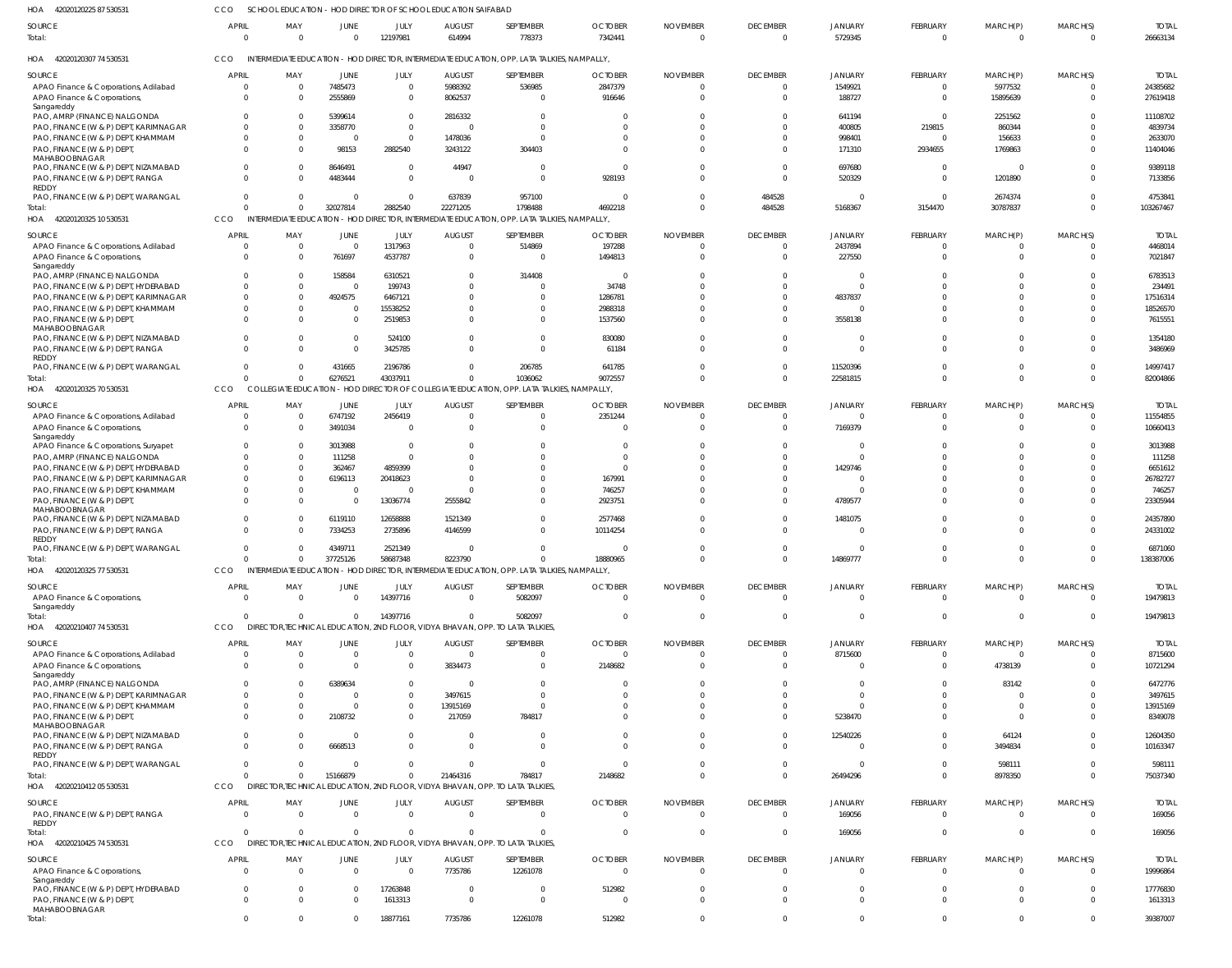42020310225 04 530531 HOA 42020480025 08 530531 42100111007 05 530531 42100111025 22 530531 HOA 42100111025 27 530531 42100111025 28 530531 42100111025 70 530531 42100320025 05 530531 HOA 42100410725 74 530531 HOA HOA HOA HOA HOA HOA DIRECTOR, SPORTS AUTHORITY OF TELANGANA L.B.STADIUM CULTURAL AFFAIRS - HOD DIRECTOR OF CULTURAL AFFAIRS KALABHAVAN,RAVINDRA BHARATHI COMPLEX The Director of Health, Govt. of TS, Sultan Bazar, The Director, Medical Education, DMS Compound, Koti, The Director of Health, Govt. of TS, Sultan Bazar, The Director of Health, Govt. of TS, Sultan Bazar, The Deputy Secretary to Government, Health, Medical and Welfare Department, Secretariat, The Commissioner, O/o The Commissioner, Dept of AYUSH 5th Floor, APGLI Building, Abids The Director of Health, Govt. of TS, Sultan Bazar, CCO CCO **CCO** CCO CCO **CCO** CCO CCO CCO.  $\Omega$ 0 0  $\Omega$ 0  $\Omega$  $\Omega$ 0 0  $\Omega$ 0 0  $\Omega$ 0  $\Omega$ 0 0 0 25029719 0 18757446 165054717 0  $\Omega$ 0 0 0 52519738 0 0 117655976 0  $\Omega$  $\Omega$ 3756325 4985288 10078768 0 7428878 45189621 0  $\Omega$ 1055712 761834 0 8738949 0 682333 68978949  $\Omega$  $\Omega$ 0 0 106197 6081294 0 14348660 128521726 17850  $\Omega$ 0 1652490 17605971  $\Omega$  $\Omega$ 0  $\Omega$  $\Omega$  $\Omega$ 0 0 6057944  $\Omega$ 0 37524  $\Omega$ 0  $\Omega$ 0 0 3805109 26143307 0 15132594 264338502 0 8893703 21099242 0 1987540 16229134 0 1675066 8125953 0  $\Omega$ 0 0 0  $\Omega$ 2398565 12552794 395846027 0 10580917 0 0 0  $\Omega$ 0 0  $\Omega$ 0  $\Omega$ 0 0 0 144820909 2398565 70615295 1193711471 17850 19474620 22154954 6170649 34548049 APAO Finance & Corporations, Jangaon APAO Finance & Corporations, Kamareddy APAO Finance & Corporations, Kothagudem APAO Finance & Corporations, Manchirial APAO Finance & Corporations, Medchal APAO Finance & Corporations, Nagarkurnool APAO Finance & Corporations, Sangareddy APAO Finance & Corporations, Siddipet APAO Finance & Corporations, Siricilla APAO Finance & Corporations, Wanaparthy APAO Finance & Corporations, Yadadri APAO, PJP (FINANCE), Jogulamba Gadwal PAO, AMRP (FINANCE) NALGONDA PAO, FINANCE (W & P) DEPT, HYDERABAD PAO, FINANCE (W & P) DEPT, KARIMNAGAR PAO, FINANCE (W & P) DEPT, KHAMMAM PAO, FINANCE (W & P) DEPT, MEDAK PAO, FINANCE (W & P) DEPT, NIRMAL PAO, FINANCE (W & P) DEPT, NIZAMABAD PAO, FINANCE (W & P) DEPT, HYDERABAD APAO Finance & Corporations, Adilabad APAO Finance & Corporations, Sangareddy PAO, AMRP (FINANCE) NALGONDA PAO, FINANCE (W & P) DEPT, HYDERABAD PAO, FINANCE (W & P) DEPT, KARIMNAGAR PAO, FINANCE (W & P) DEPT, KHAMMAM PAO, FINANCE (W & P) DEPT, MAHABOOBNAGAR PAO, FINANCE (W & P) DEPT, NIZAMABAD PAO, FINANCE (W & P) DEPT, WARANGAL APAO Finance & Corporations, Adilabad APAO Finance & Corporations, Siddipet PAO, AMRP (FINANCE) NALGONDA PAO, FINANCE (W & P) DEPT, HYDERABAD PAO, FINANCE (W & P) DEPT, KARIMNAGAR PAO, FINANCE (W & P) DEPT, MAHABOOBNAGAR PAO, FINANCE (W & P) DEPT, NIZAMABAD PAO, FINANCE (W & P) DEPT, WARANGAL PAO, FINANCE (W & P) DEPT, WARANGAL PAO, FINANCE (W & P) DEPT, MAHABOOBNAGAR PAO, FINANCE (W & P) DEPT, HYDERABAD PAO, FINANCE (W & P) DEPT, HYDERABAD APAO Finance & Corporations, Siddipet PAO, FINANCE (W & P) DEPT, HYDERABAD PAO, FINANCE (W & P) DEPT, KARIMNAGAR PAO, FINANCE (W & P) DEPT, KHAMMAM PAO, FINANCE (W & P) DEPT, MAHABOOBNAGAR PAO, FINANCE (W & P) DEPT, NIZAMABAD SOURCE SOURCE **SOURCE** SOURCE SOURCE **SOURCE** SOURCE **SOURCE** SOURCE 0 0  $\Omega$ 0  $\Omega$ 0 0 0 0 0  $\Omega$  $\Omega$  $\Omega$ 0  $\Omega$ 0  $\Omega$  $\Omega$ 0  $\Omega$ 0  $\Omega$ 0 0  $\Omega$ 0  $\Omega$  $\Omega$  $\Omega$ 0 0 0 0  $\Omega$ 0  $\Omega$ 0  $\Omega$ 0 0 0 0 0 0 0  $\Omega$ 0 APRIL APRIL APRIL APRIL APRIL APRIL APRIL APRIL **APRIL** 0 0 0 0 0 0 0 0 0 0 0  $\Omega$  $\Omega$ 0 0 0  $\Omega$  $\bigcap$ 0  $\Omega$ 0 0 0 0  $\sqrt{0}$ 0 0  $\sqrt{0}$  $\Omega$ 0 0 0 0  $\Omega$ 0  $\Omega$ 0  $\Omega$ 0 0 0 0 0 0 0 0 0 MAY MAY MAY MAY MAY MAY MAY MAY MAY 0 0  $\Omega$ 0  $\Omega$ 2647467 2021779 0 2864278 0 0 0  $\Omega$ 2608879 6952317 0  $\Omega$ 3279468 4655531 0 3990011  $\Omega$ 1605284 1612468 1380320 2776887 4629698 2762778 0  $\mathfrak{c}$ 92169004 0  $\Omega$ 72885713 0  $\Omega$  $\mathbf 0$  $\Omega$ 0 0 0 0  $\Omega$ 0 0 0 0 JUNE JUNE JUNE **JUNE** JUNE JUNE JUNE JUNE JUNE  $\Omega$ 161014 1764925 0 2255772 0  $\Omega$ 6125972 3172655 0  $\sqrt{2}$ 1567470 4313426 2628511 1963833 2484800 1572870 14984245 9524245 0 0  $\Omega$ 0  $\Omega$  $\bigcap$ 0  $\Omega$  $\Omega$  $\Omega$ 5549735 13536290  $\bigcap$ 6142285 647294 16911860 35573273 39295239 0  $\bigcap$ 0 3756325 0  $\Omega$ 2406299 0 0 2578989 JULY JULY JULY JULY JULY JULY JULY JULY JULY 8157643 0  $\Omega$ 0  $\Omega$ 0 0 0 0 0 1618008  $\Omega$ 0 0  $\Omega$ 0  $\Omega$ 303117 0  $\Omega$ 3145086 2534059 0 0  $\Omega$ 0  $\Omega$  $\Omega$ 1749733 0 0  $\Omega$ 7233712  $\Omega$ 37955909  $\Omega$ 0  $\Omega$ 0 1055712 761834 0  $\Omega$ 0 0 0 0 AUGUST AUGUST AUGUST AUGUST AUGUST AUGUST AUGUST AUGUST AUGUST  $\Omega$ 8549276  $\Omega$ 0  $\Omega$ 0  $\Omega$  $\Omega$ 0 0 189673  $\Omega$ 0 0  $\Omega$ 0 0 0 0  $\Omega$  $\Omega$  $\Omega$ 0 304055 378278 0  $\Omega$ 0 0 14015605 30138057 13823700 1993715  $\Omega$ 8305542 702330 0  $\Omega$  $\Omega$ 0  $\Omega$ 106197  $\bigcap$ 0 0 0 0 SEPTEMBER SEPTEMBER SEPTEMBER **SEPTEMBER** SEPTEMBER SEPTEMBER SEPTEMBER SEPTEMBER SEPTEMBER  $\Omega$ 405815  $\Omega$ 0  $\Omega$ 0  $\Omega$  $\Omega$ 0 204639 0  $\Omega$  $\Omega$ 0 796230 0 0 06552 4578058  $\Omega$  $\Omega$  $\Omega$ 6994035  $\Omega$  $\Omega$ 0 7354625 0 0 10008421 22365031 7165997 24109455 992411 4766216 28854274 30259921 17850  $\Omega$ 0 1652490 128449 7636052 6093238 166527 3401176 180529 **OCTOBER OCTOBER OCTOBER OCTOBER** OCTOBER **OCTOBER** OCTOBER **OCTOBER OCTOBER** 0 0  $\Omega$ 0  $\sqrt{2}$ 0  $\Omega$  $\Omega$ 0 0 0  $\Omega$ 0 0  $\bigcap$ 0 0  $\bigcap$ 0  $\bigcap$ 0  $\Omega$ 0 0  $\bigcap$ 0  $\Omega$ 0  $\Omega$ 0  $\Omega$  $\bigcap$  $\Omega$  $\sqrt{2}$ 0  $\bigcap$ 0  $\Omega$  $\Omega$ 0 0 0 0 0 0 6057944 0 NOVEMBER NOVEMBER NOVEMBER NOVEMBER NOVEMBER NOVEMBER NOVEMBER NOVEMBER NOVEMBER  $\Omega$ 0  $\Omega$ 0  $\Omega$ 0 0 0 0 0  $\Omega$ 0  $\Omega$ 0  $\Omega$ 0  $\Omega$  $\bigcap$ 0  $\Omega$ 0  $\Omega$ 37524  $\Omega$  $\bigcap$ 0  $\Omega$  $\Omega$  $\bigcap$ 0 0  $\Omega$  $\Omega$  $\Omega$ 0  $\Omega$ 0  $\Omega$  $\Omega$  $\Omega$  $\bigcap$ 0  $\cap$ 2862484 0 0 942625 DECEMBER DECEMBER DECEMBER **DECEMBER** DECEMBER DECEMBER DECEMBER DECEMBER DECEMBER 7141322 0 3596836 0 1673788 0  $\Omega$ 0 1899523 0  $\mathfrak{g}$ 0  $\Omega$ 0 2139061 4137780 0  $\Omega$ 5554997  $\Omega$ 161680 1400105 9243801 0  $\Omega$ 0 4327008  $\mathfrak{g}$ 0 2223605 7126303 20299544 23305065 50735054 90170819 67667058 2811054  $\Omega$ 8893703 21099242  $\Omega$ 0 0 0  $\Omega$ 1987540 0 JANUARY JANUARY JANUARY JANUARY JANUARY JANUARY JANUARY JANUARY JANUARY 0 0  $\Omega$ 2705160  $\Omega$ 0  $\Omega$  $\Omega$  $\sqrt{2}$ 0 0  $\Omega$ 0 13523974  $\sqrt{2}$ 0  $\Omega$  $\Omega$ 0  $\Omega$ 0 200836 456896 0  $\Omega$ 0 1017334  $\Omega$  $\Omega$ 0 1478241 0  $\Omega$  $\Omega$ 0 0 6647712  $\Omega$ 0 0 0 0  $\Omega$ 0 0  $\Omega$  $\Omega$ FEBRUARY FEBRUARY FEBRUARY **FFBRUARY** FEBRUARY FEBRUARY FEBRUARY FEBRUARY FEBRUARY  $\Omega$ 0  $\Omega$ 0  $\Omega$ 0  $\Omega$  $\Omega$  $\Omega$ 0  $\Omega$  $\Omega$  $\Omega$ 0  $\Omega$ 0  $\Omega$  $\Omega$ 0 2398565 5161401 770156 3236639  $\Omega$  $\Omega$ 0 2482083  $\Omega$ 902515 0 151660593 244185434  $\Omega$  $\Omega$  $\mathbf 0$  $\Omega$ 0  $\Omega$ 10580917 0  $\Omega$ 0  $\Omega$ 0 0 0 0 MARCH(P) MARCH(P) MARCH(P) MARCH(P) MARCH(P) MARCH(P) MARCH(P) MARCH(P) MARCH(P)  $\Omega$ 0  $\Omega$ 0  $\Omega$ 0  $\Omega$  $\Omega$ 0 0  $\bigcap$  $\Omega$  $\Omega$ 0  $\bigcap$ 0  $\Omega$  $\bigcap$ 0  $\bigcap$ 0  $\Omega$ 0 0  $\bigcap$ 0  $\Omega$  $\Omega$  $\Omega$ 0 0  $\Omega$  $\Omega$  $\Omega$ 0  $\Omega$ 0  $\Omega$ 0 0 0 0 0 0  $\Omega$ 0 0 MARCH(S) MARCH(S) MARCH(S) MARCH(S) MARCH(S) MARCH(S) MARCH(S) MARCH(S) MARCH(S) 15298965 9116105 5361761 2705160 3929560 2647467 2021779 6125972 7936456 204639 1807681 1567470 4313426 18761364 11851441 6622580 1572870 18663382 24312831 2398565 12458178 4905156 21574179 1916523 1758598 2776887 19810748 2762778 2652248 31797366 318473519 285474675 62784232 125260472 158110346 132796935 79013926 17850 19474620 22154954 6170649 234646 7636052 11362021 166527 11446660 3702143 TOTAL TOTAL TOTAL TOTAL TOTAL TOTAL TOTAL TOTAL TOTAL Total: Total: Total: Total: Total: Total: Total: Total: Total: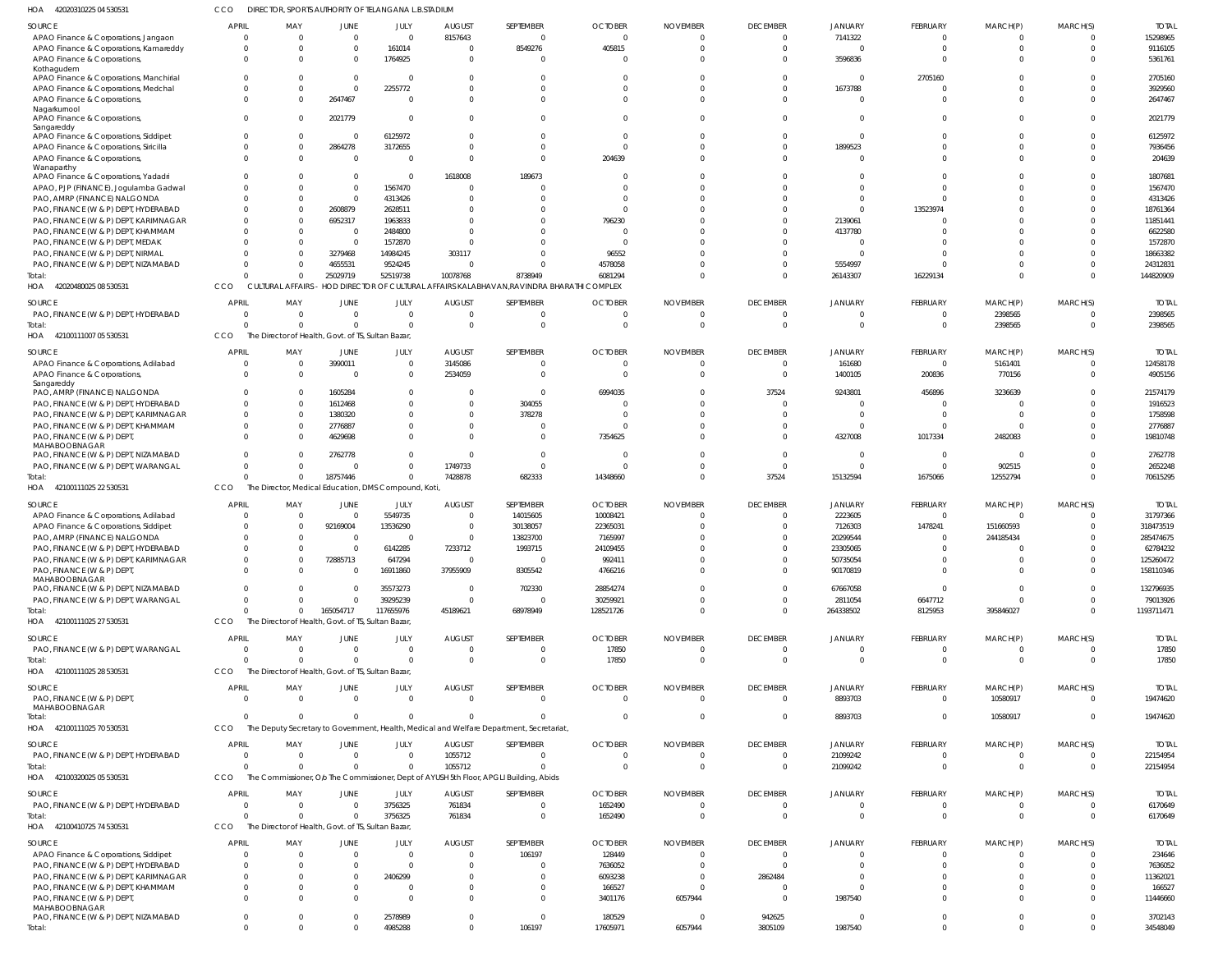| HOA<br>42150110207 31 530531                           | ссо            |                |                | CHIEF ENGINEER RURAL WATER SUPPLY ERRA MANJIL |                         |                                                                                          |                |                 |                         |                |                |             |                         |              |
|--------------------------------------------------------|----------------|----------------|----------------|-----------------------------------------------|-------------------------|------------------------------------------------------------------------------------------|----------------|-----------------|-------------------------|----------------|----------------|-------------|-------------------------|--------------|
| SOURCE                                                 | <b>APRIL</b>   | MAY            | JUNE           | JULY                                          | <b>AUGUST</b>           | SEPTEMBER                                                                                | <b>OCTOBER</b> | <b>NOVEMBER</b> | <b>DECEMBER</b>         | <b>JANUARY</b> | FEBRUARY       | MARCH(P)    | MARCH(S)                | <b>TOTAL</b> |
| APAO (PR) Medak                                        | $\Omega$       | $\overline{0}$ | 2474021        | $\overline{0}$                                | $\overline{0}$          | $\overline{0}$                                                                           | 5368367        | $\Omega$        | 4010637                 | 11798167       | 1612217        | 73110757    | $\mathbf 0$             | 98374166     |
| APAO (PR) Pochampad, Nizamabad                         | $\Omega$       | $\Omega$       | 11483473       | $\overline{0}$                                | $\overline{0}$          | $\Omega$                                                                                 | 19319647       | $\Omega$        | 5298346                 | 27756732       | 6374000        | 53634528    | $\mathbf 0$             | 123866726    |
| APAO (PR) Ranga Reddy Dist                             | $\Omega$       | - 0            | 114631541      | $\mathbf 0$                                   | 4038503                 | 7269592                                                                                  | 25045989       | $\Omega$        | 16130180                | 13448291       | 24054171       | 99410858    | $\Omega$                | 304029125    |
| APAO (PR) Tekulapapalli                                |                | $\Omega$       | 66261214       | $\overline{0}$                                | 3456786                 | 535264                                                                                   | 5198043        | $\Omega$        | 11675893                | 17404692       | 9764549        | 67616537    | $\Omega$                | 181912978    |
| APAO (PR), PJP, Jogulamba Gadwal                       |                | $\Omega$       | 55644553       | $\overline{0}$                                | $\overline{0}$          | $\Omega$                                                                                 | $\Omega$       | $\Omega$        | 853430                  | $\Omega$       | -0             | 24323661    | $\Omega$                | 80821644     |
| APAO Panchayat Raj (PR), Adilabad                      |                | $\Omega$       | $\Omega$       | $\overline{0}$                                | $\overline{0}$          | $\Omega$                                                                                 | $\Omega$       | $\Omega$        | $\overline{0}$          | 6231048        | 2163659        | 4001052     | $\Omega$                | 12395759     |
| APAO Panchayat Raj (PR), Bhoopalapally                 |                | $\Omega$       | 39436071       | $\overline{0}$                                | 1195568                 | 11162262                                                                                 | 10506476       | $\Omega$        | 5662502                 | 21358791       | 3429258        | 19541215    | $\Omega$                | 112292143    |
| APAO Panchayat Raj (PR), Jangaon                       | $\Omega$       | $\Omega$       | $\overline{0}$ | $\overline{0}$                                | $\overline{0}$          | $\Omega$                                                                                 | $\Omega$       | $\Omega$        | $\overline{0}$          |                | $\mathbf 0$    | 21493604    | $\Omega$                | 21493604     |
| APAO Panchayat Raj (PR), Kamareddy                     | $\Omega$       | $\overline{0}$ | 1920670        | $\overline{0}$                                | $\overline{0}$          | 4800746                                                                                  | 10429977       | $\Omega$        | 4833102                 | 3630078        | 3647272        | 55006812    | $\Omega$                | 84268657     |
| APAO Panchayat Raj (PR)<br>Komarambheem Asifabad       |                | $\Omega$       | $\Omega$       | $\Omega$                                      | $\overline{0}$          | $\Omega$                                                                                 | $\Omega$       | $\Omega$        | $\overline{\mathbf{0}}$ | 1917253        | $\mathbf 0$    | 479794      | $\Omega$                | 2397047      |
| APAO Panchayat Raj (PR), Kothagudem                    |                | $\Omega$       | 343683         | $\Omega$                                      | $\overline{0}$          | 2398572                                                                                  | 5109659        | 0               | $\overline{0}$          | 12325283       | 4092895        | 29752353    | $\Omega$                | 54022445     |
| APAO Panchayat Raj (PR), Mancherial                    | $\Omega$       | $\Omega$       | $\Omega$       | $\Omega$                                      | $\overline{0}$          | $\Omega$                                                                                 | $\Omega$       | $\Omega$        | $\Omega$                | 662365         | $\mathbf 0$    | $\Omega$    | $\Omega$                | 662365       |
| APAO Panchayat Raj (PR), Medchal                       | $\Omega$       | $\Omega$       | $\Omega$       | $\Omega$                                      | $\overline{0}$          | 100778                                                                                   | 299847         | $\Omega$        | $\overline{0}$          | $\Omega$       | $\overline{0}$ | 29459874    | $\mathbf 0$             | 29860499     |
| Malkajigiri                                            |                |                |                |                                               |                         |                                                                                          |                |                 |                         |                |                |             |                         |              |
| APAO Panchayat Raj (PR), Nagarkurnool                  | $\Omega$       | $\Omega$       | 120113058      | $\overline{0}$                                | $\overline{0}$          | 9164718                                                                                  | 8372009        | $\Omega$        | $\overline{0}$          | 152554486      | 16000365       | 84566537    | $\Omega$                | 390771173    |
| APAO Panchayat Raj (PR), Peddapalli                    | $\Omega$       | $\Omega$       | 20970364       | $\overline{0}$                                | $\overline{0}$          | $\overline{0}$                                                                           | 12983639       | $\Omega$        | 2478238                 | 23635268       | 4817649        | 66979256    | $\Omega$                | 131864414    |
| APAO Panchayat Raj (PR), Sangareddy                    | $\Omega$       | $\Omega$       | 268540142      | $\mathbf{0}$                                  | 2611830                 | 249417                                                                                   | 10683422       | $\Omega$        | 3441928                 | 34671306       | 4949408        | 122747252   | $\Omega$                | 447894705    |
| APAO Panchayat Raj (PR), Siddipet                      |                | $\Omega$       | 54340067       | $\overline{0}$                                | 49347796                | 217715775                                                                                | 9842060        | $\Omega$        | 3827225                 | 7086885        | 908169         | 100478235   | $\Omega$                | 443546212    |
| APAO Panchayat Raj (PR), Siricilla                     |                | $\Omega$       | 1929897        | $\overline{0}$                                | $\overline{0}$          | 198099                                                                                   | -0             | $\Omega$        | $\overline{0}$          | 1301254        | $^{\circ}$     | 2655919     | $\Omega$                | 6085169      |
| APAO Panchayat Raj (PR), Suryapet                      |                | $\Omega$       | 77511485       | $\overline{0}$                                | 7828787                 | 8431378                                                                                  | 11027566       | $\Omega$        | 6713727                 | 16950842       | 4639136        | 25998692    | $\Omega$                | 159101613    |
| APAO Panchayat Raj (PR), Wanaparthy                    | $\Omega$       | $\Omega$       | 9409381        | $\mathbf 0$                                   | $\overline{0}$          | $\Omega$                                                                                 | 244657         | $\Omega$        | $\overline{0}$          | 46433899       | 1584765        | 21322082    | $\Omega$                | 78994784     |
| APAO Panchayat Raj (PR), Waranagal                     | $\Omega$       | $\Omega$       | 197824         | $\Omega$                                      | $\Omega$                | $\Omega$                                                                                 | $\Omega$       | $\Omega$        | $\overline{0}$          | 1716671        | $\mathbf 0$    | 3073514     | $\Omega$                | 4988009      |
| Rural<br>APAO Panchayat Raj (PR), Yadadri              | $\Omega$       | 11081357       | $\Omega$       | $\overline{0}$                                | $\circ$                 | $\Omega$                                                                                 | 10248063       | $\Omega$        | $\overline{0}$          |                | $\overline{0}$ | 18285892    | $\Omega$                | 39615312     |
| PAO (PR) (IW), LMD Colony, Karimnagar                  | $\Omega$       | $\Omega$       | 49891645       | $\mathbf 0$                                   | 1539416                 | 5673076                                                                                  | 1385412        | 0               | 4829529                 | 19855211       | 375694         | 34224664    | $\Omega$                | 117774647    |
| PAO (PR) KCC, Warangal (Urban)                         | $\Omega$       | $\Omega$       | 4961181        | $\mathbf 0$                                   | $\overline{0}$          | $\Omega$                                                                                 | 454163         | $\Omega$        | $\Omega$                | 2284049        | 1536470        | 3007340     | $\Omega$                | 12243203     |
| PAO (PR) MAHABOOBNAGAR                                 | $\Omega$       | - 0            | 352734337      | $\overline{0}$                                | 10381618                | 56609835                                                                                 | 43630640       | $\Omega$        | 14102078                | 81049088       | 13210068       | 150929216   | $\Omega$                | 722646880    |
| PAO (PR) Nalgonda                                      |                | $\Omega$       | 9298381        | $\overline{0}$                                | 987915                  | $\Omega$                                                                                 | 559248         | $\Omega$        | 1965160                 | 1750933        | 1935028        | 8187873     | $\Omega$                | 24684538     |
| PAO (PR), Nirmal                                       | $\Omega$       | $\Omega$       | $\Omega$       | $\Omega$                                      | $\Omega$                | $\Omega$                                                                                 | 0              | $\Omega$        | $\overline{0}$          | 451383         | -0             |             | $\Omega$                | 451383       |
| Total                                                  | $\Omega$       | 11081357       | 1262092988     | $\Omega$                                      | 81388219                | 324309512                                                                                | 190708884      | $\Omega$        | 85821975                | 506273975      | 105094773      | 1120287517  | $\Omega$                | 3687059200   |
| 42150110225 29 530531<br>HOA                           | CCO            |                |                | CHIEF ENGINEER RURAL WATER SUPPLY ERRA MANJIL |                         |                                                                                          |                |                 |                         |                |                |             |                         |              |
|                                                        |                |                |                |                                               |                         |                                                                                          |                |                 |                         |                |                |             |                         |              |
| SOURCE                                                 | <b>APRIL</b>   | MAY            | JUNE           | JULY                                          | <b>AUGUST</b>           | SEPTEMBER                                                                                | <b>OCTOBER</b> | <b>NOVEMBER</b> | <b>DECEMBER</b>         | <b>JANUARY</b> | FEBRUARY       | MARCH(P)    | MARCH(S)                | <b>TOTAI</b> |
| APAO (PR) Pochampad, Nizamabad                         | $\mathbf 0$    | $\overline{0}$ | 68162          | $\overline{0}$                                | $\overline{0}$          | $\mathbf{0}$                                                                             | $\overline{0}$ | $\mathbf 0$     | $\overline{0}$          | $\Omega$       | $\mathbf 0$    | $\mathbf 0$ | $\overline{0}$          | 68162        |
| APAO (PR) Tekulapapalli                                | $\Omega$       | $\overline{0}$ | 14184783       | $\circ$                                       | $\overline{0}$          | $\Omega$                                                                                 | 0              | $\Omega$        | $\Omega$                |                | $\mathbf 0$    | $\Omega$    | $\overline{0}$          | 14184783     |
| APAO (PR), PJP, Jogulamba Gadwal                       | $\Omega$       | $\Omega$       | $\overline{0}$ | 600000                                        | $\circ$                 | $\Omega$                                                                                 | 266086         | $\Omega$        | $\Omega$                |                | $\mathbf 0$    | $\Omega$    | $\Omega$                | 866086       |
| APAO Panchayat Raj (PR), Kamareddy                     | $\Omega$       | $\Omega$       | $\overline{0}$ | $\Omega$                                      | $\Omega$                | $\Omega$                                                                                 | 235521         | -0              | $\Omega$                | $\Omega$       | $\Omega$       | $\Omega$    | $\Omega$                | 235521       |
| APAO Panchayat Raj (PR), Kothagudem                    | $\Omega$       | $\Omega$       | $\Omega$       | $\Omega$                                      | $\Omega$                | $\Omega$                                                                                 | 18833          | $\Omega$        | $\Omega$                | $\Omega$       | $\Omega$       | $\Omega$    | $\Omega$                | 18833        |
| APAO Panchayat Raj (PR), Nagarkurnool                  | $\Omega$       | $\Omega$       | $\Omega$       | $\Omega$                                      | $\Omega$                | $\Omega$                                                                                 | 2244960        | $\Omega$        | $\Omega$                | $\Omega$       | $\Omega$       | $\Omega$    | $\Omega$                | 2244960      |
| APAO Panchayat Raj (PR), Siddipet                      | $\Omega$       |                | $\Omega$       | $\Omega$                                      | $\Omega$                | $\Omega$                                                                                 | $\overline{0}$ | $\Omega$        | $\Omega$                | 5176000        | $\Omega$       | $\Omega$    | $\Omega$                | 5176000      |
| APAO Panchayat Raj (PR), Vikarabad                     | $\Omega$       | $\Omega$       | $\Omega$       | $\overline{0}$                                | $\overline{0}$          | $\Omega$                                                                                 | 15498207       | $\Omega$        | $\Omega$                |                | $\Omega$       | $\Omega$    | $\Omega$                | 15498207     |
| APAO Panchayat Raj (PR), Wanaparthy                    | $\Omega$       | $\Omega$       | $\overline{0}$ | $\overline{0}$                                | 440796                  | $\Omega$                                                                                 | 34881          | $\Omega$        | $\Omega$                | $\Omega$       | $\mathbf 0$    | $\Omega$    | $\Omega$                | 475677       |
| PAO (PR) MAHABOOBNAGAR                                 | $\Omega$       | $\Omega$       | 28535468       | $\overline{0}$                                | $\overline{0}$          | $\Omega$                                                                                 | 682254         | $\Omega$        | $\Omega$                |                | $\mathbf 0$    | $\Omega$    | $\Omega$                | 29217722     |
| Total                                                  | $\Omega$       | $\Omega$       | 42788413       | 600000                                        | 440796                  | $\Omega$                                                                                 | 18980742       | $\Omega$        | $\Omega$                | 5176000        | $\mathbf 0$    | $\Omega$    | $\overline{0}$          | 67985951     |
| 42150110225 31 530531<br>HOA                           | CCO            |                |                | CHIEF ENGINEER RURAL WATER SUPPLY ERRA MANJIL |                         |                                                                                          |                |                 |                         |                |                |             |                         |              |
| SOURCE                                                 | <b>APRIL</b>   | MAY            | <b>JUNE</b>    | JULY                                          | <b>AUGUST</b>           | SEPTEMBER                                                                                | <b>OCTOBER</b> | <b>NOVEMBER</b> | <b>DECEMBER</b>         | <b>JANUARY</b> | FEBRUARY       | MARCH(P)    | MARCH(S)                | <b>TOTAI</b> |
| APAO (PR) Ranga Reddy Dist                             | $\mathbf 0$    | $\overline{0}$ | $\overline{0}$ | 1331400000                                    | $\overline{0}$          | 2500000000                                                                               | $\Omega$       | $\Omega$        | $\overline{0}$          | $\Omega$       | $\mathbf 0$    | $\Omega$    | $\Omega$                | 3831400000   |
| Total:                                                 | $\mathbf 0$    | $\overline{0}$ | $\overline{0}$ | 1331400000                                    | $\overline{0}$          | 2500000000                                                                               | $\cap$         | $\Omega$        | $\overline{0}$          |                | $\cap$         |             | $\overline{0}$          | 3831400000   |
| 42150178912 05 530531<br>HOA                           | CCO            |                |                | CHIEF ENGINEER RURAL WATER SUPPLY ERRA MANJIL |                         |                                                                                          |                |                 |                         |                |                |             |                         |              |
| SOURCE                                                 | <b>APRIL</b>   | MAY            | JUNE           | JULY                                          | <b>AUGUST</b>           | SEPTEMBER                                                                                | <b>OCTOBER</b> | <b>NOVEMBER</b> | <b>DECEMBER</b>         | JANUARY        | FEBRUARY       | MARCH(P)    | MARCH(S)                | <b>TOTAL</b> |
| APAO (PR) Ranga Reddy Dist                             | $\mathbf{0}$   | $\Omega$       | $\overline{0}$ | $\overline{0}$                                | 218095000               | 234420000                                                                                | $\overline{0}$ | 0               | $\overline{\mathbf{0}}$ | $\overline{0}$ | $\overline{0}$ | 0           | $^{\circ}$              | 452515000    |
| lotal                                                  | $\Omega$       | $\Omega$       | $\overline{0}$ | $\Omega$                                      | 218095000               | 234420000                                                                                | $\overline{0}$ | 0               | $\overline{0}$          | $\Omega$       | $\mathbf 0$    | $\Omega$    | $\overline{\mathbf{0}}$ | 452515000    |
| HOA 4215017961205530531                                | CCO            |                |                | CHIEF ENGINEER RURAL WATER SUPPLY ERRA MANJIL |                         |                                                                                          |                |                 |                         |                |                |             |                         |              |
|                                                        |                |                |                |                                               |                         |                                                                                          |                |                 |                         |                |                |             |                         |              |
| SOURCE                                                 | <b>APRIL</b>   | MAY            | JUNE           | JULY                                          | <b>AUGUST</b>           | SEPTEMBER                                                                                | <b>OCTOBER</b> | <b>NOVEMBER</b> | <b>DECEMBER</b>         | <b>JANUARY</b> | FEBRUARY       | MARCH(P)    | MARCH(S)                | <b>TOTAL</b> |
| APAO (PR) Ranga Reddy Dist                             | $\Omega$       | $\Omega$       | $\overline{0}$ | $\Omega$                                      | 77470000                | 78870000                                                                                 | $\overline{0}$ | 0               | $\overline{0}$          | $\Omega$       | $^{\circ}$     | -0          | $^{\circ}$              | 156340000    |
| Total:                                                 | $\Omega$       | $\Omega$       | $\Omega$       | $\overline{0}$                                | 77470000                | 78870000                                                                                 | $\Omega$       | 0               | $\overline{\mathbf{0}}$ | $\Omega$       | $\mathbf 0$    | $\Omega$    | $\overline{\mathbf{0}}$ | 156340000    |
| HOA 42150179625 31 530531                              | CCO            |                |                | CHIEF ENGINEER RURAL WATER SUPPLY ERRA MANJIL |                         |                                                                                          |                |                 |                         |                |                |             |                         |              |
| SOURCE                                                 | <b>APRIL</b>   | MAY            | <b>JUNE</b>    | JULY                                          | <b>AUGUST</b>           | SEPTEMBER                                                                                | <b>OCTOBER</b> | <b>NOVEMBER</b> | <b>DECEMBER</b>         | <b>JANUARY</b> | FEBRUARY       | MARCH(P)    | MARCH(S)                | <b>TOTAI</b> |
| APAO (PR) Ranga Reddy Dist                             | $\overline{0}$ | - 0            | $\overline{0}$ | $\overline{0}$                                | $\overline{\mathbf{0}}$ | 121700000                                                                                | $\Omega$       | 0               | $\overline{0}$          | $\Omega$       | $\mathbf 0$    | -0          | $^{\circ}$              | 121700000    |
| Total:                                                 | $\Omega$       | $\Omega$       | $\overline{0}$ | $\Omega$                                      | $\overline{0}$          | 121700000                                                                                | $\overline{0}$ | 0               | $\overline{0}$          | $\Omega$       | $\mathbf 0$    | $\mathbf 0$ | $\overline{\mathbf{0}}$ | 121700000    |
| HOA<br>42160110625 04 530531                           | CCO            |                |                |                                               |                         | THE ENGINEER-IN-CHIEF, CRF OFFICE OF THE ENGINEER-IN-CHIEF (R&B), IV FLOOR, ERRAM MANZIL |                |                 |                         |                |                |             |                         |              |
|                                                        |                |                |                |                                               |                         |                                                                                          |                |                 |                         |                |                |             |                         |              |
| SOURCE                                                 | <b>APRIL</b>   | MAY            | <b>JUNE</b>    | JULY                                          | <b>AUGUST</b>           | SEPTEMBER                                                                                | <b>OCTOBER</b> | <b>NOVEMBER</b> | <b>DECEMBER</b>         | <b>JANUARY</b> | FEBRUARY       | MARCH(P)    | MARCH(S)                | <b>TOTAL</b> |
| APAO (R&B) HYDERABAD                                   | $\overline{0}$ | 1703214        | 1148999        | $\overline{0}$                                | $\overline{\mathbf{0}}$ | $\overline{0}$                                                                           | 43215738       | 300000          | $\overline{0}$          | 300000         | $\mathbf 0$    | $\mathbf 0$ | 0                       | 46667951     |
| APAO (R&B) MEDAK (HYD)                                 | $\Omega$       | $\Omega$       | $\mathbf{0}$   | $\overline{0}$                                | $\overline{0}$          | $\Omega$                                                                                 | $\Omega$       | 0               | $\overline{0}$          |                | $\mathbf 0$    | 17940039    | $\mathbf 0$             | 17940039     |
| APAO Roads & Buildings (R&B),                          | $\Omega$       | $\Omega$       | $\Omega$       | $\Omega$                                      | 12202161                | $\Omega$                                                                                 | $\Omega$       | $\Omega$        | $\Omega$                |                | $\mathbf 0$    | $\Omega$    | $\Omega$                | 12202161     |
| Bhoopalapally<br>APAO Roads & Buildings (R&B), Jagtial | - 0            | $\Omega$       | $\Omega$       | $\overline{0}$                                | $\Omega$                | $\mathbf 0$                                                                              | 29369359       | $\Omega$        | $\Omega$                | $\Omega$       | $\mathbf 0$    | $-23625345$ | $\Omega$                | 5744014      |
| APAO Roads & Buildings (R&B), Jangaon                  | $\Omega$       | $\Omega$       | $\mathbf{0}$   | $\overline{0}$                                | $\Omega$                | $\Omega$                                                                                 | 752826         | $\Omega$        | $\Omega$                | $\Omega$       | $^{\circ}$     | $\Omega$    | $\Omega$                | 752826       |
| APAO Roads & Buildings (R&B), Kamareddy                | $\Omega$       | $\Omega$       | $\overline{0}$ | $\Omega$                                      | $\Omega$                | $\Omega$                                                                                 | $\Omega$       | $\Omega$        | $\Omega$                | $\Omega$       | $\mathbf 0$    | 76000721    | $\Omega$                | 76000721     |
| APAO Roads & Buildings (R&B),                          | $\Omega$       | $\Omega$       | $\overline{0}$ | 3575606                                       | $\Omega$                | $\Omega$                                                                                 | $\Omega$       | $\Omega$        | $\Omega$                | $\Omega$       | $^{\circ}$     | 5059692     | $\Omega$                | 8635298      |
| Komarambheem Asifabad                                  |                |                |                |                                               |                         |                                                                                          |                |                 |                         |                |                |             |                         |              |
| APAO Roads & Buildings (R&B), Medchal                  | $\Omega$       | $\Omega$       | $\overline{0}$ | - 0                                           | $\Omega$                | $\Omega$                                                                                 | $\Omega$       | $\Omega$        | $\Omega$                | $\Omega$       | $\mathbf 0$    | 26022920    | $\Omega$                | 26022920     |
| Malkajigiri                                            |                |                |                |                                               |                         |                                                                                          |                |                 |                         |                |                |             |                         |              |
| APAO Roads & Buildings (R&B), Siddipet                 | $\Omega$       | $\Omega$       | $\overline{0}$ | $\overline{0}$                                | $\overline{0}$          | $\Omega$                                                                                 | 0              | 0               | $\overline{0}$          | $\Omega$       | $^{\circ}$     | 30463593    | 0                       | 30463593     |
| APAO Roads & Buildings (R&B), Vikarabad                | $\Omega$       | $\Omega$       | $\Omega$       | $\Omega$                                      | $\Omega$                | $\Omega$                                                                                 | $\Omega$       | $\Omega$        | $\overline{0}$          | 21044213       | $\mathbf 0$    | 10007790    | $\mathbf 0$             | 31052003     |
| Total:                                                 | $\Omega$       | 1703214        | 1148999        | 3575606                                       | 12202161                | $\Omega$                                                                                 | 73337923       | 300000          | - 0                     | 21344213       | $\mathbf 0$    | 141869410   | $\overline{0}$          | 255481526    |
| 42160110625 05 530531<br>HOA                           | CCO            |                |                |                                               |                         | THE ENGINEER-IN-CHIEF, CRF OFFICE OF THE ENGINEER-IN-CHIEF (R&B), IV FLOOR, ERRAM MANZIL |                |                 |                         |                |                |             |                         |              |
| SOURCE                                                 | <b>APRIL</b>   | MAY            | JUNE           | JULY                                          | <b>AUGUST</b>           | SEPTEMBER                                                                                | <b>OCTOBER</b> | <b>NOVEMBER</b> | <b>DECEMBER</b>         | <b>JANUARY</b> | FEBRUARY       | MARCH(P)    | MARCH(S)                | <b>TOTAL</b> |
| APAO (R&B) HYDERABAD                                   |                | 4944719        | 2410701        | 37488683                                      | $\overline{0}$          | 2643743                                                                                  | 3384009        | 4886151         | 853917                  | 6403557        | 3829047        | 7948121     | 0                       | 74792648     |
| Total:                                                 | $\Omega$       | 4944719        | 2410701        | 37488683                                      | $\overline{0}$          | 2643743                                                                                  | 3384009        | 4886151         | 853917                  | 6403557        | 3829047        | 7948121     | $\overline{0}$          | 74792648     |
|                                                        |                |                |                |                                               |                         |                                                                                          |                |                 |                         |                |                |             |                         |              |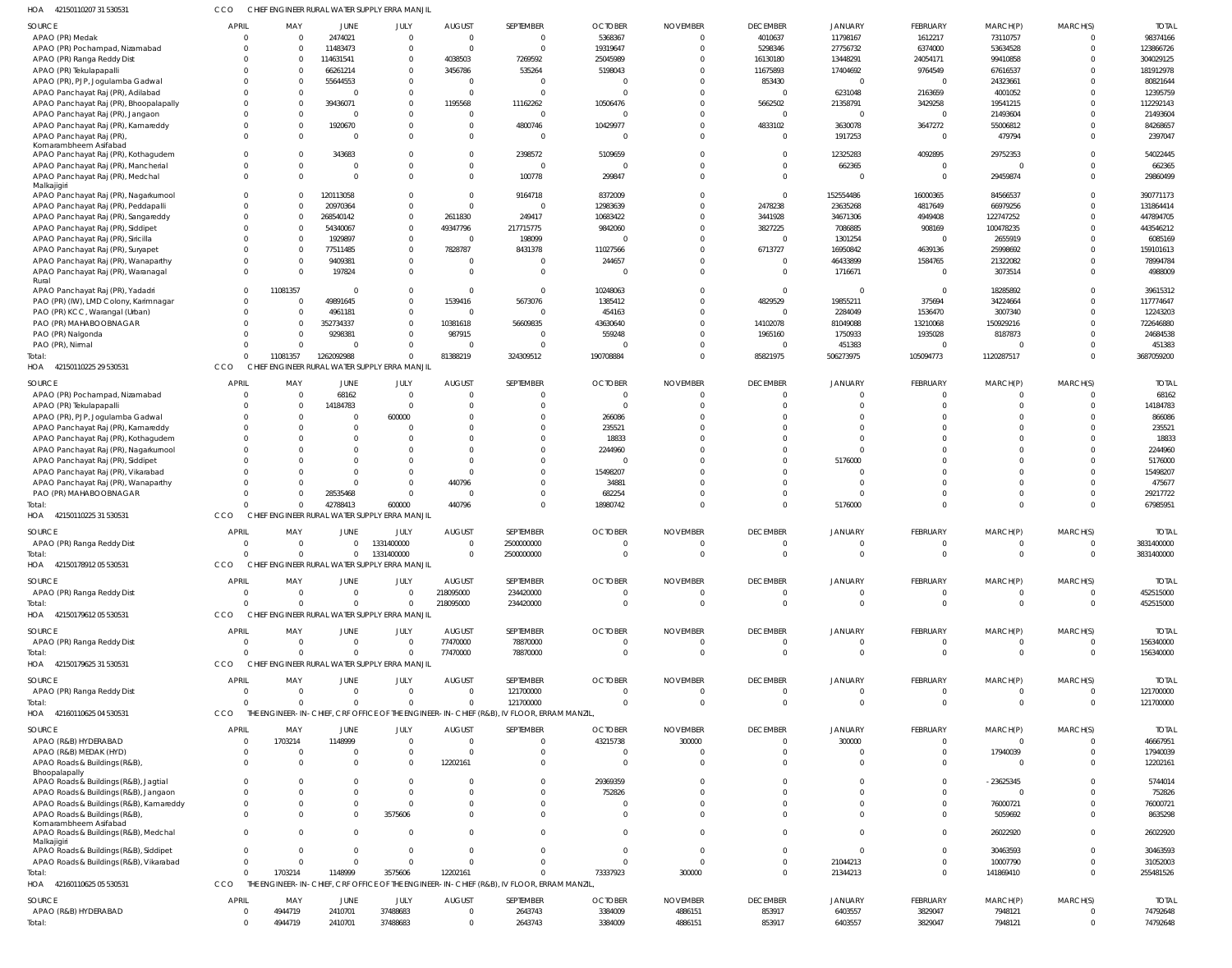CCO THE ENGINEER-IN-CHIEF, CRF OFFICE OF THE ENGINEER-IN-CHIEF (R&B), IV FLOOR, ERRAM MANZIL,

| HOA<br>42160110625 07 530531                                          |                          |                 |                         |                          |                                                                     | THE ENGINEER-IN-CHIEF, CRF OFFICE OF THE ENGINEER-IN-CHIEF (R&B), IV FLOOR, ERRAM MANZIL         |                          |                             |                             |                           |                             |                          |                      |                        |
|-----------------------------------------------------------------------|--------------------------|-----------------|-------------------------|--------------------------|---------------------------------------------------------------------|--------------------------------------------------------------------------------------------------|--------------------------|-----------------------------|-----------------------------|---------------------------|-----------------------------|--------------------------|----------------------|------------------------|
| <b>SOURCE</b>                                                         | APRIL                    | MAY             | <b>JUNE</b>             | JULY                     | <b>AUGUST</b>                                                       | SEPTEMBER                                                                                        | <b>OCTOBER</b>           | <b>NOVEMBER</b>             | <b>DECEMBER</b>             | JANUARY                   | <b>FEBRUARY</b>             | MARCH(P)                 | MARCH(S)             | <b>TOTAL</b>           |
| APAO (R&B) HYDERABAD                                                  | $\Omega$                 | $\Omega$        | $\Omega$                | $\Omega$                 | $\Omega$                                                            | $\overline{0}$                                                                                   | 148313                   | $\Omega$                    | $\Omega$                    | $\Omega$                  | $\overline{0}$              | $\mathbf{0}$             | $\Omega$             | 148313                 |
| Total:                                                                |                          | $\Omega$        | $\Omega$                | $\mathbf 0$              | $\Omega$                                                            | $\mathbf 0$                                                                                      | 148313                   | $\Omega$                    | $\Omega$                    | $\Omega$                  | $\overline{0}$              | $\mathbf{0}$             | $\Omega$             | 148313                 |
| 42160110625 08 530531<br>HOA                                          | CCO                      |                 |                         |                          |                                                                     | THE ENGINEER-IN-CHIEF, CRF OFFICE OF THE ENGINEER-IN-CHIEF (R&B), IV FLOOR, ERRAM MANZIL         |                          |                             |                             |                           |                             |                          |                      |                        |
|                                                                       |                          |                 |                         |                          |                                                                     |                                                                                                  |                          |                             |                             |                           |                             |                          |                      |                        |
| SOURCE<br>APAO (R&B) HYDERABAD                                        | <b>APRIL</b><br>- 0      | MAY<br>$\Omega$ | JUNE<br>103631420       | JULY<br>$\mathbf 0$      | <b>AUGUST</b><br>$\overline{0}$                                     | SEPTEMBER<br>$\mathbf{0}$                                                                        | <b>OCTOBER</b>           | <b>NOVEMBER</b><br>$\Omega$ | <b>DECEMBER</b><br>$\Omega$ | JANUARY<br>$\overline{0}$ | FEBRUARY<br>$\overline{0}$  | MARCH(P)<br>$\mathbf{0}$ | MARCH(S)<br>$\Omega$ | <b>TOTAL</b>           |
| Total:                                                                |                          | $\Omega$        | 103631420               | $\mathbf 0$              | $\Omega$                                                            | $\mathbf 0$                                                                                      | 635022<br>635022         |                             | $\Omega$                    | $\Omega$                  | $\overline{0}$              | $\mathbf{0}$             | $\Omega$             | 104266442<br>104266442 |
| 42160110625 09 530531<br>HOA                                          | CCO                      |                 |                         |                          |                                                                     | THE ENGINEER-IN-CHIEF, CRF OFFICE OF THE ENGINEER-IN-CHIEF (R&B), IV FLOOR, ERRAM MANZIL         |                          |                             |                             |                           |                             |                          |                      |                        |
|                                                                       |                          |                 |                         |                          |                                                                     |                                                                                                  |                          |                             |                             |                           |                             |                          |                      |                        |
| SOURCE                                                                | <b>APRIL</b>             | MAY             | JUNE                    | JULY                     | <b>AUGUST</b>                                                       | SEPTEMBER                                                                                        | <b>OCTOBER</b>           | <b>NOVEMBER</b>             | <b>DECEMBER</b>             | JANUARY                   | <b>FEBRUARY</b>             | MARCH(P)                 | MARCH(S)             | <b>TOTAL</b>           |
| APAO (R&B) HYDERABAD                                                  | - 0                      | $\Omega$        | $\mathbf 0$             | 8246828                  | $\overline{0}$                                                      | $\overline{0}$                                                                                   | $\cap$                   | - 0                         | $\Omega$                    | 1548280                   | $\overline{0}$              | 1088174                  | $\Omega$             | 10883282               |
| Total:                                                                |                          | $\Omega$        | $\mathbf 0$             | 8246828                  | $\Omega$                                                            | $\mathbf{0}$                                                                                     | $\cap$                   | - 0                         | $\Omega$                    | 1548280                   | $\overline{0}$              | 1088174                  | $\Omega$             | 10883282               |
| HOA 42250127725 34 530531                                             | CCO                      |                 |                         |                          | SOCIAL WELFARE RESIDENTIAL EDUCATIONAL INSTITUTIONS SOCIETY XXX     |                                                                                                  |                          |                             |                             |                           |                             |                          |                      |                        |
| SOURCE                                                                | APRIL                    | MAY             | <b>JUNE</b>             | JULY                     | <b>AUGUST</b>                                                       | SEPTEMBER                                                                                        | <b>OCTOBER</b>           | <b>NOVEMBER</b>             | <b>DECEMBER</b>             | <b>JANUARY</b>            | <b>FEBRUARY</b>             | MARCH(P)                 | MARCH(S)             | <b>TOTAI</b>           |
| APAO Finance & Corporations, Adilabad                                 |                          | $\Omega$        | $\mathbf 0$             | $\overline{0}$           | $\overline{0}$                                                      | $\mathbf{0}$                                                                                     | 5746325                  |                             | $\overline{0}$              | 2621415                   | 1209362                     | $\mathbf{0}$             | $\Omega$             | 9577102                |
| APAO Finance & Corporations,                                          |                          | $\Omega$        | $\Omega$                | $\overline{0}$           | $\overline{0}$                                                      | 4409108                                                                                          | - 0                      |                             | $\Omega$                    | 819237                    | $\overline{0}$              | $\mathbf 0$              | $\Omega$             | 5228345                |
| Sangareddy<br>PAO, AMRP (FINANCE) NALGONDA                            |                          |                 |                         | $\Omega$                 | $\Omega$                                                            | $\overline{0}$                                                                                   | - 0                      |                             | $\Omega$                    | 3230508                   | $\Omega$                    | 2700204                  | $\cap$               | 5930712                |
| PAO, FINANCE (W & P) DEPT, HYDERABAD                                  |                          | <sup>0</sup>    |                         | $\Omega$                 | $\Omega$                                                            | $\mathbf 0$                                                                                      | 2261936                  |                             | $\Omega$                    | 11179764                  | $\Omega$                    | 29796612                 | $\cap$               | 43238312               |
| PAO, FINANCE (W & P) DEPT, KARIMNAGAR                                 |                          | 0               |                         | $\Omega$                 | $\Omega$                                                            | $\mathbf 0$                                                                                      | 265439                   |                             | $\Omega$                    | 5278684                   | $\Omega$                    | $\mathbf{0}$             | $\cap$               | 5544123                |
| PAO, FINANCE (W & P) DEPT, KHAMMAM                                    |                          |                 |                         | $\Omega$                 | $\Omega$                                                            | $\Omega$                                                                                         | 2653479                  |                             |                             | 10774747                  | $\Omega$                    | $\Omega$                 | $\cap$               | 13428226               |
| PAO, FINANCE (W & P) DEPT,                                            |                          |                 |                         | $\Omega$                 |                                                                     | $\mathbf 0$                                                                                      |                          |                             |                             | 2144768                   | $\Omega$                    | 1210425                  |                      | 3355193                |
| MAHABOOBNAGAR                                                         |                          |                 |                         |                          |                                                                     |                                                                                                  |                          |                             |                             |                           |                             |                          |                      |                        |
| PAO, FINANCE (W & P) DEPT, NIZAMABAD                                  |                          |                 | $\Omega$                | $\Omega$                 |                                                                     | $\mathbf 0$                                                                                      | 4435873                  |                             |                             | $\Omega$                  | $\Omega$                    | $\Omega$                 | $\cap$               | 4435873                |
| PAO, FINANCE (W & P) DEPT, RANGA                                      | $\Omega$                 | $\Omega$        | $\Omega$                | 147140                   | $\Omega$                                                            | $\overline{0}$                                                                                   | 53506                    |                             | $\cap$                      | $\Omega$                  | $\Omega$                    | $\Omega$                 | $\cap$               | 200646                 |
| REDDY<br>PAO, FINANCE (W & P) DEPT, WARANGAL                          |                          | <sup>0</sup>    | $\Omega$                | $\Omega$                 | $\Omega$                                                            | $\mathbf{0}$                                                                                     | - 0                      |                             | $\Omega$                    | 1116452                   | $\overline{0}$              | $\Omega$                 | $\cap$               | 1116452                |
| Total:                                                                |                          | $\Omega$        | $\Omega$                | 147140                   | $\Omega$                                                            | 4409108                                                                                          | 15416558                 |                             | $\Omega$                    | 37165575                  | 1209362                     | 33707241                 | $\Omega$             | 92054984               |
| 42250127725 74 530531<br>HOA                                          | CCO                      |                 |                         |                          | The Commissioner Social Welfare, D.S. Samkshema Bhavan, Masab Tank, |                                                                                                  |                          |                             |                             |                           |                             |                          |                      |                        |
|                                                                       |                          |                 |                         |                          |                                                                     |                                                                                                  |                          |                             |                             |                           |                             |                          |                      |                        |
| SOURCE<br>APAO Finance & Corporations, Adilabad                       | <b>APRIL</b><br>$\Omega$ | MAY<br>$\Omega$ | <b>JUNE</b><br>$\Omega$ | JULY<br>$\overline{0}$   | <b>AUGUST</b><br>$\Omega$                                           | SEPTEMBER<br>$\mathbf 0$                                                                         | <b>OCTOBER</b><br>346539 | <b>NOVEMBER</b><br>- 0      | <b>DECEMBER</b><br>$\Omega$ | JANUARY<br>$\Omega$       | <b>FEBRUARY</b><br>$\Omega$ | MARCH(P)<br>$\Omega$     | MARCH(S)<br>$\Omega$ | <b>TOTAI</b><br>346539 |
| APAO Finance & Corporations,                                          |                          | $\Omega$        | $\Omega$                | $\Omega$                 | $\Omega$                                                            | $\overline{0}$                                                                                   | 8740892                  |                             | $\Omega$                    | 14535742                  | $\Omega$                    | $\overline{0}$           | $\Omega$             | 23276634               |
| Sangareddy                                                            |                          |                 |                         |                          |                                                                     |                                                                                                  |                          |                             |                             |                           |                             |                          |                      |                        |
| PAO, FINANCE (W & P) DEPT, HYDERABAD                                  |                          | $\Omega$        |                         | $\Omega$                 |                                                                     | $\Omega$                                                                                         | - 0                      |                             |                             | $\Omega$                  | $\Omega$                    | 1273558                  |                      | 1273558                |
| PAO, FINANCE (W & P) DEPT, KARIMNAGAR                                 |                          | $\Omega$        |                         | $\Omega$                 |                                                                     | $\Omega$                                                                                         | $\Omega$                 |                             |                             | $\Omega$                  | $\Omega$                    | 505591                   |                      | 505591                 |
| PAO, FINANCE (W & P) DEPT, KHAMMAM                                    |                          | $\Omega$        |                         | $\Omega$                 | <sup>0</sup>                                                        | $\Omega$                                                                                         | 1309674                  |                             |                             | $\cap$                    | $\Omega$                    | $\Omega$                 | $\cap$               | 1309674                |
| PAO, FINANCE (W & P) DEPT, NIZAMABAD                                  |                          | $\Omega$        |                         | $\Omega$<br>$\Omega$     | $\Omega$                                                            | $\Omega$<br>$\Omega$                                                                             | - 0<br>- 0               |                             |                             | $\cap$                    | $\Omega$<br>$\Omega$        | 227612<br>$\Omega$       | $\Omega$             | 227612                 |
| PAO, FINANCE (W & P) DEPT, WARANGAL<br>Total:                         |                          | $\Omega$        | $\Omega$                | $\Omega$                 | $\Omega$                                                            | $\mathbf 0$                                                                                      | 10397105                 |                             | $\Omega$                    | 222864<br>14758606        | $\Omega$                    | 2006761                  | $\Omega$             | 222864<br>27162472     |
| HOA 42250180025 07 530531                                             | CCO                      |                 |                         |                          | The Commissioner Social Welfare, D.S. Samkshema Bhavan, Masab Tank, |                                                                                                  |                          |                             |                             |                           |                             |                          |                      |                        |
|                                                                       |                          |                 |                         |                          |                                                                     |                                                                                                  |                          |                             |                             |                           |                             |                          |                      |                        |
| SOURCE                                                                | <b>APRIL</b>             | MAY             | <b>JUNE</b>             | JULY                     | <b>AUGUST</b>                                                       | SEPTEMBER                                                                                        | <b>OCTOBER</b>           | <b>NOVEMBER</b>             | <b>DECEMBER</b>             | JANUARY                   | <b>FEBRUARY</b>             | MARCH(P)                 | MARCH(S)             | <b>TOTAL</b>           |
|                                                                       |                          |                 |                         |                          |                                                                     |                                                                                                  |                          |                             |                             |                           |                             |                          |                      |                        |
| APAO Finance & Corporations, Adilabad                                 | - 0                      | $\Omega$        | 0                       | $\overline{0}$           | $\overline{0}$                                                      | 2198924                                                                                          | 497948                   |                             | $\Omega$                    | $\Omega$                  | $\overline{0}$              | 532049                   | $\Omega$             | 3228921                |
| APAO Finance & Corporations,<br>Bhoopalapally                         |                          | $\Omega$        | $\Omega$                | $\mathbf 0$              | $\overline{0}$                                                      | $\overline{0}$                                                                                   | 549128                   |                             | $\Omega$                    | $\Omega$                  | $\Omega$                    | $\overline{0}$           | $\Omega$             | 549128                 |
| APAO Finance & Corporations, Kamareddy                                |                          | $\Omega$        | $\mathbf 0$             | $\overline{0}$           | $\Omega$                                                            | $\mathbf{0}$                                                                                     |                          |                             | $\Omega$                    | $\Omega$                  | $\overline{0}$              | 3164694                  | $\Omega$             | 3164694                |
| APAO Finance & Corporations,                                          |                          | $\Omega$        | $\Omega$                | $\Omega$                 | $\Omega$                                                            | $\overline{0}$                                                                                   |                          |                             |                             | 1014815                   | $\Omega$                    | $\mathbf{0}$             | $\Omega$             | 1014815                |
| Komarambheem Asifabad                                                 |                          |                 |                         |                          |                                                                     |                                                                                                  |                          |                             |                             |                           |                             |                          |                      |                        |
| APAO Finance & Corporations,<br>Kothagudem                            |                          |                 |                         | $\Omega$                 | $\Omega$                                                            | $\Omega$                                                                                         |                          |                             |                             | 44359                     | $\Omega$                    | $\Omega$                 |                      | 44359                  |
| APAO Finance & Corporations, Manchirial                               |                          | $\cap$          |                         | $\cap$                   |                                                                     | $\cap$                                                                                           |                          |                             | $\bigcap$                   | 297604                    | 2164080                     |                          | $\cap$               | 2461684                |
| APAO Finance & Corporations,                                          |                          | $\Omega$        | $\Omega$                | $\overline{0}$           | $\Omega$                                                            | $\overline{0}$                                                                                   | 1836153                  |                             | $\Omega$                    | 2736793                   | $\overline{0}$              | 355148                   | $\Omega$             | 4928094                |
| Sangareddy                                                            |                          |                 | $\Omega$                |                          | $\Omega$                                                            |                                                                                                  |                          |                             | $\cap$                      |                           |                             | $\Omega$                 | $\cap$               |                        |
| APAO Finance & Corporations, Siddipet                                 |                          |                 | $\mathbf 0$             | 211753<br>$\overline{0}$ | $\Omega$                                                            | $\overline{0}$<br>$\mathbf{0}$                                                                   | 1028509                  |                             |                             | 387761                    | $\overline{0}$<br>$\Omega$  | $\Omega$                 |                      | 1628023                |
| APAO Finance & Corporations, Suryapet<br>PAO, AMRP (FINANCE) NALGONDA |                          | 0               | $\Omega$                | $\overline{0}$           | $\Omega$                                                            | 11602044                                                                                         | 745639<br>1823823        |                             |                             | 6187202<br>5754943        | 662363                      | $\Omega$                 |                      | 6932841<br>19843173    |
| PAO, FINANCE (W & P) DEPT, HYDERABAD                                  |                          |                 | 1362008                 | 732897                   | $\Omega$                                                            | $\overline{0}$                                                                                   | 18616328                 |                             |                             | $\Omega$                  | 0                           | $\Omega$                 |                      | 20711233               |
| PAO, FINANCE (W & P) DEPT, KARIMNAGAR                                 |                          |                 | 0                       | $\Omega$                 |                                                                     | $\mathbf 0$                                                                                      | - 0                      |                             |                             | 2236545                   | $\Omega$                    |                          |                      | 2236545                |
| PAO, FINANCE (W & P) DEPT, KHAMMAM                                    |                          |                 |                         | $\Omega$                 |                                                                     | $\mathbf 0$                                                                                      | 1749636                  |                             |                             | 3264411                   | n                           | $\Omega$                 |                      | 5014047                |
| PAO, FINANCE (W & P) DEPT, NIRMAL                                     |                          |                 |                         | $\Omega$                 |                                                                     | $\mathbf 0$                                                                                      | 1431870                  |                             |                             | $\Omega$                  | $\Omega$                    | $\Omega$                 |                      | 1431870                |
| PAO, FINANCE (W & P) DEPT, NIZAMABAD                                  |                          | <sup>0</sup>    | 0                       | $\Omega$                 | <sup>0</sup>                                                        | $\overline{0}$                                                                                   | 749925                   |                             | $\Omega$                    | 2070873                   | $\overline{0}$              | 1264230                  | $\Omega$             | 4085028                |
| Total:                                                                |                          | U               | 1362008                 | 944650                   | $\Omega$                                                            | 13800968                                                                                         | 29028959                 |                             | $\Omega$                    | 23995306                  | 2826443                     | 5316121                  | $\Omega$             | 77274455               |
| HOA 422502277 75 290291                                               | CCO                      |                 |                         |                          |                                                                     | The Accounts Officer, O \o The Commissioner of Tribal Welfare D.S. Samkshema Bhavan, Masab Tank, |                          |                             |                             |                           |                             |                          |                      |                        |
| SOURCE                                                                | <b>APRIL</b>             | MAY             | JUNE                    | JULY                     | <b>AUGUST</b>                                                       | SEPTEMBER                                                                                        | <b>OCTOBER</b>           | <b>NOVEMBER</b>             | <b>DECEMBER</b>             | JANUARY                   | <b>FEBRUARY</b>             | MARCH(P)                 | MARCH(S)             | <b>TOTAL</b>           |
| PAO, FINANCE (W & P) DEPT, HYDERABAD                                  | 119133                   | $\Omega$        | $\mathbf 0$             | $\Omega$                 | $\Omega$                                                            | $\overline{0}$                                                                                   | $\Omega$                 | $\Omega$                    | $\Omega$                    | $\Omega$                  | $\overline{0}$              | $\mathbf{0}$             | $\Omega$             | 119133                 |
| Total:                                                                | 119133                   | $\Omega$        | $\Omega$                | $\Omega$                 | $\Omega$                                                            | $\Omega$                                                                                         | $\cap$                   | $\Omega$                    | $\Omega$                    | $\Omega$                  | $\Omega$                    | $\Omega$                 | $\Omega$             | 119133                 |
| HOA<br>42250227725 81 530531                                          | CCO                      |                 |                         |                          |                                                                     | The Accounts Officer, O \o The Commissioner of Tribal Welfare D.S. Samkshema Bhavan, Masab Tank, |                          |                             |                             |                           |                             |                          |                      |                        |
| SOURCE                                                                | <b>APRIL</b>             | MAY             | <b>JUNE</b>             | JULY                     | <b>AUGUST</b>                                                       | SEPTEMBER                                                                                        | <b>OCTOBER</b>           | <b>NOVEMBER</b>             | <b>DECEMBER</b>             | <b>JANUARY</b>            | <b>FEBRUARY</b>             | MARCH(P)                 | MARCH(S)             | <b>TOTAL</b>           |
| APAO Finance & Corporations, Adilabad                                 | - 0                      | $\Omega$        | $\mathbf 0$             | $\overline{0}$           | $\overline{0}$                                                      | $\overline{0}$                                                                                   | 531353                   | - 0                         | $\overline{0}$              | 737151                    | 9039166                     | $\overline{0}$           | $\Omega$             | 10307670               |
| APAO Finance & Corporations,                                          |                          | $\Omega$        | $\mathbf 0$             | $\overline{0}$           | $\Omega$                                                            | $\overline{0}$                                                                                   |                          |                             | $\Omega$                    | $\Omega$                  | $\overline{0}$              | 893396                   | $\Omega$             | 893396                 |
| Bhoopalapally                                                         | $\Omega$                 | $\Omega$        |                         |                          | $\Omega$                                                            |                                                                                                  |                          | $\Omega$                    | $\Omega$                    |                           |                             |                          | $\Omega$             |                        |
| APAO Finance & Corporations,<br>Kothagudem                            |                          |                 | $\mathbf 0$             | $\overline{0}$           |                                                                     | $\overline{0}$                                                                                   | 7649113                  |                             |                             | 3274069                   | $\overline{0}$              | $\mathbf{0}$             |                      | 10923182               |
| PAO, FINANCE (W & P) DEPT, HYDERABAD                                  | $\Omega$                 | $\Omega$        | 11174438                | 1803296                  | $^{\circ}$                                                          | $\overline{0}$                                                                                   | 21181784                 | $\Omega$                    | $\Omega$                    | 6451185                   | $\overline{0}$              | 5156074                  | $\Omega$             | 45766777               |
| Total:                                                                |                          | $\Omega$        | 11174438                | 1803296                  | $\Omega$                                                            | $\Omega$                                                                                         | 29362250                 | $\Omega$                    | $\Omega$                    | 10462405                  | 9039166                     | 6049470                  | $\Omega$             | 67891025               |
| HOA 42250227725 83 530531                                             | CCO                      |                 |                         |                          |                                                                     | The Accounts Officer, O \o The Commissioner of Tribal Welfare D.S. Samkshema Bhavan, Masab Tank, |                          |                             |                             |                           |                             |                          |                      |                        |
| SOURCE                                                                | <b>APRIL</b>             | MAY             | JUNE                    | JULY                     | <b>AUGUST</b>                                                       | SEPTEMBER                                                                                        | <b>OCTOBER</b>           | <b>NOVEMBER</b>             | <b>DECEMBER</b>             | <b>JANUARY</b>            | <b>FEBRUARY</b>             | MARCH(P)                 | MARCH(S)             | <b>TOTAL</b>           |
| APAO Finance & Corporations, Adilabad                                 | - 0                      | $\Omega$        | 0                       | $\overline{0}$           | $\Omega$                                                            | $\mathbf{0}$                                                                                     | 8920338                  | - 0                         | $\Omega$                    | 20688250                  | 11205564                    | 17946882                 | $\Omega$             | 58761034               |
| APAO Finance & Corporations,                                          | $\Omega$                 | $\Omega$        | $\Omega$                | $\Omega$                 | $\Omega$                                                            | $\mathbf{0}$                                                                                     | 13805676                 | $\Omega$                    | $\Omega$                    | 20782502                  | $\overline{0}$              | 19731078                 | $\Omega$             | 54319256               |
| Bhoopalapally                                                         |                          | <sup>0</sup>    | $\Omega$                | $\Omega$                 | $\Omega$                                                            | $\mathbf{0}$                                                                                     |                          | $\Omega$                    | $\Omega$                    |                           |                             |                          | $\Omega$             |                        |
| APAO Finance & Corporations,<br>Kothagudem                            |                          |                 |                         |                          |                                                                     |                                                                                                  | 5955352                  |                             |                             | 28623823                  | 3090967                     | 3274773                  |                      | 40944915               |
| PAO, FINANCE (W & P) DEPT, HYDERABAD<br>Total:                        | $\Omega$<br>$\Omega$     | 0<br>$\Omega$   | $\mathbf 0$<br>$\Omega$ | 20619303<br>20619303     | 8343121<br>8343121                                                  | 7567137<br>7567137                                                                               | 65202830<br>93884196     | $\Omega$                    | $\overline{0}$<br>$\Omega$  | 12447298<br>82541873      | 12090090<br>26386621        | 22191151<br>63143884     | $\Omega$<br>$\Omega$ | 148460930<br>302486135 |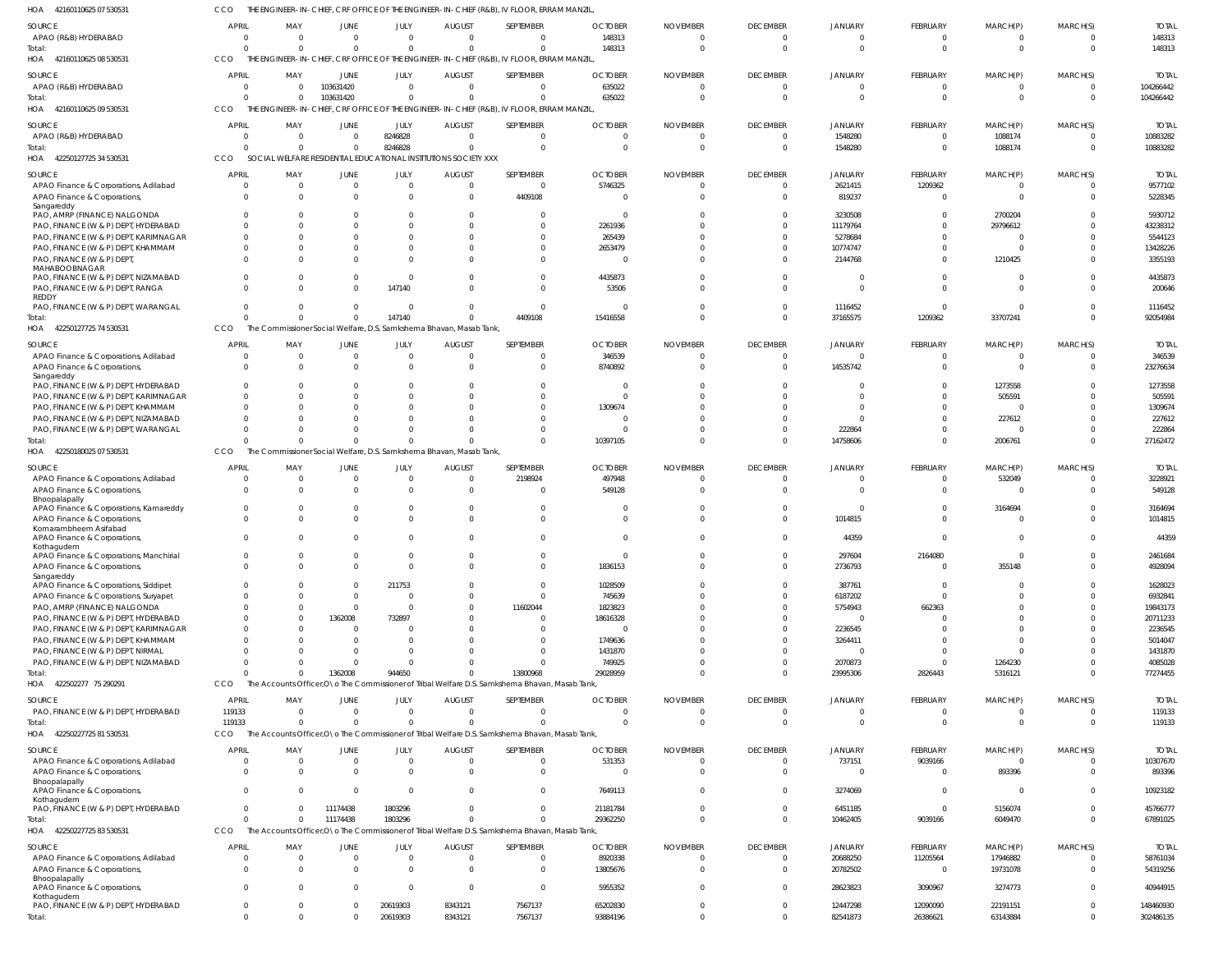| PAO, FINANCE (W & P) DEPT, HYDERABAD          | $\Omega$       | $\Omega$                                                                       | 4081037        |              |                |                                                                                                  | $\Omega$       | $\Omega$        | $\Omega$        | $\Omega$                | $\Omega$        | $\Omega$     | $\Omega$       |  |
|-----------------------------------------------|----------------|--------------------------------------------------------------------------------|----------------|--------------|----------------|--------------------------------------------------------------------------------------------------|----------------|-----------------|-----------------|-------------------------|-----------------|--------------|----------------|--|
| Total:                                        | $\Omega$       | $\Omega$                                                                       | 4081037        |              |                |                                                                                                  | $\Omega$       | $\Omega$        | $\Omega$        | $\Omega$                | $\Omega$        | $\mathbf{0}$ | $\Omega$       |  |
| HOA<br>42250280025 05 530531                  | CCO            |                                                                                |                |              |                | The Accounts Officer, O \o The Commissioner of Tribal Welfare D.S. Samkshema Bhavan, Masab Tank, |                |                 |                 |                         |                 |              |                |  |
|                                               |                |                                                                                |                |              |                |                                                                                                  |                |                 |                 |                         |                 |              |                |  |
| SOURCE                                        | <b>APRIL</b>   | MAY                                                                            | JUNE           | JULY         | <b>AUGUST</b>  | SEPTEMBER                                                                                        | <b>OCTOBER</b> | <b>NOVEMBER</b> | <b>DECEMBER</b> | <b>JANUARY</b>          | FEBRUARY        | MARCH(P)     | MARCH(S)       |  |
| APAO Finance & Corporations,<br>Bhoopalapally | $\Omega$       | $\Omega$                                                                       | $\Omega$       | $\Omega$     | $\Omega$       | $\Omega$                                                                                         | 14129209       | 16840392        | $\Omega$        | 4146627                 | 3394933         | 1025895      | $\Omega$       |  |
| Total:                                        | <sup>0</sup>   | $\Omega$                                                                       | $\Omega$       | $\Omega$     | $\Omega$       | <sup>0</sup>                                                                                     | 14129209       | 16840392        | $\Omega$        | 4146627                 | 3394933         | 1025895      | $\Omega$       |  |
| 42250280025 15 530531<br>HOA                  | CCO            |                                                                                |                |              |                | The Accounts Officer, O \o The Commissioner of Tribal Welfare D.S. Samkshema Bhavan, Masab Tank  |                |                 |                 |                         |                 |              |                |  |
|                                               |                |                                                                                |                |              |                |                                                                                                  |                |                 |                 |                         |                 |              |                |  |
| SOURCE                                        | <b>APRIL</b>   | MAY                                                                            | JUNE           | JULY         | <b>AUGUST</b>  | SEPTEMBER                                                                                        | <b>OCTOBER</b> | <b>NOVEMBER</b> | <b>DECEMBER</b> | JANUARY                 | FEBRUARY        | MARCH(P)     | MARCH(S)       |  |
| APAO Finance & Corporations, Adilabad         | $\overline{0}$ | $\mathbf 0$                                                                    | 2949728        | $\mathbf{0}$ | $\overline{0}$ | $\Omega$                                                                                         | 79215925       | $\Omega$        | $\overline{0}$  | 129922175               | 38539872        | 39391193     |                |  |
| APAO Finance & Corporations,                  | $\Omega$       | $\mathbf 0$                                                                    | $\mathbf{0}$   | 18636880     | 16108406       | 26537008                                                                                         | 92304923       | 20922339        | 3705838         | 114811628               | 31895424        | 10617839     | $\Omega$       |  |
| Bhoopalapally                                 |                |                                                                                |                |              |                |                                                                                                  |                |                 |                 |                         |                 |              |                |  |
| APAO Finance & Corporations,                  | $\Omega$       | $\mathbf 0$                                                                    | $\Omega$       | $\Omega$     | $\Omega$       | $\Omega$                                                                                         | 62274263       | $\Omega$        | - 0             | 34916745                | 16897598        | 2552350      | $\Omega$       |  |
| Kothagudem                                    | $\Omega$       | $\Omega$                                                                       | $\Omega$       | $\Omega$     | $\Omega$       | $\Omega$                                                                                         |                | $\Omega$        | - 0             | - 0                     | $\Omega$        | $\Omega$     | $\Omega$       |  |
| PAO, FINANCE (W & P) DEPT, HYDERABAD          | $\Omega$       | $\Omega$                                                                       |                |              |                |                                                                                                  | 3220799        |                 |                 |                         |                 |              | $\Omega$       |  |
| Total:                                        |                |                                                                                | 2949728        | 18636880     | 16108406       | 26537008                                                                                         | 237015910      | 20922339        | 3705838         | 279650548               | 87332894        | 52561382     |                |  |
| 42250280025 16 530531<br>HOA                  | <b>CCO</b>     |                                                                                |                |              |                | The Accounts Officer, O \o The Commissioner of Tribal Welfare D.S. Samkshema Bhavan, Masab Tank, |                |                 |                 |                         |                 |              |                |  |
| SOURCE                                        | <b>APRIL</b>   | MAY                                                                            | <b>JUNE</b>    | JULY         | <b>AUGUST</b>  | SEPTEMBER                                                                                        | <b>OCTOBER</b> | <b>NOVEMBER</b> | <b>DECEMBER</b> | <b>JANUARY</b>          | FEBRUARY        | MARCH(P)     | MARCH(S)       |  |
| APAO Finance & Corporations, Jagtial          | $\Omega$       | $\Omega$                                                                       | $\Omega$       | $\Omega$     | $\Omega$       | $\Omega$                                                                                         | 5775218        | $\Omega$        | $\Omega$        | 7398012                 | $\Omega$        | $\Omega$     |                |  |
| APAO Finance & Corporations, Kamareddy        | $\Omega$       | $\Omega$                                                                       | $\Omega$       | $\Omega$     | $\Omega$       | 0                                                                                                | 26034014       | $\Omega$        | $\Omega$        | 35956990                | 2705099         | $\Omega$     |                |  |
| APAO Finance & Corporations,                  | $\Omega$       | $\Omega$                                                                       | $\Omega$       | $\Omega$     | $\Omega$       | <sup>0</sup>                                                                                     | $\Omega$       | $\Omega$        | $\Omega$        | 6831882                 | $\Omega$        | $\Omega$     |                |  |
| Nagarkurnool                                  |                |                                                                                |                |              |                |                                                                                                  |                |                 |                 |                         |                 |              |                |  |
| APAO Finance & Corporations,                  | $\Omega$       | $\Omega$                                                                       | $\Omega$       | $\Omega$     | 5515736        |                                                                                                  | $\Omega$       | $\Omega$        | $\Omega$        | 1295902                 | $\Omega$        | $\Omega$     |                |  |
| Sangareddy                                    |                |                                                                                |                |              |                |                                                                                                  |                |                 |                 |                         |                 |              |                |  |
| APAO Finance & Corporations, Siddipet         | <sup>0</sup>   | $\Omega$                                                                       | $\mathbf 0$    | 8748363      | $\Omega$       | $\Omega$                                                                                         | 1075503        | $\Omega$        | $\Omega$        | - 0                     | 5540255         | 9669863      |                |  |
| APAO Finance & Corporations, Siricilla        |                | 0                                                                              | $\Omega$       | <sup>0</sup> | $\cup$         |                                                                                                  | 1319713        | $\sqrt{ }$      | $\Omega$        | 16457214                | $\Omega$        | $\Omega$     |                |  |
| APAO Finance & Corporations, Suryapet         | O              | $\Omega$                                                                       | 45111728       | 0            | $\Omega$       | O                                                                                                | 6648232        | 2336842         | $\Omega$        | 34873365                | $\Omega$        | 5388245      |                |  |
| APAO Finance & Corporations, Vikarabad        |                | $\Omega$                                                                       | $\Omega$       | 0            | $\Omega$       |                                                                                                  | $\Omega$       | $\Omega$        | 4718157         | 7346426                 | 11604557        | 11255460     |                |  |
| APAO Finance & Corporations,                  | <sup>0</sup>   | $\Omega$                                                                       | $\Omega$       | <sup>0</sup> | $\Omega$       | <sup>0</sup>                                                                                     | 4716059        | $\sqrt{ }$      | $\Omega$        | 33205719                | 1123932         | 5506159      |                |  |
| Wanaparthy                                    |                |                                                                                |                |              |                |                                                                                                  |                |                 |                 |                         |                 |              |                |  |
| APAO Finance & Corporations, Yadadri          |                |                                                                                | 0              |              | $\cup$         | <sup>0</sup>                                                                                     | 745065         | $\Omega$        | $\Omega$        | 9615194                 | $\Omega$        | $\Omega$     |                |  |
| APAO Panchayat Raj (PR), Nagarkurnool         |                | <sup>0</sup>                                                                   | $\Omega$       | $\Omega$     | $\Omega$       |                                                                                                  | $\Omega$       |                 | $\Omega$        | 90000                   | 209000          | $\Omega$     |                |  |
| PAO, AMRP (FINANCE) NALGONDA                  |                | <sup>0</sup>                                                                   | $\Omega$       | $\Omega$     | $\Omega$       |                                                                                                  | 10475689       | 22912866        | $\Omega$        | 8053010                 | $\Omega$        | $\Omega$     |                |  |
| PAO, FINANCE (W & P) DEPT, HYDERABAD          |                | 0                                                                              | $\Omega$       | 29652872     | 677224         |                                                                                                  | 119543340      | ſ               | $\Omega$        | $\Omega$                | $\Omega$        | $\sqrt{ }$   |                |  |
| PAO, FINANCE (W & P) DEPT,                    |                | <sup>0</sup>                                                                   | $\Omega$       | $\Omega$     | $\Omega$       | 18564921                                                                                         | 5452155        | $\Omega$        | 10806673        | 11035141                | 41885697        | 4202034      |                |  |
| MAHABOOBNAGAR                                 |                |                                                                                |                |              |                |                                                                                                  |                |                 |                 |                         |                 |              |                |  |
| PAO, FINANCE (W & P) DEPT, MEDAK              | <sup>0</sup>   | $\Omega$                                                                       | $\Omega$       | 22802787     | 1546567        | O                                                                                                | $\Omega$       | $\Omega$        | $\Omega$        | - 0                     | 52967362        | $\Omega$     |                |  |
| PAO, FINANCE (W & P) DEPT, NIZAMABAD          | $\Omega$       | 0                                                                              | $\Omega$       | $\Omega$     | $\Omega$       | <sup>0</sup>                                                                                     | $\Omega$       | $\Omega$        | 0               | 1521118                 | 5489901         | 1268004      |                |  |
| PAO, FINANCE (W & P) DEPT, RANGA              | $\Omega$       | $\Omega$                                                                       | $\Omega$       | $\Omega$     | $\Omega$       | $\Omega$                                                                                         | 55172492       | $\Omega$        | $\Omega$        | 4893449                 | 5381600         | 3219519      |                |  |
| REDDY                                         |                |                                                                                |                |              |                |                                                                                                  |                |                 |                 |                         |                 |              |                |  |
| Total:                                        |                | $\Omega$                                                                       | 45111728       | 61204022     | 7739527        | 18564921                                                                                         | 236957480      | 25249708        | 15524830        | 178573422               | 126907403       | 40509284     | $\Omega$       |  |
| 42250327725 74 530531<br>HOA                  | CCO            | The Commissioner, Backward Classes Welfare, D.S. Samkshema Bhavan, Masab Tank, |                |              |                |                                                                                                  |                |                 |                 |                         |                 |              |                |  |
| SOURCE                                        | <b>APRIL</b>   | MAY                                                                            | JUNE           | JULY         | <b>AUGUST</b>  | SEPTEMBER                                                                                        | <b>OCTOBER</b> | <b>NOVEMBER</b> | <b>DECEMBER</b> | <b>JANUARY</b>          | FEBRUARY        | MARCH(P)     | MARCH(S)       |  |
| APAO Finance & Corporations, Adilabad         | $\Omega$       | 0                                                                              | 41274880       | 51053334     | 0              | 0                                                                                                | 25809110       | 0               | 0               | 12482023                | 0               | $\Omega$     | $\Omega$       |  |
| APAO Finance & Corporations,                  | $\Omega$       | $\mathbf 0$                                                                    | $\overline{0}$ | $\Omega$     | $\overline{0}$ | $\overline{0}$                                                                                   | $\mathbf 0$    | $\Omega$        | $\overline{0}$  | - 0                     | 0               | 14753447     | $\Omega$       |  |
| Sangareddy                                    |                |                                                                                |                |              |                |                                                                                                  |                |                 |                 |                         |                 |              |                |  |
| PAO, AMRP (FINANCE) NALGONDA                  |                | $\Omega$                                                                       | $^{\circ}$     | 0            | 0              | 14702200                                                                                         | 436230         | C               |                 | - 0                     | $\Omega$        | 0            |                |  |
| PAO, FINANCE (W & P) DEPT, KARIMNAGAR         | $\Omega$       | $\Omega$                                                                       | $\Omega$       | 12909600     | 5329751        | 429999                                                                                           | 29635001       | $\Omega$        |                 | 39276375                |                 | $\Omega$     |                |  |
| PAO, FINANCE (W & P) DEPT,                    | $\Omega$       | $\Omega$                                                                       | $\Omega$       | 11163728     | 0              | 793465                                                                                           | 2326277        | $\Omega$        | $\Omega$        | 5609719                 | $\Omega$        | $\Omega$     |                |  |
| MAHABOOBNAGAR                                 |                |                                                                                |                |              |                |                                                                                                  |                |                 |                 |                         |                 |              |                |  |
| PAO, FINANCE (W & P) DEPT, NIZAMABAD          | $\Omega$       | $\Omega$                                                                       | $\mathbf{0}$   | 27526978     | 0              | $\Omega$                                                                                         | 19879161       | $\Omega$        | $\Omega$        | - 0                     | $\Omega$        | $\Omega$     | $\Omega$       |  |
| PAO, FINANCE (W & P) DEPT, RANGA              |                |                                                                                | 7134377        |              |                | - 0                                                                                              | 16136471       |                 |                 | 13913757                | - 0             |              |                |  |
| REDDY                                         |                |                                                                                |                |              |                |                                                                                                  |                |                 |                 |                         |                 |              |                |  |
| PAO, FINANCE (W & P) DEPT, WARANGAL           | $^{\circ}$     | $\mathbf{0}$                                                                   | 0              | 17072941     | 580670         | 2019002                                                                                          | 26898043       | $\Omega$        | $\overline{0}$  | 8335432                 | 16975400        | $^{\circ}$   | $\Omega$       |  |
| Total:                                        | $\Omega$       | $\Omega$                                                                       | 48409257       | 119726581    | 5910421        | 17944666                                                                                         | 121120293      | $\Omega$        | $\overline{0}$  | 79617306                | 16975400        | 14753447     | $\overline{0}$ |  |
| HOA 42250328325 06 530531                     | CCO            | The Commissioner, Backward Classes Welfare, D.S. Samkshema Bhavan, Masab Tank, |                |              |                |                                                                                                  |                |                 |                 |                         |                 |              |                |  |
|                                               | <b>APRIL</b>   |                                                                                |                |              |                | SEPTEMBER                                                                                        | <b>OCTOBER</b> |                 |                 |                         | <b>FEBRUARY</b> |              |                |  |
| SOURCE                                        |                | MAY                                                                            | JUNE           | JULY         | <b>AUGUST</b>  |                                                                                                  |                | <b>NOVEMBER</b> | <b>DECEMBER</b> | <b>JANUARY</b>          |                 | MARCH(P)     | MARCH(S)       |  |
| APAO Finance & Corporations,<br>Wanaparthy    | - 0            | $\mathbf{0}$                                                                   | $\overline{0}$ | $\mathbf{0}$ | $\overline{0}$ | 0                                                                                                | $\overline{0}$ | $^{\circ}$      | $\overline{0}$  | - 0                     | $\mathbf 0$     | 2372689      | - 0            |  |
| Total:                                        | $\Omega$       | 0                                                                              | $\Omega$       | $\Omega$     | $\Omega$       | $\Omega$                                                                                         | 0              | - 0             | $\overline{0}$  | - 0                     | $^{\circ}$      | 2372689      | $\overline{0}$ |  |
| HOA 42350210125 05 530531                     | CCO            | Commissioner, Disabale Welfare, VI Floor, Chandravihar, MJ Road,               |                |              |                |                                                                                                  |                |                 |                 |                         |                 |              |                |  |
|                                               |                |                                                                                |                |              |                |                                                                                                  |                |                 |                 |                         |                 |              |                |  |
| SOURCE                                        | APRIL          | MAY                                                                            | JUNE           | JULY         | <b>AUGUST</b>  | SEPTEMBER                                                                                        | <b>OCTOBER</b> | <b>NOVEMBER</b> | <b>DECEMBER</b> | <b>JANUARY</b>          | FEBRUARY        | MARCH(P)     | MARCH(S)       |  |
| PAO, FINANCE (W & P) DEPT,                    | - 0            | $\mathbf{0}$                                                                   | $\overline{0}$ | $\mathbf{0}$ | $\overline{0}$ | - 0                                                                                              | 597487         | $\Omega$        | $\overline{0}$  | $\overline{\mathbf{0}}$ | $\mathbf 0$     | $^{\circ}$   | - 0            |  |
| MAHABOOBNAGAR                                 |                |                                                                                |                |              |                |                                                                                                  |                |                 |                 |                         |                 |              |                |  |
| PAO, FINANCE (W & P) DEPT, WARANGAL           | 0              | 0                                                                              | 0              | 0            | 263492         | - 0                                                                                              | 331264         | - 0             | $\overline{0}$  | 6909004                 | 0               | $^{\circ}$   | $\overline{0}$ |  |
| Total:                                        | $\Omega$       | $\Omega$                                                                       | $\Omega$       | $\Omega$     | 263492         | $\Omega$                                                                                         | 928751         | $^{\circ}$      | $\overline{0}$  | 6909004                 | $\mathbf 0$     | $\mathbf 0$  | $\overline{0}$ |  |
| HOA 42350210207 04 530531                     | CCO            | The Commissioner, Women and Child Welfare, Door No.8-3-222, Vengal Rao Nagar,  |                |              |                |                                                                                                  |                |                 |                 |                         |                 |              |                |  |
| SOURCE                                        | <b>APRIL</b>   | MAY                                                                            | JUNE           | JULY         | <b>AUGUST</b>  | SEPTEMBER                                                                                        | <b>OCTOBER</b> | <b>NOVEMBER</b> | <b>DECEMBER</b> | <b>JANUARY</b>          | FEBRUARY        | MARCH(P)     | MARCH(S)       |  |
| APAO Finance & Corporations,                  | $\Omega$       | $\mathbf 0$                                                                    | $\overline{0}$ | 0            | $\overline{0}$ | 57193                                                                                            | $\mathbf 0$    | $^{\circ}$      | $\overline{0}$  | - 0                     | $\mathbf 0$     | 83424        | - 0            |  |
| Sangareddy                                    |                |                                                                                |                |              |                |                                                                                                  |                |                 |                 |                         |                 |              |                |  |
| PAO, AMRP (FINANCE) NALGONDA                  | 0              | 0                                                                              | $\overline{0}$ | 0            | $\overline{0}$ | $\Omega$                                                                                         | $\mathbf 0$    | 0               | $\Omega$        | 0                       | 0               | 1110705      |                |  |
| PAO, FINANCE (W & P) DEPT, KARIMNAGAR         | $\mathbf{0}$   | $\mathbf 0$                                                                    | 481276         | 0            | 6005           | 331988                                                                                           | 348854         | $^{\circ}$      | 0               | - 0                     | 0               | 1021676      |                |  |
| PAO, FINANCE (W & P) DEPT,                    | $\mathbf{0}$   | $\mathbf 0$                                                                    | 0              | $\Omega$     | 710458         | $\Omega$                                                                                         | 0              | $\Omega$        | $\Omega$        | - 0                     | 0               | - 0          |                |  |
| MAHABOOBNAGAR                                 |                |                                                                                |                |              |                |                                                                                                  |                |                 |                 |                         |                 |              |                |  |
| PAO, FINANCE (W & P) DEPT, NIZAMABAD          | $\overline{0}$ | 0                                                                              | 0              | 0            | 0              | 0                                                                                                | $\overline{0}$ | $\overline{0}$  | $\overline{0}$  | 176988                  | $\overline{0}$  | 91664        | $\mathbf 0$    |  |
| PAO, FINANCE (W & P) DEPT, WARANGAL           | $\mathbf 0$    | $\mathbf 0$                                                                    | $\mathbf 0$    | $\Omega$     | $\mathbf 0$    | $\Omega$                                                                                         | $\Omega$       | $\mathbf 0$     | $\Omega$        | 585314                  | $\overline{0}$  | 779934       | $\mathbf{0}$   |  |

TOTAL

MARCH(S)

TOTAL

TOTAL

TOTAL

TOTAL

TOTAL

TOTAL

 

TOTAL

The Accounts Officer,O\o The Commissioner of Tribal Welfare D.S. Samkshema Bhavan, Masab Tank,

AUGUST

NOVEMBER

JANUARY

FEBRUARY

MARCH(P)

DECEMBER

OCTOBER

SEPTEMBER

JULY

42250280007 77 530531 HOA

SOURCE

CCO

APRIL

MAY

JUNE

42350210212 05 530531 HOA The Commissioner, Women and Child Welfare, Door No.8-3-222, Vengal Rao Nagar, CCO  $\,$  0  $\,$  APAO Finance & Corporations, Jagtial APAO Finance & Corporations, Kamareddy APAO Finance & Corporations, Nagarkurnool SOURCE  $\,$  0  $\,$  APRIL  $\,$  0  $\,$   $\,$  0  $\,$ MAY  $\,$  0  $\,$  $\mathbf 0$ JUNE JULY AUGUST  $\,$  0  $\,$  SEPTEMBER OCTOBER  $\,$  0  $\,$  NOVEMBER  $\,$  0  $\,$  $\mathbf 0$ DECEMBER  $\,$  0  $\,$  JANUARY FEBRUARY MARCH(P)  $\,$  0  $\,$  MARCH(S) TOTAL Total: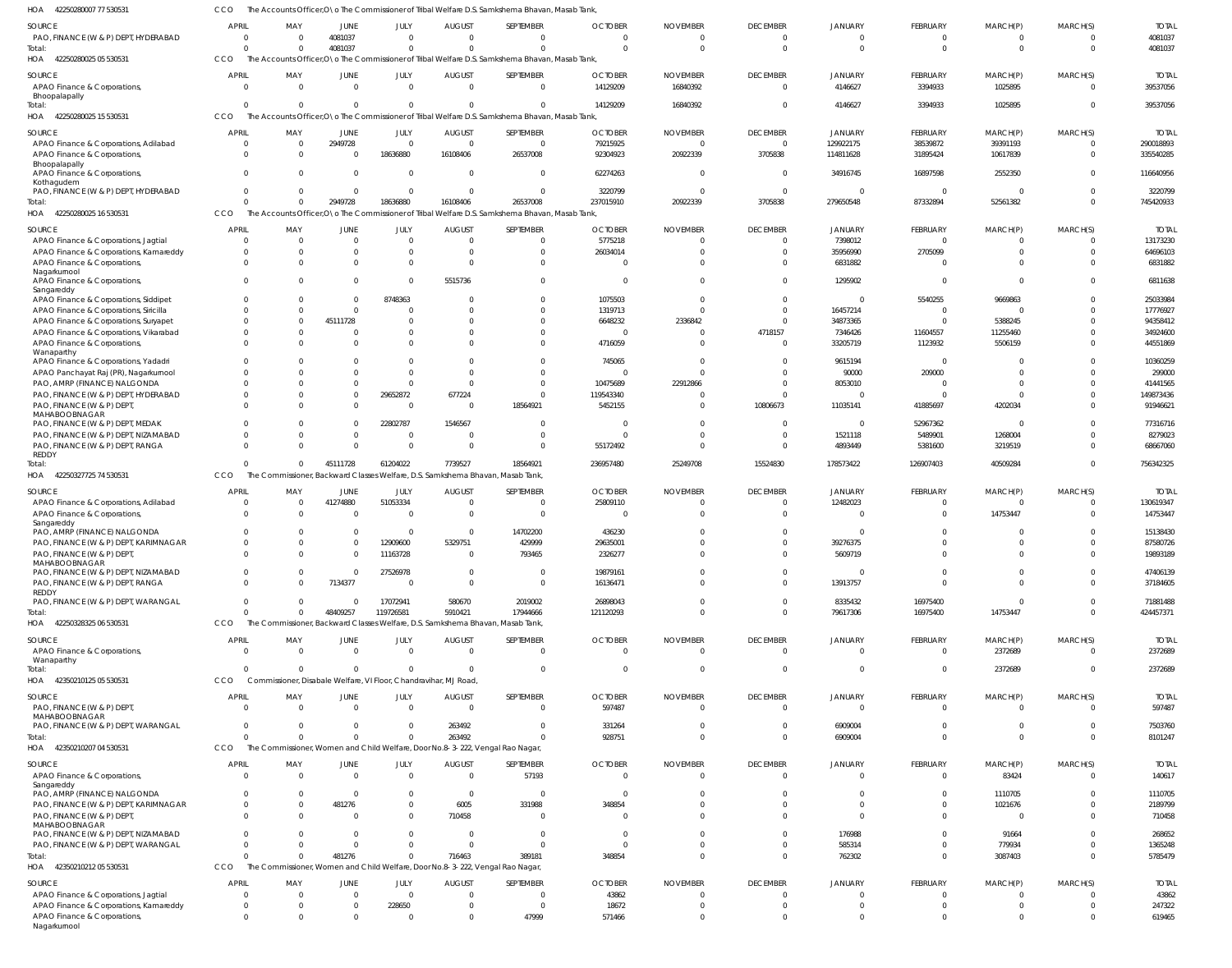42350210212 05 530531 HOA CCO The Commissioner, Women and Child Welfare, Door No.8-3-222, Vengal Rao Nagar,

| השו<br><b>TEUJULIULILUJ JUUJU</b>                                        |                                |                                                        |                                |                         |                                                                                 | material, worright and Critic World's, Door No.0-5-222, Vorigantao Nagar,                 |                                  |                                   |                             |                          |                            |                            |                         |                        |
|--------------------------------------------------------------------------|--------------------------------|--------------------------------------------------------|--------------------------------|-------------------------|---------------------------------------------------------------------------------|-------------------------------------------------------------------------------------------|----------------------------------|-----------------------------------|-----------------------------|--------------------------|----------------------------|----------------------------|-------------------------|------------------------|
| SOURCE                                                                   | <b>APRIL</b>                   | MAY                                                    | JUNE                           | JULY                    | <b>AUGUST</b>                                                                   | SEPTEMBER                                                                                 | <b>OCTOBER</b>                   | <b>NOVEMBER</b>                   | <b>DECEMBER</b>             | <b>JANUARY</b>           | FEBRUARY                   | MARCH(P)                   | MARCH(S)                | <b>TOTAL</b>           |
| APAO Finance & Corporations,                                             | $\Omega$                       | $\overline{0}$                                         | $\overline{0}$                 | $\overline{0}$          | $\overline{0}$                                                                  | $\overline{0}$                                                                            | 158267                           | $\Omega$                          | $\Omega$                    | $\Omega$                 | $\Omega$                   | $\overline{0}$             | $\Omega$                | 158267                 |
| Sangareddy<br>APAO Finance & Corporations, Siddipet                      | $\Omega$                       | $\Omega$                                               | $^{\circ}$                     | 49545                   | 125886                                                                          | 695766                                                                                    | 64999                            | $\Omega$                          |                             |                          |                            |                            | -0                      | 936196                 |
| APAO Finance & Corporations, Siricilla                                   | $\Omega$                       | $\Omega$                                               | $\mathbf 0$                    | 232973                  | $\overline{0}$                                                                  | $\Omega$                                                                                  | 1322489                          | $\Omega$                          |                             |                          |                            |                            | $\Omega$                | 1555462                |
| APAO Finance & Corporations, Suryapet                                    | $\Omega$                       | $\Omega$                                               | $^{\circ}$                     | 49785                   | - 0                                                                             | <sup>0</sup>                                                                              | $\overline{0}$                   | $\Omega$                          |                             |                          |                            |                            | $\Omega$                | 49785                  |
| APAO Finance & Corporations, Yadadri                                     | $\Omega$                       | $\Omega$                                               | $\Omega$                       | $\Omega$                | - 0                                                                             |                                                                                           | 308281                           | $\cap$                            |                             |                          |                            |                            | $\Omega$                | 308281                 |
| PAO, FINANCE (W & P) DEPT, KARIMNAGAR                                    | $\Omega$                       | $\Omega$                                               | $\Omega$                       | 54010                   | $\Omega$                                                                        |                                                                                           | $\overline{0}$                   | $\Omega$                          |                             |                          |                            |                            | $\Omega$                | 54010                  |
| PAO, FINANCE (W & P) DEPT,<br>MAHABOOBNAGAR                              | $\Omega$                       | $\Omega$                                               | $\Omega$                       | $\Omega$                | 235871                                                                          | $\Omega$                                                                                  | $\Omega$                         | $\Omega$                          | $\cap$                      |                          |                            |                            | $\Omega$                | 235871                 |
| PAO, FINANCE (W & P) DEPT, MEDAK                                         |                                | $\Omega$                                               | $^{\circ}$                     | 256954                  | 0                                                                               | $\Omega$                                                                                  | 323816                           | $\Omega$                          |                             |                          |                            |                            | $\Omega$                | 580770                 |
| PAO, FINANCE (W & P) DEPT, NIRMAL                                        | $\Omega$<br>$\Omega$           | $\Omega$                                               | $\mathbf 0$                    | - 0                     | $\Omega$                                                                        | $\Omega$                                                                                  | 438779                           | $\Omega$<br>$\Omega$              |                             |                          |                            |                            | $\Omega$<br>$\Omega$    | 438779                 |
| PAO, FINANCE (W & P) DEPT, NIZAMABAD<br>PAO, FINANCE (W & P) DEPT, RANGA | $\Omega$                       | $\Omega$<br>$\Omega$                                   | $\Omega$<br>$\Omega$           | $\overline{0}$<br>95253 | 338549<br>0                                                                     | 47194<br>$\Omega$                                                                         | $\overline{0}$<br>106286         | $\cap$                            |                             |                          |                            |                            | $\Omega$                | 385743<br>201539       |
| <b>REDDY</b>                                                             |                                |                                                        |                                |                         |                                                                                 |                                                                                           |                                  |                                   |                             |                          |                            |                            |                         |                        |
| Total:                                                                   | $\Omega$                       | $\Omega$                                               | $\overline{0}$                 | 967170                  | 700306                                                                          | 790959                                                                                    | 3356917                          | $\Omega$                          | $\Omega$                    |                          |                            | $\Omega$                   | $\Omega$                | 5815352                |
| HOA 42350210312 05 530531                                                | CCO                            |                                                        |                                |                         |                                                                                 | The Commissioner, Women and Child Welfare, Door No.8-3-222, Vengal Rao Nagar,             |                                  |                                   |                             |                          |                            |                            |                         |                        |
| SOURCE<br>PAO, FINANCE (W & P) DEPT,<br>MAHABOOBNAGAR                    | <b>APRIL</b><br>$\Omega$       | MAY<br>$\overline{0}$                                  | <b>JUNE</b><br>$\overline{0}$  | JULY<br>$\Omega$        | <b>AUGUST</b><br>$\overline{0}$                                                 | SEPTEMBER<br>$\overline{0}$                                                               | <b>OCTOBER</b><br>$\overline{0}$ | <b>NOVEMBER</b><br>$\overline{0}$ | <b>DECEMBER</b><br>$\Omega$ | <b>JANUARY</b><br>135236 | FEBRUARY<br>$\overline{0}$ | MARCH(P)<br>$\overline{0}$ | MARCH(S)<br>$\mathbf 0$ | <b>TOTAL</b><br>135236 |
| Total:<br>HOA 42350210325 08 530531                                      | $\Omega$<br>CCO                | $\overline{0}$                                         | $\overline{0}$                 | $\Omega$                | 0                                                                               | $\Omega$<br>The Commissioner, Women and Child Welfare, Door No.8-3-222, Vengal Rao Nagar, | $\overline{0}$                   | $\overline{0}$                    | $\Omega$                    | 135236                   | $\Omega$                   | $\overline{0}$             | $\mathbf{0}$            | 135236                 |
| SOURCE                                                                   | <b>APRIL</b>                   | MAY                                                    | <b>JUNE</b>                    | JULY                    | <b>AUGUST</b>                                                                   | SEPTEMBER                                                                                 | <b>OCTOBER</b>                   | <b>NOVEMBER</b>                   | <b>DECEMBER</b>             | <b>JANUARY</b>           | FEBRUARY                   | MARCH(P)                   | MARCH(S)                | <b>TOTAL</b>           |
| APAO Finance & Corporations,                                             | $\Omega$                       | $\overline{0}$                                         | $\overline{0}$                 | $\Omega$                | $\overline{0}$                                                                  | $\overline{0}$                                                                            | 1506431                          | $\Omega$                          | $\Omega$                    | - 0                      | $\Omega$                   | $\Omega$                   | $\Omega$                | 1506431                |
| Kothagudem<br>APAO Finance & Corporations, Siricilla                     | $\Omega$                       | $\overline{0}$                                         | $\overline{0}$                 | 1808097                 | $\overline{0}$                                                                  | $\overline{0}$                                                                            | $\Omega$                         | $\Omega$                          | $\cap$                      |                          |                            | $\Omega$                   | $\Omega$                | 1808097                |
| PAO, FINANCE (W & P) DEPT, KHAMMAM                                       | $\Omega$                       | $\Omega$                                               | $\mathbf 0$                    | 10282849                | 1000932                                                                         | $\Omega$                                                                                  | 7231250                          | $\Omega$                          | $\Omega$                    | 1051925                  |                            |                            | $\Omega$                | 19566956               |
| Total:                                                                   | $\Omega$                       | $\Omega$                                               | $\mathbf 0$                    | 12090946                | 1000932                                                                         | $\Omega$                                                                                  | 8737681                          | $\Omega$                          | $\Omega$                    | 1051925                  | $\Omega$                   | $\Omega$                   | $\Omega$                | 22881484               |
| HOA<br>42356080025 05 530531                                             | CCO                            | The Director, FAC, Sainik Welfare. Block IV, Il Floor, |                                |                         |                                                                                 |                                                                                           |                                  |                                   |                             |                          |                            |                            |                         |                        |
| SOURCE                                                                   | <b>APRIL</b>                   | MAY                                                    | JUNE                           | JULY                    | <b>AUGUST</b>                                                                   | SEPTEMBER                                                                                 | <b>OCTOBER</b>                   | <b>NOVEMBER</b>                   | <b>DECEMBER</b>             | <b>JANUARY</b>           | <b>FEBRUARY</b>            | MARCH(P)                   | MARCH(S)                | <b>TOTAL</b>           |
| PAO, FINANCE (W & P) DEPT, NIZAMABAD                                     | $\Omega$                       | $\overline{0}$                                         | $\overline{0}$                 | 5006696                 | 609633                                                                          | $\Omega$                                                                                  | $\overline{0}$                   | $\Omega$                          | $\Omega$                    | - 0                      | $\Omega$                   | 0                          | $\mathbf 0$             | 5616329                |
| PAO, FINANCE (W & P) DEPT, RANGA                                         | $\Omega$                       | $\Omega$                                               | $\mathbf 0$                    | 7293747                 | $\overline{0}$                                                                  | $\Omega$                                                                                  | $\Omega$                         | $\Omega$                          | $\cap$                      |                          |                            | $\Omega$                   | $\Omega$                | 7293747                |
| <b>REDDY</b>                                                             | $\Omega$                       |                                                        |                                |                         |                                                                                 | $\Omega$                                                                                  | $\Omega$                         | $\Omega$                          | $\cap$                      |                          |                            | $\Omega$                   | $\Omega$                |                        |
| PAO, FINANCE (W & P) DEPT, WARANGAL<br>Total:                            | $\Omega$                       | $\overline{0}$<br>$\Omega$                             | $\overline{0}$<br>$\mathbf{0}$ | 221346<br>12521789      | $\overline{0}$<br>609633                                                        | $\Omega$                                                                                  | $\Omega$                         | $\Omega$                          | $\Omega$                    | $\Omega$                 | $\Omega$                   | $\Omega$                   | $\Omega$                | 221346<br>13131422     |
| HOA 42500020325 76 530531                                                | CCO                            |                                                        |                                |                         |                                                                                 | The Commissioner, Employment & Training Department, BRKR Offices Complex, Tank Bund,      |                                  |                                   |                             |                          |                            |                            |                         |                        |
| SOURCE                                                                   | <b>APRIL</b>                   | MAY                                                    | JUNE                           | JULY                    | <b>AUGUST</b>                                                                   | SEPTEMBER                                                                                 | <b>OCTOBER</b>                   | <b>NOVEMBER</b>                   | <b>DECEMBER</b>             | <b>JANUARY</b>           | FEBRUARY                   | MARCH(P)                   | MARCH(S)                | <b>TOTAL</b>           |
| APAO Finance & Corporations, Adilabad                                    | $\Omega$                       | $\overline{0}$                                         | 5931084                        | 5662839                 | - 0                                                                             | $\Omega$                                                                                  | 1436313                          | $\Omega$                          | $\Omega$                    |                          | $\Omega$                   | $\Omega$                   | $\Omega$                | 13030236               |
| APAO Finance & Corporations, Siddipet                                    | $\Omega$                       | $\overline{0}$                                         | $\overline{0}$                 | - 0                     | $\Omega$                                                                        | $\Omega$                                                                                  | 5108656                          | $\Omega$                          | $\Omega$                    | $\Omega$                 | 6156240                    | 7466168                    | $\Omega$                | 18731064               |
| APAO Finance & Corporations, Yadadri                                     | $\Omega$<br><sup>0</sup>       | $\Omega$<br>$\Omega$                                   | 9134592<br>$\overline{0}$      | $\Omega$                | $\Omega$<br>$\Omega$                                                            | $\Omega$<br>$\Omega$                                                                      | $\Omega$                         | $\Omega$<br>$\cap$                |                             | 1259398                  |                            |                            | $\Omega$                | 10393990<br>3172355    |
| PAO, AMRP (FINANCE) NALGONDA<br>PAO, FINANCE (W & P) DEPT, HYDERABAD     | $\Omega$                       | $\Omega$                                               | $\overline{0}$                 | 2755652<br>8011979      | $\Omega$                                                                        | 2436488                                                                                   | 416703<br>2183856                |                                   |                             | 1063244                  |                            |                            | $\Omega$                | 13695567               |
| PAO, FINANCE (W & P) DEPT, KARIMNAGAR                                    | $\Omega$                       | $\mathbf{0}$                                           | 2466431                        | - 0                     | 784581                                                                          | 1275716                                                                                   | $\overline{0}$                   | $\Omega$                          |                             | 1181334                  |                            |                            | $\Omega$                | 5708062                |
| PAO, FINANCE (W & P) DEPT, KHAMMAM                                       | $\Omega$                       | $\Omega$                                               | $\overline{0}$                 | $\Omega$                | 6600191                                                                         | $\Omega$                                                                                  | $\Omega$                         | $\Omega$                          |                             |                          |                            |                            | $\Omega$                | 6600191                |
| PAO, FINANCE (W & P) DEPT,<br>MAHABOOBNAGAR                              | $\Omega$                       | $\Omega$                                               | $\overline{0}$                 | 13024025                | $\overline{0}$                                                                  | $\Omega$                                                                                  | 6185093                          | $\Omega$                          |                             | - 0                      |                            |                            | $\Omega$                | 19209118               |
| PAO, FINANCE (W & P) DEPT, NIZAMABAD                                     | $\Omega$                       | $\Omega$                                               | $\overline{0}$                 | - 0                     | $\overline{0}$                                                                  | $\Omega$                                                                                  | - 0                              | $\Omega$                          |                             | 1218220                  |                            |                            |                         | 1218220                |
| PAO, FINANCE (W & P) DEPT, WARANGAL                                      | $\Omega$                       | n                                                      | $\Omega$                       | $\Omega$                | $\Omega$                                                                        | $\Omega$                                                                                  | 3689291                          | $\cap$                            |                             |                          |                            |                            |                         | 3689291                |
| Total:<br>44010080025 74 530531<br>HOA                                   | $\overline{0}$<br>CCO          | $\Omega$                                               | 17532107                       | 29454495                | 7384772                                                                         | 3712204                                                                                   | 19019912                         | $\Omega$                          | $\Omega$                    | 4722196                  | 6156240                    | 7466168                    | $\Omega$                | 95448094               |
|                                                                          |                                | AGRICULIURE -                                          |                                |                         |                                                                                 | HOD COMMISSIONER&DIRECTOR OF AGRICULTURE GOVT. OF Telangana, FATHE MAIDAN                 |                                  |                                   |                             |                          |                            |                            |                         |                        |
| SOURCE                                                                   | <b>APRIL</b>                   | MAY                                                    | JUNE                           | JULY                    | <b>AUGUST</b>                                                                   | SEPTEMBER                                                                                 | <b>OCTOBER</b>                   | <b>NOVEMBER</b>                   | <b>DECEMBER</b>             | <b>JANUARY</b>           | FEBRUARY                   | MARCH(P)                   | MARCH(S)                | <b>TOTAL</b>           |
| APAO Finance & Corporations,<br>Kothagudem                               | $\Omega$                       | $\overline{0}$                                         | $\overline{0}$                 | $\Omega$                | $\overline{0}$                                                                  | $\overline{0}$                                                                            | 3077933                          | $\overline{0}$                    | $\Omega$                    | $\Omega$                 | $\overline{0}$             | $\overline{0}$             | $\overline{0}$          | 3077933                |
| APAO Finance & Corporations, Siddipet                                    | $\overline{0}$                 | $\overline{0}$                                         | $\mathbf 0$                    | - 0                     | $\overline{0}$                                                                  | $\overline{0}$                                                                            | $\overline{\mathbf{0}}$          | $\overline{0}$                    | 1506255                     | $\Omega$                 | $\Omega$                   | $\mathbf 0$                | $\Omega$                | 1506255                |
| Total:                                                                   | $\Omega$                       | $\overline{0}$                                         | $\mathbf{0}$                   | $\Omega$                | $\Omega$                                                                        | $\Omega$                                                                                  | 3077933                          | $\overline{0}$                    | 1506255                     | $\Omega$                 | $\Omega$                   | $\Omega$                   | $\mathbf 0$             | 4584188                |
| HOA 44030010107 05 520521                                                | CCO                            |                                                        |                                |                         | THE DIRECTOR, ANIMAL HUSBANDRY & FISHERIES SHANTHI NAGAR, HYDERABAD             |                                                                                           |                                  |                                   |                             |                          |                            |                            |                         |                        |
| SOURCE                                                                   | <b>APRIL</b>                   | MAY                                                    | JUNE                           | JULY                    | <b>AUGUST</b>                                                                   | SEPTEMBER                                                                                 | <b>OCTOBER</b>                   | <b>NOVEMBER</b>                   | <b>DECEMBER</b>             | JANUARY                  | <b>FEBRUARY</b>            | MARCH(P)                   | MARCH(S)                | <b>TOTAL</b>           |
| APAO Finance & Corporations, Adilabad                                    | $\Omega$                       | $\overline{0}$                                         | 742059                         | $\Omega$                | $\overline{0}$                                                                  | $\Omega$                                                                                  | $\overline{0}$                   | $\Omega$                          | $\Omega$                    |                          | $\Omega$                   | $\overline{0}$             | $\Omega$                | 742059                 |
| APAO Finance & Corporations,<br>Bhoopalapally                            | $\Omega$                       | $\overline{0}$                                         | 562861                         | $\Omega$                | $\Omega$                                                                        | $\Omega$                                                                                  | $\Omega$                         | $\Omega$                          | $\Omega$                    |                          | $\Omega$                   | $\Omega$                   | $\Omega$                | 562861                 |
| APAO Finance & Corporations, Jangaon                                     | $\Omega$                       | $\Omega$                                               | 443474                         |                         | $\Omega$                                                                        | $\Omega$                                                                                  | $\Omega$                         | $\Omega$                          |                             |                          |                            |                            |                         | 443474                 |
| APAO Finance & Corporations, Peddapalli                                  | $\Omega$                       | $\Omega$                                               | 2503004                        | $\Omega$                | $\Omega$                                                                        | $\Omega$                                                                                  | $\Omega$                         | $\Omega$                          |                             |                          |                            | $\Omega$                   | $\Omega$                | 2503004                |
| APAO, SRSP (FINANCE), WARANGAL RURAL                                     | $\Omega$                       | $\Omega$                                               | 5204                           |                         | $\Omega$                                                                        | <sup>0</sup>                                                                              | $\Omega$                         | $\Omega$                          |                             |                          |                            |                            |                         | 5204                   |
| PAO, AMRP (FINANCE) NALGONDA                                             | $\Omega$                       | $\Omega$                                               | 10009760                       |                         | $\Omega$                                                                        | $\Omega$                                                                                  | $\cap$                           | $\Omega$                          |                             |                          |                            |                            | $\Omega$                | 10009760               |
| PAO, FINANCE (W & P) DEPT, HYDERABAD                                     | $\Omega$                       | $\Omega$                                               | 8057387                        |                         | -C                                                                              |                                                                                           | $\Omega$                         | $\Omega$                          |                             |                          |                            |                            |                         | 8057387                |
| PAO, FINANCE (W & P) DEPT, KARIMNAGAR                                    | $\Omega$<br>$\Omega$           | $\Omega$<br>$\Omega$                                   | 8920326                        |                         | $\Omega$<br>$\Omega$                                                            | <sup>0</sup><br>$\Omega$                                                                  | $\Omega$<br>$\Omega$             | $\Omega$<br>$\Omega$              |                             |                          |                            | $\Omega$                   | $\Omega$                | 8920326                |
| PAO, FINANCE (W & P) DEPT,<br>MAHABOOBNAGAR                              |                                |                                                        | 4862600                        |                         |                                                                                 |                                                                                           |                                  |                                   |                             |                          |                            |                            |                         | 4862600                |
| PAO, FINANCE (W & P) DEPT, WARANGAL                                      | $\Omega$                       | $\Omega$                                               | 1906754                        | $\Omega$                | $\Omega$                                                                        | $\Omega$                                                                                  | $\Omega$                         | $\Omega$                          | $\Omega$                    | $\Omega$                 | $\Omega$                   | $\Omega$                   | $\Omega$                | 1906754                |
| Total:<br>HOA 44030010107 05 530531                                      | $\Omega$<br>CCO                | $\Omega$                                               | 38013429                       | $\Omega$                | $\Omega$<br>THE DIRECTOR, ANIMAL HUSBANDRY & FISHERIES SHANTHI NAGAR, HYDERABAD | $\Omega$                                                                                  | $\Omega$                         | $\Omega$                          | $\Omega$                    | $\Omega$                 | $\Omega$                   | $\Omega$                   | $\Omega$                | 38013429               |
|                                                                          |                                |                                                        |                                |                         |                                                                                 |                                                                                           |                                  |                                   |                             |                          |                            |                            |                         |                        |
| SOURCE<br>APAO Finance & Corporations, Jagtial                           | <b>APRIL</b><br>$\overline{0}$ | MAY<br>$\overline{0}$                                  | JUNE<br>148440                 | JULY<br>- 0             | <b>AUGUST</b><br>$\Omega$                                                       | SEPTEMBER<br>$\Omega$                                                                     | <b>OCTOBER</b><br>$\overline{0}$ | <b>NOVEMBER</b><br>$\overline{0}$ | <b>DECEMBER</b><br>$\Omega$ | <b>JANUARY</b>           | FEBRUARY<br>$\Omega$       | MARCH(P)<br>0              | MARCH(S)<br>$\Omega$    | <b>TOTAL</b><br>148440 |
| PAO, FINANCE (W & P) DEPT, MEDAK                                         | $\Omega$                       | $\overline{0}$                                         | 461867                         | $\Omega$                | $\Omega$                                                                        | $\mathbf{0}$                                                                              | $\overline{0}$                   | $\overline{0}$                    | $\Omega$                    | $\Omega$                 | $\Omega$                   | $\overline{0}$             | $\mathbf 0$             | 461867                 |
| Total:                                                                   | $\Omega$                       | $\Omega$                                               | 610307                         |                         | $\Omega$                                                                        | $\Omega$                                                                                  | $\Omega$                         | $\Omega$                          | $\Omega$                    | $\Omega$                 | $\Omega$                   | $\Omega$                   | $\Omega$                | 610307                 |
| HOA 44030010125 74 530531                                                | CCO                            |                                                        |                                |                         | THE DIRECTOR, ANIMAL HUSBANDRY & FISHERIES SHANTHI NAGAR, HYDERABAD             |                                                                                           |                                  |                                   |                             |                          |                            |                            |                         |                        |
| SOURCE                                                                   | <b>APRIL</b>                   | MAY                                                    | JUNE                           | JULY                    | <b>AUGUST</b>                                                                   | SEPTEMBER                                                                                 | <b>OCTOBER</b>                   | <b>NOVEMBER</b>                   | <b>DECEMBER</b>             | JANUARY                  | FEBRUARY                   | MARCH(P)                   | MARCH(S)                | <b>TOTAL</b>           |
| APAO Finance & Corporations, Adilabad                                    | $\overline{0}$                 | $\overline{0}$                                         | $\overline{0}$                 | 1551351                 | 454907                                                                          | $\Omega$                                                                                  | 74820                            | $\Omega$                          | $\Omega$                    |                          | $\Omega$                   | $\Omega$                   | $\Omega$                | 2081078                |
| APAO Finance & Corporations,<br>Bhoopalapally                            | $\Omega$                       | $\Omega$                                               | $^{\circ}$                     | 699083                  | 464938                                                                          | 948996                                                                                    | 1703867                          | $\overline{0}$                    | $\Omega$                    | $\Omega$                 | $\Omega$                   | $\Omega$                   | $\Omega$                | 3816884                |
| APAO Finance & Corporations, Jagtial                                     | $\Omega$                       | $\Omega$                                               | $\Omega$                       | 3015550                 | 882270                                                                          | $\Omega$                                                                                  | 1696687                          | $\Omega$                          | $\Omega$                    | $\Omega$                 | $\Omega$                   | $\Omega$                   | $\Omega$                | 5594507                |
| APAO Finance & Corporations, Jangaon                                     | $\overline{0}$                 | $\mathbf{0}$                                           | $\mathbf{0}$                   | $\Omega$                | $\overline{0}$                                                                  | 2858212                                                                                   | 667110                           | $\overline{0}$                    | $\Omega$                    | $\Omega$                 | $\mathbf{0}$               | 183666                     | $\Omega$                | 3708988                |
| APAO Finance & Corporations, Kamareddy                                   | $\mathbf{0}$                   | $\Omega$                                               | $\Omega$                       | 1589404                 | 1744131                                                                         | $\Omega$                                                                                  | 133176                           | $\Omega$                          | $\Omega$                    | $\Omega$                 | $\Omega$                   | $\mathbf 0$                | $\Omega$                | 3466711                |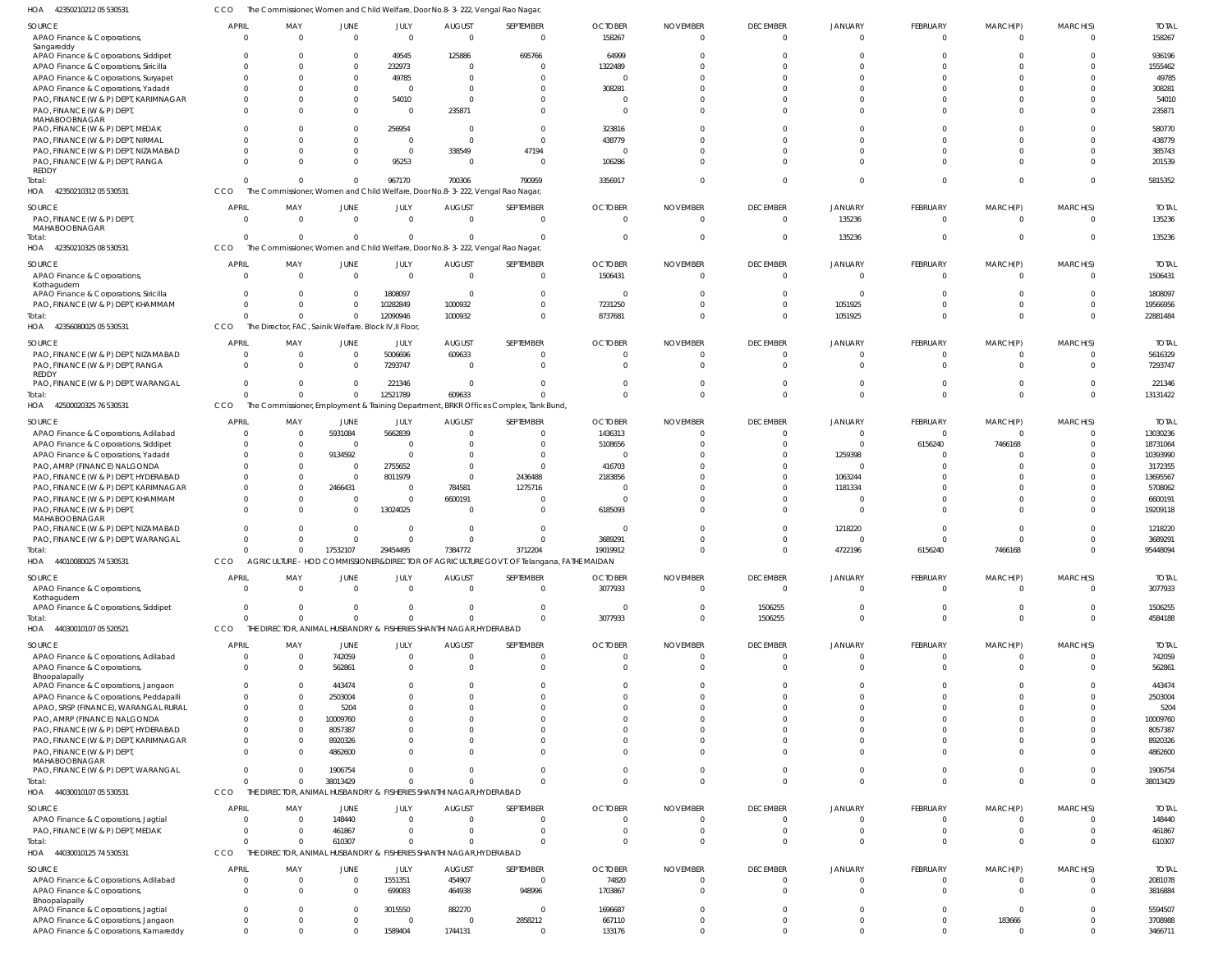44030010125 74 530531 HOA CCO THE DIRECTOR, ANIMAL HUSBANDRY & FISHERIES SHANTHI NAGAR,HYDERABAD

|                                                                               | <b>APRIL</b>       |                                                                                    |                          |                      |                               |                                                                                                  |                            |                             |                                   |                            |                                |                            |                            |                         |
|-------------------------------------------------------------------------------|--------------------|------------------------------------------------------------------------------------|--------------------------|----------------------|-------------------------------|--------------------------------------------------------------------------------------------------|----------------------------|-----------------------------|-----------------------------------|----------------------------|--------------------------------|----------------------------|----------------------------|-------------------------|
| SOURCE<br>APAO Finance & Corporations,                                        | $\Omega$           | MAY<br>$\Omega$                                                                    | JUNE<br>$\overline{0}$   | JULY<br>1939037      | <b>AUGUST</b><br>$\mathbf{0}$ | SEPTEMBER<br>$\overline{0}$                                                                      | <b>OCTOBER</b><br>$\Omega$ | <b>NOVEMBER</b><br>$\Omega$ | <b>DECEMBER</b><br>$\overline{0}$ | <b>JANUARY</b><br>$\Omega$ | <b>FEBRUARY</b><br>$\mathbf 0$ | MARCH(P)<br>$\overline{0}$ | MARCH(S)<br>$\Omega$       | <b>TOTAL</b><br>1939037 |
| Komarambheem Asifabad                                                         |                    |                                                                                    |                          |                      |                               |                                                                                                  |                            |                             |                                   |                            |                                |                            |                            |                         |
| APAO Finance & Corporations,                                                  | $\Omega$           | $\Omega$                                                                           | $\mathbf 0$              | 946207               | $\mathbf{0}$                  | 200000                                                                                           | 446718                     | $\Omega$                    | $\Omega$                          | $\Omega$                   | $\mathbf 0$                    | $\mathbf 0$                | $\Omega$                   | 1592925                 |
| Kothagudem                                                                    |                    |                                                                                    |                          |                      |                               |                                                                                                  |                            |                             |                                   |                            |                                |                            |                            |                         |
| APAO Finance & Corporations,<br>Mahabubabad                                   | $\Omega$           | $\Omega$                                                                           | $\Omega$                 | 542983               | $\overline{0}$                | 892420                                                                                           | 310613                     | $\Omega$                    | $\Omega$                          | $\Omega$                   | $\Omega$                       | $\mathbf 0$                | $\Omega$                   | 1746016                 |
| APAO Finance & Corporations, Manchirial                                       | $\Omega$           | $\Omega$                                                                           | $\Omega$                 | 99544                | 325003                        | 363373                                                                                           | $\Omega$                   | $\Omega$                    | $\Omega$                          | $\Omega$                   | $\Omega$                       | $\Omega$                   | $\Omega$                   | 787920                  |
| APAO Finance & Corporations, Medchal                                          | $\Omega$           | $\Omega$                                                                           | $\overline{0}$           | 1863775              | 507371                        | 149713                                                                                           | $\Omega$                   | $\Omega$                    | $\Omega$                          | $\Omega$                   | $\Omega$                       | $\Omega$                   | $\Omega$                   | 2520859                 |
| APAO Finance & Corporations,                                                  | $\Omega$           | $\Omega$                                                                           | $\Omega$                 | - 0                  | 224908                        | 178758                                                                                           | $\Omega$                   | $\Omega$                    | $\Omega$                          | $\Omega$                   | $\Omega$                       | $\Omega$                   | $\Omega$                   | 403666                  |
| Nagarkurnool                                                                  |                    |                                                                                    |                          |                      |                               |                                                                                                  |                            |                             |                                   |                            |                                |                            |                            |                         |
| APAO Finance & Corporations, Peddapalli                                       | $\Omega$           | $\Omega$                                                                           | $\Omega$                 | 1615820              | 1889042                       | $\Omega$                                                                                         | $\Omega$                   | $\Omega$                    | $\Omega$                          | $\Omega$                   | $\Omega$                       | $\Omega$                   | $\Omega$                   | 3504862                 |
| APAO Finance & Corporations,<br>Sangareddy                                    | $\Omega$           | $\Omega$                                                                           | $\Omega$                 | 275617               | $\overline{0}$                | 1252041                                                                                          | 2783011                    | $\Omega$                    | $\Omega$                          | $\Omega$                   | $\Omega$                       | $\Omega$                   | $\Omega$                   | 4310669                 |
| APAO Finance & Corporations, Siddipet                                         | $\Omega$           | $\Omega$                                                                           | $\overline{0}$           | - 0                  | $\overline{0}$                | $\Omega$                                                                                         | 39112                      | $\Omega$                    | $\Omega$                          | $\Omega$                   | $\Omega$                       | $\Omega$                   | $\Omega$                   | 39112                   |
| APAO Finance & Corporations, Siricilla                                        | $\Omega$           | $\Omega$                                                                           | 290213                   | 226172               | 74667                         | $\Omega$                                                                                         | 806180                     | $\Omega$                    | $\Omega$                          | $\Omega$                   | $\Omega$                       | $\Omega$                   | $\Omega$                   | 1397232                 |
| APAO Finance & Corporations, Suryapet                                         | $\Omega$           | $\Omega$                                                                           | $\overline{0}$           | 589413               | 0                             | $\Omega$                                                                                         | 297110                     | $\Omega$                    | $\Omega$                          | $\Omega$                   | $\Omega$                       | $\Omega$                   | $\Omega$                   | 886523                  |
| APAO Finance & Corporations, Vikarabad                                        |                    | $\Omega$                                                                           | $\mathbf{0}$             | 1766614              | $\overline{0}$                | 259031                                                                                           | 0                          | $\Omega$                    | $\Omega$                          | $\Omega$                   | $\Omega$                       | $\Omega$                   | $\Omega$                   | 2025645                 |
| APAO Finance & Corporations,                                                  | $\Omega$           | $\Omega$                                                                           | $\mathbf 0$              | 3447038              | 300000                        | $\Omega$                                                                                         | 538105                     | $\Omega$                    | $\Omega$                          | $\Omega$                   | $\Omega$                       | $\Omega$                   | $\Omega$                   | 4285143                 |
| Wanaparthy                                                                    | $\Omega$           | $\Omega$                                                                           | $\Omega$                 | 647731               | 824098                        | 580491                                                                                           | 762623                     | $\Omega$                    | $\Omega$                          | $\Omega$                   | $\Omega$                       | $\Omega$                   | $\Omega$                   | 2814943                 |
| APAO Finance & Corporations, Yadadri<br>APAO, PJP (FINANCE), Jogulamba Gadwal | $\Omega$           | $\Omega$                                                                           | $\overline{0}$           | 270266               | 149419                        |                                                                                                  | 502910                     | $\Omega$                    | $\Omega$                          | $\Omega$                   | $\Omega$                       | $\Omega$                   | $\Omega$                   | 922595                  |
| APAO, SRSP (FINANCE), WARANGAL RURAL                                          |                    | $\Omega$                                                                           | $\Omega$                 | 292315               | $\overline{0}$                | $\Omega$                                                                                         | 1906200                    | $\Omega$                    | $\Omega$                          | $\Omega$                   | $\Omega$                       | $\Omega$                   | $\Omega$                   | 2198515                 |
| PAO, AMRP (FINANCE) NALGONDA                                                  | $\Omega$           | $\Omega$                                                                           | $\Omega$                 | 6567746              | 1191255                       | 253152                                                                                           | 718089                     | $\Omega$                    | $\Omega$                          | $\Omega$                   | $\Omega$                       | $\Omega$                   | $\Omega$                   | 8730242                 |
| PAO, FINANCE (W & P) DEPT, KARIMNAGAR                                         |                    | $\Omega$                                                                           | $\Omega$                 | 953733               | 1867752                       | $\Omega$                                                                                         | 918350                     | $\Omega$                    |                                   | $\cap$                     | $\Omega$                       | $\Omega$                   | $\Omega$                   | 3739835                 |
| PAO, FINANCE (W & P) DEPT, KHAMMAM                                            | $\Omega$           | $\Omega$                                                                           | $\mathbf 0$              | 3346592              | $\Omega$                      |                                                                                                  | 2053962                    | $\Omega$                    | $\Omega$                          | $\Omega$                   | $\Omega$                       | $\Omega$                   | $\Omega$                   | 5400554                 |
| PAO, FINANCE (W & P) DEPT,                                                    | $\Omega$           | $\Omega$                                                                           | $\Omega$                 | 2072034              | $\overline{0}$                | 162010                                                                                           | 222839                     | $\Omega$                    | $\Omega$                          | $\Omega$                   | $\Omega$                       | $\Omega$                   | $\Omega$                   | 2456883                 |
| MAHABOOBNAGAR                                                                 |                    |                                                                                    |                          |                      |                               |                                                                                                  |                            |                             |                                   |                            |                                |                            |                            |                         |
| PAO, FINANCE (W & P) DEPT, MEDAK                                              |                    | $\Omega$                                                                           | $\overline{0}$           | 768910               | 1834893                       | $\Omega$                                                                                         | 1594728                    | $\Omega$                    | $\Omega$                          | $\Omega$                   | $\Omega$                       | $\Omega$                   | $\Omega$                   | 4198531                 |
| PAO, FINANCE (W & P) DEPT, NIRMAL                                             |                    | $\Omega$                                                                           | $\Omega$                 | 434784               | 1054531                       | $\Omega$                                                                                         | 256732                     | $\Omega$                    | $\Omega$                          | $\Omega$                   | $\Omega$                       | $\Omega$                   | $\Omega$                   | 1746047                 |
| PAO, FINANCE (W & P) DEPT, NIZAMABAD                                          | $\Box$<br>$\Omega$ | $\Omega$<br>$\Omega$                                                               | $\mathbf 0$<br>$\Omega$  | 2928320              | 318872                        | $\Omega$<br>$\Omega$                                                                             | - 0                        | $\Omega$<br>$\Omega$        | $\Omega$<br>$\Omega$              | $\Omega$<br>$\Omega$       | $\Omega$<br>$\Omega$           | $\Omega$<br>$\Omega$       | $\Omega$<br>$\Omega$       | 3247192                 |
| PAO, FINANCE (W & P) DEPT, RANGA<br><b>REDDY</b>                              |                    |                                                                                    |                          | 4995663              | 219258                        |                                                                                                  | 538132                     |                             |                                   |                            |                                |                            |                            | 5753053                 |
| PAO, FINANCE (W & P) DEPT, WARANGAL                                           | $\Omega$           | $\Omega$                                                                           | $\Omega$                 | 100000               | 382244                        | 248479                                                                                           | 375823                     | $\Omega$                    | $\Omega$                          | $\Omega$                   | $\Omega$                       | $\overline{0}$             | $\Omega$                   | 1106546                 |
| lotal:                                                                        | $\Omega$           | $\Omega$                                                                           | 290213                   | 43545702             | 14709559                      | 8346676                                                                                          | 19346897                   | $\Omega$                    | $\Omega$                          | $\Omega$                   | $\Omega$                       | 183666                     | $\Omega$                   | 86422713                |
| HOA 44050080025 05 530531                                                     | CCO                | THE DIRECTOR, FISHERIES SHANTHI NAGAR,                                             |                          |                      |                               |                                                                                                  |                            |                             |                                   |                            |                                |                            |                            |                         |
| SOURCE                                                                        | <b>APRIL</b>       | MAY                                                                                | JUNE                     | JULY                 | <b>AUGUST</b>                 | SEPTEMBER                                                                                        | <b>OCTOBER</b>             | <b>NOVEMBER</b>             | <b>DECEMBER</b>                   | JANUARY                    | <b>FEBRUARY</b>                | MARCH(P)                   | MARCH(S)                   | total                   |
| PAO, FINANCE (W & P) DEPT, RANGA                                              | $\Omega$           | $\Omega$                                                                           | 36037912                 | 1946264              | $\Omega$                      | 471415                                                                                           | 1621539                    | $\Omega$                    | $\overline{\mathbf{0}}$           | 1107550                    | $\Omega$                       | $\Omega$                   | $\overline{0}$             | 41184680                |
| REDDY                                                                         |                    |                                                                                    |                          |                      |                               |                                                                                                  |                            |                             |                                   |                            |                                |                            |                            |                         |
| Total:                                                                        | $\Omega$           | $\Omega$                                                                           | 36037912                 | 1946264              | $\Omega$                      | 471415                                                                                           | 1621539                    | $\Omega$                    | $\Omega$                          | 1107550                    | $\Omega$                       | $\Omega$                   | $\Omega$                   | 41184680                |
| HOA 44060107025 05 530531                                                     | CCO                |                                                                                    |                          |                      |                               | THE PRINCIPAL CHIEF CONSERVATOR OF FORESTS, ARANYA BHAVAN, OPP. RESERVE BANK OF INDIA, SAIFABAD, |                            |                             |                                   |                            |                                |                            |                            |                         |
| SOURCE                                                                        | APRIL              | MAY                                                                                | JUNE                     | <b>JULY</b>          | <b>AUGUST</b>                 | SEPTEMBER                                                                                        | <b>OCTOBER</b>             | <b>NOVEMBER</b>             | <b>DECEMBER</b>                   | JANUARY                    | <b>FEBRUARY</b>                | MARCH(P)                   | MARCH(S)                   | <b>TOTAL</b>            |
| PAO, FINANCE (W & P) DEPT, RANGA                                              | $\Omega$           | $\Omega$                                                                           | $\Omega$                 | $\Omega$             | $\Omega$                      | $\overline{0}$                                                                                   | 250214                     | $\Omega$                    | $\Omega$                          | $\Omega$                   | $\overline{0}$                 | $\Omega$                   | $\Omega$                   | 250214                  |
| REDDY<br>lotal:                                                               |                    | $\Omega$                                                                           | $\Omega$                 | $\Omega$             | $\Omega$                      | $\Omega$                                                                                         | 250214                     | 0                           | $\overline{0}$                    | $\overline{0}$             | $\mathbf 0$                    | $\mathbf 0$                | $\Omega$                   | 250214                  |
| HOA 44250000125 05 530531                                                     | CCO                | The Commissioner for Co-operation & Registrar of Co-operative Societies, Telangana |                          |                      |                               |                                                                                                  |                            |                             |                                   |                            |                                |                            |                            |                         |
|                                                                               |                    |                                                                                    |                          |                      |                               |                                                                                                  |                            |                             |                                   |                            |                                |                            |                            |                         |
| SOURCE                                                                        | <b>APRIL</b>       | MAY                                                                                | JUNE                     | JULY                 | <b>AUGUST</b>                 | SEPTEMBER                                                                                        | <b>OCTOBER</b>             | <b>NOVEMBER</b>             | <b>DECEMBER</b>                   | JANUARY                    | <b>FEBRUARY</b>                | MARCH(P)                   | MARCH(S)                   | total                   |
| PAO, FINANCE (W & P) DEPT, WARANGAL                                           | $\Omega$           | $\Omega$<br>$\Omega$                                                               | $\Omega$<br>$\Omega$     | $\Omega$<br>$\Omega$ | $\Omega$<br>$\Omega$          | U<br>0                                                                                           | $\Omega$<br>$\Omega$       | 5093747                     | $\Omega$<br>$\overline{0}$        | $\Omega$                   | $\Omega$<br>$\mathbf 0$        | $\Omega$                   | $\Omega$<br>$\Omega$       | 5093747<br>5093747      |
| Total:<br>HOA 44350110107 06 530531                                           | CCO                |                                                                                    |                          |                      |                               | DEVELOPMENT OF MARKETING - HOD DIRECTOR OF MARKETING BRKR BLDG, TANK BUND ROAD                   |                            | 5093747                     |                                   |                            |                                |                            |                            |                         |
|                                                                               |                    |                                                                                    |                          |                      |                               |                                                                                                  |                            |                             |                                   |                            |                                |                            |                            |                         |
| <b>SOURCE</b>                                                                 | <b>APRII</b>       |                                                                                    |                          |                      |                               |                                                                                                  |                            |                             |                                   |                            |                                |                            |                            |                         |
| PAO, FINANCE (W & P) DEPT, HYDERABAD                                          |                    | MAY                                                                                | <b>JUNE</b>              | JULY.                | <b>AUGUST</b>                 | <b>SEPTEMBER</b>                                                                                 | <b>OCTOBER</b>             | <b>NOVEMBER</b>             | <b>DECEMBER</b>                   | JANUARY                    | <b>FFBRUARY</b>                | MARCH(P)                   | MARCH(S)                   | <b>TOTAL</b>            |
| PAO, FINANCE (W & P) DEPT, NIZAMABAD                                          | $\Omega$           | $\Omega$                                                                           | 168573                   | $\Omega$             | $\overline{0}$                | $\Omega$                                                                                         | 13436788                   | $\Omega$                    | $\Omega$                          | 35063870                   | 1611760                        | 28143548                   | $\Omega$                   | 78424539                |
|                                                                               | $\Omega$           | $\Omega$                                                                           | 4517322                  | $\Omega$             | 17586609                      | 65086399                                                                                         | 47862769                   | $\Omega$                    | 1415545                           | $\Omega$                   | 1034567                        | 11813748                   | $\Omega$                   | 149316959               |
| PAO, FINANCE (W & P) DEPT, WARANGAL                                           | $\Omega$           | $\Omega$                                                                           | 32556166                 | - 0                  | 63648529                      | 25977248                                                                                         | 13885555                   | $\Omega$                    | $\overline{0}$                    | 11674494                   | 0                              | 7968354                    | $\Omega$                   | 155710346               |
| Total:                                                                        | $\Omega$           | $\Omega$                                                                           | 37242061                 | - 0                  | 81235138                      | 91063647                                                                                         | 75185112                   | $\Omega$                    | 1415545                           | 46738364                   | 2646327                        | 47925650                   | $\Omega$                   | 383451844               |
| HOA 45150000125 03 500503                                                     | CCO                |                                                                                    |                          |                      |                               | ENGINEER-IN-CHIEF, (GENL.&PR) ERRAMANZIL COLONY HYDERABAD ERRA MANJIL Telangana,                 |                            |                             |                                   |                            |                                |                            |                            |                         |
| SOURCE                                                                        | <b>APRIL</b>       | MAY                                                                                | JUNE                     | JULY                 | <b>AUGUST</b>                 | SEPTEMBER                                                                                        | <b>OCTOBER</b>             | <b>NOVEMBER</b>             | <b>DECEMBER</b>                   | <b>JANUARY</b>             | FEBRUARY                       | MARCH(P)                   | MARCH(S)                   | <b>TOTAL</b>            |
| APAO (PR) Pochampad, Nizamabad                                                | $\Omega$           | $\Omega$                                                                           | $\Omega$                 | $\Omega$             | $\overline{0}$                | $\Omega$                                                                                         | 0                          | $\Omega$                    | $\overline{0}$                    | 1520689                    | $\overline{0}$                 | $\Omega$                   | $\Omega$                   | 1520689                 |
| APAO Panchayat Raj (PR), Kothagudem                                           | $\Omega$           | $\Omega$                                                                           | $\Omega$                 | $\Omega$             | $\Omega$                      | 0                                                                                                | $\Omega$                   | $\Omega$                    | $\Omega$                          | $\Omega$                   | 3345000                        | $\Omega$                   | $\Omega$                   | 3345000                 |
| APAO Panchayat Raj (PR), Medchal                                              | $\Omega$           | $\Omega$                                                                           | $\Omega$                 | $\Omega$             | $\Omega$                      | $\Omega$                                                                                         | $\Omega$                   | $\Omega$                    | $\overline{0}$                    | 1198034                    | $\overline{0}$                 | $\Omega$                   | $\Omega$                   | 1198034                 |
| Malkajigiri<br>Total:                                                         | $\Omega$           | $\Omega$                                                                           | $\Omega$                 |                      | $\Omega$                      | $\Omega$                                                                                         | $\Omega$                   | $\Omega$                    | $\mathbf{0}$                      | 2718723                    | 3345000                        | $\mathbf{0}$               | $\Omega$                   | 6063723                 |
| HOA<br>45150010107 07 530531                                                  | CCO                |                                                                                    |                          |                      |                               | ENGINEER-IN-CHIEF, (GENL.&PR) ERRAMANZIL COLONY HYDERABAD ERRA MANJIL Telangana,                 |                            |                             |                                   |                            |                                |                            |                            |                         |
|                                                                               |                    |                                                                                    |                          |                      |                               |                                                                                                  |                            |                             |                                   |                            |                                |                            |                            |                         |
| SOURCE                                                                        | <b>APRIL</b>       | MAY                                                                                | JUNE                     | JULY<br>$\Omega$     | <b>AUGUST</b>                 | SEPTEMBER                                                                                        | <b>OCTOBER</b>             | <b>NOVEMBER</b><br>$\Omega$ | <b>DECEMBER</b>                   | <b>JANUARY</b>             | <b>FEBRUARY</b>                | MARCH(P)                   | MARCH(S)                   | <b>TOTAL</b>            |
| APAO (PR) Medak                                                               |                    | $\overline{0}$<br>$\Omega$                                                         | $\overline{0}$           | - 0                  | $\overline{0}$<br>$\Omega$    | $\overline{0}$                                                                                   | 7327635                    | $\Omega$                    | $\overline{0}$<br>$\Omega$        | 412776                     | $\mathbf 0$                    | 1461885                    | $\overline{0}$<br>$\Omega$ | 9202296                 |
| APAO (PR) Pochampad, Nizamabad                                                |                    | $\Omega$                                                                           | 375097<br>$\overline{0}$ | $\Omega$             | $\Omega$                      | 9482090<br>645126                                                                                | 11142887                   | $\Omega$                    | $\Omega$                          | $\overline{0}$             | $\mathbf 0$<br>$\Omega$        | 6667887<br>$\mathbf 0$     |                            | 27667961                |
| APAO (PR) Ranga Reddy Dist                                                    |                    | $\Omega$                                                                           | $\Omega$                 |                      | $\Omega$                      |                                                                                                  | 180693<br>0                | $\Omega$                    | $\Omega$                          | 384334<br>$\Omega$         | $\Omega$                       |                            |                            | 1210153<br>1654336      |
| APAO (PR), PJP, Jogulamba Gadwal<br>APAO Panchayat Raj (PR), Adilabad         |                    | $\Omega$                                                                           | 4998178                  |                      | $\Omega$                      |                                                                                                  | 259368                     | $\Omega$                    | $\Omega$                          | $\Omega$                   | $\Omega$                       | 1654336<br>$\overline{0}$  |                            | 5257546                 |
| APAO Panchayat Raj (PR), Bhoopalapally                                        |                    | $\Omega$                                                                           | $\Omega$                 | - 0                  | $\Omega$                      |                                                                                                  | $\Omega$                   | $\Omega$                    | $\Omega$                          | 9322021                    | $\Omega$                       | $\Omega$                   |                            | 9322021                 |
| APAO Panchayat Raj (PR), Jagtial                                              |                    | $\Omega$                                                                           | 346745                   | $\Omega$             | $\Omega$                      |                                                                                                  | $\Omega$                   | $\Omega$                    | 1222070                           | 756071                     | $\Omega$                       | 10160728                   |                            | 12485614                |
| APAO Panchayat Raj (PR), Jangaon                                              |                    | $\Omega$                                                                           | $\Omega$                 | $\Omega$             | 1488427                       |                                                                                                  | $\Omega$                   | $\Omega$                    | $\Omega$                          | $\Omega$                   | $\Omega$                       | 16424249                   | <sup>0</sup>               | 17912676                |
| APAO Panchayat Raj (PR), Kamareddy                                            |                    | $\Omega$                                                                           | 6445281                  | $\Omega$             | $\Omega$                      |                                                                                                  | $\Omega$                   | $\Omega$                    | $\overline{0}$                    | 4205091                    | $\Omega$                       | $\mathbf 0$                | $\Omega$                   | 10650372                |
| APAO Panchayat Raj (PR),                                                      |                    | $\Omega$                                                                           | 4592355                  | $\Omega$             | $\Omega$                      | 0                                                                                                | $\Omega$                   | $\Omega$                    | $\Omega$                          | $\Omega$                   | $\Omega$                       | $\mathbf 0$                | $\Omega$                   | 4592355                 |
| Komarambheem Asifabad                                                         |                    |                                                                                    | $\Omega$                 | $\Omega$             | $\Omega$                      | $\Omega$                                                                                         |                            | $\Omega$                    |                                   | $\Omega$                   |                                | $\Omega$                   | $\Omega$                   |                         |
| APAO Panchayat Raj (PR), Kothagudem                                           | $\Omega$           | $\Omega$                                                                           | $\overline{0}$           | $\Omega$             | 4381343                       | $\Omega$                                                                                         | 1861038<br>0               | $\Omega$                    | 2888518<br>$\Omega$               | $\Omega$                   | 159963<br>$\overline{0}$       | 17876460                   | $\Omega$                   | 4909519                 |
| APAO Panchayat Raj (PR), Mahabubabad                                          | $\Omega$           | $\Omega$                                                                           | 7275015                  | $\Omega$             | $\overline{0}$                | $\Omega$                                                                                         | 135425                     | $\Omega$                    | $\Omega$                          | $\overline{0}$             | $\overline{0}$                 | 3546708                    | $\Omega$                   | 22257803<br>10957148    |
| APAO Panchayat Raj (PR), Mancherial<br>APAO Panchayat Raj (PR), Medchal       | $\Omega$           | $\Omega$                                                                           | $\Omega$                 | - 0                  | $\Omega$                      |                                                                                                  | $\Omega$                   | $\Omega$                    | 12147438                          | $\Omega$                   | $\mathbf{0}$                   | 1672273                    | $\Omega$                   | 13819711                |
| Malkajigiri                                                                   |                    |                                                                                    |                          |                      |                               |                                                                                                  |                            |                             |                                   |                            |                                |                            |                            |                         |
| APAO Panchayat Raj (PR), Nagarkurnool                                         |                    | $\Omega$                                                                           | 8879625                  | - 0                  | $\Omega$                      | $\Omega$                                                                                         | 8437197                    | $\Omega$                    | 3300921                           | 4786697                    | 4280535                        | 10949730                   |                            | 40634705                |
| APAO Panchayat Raj (PR), Peddapalli                                           | $\Omega$           | $\Omega$                                                                           | 569276                   | $\Omega$             | $\Omega$                      | $\Omega$                                                                                         | 0                          | $\Omega$                    | $\Omega$                          | $\Omega$                   | 0                              | $\overline{0}$             | $\Omega$                   | 569276                  |
| APAO Panchayat Raj (PR), Sangareddy<br>APAO Panchayat Raj (PR), Siddipet      | $\mathbf 0$        | $\Omega$<br>$\Omega$                                                               | 5036134<br>2360562       | - 0<br>$\Omega$      | 0<br>$\Omega$                 | 236600<br>$\overline{0}$                                                                         | 3206028<br>$\overline{0}$  | $\Omega$<br>$\Omega$        | $\overline{0}$<br>$\Omega$        | $\Omega$<br>$\overline{0}$ | $\mathbf{0}$<br>$\Omega$       | 3582846<br>$\mathbf 0$     | $\Omega$<br>$\Omega$       | 12061608<br>2360562     |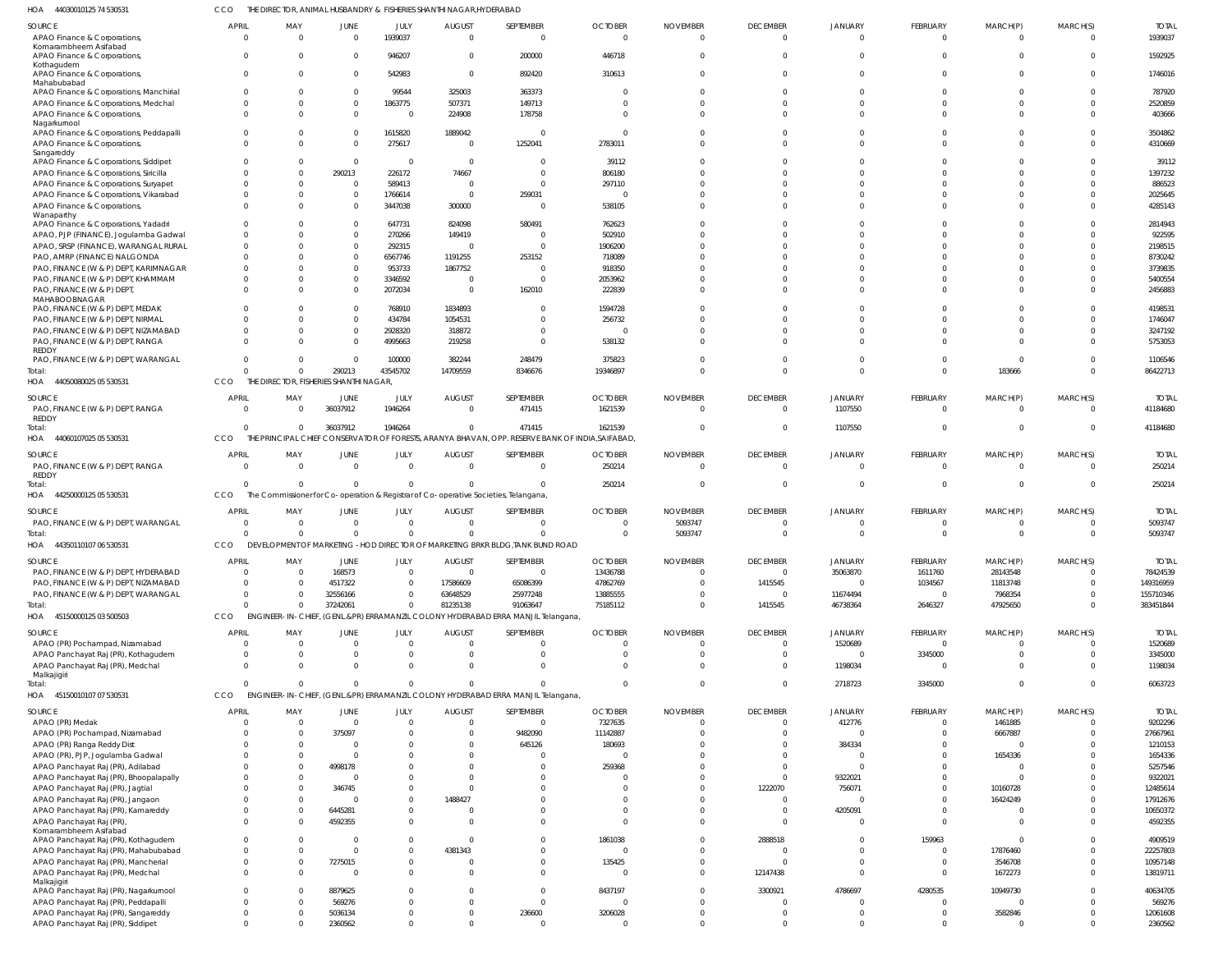| 45150010107 07 530531<br><b>HOA</b>   | CCO          |          |              |             |               | ENGINEER-IN-CHIEF, (GENL.&PR) ERRAMANZIL COLONY HYDERABAD ERRA MANJIL Telangana, |                |                 |                 |                |          |           |
|---------------------------------------|--------------|----------|--------------|-------------|---------------|----------------------------------------------------------------------------------|----------------|-----------------|-----------------|----------------|----------|-----------|
| SOURCE                                | APRIL        | MAY      | <b>JUNE</b>  | JULY        | <b>AUGUST</b> | SEPTEMBER                                                                        | <b>OCTOBER</b> | <b>NOVEMBER</b> | <b>DECEMBER</b> | <b>JANUARY</b> | FEBRUARY | MARCH(P)  |
| APAO Panchayat Raj (PR), Siricilla    |              | $\Omega$ | 21722931     | $\Omega$    |               | 3494451                                                                          | 33922042       |                 | 22901453        | 8916710        |          | 19377045  |
| APAO Panchayat Raj (PR), Suryapet     |              |          | 2517194      | $\Omega$    | 1943758       |                                                                                  |                |                 | 4212401         | 2479675        |          | 4345312   |
| APAO Panchayat Raj (PR), Vikarabad    |              |          | 835494       |             |               |                                                                                  |                |                 |                 | 4793858        |          | 3319240   |
| APAO Panchayat Raj (PR), Wanaparthy   |              |          | 6554380      |             |               |                                                                                  |                |                 |                 | 2090881        |          | 1440697   |
| APAO Panchayat Raj (PR), Yadadri      |              |          |              |             |               |                                                                                  |                |                 |                 |                |          | 5764920   |
| PAO (PR) (IW), LMD Colony, Karimnagar |              |          | 757171       |             |               |                                                                                  |                |                 |                 | 487059         |          |           |
| PAO (PR) MAHABOOBNAGAR                |              |          | 43258401     |             |               |                                                                                  |                |                 |                 | 2651168        | 343902   | 3407761   |
| PAO (PR) Nalgonda                     |              |          | 9560216      |             |               |                                                                                  | 11141876       |                 |                 | 2564645        |          |           |
| PAO (PR), Nirmal                      |              |          |              |             |               | 414891                                                                           |                |                 |                 |                |          | 102400    |
| PAO, AMRP (FINANCE) NALGONDA          |              |          |              |             | 4294431       |                                                                                  |                |                 |                 |                |          |           |
| Total:                                |              |          | 126084055    |             | 12107959      | 14273158                                                                         | 77614189       |                 | 46672801        | 43850986       | 4784400  | 111754477 |
| 45150010125 03 530531<br><b>HOA</b>   | CCO          |          |              |             |               | ENGINEER-IN-CHIEF, (GENL.&PR) ERRAMANZIL COLONY HYDERABAD ERRA MANJIL Telangana, |                |                 |                 |                |          |           |
| SOURCE                                | <b>APRIL</b> | MAY      | JUNE         | <b>JULY</b> | <b>AUGUST</b> | SEPTEMBER                                                                        | <b>OCTOBER</b> | <b>NOVEMBER</b> | <b>DECEMBER</b> | <b>JANUARY</b> | FEBRUARY | MARCH(P)  |
| APAO Panchayat Raj (PR), Siddipet     |              |          | 5119047      |             |               |                                                                                  | 667551         |                 |                 |                |          | 952212    |
| Total:                                |              |          | 5119047      |             |               |                                                                                  | 667551         |                 |                 |                |          | 952212    |
| 45150010125 07 530531<br><b>HOA</b>   | CCO          |          |              |             |               | ENGINEER-IN-CHIEF, (GENL.&PR) ERRAMANZIL COLONY HYDERABAD ERRA MANJIL Telangana, |                |                 |                 |                |          |           |
| SOURCE                                | APRIL        | MAY      | <b>JUNE</b>  | <b>JULY</b> | <b>AUGUST</b> | SEPTEMBER                                                                        | <b>OCTOBER</b> | <b>NOVEMBER</b> | <b>DECEMBER</b> | <b>JANUARY</b> | FEBRUARY | MARCH(P)  |
| APAO (PR) Medak                       |              | 4918830  | <sup>0</sup> | 5087466     | 7188095       |                                                                                  | 590793         |                 |                 |                |          | 902797    |
| APAO (PR) Tekulapapalli               |              |          |              |             |               |                                                                                  | 652923         |                 |                 |                |          |           |

APAO Panchayat Raj (PR), Waranagal

  $\mathbf 0$ 

  $\,$  0  $\,$ 

   

APAO Panchayat Raj (PR), Yadadri PAO (PR) (IW), LMD Colony, Karimnagar

Rural

| <b>SOURCE</b>                          | <b>APRIL</b> | MAY      | JUNE           | JULY     | <b>AUGUST</b> | SEPTEMBER                                                                        | <b>OCTOBER</b> | <b>NOVEMBER</b> | <b>DECEMBER</b> | <b>JANUARY</b> | <b>FEBRUARY</b> | MARCH(P)       | MARCH(S) | <b>TOTAL</b> |
|----------------------------------------|--------------|----------|----------------|----------|---------------|----------------------------------------------------------------------------------|----------------|-----------------|-----------------|----------------|-----------------|----------------|----------|--------------|
| APAO (PR) Medak                        | $\cap$       | 4918830  | $\Omega$       | 5087466  | 7188095       | $\Omega$                                                                         | 590793         | $\Omega$        | $\Omega$        | $\Omega$       | $\Omega$        | 902797         | $\Omega$ | 18687981     |
| APAO (PR) Tekulapapalli                |              |          | $\Omega$       | $\Omega$ | $\Omega$      | $\Omega$                                                                         | 652923         | $\sqrt{ }$      | $\Omega$        |                | $\Omega$        | $\Omega$       | $\Omega$ | 652923       |
| APAO (PR), PJP, Jogulamba Gadwal       |              |          | $\Omega$       | $\Omega$ | $\Omega$      | 1186263                                                                          | $\Omega$       | 3244331         |                 |                | $\Omega$        | $\Omega$       |          | 4430594      |
| APAO Panchayat Raj (PR), Adilabad      |              |          | $\Omega$       | $\Omega$ | 1388363       | $\Omega$                                                                         | $\Omega$       | $\cup$          |                 |                | $\Omega$        |                |          | 1388363      |
| APAO Panchayat Raj (PR), Bhoopalapally |              |          | $\Omega$       | $\Omega$ | $\Omega$      | $\Omega$                                                                         | $\Omega$       | 1966405         |                 | 7757736        | 5847582         |                |          | 15571723     |
| APAO Panchayat Raj (PR), Jagtial       |              |          | 2258029        | $\Omega$ | $\sqrt{ }$    | $\Omega$                                                                         | $\Omega$       |                 |                 | $\Omega$       | $\Omega$        |                |          | 2258029      |
| APAO Panchayat Raj (PR), Kamareddy     |              |          | $\Omega$       | $\Omega$ | 631252        | $\Omega$                                                                         | 768324         |                 |                 |                | $\Omega$        |                |          | 1399576      |
| APAO Panchayat Raj (PR), Kothagudem    |              |          | $\Omega$       | $\Omega$ | $\Omega$      | $\Omega$                                                                         | $\Omega$       |                 |                 | 11046563       |                 |                |          | 11046563     |
| APAO Panchayat Raj (PR), Mancherial    |              |          | $\Omega$       | $\Omega$ | $\sqrt{ }$    | $\Omega$                                                                         | $\sqrt{ }$     |                 |                 | 10558826       |                 |                |          | 10558826     |
| APAO Panchayat Raj (PR), Nagarkurnool  |              |          | $\Omega$       | $\Omega$ | $\sqrt{ }$    | $\Omega$                                                                         | $\sqrt{ }$     |                 |                 | 1421114        |                 |                |          | 1421114      |
| APAO Panchayat Raj (PR), Peddapalli    |              |          | $\Omega$       | $\Omega$ | $\Omega$      | $\Omega$                                                                         | $\sqrt{ }$     |                 |                 | 2209094        | $\Omega$        | $\Omega$       |          | 2209094      |
| APAO Panchayat Raj (PR), Sangareddy    |              |          | $\Omega$       | $\Omega$ | 8048364       | $\Omega$                                                                         | $\sqrt{ }$     |                 |                 |                | $\Omega$        | $\Omega$       |          | 8048364      |
| APAO Panchayat Raj (PR), Siddipet      |              |          | $\Omega$       | $\Omega$ | 6977132       | $\Omega$                                                                         | $\sqrt{ }$     |                 |                 |                | $\Omega$        | $\Omega$       | $\Omega$ | 6977132      |
| APAO Panchayat Raj (PR), Siricilla     |              |          | $\Omega$       | $\Omega$ | $\cup$        | $\Omega$                                                                         | 2932923        |                 |                 | 11459499       |                 | $\Omega$       |          | 14392422     |
| APAO Panchayat Raj (PR), Suryapet      |              |          | $\Omega$       | $\Omega$ | $\Omega$      | $\Omega$                                                                         | 2199165        |                 |                 |                |                 | $\Omega$       | $\Omega$ | 2199165      |
| APAO Panchayat Raj (PR), Vikarabad     |              | $\Omega$ | 3832661        | $\cap$   | $\Omega$      | $\Omega$                                                                         | $\Omega$       | $\sqrt{ }$      |                 |                | $\Omega$        | $\Omega$       |          | 3832661      |
| APAO Panchayat Raj (PR), Wanaparthy    |              | $\Omega$ | $\Omega$       | $\cap$   | $\Omega$      | $\Omega$                                                                         | 696892         | $\Omega$        |                 |                | $\Omega$        | $\Omega$       | $\Omega$ | 696892       |
| APAO Panchayat Raj (PR), Waranagal     |              |          | $\mathbf 0$    | 1575597  | $\Omega$      | $\Omega$                                                                         | $\Omega$       | $\Omega$        |                 |                | $\Omega$        | $\Omega$       | $\Omega$ | 1575597      |
| Rural                                  |              |          |                |          |               |                                                                                  |                |                 |                 |                |                 |                |          |              |
| PAO (PR) (IW), LMD Colony, Karimnagar  |              |          | $\Omega$       | $\Omega$ | $\Omega$      | $\Omega$                                                                         | 2222641        | $\sqrt{ }$      |                 |                | $\Omega$        | $\Omega$       | $\Omega$ | 2222641      |
| PAO (PR), Nirmal                       |              | $\Omega$ | $\Omega$       | $\Omega$ | $\Omega$      | $\Omega$                                                                         | 5737073        | $\Omega$        |                 |                | $\Omega$        | $\Omega$       | $\Omega$ | 5737073      |
| Total:                                 | $\cap$       | 4918830  | 6090690        | 6663063  | 24233206      | 1186263                                                                          | 15800734       | 5210736         |                 | 44452832       | 5847582         | 902797         | $\Omega$ | 115306733    |
| 45150010125 22 530531<br>HOA           | CCO          |          |                |          |               | ENGINEER-IN-CHIEF, (GENL.&PR) ERRAMANZIL COLONY HYDERABAD ERRA MANJIL Telangana, |                |                 |                 |                |                 |                |          |              |
| <b>SOURCE</b>                          | <b>APRII</b> | MAY      | <b>JUNE</b>    | JULY     | <b>AUGUST</b> | <b>SEPTEMBER</b>                                                                 | <b>OCTOBER</b> | <b>NOVEMBER</b> | <b>DECEMBER</b> | <b>JANUARY</b> | <b>FEBRUARY</b> | MARCH(P)       | MARCH(S) | <b>TOTAL</b> |
| APAO (PR) Medak                        |              | $\Omega$ | $\Omega$       | $\Omega$ | 12201205      | $\Omega$                                                                         | 2072556        | $\Omega$        | $\Omega$        |                | $\Omega$        | $\Omega$       | $\Omega$ | 14273761     |
| APAO (PR) Pochampad, Nizamabad         |              |          | 31007269       | $\Omega$ | 5056054       | 138215                                                                           | 7537791        | 6443738         | $\Omega$        | 2651566        | 35282488        | 3580828        |          | 91697949     |
| APAO (PR) Ranga Reddy Dist             |              |          | 17990548       | $\Omega$ | 11147201      | 7045061                                                                          | 36006479       | $\Omega$        | $\Omega$        | 34050779       | $\Omega$        | $\Omega$       |          | 106240068    |
| APAO (PR) Tekulapapalli                |              |          | $\overline{0}$ | $\Omega$ | 9548397       | $\Omega$                                                                         | $\mathbf 0$    | $\Omega$        | 4538305         | 18776503       | $\Omega$        | $\Omega$       |          | 32863205     |
| APAO (PR), PJP, Jogulamba Gadwal       |              |          | 10232848       | 3359764  | 4880691       | $\Omega$                                                                         | 5097402        | 3531677         | 2196690         | 4597085        | $\Omega$        | 2166396        |          | 36062553     |
| APAO Panchayat Raj (PR), Adilabad      |              | $\Omega$ | $\Omega$       | $\Omega$ | $\sqrt{ }$    | $\Omega$                                                                         | 834247         |                 | $\Omega$        | 4356445        | $\Omega$        | $\Omega$       |          | 5190692      |
| APAO Panchayat Raj (PR), Bhoopalapally |              | 19717067 | 5880918        | $\Omega$ | 50708568      | 15629907                                                                         | 6042972        |                 |                 | 14645533       | $\Omega$        | $\Omega$       |          | 112624965    |
| APAO Panchayat Raj (PR), Jagtial       |              |          | 15543986       | 19851329 | 7796821       | 6702240                                                                          | 13522698       | 4703505         |                 | 30073220       | 83238           | $\Omega$       |          | 98277037     |
| APAO Panchayat Raj (PR), Jangaon       |              | $\Omega$ | $\overline{0}$ | $\Omega$ | 24296416      | 18390861                                                                         | 0              |                 |                 | 2843481        | $\Omega$        | 23250851       |          | 68781609     |
| APAO Panchayat Raj (PR), Kamareddy     |              | $\Omega$ | 1461376        | $\Omega$ | 6251793       | 3018621                                                                          | 72313          |                 |                 | 17907556       | $\Omega$        | $\Omega$       | $\Omega$ | 28711659     |
| APAO Panchayat Raj (PR),               |              | $\Omega$ | $\Omega$       | $\Omega$ | $\Omega$      | 4332843                                                                          | 68468          | $\sqrt{ }$      | $\Omega$        | 8070657        | $\Omega$        | $\Omega$       | $\Omega$ | 12471968     |
| Komarambheem Asifabad                  |              |          |                |          |               |                                                                                  |                |                 |                 |                |                 |                |          |              |
| APAO Panchayat Raj (PR), Kothagudem    |              |          | 5922711        | $\Omega$ | 14379909      | $\Omega$                                                                         | $\Omega$       | $\sqrt{ }$      | $\Omega$        |                | $\Omega$        | $\overline{0}$ | $\Omega$ | 20302620     |
| APAO Panchayat Raj (PR), Mahabubabad   |              |          | 986453         | $\Omega$ | $\Omega$      | $\Omega$                                                                         | $\Omega$       | $\Omega$        | $\Omega$        | 4140353        | $\Omega$        | 6887593        |          | 12014399     |
| APAO Panchayat Raj (PR), Mancherial    |              |          | $\mathbf 0$    | $\Omega$ | $\mathbf 0$   | $\Omega$                                                                         | $\Omega$       | $\Omega$        |                 | 4452828        | $\Omega$        | $\Omega$       |          | 4452828      |
| APAO Panchayat Raj (PR), Medchal       |              |          | $\Omega$       | $\Omega$ | $\Omega$      | 12384655                                                                         | 1955311        | $\Omega$        |                 | 4772149        | $\Omega$        | $\Omega$       |          | 19112115     |
| Malkajigiri                            |              |          |                |          |               |                                                                                  |                |                 |                 |                |                 |                |          |              |
| APAO Panchayat Raj (PR), Nagarkurnool  |              |          | 10453472       | $\Omega$ | 26979246      | 18766096                                                                         | 4423247        | $\Omega$        | 2948547         | 6857150        | $\Omega$        | $\Omega$       |          | 70427758     |
| APAO Panchayat Raj (PR), Peddapalli    |              |          | 3137709        | 74027    | 26934923      | 5103104                                                                          | 5510997        | $\Omega$        | $\Omega$        | - 0            | $\Omega$        | $\Omega$       |          | 40760760     |
| APAO Panchayat Raj (PR), Sangareddy    |              |          | $\overline{0}$ | $\Omega$ | 14374554      | 24377206                                                                         | 260876         | $\Omega$        |                 | 7031236        | 11514582        | $\Omega$       |          | 57558454     |
| APAO Panchayat Raj (PR), Siddipet      |              |          | 17769457       | $\Omega$ | 46025091      | 19519289                                                                         | 6836428        | $\Omega$        | 13327057        | 45273438       | $\Omega$        | 30210862       |          | 178961622    |
| APAO Panchayat Raj (PR), Siricilla     |              |          | 41433988       | $\Omega$ | 7253218       | 47697025                                                                         | 16997587       | $\sqrt{ }$      | $\Omega$        | 48632101       | $\Omega$        | $\Omega$       |          | 162013919    |
| APAO Panchayat Raj (PR), Suryapet      |              |          | $\Omega$       | 9596922  | 3430765       | $\Omega$                                                                         | 497283         | $\sqrt{ }$      | $\Omega$        |                |                 | $\Omega$       |          | 13524970     |
| APAO Panchayat Raj (PR), Vikarabad     |              |          | 5669040        | $\Omega$ | 13110666      | 37415265                                                                         | 9134548        | $\sqrt{ }$      | 1926205         | 12013470       | $\Omega$        | 43428304       |          | 122697498    |
| APAO Panchayat Raj (PR), Wanaparthy    |              |          | 3852848        | 28625416 | 17944028      | 7881206                                                                          | $\Omega$       | $\Omega$        | $\Omega$        | 24212974       | 8212911         | $\Omega$       |          | 90729383     |
|                                        |              |          |                |          |               |                                                                                  |                |                 |                 |                |                 |                |          |              |

 $\,$  0  $\,$ 

MARCH(S)

TOTAL

TOTAL

 $\,$  0  $\,$ 

 $\overline{0}$ 

MARCH(S)

| PAO (PR) KCC, Warangal (Urban)                  |              |          |           |          | 663368        | 10458913                                                                         | 2085674        |                 |                 | 2613387        |                 | 8720677   |          | 24542019     |
|-------------------------------------------------|--------------|----------|-----------|----------|---------------|----------------------------------------------------------------------------------|----------------|-----------------|-----------------|----------------|-----------------|-----------|----------|--------------|
| PAO (PR) MAHABOOBNAGAR                          |              |          | 28384940  | 8129499  | 10874025      | 124887430                                                                        | 3787857        |                 | 17705583        | 19453834       |                 | 27399117  |          | 240622285    |
| PAO (PR) Nalgonda                               |              |          | 11284447  |          | 7195516       |                                                                                  | 1116694        |                 |                 | 1547124        |                 | 12463795  |          | 33607576     |
| PAO (PR), Nirmal                                |              |          |           | 12533799 | 4542338       | 5438177                                                                          |                |                 |                 |                |                 |           |          | 22514314     |
| Total:                                          |              | 19717067 | 231012459 | 82201477 | 417494661     | 444967190                                                                        | 141560574      | 14678920        | 42642387        | 355210421      | 75127064        | 158108423 |          | 1982720643   |
| 45150010125 25 530531<br>HOA                    | CCO          |          |           |          |               | ENGINEER-IN-CHIEF, (GENL.&PR) ERRAMANZIL COLONY HYDERABAD ERRA MANJIL Telangana, |                |                 |                 |                |                 |           |          |              |
| SOURCE                                          | <b>APRIL</b> | MAY      | JUNE      | JULY     | <b>AUGUST</b> | SEPTEMBER                                                                        | <b>OCTOBER</b> | <b>NOVEMBER</b> | <b>DECEMBER</b> | <b>JANUARY</b> | <b>FEBRUARY</b> | MARCH(P)  | MARCH(S) | <b>TOTAL</b> |
| APAO (PR) Ranga Reddy Dist                      |              |          | 211081    |          |               |                                                                                  |                |                 |                 |                |                 |           |          | 211081       |
| APAO (PR), PJP, Jogulamba Gadwal                |              |          |           |          | 2647428       |                                                                                  |                |                 |                 |                |                 |           |          | 2647428      |
| APAO Panchayat Raj (PR), Kamareddy              |              |          | 549384    |          | 1103340       |                                                                                  |                |                 |                 | 1461363        |                 |           |          | 3114087      |
| APAO Panchayat Raj (PR), Medchal<br>Malkajigiri |              |          | 1137957   |          |               |                                                                                  |                |                 |                 |                |                 |           |          | 1137957      |
|                                                 |              |          |           |          |               |                                                                                  |                |                 |                 |                |                 |           |          |              |

 

  $\,$  0  $\,$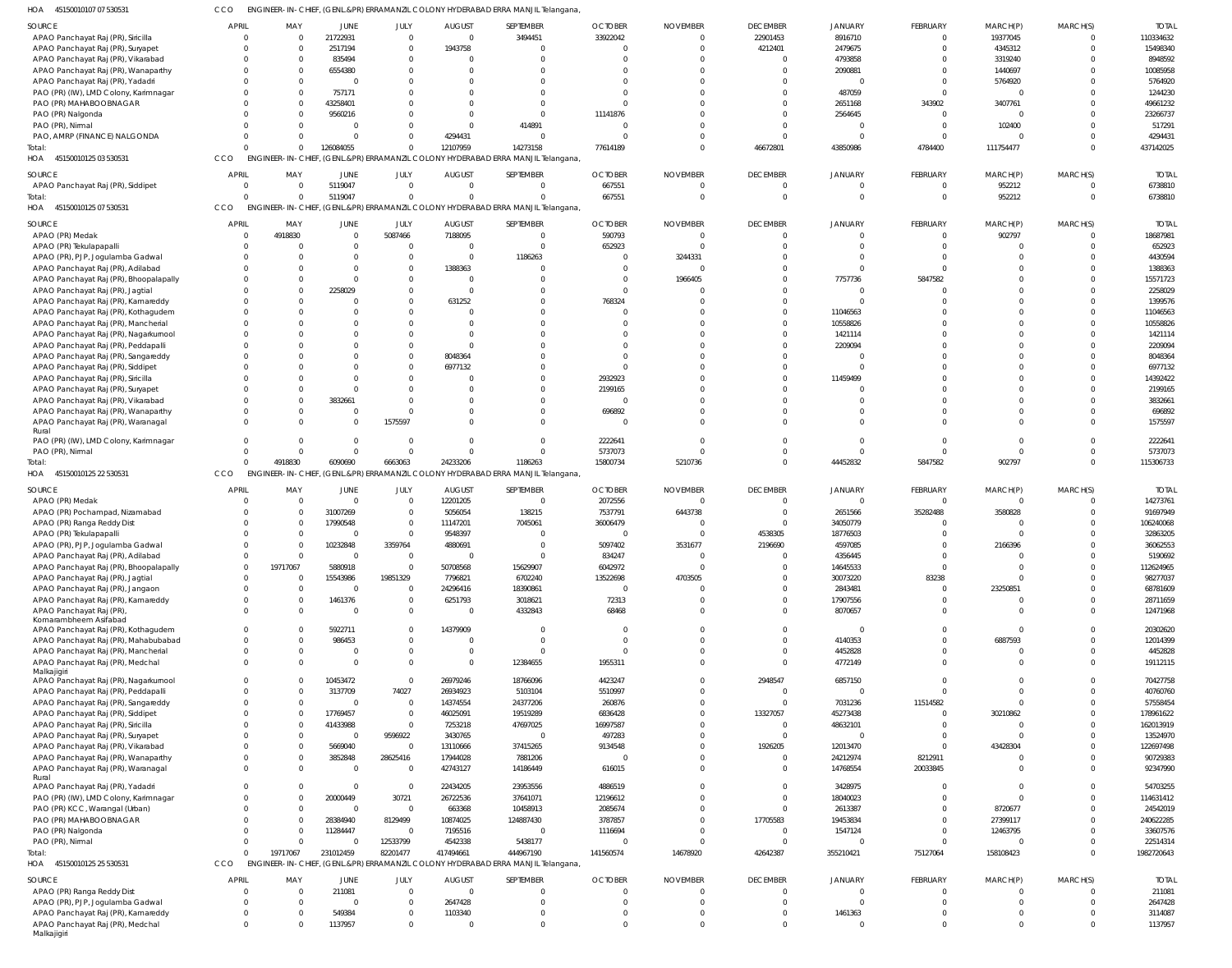|  | HOA 45150010125 25 530531 | CCO | ENGINEER-IN-CHIEF, (GENL.&PR) ERRAMANZIL COLONY HYDERABAD ERRA MANJIL Telangana, |
|--|---------------------------|-----|----------------------------------------------------------------------------------|
|--|---------------------------|-----|----------------------------------------------------------------------------------|

| <b>SOURCE</b>                              | <b>APRIL</b>      | MAY                                                                 | JUNE              | JULY               | <b>AUGUST</b>      | SEPTEMBER                                                                                        | <b>OCTOBER</b>                                                                                                       | <b>NOVEMBER</b>    | <b>DECEMBER</b>   | JANUARY           | FEBRUARY          | MARCH(P)          | MARCH(S)                   | <b>TOTAL</b>         |
|--------------------------------------------|-------------------|---------------------------------------------------------------------|-------------------|--------------------|--------------------|--------------------------------------------------------------------------------------------------|----------------------------------------------------------------------------------------------------------------------|--------------------|-------------------|-------------------|-------------------|-------------------|----------------------------|----------------------|
| APAO Panchayat Raj (PR), Nagarkurnool      | $\overline{0}$    | - 0                                                                 | 3020273           | $\Omega$           | 30142467           | 5501481                                                                                          | - 0                                                                                                                  |                    | $\overline{0}$    | $\Omega$          | $\overline{0}$    | $\overline{0}$    | $\overline{0}$             | 38664221             |
| APAO Panchayat Raj (PR), Peddapalli        | $\Omega$          | $\Omega$                                                            | 482532            | $\overline{0}$     |                    | $\mathbf 0$                                                                                      |                                                                                                                      |                    | $\Omega$          |                   | $\Omega$          | $\Omega$          | $\Omega$                   | 482532               |
| APAO Panchayat Raj (PR), Siddipet          | $\Omega$          | 0                                                                   | 10558065          | $\Omega$           | - 0                | $\Omega$                                                                                         |                                                                                                                      |                    | $\Omega$          |                   | $\Omega$          | $\Omega$          | $\Omega$                   | 10558065             |
|                                            | $\Omega$          |                                                                     |                   | $\Omega$           | - 0                | $\Omega$                                                                                         | 150105                                                                                                               |                    | $\Omega$          |                   | $\Omega$          | $\Omega$          | $\Omega$                   | 18271502             |
| APAO Panchayat Raj (PR), Siricilla         |                   | 11559269                                                            | 6562128           |                    |                    |                                                                                                  |                                                                                                                      |                    |                   |                   |                   |                   |                            |                      |
| APAO Panchayat Raj (PR), Vikarabad         | $\Omega$          | $\Omega$                                                            | $\sqrt{ }$        | $\Omega$           | - 0                | $\Omega$                                                                                         | 4217559                                                                                                              |                    | $\Omega$          | $\Omega$          | $\Omega$          | $\Omega$          | $\Omega$                   | 4217559              |
| PAO (PR), Nirmal                           | $\Omega$          | - 0                                                                 | 3298339           | $\Omega$           | 755736             | $\Omega$                                                                                         | 16443469                                                                                                             |                    | $\Omega$          | $\Omega$          | $\Omega$          | $\Omega$          | $\Omega$                   | 20497544             |
| Total:                                     | $\Omega$          | 11559269                                                            | 25819759          | $\Omega$           | 34648971           | 5501481                                                                                          | 20811133                                                                                                             |                    | $\Omega$          | 1461363           | $\Omega$          | $\Omega$          | $\Omega$                   | 99801976             |
| HOA 45150078912 05 500503                  | CCO               |                                                                     |                   |                    |                    | COMMISSIONER OF RURAL DEVELOPMENT Rural Development, 2nd Floor, HUDA Hermitage Complex, Saifabad |                                                                                                                      |                    |                   |                   |                   |                   |                            |                      |
|                                            |                   |                                                                     |                   |                    |                    |                                                                                                  |                                                                                                                      |                    |                   |                   |                   |                   |                            |                      |
| SOURCE                                     | <b>APRIL</b>      | MAY                                                                 | JUNE              | JULY               | <b>AUGUST</b>      | SEPTEMBER                                                                                        | <b>OCTOBER</b>                                                                                                       | <b>NOVEMBER</b>    | <b>DECEMBER</b>   | JANUARY           | FEBRUARY          | MARCH(P)          | MARCH(S)                   | <b>TOTAL</b>         |
| APAO Panchayat Raj (PR), Yadadri           | $\Omega$          | - 0                                                                 | $\Omega$          | $\Omega$           | $\Omega$           | 642454                                                                                           | $\sqrt{ }$                                                                                                           |                    | $\Omega$          | $\Omega$          | $\Omega$          | $\Omega$          | $\overline{0}$             | 642454               |
|                                            |                   |                                                                     |                   |                    |                    |                                                                                                  |                                                                                                                      |                    |                   |                   |                   |                   |                            |                      |
| Total:                                     | $\Omega$          | $\Omega$                                                            | $\Omega$          | $\Omega$           |                    | 642454                                                                                           |                                                                                                                      |                    | $\Omega$          | $\Omega$          | $\Omega$          | $\Omega$          | $\Omega$                   | 642454               |
| HOA<br>45150078925 21 530531               | CCO               | The Commissioner Social Welfare, D.S. Samkshema Bhavan, Masab Tank, |                   |                    |                    |                                                                                                  |                                                                                                                      |                    |                   |                   |                   |                   |                            |                      |
|                                            |                   |                                                                     |                   |                    |                    |                                                                                                  |                                                                                                                      |                    |                   |                   |                   |                   |                            |                      |
| SOURCE                                     | <b>APRIL</b>      | MAY                                                                 | <b>JUNE</b>       | JULY               | <b>AUGUST</b>      | SEPTEMBER                                                                                        | <b>OCTOBER</b>                                                                                                       | <b>NOVEMBER</b>    | <b>DECEMBER</b>   | <b>JANUARY</b>    | FEBRUARY          | MARCH(P)          | MARCH(S)                   | <b>TOTAL</b>         |
| APAO Finance & Corporations, Adilabad      | $\Omega$          | $\Omega$                                                            | $\Omega$          | 1310789            | $\Omega$           | 448070                                                                                           | $\sqrt{ }$                                                                                                           |                    | $\Omega$          | $\Omega$          | $\overline{0}$    | $\mathbf{0}$      | $\Omega$                   | 1758859              |
| APAO Finance & Corporations,               | $\Omega$          | - 0                                                                 | $\Omega$          | 3210151            | $\Omega$           | 498988                                                                                           | 2174279                                                                                                              |                    | $\Omega$          | $\Omega$          | $\Omega$          | $\overline{0}$    | $\Omega$                   | 5883418              |
| Bhoopalapally                              |                   |                                                                     |                   |                    |                    |                                                                                                  |                                                                                                                      |                    |                   |                   |                   |                   |                            |                      |
| APAO Finance & Corporations, Jagtial       | $\Omega$          | $\Omega$                                                            | $\Omega$          | 27572              | $\Omega$           | $\mathbf{0}$                                                                                     | 8561422                                                                                                              |                    | $\Omega$          | $\Omega$          | $\Omega$          | $\Omega$          | $\Omega$                   | 8588994              |
|                                            |                   |                                                                     |                   |                    |                    |                                                                                                  |                                                                                                                      |                    |                   |                   |                   |                   |                            |                      |
| APAO Finance & Corporations, Kamareddy     | $\Omega$          | $\Omega$                                                            | 12126361          | $\overline{0}$     | - 0                | $\Omega$                                                                                         |                                                                                                                      |                    | $\Omega$          | 6239778           | $\Omega$          | $\Omega$          | $\Omega$                   | 18366139             |
| APAO Finance & Corporations,               | $\Omega$          | $\Omega$                                                            | $\Omega$          | $\overline{0}$     | 13155736           | 4466769                                                                                          | 1610273                                                                                                              |                    | $\Omega$          | 403178            | $\Omega$          | 100955            | $\Omega$                   | 19736911             |
| Komarambheem Asifabad                      |                   |                                                                     |                   |                    |                    |                                                                                                  |                                                                                                                      |                    |                   |                   |                   |                   |                            |                      |
| APAO Finance & Corporations,               | $\Omega$          | $\Omega$                                                            | $\Omega$          | $\Omega$           | - 0                | $\Omega$                                                                                         | 560349                                                                                                               |                    | $\Omega$          | $\Omega$          | $\Omega$          | $\overline{0}$    | $\Omega$                   | 560349               |
| Mahabubabad                                |                   |                                                                     |                   |                    |                    |                                                                                                  |                                                                                                                      |                    |                   |                   |                   |                   |                            |                      |
| APAO Finance & Corporations, Manchirial    | $\Omega$          | $\Omega$                                                            | $\Omega$          | $\Omega$           | - 0                | $\mathbf{0}$                                                                                     | 597700                                                                                                               |                    | $\Omega$          | $\Omega$          | $\Omega$          | $\Omega$          | $\Omega$                   | 597700               |
| APAO Finance & Corporations, Medchal       | $\Omega$          | $\Omega$                                                            | $\Omega$          | $\overline{0}$     | - 0                | $\Omega$                                                                                         | 723735                                                                                                               |                    | $\Omega$          | $\Omega$          | $\Omega$          | $\Omega$          | $\Omega$                   | 723735               |
|                                            | $\Omega$          |                                                                     |                   |                    |                    |                                                                                                  |                                                                                                                      |                    |                   |                   |                   |                   |                            |                      |
| APAO Finance & Corporations,               |                   | $\Omega$                                                            | $\Omega$          | 457112             | 8011378            | 3871447                                                                                          | 35002                                                                                                                |                    | $\Omega$          | 4464308           | $\Omega$          | 310987            | $\Omega$                   | 17150234             |
| Nagarkurnool                               |                   |                                                                     |                   |                    |                    |                                                                                                  |                                                                                                                      |                    |                   |                   |                   |                   |                            |                      |
| APAO Finance & Corporations, Peddapalli    | $\Omega$          | $\Omega$                                                            | $\Omega$          | 1744144            | $\Omega$           | 72539                                                                                            | - 0                                                                                                                  |                    | $\Omega$          | $\Omega$          | $\Omega$          | $\overline{0}$    | $\Omega$                   | 1816683              |
| APAO Finance & Corporations,               | $\Omega$          | $\Omega$                                                            | $\Omega$          | 456424             | $\Omega$           | 336923                                                                                           | $\sqrt{ }$                                                                                                           |                    | $\Omega$          | $\Omega$          | $\Omega$          | $\Omega$          | $\Omega$                   | 793347               |
| Sangareddy                                 |                   |                                                                     |                   |                    |                    |                                                                                                  |                                                                                                                      |                    |                   |                   |                   |                   |                            |                      |
| APAO Finance & Corporations, Siddipet      | $\Omega$          | $\Omega$                                                            | $\overline{0}$    | $\overline{0}$     | $\Omega$           | $\overline{0}$                                                                                   | 1059253                                                                                                              |                    | $\Omega$          | 67194             | $\Omega$          | $\overline{0}$    | $\Omega$                   | 1126447              |
| APAO Finance & Corporations, Siricilla     | $\Omega$          | $\Omega$                                                            | 24722052          | 2918109            | 273687             | 12091189                                                                                         | 1513271                                                                                                              |                    | $\Omega$          | 3564961           | $\Omega$          | 1396190           | $\Omega$                   | 46479459             |
| APAO Finance & Corporations, Suryapet      | $\Omega$          | $\Omega$                                                            | $\Omega$          | 33734819           | 4427283            | 40799324                                                                                         | 5405121                                                                                                              |                    | $\Omega$          | 1374024           | $\Omega$          | $\overline{0}$    | $\Omega$                   | 85740571             |
|                                            |                   |                                                                     |                   |                    |                    |                                                                                                  |                                                                                                                      |                    |                   |                   |                   |                   |                            |                      |
| APAO Finance & Corporations, Vikarabad     | $\Omega$          | $\Omega$                                                            | $\Omega$          | 14221939           | 7850672            | $\overline{0}$                                                                                   | 26056909                                                                                                             |                    | $\Omega$          | $\Omega$          | 35278965          | 14502649          | $\Omega$                   | 97911134             |
| APAO Finance & Corporations,               | $\Omega$          | $\Omega$                                                            | $\Omega$          | 1594882            | $\Omega$           | 551867                                                                                           | 114009                                                                                                               |                    | $\Omega$          | 579059            | $\overline{0}$    | $\Omega$          | $\Omega$                   | 2839817              |
| Wanaparthy                                 |                   |                                                                     |                   |                    |                    |                                                                                                  |                                                                                                                      |                    |                   |                   |                   |                   |                            |                      |
| APAO Finance & Corporations, Yadadri       | $\Omega$          | $\Omega$                                                            | $\Omega$          | $\Omega$           | $\Omega$           | 4591399                                                                                          |                                                                                                                      |                    | $\Omega$          |                   | $\Omega$          | $\Omega$          | $\Omega$                   | 4591399              |
| APAO, SRSP (FINANCE), WARANGAL RURAL       | $\Omega$          | $\Omega$                                                            | $\Omega$          | $\Omega$           | $\Omega$           | $\overline{0}$                                                                                   | 5209273                                                                                                              |                    | $\Omega$          |                   | $\Omega$          | $\Omega$          | $\Omega$                   | 5209273              |
|                                            | $\Omega$          | $\Omega$                                                            |                   | $\Omega$           | $\Omega$           |                                                                                                  |                                                                                                                      |                    | $\Omega$          | $\Omega$          | $\Omega$          | $\Omega$          | $\Omega$                   |                      |
| PAO (PR) KCC, Warangal (Urban)             |                   |                                                                     | $\Omega$          |                    |                    | 438439                                                                                           | 438404                                                                                                               |                    |                   |                   |                   |                   |                            | 876843               |
| PAO, AMRP (FINANCE) NALGONDA               | $\Omega$          | $\Omega$                                                            | $\Omega$          | 192911             | $\Omega$           | $\mathbf 0$                                                                                      |                                                                                                                      |                    | $\Omega$          | $\Omega$          | $\Omega$          | $\Omega$          | $\Omega$                   | 192911               |
| PAO, FINANCE (W & P) DEPT, KARIMNAGAR      | <sup>0</sup>      | $\Omega$                                                            | $\Omega$          | 90037              | 299556             | 6572677                                                                                          | 145771                                                                                                               |                    | $\Omega$          | 30452821          | $\Omega$          | $\Omega$          | $\Omega$                   | 37560862             |
| PAO, FINANCE (W & P) DEPT, KHAMMAM         | $\Omega$          | $\Omega$                                                            | $\Omega$          | $\Omega$           | - 0                | 1518917                                                                                          | 88204                                                                                                                |                    |                   |                   | $\Omega$          | $\Omega$          | $\Omega$                   | 1607121              |
|                                            | $\Omega$          | $\Omega$                                                            |                   |                    |                    |                                                                                                  |                                                                                                                      |                    | $\Omega$          | $\Omega$          | $\Omega$          |                   | $\Omega$                   |                      |
| PAO, FINANCE (W & P) DEPT, MEDAK           |                   |                                                                     | $\Omega$          | 256179             | $\Omega$           | $\Omega$                                                                                         | 23449062                                                                                                             |                    |                   |                   |                   | 2998896           |                            | 26704137             |
| PAO, FINANCE (W & P) DEPT, NIRMAL          | $\Omega$          | $\Omega$                                                            | $\Omega$          | $\Omega$           |                    | $\Omega$                                                                                         | 10008845                                                                                                             |                    | $\Omega$          |                   | $\Omega$          | $\overline{0}$    | $\Omega$                   | 10008845             |
| PAO, FINANCE (W & P) DEPT, RANGA           | $\Omega$          | $\Omega$                                                            | $\Omega$          | 5122098            |                    | $\Omega$                                                                                         | 16613668                                                                                                             |                    | $\Omega$          | 1128907           | $\Omega$          | 364706            | $\Omega$                   | 23229379             |
| REDDY                                      |                   |                                                                     |                   |                    |                    |                                                                                                  |                                                                                                                      |                    |                   |                   |                   |                   |                            |                      |
| PAO, FINANCE (W & P) DEPT, WARANGAL        | $\overline{0}$    | $\Omega$                                                            | $\Omega$          | $\Omega$           | - 0                | $\mathbf{0}$                                                                                     | 102698                                                                                                               |                    | $\Omega$          | $^{\circ}$        | $\overline{0}$    | $\overline{0}$    | $\Omega$                   | 102698               |
| Total                                      | $\Omega$          | $\Omega$                                                            | 36848413          | 65337166           | 34018312           | 76258548                                                                                         | 104467248                                                                                                            |                    | $\Omega$          | 48274230          | 35278965          | 19674383          | $\overline{0}$             | 420157265            |
|                                            |                   |                                                                     |                   |                    |                    |                                                                                                  |                                                                                                                      |                    |                   |                   |                   |                   |                            |                      |
| HOA 45150079625 21 530531                  | <b>CCO</b>        |                                                                     |                   |                    |                    | The Accounts Officer, ONo The Commissioner of Tribal Welfare D.S. Samkshema Bhavan, Masab Tank   |                                                                                                                      |                    |                   |                   |                   |                   |                            |                      |
| SOURCE                                     | <b>APRIL</b>      | MAY                                                                 | JUNE              | JULY               | <b>AUGUST</b>      | SEPTEMBER                                                                                        | <b>OCTOBER</b>                                                                                                       | <b>NOVEMBER</b>    | <b>DECEMBER</b>   | <b>JANUARY</b>    | FEBRUARY          | MARCH(P)          | MARCH(S)                   | <b>TOTAL</b>         |
|                                            |                   |                                                                     |                   |                    |                    |                                                                                                  |                                                                                                                      |                    |                   |                   |                   |                   |                            |                      |
| APAO Finance & Corporations, Adilabad      |                   |                                                                     |                   |                    |                    | 105974                                                                                           | 10293323                                                                                                             |                    |                   |                   |                   |                   |                            | 10399297             |
| APAO Finance & Corporations,               | $\Omega$          | $\Omega$                                                            | $\Omega$          | 62310              | 492420             | $\mathbf{0}$                                                                                     |                                                                                                                      |                    |                   | 65769             | 4592665           | $\Omega$          |                            | 30639327             |
| Bhoopalapally                              |                   |                                                                     |                   |                    |                    |                                                                                                  | 25426163                                                                                                             |                    | $\Omega$          |                   |                   |                   | $\Omega$                   |                      |
| APAO Finance & Corporations, Kamareddy     | $\overline{0}$    |                                                                     |                   |                    |                    |                                                                                                  |                                                                                                                      |                    |                   |                   |                   |                   |                            |                      |
| APAO Finance & Corporations,               |                   | $\Omega$                                                            |                   | $\overline{0}$     | $\Omega$           | 164220                                                                                           |                                                                                                                      |                    | $\Omega$          | $\overline{0}$    | 3052699           | $\overline{0}$    | $\Omega$                   | 3216919              |
|                                            | $\Omega$          | $\Omega$                                                            | $\Omega$          | $\Omega$           | $\Omega$           | $\Omega$                                                                                         |                                                                                                                      |                    | $\Omega$          | $\Omega$          | $\Omega$          |                   | $\Omega$                   |                      |
|                                            |                   |                                                                     |                   |                    |                    |                                                                                                  |                                                                                                                      |                    |                   |                   |                   | 188850            |                            | 188850               |
| Komarambheem Asifabad                      |                   |                                                                     |                   |                    |                    |                                                                                                  |                                                                                                                      |                    |                   |                   |                   |                   |                            |                      |
| APAO Finance & Corporations,               | $\Omega$          | $\Omega$                                                            | $\Omega$          | $\Omega$           | $\Omega$           | 22715160                                                                                         |                                                                                                                      |                    | $\Omega$          | $\mathbf 0$       | 2281740           | $\Omega$          | $\Omega$                   | 24996900             |
| Kothagudem                                 | $\Omega$          | $\Omega$                                                            | $\Omega$          |                    | $\Omega$           | $\Omega$                                                                                         |                                                                                                                      |                    | $\Omega$          | $\Omega$          | $\Omega$          |                   | $\Omega$                   |                      |
| APAO Finance & Corporations,               |                   |                                                                     |                   | 14400452           |                    |                                                                                                  |                                                                                                                      |                    |                   |                   |                   | 7119989           |                            | 21520441             |
| Mahabubabad                                |                   |                                                                     |                   |                    |                    |                                                                                                  |                                                                                                                      |                    |                   |                   |                   |                   |                            |                      |
| APAO Finance & Corporations, Manchirial    | $\Omega$          | $\Omega$                                                            | $\Omega$          | $\Omega$           | $\Omega$           | $\Omega$                                                                                         | 4604939                                                                                                              |                    | $\Omega$          | $\Omega$          | $\Omega$          | $\Omega$          | $\Omega$                   | 4604939              |
| APAO Finance & Corporations,               | $\Omega$          | $\Omega$                                                            |                   | $\Omega$           | 2912550            | 13501523                                                                                         |                                                                                                                      |                    | $\Omega$          | $\Omega$          | $\Omega$          | $\Omega$          | $\Omega$                   | 16414073             |
| Nagarkurnool                               |                   |                                                                     |                   |                    |                    |                                                                                                  |                                                                                                                      |                    |                   |                   |                   |                   |                            |                      |
| APAO Finance & Corporations, Peddapalli    | $\Omega$          | $\Omega$                                                            |                   | $\Omega$           | $\Omega$           | 33470                                                                                            | $\sqrt{ }$                                                                                                           |                    | $\Omega$          | $\Omega$          | $\Omega$          | $\Omega$          | $\Omega$                   | 33470                |
|                                            | $\Omega$          | $\Omega$                                                            | $\Omega$          | $\Omega$           | $\Omega$           | 32947142                                                                                         | 2784688                                                                                                              |                    | $\Omega$          | $\Omega$          | $\Omega$          | $\Omega$          | $\Omega$                   | 35731830             |
| APAO Finance & Corporations,<br>Sangareddy |                   |                                                                     |                   |                    |                    |                                                                                                  |                                                                                                                      |                    |                   |                   |                   |                   |                            |                      |
|                                            | $\Omega$          | $\Omega$                                                            | 91381             | $\Omega$           | $\Omega$           | 92108                                                                                            |                                                                                                                      |                    |                   | $\Omega$          | $\Omega$          | $\Omega$          | $\Omega$                   | 183489               |
| APAO Finance & Corporations, Siricilla     |                   |                                                                     |                   |                    |                    |                                                                                                  |                                                                                                                      |                    |                   |                   |                   |                   |                            |                      |
| APAO Finance & Corporations, Vikarabad     | $\Omega$          | $\Omega$                                                            | $\Omega$          | 11186704           | 5484156            | 3622293                                                                                          | 1824155                                                                                                              |                    | $\Omega$          | 2145272           | $\Omega$          | $\Omega$          | $\Omega$                   | 24262580             |
| APAO Finance & Corporations,               | $\Omega$          | $\Omega$                                                            | $\Omega$          | 45337              | $\Omega$           | $\Omega$                                                                                         | 2602229                                                                                                              |                    | $\Omega$          | $\Omega$          | $\Omega$          | $\Omega$          | $\Omega$                   | 2647566              |
| Wanaparthy                                 |                   |                                                                     |                   |                    |                    |                                                                                                  |                                                                                                                      |                    |                   |                   |                   |                   |                            |                      |
| APAO Finance & Corporations, Yadadri       | $\Omega$          | $\Omega$                                                            | $\Omega$          | $\Omega$           | $\Omega$           | 2727645                                                                                          | 1592038                                                                                                              |                    | $\Omega$          | $\Omega$          | $\Omega$          | $\Omega$          | $\Omega$                   | 4319683              |
| APAO, SRSP (FINANCE), WARANGAL RURAL       | $\Omega$          | $\Omega$                                                            | $\Omega$          | $\Omega$           |                    | $\Omega$                                                                                         | 4230483                                                                                                              |                    | $\Omega$          | $\Omega$          | $\Omega$          | $\Omega$          | $\Omega$                   | 4230483              |
|                                            | $\Omega$          | $\Omega$                                                            | $\Omega$          | 8960483            |                    | $\Omega$                                                                                         | 15547431                                                                                                             |                    |                   |                   | $\Omega$          | $\Omega$          | $\Omega$                   |                      |
| PAO, FINANCE (W & P) DEPT, KHAMMAM         |                   |                                                                     |                   |                    |                    |                                                                                                  |                                                                                                                      |                    | 4412133           | 5006394           |                   |                   |                            | 33926441             |
| PAO, FINANCE (W & P) DEPT                  | $\Omega$          | $\Omega$                                                            |                   | $\Omega$           |                    | 413394                                                                                           |                                                                                                                      |                    | $\Omega$          | $\Omega$          | $\Omega$          | $\Omega$          | $\Omega$                   | 413394               |
| MAHABOOBNAGAR                              |                   |                                                                     |                   |                    |                    |                                                                                                  |                                                                                                                      |                    |                   |                   |                   |                   |                            |                      |
| PAO, FINANCE (W & P) DEPT, MEDAK           | $\Omega$          | $\Omega$                                                            | $\Omega$          | $\Omega$           | $\Omega$           | $\Omega$                                                                                         | 1523685                                                                                                              |                    | $\Omega$          | $\Omega$          | 13931869          | $\Omega$          | $\Omega$                   | 15455554             |
| PAO, FINANCE (W & P) DEPT, NIZAMABAD       | $\Omega$          | $\Omega$                                                            |                   | $\Omega$           | $\Omega$           | 1889453                                                                                          | $\sqrt{ }$                                                                                                           |                    | $\Omega$          | $\Omega$          | $\Omega$          | $\Omega$          | $\Omega$                   | 1889453              |
| PAO, FINANCE (W & P) DEPT, RANGA           | $\Omega$          | $\Omega$                                                            | $\Omega$          | 7773182            | $\Omega$           | $\Omega$                                                                                         | 3354198                                                                                                              |                    | $\Omega$          | $\Omega$          | $\Omega$          | $\Omega$          | $\Omega$                   | 11127380             |
| REDDY                                      |                   |                                                                     |                   |                    |                    |                                                                                                  |                                                                                                                      |                    |                   |                   |                   |                   |                            |                      |
| Total:                                     | $\Omega$          | $\Omega$                                                            | 91381             | 42428468           | 8889126            | 78212382                                                                                         | 73783332                                                                                                             |                    | 4412133           | 7217435           | 23858973          | 7308839           | $\Omega$                   | 246202069            |
|                                            |                   |                                                                     |                   |                    |                    |                                                                                                  |                                                                                                                      |                    |                   |                   |                   |                   |                            |                      |
| HOA 470001101 26 290291                    | CCO               |                                                                     |                   |                    |                    |                                                                                                  | THE ADMINISTRATOR-CUM-CHIEF ENGINEER, SRSP, Stage I Sriramsagar Project, Stage-I, Jalasoudha Building, Errum Manzil, |                    |                   |                   |                   |                   |                            |                      |
| SOURCE                                     | <b>APRIL</b>      | MAY                                                                 | JUNE              |                    |                    | SEPTEMBER                                                                                        | <b>OCTOBER</b>                                                                                                       | <b>NOVEMBER</b>    |                   | <b>JANUARY</b>    | FEBRUARY          |                   | MARCH(S)                   | <b>TOTAL</b>         |
|                                            |                   |                                                                     |                   | JULY               | <b>AUGUST</b>      |                                                                                                  |                                                                                                                      |                    | <b>DECEMBER</b>   |                   |                   | MARCH(P)          |                            |                      |
| APAO, SRSP SSP, KARIMNAGAR                 | 738150            | 664524                                                              | 632047            | 733500             | 717645             | 662055                                                                                           | 648832                                                                                                               | 735334             | 642745            | 581115            | 628840            | 591356            | $\Omega$                   | 7976143              |
| APAO, SRSP, NIZAMABAD<br>Total:            | 983119<br>1721269 | 895368<br>1559892                                                   | 963452<br>1595499 | 1158220<br>1891720 | 1166797<br>1884442 | 840400<br>1502455                                                                                | 984982<br>1633814                                                                                                    | 1307472<br>2042806 | 842455<br>1485200 | 879906<br>1461021 | 804115<br>1432955 | 860302<br>1451658 | $\overline{0}$<br>$\Omega$ | 11686588<br>19662731 |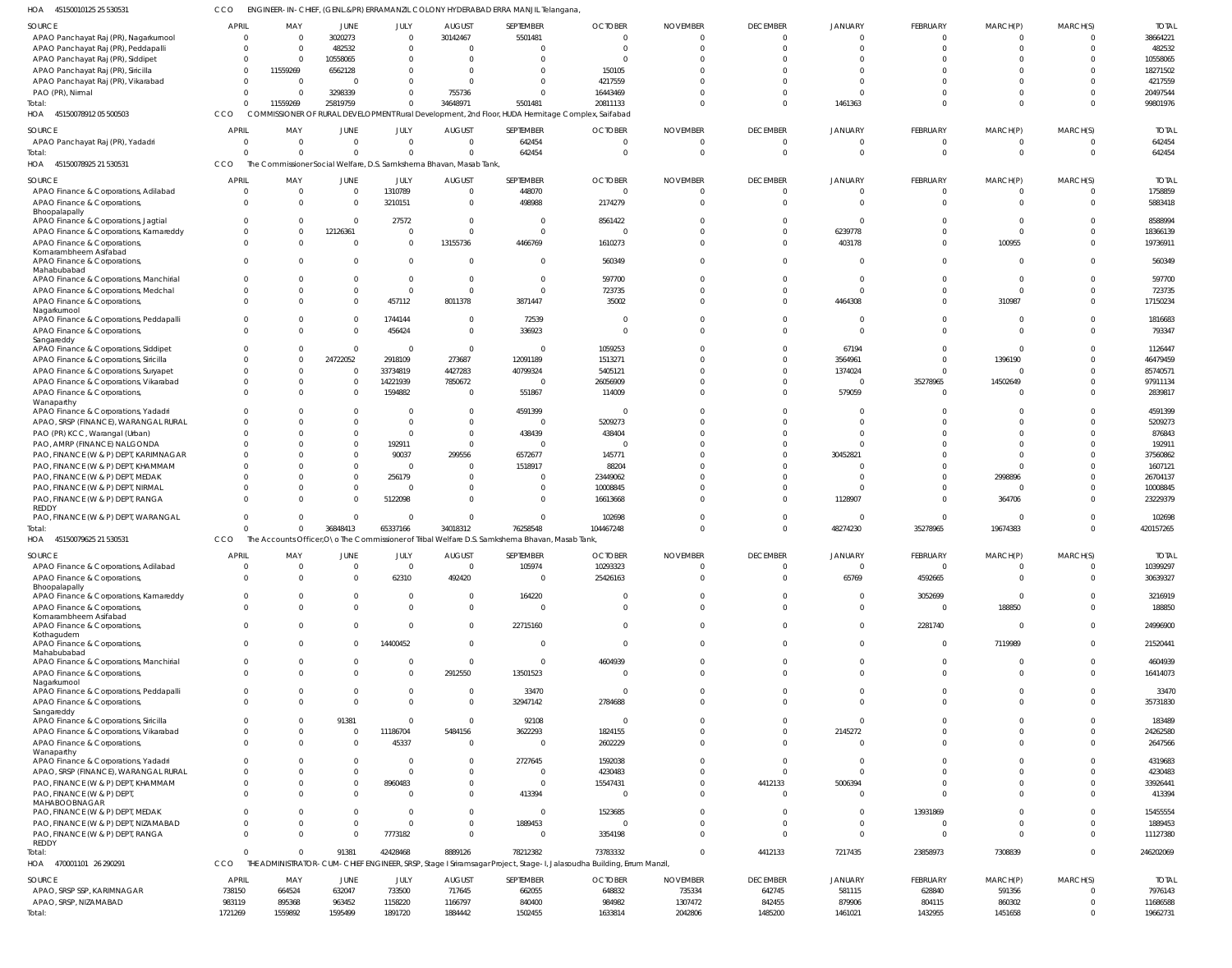470001101 26 290292 HOA 470001101 26 290293 HOA 470001101 26 290294 HOA 470001101 26 290295 470001101 26 290296 HOA 470001101 27 290291 HOA 470001101 27 290292 HOA 470001101 27 290293 HOA 470001101 27 290294 HOA 470001101 27 290295 HOA 470001101 27 290296 HOA 47000110125 26 530531 HOA 47000110125 26 530532 HOA HOA THE ADMINISTRATOR-CUM-CHIEF ENGINEER, SRSP, Stage I Sriramsagar Project, Stage-I, Jalasoudha Building, Errum Manzil, THE ADMINISTRATOR-CUM-CHIEF ENGINEER, SRSP, Stage I Sriramsagar Project, Stage-I, Jalasoudha Building, Errum Manzil, THE ADMINISTRATOR-CUM-CHIEF ENGINEER, SRSP, Stage I Sriramsagar Project, Stage-I, Jalasoudha Building, Errum Manzil, THE ADMINISTRATOR-CUM-CHIEF ENGINEER, SRSP, Stage I Sriramsagar Project, Stage-I, Jalasoudha Building, Errum Manzil, THE ADMINISTRATOR-CUM-CHIEF ENGINEER, SRSP, Stage I Sriramsagar Project, Stage-I, Jalasoudha Building, Errum Manzil, THE ADMINISTRATOR-CUM-CHIEF ENGINEER, SRSP, Stage I Sriramsagar Project, Stage-I, Jalasoudha Building, Errum Manzil, THE ADMINISTRATOR-CUM-CHIEF ENGINEER, SRSP, Stage I Sriramsagar Project, Stage-I, Jalasoudha Building, Errum Manzil, THE ADMINISTRATOR-CUM-CHIEF ENGINEER, SRSP, Stage I Sriramsagar Project, Stage-I, Jalasoudha Building, Errum Manzil, THE ADMINISTRATOR-CUM-CHIEF ENGINEER, SRSP, Stage I Sriramsagar Project, Stage-I, Jalasoudha Building, Errum Manzil, THE ADMINISTRATOR-CUM-CHIEF ENGINEER, SRSP, Stage I Sriramsagar Project, Stage-I, Jalasoudha Building, Errum Manzil, THE ADMINISTRATOR-CUM-CHIEF ENGINEER, SRSP, Stage I Sriramsagar Project, Stage-I, Jalasoudha Building, Errum Manzil, THE ADMINISTRATOR-CUM-CHIEF ENGINEER, SRSP, Stage I Sriramsagar Project, Stage-I, Jalasoudha Building, Errum Manzil, CCO. CCO **CCO CCO CCO** CCO CCO CCO CCO **CCO CCO CCO** 8460 555829 156187 0  $\theta$ 6300132 49544 2088483 1051975 0 0  $\Omega$ 0 9400 593006 180357 0  $\Omega$ 5883635 56449 2359285 1191763 0 0  $\Omega$ 0 8900 616390 175171 0  $\Omega$ 5860622 57117 2358890 1197589 0 0  $\Omega$ 0 8900 627122 169235  $\Omega$  $\Omega$ 7242421 60612 2573078 1311477 0 0  $\bigcap$ 0 7200 629320 161351 103466 1056936 6456250 54264 2134885 1097869 226722 2791859 0 0 7200 480534 152955 0 33532 6590433 58225 2247751 1163917 8413 1884707  $\Omega$ 0 7640 539803 157991 0  $\Omega$ 7178036 58134 2289230 1177038 0 30304 5995155 390127 6523 537533 145439 0  $\Omega$ 7284330 51352 2073196 1081778 0 0 2827257 0 6200 525161 136831 0  $\Omega$ 6614594 46765 4560910 1037706 0 96036 0 0 6200 1205471 136831 0 0 6120651 47510 3974516 1057860 0 0 0 0 6716 806724 146202 0 0 6233747 46929 3141009 1033610 0 0 77244831 0 5700 1092475 127490 0 0 5644924 37300 2911228 812012 30938 0 189225071  $\mathbf 0$ 0 0  $\Omega$ 0  $\Omega$  $\Omega$ 0  $\Omega$ 0 0 0 0 0 89039 8209368 1846040 103466 1090468 77409775 624201 32712461 13214594 266073 4802906 275292314 390127 APAO, SRSP SSP, KARIMNAGAR APAO, SRSP SSP, KARIMNAGAR APAO, SRSP, NIZAMABAD APAO, SRSP SSP, KARIMNAGAR APAO, SRSP, NIZAMABAD APAO, SRSP SSP, KARIMNAGAR APAO, SRSP SSP, KARIMNAGAR APAO, SRSP, NIZAMABAD APAO Projects, Jagtial APAO Projects, Peddapalli APAO, SRSP SSP, KARIMNAGAR APAO, SRSP, NIZAMABAD PAO (W&P), Waranagal (Urban) APAO Projects, Jagtial APAO Projects, Peddapalli APAO, SRSP SSP, KARIMNAGAR PAO (W&P), Waranagal (Urban) APAO Projects, Jagtial APAO Projects, Peddapalli APAO, SRSP SSP, KARIMNAGAR APAO, SRSP, NIZAMABAD PAO (W&P), Waranagal (Urban) APAO Projects, Jagtial APAO Projects, Peddapalli APAO, SRSP SSP, KARIMNAGAR APAO, SRSP, NIZAMABAD PAO (W&P), Waranagal (Urban) APAO Projects, Peddapalli PAO (W&P), Waranagal (Urban) APAO Projects, Jagtial APAO Projects, Peddapalli APAO, SRSP SSP, KARIMNAGAR APAO, SRSP, NIZAMABAD PAO (W&P), Waranagal (Urban) APAO Projects, Peddapalli APAO, SRSP, NIZAMABAD PAO, SRSP, SSP, NIRMAL SOURCE SOURCE SOURCE SOURCE SOURCE **SOURCE SOURCE SOURCE** SOURCE SOURCE **SOURCE SOURCE** SOURCE 8460 229834 325995 121754 34433  $\Omega$ 0 0 1833468 1798044 1866936 300286 501398 8700 20912 14209 5723 607992 596206 618461 99602 166222 319266 323269 273684 37623 98133 0  $\Omega$ 0  $\Omega$  $\Omega$ 0  $\Omega$  $\mathfrak{c}$  $\Omega$  $\Omega$ APRIL APRIL APRIL APRIL **APRIL** APRIL APRIL **APRIL** APRIL APRIL APRIL APRIL APRIL 9400 255775 337231 135526 44831  $\Omega$ 0 0 1702687 1704134 1739419 250703 486692 9400 24724 16194 6131 662268 680800 740366 97537 178314 347356 369409 327848 41805 105345 0 0 0  $\Omega$  $\Omega$ 0  $\Omega$ 0 0 0 MAY MAY MAY MAY MAY MAY MAY MAY MAY MAY MAY MAY MAY 8900 241126 375264 126790 48381  $\Omega$  $\mathbf 0$  $\Omega$ 1744113 1704483 1715440 250703 445883 9700 24287 15478 7652 684200 663307 682020 97537 231826 358806 359234 301536 41805 136208 0  $\Omega$ 0  $\Omega$  $\Omega$ 0  $\Omega$ 0  $\theta$  $\Omega$ JUNE JUNE JUNE JUNE **JUNE** JUNE JUNE JUNE **JUNE** JUNE JUNE JUNE JUNE 8900 243013 384109 127678 41557  $\Omega$ 0  $\Omega$ 2093805 2061900 2088096 294040 704580 10200 24724 18038 7650 694368 683748 863861 97537 233564 367039 370726 394713 41805 137194 0  $\Omega$ 0 0  $\Omega$ 0  $\bigcap$ 0  $\Omega$ 0 JULY JULY JULY JULY JULY JULY JULY JULY JULY JULY JULY JULY JULY 7200 203377 425943 112316 49035 103466 427464 629472 1641225 1918423 2009487 209270 677845 8600 23424 14590 7650 544299 636190 660288 69411 224697 290244 345259 301637 27740 132989 65986 160736 0 702992 1431230 155619 502018 0 0  $\Omega$ AUGUST **AUGUST** AUGUST AUGUST **AUGUST** AUGUST AUGUST **AUGUST AUGUST AUGUST AUGUST** AUGUST AUGUST 7200 201838 278696 111398 41557  $\Omega$ 33532  $\Omega$ 1714704 1875850 2146801 209270 643808 9831 23598 17646 7150 585397 657934 721600 69411 213409 314860 357141 338190 27740 125986 8413  $\Omega$ 1183006 669935 31766 0  $\bigcap$ 0  $\Omega$  $\Omega$ SEPTEMBER SEPTEMBER SEPTEMBER SEPTEMBER SEPTEMBER SEPTEMBER SEPTEMBER SEPTEMBER **SEPTEMBER** SEPTEMBER SEPTEMBER SEPTEMBER SEPTEMBER 7640 213130 326673 116434 41557  $\Omega$ 0  $\Omega$ 1794625 2100994 2411861 210300 660256 8580 23759 15073 10722 546339 639467 667590 69757 366077 290004 347360 299742 27863 212069 0  $\Omega$ 0 0 30304 0  $\bigcap$ 0 5995155 390127 OCTOBER **OCTOBER** OCTOBER **OCTOBER** OCTOBER **OCTOBER OCTOBER OCTOBER** OCTOBER OCTOBER OCTOBER **OCTOBER OCTOBER** 6523 183481 354052 100450 44989  $\Omega$ 0  $\Omega$ 1893841 1917237 2200862 289711 982679 8720 22524 13047 7061 560546 608926 606989 80825 215910 299551 330214 293302 32045 126666 0  $\Omega$ 0  $\Omega$  $\Omega$ 0  $\Omega$ 2827257  $\Omega$  $\Omega$ NOVEMBER NOVEMBER NOVEMBER NOVEMBER NOVEMBER NOVEMBER NOVEMBER NOVEMBER NOVEMBER NOVEMBER NOVEMBER NOVEMBER NOVEMBER 6200 202116 323045 95274 41557  $\Omega$ 0  $\Omega$ 1787928 1876517 2146669 237390 566090 8200 18324 13591 6650 2055189 1490464 717444 80659 217154 277811 323382 296646 27863 112004 0  $\Omega$ 42465 22656  $\Omega$ 0 30915 0  $\Omega$  $\Omega$ DECEMBER **DECEMBER** DECEMBER DECEMBER **DECEMBER** DECEMBER DECEMBER **DECEMBER DECEMBER DECEMBER DECEMBER** DECEMBER DECEMBER 6200 202116 1003355 95274 41557  $\Omega$ 0  $\Omega$ 1586184 1979681 1778396 210300 566090 9200 18944 12716 6650 619826 1404901 1651976 80659 217154 293219 346734 278040 27863 112004 0  $\Omega$ 0  $\Omega$  $\Omega$ 0  $\Omega$ 0 0  $\Omega$ JANUARY JANUARY JANUARY **JANUARY** JANUARY JANUARY JANUARY JANUARY JANUARY JANUARY JANUARY JANUARY JANUARY 6716 218937 587787 104369 41833  $\Omega$ 0  $\Omega$ 1575780 1763955 1875039 213790 805183 8200 18324 13755 6650 604332 690586 750112 342897 753082 278529 317920 296431 28282 112448 0  $\Omega$ 0  $\Omega$  $\Omega$ 0  $\Omega$ 0 77244831  $\Omega$ FEBRUARY **FEBRUARY** FEBRUARY FEBRUARY FEBRUARY FEBRUARY FEBRUARY FEBRUARY FEBRUARY FEBRUARY FEBRUARY FEBRUARY FEBRUARY 5700 799369 293106 85266 42224  $\Omega$ 0  $\Omega$ 1717987 1183580 1812612 183184 747561 8200 12524 9926 6650 801495 420267 1406376 65074 218016 278701 174375 225448 21040 112448 0 30938 0  $\Omega$ 0 0  $\Omega$ 0 189225071  $\Omega$ MARCH(P) MARCH(P) MARCH(P) MARCH(P) MARCH(P) MARCH(P) MARCH(P) MARCH(P) MARCH(P) MARCH(P) MARCH(P) MARCH(P) MARCH(P)  $\Omega$ 0 0  $\bigcap$ 0  $\cap$ 0  $\Omega$  $\Omega$ 0 0  $\Omega$  $\Omega$  $\Omega$ 0 0  $\Omega$ 0  $\Omega$ 0  $\Omega$  $\Omega$ 0  $\Omega$ 0  $\Omega$  $\Omega$ 0  $\Omega$ 0  $\Omega$  $\Omega$ 0  $\Omega$ 0  $\Omega$  $\Omega$ MARCH(S) MARCH(S) MARCH(S) MARCH(S) MARCH(S) MARCH(S) MARCH(S) MARCH(S) MARCH(S) MARCH(S) MARCH(S) MARCH(S) MARCH(S) 89039 3194112 5015256 1332529 513511 103466 460996 629472 21086347 21884798 23791618 2858947 7788065 107531 256068 174263 86339 8966251 9172796 10087083 1250906 3235425 3715386 3965023 3627217 383474 1523494 74399 191674 1225471 1395583 1493300 155619 532933 2827257 272465057 390127 TOTAL TOTAL TOTAL TOTAL TOTAL TOTAL TOTAL TOTAL TOTAL TOTAL TOTAL TOTAL TOTAL Total: Total: Total: Total: Total: Total: Total: Total: Total: Total: Total: Total: Total:

THE ADMINISTRATOR-CUM-CHIEF ENGINEER, SRSP, Stage I Sriramsagar Project, Stage-I, Jalasoudha Building, Errum Manzil,

CCO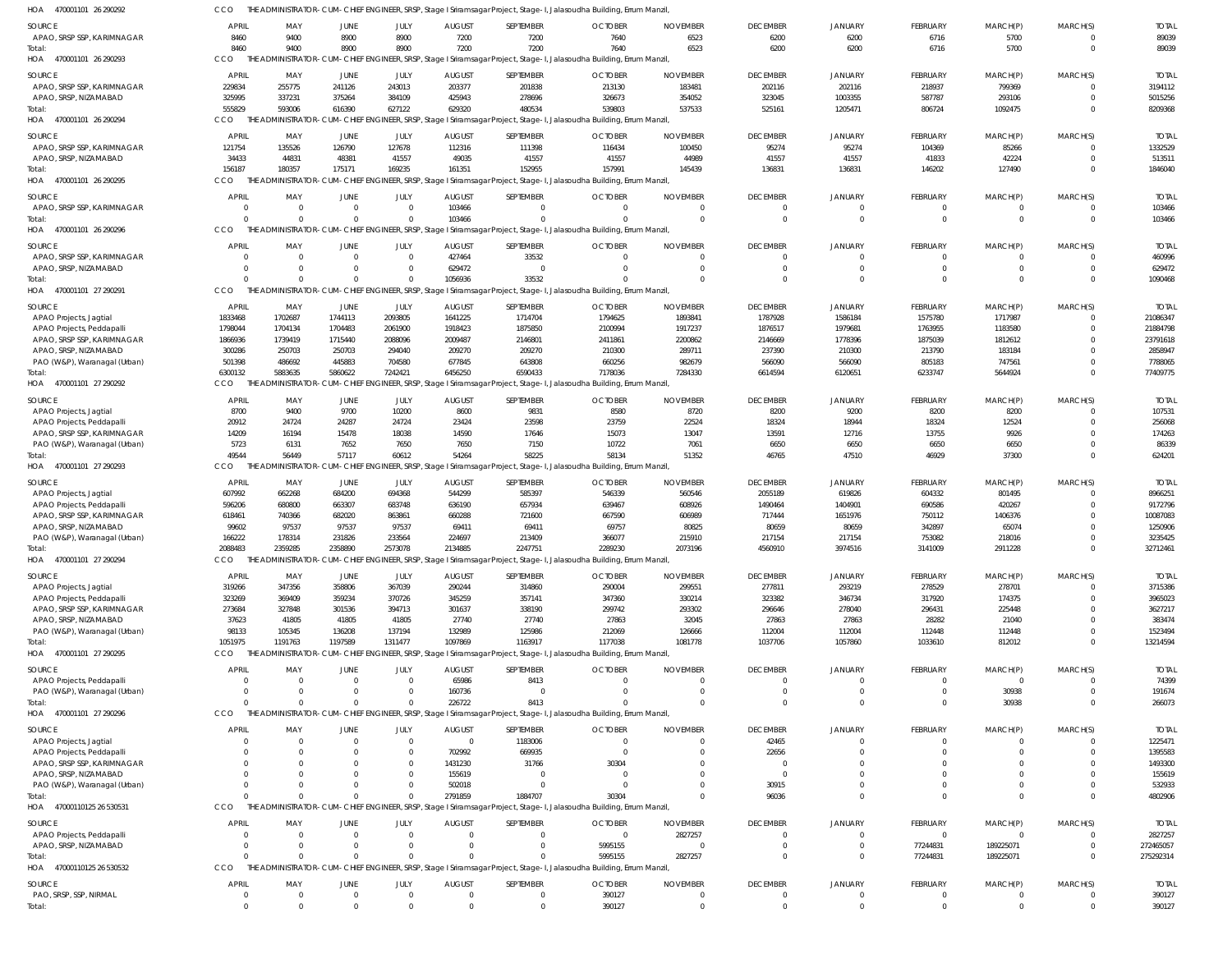47000110125 27 530531 HOA THE ADMINISTRATOR-CUM-CHIEF ENGINEER, SRSP, Stage I Sriramsagar Project, Stage-I, Jalasoudha Building, Errum Manzil, CCO

| $\overline{\phantom{a}}$<br><b>TIOUUTIOILU LI JJUJJ</b> | 〜〜〜            |                |                |                |                | ili viəliyətlər. Sonra Shibi biyotlubu işətiyətlərinin bağarı rojust, ətağu-i, ədiasədən a ballanığ, bilanı manbi |                                                                                                                      |                 |                      |                |                 |                |                |                      |
|---------------------------------------------------------|----------------|----------------|----------------|----------------|----------------|-------------------------------------------------------------------------------------------------------------------|----------------------------------------------------------------------------------------------------------------------|-----------------|----------------------|----------------|-----------------|----------------|----------------|----------------------|
| SOURCE                                                  | <b>APRIL</b>   | MAY            | JUNE           | JULY           | <b>AUGUST</b>  | SEPTEMBER                                                                                                         | <b>OCTOBER</b>                                                                                                       | <b>NOVEMBER</b> | <b>DECEMBER</b>      | <b>JANUARY</b> | FEBRUARY        | MARCH(P)       | MARCH(S)       | <b>TOTAL</b>         |
| APAO Projects, Jagtial                                  | $\Omega$       | 32536295       | 7705057        | 22895796       | 5950766        | $\Omega$                                                                                                          | 841491                                                                                                               | $\Omega$        | $\Omega$             | $\overline{0}$ | 49324205        | 257857397      | $\mathbf 0$    | 377111007            |
| APAO Projects, Mahabubabad                              | 0              | 11179072       | 189819102      | $\Omega$       | $\overline{0}$ | 23889872                                                                                                          | $\Omega$                                                                                                             | $\Omega$        | $\Omega$             | $\Omega$       | 2166543         | $\overline{0}$ | $\mathbf 0$    | 227054589            |
|                                                         |                |                |                | $\Omega$       |                |                                                                                                                   |                                                                                                                      |                 |                      |                |                 |                |                |                      |
| APAO Projects, Peddapalli                               | $\mathbf{0}$   | $\Omega$       | 99851908       |                | $\Omega$       | $\Omega$                                                                                                          | 316690                                                                                                               |                 | $\Omega$             | 74901595       | $\Omega$        | 14204181       | $\Omega$       | 189274374            |
| APAO, SRSP SSP, KARIMNAGAR                              | $\Omega$       | 129439412      | 796745         | 71277318       | 59223264       | 110067010                                                                                                         | 36041265                                                                                                             |                 |                      | 15911397       | 5223546         | 45520685       | $\Omega$       | 473500642            |
| APAO, SRSP, NIZAMABAD                                   |                | $\mathbf 0$    | 54931882       | $\Omega$       | $\overline{0}$ | 38952016                                                                                                          | 521200                                                                                                               | 19681879        | $\Omega$             | $\Omega$       | $\Omega$        | 10572250       | $\Omega$       | 124659227            |
| PAO (W&P), Waranagal (Urban)                            |                | $\Omega$       | $\mathbf 0$    | 59439344       | $\overline{0}$ | $\Omega$                                                                                                          | $\Omega$                                                                                                             |                 | $\Omega$             | 430077760      | 1038005         | 71134649       | $\Omega$       | 561689758            |
| PAO, SRSP, SSP, NIRMAL                                  |                | $\Omega$       | $\Omega$       | 47372053       | $\Omega$       | $\Omega$                                                                                                          | 58543900                                                                                                             |                 | 21935236             | 30000000       | $\Omega$        | 29693347       | $\Omega$       | 187544536            |
| Total:                                                  | $\Omega$       | 173154779      | 353104694      | 200984511      | 65174030       | 172908898                                                                                                         | 96264546                                                                                                             | 19681879        | 21935236             | 550890752      | 57752299        | 428982509      | $\Omega$       | 2140834133           |
| HOA 47000110125 27 530532                               | CCO            |                |                |                |                |                                                                                                                   | THE ADMINISTRATOR-CUM-CHIEF ENGINEER, SRSP, Stage I Sriramsagar Project, Stage-I, Jalasoudha Building, Errum Manzil, |                 |                      |                |                 |                |                |                      |
|                                                         |                |                |                |                |                |                                                                                                                   |                                                                                                                      |                 |                      |                |                 |                |                |                      |
| <b>SOURCE</b>                                           | <b>APRIL</b>   | MAY            | JUNE           | JULY           | <b>AUGUST</b>  | SEPTEMBER                                                                                                         | <b>OCTOBER</b>                                                                                                       | <b>NOVEMBER</b> | <b>DECEMBER</b>      | <b>JANUARY</b> | FEBRUARY        | MARCH(P)       | MARCH(S)       | <b>TOTAL</b>         |
| APAO Projects, Jagtial                                  | $\overline{0}$ | $\overline{0}$ | $\overline{0}$ | $\Omega$       | $\overline{0}$ | $\Omega$                                                                                                          | $\overline{\mathbf{0}}$                                                                                              |                 | $\mathbf 0$          | $\Omega$       | 47667500        | 0              | $\Omega$       | 47667500             |
| APAO, SRSP, NIZAMABAD                                   | $\Omega$       | $\Omega$       | $\Omega$       | $\Omega$       | $\Omega$       | $\Omega$                                                                                                          | 3012                                                                                                                 | $\Omega$        | $\Omega$             | $\Omega$       | $\overline{0}$  | $\Omega$       | $\mathbf 0$    | 3012                 |
| APAO, SRSP, WARANGAL RURAL                              | $\Omega$       | $\mathbf{0}$   | $\mathbf 0$    | $\Omega$       | $\Omega$       | $\Omega$                                                                                                          | $\Omega$                                                                                                             |                 | $\Omega$             | $\overline{0}$ | $\mathbf 0$     | 2435482        | $\Omega$       | 2435482              |
|                                                         |                |                |                |                |                |                                                                                                                   |                                                                                                                      |                 |                      |                |                 |                |                |                      |
| Total:                                                  | $\Omega$       | $\Omega$       | $\Omega$       | $\Omega$       | $\Omega$       | $\Omega$                                                                                                          | 3012                                                                                                                 |                 | $\Omega$             | $\Omega$       | 47667500        | 2435482        | $\Omega$       | 50105994             |
| HOA 47000110725 27 530531                               | CCO            |                |                |                |                |                                                                                                                   | COMMISSIONER, PLANNING AND DEVELOPMENT of GODAVARI BASIN Vth Floor, Godavari Basin, Jalasoudha Building              |                 |                      |                |                 |                |                |                      |
| <b>SOURCE</b>                                           | <b>APRIL</b>   | MAY            | JUNE           | JULY           | <b>AUGUST</b>  | SEPTEMBER                                                                                                         | <b>OCTOBER</b>                                                                                                       | <b>NOVEMBER</b> | <b>DECEMBER</b>      | <b>JANUARY</b> | FEBRUARY        | MARCH(P)       | MARCH(S)       | <b>TOTAL</b>         |
|                                                         | $\mathbf{0}$   | 54644626       |                |                | $\Omega$       |                                                                                                                   |                                                                                                                      | 76879760        | $\mathbf 0$          | 92317689       |                 |                | $\Omega$       | 545284692            |
| PAO IRRIGATION NIZAMABAD                                |                |                | 1053073        | 205629330      |                | 21911480                                                                                                          | 31643041                                                                                                             |                 |                      |                | 4858651         | 56347042       |                |                      |
| Total:                                                  | $\Omega$       | 54644626       | 1053073        | 205629330      | $\Omega$       | 21911480                                                                                                          | 31643041                                                                                                             | 76879760        | $\Omega$             | 92317689       | 4858651         | 56347042       | $\mathbf 0$    | 545284692            |
| 47000110725 27 530532<br>HOA                            | CCO            |                |                |                |                |                                                                                                                   | COMMISSIONER, PLANNING AND DEVELOPMENT of GODAVARI BASIN Vth Floor, Godavari Basin, Jalasoudha Building              |                 |                      |                |                 |                |                |                      |
| SOURCE                                                  | <b>APRIL</b>   | MAY            | JUNE           | JULY           | <b>AUGUST</b>  | SEPTEMBER                                                                                                         | <b>OCTOBER</b>                                                                                                       | <b>NOVEMBER</b> | <b>DECEMBER</b>      | JANUARY        | FEBRUARY        | MARCH(P)       | MARCH(S)       | <b>TOTAL</b>         |
|                                                         |                |                |                |                |                |                                                                                                                   |                                                                                                                      |                 |                      |                |                 |                |                |                      |
| PAO IRRIGATION NIZAMABAD                                | $\mathbf{0}$   | $\mathbf 0$    | $\mathbf 0$    | $\Omega$       | $\overline{0}$ | $\Omega$                                                                                                          | 775790                                                                                                               | $\Omega$        | $\overline{0}$       | $\overline{0}$ | $\overline{0}$  | 0              | $\mathbf 0$    | 775790               |
| Total:                                                  | $\Omega$       | $\Omega$       | $\mathbf{0}$   | $\Omega$       | $\Omega$       | $\Omega$                                                                                                          | 775790                                                                                                               | $\Omega$        | $\Omega$             | $\Omega$       | $\mathbf 0$     | $\mathbf 0$    | $\mathbf 0$    | 775790               |
| 47000110825 26 530531<br>HOA                            | CCO            |                |                |                |                | Chief Engineer (Projects), Mahaboobnagar Vth Floor, Jalasoudha Building, Errum Manzil,                            |                                                                                                                      |                 |                      |                |                 |                |                |                      |
|                                                         |                |                |                |                |                |                                                                                                                   |                                                                                                                      |                 |                      |                |                 |                |                |                      |
| SOURCE                                                  | <b>APRIL</b>   | MAY            | JUNE           | JULY           | <b>AUGUST</b>  | SEPTEMBER                                                                                                         | <b>OCTOBER</b>                                                                                                       | <b>NOVEMBER</b> | <b>DECEMBER</b>      | <b>JANUARY</b> | FEBRUARY        | MARCH(P)       | MARCH(S)       | <b>TOTAL</b>         |
| PAO, PJP, Jogulamba Gadwal                              | 0              | 97354530       | $\mathbf{0}$   | $\Omega$       | $\overline{0}$ | $\Omega$                                                                                                          | $\Omega$                                                                                                             | $\Omega$        | $\mathbf 0$          | $\Omega$       | 0               | 83489943       | $\mathbf 0$    | 180844473            |
| Total:                                                  | $\mathbf{0}$   | 97354530       | $\Omega$       | $\Omega$       | $\Omega$       | $\Omega$                                                                                                          | $\Omega$                                                                                                             | $\Omega$        | $\Omega$             | $\Omega$       | $\mathbf 0$     | 83489943       | $\mathbf{0}$   | 180844473            |
| HOA 47000110825 27 530531                               | CCO            |                |                |                |                | Chief Engineer (Projects), Mahaboobnagar Vth Floor, Jalasoudha Building, Errum Manzil,                            |                                                                                                                      |                 |                      |                |                 |                |                |                      |
|                                                         |                |                |                |                |                |                                                                                                                   |                                                                                                                      |                 |                      |                |                 |                |                |                      |
| <b>SOURCE</b>                                           | <b>APRIL</b>   | MAY            | JUNE           | JULY           | <b>AUGUST</b>  | SEPTEMBER                                                                                                         | <b>OCTOBER</b>                                                                                                       | <b>NOVEMBER</b> | <b>DECEMBER</b>      | <b>JANUARY</b> | FEBRUARY        | MARCH(P)       | MARCH(S)       | <b>TOTAL</b>         |
| PAO, PJP, Jogulamba Gadwal                              | $\mathbf{0}$   | $\mathbf 0$    | $\mathbf 0$    | $\Omega$       | $\overline{0}$ | $\Omega$                                                                                                          | 179400                                                                                                               |                 | $\mathbf 0$          | $\overline{0}$ | 1618500         | $\Omega$       | $\Omega$       | 1797900              |
| Total:                                                  | $\Omega$       | $\Omega$       | $\mathbf{0}$   | $\Omega$       | $\Omega$       | $\Omega$                                                                                                          | 179400                                                                                                               | $\Omega$        | $\overline{0}$       | $\Omega$       | 1618500         | $\mathbf 0$    | $\mathbf 0$    | 1797900              |
| HOA 47000111725 26 530532                               | <b>CCO</b>     |                |                |                |                |                                                                                                                   | COMMISSIONER, PLANNING AND DEVELOPMENT of GODAVARI BASIN Vth Floor, Godavari Basin, Jalasoudha Building              |                 |                      |                |                 |                |                |                      |
|                                                         |                |                |                |                |                |                                                                                                                   |                                                                                                                      |                 |                      |                |                 |                |                |                      |
| <b>SOURCE</b>                                           | <b>APRIL</b>   | MAY            | JUNE           | JULY           | <b>AUGUST</b>  | SEPTEMBER                                                                                                         | <b>OCTOBER</b>                                                                                                       | <b>NOVEMBER</b> | <b>DECEMBER</b>      | JANUARY        | FEBRUARY        | MARCH(P)       | MARCH(S)       | <b>TOTAL</b>         |
| APAO Irrigation, Sangareddy                             | $\overline{0}$ | $\Omega$       | $\mathbf{0}$   | $\Omega$       | $\Omega$       | $\Omega$                                                                                                          | 272935                                                                                                               | $\Omega$        | $\mathbf 0$          | $\overline{0}$ | 0               | 54327246       | $\Omega$       | 54600181             |
| Total:                                                  | $\Omega$       | $\Omega$       | $\Omega$       | $\Omega$       | $\Omega$       | $\Omega$                                                                                                          | 272935                                                                                                               | $\Omega$        | $\Omega$             | $\Omega$       | $\mathbf 0$     | 54327246       | $\mathbf 0$    | 54600181             |
| HOA 47000111725 27 530532                               | CCO            |                |                |                |                |                                                                                                                   | COMMISSIONER, PLANNING AND DEVELOPMENT of GODAVARI BASIN Vth Floor, Godavari Basin, Jalasoudha Building              |                 |                      |                |                 |                |                |                      |
|                                                         |                |                |                |                |                |                                                                                                                   |                                                                                                                      |                 |                      |                |                 |                |                |                      |
| SOURCE                                                  | <b>APRIL</b>   | MAY            | JUNE           | JULY           | <b>AUGUST</b>  | SEPTEMBER                                                                                                         | <b>OCTOBER</b>                                                                                                       | <b>NOVEMBER</b> | <b>DECEMBER</b>      | JANUARY        | FEBRUARY        | MARCH(P)       | MARCH(S)       | <b>TOTAL</b>         |
| APAO Irrigation, Sangareddy                             | $\mathbf{0}$   | $\mathbf 0$    | $\overline{0}$ | $\Omega$       | $\overline{0}$ | $\Omega$                                                                                                          | 1362877                                                                                                              | $\Omega$        | $\mathbf 0$          | $\overline{0}$ | $\mathbf 0$     | $^{\circ}$     | $\mathbf 0$    | 1362877              |
| Total:                                                  | $\Omega$       | $\Omega$       | $\mathbf 0$    | $\Omega$       | $\Omega$       | $\Omega$                                                                                                          | 1362877                                                                                                              | $\Omega$        | $\Omega$             | $\Omega$       | $\mathbf 0$     | $\mathbf 0$    | $\mathbf 0$    | 1362877              |
| 470001122 26 290291<br>HOA                              | CCO            |                |                |                |                | Chief Engineer (Projects), Mahaboobnagar Vth Floor, Jalasoudha Building, Errum Manzil,                            |                                                                                                                      |                 |                      |                |                 |                |                |                      |
|                                                         |                |                |                |                |                |                                                                                                                   |                                                                                                                      |                 |                      |                |                 |                |                |                      |
| SOURCE                                                  | <b>APRIL</b>   | MAY            | JUNE           | JULY           | <b>AUGUST</b>  | SEPTEMBER                                                                                                         | <b>OCTOBER</b>                                                                                                       | <b>NOVEMBER</b> | <b>DECEMBER</b>      | JANUARY        | FEBRUARY        | MARCH(P)       | MARCH(S)       | <b>TOTAL</b>         |
| PAO, PJP, Jogulamba Gadwal                              | 4014485        | 3924129        | 4227986        | 5689850        | 5925084        | 6307564                                                                                                           | 6845291                                                                                                              | 6980637         | 5704964              | 5374933        | 5973415         | 6511162        | $\Omega$       | 67479500             |
| Total:                                                  | 4014485        | 3924129        | 4227986        | 5689850        | 5925084        | 6307564                                                                                                           | 6845291                                                                                                              | 6980637         | 5704964              | 5374933        | 5973415         | 6511162        | $\Omega$       | 67479500             |
|                                                         |                |                |                |                |                |                                                                                                                   |                                                                                                                      |                 |                      |                |                 |                |                |                      |
| HOA 470001122 26 290292                                 | CCO            |                |                |                |                | Chief Engineer (Projects), Mahaboobnagar Vth Floor, Jalasoudha Building, Errum Manzil,                            |                                                                                                                      |                 |                      |                |                 |                |                |                      |
| SOURCE                                                  | APRIL          | MAY            | <b>JUNE</b>    | JULY           | <b>AUGUST</b>  | SEPTEMBER                                                                                                         | <b>OCTOBER</b>                                                                                                       | <b>NOVEMBER</b> | <b>DECEMBER</b>      | <b>JANUARY</b> | <b>FEBRUARY</b> | MARCH(P)       | MARCH(S)       | <b>TOTAL</b>         |
| PAO, PJP, Jogulamba Gadwal                              | 5543           | 5963           | 7226           | 7225           | 9751           | 9270                                                                                                              | 5645                                                                                                                 | 3225            | 3808                 | 3225           | 3225            | 20725          | $\mathbf{0}$   | 84831                |
|                                                         |                |                |                |                |                |                                                                                                                   |                                                                                                                      |                 |                      |                |                 |                |                |                      |
| Total:                                                  | 5543           | 5963           | 7226           | 7225           | 9751           | 9270                                                                                                              | 5645                                                                                                                 | 3225            | 3808                 | 3225           | 3225            | 20725          | $\mathbf 0$    | 84831                |
| HOA 470001122 26 290293                                 | CCO            |                |                |                |                | Chief Engineer (Projects), Mahaboobnagar Vth Floor, Jalasoudha Building, Errum Manzil,                            |                                                                                                                      |                 |                      |                |                 |                |                |                      |
| SOURCE                                                  | <b>APRIL</b>   | MAY            | JUNE           | JULY           | <b>AUGUST</b>  | SEPTEMBER                                                                                                         | <b>OCTOBER</b>                                                                                                       | <b>NOVEMBER</b> | <b>DECEMBER</b>      | <b>JANUARY</b> | <b>FEBRUARY</b> | MARCH(P)       | MARCH(S)       | <b>TOTAL</b>         |
|                                                         |                |                |                | 1867817        | 2797962        |                                                                                                                   |                                                                                                                      |                 |                      |                |                 |                | $\Omega$       |                      |
| PAO, PJP, Jogulamba Gadwal                              | 1302984        | 1420767        | 1911760        |                |                | 1935389                                                                                                           | 1910504                                                                                                              | 1771935         | 2841474              | 5854101        | 2028440         | 2091991        |                | 27735124             |
| Total:                                                  | 1302984        | 1420767        | 1911760        | 1867817        | 2797962        | 1935389                                                                                                           | 1910504                                                                                                              | 1771935         | 2841474              | 5854101        | 2028440         | 2091991        | $\mathbf 0$    | 27735124             |
| HOA 470001122 26 290294                                 | CCO            |                |                |                |                | Chief Engineer (Projects), Mahaboobnagar Vth Floor, Jalasoudha Building, Errum Manzil,                            |                                                                                                                      |                 |                      |                |                 |                |                |                      |
| SOURCE                                                  | <b>APRIL</b>   | MAY            | JUNE           | JULY           | <b>AUGUST</b>  | SEPTEMBER                                                                                                         | <b>OCTOBER</b>                                                                                                       | <b>NOVEMBER</b> | <b>DECEMBER</b>      | JANUARY        | <b>FEBRUARY</b> | MARCH(P)       | MARCH(S)       | <b>TOTAL</b>         |
|                                                         |                |                |                |                |                |                                                                                                                   |                                                                                                                      |                 |                      |                |                 |                |                |                      |
| PAO, PJP, Jogulamba Gadwal                              | 700475         | 766738         | 1024577        | 1001906        | 1482852        | 1037902                                                                                                           | 1014053                                                                                                              | 939545          | 910584               | 903697         | 914138          | 915047         | $\mathbf 0$    | 11611514             |
| Total:                                                  |                | 766738         | 1024577        | 1001906        | 1482852        | 1037902                                                                                                           | 1014053                                                                                                              | 939545          | 910584               | 903697         | 914138          | 915047         | $\mathbf 0$    | 11611514             |
| HOA 470001122 26 290295                                 | 700475         |                |                |                |                | Chief Engineer (Projects), Mahaboobnagar Vth Floor, Jalasoudha Building, Errum Manzil,                            |                                                                                                                      |                 |                      |                |                 |                |                |                      |
|                                                         | CCO            |                |                |                |                |                                                                                                                   |                                                                                                                      |                 |                      |                |                 |                |                |                      |
|                                                         |                |                |                |                |                |                                                                                                                   |                                                                                                                      |                 |                      |                |                 |                |                |                      |
| SOURCE                                                  | <b>APRIL</b>   | MAY            | JUNE           | JULY           | <b>AUGUST</b>  | SEPTEMBER                                                                                                         | <b>OCTOBER</b>                                                                                                       | <b>NOVEMBER</b> | <b>DECEMBER</b>      | <b>JANUARY</b> | FEBRUARY        | MARCH(P)       | MARCH(S)       | <b>TOTAL</b>         |
| PAO, PJP, Jogulamba Gadwal                              | $\mathbf{0}$   | $\mathbf{0}$   | $\overline{0}$ | $\Omega$       | 35324          | $\Omega$                                                                                                          | $\overline{0}$                                                                                                       | 11109           | 13500                | $\overline{0}$ | 24000           | $\Omega$       | $\mathbf{0}$   | 83933                |
| Total:                                                  | $\Omega$       | $\Omega$       | $\Omega$       | $\Omega$       | 35324          | $\Omega$                                                                                                          | $\Omega$                                                                                                             | 11109           | 13500                | $\overline{0}$ | 24000           | $\mathbf 0$    | $\mathbf 0$    | 83933                |
| HOA 470001122 26 290296                                 | CCO            |                |                |                |                | Chief Engineer (Projects), Mahaboobnagar Vth Floor, Jalasoudha Building, Errum Manzil,                            |                                                                                                                      |                 |                      |                |                 |                |                |                      |
|                                                         |                |                |                |                |                |                                                                                                                   |                                                                                                                      |                 |                      |                |                 |                |                |                      |
| SOURCE                                                  | <b>APRIL</b>   | MAY            | <b>JUNE</b>    | <b>JULY</b>    | <b>AUGUST</b>  | SEPTEMBER                                                                                                         | <b>OCTOBER</b>                                                                                                       | <b>NOVEMBER</b> | <b>DECEMBER</b>      | JANUARY        | FEBRUARY        | MARCH(P)       | MARCH(S)       | <b>TOTAL</b>         |
| PAO, PJP, Jogulamba Gadwal                              | $\mathbf{0}$   | $\mathbf 0$    | $\mathbf{0}$   | $\Omega$       | 3634972        | 197879                                                                                                            | 0                                                                                                                    | 18111           | 128794               | 40647          | 0               | 0              | $\mathbf{0}$   | 4020403              |
| Total:                                                  | $\Omega$       | $\Omega$       | $\mathbf 0$    | $\Omega$       | 3634972        | 197879                                                                                                            | $\overline{0}$                                                                                                       | 18111           | 128794               | 40647          | $\mathbf 0$     | $\mathbf 0$    | $\mathbf 0$    | 4020403              |
| HOA 47000112225 26 530531                               | CCO            |                |                |                |                | Chief Engineer (Projects), Mahaboobnagar Vth Floor, Jalasoudha Building, Errum Manzil,                            |                                                                                                                      |                 |                      |                |                 |                |                |                      |
|                                                         |                |                |                |                |                |                                                                                                                   |                                                                                                                      |                 |                      |                |                 |                |                |                      |
| SOURCE                                                  | <b>APRIL</b>   | MAY            | JUNE           | JULY           | <b>AUGUST</b>  | SEPTEMBER                                                                                                         | <b>OCTOBER</b>                                                                                                       | <b>NOVEMBER</b> | <b>DECEMBER</b>      | JANUARY        | FEBRUARY        | MARCH(P)       | MARCH(S)       | <b>TOTAL</b>         |
| PAO, PJP, Jogulamba Gadwal                              | $\mathbf{0}$   | $\mathbf 0$    | $\mathbf 0$    | 9466520        | $\overline{0}$ | $\Omega$                                                                                                          | $\Omega$                                                                                                             | $\Omega$        | $\mathbf 0$          | $\overline{0}$ | $\mathbf 0$     | $\Omega$       | $\overline{0}$ | 9466520              |
| Total:                                                  | $\Omega$       | $\Omega$       | $\mathbf 0$    | 9466520        | $\Omega$       | $\Omega$                                                                                                          | $\Omega$                                                                                                             | $\Omega$        | $\mathbf 0$          | $\overline{0}$ | $\mathbf 0$     | $\mathbf 0$    | $\mathbf 0$    | 9466520              |
| HOA 47000112225 26 530532                               | CCO            |                |                |                |                | Chief Engineer (Projects), Mahaboobnagar Vth Floor, Jalasoudha Building, Errum Manzil,                            |                                                                                                                      |                 |                      |                |                 |                |                |                      |
|                                                         |                |                |                |                |                |                                                                                                                   |                                                                                                                      |                 |                      |                |                 |                |                |                      |
| SOURCE                                                  | <b>APRIL</b>   | MAY            | <b>JUNE</b>    | JULY           | <b>AUGUST</b>  | SEPTEMBER                                                                                                         | <b>OCTOBER</b>                                                                                                       | <b>NOVEMBER</b> | <b>DECEMBER</b>      | JANUARY        | FEBRUARY        | MARCH(P)       | MARCH(S)       | <b>TOTAL</b>         |
| APAO Irrigation, Wanaparthy                             | $\mathbf{0}$   | $\mathbf 0$    | $\mathbf{0}$   | $\Omega$       | $\overline{0}$ | $\Omega$                                                                                                          | 613521                                                                                                               | $\Omega$        | $\overline{0}$       | $\overline{0}$ | $\mathbf 0$     | 2280700        | $\mathbf 0$    | 2894221              |
|                                                         | $\mathbf 0$    | $\mathbf 0$    | $\mathbf{0}$   | $\overline{0}$ | $\overline{0}$ | $\overline{0}$                                                                                                    | 626622                                                                                                               |                 |                      | $\overline{0}$ | $\mathbf 0$     | 11397710       | $\mathbf 0$    |                      |
| PAO, PJP, Jogulamba Gadwal<br>Total:                    | $\mathbf 0$    | $\mathbf 0$    | $\Omega$       | $\Omega$       | $\mathbf{0}$   | $\Omega$                                                                                                          | 1240143                                                                                                              | 0               | 64265311<br>64265311 | $\overline{0}$ | $\Omega$        | 13678410       | $\mathbf 0$    | 76289643<br>79183864 |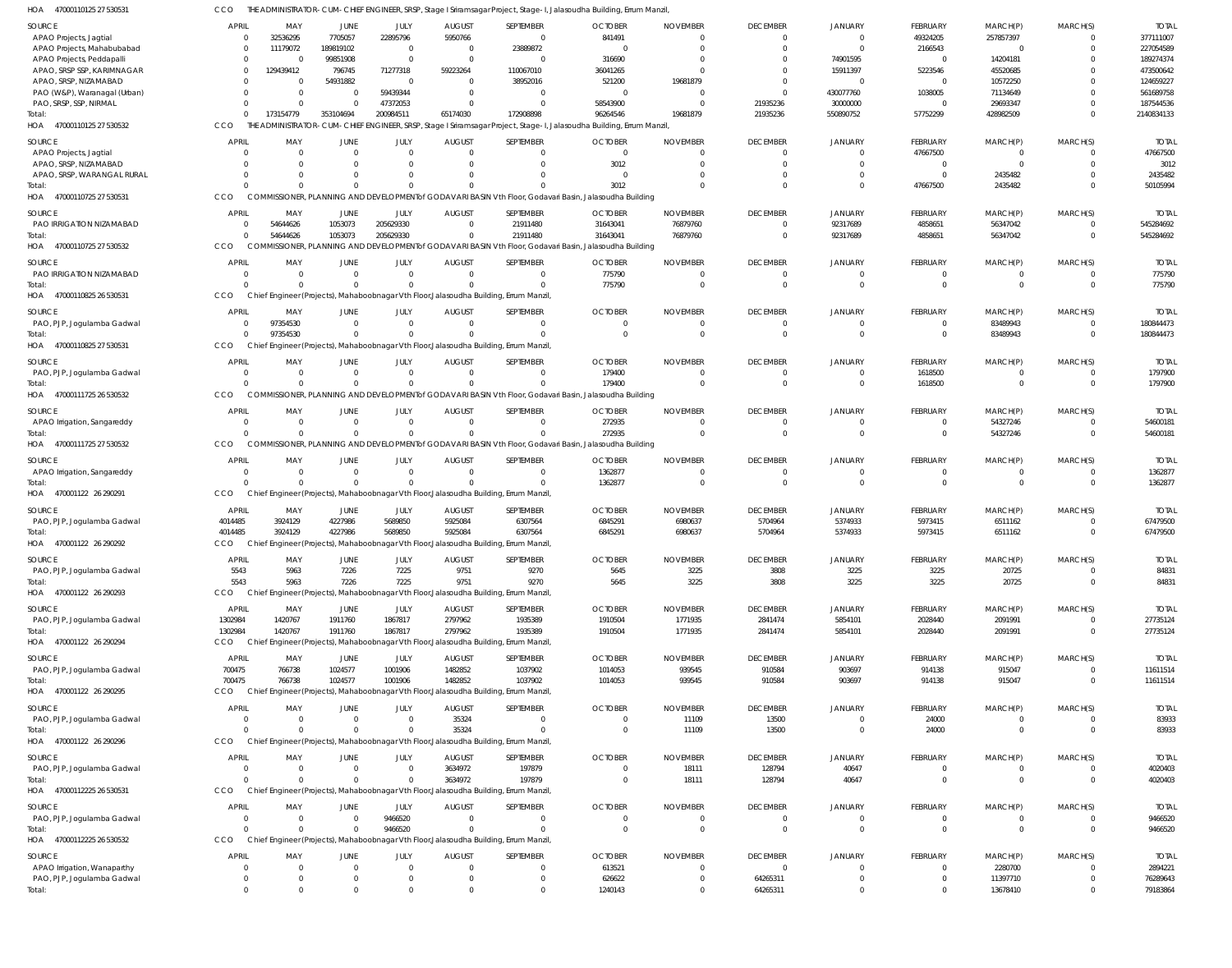47000112225 27 530531 HOA 47000112225 27 530532 HOA 470001125 27 270272 47000112525 26 530531 HOA 47000112525 26 530532 47000112525 27 530531 47000112525 27 530532 HOA 47000112903 32 530531 HOA 47000112925 26 500503 HOA 47000112925 27 530531 470001132 27 270272 47000113221 27 270272 HOA 47000113221 27 530531 HOA 47000113221 27 530532 HOA 47000113225 27 530531 HOA 47000113225 27 530532 HOA 47000114425 26 530531 HOA HOA HOA HOA HOA HOA Chief Engineer (Projects), Mahaboobnagar Vth Floor,Jalasoudha Building, Errum Manzil, CCO Chief Engineer (Projects), Mahaboobnagar Vth Floor,Jalasoudha Building, Errum Manzil, THE CHIEF ENGINEER, Nagarjuna Sagar Project & AMR SLBC Proj, Vth Floor, Jalasoudha Buildings, Erram Manzil, THE CHIEF ENGINEER, Nagarjuna Sagar Project & AMR SLBC Proj, Vth Floor, Jalasoudha Buildings, Erram Manzil, THE CHIEF ENGINEER, Nagarjuna Sagar Project & AMR SLBC Proj, Vth Floor, Jalasoudha Buildings, Erram Manzil, THE CHIEF ENGINEER, Nagarjuna Sagar Project & AMR SLBC Proj, Vth Floor, Jalasoudha Buildings, Erram Manzil, THE CHIEF ENGINEER, Nagarjuna Sagar Project & AMR SLBC Proj, Vth Floor, Jalasoudha Buildings, Erram Manzil, Project Director, PPMU, WSIP IVth Floor, Jalasoudha Building, Errum Manzil, THE CHIEF ENGINEER, Nagarjuna Sagar Project & AMR SLBC Proj, Vth Floor, Jalasoudha Buildings, Erram Manzil, THE CHIEF ENGINEER, Nagarjuna Sagar Project & AMR SLBC Proj, Vth Floor, Jalasoudha Buildings, Erram Manzil, CHIEF ENGINEER, KANTHANAPALLI PROJECT Ist floor, Jalasoudha Building, Errum Manzil, CHIEF ENGINEER, KANTHANAPALLI PROJECT Ist floor, Jalasoudha Building, Errum Manzil, CHIEF ENGINEER, KANTHANAPALLI PROJECT Ist floor, Jalasoudha Building, Errum Manzil, CHIEF ENGINEER, KANTHANAPALLI PROJECT Ist floor, Jalasoudha Building, Errum Manzil, CHIEF ENGINEER, KANTHANAPALLI PROJECT Ist floor, Jalasoudha Building, Errum Manzil, CHIEF ENGINEER, KANTHANAPALLI PROJECT Ist floor, Jalasoudha Building, Errum Manzil, Chief Engineer (Projects), Mahaboobnagar Vth Floor,Jalasoudha Building, Errum Manzil, CCO CCO CCO CCO. CCO CCO CCO **CCO CCO CCO CCO** CCO CCO C<sub>CO</sub> CCO **CCO** 0 0  $\Omega$ 0  $\Omega$  $\Omega$ 0  $\Omega$  $\Omega$  $\Omega$ 0  $\Omega$  $\Omega$ 0  $\Omega$  $\Omega$ 0 0 0  $\Omega$ 0  $\Omega$  $\Omega$ 0 0  $\Omega$ 0 0  $\Omega$ 3544398 7568130 0 78859261 0 3820662 0  $\Omega$ 328110432  $\Omega$ 199744685 0 0  $\Omega$  $\Omega$ 664745 737235 0 0 5488322  $\Omega$ 0 7399216 0  $\bigcap$ 198109588  $\Omega$  $\bigcap$ 0  $\bigcap$  $\Omega$  $\Omega$  $\Omega$  $\Omega$ 50206968 0 32650541  $\Omega$  $\Omega$ 0 0 0 0  $\Omega$  $\Omega$ 0 0 0  $\Omega$ 0  $\Omega$ 17069181 0 0  $\Omega$  $\,$  0  $\,$ 1675098 0  $\bigcap$ 0  $\Omega$  $\bigcap$ 0 0  $\Omega$  $\Omega$ 0 0 0 0 0  $\sqrt{2}$ 0 12697900  $\Omega$  $\Omega$ 0  $\Omega$ 0 0 33915466 396600 359283 0 32550 0 0 288677 168000  $\Omega$ 5922727 0  $\Omega$ 90250028  $\Omega$ 1339889 0 0 4974308 6217136 0  $\Omega$  $\Omega$ 0 7231342  $\Omega$ 4477392 1983667  $\Omega$  $\Omega$ 0  $\Omega$  $\Omega$ 0 30000000  $\Omega$ 24577161 0  $\Omega$  $\Omega$ 0  $\Omega$  $\Omega$ 0 0 0 11281744 0 14700000 0 0 0 0 19601517 0  $\Omega$ 0 0 13775473  $\Omega$ 0 0  $\Omega$  $\bigcap$ 639647  $\Omega$ 74839378 100000000 0 0 202942 0  $\Omega$ 24985643 0 1120453  $\sqrt{2}$ 0 0 3695490 0 316925085  $\Omega$ 0 0 0  $\Omega$ 64736661 0  $\Omega$ 6534516 0 2724779  $\Omega$ 0 0 0  $\bigcap$ 0  $\Omega$  $\Omega$ 0 0 0  $\Omega$ 0 0  $\Omega$ 0  $\Omega$  $\Omega$ 0 33499270 3695490 11281744 934034780 14700000 275923952 100000000 63915466 5370908 115694700 664745 769785 102340706 7568130 63279587 79027261 4477392 PAO, PJP, Jogulamba Gadwal APAO Irrigation, Wanaparthy PAO A M R P (SLBC), NALGONDA PAO A M R P (SLBC), NALGONDA PAO A M R P (SLBC), NALGONDA PAO A M R P (SLBC), NALGONDA PAO A M R P (SLBC), NALGONDA PAO A M R P (SLBC), NALGONDA PAO IRRIGATION DIVISION KHAMMAM PAO A M R P (SLBC), NALGONDA PAO A M R P (SLBC), NALGONDA PAO (W&P), Waranagal (Urban) PAO (W&P), Waranagal (Urban) APAO Projects, Jangaon APAO Projects, Mahabubabad PAO (W&P), Waranagal (Urban) APAO Projects, Mahabubabad PAO IRRIGATION DIVISION KHAMMAM APAO Projects, Jangaon APAO Projects, Mahabubabad PAO (W&P), Waranagal (Urban) APAO Irrigation, Mahabubabad APAO Projects, Mahabubabad PAO IRRIGATION DIVISION KHAMMAM PAO, PJP, Jogulamba Gadwal SOURCE SOURCE SOURCE SOURCE SOURCE SOURCE **SOURCE** SOURCE **SOURCE** SOURCE SOURCE **SOURCE SOURCE** SOURCE **SOURCE SOURCE** SOURCE 0 0 0  $\Omega$ 0 0 0 0  $\Omega$ 0 0  $\Omega$ 0 0  $\Omega$ 0 0  $\Omega$ 0  $\Omega$ 0 0 0 0 0 APRIL APRIL APRIL APRIL **APRIL** APRIL APRIL APRIL APRIL **APRIL** APRIL APRIL APRIL APRIL APRIL APRIL APRIL  $\Omega$ 0 0  $\Omega$ 0 0 0 0  $\Omega$ 0 0  $\Omega$ 0 0 3544398 0 94380 7473750 0 0 0 326250 50536261 27996750 0 MAY MAY MAY MAY MAY MAY MAY MAY MAY MAY MAY MAY MAY MAY MAY MAY MAY 3820662 0 0 328110432 0 199744685 0 0  $\Omega$ 0 0 664745 737235 0  $\Omega$ 0 0  $\Omega$ 2972013 2516309 0  $\Omega$  $\Omega$ 0 0 JUNE **JUNE** JUNE JUNE JUNE JUNE JUNE **JUNE** JUNE JUNE JUNE JUNE JUNE JUNE JUNE JUNE JUNE 7399216 0 0 198109588 0 0  $\Omega$ 0  $\Omega$ 0 0  $\Omega$ 0 0 50206968  $\Omega$  $\Omega$  $\bigcap$ 24855136 0 7795405  $\Omega$  $\Omega$ 0  $\Omega$ JULY JULY JULY JULY JULY JULY JULY JULY JULY JULY JULY JULY JULY JULY JULY JULY JULY 0 0 0  $\Omega$ 0 0 0 0  $\Omega$ 0 0  $\Omega$ 0 17069181  $\Omega$ 0 0  $\Omega$ 0  $\Omega$ 0 0  $\Omega$ 0 0 AUGUST **AUGUST** AUGUST AUGUST AUGUST AUGUST AUGUST **AUGUST** AUGUST AUGUST AUGUST AUGUST **AUGUST** AUGUST AUGUST **AUGUST** AUGUST 1675098 0  $\Omega$  $\Omega$ 0  $\Omega$  $\sqrt{2}$ 0  $\sqrt{2}$  $\Omega$ 0  $\sqrt{2}$ 0 0  $\sqrt{2}$ 0 0 0 0  $\sqrt{2}$ 0  $\Omega$  $\bigcap$ 0  $\Omega$ SEPTEMBER SEPTEMBER SEPTEMBER SEPTEMBER SEPTEMBER SEPTEMBER SEPTEMBER **SEPTEMBER** SEPTEMBER SEPTEMBER SEPTEMBER SEPTEMBER SEPTEMBER SEPTEMBER SEPTEMBER SEPTEMBER SEPTEMBER 12697900 0  $\Omega$  $\Omega$ 0  $\Omega$  $\bigcap$ 33915466  $\sqrt{2}$ 396600 359283  $\Omega$ 32550 0  $\Omega$ 0  $\Omega$ 0 288677  $\Omega$ 0  $\Omega$ 168000 0  $\Omega$ OCTOBER OCTOBER **OCTOBER** OCTOBER **OCTOBER OCTOBER OCTOBER OCTOBER OCTOBER OCTOBER OCTOBER OCTOBER OCTOBER** OCTOBER OCTOBER **OCTOBER** OCTOBER 5922727 0  $\Omega$ 90250028 0 1339889 0 0  $\Omega$ 4974308 6217136  $\Omega$ 0 0  $\Omega$ 0 0 0 2529624  $\bigcap$ 4701718  $\Omega$  $\Omega$ 0 4477392 NOVEMBER NOVEMBER NOVEMBER NOVEMBER NOVEMBER NOVEMBER NOVEMBER NOVEMBER NOVEMBER NOVEMBER NOVEMBER NOVEMBER NOVEMBER NOVEMBER NOVEMBER NOVEMBER NOVEMBER 1983667 0  $\Omega$  $\Omega$ 0  $\Omega$ 0 0 30000000 0 24577161  $\Omega$ 0 0  $\Omega$ 0 0 0 0  $\cap$ 0  $\Omega$  $\Omega$ 0 0 DECEMBER **DECEMBER** DECEMBER DECEMBER DECEMBER DECEMBER DECEMBER DECEMBER DECEMBER **DECEMBER** DECEMBER DECEMBER **DECEMBER** DECEMBER DECEMBER DECEMBER DECEMBER 0 0 11281744  $\Omega$ 14700000 0  $\Omega$ 0  $\Omega$  $\mathfrak{g}$ 19601517  $\Omega$ 0 0  $\Omega$ 0  $\Omega$  $\sqrt{2}$ 0  $\Omega$ 13775473 0 0 0 0 JANUARY JANUARY JANUARY JANUARY JANUARY JANUARY JANUARY JANUARY JANUARY JANUARY **JANUARY** JANUARY JANUARY JANUARY JANUARY JANUARY JANUARY  $\Omega$ 0  $\Omega$ 639647 0 74839378 100000000 0  $\Omega$ 0 202942  $\Omega$ 0 0 24985643 0  $\Omega$  $\sqrt{2}$ 146428 974025 0  $\Omega$  $\Omega$ 0 0 FEBRUARY **FEBRUARY** FEBRUARY FEBRUARY FEBRUARY FEBRUARY FEBRUARY **FFBRUARY** FEBRUARY FEBRUARY FEBRUARY FEBRUARY FEBRUARY FEBRUARY FEBRUARY FEBRUARY FEBRUARY  $\Omega$ 3695490  $\Omega$ 316925085 0 0  $\sqrt{2}$ 0  $\Omega$ 0 64736661  $\Omega$ 0 0  $\Omega$ 6534516  $\sqrt{2}$  $\sqrt{2}$ 0 2724779 0  $\Omega$  $\Omega$ 0 0 MARCH(P) MARCH(P) MARCH(P) MARCH(P) MARCH(P) MARCH(P) MARCH(P) MARCH(P) MARCH(P) MARCH(P) MARCH(P) MARCH(P) MARCH(P) MARCH(P) MARCH(P) MARCH(P) MARCH(P)  $\Omega$ 0 0 0 0  $\Omega$ 0 0  $\Omega$ 0 0  $\sqrt{2}$ 0 0  $\Omega$ 0  $\Omega$ 0 0  $\Omega$ 0  $\Omega$  $\Omega$ 0  $\Omega$ MARCH(S) MARCH(S) MARCH(S) MARCH(S) MARCH(S) MARCH(S) MARCH(S) MARCH(S) MARCH(S) MARCH(S) MARCH(S) MARCH(S) MARCH(S) MARCH(S) MARCH(S) MARCH(S) MARCH(S) 33499270 3695490 11281744 934034780 14700000 275923952 100000000 33915466 30000000 5370908 115694700 664745 769785 17069181 78737009 6534516 94380 7473750 30791878 6215113 26272596 326250 50704261 27996750 4477392 TOTAL TOTAL TOTAL TOTAL TOTAL TOTAL TOTAL TOTAL TOTAL TOTAL TOTAL TOTAL TOTAL TOTAL TOTAL TOTAL TOTAL Total: Total: Total: Total: Total: Total: Total: Total: Total: Total: Total: Total: Total: Total: Total: Total: Total: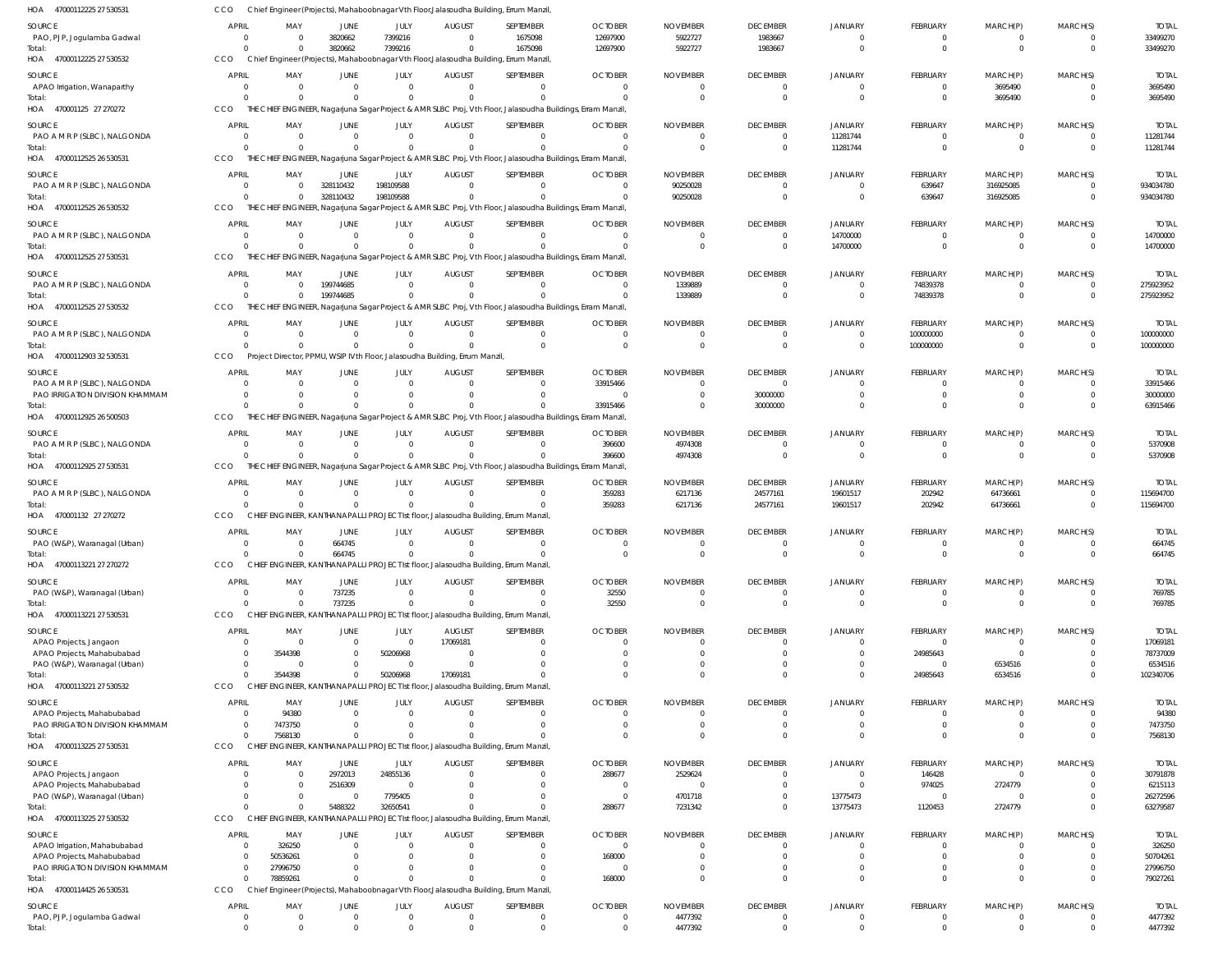| HOA 47000114425 26 530532                                 | CCO                            |                        |                               |                            |                            | Chief Engineer (Projects), Mahaboobnagar Vth Floor, Jalasoudha Building, Errum Manzil                  |                            |                             |                                     |                                  |                            |                      |                      |                           |
|-----------------------------------------------------------|--------------------------------|------------------------|-------------------------------|----------------------------|----------------------------|--------------------------------------------------------------------------------------------------------|----------------------------|-----------------------------|-------------------------------------|----------------------------------|----------------------------|----------------------|----------------------|---------------------------|
| <b>SOURCE</b>                                             | <b>APRIL</b>                   | MAY                    | <b>JUNE</b>                   | JULY                       | <b>AUGUST</b>              | SEPTEMBER                                                                                              | <b>OCTOBER</b>             | <b>NOVEMBER</b>             | <b>DECEMBER</b>                     | <b>JANUARY</b>                   | <b>FEBRUARY</b>            | MARCH(P)             | MARCH(S)             | <b>TOTAL</b>              |
| PAO, PJP, Jogulamba Gadwal                                | $\overline{0}$                 | $\Omega$               | $\overline{0}$                | $\mathbf{0}$               | $\Omega$                   | $\mathbf 0$                                                                                            | 1821065                    | 1742997                     | $\overline{0}$                      | $\overline{0}$                   | $\mathbf 0$                | 0                    | $\Omega$             | 3564062                   |
| Total:<br>HOA 47000114425 27 530531                       | $\Omega$<br>CCO                | $\Omega$               | $\Omega$                      | $\Omega$                   |                            | $\Omega$<br>Chief Engineer (Projects), Mahaboobnagar Vth Floor, Jalasoudha Building, Errum Manzil      | 1821065                    | 1742997                     | $\overline{0}$                      | $\Omega$                         | $\overline{0}$             | $\mathbf 0$          | $\Omega$             | 3564062                   |
| <b>SOURCE</b>                                             | <b>APRIL</b>                   | MAY                    | <b>JUNE</b>                   | JULY                       | <b>AUGUST</b>              | SEPTEMBER                                                                                              | <b>OCTOBER</b>             | <b>NOVEMBER</b>             | <b>DECEMBER</b>                     | <b>JANUARY</b>                   | FEBRUARY                   | MARCH(P)             | MARCH(S)             | <b>TOTAI</b>              |
| PAO, PJP, Jogulamba Gadwal                                | $\overline{0}$                 | $\Omega$               | $\overline{0}$                | 10615413                   | 29362573                   | 1666782                                                                                                | 79154982                   | 28898337                    | $\overline{0}$                      | $\overline{0}$                   | 11805064                   | 8351051              | $\Omega$             | 169854202                 |
| Total:                                                    | $\Omega$                       |                        | $\mathbf{0}$                  | 10615413                   | 29362573                   | 1666782                                                                                                | 79154982                   | 28898337                    | $\overline{0}$                      | $\Omega$                         | 11805064                   | 8351051              | $\Omega$             | 169854202                 |
| HOA 47000114425 27 530532                                 | CCO                            |                        |                               |                            |                            | Chief Engineer (Projects), Mahaboobnagar Vth Floor, Jalasoudha Building, Errum Manzil                  |                            |                             |                                     |                                  |                            |                      |                      |                           |
| SOURCE                                                    | <b>APRIL</b>                   | MAY                    | <b>JUNE</b>                   | JULY                       | <b>AUGUST</b>              | SEPTEMBER                                                                                              | <b>OCTOBER</b>             | <b>NOVEMBER</b>             | <b>DECEMBER</b>                     | <b>JANUARY</b>                   | FEBRUARY                   | MARCH(P)             | MARCH(S)             | <b>TOTAI</b>              |
| PAO, PJP, Jogulamba Gadwal<br>Total:                      | 0<br>$\Omega$                  | $\Omega$               | $\overline{0}$<br>$\Omega$    | $\overline{0}$<br>$\Omega$ | $\Omega$                   | $\overline{0}$<br>$\Omega$                                                                             | 13594838<br>13594838       | 3995750<br>3995750          | $\overline{0}$<br>$\overline{0}$    | $\overline{0}$<br>$\Omega$       | 0<br>$\overline{0}$        | 0<br>$\mathbf 0$     | $\Omega$<br>$\Omega$ | 17590588<br>17590588      |
| HOA 47000114525 26 530531                                 | CCO                            |                        |                               |                            |                            | Chief Engineer (Projects), Mahaboobnagar Vth Floor, Jalasoudha Building, Errum Manzil                  |                            |                             |                                     |                                  |                            |                      |                      |                           |
| SOURCE                                                    | <b>APRIL</b>                   | MAY                    | <b>JUNE</b>                   | JULY                       | <b>AUGUST</b>              | SEPTEMBER                                                                                              | <b>OCTOBER</b>             | <b>NOVEMBER</b>             | <b>DECEMBER</b>                     | <b>JANUARY</b>                   | FEBRUARY                   | MARCH(P)             | MARCH(S)             | <b>TOTAL</b>              |
| APAO Irrigation, Nagarkurnool                             | $\mathbf{0}$                   | $\Omega$               | 1117605                       | $\mathbf 0$                | $\Omega$                   | 4778192                                                                                                | 105000000                  |                             | $\overline{0}$                      | $\Omega$                         | $\mathbf 0$                | 0                    | $\Omega$             | 110895797                 |
| Total:                                                    | $\Omega$<br>CCO                |                        | 1117605                       | $\mathbf 0$                |                            | 4778192                                                                                                | 105000000                  |                             | $\overline{0}$                      | $\Omega$                         | $\overline{0}$             | $\mathbf 0$          | $\Omega$             | 110895797                 |
| HOA 47000114525 27 530531                                 |                                |                        |                               |                            |                            | Chief Engineer (Projects), Mahaboobnagar Vth Floor, Jalasoudha Building, Errum Manzil                  |                            |                             |                                     |                                  |                            |                      |                      |                           |
| SOURCE<br>APAO Irrigation, Nagarkurnool                   | <b>APRIL</b><br>$\overline{0}$ | MAY<br>32710709        | <b>JUNE</b><br>$\overline{0}$ | JULY<br>$\Omega$           | <b>AUGUST</b><br>466142321 | SEPTEMBER<br>1184282                                                                                   | <b>OCTOBER</b><br>24057997 | <b>NOVEMBER</b><br>12128232 | <b>DECEMBER</b><br>$\overline{0}$   | <b>JANUARY</b><br>12485543       | FEBRUARY<br>211570338      | MARCH(P)<br>83419621 | MARCH(S)<br>$\Omega$ | <b>TOTAI</b><br>843699043 |
| Total:                                                    | $\Omega$                       | 32710709               | $\mathbf{0}$                  | $\mathbf 0$                | 466142321                  | 1184282                                                                                                | 24057997                   | 12128232                    | $\overline{0}$                      | 12485543                         | 211570338                  | 83419621             | $\Omega$             | 843699043                 |
| HOA 47000114525 27 530532                                 | CCO                            |                        |                               |                            |                            | Chief Engineer (Projects), Mahaboobnagar Vth Floor, Jalasoudha Building, Errum Manzil                  |                            |                             |                                     |                                  |                            |                      |                      |                           |
| SOURCE                                                    | <b>APRIL</b>                   | MAY                    | <b>JUNE</b>                   | JULY                       | <b>AUGUST</b>              | SEPTEMBER                                                                                              | <b>OCTOBER</b>             | <b>NOVEMBER</b>             | <b>DECEMBER</b>                     | <b>JANUARY</b>                   | FEBRUARY                   | MARCH(P)             | MARCH(S)             | <b>TOTAI</b>              |
| APAO Irrigation, Nagarkurnool                             | 0<br>$\Omega$                  | $\Omega$<br>$\Omega$   | $\overline{0}$<br>$\Omega$    | 136398298<br>$\Omega$      | $\Omega$<br>$\Omega$       | 4263750<br>$\overline{0}$                                                                              | 25056875                   | $\Omega$                    | $\overline{0}$<br>$\Omega$          | 2035000<br>$\Omega$              | $\mathbf 0$<br>$\mathbf 0$ | 0<br>$\Omega$        | $\Omega$             | 167753923<br>2642875      |
| PAO IRRIGATION DIVISION,<br>MAHABOOBNAGAR                 |                                |                        |                               |                            |                            |                                                                                                        | 2642875                    |                             |                                     |                                  |                            |                      |                      |                           |
| Total:                                                    | $\Omega$                       | $\Omega$               | $\mathbf{0}$                  | 136398298                  |                            | 4263750                                                                                                | 27699750                   |                             | $\Omega$                            | 2035000                          | $\Omega$                   | $\Omega$             | $\Omega$             | 170396798                 |
| HOA 47000114525 49 500501                                 | CCO                            |                        |                               |                            |                            | Chief Engineer (Projects), Mahaboobnagar Vth Floor, Jalasoudha Building, Errum Manzil                  |                            |                             |                                     |                                  |                            |                      |                      |                           |
| <b>SOURCE</b><br>APAO Irrigation, Nagarkurnool            | <b>APRIL</b><br>0              | MAY<br>$\Omega$        | <b>JUNE</b><br>$\overline{0}$ | JULY<br>$\mathbf{0}$       | <b>AUGUST</b><br>$\Omega$  | SEPTEMBER<br>$^{\circ}$                                                                                | <b>OCTOBER</b><br>1791990  | <b>NOVEMBER</b><br>$\Omega$ | <b>DECEMBER</b><br>$\overline{0}$   | <b>JANUARY</b><br>$\overline{0}$ | FEBRUARY<br>0              | MARCH(P)<br>0        | MARCH(S)<br>$\Omega$ | <b>TOTAL</b><br>1791990   |
| Total:                                                    | $\Omega$                       | $\Omega$               | $\Omega$                      | $\mathbf 0$                | $\Omega$                   | $\Omega$                                                                                               | 1791990                    | $\Omega$                    | $\overline{0}$                      | $\Omega$                         | $\overline{0}$             | $\mathbf{0}$         | $\Omega$             | 1791990                   |
| HOA 470001154 27 270272                                   | CCO                            |                        |                               |                            |                            | Chief Engineer, FMC (SRSP) & SYP, LMD Colony, Karimnagar Chief Engineer, FMC (SRSP) & SYP, LMD Colony, |                            |                             |                                     |                                  |                            |                      |                      |                           |
| SOURCE                                                    | <b>APRIL</b>                   | MAY                    | JUNE                          | JULY                       | <b>AUGUST</b>              | SEPTEMBER                                                                                              | <b>OCTOBER</b>             | <b>NOVEMBER</b>             | <b>DECEMBER</b>                     | JANUARY                          | FEBRUARY                   | MARCH(P)             | MARCH(S)             | <b>TOTAL</b>              |
| APAO Projects, Jagtial                                    | $\overline{0}$<br>$\Omega$     | $\Omega$               | 2611323                       | $\mathbf 0$<br>$\mathbf 0$ | $\Omega$                   | $\mathbf 0$<br>$\Omega$                                                                                | 621942<br>621942           | $\Omega$                    | $\overline{0}$<br>$\Omega$          | $\overline{0}$<br>$\Omega$       | $\mathbf 0$<br>$\mathbf 0$ | 0<br>$\Omega$        | $\Omega$             | 3233265                   |
| Total:<br>47000115421 49 500501<br>HOA                    | CCO                            |                        | 2611323                       |                            |                            | Chief Engineer, FMC (SRSP) & SYP, LMD Colony, Karimnagar Chief Engineer, FMC (SRSP) & SYP, LMD Colony, |                            |                             |                                     |                                  |                            |                      |                      | 3233265                   |
| SOURCE                                                    | <b>APRIL</b>                   | MAY                    | <b>JUNE</b>                   | JULY                       | <b>AUGUST</b>              | SEPTEMBER                                                                                              | <b>OCTOBER</b>             | <b>NOVEMBER</b>             | <b>DECEMBER</b>                     | <b>JANUARY</b>                   | FEBRUARY                   | MARCH(P)             | MARCH(S)             | <b>TOTAL</b>              |
| APAO Irrigation, Jagtial                                  | $\overline{0}$                 | $\Omega$               | 857211                        | $\Omega$                   | $\Omega$                   | $\Omega$                                                                                               | $\Omega$                   | $\Omega$                    | $\overline{0}$                      | $\Omega$                         | $\mathbf 0$                | 0                    | $\Omega$             | 857211                    |
| Total:                                                    | $\Omega$                       | $\Omega$               | 857211                        | $\mathbf 0$                | $\Omega$                   | $\Omega$                                                                                               | $\Omega$                   | $\Omega$                    | $\overline{0}$                      | $\Omega$                         | $\overline{0}$             | $\mathbf 0$          | $\Omega$             | 857211                    |
| HOA 47000115425 27 530531                                 | CCO                            |                        |                               |                            |                            | Chief Engineer, FMC (SRSP) & SYP, LMD Colony, Karimnagar Chief Engineer, FMC (SRSP) & SYP, LMD Colony, |                            |                             |                                     |                                  |                            |                      |                      |                           |
| SOURCE                                                    | <b>APRIL</b>                   | MAY<br>27261872        | <b>JUNE</b><br>$\Omega$       | JULY<br>$\Omega$           | <b>AUGUST</b><br>$\Omega$  | SEPTEMBER<br>$\Omega$                                                                                  | <b>OCTOBER</b><br>374290   | <b>NOVEMBER</b><br>- (      | <b>DECEMBER</b><br>$\overline{0}$   | <b>JANUARY</b><br>$\Omega$       | FEBRUARY                   | MARCH(P)<br>$\Omega$ | MARCH(S)             | <b>TOTAL</b>              |
| APAO Projects, Jagtial<br>APAO, SRSP SSP, KARIMNAGAR      | 0<br>$\mathbf{0}$              | $\Omega$               | $\Omega$                      | $\Omega$                   |                            | $\Omega$                                                                                               | - 0                        | 280900000                   | $\Omega$                            |                                  | 4290000<br>$\mathbf 0$     |                      |                      | 31926162<br>280900000     |
| Total:                                                    | $\Omega$                       | 27261872               | $\Omega$                      | $\Omega$                   |                            |                                                                                                        | 374290                     | 280900000                   | $\Omega$                            | $\Omega$                         | 4290000                    | $\Omega$             |                      | 312826162                 |
| HOA 47000115425 27 530532                                 | CCO                            |                        |                               |                            |                            | Chief Engineer, FMC (SRSP) & SYP, LMD Colony, Karimnagar Chief Engineer, FMC (SRSP) & SYP, LMD Colony, |                            |                             |                                     |                                  |                            |                      |                      |                           |
| SOURCE                                                    | APRIL                          | MAY                    | JUNE                          | JULY                       | <b>AUGUST</b>              | SEPTEMBER                                                                                              | OCTOBER                    | <b>NOVEMBER</b>             | <b>DECEMBER</b>                     | JANUAR'                          | FEBRUARY                   | MARCH(P)             | MARCH(S)             | <b>TOTAI</b>              |
| APAO, SRSP SSP, KARIMNAGAR<br>Total:                      | $\mathbf{0}$<br>$\Omega$       | 300000000<br>300000000 | $\overline{0}$<br>$\Omega$    | $\Omega$<br>$\Omega$       | $\Omega$                   | $^{\circ}$<br>$\Omega$                                                                                 | $\Omega$<br>$\Omega$       | $\Omega$<br>$\Omega$        | $\overline{\mathbf{0}}$<br>$\Omega$ | $\Omega$<br>$\Omega$             | 0<br>$\mathbf 0$           | $\Omega$             | $\Omega$<br>$\Omega$ | 300000000<br>300000000    |
| HOA 470001159 26 270272                                   | <b>CCO</b>                     |                        |                               |                            |                            | Chief Engineer (Projects), Mahaboobnagar Vth Floor, Jalasoudha Building, Errum Manzil                  |                            |                             |                                     |                                  |                            |                      |                      |                           |
| SOURCE                                                    | <b>APRIL</b>                   | MAY                    | <b>JUNE</b>                   | JULY                       | <b>AUGUST</b>              | SEPTEMBER                                                                                              | <b>OCTOBER</b>             | <b>NOVEMBER</b>             | <b>DECEMBER</b>                     | <b>JANUARY</b>                   | FEBRUARY                   | MARCH(P)             | MARCH(S)             | <b>TOTAI</b>              |
| PAO, PJP, Jogulamba Gadwal                                | $\overline{0}$                 | $\Omega$               | $\overline{0}$                | $\Omega$                   | $\Omega$                   | $\overline{0}$                                                                                         |                            | 2772028                     | $\overline{0}$                      | 7322253                          | $\mathbf 0$                | 0                    |                      | 10094281                  |
| Total:<br>HOA 470001159 26 290291                         | $\Omega$<br>CCO                |                        | $\Omega$                      | $\Omega$                   |                            | $\Omega$<br>Chief Engineer (Projects), Mahaboobnagar Vth Floor, Jalasoudha Building, Errum Manzil      | $\Omega$                   | 2772028                     | $\overline{0}$                      | 7322253                          | $\mathbf 0$                | $\mathbf 0$          | $\Omega$             | 10094281                  |
|                                                           |                                |                        |                               |                            |                            |                                                                                                        |                            |                             |                                     |                                  |                            |                      |                      |                           |
| SOURCE<br>APAO Irrigation, Nagarkurnool                   | <b>APRIL</b><br>73296          | MAY<br>69628           | JUNE<br>69628                 | JULY<br>81440              | <b>AUGUST</b><br>81440     | SEPTEMBER<br>81440                                                                                     | <b>OCTOBER</b><br>81440    | <b>NOVEMBER</b><br>105254   | <b>DECEMBER</b><br>86744            | <b>JANUARY</b><br>81440          | <b>FEBRUARY</b><br>81440   | MARCH(P)<br>84090    | MARCH(S)<br>$\Omega$ | <b>TOTAL</b><br>977280    |
| PAO IRRIGATION DIVISION,                                  | 597539                         | 566565                 | 574012                        | 685505                     | 658271                     | 644705                                                                                                 | 602700                     | 806405                      | 606630                              | 607660                           | 672774                     | 646411               | $\Omega$             | 7669177                   |
| MAHABOOBNAGAR<br>PAO, PJP, Jogulamba Gadwal               | 39096                          | 37671                  | 37671                         | 43440                      | 43440                      | 43440                                                                                                  | 53668                      | 46268                       | 43440                               | 44854                            | 43440                      | 46042                | $\Omega$             | 522470                    |
| Total:                                                    | 709931                         | 673864                 | 681311                        | 810385                     | 783151                     | 769585                                                                                                 | 737808                     | 957927                      | 736814                              | 733954                           | 797654                     | 776543               | $\Omega$             | 9168927                   |
| HOA 470001159 26 290292                                   | CCO.                           |                        |                               |                            |                            | Chief Engineer (Projects), Mahaboobnagar Vth Floor, Jalasoudha Building, Errum Manzil                  |                            |                             |                                     |                                  |                            |                      |                      |                           |
| SOURCE                                                    | <b>APRIL</b>                   | MAY                    | <b>JUNE</b>                   | JULY                       | <b>AUGUST</b>              | SEPTEMBER                                                                                              | <b>OCTOBER</b>             | <b>NOVEMBER</b>             | <b>DECEMBER</b>                     | <b>JANUARY</b>                   | FEBRUARY                   | MARCH(P)             | MARCH(S)             | <b>TOTAL</b>              |
| PAO IRRIGATION DIVISION,<br>MAHABOOBNAGAR                 | $\overline{0}$                 | $\Omega$               | $\overline{0}$                | $\Omega$                   | $\Omega$                   | $\overline{0}$                                                                                         | $\Omega$                   | 26                          | $\overline{0}$                      | $\overline{0}$                   | $\overline{0}$             | $\mathbf 0$          | $\Omega$             | 26                        |
| Total:                                                    | $\Omega$                       |                        | $\Omega$                      | $\Omega$                   |                            | $\overline{0}$                                                                                         | $\Omega$                   | 26                          | $\overline{0}$                      | $\overline{0}$                   | $\overline{0}$             | $\mathbf 0$          | $\Omega$             | 26                        |
| HOA 470001159 26 290293                                   | CCO                            |                        |                               |                            |                            | Chief Engineer (Projects), Mahaboobnagar Vth Floor, Jalasoudha Building, Errum Manzil                  |                            |                             |                                     |                                  |                            |                      |                      |                           |
| SOURCE                                                    | <b>APRIL</b>                   | MAY                    | <b>JUNE</b>                   | JULY                       | <b>AUGUST</b>              | SEPTEMBER                                                                                              | <b>OCTOBER</b>             | <b>NOVEMBER</b>             | <b>DECEMBER</b>                     | <b>JANUARY</b>                   | FEBRUARY                   | MARCH(P)             | MARCH(S)             | <b>TOTAL</b>              |
| APAO Irrigation, Nagarkurnool<br>PAO IRRIGATION DIVISION, | 24310<br>198020                | 27010<br>220279        | 27010<br>226755               | 27010<br>227127            | 27010<br>226038            | 27010<br>213596                                                                                        | 27010<br>199719            | 29712<br>222352             | 31230<br>232453                     | 31230<br>232853                  | 66172<br>766504            | 31230<br>234112      | $\Omega$<br>$\Omega$ | 375944<br>3199808         |
| MAHABOOBNAGAR                                             |                                |                        |                               |                            |                            |                                                                                                        |                            |                             |                                     |                                  |                            |                      |                      |                           |
| PAO, PJP, Jogulamba Gadwal<br>Total:                      | 12824<br>235154                | 14249<br>261538        | 14249<br>268014               | 14249<br>268386            | 14249<br>267297            | 14249<br>254855                                                                                        | 15674<br>242403            | 14249<br>266313             | 16476<br>280159                     | 16476<br>280559                  | 16476<br>849152            | 16937<br>282279      | $\Omega$<br>$\Omega$ | 180357<br>3756109         |
| HOA 470001159 26 290294                                   | CCO                            |                        |                               |                            |                            | Chief Engineer (Projects), Mahaboobnagar Vth Floor, Jalasoudha Building, Errum Manzil                  |                            |                             |                                     |                                  |                            |                      |                      |                           |
| <b>SOURCE</b>                                             | <b>APRIL</b>                   | MAY                    | JUNE                          | JULY                       | <b>AUGUST</b>              | SEPTEMBER                                                                                              | <b>OCTOBER</b>             | <b>NOVEMBER</b>             | <b>DECEMBER</b>                     | JANUARY                          | FEBRUARY                   | MARCH(P)             | MARCH(S)             | <b>TOTAL</b>              |
| APAO Irrigation, Nagarkurnool                             | 8698                           | 9664                   | 9664                          | 9664                       | 9664                       | 9664                                                                                                   | 9664                       | 10630                       | 9664                                | 9664                             | 9664                       | 9664                 |                      | 115968                    |
| PAO IRRIGATION DIVISION,<br>MAHABOOBNAGAR                 | 110652                         | 123266                 | 125644                        | 125866                     | 125558                     | 121106                                                                                                 | 112830                     | 125666                      | 113616                              | 113822                           | 114301                     | 114301               | $\Omega$             | 1426628                   |
| Total:                                                    | 119350                         | 132930                 | 135308                        | 135530                     | 135222                     | 130770                                                                                                 | 122494                     | 136296                      | 123280                              | 123486                           | 123965                     | 123965               | $\Omega$             | 1542596                   |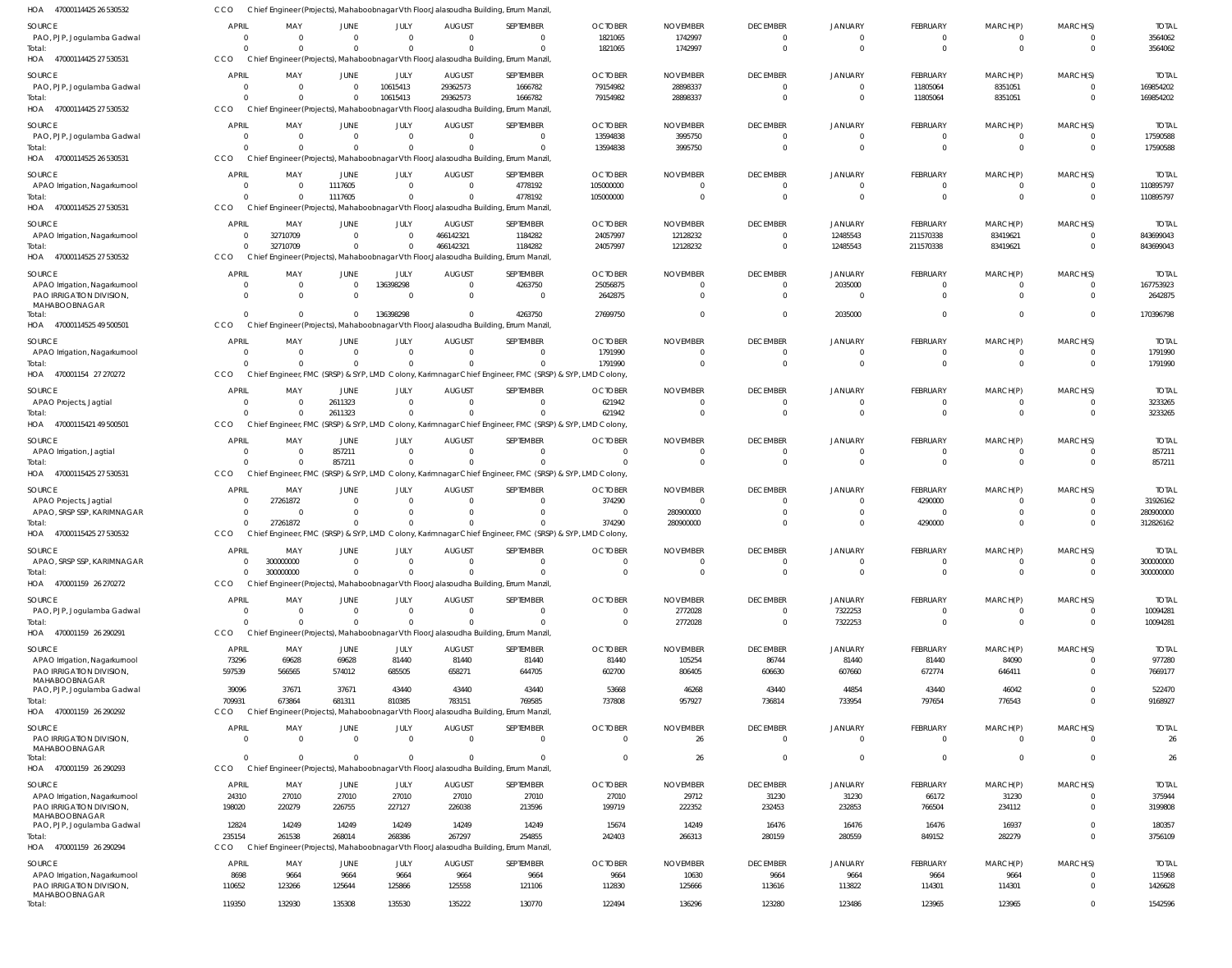| HOA<br>470001159 26 290296           |              |                |                |                |                | Chief Engineer (Projects), Mahaboobnagar Vth Floor, Jalasoudha Building, Errum Manzil                  |                                                                                                                           |                 |                 |                |                |                |                |              |
|--------------------------------------|--------------|----------------|----------------|----------------|----------------|--------------------------------------------------------------------------------------------------------|---------------------------------------------------------------------------------------------------------------------------|-----------------|-----------------|----------------|----------------|----------------|----------------|--------------|
| <b>SOURCE</b>                        | <b>APRIL</b> | MAY            | <b>JUNE</b>    | JULY           | <b>AUGUST</b>  | SEPTEMBER                                                                                              | <b>OCTOBER</b>                                                                                                            | <b>NOVEMBER</b> | <b>DECEMBER</b> | <b>JANUARY</b> | FEBRUARY       | MARCH(P)       | MARCH(S)       | <b>TOTAL</b> |
| APAO Irrigation, Nagarkurnool        | $\Omega$     | $\overline{0}$ | $\mathbf{0}$   | $\mathbf 0$    | 58608          | - 0                                                                                                    | $\overline{0}$                                                                                                            | $\Omega$        | $\overline{0}$  | $\mathbf 0$    | $^{\circ}$     | $\mathbf{0}$   | $\Omega$       | 58608        |
| PAO IRRIGATION DIVISION              | $\Omega$     | $\Omega$       | $\Omega$       | $\mathbf 0$    | 420848         | $\Omega$                                                                                               | $\Omega$                                                                                                                  | 64178           | $\overline{0}$  | $\Omega$       | $\overline{0}$ | $\mathbf{0}$   | $\Omega$       | 485026       |
| MAHABOOBNAGAR                        |              |                |                |                |                |                                                                                                        |                                                                                                                           |                 |                 |                |                |                |                |              |
| Total:                               | $\cap$       | $\Omega$       | $\Omega$       | $\mathbf{0}$   | 479456         | $\Omega$                                                                                               | $\Omega$                                                                                                                  | 64178           | $\overline{0}$  | $\Omega$       | $\mathbf 0$    | $\mathbf{0}$   | $\Omega$       | 543634       |
| HOA 47000115921 26 530531            | CCO          |                |                |                |                | Chief Engineer (Projects), Mahaboobnagar Vth Floor, Jalasoudha Building, Errum Manzil                  |                                                                                                                           |                 |                 |                |                |                |                |              |
| SOURCE                               | <b>APRIL</b> | MAY            | <b>JUNE</b>    | JULY           | <b>AUGUST</b>  | SEPTEMBER                                                                                              | <b>OCTOBER</b>                                                                                                            | <b>NOVEMBER</b> | <b>DECEMBER</b> | JANUARY        | FEBRUARY       | MARCH(P)       | MARCH(S)       | <b>TOTAL</b> |
| PAO, PJP, Jogulamba Gadwal           | $\Omega$     | $\Omega$       | 796230         | $\overline{0}$ | $\Omega$       | $\mathbf{0}$                                                                                           | $\Omega$                                                                                                                  |                 | $\overline{0}$  | $\mathbf 0$    | $^{\circ}$     | $\mathbf{0}$   | $\Omega$       | 796230       |
| Total:                               |              | $\Omega$       | 796230         | $\overline{0}$ |                | $\Omega$                                                                                               | $\Omega$                                                                                                                  | $\Omega$        | $\overline{0}$  | $\Omega$       | $\overline{0}$ | $\mathbf{0}$   | $\overline{0}$ | 796230       |
| HOA 47000115921 49 500501            | CCO          |                |                |                |                | Chief Engineer (Projects), Mahaboobnagar Vth Floor, Jalasoudha Building, Errum Manzil                  |                                                                                                                           |                 |                 |                |                |                |                |              |
|                                      |              |                |                |                |                |                                                                                                        |                                                                                                                           |                 |                 |                |                |                |                |              |
| SOURCE                               | APRIL        | MAY            | <b>JUNE</b>    | JULY           | <b>AUGUST</b>  | SEPTEMBER                                                                                              | <b>OCTOBER</b>                                                                                                            | <b>NOVEMBER</b> | <b>DECEMBER</b> | JANUARY        | FEBRUARY       | MARCH(P)       | MARCH(S)       | <b>TOTAL</b> |
| APAO Irrigation, Wanaparthy          | $\Omega$     | $\Omega$       | $\mathbf{0}$   | $\overline{0}$ | $\Omega$       | $\Omega$                                                                                               | 29017198                                                                                                                  | $\Omega$        | $\overline{0}$  | $\mathbf 0$    | 38656450       | $\mathbf{0}$   | $\overline{0}$ | 67673648     |
| Total:                               |              | $\Omega$       | $\Omega$       | $\mathbf 0$    | $\Omega$       | $\Omega$                                                                                               | 29017198                                                                                                                  | $\Omega$        | $\overline{0}$  | $\Omega$       | 38656450       | $\mathbf{0}$   | $\Omega$       | 67673648     |
| 47000115925 26 530531<br>HOA         | CCO          |                |                |                |                | Chief Engineer (Projects), Mahaboobnagar Vth Floor, Jalasoudha Building, Errum Manzil                  |                                                                                                                           |                 |                 |                |                |                |                |              |
| SOURCE                               | <b>APRIL</b> | MAY            | JUNE           | JULY           | <b>AUGUST</b>  | SEPTEMBER                                                                                              | <b>OCTOBER</b>                                                                                                            | <b>NOVEMBER</b> | <b>DECEMBER</b> | JANUARY        | FEBRUARY       | MARCH(P)       | MARCH(S)       | <b>TOTAL</b> |
| PAO, PJP, Jogulamba Gadwal           | - 0          | $\Omega$       | $\mathbf{0}$   | $\overline{0}$ | $\overline{0}$ | $\mathbf 0$                                                                                            | 8344862                                                                                                                   | 1165270         | $\overline{0}$  | $\mathbf 0$    | $\overline{0}$ | $\overline{0}$ | $\overline{0}$ | 9510132      |
| Total:                               | $\cap$       | $\Omega$       | $\Omega$       | $\mathbf 0$    |                | $\Omega$                                                                                               | 8344862                                                                                                                   | 1165270         | $\overline{0}$  | $\Omega$       | $\overline{0}$ | $\overline{0}$ | $\Omega$       | 9510132      |
| 47000115925 26 530532<br>HOA         | CCO          |                |                |                |                | Chief Engineer (Projects), Mahaboobnagar Vth Floor, Jalasoudha Building, Errum Manzil                  |                                                                                                                           |                 |                 |                |                |                |                |              |
|                                      |              |                |                |                |                |                                                                                                        |                                                                                                                           |                 |                 |                |                |                |                |              |
| SOURCE                               | <b>APRIL</b> | MAY            | <b>JUNE</b>    | JULY           | <b>AUGUST</b>  | SEPTEMBER                                                                                              | <b>OCTOBER</b>                                                                                                            | <b>NOVEMBER</b> | <b>DECEMBER</b> | JANUARY        | FEBRUARY       | MARCH(P)       | MARCH(S)       | <b>TOTAL</b> |
| APAO Irrigation, Wanaparthy          | $\Omega$     | $\Omega$       | $\mathbf 0$    | $\Omega$       | $\Omega$       | $\Omega$                                                                                               | $\Omega$                                                                                                                  | $\Omega$        | $\overline{0}$  | $\Omega$       | 8143993        | 3620053        | $\overline{0}$ | 11764046     |
| Total:                               |              | $\Omega$       | $\Omega$       | $\mathbf{0}$   |                | $\Omega$                                                                                               | $\Omega$                                                                                                                  | $\Omega$        | $\overline{0}$  | $\Omega$       | 8143993        | 3620053        | $\overline{0}$ | 11764046     |
| HOA 47000115925 27 530531            | CCO          |                |                |                |                | Chief Engineer (Projects), Mahaboobnagar Vth Floor, Jalasoudha Building, Errum Manzil,                 |                                                                                                                           |                 |                 |                |                |                |                |              |
| SOURCE                               | <b>APRIL</b> | MAY            | <b>JUNE</b>    | JULY           | <b>AUGUST</b>  | SEPTEMBER                                                                                              | <b>OCTOBER</b>                                                                                                            | <b>NOVEMBER</b> | <b>DECEMBER</b> | JANUARY        | FEBRUARY       | MARCH(P)       | MARCH(S)       | <b>TOTAL</b> |
| PAO IRRIGATION DIVISION,             |              | 38418550       | $\mathbf{0}$   | 31033190       | 6426941        | $\mathbf 0$                                                                                            | 22391093                                                                                                                  | 18443467        | 11796900        | $\mathbf 0$    | $\overline{0}$ | $\mathbf 0$    | $\Omega$       | 128510141    |
| MAHABOOBNAGAR                        |              |                |                |                |                |                                                                                                        |                                                                                                                           |                 |                 |                |                |                |                |              |
| Total:                               | $\Omega$     | 38418550       | $\overline{0}$ | 31033190       | 6426941        | $\mathbf 0$                                                                                            | 22391093                                                                                                                  | 18443467        | 11796900        | $\Omega$       | $\mathbf 0$    | $\overline{0}$ | $\overline{0}$ | 128510141    |
| HOA 47000115925 27 530532            | CCO          |                |                |                |                | Chief Engineer (Projects), Mahaboobnagar Vth Floor, Jalasoudha Building, Errum Manzil,                 |                                                                                                                           |                 |                 |                |                |                |                |              |
|                                      |              |                |                |                |                |                                                                                                        |                                                                                                                           |                 |                 |                |                |                |                |              |
| SOURCE                               | APRIL        | MAY            | JUNE           | JULY           | <b>AUGUST</b>  | SEPTEMBER                                                                                              | <b>OCTOBER</b>                                                                                                            | <b>NOVEMBER</b> | <b>DECEMBER</b> | JANUARY        | FEBRUARY       | MARCH(P)       | MARCH(S)       | <b>TOTAI</b> |
| APAO Irrigation, Wanaparthy          |              | $\Omega$       | $\mathbf{0}$   | 28977500       | $\Omega$       | $\Omega$                                                                                               | 25738732                                                                                                                  | $\Omega$        | 46978916        | $\Omega$       | $^{\circ}$     | 75656480       | $\overline{0}$ | 177351628    |
| Total:                               |              | $\Omega$       | $\mathbf 0$    | 28977500       | $\Omega$       | $\Omega$                                                                                               | 25738732                                                                                                                  | $\Omega$        | 46978916        | $\Omega$       | $\mathbf{0}$   | 75656480       | $\overline{0}$ | 177351628    |
| HOA 470001164 27 270272              | CCO          |                |                |                |                | Chief Engineer, FMC (SRSP) & SYP, LMD Colony, Karimnagar Chief Engineer, FMC (SRSP) & SYP, LMD Colony, |                                                                                                                           |                 |                 |                |                |                |                |              |
| SOURCE                               | <b>APRIL</b> | MAY            | JUNE           | JULY           | <b>AUGUST</b>  | SEPTEMBER                                                                                              | <b>OCTOBER</b>                                                                                                            | <b>NOVEMBER</b> | <b>DECEMBER</b> | JANUARY        | FEBRUARY       | MARCH(P)       | MARCH(S)       | <b>TOTAL</b> |
| APAO Projects, Peddapalli            | $\Omega$     | $\Omega$       | 1294483        | $\overline{0}$ | $\Omega$       | $\Omega$                                                                                               | 1064548                                                                                                                   | $\Omega$        | $\overline{0}$  | $\mathbf 0$    | $\overline{0}$ | $\mathbf 0$    | $\overline{0}$ | 2359031      |
| Total:                               |              | $\Omega$       | 1294483        | $\mathbf 0$    |                | $\Omega$                                                                                               | 1064548                                                                                                                   |                 | $\overline{0}$  | $\Omega$       | $\overline{0}$ | $\mathbf{0}$   | $\Omega$       | 2359031      |
| HOA<br>47000116425 26 530531         | CCO          |                |                |                |                | Chief Engineer, FMC (SRSP) & SYP, LMD Colony, Karimnagar Chief Engineer, FMC (SRSP) & SYP, LMD Colony, |                                                                                                                           |                 |                 |                |                |                |                |              |
|                                      |              |                |                |                |                |                                                                                                        |                                                                                                                           |                 |                 |                |                |                |                |              |
| SOURCE                               | <b>APRIL</b> | MAY            | <b>JUNE</b>    | JULY           | <b>AUGUST</b>  | SEPTEMBER                                                                                              | <b>OCTOBER</b>                                                                                                            | <b>NOVEMBER</b> | <b>DECEMBER</b> | JANUARY        | FEBRUARY       | MARCH(P)       | MARCH(S)       | <b>TOTAL</b> |
| APAO Projects, Peddapalli            | $\Omega$     | $\Omega$       | 217373045      | $\overline{0}$ | $\Omega$       | $\Omega$                                                                                               | 12613975                                                                                                                  | $\Omega$        | $\mathbf{0}$    | $\Omega$       | $^{\circ}$     | $\Omega$       | $\overline{0}$ | 229987020    |
| Total:                               |              | $\Omega$       | 217373045      | $\overline{0}$ |                | $\Omega$                                                                                               | 12613975                                                                                                                  | $\Omega$        | $\overline{0}$  | $\Omega$       | $\mathbf 0$    | $\mathbf{0}$   | $\overline{0}$ | 229987020    |
| HOA 47000116425 26 530532            | CCO          |                |                |                |                | Chief Engineer, FMC (SRSP) & SYP, LMD Colony, Karimnagar Chief Engineer, FMC (SRSP) & SYP, LMD Colony, |                                                                                                                           |                 |                 |                |                |                |                |              |
| SOURCE                               | <b>APRIL</b> | MAY            | <b>JUNE</b>    | JULY           | <b>AUGUST</b>  | SEPTEMBER                                                                                              | <b>OCTOBER</b>                                                                                                            | <b>NOVEMBER</b> | <b>DECEMBER</b> | JANUARY        | FEBRUARY       | MARCH(P)       | MARCH(S)       | <b>TOTAL</b> |
| APAO Projects, Jagtial               |              | $\Omega$       | $\mathbf{0}$   | $\overline{0}$ | $\overline{0}$ | $\mathbf{0}$                                                                                           | 590000                                                                                                                    |                 | $\overline{0}$  | $\mathbf 0$    | 1413542        | $\mathbf{0}$   | $\Omega$       | 2003542      |
| APAO Projects, Mancherial            |              | $\Omega$       | $\mathbf{0}$   | $\overline{0}$ | $\Omega$       | $\Omega$                                                                                               | 51099189                                                                                                                  |                 | $\overline{0}$  |                | $\overline{0}$ | $\mathbf{0}$   | $\Omega$       | 51099189     |
| Total:                               |              |                | $\Omega$       | $\Omega$       |                | $\Omega$                                                                                               | 51689189                                                                                                                  |                 | $\Omega$        | $\Omega$       | 1413542        | $\mathbf 0$    | $\Omega$       | 53102731     |
| HOA 47000116425 27 530531            | CCO          |                |                |                |                | Chief Engineer, FMC (SRSP) & SYP, LMD Colony, Karimnagar Chief Engineer, FMC (SRSP) & SYP, LMD Colony, |                                                                                                                           |                 |                 |                |                |                |                |              |
|                                      |              |                |                |                |                |                                                                                                        |                                                                                                                           |                 |                 |                |                |                |                |              |
| SOURCE                               | <b>APRIL</b> | MAY            | <b>JUNE</b>    | JULY           | AUGUST         | SEPTEMBER                                                                                              | <b>OCTOBER</b>                                                                                                            | <b>NOVEMBER</b> | <b>DECEMBER</b> | <b>JANUARY</b> | FEBRUARY       | MARCH(P)       | MARCH(S)       | <b>TOTAL</b> |
| APAO Projects, Peddapalli            | $\Omega$     | $\Omega$       | 91087687       | $\Omega$       | $\Omega$       | - 0                                                                                                    | $\Omega$                                                                                                                  | $\Omega$        | $\Omega$        | 4544858        | $\mathbf 0$    | $\Omega$       | $\Omega$       | 95632545     |
| APAO, SRSP SSP, KARIMNAGAR           |              |                | 2043081        | $\Omega$       |                | $\Omega$                                                                                               | $\Omega$                                                                                                                  | $\Omega$        | $\overline{0}$  | $\mathbf 0$    | 134898102      | $\mathbf 0$    | $\Omega$       | 136941183    |
| Total:                               |              | $\Omega$       | 93130768       | $\Omega$       |                |                                                                                                        | $\cap$                                                                                                                    | $\Omega$        | $\Omega$        | 4544858        | 134898102      | $\Omega$       | $\Omega$       | 232573728    |
| 47000116425 49 500501<br>HOA         | CCO          |                |                |                |                | Chief Engineer, FMC (SRSP) & SYP, LMD Colony, Karimnagar Chief Engineer, FMC (SRSP) & SYP, LMD Colony, |                                                                                                                           |                 |                 |                |                |                |                |              |
| SOURCE                               | <b>APRIL</b> | MAY            | JUNE           | JULY           | <b>AUGUST</b>  | SEPTEMBER                                                                                              | <b>OCTOBER</b>                                                                                                            | <b>NOVEMBER</b> | <b>DECEMBER</b> | JANUARY        | FEBRUARY       | MARCH(P)       | MARCH(S)       | <b>TOTAL</b> |
| APAO Irrigation, Jagtial             |              | $\Omega$       | $\mathbf 0$    | $\mathbf 0$    | $\mathbf 0$    | $\mathbf{0}$                                                                                           | 438753                                                                                                                    | $\Omega$        | $\overline{0}$  | $\mathbf 0$    | $\overline{0}$ | $\overline{0}$ | $\Omega$       | 438753       |
| APAO Projects, Mancherial            |              | $\Omega$       | $\mathbf{0}$   | $\mathbf 0$    | $\Omega$       | $\mathbf{0}$                                                                                           | 1110000                                                                                                                   |                 | $\mathbf 0$     | $\mathbf 0$    | $\overline{0}$ | $\mathbf{0}$   | $\Omega$       | 1110000      |
| APAO Projects, Peddapalli            |              | $\Omega$       | $\Omega$       | $\Omega$       |                | $\Omega$                                                                                               | 262224                                                                                                                    |                 | $\Omega$        | $\mathbf 0$    | $\mathbf 0$    | $\mathbf 0$    | $\Omega$       | 262224       |
| Total:                               |              | $\Omega$       | $\Omega$       | $\Omega$       |                |                                                                                                        | 1810977                                                                                                                   |                 | $\Omega$        | $\Omega$       | $\mathbf 0$    | $\mathbf 0$    | $\Omega$       | 1810977      |
| HOA 470001166 27 270272              | CCO          |                |                |                |                |                                                                                                        | THE CHIEF ENGINEER, Godavari Lift Irrigation Scheme Godavari Lift Irrigation Scheme, K C Colony, Chintagattu, Hanamkonda, |                 |                 |                |                |                |                |              |
|                                      |              |                |                |                |                |                                                                                                        |                                                                                                                           |                 |                 |                |                |                |                |              |
| SOURCE                               | <b>APRIL</b> | MAY            | JUNE           | JULY           | <b>AUGUST</b>  | SEPTEMBER                                                                                              | <b>OCTOBER</b>                                                                                                            | <b>NOVEMBER</b> | <b>DECEMBER</b> | JANUARY        | FEBRUARY       | MARCH(P)       | MARCH(S)       | <b>TOTAL</b> |
| PAO (W&P), Waranagal (Urban)         |              | 41090687       | 19423920       | $\mathbf{0}$   | $\Omega$       | $\Omega$                                                                                               | $\Omega$                                                                                                                  | $\Omega$        | $\overline{0}$  | 54144881       | $\mathbf 0$    | $\mathbf{0}$   | $\overline{0}$ | 114659488    |
| Total:                               | $\Omega$     | 41090687       | 19423920       | $\Omega$       |                | $\Omega$                                                                                               | <sup>0</sup>                                                                                                              | $\overline{0}$  | $\overline{0}$  | 54144881       | $\overline{0}$ | $\mathbf{0}$   | $\overline{0}$ | 114659488    |
| HOA 47000116625 27 530531            | CCO          |                |                |                |                |                                                                                                        | THE CHIEF ENGINEER, Godavari Lift Irrigation Scheme Godavari Lift Irrigation Scheme, K C Colony, Chintagattu, Hanamkonda, |                 |                 |                |                |                |                |              |
| SOURCE                               | <b>APRIL</b> | MAY            | <b>JUNE</b>    | JULY           | <b>AUGUST</b>  | SEPTEMBER                                                                                              | <b>OCTOBER</b>                                                                                                            | <b>NOVEMBER</b> | <b>DECEMBER</b> | JANUARY        | FEBRUARY       | MARCH(P)       | MARCH(S)       | <b>TOTAL</b> |
| PAO (W&P), Waranagal (Urban)         |              | 6996306        | $\mathbf 0$    | $\mathbf{0}$   | $\Omega$       | $\Omega$                                                                                               | 954467773                                                                                                                 | 62216322        | $\overline{0}$  | $\mathbf 0$    | $\overline{0}$ | $\mathbf{0}$   | $\overline{0}$ | 1023680401   |
| Total:                               |              | 6996306        | $\mathbf 0$    | $\mathbf 0$    | $\Omega$       | $\Omega$                                                                                               | 954467773                                                                                                                 | 62216322        | $\overline{0}$  | $\mathbf 0$    | $\overline{0}$ | $\overline{0}$ | $\overline{0}$ | 1023680401   |
| HOA 47000116625 49 500503            | CCO          |                |                |                |                | THE CHIEF ENGINEER, Godavari Lift Irrigation Scheme Godavari Lift Irrigation Scheme, K C Colony        | , Chintagattu, Hanamkonda,                                                                                                |                 |                 |                |                |                |                |              |
|                                      |              |                |                |                |                |                                                                                                        |                                                                                                                           |                 |                 |                |                |                |                |              |
| SOURCE                               | <b>APRIL</b> | MAY            | <b>JUNE</b>    | JULY           | <b>AUGUST</b>  | SEPTEMBER                                                                                              | <b>OCTOBER</b>                                                                                                            | <b>NOVEMBER</b> | <b>DECEMBER</b> | JANUARY        | FEBRUARY       | MARCH(P)       | MARCH(S)       | <b>TOTAL</b> |
| APAO Projects, Jangaon               | $\Omega$     | $\Omega$       | $\mathbf{0}$   | $\overline{0}$ | $\Omega$       | 9700105                                                                                                | $\Omega$                                                                                                                  | $\Omega$        | $\overline{0}$  | $\mathbf 0$    | $\overline{0}$ | $\overline{0}$ | $\overline{0}$ | 9700105      |
| Total:                               |              | $\Omega$       | $\Omega$       | $\Omega$       | $\Omega$       | 9700105                                                                                                | $\Omega$                                                                                                                  | $\Omega$        | $\overline{0}$  | $\Omega$       | $\overline{0}$ | $\mathbf{0}$   | $\overline{0}$ | 9700105      |
| HOA 470001167 25 010011              | CCO          |                |                |                |                | Chief Engineer, Projects, Adilabad (Projects), Adilabad, IInd Floor, Jalasoudha Buildings,             |                                                                                                                           |                 |                 |                |                |                |                |              |
| SOURCE                               | <b>APRIL</b> | MAY            | JUNE           | JULY           | <b>AUGUST</b>  | SEPTEMBER                                                                                              | <b>OCTOBER</b>                                                                                                            | <b>NOVEMBER</b> | <b>DECEMBER</b> | JANUARY        | FEBRUARY       | MARCH(P)       | MARCH(S)       | <b>TOTAL</b> |
| APAO Projects, Adilabad              | 1556475      | 1528687        | 1502522        | 3232097        | 2924411        | 3251633                                                                                                | 3501410                                                                                                                   | 3974978         | 3646863         | 3088849        | 2943300        | 3828116        | $\Omega$       | 34979341     |
| APAO Projects, Komarambheem Asifabad | 111361       | 87100          | 204474         | 190780         | 251312         | 102460                                                                                                 | 15532                                                                                                                     | 35480           | 105790          | 35480          | 62386          | 8652           | $\Omega$       | 1210807      |
| APAO Projects, Mancherial            | 1865876      | 1771988        | 2135601        | 3518112        | 3434555        | 3284432                                                                                                | 3275931                                                                                                                   | 5309622         | 4503908         | 3297307        | 3457092        | 4351618        | $\Omega$       | 40206042     |
| Total:                               | 3533712      | 3387775        | 3842597        | 6940989        | 6610278        | 6638525                                                                                                | 6792873                                                                                                                   | 9320080         | 8256561         | 6421636        | 6462778        | 8188386        | $\Omega$       | 76396190     |
| HOA 470001167 25 010012              | CCO          |                |                |                |                | Chief Engineer, Projects, Adilabad (Projects), Adilabad, IInd Floor, Jalasoudha Buildings,             |                                                                                                                           |                 |                 |                |                |                |                |              |
|                                      |              |                |                |                |                |                                                                                                        |                                                                                                                           |                 |                 |                |                |                |                |              |
| SOURCE                               |              |                |                |                |                |                                                                                                        |                                                                                                                           |                 |                 |                |                |                |                |              |
|                                      | <b>APRIL</b> | MAY            | JUNE           | JULY           | <b>AUGUST</b>  | SEPTEMBER                                                                                              | <b>OCTOBER</b>                                                                                                            | <b>NOVEMBER</b> | <b>DECEMBER</b> | JANUARY        | FEBRUARY       | MARCH(P)       | MARCH(S)       | <b>TOTAL</b> |
| APAO Projects, Adilabad              | 7925         | 13112          | 8259           | 21179<br>17337 | 11921<br>27026 | 40970                                                                                                  | 11328<br>18548                                                                                                            | 11328<br>13927  | 11636           | 36378          | 11248          | 11325<br>15603 | $\overline{0}$ | 196609       |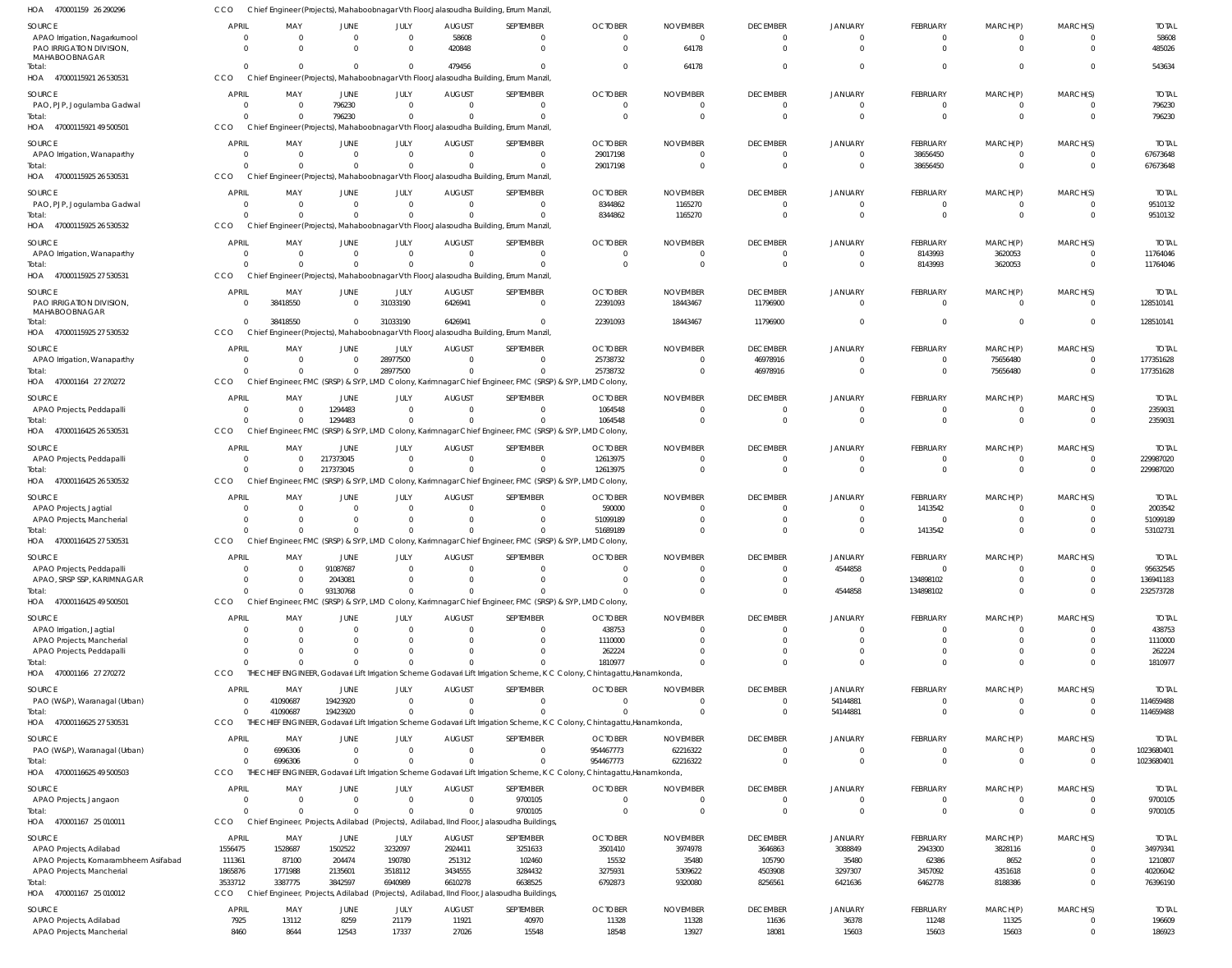| HOA<br>470001167 25 010012                                        | CCO                      |                                                                  |                         |                        |                           | Chief Engineer, Projects, Adilabad (Projects), Adilabad, IInd Floor, Jalasoudha Buildings,            |                                |                         |                                |                        |                      |                         |                                |                        |
|-------------------------------------------------------------------|--------------------------|------------------------------------------------------------------|-------------------------|------------------------|---------------------------|-------------------------------------------------------------------------------------------------------|--------------------------------|-------------------------|--------------------------------|------------------------|----------------------|-------------------------|--------------------------------|------------------------|
| SOURCE                                                            | <b>APRIL</b>             | MAY                                                              | JUNE                    | JULY                   | <b>AUGUST</b>             | SEPTEMBER                                                                                             | <b>OCTOBER</b>                 | <b>NOVEMBER</b>         | <b>DECEMBER</b>                | <b>JANUARY</b>         | FEBRUARY             | MARCH(P)                | MARCH(S)                       | <b>TOTAL</b>           |
| Total:                                                            | 16385                    | 21756                                                            | 20802                   | 38516                  | 38947                     | 56518                                                                                                 | 29876                          | 25255                   | 29717                          | 51981                  | 26851                | 26928                   | $\overline{0}$                 | 383532                 |
| HOA 470001167 25 010013                                           | <b>CCO</b>               |                                                                  |                         |                        |                           | Chief Engineer, Projects, Adilabad (Projects), Adilabad, IInd Floor, Jalasoudha Buildings,            |                                |                         |                                |                        |                      |                         |                                |                        |
| SOURCE                                                            | <b>APRIL</b>             | MAY                                                              | JUNE                    | JULY                   | <b>AUGUST</b>             | SEPTEMBER                                                                                             | <b>OCTOBER</b>                 | <b>NOVEMBER</b>         | <b>DECEMBER</b>                | <b>JANUARY</b>         | FEBRUARY             | MARCH(P)                | MARCH(S)                       | <b>TOTAL</b>           |
| APAO Projects, Adilabad                                           | 526221                   | 875938                                                           | 531329                  | 1611074                | 1066836                   | 1162746                                                                                               | 978639                         | 1057782                 | 1719295                        | 1381985                | 1988406              | 1510512                 | $\Omega$                       | 14410763               |
| APAO Projects, Komarambheem Asifabad                              | 35429                    | 28892                                                            | 64652                   | 63303                  | 82161                     | 34022                                                                                                 | 108239                         | 11778                   | 35099                          | 87626                  | 44973                | 50208                   | $\Omega$                       | 646382                 |
| APAO Projects, Mancherial                                         | 627080                   | 612012                                                           | 960792                  | 1186611                | 1620055                   | 1106120                                                                                               | 1591078                        | 1378951                 | 2194910                        | 1273580                | 1746216              | 2166818                 | $\Omega$                       | 16464223               |
| Total:<br>HOA 470001167 25 010015                                 | 1188730<br>CCO           | 1516842                                                          | 1556773                 | 2860988                | 2769052                   | 2302888<br>Chief Engineer, Projects, Adilabad (Projects), Adilabad, IInd Floor, Jalasoudha Buildings, | 2677956                        | 2448511                 | 3949304                        | 2743191                | 3779595              | 3727538                 | $\Omega$                       | 31521368               |
|                                                                   |                          |                                                                  |                         |                        |                           |                                                                                                       |                                |                         |                                |                        |                      |                         |                                |                        |
| <b>SOURCE</b>                                                     | <b>APRIL</b>             | MAY                                                              | <b>JUNE</b>             | JULY                   | <b>AUGUST</b>             | SEPTEMBER                                                                                             | <b>OCTOBER</b>                 | <b>NOVEMBER</b>         | <b>DECEMBER</b>                | <b>JANUARY</b>         | <b>FEBRUARY</b>      | MARCH(P)                | MARCH(S)                       | <b>TOTAL</b>           |
| APAO Projects, Adilabad                                           | 2715                     | 5430                                                             | 2715                    | 10860                  | 5430                      | 5430                                                                                                  | 5430                           | $\Omega$<br>$\Omega$    | 5430                           | 5430                   | 5430                 | 5430                    | $\overline{0}$<br>$\Omega$     | 59730                  |
| Total:<br>HOA<br>470001167 25 010016                              | 2715<br>CCO              | 5430<br>Chief Engineer, Projects, Adilabad (Projects), Adilabad, | 2715                    | 10860                  | 5430                      | 5430<br>IInd Floor, Jalasoudha Buildings,                                                             | 5430                           |                         | 5430                           | 5430                   | 5430                 | 5430                    |                                | 59730                  |
|                                                                   |                          |                                                                  |                         |                        |                           |                                                                                                       |                                |                         |                                |                        |                      |                         |                                |                        |
| <b>SOURCE</b>                                                     | <b>APRIL</b>             | MAY                                                              | <b>JUNE</b>             | JULY                   | <b>AUGUST</b>             | SEPTEMBER                                                                                             | <b>OCTOBER</b>                 | <b>NOVEMBER</b>         | <b>DECEMBER</b>                | <b>JANUARY</b>         | FEBRUARY             | MARCH(P)                | MARCH(S)                       | <b>TOTAL</b>           |
| APAO Projects, Adilabad                                           | 219463                   | 363899                                                           | 222587<br>24446         | 665121                 | 442581                    | 485934                                                                                                | 407988                         | 436850                  | 418079                         | 426896                 | 411784               | 423379<br>$\mathbf{0}$  | $\Omega$<br>$\Omega$           | 4924561                |
| APAO Projects, Komarambheem Asifabad<br>APAO Projects, Mancherial | 13216<br>260535          | 10338<br>253911                                                  | 398760                  | 22651<br>492158        | 30128<br>671422           | 12174<br>456052                                                                                       | 20945<br>652194                | 4214<br>565647          | 12558<br>458447                | 4214<br>457534         | 4328<br>480443       | 450147                  | $\Omega$                       | 159212<br>5597250      |
| Total:                                                            | 493214                   | 628148                                                           | 645793                  | 1179930                | 1144131                   | 954160                                                                                                | 1081127                        | 1006711                 | 889084                         | 888644                 | 896555               | 873526                  | $\Omega$                       | 10681023               |
| HOA 470001167 25 010017                                           | CCO                      |                                                                  |                         |                        |                           | Chief Engineer, Projects, Adilabad (Projects), Adilabad, IInd Floor, Jalasoudha Buildings,            |                                |                         |                                |                        |                      |                         |                                |                        |
|                                                                   |                          |                                                                  |                         |                        |                           |                                                                                                       |                                |                         |                                |                        |                      |                         |                                |                        |
| SOURCE<br>APAO Projects, Adilabad                                 | <b>APRIL</b><br>$\Omega$ | MAY<br>$\Omega$                                                  | JUNE<br>$\Omega$        | JULY<br>$\overline{0}$ | <b>AUGUST</b><br>157773   | SEPTEMBER<br>$\Omega$                                                                                 | <b>OCTOBER</b>                 | <b>NOVEMBER</b>         | <b>DECEMBER</b><br>10000       | JANUARY<br>$\Omega$    | FEBRUARY<br>$\Omega$ | MARCH(P)<br>$\Omega$    | MARCH(S)<br>$\Omega$           | <b>TOTAL</b><br>167773 |
| APAO Projects, Mancherial                                         | $\Omega$                 | $\Omega$                                                         | $\Omega$                | $\Omega$               | 50620                     | $\overline{0}$                                                                                        | $\Omega$                       |                         | 13250                          | $\overline{0}$         | $\mathbf 0$          | 100000                  | $\overline{0}$                 | 163870                 |
| Total:                                                            | $\Omega$                 | $\Omega$                                                         | $\Omega$                | $\Omega$               | 208393                    | $\Omega$                                                                                              |                                |                         | 23250                          | $\Omega$               | $\Omega$             | 100000                  | $\Omega$                       | 331643                 |
| HOA 470001167 25 010018                                           | CCO                      | Chief Engineer, Projects, Adilabad (Projects), Adilabad,         |                         |                        |                           | IInd Floor, Jalasoudha Buildings,                                                                     |                                |                         |                                |                        |                      |                         |                                |                        |
| <b>SOURCE</b>                                                     | <b>APRIL</b>             | MAY                                                              | JUNE                    | JULY                   | <b>AUGUST</b>             | SEPTEMBER                                                                                             | <b>OCTOBER</b>                 | <b>NOVEMBER</b>         | <b>DECEMBER</b>                | <b>JANUARY</b>         | FEBRUARY             | MARCH(P)                | MARCH(S)                       | <b>TOTAL</b>           |
| APAO Projects, Adilabad                                           | $\Omega$                 | $\Omega$                                                         | $\Omega$                | $\overline{0}$         | 207682                    | 397598                                                                                                | $\Omega$                       | 378952                  | 162773                         | 94966                  | 326463               | 81086                   | $\Omega$                       | 1649520                |
| APAO Projects, Komarambheem Asifabad                              | $\Omega$                 | $\Omega$                                                         | $\Omega$                | $\mathbf 0$            | $\Omega$                  | $\overline{0}$                                                                                        | 51472                          | $\Omega$                | $\overline{0}$                 | $\Omega$               | $\mathbf{0}$         | $\mathbf 0$             | $\Omega$                       | 51472                  |
| APAO Projects, Mancherial                                         | $\Omega$                 | $\Omega$                                                         | $\Omega$                | $\Omega$               | 516781                    | 278261                                                                                                | 33518                          | 88974                   | 274743                         | $\overline{0}$         | 192391               | 80469                   | $\Omega$                       | 1465137                |
| Total:                                                            | $\Omega$                 | $\Omega$                                                         | $\Omega$                | $\Omega$               | 724463                    | 675859                                                                                                | 84990                          | 467926                  | 437516                         | 94966                  | 518854               | 161555                  | $\Omega$                       | 3166129                |
| HOA 470001167 25 110111                                           | CCO                      |                                                                  |                         |                        |                           | Chief Engineer, Projects, Adilabad (Projects), Adilabad, IInd Floor, Jalasoudha Buildings,            |                                |                         |                                |                        |                      |                         |                                |                        |
| SOURCE                                                            | <b>APRIL</b>             | MAY                                                              | JUNE                    | JULY                   | <b>AUGUST</b>             | SEPTEMBER                                                                                             | <b>OCTOBER</b>                 | <b>NOVEMBER</b>         | <b>DECEMBER</b>                | <b>JANUARY</b>         | FEBRUARY             | MARCH(P)                | MARCH(S)                       | <b>TOTAL</b>           |
| APAO Projects, Adilabad                                           | $\Omega$                 | $\Omega$                                                         | $\Omega$                | $\overline{0}$         | $\Omega$                  | 217000                                                                                                | 57600                          | 81200                   | 13200                          | 133650                 | 2300                 | 1200                    | $\Omega$                       | 506150                 |
| APAO Projects, Komarambheem Asifabad                              | $\Omega$                 | $\Omega$                                                         | $\Omega$                | $\overline{0}$         | $\Omega$                  | 19260                                                                                                 | $\Omega$                       | $\Omega$                | $\overline{0}$                 | $\overline{0}$         | $\overline{0}$       | $\overline{0}$          | $\Omega$                       | 19260                  |
| APAO Projects, Mancherial                                         | $\Omega$                 | $\Omega$                                                         | $\Omega$                | $\Omega$               | 312754                    | $\Omega$                                                                                              | 44400                          | 51893                   | 17500                          | 144210                 | 377014               | 18142                   | $\Omega$                       | 965913                 |
| Total:                                                            | $\Omega$                 | $\Omega$                                                         | $\Omega$                | $\Omega$               | 312754                    | 236260                                                                                                | 102000                         | 133093                  | 30700                          | 277860                 | 379314               | 19342                   | $\Omega$                       | 1491323                |
| HOA 470001167 25 130131                                           | CCO                      |                                                                  |                         |                        |                           | Chief Engineer, Projects, Adilabad (Projects), Adilabad, IInd Floor, Jalasoudha Buildings,            |                                |                         |                                |                        |                      |                         |                                |                        |
| SOURCE                                                            | <b>APRIL</b>             | MAY                                                              | JUNE                    | JULY                   | <b>AUGUST</b>             | SEPTEMBER                                                                                             | <b>OCTOBER</b>                 | <b>NOVEMBER</b>         | <b>DECEMBER</b>                | <b>JANUARY</b>         | <b>FEBRUARY</b>      | MARCH(P)                | MARCH(S)                       | <b>TOTAL</b>           |
| APAO Projects, Adilabad                                           | 0                        | $\overline{0}$                                                   | $\Omega$                | $\overline{0}$         | 6553                      | 5395                                                                                                  | 1022                           | 1022                    | 7574                           | 1022                   | 33867                | 58769                   | $\Omega$                       | 115224                 |
| APAO Projects, Mancherial                                         | $\Omega$                 | $\Omega$                                                         | $\Omega$                | $\Omega$               | 24384                     | $\overline{0}$                                                                                        | 11873                          | 35583                   | 17042                          | 11591                  | 22269                | 19961                   | $\Omega$                       | 142703                 |
| Total:                                                            | $\Omega$                 | $\Omega$                                                         | $\Omega$                | $\Omega$               | 30937                     | 5395                                                                                                  | 12895                          | 36605                   | 24616                          | 12613                  | 56136                | 78730                   | $\Omega$                       | 257927                 |
| HOA 470001167 25 130132                                           | CCO                      | Chief Engineer, Projects, Adilabad (Projects), Adilabad,         |                         |                        |                           | IInd Floor, Jalasoudha Buildings,                                                                     |                                |                         |                                |                        |                      |                         |                                |                        |
| SOURCE                                                            | <b>APRIL</b>             | MAY                                                              | JUNE                    | JULY                   | <b>AUGUST</b>             | SEPTEMBER                                                                                             | <b>OCTOBER</b>                 | <b>NOVEMBER</b>         | <b>DECEMBER</b>                | <b>JANUARY</b>         | FEBRUARY             | MARCH(P)                | MARCH(S)                       | <b>TOTAL</b>           |
| APAO Projects, Adilabad                                           | $\Omega$                 | $\Omega$                                                         | $\Omega$                | $\Omega$               | $\Omega$                  | $\Omega$                                                                                              | 138593                         | 15500                   | 11409                          | 13230                  | 16500                | 176640                  | $\Omega$                       | 371872                 |
| APAO Projects, Komarambheem Asifabad                              |                          |                                                                  |                         |                        |                           |                                                                                                       |                                | 49509                   |                                |                        | 49779                | 49724                   |                                | 149012                 |
| APAO Projects, Mancherial<br>Total:                               | $\Omega$<br>$\Omega$     | $\Omega$<br>$\Omega$                                             | $\Omega$                | $\Omega$               |                           | 174709<br>174709                                                                                      | 64224<br>202817                | 85130<br>150139         | 29986<br>41395                 | 27550<br>40780         | 166345<br>232624     | 12200<br>238564         | $\overline{0}$<br>$\mathbf{0}$ | 560144<br>1081028      |
| HOA 470001167 25 130133                                           | CCO                      |                                                                  |                         |                        |                           | Chief Engineer, Projects, Adilabad (Projects), Adilabad, IInd Floor, Jalasoudha Buildings,            |                                |                         |                                |                        |                      |                         |                                |                        |
|                                                                   |                          |                                                                  |                         |                        |                           |                                                                                                       |                                |                         |                                |                        |                      |                         |                                |                        |
| SOURCE                                                            | APRIL<br>$\Omega$        | MAY<br>$\Omega$                                                  | <b>JUNE</b><br>$\Omega$ | JULY<br>$\Omega$       | <b>AUGUST</b><br>$\Omega$ | SEPTEMBER<br>$\overline{0}$                                                                           | <b>OCTOBER</b><br>$\mathbf{0}$ | <b>NOVEMBER</b><br>7540 | <b>DECEMBER</b><br>$\mathbf 0$ | <b>JANUARY</b><br>7380 | <b>FEBRUARY</b>      | MARCH(P)<br>$\mathbf 0$ | MARCH(S)<br>$\Omega$           | <b>TOTAL</b><br>20520  |
| APAO Projects, Adilabad<br>APAO Projects, Mancherial              | 0                        | $\Omega$                                                         | $\Omega$                | $\Omega$               | $\Omega$                  | $\overline{0}$                                                                                        | 12700                          | $\overline{0}$          | $\overline{0}$                 | 7400                   | 5600<br>$\mathbf 0$  | 62510                   | $\overline{0}$                 | 82610                  |
| Total:                                                            | $\Omega$                 | $\Omega$                                                         | $\Omega$                | $\Omega$               |                           | $\Omega$                                                                                              | 12700                          | 7540                    | $\Omega$                       | 14780                  | 5600                 | 62510                   | $\Omega$                       | 103130                 |
| HOA 470001167 25 130134                                           | CCO                      |                                                                  |                         |                        |                           | Chief Engineer, Projects, Adilabad (Projects), Adilabad, IInd Floor, Jalasoudha Buildings,            |                                |                         |                                |                        |                      |                         |                                |                        |
| SOURCE                                                            | APRIL                    | MAY                                                              | JUNE                    | JULY                   | <b>AUGUST</b>             | SEPTEMBER                                                                                             | <b>OCTOBER</b>                 | <b>NOVEMBER</b>         | <b>DECEMBER</b>                | <b>JANUARY</b>         | <b>FEBRUARY</b>      | MARCH(P)                | MARCH(S)                       | <b>TOTAL</b>           |
| APAO Projects, Adilabad                                           | $\Omega$                 | $\Omega$                                                         | $\Omega$                | $\Omega$               | $\Omega$                  | 850781                                                                                                | 170808                         | 156750                  | 415008                         | 31350                  | 64350                | 252450                  | $\Omega$                       | 1941497                |
| APAO Projects, Komarambheem Asifabad                              | $\Omega$                 | $\Omega$                                                         |                         | $\Omega$               | $\Omega$                  | $\overline{0}$                                                                                        | $\Omega$                       |                         | 125400                         | $\overline{0}$         | $\overline{0}$       | 62700                   | $\Omega$                       | 188100                 |
| APAO Projects, Mancherial                                         | $\Omega$                 | $\Omega$                                                         | $\Omega$                | $\Omega$               |                           | $\Omega$                                                                                              | 470250                         | 156750                  | 1009800                        | 188100                 | 94050                | 376200                  | $\Omega$                       | 2295150                |
| Total:                                                            | $\Omega$                 | $\Omega$                                                         | $\Omega$                | $\Omega$               |                           | 850781                                                                                                | 641058                         | 313500                  | 1550208                        | 219450                 | 158400               | 691350                  | $\Omega$                       | 4424747                |
| HOA 470001167 25 130135                                           | CCO                      |                                                                  |                         |                        |                           | Chief Engineer, Projects, Adilabad (Projects), Adilabad, IInd Floor, Jalasoudha Buildings,            |                                |                         |                                |                        |                      |                         |                                |                        |
| SOURCE                                                            | <b>APRIL</b>             | MAY                                                              | JUNE                    | JULY                   | <b>AUGUST</b>             | SEPTEMBER                                                                                             | <b>OCTOBER</b>                 | <b>NOVEMBER</b>         | <b>DECEMBER</b>                | <b>JANUARY</b>         | FEBRUARY             | MARCH(P)                | MARCH(S)                       | <b>TOTAL</b>           |
| APAO Projects, Adilabad                                           | $\Omega$                 | $\Omega$                                                         | $\Omega$                | $\Omega$               | $\Omega$                  | $\overline{0}$                                                                                        | $\Omega$                       |                         | 105669                         | $\overline{0}$         | 0                    | 12096                   | $\Omega$                       | 117765                 |
| APAO Projects, Mancherial                                         | $\overline{0}$           | $\Omega$                                                         | $\Omega$                | $\Omega$               | $\Omega$                  | $\overline{0}$                                                                                        | $\Omega$                       |                         | 66325                          | 4737                   | $\mathbf{0}$         | 36815                   | $\overline{0}$                 | 107877                 |
| Total:                                                            | $\Omega$                 | $\Omega$                                                         | $\Omega$                | $\Omega$               |                           | $\Omega$                                                                                              |                                |                         | 171994                         | 4737                   | $\mathbf 0$          | 48911                   | $\Omega$                       | 225642                 |
| HOA 470001167 25 140                                              | CCO                      |                                                                  |                         |                        |                           | Chief Engineer, Projects, Adilabad (Projects), Adilabad, IInd Floor, Jalasoudha Buildings,            |                                |                         |                                |                        |                      |                         |                                |                        |
| SOURCE                                                            | APRIL                    | MAY                                                              | JUNE                    | JULY                   | <b>AUGUST</b>             | SEPTEMBER                                                                                             | <b>OCTOBER</b>                 | <b>NOVEMBER</b>         | <b>DECEMBER</b>                | <b>JANUARY</b>         | FEBRUARY             | MARCH(P)                | MARCH(S)                       | <b>TOTAL</b>           |
| APAO Projects, Mancherial                                         | $\mathbf 0$              | $\Omega$                                                         | $\Omega$                | $\overline{0}$         | 6072                      | $\Omega$                                                                                              |                                |                         | 74016                          | 149501                 | 13591                | 0                       | $\Omega$                       | 243180                 |
| Total:                                                            | $\Omega$                 | $\Omega$                                                         | $\Omega$                | $\Omega$               | 6072                      | $\Omega$                                                                                              | $\Omega$                       | $\Omega$                | 74016                          | 149501                 | 13591                | $\mathbf{0}$            | $\overline{0}$                 | 243180                 |
| HOA 470001167 25 240                                              | <b>CCO</b>               |                                                                  |                         |                        |                           | Chief Engineer, Projects, Adilabad (Projects), Adilabad, IInd Floor, Jalasoudha Buildings,            |                                |                         |                                |                        |                      |                         |                                |                        |
| SOURCE                                                            | <b>APRIL</b>             | MAY                                                              | JUNE                    | JULY                   | <b>AUGUST</b>             | SEPTEMBER                                                                                             | <b>OCTOBER</b>                 | <b>NOVEMBER</b>         | <b>DECEMBER</b>                | <b>JANUARY</b>         | <b>FEBRUARY</b>      | MARCH(P)                | MARCH(S)                       | <b>TOTAL</b>           |
| APAO Projects, Adilabad                                           | 0                        | $\overline{0}$                                                   | $\Omega$                | $\overline{0}$         | 56475                     | 36000                                                                                                 | $\Omega$                       |                         | 26249                          | $\mathbf 0$            | 11000                | 34900                   | $\Omega$                       | 164624                 |
| APAO Projects, Mancherial                                         | $\Omega$                 | $\Omega$                                                         | $\Omega$                | $\Omega$               | 64075                     | $\overline{0}$                                                                                        | $\Omega$                       |                         | 39110                          | $\overline{0}$         | $\mathbf 0$          | 104105                  | $\overline{0}$                 | 207290                 |
| Total:                                                            | $\Omega$                 | $\Omega$                                                         | $\Omega$                | $\Omega$               | 120550                    | 36000                                                                                                 | $\Omega$                       |                         | 65359                          | $\overline{0}$         | 11000                | 139005                  | $\overline{0}$                 | 371914                 |
| HOA 470001167 25 290291                                           | CCO                      |                                                                  |                         |                        |                           | Chief Engineer, Projects, Adilabad (Projects), Adilabad, IInd Floor, Jalasoudha Buildings,            |                                |                         |                                |                        |                      |                         |                                |                        |
| SOURCE                                                            | <b>APRIL</b>             | MAY                                                              | JUNE                    | JULY                   | <b>AUGUST</b>             | SEPTEMBER                                                                                             | <b>OCTOBER</b>                 | <b>NOVEMBER</b>         | <b>DECEMBER</b>                | <b>JANUARY</b>         | <b>FEBRUARY</b>      | MARCH(P)                | MARCH(S)                       | <b>TOTAL</b>           |
| APAO Projects, Mancherial                                         | 36648                    | 34714                                                            | 34714                   | 40720                  | $\Omega$                  | $\overline{0}$                                                                                        | $-1720$                        | 8902                    | 4451                           | $\mathbf 0$            | 0                    | 4451                    | $^{\circ}$                     | 162880                 |
| Total:                                                            | 36648                    | 34714                                                            | 34714                   | 40720                  | $\Omega$                  | $\overline{0}$                                                                                        | $-1720$                        | 8902                    | 4451                           | $\overline{0}$         | $\mathbf 0$          | 4451                    | $\mathbf 0$                    | 162880                 |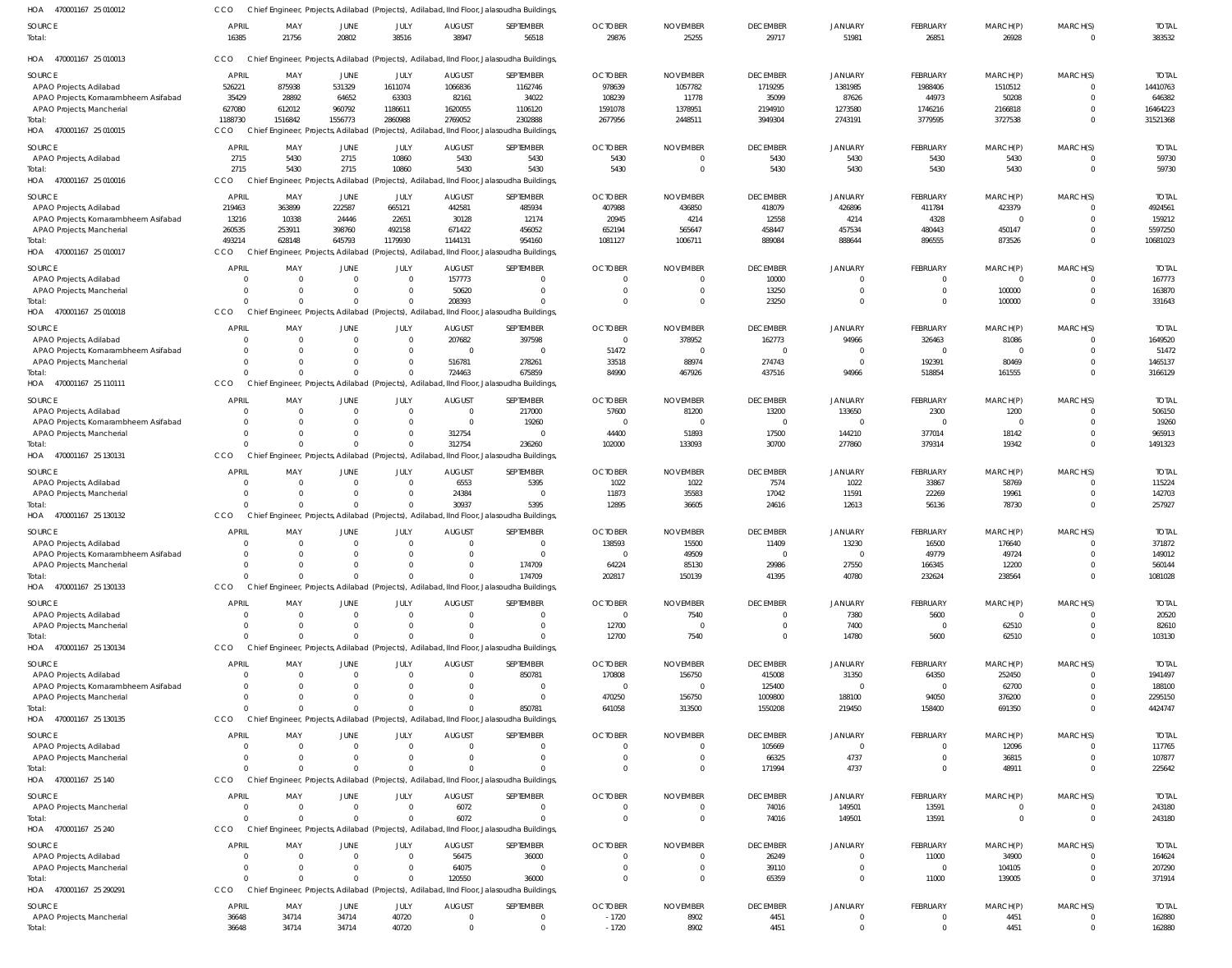| HOA 470001167 25 290293                              | cco                          |                    |                                                    |                            |                           | Chief Engineer, Projects, Adilabad (Projects), Adilabad, IInd Floor, Jalasoudha Buildings               |                          |                            |                                   |                           |                            |                            |                         |                          |
|------------------------------------------------------|------------------------------|--------------------|----------------------------------------------------|----------------------------|---------------------------|---------------------------------------------------------------------------------------------------------|--------------------------|----------------------------|-----------------------------------|---------------------------|----------------------------|----------------------------|-------------------------|--------------------------|
| <b>SOURCE</b>                                        | <b>APRIL</b>                 | MAY                | JUNE                                               | JULY                       | <b>AUGUST</b>             | SEPTEMBER                                                                                               | <b>OCTOBER</b>           | <b>NOVEMBER</b>            | <b>DECEMBER</b>                   | <b>JANUARY</b>            | FEBRUARY                   | MARCH(P)                   | MARCH(S)                | <b>TOTAL</b>             |
| APAO Projects, Mancherial                            | 12155                        | 13505              | 13505                                              | 13505                      | $\Omega$                  | $^{\circ}$                                                                                              | 1351                     | $\Omega$                   | 0                                 | $\overline{0}$            | 25262                      | $^{\circ}$                 | $\Omega$                | 79283                    |
| Total:                                               | 12155                        | 13505              | 13505                                              | 13505                      | $\Omega$                  | $\Omega$                                                                                                | 1351                     | $\Omega$                   | $\overline{0}$                    | $\overline{0}$            | 25262                      | $\mathbf 0$                | $\Omega$                | 79283                    |
| HOA 470001167 25 290294                              | CCO                          |                    |                                                    |                            |                           | Chief Engineer, Projects, Adilabad (Projects), Adilabad, IInd Floor, Jalasoudha Buildings,              |                          |                            |                                   |                           |                            |                            |                         |                          |
| SOURCE                                               | <b>APRIL</b>                 | MAY                | JUNE                                               | JULY                       | <b>AUGUST</b>             | SEPTEMBER                                                                                               | <b>OCTOBER</b>           | <b>NOVEMBER</b>            | <b>DECEMBER</b>                   | <b>JANUARY</b>            | FEBRUARY                   | MARCH(P)                   | MARCH(S)                | <b>TOTAL</b>             |
| APAO Projects, Mancherial                            | 5255                         | 5839               | 5839                                               | 5839                       | $\mathbf{0}$              | $\overline{0}$                                                                                          | 584                      | $\Omega$                   | $\overline{0}$                    | $\overline{0}$            | $\mathbf 0$                | $\mathbf 0$                | $\mathbf 0$             | 23356                    |
| Total:                                               | 5255                         | 5839               | 5839                                               | 5839                       | $\Omega$                  | $\mathbf 0$                                                                                             | 584                      |                            | $\overline{0}$                    | $\overline{0}$            | $\Omega$                   | $\Omega$                   | $\Omega$                | 23356                    |
| HOA 470001167 25 300301                              | CCO                          |                    |                                                    |                            |                           | Chief Engineer, Projects, Adilabad (Projects), Adilabad, IInd Floor, Jalasoudha Buildings               |                          |                            |                                   |                           |                            |                            |                         |                          |
| SOURCE                                               | <b>APRIL</b>                 | MAY                | JUNE                                               | JULY                       | <b>AUGUST</b>             | SEPTEMBER                                                                                               | <b>OCTOBER</b>           | <b>NOVEMBER</b>            | <b>DECEMBER</b>                   | <b>JANUARY</b>            | FEBRUARY                   | MARCH(P)                   | MARCH(S)                | <b>TOTAL</b>             |
| APAO Projects, Adilabad                              | $\mathbf{0}$                 | $\Omega$           | $\mathbf{0}$                                       | $\overline{0}$             | $\Omega$                  | $\mathbf 0$                                                                                             | $\Omega$                 | $\Omega$                   | 25290                             | $\mathbf{0}$              | -0                         | $^{\circ}$                 | $\Omega$                | 25290                    |
| Total:                                               | $\Omega$                     | $\Omega$           | $\Omega$                                           | $\Omega$                   | $\Omega$                  | $\mathbf 0$                                                                                             | $\Omega$                 | $\Omega$                   | 25290                             | $\overline{0}$            | $\mathbf 0$                | $\mathbf 0$                | $\overline{0}$          | 25290                    |
| HOA 470001167 25 300302                              | CCO                          |                    |                                                    |                            |                           | Chief Engineer, Projects, Adilabad (Projects), Adilabad, IInd Floor, Jalasoudha Buildings               |                          |                            |                                   |                           |                            |                            |                         |                          |
| SOURCE                                               | <b>APRIL</b>                 | MAY                | JUNE                                               | JULY                       | <b>AUGUST</b>             | SEPTEMBER                                                                                               | <b>OCTOBER</b>           | <b>NOVEMBER</b>            | <b>DECEMBER</b>                   | JANUARY                   | FEBRUARY                   | MARCH(P)                   | MARCH(S)                | <b>TOTAL</b>             |
| APAO Projects, Adilabad                              | $\overline{0}$               | 38746              | 58120                                              | $\overline{\mathbf{0}}$    | 606136                    | 368174                                                                                                  | - 0                      | 85912                      | 373016                            | $\mathbf{0}$              | 125309                     | 564524                     | $\Omega$                | 2219937                  |
| APAO Projects, Komarambheem Asifabad                 | 139768                       | $\Omega$           | $\overline{\mathbf{0}}$                            | 434817                     | $\overline{0}$            | $\overline{0}$                                                                                          | 465894                   | 155298                     | 23296                             | $\overline{0}$            | 489190                     | 155298                     | $\Omega$                | 1863561                  |
| APAO Projects, Mancherial                            | 127476                       | $\Omega$           | 254950                                             | 141640                     | 264841                    | 163166                                                                                                  |                          | 304806                     | 74924                             | $\mathbf{0}$              | 457070                     | 184692                     | $\Omega$                | 1973565                  |
| Total:                                               | 267244                       | 38746              | 313070                                             | 576457                     | 870977                    | 531340                                                                                                  | 465894                   | 546016                     | 471236                            | $\overline{0}$            | 1071569                    | 904514                     | $\Omega$                | 6057063                  |
| HOA 470001167 25 310318                              | CCO                          |                    |                                                    |                            |                           | Chief Engineer, Projects, Adilabad (Projects), Adilabad, IInd Floor, Jalasoudha Buildings,              |                          |                            |                                   |                           |                            |                            |                         |                          |
| SOURCE                                               | <b>APRIL</b>                 | MAY                | JUNE                                               | JULY                       | <b>AUGUST</b>             | SEPTEMBER                                                                                               | <b>OCTOBER</b>           | <b>NOVEMBER</b>            | <b>DECEMBER</b>                   | <b>JANUARY</b>            | FEBRUARY                   | MARCH(P)                   | MARCH(S)                | <b>TOTAL</b>             |
| APAO Projects, Mancherial                            | 0                            | $\Omega$           | $\overline{0}$                                     | $\mathbf 0$                | $\Omega$                  | $\mathbf 0$                                                                                             | $\Omega$                 | $\Omega$                   | $\overline{0}$                    | 20000                     | 0                          | $^{\circ}$                 | 0                       | 20000                    |
| Total:                                               | $\Omega$                     | $\Omega$           | $\Omega$                                           | $\Omega$                   | $\Omega$                  | $\Omega$                                                                                                | $\Omega$                 | $\Omega$                   | $\overline{0}$                    | 20000                     | $\Omega$                   | $\mathbf 0$                | $\Omega$                | 20000                    |
| HOA 470001167 25 510511                              | CCO                          |                    |                                                    |                            |                           | Chief Engineer, Projects, Adilabad (Projects), Adilabad, IInd Floor, Jalasoudha Buildings,              |                          |                            |                                   |                           |                            |                            |                         |                          |
| SOURCE                                               | <b>APRIL</b>                 | MAY                | <b>JUNE</b>                                        | JULY                       | <b>AUGUST</b>             | SEPTEMBER                                                                                               | <b>OCTOBER</b>           | <b>NOVEMBER</b>            | <b>DECEMBER</b>                   | <b>JANUARY</b>            | FEBRUARY                   | MARCH(P)                   | MARCH(S)                | <b>TOTAL</b>             |
| APAO Projects, Adilabad                              | 0                            | $\Omega$           | $\overline{0}$                                     | $\overline{0}$             | $\overline{0}$            | $\overline{0}$                                                                                          |                          | 1950                       | 14510                             | $\overline{0}$            | 20473                      | $\overline{0}$             | $\Omega$                | 36933                    |
| APAO Projects, Mancherial                            | 0                            | $\Omega$           | 0                                                  | $\mathbf 0$                | $\Omega$                  | $\mathbf 0$                                                                                             |                          | 6500                       | $\overline{0}$                    | $\overline{0}$            | $\overline{0}$             | 8818                       | $\Omega$                | 15318                    |
| Total:<br>HOA 47000116725 27 530531                  | $\Omega$<br>CCO              |                    | $\Omega$                                           | $\Omega$                   | $\Omega$                  | $\Omega$<br>Chief Engineer, Projects, Adilabad (Projects), Adilabad, IInd Floor, Jalasoudha Buildings   | $\Omega$                 | 8450                       | 14510                             | $\overline{0}$            | 20473                      | 8818                       | $\Omega$                | 52251                    |
|                                                      |                              |                    |                                                    |                            |                           |                                                                                                         |                          |                            |                                   |                           |                            |                            |                         |                          |
| SOURCE                                               | <b>APRIL</b>                 | MAY                | <b>JUNE</b>                                        | JULY                       | <b>AUGUST</b>             | SEPTEMBER                                                                                               | <b>OCTOBER</b>           | <b>NOVEMBER</b>            | <b>DECEMBER</b>                   | <b>JANUARY</b>            | FEBRUARY                   | MARCH(P)                   | MARCH(S)                | <b>TOTAL</b>             |
| APAO Projects, Mancherial                            | $\Omega$                     | $\Omega$<br>$\cap$ | $\overline{0}$<br>$\Omega$                         | $\mathbf 0$                | $\Omega$                  | $\mathbf 0$<br>$\Omega$                                                                                 | 12326155                 | 2798203                    | $\overline{0}$                    | $\overline{0}$            | 15965116                   | 38061144                   |                         | 69150618                 |
| Total:<br>HOA 47000117425 27 530531                  | $\Omega$<br>CCO              |                    |                                                    | $\mathbf 0$                | $\Omega$                  | COMMISSIONER, PLANNING AND DEVELOPMENT of GODAVARI BASIN Vth Floor, Godavari Basin, Jalasoudha Building | 12326155                 | 2798203                    | $\overline{0}$                    | $\overline{0}$            | 15965116                   | 38061144                   | $\Omega$                | 69150618                 |
|                                                      |                              |                    |                                                    |                            |                           |                                                                                                         |                          |                            |                                   |                           |                            |                            |                         |                          |
| SOURCE                                               | <b>APRIL</b>                 | MAY                | <b>JUNE</b>                                        | JULY                       | <b>AUGUST</b>             | SEPTEMBER                                                                                               | <b>OCTOBER</b>           | <b>NOVEMBER</b>            | <b>DECEMBER</b>                   | JANUARY                   | FEBRUARY                   | MARCH(P)                   | MARCH(S)                | <b>TOTAL</b>             |
| APAO, SRSP, NIZAMABAD                                | $\overline{0}$<br>$\Omega$   | $\Omega$           | $\overline{0}$<br>$\overline{0}$                   | $\mathbf 0$<br>$\mathbf 0$ | $\Omega$<br>$\Omega$      | $\overline{0}$<br>$\mathbf 0$                                                                           | - 0                      |                            | $\overline{0}$<br>$\overline{0}$  | 27807514<br>27807514      | $\mathbf 0$<br>$\mathbf 0$ | $\mathbf 0$<br>$\mathbf 0$ | $\mathbf 0$<br>$\Omega$ | 27807514<br>27807514     |
| Total:<br>HOA 470001175 27 270272                    | CCO                          |                    |                                                    |                            |                           | COMMISSIONER, PLANNING AND DEVELOPMENT of GODAVARI BASIN Vth Floor, Godavari Basin, Jalasoudha Building |                          |                            |                                   |                           |                            |                            |                         |                          |
|                                                      |                              |                    |                                                    |                            |                           |                                                                                                         |                          |                            |                                   |                           |                            |                            |                         |                          |
| SOURCE<br>APAO, SRSP, NIZAMABAD                      | <b>APRIL</b><br>$\mathbf{0}$ | MAY<br>$\Omega$    | <b>JUNE</b><br>10921325                            | JULY<br>$\overline{0}$     | <b>AUGUST</b><br>$\Omega$ | SEPTEMBER<br>$\mathbf 0$                                                                                | <b>OCTOBER</b><br>558775 | <b>NOVEMBER</b><br>1807910 | <b>DECEMBER</b><br>$\overline{0}$ | <b>JANUARY</b><br>3540036 | FEBRUARY<br>0              | MARCH(P)<br>15053722       | MARCH(S)<br>$\mathbf 0$ | <b>TOTAL</b><br>31881768 |
| Total:                                               | $\Omega$                     |                    | 10921325                                           | $\mathbf 0$                | $\Omega$                  | $\Omega$                                                                                                | 558775                   | 1807910                    | $\overline{0}$                    | 3540036                   | $\Omega$                   | 15053722                   | $\Omega$                | 31881768                 |
| HOA 47000117525 27 270274                            | CCO                          |                    |                                                    |                            |                           | COMMISSIONER, PLANNING AND DEVELOPMENT of GODAVARI BASIN Vth Floor, Godavari Basin, Jalasoudha Building |                          |                            |                                   |                           |                            |                            |                         |                          |
| SOURCE                                               | <b>APRIL</b>                 | MAY                | <b>JUNE</b>                                        | JULY                       | <b>AUGUST</b>             | SEPTEMBER                                                                                               | <b>OCTOBER</b>           | <b>NOVEMBER</b>            | <b>DECEMBER</b>                   | <b>JANUARY</b>            | FEBRUARY                   | MARCH(P)                   | MARCH(S)                | <b>TOTAL</b>             |
| APAO, SRSP, NIZAMABAD                                | 0                            | $\Omega$           | $\overline{0}$                                     | $\overline{0}$             | 93940                     | $\mathbf 0$                                                                                             |                          |                            | $\overline{0}$                    | $\overline{0}$            | $\mathbf 0$                | $^{\circ}$                 | $\Omega$                | 93940                    |
| Total:                                               | $\Omega$                     |                    | $\overline{0}$                                     | $\mathbf 0$                | 93940                     | $\mathbf 0$                                                                                             |                          | $\Omega$                   | $\overline{0}$                    | $\overline{0}$            | $\mathbf 0$                | $\mathbf 0$                | $\Omega$                | 93940                    |
| HOA 47000117525 27 530531                            | <b>CCO</b>                   |                    |                                                    |                            |                           | COMMISSIONER, PLANNING AND DEVELOPMENT of GODAVARI BASIN Vth Floor, Godavari Basin, Jalasoudha Building |                          |                            |                                   |                           |                            |                            |                         |                          |
| <b>SOURCE</b>                                        | <b>APRIL</b>                 | MAY                | <b>JUNE</b>                                        | JULY                       | <b>AUGUST</b>             | SEPTEMBER                                                                                               | <b>OCTOBER</b>           | <b>NOVEMBER</b>            | <b>DECEMBER</b>                   | <b>JANUARY</b>            | <b>FEBRUARY</b>            | MARCH(P)                   | MARCH(S)                | <b>TOTAL</b>             |
| APAO, SRSP, NIZAMABAD                                | $\mathbf 0$                  |                    | $\Omega$                                           | $\Omega$                   |                           | $\mathbf{0}$                                                                                            | 192888                   |                            | $\Omega$                          | $\Omega$                  | $\mathbf 0$                | $\mathbf 0$                | $\mathbf{0}$            | 192888                   |
| Total:                                               | $\Omega$                     | $\cap$             | $\Omega$                                           | $\Omega$                   | $\Omega$                  | $\Omega$                                                                                                | 192888                   | $\Omega$                   | $\overline{0}$                    | $\overline{0}$            | $\Omega$                   | $\mathbf 0$                | $\Omega$                | 192888                   |
| HOA 47000122725 26 530531                            | CCO                          |                    |                                                    |                            |                           | Chief Engineer, Projects, Adilabad (Projects), Adilabad, IInd Floor, Jalasoudha Buildings,              |                          |                            |                                   |                           |                            |                            |                         |                          |
| SOURCE                                               | <b>APRIL</b>                 | MAY                | JUNE                                               | JULY                       | <b>AUGUST</b>             | SEPTEMBER                                                                                               | <b>OCTOBER</b>           | <b>NOVEMBER</b>            | <b>DECEMBER</b>                   | <b>JANUARY</b>            | FEBRUARY                   | MARCH(P)                   | MARCH(S)                | <b>TOTAL</b>             |
| APAO Projects, Adilabad                              | $\overline{0}$               | $\Omega$           | 85722731                                           | $\overline{0}$             | $\overline{0}$            | $\overline{0}$                                                                                          | 16647342                 | 162618318                  | $\overline{0}$                    | $\overline{0}$            | $\mathbf 0$                | $\mathbf 0$                | $\overline{0}$          | 264988391                |
| Total:                                               | $\Omega$                     | $\cap$             | 85722731                                           | $\mathbf 0$                | $\Omega$                  | $\mathbf 0$                                                                                             | 16647342                 | 162618318                  | $\overline{0}$                    | $\overline{0}$            | $\Omega$                   | $\mathbf 0$                | $\Omega$                | 264988391                |
| HOA 47000122725 27 530531                            | CCO                          |                    |                                                    |                            |                           | Chief Engineer, Projects, Adilabad (Projects), Adilabad, IInd Floor, Jalasoudha Buildings               |                          |                            |                                   |                           |                            |                            |                         |                          |
| SOURCE                                               | <b>APRIL</b>                 | MAY                | JUNE                                               | JULY                       | <b>AUGUST</b>             | SEPTEMBER                                                                                               | <b>OCTOBER</b>           | <b>NOVEMBER</b>            | <b>DECEMBER</b>                   | JANUARY                   | FEBRUARY                   | MARCH(P)                   | MARCH(S)                | <b>TOTAL</b>             |
| APAO Projects, Adilabad                              | $\overline{0}$               | $\Omega$           | $\overline{0}$                                     | $\overline{0}$             | 13379104                  | $\mathbf 0$                                                                                             | $\Omega$                 | $\Omega$                   | $\overline{0}$                    | $\mathbf{0}$              | $^{\circ}$                 | 345854245                  | $\Omega$                | 359233349                |
| Total:                                               | $\Omega$                     | $\cap$             | $\Omega$                                           | $\Omega$                   | 13379104                  | $\Omega$                                                                                                | $\Omega$                 | $\Omega$                   | $\overline{0}$                    | $\overline{0}$            | $\mathbf 0$                | 345854245                  | $\mathbf 0$             | 359233349                |
| HOA 470001229 25 010011                              | CCO                          |                    | Chief Engineer, Palamuru - Rangareddy LIS Palamuru |                            |                           | - Rangareddy LIS, V th Floor, Jalasoudha Building,                                                      |                          |                            |                                   |                           |                            |                            |                         |                          |
| SOURCE                                               | <b>APRIL</b>                 | MAY                | JUNE                                               | JULY                       | <b>AUGUST</b>             | SEPTEMBER                                                                                               | <b>OCTOBER</b>           | <b>NOVEMBER</b>            | <b>DECEMBER</b>                   | <b>JANUARY</b>            | FEBRUARY                   | MARCH(P)                   | MARCH(S)                | <b>TOTAL</b>             |
| APAO Irrigation, Nagarkurnool                        | 2420847                      | 2305568            | 2433904                                            | 4222941                    | 5043272                   | 4239426                                                                                                 | 4308458                  | 6759333                    | 5819366                           | 4121194                   | 4738351                    | 5745526                    | $\Omega$                | 52158186                 |
| PAO IRRIGATION DIVISION,                             | 3461622                      | 3496571            | 3483540                                            | 6594669                    | 6466685                   | 6620759                                                                                                 | 6368316                  | 10245585                   | 6579442                           | 6126433                   | 8049576                    | 8200536                    | $\Omega$                | 75693734                 |
| MAHABOOBNAGAR<br>PAO IRRIGATION RANGA REDDY DISTRICT | 1097789                      | 1067194            | 1224490                                            | 2179890                    | 1911651                   | 1733170                                                                                                 | 2202679                  | 2897711                    | 1941400                           | 2200189                   | 2458098                    | 2371385                    | $\Omega$                | 23285646                 |
| Total:                                               | 6980258                      | 6869333            | 7141934                                            | 12997500                   | 13421608                  | 12593355                                                                                                | 12879453                 | 19902629                   | 14340208                          | 12447816                  | 15246025                   | 16317447                   | $\Omega$                | 151137566                |
| HOA 470001229 25 010012                              | CCO                          |                    | Chief Engineer, Palamuru - Rangareddy LIS Palamuru |                            |                           | - Rangareddy LIS, V th Floor, Jalasoudha Building,                                                      |                          |                            |                                   |                           |                            |                            |                         |                          |
|                                                      |                              |                    |                                                    |                            |                           |                                                                                                         |                          |                            |                                   |                           |                            |                            |                         |                          |
| SOURCE<br>APAO Irrigation, Nagarkurnool              | <b>APRIL</b><br>6675         | MAY<br>6475        | JUNE<br>11725                                      | JULY<br>12950              | <b>AUGUST</b><br>27560    | SEPTEMBER<br>13000                                                                                      | <b>OCTOBER</b><br>13000  | <b>NOVEMBER</b><br>13000   | <b>DECEMBER</b><br>13000          | <b>JANUARY</b><br>13000   | FEBRUARY<br>13000          | MARCH(P)<br>13000          | MARCH(S)<br>$\mathbf 0$ | <b>TOTAL</b><br>156385   |
| PAO IRRIGATION DIVISION,                             | 7364                         | 9948               | 12464                                              | 16209                      | 12839                     | 14209                                                                                                   | 16383                    | 67349                      | 12629                             | 12629                     | 12629                      | 12629                      | $\Omega$                | 207281                   |
| MAHABOOBNAGAR                                        |                              |                    |                                                    |                            |                           |                                                                                                         |                          |                            |                                   |                           |                            |                            |                         |                          |
| PAO IRRIGATION RANGA REDDY DISTRICT                  | 13790                        | 13650              | 25201                                              | 26300                      | 23700                     | 20700                                                                                                   | 41407                    | 53208                      | 22429                             | 22700                     | 22700                      | 22236                      | $\Omega$                | 308021                   |
| Total:                                               | 27829                        | 30073              | 49390                                              | 55459                      | 64099                     | 47909                                                                                                   | 70790                    | 133557                     | 48058                             | 48329                     | 48329                      | 47865                      | $\Omega$                | 671687                   |
| HOA 470001229 25 010013                              | CCO                          |                    |                                                    |                            |                           | Chief Engineer, Palamuru - Rangareddy LIS Palamuru - Rangareddy LIS, V th Floor, Jalasoudha Building,   |                          |                            |                                   |                           |                            |                            |                         |                          |
| SOURCE                                               | <b>APRIL</b>                 | MAY                | JUNE                                               | JULY                       | <b>AUGUST</b>             | SEPTEMBER                                                                                               | <b>OCTOBER</b>           | <b>NOVEMBER</b>            | <b>DECEMBER</b>                   | <b>JANUARY</b>            | FEBRUARY                   | MARCH(P)                   | MARCH(S)                | <b>TOTAL</b>             |
| APAO Irrigation, Nagarkurnool                        | 804679                       | 785377             | 1413102                                            | 1403943                    | 2958257                   | 1408224                                                                                                 | 1433781                  | 1462304                    | 2967533                           | 1582928                   | 2724952                    | 2220250                    | $\Omega$                | 21165330                 |
| PAO IRRIGATION DIVISION,<br>MAHABOOBNAGAR            | 1149212                      | 1799353            | 1195517                                            | 3213319                    | 2570387                   | 2351600                                                                                                 | 2461139                  | 2096455                    | 2408182                           | 3847160                   | 4535326                    | 2844032                    | $\Omega$                | 30471682                 |
| PAO IRRIGATION RANGA REDDY DISTRICT                  | 364662                       | 366378             | 696291                                             | 1021535                    | 633153                    | 575804                                                                                                  | 881524                   | 781482                     | 1056510                           | 991136                    | 1033685                    | 1244252                    | $\Omega$                | 9646412                  |
| Total:                                               | 2318553                      | 2951108            | 3304910                                            | 5638797                    | 6161797                   | 4335628                                                                                                 | 4776444                  | 4340241                    | 6432225                           | 6421224                   | 8293963                    | 6308534                    | $\Omega$                | 61283424                 |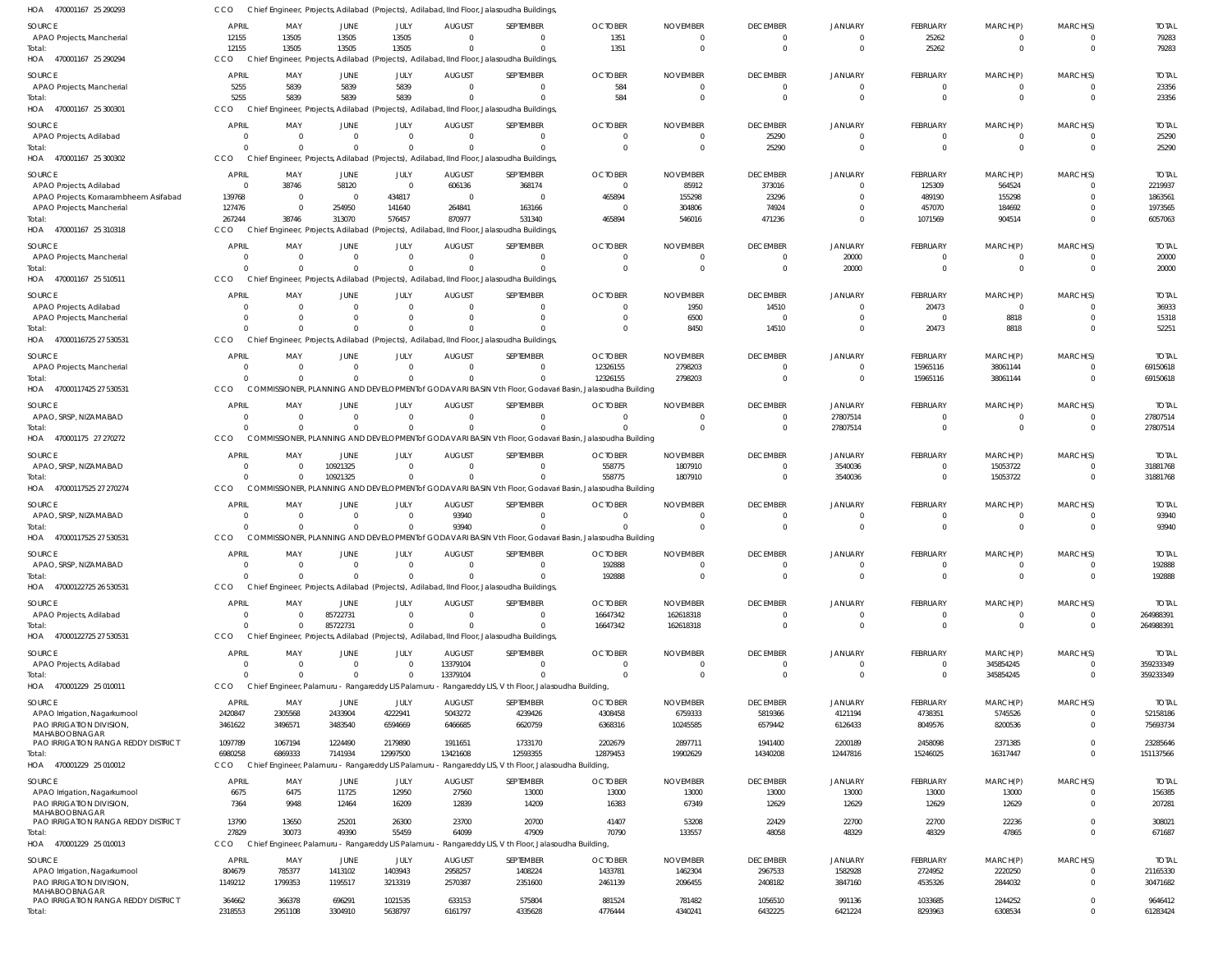| SOURCE                                               | <b>APRIL</b>   | MAY                                                | JUNE           | JULY           | <b>AUGUST</b>  | SEPTEMBER                                                                                             | <b>OCTOBER</b> | <b>NOVEMBER</b> | <b>DECEMBER</b> | <b>JANUARY</b>          | FEBRUARY       | MARCH(P)       | MARCH(S)    | <b>TOTAL</b> |
|------------------------------------------------------|----------------|----------------------------------------------------|----------------|----------------|----------------|-------------------------------------------------------------------------------------------------------|----------------|-----------------|-----------------|-------------------------|----------------|----------------|-------------|--------------|
| APAO Irrigation, Nagarkurnool                        | 286554         | 279647                                             | 503022         | 500798         | 1050246        | 502467                                                                                                | 513052         | 536301          | 516449          | 487103                  | 518837         | 504204         | $\Omega$    | 6198680      |
| PAO IRRIGATION DIVISION,                             | 571426         | 873940                                             | 599901         | 1523445        | 1304655        | 1171640                                                                                               | 1237384        | 1030630         | 1034354         | 1012167                 | 1053871        | 994979         | $\Omega$    | 12408392     |
| MAHABOOBNAGAR                                        |                |                                                    |                |                |                |                                                                                                       |                |                 |                 |                         |                |                |             |              |
| PAO IRRIGATION RANGA REDDY DISTRICT                  | 204815         | 201660                                             | 388249         | 502341         | 359758         | 327840                                                                                                | 580876         | 426585          | 371071          | 364145                  | 385214         | 351427         |             | 4463981      |
| Total:                                               | 1062795        | 1355247                                            | 1491172        | 2526584        | 2714659        | 2001947                                                                                               | 2331312        | 1993516         | 1921874         | 1863415                 | 1957922        | 1850610        | $\Omega$    | 23071053     |
| HOA 470001229 25 010017                              | CCO            | Chief Engineer, Palamuru - Rangareddy LIS Palamuru |                |                |                | - Rangareddy LIS, V th Floor, Jalasoudha Building,                                                    |                |                 |                 |                         |                |                |             |              |
|                                                      |                |                                                    |                |                |                |                                                                                                       |                |                 |                 |                         |                |                |             |              |
| SOURCE                                               | <b>APRIL</b>   | MAY                                                | <b>JUNE</b>    | JULY           | <b>AUGUST</b>  | SEPTEMBER                                                                                             | <b>OCTOBER</b> | <b>NOVEMBER</b> | <b>DECEMBER</b> | <b>JANUARY</b>          | FEBRUARY       | MARCH(P)       | MARCH(S)    | <b>TOTAI</b> |
| APAO Irrigation, Nagarkurnool                        | $\Omega$       | $\Omega$                                           | 100000         | $\mathbf 0$    | 211288         | 85349                                                                                                 | 21980          | 200000          | 10980           | $\overline{0}$          | 32980          | 188157         | $\Omega$    | 850734       |
| PAO IRRIGATION DIVISION,                             | $\Omega$       |                                                    | $\Omega$       | $\mathbf 0$    | 121006         | 213992                                                                                                | $\overline{0}$ | 91390           | 150063          | $\mathbf 0$             | $\mathbf 0$    | $\mathbf 0$    | $\Omega$    | 576451       |
| MAHABOOBNAGAR                                        |                |                                                    |                |                |                |                                                                                                       |                |                 |                 |                         |                |                |             |              |
| PAO IRRIGATION RANGA REDDY DISTRICT                  | $\Omega$       |                                                    | $\mathbf{0}$   | $\mathbf 0$    | $\Omega$       | $\overline{0}$                                                                                        | 24000          | $\Omega$        | - 0             | $\overline{0}$          | $\mathbf 0$    | $\overline{0}$ | $\Omega$    | 24000        |
| Total:                                               | $\cap$         |                                                    | 100000         | $\mathbf 0$    | 332294         | 299341                                                                                                | 45980          | 291390          | 161043          | $\overline{0}$          | 32980          | 188157         | $\Omega$    | 1451185      |
| 470001229 25 010018<br>HOA                           | CCO            | Chief Engineer, Palamuru - Rangareddy LIS Palamuru |                |                |                | - Rangareddy LIS, V th Floor, Jalasoudha Building,                                                    |                |                 |                 |                         |                |                |             |              |
|                                                      |                |                                                    |                |                |                |                                                                                                       |                |                 |                 |                         |                |                |             |              |
| SOURCE                                               | <b>APRIL</b>   | MAY                                                | JUNE           | JULY           | <b>AUGUST</b>  | SEPTEMBER                                                                                             | <b>OCTOBER</b> | <b>NOVEMBER</b> | <b>DECEMBER</b> | JANUARY                 | FEBRUARY       | MARCH(P)       | MARCH(S)    | <b>TOTAI</b> |
| APAO Irrigation, Nagarkurnool                        | - 0            | $\Omega$                                           | $\overline{0}$ | $\overline{0}$ | 1017815        | 351989                                                                                                | 165463         | 248493          | 296474          | $\mathbf 0$             | 55970          | 175518         | $\Omega$    | 2311722      |
| PAO IRRIGATION DIVISION                              | $\Omega$       | $\Omega$                                           | $\Omega$       | $\mathbf 0$    | 1855529        | 251747                                                                                                | 86205          | 159500          | 449923          | $^{\circ}$              | 222790         | 72572          | $\Omega$    | 3098266      |
| MAHABOOBNAGAR                                        |                |                                                    |                |                |                |                                                                                                       |                |                 |                 |                         |                |                |             |              |
| PAO IRRIGATION RANGA REDDY DISTRICT                  | $\Omega$       | $\Omega$                                           | $\Omega$       | $\mathbf 0$    | 333070         | 112965                                                                                                | 124059         |                 | 136839          | $\mathbf 0$             | 37596          | $^{\circ}$     | $\Omega$    | 744529       |
| Total:                                               | $\Omega$       | $\Omega$                                           |                | $\Omega$       | 3206414        | 716701                                                                                                | 375727         | 407993          | 883236          | $\overline{0}$          | 316356         | 248090         | $\Omega$    | 6154517      |
| HOA 470001229 25 020021                              | CCO            | Chief Engineer, Palamuru - Rangareddy LIS Palamuru |                |                |                | - Rangareddy LIS, V th Floor, Jalasoudha Building,                                                    |                |                 |                 |                         |                |                |             |              |
|                                                      |                |                                                    |                |                |                |                                                                                                       |                |                 |                 |                         |                |                |             |              |
| SOURCE                                               | <b>APRIL</b>   | MAY                                                | JUNE           | JULY           | <b>AUGUST</b>  | SEPTEMBER                                                                                             | <b>OCTOBER</b> | <b>NOVEMBER</b> | <b>DECEMBER</b> | <b>JANUARY</b>          | FEBRUARY       | MARCH(P)       | MARCH(S)    | <b>TOTAL</b> |
| APAO Irrigation, Nagarkurnool                        | - 0            |                                                    | 6492           | $\overline{0}$ | 35706          | 6492                                                                                                  | 12984          | 3246            | 9738            | 9738                    | 3246           | 19476          | $\Omega$    | 107118       |
| PAO IRRIGATION DIVISION,                             | 10800          |                                                    | 60000          | 20000          | 72000          | $\overline{0}$                                                                                        | 52000          |                 | 8000            | $\Omega$                | $\mathbf 0$    | $\mathbf 0$    | $\Omega$    | 222800       |
| MAHABOOBNAGAR                                        |                |                                                    |                |                |                |                                                                                                       |                |                 |                 |                         |                |                |             |              |
| Total:                                               | 10800          | $\cap$                                             | 66492          | 20000          | 107706         | 6492                                                                                                  | 64984          | 3246            | 17738           | 9738                    | 3246           | 19476          | $\Omega$    | 329918       |
| 470001229 25 060<br>HOA                              | CCO            | Chief Engineer, Palamuru                           |                |                |                | - Rangareddy LIS Palamuru - Rangareddy LIS, V th Floor, Jalasoudha Building,                          |                |                 |                 |                         |                |                |             |              |
|                                                      |                |                                                    |                |                |                |                                                                                                       |                |                 |                 |                         |                |                |             |              |
| SOURCE                                               | <b>APRIL</b>   | MAY                                                | JUNE           | JULY           | <b>AUGUST</b>  | SEPTEMBER                                                                                             | <b>OCTOBER</b> | <b>NOVEMBER</b> | <b>DECEMBER</b> | <b>JANUARY</b>          | FEBRUARY       | MARCH(P)       | MARCH(S)    | <b>TOTAL</b> |
| APAO Irrigation, Nagarkurnool                        | $\Omega$       | $\Omega$                                           | $\overline{0}$ | $\overline{0}$ | $\overline{0}$ | 66948                                                                                                 | $\Omega$       | $\Omega$        | $\overline{0}$  | $\Omega$                | -0             | 0              | $\Omega$    | 66948        |
| Total:                                               | $\Omega$       | $\Omega$                                           | $\Omega$       | $\Omega$       | $\Omega$       | 66948                                                                                                 | $\Omega$       | $\Omega$        | $\overline{0}$  | $\overline{\mathbf{0}}$ | $\mathbf{0}$   | $\mathbf 0$    | $\Omega$    | 66948        |
| HOA 470001229 25 110111                              | CCO            |                                                    |                |                |                | Chief Engineer, Palamuru - Rangareddy LIS Palamuru - Rangareddy LIS, V th Floor, Jalasoudha Building, |                |                 |                 |                         |                |                |             |              |
|                                                      |                |                                                    |                |                |                |                                                                                                       |                |                 |                 |                         |                |                |             |              |
| SOURCE                                               | <b>APRIL</b>   | MAY                                                | <b>JUNE</b>    | JULY           | <b>AUGUST</b>  | SEPTEMBER                                                                                             | <b>OCTOBER</b> | <b>NOVEMBER</b> | <b>DECEMBER</b> | JANUARY                 | FEBRUARY       | MARCH(P)       | MARCH(S)    | <b>TOTAL</b> |
| APAO Irrigation, Nagarkurnool                        | - 0            | - 0                                                | 0              | $\mathbf 0$    | 225975         | 772615                                                                                                | $\Omega$       | 142675          | 13500           | 252739                  | 714874         | 76020          | $\Omega$    | 2198398      |
| PAO IRRIGATION DIVISION,                             | $\Omega$       |                                                    | $\Omega$       | $\mathbf 0$    | 940657         | 143733                                                                                                | $\overline{0}$ | 67805           | 189405          | 120355                  | $\mathbf 0$    | 162130         | $\Omega$    | 1624085      |
| MAHABOOBNAGAR                                        |                |                                                    |                |                |                |                                                                                                       |                |                 |                 |                         |                |                |             |              |
| PAO IRRIGATION RANGA REDDY DISTRICT                  | $\overline{0}$ |                                                    | $\mathbf{0}$   | $\mathbf 0$    | 89160          | $\mathbf 0$                                                                                           | 117124         | 30460           | 26854           | 72000                   | 27761          | 66750          | $\Omega$    | 430109       |
| Total:                                               | $\Omega$       | $\Omega$                                           | $\Omega$       | $\mathbf 0$    | 1255792        | 916348                                                                                                | 117124         | 240940          | 229759          | 445094                  | 742635         | 304900         | $\Omega$    | 4252592      |
| HOA 470001229 25 130131                              | CCO            | Chief Engineer, Palamuru - Rangareddy LIS Palamuru |                |                |                | - Rangareddy LIS, V th Floor, Jalasoudha Building,                                                    |                |                 |                 |                         |                |                |             |              |
|                                                      |                |                                                    |                |                |                |                                                                                                       |                |                 |                 |                         |                |                |             |              |
| SOURCE                                               | <b>APRIL</b>   | MAY                                                | JUNE           | JULY           | <b>AUGUST</b>  | SEPTEMBER                                                                                             | <b>OCTOBER</b> | <b>NOVEMBER</b> | <b>DECEMBER</b> | <b>JANUARY</b>          | FEBRUARY       | MARCH(P)       | MARCH(S)    | <b>TOTAI</b> |
| APAO Irrigation, Nagarkurnool                        | $\Omega$       | 13291                                              | 5439           | $\overline{0}$ | 54526          | 44978                                                                                                 | $\Omega$       |                 | 48356           | $\mathbf 0$             | 7787           | 87157          | $\Omega$    | 261534       |
| PAO IRRIGATION DIVISION,                             | $\Omega$       | 10467                                              | 75268          | $\mathbf 0$    | 56265          | 15090                                                                                                 | $\Omega$       | $\Omega$        | 88417           | 6553                    | 21675          | 129200         | $\Omega$    | 402935       |
| MAHABOOBNAGAR                                        |                |                                                    |                |                |                |                                                                                                       |                |                 |                 |                         |                |                |             |              |
| PAO IRRIGATION RANGA REDDY DISTRICT                  | $\overline{0}$ | $\Omega$                                           | 38925          | $\mathbf 0$    | 35890          | $\overline{0}$                                                                                        | <sup>0</sup>   | 20455           | 24844           | $\mathbf 0$             | 11717          | 24868          | $\Omega$    | 156699       |
| Total:                                               | $\Omega$       | 23758                                              | 119632         | $\mathbf 0$    | 146681         | 60068                                                                                                 | $\Omega$       | 20455           | 161617          | 6553                    | 41179          | 241225         | $\Omega$    | 821168       |
| HOA 470001229 25 130132                              | CCO            | Chief Engineer, Palamuru - Rangareddy LIS Palamuru |                |                |                | - Rangareddy LIS, V th Floor, Jalasoudha Building,                                                    |                |                 |                 |                         |                |                |             |              |
|                                                      |                |                                                    |                |                |                |                                                                                                       |                |                 |                 |                         |                |                |             |              |
| SOURCE                                               | <b>APRIL</b>   | MAY                                                | JUNE           | JULY           | <b>AUGUST</b>  | SEPTEMBER                                                                                             | <b>OCTOBER</b> | <b>NOVEMBER</b> | <b>DECEMBER</b> | <b>JANUARY</b>          | FEBRUARY       | MARCH(P)       | MARCH(S)    | <b>TOTAL</b> |
| APAO Irrigation, Nagarkurnool                        | $\overline{0}$ | $\Omega$                                           | $\mathbf{0}$   | $\overline{0}$ | 99384          | 124288                                                                                                | 14339          | 20705           | 59197           | $\overline{0}$          | 210964         | 171945         | $\Omega$    | 700822       |
| PAO IRRIGATION DIVISION                              | $\Omega$       | $\Omega$                                           | $\Omega$       | $\Omega$       | $\cap$         | 532886                                                                                                | 59651          | 83253           | 41716           | 59943                   | 26228          | 322379         | $\Omega$    | 1126056      |
| MAHABOOBNAGAR                                        |                |                                                    |                |                |                |                                                                                                       |                |                 |                 |                         |                |                |             |              |
| PAO IRRIGATION RANGA REDDY DISTRICT                  | $\Omega$       |                                                    | 0              | $\overline{0}$ | 118756         | 8350                                                                                                  | 34000          | 17000           | 20000           | 58387                   | 17000          | 242582         | $\Omega$    | 516075       |
| Total:                                               | $\Omega$       |                                                    | $\Omega$       | $\mathbf 0$    | 218140         | 665524                                                                                                | 107990         | 120958          | 120913          | 118330                  | 254192         | 736906         | $\mathbf 0$ | 2342953      |
| HOA 470001229 25 130133                              | CCO            |                                                    |                |                |                | Chief Engineer, Palamuru - Rangareddy LIS Palamuru - Rangareddy LIS, V th Floor, Jalasoudha Building, |                |                 |                 |                         |                |                |             |              |
|                                                      |                |                                                    |                |                |                |                                                                                                       |                |                 |                 |                         |                |                |             |              |
| <b>SOURCE</b>                                        | <b>APRIL</b>   | MAY                                                | JUNE           | JULY           | <b>AUGUST</b>  | SEPTEMBER                                                                                             | <b>OCTOBER</b> | <b>NOVEMBER</b> | <b>DECEMBER</b> | <b>JANUARY</b>          | FEBRUARY       | MARCH(P)       | MARCH(S)    | <b>TOTAL</b> |
| PAO IRRIGATION DIVISION,                             | $\Omega$       | $\Omega$                                           | 1350           | $\mathbf 0$    | 6065           | 3915                                                                                                  | $\Omega$       | $\Omega$        | 1800            | $^{\circ}$              | 19135          | 4025           | $\Omega$    | 36290        |
| MAHABOOBNAGAR<br>PAO IRRIGATION RANGA REDDY DISTRICT | $\Omega$       | $\Omega$                                           | $\Omega$       | $\Omega$       | $\Omega$       | $\overline{0}$                                                                                        | $\Omega$       | 1680            | $\overline{0}$  | $\mathbf 0$             | $\mathbf 0$    | 5220           |             | 6900         |
|                                                      | $\Omega$       | $\Omega$                                           |                | $\Omega$       |                | 3915                                                                                                  | $\Omega$       |                 |                 | $\overline{0}$          |                |                | $\Omega$    | 43190        |
| Total:                                               |                |                                                    | 1350           |                | 6065           |                                                                                                       |                | 1680            | 1800            |                         | 19135          | 9245           |             |              |
| HOA 470001229 25 130134                              | CCO            | Chief Engineer, Palamuru                           |                |                |                | - Rangareddy LIS Palamuru - Rangareddy LIS, V th Floor, Jalasoudha Building,                          |                |                 |                 |                         |                |                |             |              |
| SOURCE                                               | <b>APRIL</b>   | MAY                                                | <b>JUNE</b>    | JULY           | <b>AUGUST</b>  | SEPTEMBER                                                                                             | <b>OCTOBER</b> | <b>NOVEMBER</b> | <b>DECEMBER</b> | <b>JANUARY</b>          | FEBRUARY       | MARCH(P)       | MARCH(S)    | <b>TOTAL</b> |
| APAO Irrigation, Nagarkurnool                        | - 0            |                                                    | $\mathbf{0}$   | $\overline{0}$ | 930765         | 554400                                                                                                | $\overline{0}$ | $\Omega$        | 519750          | $\overline{0}$          | 264000         | 33000          | $\mathbf 0$ | 2301915      |
| PAO IRRIGATION DIVISION,                             | $\Omega$       |                                                    | $\Omega$       | $\overline{0}$ |                | 157143                                                                                                | $\Omega$       |                 |                 | $\overline{0}$          |                | $\overline{0}$ | $\Omega$    |              |
| MAHABOOBNAGAR                                        |                |                                                    |                |                | 1723831        |                                                                                                       |                |                 | 993083          |                         | 94287          |                |             | 2968344      |
| PAO IRRIGATION RANGA REDDY DISTRICT                  | $\Omega$       |                                                    | $\Omega$       | $\mathbf 0$    | 418002         | $\mathbf 0$                                                                                           | $\Omega$       | $\Omega$        | 160287          | 204000                  | 66000          | 262938         | $\Omega$    | 1111227      |
|                                                      | $\Omega$       |                                                    | $\Omega$       | $\Omega$       | 3072598        | 711543                                                                                                | $\Omega$       | $\Omega$        | 1673120         | 204000                  | 424287         | 295938         | $\Omega$    | 6381486      |
| Total:                                               |                |                                                    |                |                |                |                                                                                                       |                |                 |                 |                         |                |                |             |              |
| HOA 470001229 25 130135                              | CCO            | Chief Engineer, Palamuru - Rangareddy LIS Palamuru |                |                |                | - Rangareddy LIS, V th Floor, Jalasoudha Building,                                                    |                |                 |                 |                         |                |                |             |              |
| SOURCE                                               | <b>APRIL</b>   | MAY                                                | JUNE           | JULY           | <b>AUGUST</b>  | SEPTEMBER                                                                                             | <b>OCTOBER</b> | <b>NOVEMBER</b> | <b>DECEMBER</b> | JANUARY                 | FEBRUARY       | MARCH(P)       | MARCH(S)    | <b>TOTAL</b> |
| APAO Irrigation, Nagarkurnool                        | - 0            | $\Omega$                                           | 8838           | $\overline{0}$ | 11655          | 31118                                                                                                 | 9653           | $\Omega$        | 15169           | 2016                    | 11937          | 36487          | $\Omega$    | 126873       |
| PAO IRRIGATION DIVISION,                             | $\Omega$       | $\Omega$                                           | 34006          | $\mathbf 0$    | 15653          | 761                                                                                                   | 6163           | $\Omega$        | 91809           | $^{\circ}$              | 32600          | 29593          | $\Omega$    | 210585       |
| MAHABOOBNAGAR                                        |                |                                                    |                |                |                |                                                                                                       |                |                 |                 |                         |                |                |             |              |
| PAO IRRIGATION RANGA REDDY DISTRICT                  | $\Omega$       | 1890                                               | 1321           | $\Omega$       | 3679           | $\overline{0}$                                                                                        | $\Omega$       | 3100            | 2223            | $^{\circ}$              | 1079           | 5597           | $\Omega$    | 18889        |
| Total:                                               | $\Omega$       | 1890                                               | 44165          | $\Omega$       | 30987          | 31879                                                                                                 | 15816          | 3100            | 109201          | 2016                    | 45616          | 71677          | $\mathbf 0$ | 356347       |
|                                                      | CCO            |                                                    |                |                |                |                                                                                                       |                |                 |                 |                         |                |                |             |              |
| HOA 470001229 25 140                                 |                |                                                    |                |                |                | Chief Engineer, Palamuru - Rangareddy LIS Palamuru - Rangareddy LIS, V th Floor, Jalasoudha Building, |                |                 |                 |                         |                |                |             |              |
| SOURCE                                               | <b>APRIL</b>   | MAY                                                | JUNE           | JULY           | <b>AUGUST</b>  | SEPTEMBER                                                                                             | <b>OCTOBER</b> | <b>NOVEMBER</b> | <b>DECEMBER</b> | <b>JANUARY</b>          | FEBRUARY       | MARCH(P)       | MARCH(S)    | <b>TOTAL</b> |
| APAO Irrigation, Nagarkurnool                        | - 0            | $\Omega$                                           | $\overline{0}$ | $\overline{0}$ | 52536          | $\overline{0}$                                                                                        | $\mathbf{0}$   | $\Omega$        | 186480          | $\mathbf 0$             | $\overline{0}$ | 62298          | 0           | 301314       |
| PAO IRRIGATION DIVISION,                             | $\Omega$       |                                                    | 19354          | $\mathbf 0$    | 28600          | 19700                                                                                                 | $\overline{0}$ | $\Omega$        | 23114           | $\overline{0}$          | 46840          | $\mathbf 0$    | $\Omega$    | 137608       |
| MAHABOOBNAGAR                                        |                |                                                    |                |                |                |                                                                                                       |                |                 |                 |                         |                |                |             |              |
| PAO IRRIGATION RANGA REDDY DISTRICT                  | $\mathbf 0$    | $\Omega$                                           | $\mathbf 0$    | $\mathbf 0$    | 13193          | 63504                                                                                                 | $\overline{0}$ | $\overline{0}$  | 55233           | $\overline{0}$          | 13193          | 13193          | $\mathbf 0$ | 158316       |
| Total:                                               | $\Omega$       |                                                    | 19354          | $\Omega$       | 94329          | 83204                                                                                                 | $\Omega$       | $\Omega$        | 264827          | $\overline{0}$          | 60033          | 75491          | $\Omega$    | 597238       |
|                                                      |                |                                                    |                |                |                |                                                                                                       |                |                 |                 |                         |                |                |             |              |

CCO Chief Engineer, Palamuru - Rangareddy LIS Palamuru - Rangareddy LIS, V th Floor, Jalasoudha Building,

470001229 25 010016 HOA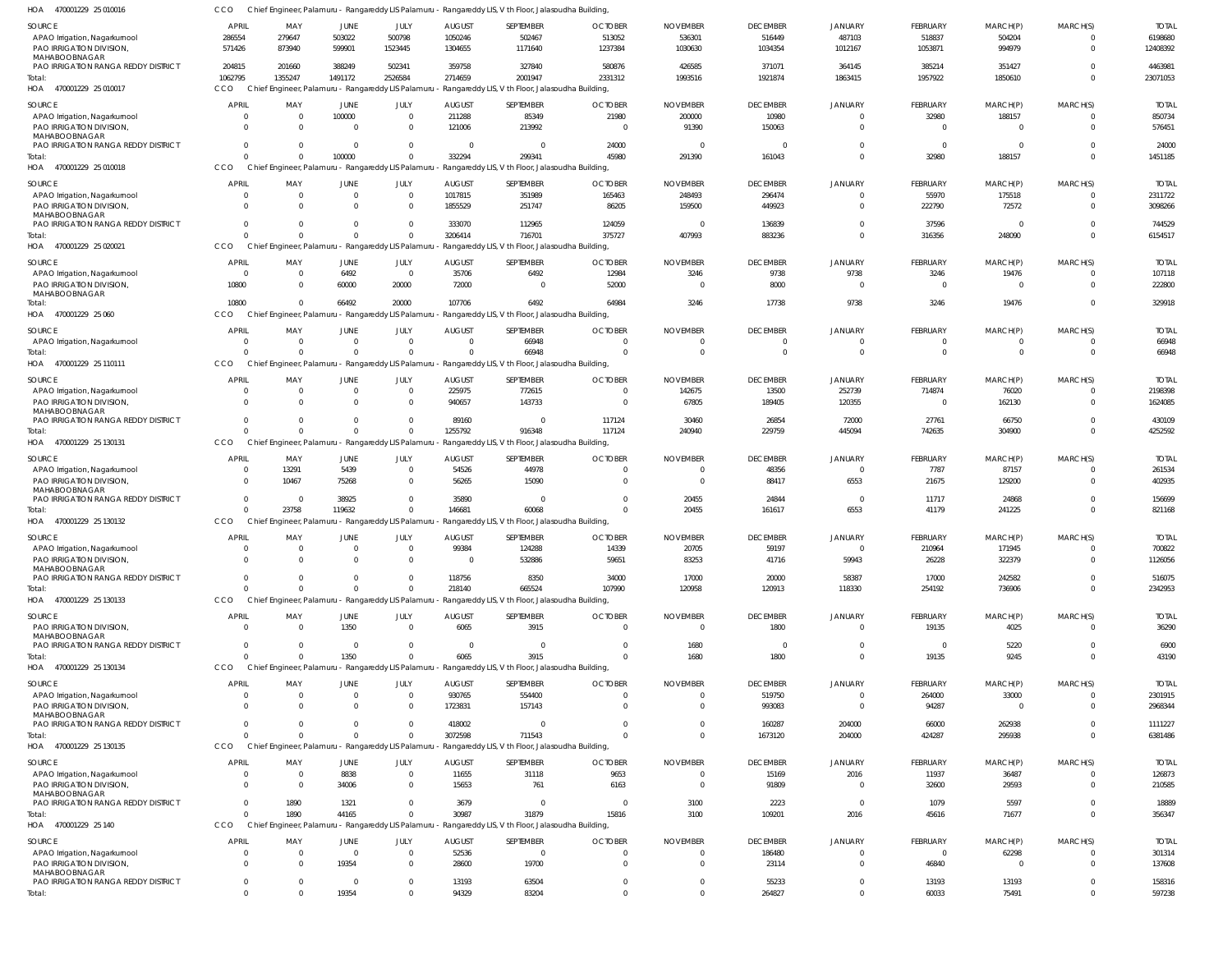| SOURCE                                                  | APRIL                      | MAY                                 | JUNE                       | JULY                   | <b>AUGUST</b>              | SEPTEMBER                                                                                             | <b>OCTOBER</b>                                                                                                                                | <b>NOVEMBER</b>          | <b>DECEMBER</b>          | <b>JANUARY</b>          | FEBRUARY                       | MARCH(P)             | MARCH(S)             | <b>TOTAL</b>             |
|---------------------------------------------------------|----------------------------|-------------------------------------|----------------------------|------------------------|----------------------------|-------------------------------------------------------------------------------------------------------|-----------------------------------------------------------------------------------------------------------------------------------------------|--------------------------|--------------------------|-------------------------|--------------------------------|----------------------|----------------------|--------------------------|
| APAO Irrigation, Nagarkurnool                           | $\overline{\mathbf{0}}$    | $\overline{\mathbf{0}}$             | $\overline{0}$             | $\Omega$               | $\overline{0}$             | $\overline{0}$                                                                                        | $\overline{0}$                                                                                                                                | $\Omega$                 | 76428                    | $\Omega$                | $\mathbf 0$                    |                      |                      | 76428                    |
| PAO IRRIGATION DIVISION,<br>MAHABOOBNAGAR               | $\Omega$                   | - 0                                 | 21927                      | $\Omega$               | 6193                       | 34295                                                                                                 | $\Omega$                                                                                                                                      | $\Omega$                 | $\Omega$                 | $\Omega$                | 50708                          | $\Omega$             | $\Omega$             | 113123                   |
| PAO IRRIGATION RANGA REDDY DISTRICT                     | $\Omega$                   | $\Omega$                            | $\Omega$                   | $\Omega$               | $\overline{0}$             | 43061                                                                                                 | $\Omega$                                                                                                                                      | 8707                     | $\Omega$                 | $\Omega$                | $\Omega$                       | 24906                |                      | 76674                    |
| Total:                                                  | $\Omega$                   | $\Omega$                            | 21927                      | $\Omega$               | 6193                       | 77356                                                                                                 | $\Omega$                                                                                                                                      | 8707                     | 76428                    | $\Omega$                | 50708                          | 24906                | $\Omega$             | 266225                   |
| HOA 470001229 25 280281                                 | CCO                        |                                     |                            |                        |                            | Chief Engineer, Palamuru - Rangareddy LIS Palamuru - Rangareddy LIS, V th Floor, Jalasoudha Building, |                                                                                                                                               |                          |                          |                         |                                |                      |                      |                          |
| SOURCE                                                  | APRIL                      | MAY                                 | JUNE                       | JULY                   | <b>AUGUST</b>              | SEPTEMBER                                                                                             | <b>OCTOBER</b>                                                                                                                                | <b>NOVEMBER</b>          | <b>DECEMBER</b>          | <b>JANUARY</b>          | FEBRUARY                       | MARCH(P)             | MARCH(S)             | <b>TOTAL</b>             |
| APAO Irrigation, Nagarkurnool                           | $\overline{0}$<br>$\Omega$ | $\overline{\mathbf{0}}$<br>$\Omega$ | $\overline{0}$<br>$\Omega$ | $\Omega$<br>$\cap$     | $\overline{0}$<br>$\Omega$ | 450000<br>450000                                                                                      | $\overline{0}$<br>$\Omega$                                                                                                                    | $\Omega$<br>$\Omega$     | $\Omega$<br>$\Omega$     | $\Omega$<br>$\Omega$    | $\mathbf 0$<br>$\mathbf 0$     | $\Omega$             | $\Omega$             | 450000<br>450000         |
| Total:<br>HOA 470001229 25 300301                       | CCO                        |                                     |                            |                        |                            | Chief Engineer, Palamuru - Rangareddy LIS Palamuru - Rangareddy LIS, V th Floor, Jalasoudha Building, |                                                                                                                                               |                          |                          |                         |                                |                      |                      |                          |
|                                                         |                            |                                     |                            |                        |                            |                                                                                                       |                                                                                                                                               |                          |                          |                         |                                |                      |                      |                          |
| SOURCE<br>APAO Irrigation, Nagarkurnool                 | APRIL<br>- 0               | MAY<br>26100                        | JUNE<br>52200              | JULY<br>$\overline{0}$ | <b>AUGUST</b><br>246500    | SEPTEMBER<br>29000                                                                                    | <b>OCTOBER</b><br>29000                                                                                                                       | <b>NOVEMBER</b><br>74839 | <b>DECEMBER</b><br>35525 | <b>JANUARY</b><br>29000 | <b>FEBRUARY</b><br>$\mathbf 0$ | MARCH(P)<br>63075    | MARCH(S)             | <b>TOTAI</b><br>585239   |
| PAO IRRIGATION DIVISION,                                | 26100                      | $\overline{\mathbf{0}}$             | 113660                     | 29000                  | 92800                      | 116000                                                                                                | $\overline{0}$                                                                                                                                | 29000                    | 120864                   | 29000                   | 31432                          | 118434               | $\Omega$             | 706290                   |
| MAHABOOBNAGAR                                           |                            |                                     |                            |                        |                            |                                                                                                       |                                                                                                                                               |                          |                          |                         |                                |                      |                      |                          |
| PAO IRRIGATION RANGA REDDY DISTRICT<br>Total:           | 52200<br>78300             | $\overline{\mathbf{0}}$<br>26100    | 104400<br>270260           | 58000<br>87000         | 58000<br>397300            | 145000<br>290000                                                                                      | 203000<br>232000                                                                                                                              | 116000<br>219839         | 116000<br>272389         | $\Omega$<br>58000       | 178350<br>209782               | 158050<br>339559     | $\Omega$             | 1189000<br>2480529       |
| HOA 470001229 25 300302                                 | CCO                        |                                     |                            |                        |                            | Chief Engineer, Palamuru - Rangareddy LIS Palamuru - Rangareddy LIS, V th Floor, Jalasoudha Building, |                                                                                                                                               |                          |                          |                         |                                |                      |                      |                          |
| SOURCE                                                  | APRIL                      | MAY                                 | JUNE                       | JULY                   | <b>AUGUST</b>              | SEPTEMBER                                                                                             | <b>OCTOBER</b>                                                                                                                                | <b>NOVEMBER</b>          | <b>DECEMBER</b>          | <b>JANUARY</b>          | FEBRUARY                       | MARCH(P)             | MARCH(S)             | <b>TOTAL</b>             |
| APAO Irrigation, Nagarkurnool                           | $\overline{\mathbf{0}}$    | $\overline{\mathbf{0}}$             | 102623                     | $\overline{0}$         | 163105                     | 125334                                                                                                | 60092                                                                                                                                         | $\overline{0}$           | 120184                   | 42923                   | 32064                          | 123423               | $\Omega$             | 769748                   |
| PAO IRRIGATION DIVISION,                                | 15452                      | 15452                               | 30648                      | 64702                  | 17027                      | 17027                                                                                                 | 34054                                                                                                                                         | 34054                    | 73232                    | 17027                   | 18308                          | 71949                | $\Omega$             | 408932                   |
| MAHABOOBNAGAR<br>PAO IRRIGATION RANGA REDDY DISTRICT    | 105778                     | 107583                              | 86889                      | 109137                 | 157410                     | 147861                                                                                                | 146509                                                                                                                                        | 134323                   | 96545                    | 134323                  | 177870                         | 75557                |                      | 1479785                  |
| Total:                                                  | 121230                     | 123035                              | 220160                     | 173839                 | 337542                     | 290222                                                                                                | 240655                                                                                                                                        | 168377                   | 289961                   | 194273                  | 228242                         | 270929               | $\Omega$             | 2658465                  |
| HOA 470001229 25 310318                                 | CCO                        |                                     |                            |                        |                            | Chief Engineer, Palamuru - Rangareddy LIS Palamuru - Rangareddy LIS, V th Floor, Jalasoudha Building, |                                                                                                                                               |                          |                          |                         |                                |                      |                      |                          |
| SOURCE                                                  | <b>APRIL</b>               | MAY                                 | JUNE                       | JULY                   | <b>AUGUST</b>              | SEPTEMBER                                                                                             | <b>OCTOBER</b>                                                                                                                                | <b>NOVEMBER</b>          | <b>DECEMBER</b>          | <b>JANUARY</b>          | <b>FEBRUARY</b>                | MARCH(P)             | MARCH(S)             | <b>TOTAI</b>             |
| PAO IRRIGATION DIVISION,                                | $\Omega$                   | $\Omega$                            | $\overline{0}$             | 20000                  | 20000                      | 20000                                                                                                 | $\Omega$                                                                                                                                      | $\Omega$                 | $\Omega$                 | $\Omega$                | 20000                          |                      |                      | 80000                    |
| MAHABOOBNAGAR<br>PAO IRRIGATION NIZAMABAD               | $\Omega$                   | $\Omega$                            | $\Omega$                   | $\Omega$               | $\overline{0}$             | $\Omega$                                                                                              | $\Omega$                                                                                                                                      | C                        | $\Omega$                 | $\Omega$                | 20000                          |                      |                      | 20000                    |
| PAO IRRIGATION RANGA REDDY DISTRICT                     | $\Omega$                   | $\Omega$                            | $\Omega$                   | $\Omega$               | 20000                      | $\Omega$                                                                                              | $\cap$                                                                                                                                        | $\Omega$                 | $\Omega$                 | $\Omega$                | $\Omega$                       |                      | $\Omega$             | 20000                    |
| Total:                                                  | $\Omega$                   | $\Omega$                            | $\overline{0}$             | 20000                  | 40000                      | 20000                                                                                                 | $\Omega$                                                                                                                                      | $\Omega$                 | $\Omega$                 | $\Omega$                | 40000                          | $\Omega$             | $\Omega$             | 120000                   |
| HOA 470001229 25 510511                                 | CCO                        |                                     |                            |                        |                            | Chief Engineer, Palamuru - Rangareddy LIS Palamuru - Rangareddy LIS, V th Floor, Jalasoudha Building, |                                                                                                                                               |                          |                          |                         |                                |                      |                      |                          |
| SOURCE                                                  | <b>APRIL</b>               | MAY                                 | JUNE                       | JULY                   | <b>AUGUST</b>              | SEPTEMBER                                                                                             | <b>OCTOBER</b>                                                                                                                                | <b>NOVEMBER</b>          | <b>DECEMBER</b>          | <b>JANUARY</b>          | <b>FEBRUARY</b>                | MARCH(P)             | MARCH(S)             | <b>TOTAL</b>             |
| PAO IRRIGATION DIVISION,<br>MAHABOOBNAGAR               | $\Omega$                   | $\overline{\mathbf{0}}$             | $\overline{0}$             | $\Omega$               | $\overline{0}$             | $\overline{0}$                                                                                        | $\Omega$                                                                                                                                      | $\Omega$                 | $\Omega$                 | $\Omega$                | 18561                          | $\mathbf 0$          |                      | 18561                    |
| PAO IRRIGATION RANGA REDDY DISTRICT                     | $\Omega$                   | $\overline{\mathbf{0}}$             | $\Omega$                   | $\Omega$               | $\Omega$                   | $\Omega$                                                                                              | $\Omega$                                                                                                                                      | $\overline{0}$           | $\Omega$                 | $\Omega$                | $\mathbf{0}$                   | 42316                |                      | 42316                    |
| Total:                                                  | $\Omega$                   | $\Omega$                            | $\Omega$                   |                        | $\Omega$                   |                                                                                                       | $\Omega$                                                                                                                                      | $\Omega$                 | $\Omega$                 | $\Omega$                | 18561                          | 42316                | $\Omega$             | 60877                    |
| HOA 47000122925 26 530531                               | CCO                        |                                     |                            |                        |                            | Chief Engineer, Palamuru - Rangareddy LIS Palamuru - Rangareddy LIS, V th Floor, Jalasoudha Building, |                                                                                                                                               |                          |                          |                         |                                |                      |                      |                          |
| SOURCE                                                  | <b>APRIL</b>               | MAY                                 | JUNE                       | JULY                   | <b>AUGUST</b>              | SEPTEMBER                                                                                             | <b>OCTOBER</b>                                                                                                                                | <b>NOVEMBER</b>          | <b>DECEMBER</b>          | JANUARY                 | FEBRUARY                       | MARCH(P)             | MARCH(S)             | <b>TOTAI</b>             |
| APAO Irrigation, Nagarkurnool                           | $\Omega$                   | 348697019                           | 1610021988                 | 403785038              | $\overline{0}$             | 643641379                                                                                             | 488476065                                                                                                                                     | 350848788                | 702046098                | 1927346870              | 2120688427                     | 424270747            | $\Omega$             | 9019822419               |
| PAO IRRIGATION DIVISION,<br>MAHABOOBNAGAR               | $\Omega$                   | 591433511                           | 743509038                  | 5900000                | 1431741388                 | 817831555                                                                                             | 1192352802                                                                                                                                    | 1277217406               | 664376407                | 1697259651              | 1384566455                     | 3633608845           | $\overline{0}$       | 13439797058              |
| Total:                                                  | $\Omega$                   | 940130530                           | 2353531026                 | 409685038              | 1431741388                 | 1461472934                                                                                            | 1680828867                                                                                                                                    | 1628066194               | 1366422505               | 3624606521              | 3505254882                     | 4057879592           | $\Omega$             | 22459619477              |
| HOA 47000122925 26 530532                               | CCO                        |                                     |                            |                        |                            | Chief Engineer, Palamuru - Rangareddy LIS Palamuru - Rangareddy LIS, V th Floor, Jalasoudha Building, |                                                                                                                                               |                          |                          |                         |                                |                      |                      |                          |
| SOURCE                                                  | <b>APRIL</b>               | MAY                                 | JUNE                       | JULY                   | <b>AUGUST</b>              | SEPTEMBER                                                                                             | <b>OCTOBER</b>                                                                                                                                | <b>NOVEMBER</b>          | <b>DECEMBER</b>          | <b>JANUARY</b>          | <b>FEBRUARY</b>                | MARCH(P)             | MARCH(S)             | <b>TOTAI</b>             |
| APAO Irrigation, Nagarkurnool                           | $\Omega$                   | $\overline{0}$                      | $\overline{0}$             | 100000000              | $\overline{0}$             | 9135000                                                                                               | 200000000                                                                                                                                     | $\overline{0}$           | $\Omega$                 | 500000000               | $\Omega$                       | 1485316707           | $\Omega$             | 2294451707               |
| PAO IRRIGATION DIVISION,<br>MAHABOOBNAGAR               | $\Omega$                   | $\Omega$                            | $\Omega$                   | $\Omega$               | $\Omega$                   | $\Omega$                                                                                              | 420000000                                                                                                                                     | 100000000                | $\Omega$                 | 130000000               | $\Omega$                       | 480000000            | $\Omega$             | 1130000000               |
| Total:                                                  | $\cap$                     | $\sqrt{ }$                          | $\Omega$                   | 100000000              | $\cap$                     | 9135000                                                                                               | 620000000                                                                                                                                     | 100000000                | $\cap$                   | 630000000               | $\cap$                         | 1965316707           | $\cap$               | 3424451707               |
| HOA 47000122925 27 530531                               | <b>CCO</b>                 |                                     |                            |                        |                            | Chief Engineer, Palamuru - Rangareddy LIS Palamuru - Rangareddy LIS, V th Floor, Jalasoudha Building, |                                                                                                                                               |                          |                          |                         |                                |                      |                      |                          |
| SOURCE                                                  | <b>APRIL</b>               | MAY                                 | JUNE                       | JULY                   | <b>AUGUST</b>              | SEPTEMBER                                                                                             | <b>OCTOBER</b>                                                                                                                                | <b>NOVEMBER</b>          | <b>DECEMBER</b>          | <b>JANUARY</b>          | <b>FEBRUARY</b>                | MARCH(P)             | MARCH(S)             | <b>TOTAL</b>             |
| PAO IRRIGATION DIVISION                                 | $\Omega$                   | $\overline{0}$                      | 5771003                    | $\overline{0}$         | $\Omega$                   | 25611693                                                                                              | $\overline{0}$                                                                                                                                | 8625942                  | $\Omega$                 | $\Omega$                | 2639890                        | $\Omega$             |                      | 42648528                 |
| MAHABOOBNAGAR<br>PAO IRRIGATION RANGA REDDY DISTRICT    | $\Omega$                   | $\Omega$                            | 4711843                    |                        | $\Omega$                   | 9014195                                                                                               | $\Omega$                                                                                                                                      | - 0                      | $\Omega$                 |                         | $\Omega$                       |                      |                      | 13726038                 |
| Total:                                                  | $\Omega$                   | $\Omega$                            | 10482846                   |                        | $\Omega$                   | 34625888                                                                                              | $\Omega$                                                                                                                                      | 8625942                  | $\Omega$                 | $\Omega$                | 2639890                        | $\Omega$             |                      | 56374566                 |
| HOA 47000122925 49 500501                               | CCO                        |                                     |                            |                        |                            | Chief Engineer, Palamuru - Rangareddy LIS Palamuru - Rangareddy LIS, V th Floor, Jalasoudha Building, |                                                                                                                                               |                          |                          |                         |                                |                      |                      |                          |
| SOURCE                                                  | <b>APRIL</b>               | MAY                                 | JUNE                       | JULY                   | <b>AUGUST</b>              | SEPTEMBER                                                                                             | <b>OCTOBER</b>                                                                                                                                | <b>NOVEMBER</b>          | <b>DECEMBER</b>          | <b>JANUARY</b>          | FEBRUARY                       | MARCH(P)             | MARCH(S)             | <b>TOTAI</b>             |
| APAO Irrigation, Nagarkurnool                           | $\Omega$                   | $\overline{\mathbf{0}}$             | 0                          |                        | $\Omega$                   | 0                                                                                                     | 0                                                                                                                                             | 0                        | $\Omega$                 |                         | 0                              | 6016000              |                      | 6016000                  |
| APAO Irrigation, Wanaparthy<br>Total:                   | $\Omega$<br>$\Omega$       | $\overline{0}$<br>- 0               | $\Omega$<br>$\Omega$       |                        | $\Omega$<br>$\Omega$       | $\mathbf 0$<br>$\Omega$                                                                               | 424708000<br>424708000                                                                                                                        | 162694000<br>162694000   | $\Omega$<br>$\Omega$     | 233156000<br>233156000  | 254276000<br>254276000         | 80470000<br>86486000 | $\Omega$<br>$\Omega$ | 1155304000<br>1161320000 |
| HOA 47000123025 05 500503                               | <b>CCO</b>                 |                                     |                            |                        |                            |                                                                                                       | Engineer-in-Chief, Major Irrigation, Flood Controland Drainage Engineer-in-Chief, Major Irrigation, Flood Control & Drainage, Jalasoudha Bldg |                          |                          |                         |                                |                      |                      |                          |
| SOURCE                                                  | <b>APRIL</b>               | MAY                                 | JUNE                       | JULY                   | <b>AUGUST</b>              | SEPTEMBER                                                                                             | <b>OCTOBER</b>                                                                                                                                | <b>NOVEMBER</b>          | <b>DECEMBER</b>          | <b>JANUARY</b>          | <b>FEBRUARY</b>                | MARCH(P)             | MARCH(S)             | <b>TOTAL</b>             |
| PAO IRRIGATION RANGA REDDY DISTRICT                     | $\overline{0}$             | $\overline{\mathbf{0}}$             | $\overline{0}$             | $\Omega$               | $\Omega$                   | $\Omega$                                                                                              | $\Omega$                                                                                                                                      | $\Omega$                 | - 0                      |                         | 17500000                       |                      |                      | 17500000                 |
| Total:                                                  | $\Omega$                   | $\Omega$                            | $\Omega$                   | $\Omega$               | $\Omega$                   |                                                                                                       |                                                                                                                                               |                          | $\Omega$                 | $\Omega$                | 17500000                       | $\Omega$             |                      | 17500000                 |
| HOA 47000123125 05 500503                               | CCO                        |                                     |                            |                        |                            |                                                                                                       | Engineer-in-Chief, Major Irrigation, Flood Controland Drainage Engineer-in-Chief, Major Irrigation, Flood Control & Drainage, Jalasoudha Bldg |                          |                          |                         |                                |                      |                      |                          |
| SOURCE                                                  | <b>APRIL</b>               | MAY                                 | JUNE                       | JULY                   | <b>AUGUST</b>              | SEPTEMBER                                                                                             | <b>OCTOBER</b>                                                                                                                                | <b>NOVEMBER</b>          | <b>DECEMBER</b>          | <b>JANUARY</b>          | <b>FEBRUARY</b>                | MARCH(P)             | MARCH(S)             | <b>TOTAL</b>             |
| PAO IRRIGATION RANGA REDDY DISTRICT                     | $\overline{0}$             | $\overline{\mathbf{0}}$             | $\mathbf 0$                | $\Omega$               | $\overline{0}$             | 0                                                                                                     | 0                                                                                                                                             | 0                        | $\Omega$                 |                         | 45000000                       |                      |                      | 45000000                 |
| Total:                                                  | $\Omega$                   | $\Omega$                            | $\Omega$                   |                        | $\Omega$                   | $\Omega$                                                                                              | $\Omega$                                                                                                                                      | $\overline{0}$           | $\Omega$                 | $\Omega$                | 45000000                       | $\Omega$             | $\Omega$             | 45000000                 |
| HOA 470001232 25 010011                                 | CCO                        |                                     |                            |                        |                            | Chief Engineer, Kaleswaram Project Kaleswaram Project, Ist Floor, Jalasoudha Building                 |                                                                                                                                               |                          |                          |                         |                                |                      |                      |                          |
| SOURCE                                                  | APRIL                      | MAY                                 | JUNE                       | JULY                   | <b>AUGUST</b>              | SEPTEMBER                                                                                             | <b>OCTOBER</b>                                                                                                                                | <b>NOVEMBER</b>          | <b>DECEMBER</b>          | <b>JANUARY</b>          | <b>FEBRUARY</b>                | MARCH(P)             | MARCH(S)             | <b>TOTAI</b>             |
| APAO Irrigation, Kamareddy<br>APAO Irrigation, Siddipet | 626315<br>3121553          | 692701<br>3427808                   | 651633<br>3322642          | 1101118<br>6148489     | 1279046<br>7051055         | 1085330<br>6373350                                                                                    | 1603096<br>7619819                                                                                                                            | 2525400<br>9921196       | 1563857<br>8163189       | 1202579<br>7076932      | 1199411<br>7933049             | 1466600<br>9089718   |                      | 14997086<br>79248800     |
| APAO Irrigation, Yadadri                                | 1170834                    | 1248327                             | 1160105                    | 2435240                | 2222154                    | 2269531                                                                                               | 2293208                                                                                                                                       | 3971314                  | 2296452                  | 2303380                 | 3098654                        | 3119668              |                      | 27588867                 |
| APAO Projects, Bhoopalapally                            | 1619695                    | 1874052                             | 1773377                    | 2940378                | 2960858                    | 2730172                                                                                               | 2763585                                                                                                                                       | 4388369                  | 3653910                  | 2646049                 | 3057404                        | 3580523              |                      | 33988372                 |
| APAO Projects, Komarambheem Asifabad                    | $\overline{\mathbf{0}}$    | $\overline{\phantom{0}}$            | $\overline{0}$             | $\Omega$               | $\Omega$                   | $\overline{0}$                                                                                        | 0                                                                                                                                             | - 0                      | - 0                      |                         | 94689                          | 31563                |                      | 126252                   |
| APAO Projects, Peddapalli                               | 1229543                    | 1049662                             | 1012321                    | 2003138                | 2279299                    | 2559557                                                                                               | 2507794                                                                                                                                       | 2437611                  | 2160716                  | 2461864                 | 1897819                        | 2588710              |                      | 24188034                 |
| APAO Projects, Siricilla<br>APAO, SRSP SSP, KARIMNAGAR  | 796839<br>1520964          | 828230<br>1664235                   | 785314<br>1605506          | 1612222<br>3027252     | 1591550<br>2810976         | 1553548<br>3387558                                                                                    | 1918323                                                                                                                                       | 2307405<br>4717078       | 1671456                  | 2021516<br>3198457      | 1803958<br>3638965             | 2066063<br>4175722   |                      | 18956424<br>37518704     |
| APAO, SRSP, NIZAMABAD                                   | 104935                     | 105410                              | 112840                     | 236320                 | 225146                     | 177240                                                                                                | 3964320<br>160561                                                                                                                             | 327028                   | 3807671<br>245117        | 178940                  | 171092                         | 252863               |                      | 2297492                  |
|                                                         |                            |                                     | 525877                     | 1027233                | 1087536                    | 881128                                                                                                | 1324918                                                                                                                                       | 1270090                  | 933237                   | 1195806                 | 974749                         | 1361055              |                      | 11698259                 |
| PAO MEDAK(IW), MEDAK                                    | 492440                     | 624190                              |                            |                        |                            |                                                                                                       |                                                                                                                                               |                          |                          |                         |                                |                      |                      |                          |

CCO Chief Engineer, Palamuru - Rangareddy LIS Palamuru - Rangareddy LIS, V th Floor, Jalasoudha Building,

470001229 25 240 HOA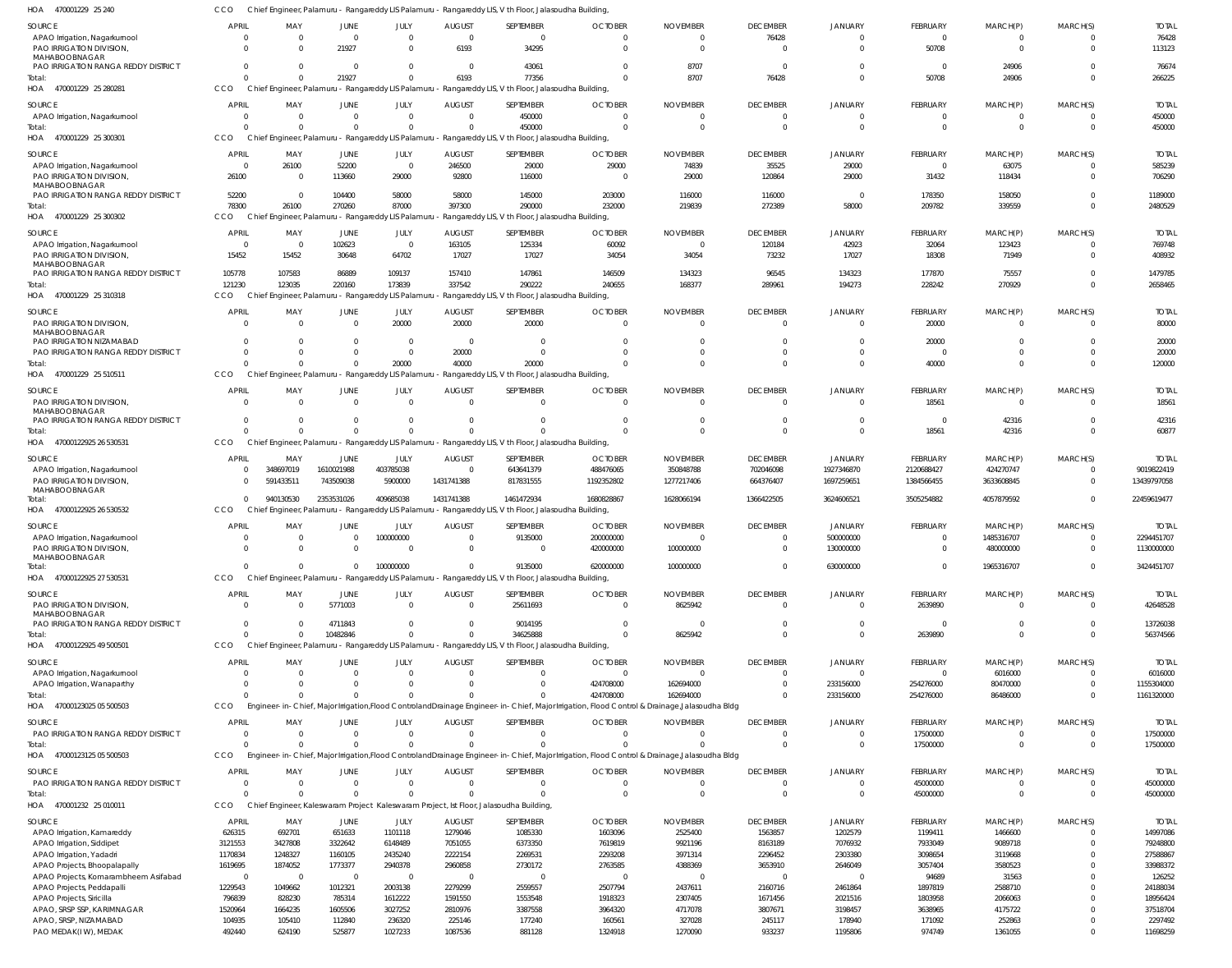| HOA<br>470001232 25 01001                          | cco                  |                    |                        |                      |                   | Chief Engineer, Kaleswaram Project Kaleswaram Project, Ist Floor, Jalasoudha Building             |                                  |                                  |                      |                |                  |                      |                      |                  |
|----------------------------------------------------|----------------------|--------------------|------------------------|----------------------|-------------------|---------------------------------------------------------------------------------------------------|----------------------------------|----------------------------------|----------------------|----------------|------------------|----------------------|----------------------|------------------|
| SOURCE                                             | <b>APRIL</b>         | MAY                | JUNE                   | JULY                 | <b>AUGUST</b>     | SEPTEMBER                                                                                         | <b>OCTOBER</b>                   | <b>NOVEMBER</b>                  | <b>DECEMBER</b>      | <b>JANUARY</b> | FEBRUARY         | MARCH(P)             | MARCH(S)             | <b>TOTAI</b>     |
| PAO, S R S P, R R DISTRICT                         | 619985               | 686708             | 1197901                | 1161268              | 1389527           | 1363577                                                                                           | 1244308                          | 2485428                          | 2015383              | 1303929        | 1290099          | 2493238              | $\Omega$             | 17251351         |
| Total                                              | 11303103             | 12201323           | 12147516               | 21692658             | 22897147          | 22380991                                                                                          | 25399932                         | 34350919                         | 26510988             | 23589452       | 25159889         | 30225723             | $\Omega$             | 267859641        |
| 470001232 25 010012<br>HOA                         | <b>CCO</b>           |                    |                        |                      |                   | Chief Engineer, Kaleswaram Project Kaleswaram Project, Ist Floor, Jalasoudha Building,            |                                  |                                  |                      |                |                  |                      |                      |                  |
| SOURCE                                             | <b>APRIL</b>         | MAY                | JUNE                   | JULY                 | <b>AUGUST</b>     | SEPTEMBER                                                                                         | <b>OCTOBER</b>                   | <b>NOVEMBER</b>                  | <b>DECEMBER</b>      | <b>JANUARY</b> | FEBRUARY         | MARCH(P)             | MARCH(S)             | <b>TOTAI</b>     |
| APAO Irrigation, Kamareddy                         | 1314                 | 1460               | 1460                   | 1503                 | 1503              | 1503                                                                                              | 1503                             | 1649                             | 1503                 | 1503           | 1503             | 1503                 | $\Omega$             | 17907            |
| APAO Irrigation, Siddipet                          | 5087                 | 6006               | 9822                   | 11049                | 11049             | 24195                                                                                             | 9049                             | 12401                            | 9049                 | 14549          | 24557            | 10192                | $\Omega$             | 147005           |
| APAO Irrigation, Yadadri                           | 3000                 | 3000               | 3000                   | 6000                 | 10000             | 9117                                                                                              | 7267                             | 6000                             | 6000                 | 6000           | 6000             | 6000                 | $\Omega$             | 71384            |
| APAO Projects, Bhoopalapally                       | 2000                 | 10015              | 1000                   | 3000                 | 4000              | 2000                                                                                              | 2000                             | 2000                             | 2000                 | 2000           | 2000             | 2000                 | $\Omega$             | 34015            |
| APAO Projects, Peddapalli                          | 15015                | 25675              | 13700                  | 48128                | 28640             | 26888                                                                                             | 25842                            | 31142                            | 26181                | 25308          | 24522            | 23848                | $\Omega$             | 314889           |
| APAO Projects, Siricilla                           | 2390                 | 4780               | 2390                   | 9368                 | 4780              | 4780                                                                                              | 3847                             | 5713                             | 4780                 | 4780           | 4780             | 4780                 | $\Omega$             | 57168            |
| APAO, SRSP SSP, KARIMNAGAR                         | 15015                | 26340              | 14844                  | 44265                | 24227             | 25128                                                                                             | 24622                            | 26833                            | 24490                | 25163          | 36665            | 24340                | $\Omega$             | 311932           |
| APAO, SRSP, NIZAMABAD                              | 1125                 | 1125               | 2250                   | 2519                 | 4500              | 1900                                                                                              | 1702                             | 2066                             | 1900                 | 1900           | 1798             | 2003                 | $\Omega$             | 24788            |
| PAO MEDAK(IW), MEDAK                               | 1000                 | 1000               | 2000                   | 2000                 | 4000              | 2000                                                                                              | 2000                             | 2000                             | 2000                 | 2000           | 4500             | 2000                 | $\Omega$             | 26500            |
| PAO, S R S P, R R DISTRICT                         | 14926                | 16821              | 57929                  | 56966                | 34003             | 29044                                                                                             | 30327                            | 37626                            | 31171                | 31072          | 48664            | 40434                | $\Omega$             | 428983           |
| Total                                              | 60872                | 96222              | 108395                 | 184798               | 126702            | 126555                                                                                            | 108159                           | 127430                           | 109074               | 114275         | 154989           | 117100               | $\Omega$             | 1434571          |
| 470001232 25 010013<br>HOA                         | CCO                  |                    |                        |                      |                   | Chief Engineer, Kaleswaram Project Kaleswaram Project, Ist Floor, Jalasoudha Building,            |                                  |                                  |                      |                |                  |                      |                      |                  |
| SOURCE                                             | <b>APRIL</b>         | MAY                | <b>JUNE</b>            | JULY                 | <b>AUGUST</b>     | SEPTEMBER                                                                                         | <b>OCTOBER</b>                   | <b>NOVEMBER</b>                  | <b>DECEMBER</b>      | <b>JANUARY</b> | FEBRUARY         | MARCH(P)             | MARCH(S)             | <b>TOTAI</b>     |
| APAO Irrigation, Kamareddy                         | 208360               | 234777             | 386764                 | 373187               | 723730            | 361067                                                                                            | 419278                           | 666946                           | 1172924              | 462599         | 620026           | 509980               | $\Omega$             | 6139638          |
| APAO Irrigation, Siddipet                          | 1037115              | 1149224            | 1742868                | 2721318              | 3517204           | 2134840                                                                                           | 2204232                          | 2524785                          | 3618363              | 3229317        | 3973208          | 2877733              | $\Omega$             | 30730207         |
| APAO Irrigation, Yadadri                           | 388635               | 422159             | 390863                 | 815942               | 985106            | 1063739                                                                                           | 1000012                          | 1011696                          | 849091               | 2045433        | 1054055          | 1031243              | $\Omega$             | 11057974         |
| APAO Projects, Bhoopalapally                       | 538464               | 602699             | 596528                 | 1379867              | 1774319           | 905359                                                                                            | 918382                           | 911648                           | 1324159              | 1013667        | 1897536          | 1049112              | $\Omega$             | 12911740         |
| APAO Projects, Peddapalli                          | 408659               | 652566             | 345751                 | 1229894              | 755006            | 842540                                                                                            | 650279                           | 608755                           | 910164               | 1237391        | 1098612          | 1065496              | $\Omega$             | 9805113          |
| APAO Projects, Siricilla                           | 264739               | 503987             | 263969                 | 990887               | 528706            | 516169                                                                                            | 467170                           | 596367                           | 674756               | 1282887        | 691801           | 591091               | $\Omega$             | 7372529          |
| APAO, SRSP SSP, KARIMNAGAR                         | 504996               | 949507             | 553220                 | 1762056              | 933348            | 1125076                                                                                           | 1079371                          | 1148048                          | 1497627              | 1947438        | 2132291          | 1482440              | $\Omega$             | 15115418         |
| APAO, SRSP, NIZAMABAD                              | 34911                | 35070              | 69981                  | 78590                | 140276            | 58995                                                                                             | 53459                            | 64194                            | 68534                | 133884         | 85941            | 71405                | $\Omega$             | 895240           |
| PAO MEDAK(IW), MEDAK                               | 163554               | 189521             | 305566                 | 322269               | 600275            | 292352                                                                                            | 337372                           | 323481                           | 680865               | 338993         | 596386           | 414827               | $\Omega$             | 4565461          |
| PAO, S R S P, R R DISTRICT                         | 220259               | 248763             | 557301                 | 812429               | 493083            | 485590                                                                                            | 391241                           | 504447                           | 805824               | 861746         | 570417           | 874049               | $\Omega$             | 6825149          |
| Total:<br>470001232 25 010016                      | 3769692<br>CCO       | 4988273            | 5212811                | 10486439             | 10451053          | 7785727                                                                                           | 7520796                          | 8360367                          | 11602307             | 12553355       | 12720273         | 9967376              | $\Omega$             | 105418469        |
| HOA                                                |                      |                    |                        |                      |                   | Chief Engineer, Kaleswaram Project Kaleswaram Project, Ist Floor, Jalasoudha Building,            |                                  |                                  |                      |                |                  |                      |                      |                  |
| SOURCE                                             | <b>APRIL</b>         | MAY                | JUNE                   | JULY                 | <b>AUGUST</b>     | SEPTEMBER                                                                                         | <b>OCTOBER</b>                   | <b>NOVEMBER</b>                  | <b>DECEMBER</b>      | <b>JANUARY</b> | FEBRUARY         | MARCH(P)             | MARCH(S)             | <b>TOTAI</b>     |
| APAO Irrigation, Kamareddy                         | 85727                | 96184              | 158853                 | 153669               | 299178            | 148429                                                                                            | 173596                           | 282853                           | 165111               | 164164         | 163706           | 154357               | $\Omega$             | 2045827          |
| APAO Irrigation, Siddipet                          | 376592               | 427608             | 633955                 | 973914               | 1368374           | 790931                                                                                            | 821967                           | 955469                           | 855343               | 819338         | 901978           | 875779               | $\Omega$             | 9801248          |
| APAO Irrigation, Yadadri                           | 121139               | 126915             | 120952                 | 264369               | 297877            | 353601                                                                                            | 360084                           | 352303                           | 243979               | 252884         | 253697           | 255726               | $\Omega$             | 3003526          |
| APAO Projects, Bhoopalapally                       | 192675               | 208087             | 216618                 | 494465               | 634899            | 324412                                                                                            | 328625                           | 326215                           | 334261               | 313867         | 348286           | 322281               | $\Omega$             | 4044691          |
| APAO Projects, Peddapalli                          | 236418               | 382288             | 202290                 | 720637               | 442502            | 488746                                                                                            | 380376                           | 349686                           | 394781               | 385867         | 367778           | 356559               | $\Omega$             | 4707928          |
| APAO Projects, Siricilla                           | 114467               | 217913             | 114133                 | 428430               | 228590            | 223175                                                                                            | 201988                           | 257849                           | 240234               | 215770         | 259135           | 220058               | $\Omega$             | 2721742          |
| APAO, SRSP SSP, KARIMNAGAR                         | 241148               | 454117             | 257854                 | 845619               | 443665            | 533158                                                                                            | 505995                           | 552354                           | 487883               | 500667         | 499942           | 493559               | $\Omega$             | 5815961          |
| APAO, SRSP, NIZAMABAD                              | 20819                | 20914              | 41733                  | 46870                | 83656             | 35184                                                                                             | 31882                            | 38285                            | 35348                | 35524          | 33954            | 36829                | $\Omega$             | 460998           |
| PAO MEDAK(IW), MEDAK                               | 56975                | 73101              | 106783                 | 144865               | 206831            | 101549                                                                                            | 117512                           | 112542                           | 110362               | 102893         | 105954           | 118500               | $\Omega$             | 1357867          |
| PAO, S R S P, R R DISTRICT                         | 176775               | 202272             | 470636                 | 644400               | 398977            | 381261                                                                                            | 337200                           | 438475                           | 356847               | 359531         | 385458           | 489728               | $\Omega$<br>$\Omega$ | 4641560          |
| HOA<br>470001232 25 010017                         | 1622735<br>CCO       | 2209399            | 2323807                | 4717238              | 4404549           | 3380446<br>Chief Engineer, Kaleswaram Project Kaleswaram Project, Ist Floor, Jalasoudha Building, | 3259225                          | 3666031                          | 3224149              | 3150505        | 3319888          | 3323376              |                      | 38601348         |
|                                                    |                      |                    |                        |                      |                   |                                                                                                   |                                  |                                  |                      |                |                  |                      |                      |                  |
| SOURCE                                             | <b>APRIL</b>         | MAY                | <b>JUNE</b>            | JULY                 | <b>AUGUST</b>     | SEPTEMBER                                                                                         | <b>OCTOBER</b>                   | <b>NOVEMBER</b>                  | <b>DECEMBER</b>      | <b>JANUARY</b> | FEBRUARY         | MARCH(P)             | MARCH(S)             | <b>TOTAI</b>     |
| APAO Irrigation, Kamareddy                         | $\Omega$             | $\Omega$           | 10000                  | $\Omega$             | 54095             | $\cap$                                                                                            | $\Omega$                         | $\Omega$                         | 80570                |                | $\Omega$         | $\Omega$             | $\Omega$             | 144665           |
| APAO Irrigation, Siddipet                          | $\Omega$             | $\Omega$           | $\overline{0}$         | $\mathbf{0}$         | 52413             | 105000                                                                                            | $\Omega$                         | 70939                            | $\Omega$             | $\Omega$       | 116158           | 81896                | $\Omega$             | 426406           |
| APAO Irrigation, Yadadri                           | $\mathbf 0$          | $\overline{0}$     | $\overline{0}$         | $^{\circ}$           | $\mathbf{0}$      | 50000                                                                                             | $\mathbf{0}$                     | 100000                           | $\overline{0}$       | $^{\circ}$     |                  |                      | $\overline{0}$       | 150000           |
| APAO Projects, Bhoopalapally                       | $\Omega$             | - 0                |                        | 0                    | 47394             | 50494                                                                                             |                                  | $\Omega$                         | 20274                | $\Omega$       |                  | $\mathbf 0$          |                      | 118162           |
| APAO Projects, Peddapalli                          | $\Omega$             | $\Omega$           |                        | $\Omega$             | 21450             |                                                                                                   | $\Omega$                         | $\Omega$                         |                      | 152136         | $\Omega$         | $\Omega$             | $\Omega$             | 173586           |
| APAO Projects, Siricilla                           | $\Omega$             | - 0                | $\Omega$               | 0                    | $\overline{0}$    | 7922                                                                                              |                                  | $\Omega$<br>$\Omega$             | $\Omega$             | $\Omega$       | $\mathbf 0$      | 35303                | $\Omega$             | 43225            |
| APAO, SRSP SSP, KARIMNAGAR                         | $\Omega$<br>$\Omega$ | $\Omega$           | 17614                  | $\Omega$<br>$\Omega$ | 98274             | 61920<br>$\Omega$                                                                                 |                                  | $\Omega$                         | $\Omega$<br>$\Omega$ | 28524          | 20000            | 16262<br>$\mathbf 0$ | $\Omega$             | 242594<br>30000  |
| PAO MEDAK(IW), MEDAK<br>PAO, S R S P, R R DISTRICT | $\Omega$             | - 0<br>$\Omega$    | $^{\circ}$<br>$\Omega$ | 0                    | 30000<br>$\Omega$ | 13893                                                                                             | $\Omega$                         | $\Omega$                         | $\Omega$             | $\Omega$       | 0<br>$\Omega$    | 92041                |                      | 105934           |
| Total:                                             | $\Omega$             | $\Omega$           | 27614                  | $\Omega$             | 303626            | 289229                                                                                            | $\Omega$                         | 170939                           | 100844               | 180660         | 136158           | 225502               | $\Omega$             | 1434572          |
| HOA<br>470001232 25 010018                         | CCO                  |                    |                        |                      |                   | Chief Engineer, Kaleswaram Project Kaleswaram Project, Ist Floor, Jalasoudha Building             |                                  |                                  |                      |                |                  |                      |                      |                  |
|                                                    |                      |                    |                        |                      |                   |                                                                                                   |                                  |                                  |                      |                |                  |                      |                      |                  |
| SOURCE                                             | <b>APRIL</b>         | MAY                | JUNE                   | JULY                 | <b>AUGUST</b>     | SEPTEMBER                                                                                         | <b>OCTOBER</b>                   | <b>NOVEMBER</b>                  | <b>DECEMBER</b>      | <b>JANUARY</b> | FEBRUARY         | MARCH(P)             | MARCH(S)             | <b>TOTAL</b>     |
| APAO Irrigation, Kamareddy                         | $\Omega$             | $\overline{0}$     | $\Omega$               | $\overline{0}$       | 361935            | $\overline{0}$                                                                                    | $\overline{0}$                   | 116209                           | $\Omega$             | $\Omega$       | 31196            | $\overline{0}$       |                      | 509340           |
| APAO Irrigation, Siddipet                          | $\Omega$             | $\Omega$           |                        | 0                    | 936918            | 791072                                                                                            | 24843                            | 529002                           | 564039               | 77034          | 810660           | 88765                | $\Omega$             | 3822333          |
| APAO Irrigation, Yadadri                           | $\Omega$             | $\Omega$           |                        | 0                    | 197198            | 317493                                                                                            | $\overline{0}$                   | 264487                           | 88659                | 91749          | 62062            | $-7759$              | $\cap$               | 1013889          |
| APAO Projects, Bhoopalapally                       | $\Omega$             | $\Omega$           |                        | 0                    | 546858            | $\Omega$                                                                                          | $\overline{0}$                   | $\overline{0}$                   | 180122               | $\Omega$       | 534649           | 120967               |                      | 1382596          |
| APAO Projects, Peddapalli                          | $\Omega$             | $\Omega$           |                        | 0                    | 639465            | 82833                                                                                             | 63903                            | $\Omega$                         | 161965               | 108548         | 264800           | 87367                |                      | 1408881          |
| APAO Projects, Siricilla                           | $\Omega$             | $\Omega$           |                        | $\Omega$             | 415460            | $\Omega$                                                                                          | 25648                            | $\overline{0}$                   | 176685               |                | 53893            | $\mathbf 0$          |                      | 671686           |
| APAO, SRSP SSP, KARIMNAGAR                         | $\Omega$             | $\Omega$<br>$\cap$ |                        | 0                    | 611215            | 130723<br>$\Omega$                                                                                | 71916                            | 429162<br>$\Omega$               | 25674<br>$\Omega$    | $\cap$         | 0                | $\mathbf 0$          | $\cap$               | 1268690          |
| APAO, SRSP, NIZAMABAD                              | $\Omega$             | $\Omega$           |                        | $\Omega$             | $\overline{0}$    |                                                                                                   | $\overline{0}$                   |                                  |                      | $\Omega$       | $\mathbf 0$      | 28991                | $\Omega$             | 28991            |
| PAO MEDAK(IW), MEDAK<br>PAO, S R S P, R R DISTRICT | $\Omega$<br>$\Omega$ | $\Omega$           |                        | 0<br>$\Omega$        | 150867<br>132556  | 20462<br>$\Omega$                                                                                 | $\overline{0}$<br>$\overline{0}$ | $\overline{0}$<br>$\overline{0}$ | 41479<br>$\Omega$    | 214587         | 173039<br>104946 | 97010<br>159174      | $\Omega$             | 482857<br>611263 |
| lotal                                              | $\Omega$             |                    |                        |                      | 3992472           | 1342583                                                                                           | 186310                           | 1338860                          | 1238623              | 491918         | 2035245          | 574515               | $\Omega$             | 11200526         |
| HOA<br>470001232 25 020021                         | CCO                  |                    |                        |                      |                   | Chief Engineer, Kaleswaram Project Kaleswaram Project, Ist Floor, Jalasoudha Building,            |                                  |                                  |                      |                |                  |                      |                      |                  |
|                                                    |                      |                    |                        |                      |                   |                                                                                                   |                                  |                                  |                      |                |                  |                      |                      |                  |
| SOURCE                                             | <b>APRIL</b>         | MAY                | <b>JUNE</b>            | JULY                 | <b>AUGUST</b>     | SEPTEMBER                                                                                         | <b>OCTOBER</b>                   | <b>NOVEMBER</b>                  | <b>DECEMBER</b>      | <b>JANUARY</b> | FEBRUARY         | MARCH(P)             | MARCH(S)             | <b>TOTAI</b>     |
| APAO Projects, Bhoopalapally                       | $^{\circ}$           | $\overline{0}$     | $\overline{0}$         | $\overline{0}$       | $\Omega$          |                                                                                                   | $\overline{0}$                   | 35706                            | $\Omega$             | $\Omega$       | $\mathbf 0$      | $\Omega$             | $\Omega$             | 35706            |
| APAO Projects, Siricilla                           | 15656                | 15656              | 15656                  | 17396                |                   |                                                                                                   | 52188                            | $\overline{0}$                   | 37975                | 19274          | 28442            | 17969                | $\Omega$             | 220212           |
| APAO, SRSP SSP, KARIMNAGAR                         | 16078                | 30577              | $\overline{0}$         | $\overline{0}$       |                   |                                                                                                   | 98733                            | 129297                           | 74151                | 42072          | 51664            | 62484                | $\Omega$             | 505056           |
| Total:                                             | 31734<br>CCO         | 46233              | 15656                  | 17396                |                   |                                                                                                   | 150921                           | 165003                           | 112126               | 61346          | 80106            | 80453                | $\Omega$             | 760974           |
| HOA<br>470001232 25 060                            |                      |                    |                        |                      |                   | Chief Engineer, Kaleswaram Project Kaleswaram Project, Ist Floor, Jalasoudha Building,            |                                  |                                  |                      |                |                  |                      |                      |                  |
| SOURCE                                             | <b>APRIL</b>         | MAY                | JUNE                   | JULY                 | <b>AUGUST</b>     | SEPTEMBER                                                                                         | <b>OCTOBER</b>                   | <b>NOVEMBER</b>                  | <b>DECEMBER</b>      | <b>JANUARY</b> | FEBRUARY         | MARCH(P)             | MARCH(S)             | <b>TOTAL</b>     |
| PAO, S R S P, R R DISTRICT                         | 0                    | $\overline{0}$     | $\overline{0}$         | $\overline{0}$       | $\overline{0}$    | 537386                                                                                            | $\overline{0}$                   | $\overline{0}$                   | 78293                |                | 0                | 0                    | $\Omega$             | 615679           |
| Total:                                             | $\mathbf 0$          | $\Omega$           | $\Omega$               | $\mathbf{0}$         | $\mathbf 0$       | 537386                                                                                            | $\mathbf{0}$                     | $\mathbf{0}$                     | 78293                | $\Omega$       | $\mathbf{0}$     | $\mathbf{0}$         | $\Omega$             | 615679           |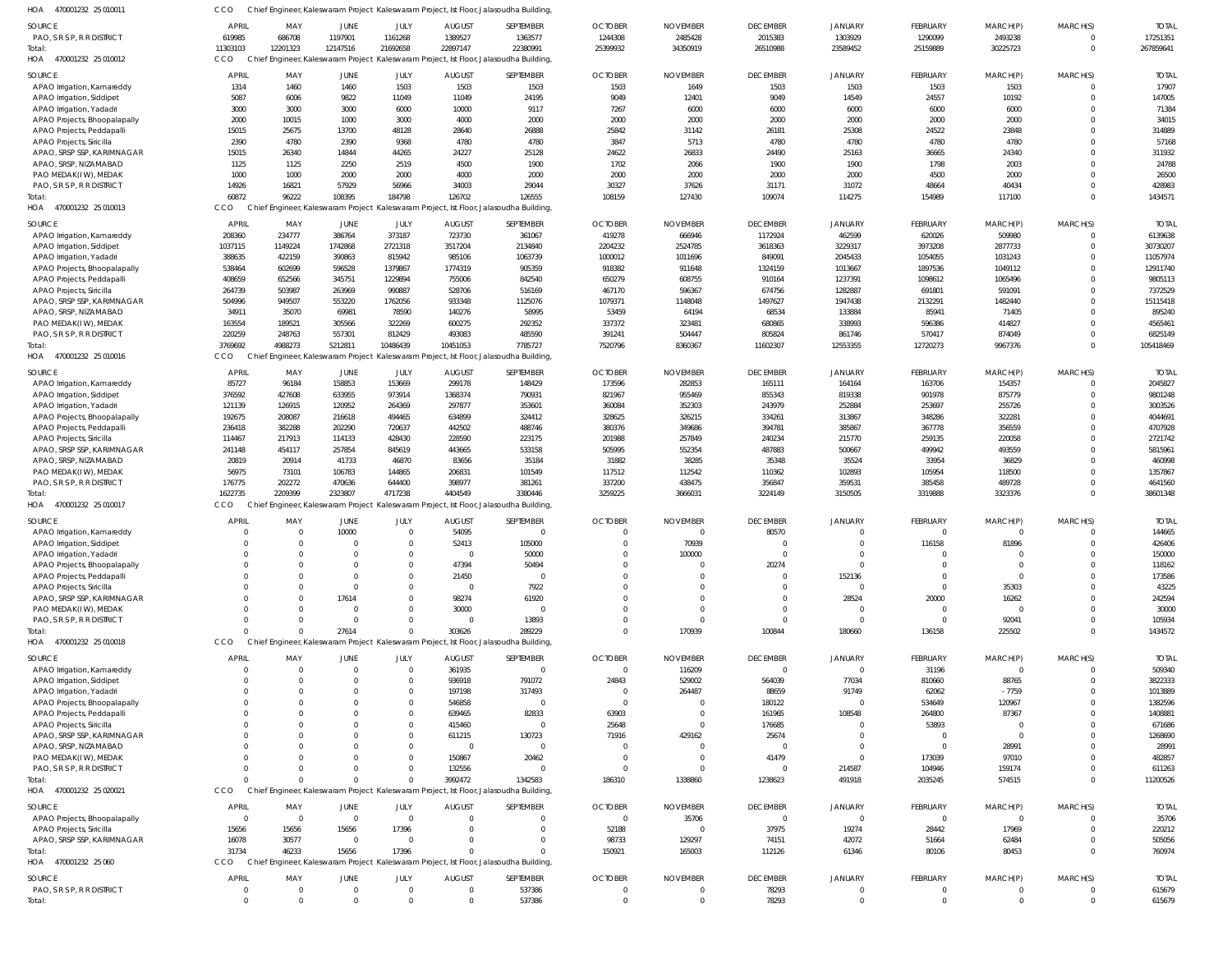470001232 25 110111 HOA 470001232 25 130131 HOA 470001232 25 130132 HOA 470001232 25 130133 HOA 470001232 25 130134 HOA 470001232 25 130135 470001232 25 140 HOA 470001232 25 240 HOA HOA Chief Engineer, Kaleswaram Project Kaleswaram Project, Ist Floor, Jalasoudha Building, Chief Engineer, Kaleswaram Project Kaleswaram Project, Ist Floor, Jalasoudha Building, Kaleswaram Project, Ist Floor, Jalasoudha Building, Chief Engineer, Kaleswaram Project Kaleswaram Project, Ist Floor, Jalasoudha Building, Chief Engineer, Kaleswaram Project Kaleswaram Project, Ist Floor, Jalasoudha Building, Chief Engineer, Kaleswaram Project Kaleswaram Project, Ist Floor, Jalasoudha Building, Chief Engineer, Kaleswaram Project Kaleswaram Project, Ist Floor, Jalasoudha Building, Chief Engineer, Kaleswaram Project Kaleswaram Project, Ist Floor, Jalasoudha Building, CCO CCO CCO Chief Engineer, Kaleswaram Project **CCO CCO CCO CCO CCO** 0 0 0  $\Omega$ 0 0 0 0 90242  $\Omega$ 0 0 31982 0 0 223055  $\Omega$ 8535 0 3528 121595  $\Omega$ 23588  $\Omega$  $\Omega$ 0  $\Omega$ 0 1044002 118442 706289 11825 2006510 62171 54756 836436 147164 688419 22760 2043792 168582 290266 114991 8831 150710 0 189366 19055 57100 748336 162603 508775 4240 1094346 39209 151080 712482 157422 733622 35520 1042335 119349 132612 38588 5931 76635 0 94287 25548 17316 41278 30691 122360 975 400770 38216 21735 540949 214853 984843 11640 1287003 169261 62000 0  $\Omega$  $\Omega$ 0 0  $\Omega$ 0 4077062 1182822 3971653 95495 8158409 676901 908460 APAO Irrigation, Kamareddy APAO Irrigation, Siddipet APAO Irrigation, Yadadri APAO Projects, Bhoopalapally APAO Projects, Peddapalli APAO Projects, Siricilla APAO, SRSP SSP, KARIMNAGAR APAO, SRSP, NIZAMABAD PAO MEDAK(I W), MEDAK APAO Irrigation, Kamareddy APAO Irrigation, Siddipet APAO Irrigation, Yadadri APAO Projects, Bhoopalapally APAO Projects, Peddapalli APAO Projects, Siricilla APAO, SRSP SSP, KARIMNAGAR PAO, S R S P, R R DISTRICT APAO Irrigation, Kamareddy APAO Irrigation, Siddipet APAO Irrigation, Yadadri APAO Projects, Bhoopalapally APAO Projects, Peddapalli APAO Projects, Siricilla APAO, SRSP SSP, KARIMNAGAR APAO, SRSP, NIZAMABAD PAO MEDAK(I W), MEDAK PAO, S R S P, R R DISTRICT APAO Irrigation, Siddipet PAO MEDAK(I W), MEDAK APAO Irrigation, Kamareddy APAO Irrigation, Siddipet APAO Irrigation, Yadadri APAO Projects, Bhoopalapally APAO Projects, Peddapalli APAO Projects, Siricilla APAO, SRSP SSP, KARIMNAGAR PAO MEDAK(I W), MEDAK PAO, S R S P, R R DISTRICT APAO Irrigation, Kamareddy APAO Irrigation, Siddipet APAO Irrigation, Yadadri APAO Projects, Bhoopalapally APAO Projects, Peddapalli APAO Projects, Siricilla APAO, SRSP SSP, KARIMNAGAR PAO MEDAK(I W), MEDAK PAO, S R S P, R R DISTRICT APAO Irrigation, Kamareddy APAO Irrigation, Siddipet APAO Irrigation, Yadadri APAO Projects, Peddapalli APAO Projects, Siricilla PAO MEDAK(I W), MEDAK APAO Irrigation, Siddipet APAO Projects, Peddapalli APAO, SRSP SSP, KARIMNAGAR PAO MEDAK(I W), MEDAK PAO, S R S P, R R DISTRICT SOURCE SOURCE **SOURCE** SOURCE SOURCE SOURCE **SOURCE** SOURCE 0  $\mathbf{C}$  $\Omega$ 0  $\mathsf{C}$  $\sqrt{2}$ 0  $\Omega$ 0 0  $\Omega$ 0  $\Omega$ 0 0  $\Omega$ 0  $\Omega$ 0 0  $\Omega$ 0  $\Omega$ 0 0  $\Omega$ 0  $\Omega$  $\mathfrak{c}$  $\Omega$  $\Omega$  $\mathbf{C}$  $\Omega$ 0  $\Omega$  $\Omega$ 0  $\cap$  $\mathfrak{c}$ 0  $\Omega$ 0  $\Omega$ 0 0  $\Omega$ 0  $\Omega$ 0  $\Omega$  $\Omega$ 0  $\cap$  $\mathfrak{c}$  $\Omega$  $\Omega$ 0 APRIL APRIL APRIL APRIL APRIL APRIL APRIL **APRIL** 0 0  $\Omega$ 0 0  $\Omega$ 0  $\Omega$ 0 0 47934 20960  $\Omega$ 0 20406  $\Omega$ 942  $\Omega$ 0  $\Omega$  $\Omega$ 0  $\Omega$ 0 0  $\Omega$ 0  $\Omega$ 0  $\Omega$ 0 0  $\Omega$ 0  $\Omega$  $\bigcap$ 0  $\Omega$ 0 19408 8902 0  $\Omega$ 3672 0  $\bigcap$ 0  $\Omega$ 0 0 0 0 0 0 0  $\sqrt{0}$ 0  $\Omega$ MAY MAY MAY MAY MAY MAY MAY MAY 0 0  $\Omega$  $\mathbf 0$  $\Omega$  $\Omega$ 0  $\Omega$ 0 15679 53603 6607  $\Omega$  $\overline{0}$ 6904 121991 18271  $\Omega$  $\mathbf 0$  $\Omega$  $\Omega$ 0  $\Omega$  $\overline{0}$  $\Omega$  $\Omega$ 0 8535  $\mathfrak{c}$  $\Omega$ 0  $\mathbf{C}$  $\Omega$ 0  $\Omega$  $\Omega$ 0  $\Omega$ 0 2672  $\Omega$ 0  $\Omega$  $\overline{0}$ 856  $\Omega$ 0  $\Omega$ 84075 37520  $\Omega$ 0  $\Omega$ 43145  $\Omega$  $\Omega$ 0  $\Omega$ JUNE JUNE JUNE JUNE JUNE JUNE JUNE **JUNE**  $\Omega$ 0  $\Omega$ 0 0 0 0  $\sqrt{2}$ 0 0  $\Omega$ 0  $\Omega$ 0  $\Omega$  $\bigcap$ 23588 0 0  $\Omega$  $\bigcap$ 0  $\cap$ 0 0 0 0  $\Omega$ 0  $\Omega$  $\Omega$ 0  $\Omega$ 0  $\Omega$  $\bigcap$ 0  $\sqrt{2}$ 0  $\Omega$  $\Omega$ 0  $\Omega$ 0  $\Omega$ 0 0 0 0  $\Omega$  $\bigcap$ 0  $\Omega$ 0  $\Omega$  $\Omega$ 0 JULY JULY JULY JULY JULY JULY JULY JULY 195400 646430 6125 0 0  $\Omega$ 47803  $\Omega$ 148244 10135 66885 0  $\Omega$ 4625  $\Omega$ 24850 11947 63215 562047 0 0 0  $\Omega$ 43574 0  $\Omega$ 37453 9590 2235 314290 878586 0  $\Omega$ 0  $\Omega$ 313500 323714 176420 9077 39341 8394 0 1903 0 1714 1742 0  $\Omega$ 40446 0 0 0 14310 86426 0  $\Omega$ 29245  $\Omega$ AUGUST AUGUST AUGUST AUGUST AUGUST **AUGUST** AUGUST **AUGUST**  $\Omega$ 30323 6550 396175 163908 169110 20240  $\bigcap$ 50130 3274 8000 0 35070 8781 10000 75932 6107 11859 36084 105910 33020 78715 171199 134318  $\Omega$ 114539 2775 22760 0  $\Omega$ 392700 94287 772200 0 470250 281974 0 32381 1572 20051 3768 59186 10950 20162 52371 522 0 39750 0 136516  $\sqrt{2}$ 114000  $\bigcap$ 20439 54282  $\Omega$ 11149 34016 SEPTEMBER SEPTEMBER SEPTEMBER SEPTEMBER SEPTEMBER SEPTEMBER SEPTEMBER **SEPTEMBER**  $\Omega$ 7465  $\Omega$ 0 25766 0 81760  $\Omega$ 0  $\Omega$  $\Omega$ 0 3044 1178  $\Omega$ 0 4609 19880 28085  $\Omega$ 19865 0  $\Omega$ 78700  $\Omega$ 0 4180  $\Omega$ 0  $\Omega$ 94285 0  $\Omega$ 62700  $\Omega$  $\bigcap$ 0 32381 0  $\Omega$ 6298 5861 655 0 6241  $\bigcap$ 0  $\Omega$ 0 0 57100 0 0 0  $\Omega$  $\Omega$ 0 OCTOBER OCTOBER OCTOBER OCTOBER OCTOBER OCTOBER **OCTOBER** OCTOBER 84000 122586  $\Omega$ 0 143767 154925 243058  $\Omega$ 0 2691 72536 16990  $\sqrt{2}$ 750  $\Omega$ 65311 4325 70292 162526 77945 43470 49903 21281 72453 0  $\bigcap$ 10905 4240 0 251432 158479 188573  $\Omega$ 0  $\Omega$ 156750 0 339112 2075 21103 3363 10537 2131 0 0  $\bigcap$ 0 15900 31000  $\Omega$ 104180 0  $\Omega$ 84353  $\Omega$ 61633 0  $\Omega$ NOVEMBER NOVEMBER NOVEMBER NOVEMBER NOVEMBER NOVEMBER NOVEMBER NOVEMBER 0 84505  $\Omega$ 283426 67500 69070 108911  $\Omega$ 99070 3304 40055 1443 5630 1178 27692 73966 4154  $\cap$ 326996 9802 23300 64589 89804 107526 104705  $\Omega$ 6900 29190 6330  $\Omega$  $\bigcap$ 31429 386100 0 188100 188100 191400 57206 2163 64234 12387 5715 11470 9466 13914  $\Omega$ 0  $\Omega$ 0 96618 35994 0  $\cap$ 43800  $\Omega$ 105791 0  $\Omega$ DECEMBER DECEMBER DECEMBER DECEMBER DECEMBER DECEMBER DECEMBER **DECEMBER** 0 0 13310 25278 0  $\Omega$ 0  $\Omega$ 0 3310  $\Omega$ 1443  $\Omega$ 1178 0 0 0 9209 0 30360  $\bigcap$ 6492 10280 6149 0  $\sqrt{2}$ 14145  $\Omega$ 0  $\Omega$  $\Omega$ 94287  $\Omega$ 0 0  $\Omega$ 0  $\Omega$ 1826  $\Omega$ 3275 0 10141 2651 7655 0 0  $\Omega$ 0  $\Omega$ 17316 0  $\Omega$ 0 0  $\Omega$ 0  $\Omega$ JANUARY JANUARY JANUARY JANUARY JANUARY JANUARY JANUARY JANUARY 0 0 15447 16606  $\Omega$ 9225 0  $\Omega$ 0 6253 14572 1443 1507 2677  $\Omega$ 0 4239 9925 23953 2500 3500 6620  $\sqrt{2}$ 23688  $\Omega$ 0 52174 975 0 0 351686 0  $\sqrt{2}$ 0 0 24014 0 25070 0 2251 3853 20340 3401 2036 6335  $\Omega$ 0  $\Omega$ 0  $\Omega$  $\bigcap$ 0 21735 0 35648  $\Omega$ 0 FEBRUARY FEBRUARY FEBRUARY FEBRUARY FEBRUARY FEBRUARY FEBRUARY FEBRUARY 98100 151675 51390 39770  $\Omega$ 24300 0 28840 146874 3304 163355 13319  $\Omega$ 2355  $\Omega$ 24654 7866 88426 292826  $\Omega$ 107694 138694 80956 120777 0 50518 104952 7440 4200 188574 847000 0  $\Omega$ 0  $\Omega$  $\Omega$ 251429  $\Omega$ 26663 1080 9241 0 4417 4540 24737  $\Omega$ 98583  $\Omega$ 62000 0  $\Omega$ 0  $\Omega$ 0 0  $\Omega$ 0 59004 MARCH(P) MARCH(P) MARCH(P) MARCH(P) MARCH(P) MARCH(P) MARCH(P) MARCH(P) 0 0  $\Omega$ 0  $\Omega$  $\bigcap$ 0  $\Omega$ 0  $\Omega$  $\Omega$ 0  $\cap$ 0  $\Omega$  $\bigcap$ 0  $\cap$ 0  $\Omega$  $\bigcap$ 0  $\Omega$ 0  $\Omega$  $\bigcap$ 0  $\sqrt{2}$ 0  $\Omega$  $\Omega$ 0  $\cap$ 0  $\Omega$  $\bigcap$ 0  $\cap$ 0  $\Omega$  $\Omega$ 0  $\Omega$ 0  $\Omega$  $\bigcap$ 0  $\sqrt{2}$ 0  $\Omega$  $\bigcap$ 0  $\Omega$ 0  $\Omega$  $\Omega$ 0 MARCH(S) MARCH(S) MARCH(S) MARCH(S) MARCH(S) MARCH(S) MARCH(S) MARCH(S) 377500 1042984 92822 761255 400941 426630 501772 28840 444318 47950 466940 62205 45251 22722 65002 386704 86048 272806 1432517 226517 230849 345013 373520 587185 104705 165057 233484 82730 12765 754296 2722736 408576 1158300 62700 658350 964338 766543 662570 43376 170140 59481 101639 45068 42527 113823 2264 98583 55650 217521 270654 214590 114000 36045 278163 89930 167424 40394 93020 TOTAL TOTAL TOTAL TOTAL TOTAL TOTAL TOTAL TOTAL Total: Total: Total: Total: Total: Total: **Total** 

 $\Omega$ 

 $\sqrt{2}$ 

 $\Omega$ 

 $\Omega$ 

 $\sqrt{2}$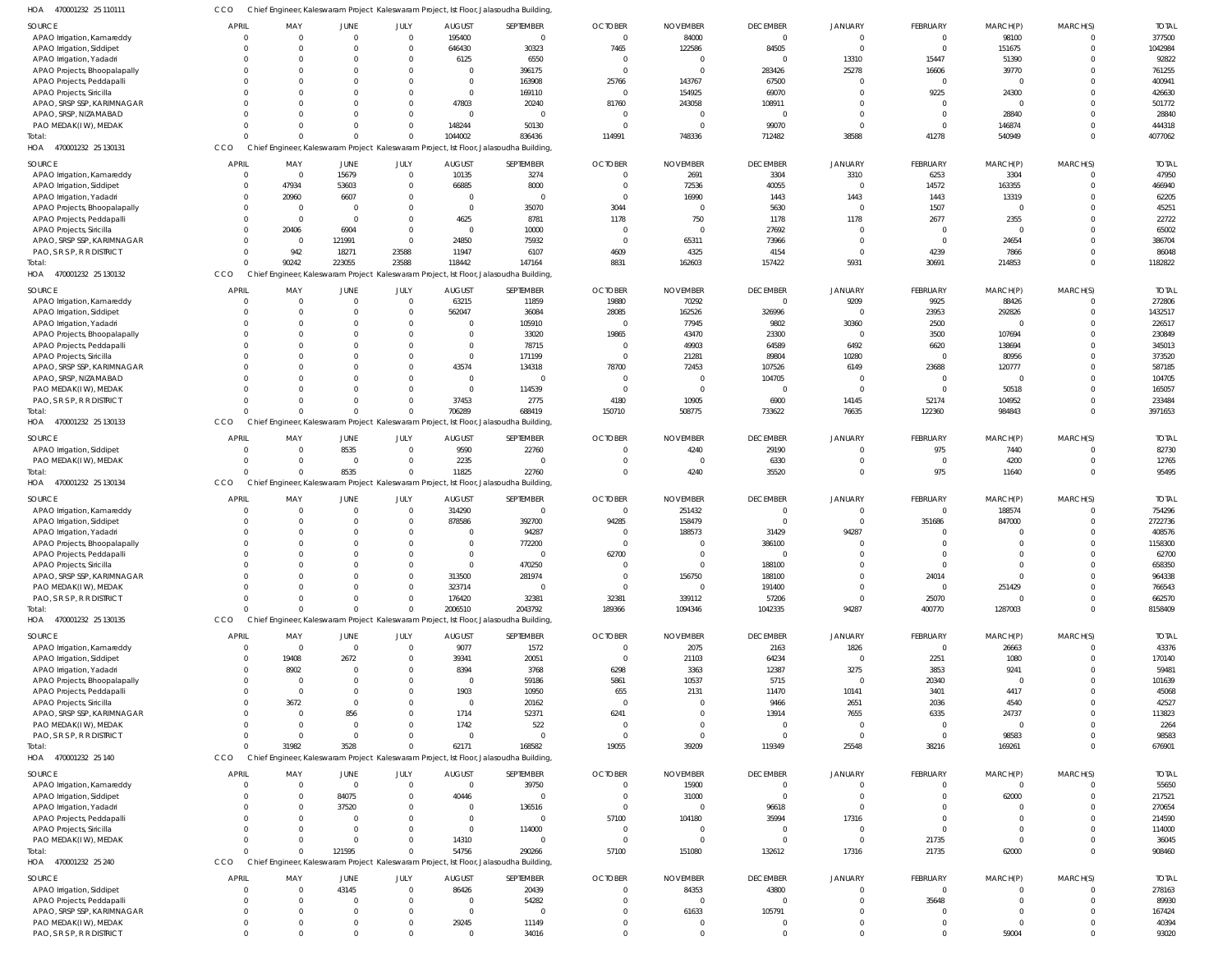| HOA<br>470001232 25 240                                   | CCO                      |                                |                              |                               |                                 | Chief Engineer, Kaleswaram Project Kaleswaram Project, Ist Floor, Jalasoudha Building,                 |                            |                           |                                   |                            |                                |                            |                             |                          |
|-----------------------------------------------------------|--------------------------|--------------------------------|------------------------------|-------------------------------|---------------------------------|--------------------------------------------------------------------------------------------------------|----------------------------|---------------------------|-----------------------------------|----------------------------|--------------------------------|----------------------------|-----------------------------|--------------------------|
| <b>SOURCE</b><br>Total:                                   | <b>APRIL</b><br>$\Omega$ | MAY<br>$\Omega$                | <b>JUNE</b><br>43145         | JULY<br>$\Omega$              | <b>AUGUST</b><br>115671         | SEPTEMBER<br>119886                                                                                    | <b>OCTOBER</b><br>$\Omega$ | <b>NOVEMBER</b><br>145986 | <b>DECEMBER</b><br>149591         | <b>JANUARY</b><br>$\Omega$ | <b>FEBRUARY</b><br>35648       | MARCH(P)<br>59004          | MARCH(S)<br>$\mathbf{0}$    | <b>TOTAL</b><br>668931   |
| HOA 470001232 25 290291                                   | CCO                      |                                |                              |                               |                                 | Chief Engineer, Kaleswaram Project Kaleswaram Project, Ist Floor, Jalasoudha Building,                 |                            |                           |                                   |                            |                                |                            |                             |                          |
| SOURCE                                                    | <b>APRIL</b>             | MAY                            | <b>JUNE</b>                  | JULY                          | <b>AUGUST</b>                   | SEPTEMBER                                                                                              | <b>OCTOBER</b>             | <b>NOVEMBER</b>           | <b>DECEMBER</b>                   | <b>JANUARY</b>             | <b>FEBRUARY</b>                | MARCH(P)                   | MARCH(S)                    | <b>TOTAL</b>             |
| APAO Irrigation, Siddipet                                 |                          | $\overline{0}$                 | $\mathbf{0}$                 | $\overline{0}$                | 20248                           | $\mathbf 0$                                                                                            | $\Omega$                   |                           | $\overline{0}$                    | $\Omega$                   | 0                              | $^{\circ}$                 | $^{\circ}$                  | 20248                    |
| Total:<br>HOA 470001232 25 290293                         | CCO                      | $\Omega$                       | $\Omega$                     | $\Omega$                      | 20248                           | $\mathbf{0}$<br>Chief Engineer, Kaleswaram Project Kaleswaram Project, Ist Floor, Jalasoudha Building, |                            |                           | $\overline{0}$                    | $\Omega$                   | $\mathbf 0$                    | $\overline{0}$             | $\overline{0}$              | 20248                    |
| SOURCE                                                    | APRIL                    | MAY                            | <b>JUNE</b>                  | JULY                          | <b>AUGUST</b>                   | SEPTEMBER                                                                                              | <b>OCTOBER</b>             | <b>NOVEMBER</b>           | <b>DECEMBER</b>                   | <b>JANUARY</b>             | <b>FEBRUARY</b>                | MARCH(P)                   | MARCH(S)                    | <b>TOTAL</b>             |
| APAO Irrigation, Siddipet                                 |                          | $\Omega$                       | $\Omega$                     | $\Omega$                      | 6715                            | 0                                                                                                      | $\Omega$                   |                           | $\overline{0}$                    | $\Omega$                   | $\mathbf 0$                    | $^{\circ}$                 | $\Omega$                    | 6715                     |
| APAO, SRSP SSP, KARIMNAGAR                                |                          | $\Omega$                       | $\Omega$                     | $\Omega$                      | $\Omega$                        | $\Omega$                                                                                               | - 0                        |                           | $\overline{0}$                    | $\Omega$                   | 27326                          | $\mathbf 0$                | $\Omega$                    | 27326                    |
| Total:                                                    |                          | $\Omega$                       | $\Omega$                     | $\Omega$                      | 6715                            | $\Omega$                                                                                               | - 0                        |                           | $\Omega$                          | $\Omega$                   | 27326                          | $\Omega$                   | $\Omega$                    | 34041                    |
| HOA 470001232 25 290294                                   | CCO                      |                                |                              |                               |                                 | Chief Engineer, Kaleswaram Project Kaleswaram Project, Ist Floor, Jalasoudha Building                  |                            |                           |                                   |                            |                                |                            |                             |                          |
| SOURCE                                                    | <b>APRIL</b>             | MAY                            | JUNE                         | JULY                          | <b>AUGUST</b>                   | SEPTEMBER                                                                                              | <b>OCTOBER</b>             | <b>NOVEMBER</b>           | <b>DECEMBER</b>                   | <b>JANUARY</b>             | <b>FEBRUARY</b>                | MARCH(P)                   | MARCH(S)                    | <b>TOTAL</b>             |
| APAO Irrigation, Siddipet                                 |                          | $\overline{0}$                 | $\mathbf{0}$                 | $\overline{0}$                | 2403                            | $\overline{0}$                                                                                         | - 0                        |                           | $\overline{0}$                    | $\Omega$                   | $\mathbf 0$                    | $^{\circ}$                 | $^{\circ}$                  | 2403                     |
| Total:<br>HOA 470001232 25 300302                         | CCO                      | $\Omega$                       | $\Omega$                     | $\Omega$                      | 2403                            | $\mathbf{0}$<br>Chief Engineer, Kaleswaram Project Kaleswaram Project, Ist Floor, Jalasoudha Building, | $\Omega$                   |                           | $\overline{0}$                    | $\Omega$                   | $\mathbf 0$                    | $\overline{0}$             | $\overline{0}$              | 2403                     |
|                                                           |                          |                                |                              |                               |                                 |                                                                                                        |                            |                           |                                   |                            |                                |                            |                             |                          |
| SOURCE<br>APAO Irrigation, Kamareddy                      | <b>APRIL</b><br>20556    | MAY<br>$\overline{\mathbf{0}}$ | JUNE<br>81052                | JULY<br>37726                 | <b>AUGUST</b><br>37726          | SEPTEMBER<br>37726                                                                                     | <b>OCTOBER</b><br>$\Omega$ | <b>NOVEMBER</b><br>75452  | <b>DECEMBER</b><br>37726          | <b>JANUARY</b><br>$\Omega$ | <b>FEBRUARY</b><br>75452       | MARCH(P)<br>39646          | MARCH(S)<br>$\Omega$        | <b>TOTAL</b><br>443062   |
| APAO Irrigation, Siddipet                                 | 169818                   | 420785                         | 257548                       | 286167                        | 108986                          | 142520                                                                                                 | 125753                     | 125753                    | 125753                            | $\Omega$                   | 1422538                        | 1350622                    | $\Omega$                    | 4536243                  |
| APAO Irrigation, Yadadri                                  | 201874                   | 201874                         | 201874                       | 224304                        | $\Omega$                        | $\mathbf 0$                                                                                            | $\Omega$                   |                           | $\overline{0}$                    | $\Omega$                   | 1121520                        | 740205                     | $\Omega$                    | 2691651                  |
| APAO Projects, Peddapalli                                 | - 0                      | - 0                            | $\mathbf{0}$                 | $\overline{0}$                | $\overline{0}$                  | 139917                                                                                                 | 170538                     | 21526                     | 86104                             | 43052                      | 21526                          | 43052                      | $\Omega$                    | 525715                   |
| APAO Projects, Siricilla                                  | $\Omega$                 | $\Omega$                       | $\mathbf{0}$                 | $\overline{0}$                | $\overline{0}$                  | 0                                                                                                      | - 0                        |                           | $\overline{0}$                    | 117965                     | $\mathbf 0$                    | $\Omega$                   | $\Omega$                    | 117965                   |
| APAO, SRSP SSP, KARIMNAGAR<br>APAO, SRSP, NIZAMABAD       | $\Omega$<br>72923        | 38744<br>$\Omega$              | 39224<br>218700              | 58356<br>92870                | 125374<br>$\overline{0}$        | 86096<br>0                                                                                             | - 0<br>- 0                 | 107887                    | 108421<br>$\overline{0}$          | $\Omega$<br>$\Omega$       | 12914<br>0                     | 158007<br>742960           | $\Omega$<br>$\Omega$        | 735023<br>1127453        |
| PAO, S R S P, R R DISTRICT                                | 437901                   | 117111                         | 117111                       | 117111                        | 129843                          | 126333                                                                                                 | $\Omega$                   | 253790                    | 125656                            | $\Omega$                   | 257071                         | 2207933                    | $\Omega$                    | 3889860                  |
| Total:                                                    | 903072                   | 778514                         | 915509                       | 816534                        | 401929                          | 532592                                                                                                 | 296291                     | 584408                    | 483660                            | 161017                     | 2911021                        | 5282425                    | $\Omega$                    | 14066972                 |
| HOA 470001232 25 310318                                   | CCO                      |                                |                              |                               |                                 | Chief Engineer, Kaleswaram Project Kaleswaram Project, Ist Floor, Jalasoudha Building,                 |                            |                           |                                   |                            |                                |                            |                             |                          |
| SOURCE                                                    | <b>APRIL</b>             | MAY                            | JUNE                         | JULY                          | <b>AUGUST</b>                   | SEPTEMBER                                                                                              | <b>OCTOBER</b>             | <b>NOVEMBER</b>           | <b>DECEMBER</b>                   | <b>JANUARY</b>             | <b>FEBRUARY</b>                | MARCH(P)                   | MARCH(S)                    | <b>TOTAL</b>             |
| APAO Irrigation, Kamareddy                                |                          | $\Omega$                       | $\mathbf{0}$                 | $\overline{0}$                | $\Omega$                        | $\mathbf 0$                                                                                            | - 0                        |                           | $\overline{0}$                    | $\Omega$                   | 0                              | 20000                      | $^{\circ}$                  | 20000                    |
| APAO Irrigation, Yadadri                                  |                          | $\Omega$<br>$\Omega$           | $\mathbf{0}$<br>$\Omega$     | 20000                         | $\Omega$<br>$\Omega$            | $\mathbf 0$<br>$\Omega$                                                                                | $\Omega$                   |                           | $\overline{0}$<br>$\Omega$        | $\Omega$<br>$\Omega$       | $\mathbf 0$<br>$\mathbf 0$     | $\overline{0}$             | $\mathbf 0$<br>$\mathbf 0$  | 20000                    |
| Total:<br>470001232 25 510511<br>HOA                      | CCO                      |                                |                              | 20000                         |                                 | Chief Engineer, Kaleswaram Project Kaleswaram Project, Ist Floor, Jalasoudha Building,                 |                            |                           |                                   |                            |                                | 20000                      |                             | 40000                    |
| SOURCE                                                    | <b>APRIL</b>             | MAY                            | <b>JUNE</b>                  | JULY                          | <b>AUGUST</b>                   | SEPTEMBER                                                                                              | <b>OCTOBER</b>             | <b>NOVEMBER</b>           | <b>DECEMBER</b>                   | <b>JANUARY</b>             | <b>FEBRUARY</b>                | MARCH(P)                   | MARCH(S)                    | <b>TOTAL</b>             |
| APAO Irrigation, Siddipet                                 |                          | $\Omega$                       | $\Omega$                     | $\mathbf{0}$                  | $\overline{0}$                  | $\overline{0}$                                                                                         |                            |                           | $\Omega$                          | $\Omega$                   | 0                              | 36238                      | $\Omega$                    | 36238                    |
| APAO, SRSP SSP, KARIMNAGAR                                |                          | $\Omega$                       | $\Omega$                     | $\Omega$                      | $\Omega$                        | 21594                                                                                                  | - 0                        | 5401                      | $\Omega$                          | $\Omega$                   |                                | $\overline{0}$             | $\Omega$                    | 26995                    |
| PAO MEDAK(IW), MEDAK                                      |                          | $\Omega$                       | $\Omega$                     | $\Omega$                      | 15700                           | $\Omega$                                                                                               |                            |                           | $\Omega$                          | $\Omega$                   | $\Omega$                       | $\Omega$                   | $\Omega$                    | 15700                    |
| Total:<br>HOA 47000123225 25 260                          | CCO                      | $\Omega$                       | $\Omega$                     | $\Omega$                      | 15700                           | 21594<br>Chief Engineer, Kaleswaram Project Kaleswaram Project, Ist Floor, Jalasoudha Building         | $\Omega$                   | 5401                      | $\Omega$                          | $\Omega$                   | $\Omega$                       | 36238                      | $\Omega$                    | 78933                    |
|                                                           |                          |                                |                              |                               |                                 |                                                                                                        |                            |                           |                                   |                            |                                |                            |                             |                          |
| SOURCE<br>PAO MEDAK(IW), MEDAK                            | <b>APRIL</b>             | MAY<br>$\overline{0}$          | <b>JUNE</b><br>$\mathbf{0}$  | JULY<br>$\overline{0}$        | <b>AUGUST</b><br>$\overline{0}$ | SEPTEMBER<br>9986650                                                                                   | <b>OCTOBER</b><br>- 0      | <b>NOVEMBER</b>           | <b>DECEMBER</b><br>$\overline{0}$ | <b>JANUARY</b><br>$\Omega$ | <b>FEBRUARY</b><br>$\mathbf 0$ | MARCH(P)<br>$\overline{0}$ | MARCH(S)<br>$^{\circ}$      | <b>TOTAL</b><br>9986650  |
| Total                                                     |                          | $\Omega$                       | $\Omega$                     | $\overline{0}$                | $\Omega$                        | 9986650                                                                                                | $\Omega$                   |                           | $\overline{0}$                    | $\Omega$                   | $\mathbf 0$                    | $\overline{0}$             | $\overline{0}$              | 9986650                  |
| HOA 47000123225 25 280284                                 | CCO                      |                                |                              |                               |                                 | Chief Engineer, Kaleswaram Project Kaleswaram Project, Ist Floor, Jalasoudha Building,                 |                            |                           |                                   |                            |                                |                            |                             |                          |
| SOURCE                                                    | <b>APRIL</b>             | MAY                            | JUNE                         | JULY                          | <b>AUGUST</b>                   | SEPTEMBER                                                                                              | <b>OCTOBER</b>             | <b>NOVEMBER</b>           | <b>DECEMBER</b>                   | <b>JANUARY</b>             | <b>FEBRUARY</b>                | MARCH(P)                   | MARCH(S)                    | <b>TOTAL</b>             |
| PAO, S R S P, R R DISTRICT                                |                          |                                |                              |                               |                                 |                                                                                                        |                            |                           | 100000                            |                            |                                |                            |                             | 100000                   |
| Total                                                     |                          |                                | $\Omega$                     | $\Omega$                      |                                 | $\Omega$                                                                                               |                            |                           | 100000                            | $\Omega$                   | $\Omega$                       | $\mathbf 0$                | $\Omega$                    | 100000                   |
| HOA<br>47000123225 26 530531                              | <b>CCO</b>               |                                |                              |                               |                                 | Chief Engineer, Kaleswaram Project Kaleswaram Project, Ist Floor, Jalasoudha Building,                 |                            |                           |                                   |                            |                                |                            |                             |                          |
| SOURCE                                                    | <b>APRIL</b>             | MAY                            | JUNE                         | JULY                          | <b>AUGUST</b>                   | SEPTEMBER                                                                                              | <b>OCTOBER</b>             | <b>NOVEMBER</b>           | <b>DECEMBER</b>                   | <b>JANUARY</b>             | <b>FEBRUARY</b>                | MARCH(P)                   | MARCH(S)                    | <b>TOTAL</b>             |
| APAO Irrigation, Siddipet                                 | - 0                      | $\Omega$                       | 1502982582                   | 3341383915                    | 2238518996                      | 790000000                                                                                              | $\Omega$                   | 763465882                 | $\overline{0}$                    | 500000000                  | $\mathbf 0$                    | $\overline{0}$             | $\overline{0}$              | 9136351375               |
| APAO Irrigation, Yadadri<br>APAO Projects, Bhoopalapally  |                          | 0<br>$\mathbf 0$               | 2112655<br>8000000           | 708938514<br>$\overline{0}$   | $\Omega$<br>$\Omega$            | 741093121<br>$\overline{0}$                                                                            | $\Omega$<br>- 0            |                           | $\overline{0}$<br>$\Omega$        | 836702122<br>$\Omega$      | $\mathbf 0$<br>1033893603      | $\Omega$<br>3146009        | $\mathbf 0$<br>$\mathbf{0}$ | 2288846412<br>1045039612 |
| APAO Projects, Kamareddy                                  |                          | $\Omega$                       | 7908630                      | $\overline{0}$                | $\Omega$                        | $\mathbb O$                                                                                            | $\Omega$                   | 15817260                  | $\Omega$                          | $\Omega$                   | $\mathbf 0$                    | $\mathbf 0$                | $\Omega$                    | 23725890                 |
| APAO Projects, Peddapalli                                 |                          | $\mathbf 0$                    | 1669790                      | $\mathbf 0$                   | $\Omega$                        | $\mathbf 0$                                                                                            | $\Omega$                   |                           | $\Omega$                          | $\Omega$                   | 466597                         | $\Omega$                   | $\Omega$                    | 2136387                  |
| APAO Projects, Siricilla                                  |                          | $\Omega$                       | 230000000                    | 367556958                     | 168013132                       | 271745161                                                                                              |                            |                           | $\Omega$                          | $\Omega$                   | 0                              | 151675175                  | $\mathbf{0}$                | 1188990426               |
| APAO, SRSP SSP, KARIMNAGAR                                |                          | $\Omega$                       | $\mathbf{0}$                 | $\overline{0}$                | $\overline{0}$                  | $\overline{0}$                                                                                         | 50000000                   |                           | $\Omega$                          | 480500000                  | $\mathbf 0$                    | $\overline{0}$             | $\mathbf 0$                 | 530500000                |
| PAO MEDAK(IW), MEDAK<br>Total:                            | $\Omega$                 | 13778947<br>13778947           | $\mathbf{0}$<br>1752673657   | $\mathbf{0}$<br>4417879387    | $\Omega$<br>2406532128          | $\mathbf{0}$<br>1802838282                                                                             | $\Omega$<br>50000000       | 779283142                 | $\overline{0}$<br>$\overline{0}$  | $\Omega$<br>1817202122     | $\Omega$<br>1034360200         | $\Omega$<br>154821184      | $\mathbf{0}$<br>$\mathbf 0$ | 13778947<br>14229369049  |
| HOA<br>47000123225 26 530532                              | CCO                      |                                |                              |                               |                                 | Chief Engineer, Kaleswaram Project Kaleswaram Project, Ist Floor, Jalasoudha Building,                 |                            |                           |                                   |                            |                                |                            |                             |                          |
| SOURCE                                                    | <b>APRIL</b>             | MAY                            | JUNE                         | JULY                          | <b>AUGUST</b>                   | SEPTEMBER                                                                                              | <b>OCTOBER</b>             | <b>NOVEMBER</b>           | <b>DECEMBER</b>                   | <b>JANUARY</b>             | <b>FEBRUARY</b>                | MARCH(P)                   | MARCH(S)                    | <b>TOTAL</b>             |
| APAO Irrigation, Siddipet                                 |                          | $\Omega$                       | $\Omega$                     | $\Omega$                      | $\Omega$                        | $\mathbf 0$                                                                                            | $\Omega$                   | 230000000                 | $\overline{0}$                    | $\Omega$                   | $\mathbf 0$                    | $\overline{0}$             | $\mathbf 0$                 | 230000000                |
| APAO Irrigation, Yadadri                                  |                          | $\Omega$                       | 788800000                    | $\Omega$                      | $\Omega$                        | $\mathbf 0$                                                                                            | $\Omega$                   |                           | $\mathbf{0}$                      | 398400000                  | $\Omega$                       | $\mathbf 0$                | $\mathbf 0$                 | 1187200000               |
| Total:                                                    |                          | $\Omega$                       | 788800000                    | $\Omega$                      | $\Omega$                        | $\Omega$                                                                                               | $\Omega$                   | 230000000                 | $\overline{0}$                    | 398400000                  | $\Omega$                       | $\Omega$                   | $\mathbf 0$                 | 1417200000               |
| HOA<br>47000123225 27 530531                              | CCO                      |                                |                              |                               |                                 | Chief Engineer, Kaleswaram Project Kaleswaram Project, Ist Floor, Jalasoudha Building,                 |                            |                           |                                   |                            |                                |                            |                             |                          |
| SOURCE                                                    | <b>APRIL</b>             | MAY<br>$\Omega$                | JUNE<br>$\mathbf{0}$         | JULY<br>$\overline{0}$        | <b>AUGUST</b><br>$\overline{0}$ | SEPTEMBER<br>$\mathbf 0$                                                                               | <b>OCTOBER</b><br>5444950  | <b>NOVEMBER</b>           | <b>DECEMBER</b><br>$\overline{0}$ | <b>JANUARY</b><br>$\Omega$ | <b>FEBRUARY</b><br>$\mathbf 0$ | MARCH(P)<br>$^{\circ}$     | MARCH(S)<br>$^{\circ}$      | <b>TOTAL</b><br>5444950  |
| APAO Irrigation, Jangaon<br>APAO Irrigation, Kothagudem   |                          | $\Omega$                       | 1176475                      | 1827790                       | $\overline{0}$                  | $\overline{0}$                                                                                         | $\Omega$                   |                           | $\overline{0}$                    | $\Omega$                   | $\Omega$                       | $\mathbf 0$                | $\mathbf 0$                 | 3004265                  |
| APAO Irrigation, Mahabubabad                              |                          | $\overline{0}$                 | $\overline{0}$               | $\mathbf{0}$                  | $\mathbf 0$                     | 9774344                                                                                                | 32597182                   | 46688746                  | $\Omega$                          | $\Omega$                   | $\Omega$                       | $\Omega$                   | $\Omega$                    | 89060272                 |
| APAO Irrigation, Nagarkurnool                             |                          | 18824805                       | $\mathbf{0}$                 | $\mathbf 0$                   | $\Omega$                        | $\overline{0}$                                                                                         | $\Omega$                   | 5629441                   | $\Omega$                          | 20237791                   | $\Omega$                       | 19963086                   | $\Omega$                    | 64655123                 |
| APAO Irrigation, Siddipet                                 |                          |                                | 681744                       | $\mathbf 0$                   | 26437556                        | $\mathbf 0$                                                                                            | 225502657                  |                           | $\overline{0}$                    | 1008410039                 | 175717799                      | 388240394                  | $\mathbf 0$                 | 1824990189               |
| APAO Irrigation, Siricilla                                |                          | $\Omega$<br>$\Omega$           | $\Omega$<br>$\mathbf{0}$     | $\Omega$<br>$\Omega$          | $\Omega$<br>U                   | $\mathbf 0$<br>$\mathbf 0$                                                                             | 16341358<br>- 0            |                           | $\Omega$<br>$\Omega$              | $\Omega$<br>$\Omega$       | $\mathbf 0$<br>0               | $\Omega$<br>$\mathbf 0$    | $\Omega$<br>$\Omega$        | 16341358                 |
| APAO Irrigation, Vikarabad<br>APAO Irrigation, Wanaparthy |                          | $\Omega$                       | $\mathbf{0}$                 | $\Omega$                      | $\Omega$                        | $\mathbf 0$                                                                                            | $\Omega$                   | 40936661                  | $\Omega$                          | 16121029                   | $\Omega$                       | 38453034                   | $\Omega$                    | 40936661<br>54574063     |
| APAO Projects, Jagtial                                    |                          | $\Omega$                       | 8933509                      | $\Omega$                      | $\Omega$                        | $\mathbf 0$                                                                                            | 1992854                    | 5094828                   | $\Omega$                          |                            | $\Omega$                       | $\Omega$                   | $\Omega$                    | 16021191                 |
| APAO Projects, Jangaon                                    |                          | $\Omega$                       | 9514237                      | $\Omega$                      | $\Omega$                        | $\mathbf 0$                                                                                            | $\Omega$                   | 6751204                   | $\Omega$                          | $\Omega$                   | 1773787                        | $\Omega$                   | $\Omega$                    | 18039228                 |
| APAO Projects, Kamareddy                                  |                          | $\Omega$                       | 52082729                     | 19475422                      | $\Omega$                        | $\mathbf{0}$                                                                                           | $\Omega$                   |                           | $\Omega$                          | $\Omega$                   | $\Omega$                       | $\Omega$                   | $\Omega$                    | 71558151                 |
| APAO Projects, Mahabubabad<br>APAO Projects, Mancherial   | $\Omega$                 | 5481839<br>0                   | $\mathbf{0}$<br>$\mathbf{0}$ | $\overline{0}$<br>$\mathbf 0$ | $\Omega$<br>$\mathbf 0$         | $\mathbf 0$<br>$\mathbf{0}$                                                                            | $\Omega$<br>352351         |                           | $\Omega$<br>$\overline{0}$        | $\Omega$<br>$\Omega$       | $\Omega$<br>0                  | $\Omega$<br>$\mathbf 0$    | $\Omega$<br>$\mathbf 0$     | 5481839<br>352351        |
| APAO Projects, Peddapalli                                 | $\Omega$                 | $\mathbf 0$                    | $\Omega$                     | $\Omega$                      | $\Omega$                        | $\Omega$                                                                                               | 2972965                    | 2176906                   | 3129129                           | $\Omega$                   | $\Omega$                       | $\Omega$                   | $\Omega$                    | 8279000                  |
|                                                           |                          |                                |                              |                               |                                 |                                                                                                        |                            |                           |                                   |                            |                                |                            |                             |                          |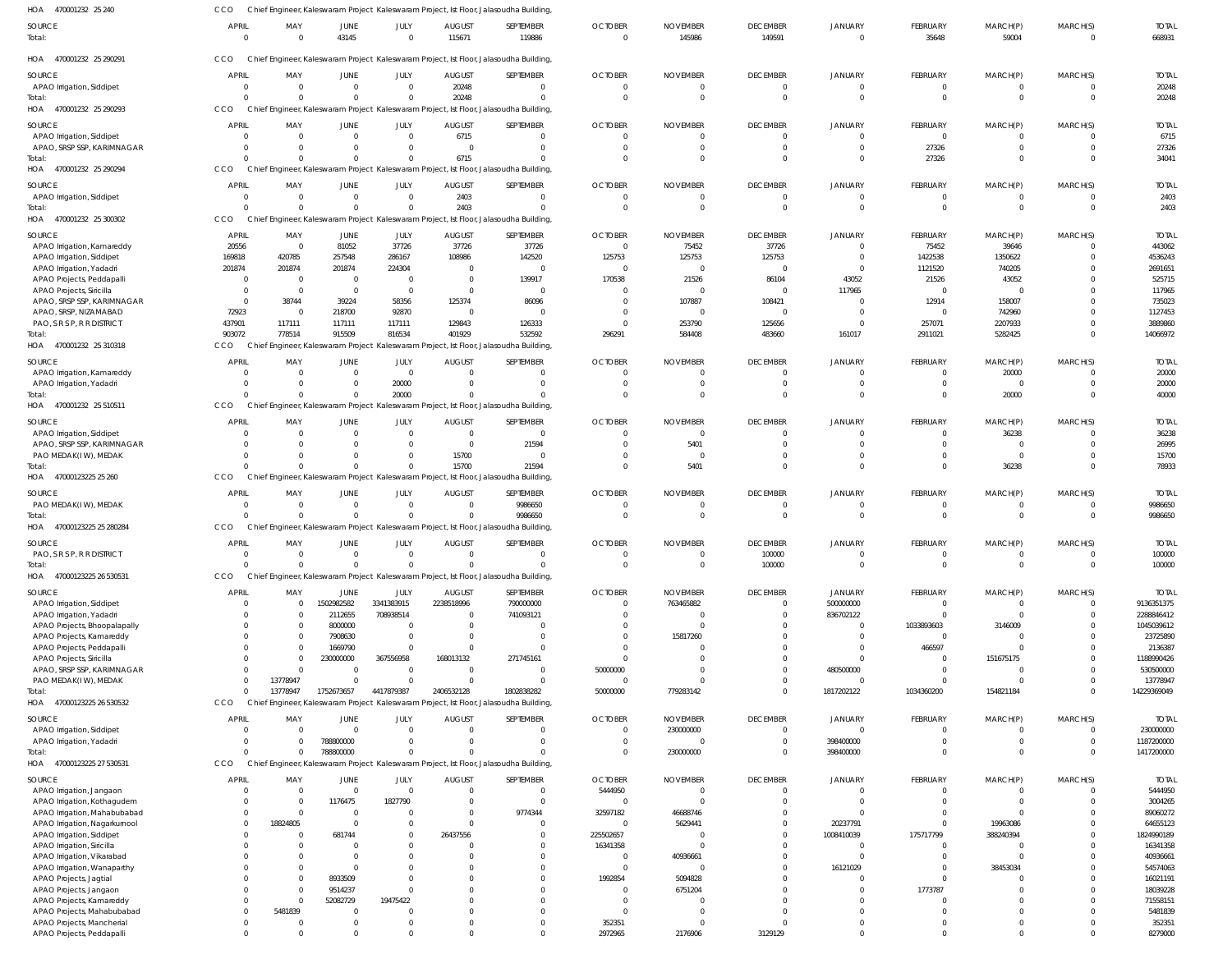| 47000123225 27 530531<br>HOA                                 | CCO                  |                 |                               |                         |                          | Chief Engineer, Kaleswaram Project Kaleswaram Project, Ist Floor, Jalasoudha Building          |                        |                 |                          |                 |                  |                         |                            |                        |
|--------------------------------------------------------------|----------------------|-----------------|-------------------------------|-------------------------|--------------------------|------------------------------------------------------------------------------------------------|------------------------|-----------------|--------------------------|-----------------|------------------|-------------------------|----------------------------|------------------------|
| SOURCE                                                       | <b>APRIL</b>         | MAY             | JUNE                          | JULY                    | <b>AUGUST</b>            | SEPTEMBER                                                                                      | <b>OCTOBER</b>         | <b>NOVEMBER</b> | <b>DECEMBER</b>          | JANUARY         | FEBRUARY         | MARCH(P)                | MARCH(S)                   | <b>TOTAL</b>           |
| APAO Projects, Siricilla                                     | $\Omega$             | $\Omega$        | $\overline{0}$                | $\mathbf{0}$            | $\Omega$                 | $\mathbf 0$                                                                                    | $\Omega$               | $\cap$          | 250000000                | 319728601       | 262650           | 6276126                 | $\overline{0}$             | 576267377              |
| APAO, SRSP SSP, KARIMNAGAR                                   | $\mathbf{0}$         | 9510671         | 1038184                       | $\Omega$                | $\Omega$                 | $\mathbf 0$                                                                                    | 906992                 | 3782723         | $\mathbf{0}$             | 0               | 0                | 0                       | $\Omega$                   | 15238570               |
| APAO, SRSP, NIZAMABAD                                        | $\Omega$             | 1859468         | $\Omega$                      | $\Omega$                |                          | $\Omega$                                                                                       | - 0                    | 79536694        | $\overline{0}$           | $\Omega$        | 4032241          | $\Omega$                | $\Omega$                   | 85428403               |
| PAO (W&P) NSP, TEKULAPALLY                                   | $\mathbf{0}$         | $\Omega$        | 1695547                       | $\Omega$                |                          | $\mathbf{0}$                                                                                   | $\Omega$               | 4319176         |                          |                 | $\mathbf 0$      | $\Omega$                |                            | 6014723                |
| PAO (W&P), Waranagal (Urban)                                 | $\Omega$             | 16189412        | $\Omega$                      |                         | <sup>0</sup>             | 3555496                                                                                        | 2786506                | 6811553         |                          | $\Omega$        | 1397792          | $\Omega$                | $\Omega$                   | 30740759               |
| PAO A M R P (SLBC), NALGONDA                                 | $\Omega$             |                 | 2365050                       | $\Omega$                |                          | 0                                                                                              | 1657935                | 1113694         |                          |                 | 2498303          | $\Omega$                | $\Omega$                   | 7634982                |
| PAO IRRIGATION KARIMNAGAR<br>PAO IRRIGATION DIVISION KHAMMAM | $\Omega$             | $\Omega$        | $\Omega$                      | $\Omega$<br>$\Omega$    | <sup>0</sup><br>$\Omega$ | $\Omega$<br>25766065                                                                           | 43150601               |                 |                          |                 | 0<br>$\mathbf 0$ | 15966712<br>$\mathbf 0$ |                            | 15966712<br>68916666   |
| PAO IRRIGATION DIVISION NALGONDA                             | $\Omega$             |                 | $\Omega$                      | $\Omega$                | <sup>0</sup>             | $^{\circ}$                                                                                     | 21001337               |                 | $\Omega$                 |                 | $\Omega$         | $\Omega$                | $\Omega$                   | 21001337               |
| PAO IRRIGATION DIVISION,                                     | $\Omega$             | 4901176         | $\Omega$                      | $\Omega$                | $\Omega$                 | $\mathbf 0$                                                                                    | 159368                 |                 | $\Omega$                 |                 | $\Omega$         | $\Omega$                | $\Omega$                   | 5060544                |
| MAHABOOBNAGAR                                                |                      |                 |                               |                         |                          |                                                                                                |                        |                 |                          |                 |                  |                         |                            |                        |
| PAO IRRIGATION NIZAMABAD                                     | $\Omega$             |                 | 257644                        | $\Omega$                | 0                        | $\mathbf{0}$                                                                                   |                        |                 | $\Omega$                 |                 | $\mathbf 0$      | $\mathbf 0$             | $\Omega$                   | 257644                 |
| PAO Irrigation Nirmal                                        | $\Omega$             | $\Omega$        | $\Omega$                      | $\Omega$                | $\Omega$                 | 4951251                                                                                        |                        |                 | $\Omega$                 |                 | $\mathbf 0$      | 137851441               | $\Omega$                   | 142802692              |
| PAO MEDAK(IW), MEDAK                                         | $\Omega$             | 84880800        | 152491450                     | $\Omega$                | $\Omega$                 | 362705526                                                                                      | 144000000              |                 | 158269461                |                 | 311180043        | 171521245               | $\Omega$                   | 1385048525             |
| PAO, PJP, Jogulamba Gadwal                                   | $\Omega$             | 10765001        | $\Omega$                      | $\Omega$                | $\Omega$                 | $\mathbf{0}$                                                                                   | 589564                 | 2920349         | $\Omega$                 |                 | $\overline{0}$   | $\mathbf 0$             | $\Omega$                   | 14274914               |
| PAO, SRSP, SSP, NIRMAL                                       | $\Omega$             |                 | 1034899                       | $\Omega$                | $\Omega$                 | $\Omega$                                                                                       |                        |                 | $\Omega$                 |                 | $\mathbf 0$      | $\Omega$                | $\Omega$                   | 1034899                |
| Total:                                                       | $\Omega$             | 152413172       | 231271468                     | 21303212                | 26437556                 | 406752682                                                                                      | 499456620              | 205761975       | 411398590                | 1364497460      | 496862615        | 778272038               | $\Omega$                   | 4594427388             |
| HOA 47000123225 27 530532                                    | CCO                  |                 |                               |                         |                          | Chief Engineer, Kaleswaram Project Kaleswaram Project, Ist Floor, Jalasoudha Building          |                        |                 |                          |                 |                  |                         |                            |                        |
| SOURCE                                                       | <b>APRIL</b>         | MAY             | JUNE                          | JULY                    | <b>AUGUST</b>            | SEPTEMBER                                                                                      | <b>OCTOBER</b>         | <b>NOVEMBER</b> | <b>DECEMBER</b>          | JANUARY         | FEBRUARY         | MARCH(P)                | MARCH(S)                   | <b>TOTAL</b>           |
| APAO Irrigation, Siddipet                                    | 1360000000           | - 0             | $\overline{0}$                | $\overline{0}$          | $\Omega$                 | $\mathbf{0}$                                                                                   |                        |                 | $\mathbf{0}$             | $\Omega$        | $\mathbf 0$      | 0                       | $\overline{0}$             | 1360000000             |
| APAO Irrigation, Yadadri                                     | $\Omega$             |                 | $\Omega$                      | $\Omega$                |                          | $\mathbf 0$                                                                                    |                        |                 | $\overline{0}$           | 310000000       | $\mathbf 0$      | $\mathbf 0$             | $\Omega$                   | 310000000              |
| APAO Projects, Kamareddy                                     | $\Omega$             |                 | $\Omega$                      | $\Omega$                |                          | $\mathbf 0$                                                                                    |                        |                 | $\Omega$                 |                 | $\mathbf 0$      | 5000000                 | $\Omega$                   | 5000000                |
| APAO Projects, Siricilla                                     | 0                    |                 | $\Omega$                      | $\Omega$                |                          | $\Omega$                                                                                       |                        |                 | $\overline{0}$           | 100000000       | $\mathbf 0$      | $\overline{0}$          | $\Omega$                   | 100000000              |
| APAO, SRSP, NIZAMABAD                                        | $\Omega$             |                 | 13638522                      | $\Omega$                |                          | $\Omega$                                                                                       | 56960                  |                 | $\Omega$                 | $\Omega$        | 9900000          | $\mathbf 0$             | $\Omega$                   | 23595482               |
| PAO MEDAK(IW), MEDAK                                         | $\Omega$             |                 | $\overline{0}$                | $\Omega$                |                          | $\Omega$                                                                                       |                        |                 | $\overline{0}$           | 150000000       | $\overline{0}$   | 100000000               | $\Omega$                   | 250000000              |
| Total:                                                       | 1360000000           |                 | 13638522                      | $\cap$                  |                          | $\Omega$                                                                                       | 56960                  |                 | $\Omega$                 | 560000000       | 9900000          | 105000000               | $\Omega$                   | 2048595482             |
| 47000123225 49 500501<br>HOA                                 | CCO                  |                 |                               |                         |                          | Chief Engineer, Kaleswaram Project Kaleswaram Project, Ist Floor, Jalasoudha Building          |                        |                 |                          |                 |                  |                         |                            |                        |
| SOURCE                                                       | <b>APRIL</b>         | MAY             | JUNE                          | JULY                    | <b>AUGUST</b>            | SEPTEMBER                                                                                      | <b>OCTOBER</b>         | <b>NOVEMBER</b> | <b>DECEMBER</b>          | JANUARY         | FEBRUARY         | MARCH(P)                | MARCH(S)                   | <b>TOTAL</b>           |
| APAO Irrigation, Siddipet                                    | 0                    | $\Omega$        | $\overline{0}$                | 750000000               | $\Omega$                 | $\Omega$                                                                                       |                        |                 | 386000000                | $\Omega$        | 400000000        | 0                       | $\overline{0}$             | 1536000000             |
| Total:                                                       | $\Omega$             | $\Omega$        | $\mathbf{0}$                  | 750000000               | $\Omega$                 | $\Omega$                                                                                       | $\Omega$               | $\Omega$        | 386000000                | $\Omega$        | 400000000        | $\mathbf 0$             | $\overline{0}$             | 1536000000             |
| HOA 470001233 25 010011                                      | CCO                  |                 |                               |                         |                          | Chief Engineer(Projects), Khammam The Chief Engineer(Projects), Khammam, Jalasoudha Buildings, |                        |                 |                          |                 |                  |                         |                            |                        |
| SOURCE                                                       | <b>APRIL</b>         | MAY             | JUNE                          | JULY                    | <b>AUGUST</b>            | SEPTEMBER                                                                                      | <b>OCTOBER</b>         | <b>NOVEMBER</b> | <b>DECEMBER</b>          | JANUARY         | FEBRUARY         | MARCH(P)                | MARCH(S)                   | <b>TOTAL</b>           |
| APAO Irrigation, Kothagudem                                  | 2480077              | 2685145         | 2813793                       | 5003956                 | 5431542                  | 4939333                                                                                        | 6951824                | 6597385         | 6870007                  | 5311318         | 5311848          | 6622748                 | $\Omega$                   | 61018976               |
| PAO IRRIGATION DIVISION KHAMMAM                              | 2002112              | 2110142         | 2108296                       | 4063589                 | 3917445                  | 3865121                                                                                        | 5047887                | 5810772         | 4997819                  | 3982925         | 4137829          | 5209119                 | $\Omega$                   | 47253056               |
| Total:                                                       | 4482189              | 4795287         | 4922089                       | 9067545                 | 9348987                  | 8804454                                                                                        | 11999711               | 12408157        | 11867826                 | 9294243         | 9449677          | 11831867                | $\Omega$                   | 108272032              |
| HOA<br>470001233 25 010012                                   | CCO                  |                 |                               |                         |                          | Chief Engineer(Projects), Khammam The Chief Engineer(Projects), Khammam, Jalasoudha Buildings, |                        |                 |                          |                 |                  |                         |                            |                        |
|                                                              |                      |                 |                               |                         |                          |                                                                                                |                        |                 |                          |                 |                  |                         |                            |                        |
| SOURCE                                                       | <b>APRIL</b>         | MAY             | JUNE                          | JULY                    | <b>AUGUST</b>            | SEPTEMBER                                                                                      | <b>OCTOBER</b>         | <b>NOVEMBER</b> | <b>DECEMBER</b>          | JANUARY         | FEBRUARY         | MARCH(P)                | MARCH(S)                   | <b>TOTAL</b>           |
| APAO Irrigation, Kothagudem                                  | 46517                | 32910           | 89596                         | 83589                   | 198005                   | 92575                                                                                          | 96798                  | 59791           | 109600                   | 71905           | 70850            | 74264                   | $\Omega$<br>$\Omega$       | 1026400                |
| PAO IRRIGATION DIVISION KHAMMAM<br>Total:                    | 24875<br>71392       | 33550<br>66460  | 15142<br>104738               | 27484<br>111073         | 44029<br>242034          | 148644<br>241219                                                                               | 62669<br>159467        | 45431<br>105222 | 61944<br>171544          | 64933<br>136838 | 33321<br>104171  | 44389<br>118653         | $\Omega$                   | 606411<br>1632811      |
| HOA 470001233 25 010013                                      | CCO                  |                 |                               |                         |                          | Chief Engineer(Projects), Khammam The Chief Engineer(Projects), Khammam, Jalasoudha Buildings, |                        |                 |                          |                 |                  |                         |                            |                        |
|                                                              |                      |                 |                               |                         |                          |                                                                                                |                        |                 |                          |                 |                  |                         |                            |                        |
| SOURCE                                                       | <b>APRIL</b>         | MAY             | JUNE                          | JULY                    | <b>AUGUST</b>            | SEPTEMBER                                                                                      | <b>OCTOBER</b>         | <b>NOVEMBER</b> | <b>DECEMBER</b>          | JANUARY         | FEBRUARY         | MARCH(P)                | MARCH(S)                   | <b>TOTAL</b>           |
| APAO Irrigation, Kothagudem                                  | 822223               | 910105          | 1598960                       | 1669807                 | 3146601                  | 1837802                                                                                        | 1788058                | 1628224         | 3355861                  | 2199936         | 2330389          | 2709271                 | $\Omega$                   | 23997237               |
| PAO IRRIGATION DIVISION KHAMMAM                              | 664293               | 1278984         | 713162                        | 1785261                 | 1991715                  | 1291822                                                                                        | 1528251                | 1236692         | 1814567                  | 2753796         | 1955326          | 1799167                 | $\Omega$                   | 18813036               |
| Total:                                                       | 1486516              | 2189089         | 2312122                       | 3455068                 | 5138316                  | 3129624                                                                                        | 3316309                | 2864916         | 5170428                  | 4953732         | 4285715          | 4508438                 | $\Omega$                   | 42810273               |
| HOA 470001233 25 010016                                      | CCO                  |                 |                               |                         |                          | Chief Engineer(Projects), Khammam The Chief Engineer(Projects), Khammam, Jalasoudha Buildings, |                        |                 |                          |                 |                  |                         |                            |                        |
| SOURCE                                                       | APRIL                | MAY             | JUNE                          | JULY                    | <b>AUGUST</b>            | SEPTEMBER                                                                                      | <b>OCTOBER</b>         | <b>NOVEMBER</b> | <b>DECEMBER</b>          | <b>JANUARY</b>  | FEBRUARY         | MARCH(P)                | MARCH(S)                   | <b>TOTAL</b>           |
| APAO Irrigation, Kothagudem                                  | 435424               | 436933          | 838241                        | 863307                  | 1698739                  | 946829                                                                                         | 934272                 | 786373          | 964243                   | 899036          | 880605           | 834758                  | $\overline{0}$             | 10518760               |
| PAO IRRIGATION DIVISION KHAMMAM                              | 324807               | 598710          | 323037                        | 765521                  | 943468                   | 834731                                                                                         | 746894                 | 576232          | 684557                   | 657997          | 592844           | 622500                  | $\overline{0}$             | 7671298                |
| Total:                                                       | 760231               | 1035643         | 1161278                       | 1628828                 | 2642207                  | 1781560                                                                                        | 1681166                | 1362605         | 1648800                  | 1557033         | 1473449          | 1457258                 | $\Omega$                   | 18190058               |
| HOA 470001233 25 010017                                      | CCO                  |                 |                               |                         |                          | Chief Engineer(Projects), Khammam The Chief Engineer(Projects), Khammam, Jalasoudha Buildings, |                        |                 |                          |                 |                  |                         |                            |                        |
| SOURCE                                                       | APRIL                | MAY             | <b>JUNE</b>                   | JULY                    | <b>AUGUST</b>            | SEPTEMBER                                                                                      | <b>OCTOBER</b>         | <b>NOVEMBER</b> | <b>DECEMBER</b>          | JANUARY         | FEBRUARY         | MARCH(P)                | MARCH(S)                   | <b>TOTAL</b>           |
| APAO Irrigation, Kothagudem                                  | $\Omega$             | - 0             | $\overline{0}$                | $\overline{0}$          | 15925                    | 15925                                                                                          | $\Omega$               | 14670           | 100000                   | $\mathbf 0$     | 58415            | 75562                   | $\Omega$                   | 280497                 |
| PAO IRRIGATION DIVISION KHAMMAM                              | $\Omega$             |                 | $\Omega$                      | $\mathbf 0$             | $\Omega$                 | $\overline{0}$                                                                                 | 8000                   | - 0             | $\overline{0}$           | $\mathbf 0$     | $\overline{0}$   | $\mathbf{0}$            | $\Omega$                   | 8000                   |
| Total:                                                       | $\Omega$             |                 | $\Omega$                      | $\Omega$                | 15925                    | 15925                                                                                          | 8000                   | 14670           | 100000                   | $\mathbf 0$     | 58415            | 75562                   | $\Omega$                   | 288497                 |
| HOA 470001233 25 010018                                      | CCO                  |                 |                               |                         |                          | Chief Engineer(Projects), Khammam The Chief Engineer(Projects), Khammam, Jalasoudha Buildings, |                        |                 |                          |                 |                  |                         |                            |                        |
|                                                              |                      |                 |                               |                         |                          |                                                                                                |                        |                 |                          |                 |                  |                         |                            |                        |
| SOURCE                                                       | APRIL                | MAY             | <b>JUNE</b>                   | JULY                    | <b>AUGUST</b>            | SEPTEMBER                                                                                      | <b>OCTOBER</b>         | <b>NOVEMBER</b> | <b>DECEMBER</b>          | JANUARY         | FEBRUARY         | MARCH(P)                | MARCH(S)                   | <b>TOTAL</b>           |
| APAO Irrigation, Kothagudem                                  | 0                    | $\Omega$        | $\overline{0}$                | $\overline{0}$          | 931340                   | 186966                                                                                         | 85007                  | 535878          | 292645                   | 265837          | 700658           | 120299                  | $\Omega$                   | 3118630                |
| PAO IRRIGATION DIVISION KHAMMAM                              | $\Omega$<br>$\Omega$ | $\Omega$        | $\mathbf{0}$<br>$\Omega$      | $\mathbf 0$<br>$\Omega$ | 941585                   | 77882<br>264848                                                                                | 68883                  | 177143          | 473982                   | 69447           | 71363            | 42830                   | $\overline{0}$<br>$\Omega$ | 1923115                |
| Total:<br>HOA 470001233 25 020021                            | CCO                  |                 |                               |                         | 1872925                  | Chief Engineer(Projects), Khammam The Chief Engineer(Projects), Khammam, Jalasoudha Buildings, | 153890                 | 713021          | 766627                   | 335284          | 772021           | 163129                  |                            | 5041745                |
|                                                              |                      |                 |                               |                         |                          |                                                                                                |                        |                 |                          |                 |                  |                         |                            |                        |
| SOURCE                                                       | <b>APRIL</b>         | MAY             | JUNE                          | JULY                    | <b>AUGUST</b>            | SEPTEMBER                                                                                      | <b>OCTOBER</b>         | <b>NOVEMBER</b> | <b>DECEMBER</b>          | JANUARY         | FEBRUARY         | MARCH(P)                | MARCH(S)                   | <b>TOTAL</b>           |
| APAO Irrigation, Kothagudem                                  | 7200                 | 8000            | 8000                          | $\overline{0}$          | 16000                    | 8000                                                                                           | 8000                   | 8000            | 8000                     | 8000            | 8000             | 8000                    | $\overline{0}$             | 95200                  |
| Total:                                                       | 7200                 | 8000            | 8000                          | $\Omega$                | 16000                    | 8000                                                                                           | 8000                   | 8000            | 8000                     | 8000            | 8000             | 8000                    | $\Omega$                   | 95200                  |
| HOA 470001233 25 110111                                      | CCO                  |                 |                               |                         |                          | Chief Engineer(Projects), Khammam The Chief Engineer(Projects), Khammam, Jalasoudha Buildings, |                        |                 |                          |                 |                  |                         |                            |                        |
| SOURCE                                                       | APRIL                | MAY             | <b>JUNE</b>                   | JULY                    | <b>AUGUST</b>            | SEPTEMBER                                                                                      | <b>OCTOBER</b>         | <b>NOVEMBER</b> | <b>DECEMBER</b>          | JANUARY         | FEBRUARY         | MARCH(P)                | MARCH(S)                   | <b>TOTAL</b>           |
| APAO Irrigation, Kothagudem                                  | $\mathbf{0}$         | $\Omega$        | $\overline{0}$                | $\mathbf{0}$            | 424989                   | 225006                                                                                         | 236098                 | $\Omega$        | 260974                   | 253349          | 3600             | 269890                  | $\overline{0}$             | 1673906                |
| PAO IRRIGATION DIVISION KHAMMAM                              | $\Omega$             | $\Omega$        | $\mathbf{0}$                  | $\mathbf{0}$            | 116266                   | 787955                                                                                         | $\Omega$               | $\Omega$        | 582134                   | 5990            | $\overline{0}$   | 317963                  | $\overline{0}$             | 1810308                |
| Total:                                                       | $\Omega$             | $\cap$          | $\Omega$                      | $\Omega$                | 541255                   | 1012961                                                                                        | 236098                 | $\Omega$        | 843108                   | 259339          | 3600             | 587853                  | $\Omega$                   | 3484214                |
| HOA 470001233 25 130131                                      | CCO                  |                 |                               |                         |                          | Chief Engineer(Projects), Khammam The Chief Engineer(Projects), Khammam, Jalasoudha Buildings, |                        |                 |                          |                 |                  |                         |                            |                        |
|                                                              | <b>APRIL</b>         |                 |                               |                         |                          |                                                                                                |                        | <b>NOVEMBER</b> |                          |                 |                  |                         |                            |                        |
| SOURCE<br>APAO Irrigation, Kothagudem                        | $\overline{0}$       | MAY<br>$\Omega$ | <b>JUNE</b><br>$\overline{0}$ | JULY<br>$\mathbf 0$     | <b>AUGUST</b><br>19991   | SEPTEMBER<br>28216                                                                             | <b>OCTOBER</b><br>3661 | 17089           | <b>DECEMBER</b><br>21912 | JANUARY<br>4704 | FEBRUARY<br>2000 | MARCH(P)<br>77199       | MARCH(S)<br>$\overline{0}$ | <b>TOTAL</b><br>174772 |
| PAO IRRIGATION DIVISION KHAMMAM                              | $\mathbf{0}$         |                 | 61378                         | $\mathbf{0}$            | 22432                    | 31115                                                                                          | 21481                  | 6986            | 21301                    | 12254           | 20305            | 32828                   | $\overline{0}$             | 230080                 |
| Total:                                                       | $\Omega$             |                 | 61378                         | $\mathbf 0$             | 42423                    | 59331                                                                                          | 25142                  | 24075           | 43213                    | 16958           | 22305            | 110027                  | $\Omega$                   | 404852                 |
|                                                              |                      |                 |                               |                         |                          |                                                                                                |                        |                 |                          |                 |                  |                         |                            |                        |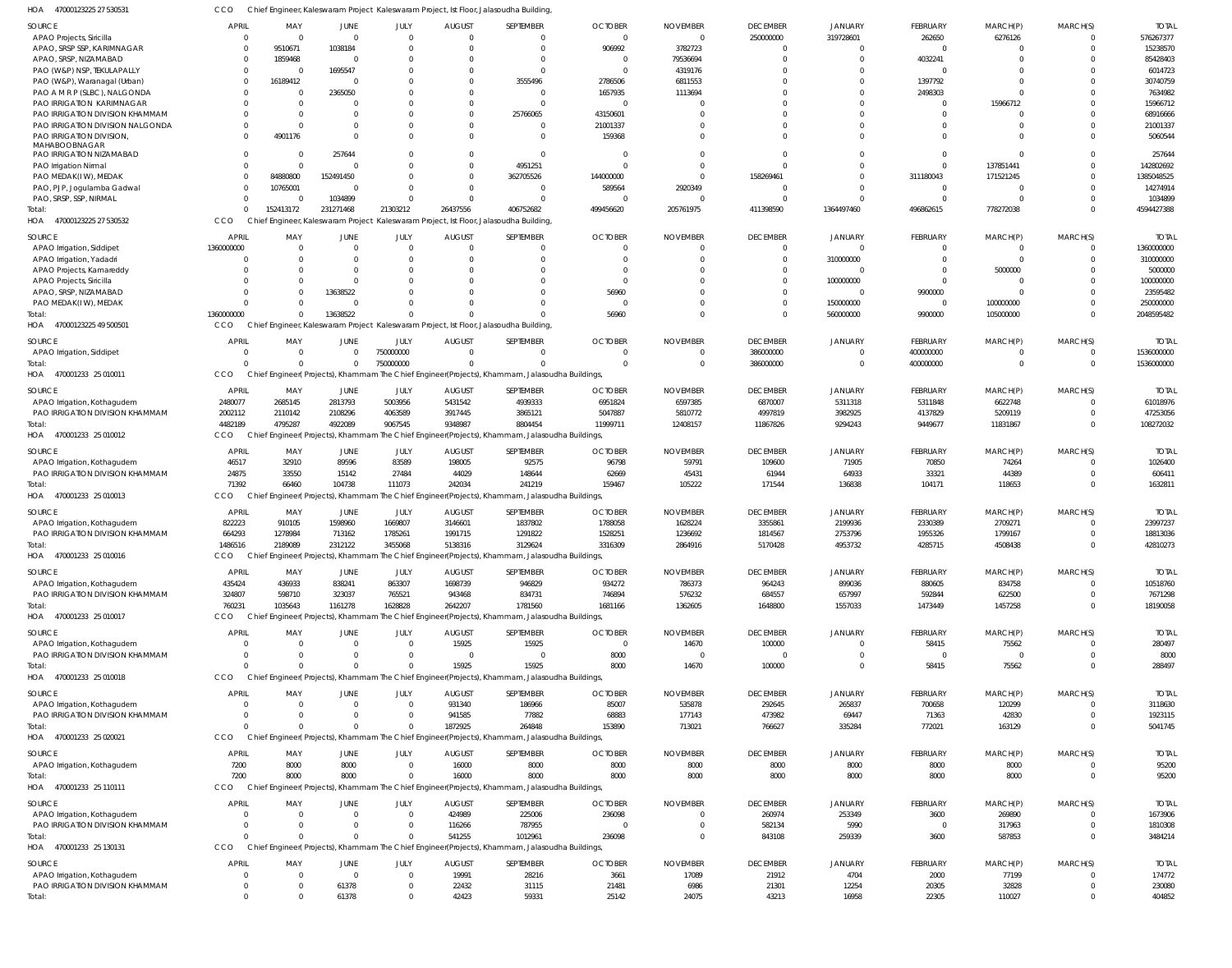470001233 25 130132 HOA 470001233 25 130134 470001233 25 130135 HOA 470001233 25 140 HOA 470001233 25 240 HOA 470001233 25 290291 470001233 25 290292 470001233 25 290293 470001233 25 290294 470001233 25 290296 HOA 470001233 25 300302 HOA 470001233 25 310318 HOA 470001233 25 510511 47000123325 25 260 HOA 47000123325 27 530531 47000123325 27 530532 HOA 470001234 26 270272 HOA HOA HOA HOA HOA HOA HOA HOA Chief Engineer( Projects), Khammam The Chief Engineer(Projects), Khammam, Jalasoudha Buildings, Chief Engineer( Projects), Khammam The Chief Engineer(Projects), Khammam, Jalasoudha Buildings, Chief Engineer( Projects), Khammam The Chief Engineer(Projects), Khammam, Jalasoudha Buildings, Chief Engineer( Projects), Khammam The Chief Engineer(Projects), Khammam, Jalasoudha Buildings, Chief Engineer( Projects), Khammam The Chief Engineer(Projects), Khammam, Jalasoudha Buildings, Chief Engineer( Projects), Khammam The Chief Engineer(Projects), Khammam, Jalasoudha Buildings, Chief Engineer( Projects), Khammam The Chief Engineer(Projects), Khammam, Jalasoudha Buildings, Chief Engineer( Projects), Khammam The Chief Engineer(Projects), Khammam, Jalasoudha Buildings, Chief Engineer( Projects), Khammam The Chief Engineer(Projects), Khammam, Jalasoudha Buildings, Chief Engineer( Projects), Khammam The Chief Engineer(Projects), Khammam, Jalasoudha Buildings, Chief Engineer( Projects), Khammam The Chief Engineer(Projects), Khammam, Jalasoudha Buildings, Chief Engineer( Projects), Khammam The Chief Engineer(Projects), Khammam, Jalasoudha Buildings, Chief Engineer( Projects), Khammam The Chief Engineer(Projects), Khammam, Jalasoudha Buildings, Chief Engineer( Projects), Khammam The Chief Engineer(Projects), Khammam, Jalasoudha Buildings, Chief Engineer( Projects), Khammam The Chief Engineer(Projects), Khammam, Jalasoudha Buildings, Chief Engineer( Projects), Khammam The Chief Engineer(Projects), Khammam, Jalasoudha Buildings, Chief Engineer( Projects), Khammam The Chief Engineer(Projects), Khammam, Jalasoudha Buildings, CCO **CCO CCO CCO** CCO CCO CCO **CCO** CCO CCO CCO **CCO** CCO **CCO CCO CCO** C<sub>CO</sub>  $\Omega$  $\Omega$  $\Omega$  $\Omega$  $\Omega$ 20040 250 6567 3916  $\Omega$ 358083  $\Omega$  $\Omega$  $\Omega$  $\Omega$ 0 0 0  $\Omega$ 0  $\bigcap$  $\Omega$ 16442 500 13134 7832  $\Omega$ 0  $\Omega$  $\Omega$ 0  $\bigcap$ 0 0  $\Omega$  $\Omega$ 12059 11550 21908 20040 250 6567 3916  $\Omega$ 37058  $\Omega$  $\Omega$ 0  $\theta$ 0 0  $\bigcap$  $\Omega$ 0  $\bigcap$  $\Omega$ 40080 500 13133 7832  $\Omega$  $\Omega$  $\Omega$  $\Omega$  $\Omega$  $\bigcap$ 0  $\Omega$ 222845 705789 108596 115052 27718 33954 1000 26639 15886 0 1452828 0  $\Omega$ 0  $\Omega$ 0 0 557803 1547720 69110 267545 40862 41190 500 13505 8054 30063 392076 40000 27261 0  $\bigcap$ 0 0 83218  $\Omega$ 22738  $\Omega$  $\Omega$ 41190 500 13505 8054  $\Omega$ 358304  $\Omega$  $\Omega$ 3483876  $\Omega$ 0 0 108660  $\Omega$ 34065 103967  $\Omega$ 76668 500 13505 8054  $\Omega$ 337197  $\Omega$  $\Omega$ 0  $\bigcap$ 0 0 364527 808150 38792 210393 204969 58929 500 15615 8054  $\Omega$ 387855 0  $\Omega$ 0  $\Omega$ 0 0 14620  $\Omega$ 9312 4286  $\Omega$ 41190 500 49705 8054  $\Omega$ 354083 0 36596 2452050  $\Omega$ 0 3964380 98015 94050 22873 40580  $\sqrt{2}$ 41190 500 15615 8054  $\Omega$ 316609  $\Omega$  $\Omega$  $\Omega$ 20959498 500000000  $\Omega$ 337356 736139 120652 110754 68062 58927 500 15615 8054  $\Omega$ 357785 0 0 1589878 500000000 0 0  $\Omega$ 0 0  $\Omega$  $\cap$ 0 0  $\cap$ 0  $\Omega$  $\Omega$  $\Omega$  $\Omega$  $\Omega$  $\bigcap$ 0 0 1787044 3891848 438197 864127 363519 489840 6000 203105 95760 30063 4351878 40000 63857 7525804 520959498 500000000 3964380 APAO Irrigation, Kothagudem PAO IRRIGATION DIVISION KHAMMAM APAO Irrigation, Kothagudem PAO IRRIGATION DIVISION KHAMMAM APAO Irrigation, Kothagudem PAO IRRIGATION DIVISION KHAMMAM APAO Irrigation, Kothagudem PAO IRRIGATION DIVISION KHAMMAM APAO Irrigation, Kothagudem PAO IRRIGATION DIVISION KHAMMAM PAO IRRIGATION DIVISION KHAMMAM PAO IRRIGATION DIVISION KHAMMAM PAO IRRIGATION DIVISION KHAMMAM PAO IRRIGATION DIVISION KHAMMAM PAO IRRIGATION DIVISION KHAMMAM APAO Irrigation, Kothagudem APAO Irrigation, Kothagudem PAO IRRIGATION DIVISION KHAMMAM PAO IRRIGATION DIVISION KHAMMAM APAO Irrigation, Kothagudem PAO IRRIGATION DIVISION KHAMMAM APAO Irrigation, Kothagudem APAO Irrigation, Kothagudem PAO IRRIGATION DIVISION KHAMMAM SOURCE SOURCE **SOURCE** SOURCE SOURCE SOURCE **SOURCE** SOURCE SOURCE **SOURCE** SOURCE **SOURCE SOURCE** SOURCE SOURCE SOURCE SOURCE 0 0 0 0 0  $\Omega$ 0 0  $\Omega$ 0 20040 250 6567 3916 0 358083  $\Omega$  $\mathfrak{g}$  $\Omega$  $\Omega$ 0 0 0 0 APRIL APRIL **APRIL** APRIL APRIL **APRIL** APRIL APRIL APRIL APRIL **APPIL APRIL** APRIL APRIL APRIL APRIL **APRIL** 0 0 0 0 0 0 0 0  $\sqrt{0}$ 0 16442 500 13134 7832 0 0  $\Omega$ 0  $\Omega$  $\Omega$ 0  $\Omega$  $\Omega$ 0 MAY MAY MAY MAY MAY MAY MAY MAY MAY MAY MA<sub>V</sub> MAY MAY MAY MAY MAY MAY  $\Omega$ 0 0 0 0 12059 0 11550  $\Omega$ 21908 20040 250 6567 3916 0 37058  $\Omega$ 0  $\Omega$  $\Omega$ 0  $\Omega$ 0 0 JUNE JUNE JUNE **JUNE** JUNE JUNE JUNE JUNE JUNE JUNE JUNE JUNE JUNE JUNE JUNE JUNE **JUNE**  $\Omega$ 0 0  $\Omega$ 0  $\Omega$ 0  $\Omega$  $\Omega$ 0 40080 500 13133 7832 0 0  $\Omega$  $\Omega$  $\Omega$  $\Omega$ 0 0  $\Omega$ 0 JULY JULY JULY JULY JULY JULY JULY JULY JULY JULY JULY JULY JULY JULY JULY JULY JULY 194555 28290 705789  $\Omega$ 71044 37552 106127 8925 27718 0 33954 1000 26639 15886 0 1452828  $\Omega$ 0 0  $\Omega$ 0 0 0 0 AUGUST AUGUST AUGUST **AUGUST** AUGUST AUGUST AUGUST AUGUST AUGUST AUGUST **AUGUST** AUGUST AUGUST AUGUST AUGUST AUGUST **AUGUST** 345340 212463 392711 1155009 44597 24513 242785 24760  $\Omega$ 40862 41190 500 13505 8054 30063 392076 20000 20000 27261  $\Omega$ 0  $\Omega$  $\Omega$ 0 SEPTEMBER SEPTEMBER SEPTEMBER **SEPTEMBER** SEPTEMBER SEPTEMBER SEPTEMBER SEPTEMBER SEPTEMBER SEPTEMBER **SEPTEMBER** SEPTEMBER SEPTEMBER SEPTEMBER SEPTEMBER SEPTEMBER **SEPTEMBER** 33974 49244 0 0 21053 1685 0  $\Omega$  $\Omega$ 0 41190 500 13505 8054  $\Omega$ 358304  $\sqrt{2}$ 0  $\Omega$ 3483876 0  $\Omega$  $\Omega$ 0 **OCTOBER OCTOBER OCTOBER** OCTOBER OCTOBER **OCTOBER OCTOBER** OCTOBER **OCTOBER** OCTOBER OCTOBER **OCTOBER OCTOBER OCTOBER** OCTOBER OCTOBER **OCTOBER**  $\bigcap$ 108660  $\Omega$  $\Omega$ 13619 20446 44909 59058  $\Omega$ 0 76668 500 13505 8054 0 337197  $\sqrt{2}$ 0 0 0 0 0 0 0 NOVEMBER NOVEMBER NOVEMBER NOVEMBER NOVEMBER NOVEMBER NOVEMBER NOVEMBER NOVEMBER NOVEMBER NOVEMBER NOVEMBER NOVEMBER NOVEMBER NOVEMBER NOVEMBER NOVEMBER 200297 164230 577150 231000 23529 15263 191932 18461 94076 110893 58929 500 15615 8054 0 387855  $\bigcap$ 0  $\Omega$ 0 0  $^{\circ}$ 0 0 DECEMBER DECEMBER DECEMBER **DECEMBER** DECEMBER DECEMBER DECEMBER **DECEMBER** DECEMBER DECEMBER **DECEMBER** DECEMBER DECEMBER DECEMBER DECEMBER DECEMBER **DECEMBER** 14620 0 0 0 5229 4083 0 4286  $\Omega$ 0 41190 500 49705 8054 0 354083  $\Omega$ 0 36596 1938300 513750  $\mathsf{C}$  $\Omega$ 3964380 **JANUARY** JANUARY **JANUARY** JANUARY JANUARY **JANUARY** JANUARY JANUARY **JANUARY** JANUARY JANUARY **JANUARY** JANUARY JANUARY JANUARY JANUARY JANUARY 98015 0 94050  $\Omega$ 13902 8971 38000 2580  $\Omega$ 0 41190 500 15615 8054 0 316609  $\Omega$ 0  $\Omega$  $\sqrt{2}$ 0 20959498 500000000 0 FEBRUARY FEBRUARY FEBRUARY **FEBRUARY** FEBRUARY FEBRUARY FEBRUARY FEBRUARY FEBRUARY FEBRUARY FEBRUARY FEBRUARY FEBRUARY FEBRUARY FEBRUARY FEBRUARY **FEBRUARY** 326238 11118 443853 292286 88276 32376 73564 37190 68062 0 58927 500 15615 8054 0 357785  $\sqrt{2}$ 0  $\Omega$  $\sqrt{2}$ 1589878 500000000  $\Omega$ 0 MARCH(P) MARCH(P) MARCH(P) MARCH(P) MARCH(P) MARCH(P) MARCH(P) MARCH(P) MARCH(P) MARCH(P) MARCH(P) MARCH(P) MARCH(P) MARCH(P) MARCH(P) MARCH(P) MARCH(P)  $\Omega$ 0  $\Omega$  $\Omega$ 0  $\Omega$ 0  $^{\circ}$  $\Omega$ 0  $\Omega$ 0 0 0 0 0 0 0  $\Omega$ 0 0 0 0 0 MARCH(S) MARCH(S) MARCH(S) MARCH(S) MARCH(S) MARCH(S) MARCH(S) MARCH(S) MARCH(S) MARCH(S) MARCH(S) MARCH(S) MARCH(S) MARCH(S) MARCH(S) MARCH(S) MARCH(S) 1213039 574005 2213553 1678295 281249 156948 697317 166810 189856 173663 489840 6000 203105 95760 30063 4351878 20000 20000 63857 5422176 2103628 520959498 500000000 3964380 TOTAL TOTAL TOTAL TOTAL TOTAL TOTAL TOTAL TOTAL TOTAL TOTAL TOTAL TOTAL TOTAL TOTAL TOTAL TOTAL TOTAL Total: Total: **Total** Total: Total: Total: Total: Total: Total: Total: Total: Total: Total: Total: Total: Total: Total: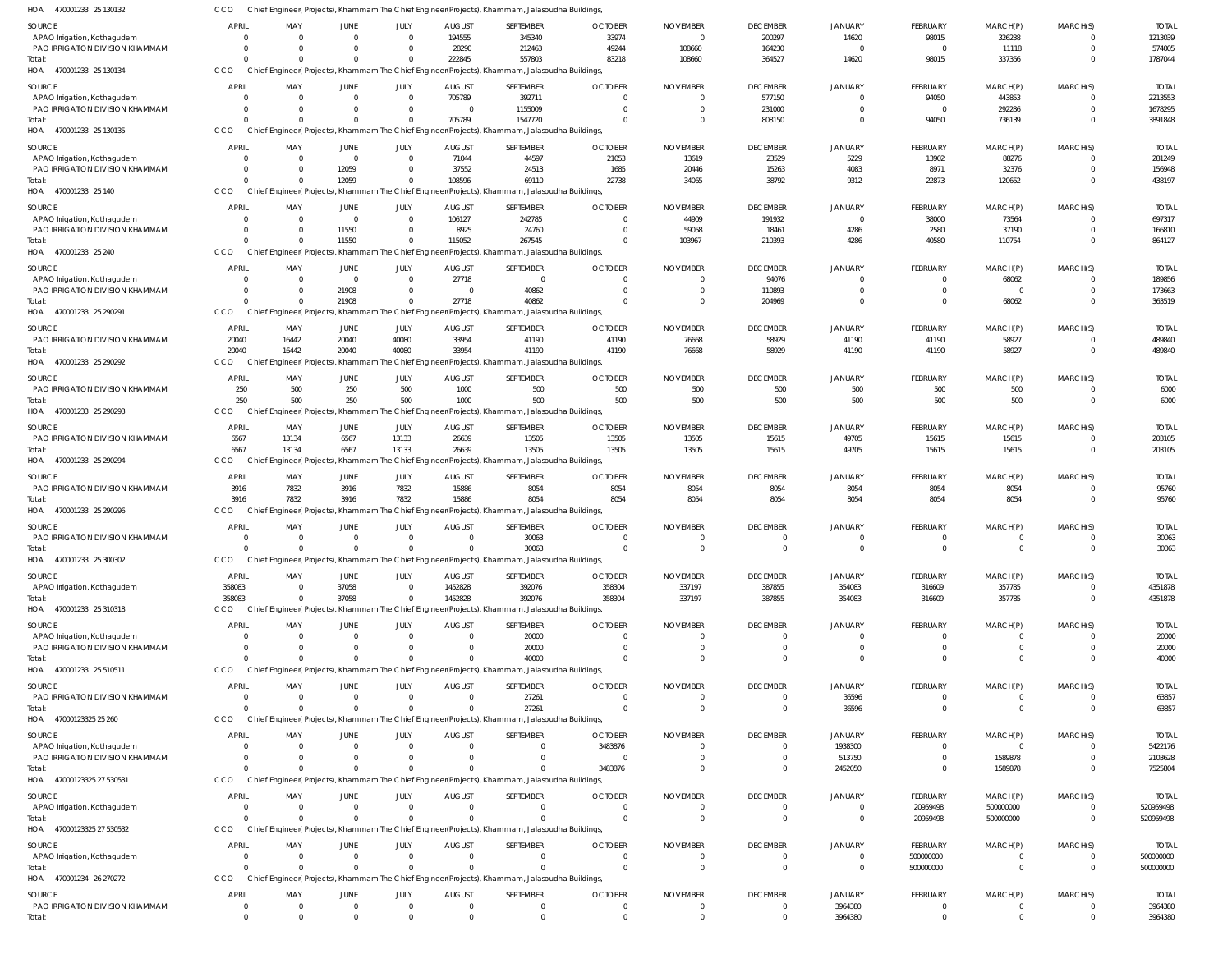| HOA<br>47000123425 26 270272                  |                |                |                      |                |                  | Chief Engineer( Projects), Khammam The Chief Engineer(Projects), Khammam, Jalasoudha Buildings,                        |                                                                                                                                               |                 |                 |                |                 |                |                                  |                  |
|-----------------------------------------------|----------------|----------------|----------------------|----------------|------------------|------------------------------------------------------------------------------------------------------------------------|-----------------------------------------------------------------------------------------------------------------------------------------------|-----------------|-----------------|----------------|-----------------|----------------|----------------------------------|------------------|
| <b>SOURCE</b>                                 | <b>APRIL</b>   | MAY            | <b>JUNE</b>          | JULY           | <b>AUGUST</b>    | SEPTEMBER                                                                                                              | <b>OCTOBER</b>                                                                                                                                | <b>NOVEMBER</b> | <b>DECEMBER</b> | <b>JANUARY</b> | <b>FEBRUARY</b> | MARCH(P)       | MARCH(S)                         | <b>TOTAL</b>     |
| PAO IRRIGATION DIVISION KHAMMAM               | - 0            | $\Omega$       | 2492546              | $\Omega$       | $\Omega$         | $\Omega$                                                                                                               | $\Omega$                                                                                                                                      | $\Omega$        | $\mathbf{0}$    | $\mathbf{0}$   | $\Omega$        | $\Omega$       | $\overline{0}$                   | 2492546          |
| Total:                                        |                | $\Omega$       | 2492546              | $\mathbf 0$    | $\Omega$         | $\Omega$                                                                                                               | $\Omega$                                                                                                                                      | $\Omega$        | $\mathbf 0$     | $\Omega$       | $\Omega$        | $\Omega$       | $\overline{0}$                   | 2492546          |
| 47000123425 26 530531<br>HOA                  | <b>CCO</b>     |                |                      |                |                  | Chief Engineer(Projects), Khammam The Chief Engineer(Projects), Khammam, Jalasoudha Buildings,                         |                                                                                                                                               |                 |                 |                |                 |                |                                  |                  |
| SOURCE                                        | <b>APRIL</b>   | MAY            | <b>JUNE</b>          | JULY           | <b>AUGUST</b>    | SEPTEMBER                                                                                                              | <b>OCTOBER</b>                                                                                                                                | <b>NOVEMBER</b> | <b>DECEMBER</b> | <b>JANUARY</b> | <b>FEBRUARY</b> | MARCH(P)       | MARCH(S)                         | <b>TOTAI</b>     |
| PAO IRRIGATION DIVISION KHAMMAM               |                | $\Omega$       | $\mathbf 0$          | $\overline{0}$ | $\Omega$         | $\Omega$                                                                                                               | $\overline{0}$                                                                                                                                | 1990000         | $\overline{0}$  | 0              | $\Omega$        | $\Omega$       | $\overline{0}$                   | 1990000          |
| Total:                                        |                |                | $\Omega$             | $\Omega$       |                  | $\cap$                                                                                                                 |                                                                                                                                               | 1990000         | $\mathbf{0}$    | $\Omega$       | $\Omega$        | $\Omega$       | $\Omega$                         | 1990000          |
| HOA<br>47000123525 26 530531                  | <b>CCO</b>     |                |                      |                |                  | THE CHIEF ENGINEER, Nagarjuna Sagar Project & AMR SLBC Proj, Vth Floor, Jalasoudha Buildings, Erram Manzil             |                                                                                                                                               |                 |                 |                |                 |                |                                  |                  |
| SOURCE                                        | <b>APRIL</b>   | MAY            | <b>JUNE</b>          | JULY           | <b>AUGUST</b>    | SEPTEMBER                                                                                                              | <b>OCTOBER</b>                                                                                                                                | <b>NOVEMBER</b> | <b>DECEMBER</b> | <b>JANUARY</b> | FEBRUARY        | MARCH(P)       | MARCH(S)                         | <b>TOTAL</b>     |
| PAO A M R P (SLBC), NALGONDA                  |                | $\Omega$       | 758480377            | 579512804      | 301419073        | 172147912                                                                                                              | 504785740                                                                                                                                     | $\Omega$        | 87225310        | 1084464411     | $\Omega$        | $\Omega$       | $\overline{0}$                   | 3488035627       |
| Total:                                        |                | $\Omega$       | 758480377            | 579512804      | 301419073        | 172147912                                                                                                              | 504785740                                                                                                                                     | $\Omega$        | 87225310        | 1084464411     | $\Omega$        | $\Omega$       | $\overline{0}$                   | 3488035627       |
| HOA 47000123525 26 530532                     | CCO            |                |                      |                |                  | THE CHIEF ENGINEER, Nagarjuna Sagar Project & AMR SLBC Proj, Vth Floor, Jalasoudha Buildings, Erram Manzil             |                                                                                                                                               |                 |                 |                |                 |                |                                  |                  |
|                                               |                |                |                      |                |                  |                                                                                                                        |                                                                                                                                               |                 |                 |                |                 |                |                                  |                  |
| SOURCE                                        | APRIL          | MAY            | <b>JUNE</b>          | JULY           | <b>AUGUST</b>    | SEPTEMBER                                                                                                              | <b>OCTOBER</b>                                                                                                                                | <b>NOVEMBER</b> | <b>DECEMBER</b> | <b>JANUARY</b> | <b>FEBRUARY</b> | MARCH(P)       | MARCH(S)                         | <b>TOTAI</b>     |
| PAO A M R P (SLBC), NALGONDA                  |                | $\Omega$       | $\mathbf 0$          | $\overline{0}$ | $\mathbf 0$      | $\Omega$                                                                                                               | $\Omega$                                                                                                                                      | $\Omega$        | $^{\circ}$      | 625000000      | 200000000       | $\Omega$       | $\overline{0}$                   | 825000000        |
| Total:<br>HOA 47000123525 27 530531           | <b>CCO</b>     | $\Omega$       | $\Omega$             | $\mathbf 0$    | $\Omega$         | $\Omega$<br>THE CHIEF ENGINEER, Nagarjuna Sagar Project & AMR SLBC Proj, Vth Floor, Jalasoudha Buildings, Erram Manzil |                                                                                                                                               | $\Omega$        | $\mathbf 0$     | 625000000      | 200000000       | $\Omega$       | $\overline{0}$                   | 825000000        |
|                                               |                |                |                      |                |                  |                                                                                                                        |                                                                                                                                               |                 |                 |                |                 |                |                                  |                  |
| SOURCE                                        | <b>APRIL</b>   | MAY            | <b>JUNE</b>          | JULY           | <b>AUGUST</b>    | SEPTEMBER                                                                                                              | <b>OCTOBER</b>                                                                                                                                | <b>NOVEMBER</b> | <b>DECEMBER</b> | <b>JANUARY</b> | FEBRUARY        | MARCH(P)       | MARCH(S)                         | <b>TOTAL</b>     |
| PAO A M R P (SLBC), NALGONDA                  |                | $\Omega$       | $\mathbf 0$          | $\mathbf 0$    | $\Omega$         | $\Omega$                                                                                                               | 420000                                                                                                                                        | $\Omega$        | $\mathbf 0$     | 108621858      | $\Omega$        | $\Omega$       | $\overline{0}$                   | 109041858        |
| Total:                                        |                | $\Omega$       | $\Omega$             | $\Omega$       | $\Omega$         | $\Omega$                                                                                                               | 420000                                                                                                                                        |                 | $\mathbf 0$     | 108621858      | $\Omega$        | $\Omega$       | $\Omega$                         | 109041858        |
| 47000123525 27 530532<br>HOA                  | CCO            |                |                      |                |                  | THE CHIEF ENGINEER, Nagarjuna Sagar Project & AMR SLBC Proj, Vth Floor, Jalasoudha Buildings, Erram Manzil             |                                                                                                                                               |                 |                 |                |                 |                |                                  |                  |
| SOURCE                                        | <b>APRIL</b>   | MAY            | JUNE                 | JULY           | <b>AUGUST</b>    | SEPTEMBER                                                                                                              | <b>OCTOBER</b>                                                                                                                                | <b>NOVEMBER</b> | <b>DECEMBER</b> | <b>JANUARY</b> | FEBRUARY        | MARCH(P)       | MARCH(S)                         | <b>TOTA</b>      |
| PAO A M R P (SLBC), NALGONDA                  |                |                | $\Omega$             | $\mathbf{0}$   |                  | $\cap$                                                                                                                 |                                                                                                                                               | $\Omega$        | $\mathbf{0}$    | 60000000       | 200000000       | $\Omega$       | $\overline{0}$                   | 260000000        |
| PAO IRRIGATION RANGA REDDY DISTRICT           |                | $\Omega$       | $\mathbf 0$          | $\mathbf 0$    | $\Omega$         | $\Omega$                                                                                                               |                                                                                                                                               |                 | 0               | 36884000       | $\Omega$        | $\Omega$       | $\overline{0}$                   | 36884000         |
| Total:                                        |                |                | $\Omega$             | $\Omega$       |                  |                                                                                                                        |                                                                                                                                               |                 | $\Omega$        | 96884000       | 200000000       | $\Omega$       | $\Omega$                         | 296884000        |
| HOA 470001800 04 010011                       | CCO            |                |                      |                |                  |                                                                                                                        | Engineer-in-Chief, Major Irrigation, Flood Controland Drainage Engineer-in-Chief, Major Irrigation, Flood Control & Drainage, Jalasoudha Bldg |                 |                 |                |                 |                |                                  |                  |
| SOURCE                                        | <b>APRIL</b>   | MAY            | JUNE                 | JULY           | <b>AUGUST</b>    | SEPTEMBER                                                                                                              | <b>OCTOBER</b>                                                                                                                                | <b>NOVEMBER</b> | <b>DECEMBER</b> | <b>JANUARY</b> | FEBRUARY        | MARCH(P)       | MARCH(S)                         | <b>TOTAI</b>     |
| APAO Irrigation, Kamareddy                    | 777419         | $\Omega$       | $\mathbf 0$          | $\mathbf{0}$   | $\Omega$         | $\Omega$                                                                                                               | $\Omega$                                                                                                                                      | $\Omega$        | $\overline{0}$  | $\Omega$       | $\Omega$        | $\Omega$       | $\Omega$                         | 777419           |
| APAO Irrigation, Sangareddy                   | 183699         | 220665         | 220665               | 481163         | 322824           | 413475                                                                                                                 | 292540                                                                                                                                        | 611298          | 742442          | 418821         | 452711          | 512135         | $\Omega$                         | 4872438          |
| PAO IRRIGATION RANGA REDDY DISTRICT           | 1721507        | 1736425        | 1661318              | 3353133        | 2816166          | 3373478                                                                                                                | 3151279                                                                                                                                       | 5023898         | 4867784         | 3209714        | 3345594         | 4355434        | C                                | 38615730         |
| Total:                                        | 2682625        | 1957090        | 1881983              | 3834296        | 3138990          | 3786953                                                                                                                | 3443819                                                                                                                                       | 5635196         | 5610226         | 3628535        | 3798305         | 4867569        | $\Omega$                         | 44265587         |
| 470001800 04 010012<br>HOA                    | CCO            |                |                      |                |                  |                                                                                                                        | Engineer-in-Chief, Major Irrigation,Flood ControlandDrainage Engineer-in-Chief, Major Irrigation, Flood Control & Drainage,Jalasoudha Bldg    |                 |                 |                |                 |                |                                  |                  |
|                                               |                |                |                      |                |                  |                                                                                                                        |                                                                                                                                               |                 |                 |                |                 |                |                                  |                  |
| SOURCE                                        | <b>APRIL</b>   | MAY            | <b>JUNE</b>          | JULY           | <b>AUGUST</b>    | SEPTEMBER                                                                                                              | <b>OCTOBER</b>                                                                                                                                | <b>NOVEMBER</b> | <b>DECEMBER</b> | <b>JANUARY</b> | FEBRUARY        | MARCH(P)       | MARCH(S)                         | <b>TOTA</b>      |
| APAO Irrigation, Kamareddy                    | 2755           | $\Omega$       | $\mathbf 0$          | $\overline{0}$ | $\Omega$         | $\Omega$                                                                                                               | $\Omega$                                                                                                                                      | $\Omega$        | $\overline{0}$  | $\overline{0}$ | $\Omega$        | $\Omega$       | $\overline{0}$<br>$\overline{0}$ | 2755             |
| PAO IRRIGATION RANGA REDDY DISTRICT<br>Total: | 37048<br>39803 | 38750<br>38750 | 71131<br>71131       | 71983<br>71983 | 113629<br>113629 | 71867<br>71867                                                                                                         | 66947<br>66947                                                                                                                                | 77090<br>77090  | 68352<br>68352  | 67757<br>67757 | 72600<br>72600  | 71762<br>71762 | $\Omega$                         | 828916<br>831671 |
| HOA 470001800 04 010013                       | CCO            |                |                      |                |                  |                                                                                                                        | Engineer-in-Chief, Major Irrigation, Flood Controland Drainage Engineer-in-Chief, Major Irrigation, Flood Control & Drainage, Jalasoudha Bldg |                 |                 |                |                 |                |                                  |                  |
|                                               |                |                |                      |                |                  |                                                                                                                        |                                                                                                                                               |                 |                 |                |                 |                |                                  |                  |
| SOURCE                                        | <b>APRIL</b>   | MAY            | JUNE                 | JULY           | <b>AUGUST</b>    | SEPTEMBER                                                                                                              | <b>OCTOBER</b>                                                                                                                                | <b>NOVEMBER</b> | <b>DECEMBER</b> | <b>JANUARY</b> | FEBRUARY        | MARCH(P)       | MARCH(S)                         | <b>TOTAI</b>     |
| APAO Irrigation, Kamareddy                    | 258328         | $\Omega$       | 0                    | $\overline{0}$ | $\Omega$         | $\Omega$                                                                                                               | $\Omega$                                                                                                                                      | $\Omega$        | 101641          | 73417          | 572462          | $\Omega$       | $\Omega$                         | 1005848          |
| APAO Irrigation, Sangareddy                   | 60972          | 74410          | 74410                | 159787         | 107145           | 137220                                                                                                                 | 264044                                                                                                                                        | 118308          | 218399          | 321945         | 203777          | 186536         | $\Omega$                         | 1926953          |
| PAO IRRIGATION RANGA REDDY DISTRICT           | 581948         | 603522         | 1105991              | 1134228        | 1819455          | 1141122                                                                                                                | 1057126                                                                                                                                       | 1227065         | 2464214         | 1558339        | 1819188         | 1371744        | $\Omega$                         | 15883942         |
| Total:                                        | 901248         | 677932         | 1180401              | 1294015        | 1926600          | 1278342                                                                                                                | 1321170                                                                                                                                       | 1345373         | 2784254         | 1953701        | 2595427         | 1558280        | $\Omega$                         | 18816743         |
| HOA 470001800 04 010016                       | CCO            |                |                      |                |                  |                                                                                                                        | Engineer-in-Chief, Major Irrigation,Flood ControlandDrainage Engineer-in-Chief, Major Irrigation, Flood Control & Drainage,Jalasoudha Bldg    |                 |                 |                |                 |                |                                  |                  |
| SOURCE                                        | <b>APRIL</b>   | MAY            | <b>JUNE</b>          | JULY           | <b>AUGUST</b>    | SEPTEMBER                                                                                                              | <b>OCTOBER</b>                                                                                                                                | <b>NOVEMBER</b> | <b>DECEMBER</b> | <b>JANUARY</b> | <b>FEBRUARY</b> | MARCH(P)       | MARCH(S)                         | <b>TOTAI</b>     |
| APAO Irrigation, Kamareddy                    | 104886         | $\Omega$       | $\mathbf 0$          | $\mathbf 0$    | $\Omega$         | $\Omega$                                                                                                               | $\Omega$                                                                                                                                      | $\Omega$        | $\overline{0}$  | $\Omega$       | $\Omega$        | $\Omega$       | $\overline{0}$                   | 104886           |
| APAO Irrigation, Sangareddy                   | 26363          | 32174          | 32174                | 69089          | 46328            | 59330                                                                                                                  | 114168                                                                                                                                        | 51148           | 89508           | 60116          | 64986           | 55207          | C                                | 70059            |
| PAO IRRIGATION RANGA REDDY DISTRICT           | 493415         | 511743         | 952430               | 967149         | 1529467          | 962017                                                                                                                 | 886942                                                                                                                                        | 1042429         | 939206          | 912781         | 974579          | 908267         | $\Omega$                         | 11080425         |
| Total:                                        | 624664         | 543917         | 984604               | 1036238        | 1575795          | 1021347                                                                                                                | 1001110                                                                                                                                       | 1093577         | 1028714         | 972897         | 1039565         | 963474         | $\overline{0}$                   | 11885902         |
| 470001800 04 010017<br>HOA                    | CCO            |                |                      |                |                  |                                                                                                                        | Engineer-in-Chief, Major Irrigation, Flood Controland Drainage Engineer-in-Chief, Major Irrigation, Flood Control & Drainage, Jalasoudha Bldg |                 |                 |                |                 |                |                                  |                  |
| SOURCE                                        | <b>APRIL</b>   | MAY            | JUNE                 | JULY           | <b>AUGUST</b>    | SEPTEMBER                                                                                                              | <b>OCTOBER</b>                                                                                                                                | <b>NOVEMBER</b> | <b>DECEMBER</b> | <b>JANUARY</b> | <b>FEBRUARY</b> | MARCH(P)       | MARCH(S)                         | <b>TOTAL</b>     |
| APAO Irrigation, Kamareddy                    |                | $\Omega$       | $\mathbf 0$          | $\mathbf 0$    | $\Omega$         | 10000                                                                                                                  | $\Omega$                                                                                                                                      | $\Omega$        | $\mathbf{0}$    | $\mathbf{0}$   | 13325           | $\Omega$       | $\Omega$                         | 23325            |
| PAO IRRIGATION RANGA REDDY DISTRICT           |                | $\Omega$       | 29426                | $\mathbf 0$    |                  | 55100                                                                                                                  |                                                                                                                                               | 42555           | $\Omega$        | 0              | 12135           | 100000         | $\overline{0}$                   | 239216           |
| Total:                                        |                | $\Omega$       | 29426                | $\Omega$       | $\Omega$         | 65100                                                                                                                  |                                                                                                                                               | 42555           | $\Omega$        | $\Omega$       | 25460           | 100000         | $\Omega$                         | 262541           |
| HOA 470001800 04 010018                       | <b>CCO</b>     |                |                      |                |                  |                                                                                                                        | Engineer-in-Chief, Major Irrigation, Flood Controland Drainage Engineer-in-Chief, Major Irrigation, Flood Control & Drainage, Jalasoudha Bldg |                 |                 |                |                 |                |                                  |                  |
| SOURCE                                        | <b>APRIL</b>   | MAY            | JUNE                 | JULY           | <b>AUGUST</b>    | SEPTEMBER                                                                                                              | <b>OCTOBER</b>                                                                                                                                | <b>NOVEMBER</b> | <b>DECEMBER</b> | JANUARY        | FEBRUARY        | MARCH(P)       | MARCH(S)                         | <b>TOTAL</b>     |
| APAO Irrigation, Kamareddy                    |                | $\Omega$       | $\mathbf 0$          | $\overline{0}$ | 310832           | $\overline{0}$                                                                                                         | $\overline{0}$                                                                                                                                | 180798          | $\overline{0}$  | $\overline{0}$ | $\overline{0}$  | $\overline{0}$ | C                                | 491630           |
| APAO Irrigation, Sangareddy                   |                | $\Omega$       | $\Omega$             | $\mathbf 0$    | 54736            | 33380                                                                                                                  | $\Omega$                                                                                                                                      | $\Omega$        | $\overline{0}$  | $\overline{0}$ | 48551           | $\Omega$       | $\Omega$                         | 136667           |
| PAO IRRIGATION RANGA REDDY DISTRICT           |                | <sup>0</sup>   | $\Omega$             | $\mathbf 0$    | 477302           | $\Omega$                                                                                                               | 73259                                                                                                                                         | 78402           | 394362          | 38163          | 163765          | 76818          | $\Omega$                         | 1302071          |
| Total:                                        |                | $\Omega$       | $\Omega$             | $\mathbf 0$    | 842870           | 33380                                                                                                                  | 73259                                                                                                                                         | 259200          | 394362          | 38163          | 212316          | 76818          | $\Omega$                         | 1930368          |
| 470001800 04 020021<br>HOA                    | <b>CCO</b>     |                |                      |                |                  |                                                                                                                        | Engineer-in-Chief, Major Irrigation, Flood Controland Drainage Engineer-in-Chief, Major Irrigation, Flood Control & Drainage, Jalasoudha Bldg |                 |                 |                |                 |                |                                  |                  |
| SOURCE                                        | <b>APRIL</b>   | MAY            | <b>JUNE</b>          | JULY           | <b>AUGUST</b>    | SEPTEMBER                                                                                                              | <b>OCTOBER</b>                                                                                                                                | <b>NOVEMBER</b> | <b>DECEMBER</b> | <b>JANUARY</b> | FEBRUARY        | MARCH(P)       | MARCH(S)                         | <b>TOTAL</b>     |
| APAO Irrigation, Sangareddy                   |                | $\Omega$       | $\mathbf 0$          | $\overline{0}$ | $\mathbf 0$      | $\Omega$                                                                                                               | 24000                                                                                                                                         | 12869           | $\mathbf{0}$    | 8000           | 4869            | - 0            | $\mathbf{0}$                     | 49738            |
| Total:                                        |                | $\Omega$       | $\Omega$             | $\Omega$       |                  | $\Omega$                                                                                                               | 24000                                                                                                                                         | 12869           | $\mathbf{0}$    | 8000           | 4869            | $\Omega$       | $\overline{0}$                   | 49738            |
| HOA 470001800 04 110111                       | CCO            |                |                      |                |                  |                                                                                                                        | Engineer-in-Chief, Major Irrigation, Flood Controland Drainage Engineer-in-Chief, Major Irrigation, Flood Control & Drainage, Jalasoudha Bldg |                 |                 |                |                 |                |                                  |                  |
|                                               |                |                |                      |                |                  |                                                                                                                        |                                                                                                                                               |                 |                 |                |                 |                |                                  |                  |
| SOURCE                                        | <b>APRIL</b>   | MAY            | <b>JUNE</b>          | JULY           | <b>AUGUST</b>    | SEPTEMBER                                                                                                              | <b>OCTOBER</b>                                                                                                                                | <b>NOVEMBER</b> | <b>DECEMBER</b> | <b>JANUARY</b> | FEBRUARY        | MARCH(P)       | MARCH(S)                         | <b>TOTAL</b>     |
| APAO Irrigation, Kamareddy                    |                | $\Omega$       | $\mathbf 0$          | $\mathbf 0$    | 341850           | $\Omega$                                                                                                               |                                                                                                                                               | $\overline{0}$  | $\mathbf{0}$    | 0              | $\Omega$        | 211850         | $\Omega$                         | 553700           |
| APAO Irrigation, Sangareddy                   |                | $\Omega$       |                      | $\mathbf 0$    | 0                | 208518                                                                                                                 |                                                                                                                                               | 6800            | 0               | $\Omega$       | $\Omega$        | $\overline{0}$ | $\Omega$                         | 215318           |
| PAO IRRIGATION DIVISION KHAMMAM               |                | 0              | 0                    | $\mathbf 0$    | 0                | 60000                                                                                                                  |                                                                                                                                               |                 | $\Omega$        | $\Omega$       | $\Omega$        | $\Omega$       | $\Omega$                         | 60000            |
| PAO IRRIGATION NIZAMABAD                      |                | <sup>0</sup>   | $\Omega$<br>$\Omega$ | $\Omega$       | $\Omega$         | $\Omega$                                                                                                               |                                                                                                                                               | 219101          | 149300          | $\mathbf{0}$   | 27689           | 127010         | $\Omega$<br>$\Omega$             | 523100           |
| Total:<br>470001800 04 130131<br>HOA          | CCO            |                |                      | $\mathbf 0$    | 341850           | 268518                                                                                                                 | Engineer-in-Chief, Major Irrigation, Flood Controland Drainage Engineer-in-Chief, Major Irrigation, Flood Control & Drainage, Jalasoudha Bldg | 225901          | 149300          | $\mathbf 0$    | 27689           | 338860         |                                  | 1352118          |
|                                               |                |                |                      |                |                  |                                                                                                                        |                                                                                                                                               |                 |                 |                |                 |                |                                  |                  |
| SOURCE                                        | <b>APRIL</b>   | MAY            | JUNE                 | JULY           | <b>AUGUST</b>    | SEPTEMBER                                                                                                              | <b>OCTOBER</b>                                                                                                                                | <b>NOVEMBER</b> | <b>DECEMBER</b> | <b>JANUARY</b> | FEBRUARY        | MARCH(P)       | MARCH(S)                         | <b>TOTAL</b>     |
| APAO Irrigation, Kamareddy                    |                | $\Omega$       | 18000                | $\mathbf 0$    | $\mathbf 0$      | $\overline{0}$                                                                                                         | $\Omega$                                                                                                                                      | $\Omega$        | 0               | 0              | $\Omega$        | 24000          | $\Omega$                         | 42000            |
| APAO Irrigation, Sangareddy                   |                | $\Omega$       | $\mathbf 0$          | $\mathbf 0$    | $\Omega$         | 4500                                                                                                                   | $\Omega$                                                                                                                                      | $\Omega$        | $\overline{0}$  | $\overline{0}$ | $\Omega$        | 5000           | C                                | 9500             |
| PAO IRRIGATION NIZAMABAD                      |                | $\Omega$       | 2414                 | $\mathbf 0$    | 5276             | 2307                                                                                                                   | 28738                                                                                                                                         | 8952            | 2084            | 1605           | 5644            | 4783           | $\Omega$                         | 61803            |
| PAO IRRIGATION RANGA REDDY DISTRICT           |                | 21460          | 12815                | $\mathbf 0$    | 42936            | 25054                                                                                                                  | $\overline{0}$                                                                                                                                | 6926            | 5895            | 3752           | 17871           | 15400          | $\mathbf 0$                      | 152109           |
| Total:                                        | $\Omega$       | 21460          | 33229                | $\mathbf 0$    | 48212            | 31861                                                                                                                  | 28738                                                                                                                                         | 15878           | 7979            | 5357           | 23515           | 49183          | $\Omega$                         | 265412           |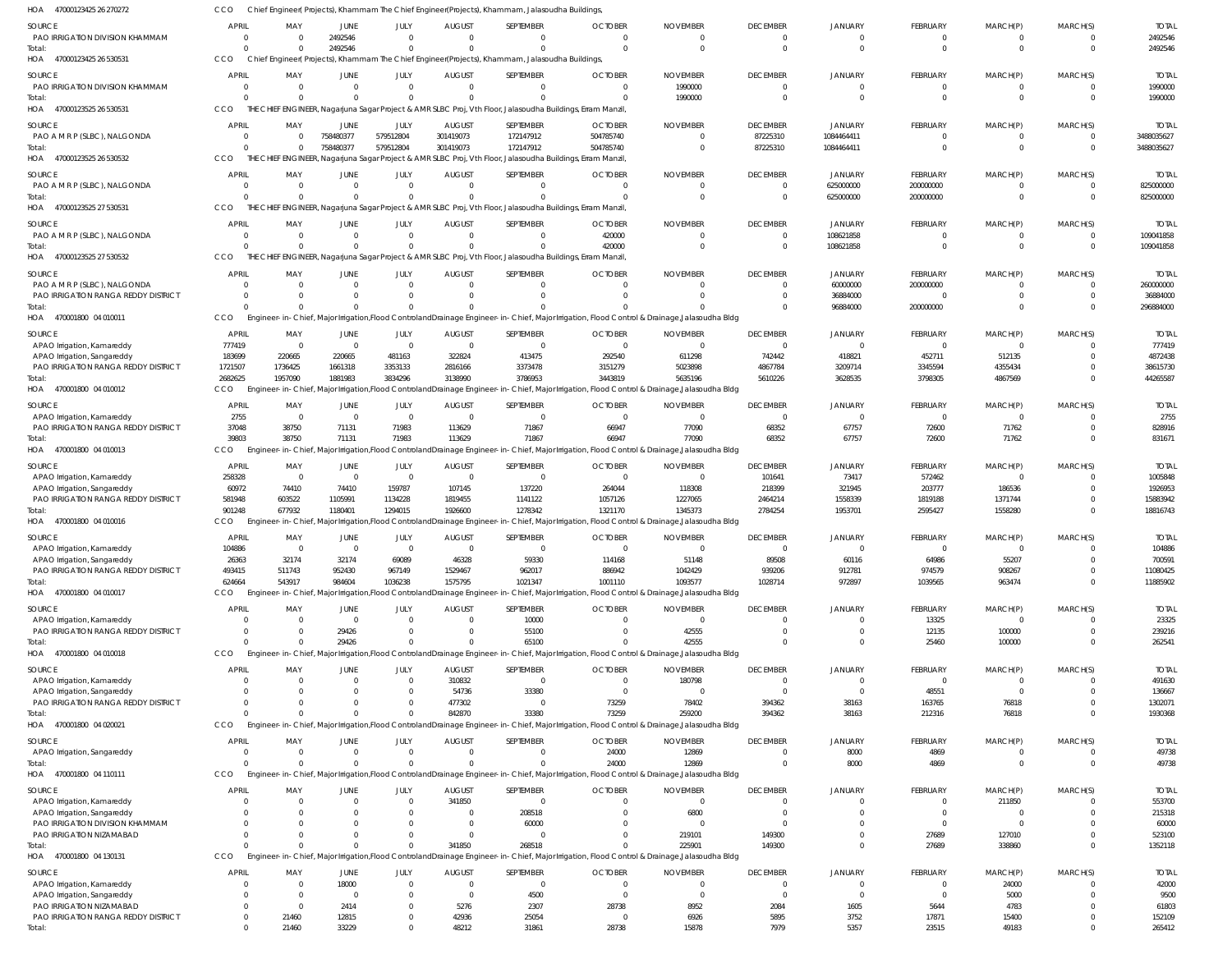470001800 04 130132 HOA CCO Engineer-in-Chief, Major Irrigation,Flood ControlandDrainage Engineer-in-Chief, Major Irrigation, Flood Control & Drainage,Jalasoudha Bldg

| $\overline{\phantom{a}}$<br><b>TIUDU LUUU UT LUU LU</b> |                |          |             |                |               |                                                                                                        | -111-Chici, major imganon, rood Commolandolantage Engineer-111-Chici, major imganon, ritood Commor & Diamage,Jalasoddha Didg |                                                                                                                                               |                 |                |                 |          |                |              |
|---------------------------------------------------------|----------------|----------|-------------|----------------|---------------|--------------------------------------------------------------------------------------------------------|------------------------------------------------------------------------------------------------------------------------------|-----------------------------------------------------------------------------------------------------------------------------------------------|-----------------|----------------|-----------------|----------|----------------|--------------|
| <b>SOURCE</b>                                           | <b>APRIL</b>   | MAY      | JUNE        | JULY           | <b>AUGUST</b> | SEPTEMBER                                                                                              | <b>OCTOBER</b>                                                                                                               | <b>NOVEMBER</b>                                                                                                                               | <b>DECEMBER</b> | <b>JANUARY</b> | FEBRUARY        | MARCH(P) | MARCH(S)       | <b>TOTAL</b> |
| APAO Irrigation, Kamareddy                              | $\Omega$       | $\Omega$ | $\Omega$    | $\Omega$       | 189910        | 6860                                                                                                   | $\Omega$                                                                                                                     | $\Omega$                                                                                                                                      | $\Omega$        | $\Omega$       | $\Omega$        | 238925   | $\Omega$       | 435695       |
|                                                         |                |          |             |                |               |                                                                                                        |                                                                                                                              |                                                                                                                                               |                 |                |                 |          |                |              |
| APAO Irrigation, Sangareddy                             | $\Omega$       |          |             | $\Omega$       | - 0           | $\overline{0}$                                                                                         | $\mathbf 0$                                                                                                                  | $\Omega$                                                                                                                                      | 4480            |                | $\Omega$        | $\Omega$ | $\Omega$       | 4480         |
| PAO IRRIGATION DIVISION KHAMMAM                         | $\Omega$       | $\Omega$ |             | $\Omega$       | $\Omega$      | 49850                                                                                                  | $\Omega$                                                                                                                     | $\Omega$                                                                                                                                      | - 0             |                | $\Omega$        | $\Omega$ | $\Omega$       | 49850        |
| PAO IRRIGATION NIZAMABAD                                | $\Omega$       |          |             | $\Omega$       | 35103         | 4200                                                                                                   | 203783                                                                                                                       | 18365                                                                                                                                         | 12308           |                | 17890           | $\Omega$ | $\Omega$       | 291649       |
| PAO IRRIGATION RANGA REDDY DISTRICT                     | $\Omega$       |          |             | $\Omega$       | 44598         | 645195                                                                                                 | 110560                                                                                                                       | 110656                                                                                                                                        | 59963           | 85280          | 208189          | 133180   | $\Omega$       | 1397621      |
| Total:                                                  | $\Omega$       |          | $\Omega$    | $\Omega$       | 269611        | 706105                                                                                                 | 314343                                                                                                                       | 129021                                                                                                                                        | 76751           | 85280          | 226079          | 372105   | $\Omega$       | 2179295      |
|                                                         |                |          |             |                |               |                                                                                                        |                                                                                                                              |                                                                                                                                               |                 |                |                 |          |                |              |
| HOA 470001800 04 130133                                 | <b>CCO</b>     |          |             |                |               |                                                                                                        |                                                                                                                              | Engineer-in-Chief, Major Irrigation, Flood Controland Drainage Engineer-in-Chief, Major Irrigation, Flood Control & Drainage, Jalasoudha Bldg |                 |                |                 |          |                |              |
| SOURCE                                                  | <b>APRIL</b>   | MAY      | <b>JUNE</b> | JULY           | <b>AUGUST</b> | SEPTEMBER                                                                                              | <b>OCTOBER</b>                                                                                                               | <b>NOVEMBER</b>                                                                                                                               | <b>DECEMBER</b> | <b>JANUARY</b> | FEBRUARY        | MARCH(P) | MARCH(S)       | <b>TOTAL</b> |
|                                                         |                |          |             |                |               |                                                                                                        |                                                                                                                              |                                                                                                                                               |                 |                |                 |          |                |              |
| APAO Irrigation, Kamareddy                              | 0              | $\Omega$ | $\Omega$    | $\Omega$       | $\Omega$      | $\overline{0}$                                                                                         | $\mathbf 0$                                                                                                                  | 16965                                                                                                                                         |                 |                | $\Omega$        | 6765     | 0              | 23730        |
| APAO Irrigation, Sangareddy                             | $\mathbf 0$    | $\Omega$ | $\Omega$    | $\Omega$       | $\cap$        | 4410                                                                                                   | $\overline{0}$                                                                                                               | $\Omega$                                                                                                                                      |                 |                | $\Omega$        | $\Omega$ | $\Omega$       | 4410         |
| PAO IRRIGATION NIZAMABAD                                | $\mathbf 0$    | 2000     | 6800        | $\Omega$       | $\Omega$      | $\overline{\phantom{0}}$                                                                               | 2020                                                                                                                         | $\Omega$                                                                                                                                      |                 |                | $\Omega$        | $\Omega$ | $\Omega$       | 10820        |
| Total:                                                  | $\Omega$       | 2000     | 6800        | $\Omega$       | $\Omega$      | 4410                                                                                                   | 2020                                                                                                                         | 16965                                                                                                                                         |                 |                | $\Omega$        | 6765     | $\Omega$       | 38960        |
| HOA 470001800 04 130134                                 | <b>CCO</b>     |          |             |                |               |                                                                                                        |                                                                                                                              | Engineer-in-Chief, Major Irrigation, Flood Controland Drainage Engineer-in-Chief, Major Irrigation, Flood Control & Drainage, Jalasoudha Bldg |                 |                |                 |          |                |              |
|                                                         |                |          |             |                |               |                                                                                                        |                                                                                                                              |                                                                                                                                               |                 |                |                 |          |                |              |
| <b>SOURCE</b>                                           | <b>APRIL</b>   | MAY      | JUNE        | JULY           | <b>AUGUST</b> | SEPTEMBER                                                                                              | <b>OCTOBER</b>                                                                                                               | <b>NOVEMBER</b>                                                                                                                               | <b>DECEMBER</b> | <b>JANUARY</b> | <b>FEBRUARY</b> | MARCH(P) | MARCH(S)       | <b>TOTAI</b> |
| APAO Irrigation, Kamareddy                              | $\Omega$       |          | $\Omega$    | $\Omega$       | 99000         | - 0                                                                                                    | $\mathbf 0$                                                                                                                  | $\Omega$                                                                                                                                      | $\Omega$        | $\Omega$       | $\Omega$        | 132000   | $\Omega$       | 231000       |
| PAO IRRIGATION RANGA REDDY DISTRICT                     | $\Omega$       | $\Omega$ | $\Omega$    | $\Omega$       | 388571        | 129524                                                                                                 | 97143                                                                                                                        | 129524                                                                                                                                        | 32381           | 64762          | 129524          | 32381    | $\Omega$       | 1003810      |
|                                                         |                |          |             |                |               |                                                                                                        |                                                                                                                              |                                                                                                                                               |                 |                |                 |          |                |              |
| Total:                                                  | $\Omega$       |          | $\Omega$    | $\Omega$       | 487571        | 129524                                                                                                 | 97143                                                                                                                        | 129524                                                                                                                                        | 32381           | 64762          | 129524          | 164381   | $\Omega$       | 1234810      |
| HOA 470001800 04 130135                                 | <b>CCO</b>     |          |             |                |               |                                                                                                        |                                                                                                                              | Engineer-in-Chief, Major Irrigation, Flood Controland Drainage Engineer-in-Chief, Major Irrigation, Flood Control & Drainage, Jalasoudha Bldg |                 |                |                 |          |                |              |
|                                                         |                |          |             |                |               |                                                                                                        |                                                                                                                              |                                                                                                                                               |                 |                |                 |          |                |              |
| SOURCE                                                  | <b>APRIL</b>   | MAY      | JUNE        | JULY           | <b>AUGUST</b> | SEPTEMBER                                                                                              | <b>OCTOBER</b>                                                                                                               | <b>NOVEMBER</b>                                                                                                                               | <b>DECEMBER</b> | <b>JANUARY</b> | <b>FEBRUARY</b> | MARCH(P) | MARCH(S)       | <b>TOTAI</b> |
| APAO Irrigation, Kamareddy                              | 0              | $\Omega$ | $\Omega$    | $\overline{0}$ | $\Omega$      | $\overline{0}$                                                                                         | $\mathbf 0$                                                                                                                  | 0                                                                                                                                             | $\Omega$        |                | $\overline{0}$  | 9478     | $\mathbf{0}$   | 9478         |
| PAO IRRIGATION NIZAMABAD                                | $\mathbf 0$    | $\Omega$ | $\Omega$    | $\Omega$       | $\Omega$      | $\Omega$                                                                                               | 98692                                                                                                                        | $\Omega$                                                                                                                                      | 16190           |                | 15046           | 5225     | $\Omega$       | 135153       |
| Total:                                                  | $\Omega$       | $\Omega$ | $\Omega$    | $\Omega$       | $\Omega$      | $\Omega$                                                                                               | 98692                                                                                                                        | $\Omega$                                                                                                                                      | 16190           |                | 15046           | 14703    | $\Omega$       | 144631       |
| 470001800 04 140<br>HOA                                 | CCO            |          |             |                |               |                                                                                                        |                                                                                                                              | Engineer-in-Chief, Major Irrigation, Flood Controland Drainage Engineer-in-Chief, Major Irrigation, Flood Control & Drainage, Jalasoudha Bldg |                 |                |                 |          |                |              |
|                                                         |                |          |             |                |               |                                                                                                        |                                                                                                                              |                                                                                                                                               |                 |                |                 |          |                |              |
| <b>SOURCE</b>                                           | <b>APRIL</b>   | MAY      | JUNE        | JULY           | <b>AUGUST</b> | SEPTEMBER                                                                                              | <b>OCTOBER</b>                                                                                                               | <b>NOVEMBER</b>                                                                                                                               | <b>DECEMBER</b> | <b>JANUARY</b> | FEBRUARY        | MARCH(P) | MARCH(S)       | <b>TOTAL</b> |
| PAO IRRIGATION NIZAMABAD                                | $\Omega$       | $\Omega$ | $\Omega$    | $\overline{0}$ | $\Omega$      | $\Omega$                                                                                               | $\mathbf 0$                                                                                                                  | $\Omega$                                                                                                                                      | 200000          |                | $\Omega$        | $\Omega$ | $\Omega$       | 200000       |
|                                                         |                |          |             |                |               |                                                                                                        |                                                                                                                              |                                                                                                                                               |                 |                |                 |          |                |              |
| Total:                                                  | $\Omega$       |          | $\Omega$    | $\Omega$       | $\cap$        | $\Omega$                                                                                               | $\Omega$                                                                                                                     | $\Omega$                                                                                                                                      | 200000          |                | $\Omega$        | $\Omega$ | $\Omega$       | 200000       |
| HOA 470001800 04 240                                    | CCO            |          |             |                |               |                                                                                                        |                                                                                                                              | Engineer-in-Chief, Major Irrigation, Flood Controland Drainage Engineer-in-Chief, Major Irrigation, Flood Control & Drainage, Jalasoudha Bldg |                 |                |                 |          |                |              |
|                                                         |                |          |             |                |               |                                                                                                        |                                                                                                                              |                                                                                                                                               |                 |                |                 |          |                |              |
| <b>SOURCE</b>                                           | <b>APRIL</b>   | MAY      | JUNE        | <b>JULY</b>    | <b>AUGUST</b> | SEPTEMBER                                                                                              | <b>OCTOBER</b>                                                                                                               | <b>NOVEMBER</b>                                                                                                                               | <b>DECEMBER</b> | <b>JANUARY</b> | <b>FEBRUARY</b> | MARCH(P) | MARCH(S)       | <b>TOTAL</b> |
| PAO IRRIGATION RANGA REDDY DISTRICT                     | $\overline{0}$ | $\Omega$ | $\Omega$    | $\overline{0}$ | 114484        | 32894                                                                                                  | $\mathbf 0$                                                                                                                  | 63051                                                                                                                                         |                 | 14656          | 54165           | 27117    | 0              | 306367       |
| Total                                                   | $\Omega$       | $\Omega$ | $\Omega$    | $\Omega$       | 114484        | 32894                                                                                                  | $\Omega$                                                                                                                     | 63051                                                                                                                                         |                 | 14656          | 54165           | 27117    | 0              | 306367       |
| HOA 470001800 04 300302                                 | CCO            |          |             |                |               |                                                                                                        |                                                                                                                              | Engineer-in-Chief, Major Irrigation, Flood Controland Drainage Engineer-in-Chief, Major Irrigation, Flood Control & Drainage, Jalasoudha Bldg |                 |                |                 |          |                |              |
|                                                         |                |          |             |                |               |                                                                                                        |                                                                                                                              |                                                                                                                                               |                 |                |                 |          |                |              |
| SOURCE                                                  | <b>APRIL</b>   | MAY      | JUNE        | JULY           | <b>AUGUST</b> | SEPTEMBER                                                                                              | <b>OCTOBER</b>                                                                                                               | <b>NOVEMBER</b>                                                                                                                               | <b>DECEMBER</b> | <b>JANUARY</b> | <b>FEBRUARY</b> | MARCH(P) | MARCH(S)       | <b>TOTAI</b> |
| PAO IRRIGATION NIZAMABAD                                | 18863          | - 0      | $\Omega$    | $\overline{0}$ | $\Omega$      | - 0                                                                                                    | 62877                                                                                                                        | 20959                                                                                                                                         | 24101           | 22530          | 22530           | 20959    | $\Omega$       | 192819       |
|                                                         |                |          |             |                |               |                                                                                                        |                                                                                                                              |                                                                                                                                               |                 |                |                 |          |                |              |
| PAO IRRIGATION RANGA REDDY DISTRICT                     | 181337         | 162449   | 162449      | 231708         | 181056        | 189976                                                                                                 | 159508                                                                                                                       | 159508                                                                                                                                        | 178196          | 180497         | 231291          | 188053   | $\Omega$       | 2206028      |
| Total:                                                  | 200200         | 162449   | 162449      | 231708         | 181056        | 189976                                                                                                 | 222385                                                                                                                       | 180467                                                                                                                                        | 202297          | 203027         | 253821          | 209012   | $\Omega$       | 2398847      |
| HOA 470001800 04 510511                                 | CCO            |          |             |                |               |                                                                                                        |                                                                                                                              | Engineer-in-Chief, Major Irrigation, Flood Controland Drainage Engineer-in-Chief, Major Irrigation, Flood Control & Drainage, Jalasoudha Bldg |                 |                |                 |          |                |              |
|                                                         |                |          |             |                |               |                                                                                                        |                                                                                                                              |                                                                                                                                               |                 |                |                 |          |                |              |
| <b>SOURCE</b>                                           | <b>APRIL</b>   | MAY      | JUNE        | <b>JULY</b>    | <b>AUGUST</b> | SEPTEMBER                                                                                              | <b>OCTOBER</b>                                                                                                               | <b>NOVEMBER</b>                                                                                                                               | <b>DECEMBER</b> | <b>JANUARY</b> | FEBRUARY        | MARCH(P) | MARCH(S)       | <b>TOTAL</b> |
| PAO IRRIGATION RANGA REDDY DISTRICT                     | 0              | $\Omega$ | $\Omega$    | $\overline{0}$ | 6800          | 39918                                                                                                  | $\mathbf 0$                                                                                                                  | 0                                                                                                                                             | - 0             | 11955          | $\overline{0}$  | $\Omega$ | $\mathbf{0}$   | 58673        |
| Total                                                   | $\Omega$       | $\Omega$ | $\Omega$    | $\Omega$       | 6800          | 39918                                                                                                  | $\Omega$                                                                                                                     | $\mathbf 0$                                                                                                                                   | $\Omega$        | 11955          | $\Omega$        | $\Omega$ | $\overline{0}$ | 58673        |
| HOA 470001800 05 010011                                 | CCO            |          |             |                |               | Chief Engineer, FMC (SRSP) & SYP, LMD Colony, Karimnagar Chief Engineer, FMC (SRSP) & SYP, LMD Colony, |                                                                                                                              |                                                                                                                                               |                 |                |                 |          |                |              |
|                                                         |                |          |             |                |               |                                                                                                        |                                                                                                                              |                                                                                                                                               |                 |                |                 |          |                |              |
| <b>SOURCE</b>                                           | <b>APRIL</b>   | MAY      | JUNE        | JULY           | <b>AUGUST</b> | SEPTEMBER                                                                                              | <b>OCTOBER</b>                                                                                                               | <b>NOVEMBER</b>                                                                                                                               | <b>DECEMBER</b> | <b>JANUARY</b> | FEBRUARY        | MARCH(P) | MARCH(S)       | <b>TOTAL</b> |
| APAO Projects, Jagtial                                  | 860274         | 827090   | 832612      | 1307300        | 1882913       | 1709111                                                                                                | 1980597                                                                                                                      | 1880626                                                                                                                                       | 2081637         | 2017495        | 1642775         | 1832986  | $\Omega$       | 18855416     |
|                                                         |                |          |             |                |               |                                                                                                        |                                                                                                                              |                                                                                                                                               |                 |                |                 |          |                |              |
| APAO Projects, Jangaon                                  | 315572         | 307578   | 308528      | 475730         | 441200        | 441200                                                                                                 | 567503                                                                                                                       | 560692                                                                                                                                        | 542323          | 446146         | 448046          | 551808   |                | 5406326      |
| APAO Projects, Peddapalli                               | 492658         | 436466   | 583553      | 1127592        | 1052459       | 1388480                                                                                                | 1688101                                                                                                                      | 1878682                                                                                                                                       | 1351034         | 1297325        | 1885429         | 1460609  | $\Omega$       | 14642388     |
| APAO Projects, Siddipet                                 | 614408         | 619440   | 761603      | 1275871        | 1150535       | 1217885                                                                                                | 1400088                                                                                                                      | 2081644                                                                                                                                       | 1212866         | 1507192        | 1128720         | 1478221  | $\mathbf 0$    | 14448473     |
| <b>APAO Projects, Siricilla</b>                         | 139313         | 128267   | 136229      | 271909         | 229695        | 229695                                                                                                 | 230805                                                                                                                       | 380765                                                                                                                                        | 304273          | 232445         | 299055          | 306472   | $\Omega$       | 2888923      |
| APAO, SRSP SSP, KARIMNAGAR                              | 5530842        | 5263885  | 5927433     | 11070822       | 11138067      | 11428053                                                                                               | 13513466                                                                                                                     | 13670815                                                                                                                                      | 16249583        | 11174524       | 11659027        | 14175390 | $\Omega$       | 130801907    |
|                                                         |                |          |             |                |               |                                                                                                        |                                                                                                                              |                                                                                                                                               |                 |                |                 |          |                |              |
| Total:                                                  | 7953067        | 7582726  | 8549958     | 15529224       | 15894869      | 16414424                                                                                               | 19380560                                                                                                                     | 20453224                                                                                                                                      | 21741716        | 16675127       | 17063052        | 19805486 | $\Omega$       | 187043433    |
| HOA 470001800 05 010012                                 | CCO            |          |             |                |               | Chief Engineer, FMC (SRSP) & SYP, LMD Colony, Karimnagar Chief Engineer, FMC (SRSP) & SYP, LMD Colony, |                                                                                                                              |                                                                                                                                               |                 |                |                 |          |                |              |
|                                                         |                |          |             |                |               |                                                                                                        |                                                                                                                              |                                                                                                                                               |                 |                |                 |          |                |              |
| <b>SOURCE</b>                                           | <b>APRIL</b>   | MAY      | <b>JUNE</b> | JULY           | <b>AUGUST</b> | SEPTEMBER                                                                                              | <b>OCTOBER</b>                                                                                                               | <b>NOVEMBER</b>                                                                                                                               | <b>DECEMBER</b> | <b>JANUARY</b> | FEBRUARY        | MARCH(P) | MARCH(S)       | <b>TOTAL</b> |
| APAO Projects, Jagtial                                  | 2865           | 3065     | 3965        | 3800           | 6260          | 4130                                                                                                   | 4330                                                                                                                         | 4625                                                                                                                                          | 59130           | 4130           | 4130            | 3800     | $\mathbf{0}$   | 104230       |
| APAO Projects, Jangaon                                  | 1000           | 1000     | 1000        | 2000           | 9500          | 2000                                                                                                   | 5000                                                                                                                         | 2000                                                                                                                                          | 2000            | 2000           | 2000            | 2000     | $\mathbf{0}$   | 31500        |
| APAO Projects, Peddapalli                               | 7430           | 12367    | 8770        | 25766          | 15534         | 19090                                                                                                  | 21885                                                                                                                        | 16015                                                                                                                                         | 19972           | 17505          | 18555           | 16155    | $\Omega$       | 199044       |
|                                                         |                |          |             |                |               |                                                                                                        |                                                                                                                              |                                                                                                                                               |                 |                |                 |          |                |              |
| APAO Projects, Siddipet                                 | 1210           | 1210     | 2420        | 2420           | 2420          | 2780                                                                                                   | 4840                                                                                                                         | 2420                                                                                                                                          | 2420            | 2420           | 2420            | 2420     | $\Omega$       | 29400        |
| APAO Projects, Siricilla                                | 1000           | 2000     | 1000        | 4390           | 2000          | 2000                                                                                                   | 2000                                                                                                                         | 2000                                                                                                                                          | 2000            | 2000           | 2000            | 214      | $\Omega$       | 22604        |
| APAO, SRSP SSP, KARIMNAGAR                              | 121462         | 166327   | 183437      | 419177         | 238779        | 237745                                                                                                 | 213396                                                                                                                       | 206223                                                                                                                                        | 189342          | 172656         | 167591          | 170664   | $\mathbf{0}$   | 2486799      |
| Total:                                                  | 134967         | 185969   | 200592      | 457553         | 274493        | 267745                                                                                                 | 251451                                                                                                                       | 233283                                                                                                                                        | 274864          | 200711         | 196696          | 195253   | $\Omega$       | 2873577      |
| HOA<br>470001800 05 010013                              | CCO            |          |             |                |               | Chief Engineer, FMC (SRSP) & SYP, LMD Colony, Karimnagar Chief Engineer, FMC (SRSP) & SYP, LMD Colony, |                                                                                                                              |                                                                                                                                               |                 |                |                 |          |                |              |
|                                                         |                |          |             |                |               |                                                                                                        |                                                                                                                              |                                                                                                                                               |                 |                |                 |          |                |              |
| SOURCE                                                  | <b>APRIL</b>   | MAY      | JUNE        | JULY           | <b>AUGUST</b> | SEPTEMBER                                                                                              | <b>OCTOBER</b>                                                                                                               | <b>NOVEMBER</b>                                                                                                                               | <b>DECEMBER</b> | <b>JANUARY</b> | FEBRUARY        | MARCH(P) | MARCH(S)       | <b>TOTAL</b> |
| APAO Projects, Jagtial                                  | 286147         | 286300   | 464402      | 434869         | 962253        | 562268                                                                                                 | 538535                                                                                                                       | 631895                                                                                                                                        | 655892          | 597326         | 1230205         | 542581   | $\Omega$       | 7192673      |
|                                                         |                |          |             |                |               |                                                                                                        |                                                                                                                              |                                                                                                                                               |                 |                |                 |          |                |              |
| APAO Projects, Jangaon                                  | 104630         | 111495   | 111813      | 157709         | 146250        | 146250                                                                                                 | 289894                                                                                                                       | 148696                                                                                                                                        | 449264          | 171163         | 171900          | 182962   | $\Omega$       | 2192026      |
| APAO Projects, Peddapalli                               | 163716         | 291208   | 200760      | 666500         | 349786        | 462037                                                                                                 | 557849                                                                                                                       | 455534                                                                                                                                        | 511839          | 522878         | 1045775         | 466261   | $\Omega$       | 5694143      |
| APAO Projects, Siddipet                                 | 204345         | 213132   | 399723      | 424255         | 382669        | 405135                                                                                                 | 736227                                                                                                                       | 465397                                                                                                                                        | 463944          | 930245         | 477012          | 434414   | $\Omega$       | 5536498      |
| APAO Projects, Siricilla                                | 46218          | 75216    | 48371       | 149011         | 76224         | 76224                                                                                                  | 76596                                                                                                                        | 78749                                                                                                                                         | 88565           | 89201          | 322340          | 100764   | $\Omega$       | 1227479      |
|                                                         |                |          |             |                |               |                                                                                                        |                                                                                                                              |                                                                                                                                               |                 |                |                 |          |                |              |
| APAO, SRSP SSP, KARIMNAGAR                              | 1814527        | 3249119  | 2087431     | 6128274        | 3819448       | 3781714                                                                                                | 4122066                                                                                                                      | 3560577                                                                                                                                       | 5269437         | 6952629        | 5468892         | 4893912  | $\mathbf{0}$   | 51148026     |
| Total:                                                  | 2619583        | 4226470  | 3312500     | 7960618        | 5736630       | 5433628                                                                                                | 6321167                                                                                                                      | 5340848                                                                                                                                       | 7438941         | 9263442        | 8716124         | 6620894  | $\Omega$       | 72990845     |
| HOA 470001800 05 010015                                 | CCO            |          |             |                |               | Chief Engineer, FMC (SRSP) & SYP, LMD Colony, Karimnagar Chief Engineer, FMC (SRSP) & SYP, LMD Colony, |                                                                                                                              |                                                                                                                                               |                 |                |                 |          |                |              |
|                                                         |                |          |             |                |               |                                                                                                        |                                                                                                                              |                                                                                                                                               |                 |                |                 |          |                |              |
| SOURCE                                                  | <b>APRIL</b>   | MAY      | JUNE        | JULY           | <b>AUGUST</b> | SEPTEMBER                                                                                              | <b>OCTOBER</b>                                                                                                               | <b>NOVEMBER</b>                                                                                                                               | <b>DECEMBER</b> | <b>JANUARY</b> | FEBRUARY        | MARCH(P) | MARCH(S)       | <b>TOTAL</b> |
| APAO, SRSP SSP, KARIMNAGAR                              | 4122           | 6572     | 4331        | 11054          | 6572          | 6781                                                                                                   | 6572                                                                                                                         | $\mathbf 0$                                                                                                                                   | 8868            | 2090           | 11054           | 6572     | $\overline{0}$ | 74588        |
| Total:                                                  | 4122           | 6572     | 4331        | 11054          | 6572          | 6781                                                                                                   | 6572                                                                                                                         | $\mathbf 0$                                                                                                                                   | 8868            | 2090           | 11054           | 6572     | $\overline{0}$ | 74588        |
| 470001800 05 010016<br>HOA                              | CCO            |          |             |                |               | Chief Engineer, FMC (SRSP) & SYP, LMD Colony, Karimnagar Chief Engineer, FMC (SRSP) & SYP, LMD Colony, |                                                                                                                              |                                                                                                                                               |                 |                |                 |          |                |              |
|                                                         |                |          |             |                |               |                                                                                                        |                                                                                                                              |                                                                                                                                               |                 |                |                 |          |                |              |
| SOURCE                                                  | <b>APRIL</b>   | MAY      | JUNE        | JULY           | <b>AUGUST</b> | SEPTEMBER                                                                                              | <b>OCTOBER</b>                                                                                                               | <b>NOVEMBER</b>                                                                                                                               | <b>DECEMBER</b> | <b>JANUARY</b> | FEBRUARY        | MARCH(P) | MARCH(S)       | <b>TOTAL</b> |
| APAO Projects, Jagtial                                  | 164196         | 164878   | 266235      | 248520         | 554237        | 322130                                                                                                 | 299697                                                                                                                       | 353566                                                                                                                                        | 331256          | 302395         | 315407          | 239394   | $\Omega$       | 3561911      |
|                                                         |                |          |             |                |               |                                                                                                        |                                                                                                                              |                                                                                                                                               |                 |                |                 |          |                |              |
| APAO Projects, Jangaon                                  | 37439          | 39896    | 40010       | 56431          | 52331         | 52331                                                                                                  | 103731                                                                                                                       | 53206                                                                                                                                         | 52736           | 52967          | 53195           | 53567    | $\mathbf{0}$   | 647840       |
| APAO Projects, Peddapalli                               | 91935          | 165130   | 113670      | 377888         | 201045        | 267763                                                                                                 | 318887                                                                                                                       | 249934                                                                                                                                        | 257632          | 252403         | 267763          | 217514   | $\Omega$       | 2781564      |
|                                                         |                |          | 204391      | 214322         | 193505        | 205587                                                                                                 | 369222                                                                                                                       | 232632                                                                                                                                        | 204063          | 198031         | 191244          | 191330   | $\mathbf 0$    | 2418376      |
| APAO Projects, Siddipet                                 | 104522         | 109527   |             |                |               |                                                                                                        |                                                                                                                              |                                                                                                                                               |                 |                |                 |          |                |              |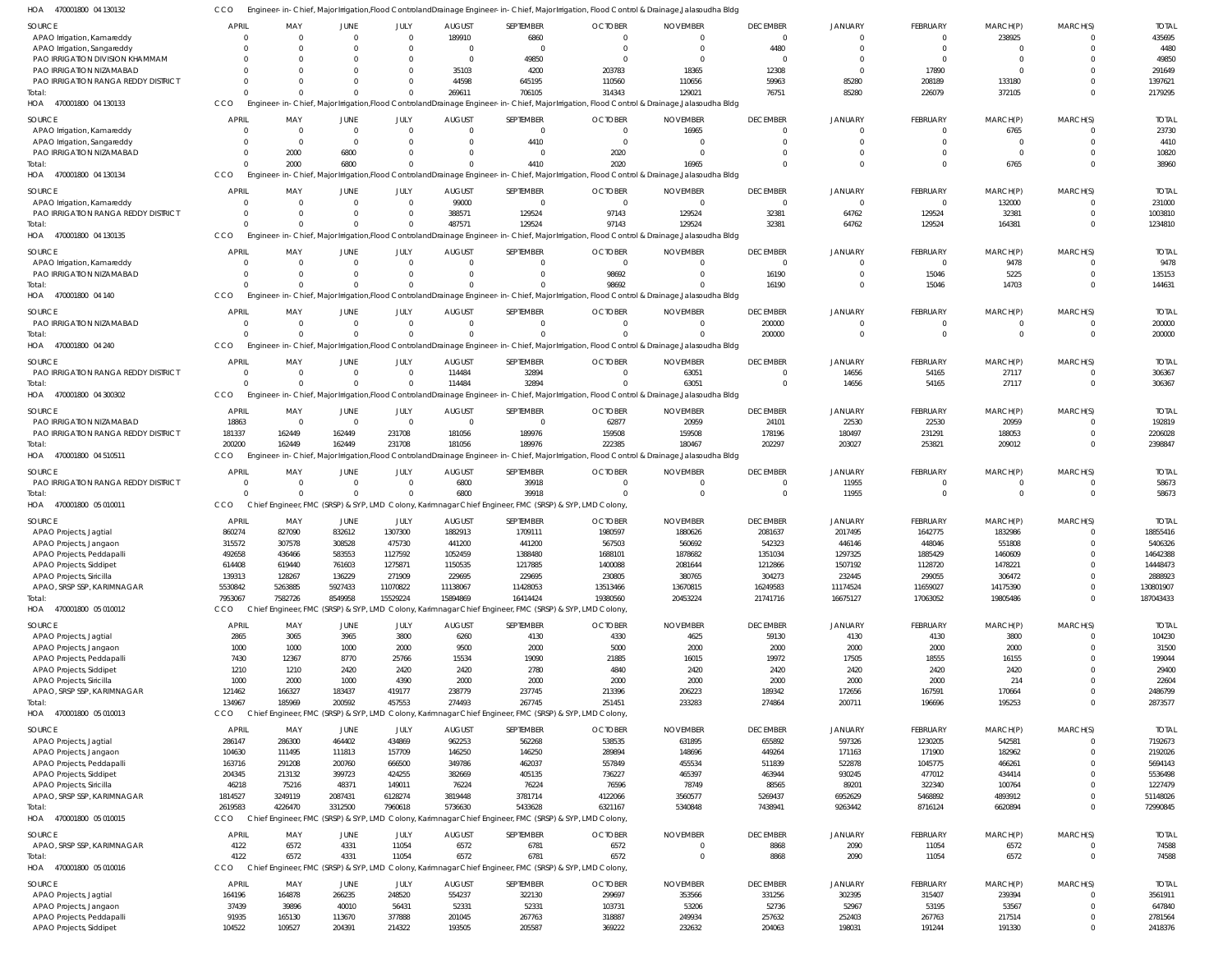| HOA<br>470001800 05 010016                             | CCO                  |                  |                                       |                         |                    | Chief Engineer, FMC (SRSP) & SYP, LMD Colony, Karimnagar Chief Engineer, FMC (SRSP) & SYP, LMD Colony, |                |                 |                 |                |                 |                 |                      |                  |
|--------------------------------------------------------|----------------------|------------------|---------------------------------------|-------------------------|--------------------|--------------------------------------------------------------------------------------------------------|----------------|-----------------|-----------------|----------------|-----------------|-----------------|----------------------|------------------|
| <b>SOURCE</b>                                          | APRIL                | MAY              | <b>JUNE</b>                           | JULY                    | <b>AUGUST</b>      | SEPTEMBER                                                                                              | <b>OCTOBER</b> | <b>NOVEMBER</b> | <b>DECEMBER</b> | <b>JANUARY</b> | FEBRUARY        | MARCH(P)        | MARCH(S)             | <b>TOTAI</b>     |
| APAO Projects, Siricilla                               | 19984                | 32523            | 20915                                 | 64629                   | 32957              | 32957                                                                                                  | 33118          | 34049           | 33118           | 33356          | 42941           | 34101           | $\Omega$             | 414648           |
| APAO, SRSP SSP, KARIMNAGAR                             | 984913               | 1773014          | 1145423                               | 3366053                 | 2096326            | 2076175                                                                                                | 2278095        | 1958203         | 2071068         | 2048529        | 2016960         | 1882669         | $\Omega$             | 23697428         |
| Total:                                                 | 1402989              | 2284968          | 1790644                               | 4327843                 | 3130401            | 2956943                                                                                                | 3402750        | 2881590         | 2949873         | 2887681        | 2887510         | 2618575         | $\Omega$             | 33521767         |
| HOA<br>470001800 05 010017                             | CCO                  |                  |                                       |                         |                    | Chief Engineer, FMC (SRSP) & SYP, LMD Colony, Karimnagar Chief Engineer, FMC (SRSP) & SYP, LMD Colony, |                |                 |                 |                |                 |                 |                      |                  |
|                                                        |                      |                  |                                       |                         |                    |                                                                                                        |                |                 |                 |                |                 |                 |                      |                  |
| SOURCE                                                 | <b>APRIL</b>         | MAY              | <b>JUNE</b>                           | JULY                    | <b>AUGUST</b>      | SEPTEMBER                                                                                              | <b>OCTOBER</b> | <b>NOVEMBER</b> | <b>DECEMBER</b> | <b>JANUARY</b> | FEBRUARY        | MARCH(P)        | MARCH(S)             | <b>TOTAI</b>     |
| APAO Projects, Jagtial                                 |                      | $\Omega$         | $\overline{0}$                        | $\mathbf{0}$            | $\mathbf 0$        | $\mathbf{0}$                                                                                           | $\overline{0}$ | - 0             | 20000           | $\overline{0}$ | $\overline{0}$  | $^{\circ}$      | $\Omega$             | 20000            |
| APAO Projects, Jangaon                                 |                      |                  | 28936                                 | $\mathbf 0$             | $\Omega$           | $\Omega$                                                                                               | 8000           | 44797           | $\overline{0}$  | 21000          | $\overline{0}$  | 16000           | $\Omega$             | 118733           |
| APAO Projects, Peddapalli                              |                      | $\Omega$         | $\overline{0}$                        | $\mathbf{0}$            | 40643              | $\Omega$                                                                                               |                |                 | $\Omega$        | $\Omega$       | 20000           | $\mathbf 0$     | $\cap$               | 60643            |
| APAO Projects, Siddipet                                |                      |                  | $\Omega$                              | $\mathbf{0}$            | 11000              | $\Omega$                                                                                               | $\Omega$       | $\Omega$        | $\overline{0}$  | $\overline{0}$ | $\overline{0}$  | $\mathbf 0$     | $\Omega$             | 11000            |
| APAO, SRSP SSP, KARIMNAGAR                             | $\Omega$             |                  | 85925                                 | $\mathbf 0$             | 461420             | $\Omega$                                                                                               | $\Omega$       | 54551           | 7000            | 48379          | 79273           | 161638          | $\Omega$             | 898186           |
| Total                                                  |                      | $\Omega$         | 114861                                | $\mathbf 0$             | 513063             | $\Omega$                                                                                               | 8000           | 99348           | 27000           | 69379          | 99273           | 177638          | $\Omega$             | 1108562          |
| HOA<br>470001800 05 010018                             | CCO                  |                  |                                       |                         |                    | Chief Engineer, FMC (SRSP) & SYP, LMD Colony, Karimnagar Chief Engineer, FMC (SRSP) & SYP, LMD Colony, |                |                 |                 |                |                 |                 |                      |                  |
| <b>SOURCE</b>                                          | <b>APRIL</b>         | MAY              | <b>JUNE</b>                           | JULY                    | <b>AUGUST</b>      | SEPTEMBER                                                                                              | <b>OCTOBER</b> | <b>NOVEMBER</b> | <b>DECEMBER</b> | JANUARY        | FEBRUARY        | MARCH(P)        | MARCH(S)             | <b>TOTAI</b>     |
| APAO Projects, Jagtial                                 | $\Omega$             | $\Omega$         | $\overline{0}$                        | $\mathbf 0$             | 239868             | 106807                                                                                                 | $\Omega$       | 154075          | 26995           | $\Omega$       | $\overline{0}$  | 0               | $\Omega$             | 527745           |
| APAO Projects, Jangaon                                 |                      | $\Omega$         | $\Omega$                              | $\mathbf 0$             | 181764             |                                                                                                        | $\Omega$       | 26237           | 53362           | $\Omega$       | $\mathbf 0$     | $\Omega$        | $\Omega$             | 261363           |
| APAO Projects, Peddapalli                              |                      |                  | $\Omega$                              | $\mathbf 0$             | 71778              | 93043                                                                                                  | 114454         | 28481           | 113642          | $\Omega$       | 15044           | $\Omega$        | $\Omega$             | 436442           |
| APAO Projects, Siddipet                                | $\cap$               | $\Omega$         | $\Omega$                              | $\mathbf 0$             | 233645             | 136967                                                                                                 | $\Omega$       | 35408           | 325186          | $\Omega$       | 41773           | $\Omega$        | $\cap$               | 772979           |
|                                                        |                      |                  | $\Omega$                              | $\mathbf 0$             | $\Omega$           | C                                                                                                      | 27469          | $\Omega$        | $\mathbf 0$     | $\Omega$       | 87721           | $\Omega$        | $\Omega$             | 115190           |
| APAO Projects, Siricilla<br>APAO, SRSP SSP, KARIMNAGAR | $\Omega$             | $\Omega$         | $\Omega$                              | $\mathbf 0$             |                    | 327724                                                                                                 |                | 544031          |                 | 42234          |                 | 247690          | $\Omega$             | 6087168          |
|                                                        |                      |                  | $\Omega$                              | $\Omega$                | 2134561<br>2861616 | 664541                                                                                                 | 335184         |                 | 1261630         |                | 1194114         |                 | $\Omega$             |                  |
| Total:                                                 |                      |                  |                                       |                         |                    |                                                                                                        | 477107         | 788232          | 1780815         | 42234          | 1338652         | 247690          |                      | 8200887          |
| HOA<br>470001800 05 020021                             | CCO                  |                  |                                       |                         |                    | Chief Engineer, FMC (SRSP) & SYP, LMD Colony, Karimnagar Chief Engineer, FMC (SRSP) & SYP, LMD Colony, |                |                 |                 |                |                 |                 |                      |                  |
| <b>SOURCE</b>                                          | <b>APRIL</b>         | MAY              | <b>JUNE</b>                           | JULY                    | <b>AUGUST</b>      | SEPTEMBER                                                                                              | <b>OCTOBER</b> | <b>NOVEMBER</b> | <b>DECEMBER</b> | <b>JANUARY</b> | FEBRUARY        | MARCH(P)        | MARCH(S)             | <b>TOTAI</b>     |
| APAO Projects, Peddapalli                              | $\Omega$             | 95928            | 47964                                 | 53292                   | $\overline{0}$     | 106584                                                                                                 | $\Omega$       |                 | 205083          | $\overline{0}$ | 55011           | 110022          | $\Omega$             | 673884           |
| APAO Projects, Siddipet                                | $\Omega$             | $\overline{0}$   | $\overline{0}$                        | $\overline{0}$          | 24000              | $\overline{0}$                                                                                         | $\Omega$       |                 | $\overline{0}$  | $\overline{0}$ | $\overline{0}$  | 12984           | $\Omega$             | 36984            |
| APAO, SRSP SSP, KARIMNAGAR                             | 40665                | $\overline{0}$   | 6869                                  | 5869                    | 138788             | 127838                                                                                                 | 10738          |                 | 208479          | 60310          | 18950           | 101038          | $\Omega$             | 719544           |
| Total                                                  | 40665                | 95928            | 54833                                 | 59161                   | 162788             | 234422                                                                                                 | 10738          |                 | 413562          | 60310          | 73961           | 224044          | $\Omega$             | 1430412          |
| HOA<br>470001800 05 060                                | <b>CCO</b>           |                  | Chief Engineer, FMC (SRSP) & SYP, LMD |                         |                    | Colony, Karimnagar Chief Engineer, FMC (SRSP) & SYP, LMD Colony,                                       |                |                 |                 |                |                 |                 |                      |                  |
|                                                        |                      |                  |                                       |                         |                    |                                                                                                        |                |                 |                 |                |                 |                 |                      |                  |
| SOURCE                                                 | <b>APRIL</b>         | MAY              | JUNE                                  | JULY                    | <b>AUGUST</b>      | SEPTEMBER                                                                                              | <b>OCTOBER</b> | <b>NOVEMBER</b> | <b>DECEMBER</b> | <b>JANUARY</b> | FEBRUARY        | MARCH(P)        | MARCH(S)             | <b>TOTAL</b>     |
| APAO, SRSP SSP, KARIMNAGAR                             | $\Omega$             | $\Omega$         | $\overline{0}$                        | $\mathbf 0$             | $\Omega$           | $\Omega$                                                                                               | $\Omega$       | 47426           | $\mathbf 0$     | $\overline{0}$ | $\mathbf 0$     | $\mathbf 0$     | $\Omega$             | 47426            |
| Total                                                  |                      | $\Omega$         | $\Omega$                              | $\mathbf 0$             | $\Omega$           |                                                                                                        | $\Omega$       | 47426           | $\Omega$        | $\Omega$       | $\overline{0}$  | $\mathbf 0$     | $\Omega$             | 47426            |
| 470001800 05 110111<br>HOA                             | CCO                  |                  |                                       |                         |                    | Chief Engineer, FMC (SRSP) & SYP, LMD Colony, Karimnagar Chief Engineer, FMC (SRSP) & SYP, LMD Colony, |                |                 |                 |                |                 |                 |                      |                  |
| SOURCE                                                 | <b>APRIL</b>         | MAY              | JUNE                                  | JULY                    | <b>AUGUST</b>      | SEPTEMBER                                                                                              | <b>OCTOBER</b> | <b>NOVEMBER</b> | <b>DECEMBER</b> | <b>JANUARY</b> | FEBRUARY        | MARCH(P)        | MARCH(S)             | <b>TOTAI</b>     |
| APAO Projects, Jagtial                                 |                      | $\Omega$         | $\overline{0}$                        | $\mathbf 0$             | 78109              | $\Omega$                                                                                               |                | - 0             | 223522          | 66470          | $\overline{0}$  | 33844           | $\Omega$             | 401945           |
| APAO Projects, Jangaon                                 |                      | $\Omega$         | $\mathbf{0}$                          | $\mathbf{0}$            | 17130              | 260392                                                                                                 |                | $\Omega$        | $\Omega$        | $\overline{0}$ | 222396          | $\mathbf 0$     | $\Omega$             | 499918           |
| APAO Projects, Peddapalli                              |                      | $\Omega$         | $\Omega$                              | $\mathbf 0$             | $\mathbf 0$        | 238625                                                                                                 |                | 30900           | $\overline{0}$  | 37050          | 102176          | 314200          | $\Omega$             | 722951           |
| APAO Projects, Siddipet                                |                      | 0                | $\Omega$                              | $\mathbf 0$             | 142371             | 49456                                                                                                  |                | 155221          | $\Omega$        | $\Omega$       | 155946          | 159173          | $\Omega$             | 662167           |
| APAO, SRSP SSP, KARIMNAGAR                             |                      |                  | $\Omega$                              | $\mathbf 0$             | 936162             | 112137                                                                                                 | 254628         | 711456          | 576064          | 396431         | 374426          | 358365          | $\cap$               | 3719669          |
| Total                                                  |                      |                  | $\Omega$                              | $\mathbf 0$             | 1173772            | 660610                                                                                                 | 254628         | 897577          | 799586          | 499951         | 854944          | 865582          | $\Omega$             | 6006650          |
|                                                        |                      |                  |                                       |                         |                    |                                                                                                        |                |                 |                 |                |                 |                 |                      |                  |
|                                                        |                      |                  |                                       |                         |                    |                                                                                                        |                |                 |                 |                |                 |                 |                      |                  |
| HOA<br>470001800 05 130131                             | CCO                  |                  |                                       |                         |                    | Chief Engineer, FMC (SRSP) & SYP, LMD Colony, Karimnagar Chief Engineer, FMC (SRSP) & SYP, LMD Colony, |                |                 |                 |                |                 |                 |                      |                  |
| SOURCE                                                 | <b>APRIL</b>         | MAY              | JUNE                                  | JULY                    | <b>AUGUST</b>      | SEPTEMBER                                                                                              | <b>OCTOBER</b> | <b>NOVEMBER</b> | <b>DECEMBER</b> | JANUARY        | FEBRUARY        | MARCH(P)        | MARCH(S)             | <b>TOTAI</b>     |
| APAO Projects, Jagtial                                 | $\Omega$             | $\Omega$         | $\overline{0}$                        | $\overline{0}$          | 6518               | 5805                                                                                                   | $\Omega$       | - 0             | 1896            | 5769           | 9000            | 5376            | $\Omega$             | 34364            |
| APAO Projects, Jangaon                                 |                      | $\Omega$         | $\overline{0}$                        | 2848                    | 4313               | 1426                                                                                                   | 1398           | $\Omega$        | 2796            | $\Omega$       | 1398            | 1398            | $\Omega$             | 15577            |
| APAO Projects, Peddapalli                              |                      | $\Omega$         | $\Omega$                              | $^{\circ}$              | 60820              | - 0                                                                                                    | $\cap$         | 15818           | 0               | 23085          | 7694            | 7693            | $\cap$               | 115110           |
| APAO Projects, Siddipet                                | $\Omega$             | 7943             | 1211                                  | $\mathbf 0$             | 22910              | 1190                                                                                                   | 14577          | 7717            | 7717            | $\Omega$       | 21718           | 12961           | $\Omega$             | 97944            |
| APAO, SRSP SSP, KARIMNAGAR                             |                      | 104374           | 44023                                 | $\mathbf 0$             | 119191             | 76431                                                                                                  | 15506          | 80828           | 166727          | 71061          | 50946           | 106813          | $\mathbf 0$          | 835900           |
| Total                                                  | $\Omega$             | 112317           | 45234                                 | 2848                    | 213752             | 84852                                                                                                  | 31481          | 104363          | 179136          | 99915          | 90756           | 134241          | $\Omega$             | 1098895          |
| 470001800 05 130132                                    | <b>CCO</b>           |                  |                                       |                         |                    |                                                                                                        |                |                 |                 |                |                 |                 |                      |                  |
| HOA                                                    |                      |                  |                                       |                         |                    | Chief Engineer, FMC (SRSP) & SYP, LMD Colony, Karimnagar Chief Engineer, FMC (SRSP) & SYP, LMD Colony, |                |                 |                 |                |                 |                 |                      |                  |
| SOURCE                                                 | <b>APRIL</b>         | MAY              | <b>JUNE</b>                           | JULY                    | <b>AUGUST</b>      | SEPTEMBER                                                                                              | <b>OCTOBER</b> | <b>NOVEMBER</b> | <b>DECEMBER</b> | JANUARY        | <b>FEBRUARY</b> | MARCH(P)        | MARCH(S)             | <b>TOTAL</b>     |
| APAO Projects, Jagtial                                 |                      |                  | $\overline{0}$                        | $\mathbf 0$             | 176605             | 89467                                                                                                  | 36846          | $\Omega$        | 6846            | $\overline{0}$ | 6846            | 188565          |                      | 505175           |
| APAO Projects, Jangaon                                 |                      |                  | $\Omega$                              | $\mathbf 0$             | $\mathbf 0$        | 100808                                                                                                 | 4000           | 1855            | 71344           | 9604           | 27550           | 27892           | $\Omega$             | 243053           |
| APAO Projects, Peddapalli                              |                      |                  | $\Omega$                              | $\mathbf 0$             | $\mathbf 0$        | 59620                                                                                                  | 147625         | 10450           | $\overline{0}$  | 29963          | 68864           | 105621          | $\Omega$             | 422143           |
| APAO Projects, Siddipet                                |                      |                  |                                       | $\mathbf 0$             | 22220              | 10310                                                                                                  | 9350           | 25517           | 10920           | $\overline{0}$ | 25975           | 8480            | $\Omega$             | 112772           |
| APAO Projects, Siricilla                               |                      |                  | $\Omega$                              | $\mathbf{0}$            | $\mathbf 0$        | $\mathbf 0$                                                                                            | $\Omega$       |                 | 105616          | 68317          | $\mathbf 0$     | 97944           | $\cap$               | 271877           |
| APAO, SRSP SSP, KARIMNAGAR                             |                      |                  | $\Omega$                              | $\mathbf 0$             | 347400             | 163759                                                                                                 | 194287         | 337159          | 227130          | 128474         | 167307          | 357694          | $\Omega$             | 1923210          |
| Total:                                                 |                      |                  | $\Omega$                              | $\mathbf 0$             | 546225             | 423964                                                                                                 | 392108         | 374981          | 421856          | 236358         | 296542          | 786196          | $\Omega$             | 3478230          |
| 470001800 05 130133<br>HOA                             | CCO                  |                  |                                       |                         |                    | Chief Engineer, FMC (SRSP) & SYP, LMD Colony, Karimnagar Chief Engineer, FMC (SRSP) & SYP, LMD Colony, |                |                 |                 |                |                 |                 |                      |                  |
|                                                        |                      |                  |                                       |                         |                    |                                                                                                        |                |                 |                 |                |                 |                 |                      |                  |
| SOURCE                                                 | <b>APRIL</b>         | MAY              | JUNE                                  | JULY                    | <b>AUGUST</b>      | SEPTEMBER                                                                                              | <b>OCTOBER</b> | <b>NOVEMBER</b> | <b>DECEMBER</b> | JANUARY        | <b>FEBRUARY</b> | MARCH(P)        | MARCH(S)             | <b>TOTAL</b>     |
| APAO Projects, Peddapalli                              | $\Omega$             | $\Omega$         | $\overline{0}$                        | $\mathbf 0$             | $\mathbf 0$        | 3500                                                                                                   | $\Omega$       | $\Omega$        | 6760            | $\Omega$       | $\overline{0}$  | $\mathbf 0$     | $\Omega$             | 10260            |
| APAO, SRSP SSP, KARIMNAGAR                             | $\Omega$             | $\Omega$         | 6960                                  | $\mathbf 0$             | 14620              | 28035                                                                                                  | 1760           | 2590            | 16850           | 3340           | 9275            | 29475           | $\Omega$             | 112905           |
| Total:                                                 |                      |                  | 6960                                  | $\mathbf 0$             | 14620              | 31535                                                                                                  | 1760           | 2590            | 23610           | 3340           | 9275            | 29475           | $\Omega$             | 123165           |
| HOA<br>470001800 05 130134                             | CCO                  |                  |                                       |                         |                    | Chief Engineer, FMC (SRSP) & SYP, LMD Colony, Karimnagar Chief Engineer, FMC (SRSP) & SYP, LMD Colony, |                |                 |                 |                |                 |                 |                      |                  |
| SOURCE                                                 | <b>APRIL</b>         | MAY              | JUNE                                  | JULY                    | <b>AUGUST</b>      | SEPTEMBER                                                                                              | <b>OCTOBER</b> | <b>NOVEMBER</b> | <b>DECEMBER</b> | JANUARY        | <b>FEBRUARY</b> | MARCH(P)        | MARCH(S)             | <b>TOTAL</b>     |
| APAO Projects, Jagtial                                 |                      | $\Omega$         | $\overline{0}$                        | $\mathbf 0$             | $\mathbf 0$        | 94287                                                                                                  | 188574         | $\Omega$        | $\overline{0}$  | 188574         | $\overline{0}$  | 62858           | $\Omega$             | 534293           |
| APAO Projects, Peddapalli                              |                      | 0                | $\Omega$                              | $\mathbf 0$             | $\mathbf 0$        | 188100                                                                                                 | 94050          | 31350           | 62700           | $\Omega$       | 407550          | $\mathbf 0$     | $\Omega$             | 783750           |
| APAO Projects, Siddipet                                |                      |                  | $\Omega$                              | $\mathbf 0$             | $\Omega$           | 282861                                                                                                 | - 0            | 94287           | 251432          | $\Omega$       | $\mathbf 0$     | 282861          | $\Omega$             | 911441           |
| APAO, SRSP SSP, KARIMNAGAR                             |                      |                  | $\Omega$                              | $\mathbf 0$             | 1473450            | 543961                                                                                                 | 198550         | 282150          | 1484084         | $\Omega$       | $\mathbf 0$     | 1193414         | $\Omega$             | 5175609          |
| Total:                                                 |                      |                  | $\Omega$                              | $\mathbf 0$             | 1473450            | 1109209                                                                                                | 481174         | 407787          | 1798216         | 188574         | 407550          | 1539133         | $\Omega$             | 7405093          |
| HOA<br>470001800 05 130135                             | CCO                  |                  |                                       |                         |                    | Chief Engineer, FMC (SRSP) & SYP, LMD Colony, Karimnagar Chief Engineer, FMC (SRSP) & SYP, LMD Colony, |                |                 |                 |                |                 |                 |                      |                  |
|                                                        |                      |                  |                                       |                         |                    |                                                                                                        |                |                 |                 |                |                 |                 |                      |                  |
| SOURCE                                                 | <b>APRIL</b>         | MAY              | <b>JUNE</b>                           | JULY                    | <b>AUGUST</b>      | SEPTEMBER                                                                                              | <b>OCTOBER</b> | <b>NOVEMBER</b> | <b>DECEMBER</b> | <b>JANUARY</b> | <b>FEBRUARY</b> | MARCH(P)        | MARCH(S)             | <b>TOTAI</b>     |
| APAO Projects, Jagtial                                 |                      |                  | $\overline{0}$                        | $\mathbf 0$             | $\Omega$           | $\Omega$                                                                                               | $\Omega$       | - 0             | $\mathbf 0$     | $\overline{0}$ | 13398           | $\mathbf 0$     | $\Omega$             | 13398            |
| APAO Projects, Jangaon                                 |                      | $\Omega$         | $\Omega$                              | $\mathbf 0$             | 4516               | 1747                                                                                                   | $\Omega$       | 901             | 998             | 1032           | 878             | 916             | $\Omega$             | 10988            |
| APAO Projects, Peddapalli                              |                      | $\Omega$         | $\Omega$                              | $\mathbf 0$             | $\Omega$           | 13883                                                                                                  | $\Omega$       | 5074            | 3532            | 4248           | $\overline{0}$  | 6654            | $\Omega$             | 33391            |
| APAO Projects, Siddipet                                |                      | 1237             | 80                                    | $\mathbf 0$             | 8609               | 1989                                                                                                   | 1920           | 1925            | 3198            | $\overline{0}$ | 1717            | 6827            |                      | 27502            |
| APAO Projects, Siricilla                               | $\Omega$             | $\Omega$         | $\Omega$                              | $\mathbf 0$             | $\Omega$           | $^{\circ}$                                                                                             | $\Omega$       | $\Omega$        | 50000           | $\Omega$       | $\overline{0}$  | 100000          | $\Omega$             | 150000           |
| APAO, SRSP SSP, KARIMNAGAR<br>Total:                   | $\Omega$<br>$\Omega$ | $\Omega$<br>1237 | $\overline{0}$<br>80                  | $\mathbf 0$<br>$\Omega$ | 141183<br>154308   | 65966<br>83585                                                                                         | 15199<br>17119 | 17132<br>25032  | 49963<br>107691 | 7282<br>12562  | 15660<br>31653  | 91136<br>205533 | $\Omega$<br>$\Omega$ | 403521<br>638800 |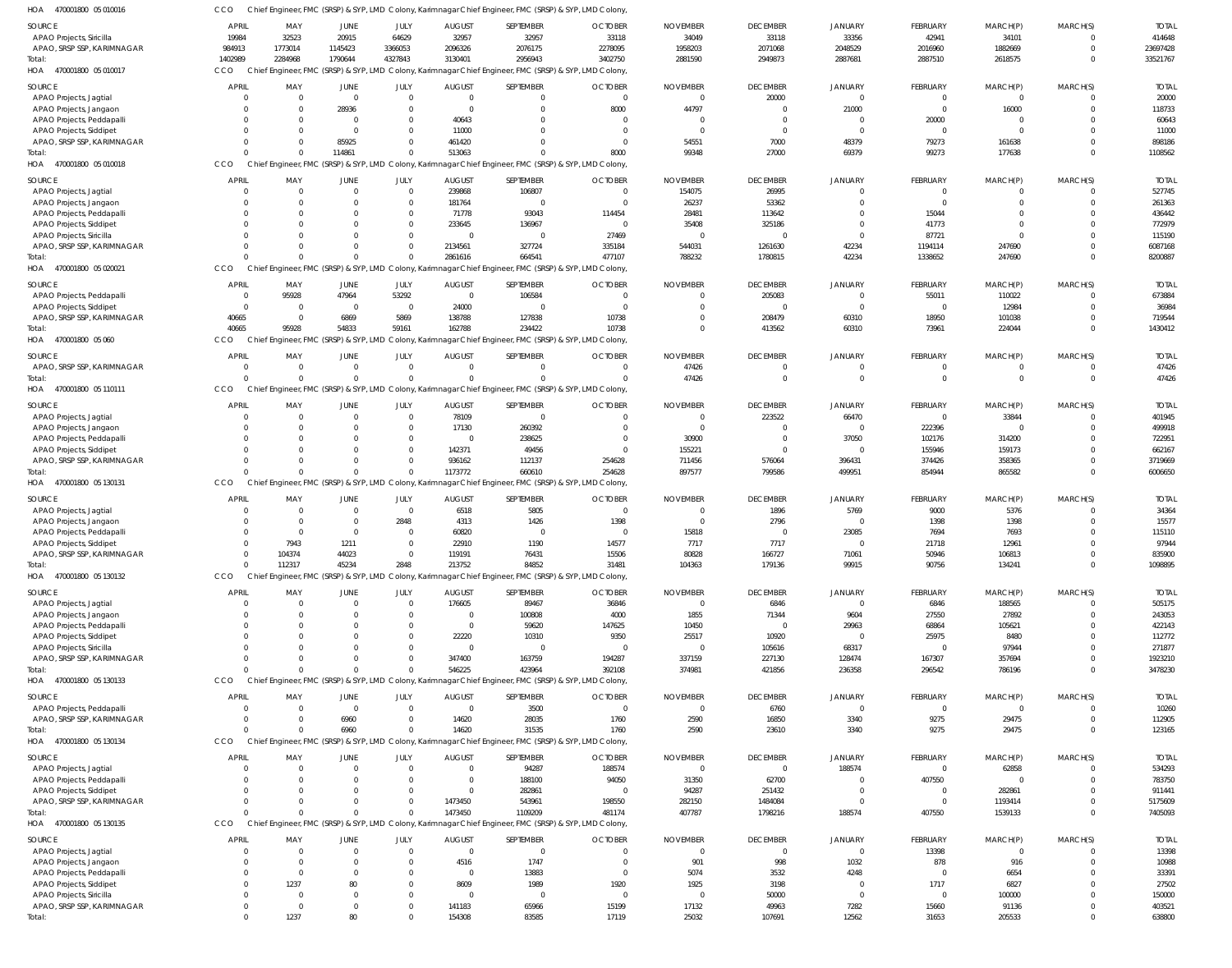| HOA<br>470001800 05 140                                 | CCO             |                                       |                         |                 |                                                                                        | Chief Engineer, FMC (SRSP) & SYP, LMD Colony, Karimnagar Chief Engineer, FMC (SRSP) & SYP, LMD Colony  |                         |                         |                 |                        |                  |                  |                      |                       |
|---------------------------------------------------------|-----------------|---------------------------------------|-------------------------|-----------------|----------------------------------------------------------------------------------------|--------------------------------------------------------------------------------------------------------|-------------------------|-------------------------|-----------------|------------------------|------------------|------------------|----------------------|-----------------------|
| SOURCE                                                  | APRIL           | MAY                                   | <b>JUNE</b>             | JULY            | <b>AUGUST</b>                                                                          | SEPTEMBER                                                                                              | <b>OCTOBER</b>          | <b>NOVEMBER</b>         | <b>DECEMBER</b> | <b>JANUARY</b>         | FEBRUARY         | MARCH(P)         | MARCH(S)             | <b>TOTAL</b>          |
| APAO Projects, Jagtial                                  | $\Omega$        | $\Omega$                              | $\overline{\mathbf{0}}$ | $\overline{0}$  | 6000                                                                                   | 3000                                                                                                   | $\Omega$                | $\Omega$                | 3000            | 3000                   | $\Omega$         | $\Omega$         | $\Omega$             | 15000                 |
| APAO Projects, Jangaon                                  |                 | $\Omega$                              | $\overline{0}$          | 29316           | 43974                                                                                  | 14658                                                                                                  | $\Omega$                | $\overline{0}$          | 43974           | $\Omega$               | 14658            | 14658            | $\Omega$             | 161238                |
| APAO Projects, Peddapalli                               | $\Omega$        | $\Omega$                              | $\overline{0}$          | $\overline{0}$  | $\overline{0}$                                                                         | $\Omega$                                                                                               |                         | $\overline{0}$          | 186715          | $\Omega$               | $\Omega$         | 58001            |                      | 244716                |
| APAO Projects, Siddipet                                 |                 | $\Omega$                              | 29254                   | $\overline{0}$  | 58508                                                                                  | 29254                                                                                                  | $\Omega$                | 15358                   | 0               | $\Omega$               | 46074            |                  |                      | 178448                |
| APAO, SRSP SSP, KARIMNAGAR                              | $\Omega$        | $\Omega$                              | 3612                    | $\overline{0}$  | 5418                                                                                   | 20544                                                                                                  | $\Omega$                | 3262                    | 1806            | $\Omega$               | 3612             | 22350            |                      | 60604                 |
| Total:                                                  | $\Omega$        | $\Omega$                              | 32866                   | 29316           | 113900                                                                                 | 67456                                                                                                  | $\Omega$                | 18620                   | 235495          | 3000                   | 64344            | 95009            | $\Omega$             | 660006                |
| 470001800 05 240<br>HOA                                 | CCO             | Chief Engineer, FMC (SRSP) & SYP, LMD |                         |                 |                                                                                        | Colony, Karimnagar Chief Engineer, FMC (SRSP) & SYP, LMD Colony,                                       |                         |                         |                 |                        |                  |                  |                      |                       |
| SOURCE                                                  | <b>APRIL</b>    | MAY                                   | JUNE                    | JULY            | <b>AUGUST</b>                                                                          | SEPTEMBER                                                                                              | <b>OCTOBER</b>          | <b>NOVEMBER</b>         | <b>DECEMBER</b> | <b>JANUARY</b>         | FEBRUARY         | MARCH(P)         | MARCH(S)             | <b>TOTAL</b>          |
| APAO, SRSP SSP, KARIMNAGAR                              | $\Omega$        | $\overline{0}$                        | 35932                   | $\overline{0}$  | 166181                                                                                 | 38906                                                                                                  | $\overline{0}$          | 46731                   | 128189          | 43376                  | $\Omega$         | 111474           | $\Omega$             | 570789                |
| Total:                                                  | $\Omega$        | $\Omega$                              | 35932                   | $\Omega$        | 166181                                                                                 | 38906                                                                                                  | $\Omega$                | 46731                   | 128189          | 43376                  | $\Omega$         | 111474           | $\mathbf{0}$         | 570789                |
| HOA 470001800 05 300302                                 | CCO             |                                       |                         |                 |                                                                                        | Chief Engineer, FMC (SRSP) & SYP, LMD Colony, Karimnagar Chief Engineer, FMC (SRSP) & SYP, LMD Colony, |                         |                         |                 |                        |                  |                  |                      |                       |
| SOURCE                                                  | <b>APRIL</b>    | MAY                                   | <b>JUNE</b>             | JULY            | <b>AUGUST</b>                                                                          | SEPTEMBER                                                                                              | <b>OCTOBER</b>          | <b>NOVEMBER</b>         | <b>DECEMBER</b> | <b>JANUARY</b>         | FEBRUARY         | MARCH(P)         | MARCH(S)             | <b>TOTAL</b>          |
| APAO Projects, Jagtial                                  | 122753          | $-63801$                              | 65129                   | $\overline{0}$  | 202624                                                                                 | 72366                                                                                                  | 524644                  | $\Omega$                | 148110          | 143197                 | 221204           | 214447           | $\Omega$             | 1650673               |
| APAO Projects, Jangaon                                  | $\Omega$        | 85488                                 | 149604                  | 64116           | 64116                                                                                  | 128232                                                                                                 | $\overline{0}$          | $\overline{0}$          | 256464          | 85488                  | 85488            | 85488            | $\Omega$             | 1004484               |
| APAO Projects, Peddapalli                               | 44325           | $\overline{\mathbf{0}}$               | $\overline{0}$          | 88650           | 84202                                                                                  | 66136                                                                                                  | 66841                   | $\Omega$                | 98854           | 49427                  | $\Omega$         | 95160            |                      | 593595                |
| APAO Projects, Siricilla                                | $\Omega$        | $\overline{\mathbf{0}}$               | $\overline{0}$          | $\overline{0}$  | 241293                                                                                 | $\Omega$                                                                                               | $\overline{0}$          | 101688                  | 101688          | $\Omega$               | 50844            | 114615           |                      | 610128                |
| APAO, SRSP SSP, KARIMNAGAR                              | 122118          | 79001                                 | 178032                  | 106049          | 331115                                                                                 | 206728                                                                                                 | 86437                   | 49250                   | 281829          | 213364                 | 86437            | 331359           |                      | 2071719               |
| Total:                                                  | 289196          | 100688                                | 392765                  | 258815          | 923350                                                                                 | 473462                                                                                                 | 677922                  | 150938                  | 886945          | 491476                 | 443973           | 841069           | $\Omega$             | 5930599               |
| HOA 470001800 05 310318                                 | CCO             | Chief Engineer, FMC (SRSP) & SYP, LMD |                         |                 |                                                                                        | Colony, Karimnagar Chief Engineer, FMC (SRSP) & SYP, LMD Colony,                                       |                         |                         |                 |                        |                  |                  |                      |                       |
| SOURCE                                                  | <b>APRIL</b>    | MAY                                   | <b>JUNE</b>             | JULY            | <b>AUGUST</b>                                                                          | SEPTEMBER                                                                                              | <b>OCTOBER</b>          | <b>NOVEMBER</b>         | <b>DECEMBER</b> | <b>JANUARY</b>         | FEBRUARY         | MARCH(P)         | MARCH(S)             | <b>TOTAL</b>          |
| APAO Projects, Peddapalli                               | $\cap$          | 20000                                 | $\overline{\mathbf{0}}$ | $\overline{0}$  | $\overline{0}$                                                                         | 20000                                                                                                  | $\mathbf 0$             | $\Omega$                | 0               | O                      | $\Omega$         |                  | $\Omega$             | 40000                 |
| APAO, SRSP SSP, KARIMNAGAR                              | $\Omega$        | $\overline{\mathbf{0}}$               | 20000                   | $\Omega$        | $\overline{0}$                                                                         | 40000                                                                                                  | $\Omega$                | $\overline{0}$          | $\mathbf{0}$    | $\mathbf 0$            | $\Omega$         | $\Omega$         | $\Omega$             | 60000                 |
| Total:                                                  | $\Omega$        | 20000                                 | 20000                   | $\Omega$        | $\Omega$                                                                               | 60000                                                                                                  | $\Omega$                | $\Omega$                | $\Omega$        | $\Omega$               |                  |                  | $\Omega$             | 100000                |
| HOA 470001800 05 510511                                 | CCO             |                                       |                         |                 |                                                                                        | Chief Engineer, FMC (SRSP) & SYP, LMD Colony, Karimnagar Chief Engineer, FMC (SRSP) & SYP, LMD Colony  |                         |                         |                 |                        |                  |                  |                      |                       |
| SOURCE                                                  | <b>APRIL</b>    | MAY                                   | JUNE                    | JULY            | <b>AUGUST</b>                                                                          | SEPTEMBER                                                                                              | <b>OCTOBER</b>          | <b>NOVEMBER</b>         | <b>DECEMBER</b> | <b>JANUARY</b>         | FEBRUARY         | MARCH(P)         | MARCH(S)             | <b>TOTAL</b>          |
| APAO, SRSP SSP, KARIMNAGAR                              | $\Omega$        | $\overline{\mathbf{0}}$               | $\overline{\mathbf{0}}$ | $\overline{0}$  | 39003                                                                                  | $\Omega$                                                                                               | 19993                   | $\overline{0}$          | 0               | $\Omega$               | $\Omega$         | 18278            | $\Omega$             | 77274                 |
| Total:                                                  | $\Omega$        | $\Omega$                              | $\Omega$                | $\Omega$        | 39003                                                                                  | $\cap$                                                                                                 | 19993                   | $\overline{0}$          | $\mathbf 0$     | $\overline{0}$         | $\Omega$         | 18278            | $\mathbf{0}$         | 77274                 |
| HOA 470001800 12010011                                  | CCO             |                                       |                         |                 | Chief Engineer (Projects), Mahaboobnagar Vth Floor, Jalasoudha Building, Errum Manzil, |                                                                                                        |                         |                         |                 |                        |                  |                  |                      |                       |
| SOURCE                                                  | APRIL           | MAY                                   | JUNE                    | JULY            | <b>AUGUST</b>                                                                          | SEPTEMBER                                                                                              | <b>OCTOBER</b>          | <b>NOVEMBER</b>         | <b>DECEMBER</b> | <b>JANUARY</b>         | FEBRUARY         | MARCH(P)         | MARCH(S)             | <b>TOTAL</b>          |
| APAO Irrigation, Nagarkurnool                           | 1784217         | 2001692                               | 1769264                 | 3454630         | 3563068                                                                                | 3752762                                                                                                | 3479776                 | 5847235                 | 4662740         | 3406910                | 3443076          | 4718919          | $\Omega$             | 41884289              |
| APAO Irrigation, Wanaparthy                             | 74765           | 47475                                 | 47475                   | 94950           | 94950                                                                                  | 94950                                                                                                  | 94950                   | 74972                   | 147820          | 130422                 | 147820           | 603774           | $\Omega$             | 1654323               |
| PAO IRRIGATION DIVISION,                                | 1477993         | 1415666                               | 1657813                 | 2571334         | 2577698                                                                                | 2485221                                                                                                | 2429780                 | 4048408                 | 2377987         | 3255967                | 3908949          | 3522710          | $\Omega$             | 31729526              |
| MAHABOOBNAGAR                                           |                 |                                       |                         |                 |                                                                                        |                                                                                                        |                         |                         |                 |                        |                  |                  |                      |                       |
| PAO, PJP, Jogulamba Gadwal                              | 7545028         | 7903486                               | 8895494                 | 14822099        | 14219745                                                                               | 14409452                                                                                               | 15584625                | 19466119                | 16385128        | 14341536               | 15630466         | 17881657         | $\Omega$             | 167084835             |
| Total:                                                  | 10882003        | 11368319                              | 12370046                | 20943013        | 20455461                                                                               | 20742385                                                                                               | 21589131                | 29436734                | 23573675        | 21134835               | 23130311         | 26727060         | $\Omega$             | 242352973             |
| HOA 470001800 12010012                                  | CCO             |                                       |                         |                 | Chief Engineer (Projects), Mahaboobnagar Vth Floor, Jalasoudha Building, Errum Manzil, |                                                                                                        |                         |                         |                 |                        |                  |                  |                      |                       |
| SOURCE                                                  | <b>APRIL</b>    | MAY                                   | JUNE                    | JULY            | <b>AUGUST</b>                                                                          | SEPTEMBER                                                                                              | <b>OCTOBER</b>          | <b>NOVEMBER</b>         | <b>DECEMBER</b> | <b>JANUARY</b>         | FEBRUARY         | MARCH(P)         | MARCH(S)             | <b>TOTAL</b>          |
| APAO Irrigation, Nagarkurnool                           | 2320            | 2320                                  | 4640                    | 4640            | 10030                                                                                  | 4640                                                                                                   | 19597                   | 4640                    | 4640            | 4640                   | 4640             | 4640             | $\Omega$             | 71387                 |
| APAO Irrigation, Wanaparthy                             | 1000            | 1000                                  | 1000                    | 2000            | 2000                                                                                   | 2000                                                                                                   | 2000                    | 3000                    | 2000            | 4000                   | 2000             | 2000             | $\Omega$             | 24000                 |
| PAO IRRIGATION DIVISION,                                | 2220            | 2420                                  | 2840                    | 3196            | 3260                                                                                   | 3260                                                                                                   | 5743                    | 5040                    | 2840            | 6840                   | 7340             | 4840             | $\Omega$             | 49839                 |
| MAHABOOBNAGAR<br>PAO, PJP, Joqulamba Gadwal             |                 |                                       |                         |                 |                                                                                        |                                                                                                        |                         |                         |                 |                        |                  |                  | $\Omega$             |                       |
| Total:                                                  | 12210<br>17750  | 12410<br>18150                        | 20820<br>29300          | 29646<br>39482  | 32920<br>48210                                                                         | 26055<br>35955                                                                                         | 23020<br>50360          | 24417<br>37097          | 22127<br>31607  | 52820<br>68300         | 22671<br>36651   | 22820<br>34300   | $\Omega$             | 301936<br>447162      |
| 470001800 12 010013<br>HOA                              | CCO             |                                       |                         |                 | Chief Engineer (Projects), Mahaboobnagar Vth Floor, Jalasoudha Building, Errum Manzil, |                                                                                                        |                         |                         |                 |                        |                  |                  |                      |                       |
|                                                         |                 |                                       |                         |                 |                                                                                        |                                                                                                        |                         |                         |                 |                        |                  |                  |                      |                       |
| <b>SOURCE</b>                                           | APRIL           | MAY                                   | JUNE                    | JULY            | <b>AUGUST</b>                                                                          | <b>SEPTEMBER</b>                                                                                       | <b>OCTOBER</b>          | <b>NOVEMBER</b>         | <b>DECEMBER</b> | <b>JANUARY</b>         | <b>FEBRUARY</b>  | MARCH(P)         | MARCH(S)             | <b>TOTAL</b>          |
| APAO Irrigation, Nagarkurnool                           | 594002          | 672419                                | 1151077                 | 1150147         | 2292209                                                                                | 1229009                                                                                                | 1209185                 | 1145866                 | 1438823         | 1311867                | 2866693          | 1777016          | $\Omega$             | 16838313              |
| APAO Irrigation, Wanaparthy                             | 24805           | 15758                                 | 15758                   | 31514           | 31514                                                                                  | 31514                                                                                                  | 31514                   | 56775                   | 56734           | 88250                  | 56734            | 205212           | $\Omega$             | 646082                |
| PAO IRRIGATION DIVISION,<br>MAHABOOBNAGAR               | 488281          | 573784                                | 810640                  | 894638          | 1122817                                                                                | 1075282                                                                                                | 953461                  | 952775                  | 912196          | 2064968                | 1257283          | 1203339          | $\Omega$             | 12309464              |
| PAO, PJP, Jogulamba Gadwal                              | 2521440         | 2792170                               | 4457626                 | 6000470         | 6645838                                                                                | 5439760                                                                                                | 4605735                 | 5036164                 | 8117774         | 7386536                | 8166497          | 6958232          | $\Omega$             | 68128242              |
| Total:                                                  | 3628528         | 4054131                               | 6435101                 | 8076769         | 10092378                                                                               | 7775565                                                                                                | 6799895                 | 7191580                 | 10525527        | 10851621               | 12347207         | 10143799         | $\mathbf 0$          | 97922101              |
| HOA 470001800 12010015                                  | CCO             |                                       |                         |                 | Chief Engineer (Projects), Mahaboobnagar Vth Floor, Jalasoudha Building, Errum Manzil, |                                                                                                        |                         |                         |                 |                        |                  |                  |                      |                       |
|                                                         | <b>APRIL</b>    |                                       |                         |                 |                                                                                        |                                                                                                        |                         |                         | <b>DECEMBER</b> |                        |                  |                  |                      |                       |
| SOURCE<br>PAO, PJP, Jogulamba Gadwal                    | 1883            | MAY<br>1883                           | JUNE<br>1883            | JULY<br>3765    | <b>AUGUST</b><br>22498                                                                 | SEPTEMBER<br>8087                                                                                      | <b>OCTOBER</b><br>18393 | <b>NOVEMBER</b><br>8087 | 8087            | <b>JANUARY</b><br>8087 | FEBRUARY<br>8087 | MARCH(P)<br>8087 | MARCH(S)             | <b>TOTAL</b><br>98827 |
| Total:                                                  | 1883            | 1883                                  | 1883                    | 3765            | 22498                                                                                  | 8087                                                                                                   | 18393                   | 8087                    | 8087            | 8087                   | 8087             | 8087             | $\Omega$             | 98827                 |
| HOA 470001800 12010016                                  | CCO             |                                       |                         |                 | Chief Engineer (Projects), Mahaboobnagar Vth Floor, Jalasoudha Building, Errum Manzil, |                                                                                                        |                         |                         |                 |                        |                  |                  |                      |                       |
|                                                         |                 |                                       |                         |                 |                                                                                        |                                                                                                        |                         |                         |                 |                        |                  |                  |                      |                       |
| SOURCE                                                  | APRIL           | MAY                                   | JUNE                    | JULY            | <b>AUGUST</b>                                                                          | SEPTEMBER                                                                                              | <b>OCTOBER</b>          | <b>NOVEMBER</b>         | <b>DECEMBER</b> | <b>JANUARY</b>         | FEBRUARY         | MARCH(P)         | MARCH(S)             | <b>TOTAL</b>          |
| APAO Irrigation, Nagarkurnool                           | 213742          | 241801                                | 414270                  | 413929          | 832393                                                                                 | 440424                                                                                                 | 418562                  | 414361                  | 406888          | 408395                 | 406380           | 410729           | 0                    | 5021874               |
| APAO Irrigation, Wanaparthy<br>PAO IRRIGATION DIVISION, | 10725<br>207773 | 6813<br>255294                        | 6813<br>343145          | 13626<br>355716 | 13626<br>468775                                                                        | 13626<br>448529                                                                                        | 13626<br>431590         | 24548<br>423383         | 21215<br>327150 | 34841<br>465192        | 21215<br>404683  | 86635<br>375294  | $\Omega$<br>$\Omega$ | 267309<br>4506524     |
| MAHABOOBNAGAR                                           |                 |                                       |                         |                 |                                                                                        |                                                                                                        |                         |                         |                 |                        |                  |                  |                      |                       |
| PAO, PJP, Jogulamba Gadwal                              | 1307038         | 1455481                               | 2320542                 | 2981080         | 3433941                                                                                | 2839635                                                                                                | 2360972                 | 2570169                 | 2358114         | 2393812                | 2421996          | 2342026          | $\Omega$             | 28784806              |
| Total:                                                  | 1739278         | 1959389                               | 3084770                 | 3764351         | 4748735                                                                                | 3742214                                                                                                | 3224750                 | 3432461                 | 3113367         | 3302240                | 3254274          | 3214684          | $\mathbf 0$          | 38580513              |
| HOA 470001800 12010017                                  | <b>CCO</b>      |                                       |                         |                 | Chief Engineer (Projects), Mahaboobnagar Vth Floor, Jalasoudha Building, Errum Manzil, |                                                                                                        |                         |                         |                 |                        |                  |                  |                      |                       |
| SOURCE                                                  | APRIL           | MAY                                   | <b>JUNE</b>             | JULY            | <b>AUGUST</b>                                                                          | SEPTEMBER                                                                                              | <b>OCTOBER</b>          | <b>NOVEMBER</b>         | <b>DECEMBER</b> | JANUARY                | FEBRUARY         | MARCH(P)         | MARCH(S)             | <b>TOTAL</b>          |
| APAO Irrigation, Nagarkurnool                           |                 | $\overline{0}$                        | $\overline{0}$          | $\overline{0}$  | 6980                                                                                   | 15525                                                                                                  | 151960                  | $\overline{0}$          | 41106           | O                      | 107980           | 104900           |                      | 428451                |
| PAO IRRIGATION DIVISION,                                | $\Omega$        | $\Omega$                              | 100000                  | $\overline{0}$  | 92239                                                                                  | 32627                                                                                                  | $\overline{0}$          | 13087                   | $\mathbf 0$     | $\mathbf 0$            | $\Omega$         | 139915           | $\mathbf 0$          | 377868                |
| MAHABOOBNAGAR                                           |                 |                                       |                         |                 |                                                                                        |                                                                                                        |                         |                         |                 |                        |                  |                  |                      |                       |
| PAO, PJP, Jogulamba Gadwal                              | $\Omega$        | $\overline{0}$                        | 200000                  | $\mathbf 0$     | 121017                                                                                 | 200000                                                                                                 | 27000                   | 387455                  | 263540          | $\mathbf 0$            | 207500           | 33244            | $\Omega$             | 1439756               |
| Total:                                                  | $\Omega$        |                                       | 300000                  | $\Omega$        | 220236                                                                                 | 248152                                                                                                 | 178960                  | 400542                  | 304646          | $\mathbf 0$            | 315480           | 278059           | $\Omega$             | 2246075               |
| HOA 470001800 12010018                                  | CCO             |                                       |                         |                 | Chief Engineer (Projects), Mahaboobnagar Vth Floor, Jalasoudha Building, Errum Manzil, |                                                                                                        |                         |                         |                 |                        |                  |                  |                      |                       |
| SOURCE                                                  | APRIL           | MAY                                   | JUNE                    | JULY            | <b>AUGUST</b>                                                                          | SEPTEMBER                                                                                              | <b>OCTOBER</b>          | <b>NOVEMBER</b>         | <b>DECEMBER</b> | <b>JANUARY</b>         | FEBRUARY         | MARCH(P)         | MARCH(S)             | <b>TOTAL</b>          |
| APAO Irrigation, Nagarkurnool                           | $\Omega$        | $\overline{0}$                        | $\overline{0}$          | $\overline{0}$  | 529173                                                                                 | 33641                                                                                                  | 23329                   | $\overline{0}$          | 95497           | $\mathbf 0$            | 150327           | 438301           | 0                    | 1270268               |
| APAO Irrigation, Wanaparthy                             | $\Omega$        | $\Omega$                              | $\overline{0}$          | $\overline{0}$  | 38926                                                                                  | - 0                                                                                                    | $\mathbf 0$             | $\overline{0}$          | 32789           | $\mathbf 0$            | $\Omega$         |                  | $\Omega$             | 71715                 |
| PAO IRRIGATION DIVISION,                                | $\Omega$        | $\Omega$                              | $\overline{0}$          | $\overline{0}$  | 371357                                                                                 | 124295                                                                                                 | $\overline{0}$          | 320932                  | $\overline{0}$  | 109556                 | $\Omega$         | 142589           | 0                    | 1068729               |
| MAHABOOBNAGAR                                           |                 |                                       |                         |                 |                                                                                        |                                                                                                        |                         |                         |                 |                        |                  |                  |                      |                       |
| PAO, PJP, Jogulamba Gadwal                              | $\overline{0}$  | $\overline{0}$                        | $\overline{0}$          | 1928            | 4496840                                                                                | 1262994                                                                                                | $\overline{0}$          | 257474                  | 970428          | 0                      | 934780           | 196315           | $\mathbf 0$          | 8120759               |
| Total:                                                  | $\Omega$        | $\Omega$                              | $\Omega$                | 1928            | 5436296                                                                                | 1420930                                                                                                | 23329                   | 578406                  | 1098714         | 109556                 | 1085107          | 777205           | $\Omega$             | 10531471              |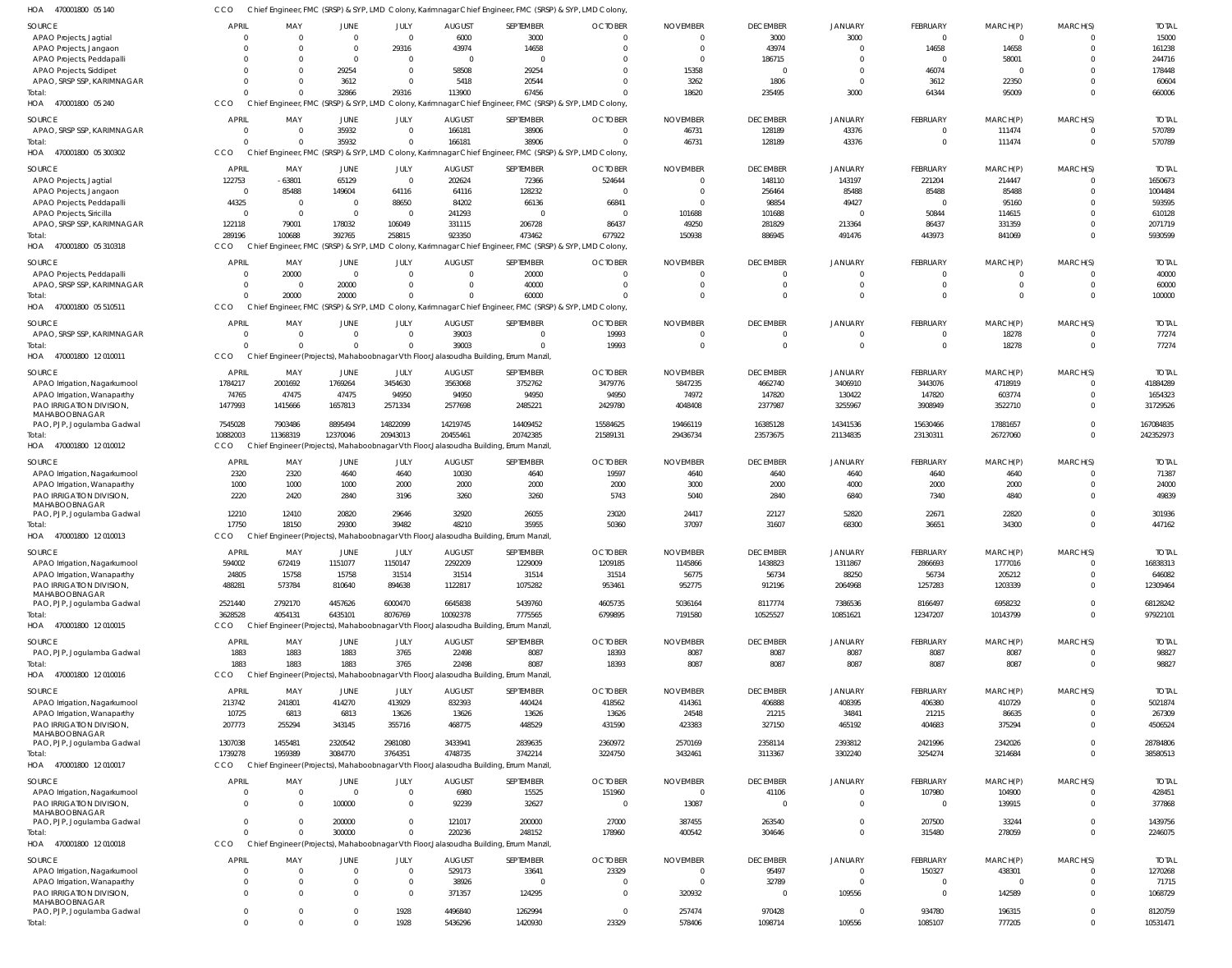| HOA 470001800 12020021                                       | ссо                              | Chief Engineer (Projects), Mahaboobnagar Vth Floor, Jalasoudha Building, Errum Manzil          |                            |                            |                      |                       |                            |                  |                      |                                  |                        |                 |                              |                        |
|--------------------------------------------------------------|----------------------------------|------------------------------------------------------------------------------------------------|----------------------------|----------------------------|----------------------|-----------------------|----------------------------|------------------|----------------------|----------------------------------|------------------------|-----------------|------------------------------|------------------------|
| <b>SOURCE</b>                                                | APRIL                            | MAY                                                                                            | <b>JUNE</b>                | JULY                       | <b>AUGUST</b>        | SEPTEMBER             | <b>OCTOBER</b>             | <b>NOVEMBER</b>  | <b>DECEMBER</b>      | <b>JANUARY</b>                   | FEBRUARY               | MARCH(P)        | MARCH(S)                     | <b>TOTAL</b>           |
| APAO Irrigation, Nagarkurnool                                | $\overline{0}$                   | $\overline{0}$                                                                                 | 24000                      | $\mathbf{0}$               | 64000                | 8000                  | 16000                      | 8000             | 32000                | 8000                             | 8000                   | 24000           | $\mathbf 0$                  | 192000                 |
| APAO Irrigation, Wanaparthy                                  | 45900                            | 45900                                                                                          | 45900                      | 51000                      | $\mathbf 0$          | $\Omega$              | $\Omega$                   | 155100           | 106200               | 53100                            | 68400                  | $\Omega$        | $\mathbf 0$                  | 571500                 |
| PAO IRRIGATION DIVISION<br>MAHABOOBNAGAR                     | 31010                            | 34456                                                                                          | 34456                      | 34456                      | $\Omega$             | $\Omega$              | $\Omega$                   | $\Omega$         | 116723               | 17801                            | 34844                  | 17801           | $^{\circ}$                   | 321547                 |
| PAO, PJP, Joqulamba Gadwal                                   | 93576                            | 103972                                                                                         | 81929                      | 120396                     | 35864                | 58895                 | 17932                      | 56706            | 43717                | 340525                           | 46419                  | 206659          | $\mathbf 0$                  | 1206590                |
| Total:                                                       | 170486                           | 184328                                                                                         | 186285                     | 205852                     | 99864                | 66895                 | 33932                      | 219806           | 298640               | 419426                           | 157663                 | 248460          | $\mathbf{0}$                 | 2291637                |
| HOA 470001800 12 110111                                      | CCO                              | Chief Engineer (Projects), Mahaboobnagar Vth Floor, Jalasoudha Building, Errum Manzil          |                            |                            |                      |                       |                            |                  |                      |                                  |                        |                 |                              |                        |
| SOURCE                                                       | <b>APRIL</b>                     | MAY                                                                                            | <b>JUNE</b>                | JULY                       | <b>AUGUST</b>        | SEPTEMBER             | <b>OCTOBER</b>             | <b>NOVEMBER</b>  | <b>DECEMBER</b>      | <b>JANUARY</b>                   | FEBRUARY               | MARCH(P)        | MARCH(S)                     | <b>TOTAL</b>           |
| APAO Irrigation, Nagarkurnool                                | - 0                              |                                                                                                | 0                          | $\mathbf{0}$               | 46200                | 279216                | 7200                       | 197847           | 148309               | 102189                           | $\overline{0}$         | 98400           | $\mathbf 0$                  | 879361                 |
| APAO Irrigation, Wanaparthy                                  | $\Omega$                         |                                                                                                | 0                          | $\mathbf 0$                | $\Omega$             | 40594                 | 81580                      | $\Omega$         | 32396                | 4500                             | 12600                  | 52064           | $\mathbf{0}$                 | 223734                 |
| PAO IRRIGATION DIVISION<br>MAHABOOBNAGAR                     | $\Omega$                         |                                                                                                | $\Omega$                   | $\mathbf 0$                | 277488               | 127692                | $\overline{0}$             | $\Omega$         | 93651                | $\overline{0}$                   | $\Omega$               | $\Omega$        | $\Omega$                     | 498831                 |
| PAO, PJP, Jogulamba Gadwal                                   | $\overline{0}$                   |                                                                                                | $\Omega$                   | $\mathbf 0$                | $\mathbf 0$          | 1166222               | $\overline{0}$             | 220234           | 516425               | 93765                            | 84430                  | 306742          | $\mathbf 0$                  | 2387818                |
| Total:                                                       | $\Omega$                         |                                                                                                | $\Omega$                   | $\mathbf 0$                | 323688               | 1613724               | 88780                      | 418081           | 790781               | 200454                           | 97030                  | 457206          | $\mathbf 0$                  | 3989744                |
| HOA 470001800 12 130131                                      | CCO                              | Chief Engineer (Projects), Mahaboobnagar Vth Floor, Jalasoudha Building, Errum Manzil          |                            |                            |                      |                       |                            |                  |                      |                                  |                        |                 |                              |                        |
| SOURCE                                                       | <b>APRIL</b>                     | MAY                                                                                            | <b>JUNE</b>                | JULY                       | <b>AUGUST</b>        | SEPTEMBER             | <b>OCTOBER</b>             | <b>NOVEMBER</b>  | <b>DECEMBER</b>      | <b>JANUARY</b>                   | FEBRUARY               | MARCH(P)        | MARCH(S)                     | <b>TOTAL</b>           |
| APAO Irrigation, Nagarkurnool                                | $\overline{0}$                   | $\Omega$                                                                                       | 22108                      | $\mathbf 0$                | 24479                | 10321                 | $\Omega$                   | 17593            | 3412                 | 12954                            | 6269                   | 24272           | $\mathbf 0$                  | 121408                 |
| APAO Irrigation, Wanaparthy                                  | - 0                              | $\Omega$                                                                                       | 0                          | $\mathbf 0$                | $\Omega$             | $\Omega$              | $\Omega$                   | $\Omega$         | $\overline{0}$       | $\overline{0}$                   | 12000                  | $\Omega$        | $\mathbf{0}$                 | 12000                  |
| PAO IRRIGATION DIVISION,                                     | $\Omega$                         | 3127                                                                                           | $\mathbf 0$                | $\mathbf 0$                | 21410                | 3075                  | $\Omega$                   | 10172            | $\overline{0}$       | $\overline{0}$                   | 7168                   | 35473           | $\Omega$                     | 80425                  |
| MAHABOOBNAGAR<br>PAO, PJP, Jogulamba Gadwal                  | $\mathbf 0$                      | 125858                                                                                         | 15103                      | 151660                     | 68803                | 84685                 | $\Omega$                   | 120547           | 96905                | 12885                            | 21154                  | 254506          | $\mathbf{0}$                 | 952106                 |
| Total:                                                       | $\Omega$                         | 128985                                                                                         | 37211                      | 151660                     | 114692               | 98081                 | $\Omega$                   | 148312           | 100317               | 25839                            | 46591                  | 314251          | $\mathbf 0$                  | 1165939                |
| HOA 470001800 12 130132                                      | CCO                              | Chief Engineer (Projects), Mahaboobnagar Vth Floor, Jalasoudha Building, Errum Manzil          |                            |                            |                      |                       |                            |                  |                      |                                  |                        |                 |                              |                        |
| SOURCE                                                       | <b>APRIL</b>                     | MAY                                                                                            | <b>JUNE</b>                | JULY                       | <b>AUGUST</b>        | SEPTEMBER             | <b>OCTOBER</b>             | <b>NOVEMBER</b>  | <b>DECEMBER</b>      | <b>JANUARY</b>                   | FEBRUARY               | MARCH(P)        | MARCH(S)                     | <b>TOTAL</b>           |
| APAO Irrigation, Nagarkurnool                                | - 0                              | $\Omega$                                                                                       | $\mathbf 0$                | $\mathbf{0}$               | 311592               | 303081                | $\overline{0}$             | 96851            | 208865               | $\overline{0}$                   | 44215                  | 219472          | $\overline{0}$               | 1184076                |
| APAO Irrigation, Wanaparthy                                  | - 0                              |                                                                                                | 0                          | $\mathbf 0$                | $\Omega$             | 96978                 | 10000                      | $\Omega$         | 4000                 | 40545                            | 40900                  | 23400           | $\mathbf 0$                  | 215823                 |
| PAO IRRIGATION DIVISION                                      | $\Omega$                         |                                                                                                | $\Omega$                   | $\mathbf 0$                | $\mathbf 0$          | 317843                | $\overline{0}$             | 208637           | 15209                | $\overline{0}$                   | $\overline{0}$         | $\overline{0}$  | $\mathbf 0$                  | 541689                 |
| MAHABOOBNAGAR<br>PAO, PJP, Jogulamba Gadwal                  | $\circ$                          |                                                                                                | $\mathbf 0$                | $\mathbf 0$                | $\Omega$             | 2065336               | $\overline{0}$             | 1250343          | 266004               | 3980                             | 82535                  | 835506          | $\mathbf{0}$                 | 4503704                |
| Total:                                                       | $\Omega$                         | $\Omega$                                                                                       | $\Omega$                   | $\Omega$                   | 311592               | 2783238               | 10000                      | 1555831          | 494078               | 44525                            | 167650                 | 1078378         | $\mathbf 0$                  | 6445292                |
| HOA 470001800 12 130133                                      | CCO                              | Chief Engineer (Projects), Mahaboobnagar Vth Floor, Jalasoudha Building, Errum Manzil          |                            |                            |                      |                       |                            |                  |                      |                                  |                        |                 |                              |                        |
| <b>SOURCE</b>                                                | <b>APRIL</b>                     | MAY                                                                                            | <b>JUNE</b>                | JULY                       | <b>AUGUST</b>        | SEPTEMBER             | <b>OCTOBER</b>             | <b>NOVEMBER</b>  | <b>DECEMBER</b>      | <b>JANUARY</b>                   | <b>FEBRUARY</b>        | MARCH(P)        | MARCH(S)                     | <b>TOTAL</b>           |
| PAO IRRIGATION DIVISION                                      | $\overline{0}$                   | 8500                                                                                           | $\mathbf 0$                | $\mathbf 0$                | $\Omega$             | $\Omega$              | $\Omega$                   | $\Omega$         | $\overline{0}$       | $\overline{0}$                   | $\Omega$               | $\Omega$        | $\overline{0}$               | 8500                   |
| MAHABOOBNAGAR                                                |                                  |                                                                                                |                            |                            |                      |                       |                            |                  |                      |                                  |                        |                 |                              |                        |
| Total:<br>HOA 470001800 12 130134                            | $\Omega$<br>CCO                  | 8500<br>Chief Engineer (Projects), Mahaboobnagar Vth Floor, Jalasoudha Building, Errum Manzil  | $\Omega$                   | $\Omega$                   | $\Omega$             | $\Omega$              | $\Omega$                   | $\Omega$         | $\mathbf{0}$         | $\mathbf 0$                      | $\Omega$               | $\Omega$        | $\mathbf{0}$                 | 8500                   |
|                                                              |                                  |                                                                                                |                            |                            |                      |                       |                            |                  |                      |                                  |                        |                 |                              |                        |
| SOURCE                                                       | <b>APRIL</b>                     | MAY<br>$\Omega$                                                                                | <b>JUNE</b><br>$\mathbf 0$ | JULY<br>$\mathbf{0}$       | <b>AUGUST</b>        | SEPTEMBER             | <b>OCTOBER</b><br>$\Omega$ | <b>NOVEMBER</b>  | <b>DECEMBER</b>      | <b>JANUARY</b><br>$\overline{0}$ | FEBRUARY               | MARCH(P)        | MARCH(S)<br>$\overline{0}$   | <b>TOTAL</b>           |
| APAO Irrigation, Nagarkurnool<br>APAO Irrigation, Wanaparthy | - 0<br>- 0                       |                                                                                                | 0                          | $\mathbf 0$                | 828300<br>$^{\circ}$ | 94050<br>$\Omega$     | $\Omega$                   | 99000<br>165000  | 219450<br>0          | 0                                | 62700<br>$\Omega$      | 475200<br>99000 | $\mathbf{0}$                 | 1778700<br>264000      |
| PAO IRRIGATION DIVISION,                                     | $\Omega$                         |                                                                                                | $\Omega$                   | $\mathbf{0}$               | 330000               | 132000                | $\mathbf 0$                | $\Omega$         | 157143               | $\mathbf{0}$                     | 31429                  | $\Omega$        | $\mathbf 0$                  | 650572                 |
| MAHABOOBNAGAR                                                |                                  |                                                                                                |                            |                            |                      |                       |                            |                  |                      |                                  |                        |                 |                              |                        |
| PAO, PJP, Jogulamba Gadwal                                   | $\overline{0}$                   |                                                                                                | $\mathbf 0$                | $\mathbf{0}$               | $\mathbf 0$          | 2513070               | 33000                      | 132000           | 544500               | 561820                           | $\overline{0}$         | 877800          | $\mathbf 0$                  | 4662190                |
| Total:<br>HOA 470001800 12 130135                            | $\Omega$<br>CCO                  | Chief Engineer (Projects), Mahaboobnagar Vth Floor, Jalasoudha Building, Errum Manzil          | $\Omega$                   | $\mathbf{0}$               | 1158300              | 2739120               | 33000                      | 396000           | 921093               | 561820                           | 94129                  | 1452000         | $\mathbf 0$                  | 7355462                |
|                                                              |                                  |                                                                                                |                            |                            |                      |                       |                            |                  |                      |                                  |                        |                 |                              |                        |
| <b>SOURCE</b>                                                | <b>APRIL</b>                     | MAY<br>$\Omega$                                                                                | <b>JUNE</b>                | JULY<br>$\mathbf 0$        | <b>AUGUST</b>        | SEPTEMBER             | <b>OCTOBER</b><br>$\Omega$ | <b>NOVEMBER</b>  | <b>DECEMBER</b>      | <b>JANUARY</b><br>$\Omega$       | FEBRUARY               | MARCH(P)        | MARCH(S)<br>$\Omega$         | <b>TOTAL</b>           |
| APAO Irrigation, Nagarkurnool<br>APAO Irrigation, Wanaparthy | $\overline{0}$<br>$\overline{0}$ | $\overline{0}$                                                                                 | 14843<br>$\mathbf 0$       | $\mathbf{0}$               | 14280<br>3355        | 5457<br>2410          | $\Omega$                   | 5631<br>$\Omega$ | 10881<br>$\mathbf 0$ | 4428                             | 8232<br>408            | 59501<br>1671   | $\overline{0}$               | 118825<br>12272        |
| PAO IRRIGATION DIVISION                                      | $\Omega$                         | 45734                                                                                          | $\Omega$                   | $\mathbf 0$                | $\Omega$             | $\Omega$              | $\Omega$                   | $\Omega$         | 12204                | $\mathbf 0$                      | $\Omega$               | 21722           | $\mathbf{0}$                 | 79660                  |
| MAHABOOBNAGAR                                                |                                  |                                                                                                |                            |                            |                      |                       |                            |                  |                      |                                  |                        |                 |                              |                        |
| PAO, PJP, Jogulamba Gadwal                                   | $\mathbf{0}$                     | 10657                                                                                          | 26039                      | 17827                      | 82224                | 54537                 | 884                        | 24584            | 76173                | 5016                             | 4852                   | 99073           | $\mathbf 0$                  | 401866                 |
| Total:<br>HOA 470001800 12 140                               | $\Omega$<br>CCO                  | 56391<br>Chief Engineer (Projects), Mahaboobnagar Vth Floor, Jalasoudha Building, Errum Manzil | 40882                      | 17827                      | 99859                | 62404                 | 884                        | 30215            | 99258                | 9444                             | 13492                  | 181967          | $\mathbf 0$                  | 612623                 |
|                                                              |                                  |                                                                                                |                            |                            |                      |                       |                            |                  |                      |                                  |                        |                 |                              |                        |
| SOURCE                                                       | <b>APRIL</b>                     | MAY                                                                                            | <b>JUNE</b>                | JULY<br>$\mathbf{0}$       | <b>AUGUST</b>        | SEPTEMBER<br>$\Omega$ | <b>OCTOBER</b>             | <b>NOVEMBER</b>  | <b>DECEMBER</b>      | <b>JANUARY</b>                   | FEBRUARY               | MARCH(P)        | MARCH(S)                     | <b>TOTAL</b><br>306320 |
| APAO Irrigation, Nagarkurnool<br>APAO Irrigation, Wanaparthy | - 0<br>-0                        |                                                                                                | 0                          | $\mathbf{0}$               | 105419<br>$^{\circ}$ | $\overline{0}$        | 31605<br>38489             | 11340<br>10956   | 107472<br>77575      | 25242<br>$\overline{0}$          | 4746<br>$\overline{0}$ | 20496<br>88967  | $\mathbf{0}$<br>$\mathbf{0}$ | 215987                 |
| PAO, PJP, Jogulamba Gadwal                                   | $\Omega$                         |                                                                                                | 0                          | $\mathbf 0$                | $\mathbf 0$          | 19950                 | $\overline{0}$             | 2850             | 5700                 | $\overline{0}$                   | 5700                   | 2850            | $\mathbf{0}$                 | 37050                  |
| Total:                                                       | $\Omega$                         |                                                                                                | $\Omega$                   | $\Omega$                   | 105419               | 19950                 | 70094                      | 25146            | 190747               | 25242                            | 10446                  | 112313          | $\mathbf 0$                  | 559357                 |
| HOA 470001800 12 240                                         | CCO                              | Chief Engineer (Projects), Mahaboobnagar Vth Floor, Jalasoudha Building, Errum Manzil,         |                            |                            |                      |                       |                            |                  |                      |                                  |                        |                 |                              |                        |
| SOURCE                                                       | <b>APRIL</b>                     | MAY                                                                                            | <b>JUNE</b>                | JULY                       | <b>AUGUST</b>        | SEPTEMBER             | <b>OCTOBER</b>             | <b>NOVEMBER</b>  | <b>DECEMBER</b>      | JANUARY                          | FEBRUARY               | MARCH(P)        | MARCH(S)                     | <b>TOTAL</b>           |
| APAO Irrigation, Nagarkurnool                                | $\Omega$                         | $\Omega$                                                                                       | $\Omega$                   | $\mathbf 0$                | $\Omega$             | 135979                | $\Omega$                   | $\Omega$         | 132136               | $\overline{0}$                   | 66703                  | 38125           | $\mathbf{0}$                 | 372943                 |
| PAO, PJP, Jogulamba Gadwal                                   | $\Omega$                         | $\Omega$                                                                                       | $\Omega$                   | $\mathbf 0$                | 130711               | 79015                 | $\Omega$                   | 99537            | 71059                | 43320                            | 23996                  | 239667          | $\mathbf{0}$                 | 687305                 |
| Total:                                                       | $\Omega$                         | $\Omega$                                                                                       | $\Omega$                   | $\mathbf 0$                | 130711               | 214994                |                            | 99537            | 203195               | 43320                            | 90699                  | 277792          | $\mathbf{0}$                 | 1060248                |
| HOA 470001800 12 300302                                      | CCO                              | Chief Engineer (Projects), Mahaboobnagar Vth Floor, Jalasoudha Building, Errum Manzil          |                            |                            |                      |                       |                            |                  |                      |                                  |                        |                 |                              |                        |
| SOURCE                                                       | <b>APRIL</b>                     | MAY                                                                                            | <b>JUNE</b>                | JULY                       | <b>AUGUST</b>        | SEPTEMBER             | <b>OCTOBER</b>             | <b>NOVEMBER</b>  | <b>DECEMBER</b>      | <b>JANUARY</b>                   | <b>FEBRUARY</b>        | MARCH(P)        | MARCH(S)                     | <b>TOTAL</b>           |
| APAO Irrigation, Nagarkurnool                                | 217301                           | 217301                                                                                         | 227970                     | $\mathbf{0}$               | 681000               | 459723                | 335699                     | 375004           | 573280               | 252113                           | 366298                 | 473083          | $\mathbf{0}$                 | 4178772                |
| APAO Irrigation, Wanaparthy                                  | 141489                           | 141489                                                                                         | 141489                     | 157212                     | 157210               | 157210                | $\overline{0}$             | 314420           | 157210               | 154521                           | 193615                 | 154413          | $\mathbf{0}$                 | 1870278                |
| PAO IRRIGATION DIVISION,<br>MAHABOOBNAGAR                    | 495276                           | 299227                                                                                         | $\overline{0}$             | 631701                     | $\overline{0}$       | 920061                | 200635                     | 200635           | 209044               | 200635                           | 1121098                | 1629750         | $\mathbf 0$                  | 5908062                |
| PAO, PJP, Jogulamba Gadwal                                   | 439413                           | 338212                                                                                         | 452373                     | 447488                     | 698341               | 579438                | 414862                     | 628669           | 570683               | 566064                           | 564123                 | 706716          | $\mathbf 0$                  | 6406382                |
| Total:                                                       | 1293479                          | 996229                                                                                         | 821832                     | 1236401                    | 1536551              | 2116432               | 951196                     | 1518728          | 1510217              | 1173333                          | 2245134                | 2963962         | $\mathbf 0$                  | 18363494               |
| HOA 470001800 12 310318                                      | <b>CCO</b>                       | Chief Engineer (Projects), Mahaboobnagar Vth Floor, Jalasoudha Building, Errum Manzil          |                            |                            |                      |                       |                            |                  |                      |                                  |                        |                 |                              |                        |
| SOURCE                                                       | <b>APRIL</b>                     | MAY                                                                                            | JUNE                       | JULY                       | <b>AUGUST</b>        | SEPTEMBER             | <b>OCTOBER</b>             | <b>NOVEMBER</b>  | <b>DECEMBER</b>      | <b>JANUARY</b>                   | <b>FEBRUARY</b>        | MARCH(P)        | MARCH(S)                     | <b>TOTAL</b>           |
| PAO, PJP, Jogulamba Gadwal                                   | - 0                              | 20000                                                                                          | 20000                      | 40000                      | $\Omega$             | 40000                 | 20000                      | 20000            | $\mathbf{0}$         | 0                                | $\Omega$               | 20000           | $\Omega$                     | 180000                 |
| Total:                                                       | $\Omega$                         | 20000                                                                                          | 20000                      | 40000                      |                      | 40000                 | 20000                      | 20000            | $\mathbf 0$          | $\mathbf{0}$                     | $\overline{0}$         | 20000           | 0                            | 180000                 |
| HOA 470001800 12 510511                                      | <b>CCO</b>                       | Chief Engineer (Projects), Mahaboobnagar Vth Floor, Jalasoudha Building, Errum Manzil          |                            |                            |                      |                       |                            |                  |                      |                                  |                        |                 |                              |                        |
| SOURCE                                                       | <b>APRIL</b>                     | MAY                                                                                            | <b>JUNE</b>                | JULY                       | <b>AUGUST</b>        | SEPTEMBER             | <b>OCTOBER</b>             | <b>NOVEMBER</b>  | <b>DECEMBER</b>      | <b>JANUARY</b>                   | FEBRUARY               | MARCH(P)        | MARCH(S)                     | <b>TOTAL</b>           |
| APAO Irrigation, Nagarkurnool                                | - 0                              | - 0                                                                                            | 0                          | $\mathbf{0}$               | $\mathbf 0$          | 9960                  | $\Omega$                   | $\overline{0}$   | $\overline{0}$       | $\mathbf{0}$                     | 9925                   | $\overline{0}$  | $\mathbf{0}$                 | 19885                  |
| PAO, PJP, Jogulamba Gadwal                                   | $\overline{0}$<br>$\Omega$       |                                                                                                | 0<br>$\Omega$              | $\mathbf 0$<br>$\mathbf 0$ | $\Omega$<br>$\Omega$ | 45504<br>55464        | $\Omega$<br>0              | 7458<br>7458     | 20545<br>20545       | $\mathbf{0}$<br>$\mathbf 0$      | $\overline{0}$<br>9925 | 32230<br>32230  | $\mathbf{0}$<br>$\mathbf 0$  | 105737                 |
| Total:                                                       |                                  |                                                                                                |                            |                            |                      |                       |                            |                  |                      |                                  |                        |                 |                              | 125622                 |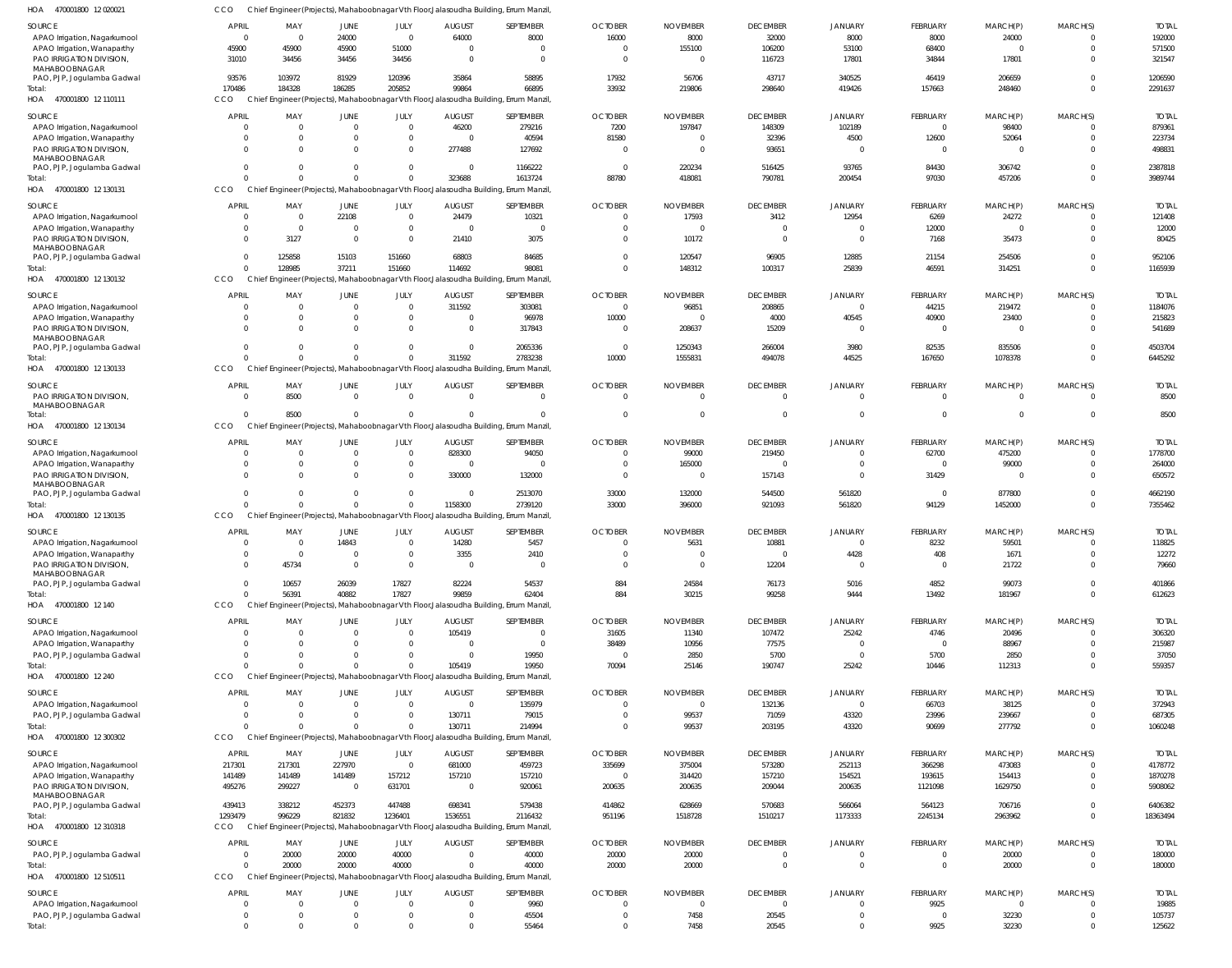| SOURCE                                                       | <b>APRIL</b>         | MAY      | JUNE        | JULY                 | <b>AUGUST</b>    | SEPTEMBER                                                                                                                       | <b>OCTOBER</b> | <b>NOVEMBER</b>    | <b>DECEMBER</b>  | <b>JANUARY</b>       | <b>FEBRUARY</b> | MARCH(P)      | MARCH(S) | <b>TOTAI</b>      |
|--------------------------------------------------------------|----------------------|----------|-------------|----------------------|------------------|---------------------------------------------------------------------------------------------------------------------------------|----------------|--------------------|------------------|----------------------|-----------------|---------------|----------|-------------------|
| APAO Irrigation, Siddipet                                    | 389855               | 391490   | 414155      | 814018               | 1105724          | 787410                                                                                                                          | 943151         | 1048210            | 788108           | 1012593              | 854691          | 1114254       |          | 9663659           |
| APAO Projects, Peddapalli                                    | 620825               | 513701   | 630875      | 1202025              | 1070122          | 1182008                                                                                                                         | 1731874        | 1726583            | 1710054          | 1193160              | 1221868         | 1677927       |          | 14481022          |
| APAO, SRSP SSP, KARIMNAGAR                                   | 804355               | 810239   | 792381      | 1762428              | 1458259          | 1544993                                                                                                                         | 1926276        | 2069194            | 1980516          | 1563465              | 1418232         | 1869810       |          | 18000148          |
| APAO, SRSP, NIZAMABAD                                        | 460383               | 479999   | 479999      | 950320               | 1019929          | 959310                                                                                                                          | 857279         | 1333055            | 1803145          | 965410               | 907100          | 1186058       |          | 11401987          |
| PAO (W&P), Waranagal (Urban)                                 | 1552568              | 1538232  | 1572959     | 2966907              | 3365455          | 2987957                                                                                                                         | 2755486        | 4586397            | 2811431          | 3081724              | 3590290         | 3847170       |          | 34656576          |
| PAO IRRIGATION DIVISION HYDERABAD                            | 1507824              | 1580838  | 1734416     | 3014874              | 2648176          | 2501638                                                                                                                         | 3279154        | 3406252            | 3320840          | 2692783              | 2529103         | 3501520       |          | 31717418          |
| <b>PAO IRRIGATION DIVISION KHAMMAM</b>                       | 530353               | 485834   | 506650      | 1049810              | 1049142          | 1029326                                                                                                                         | 1037020        | 1739640            | 1144034          | 1116947              | 1366387         | 1099660       |          | 12154803          |
| PAO IRRIGATION DIVISION NALGONDA                             | 857255               | 833180   | 855001      | 1950118              | 1916170          | 1731709                                                                                                                         | 1879967        | 3206622            | 2431171          | 1690447              | 1679038         | 2365953       |          | 21396631          |
| PAO IRRIGATION DIVISION,                                     | 1111880              | 1075140  | 1330218     | 1964495              | 2250799          | 1971584                                                                                                                         | 1897710        | 2646487            | 1874164          | 1937574              | 2747987         | 2375673       |          | 23183711          |
| MAHABOOBNAGAR                                                |                      |          |             |                      |                  |                                                                                                                                 |                |                    |                  |                      |                 |               |          |                   |
| PAO, SRSP, SSP, NIRMAL                                       | 273670               | 289762   | 315597      | 628718               | 740466           | 679078                                                                                                                          | 892675         | 942603             | 921363           | 680680               | 693625          | 925457        |          | 7983694           |
| Total:                                                       | 8108968              | 7998415  | 8632251     | 16303713             | 16624242         | 15375013                                                                                                                        | 17200592       | 22705043           | 18784826         | 15934783             | 17008321        | 19963482      |          | 184639649         |
| HOA<br>470001800 19 010012                                   | CCO                  |          |             |                      |                  | Chief Engineer, Quality Control Wing for Telangana Region Ground water Building, Chintal Basthi, Opposite Govt. Degree College  |                |                    |                  |                      |                 |               |          |                   |
|                                                              |                      |          |             |                      |                  |                                                                                                                                 |                |                    |                  |                      |                 |               |          |                   |
| <b>SOURCE</b>                                                | <b>APRIL</b>         | MAY      | JUNE        | JULY                 | <b>AUGUST</b>    | SEPTEMBER                                                                                                                       | <b>OCTOBER</b> | <b>NOVEMBER</b>    | <b>DECEMBER</b>  | <b>JANUARY</b>       | <b>FEBRUARY</b> | MARCH(P)      | MARCH(S) | <b>TOTAI</b>      |
| APAO Irrigation, Siddipet                                    | 1000                 | 1000     | 2000        | 2000                 | 4000             | 2000                                                                                                                            | 2000           | 2000               | 2000             |                      | $\Omega$        |               |          | 18000             |
| APAO Projects, Peddapalli                                    | 6260                 | 11500    | 6391        | 12000                | 22953            | 11613                                                                                                                           | 12556          | 12219              | 44650            | 11836                | 11584           | 11545         | $\Omega$ | 175107            |
| APAO, SRSP SSP, KARIMNAGAR                                   | 9820                 | 16000    | 10275       | 27450                | 35758            | 16177                                                                                                                           | 21000          | 16170              | 16350            | 16000                | 15839           | 15893         |          | 216732            |
| APAO, SRSP, NIZAMABAD                                        | 2270                 | 2300     | 2300        | 4300                 | 4800             | 14300                                                                                                                           | 10830          | 4300               | 4300             | 4300                 | 4300            | 3800          |          | 62100             |
| PAO (W&P), Waranagal (Urban)                                 | 17209                | 19005    | 26524       | 29519                | 28840            | 29838                                                                                                                           | 55123          | 30505              | 26466            | 27792                | 31949           | 20693         |          | 343463            |
| PAO IRRIGATION DIVISION HYDERABAD                            | 23396                | 44466    | 24710       | 71456                | 50446            | 39840                                                                                                                           | 39754          | 42323              | 40820            | 42143                | 41981           | 43788         |          | 505123            |
| PAO IRRIGATION DIVISION KHAMMAM                              | 7489                 | 13798    | 7599        | 13795                | 26193            | 13795                                                                                                                           | 13795          | 13685              | 14443            | 13919                | 25609           | 11540         |          | 175660            |
| <b>PAO IRRIGATION DIVISION NALGONDA</b>                      | 2030                 | 4060     | 2030        | 12798                | 59090            | 4090                                                                                                                            | 8175           | 4090               | 4090             | 4090                 | 4090            | 4074          |          | 112707            |
| PAO IRRIGATION DIVISION,                                     | 1200                 | 1200     | 2400        | 2400                 | 4800             | 2400                                                                                                                            | 2400           | 2400               | 2400             | 2400                 | 2245            | 2400          |          | 28645             |
| MAHABOOBNAGAR                                                |                      |          |             |                      |                  |                                                                                                                                 |                |                    |                  |                      |                 |               |          |                   |
| PAO, SRSP, SSP, NIRMAL                                       | 1110                 | 2220     | 1110        | 4440                 | 2220             | 2220                                                                                                                            | 2220           | 2220               | 2220             | 2220                 | 2220            | 2220          |          | 26640             |
| Total:                                                       | 71784                | 115549   | 85339       | 180158               | 239100           | 136273                                                                                                                          | 167853         | 129912             | 157739           | 124700               | 139817          | 115953        | $\Omega$ | 1664177           |
| HOA 470001800 19 010013                                      | CCO                  |          |             |                      |                  | Chief Engineer, Quality Control Wing for Telangana Region Ground water Building, Chintal Basthi, Opposite Govt. Degree College, |                |                    |                  |                      |                 |               |          |                   |
| SOURCE                                                       | <b>APRIL</b>         | MAY      | JUNE        | JULY                 | <b>AUGUST</b>    | SEPTEMBER                                                                                                                       | <b>OCTOBER</b> | <b>NOVEMBER</b>    | <b>DECEMBER</b>  | <b>JANUARY</b>       | FEBRUARY        | MARCH(P)      | MARCH(S) | <b>TOTAI</b>      |
|                                                              | 129791               | 130339   | 264645      | 271007               | 530370           | 262173                                                                                                                          | 250226         | 293010             | 303597           | 331675               | 692387          | 431754        |          | 3890974           |
| APAO Irrigation, Siddipet                                    |                      | 379736   |             | 400487               | 777632           |                                                                                                                                 | 415983         | 413861             | 477603           | 459112               | 936556          | 886850        |          | 5959349           |
| APAO Projects, Peddapalli                                    | 206620               |          | 211545      |                      |                  | 393364                                                                                                                          |                |                    |                  |                      |                 |               |          |                   |
| APAO, SRSP SSP, KARIMNAGAR                                   | 267417               | 470533   | 275795      | 937457               | 485005           | 513821                                                                                                                          | 506087         | 529499             | 660441           | 1249612              | 839974          | 554715        |          | 7290356           |
| APAO, SRSP, NIZAMABAD                                        | 153204               | 160797   | 160797      | 316365               | 339706           | 319379                                                                                                                          | 793502         | 320144             | 395518           | 371651               | 792739          | 309354        |          | 4433156           |
| PAO (W&P), Waranagal (Urban)                                 | 523065               | 537623   | 868293      | 1000420              | 1072216          | 1007481                                                                                                                         | 1879551        | 987507             | 1095848          | 1037931              | 1116964         | 2191239       |          | 13318138          |
| PAO IRRIGATION DIVISION HYDERABAD                            | 500471               | 969551   | 575172      | 1496354              | 1032451          | 819034                                                                                                                          | 835603         | 847060             | 1459679          | 1638149              | 1732719         | 1248233       |          | 13154476          |
| PAO IRRIGATION DIVISION KHAMMAM                              | 176348               | 325121   | 173525      | 349290               | 638855           | 342269                                                                                                                          | 344912         | 335385             | 435308           | 735843               | 381043          | 339650        |          | 4577549           |
| PAO IRRIGATION DIVISION NALGONDA                             | 287890               | 589697   | 291643      | 647180               | 642562           | 581565                                                                                                                          | 1193125        | 572552             | 677271           | 667285               | 1672235         | 793166        |          | 8616171           |
| PAO IRRIGATION DIVISION,                                     | 369539               | 373690   | 697808      | 653015               | 1173467          | 655672                                                                                                                          | 632571         | 646748             | 720542           | 744871               | 1710155         | 1052269       |          | 9430347           |
| MAHABOOBNAGAR                                                |                      |          |             |                      |                  |                                                                                                                                 |                |                    |                  |                      |                 |               |          |                   |
| PAO, SRSP, SSP, NIRMAL                                       | 91256                | 183960   | 105180      | 404804               | 253347           | 226288                                                                                                                          | 226040         | 227637             | 260001           | 475136               | 383414          | 436742        |          | 3273805           |
| Total:                                                       | 2705601              | 4121047  | 3624403     | 6476379              | 6945611          | 5121046                                                                                                                         | 7077600        | 5173403            | 6485808          | 7711265              | 10258186        | 8243972       | $\Omega$ | 73944321          |
|                                                              |                      |          |             |                      |                  |                                                                                                                                 |                |                    |                  |                      |                 |               |          |                   |
| HOA 470001800 19 010015                                      | CCO                  |          |             |                      |                  | Chief Engineer, Quality Control Wing for Telangana Region Ground water Building, Chintal Basthi, Opposite Govt. Degree College, |                |                    |                  |                      |                 |               |          |                   |
|                                                              |                      |          |             |                      |                  |                                                                                                                                 |                |                    |                  |                      |                 |               |          |                   |
| <b>SOURCE</b>                                                | <b>APRIL</b>         | MAY      | <b>JUNE</b> | JULY                 | <b>AUGUST</b>    | SEPTEMBER                                                                                                                       | <b>OCTOBER</b> | <b>NOVEMBER</b>    | <b>DECEMBER</b>  | <b>JANUARY</b>       | <b>FEBRUARY</b> | MARCH(P)      | MARCH(S) | <b>TOTAI</b>      |
| PAO (W&P), Waranagal (Urban)                                 | $\Omega$             | $\Omega$ |             | $\Omega$             | 1008             | 0                                                                                                                               | $\Omega$       | $\Omega$           | $\Omega$         |                      | $\Omega$        |               |          | 1008              |
| PAO IRRIGATION DIVISION HYDERABAD                            | $\Omega$             | $\Omega$ | $\Omega$    | $\Omega$             | $\mathsf{C}$     | $\Omega$                                                                                                                        | $\Omega$       | $\Omega$           | $\Omega$         | 1145                 | $\Omega$        | $\Omega$      | $\Omega$ | 1145              |
| Total:                                                       | $\Omega$             | $\Omega$ | $\Omega$    | $\Omega$             | 1008             |                                                                                                                                 |                |                    | $\Omega$         | 1145                 | $\Omega$        | $\Omega$      | $\Omega$ | 2153              |
| HOA 470001800 19 010016                                      | CCO                  |          |             |                      |                  | Chief Engineer, Quality Control Wing for Telangana Region Ground water Building, Chintal Basthi, Opposite Govt. Degree College  |                |                    |                  |                      |                 |               |          |                   |
| <b>SOURCE</b>                                                | <b>APRIL</b>         | MAY      | <b>JUNE</b> | JULY                 | <b>AUGUST</b>    | SEPTEMBER                                                                                                                       | <b>OCTOBER</b> | <b>NOVEMBER</b>    | <b>DECEMBER</b>  | <b>JANUARY</b>       | <b>FEBRUARY</b> | MARCH(P)      | MARCH(S) | <b>TOTAI</b>      |
|                                                              | 52602                | 51826    | 105632      | 109252               | 210374           | 105433                                                                                                                          | 100268         | 118768             | 106098           | 102969               | 116099          |               |          | 1299839           |
| APAO Irrigation, Siddipet                                    | 111770               |          | 114644      |                      |                  |                                                                                                                                 |                |                    |                  |                      |                 | 120518        |          |                   |
| APAO Projects, Peddapalli                                    |                      | 203558   |             | 216040               | 417770           | 211571                                                                                                                          | 224656         | 223391             | 218644           | 212944               | 210268          | 211820        |          | 2577076           |
| APAO, SRSP SSP, KARIMNAGAR                                   | 141462               | 246896   | 146169      | 478669               | 249147           | 264510                                                                                                                          | 259603         | 269897             | 265032           | 265813               | 244333          | 247858        |          | 3079389           |
| APAO, SRSP, NIZAMABAD                                        | 73899                | 77289    | 77289       | 151279               | 163168           | 152617                                                                                                                          | 380692         | 152897             | 164019           | 153437               | 145545          | 128137        |          | 1820268           |
| PAO (W&P), Waranagal (Urban)                                 | 285023               | 293405   | 467962      | 540260               | 624957           | 545691                                                                                                                          | 1021303        | 518295             | 501646           | 484086               | 551725          | 520605        |          | 6354958           |
| PAO IRRIGATION DIVISION HYDERABAD                            | 350434               | 677459   | 390441      | 1070373              | 737773           | 589627                                                                                                                          | 602191         | 595407             | 595888           | 601156               | 592097          | 631290        |          | 7434136           |
| PAO IRRIGATION DIVISION KHAMMAM                              | 86105                | 158132   | 85385       | 166515               | 304471           | 163559                                                                                                                          | 164703         | 161802             | 186345           | 176545               | 160520          | 122429        |          | 1936511           |
| <b>PAO IRRIGATION DIVISION NALGONDA</b>                      | 108534               | 226308   | 115360      | 257979               | 249778           | 222989                                                                                                                          | 487465         | 223558             | 229243           | 221360               | 219607          | 237713        |          | 2799894           |
| PAO IRRIGATION DIVISION,                                     | 177939               | 178706   | 336943      | 315455               | 566436           | 314313                                                                                                                          | 301473         | 309298             | 298681           | 310988               | 307773          | 299111        |          | 3717116           |
| <b>MAHABOOBNAGAR</b><br>PAO, SRSP, SSP, NIRMAL               | 37453                | 75532    | 43472       | 166959               | 105419           | 93778                                                                                                                           | 93672          | 95030              | 93129            | 93975                | 95456           | 93725         |          | 1087600           |
|                                                              |                      |          |             |                      |                  |                                                                                                                                 |                |                    |                  |                      |                 |               | $\Omega$ |                   |
| Total:                                                       | 1425221              | 2189111  | 1883297     | 3472781              | 3629293          | 2664088                                                                                                                         | 3636026        | 2668343            | 2658725          | 2623273              | 2643423         | 2613206       |          | 32106787          |
| HOA 470001800 19 010017                                      | CCO                  |          |             |                      |                  | Chief Engineer, Quality Control Wing for Telangana Region Ground water Building, Chintal Basthi, Opposite Govt. Degree College, |                |                    |                  |                      |                 |               |          |                   |
| <b>SOURCE</b>                                                | <b>APRIL</b>         | MAY      | JUNE        | JULY                 | <b>AUGUST</b>    | SEPTEMBER                                                                                                                       | <b>OCTOBER</b> | <b>NOVEMBER</b>    | <b>DECEMBER</b>  | <b>JANUARY</b>       | FEBRUARY        | MARCH(P)      | MARCH(S) | Total             |
| APAO Projects, Peddapalli                                    | $\Omega$             | $\Omega$ | $\Omega$    | $\Omega$             | $\mathsf{C}$     | $\mathbf 0$                                                                                                                     | - 0            | $\overline{0}$     | 25325            |                      | 70687           |               |          | 96012             |
| APAO, SRSP SSP, KARIMNAGAR                                   |                      | $\Omega$ | $\Omega$    | $\Omega$             | 43867            | 108000                                                                                                                          | $\Omega$       | $\Omega$           | $\Omega$         | 20000                | 16167           | 0             |          | 188034            |
| PAO (W&P), Waranagal (Urban)                                 | $\Omega$             | $\Omega$ |             | $\Omega$             | - 0              |                                                                                                                                 | - 0            | 101271             | 100000           | $\Omega$             | $\Omega$        | 64660         |          | 265931            |
| PAO IRRIGATION DIVISION HYDERABAD                            | $\Omega$             | $\Omega$ | 287664      | $\Omega$             | $\mathsf{C}$     | 119850                                                                                                                          | $\Omega$       | $\mathcal{L}$      | 100000           | $\Omega$             | $\Omega$        | 0             |          | 507514            |
| PAO IRRIGATION DIVISION KHAMMAM                              | $\Omega$             | $\Omega$ | 43068       | $\Omega$             | $\Omega$         | 0                                                                                                                               | 42453          | $\Omega$           | $\Omega$         | $\Omega$             | $\Omega$        | $\Omega$      |          | 85521             |
| PAO IRRIGATION DIVISION NALGONDA                             | $\Omega$             | $\Omega$ | 488768      | $\Omega$             | 85538            | 0                                                                                                                               | $\overline{0}$ | $\Omega$           | 173815           | 100000               | 15000           | 10661         |          | 873782            |
| PAO IRRIGATION DIVISION,                                     | $\Omega$             | $\Omega$ | 75348       | $\Omega$             |                  | $\Omega$                                                                                                                        | $\overline{0}$ | 103015             | $\Omega$         | 23588                | $\Omega$        | $\Omega$      |          | 201951            |
| MAHABOOBNAGAR                                                |                      |          |             |                      |                  |                                                                                                                                 |                |                    |                  |                      |                 |               |          |                   |
| Total:                                                       | $\Omega$             | $\Omega$ | 894848      | $\Omega$             | 129405           | 227850                                                                                                                          | 42453          | 204286             | 399140           | 143588               | 101854          | 75321         | $\Omega$ | 2218745           |
| HOA 470001800 19 010018                                      | CCO                  |          |             |                      |                  | Chief Engineer, Quality Control Wing for Telangana Region Ground water Building, Chintal Basthi, Opposite Govt. Degree College, |                |                    |                  |                      |                 |               |          |                   |
|                                                              |                      |          |             |                      |                  |                                                                                                                                 |                |                    |                  |                      |                 |               |          |                   |
| SOURCE                                                       | <b>APRIL</b>         | MAY      | JUNE        | JULY                 | <b>AUGUST</b>    | SEPTEMBER                                                                                                                       | <b>OCTOBER</b> | <b>NOVEMBER</b>    | <b>DECEMBER</b>  | <b>JANUARY</b>       | FEBRUARY        | MARCH(P)      | MARCH(S) | Total             |
| APAO Irrigation, Siddipet                                    | $\Omega$             | $\Omega$ | $\Omega$    | $\Omega$             |                  | 90887                                                                                                                           | $\Omega$       | $\Omega$           | 38942            |                      | 322164          | 123990        |          | 575983            |
| APAO Projects, Peddapalli                                    |                      | $\Omega$ |             | $\Omega$             | 124343           | 182727                                                                                                                          | $\Omega$       | $\Omega$           | 267835           | $\Omega$             | $\mathbf 0$     | $\Omega$      |          | 574905            |
| APAO, SRSP SSP, KARIMNAGAR                                   | $\Omega$             | $\Omega$ |             | $\Omega$             | 410093           | 114710                                                                                                                          | 31543          | $\mathcal{L}$      | $\Omega$         | $\Omega$             | 508278          | 53830         |          | 1118454           |
| APAO, SRSP, NIZAMABAD                                        |                      | -C       |             | $\Omega$             | 174228           | $\Omega$                                                                                                                        | $\Omega$       | 52371              | 118486           | 18425                | 201541          |               |          | 565051            |
| PAO (W&P), Waranagal (Urban)                                 | $\Omega$             | $\Omega$ |             | $\Omega$             | 218977           | 435586                                                                                                                          | 398131         | 30240              | 373214           |                      | 281837          | 140999        |          | 1878984           |
| PAO IRRIGATION DIVISION HYDERABAD                            | $\Omega$             | $\Omega$ |             | $\Omega$             | 564138           | 235661                                                                                                                          | 46358          | 91692              | 177063           | $\Omega$             | 342902          | 123429        |          | 1581243           |
| PAO IRRIGATION DIVISION KHAMMAM                              | $\Omega$             | $\Omega$ |             | $\Omega$             | 22846            |                                                                                                                                 | 274148         | $\mathcal{L}$      | 425827           | $\Omega$             |                 |               |          | 722821            |
| PAO IRRIGATION DIVISION NALGONDA<br>PAO IRRIGATION DIVISION, | $\Omega$<br>$\Omega$ | 0        |             | $\Omega$<br>$\Omega$ | 332618<br>523685 | $\Omega$                                                                                                                        | 109563         | $\Omega$<br>244677 | 202295<br>238282 | $\Omega$<br>$\Omega$ | 324207          | 0<br>$\Omega$ |          | 968683<br>1006644 |

CCO Chief Engineer, Quality Control Wing for Telangana Region Ground water Building, Chintal Basthi, Opposite Govt. Degree College,

470001800 19 010011 HOA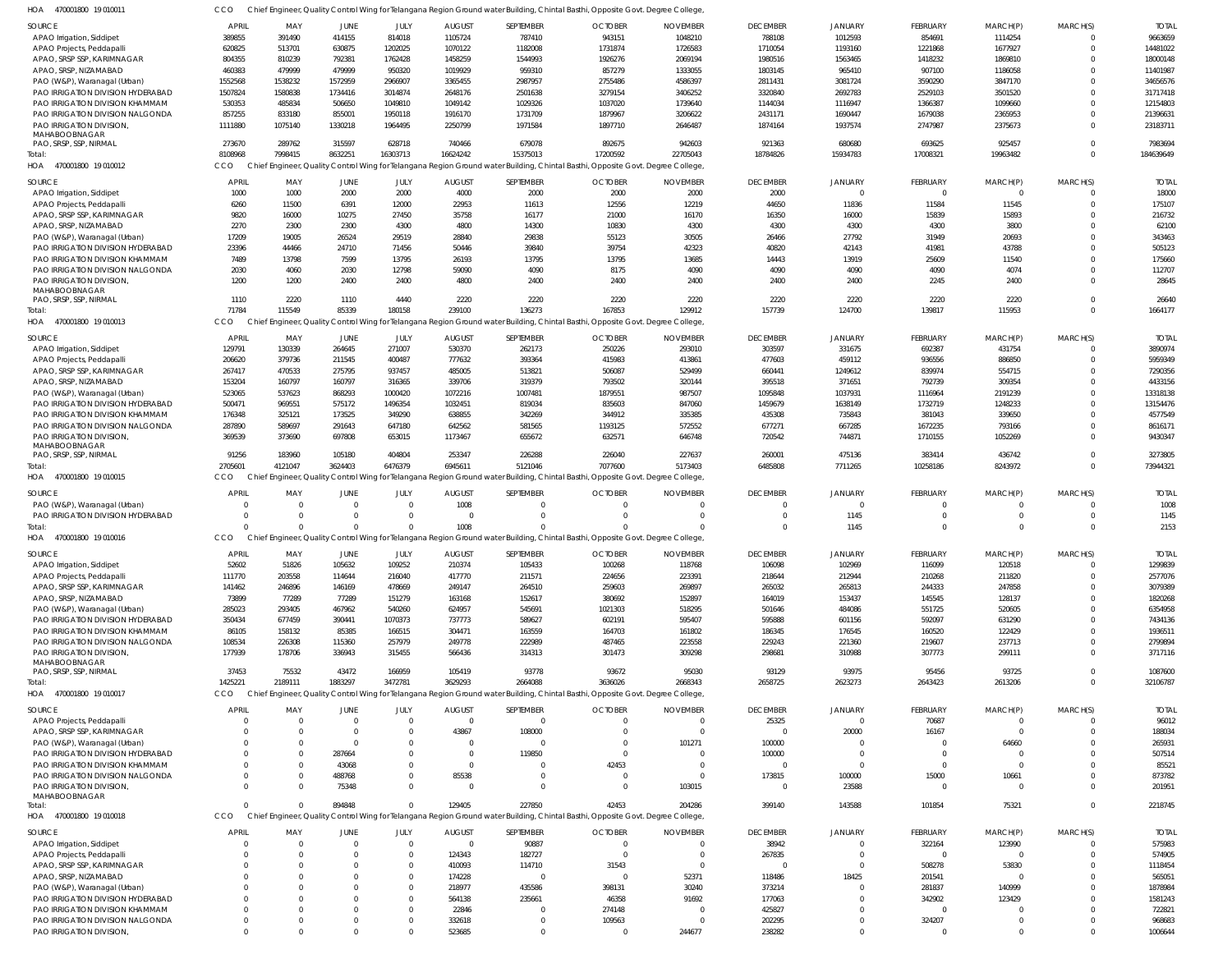470001800 19 010018 HOA 470001800 19 020021 470001800 19 020022 HOA 470001800 19 020023 470001800 19 060 470001800 19 110111 470001800 19 130131 470001800 19 130132 470001800 19 130133 470001800 19 130134 HOA HOA HOA HOA HOA HOA HOA HOA Chief Engineer, Quality Control Wing for Telangana Region Ground water Building, Chintal Basthi, Opposite Govt. Degree College, Chief Engineer, Quality Control Wing for Telangana Region Ground water Building, Chintal Basthi, Opposite Govt. Degree College, Chief Engineer, Quality Control Wing for Telangana Region Ground water Building, Chintal Basthi, Opposite Govt. Degree College, Chief Engineer, Quality Control Wing for Telangana Region Ground water Building, Chintal Basthi, Opposite Govt. Degree College, Chief Engineer, Quality Control Wing for Telangana Region Ground water Building, Chintal Basthi, Opposite Govt. Degree College, Chief Engineer, Quality Control Wing for Telangana Region Ground water Building, Chintal Basthi, Opposite Govt. Degree College, Chief Engineer, Quality Control Wing for Telangana Region Ground water Building, Chintal Basthi, Opposite Govt. Degree College, Chief Engineer, Quality Control Wing for Telangana Region Ground water Building, Chintal Basthi, Opposite Govt. Degree College, Chief Engineer, Quality Control Wing for Telangana Region Ground water Building, Chintal Basthi, Opposite Govt. Degree College, Chief Engineer, Quality Control Wing for Telangana Region Ground water Building, Chintal Basthi, Opposite Govt. Degree College, **CCO** CCO **CCO CCO CCO CCO CCO CCO CCO**  $\Omega$  $\Omega$ 16168  $\Omega$  $\theta$ 0  $\mathsf{C}$  $\sqrt{2}$ 0 0 0 17964  $\Omega$  $\Omega$ 0 10724  $\Omega$ 0  $\Omega$ 0 207264 0  $\theta$ 0 53356  $\Omega$  $\Omega$  $\bigcap$  $\Omega$ 52352  $\Omega$  $\Omega$ 0  $\Omega$  $\Omega$  $\Omega$ 2414103  $\,$  0  $\,$ 0 72000  $\Omega$ 1703853 103825 532245 5205 1059571 0 126945  $\Omega$ 113569 1527057 124953 145354 2650 859743 19476 202691  $\Omega$  $\Omega$ 0 45367 180171 760 439794  $\bigcap$ 444961 32000  $\Omega$ 554919 65355 147569 990 1841944 3246 85097  $\Omega$  $\Omega$ 855563 71464 414278 750 18425 0 42683 0 0 224034 43665 70535 2125 2175051 1623 81019 24000  $\Omega$ 257390 33406 422194 3700 442248 3246 274175 0 0 441478 190719 149539 3710  $\Omega$  $\Omega$ 0  $^{\circ}$  $\Omega$ 0 0 0  $\Omega$ 9250879 27591 1551319 128000 113569 5564294 742834 2061885 19890 MAHABOOBNAGAR PAO, SRSP, SSP, NIRMAL APAO Projects, Peddapalli APAO, SRSP SSP, KARIMNAGAR APAO, SRSP, NIZAMABAD PAO (W&P), Waranagal (Urban) PAO IRRIGATION DIVISION NALGONDA APAO, SRSP, NIZAMABAD APAO Irrigation, Siddipet APAO Projects, Peddapalli APAO, SRSP SSP, KARIMNAGAR APAO, SRSP, NIZAMABAD PAO (W&P), Waranagal (Urban) PAO IRRIGATION DIVISION HYDERABAD PAO IRRIGATION DIVISION KHAMMAM PAO IRRIGATION DIVISION NALGONDA PAO IRRIGATION DIVISION, MAHABOOBNAGAR PAO, SRSP, SSP, NIRMAL APAO Irrigation, Siddipet APAO Projects, Peddapalli APAO, SRSP SSP, KARIMNAGAR APAO, SRSP, NIZAMABAD PAO (W&P), Waranagal (Urban) PAO IRRIGATION DIVISION HYDERABAD PAO IRRIGATION DIVISION KHAMMAM PAO IRRIGATION DIVISION NALGONDA PAO IRRIGATION DIVISION, MAHABOOBNAGAR PAO, SRSP, SSP, NIRMAL APAO Irrigation, Siddipet APAO Projects, Peddapalli APAO, SRSP SSP, KARIMNAGAR APAO, SRSP, NIZAMABAD PAO (W&P), Waranagal (Urban) PAO IRRIGATION DIVISION HYDERABAD PAO IRRIGATION DIVISION KHAMMAM PAO IRRIGATION DIVISION NALGONDA PAO IRRIGATION DIVISION, MAHABOOBNAGAR PAO, SRSP, SSP, NIRMAL APAO Projects, Peddapalli PAO IRRIGATION DIVISION HYDERABAD PAO IRRIGATION DIVISION, MAHABOOBNAGAR PAO, SRSP, SSP, NIRMAL APAO Irrigation, Siddipet APAO Projects, Peddapalli APAO, SRSP SSP, KARIMNAGAR APAO, SRSP, NIZAMABAD PAO (W&P), Waranagal (Urban) SOURCE SOURCE **SOURCE** SOURCE SOURCE SOURCE SOURCE SOURCE **SOURCE** SOURCE 0 0  $\sqrt{2}$ 16168  $\Omega$ 0 0 0 0 0 0  $\Omega$  $\Omega$ 0  $\Omega$  $\Omega$  $\Omega$ 0  $\Omega$  $\Omega$ 0  $\Omega$ 0 0  $\Omega$ 0 0 0  $\Omega$ 0  $\Omega$  $\sqrt{2}$  $\Omega$  $\Omega$ 0  $\Omega$ 0  $\Omega$ 0  $\Omega$ 0 0  $\sqrt{2}$ 0  $\Omega$ 0 APRIL APRIL APRIL APRIL APRIL APRIL **APRIL APRIL** APRIL **APRIL** 0 0  $\Omega$ 17964  $\Omega$ 0  $\Omega$ 0 0 0 0 0  $\Omega$ 0  $\sqrt{2}$ 0  $\Omega$ 0  $\Omega$  $\Omega$ 0  $\sqrt{2}$ 1648  $\Omega$  $\Omega$ 0 9076  $\Omega$  $\Omega$ 0 0 0  $\Omega$  $\Omega$ 0  $\Omega$ 0  $\Omega$ 0 0 0  $\Omega$  $\Omega$ 0  $\Omega$ 0 MAY MAY MAY MAY MAY MAY MAY MAY MAY MAY 0 0 103164 17964 86136 0 0  $\Omega$ 0  $\Omega$ 0  $\Omega$  $\Omega$  $\mathbf{C}$  $\Omega$ 0  $\Omega$ 0  $\Omega$ 10386 0  $\sqrt{2}$ 866 0 29017 11405 1682  $\Omega$  $\Omega$ 0  $\Omega$ 0  $\Omega$  $\Omega$ 0  $\Omega$ 0  $\Omega$ 0 0 0  $\mathsf{C}$  $\Omega$ 0  $\Omega$ 0 JUNE JUNE JUNE **JUNE** JUNE JUNE **JUNE** JUNE JUNE JUNE 0 0 34388 17964  $\Omega$ 0 0  $\Omega$ 0  $\Omega$ 0  $\Omega$  $\Omega$ 0  $\bigcap$ 0  $\Omega$ 0  $\Omega$  $\bigcap$ 0  $\bigcap$ 0  $\Omega$  $\bigcap$ 0  $\Omega$  $\Omega$  $\Omega$ 0  $\Omega$ 0  $\Omega$  $\Omega$ 0  $\bigcap$ 0  $\bigcap$ 0  $\Omega$ 0 0  $\bigcap$ 0  $\Omega$ 0 JULY JULY JULY JULY JULY JULY JULY JULY JULY JULY 43175 0 0 0  $\Omega$ 72000 0  $\Omega$ 289324 145450 60498  $\Omega$ 499100 134978 328008 0 246495 0 9714 18666 6211  $\Omega$ 20730 22717 0 7200 18587  $\Omega$  $\Omega$ 21681 5460 0 107159 48995 325925  $\Omega$ 23025  $\Omega$ 1530 3675 0 0  $\Omega$ 407550  $\Omega$ 0 AUGUST AUGUST AUGUST **AUGUST** AUGUST AUGUST **AUGUST** AUGUST AUGUST AUGUST 0 0  $\Omega$ 0 126945 0 113569 444400 43589 177317 59772 242475  $\sqrt{2}$ 194415 0 365089 0 23583 2000 12535 1071 2759 35795  $\Omega$ 15386 15954 15870 7485 2478 13100 32270 42151 21351  $\sqrt{2}$ 19950 6569 0 1900 0  $\Omega$ 750 633600 320100 119130 313500 721050 SEPTEMBER SEPTEMBER SEPTEMBER SEPTEMBER SEPTEMBER SEPTEMBER SEPTEMBER SEPTEMBER SEPTEMBER SEPTEMBER 0 19476 0 0 202691 0  $\Omega$ 0 0 0 0 0 0 0 0 0  $\Omega$ 19161 8266 5926 0 0 6162  $\Omega$ 5852 0  $\Omega$ 2000  $\Omega$ 42900  $\Omega$ 0 7602 38230 14680 61524 13235 760 0  $\Omega$ 0  $\Omega$  $\Omega$ 0 31350 0 **OCTOBER** OCTOBER **OCTOBER** OCTOBER OCTOBER OCTOBER OCTOBER **OCTOBER OCTOBER** OCTOBER 20814 0 103164 53892 287905 32000  $\Omega$  $\sqrt{2}$ 0 0 18000 0 169000 19850 177875 0 170194 0 4651 0 1096 22898 2829 33021 0 0 860 0 27399 4500 65627 23070 5780 0 18214 2979 0  $\sqrt{2}$ 990  $\Omega$ 0 0  $\bigcap$ 31350  $\sqrt{2}$ 0 NOVEMBER NOVEMBER NOVEMBER NOVEMBER NOVEMBER NOVEMBER NOVEMBER NOVEMBER NOVEMBER NOVEMBER 0 3246  $\bigcap$ 0 85097 0 0 184062 68071 0 0 387410  $\bigcap$ 216020  $\bigcap$ 0  $\bigcap$ 39136 2260 5932 1097 9204 9269  $\Omega$ 4566 0 0 41833 2242 10236 20600 105467 113095  $\bigcap$ 120805  $\Omega$ 0  $\bigcap$ 750 0 0 285450 189750 250800 282150 188100 DECEMBER DECEMBER DECEMBER **DECEMBER** DECEMBER DECEMBER **DECEMBER** DECEMBER DECEMBER DECEMBER 0 0 34388 0 8295  $\mathfrak{c}$  $\Omega$  $\sqrt{2}$ 2899 221135  $\mathfrak{g}$  $\Omega$  $\Omega$ 0  $\Omega$ 0  $\Omega$ 0 0 5928  $\mathbf{C}$ 0 6792 0  $\sqrt{2}$ 30085 860  $\Omega$  $\Omega$ 0 0 0 1830 7750  $\mathbf{C}$ 7358 53597  $\Omega$ 0 2125 0 0  $\Omega$ 0  $\Omega$ 0 JANUARY JANUARY JANUARY JANUARY JANUARY JANUARY JANUARY JANUARY JANUARY JANUARY 194122 1623 10314 0 70705 24000  $\Omega$  $\sqrt{2}$ 15000 0 0  $\Omega$  $\Omega$ 0 149920 0 92470 0 0 5926 0  $\sqrt{2}$ 10709 0 0 8400 8371 18023  $\Omega$ 31148 0 1180 3685  $\Omega$ 319900 48258 0  $\Omega$ 0 3700 0 0  $\Omega$ 22309  $\sqrt{2}$ 156750 FEBRUARY FEBRUARY FEBRUARY **FEBRUARY** FEBRUARY FEBRUARY FEBRUARY FEBRUARY FEBRUARY FEBRUARY 0 3246 131572 101280 41323 0  $\Omega$  $\Omega$  $\overline{0}$ 68550 68060  $\Omega$ 0 277390 27478 0  $\Omega$ 33150 1754 31315 3334  $\sqrt{2}$ 23057 40048 3763 0 54298 0 48363 1960 14045 26613 33558 12000 10000  $\Omega$ 3000 2480 1230 0  $\overline{0}$ 316800 219450 0 282150 0 MARCH(P) MARCH(P) MARCH(P) MARCH(P) MARCH(P) MARCH(P) MARCH(P) MARCH(P) MARCH(P) MARCH(P) 0  $\Omega$ 0 0  $\Omega$ 0 0 0 0  $\Omega$ 0 0  $\bigcap$ 0  $\bigcap$ 0  $\Omega$ 0  $\Omega$  $\bigcap$ 0  $\bigcap$ 0 0 0 0  $\Omega$ 0  $\Omega$ 0  $\Omega$ 0 0 0 0  $\Omega$ 0  $\sqrt{2}$ 0  $^{\circ}$ 0  $^{\circ}$  $\bigcap$ 0  $\Omega$ 0 MARCH(S) MARCH(S) MARCH(S) MARCH(S) MARCH(S) MARCH(S) MARCH(S) MARCH(S) MARCH(S) MARCH(S) 258111 27591 416990 225232 909097 128000 113569 628462 418883 612452 206330 629885 668100 842653 683281 365089 509159 115030 28645 96614 12809 34861 117857 95786 58584 73044 109604 69341 80482 125525 138002 198481 294060 106975 829474 126688 92857 5140 4500 9500 750 1235850 729300 831139 909150 1065900 TOTAL TOTAL TOTAL TOTAL TOTAL TOTAL TOTAL TOTAL TOTAL TOTAL Total: Total: Total: Total: Total: Total: Total: Total: Total:

**CCO** 

PAO IRRIGATION DIVISION HYDERABAD

 $\Omega$ 

 $\Omega$ 

0

 $\Omega$ 

506350

 $\Omega$ 

 $\Omega$ 

193800

 $\Omega$ 

 $\Omega$ 

32300

347700

 $\Omega$ 

1080150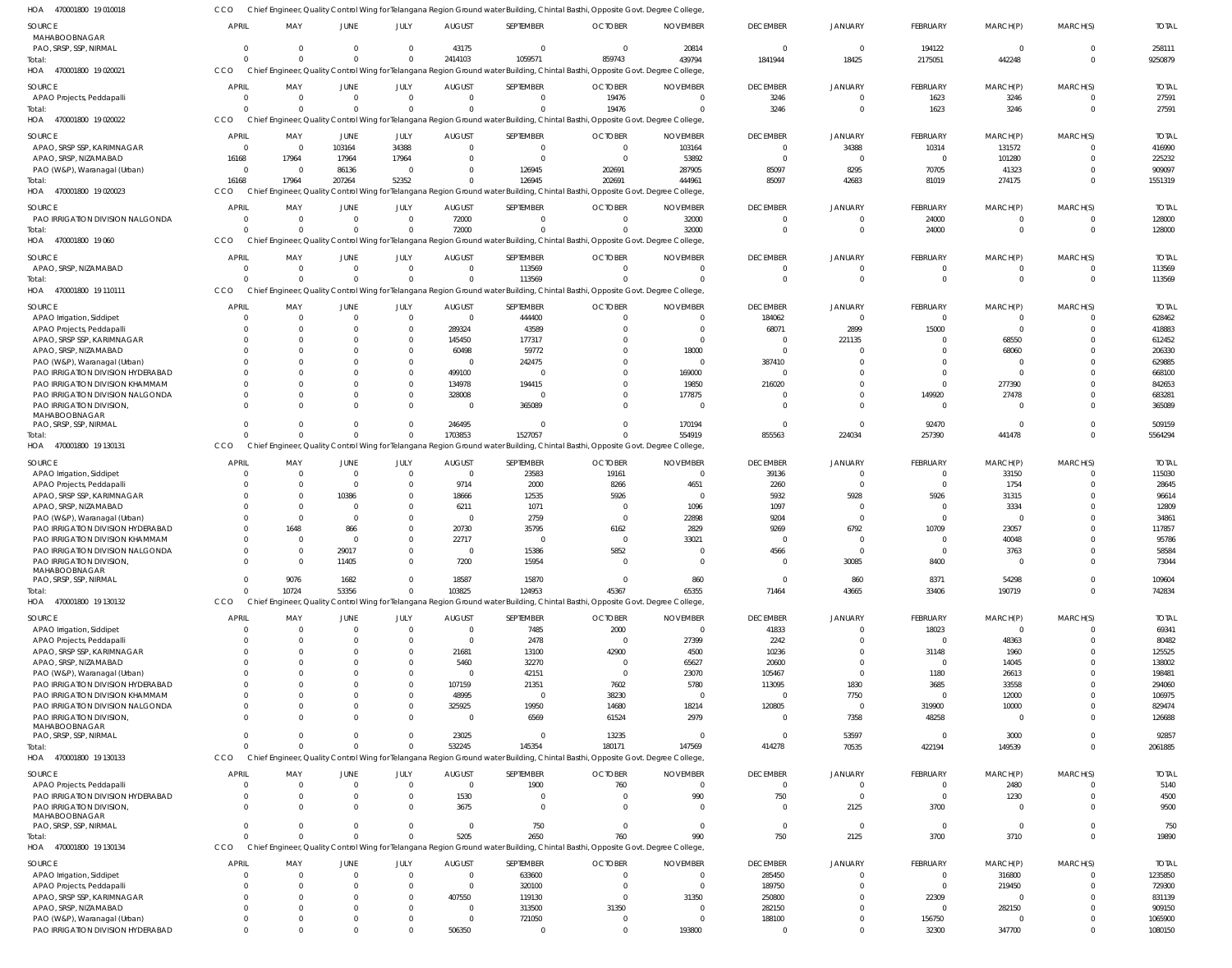CCO Chief Engineer, Quality Control Wing for Telangana Region Ground water Building, Chintal Basthi, Opposite Govt. Degree College,

| HOA<br>470001800 19 130134                                          |                    |                      |                         |                            |                   |                            | Chief Engineer, Quality Control Wing for Telangana Region Ground water Building, Chintal Basthi, Opposite Govt. Degree College  |                      |                           |                          |                            |                           |                      |                    |
|---------------------------------------------------------------------|--------------------|----------------------|-------------------------|----------------------------|-------------------|----------------------------|---------------------------------------------------------------------------------------------------------------------------------|----------------------|---------------------------|--------------------------|----------------------------|---------------------------|----------------------|--------------------|
| SOURCE                                                              | <b>APRIL</b>       | MAY                  | <b>JUNE</b>             | JULY                       | <b>AUGUST</b>     | SEPTEMBER                  | <b>OCTOBER</b>                                                                                                                  | <b>NOVEMBER</b>      | <b>DECEMBER</b>           | <b>JANUARY</b>           | <b>FEBRUARY</b>            | MARCH(P)                  | MARCH(S)             | <b>TOTAI</b>       |
| PAO IRRIGATION DIVISION KHAMMAM                                     | $\Omega$           | $\Omega$             | $\overline{0}$          | $\overline{0}$             | $\Omega$          | 528000                     | $\mathbf{0}$                                                                                                                    | $\Omega$             | 198000                    | $\overline{0}$           | $\overline{0}$             | 297000                    | $\Omega$             | 1023000            |
| PAO IRRIGATION DIVISION NALGONDA                                    | $\Omega$           | $\Omega$             | $\Omega$                | $\mathbf{0}$               | 597142            | $\overline{0}$             | $\mathbf 0$                                                                                                                     | 282858               | $\overline{0}$            | $\Omega$                 | 125715                     | 0                         | $\Omega$             | 1005715            |
| PAO IRRIGATION DIVISION,                                            | $\Omega$           | $\Omega$             | $\Omega$                | $\overline{0}$             | 485574            | 33000                      | $\mathbf 0$                                                                                                                     | $\Omega$             | 0                         | 262429                   | $\overline{0}$             | $\overline{0}$            | $\Omega$             | 781003             |
| MAHABOOBNAGAR                                                       |                    |                      |                         |                            |                   |                            |                                                                                                                                 |                      |                           |                          |                            |                           | $\Omega$             |                    |
| PAO, SRSP, SSP, NIRMAL<br>Total:                                    | $\Omega$           | $\Omega$<br>$\Omega$ | $\Omega$<br>$\Omega$    | $\mathbf 0$<br>$\mathbf 0$ | 597151<br>2593767 | - 0<br>2668380             | $\mathbf 0$<br>31350                                                                                                            | 314290<br>822298     | $\overline{0}$<br>1394250 | $\overline{0}$<br>262429 | 125716<br>462790           | $\overline{0}$<br>1463100 | $\Omega$             | 1037157<br>9698364 |
| HOA<br>470001800 19 130135                                          | CCO                |                      |                         |                            |                   |                            | Chief Engineer, Quality Control Wing for Telangana Region Ground water Building, Chintal Basthi, Opposite Govt. Degree College  |                      |                           |                          |                            |                           |                      |                    |
|                                                                     |                    |                      |                         |                            |                   |                            |                                                                                                                                 |                      |                           |                          |                            |                           |                      |                    |
| <b>SOURCE</b>                                                       | <b>APRIL</b>       | MAY                  | <b>JUNE</b>             | JULY                       | <b>AUGUST</b>     | SEPTEMBER                  | <b>OCTOBER</b>                                                                                                                  | <b>NOVEMBER</b>      | <b>DECEMBER</b>           | <b>JANUARY</b>           | FEBRUARY                   | MARCH(P)                  | MARCH(S)             | <b>TOTAL</b>       |
| APAO Projects, Peddapalli                                           | $\Omega$           | $\Omega$             | $\overline{\mathbf{0}}$ | $\overline{0}$             | 3070              | 1721                       | 226                                                                                                                             | 1097                 | 1653                      | $\overline{0}$           | 764                        | 726                       |                      | 9257               |
| APAO, SRSP SSP, KARIMNAGAR                                          | $\Omega$           | $\Omega$             | $\Omega$                | $\mathbf{0}$               | 39039             | $\overline{0}$             | $\mathbf{0}$                                                                                                                    | 13831                | 5216                      | 4120                     | $\overline{0}$             | 9804                      | $\Omega$             | 72010              |
| APAO, SRSP, NIZAMABAD                                               | $\Omega$           | $\Omega$             | $\Omega$                | $\mathbf{0}$               | 32668             | $\overline{0}$             | $\Omega$                                                                                                                        | $\Omega$             | 0                         | $\Omega$                 | $\mathbf 0$                | 4852                      | $\cap$               | 37520              |
| PAO (W&P), Waranagal (Urban)                                        | $\Omega$           | $\Omega$             | $\Omega$                | $\Omega$                   | $\Omega$          | 20545                      | $\mathbf 0$                                                                                                                     | 25648                | 7914                      | 1234                     | 3548                       | 9976                      | $\cap$               | 68865              |
| PAO IRRIGATION DIVISION HYDERABAD                                   | $\Omega$<br>$\cap$ | $\Omega$<br>$\Omega$ | $\Omega$<br>$\Omega$    | $\Omega$<br>$\Omega$       | $\Omega$          | $\Omega$                   | $\Omega$                                                                                                                        | $\Omega$<br>$\Omega$ | 11285                     | $\circ$                  | $\mathbf 0$                | 8807                      | $\Omega$<br>$\Omega$ | 20092              |
| PAO IRRIGATION DIVISION KHAMMAM<br>PAO IRRIGATION DIVISION NALGONDA | $\Omega$           | $\Omega$             | - 0                     | $\Omega$                   | 15527<br>$\Omega$ | $\overline{0}$<br>$\Omega$ | 3839<br>$\mathbf{0}$                                                                                                            | 1715                 | 0<br>$\Omega$             | 5370<br>$\circ$          | $\mathbf 0$<br>$\mathbf 0$ | 8049<br>$\overline{0}$    | $\Omega$             | 32785<br>1715      |
| PAO IRRIGATION DIVISION                                             | $\Omega$           | $\Omega$             | 8298                    | $\Omega$                   | 20331             | $\Omega$                   | $\mathbf 0$                                                                                                                     | 9329                 | 0                         | 3341                     | 6902                       | 17121                     | $\Omega$             | 65322              |
| MAHABOOBNAGAR                                                       |                    |                      |                         |                            |                   |                            |                                                                                                                                 |                      |                           |                          |                            |                           |                      |                    |
| PAO, SRSP, SSP, NIRMAL                                              | $\Omega$           | 186                  | $\overline{\mathbf{0}}$ | $\overline{0}$             | $\Omega$          | 540                        | $\mathbf 0$                                                                                                                     | - 0                  | 864                       | 1022                     | $\mathbf 0$                | 727                       | $\Omega$             | 3339               |
| Total:                                                              | $\cap$             | 186                  | 8298                    | $\overline{0}$             | 110635            | 22806                      | 4065                                                                                                                            | 51620                | 26932                     | 15087                    | 11214                      | 60062                     | $\Omega$             | 310905             |
| HOA<br>470001800 19 140                                             | CCO                |                      |                         |                            |                   |                            | Chief Engineer, Quality Control Wing for Telangana Region Ground water Building, Chintal Basthi, Opposite Govt. Degree College, |                      |                           |                          |                            |                           |                      |                    |
| SOURCE                                                              | <b>APRIL</b>       | MAY                  | <b>JUNE</b>             | JULY                       | <b>AUGUST</b>     | SEPTEMBER                  | <b>OCTOBER</b>                                                                                                                  | <b>NOVEMBER</b>      | <b>DECEMBER</b>           | <b>JANUARY</b>           | FEBRUARY                   | MARCH(P)                  | MARCH(S)             | <b>TOTAI</b>       |
| APAO Projects, Peddapalli                                           | $\Omega$           | $\Omega$             | $\Omega$                | $\overline{0}$             | 35128             | 78348                      | $\mathbf{0}$                                                                                                                    | 68622                | 16654                     | - 0                      | $^{\circ}$                 | 52458                     | $\Omega$             | 251210             |
| APAO, SRSP, NIZAMABAD                                               | $\Omega$           | $\Omega$             | $\Omega$                | $\Omega$                   | $\Omega$          | 25920                      | $\mathbf 0$                                                                                                                     | $\Omega$             | 12960                     | $\Omega$                 | $\mathbf 0$                | 8640                      | $\Omega$             | 47520              |
| PAO IRRIGATION DIVISION HYDERABAD                                   | $\Omega$           | $\Omega$             | $\Omega$                | $\mathbf{0}$               | 10824             | 6765                       | $\mathbf{0}$                                                                                                                    | $\Omega$             | 0                         | $\Omega$                 | $^{\circ}$                 | $\overline{0}$            | $\Omega$             | 17589              |
| PAO IRRIGATION DIVISION KHAMMAM                                     | $\Omega$           | $\Omega$             | $\Omega$                | $\Omega$                   | 4695              | $\Omega$                   | 23475                                                                                                                           | $\Omega$             | $\Omega$                  | 4695                     | 9390                       | 34179                     | $\Omega$             | 76434              |
| Total:                                                              |                    | $\Omega$             | $\Omega$                | $\Omega$                   | 50647             | 111033                     | 23475                                                                                                                           | 68622                | 29614                     | 4695                     | 9390                       | 95277                     | $\Omega$             | 392753             |
| HOA<br>470001800 19 240                                             | CCO                |                      |                         |                            |                   |                            | Chief Engineer, Quality Control Wing for Telangana Region Ground water Building, Chintal Basthi, Opposite Govt. Degree College, |                      |                           |                          |                            |                           |                      |                    |
| <b>SOURCE</b>                                                       | <b>APRIL</b>       | MAY                  | <b>JUNE</b>             | JULY                       | <b>AUGUST</b>     | SEPTEMBER                  | <b>OCTOBER</b>                                                                                                                  | <b>NOVEMBER</b>      | <b>DECEMBER</b>           | <b>JANUARY</b>           | FEBRUARY                   | MARCH(P)                  | MARCH(S)             | <b>TOTAI</b>       |
| APAO, SRSP SSP, KARIMNAGAR                                          | $\Omega$           | $\overline{0}$       | $\overline{\mathbf{0}}$ | $\overline{0}$             | 21186             | $\overline{0}$             | $\overline{0}$                                                                                                                  | $\overline{0}$       | $\overline{0}$            | $\overline{0}$           | $\mathbf 0$                | 0                         |                      | 21186              |
| PAO (W&P), Waranagal (Urban)                                        | $\Omega$           | $\Omega$             | - 0                     | $\overline{0}$             | $\Omega$          | 45602                      | 18841                                                                                                                           | 1571                 | 20497                     | $\overline{0}$           | $\overline{0}$             | 115843                    | $\Omega$             | 202354             |
| PAO IRRIGATION DIVISION HYDERABAD                                   | $\Omega$           | $\overline{0}$       | 10404                   | $\overline{0}$             | 85968             | 9788                       | 8755                                                                                                                            | 13459                | 13236                     | $\overline{0}$           | 17300                      | 108577                    | $\Omega$             | 267487             |
| Total:                                                              | $\cap$             | $\Omega$             | 10404                   | $\Omega$                   | 107154            | 55390                      | 27596                                                                                                                           | 15030                | 33733                     | $\overline{0}$           | 17300                      | 224420                    | $\Omega$             | 491027             |
| 470001800 19 270272<br>HOA                                          | CCO                |                      |                         |                            |                   |                            | Chief Engineer, Quality Control Wing for Telangana Region Ground water Building, Chintal Basthi, Opposite Govt. Degree College, |                      |                           |                          |                            |                           |                      |                    |
| <b>SOURCE</b>                                                       | <b>APRIL</b>       | MAY                  | JUNE                    | JULY                       | <b>AUGUST</b>     | SEPTEMBER                  | <b>OCTOBER</b>                                                                                                                  | <b>NOVEMBER</b>      | <b>DECEMBER</b>           | <b>JANUARY</b>           | FEBRUARY                   | MARCH(P)                  | MARCH(S)             | <b>TOTAI</b>       |
| PAO IRRIGATION DIVISION NALGONDA                                    | $\Omega$           | $\Omega$             | $\overline{\mathbf{0}}$ | $\overline{0}$             | $\Omega$          | $\overline{0}$             | 258152                                                                                                                          | $\overline{0}$       | $\mathbf 0$               | $\overline{0}$           | $\mathbf 0$                | 0                         | $\Omega$             | 258152             |
| PAO IRRIGATION DIVISION                                             | $\Omega$           | $\Omega$             | $\Omega$                | $\Omega$                   | $\Omega$          | - 0                        | $\mathbf 0$                                                                                                                     | 39509                | $\mathbf 0$               | $\Omega$                 | $\mathbf 0$                | $\overline{0}$            | $\Omega$             | 39509              |
| MAHABOOBNAGAR                                                       |                    |                      |                         |                            |                   |                            |                                                                                                                                 |                      |                           |                          |                            |                           |                      |                    |
| Total:                                                              |                    | $\Omega$             | $\Omega$                | $\Omega$                   | $\Omega$          | $\Omega$                   | 258152                                                                                                                          | 39509                | $\mathbf 0$               | $\Omega$                 | $\overline{0}$             | $\mathbf 0$               | $\Omega$             | 297661             |
| HOA<br>470001800 19 290291                                          | CCO                |                      |                         |                            |                   |                            | Chief Engineer, Quality Control Wing for Telangana Region Ground water Building, Chintal Basthi, Opposite Govt. Degree College, |                      |                           |                          |                            |                           |                      |                    |
| SOURCE                                                              | APRIL              | MAY                  | JUNE                    | JULY                       | <b>AUGUST</b>     | SEPTEMBER                  | <b>OCTOBER</b>                                                                                                                  | <b>NOVEMBER</b>      | <b>DECEMBER</b>           | <b>JANUARY</b>           | FEBRUARY                   | MARCH(P)                  | MARCH(S)             | <b>TOTAI</b>       |
| APAO, SRSP SSP, KARIMNAGAR                                          | 250457             | 244340               | 241968                  | 296424                     | 248940            | 250210                     | 349678                                                                                                                          | 343300               | 343300                    | 251850                   | 253040                     | 355685                    |                      | 3429192            |
| APAO, SRSP, NIZAMABAD                                               | 91809              | 88424                | 88424                   | 72210                      | 103120            | 104000                     | 104000                                                                                                                          | 104000               | 120715                    | 104820                   | 120110                     | 104820                    | $\Omega$             | 1206452            |
| PAO (W&P), Waranagal (Urban)                                        | 507184             | 483280               | 541481                  | 664444                     | 603740            | 563050                     | 667543                                                                                                                          | 649152               | 488270                    | 481860                   | 569531                     | 622109                    |                      | 6841644            |
| PAO IRRIGATION DIVISION HYDERABAD                                   | 60351              | 48949                | 57989                   | 133390                     | 91510             | 92540                      | 104963                                                                                                                          | 118760               | 108090                    | 94000                    | 94000                      | 108088                    |                      | 1112630            |
| PAO IRRIGATION DIVISION NALGONDA                                    | 55665              | 52724                | 52724                   | 61850                      | 61850             | 61850                      | 61850                                                                                                                           | 80043                | 66292                     | 62730                    | 62730                      | 67112                     |                      | 747420             |
| PAO IRRIGATION DIVISION,                                            | 37647              | 35432                | 35432                   | 41830                      | 41830             | 41830                      | 41830                                                                                                                           | 54829                | 42940                     | 42940                    | 45925                      | 43935                     | $\Omega$             | 506400             |
| MAHABOOBNAGAR<br>PAO, SRSP, SSP, NIRMAL                             | 72311              | 68495                | 69441                   | 81455                      | 82565             | 113979                     | 76677                                                                                                                           | 86715                | 82565                     | 82686                    | 82565                      | 82687                     | $\Omega$             | 982141             |
| Total:                                                              | 1075424            | 1021644              | 1087459                 | 1351603                    | 1233555           | 1227459                    | 1406541                                                                                                                         | 1436799              | 1252172                   | 1120886                  | 1227901                    | 1384436                   | $\Omega$             | 14825879           |
| HOA 470001800 19 290292                                             | CCO                |                      |                         |                            |                   |                            | Chief Engineer, Quality Control Wing for Telangana Region Ground water Building, Chintal Basthi, Opposite Govt. Degree College, |                      |                           |                          |                            |                           |                      |                    |
|                                                                     |                    |                      |                         |                            |                   |                            |                                                                                                                                 |                      |                           |                          |                            |                           |                      |                    |
| <b>SOURCE</b>                                                       | APRIL              | MAY                  | <b>JUNE</b>             | JULY                       | <b>AUGUST</b>     | SEPTEMBER                  | <b>OCTOBER</b>                                                                                                                  | <b>NOVEMBER</b>      | <b>DECEMBER</b>           | <b>JANUARY</b>           | FEBRUARY                   | MARCH(P)                  | MARCH(S)<br>$\Omega$ | <b>TOTAL</b>       |
| APAO, SRSP SSP, KARIMNAGAR                                          | 2165<br>6136       | 2850<br>6713         | 2350                    | 2850                       | 1850              | 1850<br>6200               | 2035<br>8654                                                                                                                    | 1850<br>6071         | 1850                      | 1850                     | 1850                       | 1850                      | $\Omega$             | 25200              |
| PAO (W&P), Waranagal (Urban)<br>PAO IRRIGATION DIVISION HYDERABAD   | 1130               | 1700                 | 7651<br>1200            | 7650<br>2700               | 6700<br>1700      | 1700                       | 1700                                                                                                                            | 1770                 | 5250<br>1700              | 5250<br>1700             | 5250<br>1700               | 5250<br>1700              | $\Omega$             | 76775<br>20400     |
| Total:                                                              | 9431               | 11263                | 11201                   | 13200                      | 10250             | 9750                       | 12389                                                                                                                           | 9691                 | 8800                      | 8800                     | 8800                       | 8800                      | $\Omega$             | 122375             |
| 470001800 19 290293<br>HOA                                          | CCO                |                      |                         |                            |                   |                            | Chief Engineer, Quality Control Wing for Telangana Region Ground water Building, Chintal Basthi, Opposite Govt. Degree College, |                      |                           |                          |                            |                           |                      |                    |
|                                                                     |                    |                      |                         |                            |                   |                            |                                                                                                                                 |                      |                           |                          |                            |                           |                      |                    |
| SOURCE                                                              | <b>APRIL</b>       | MAY                  | <b>JUNE</b>             | JULY                       | <b>AUGUST</b>     | SEPTEMBER                  | <b>OCTOBER</b>                                                                                                                  | <b>NOVEMBER</b>      | <b>DECEMBER</b>           | <b>JANUARY</b>           | FEBRUARY                   | MARCH(P)                  | MARCH(S)             | <b>TOTAL</b>       |
| APAO, SRSP SSP, KARIMNAGAR<br>APAO, SRSP, NIZAMABAD                 | 82960<br>30454     | 124311<br>33837      | 88161<br>33837          | 168912<br>23954            | 82363<br>34209    | 82789<br>34504             | 87991<br>34504                                                                                                                  | 83339<br>34504       | 96364<br>45490            | 314314<br>40215          | 96825<br>45343             | 96825<br>129102           | $\Omega$<br>$\Omega$ | 1405154<br>519953  |
|                                                                     | 168097             | 183414               | 223117                  | 219881                     | 200055            | 186550                     | 262728                                                                                                                          | 170884               | 186586                    | 184602                   | 186324                     | 564039                    | $\Omega$             | 2736277            |
| PAO (W&P), Waranagal (Urban)<br>PAO IRRIGATION DIVISION HYDERABAD   | 19933              | 30190                | 21143                   | 48283                      | 30189             | 30535                      | 30535                                                                                                                           | 32234                | 35872                     | 115698                   | 35872                      | 35872                     | $\Omega$             | 466356             |
| PAO IRRIGATION DIVISION NALGONDA                                    | 18477              | 20530                | 20530                   | 20530                      | 20530             | 20530                      | 20530                                                                                                                           | 22879                | 24080                     | 24080                    | 77568                      | 24398                     | $\Omega$             | 314662             |
| PAO IRRIGATION DIVISION,                                            | 12489              | 13877                | 13877                   | 13877                      | 13877             | 13877                      | 13877                                                                                                                           | 15265                | 16476                     | 16476                    | 53084                      | 16476                     | $\Omega$             | 213528             |
| MAHABOOBNAGAR                                                       |                    |                      |                         |                            |                   |                            |                                                                                                                                 |                      |                           |                          |                            |                           |                      |                    |
| PAO, SRSP, SSP, NIRMAL                                              | 23975              | 26638                | 34395                   | 27010                      | 27382             | 30046                      | 27382                                                                                                                           | 28732                | 31661                     | 103061                   | 31661                      | 31661                     | $\Omega$             | 423604             |
| Total:                                                              | 356385             | 432797               | 435060                  | 522447                     | 408605            | 398831                     | 477547                                                                                                                          | 387837               | 436529                    | 798446                   | 526677                     | 898373                    | $\Omega$             | 6079534            |
| 470001800 19 290294<br>HOA                                          | CCO                |                      |                         |                            |                   |                            | Chief Engineer, Quality Control Wing for Telangana Region Ground water Building, Chintal Basthi, Opposite Govt. Degree College, |                      |                           |                          |                            |                           |                      |                    |
| <b>SOURCE</b>                                                       | APRIL              | MAY                  | <b>JUNE</b>             | JULY                       | <b>AUGUST</b>     | SEPTEMBER                  | <b>OCTOBER</b>                                                                                                                  | <b>NOVEMBER</b>      | <b>DECEMBER</b>           | <b>JANUARY</b>           | FEBRUARY                   | MARCH(P)                  | MARCH(S)             | <b>TOTAL</b>       |
| APAO, SRSP SSP, KARIMNAGAR                                          | 45494              | 66174                | 48596                   | 84702                      | 43385             | 43639                      | 46741                                                                                                                           | 43922                | 39488                     | 39488                    | 39726                      | 39726                     | $\Omega$             | 581081             |
| PAO (W&P), Waranagal (Urban)                                        | 88472              | 96478                | 118031                  | 115256                     | 106129            | 98075                      | 139069                                                                                                                          | 89770                | 85336                     | 84561                    | 85211                      | 87552                     | $\Omega$             | 1193940            |
| PAO IRRIGATION DIVISION HYDERABAD                                   | 17832              | 27007                | 18914                   | 43192                      | 27006             | 27315                      | 27315                                                                                                                           | 28835                | 27753                     | 27753                    | 27753                      | 27753                     | $\Omega$             | 328428             |
| PAO IRRIGATION DIVISION NALGONDA                                    | 7990               | 8877                 | 8877                    | 8877                       | 8877              | 8877                       | 8877                                                                                                                            | 9892                 | 9004                      | 9004                     | 9004                       | 9123                      | $\Omega$             | 107279             |
| PAO IRRIGATION DIVISION                                             | 7448               | 8276                 | 8276                    | 8276                       | 8276              | 8276                       | 8276                                                                                                                            | 9104                 | 8498                      | 8498                     | 8498                       | 8498                      | $\Omega$             | 100200             |
| MAHABOOBNAGAR<br>PAO, SRSP, SSP, NIRMAL                             | 10365              | 11517                | 11678                   | 11678                      | 11839             | 12991                      | 11839                                                                                                                           | 12423                | 11839                     | 11839                    | 11839                      | 11839                     | $\Omega$             | 141686             |
| Total:                                                              | 177601             | 218329               | 214372                  | 271981                     | 205512            | 199173                     | 242117                                                                                                                          | 193946               | 181918                    | 181143                   | 182031                     | 184491                    | $\Omega$             | 2452614            |
| 470001800 19 290295<br>HOA                                          | CCO                |                      |                         |                            |                   |                            | Chief Engineer, Quality Control Wing for Telangana Region Ground water Building, Chintal Basthi, Opposite Govt. Degree College, |                      |                           |                          |                            |                           |                      |                    |
| <b>SOURCE</b>                                                       | <b>APRIL</b>       | MAY                  | <b>JUNE</b>             | JULY                       | <b>AUGUST</b>     | SEPTEMBER                  | <b>OCTOBER</b>                                                                                                                  | <b>NOVEMBER</b>      | <b>DECEMBER</b>           | <b>JANUARY</b>           | FEBRUARY                   | MARCH(P)                  | MARCH(S)             | <b>TOTAL</b>       |
| PAO IRRIGATION DIVISION                                             | $\Omega$           | $\Omega$             | $\overline{0}$          | $\overline{0}$             | $\overline{0}$    | $\overline{0}$             | 54612                                                                                                                           | $\mathbf 0$          | $\overline{0}$            | $\overline{0}$           | 155881                     | $\overline{0}$            | $\overline{0}$       | 210493             |
|                                                                     |                    |                      |                         |                            |                   |                            |                                                                                                                                 |                      |                           |                          |                            |                           |                      |                    |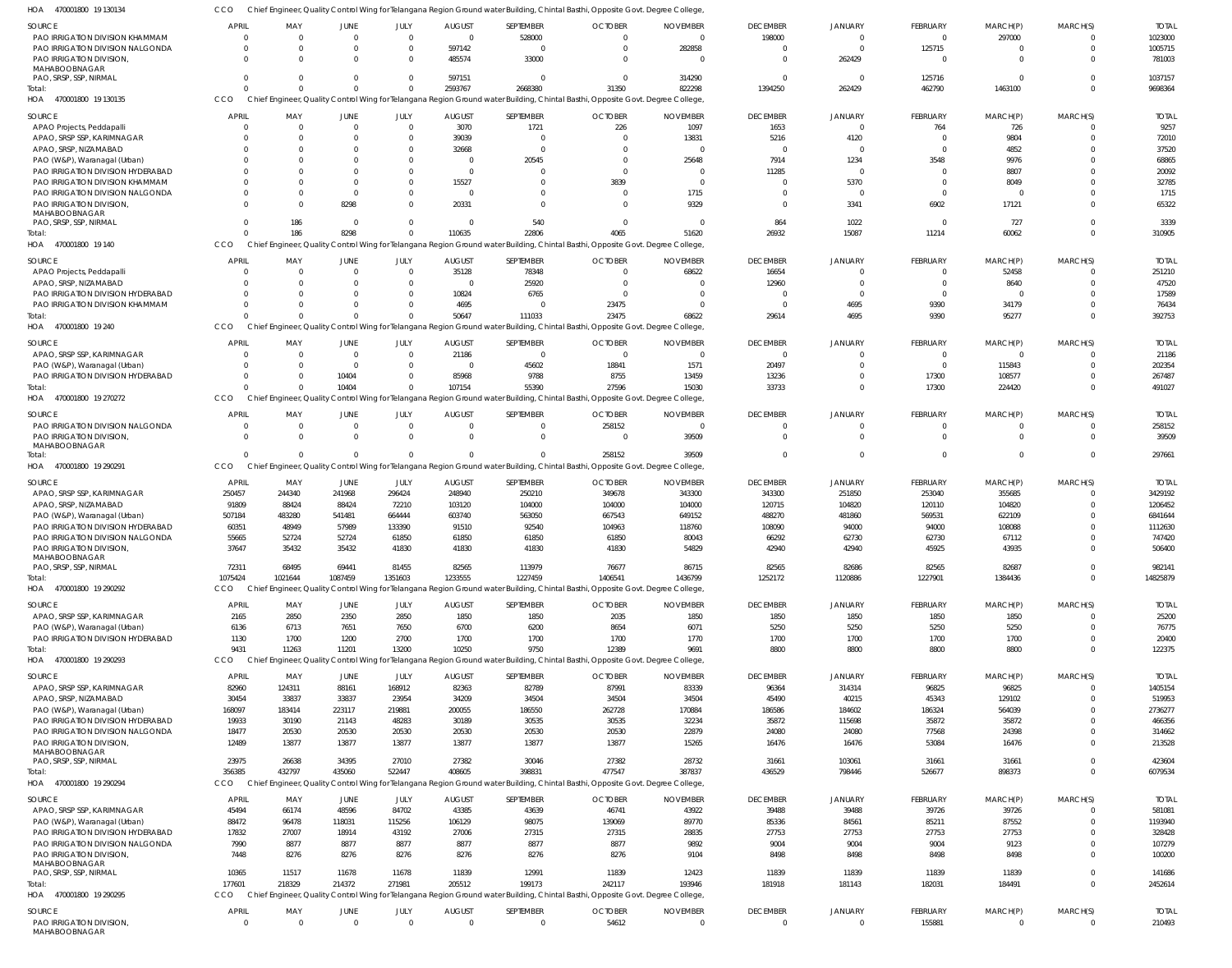| HOA 470001800 19 290295                   |                                |                          |                               |                        |                               |                                                                                                  | Chief Engineer, Quality Control Wing for Telangana Region Ground water Building, Chintal Basthi, Opposite Govt. Degree College           |                             |                             |                            |                            |                            |                      |                         |
|-------------------------------------------|--------------------------------|--------------------------|-------------------------------|------------------------|-------------------------------|--------------------------------------------------------------------------------------------------|------------------------------------------------------------------------------------------------------------------------------------------|-----------------------------|-----------------------------|----------------------------|----------------------------|----------------------------|----------------------|-------------------------|
| SOURCE<br>Total:                          | <b>APRIL</b><br>$\overline{0}$ | MAY<br>$\overline{0}$    | <b>JUNE</b><br>$\overline{0}$ | JULY<br>$\overline{0}$ | <b>AUGUST</b><br>$\mathbf{0}$ | SEPTEMBER<br>$\overline{0}$                                                                      | <b>OCTOBER</b><br>54612                                                                                                                  | <b>NOVEMBER</b><br>$\Omega$ | <b>DECEMBER</b><br>$\Omega$ | <b>JANUARY</b><br>$\Omega$ | <b>FEBRUARY</b><br>155881  | MARCH(P)<br>$\overline{0}$ | MARCH(S)<br>$\Omega$ | <b>TOTAI</b><br>210493  |
| 470001800 19 290296<br>HOA                | CCO                            |                          |                               |                        |                               |                                                                                                  | Chief Engineer, Quality Control Wing for Telangana Region Ground water Building, Chintal Basthi, Opposite Govt. Degree College,          |                             |                             |                            |                            |                            |                      |                         |
| <b>SOURCE</b>                             | <b>APRIL</b>                   | MAY                      | JUNE                          | JULY                   | <b>AUGUST</b>                 | SEPTEMBER                                                                                        | <b>OCTOBER</b>                                                                                                                           | <b>NOVEMBER</b>             | <b>DECEMBER</b>             | JANUARY                    | <b>FEBRUARY</b>            | MARCH(P)                   | MARCH(S)             | <b>TOTAL</b>            |
| APAO, SRSP SSP, KARIMNAGAR                | $\Omega$                       | $\overline{0}$           | $\overline{0}$                | $\Omega$               | 185675                        | $\mathbf 0$                                                                                      | $\overline{0}$                                                                                                                           | $\mathbf 0$                 | $\overline{0}$              | $\Omega$                   | $\overline{0}$             | $\overline{0}$             | $\Omega$             | 185675                  |
| APAO, SRSP, NIZAMABAD                     | $\Omega$                       | $\overline{0}$           | $\Omega$                      | $\Omega$               | 0                             | 0                                                                                                | $\mathbf{0}$                                                                                                                             | 30919                       | 23718                       | 22435                      | $\overline{0}$             | $\Omega$                   | $\Omega$             | 77072                   |
| PAO (W&P), Waranagal (Urban)              | $\Omega$                       | $\Omega$                 | -0                            | - 0                    | 441370                        |                                                                                                  | 0                                                                                                                                        | $\Omega$                    | $\Omega$                    | $\Omega$                   | $\Omega$                   |                            |                      | 441370                  |
| PAO IRRIGATION DIVISION HYDERABAD         | $\Omega$                       | $\Omega$                 | $\Omega$                      | $\Omega$               | 44615                         |                                                                                                  | 0                                                                                                                                        | $\Omega$                    | 30686                       | $\Omega$                   | $\Omega$                   | $\Omega$                   | $\Omega$             | 75301                   |
| PAO IRRIGATION DIVISION NALGONDA          | $\Omega$                       | $\Omega$                 | $\Omega$                      | $\Omega$               | 0                             |                                                                                                  | 45314                                                                                                                                    | $\Omega$                    | $\Omega$                    | $\Omega$                   | $\Omega$                   | $\Omega$                   |                      | 45314                   |
| PAO IRRIGATION DIVISION,<br>MAHABOOBNAGAR | $\Omega$                       | $\Omega$                 | $\Omega$                      | $\Omega$               | 31767                         |                                                                                                  | $\Omega$                                                                                                                                 | $\Omega$                    | $\Omega$                    | $\Omega$                   | $\Omega$                   | $\Omega$                   | $\Omega$             | 31767                   |
| PAO, SRSP, SSP, NIRMAL                    | $\Omega$<br>$\Omega$           | $\Omega$<br>$\Omega$     | $\Omega$<br>$\Omega$          | $\Omega$               | 60437                         |                                                                                                  | $\Omega$                                                                                                                                 | $\Omega$                    | $\Omega$                    | $\Omega$                   | $\Omega$<br>$\overline{0}$ | $\Omega$<br>$\overline{0}$ | $\Omega$<br>$\Omega$ | 60437                   |
| Total:<br>HOA 470001800 19 300302         | CCO                            |                          |                               |                        | 763864                        |                                                                                                  | 45314<br>Chief Engineer, Quality Control Wing for Telangana Region Ground water Building, Chintal Basthi, Opposite Govt. Degree College, | 30919                       | 54404                       | 22435                      |                            |                            |                      | 916936                  |
|                                           |                                |                          |                               |                        |                               |                                                                                                  |                                                                                                                                          |                             |                             |                            |                            |                            |                      |                         |
| SOURCE                                    | <b>APRIL</b>                   | MAY                      | JUNE                          | JULY                   | <b>AUGUST</b>                 | SEPTEMBER                                                                                        | <b>OCTOBER</b>                                                                                                                           | <b>NOVEMBER</b>             | <b>DECEMBER</b>             | JANUARY                    | <b>FEBRUARY</b>            | MARCH(P)                   | MARCH(S)             | <b>TOTAI</b>            |
| APAO Projects, Peddapalli                 | $\overline{0}$                 | $\overline{0}$           | $\overline{0}$                | $\overline{0}$         | $\overline{0}$                | $\Omega$                                                                                         | $\overline{0}$                                                                                                                           | $\overline{0}$              | $\Omega$                    | $\Omega$                   | $\overline{0}$             | 198269                     | $\Omega$             | 198269                  |
| PAO (W&P), Waranagal (Urban)              | $\overline{0}$                 | $\overline{0}$           | $\overline{0}$                | $\Omega$               | $\overline{0}$                | 37994                                                                                            | 63324                                                                                                                                    | 18997                       | $\Omega$                    | 84432                      | 6332                       | 42216                      | $\Omega$             | 253295                  |
| PAO IRRIGATION DIVISION HYDERABAD         | 180335                         | 175042                   | 187707                        | 201487                 | 201487                        | 201487                                                                                           | 180498                                                                                                                                   | 222476                      | 201487                      | 201487                     | 236342                     | 226782                     |                      | 2416617                 |
| PAO IRRIGATION DIVISION KHAMMAM           | $\Omega$                       | - 0                      | $\overline{0}$                | $\Omega$<br>$\Omega$   | $\overline{0}$                | $\Omega$<br>$\Omega$                                                                             | 0                                                                                                                                        | 0                           | 21437<br>$\Omega$           | $\Omega$<br>$\Omega$       | $\overline{0}$             | 232188                     | $\Omega$             | 253625                  |
| PAO, SRSP, SSP, NIRMAL<br>Total:          | 19612<br>199947                | $\overline{0}$<br>175042 | $\overline{0}$<br>187707      | 201487                 | 60272<br>261759               | 239481                                                                                           | $\Omega$<br>243822                                                                                                                       | 86104<br>327577             | 222924                      | 285919                     | 21526<br>264200            | 71034<br>770489            | $\Omega$             | 258548<br>3380354       |
| HOA 470001800 19 310318                   | CCO                            |                          |                               |                        |                               |                                                                                                  | Chief Engineer, Quality Control Wing for Telangana Region Ground water Building, Chintal Basthi, Opposite Govt. Degree College           |                             |                             |                            |                            |                            |                      |                         |
| SOURCE                                    | <b>APRIL</b>                   | MAY                      | JUNE                          | JULY                   | <b>AUGUST</b>                 | SEPTEMBER                                                                                        | <b>OCTOBER</b>                                                                                                                           | <b>NOVEMBER</b>             | <b>DECEMBER</b>             | <b>JANUARY</b>             | <b>FEBRUARY</b>            | MARCH(P)                   | MARCH(S)             | <b>TOTAI</b>            |
| PAO (W&P), Waranagal (Urban)              | $\Omega$                       | $\overline{0}$           | 0                             | $\overline{0}$         | $\overline{0}$                | 0                                                                                                | $\mathbf{0}$                                                                                                                             | 20000                       | $\Omega$                    | $\Omega$                   | $\overline{0}$             | - 0                        | $\Omega$             | 20000                   |
| PAO IRRIGATION DIVISION HYDERABAD         | $\Omega$                       | $\overline{0}$           | 0                             | 20000                  | 20000                         |                                                                                                  | $\Omega$                                                                                                                                 | $\overline{0}$              | $\Omega$                    | $\Omega$                   | $\overline{0}$             | $\overline{0}$             | $\Omega$             | 40000                   |
| PAO IRRIGATION DIVISION NALGONDA          | $\overline{0}$                 | 20000                    | $\mathbf 0$                   | $\overline{0}$         | 0                             |                                                                                                  |                                                                                                                                          | $\Omega$                    | $\Omega$                    | $\Omega$                   | $\overline{0}$             | 20000                      | $\Omega$             | 40000                   |
| Total:                                    | $\Omega$                       | 20000                    | $\Omega$                      | 20000                  | 20000                         |                                                                                                  |                                                                                                                                          | 20000                       | $\Omega$                    | $\Omega$                   | $\overline{0}$             | 20000                      | $\Omega$             | 100000                  |
| HOA 470001800 19510511                    | CCO                            |                          |                               |                        |                               |                                                                                                  | Chief Engineer, Quality Control Wing for Telangana Region Ground water Building, Chintal Basthi, Opposite Govt. Degree College           |                             |                             |                            |                            |                            |                      |                         |
| SOURCE                                    | <b>APRIL</b>                   | MAY                      | JUNE                          | JULY                   | <b>AUGUST</b>                 | SEPTEMBER                                                                                        | <b>OCTOBER</b>                                                                                                                           | <b>NOVEMBER</b>             | <b>DECEMBER</b>             | JANUARY                    | <b>FEBRUARY</b>            | MARCH(P)                   | MARCH(S)             | <b>TOTAI</b>            |
| PAO (W&P), Waranagal (Urban)              | $\Omega$                       | $\Omega$                 | $\Omega$                      | $\Omega$               | $\overline{0}$                | $\Omega$                                                                                         | $\Omega$                                                                                                                                 | 0                           | $\Omega$                    | $\Omega$                   | $\overline{0}$             | 9715                       | $\Omega$             | 9715                    |
| PAO IRRIGATION DIVISION HYDERABAD         | $\Omega$                       | $\Omega$                 | $\Omega$                      | $\Omega$               | 13776                         | $\Omega$                                                                                         | $\Omega$                                                                                                                                 | 32080                       | 8948                        | $\Omega$                   | $\overline{0}$             | $\overline{0}$             | $\Omega$             | 54804                   |
| Total:                                    | $\Omega$                       | $\Omega$                 | $\mathbf{0}$                  | $\Omega$               | 13776                         |                                                                                                  |                                                                                                                                          | 32080                       | 8948                        | $\Omega$                   | $\overline{0}$             | 9715                       | $\Omega$             | 64519                   |
| HOA 470001800 21 010011                   | CCO                            |                          |                               |                        |                               |                                                                                                  | THE CHIEF ENGINEER, Godavari Lift Irrigation Scheme Godavari Lift Irrigation Scheme, K C Colony, Chintagattu, Hanamkonda                 |                             |                             |                            |                            |                            |                      |                         |
| SOURCE                                    | APRIL                          | MAY                      | JUNE                          | JULY                   | <b>AUGUST</b>                 | SEPTEMBER                                                                                        | <b>OCTOBER</b>                                                                                                                           | <b>NOVEMBER</b>             | <b>DECEMBER</b>             | JANUARY                    | <b>FEBRUARY</b>            | MARCH(P)                   | MARCH(S)             | <b>TOTAI</b>            |
| APAO Irrigation, Yadadri                  | 120155                         | 120155                   | 167417                        | 273560                 | 273560                        | 273560                                                                                           | 248160                                                                                                                                   | 537432                      | 317440                      | 308531                     | 460172                     | 499471                     |                      | 3599613                 |
| APAO Projects, Jangaon                    | 469498                         | 711959                   | 631121                        | 1176138                | 1286009                       | 1334605                                                                                          | 1633926                                                                                                                                  | 1694681                     | 1392358                     | 1051690                    | 1657878                    | 1311277                    |                      | 14351140                |
| PAO (W&P), Waranagal (Urban)              | 3444103                        | 3523646                  | 3363869                       | 6636102                | 7099577                       | 6979784                                                                                          | 6959824                                                                                                                                  | 11510388                    | 8035365                     | 7098626                    | 9088046                    | 9144405                    | $\Omega$             | 82883735                |
| Total:                                    | 4033756                        | 4355760                  | 4162407                       | 8085800                | 8659146                       | 8587949                                                                                          | 8841910                                                                                                                                  | 13742501                    | 9745163                     | 8458847                    | 11206096                   | 10955153                   | $\Omega$             | 100834488               |
| HOA 470001800 21 010012                   | CCO                            | THE                      |                               |                        |                               |                                                                                                  | CHIEF ENGINEER, Godavari Lift Irrigation Scheme Godavari Lift Irrigation Scheme, K C Colony, Chintagattu, Hanamkonda                     |                             |                             |                            |                            |                            |                      |                         |
| SOURCE                                    | <b>APRIL</b>                   | MAY                      | JUNE                          | JULY                   | <b>AUGUST</b>                 | SEPTEMBER                                                                                        | <b>OCTOBER</b>                                                                                                                           | <b>NOVEMBER</b>             | <b>DECEMBER</b>             | JANUARY                    | <b>FEBRUARY</b>            | MARCH(P)                   | MARCH(S)             | <b>TOTAI</b>            |
| APAO Irrigation, Yadadri                  | $\Omega$                       | $\overline{0}$           | 0                             | $\Omega$               | $\overline{0}$                | 5000                                                                                             | $\overline{0}$                                                                                                                           | 0                           | $\Omega$                    | $\Omega$                   | $\overline{0}$             | $\overline{0}$             | $\Omega$             | 5000                    |
| APAO Projects, Jangaon                    | $\Omega$                       | $\overline{0}$           | $\overline{0}$                | $\overline{0}$         | $\overline{0}$                | $\Omega$                                                                                         | 20                                                                                                                                       | 10000                       | $\Omega$                    | $\Omega$                   | $-300$                     | $\overline{0}$             | $\Omega$             | 9720                    |
| PAO (W&P), Waranagal (Urban)              | 39226                          | 41034                    | 59225                         | 74559                  | 75993                         | 74259                                                                                            | 179174                                                                                                                                   | 91019                       | 124729                      | 81204                      | 89992                      | 72536                      |                      | 1002950                 |
| Total:<br>HOA 470001800 21 010013         | 39226<br>CCO                   | 41034                    | 59225                         | 74559                  | 75993                         | 79259                                                                                            | 179194<br>THE CHIEF ENGINEER, Godavari Lift Irrigation Scheme Godavari Lift Irrigation Scheme, K C Colony, Chintagattu, Hanamkonda       | 101019                      | 124729                      | 81204                      | 89692                      | 72536                      | $\Omega$             | 1017670                 |
|                                           |                                |                          |                               |                        |                               |                                                                                                  |                                                                                                                                          |                             |                             |                            |                            |                            |                      |                         |
| <b>SOURCE</b><br>APAO Irrigation, Yadadri | <b>APRIL</b><br>39871          | MAY<br>39871             | JUNE<br>55526                 | JULY<br>90759          | <b>AUGUST</b><br>90759        | SEPTEMBER<br>90759                                                                               | <b>OCTOBER</b><br>82328                                                                                                                  | <b>NOVEMBER</b><br>226080   | <b>DECEMBER</b><br>121833   | JANUARY<br>280246          | <b>FEBRUARY</b><br>148844  | MARCH(P)<br>150066         | MARCH(S)<br>$\Omega$ | <b>TOTAL</b><br>1416942 |
| APAO Projects, Jangaon                    | 155333                         | 236184                   | 211994                        | 389792                 | 426351                        | 437075                                                                                           | 1008243                                                                                                                                  | 392692                      | 532113                      | 855951                     | 446903                     | 758092                     | $\Omega$             | 5850723                 |
| PAO (W&P), Waranagal (Urban)              | 1144467                        | 1186384                  | 1739559                       | 2207574                | 2369839                       | 2364650                                                                                          | 4574471                                                                                                                                  | 2324686                     | 2895354                     | 3753799                    | 2765351                    | 4075218                    | $\Omega$             | 31401352                |
| Total:                                    | 1339671                        | 1462439                  | 2007079                       | 2688125                | 2886949                       | 2892484                                                                                          | 5665042                                                                                                                                  | 2943458                     | 3549300                     | 4889996                    | 3361098                    | 4983376                    | $\Omega$             | 38669017                |
| HOA 470001800 21 010016                   | <b>CCO</b>                     |                          |                               |                        |                               | THE CHIEF ENGINEER, Godavari Lift Irrigation Scheme Godavari Lift Irrigation Scheme, K C Colony, | Chintagattu, Hanamkonda                                                                                                                  |                             |                             |                            |                            |                            |                      |                         |
| SOURCE                                    | APRIL                          | MAY                      | JUNE                          | JULY                   | <b>AUGUST</b>                 | SEPTEMBER                                                                                        | <b>OCTOBER</b>                                                                                                                           | <b>NOVEMBER</b>             | <b>DECEMBER</b>             | JANUARY                    | FEBRUARY                   | MARCH(P)                   | MARCH(S)             | <b>TOTAL</b>            |
| APAO Irrigation, Yadadri                  | 17239                          | 17239                    | 24008                         | 39241                  | 39241                         | 39241                                                                                            | 35596                                                                                                                                    | 97751                       | 45556                       | 44297                      | 44691                      | 50347                      | $\Omega$             | 494447                  |
| APAO Projects, Jangaon                    | 67165                          | 102122                   | 91663                         | 168790                 | 184338                        | 194841                                                                                           | 435256                                                                                                                                   | 170042                      | 205738                      | 151014                     | 164442                     | 121448                     | $\Omega$             | 2056859                 |
| PAO (W&P), Waranagal (Urban)              | 615946                         | 645928                   | 932559                        | 1173991                | 1270150                       | 1252844                                                                                          | 2449969                                                                                                                                  | 1326937                     | 1344281                     | 1238901                    | 1262855                    | 1200006                    | $\Omega$             | 14714367                |
| Total:                                    | 700350                         | 765289                   | 1048230                       | 1382022                | 1493729                       | 1486926                                                                                          | 2920821                                                                                                                                  | 1594730                     | 1595575                     | 1434212                    | 1471988                    | 1371801                    | $\Omega$             | 17265673                |
| HOA 470001800 21 010017                   | CCO                            |                          |                               |                        |                               |                                                                                                  | THE CHIEF ENGINEER, Godavari Lift Irrigation Scheme Godavari Lift Irrigation Scheme, K C Colony, Chintagattu, Hanamkonda                 |                             |                             |                            |                            |                            |                      |                         |
| SOURCE                                    | <b>APRIL</b>                   | MAY                      | JUNE                          | JULY                   | <b>AUGUST</b>                 | SEPTEMBER                                                                                        | <b>OCTOBER</b>                                                                                                                           | <b>NOVEMBER</b>             | <b>DECEMBER</b>             | JANUARY                    | <b>FEBRUARY</b>            | MARCH(P)                   | MARCH(S)             | <b>TOTAL</b>            |
| APAO Irrigation, Yadadri                  | $\Omega$                       | $\overline{0}$           | $\mathbf 0$                   | $\Omega$               | 0                             | 0                                                                                                | 100000                                                                                                                                   | $\mathbf 0$                 | $\overline{0}$              | $\Omega$                   | $\overline{0}$             | $\overline{0}$             |                      | 100000                  |
| APAO Projects, Jangaon                    | $\Omega$                       | 33462                    | $\Omega$                      | $\Omega$               | $\overline{0}$                | $\Omega$                                                                                         | $\overline{0}$                                                                                                                           | $\overline{0}$              | 44208                       | 100000                     | $\overline{0}$             | 28433                      | $\Omega$             | 206103                  |
| PAO (W&P), Waranagal (Urban)              | $\Omega$                       | $\overline{0}$           | $\Omega$                      | $\Omega$               | 59827                         | 100000                                                                                           | $\Omega$                                                                                                                                 | 322314                      | 31215                       | 84035                      | 24426                      | 119905                     | $\Omega$             | 741722                  |
| Total:                                    | $\Omega$                       | 33462                    | $\Omega$                      |                        | 59827                         | 100000                                                                                           | 100000                                                                                                                                   | 322314                      | 75423                       | 184035                     | 24426                      | 148338                     | $\Omega$             | 1047825                 |
| HOA 470001800 21 010018                   | CCO                            |                          |                               |                        |                               |                                                                                                  | THE CHIEF ENGINEER, Godavari Lift Irrigation Scheme Godavari Lift Irrigation Scheme, K C Colony, Chintagattu, Hanamkonda                 |                             |                             |                            |                            |                            |                      |                         |
| SOURCE                                    | <b>APRIL</b>                   | MAY                      | <b>JUNE</b>                   | JULY                   | <b>AUGUST</b>                 | SEPTEMBER                                                                                        | <b>OCTOBER</b>                                                                                                                           | <b>NOVEMBER</b>             | <b>DECEMBER</b>             | JANUARY                    | <b>FEBRUARY</b>            | MARCH(P)                   | MARCH(S)             | <b>TOTAI</b>            |
| APAO Irrigation, Yadadri                  | $\Omega$                       | $\overline{0}$           | 0                             | $\Omega$               | 171678                        | $\overline{0}$                                                                                   | $\overline{0}$                                                                                                                           | $\overline{0}$              | $\overline{0}$              | 134146                     | $\overline{0}$             | $\overline{0}$             | $\Omega$             | 305824                  |
| APAO Projects, Jangaon                    | 34094                          | $\Omega$                 | $\Omega$                      | $\Omega$               | 109247                        | 49538                                                                                            | 47477                                                                                                                                    | $\overline{0}$              | 110095                      | 29223                      | $\overline{0}$             | 72661                      | $\Omega$             | 452335                  |
| PAO (W&P), Waranagal (Urban)              | $\Omega$                       | $\Omega$                 | $\Omega$                      | $\Omega$               | 711808                        | 424036                                                                                           | $\overline{0}$                                                                                                                           | 234194                      | 1199928                     | 121932                     | 489265                     | 217331                     | $\Omega$             | 3398494                 |
| Total:                                    | 34094                          | $\Omega$                 | $\Omega$                      |                        | 992733                        | 473574                                                                                           | 47477                                                                                                                                    | 234194                      | 1310023                     | 285301                     | 489265                     | 289992                     | $\Omega$             | 4156653                 |
| HOA 470001800 21 020022                   | CCO                            | THE                      |                               |                        |                               |                                                                                                  | CHIEF ENGINEER, Godavari Lift Irrigation Scheme Godavari Lift Irrigation Scheme, K C Colony, Chintagattu, Hanamkonda                     |                             |                             |                            |                            |                            |                      |                         |
| <b>SOURCE</b>                             | APRIL                          | MAY                      | JUNE                          | JULY                   | <b>AUGUST</b>                 | SEPTEMBER                                                                                        | <b>OCTOBER</b>                                                                                                                           | <b>NOVEMBER</b>             | <b>DECEMBER</b>             | <b>JANUARY</b>             | <b>FEBRUARY</b>            | MARCH(P)                   | MARCH(S)             | <b>TOTAL</b>            |
| PAO (W&P), Waranagal (Urban)              | $\overline{0}$                 | 64310                    | 32156                         | 35728                  | 35728                         | 35728                                                                                            | 35728                                                                                                                                    | 35728                       | 36874                       | 36874                      | $\overline{0}$             | 73748                      | $\overline{0}$       | 422602                  |
| Total:                                    | $\Omega$                       | 64310                    | 32156                         | 35728                  | 35728                         | 35728                                                                                            | 35728                                                                                                                                    | 35728                       | 36874                       | 36874                      | $\overline{0}$             | 73748                      | $\Omega$             | 422602                  |
| HOA 470001800 21 060                      | CCO                            |                          |                               |                        |                               |                                                                                                  | THE CHIEF ENGINEER, Godavari Lift Irrigation Scheme Godavari Lift Irrigation Scheme, K C Colony, Chintagattu, Hanamkonda                 |                             |                             |                            |                            |                            |                      |                         |
| SOURCE                                    | <b>APRIL</b>                   | MAY                      | JUNE                          | JULY                   | <b>AUGUST</b>                 | SEPTEMBER                                                                                        | <b>OCTOBER</b>                                                                                                                           | <b>NOVEMBER</b>             | <b>DECEMBER</b>             | JANUARY                    | FEBRUARY                   | MARCH(P)                   | MARCH(S)             | <b>TOTAL</b>            |
| APAO Irrigation, Yadadri                  | $\overline{0}$                 | $\overline{0}$           | $\mathbf{0}$                  | $\Omega$               | $\overline{0}$                | $\mathbf{0}$                                                                                     | $\overline{0}$                                                                                                                           | $\overline{0}$              | $\mathbf{0}$                | $\mathbf{0}$               | 32328                      | $\overline{0}$             | $\Omega$             | 32328                   |
| APAO Projects, Jangaon                    | $\overline{0}$                 | $\overline{0}$           | $\overline{0}$                | $\Omega$               | $\mathbf 0$                   | $\mathbf 0$                                                                                      | $\mathbf 0$                                                                                                                              | 28788                       | $\overline{0}$              | $\overline{0}$             | $\overline{0}$             | $\overline{0}$             | $\overline{0}$       | 28788                   |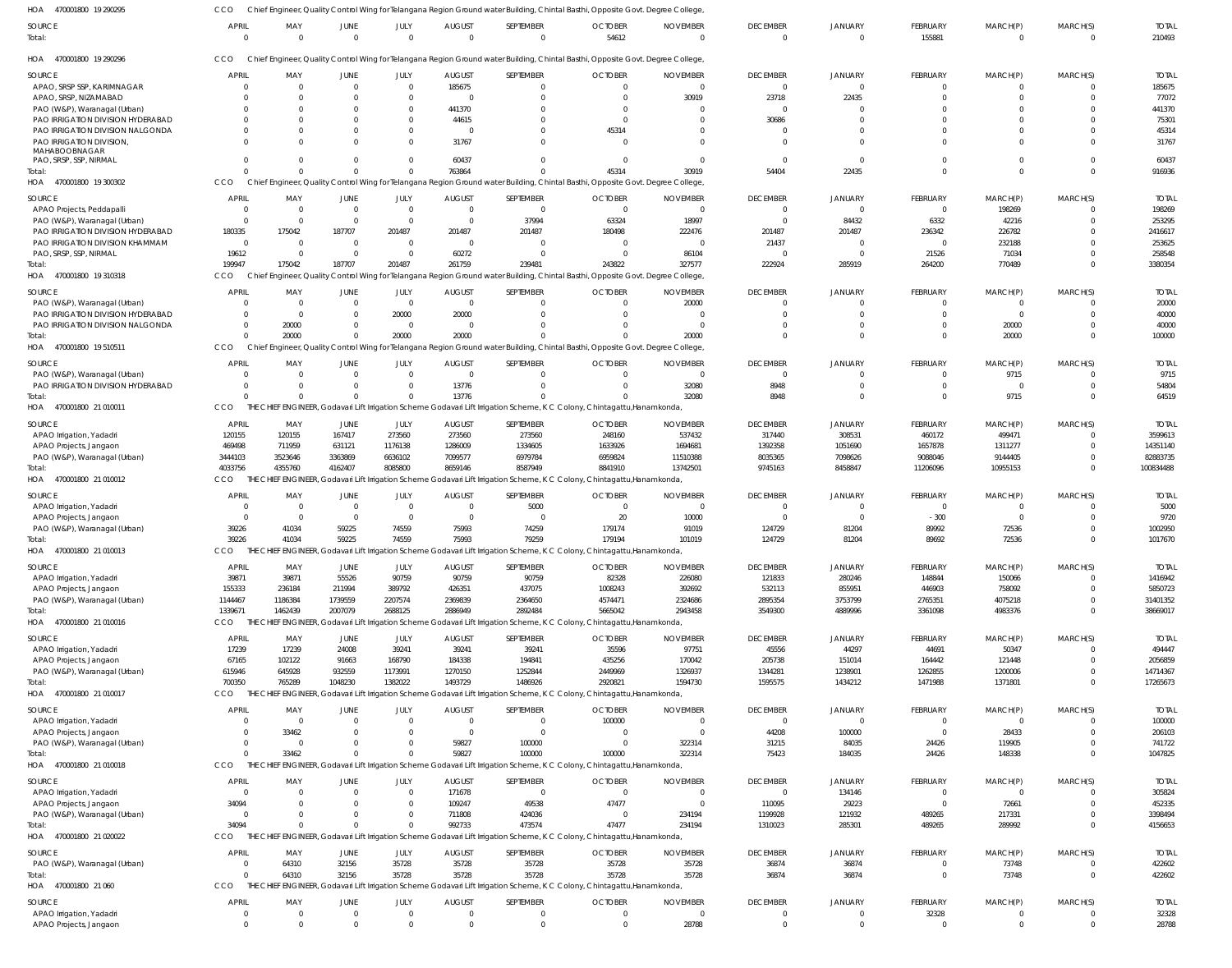| HOA<br>470001800 21 060                                | CCO                      |                 |                          |                         |                                 | THE CHIEF ENGINEER, Godavari Lift Irrigation Scheme Godavari Lift Irrigation Scheme, K C Colony, Chintagattu, Hanamkonda,             |                            |                             |                                   |                                  |                         |                         |                      |                         |
|--------------------------------------------------------|--------------------------|-----------------|--------------------------|-------------------------|---------------------------------|---------------------------------------------------------------------------------------------------------------------------------------|----------------------------|-----------------------------|-----------------------------------|----------------------------------|-------------------------|-------------------------|----------------------|-------------------------|
| SOURCE<br>Total:                                       | <b>APRIL</b><br>$\Omega$ | MAY<br>$\Omega$ | JUNE<br>$\Omega$         | JULY<br>$\Omega$        | <b>AUGUST</b><br>$\Omega$       | SEPTEMBER<br>$\mathbf{0}$                                                                                                             | <b>OCTOBER</b><br>$\Omega$ | <b>NOVEMBER</b><br>28788    | <b>DECEMBER</b><br>$\overline{0}$ | <b>JANUARY</b><br>$\overline{0}$ | FEBRUARY<br>32328       | MARCH(P)<br>$\Omega$    | MARCH(S)<br>$\Omega$ | <b>TOTAL</b><br>61116   |
| HOA 470001800 21 110111                                | CCO                      |                 |                          |                         |                                 | THE CHIEF ENGINEER, Godavari Lift Irrigation Scheme Godavari Lift Irrigation Scheme, K C Colony, Chintagattu, Hanamkonda,             |                            |                             |                                   |                                  |                         |                         |                      |                         |
| SOURCE                                                 | APRIL                    | MAY             | JUNE                     | JULY                    | <b>AUGUST</b>                   | SEPTEMBER                                                                                                                             | <b>OCTOBER</b>             | <b>NOVEMBER</b>             | <b>DECEMBER</b>                   | <b>JANUARY</b>                   | FEBRUARY                | MARCH(P)                | MARCH(S)             | <b>TOTAI</b>            |
| APAO Irrigation, Yadadri                               | $\Omega$                 | $\Omega$        | $\Omega$                 | $\Omega$                | 205600                          | $\mathbf{0}$                                                                                                                          | 9875                       |                             | $\overline{0}$                    | $\Omega$                         | 155900                  | 24840                   |                      | 396215                  |
| APAO Projects, Jangaon                                 | $\Omega$                 |                 | <sup>0</sup>             | $\Omega$                | 188356                          | $\Omega$                                                                                                                              |                            | $\Omega$                    | 42500                             | $\Omega$                         | $\Omega$                | 395761                  | <sup>0</sup>         | 626617                  |
| PAO (W&P), Waranagal (Urban)                           | $\Omega$                 |                 | $\Omega$                 | $\Omega$                | 16064                           | 346170                                                                                                                                | 254595                     | 538017                      | 114790                            | $\Omega$                         | 483991                  | 28950                   |                      | 1782577                 |
| Total:<br>HOA 470001800 21 130131                      | $\Omega$<br><b>CCO</b>   |                 | $\Omega$                 | $\Omega$                | 410020                          | 346170<br>THE CHIEF ENGINEER, Godavari Lift Irrigation Scheme Godavari Lift Irrigation Scheme, K C Colony, Chintagattu, Hanamkonda,   | 264470                     | 538017                      | 157290                            | $\Omega$                         | 639891                  | 449551                  | $\Omega$             | 2805409                 |
| SOURCE                                                 | APRIL                    | MAY             | JUNE                     | JULY                    | <b>AUGUST</b>                   | SEPTEMBER                                                                                                                             | <b>OCTOBER</b>             | <b>NOVEMBER</b>             | <b>DECEMBER</b>                   | JANUARY                          | FEBRUARY                | MARCH(P)                | MARCH(S)             | <b>TOTAI</b>            |
| APAO Projects, Jangaon                                 | $\Omega$                 | $\Omega$        | - 0                      | $\overline{\mathbf{0}}$ | $\overline{0}$                  | $\overline{0}$                                                                                                                        | $\Omega$                   | $\Omega$                    | 16000                             | $\mathbf{0}$                     | $\overline{0}$          | $^{\circ}$              |                      | 16000                   |
| PAO (W&P), Waranagal (Urban)                           | $\Omega$                 | - 0             | 31159                    | 1366                    | 32131                           | 16474                                                                                                                                 | 31561                      | 8953                        | 32312                             | 826                              | 4098                    | 43447                   | $\Omega$             | 202327                  |
| Total:                                                 | $\Omega$                 |                 | 31159                    | 1366                    | 32131                           | 16474                                                                                                                                 | 31561                      | 8953                        | 48312                             | 826                              | 4098                    | 43447                   | $\Omega$             | 218327                  |
| HOA 470001800 21 130132                                | <b>CCO</b>               |                 |                          |                         |                                 | THE CHIEF ENGINEER, Godavari Lift Irrigation Scheme Godavari Lift Irrigation Scheme, K C Colony, Chintagattu, Hanamkonda,             |                            |                             |                                   |                                  |                         |                         |                      |                         |
| SOURCE                                                 | APRIL                    | MAY             | JUNE                     | JULY                    | <b>AUGUST</b>                   | SEPTEMBER                                                                                                                             | <b>OCTOBER</b>             | <b>NOVEMBER</b>             | <b>DECEMBER</b>                   | <b>JANUARY</b>                   | FEBRUARY                | MARCH(P)                | MARCH(S)             | <b>TOTAI</b>            |
| APAO Irrigation, Yadadri                               | $\Omega$                 | $\Omega$        | $\Omega$                 | $\Omega$                | $\Omega$                        | 294000                                                                                                                                |                            |                             | 223130                            | $\mathbf{0}$                     | 0                       | $\Omega$                |                      | 517130                  |
| APAO Projects, Jangaon<br>PAO (W&P), Waranagal (Urban) | $\Omega$<br>$\Omega$     |                 | <sup>0</sup><br>$\Omega$ | $\Omega$<br>$\Omega$    | $\Omega$<br>$\Omega$            | 116230<br>232707                                                                                                                      |                            | 51680<br>210663             | 115320<br>316859                  | $\mathbf{0}$<br>9920             | 35600<br>247428         | 35550<br>242490         | $\Omega$             | 354380<br>1260067       |
| Total:                                                 |                          |                 | $\Omega$                 | $\Omega$                |                                 | 642937                                                                                                                                |                            | 262343                      | 655309                            | 9920                             | 283028                  | 278040                  | $\Omega$             | 2131577                 |
| HOA 470001800 21 130134                                | <b>CCO</b>               |                 |                          |                         |                                 | THE CHIEF ENGINEER, Godavari Lift Irrigation Scheme Godavari Lift Irrigation Scheme, K C Colony, Chintagattu, Hanamkonda,             |                            |                             |                                   |                                  |                         |                         |                      |                         |
| SOURCE                                                 | APRIL                    | MAY             | JUNE                     | JULY                    | <b>AUGUST</b>                   | SEPTEMBER                                                                                                                             | <b>OCTOBER</b>             | <b>NOVEMBER</b>             | <b>DECEMBER</b>                   | <b>JANUARY</b>                   | FEBRUARY                | MARCH(P)                | MARCH(S)             | <b>TOTAI</b>            |
| APAO Irrigation, Yadadri                               | $\Omega$                 | $\Omega$        | 0                        | $\Omega$                | $\overline{0}$                  | 62858                                                                                                                                 | $\Omega$                   | 125715                      | 0                                 | $\overline{0}$                   | $^{\circ}$              | 125715                  |                      | 314288                  |
| APAO Projects, Jangaon                                 | $\Omega$                 | $\Omega$        | $\Omega$                 | $\Omega$                | 62700                           | 156750                                                                                                                                | <sup>0</sup>               | 534600                      | $\overline{0}$                    | $\Omega$                         | $\mathbf 0$             | 407550                  | $\Omega$             | 1161600                 |
| PAO (W&P), Waranagal (Urban)                           | $\Omega$                 | $\Omega$        | $\Omega$                 | $\Omega$                | $\overline{0}$                  | 313500                                                                                                                                |                            | 595650                      | 595650                            | $\Omega$                         | 682632                  | 188100                  | 0                    | 2375532                 |
| Total:                                                 |                          |                 | $\Omega$                 | $\Omega$                | 62700                           | 533108                                                                                                                                |                            | 1255965                     | 595650                            | $\Omega$                         | 682632                  | 721365                  | $\Omega$             | 3851420                 |
| HOA 470001800 21 130135                                | CCO                      |                 |                          |                         |                                 | THE CHIEF ENGINEER, Godavari Lift Irrigation Scheme Godavari Lift Irrigation Scheme, K C Colony, Chintagattu, Hanamkonda,             |                            |                             |                                   |                                  |                         |                         |                      |                         |
| SOURCE                                                 | <b>APRIL</b>             | MAY             | JUNE                     | JULY                    | <b>AUGUST</b>                   | SEPTEMBER                                                                                                                             | <b>OCTOBER</b>             | <b>NOVEMBER</b>             | <b>DECEMBER</b>                   | <b>JANUARY</b>                   | FEBRUARY                | MARCH(P)                | MARCH(S)             | <b>TOTAI</b>            |
| APAO Projects, Jangaon                                 | $\Omega$<br>$\Omega$     | $\Omega$        | $\Omega$<br>106273       | $\Omega$<br>$\Omega$    | $\Omega$<br>33053               | 17777<br>62557                                                                                                                        | $\Omega$                   | $\Omega$<br>43738           | 3494<br>110198                    | $\Omega$<br>$\Omega$             | $\Omega$<br>85437       | $\Omega$<br>114542      | 0<br>$\Omega$        | 21271<br>558620         |
| PAO (W&P), Waranagal (Urban)<br>Total:                 |                          |                 | 106273                   | $\Omega$                | 33053                           | 80334                                                                                                                                 | 2822<br>2822               | 43738                       | 113692                            | $\Omega$                         | 85437                   | 114542                  | $\Omega$             | 579891                  |
| HOA 470001800 21 240                                   | <b>CCO</b>               |                 |                          |                         |                                 | THE CHIEF ENGINEER, Godavari Lift Irrigation Scheme Godavari Lift Irrigation Scheme, K C Colony, Chintagattu, Hanamkonda              |                            |                             |                                   |                                  |                         |                         |                      |                         |
| SOURCE                                                 | APRIL                    | MAY             | JUNE                     | JULY                    | <b>AUGUST</b>                   | SEPTEMBER                                                                                                                             | <b>OCTOBER</b>             | <b>NOVEMBER</b>             | <b>DECEMBER</b>                   | <b>JANUARY</b>                   | <b>FEBRUARY</b>         | MARCH(P)                | MARCH(S)             | <b>TOTAI</b>            |
| PAO (W&P), Waranagal (Urban)                           | $\Omega$                 | $\Omega$        | $\overline{0}$           | $\Omega$                | 76713                           | 117854                                                                                                                                | $\Omega$                   | 38609                       | 89130                             | $\overline{0}$                   | 103158                  | 19200                   | $\Omega$             | 444664                  |
| Total:                                                 | $\sqrt{ }$               | $\Omega$        | $\Omega$                 | $\Omega$                | 76713                           | 117854                                                                                                                                |                            | 38609                       | 89130                             | $\mathbf 0$                      | 103158                  | 19200                   | $\Omega$             | 444664                  |
| HOA 470001800 21 290291                                | CCO                      | THE             |                          |                         |                                 | CHIEF ENGINEER, Godavari Lift Irrigation Scheme Godavari Lift Irrigation Scheme, K C Colony, Chintagattu, Hanamkonda                  |                            |                             |                                   |                                  |                         |                         |                      |                         |
| SOURCE                                                 | <b>APRIL</b>             | MAY             | JUNE                     | JULY                    | <b>AUGUST</b>                   | SEPTEMBER                                                                                                                             | <b>OCTOBER</b>             | <b>NOVEMBER</b>             | <b>DECEMBER</b>                   | <b>JANUARY</b>                   | <b>FEBRUARY</b>         | MARCH(P)                | MARCH(S)             | <b>TOTAI</b>            |
| PAO (W&P), Waranagal (Urban)                           | 340983                   | 324861          | 304060                   | 445020                  | 360130                          | 361320                                                                                                                                | 362305                     | 361320                      | 334308                            | 362590                           | 502665                  | 432406                  | 0                    | 4491968                 |
| Total:<br>HOA 470001800 21 290292                      | 340983<br>CCO            | 324861<br>THE - | 304060                   | 445020                  | 360130                          | 361320<br>CHIEF ENGINEER, Godavari Lift Irrigation Scheme Godavari Lift Irrigation Scheme, K C Colony, Chintagattu, Hanamkonda        | 362305                     | 361320                      | 334308                            | 362590                           | 502665                  | 432406                  | $\Omega$             | 4491968                 |
|                                                        |                          |                 |                          |                         |                                 |                                                                                                                                       |                            |                             |                                   |                                  |                         |                         |                      |                         |
| SOURCE                                                 | APRIL                    | MAY             | JUNE                     | JULY                    | <b>AUGUST</b>                   | SEPTEMBER                                                                                                                             | <b>OCTOBER</b>             | <b>NOVEMBER</b>             | <b>DECEMBER</b>                   | <b>JANUARY</b>                   | FEBRUARY                | MARCH(P)                | MARCH(S)             | <b>TOTAL</b>            |
| PAO (W&P), Waranagal (Urban)<br>Total:                 | 4055<br>4055             | 4418<br>4418    | 4418<br>4418             | 5195<br>5195            | 4180<br>4180                    | 4180<br>4180                                                                                                                          | 4958<br>4958               | 4180<br>4180                | 5736<br>5736                      | 4180<br>4180                     | 3665<br>3665            | 3928<br>3928            | $\Omega$<br>$\Omega$ | 53093<br>53093          |
| HOA 470001800 21 290293                                | CCO                      |                 |                          |                         |                                 | THE CHIEF ENGINEER, Godavari Lift Irrigation Scheme Godavari Lift Irrigation Scheme, K C Colony, Chintagattu, Hanamkonda,             |                            |                             |                                   |                                  |                         |                         |                      |                         |
| SOURCE                                                 | APRIL                    | MAY             | JUNE                     | JULY                    | <b>AUGUST</b>                   | SEPTEMBER                                                                                                                             | <b>OCTOBER</b>             | <b>NOVEMBER</b>             | <b>DECEMBER</b>                   | <b>JANUARY</b>                   | <b>FEBRUARY</b>         | MARCH(P)                | MARCH(S)             | <b>TOTAL</b>            |
| PAO (W&P), Waranagal (Urban)                           | 113118                   | 122990          | 122990                   | 147640                  | 119486                          | 119885                                                                                                                                | 144165                     | 119885                      | 187177                            | 139109                           | 122207                  | 129647                  |                      | 1588299                 |
| Total:                                                 | 113118                   | 122990          | 122990                   | 147640                  | 119486                          | 119885                                                                                                                                | 144165                     | 119885                      | 187177                            | 139109                           | 122207                  | 129647                  | $\Omega$             | 1588299                 |
| HOA 470001800 21 290294                                | CCO                      |                 |                          |                         |                                 | THE CHIEF ENGINEER, Godavari Lift Irrigation Scheme Godavari Lift Irrigation Scheme, K C Colony, Chintagattu, Hanamkonda,             |                            |                             |                                   |                                  |                         |                         |                      |                         |
| SOURCE                                                 | APRIL                    | MAY             | JUNE                     | JULY                    | <b>AUGUST</b>                   | SEPTEMBER                                                                                                                             | <b>OCTOBER</b>             | <b>NOVEMBER</b>             | <b>DECEMBER</b>                   | <b>JANUARY</b>                   | FEBRUARY                | MARCH(P)                | MARCH(S)             | <b>TOTAL</b>            |
| PAO (W&P), Waranagal (Urban)                           | 67459                    | 73347           | 73347                    | 88048                   | 71258                           | 71496                                                                                                                                 | 85975                      | 71496                       | 100454                            | 71750                            | 63032                   | 67433                   |                      | 905095                  |
| Total:                                                 | 67459                    | 73347           | 73347                    | 88048                   | 71258                           | 71496                                                                                                                                 | 85975                      | 71496                       | 100454                            | 71750                            | 63032                   | 67433                   | $\Omega$             | 905095                  |
| HOA 470001800 21 290296                                | CCO                      | THF             |                          |                         |                                 | CHIEF ENGINEER, Godavari Lift Irrigation Scheme Godavari Lift Irrigation Scheme, K C Colony, Chintagattu, Hanamkonda                  |                            |                             |                                   |                                  |                         |                         |                      |                         |
| SOURCE                                                 | <b>APRIL</b>             | MAY             | <b>JUNE</b>              | JULY                    | <b>AUGUST</b>                   | SEPTEMBER                                                                                                                             | <b>OCTOBER</b>             | <b>NOVEMBER</b>             | <b>DECEMBER</b>                   | <b>JANUARY</b>                   | FEBRUARY                | MARCH(P)                | MARCH(S)             | <b>TOTAL</b>            |
| PAO (W&P), Waranagal (Urban)<br>Total:                 | $\Omega$<br>$\Omega$     | $\Omega$        | $\mathbf{0}$<br>$\Omega$ | $\Omega$<br>$\Omega$    | 228718<br>228718                | $\mathbf 0$<br>$\Omega$                                                                                                               | $\Omega$                   | $\Omega$<br>$\Omega$        | $\overline{0}$<br>$\Omega$        | $\overline{0}$<br>$\Omega$       | $\mathbf 0$<br>$\Omega$ | $\mathbf 0$<br>$\Omega$ | $\Omega$<br>$\Omega$ | 228718<br>228718        |
| HOA 470001800 21 300302                                | CCO                      |                 |                          |                         |                                 | THE CHIEF ENGINEER, Godavari Lift Irrigation Scheme Godavari Lift Irrigation Scheme, K C Colony, Chintagattu, Hanamkonda,             |                            |                             |                                   |                                  |                         |                         |                      |                         |
|                                                        |                          |                 |                          |                         |                                 |                                                                                                                                       |                            |                             |                                   |                                  |                         |                         |                      |                         |
| SOURCE<br>APAO Irrigation, Yadadri                     | <b>APRIL</b><br>236642   | MAY<br>236641   | JUNE<br>167751           | JULY<br>293862          | <b>AUGUST</b><br>245766         | SEPTEMBER<br>245766                                                                                                                   | <b>OCTOBER</b><br>245766   | <b>NOVEMBER</b><br>245766   | <b>DECEMBER</b><br>348780         | JANUARY<br>238938                | FEBRUARY<br>317820      | MARCH(P)<br>238938      | MARCH(S)<br>$\Omega$ | <b>TOTAL</b><br>3062436 |
| APAO Projects, Jangaon                                 | 139648                   | $\Omega$        | 310328                   | 176225                  | 176225                          | 176225                                                                                                                                | 176225                     | 176225                      | 176225                            | 170607                           | 155162                  | 155162                  | 0                    | 1988257                 |
| PAO (W&P), Waranagal (Urban)                           | 216565                   | 260471          | 480833                   | 362633                  | 382471                          | 1064330                                                                                                                               | 772555                     | 556447                      | 792851                            | 484339                           | 572542                  | 522619                  | $\Omega$             | 6468656                 |
| Total:                                                 | 592855                   | 497112          | 958912                   | 832720                  | 804462                          | 1486321                                                                                                                               | 1194546                    | 978438                      | 1317856                           | 893884                           | 1045524                 | 916719                  | $\Omega$             | 11519349                |
| HOA 470001800 21 310318                                | CCO                      |                 |                          |                         |                                 | THE CHIEF ENGINEER, Godavari Lift Irrigation Scheme Godavari Lift Irrigation Scheme, K C Colony, Chintagattu, Hanamkonda,             |                            |                             |                                   |                                  |                         |                         |                      |                         |
| <b>SOURCE</b>                                          | APRIL                    | MAY             | <b>JUNE</b>              | JULY                    | <b>AUGUST</b>                   | SEPTEMBER                                                                                                                             | <b>OCTOBER</b>             | <b>NOVEMBER</b>             | <b>DECEMBER</b>                   | <b>JANUARY</b>                   | FEBRUARY                | MARCH(P)                | MARCH(S)             | <b>TOTAL</b>            |
| APAO Projects, Jangaon                                 | $\Omega$                 | $\Omega$        | $\mathbf 0$              | $\Omega$                | $\Omega$                        | $\mathbf{0}$                                                                                                                          |                            | 20000                       | $\mathbf 0$                       | 0                                | -0                      | $\Omega$                | 0                    | 20000                   |
| Total:<br>HOA 470001800 21 510511                      | $\Omega$<br><b>CCO</b>   |                 | $\Omega$                 | $\Omega$                | $\Omega$                        | $\Omega$<br>THE CHIEF ENGINEER, Godavari Lift Irrigation Scheme Godavari Lift Irrigation Scheme, K C Colony, Chintagattu, Hanamkonda, |                            | 20000                       | $\overline{0}$                    | $\overline{0}$                   | $\mathbf 0$             | $\Omega$                | $\Omega$             | 20000                   |
|                                                        |                          |                 |                          |                         |                                 |                                                                                                                                       |                            |                             |                                   |                                  |                         |                         |                      |                         |
| SOURCE<br>PAO (W&P), Waranagal (Urban)                 | APRIL<br>$\overline{0}$  | MAY<br>$\Omega$ | JUNE<br>$\overline{0}$   | JULY<br>$\overline{0}$  | <b>AUGUST</b><br>$\overline{0}$ | SEPTEMBER<br>45650                                                                                                                    | <b>OCTOBER</b><br>$\Omega$ | <b>NOVEMBER</b><br>$\Omega$ | <b>DECEMBER</b><br>13296          | <b>JANUARY</b><br>$\overline{0}$ | FEBRUARY<br>63290       | MARCH(P)<br>27998       | MARCH(S)             | <b>TOTAL</b><br>150234  |
| Total:                                                 | $\Omega$                 | $\Omega$        | $\Omega$                 | $\Omega$                | $\Omega$                        | 45650                                                                                                                                 |                            | $\Omega$                    | 13296                             | $\mathbf 0$                      | 63290                   | 27998                   | $\Omega$             | 150234                  |
| HOA 470001800 30 010011                                | CCO                      |                 |                          |                         |                                 | COMMISSIONER, PLANNING AND DEVELOPMENT of GODAVARI BASIN Vth Floor, Godavari Basin, Jalasoudha Building                               |                            |                             |                                   |                                  |                         |                         |                      |                         |
| SOURCE                                                 | APRIL                    | MAY             | JUNE                     | JULY                    | <b>AUGUST</b>                   | SEPTEMBER                                                                                                                             | <b>OCTOBER</b>             | <b>NOVEMBER</b>             | <b>DECEMBER</b>                   | <b>JANUARY</b>                   | FEBRUARY                | MARCH(P)                | MARCH(S)             | <b>TOTAI</b>            |
| PAO IRRIGATION DIVISION HYDERABAD                      | 2054118                  | 1964860         | 1982436                  | 3223720                 | 3308162                         | 3340130                                                                                                                               | 4288720                    | 4392606                     | 4514055                           | 3337585                          | 3378843                 | 4474480                 | U                    | 40259715                |
| PAO IRRIGATION RANGA REDDY DISTRICT                    | 1072357                  | 1053447         | 949373                   | 2130302                 | 1752142                         | 2201860                                                                                                                               | 2285839                    | 3357406                     | 3327181                           | 2050007                          | 2485834                 | 2933807                 |                      | 25599555                |
| PAO, NSP(W&P), HYDERABAD                               | 584662                   | 646932          | 596987                   | 1047427                 | 955260                          | 1210399                                                                                                                               | 1313063                    | 1350313                     | 1394348                           | 1101354                          | 1265341                 | 1402834                 | $\Omega$             | 12868920                |
| Total:                                                 | 3711137                  | 3665239         | 3528796                  | 6401449                 | 6015564                         | 6752389                                                                                                                               | 7887622                    | 9100325                     | 9235584                           | 6488946                          | 7130018                 | 8811121                 |                      | 78728190                |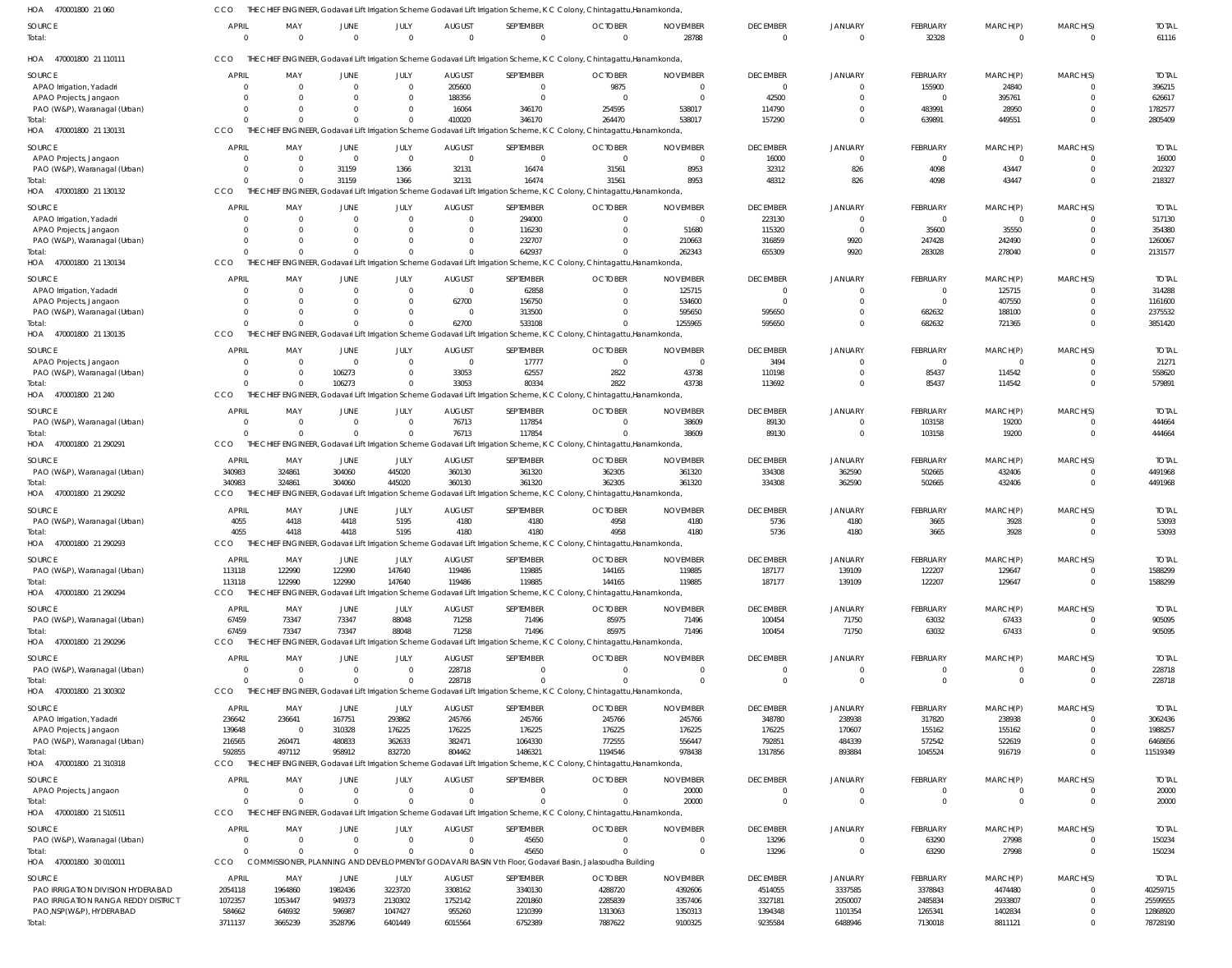| <b>SOURCE</b>                                                            | <b>APRIL</b>           | MAY            | JUNE            | JULY                       | <b>AUGUST</b>                    | SEPTEMBER            | <b>OCTOBER</b>                                                                                                    | <b>NOVEMBER</b>      | <b>DECEMBER</b>    | <b>JANUARY</b>    | FEBRUARY                   | MARCH(P)             | MARCH(S) | <b>TOTAL</b>             |
|--------------------------------------------------------------------------|------------------------|----------------|-----------------|----------------------------|----------------------------------|----------------------|-------------------------------------------------------------------------------------------------------------------|----------------------|--------------------|-------------------|----------------------------|----------------------|----------|--------------------------|
| PAO IRRIGATION DIVISION HYDERABAD                                        | 44835                  | 71920          | 47317           | 116879                     | 70885                            | 105937               | 70160                                                                                                             | 85171                | 73366              | 70170             | 82118                      | 75617                |          | 914375                   |
| PAO IRRIGATION RANGA REDDY DISTRICT                                      | 24860                  | 25194          | 44082           | 49331                      | 74976                            | 48461                | 61030                                                                                                             | 45793                | 46673              | 44320             | 53798                      | 48819                |          | 567337                   |
| PAO, NSP(W&P), HYDERABAD                                                 | 12330                  | 23800          | 13000           | 40965                      | 21582                            | 23163                | 21840                                                                                                             | 22400                | 40310              | 23031             | 28641                      | 22300                |          | 293362                   |
| Total:<br>HOA 470001800 30 010013                                        | 82025<br><b>CCO</b>    | 120914         | 104399          | 207175                     | 167443                           | 177561               | 153030<br>COMMISSIONER, PLANNING AND DEVELOPMENT of GODAVARI BASIN Vth Floor, Godavari Basin, Jalasoudha Building | 153364               | 160349             | 137521            | 164557                     | 146736               |          | 1775074                  |
|                                                                          |                        |                |                 |                            |                                  |                      |                                                                                                                   |                      |                    |                   |                            |                      |          |                          |
| <b>SOURCE</b><br>PAO IRRIGATION DIVISION HYDERABAD                       | <b>APRIL</b><br>680943 | MAY<br>1131677 | JUNE<br>706863  | JULY<br>1908752            | <b>AUGUST</b>                    | SEPTEMBER            | <b>OCTOBER</b><br>1108980                                                                                         | <b>NOVEMBER</b>      | <b>DECEMBER</b>    | <b>JANUARY</b>    | FEBRUARY<br>1568358        | MARCH(P)             | MARCH(S) | <b>TOTAL</b><br>16625731 |
| PAO IRRIGATION RANGA REDDY DISTRICT                                      | 355925                 | 359153         | 661910          | 704931                     | 1102037<br>1052213               | 1110496<br>729653    | 938114                                                                                                            | 1102573<br>697165    | 2088804<br>1108111 | 2650304<br>786838 | 1921756                    | 1465944<br>965391    |          | 10281160                 |
| PAO, NSP(W&P), HYDERABAD                                                 | 194049                 | 374632         | 204352          | 645762                     | 317008                           | 394354               | 330867                                                                                                            | 348023               | 414807             | 1114509           | 598748                     | 450880               |          | 5387991                  |
| Total:                                                                   | 1230917                | 1865462        | 1573125         | 3259445                    | 2471258                          | 2234503              | 2377961                                                                                                           | 2147761              | 3611722            | 4551651           | 4088862                    | 2882215              |          | 32294882                 |
| HOA 470001800 30 010016                                                  | <b>CCO</b>             |                |                 |                            |                                  |                      | COMMISSIONER, PLANNING AND DEVELOPMENT of GODAVARI BASIN Vth Floor, Godavari Basin, Jalasoudha Building           |                      |                    |                   |                            |                      |          |                          |
| <b>SOURCE</b>                                                            | <b>APRIL</b>           | MAY            | JUNE            | JULY                       | <b>AUGUST</b>                    | SEPTEMBER            | <b>OCTOBER</b>                                                                                                    | <b>NOVEMBER</b>      | <b>DECEMBER</b>    | <b>JANUARY</b>    | FEBRUARY                   | MARCH(P)             | MARCH(S) | <b>TOTAL</b>             |
| PAO IRRIGATION DIVISION HYDERABAD                                        | 579895                 | 953464         | 608951          | 1611613                    | 914078                           | 939756               | 939771                                                                                                            | 927720               | 975096             | 937289            | 937060                     | 958162               |          | 11282855                 |
| PAO IRRIGATION RANGA REDDY DISTRICT                                      | 310587                 | 312031         | 569398          | 632226                     | 917973                           | 630320               | 800623                                                                                                            | 600355               | 626901             | 587012            | 702183                     | 616449               |          | 7306058                  |
| PAO, NSP(W&P), HYDERABAD                                                 | 166459                 | 320870         | 175028          | 551954                     | 281601                           | 316438               | 287211                                                                                                            | 297824               | 303390             | 313978            | 385291                     | 298555               |          | 3698599                  |
| Total:                                                                   | 1056941                | 1586365        | 1353377         | 2795793                    | 2113652                          | 1886514              | 2027605                                                                                                           | 1825899              | 1905387            | 1838279           | 2024534                    | 1873166              |          | 22287512                 |
| HOA 470001800 30 010017                                                  | CCO.                   |                |                 |                            |                                  |                      | COMMISSIONER, PLANNING AND DEVELOPMENT of GODAVARI BASIN Vth Floor, Godavari Basin, Jalasoudha Building           |                      |                    |                   |                            |                      |          |                          |
| <b>SOURCE</b>                                                            | <b>APRIL</b>           | MAY            | <b>JUNE</b>     | JULY                       | <b>AUGUST</b>                    | SEPTEMBER            | <b>OCTOBER</b>                                                                                                    | <b>NOVEMBER</b>      | <b>DECEMBER</b>    | <b>JANUARY</b>    | FEBRUARY                   | MARCH(P)             | MARCH(S) | <b>TOTAL</b>             |
| PAO IRRIGATION DIVISION HYDERABAD                                        | C                      |                | 5650            | $\overline{0}$             | 53443                            | 10000                | 47175                                                                                                             | 50726                | $\overline{0}$     |                   | $\overline{0}$             | $\Omega$             |          | 166994                   |
| PAO IRRIGATION RANGA REDDY DISTRICT                                      | $\Omega$<br>$\Omega$   |                | - 0<br>$\Omega$ | $\Omega$<br>$\Omega$       | 96349<br>$\Omega$                | $\Omega$<br>18327    | $\Omega$<br>$\Omega$                                                                                              | 100000               | $\Omega$           | -0                | 52175<br>$\Omega$          | $\Omega$<br>$\Omega$ |          | 248524                   |
| PAO, NSP(W&P), HYDERABAD<br>Total:                                       | $\Omega$               |                | 5650            | $\Omega$                   | 149792                           | 28327                | 47175                                                                                                             | 200000<br>350726     | -0<br>- 0          | 21610<br>21610    | 52175                      | $\Omega$             |          | 239937<br>655455         |
| HOA 470001800 30 010018                                                  | CCO                    |                |                 |                            |                                  |                      | COMMISSIONER, PLANNING AND DEVELOPMENT of GODAVARI BASIN Vth Floor, Godavari Basin, Jalasoudha Building           |                      |                    |                   |                            |                      |          |                          |
| <b>SOURCE</b>                                                            | <b>APRIL</b>           | MAY            | <b>JUNE</b>     | JULY                       | <b>AUGUST</b>                    | SEPTEMBER            | <b>OCTOBER</b>                                                                                                    | <b>NOVEMBER</b>      | <b>DECEMBER</b>    | <b>JANUARY</b>    | FEBRUARY                   | MARCH(P)             | MARCH(S) | <b>TOTAL</b>             |
| PAO IRRIGATION DIVISION HYDERABAD                                        | $\Omega$               |                | $\Omega$        | $\overline{0}$             | 945857                           | 106643               | 174287                                                                                                            | 334252               | 226246             | 85581             | 259984                     | 284928               |          | 2417778                  |
| <b>PAO IRRIGATION RANGA REDDY DISTRICT</b>                               | $\Omega$               |                | $\Omega$        | $\overline{0}$             | 218266                           | - 0                  | 48125                                                                                                             | 92848                | 127564             | $\Omega$          | 209044                     | 32619                |          | 728466                   |
| PAO, NSP(W&P), HYDERABAD                                                 | $\Omega$               |                | $\Omega$        | $\Omega$                   | 132772                           |                      | $\Omega$                                                                                                          | 136344               | 85325              | 13644             | 285794                     | 26156                |          | 680035                   |
| Total:                                                                   | C                      |                | $\Omega$        | $\Omega$                   | 1296895                          | 106643               | 222412                                                                                                            | 563444               | 439135             | 99225             | 754822                     | 343703               |          | 3826279                  |
| HOA 470001800 30 010019                                                  | CCO                    |                |                 |                            |                                  |                      | COMMISSIONER, PLANNING AND DEVELOPMENT of GODAVARI BASIN Vth Floor, Godavari Basin, Jalasoudha Building           |                      |                    |                   |                            |                      |          |                          |
| <b>SOURCE</b>                                                            | <b>APRIL</b>           | MAY            | <b>JUNE</b>     | JULY                       | <b>AUGUST</b>                    | SEPTEMBER            | <b>OCTOBER</b>                                                                                                    | <b>NOVEMBER</b>      | <b>DECEMBER</b>    | <b>JANUARY</b>    | FEBRUARY                   | MARCH(P)             | MARCH(S) | <b>TOTAL</b>             |
| PAO IRRIGATION RANGA REDDY DISTRICT                                      | $\overline{0}$         | $\Omega$       | $\overline{0}$  | $\overline{0}$             | $\Omega$                         | $\Omega$             | $\Omega$                                                                                                          | $\Omega$             | $\Omega$           | 18500             | $\overline{0}$             | $\overline{0}$       |          | 18500                    |
| Total:                                                                   | $\sqrt{ }$             |                | $\Omega$        | $\Omega$                   | $\Omega$                         |                      |                                                                                                                   | $\Omega$             | $\Omega$           | 18500             | $\Omega$                   | $\Omega$             |          | 18500                    |
| HOA 470001800 30 020021                                                  | CCO                    |                |                 |                            |                                  |                      | COMMISSIONER, PLANNING AND DEVELOPMENT of GODAVARI BASIN Vth Floor, Godavari Basin, Jalasoudha Building           |                      |                    |                   |                            |                      |          |                          |
| <b>SOURCE</b>                                                            | <b>APRIL</b>           | MAY            | JUNE            | JULY                       | <b>AUGUST</b>                    | SEPTEMBER            | <b>OCTOBER</b>                                                                                                    | <b>NOVEMBER</b>      | <b>DECEMBER</b>    | JANUARY           | FEBRUARY                   | MARCH(P)             | MARCH(S) | <b>TOTAL</b>             |
| PAO IRRIGATION DIVISION HYDERABAD                                        | $\Omega$               | $\Omega$       | 32000           | $\overline{0}$             | 16000                            | 8000                 |                                                                                                                   |                      | 24000              | 8000              | 8000                       | 8000                 |          | 104000                   |
| PAO IRRIGATION RANGA REDDY DISTRICT                                      | $\Omega$               |                | - 0             | $\overline{0}$             | 5000                             | 1000                 |                                                                                                                   |                      | $^{\circ}$         | $\Omega$          | $\Omega$                   | $\overline{0}$       |          | 6000                     |
| Total:<br>HOA 470001800 30 110111                                        | $\sqrt{ }$<br>CCO      |                | 32000           | $\Omega$                   | 21000                            | 9000                 | COMMISSIONER, PLANNING AND DEVELOPMENT of GODAVARI BASIN Vth Floor, Godavari Basin, Jalasoudha Building           |                      | 24000              | 8000              | 8000                       | 8000                 |          | 110000                   |
|                                                                          |                        |                |                 |                            |                                  |                      |                                                                                                                   |                      |                    |                   |                            |                      |          |                          |
| <b>SOURCE</b>                                                            | <b>APRIL</b>           | MAY            | <b>JUNE</b>     | JULY                       | <b>AUGUST</b>                    | SEPTEMBER            | <b>OCTOBER</b>                                                                                                    | <b>NOVEMBER</b>      | <b>DECEMBER</b>    | <b>JANUARY</b>    | FEBRUARY                   | MARCH(P)             | MARCH(S) | <b>TOTAL</b>             |
| PAO IRRIGATION DIVISION HYDERABAD                                        | $\Omega$<br>$\Omega$   | - 0            | $\overline{0}$  | $\overline{0}$             | 77142                            | $\Omega$<br>$\Omega$ | $\Omega$                                                                                                          | $\Omega$<br>$\Omega$ | - 0                | - 0               | $-445$                     | 15750                |          | 92447                    |
| Total:<br>HOA 470001800 30 130131                                        | CCO                    |                | $\Omega$        | $\overline{0}$             | 77142                            |                      | COMMISSIONER, PLANNING AND DEVELOPMENT of GODAVARI BASIN Vth Floor, Godavari Basin, Jalasoudha Building           |                      | $\Omega$           | $\Omega$          | $-445$                     | 15750                |          | 92447                    |
|                                                                          |                        |                |                 |                            |                                  |                      |                                                                                                                   |                      |                    |                   |                            |                      |          |                          |
| <b>SOURCE</b>                                                            | <b>APRIL</b>           | MAY            | <b>JUNE</b>     | JULY                       | <b>AUGUST</b>                    | SEPTEMBER            | <b>OCTOBER</b>                                                                                                    | <b>NOVEMBER</b>      | <b>DECEMBER</b>    | JANUARY           | FEBRUARY                   | MARCH(P)             | MARCH(S) | <b>TOTAL</b>             |
| PAO IRRIGATION DIVISION HYDERABAD<br>PAO IRRIGATION RANGA REDDY DISTRICT | $\Omega$               | 18999          | 25148           | $\overline{0}$             | 33971                            | 8412                 | $\Omega$                                                                                                          | 15316                | 18364              | 9478              | 4309<br>8260               | 30761<br>6000        |          | 164758<br>14260          |
| PAO, NSP(W&P), HYDERABAD                                                 | 4943                   | 5308           | 5257            | $\Omega$                   | 11746                            | 2164                 | 3381                                                                                                              | 5780                 | 5412               | $\mathbf{0}$      | 2591                       | 7377                 |          | 53959                    |
| Total:                                                                   | 4943                   | 24307          | 30405           | $\Omega$                   | 45717                            | 10576                | 3381                                                                                                              | 21096                | 23776              | 9478              | 15160                      | 44138                | $\Omega$ | 232977                   |
| HOA 470001800 30 130132                                                  | CCO                    |                |                 |                            |                                  |                      | COMMISSIONER, PLANNING AND DEVELOPMENT of GODAVARI BASIN Vth Floor, Godavari Basin, Jalasoudha Building           |                      |                    |                   |                            |                      |          |                          |
| SOURCE                                                                   | <b>APRIL</b>           | MAY            | <b>JUNE</b>     | JULY                       | <b>AUGUST</b>                    | SEPTEMBER            | <b>OCTOBER</b>                                                                                                    | <b>NOVEMBER</b>      | <b>DECEMBER</b>    | <b>JANUARY</b>    | FEBRUARY                   | MARCH(P)             | MARCH(S) | <b>TOTAL</b>             |
| PAO IRRIGATION DIVISION HYDERABAD                                        | C                      |                | 0               | $\overline{0}$             | $\overline{0}$                   | 95315                | 9440                                                                                                              | 8860                 | 19643              | 4620              | 26760                      | 77380                |          | 242018                   |
| PAO IRRIGATION RANGA REDDY DISTRICT                                      | -C                     |                | $\Omega$        | $\Omega$                   | $\Omega$                         | 105121               | 4995                                                                                                              | $\Omega$             | 52157              | 22486             | 1000                       | 61338                |          | 247097                   |
| PAO, NSP(W&P), HYDERABAD                                                 | $\Omega$               |                | $\Omega$        | $\Omega$                   | 215744                           | 5650                 | 920                                                                                                               | 7024                 | 1350               | 2000              | 195729                     | 34572                |          | 462989                   |
| Total:                                                                   | $\Omega$               |                | $\Omega$        | $\Omega$                   | 215744                           | 206086               | 15355                                                                                                             | 15884                | 73150              | 29106             | 223489                     | 173290               |          | 952104                   |
| HOA 470001800 30 130133                                                  | CCO                    |                |                 |                            |                                  |                      | COMMISSIONER, PLANNING AND DEVELOPMENT of GODAVARI BASIN Vth Floor, Godavari Basin, Jalasoudha Building           |                      |                    |                   |                            |                      |          |                          |
| <b>SOURCE</b>                                                            | <b>APRIL</b>           | MAY            | JUNE            | JULY                       | <b>AUGUST</b>                    | SEPTEMBER            | <b>OCTOBER</b>                                                                                                    | <b>NOVEMBER</b>      | <b>DECEMBER</b>    | <b>JANUARY</b>    | FEBRUARY                   | MARCH(P)             | MARCH(S) | <b>TOTAL</b>             |
| PAO IRRIGATION DIVISION HYDERABAD                                        | $\Omega$               | 23440          | 3612            | $\overline{0}$             | 6990                             | 1932                 | $\Omega$                                                                                                          | 3836                 | 2016               | $\Omega$          | $\overline{0}$             | 25236                |          | 67062                    |
| Total:<br>HOA 470001800 30 130134                                        | $\Omega$<br>CCO        | 23440          | 3612            | $\overline{0}$             | 6990                             | 1932                 | COMMISSIONER, PLANNING AND DEVELOPMENT of GODAVARI BASIN Vth Floor, Godavari Basin, Jalasoudha Building           | 3836                 | 2016               | $\overline{0}$    | $\overline{0}$             | 25236                | $\Omega$ | 67062                    |
|                                                                          |                        |                |                 |                            |                                  |                      |                                                                                                                   |                      |                    |                   |                            |                      |          |                          |
| SOURCE                                                                   | <b>APRIL</b>           | MAY            | <b>JUNE</b>     | JULY                       | <b>AUGUST</b>                    | SEPTEMBER            | <b>OCTOBER</b>                                                                                                    | <b>NOVEMBER</b>      | <b>DECEMBER</b>    | <b>JANUARY</b>    | FEBRUARY                   | MARCH(P)             | MARCH(S) | <b>TOTAL</b>             |
| PAO IRRIGATION DIVISION HYDERABAD<br>PAO IRRIGATION NIZAMABAD            | C<br>C                 |                | $\mathbf 0$     | $\overline{0}$<br>$\Omega$ | $\overline{0}$<br>$\overline{0}$ | 669750<br>1056000    | 126350                                                                                                            | 95950                | 129200<br>968379   |                   | $\overline{0}$<br>$\Omega$ | 542450<br>475695     |          | 1563700<br>2500074       |
| PAO, NSP(W&P), HYDERABAD                                                 | $\Omega$               |                | $\Omega$        | $\Omega$                   | 34000                            | 32381                | $\Omega$                                                                                                          | 32381                | 64762              |                   | 32381                      | 32381                |          | 228286                   |
| Total:                                                                   | $\Omega$               |                | $\Omega$        | $\Omega$                   | 34000                            | 1758131              | 126350                                                                                                            | 128331               | 1162341            | $\Omega$          | 32381                      | 1050526              |          | 4292060                  |
| HOA 470001800 30 130135                                                  | CCO                    |                |                 |                            |                                  |                      | COMMISSIONER, PLANNING AND DEVELOPMENT of GODAVARI BASIN Vth Floor, Godavari Basin, Jalasoudha Building           |                      |                    |                   |                            |                      |          |                          |
| SOURCE                                                                   | <b>APRIL</b>           | MAY            | JUNE            | JULY                       | <b>AUGUST</b>                    | SEPTEMBER            | <b>OCTOBER</b>                                                                                                    | <b>NOVEMBER</b>      | <b>DECEMBER</b>    | <b>JANUARY</b>    | FEBRUARY                   | MARCH(P)             | MARCH(S) | <b>TOTAL</b>             |
| PAO IRRIGATION DIVISION HYDERABAD                                        | $\Omega$               | 42807          | 22490           | $\overline{0}$             | 57744                            | 68346                |                                                                                                                   | 56039                | 41049              | 5528              | 26532                      | 47406                |          | 367941                   |
| Total:                                                                   | $\Omega$               | 42807          | 22490           | $\overline{0}$             | 57744                            | 68346                |                                                                                                                   | 56039                | 41049              | 5528              | 26532                      | 47406                | $\Omega$ | 367941                   |
| HOA 470001800 30 240                                                     | CCO                    |                |                 |                            |                                  |                      | COMMISSIONER, PLANNING AND DEVELOPMENT of GODAVARI BASIN Vth Floor, Godavari Basin, Jalasoudha Building           |                      |                    |                   |                            |                      |          |                          |
| <b>SOURCE</b>                                                            | <b>APRIL</b>           | MAY            | <b>JUNE</b>     | JULY                       | <b>AUGUST</b>                    | SEPTEMBER            | <b>OCTOBER</b>                                                                                                    | <b>NOVEMBER</b>      | <b>DECEMBER</b>    | <b>JANUARY</b>    | FEBRUARY                   | MARCH(P)             | MARCH(S) | <b>TOTAL</b>             |
| PAO IRRIGATION DIVISION HYDERABAD                                        | 0                      | 20657          | 13742           | $\overline{0}$             | 40225                            | $\mathbf{0}$         | 36636                                                                                                             | 3209                 | 99260              | $^{\circ}$        | 10248                      | 50271                |          | 274248                   |
| PAO, NSP(W&P), HYDERABAD                                                 | 0                      | 10581          | 16212           | $\overline{0}$             | 29393                            | 7221                 | $^{\circ}$                                                                                                        | 13060                | 15380              | 11752             | 18989                      | 23690                |          | 146278                   |
| Total:                                                                   | $\Omega$               | 31238          | 29954           | $\Omega$                   | 69618                            | 7221                 | 36636                                                                                                             | 16269                | 114640             | 11752             | 29237                      | 73961                |          | 420526                   |

COMMISSIONER, PLANNING AND DEVELOPMENTof GODAVARI BASIN Vth Floor, Godavari Basin, Jalasoudha Building CCO

470001800 30 010012 HOA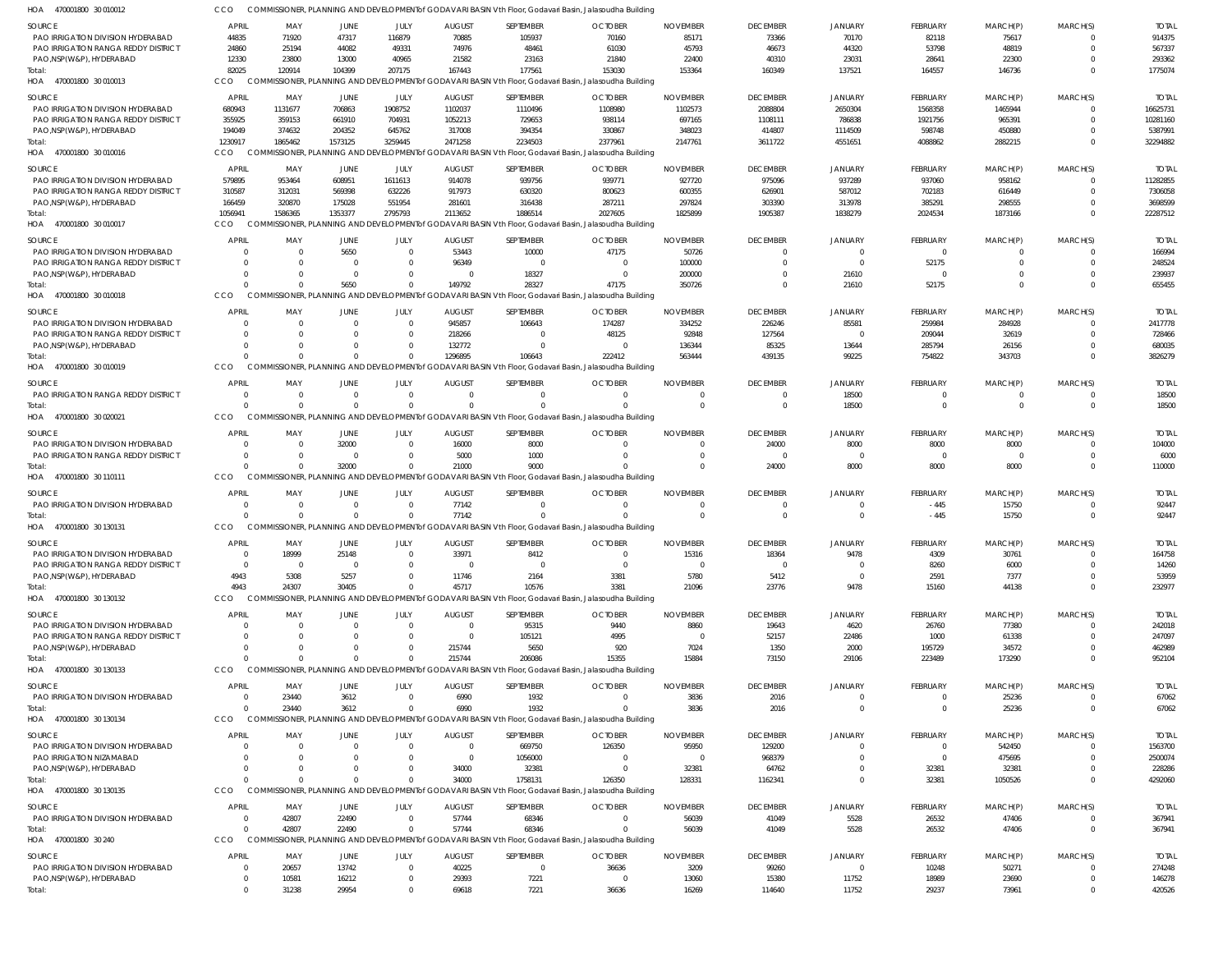| SOURCE                                                          | <b>APRIL</b>                     | MAY                     | JUNE                    | JULY                     | <b>AUGUST</b>             | SEPTEMBER                                                                                    | <b>OCTOBER</b>                                                                                                    | <b>NOVEMBER</b>             | <b>DECEMBER</b>             | <b>JANUARY</b>             | <b>FEBRUARY</b>                | MARCH(P)             | MARCH(S)             | <b>TOTAI</b>            |
|-----------------------------------------------------------------|----------------------------------|-------------------------|-------------------------|--------------------------|---------------------------|----------------------------------------------------------------------------------------------|-------------------------------------------------------------------------------------------------------------------|-----------------------------|-----------------------------|----------------------------|--------------------------------|----------------------|----------------------|-------------------------|
| APAO Irrigation, Kamareddy                                      | 367118                           | 351898                  | 356319                  | 427420                   | 376438                    | 348660                                                                                       | 408644                                                                                                            | 408470                      | 376675                      | 351510                     | 22429                          | 25158                |                      | 3820739                 |
| PAO IRRIGATION NIZAMABAD                                        | 1418234                          | 0                       | $\Omega$                | $\Omega$                 | -C                        | $\Omega$                                                                                     | $\Omega$                                                                                                          | $\Omega$                    |                             | $\Omega$                   | $\Omega$                       | $\Omega$             |                      | 1418234                 |
| Total:<br>HOA 470001800 30 290292                               | 1785352<br>CCO                   | 351898                  | 356319                  | 427420                   | 376438                    | 348660                                                                                       | 408644<br>COMMISSIONER, PLANNING AND DEVELOPMENT of GODAVARI BASIN Vth Floor, Godavari Basin, Jalasoudha Building | 408470                      | 376675                      | 351510                     | 22429                          | 25158                | $\Omega$             | 5238973                 |
|                                                                 |                                  |                         |                         |                          |                           |                                                                                              |                                                                                                                   |                             |                             |                            |                                |                      |                      |                         |
| <b>SOURCE</b><br>PAO IRRIGATION NIZAMABAD                       | <b>APRIL</b><br>198              | MAY<br>$\Omega$         | <b>JUNE</b><br>$\Omega$ | <b>JULY</b><br>$\Omega$  | <b>AUGUST</b><br>$\Omega$ | SEPTEMBER<br>$\Omega$                                                                        | <b>OCTOBER</b><br>$\Omega$                                                                                        | <b>NOVEMBER</b><br>$\Omega$ | <b>DECEMBER</b><br>$\Omega$ | <b>JANUARY</b><br>$\Omega$ | <b>FEBRUARY</b><br>$\mathbf 0$ | MARCH(P)<br>$\Omega$ | MARCH(S)             | <b>TOTAI</b><br>198     |
| Total:                                                          | 198                              | $\Omega$                | $\Omega$                | $\Omega$                 | $\Omega$                  | $\Omega$                                                                                     | $\Omega$                                                                                                          | $\Omega$                    | $\Omega$                    | $\Omega$                   | $\mathbf 0$                    | $\Omega$             | $\Omega$             | 198                     |
| HOA 470001800 30 290293                                         | CCO                              |                         |                         |                          |                           |                                                                                              | COMMISSIONER, PLANNING AND DEVELOPMENT of GODAVARI BASIN Vth Floor, Godavari Basin, Jalasoudha Building           |                             |                             |                            |                                |                      |                      |                         |
| SOURCE                                                          | APRIL                            | MAY                     | <b>JUNE</b>             | JULY                     | <b>AUGUST</b>             | SEPTEMBER                                                                                    | <b>OCTOBER</b>                                                                                                    | <b>NOVEMBER</b>             | <b>DECEMBER</b>             | <b>JANUARY</b>             | <b>FEBRUARY</b>                | MARCH(P)             | MARCH(S)             | <b>TOTAI</b>            |
| APAO Irrigation, Kamareddy                                      | 121737                           | 135697                  | 141120                  | 141754                   | 124854                    | 115654                                                                                       | 132160                                                                                                            | 116210                      | 134828                      | 134828                     | 7442                           | $\Omega$             |                      | 1306284                 |
| PAO IRRIGATION NIZAMABAD                                        | 470416                           | $\overline{0}$          | $\Omega$                | $\Omega$                 |                           | $\Omega$                                                                                     | $\Omega$                                                                                                          | $\overline{0}$              | $\Omega$                    | $\Omega$                   | $\Omega$                       | $\Omega$             |                      | 470416                  |
| Total:                                                          | 592153                           | 135697                  | 141120                  | 141754                   | 124854                    | 115654                                                                                       | 132160                                                                                                            | 116210                      | 134828                      | 134828                     | 7442                           | $\Omega$             |                      | 1776700                 |
| HOA 470001800 30 290294                                         | CCO                              |                         |                         |                          |                           |                                                                                              | COMMISSIONER, PLANNING AND DEVELOPMENT of GODAVARI BASIN Vth Floor, Godavari Basin, Jalasoudha Building           |                             |                             |                            |                                |                      |                      |                         |
| SOURCE                                                          | <b>APRIL</b>                     | MAY                     | <b>JUNE</b>             | JULY                     | <b>AUGUST</b>             | SEPTEMBER                                                                                    | <b>OCTOBER</b>                                                                                                    | <b>NOVEMBER</b>             | <b>DECEMBER</b>             | <b>JANUARY</b>             | <b>FEBRUARY</b>                | MARCH(P)             | MARCH(S)             | <b>TOTAI</b>            |
| APAO Irrigation, Kamareddy                                      | 46307                            | 51660                   | 53601                   | 53829                    | 47531                     | 43453                                                                                        | 49664                                                                                                             | 43652                       | 43824                       | 43824                      | 2663                           | 0                    |                      | 480008                  |
| PAO IRRIGATION NIZAMABAD<br>Total:                              | 183980<br>230287                 | $\overline{0}$<br>51660 | $\Omega$<br>53601       | $\Omega$<br>53829        | $\Omega$<br>47531         | $\Omega$<br>43453                                                                            | - 0<br>49664                                                                                                      | $\overline{0}$<br>43652     | $\Omega$<br>43824           | $\Omega$<br>43824          | $\Omega$<br>2663               | $\Omega$<br>0        | $\Omega$<br>$\Omega$ | 183980<br>663988        |
| HOA 470001800 30 290295                                         | CCO                              |                         |                         |                          |                           |                                                                                              | COMMISSIONER, PLANNING AND DEVELOPMENT of GODAVARI BASIN Vth Floor, Godavari Basin, Jalasoudha Building           |                             |                             |                            |                                |                      |                      |                         |
| SOURCE                                                          | <b>APRIL</b>                     | MAY                     | <b>JUNE</b>             | JULY                     | <b>AUGUST</b>             | SEPTEMBER                                                                                    | <b>OCTOBER</b>                                                                                                    | <b>NOVEMBER</b>             | <b>DECEMBER</b>             | <b>JANUARY</b>             | <b>FEBRUARY</b>                | MARCH(P)             | MARCH(S)             | <b>TOTAL</b>            |
| APAO Irrigation, Kamareddy                                      | 0                                | 0                       |                         | $\Omega$                 | 114000                    | 0                                                                                            | $\Omega$                                                                                                          | $\Omega$                    |                             |                            | $\Omega$                       | 0                    |                      | 114000                  |
| Total:                                                          | $\Omega$                         | $\Omega$                |                         | $\Omega$                 | 114000                    | $\Omega$                                                                                     | $\Omega$                                                                                                          | $\Omega$                    | $\Omega$                    | $\Omega$                   | $\Omega$                       | $\Omega$             | $\Omega$             | 114000                  |
| HOA 470001800 30 290296                                         | CCO                              |                         |                         |                          |                           |                                                                                              | COMMISSIONER, PLANNING AND DEVELOPMENT of GODAVARI BASIN Vth Floor, Godavari Basin, Jalasoudha Building           |                             |                             |                            |                                |                      |                      |                         |
| SOURCE                                                          | <b>APRIL</b>                     | MAY                     | JUNE                    | JULY                     | <b>AUGUST</b>             | SEPTEMBER                                                                                    | <b>OCTOBER</b>                                                                                                    | <b>NOVEMBER</b>             | <b>DECEMBER</b>             | <b>JANUARY</b>             | FEBRUARY                       | MARCH(P)             | MARCH(S)             | <b>TOTAI</b>            |
| APAO Irrigation, Kamareddy                                      | $\Omega$                         | $\Omega$                | $\Omega$                | $\Omega$                 | 61326                     | $\Omega$                                                                                     | $\Omega$                                                                                                          | 129694                      | 62950                       | $\Omega$                   | $\mathbf 0$                    | $\Omega$             |                      | 253970                  |
| Total:                                                          | $\Omega$                         | $\Omega$                | $\Omega$                | $\Omega$                 | 61326                     | $\Omega$                                                                                     | $\Omega$                                                                                                          | 129694                      | 62950                       | $\Omega$                   | $\mathbf 0$                    | $\Omega$             | $\Omega$             | 253970                  |
| HOA 470001800 30 300302                                         | CCO                              |                         |                         |                          |                           |                                                                                              | COMMISSIONER, PLANNING AND DEVELOPMENTof GODAVARI BASIN Vth Floor, Godavari Basin, Jalasoudha Building            |                             |                             |                            |                                |                      |                      |                         |
| <b>SOURCE</b>                                                   | <b>APRIL</b>                     | MAY                     | <b>JUNE</b>             | <b>JULY</b>              | <b>AUGUST</b>             | SEPTEMBER                                                                                    | <b>OCTOBER</b>                                                                                                    | <b>NOVEMBER</b>             | <b>DECEMBER</b>             | <b>JANUARY</b>             | <b>FEBRUARY</b>                | MARCH(P)             | MARCH(S)             | <b>TOTAI</b>            |
| PAO IRRIGATION DIVISION HYDERABAD                               | 73185                            | 73185                   | 73185                   | 54212                    | 81318                     | 81318                                                                                        | 81318                                                                                                             | 81318                       | 81318                       | 81318                      | 105714                         | 81318                |                      | 948707                  |
| PAO IRRIGATION RANGA REDDY DISTRICT<br>PAO, NSP(W&P), HYDERABAD | $\overline{0}$<br>$\overline{0}$ | - 0<br>19445            | $\Omega$<br>38890       | 43211<br>21606           | - 0<br>21606              | $\Omega$<br>21606                                                                            | - 0<br>21606                                                                                                      | $\overline{0}$<br>21606     | $\Omega$<br>21606           | $\Omega$<br>21606          | $\overline{0}$<br>25928        | $\Omega$<br>21606    |                      | 43211<br>257111         |
| Total:                                                          | 73185                            | 92630                   | 112075                  | 119029                   | 102924                    | 102924                                                                                       | 102924                                                                                                            | 102924                      | 102924                      | 102924                     | 131642                         | 102924               |                      | 1249029                 |
| HOA 470001800 30 310318                                         | CCO                              | <b>COMM</b>             |                         |                          |                           |                                                                                              | SIONER, PLANNING AND DEVELOPMENT of GODAVARI BASIN Vth Floor, Godavari Basin, Jalasoudha Building                 |                             |                             |                            |                                |                      |                      |                         |
| SOURCE                                                          | <b>APRIL</b>                     | MAY                     | JUNE                    | JULY                     | <b>AUGUST</b>             | SEPTEMBER                                                                                    | <b>OCTOBER</b>                                                                                                    | <b>NOVEMBER</b>             | <b>DECEMBER</b>             | <b>JANUARY</b>             | <b>FEBRUARY</b>                | MARCH(P)             | MARCH(S)             | <b>TOTAI</b>            |
| APAO Irrigation, Kamareddy                                      | $\Omega$                         | - 0                     | $\Omega$                | $\overline{0}$           | - 0                       | 20000                                                                                        | $\Omega$                                                                                                          | $\Omega$                    |                             |                            | 0                              |                      |                      | 20000                   |
| PAO IRRIGATION DIVISION HYDERABAD                               | $\Omega$                         | $\Omega$                |                         | $\Omega$                 | 40000                     | $\Omega$                                                                                     | $\Omega$                                                                                                          | 20000                       |                             | $\Omega$                   | $\Omega$                       |                      |                      | 60000                   |
| PAO IRRIGATION RANGA REDDY DISTRICT                             | $\Omega$                         | 20000                   |                         | $\Omega$                 | - 0                       | $\Omega$                                                                                     | $\Omega$                                                                                                          | - C                         |                             | $\Omega$                   | $\Omega$                       |                      |                      | 20000                   |
| Total:<br>HOA 470001800 30 510511                               | $\Omega$<br>CCO                  | 20000<br><b>COMMI</b>   | $\Omega$                | $\Omega$                 | 40000                     | 20000                                                                                        | $\Omega$<br>SSIONER, PLANNING AND DEVELOPMENT of GODAVARI BASIN Vth Floor, Godavari Basin, Jalasoudha Building    | 20000                       | $\Omega$                    | $\Omega$                   | $\Omega$                       | $\Omega$             | $\Omega$             | 100000                  |
|                                                                 |                                  |                         |                         |                          |                           |                                                                                              |                                                                                                                   |                             |                             |                            |                                |                      |                      |                         |
| <b>SOURCE</b>                                                   | <b>APRIL</b><br>$\Omega$         | MAY<br>- 0              | <b>JUNE</b>             | JULY<br>$\overline{0}$   | <b>AUGUST</b><br>- 0      | SEPTEMBER                                                                                    | <b>OCTOBER</b><br>$\Omega$                                                                                        | <b>NOVEMBER</b>             | <b>DECEMBER</b><br>$\Omega$ | <b>JANUARY</b>             | <b>FEBRUARY</b>                | MARCH(P)             | MARCH(S)             | <b>TOTAL</b><br>19598   |
| PAO IRRIGATION DIVISION HYDERABAD<br>PAO, NSP(W&P), HYDERABAD   | $\Omega$                         | $\Omega$                |                         | $\Omega$                 | 40756                     | 19598<br>$\Omega$                                                                            | - 0                                                                                                               | $\Omega$<br>0               | 33270                       | $\Omega$                   | 0                              | $\Omega$             |                      | 74026                   |
| Total:                                                          | $\Omega$                         | $\Omega$                |                         | $\Omega$                 | 40756                     | 19598                                                                                        | $\Omega$                                                                                                          | $\Omega$                    | 33270                       | $\Omega$                   | $\Omega$                       | $\Omega$             |                      | 93624                   |
| HOA 470001800 32 010011                                         | CCO                              | <b>CH</b>               |                         |                          |                           | IGINEER, KANTHANAPALLI PROJECT Ist floor, Jalasoudha Building, Errum Manzil                  |                                                                                                                   |                             |                             |                            |                                |                      |                      |                         |
| <b>SOURCE</b>                                                   | <b>APRIL</b>                     | MAY                     | JUNE                    | <b>JULY</b>              | <b>AUGUST</b>             | SEPTEMBER                                                                                    | <b>OCTOBER</b>                                                                                                    | <b>NOVEMBER</b>             | <b>DECEMBER</b>             | <b>JANUARY</b>             | <b>FEBRUARY</b>                | MARCH(P)             | MARCH(S)             | <b>TOTAL</b>            |
| APAO Projects, Bhoopalapally                                    | 571234                           | 570433                  | 517553                  | 1020894                  | 1028018                   | 1151368                                                                                      | 934890                                                                                                            | 1734828                     | 1541476                     | 993392                     | 1001190                        | 1424824              | $\Omega$             | 12490100                |
| APAO Projects, Jangaon                                          | 622042                           | 620791                  | 590521                  | 1273861                  | 1323633                   | 1429038                                                                                      | 1612482                                                                                                           | 1714167                     | 1679587                     | 1253667                    | 1239800                        | 1825856              |                      | 15185445                |
| APAO Projects, Mahabubabad                                      | 625391                           | 628998                  | 598715                  | 1107969                  | 1157432                   | 1326729                                                                                      | 1586500                                                                                                           | 1731981                     | 1221959                     | 1156032                    | 1555049                        | 1590776              |                      | 14287531                |
| PAO (W&P), Waranagal (Urban)<br>Total:                          | 1480598<br>3299265               | 1469023<br>3289245      | 1976650<br>3683439      | 2918952<br>6321676       | 3149092<br>6658175        | 3029191<br>6936326                                                                           | 3843191<br>7977063                                                                                                | 5245069<br>10426045         | 3211235<br>7654257          | 3481872<br>6884963         | 3902433<br>7698472             | 4343679<br>9185135   | $\Omega$             | 38050985<br>80014061    |
| HOA 470001800 32 010012                                         | CCO                              |                         |                         |                          |                           | CHIEF ENGINEER, KANTHANAPALLI PROJECT Ist floor, Jalasoudha Building, Errum Manzil,          |                                                                                                                   |                             |                             |                            |                                |                      |                      |                         |
| <b>SOURCE</b>                                                   | <b>APRIL</b>                     | MAY                     | JUNE                    | JULY                     | <b>AUGUST</b>             | SEPTEMBER                                                                                    | <b>OCTOBER</b>                                                                                                    | <b>NOVEMBER</b>             | <b>DECEMBER</b>             | <b>JANUARY</b>             | FEBRUARY                       | MARCH(P)             | MARCH(S)             | <b>TOTAI</b>            |
| APAO Projects, Bhoopalapally                                    | 13862                            | 13982                   | 13006                   | 37365                    | 22163                     | 45482                                                                                        | 20870                                                                                                             | 26130                       | 22490                       | 20445                      | 20395                          | 23985                |                      | 280175                  |
| APAO Projects, Jangaon                                          | $\overline{0}$                   | $\overline{0}$          | $\Omega$                | $\overline{0}$           | $\mathsf{C}$              | 952                                                                                          | 420                                                                                                               | 420                         | 420                         | 420                        | 420                            | 420                  |                      | 3472                    |
| APAO Projects, Mahabubabad                                      | 1000                             | 1000                    | 2000                    | 2000                     | 2000                      | 4676                                                                                         | 2000                                                                                                              | 2000                        | 22000                       | 2000                       | 2000                           | 2000                 |                      | 44676                   |
| PAO (W&P), Waranagal (Urban)                                    | 15567                            | 16043                   | 23487                   | 29003                    | 27075                     | 25795                                                                                        | 45495                                                                                                             | 40818                       | 36915                       | 27227                      | 28882                          | 33541                | $\Omega$             | 349848                  |
| Total:<br>HOA 470001800 32 010013                               | 30429<br>CCO                     | 31025                   | 38493                   | 68368                    | 51238                     | 76905<br>CHIEF ENGINEER, KANTHANAPALLI PROJECT Ist floor, Jalasoudha Building, Errum Manzil, | 68785                                                                                                             | 69368                       | 81825                       | 50092                      | 51697                          | 59946                |                      | 678171                  |
|                                                                 |                                  |                         |                         |                          |                           |                                                                                              |                                                                                                                   |                             |                             |                            |                                |                      |                      |                         |
| <b>SOURCE</b><br>APAO Projects, Bhoopalapally                   | <b>APRIL</b><br>189767           | MAY<br>191232           | JUNE<br>173687          | JULY<br>530042           | <b>AUGUST</b><br>335919   | SEPTEMBER<br>743214                                                                          | <b>OCTOBER</b><br>310645                                                                                          | <b>NOVEMBER</b><br>319301   | <b>DECEMBER</b><br>434920   | <b>JANUARY</b><br>625751   | FEBRUARY<br>433354             | MARCH(P)<br>417562   | MARCH(S)             | <b>TOTAL</b><br>4705394 |
| APAO Projects, Jangaon                                          | 206811                           | 209578                  | 199535                  | 423485                   | 440137                    | 475307                                                                                       | 957798                                                                                                            | 473114                      | 474930                      | 481954                     | 927555                         | 584438               | $\Omega$             | 5854642                 |
| APAO Projects, Mahabubabad                                      | 207800                           | 212510                  | 396998                  | 369020                   | 384617                    | 812596                                                                                       | 396011                                                                                                            | 429452                      | 468182                      | 444326                     | 808859                         | 470915               |                      | 5401286                 |
| PAO (W&P), Waranagal (Urban)                                    | 492003                           | 501373                  | 738964                  | 969934                   | 1045992                   | 1006715                                                                                      | 2046481                                                                                                           | 1462083                     | 1236905                     | 1577968                    | 1589503                        | 1914161              |                      | 14582082                |
| Total:                                                          | 1096381                          | 1114693                 | 1509184                 | 2292481                  | 2206665                   | 3037832                                                                                      | 3710935                                                                                                           | 2683950                     | 2614937                     | 3129999                    | 3759271                        | 3387076              | $\Omega$             | 30543404                |
| HOA 470001800 32 010016                                         | CCO                              |                         |                         |                          |                           | CHIEF ENGINEER, KANTHANAPALLI PROJECT Ist floor, Jalasoudha Building, Errum Manzil,          |                                                                                                                   |                             |                             |                            |                                |                      |                      |                         |
| <b>SOURCE</b>                                                   | <b>APRIL</b>                     | MAY                     | JUNE                    | JULY                     | <b>AUGUST</b>             | SEPTEMBER                                                                                    | <b>OCTOBER</b>                                                                                                    | <b>NOVEMBER</b>             | <b>DECEMBER</b>             | JANUARY                    | FEBRUARY                       | MARCH(P)             | MARCH(S)             | <b>TOTAI</b>            |
| APAO Projects, Bhoopalapally<br>APAO Projects, Jangaon          | 95644<br>117145                  | 96432<br>118783         | 88154<br>113441         | 265892<br>237953         | 191656<br>243384          | 398853<br>266273                                                                             | 156715<br>540612                                                                                                  | 160659<br>245706            | 224344<br>231687            | 161918<br>235416           | 172742<br>232296               | 180544<br>254724     |                      | 2193553<br>2837420      |
| APAO Projects, Mahabubabad                                      | 104816                           | 107308                  | 200230                  | 187767                   | 194150                    | 397603                                                                                       | 198817                                                                                                            | 218616                      | 205082                      | 192935                     | 183270                         | 200646               |                      | 2391240                 |
| PAO (W&P), Waranagal (Urban)                                    | 279744                           | 285285                  | 414887                  | 543018                   | 580743                    | 558594                                                                                       | 1127417                                                                                                           | 816591                      | 594645                      | 582649                     | 605424                         | 615882               |                      | 7004879                 |
| Total:                                                          | 597349                           | 607808                  | 816712                  | 1234630                  | 1209933                   | 1621323                                                                                      | 2023561                                                                                                           | 1441572                     | 1255758                     | 1172918                    | 1193732                        | 1251796              | $\Omega$             | 14427092                |
| HOA 470001800 32 010017                                         | CCO                              | <b>CHIEF</b>            |                         |                          |                           | ENGINEER, KANTHANAPALLI PROJECT Ist floor, Jalasoudha Building, Errum Manzil,                |                                                                                                                   |                             |                             |                            |                                |                      |                      |                         |
| <b>SOURCE</b>                                                   | <b>APRIL</b>                     | MAY                     | <b>JUNE</b>             | JULY                     | <b>AUGUST</b>             | SEPTEMBER                                                                                    | <b>OCTOBER</b>                                                                                                    | <b>NOVEMBER</b>             | <b>DECEMBER</b>             | <b>JANUARY</b>             | <b>FEBRUARY</b>                | MARCH(P)             | MARCH(S)             | <b>TOTAI</b>            |
| APAO Projects, Bhoopalapally                                    | $\Omega$                         | $\Omega$                | 39888                   | $\Omega$                 | - 0                       | $\Omega$                                                                                     | $\overline{0}$                                                                                                    | $\Omega$                    | $\Omega$                    | $\Omega$                   | $\Omega$                       | $\Omega$             |                      | 39888                   |
| APAO Projects, Mahabubabad<br>PAO (W&P), Waranagal (Urban)      | $\Omega$<br>$\overline{0}$       | 0<br>$\Omega$           | $\Omega$<br>$\Omega$    | $\mathbf{0}$<br>$\Omega$ | $\Omega$<br>$\Omega$      | 0<br>0                                                                                       | 274636<br>28493                                                                                                   | 0<br>$\mathbf 0$            | $\overline{0}$<br>108000    | $\Omega$<br>$\Omega$       | 0<br>0                         | 60425<br>$\Omega$    | $\Omega$             | 335061<br>136493        |
| Total:                                                          | $\Omega$                         | $\Omega$                | 39888                   | $\Omega$                 | $\Omega$                  | $\Omega$                                                                                     | 303129                                                                                                            | $\mathbf{0}$                | 108000                      | $\Omega$                   | $\Omega$                       | 60425                | $\Omega$             | 511442                  |
|                                                                 |                                  |                         |                         |                          |                           |                                                                                              |                                                                                                                   |                             |                             |                            |                                |                      |                      |                         |

470001800 30 290291 HOA COMMISSIONER, PLANNING AND DEVELOPMENTof GODAVARI BASIN Vth Floor, Godavari Basin, Jalasoudha Building CCO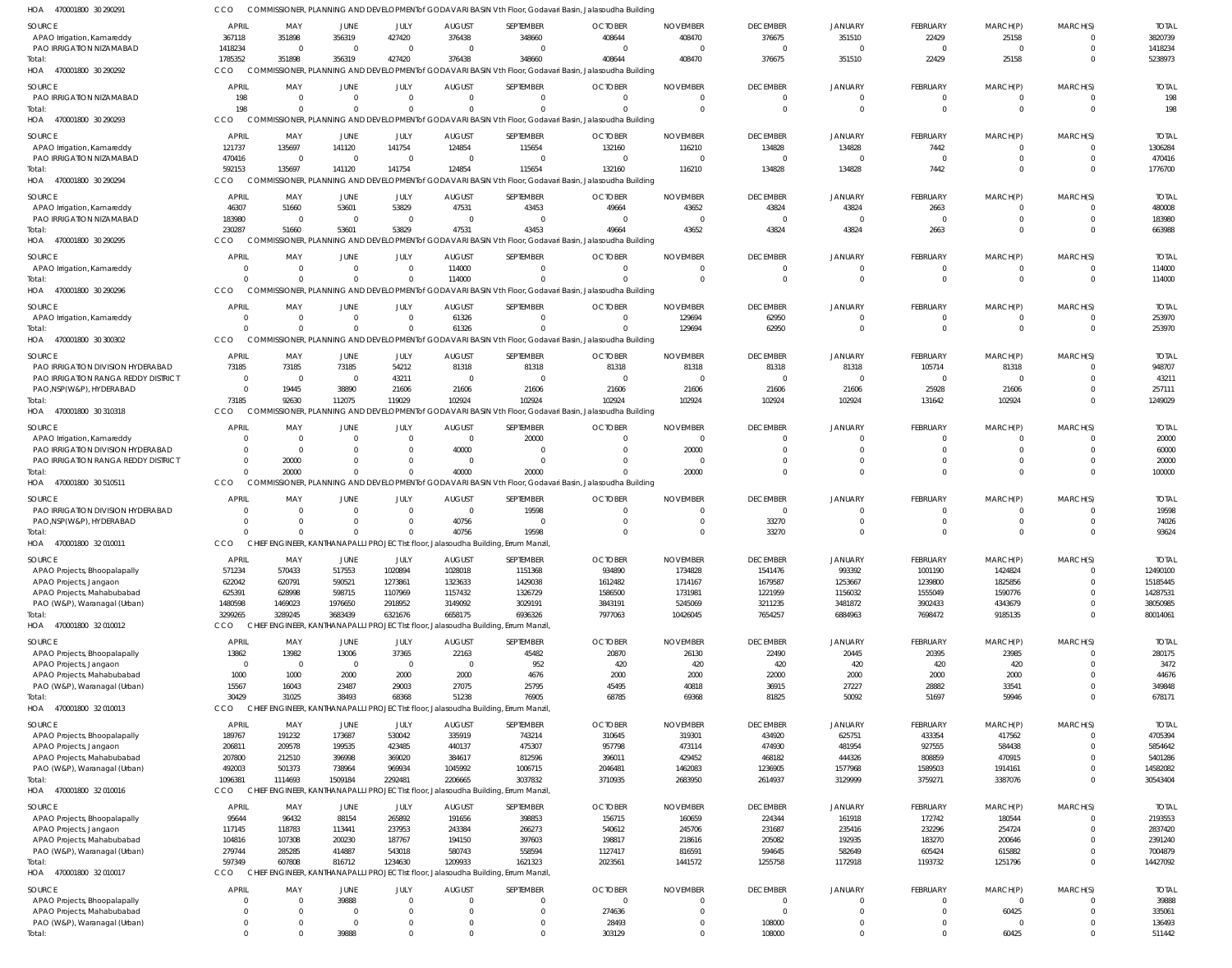| HOA<br>470001800 32 010018     | cco          |                                  |             |                |                                  | CHIEF ENGINEER, KANTHANAPALLI PROJECT Ist floor, Jalasoudha Building, Errum Manzil,          |                |                 |                 |                |                 |                |                |              |
|--------------------------------|--------------|----------------------------------|-------------|----------------|----------------------------------|----------------------------------------------------------------------------------------------|----------------|-----------------|-----------------|----------------|-----------------|----------------|----------------|--------------|
| SOURCE                         | <b>APRIL</b> | MAY                              | <b>JUNE</b> | JULY           | <b>AUGUST</b>                    | SEPTEMBER                                                                                    | <b>OCTOBER</b> | <b>NOVEMBER</b> | <b>DECEMBER</b> | <b>JANUARY</b> | <b>FEBRUARY</b> | MARCH(P)       | MARCH(S)       | <b>TOTAL</b> |
| APAO Projects, Bhoopalapally   |              | $\Omega$<br>$\Omega$             | $\Omega$    |                | $\overline{0}$<br>$\Omega$       | 30760                                                                                        | $\overline{0}$ | 21757           | 160601          | $\overline{0}$ | 292017          | 0              | $\Omega$       | 505135       |
| APAO Projects, Jangaon         |              | $\Omega$<br>$\Omega$             |             |                | $\overline{0}$<br>$\Omega$       | 350136                                                                                       | 26699          | 0               | 92851           | $\overline{0}$ | 46358           | $\mathbf 0$    | $\Omega$       | 516044       |
| APAO Projects, Mahabubabad     |              | U<br>$\Omega$                    |             |                | $\overline{0}$<br>$\Omega$       | 143314                                                                                       | - 0            | $\Omega$        | 238957          | $\overline{0}$ | $\overline{0}$  | $\Omega$       | $\Omega$       | 382271       |
| PAO (W&P), Waranagal (Urban)   |              | $\Omega$<br>$\Omega$             |             |                | 228658<br>$\mathbf 0$            | 65675                                                                                        | 169806         | 190835          | 192819          | 191844         | 146294          | 195097         | $\Omega$       | 1381028      |
| Total:                         |              | $\Omega$<br>$\Omega$             | $\Omega$    |                | 228658<br>$\Omega$               | 589885                                                                                       | 196505         | 212592          | 685228          | 191844         | 484669          | 195097         | $\Omega$       | 2784478      |
| HOA 470001800 32 020022        | CCO          |                                  |             |                |                                  | CHIEF ENGINEER, KANTHANAPALLI PROJECT Ist floor, Jalasoudha Building, Errum Manzil,          |                |                 |                 |                |                 |                |                |              |
| SOURCE                         | <b>APRIL</b> | MAY                              | JUNE        | JULY           | <b>AUGUST</b>                    | SEPTEMBER                                                                                    | <b>OCTOBER</b> | <b>NOVEMBER</b> | <b>DECEMBER</b> | <b>JANUARY</b> | <b>FEBRUARY</b> | MARCH(P)       | MARCH(S)       | <b>TOTAL</b> |
| PAO (W&P), Waranagal (Urban)   |              | 31974<br>$\overline{0}$          | $\Omega$    |                | 35528<br>$\overline{0}$          | 17764                                                                                        | 35528          |                 | 45269           | $\overline{0}$ | 18337           | 36674          | $\Omega$       | 221074       |
| Total:                         |              | $\mathbf 0$<br>31974             | $\Omega$    |                | 35528<br>$\overline{0}$          | 17764                                                                                        | 35528          |                 | 45269           | $\Omega$       | 18337           | 36674          | $\overline{0}$ | 221074       |
| HOA 470001800 32 110111        | CCO          | <b>CHIEF</b>                     |             |                |                                  | ENGINEER, KANTHANAPALLI PROJECT Ist floor, Jalasoudha Building, Errum Manzil,                |                |                 |                 |                |                 |                |                |              |
| SOURCE                         | <b>APRIL</b> | MAY                              | JUNE        | JULY           | <b>AUGUST</b>                    | SEPTEMBER                                                                                    | <b>OCTOBER</b> | <b>NOVEMBER</b> | <b>DECEMBER</b> | <b>JANUARY</b> | <b>FEBRUARY</b> | MARCH(P)       | MARCH(S)       | <b>TOTAL</b> |
| APAO Projects, Bhoopalapally   |              | $\Omega$<br>$\Omega$             | $\Omega$    |                | $\Omega$<br>$\Omega$             | 298190                                                                                       | $\Omega$       | $\Omega$        | 204900          | $\overline{0}$ | 15555           | 168865         | $\mathbf{0}$   | 687510       |
| APAO Projects, Jangaon         |              | $\Omega$<br>$\Omega$             |             |                | $\Omega$<br>$\Omega$             | 238048                                                                                       | $\overline{0}$ | $\Omega$        | 61166           | $\overline{0}$ | $\mathbf{0}$    | $\overline{0}$ | $\Omega$       | 299214       |
| APAO Projects, Mahabubabad     |              | $\Omega$<br>$\Omega$             |             |                | $\Omega$<br>$\Omega$             | $\overline{0}$                                                                               | 89970          | 203342          | $\overline{0}$  | $\Omega$       | $\mathbf{0}$    | 222893         | $\Omega$       | 516205       |
| PAO (W&P), Waranagal (Urban)   |              | $\Omega$<br>$\Omega$             | $\Omega$    |                | $\Omega$<br>$\Omega$             | 140822                                                                                       | 0              | $\Omega$        | 190075          | $\overline{0}$ | 45090           | 7245           | $\Omega$       | 383232       |
| Total:                         |              | $\Omega$<br>$\Omega$             | $\Omega$    |                | $\Omega$                         | 677060                                                                                       | 89970          | 203342          | 456141          | $\Omega$       | 60645           | 399003         | $\overline{0}$ | 1886161      |
| HOA 470001800 32 130131        | CCO          |                                  |             |                |                                  | CHIEF ENGINEER, KANTHANAPALLI PROJECT Ist floor, Jalasoudha Building, Errum Manzil,          |                |                 |                 |                |                 |                |                |              |
| SOURCE                         | <b>APRIL</b> | MAY                              | JUNE        | JULY           | <b>AUGUST</b>                    | SEPTEMBER                                                                                    | <b>OCTOBER</b> | <b>NOVEMBER</b> | <b>DECEMBER</b> | <b>JANUARY</b> | <b>FEBRUARY</b> | MARCH(P)       | MARCH(S)       | <b>TOTAL</b> |
| APAO Projects, Bhoopalapally   |              | $\overline{0}$<br>$\overline{0}$ | $\Omega$    |                | $\overline{0}$<br>$\Omega$       | 16012                                                                                        |                |                 | 2608            | $\overline{0}$ | 3035            | 3094           | $\Omega$       | 24749        |
| APAO Projects, Jangaon         |              | $\Omega$<br>$\Omega$             |             |                | $\Omega$                         | $\mathbf{0}$                                                                                 | $\Omega$       |                 | 365             | $\Omega$       | $\mathbf{0}$    | 9000           | $\Omega$       | 9365         |
| APAO Projects, Mahabubabad     |              | $\Omega$<br>$\Omega$             |             |                | $\Omega$                         | $\mathbf 0$                                                                                  | 5932           |                 | $\Omega$        | $\Omega$       | $\mathbf{0}$    | $\overline{0}$ | $\Omega$       | 5932         |
| PAO (W&P), Waranagal (Urban)   |              | $\Omega$<br>$\Omega$             |             |                | $\Omega$                         | $\Omega$                                                                                     | 5907           |                 | 1841            | $\Omega$       | $\overline{0}$  | 22510          | $\Omega$       | 30258        |
| Total:                         |              | $\Omega$<br>$\Omega$             | $\cap$      |                | $\Omega$                         | 16012                                                                                        | 11839          |                 | 4814            | $\Omega$       | 3035            | 34604          | $\Omega$       | 70304        |
| 470001800 32 130132<br>HOA     | CCO          |                                  |             |                |                                  | CHIEF ENGINEER, KANTHANAPALLI PROJECT Ist floor, Jalasoudha Building, Errum Manzil,          |                |                 |                 |                |                 |                |                |              |
| SOURCE                         | <b>APRIL</b> | MAY                              | JUNE        | JULY           | <b>AUGUST</b>                    | SEPTEMBER                                                                                    | <b>OCTOBER</b> | <b>NOVEMBER</b> | <b>DECEMBER</b> | JANUARY        | <b>FEBRUARY</b> | MARCH(P)       | MARCH(S)       | <b>TOTAL</b> |
| APAO Projects, Bhoopalapally   |              | $\overline{0}$<br>$\overline{0}$ | $\Omega$    |                | $\overline{0}$<br>$\Omega$       | 3050                                                                                         | 3500           | $\Omega$        | 4012            | $\overline{0}$ | $\overline{0}$  | 6100           | $\overline{0}$ | 16662        |
| APAO Projects, Jangaon         |              | $\Omega$<br>$\Omega$             |             |                | $\Omega$<br>$\Omega$             | 9738                                                                                         | $\Omega$       | $\Omega$        | 39716           | $\Omega$       | 6492            | 63555          | $\Omega$       | 119501       |
| APAO Projects, Mahabubabad     |              | $\Omega$<br>$\Omega$             |             |                | $\Omega$<br>$\Omega$             | $\Omega$                                                                                     | 74677          | - 0             | $\Omega$        | $\Omega$       | 7669            | 2200           | $\Omega$       | 84546        |
| PAO (W&P), Waranagal (Urban)   |              | $\Omega$<br>$\Omega$             | $\Omega$    |                | $\Omega$                         | 141211                                                                                       | 2800           | 29745           | 87875           | $\overline{0}$ | 30355           | 105294         | $\Omega$       | 397280       |
| Total:                         |              | $\Omega$<br>$\Omega$             | $\Omega$    |                | $\Omega$                         | 153999                                                                                       | 80977          | 29745           | 131603          | $\Omega$       | 44516           | 177149         | $\Omega$       | 617989       |
| HOA<br>470001800 32 130134     | CCO          | <b>CHIEF</b>                     |             |                |                                  | ENGINEER, KANTHANAPALLI PROJECT Ist floor, Jalasoudha Building, Errum Manzil,                |                |                 |                 |                |                 |                |                |              |
| SOURCE                         | <b>APRIL</b> | MAY                              | JUNE        | JULY           | <b>AUGUST</b>                    | SEPTEMBER                                                                                    | <b>OCTOBER</b> | <b>NOVEMBER</b> | <b>DECEMBER</b> | <b>JANUARY</b> | <b>FEBRUARY</b> | MARCH(P)       | MARCH(S)       | <b>TOTAL</b> |
| APAO Projects, Bhoopalapally   |              | $\Omega$<br>$\Omega$             | $\Omega$    |                | $\Omega$<br>$\Omega$             | 470250                                                                                       | $\Omega$       | $\Omega$        | 282150          | $\Omega$       | $\overline{0}$  | 250800         | $\overline{0}$ | 1003200      |
| APAO Projects, Jangaon         |              | $\Omega$<br>0                    |             |                | $\overline{0}$<br>$\Omega$       | 125400                                                                                       | 344850         | 0               | 62700           | $\overline{0}$ | $\mathbf 0$     | 219607         | $\Omega$       | 752557       |
| APAO Projects, Mahabubabad     |              | $\Omega$<br>$\Omega$             |             |                | $\Omega$<br>$\Omega$             | $\overline{0}$                                                                               | 190145         | 254573          | $\overline{0}$  | $\Omega$       | $\mathbf{0}$    | 332650         | $\Omega$       | 777368       |
| PAO (W&P), Waranagal (Urban)   |              | $\Omega$<br>$\Omega$             | $\Omega$    |                | $\Omega$                         | 452074                                                                                       | 94050          | 219450          | 62700           | $\overline{0}$ | 360525          | 181843         | $\Omega$       | 1370642      |
| Total                          |              | $\Omega$<br>$\Omega$             | $\cap$      |                | $\Omega$                         | 1047724                                                                                      | 629045         | 474023          | 407550          | $\Omega$       | 360525          | 984900         | $\Omega$       | 3903767      |
| HOA 470001800 32 130135        | CCO          |                                  |             |                |                                  | CHIEF ENGINEER, KANTHANAPALLI PROJECT Ist floor, Jalasoudha Building, Errum Manzil,          |                |                 |                 |                |                 |                |                |              |
| SOURCE                         | <b>APRIL</b> | MAY                              | JUNE        | JULY           | <b>AUGUST</b>                    | SEPTEMBER                                                                                    | <b>OCTOBER</b> | <b>NOVEMBER</b> | <b>DECEMBER</b> | <b>JANUARY</b> | <b>FEBRUARY</b> | MARCH(P)       | MARCH(S)       | <b>TOTAL</b> |
| APAO Projects, Bhoopalapally   |              | $\overline{0}$<br>$\overline{0}$ | $\Omega$    |                | $\overline{0}$<br>$\Omega$       | 3435                                                                                         | $\Omega$       | $\Omega$        | $\overline{0}$  | $\overline{0}$ | $\mathbf 0$     | 18593          | $\mathbf{0}$   | 22028        |
| APAO Projects, Jangaon         |              | $\Omega$<br>$\Omega$             | $\Omega$    |                | $\Omega$<br>$\Omega$             | 4741                                                                                         | $\overline{0}$ | 0               | 4270            | $\Omega$       | $\overline{0}$  | 2181           | $\Omega$       | 11192        |
| APAO Projects, Mahabubabad     |              | $\Omega$                         | $\Omega$    |                | $\Omega$                         | $\overline{0}$                                                                               | 2799           | $\mathbf 0$     | $\Omega$        | $\Omega$       | $\mathbf 0$     | 21004          | $\Omega$       | 23803        |
| PAO (W&P), Waranagal (Urban)   |              | $\Omega$                         | 5587        |                | $\Omega$                         | 17040                                                                                        | 16768          | 21938           | 17496           | $\Omega$       | 20633           | 45971          | $\Omega$       | 145433       |
| Total:<br>HOA 470001800 32 140 | CCO          | $\Omega$<br>$\Omega$             | 5587        |                | $\Omega$                         | 25216<br>CHIEF ENGINEER, KANTHANAPALLI PROJECT Ist floor, Jalasoudha Building, Errum Manzil, | 19567          | 21938           | 21766           | $\Omega$       | 20633           | 87749          | $\Omega$       | 202456       |
|                                |              |                                  |             |                |                                  |                                                                                              |                |                 |                 |                |                 |                |                |              |
| SOURCE                         | <b>APRIL</b> | MAY                              | JUNE        | JULY           | <b>AUGUST</b>                    | SEPTEMBER                                                                                    | <b>OCTOBER</b> | <b>NOVEMBER</b> | <b>DECEMBER</b> | <b>JANUARY</b> | <b>FEBRUARY</b> | MARCH(P)       | MARCH(S)       | <b>TOTAL</b> |
| APAO Projects, Jangaon         |              | $\overline{0}$<br>$\overline{0}$ | $\Omega$    |                | $\overline{0}$<br>$\Omega$       | 68250                                                                                        |                |                 | 41250           | $\overline{0}$ | 169400          | 42250          | $\Omega$       | 321150       |
| APAO Projects, Mahabubabad     |              | $\Omega$<br>$\Omega$             |             |                | $\Omega$                         | 57300                                                                                        |                |                 | $\overline{0}$  | $\Omega$       | $\mathbf 0$     | 57300          | $\Omega$       | 114600       |
| PAO (W&P), Waranagal (Urban)   |              | $\Omega$<br>$\Omega$             |             |                | $\Omega$                         | $\mathbf{0}$                                                                                 |                |                 | 57960           | $\overline{0}$ | $\overline{0}$  | $\overline{0}$ | $\Omega$       | 57960        |
| Total:                         |              | $\Omega$<br>$\Omega$             |             |                | $\Omega$                         | 125550                                                                                       |                |                 | 99210           | $\overline{0}$ | 169400          | 99550          | $\Omega$       | 493710       |
| HOA 470001800 32 240           | CCO          |                                  |             |                |                                  | CHIEF ENGINEER, KANTHANAPALLI PROJECT Ist floor, Jalasoudha Building, Errum Manzil,          |                |                 |                 |                |                 |                |                |              |
| SOURCE                         | <b>APRIL</b> | MAY                              | JUNE        | JULY           | <b>AUGUST</b>                    | SEPTEMBER                                                                                    | <b>OCTOBER</b> | <b>NOVEMBER</b> | <b>DECEMBER</b> | <b>JANUARY</b> | <b>FEBRUARY</b> | MARCH(P)       | MARCH(S)       | <b>TOTAL</b> |
| PAO (W&P), Waranagal (Urban)   |              | $\overline{0}$<br>$\Omega$       | $\Omega$    |                | $\overline{0}$<br>$\Omega$       | $\overline{0}$                                                                               | $\Omega$       | $\Omega$        | 2501            | $\overline{0}$ | 137939          | 44362          | $\overline{0}$ | 184802       |
| Total:                         |              | $\Omega$<br>$\Omega$             | $\Omega$    |                | $\Omega$                         | $\Omega$                                                                                     | $\Omega$       | $\Omega$        | 2501            | $\overline{0}$ | 137939          | 44362          | $\overline{0}$ | 184802       |
| HOA<br>470001800 32 260        | CCO          |                                  |             |                |                                  | CHIEF ENGINEER, KANTHANAPALLI PROJECT Ist floor, Jalasoudha Building, Errum Manzil,          |                |                 |                 |                |                 |                |                |              |
| <b>SOURCE</b>                  | <b>APRIL</b> | MAY                              | JUNE        | JULY           | <b>AUGUST</b>                    | SEPTEMBER                                                                                    | <b>OCTOBER</b> | <b>NOVEMBER</b> | <b>DECEMBER</b> | <b>JANUARY</b> | <b>FEBRUARY</b> | MARCH(P)       | MARCH(S)       | <b>TOTAL</b> |
| APAO Projects, Bhoopalapally   |              | $\Omega$<br>$\overline{0}$       | $\Omega$    |                | $\overline{0}$                   | $\mathbf{0}$                                                                                 |                |                 | 80000           | $\overline{0}$ | $\overline{0}$  | $\overline{0}$ | $\Omega$       | 80000        |
| APAO Projects, Jangaon         |              | 0                                |             |                | $\Omega$                         | $\mathbf{0}$                                                                                 |                |                 | $\Omega$        | $\Omega$       | $\mathbf{0}$    | 100400         | $\Omega$       | 100400       |
| APAO Projects, Mahabubabad     |              | $\Omega$                         |             |                | $\Omega$                         | $\Omega$                                                                                     |                |                 | $\Omega$        | $\Omega$       | $\overline{0}$  | 4298100        | $\Omega$       | 4298100      |
| PAO (W&P), Waranagal (Urban)   |              | $\Omega$<br>$\mathbf{0}$         | $\Omega$    |                | $\Omega$                         | $\Omega$                                                                                     |                |                 | $\Omega$        | $\overline{0}$ | 54000           | 0              | $\Omega$       | 54000        |
| Total:                         |              | $\Omega$<br>$\Omega$             |             |                | $\Omega$                         | $\Omega$                                                                                     |                |                 | 80000           | $\overline{0}$ | 54000           | 4398500        | $\Omega$       | 4532500      |
| HOA 470001800 32 300302        | CCO          |                                  |             |                |                                  | CHIEF ENGINEER, KANTHANAPALLI PROJECT Ist floor, Jalasoudha Building, Errum Manzil,          |                |                 |                 |                |                 |                |                |              |
| SOURCE                         | <b>APRIL</b> | MAY                              | JUNE        | JULY           | <b>AUGUST</b>                    | SEPTEMBER                                                                                    | <b>OCTOBER</b> | <b>NOVEMBER</b> | <b>DECEMBER</b> | <b>JANUARY</b> | <b>FEBRUARY</b> | MARCH(P)       | MARCH(S)       | <b>TOTAL</b> |
| APAO Projects, Jangaon         |              | $\overline{0}$<br>$\overline{0}$ | $\Omega$    |                | $\overline{0}$<br>$\overline{0}$ | 42216                                                                                        | $\overline{0}$ | $\overline{0}$  | 106068          | 528            | $\overline{0}$  | 42216          | $\Omega$       | 191028       |
| PAO (W&P), Waranagal (Urban)   | 18997        | - 0                              | 186171      | 21108          | 21108                            | 151976                                                                                       | 75988          | 109760          | 204743          | 88339          | 54880           | 211677         | $\overline{0}$ | 1144747      |
| Total:                         | 18997        | $\Omega$                         | 186171      | 21108          | 21108                            | 194192                                                                                       | 75988          | 109760          | 310811          | 88867          | 54880           | 253893         | $\overline{0}$ | 1335775      |
| HOA 470001800 32 310318        | CCO          |                                  |             |                |                                  | CHIEF ENGINEER, KANTHANAPALLI PROJECT Ist floor, Jalasoudha Building, Errum Manzil,          |                |                 |                 |                |                 |                |                |              |
| <b>SOURCE</b>                  | <b>APRIL</b> | MAY                              | JUNE        | JULY           | <b>AUGUST</b>                    | SEPTEMBER                                                                                    | <b>OCTOBER</b> | <b>NOVEMBER</b> | <b>DECEMBER</b> | <b>JANUARY</b> | <b>FEBRUARY</b> | MARCH(P)       | MARCH(S)       | <b>TOTAL</b> |
| PAO (W&P), Waranagal (Urban)   |              | $\overline{0}$<br>$\overline{0}$ | $\Omega$    | $\overline{0}$ | $\Omega$                         | $\overline{0}$                                                                               | 20000          |                 | $\overline{0}$  | $\overline{0}$ | $\mathbf 0$     | 0              | $\overline{0}$ | 20000        |
| Total:                         |              | $\Omega$<br>$\overline{0}$       | $\Omega$    |                | $\mathbf{0}$                     | $\mathbf 0$                                                                                  | 20000          |                 | $\overline{0}$  | $\Omega$       | $\mathbf{0}$    | $\mathbf{0}$   | $\overline{0}$ | 20000        |
| HOA 470001800 32 510511        | CCO          |                                  |             |                |                                  | CHIEF ENGINEER, KANTHANAPALLI PROJECT Ist floor, Jalasoudha Building, Errum Manzil,          |                |                 |                 |                |                 |                |                |              |
| <b>SOURCE</b>                  | <b>APRIL</b> | MAY                              | <b>JUNE</b> | JULY           | <b>AUGUST</b>                    | SEPTEMBER                                                                                    | <b>OCTOBER</b> | <b>NOVEMBER</b> | <b>DECEMBER</b> | <b>JANUARY</b> | <b>FEBRUARY</b> | MARCH(P)       | MARCH(S)       | <b>TOTAL</b> |
| PAO (W&P), Waranagal (Urban)   |              | $\overline{0}$<br>$\overline{0}$ | $\Omega$    |                | $\overline{0}$<br>$\Omega$       | $\mathbf{0}$                                                                                 | 0              | $\Omega$        | 14388           | $\overline{0}$ | 53130           | $\mathbf 0$    | $\overline{0}$ | 67518        |
| Total:                         |              | $\overline{0}$<br>$\overline{0}$ | $\Omega$    |                | $\mathbf{0}$<br>$\Omega$         | $\mathbf 0$                                                                                  | $\Omega$       | $\Omega$        | 14388           | $\overline{0}$ | 53130           | $\overline{0}$ | $\overline{0}$ | 67518        |
|                                |              |                                  |             |                |                                  |                                                                                              |                |                 |                 |                |                 |                |                |              |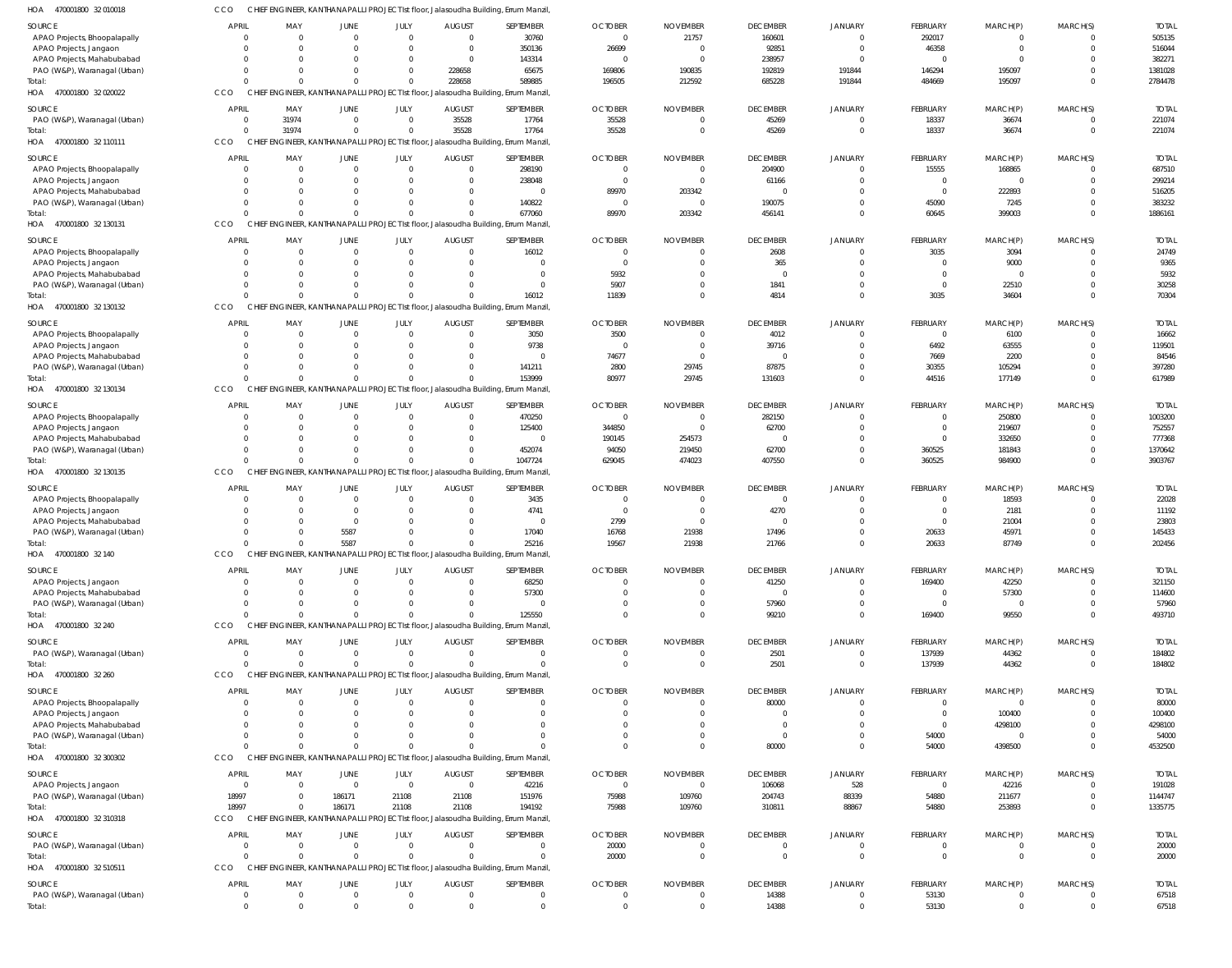| HOA 47000180025 04 200                                     | <b>CCO</b>                 |                                                                                 |                      |                            |                           |                                                                                       | Engineer-in-Chief, Major Irrigation,Flood ControlandDrainage Engineer-in-Chief, Major Irrigation, Flood Control & Drainage,Jalasoudha Bldg              |                             |                                           |                                  |                                |                                |                                  |                          |
|------------------------------------------------------------|----------------------------|---------------------------------------------------------------------------------|----------------------|----------------------------|---------------------------|---------------------------------------------------------------------------------------|---------------------------------------------------------------------------------------------------------------------------------------------------------|-----------------------------|-------------------------------------------|----------------------------------|--------------------------------|--------------------------------|----------------------------------|--------------------------|
| SOURCE                                                     | <b>APRIL</b>               | MAY                                                                             | JUNE                 | JULY                       | <b>AUGUST</b>             | SEPTEMBER                                                                             | <b>OCTOBER</b>                                                                                                                                          | <b>NOVEMBER</b>             | <b>DECEMBER</b>                           | <b>JANUARY</b>                   | FEBRUARY                       | MARCH(P)                       | MARCH(S)                         | <b>TOTAL</b>             |
| PAO IRRIGATION RANGA REDDY DISTRICT                        | $\Omega$                   | $\overline{0}$                                                                  |                      | $\overline{0}$             | $\Omega$                  | $\Omega$                                                                              | 11800                                                                                                                                                   |                             | $\mathbf 0$                               | $\mathbf 0$                      | 0                              | 0                              | $\overline{0}$                   | 11800                    |
| Total:<br>HOA 47000180025 04 260                           | $\Omega$<br>CCO            | $\Omega$                                                                        |                      | $\Omega$                   |                           | $\Omega$                                                                              | 11800<br>Engineer-in-Chief, Major Irrigation, Flood ControlandDrainage Engineer-in-Chief, Major Irrigation, Flood Control & Drainage, Jalasoudha Bldg   |                             | $\Omega$                                  | $\Omega$                         | $\mathbf 0$                    | $\mathbf 0$                    | $\Omega$                         | 11800                    |
|                                                            |                            |                                                                                 |                      |                            |                           |                                                                                       |                                                                                                                                                         |                             |                                           |                                  |                                |                                |                                  |                          |
| SOURCE<br>PAO IRRIGATION NIZAMABAD                         | <b>APRIL</b><br>$\Omega$   | MAY<br>$\Omega$                                                                 | JUNE<br>$\Omega$     | JULY<br>$\Omega$           | <b>AUGUST</b><br>$\Omega$ | SEPTEMBER<br>$\mathbf{0}$                                                             | <b>OCTOBER</b><br>$\Omega$                                                                                                                              | <b>NOVEMBER</b><br>$\Omega$ | <b>DECEMBER</b><br>27896                  | <b>JANUARY</b><br>19173          | <b>FEBRUARY</b><br>$\mathbf 0$ | MARCH(P)<br>61862              | MARCH(S)<br>$\Omega$             | <b>TOTAL</b><br>108931   |
| Total:                                                     | $\Omega$                   | $\Omega$                                                                        | $\Omega$             | $\Omega$                   |                           | $\Omega$                                                                              |                                                                                                                                                         |                             | 27896                                     | 19173                            | $\mathbf{0}$                   | 61862                          | $\overline{0}$                   | 108931                   |
| HOA 47000180025 04 530533                                  | CCO                        |                                                                                 |                      |                            |                           |                                                                                       | Engineer-in-Chief, Major Irrigation, Flood Controland Drainage Engineer-in-Chief, Major Irrigation, Flood Control & Drainage, Jalasoudha Bldg           |                             |                                           |                                  |                                |                                |                                  |                          |
| SOURCE                                                     | <b>APRIL</b>               | MAY                                                                             | JUNE                 | JULY                       | <b>AUGUST</b>             | SEPTEMBER                                                                             | <b>OCTOBER</b>                                                                                                                                          | <b>NOVEMBER</b>             | <b>DECEMBER</b>                           | <b>JANUARY</b>                   | FEBRUARY                       | MARCH(P)                       | MARCH(S)                         | <b>TOTAL</b>             |
| PAO IRRIGATION DIVISION HYDERABAD                          | $\Omega$                   | $\overline{0}$                                                                  |                      | $\Omega$                   | $\Omega$                  | $\Omega$                                                                              | 712663                                                                                                                                                  |                             | - 0                                       | $\overline{0}$                   | 0                              | 0                              | $\overline{0}$                   | 712663                   |
| Total:<br>HOA 47000180025 06 310312                        | $\Omega$<br>CCO            | $\Omega$                                                                        |                      | $\Omega$                   |                           | $\Omega$                                                                              | 712663<br>Engineer-in-Chief, Major Irrigation, Flood Controland Drainage Engineer-in-Chief, Major Irrigation, Flood Control & Drainage, Jalasoudha Bldg |                             | $\Omega$                                  | $\Omega$                         | $\mathbf{0}$                   | $\Omega$                       | $\Omega$                         | 712663                   |
|                                                            |                            |                                                                                 |                      |                            |                           |                                                                                       |                                                                                                                                                         |                             |                                           |                                  |                                |                                |                                  |                          |
| SOURCE<br>PAO IRRIGATION RANGA REDDY DISTRICT              | <b>APRIL</b><br>$\Omega$   | MAY<br>$\overline{0}$                                                           | JUNE<br>$\Omega$     | JULY<br>$\Omega$           | <b>AUGUST</b><br>$\Omega$ | SEPTEMBER<br>$\mathbf{0}$                                                             | <b>OCTOBER</b><br>$\Omega$                                                                                                                              | <b>NOVEMBER</b><br>$\Omega$ | <b>DECEMBER</b><br>$\overline{0}$         | <b>JANUARY</b><br>4500000        | <b>FEBRUARY</b><br>$^{\circ}$  | MARCH(P)<br>$\mathbf{0}$       | MARCH(S)<br>$\overline{0}$       | <b>TOTAL</b><br>4500000  |
| Total:                                                     | $\Omega$                   | $\Omega$                                                                        | $\Omega$             | $\Omega$                   |                           | $\Omega$                                                                              | $\Omega$                                                                                                                                                | $\Omega$                    | $\overline{0}$                            | 4500000                          | $\mathbf 0$                    | $\mathbf 0$                    | $\Omega$                         | 4500000                  |
| HOA 47000180025 12 260                                     | CCO                        |                                                                                 |                      |                            |                           | Chief Engineer (Projects), Mahaboobnagar Vth Floor, Jalasoudha Building, Errum Manzil |                                                                                                                                                         |                             |                                           |                                  |                                |                                |                                  |                          |
| SOURCE                                                     | <b>APRIL</b>               | MAY                                                                             | <b>JUNE</b>          | JULY                       | <b>AUGUST</b>             | SEPTEMBER                                                                             | <b>OCTOBER</b>                                                                                                                                          | <b>NOVEMBER</b>             | <b>DECEMBER</b>                           | <b>JANUARY</b>                   | <b>FEBRUARY</b>                | MARCH(P)                       | MARCH(S)                         | <b>TOTAL</b>             |
| APAO Irrigation, Nagarkurnool                              |                            | $\Omega$                                                                        |                      | $\Omega$                   |                           |                                                                                       |                                                                                                                                                         |                             | $\Omega$                                  |                                  | $\Omega$                       | 1019094                        | $\Omega$                         | 1019094                  |
| APAO Irrigation, Wanaparthy                                |                            | $\Omega$<br>$\Omega$                                                            |                      |                            |                           |                                                                                       |                                                                                                                                                         |                             |                                           |                                  | $\Omega$<br>$\Omega$           | 628806<br>8713566              |                                  | 628806<br>8713566        |
| PAO, PJP, Jogulamba Gadwal<br>Total:                       |                            | $\Omega$                                                                        |                      | 0                          |                           |                                                                                       |                                                                                                                                                         |                             |                                           |                                  | $\Omega$                       | 10361466                       | $\Omega$                         | 10361466                 |
| HOA 47000180025 16 530531                                  | CCO                        |                                                                                 |                      |                            |                           |                                                                                       | Engineer-in-Chief, Major Irrigation, Flood Controland Drainage Engineer-in-Chief, Major Irrigation, Flood Control & Drainage, Jalasoudha Bldg           |                             |                                           |                                  |                                |                                |                                  |                          |
| SOURCE                                                     | <b>APRIL</b>               | MAY                                                                             | JUNE                 | JULY                       | <b>AUGUST</b>             | SEPTEMBER                                                                             | <b>OCTOBER</b>                                                                                                                                          | <b>NOVEMBER</b>             | <b>DECEMBER</b>                           | <b>JANUARY</b>                   | FEBRUARY                       | MARCH(P)                       | MARCH(S)                         | <b>TOTAL</b>             |
| PAO IRRIGATION RANGA REDDY DISTRICT                        | $\overline{0}$             | $\overline{0}$                                                                  | $\Omega$             | $\overline{0}$             | $\Omega$                  | $\mathbf{0}$                                                                          | 213000                                                                                                                                                  | $\Omega$                    | 0                                         | - 0                              | $\mathbf{0}$                   | 0                              | $\overline{0}$                   | 213000                   |
| Total:                                                     | $\Omega$                   | $\Omega$                                                                        | $\Omega$             | $\Omega$                   |                           | $\Omega$                                                                              | 213000                                                                                                                                                  | $\Omega$                    | $\Omega$                                  | $\Omega$                         | $\mathbf 0$                    | $\Omega$                       | $\Omega$                         | 213000                   |
| HOA 47000180025 19 200                                     | CCO                        |                                                                                 |                      |                            |                           |                                                                                       | Chief Engineer, Quality Control Wing for Telangana Region Ground water Building, Chintal Basthi, Opposite Govt. Degree College,                         |                             |                                           |                                  |                                |                                |                                  |                          |
| SOURCE                                                     | <b>APRIL</b>               | MAY                                                                             | JUNE                 | JULY                       | <b>AUGUST</b>             | SEPTEMBER                                                                             | <b>OCTOBER</b>                                                                                                                                          | <b>NOVEMBER</b>             | <b>DECEMBER</b>                           | JANUARY                          | FEBRUARY                       | MARCH(P)                       | MARCH(S)                         | <b>TOTAL</b>             |
| APAO, SRSP, NIZAMABAD<br>PAO IRRIGATION DIVISION HYDERABAD | $\Omega$                   | $\Omega$<br>$\Omega$                                                            |                      | $\Omega$<br>$\Omega$       |                           | $\Omega$                                                                              |                                                                                                                                                         |                             | $\Omega$<br>$\Omega$                      | $\Omega$<br>$\Omega$             | $\mathbf{0}$<br>$\mathbf{0}$   | 2360<br>1180                   | $\Omega$<br>$\Omega$             | 2360<br>1180             |
| Total:                                                     | $\Omega$                   | $\Omega$                                                                        |                      | $\Omega$                   |                           |                                                                                       |                                                                                                                                                         |                             | $\Omega$                                  |                                  | $\Omega$                       | 3540                           | $\Omega$                         | 3540                     |
| HOA 47000180025 21 200                                     | CCO                        |                                                                                 |                      |                            |                           |                                                                                       | THE CHIEF ENGINEER, Godavari Lift Irrigation Scheme Godavari Lift Irrigation Scheme, K C Colony, Chintagattu, Hanamkonda,                               |                             |                                           |                                  |                                |                                |                                  |                          |
| SOURCE                                                     | <b>APRIL</b>               | MAY                                                                             | JUNE                 | JULY                       | <b>AUGUST</b>             | SEPTEMBER                                                                             | <b>OCTOBER</b>                                                                                                                                          | <b>NOVEMBER</b>             | <b>DECEMBER</b>                           | JANUARY                          | FEBRUARY                       | MARCH(P)                       | MARCH(S)                         | <b>TOTAL</b>             |
| PAO (W&P), Waranagal (Urban)                               | $\Omega$                   | $\overline{0}$                                                                  |                      | $\overline{0}$             | $\Omega$                  | 12000                                                                                 |                                                                                                                                                         | $\Omega$                    | 2000                                      | $\Omega$                         | $\mathbf{0}$                   | 9900                           | $\overline{0}$                   | 23900                    |
| Total:<br>HOA 47000180025 21 260                           | $\Omega$<br>CCO            | $\Omega$                                                                        | $\Omega$             | $\Omega$                   | $\Omega$                  | 12000                                                                                 | THE CHIEF ENGINEER, Godavari Lift Irrigation Scheme Godavari Lift Irrigation Scheme, K C Colony, Chintagattu, Hanamkonda                                | $\Omega$                    | 2000                                      | $\Omega$                         | $\mathbf 0$                    | 9900                           | $\Omega$                         | 23900                    |
|                                                            |                            |                                                                                 |                      |                            |                           |                                                                                       |                                                                                                                                                         |                             |                                           |                                  |                                |                                |                                  |                          |
| SOURCE<br>APAO Irrigation, Suryapet                        | <b>APRIL</b><br>$\Omega$   | MAY<br>$\Omega$                                                                 | <b>JUNE</b>          | JULY<br>$\Omega$           | <b>AUGUST</b>             | SEPTEMBER<br>$\Omega$                                                                 | <b>OCTOBER</b>                                                                                                                                          | <b>NOVEMBER</b><br>4645218  | <b>DECEMBER</b><br>$\Omega$               | JANUARY<br>$\overline{0}$        | FEBRUARY<br>$\Omega$           | MARCH(P)<br>$\Omega$           | MARCH(S)<br>$\Omega$             | <b>TOTAL</b><br>4645218  |
| APAO Irrigation, Yadadri                                   |                            | $\Omega$                                                                        |                      | $\Omega$                   |                           |                                                                                       |                                                                                                                                                         |                             |                                           | 1852086                          | $\Omega$                       |                                |                                  | 1852086                  |
| APAO Projects, Bhoopalapally                               |                            | $\Omega$                                                                        |                      |                            |                           |                                                                                       |                                                                                                                                                         | 4306730                     |                                           |                                  | $\Omega$                       | $\Omega$                       |                                  | 4306730                  |
| Total:                                                     |                            | $\Omega$                                                                        |                      | $\Omega$                   |                           |                                                                                       |                                                                                                                                                         | 8951948                     | $\Omega$                                  | 1852086                          | $\Omega$                       | $\Omega$                       | $\Omega$                         | 10804034                 |
| HOA 47000180025 31 500503                                  | CCO                        |                                                                                 |                      |                            |                           |                                                                                       | COMMISSIONER, PLANNING AND DEVELOPMENTof GODAVARI BASIN Vth Floor, Godavari Basin, Jalasoudha Building                                                  |                             |                                           |                                  |                                |                                |                                  |                          |
| <b>SOURCE</b><br>PAO IRRIGATION DIVISION HYDERABAD         | <b>APRIL</b><br>$\Omega$   | MAY<br>$\Omega$                                                                 | JUNE<br>$\Omega$     | JULY<br>$\Omega$           | <b>AUGUST</b><br>12094943 | SEPTEMBER<br>$\Omega$                                                                 | <b>OCTOBER</b>                                                                                                                                          | <b>NOVEMBER</b>             | <b>DECEMBER</b><br>- 0                    | <b>JANUARY</b><br>$\Omega$       | <b>FEBRUARY</b><br>$\Omega$    | MARCH(P)<br>0                  | MARCH(S)<br>$\Omega$             | <b>TOTAL</b><br>12094943 |
| Total:                                                     | $\Omega$                   | $\Omega$                                                                        | $\Omega$             | $\Omega$                   | 12094943                  | $\Omega$                                                                              |                                                                                                                                                         |                             | $\Omega$                                  | $\Omega$                         | $\Omega$                       |                                | $\Omega$                         | 12094943                 |
| HOA 470080800 04 010011                                    | <b>CCO</b>                 | Commissioner, Resettlement & Rehabilitation VII Floor, Buddha Bhavan, Ranigunj, |                      |                            |                           |                                                                                       |                                                                                                                                                         |                             |                                           |                                  |                                |                                |                                  |                          |
| <b>SOURCE</b>                                              | APRIL                      | MAY                                                                             | JUNE                 | JULY                       | <b>AUGUST</b>             | SEPTEMBER                                                                             | <b>OCTOBER</b>                                                                                                                                          | <b>NOVEMBER</b>             | <b>DECEMBER</b>                           | <b>JANUARY</b>                   | <b>FEBRUARY</b>                | MARCH(P)                       | MARCH(S)                         | <b>TOTAL</b>             |
| PAO IRRIGATION DIVISION HYDERABAD                          | 109885                     | 109885                                                                          | 109885               | 219770                     | 219770                    | 221130                                                                                | 419251                                                                                                                                                  | 278017                      | 225710                                    | 278017                           | 225710                         | 225710                         | $\overline{0}$                   | 2642740                  |
| Total:                                                     | 109885                     | 109885                                                                          | 109885               | 219770                     | 219770                    | 221130                                                                                | 419251                                                                                                                                                  | 278017                      | 225710                                    | 278017                           | 225710                         | 225710                         | $\overline{0}$                   | 2642740                  |
| HOA 470080800 04 010012                                    | CCO                        | Commissioner, Resettlement & Rehabilitation VII Floor, Buddha Bhavan, Ranigunj, |                      |                            |                           |                                                                                       |                                                                                                                                                         |                             |                                           |                                  |                                |                                |                                  |                          |
| SOURCE                                                     | APRIL                      | MAY                                                                             | JUNE                 | JULY                       | <b>AUGUST</b>             | SEPTEMBER                                                                             | <b>OCTOBER</b>                                                                                                                                          | <b>NOVEMBER</b>             | <b>DECEMBER</b>                           | <b>JANUARY</b>                   | <b>FEBRUARY</b>                | MARCH(P)                       | MARCH(S)                         | <b>TOTAL</b>             |
| PAO IRRIGATION DIVISION HYDERABAD<br>Total:                | 1500<br>1500               | 1500<br>1500                                                                    | 1500<br>1500         | 3000<br>3000               | 3000<br>3000              | 3000<br>3000                                                                          | 7500<br>7500                                                                                                                                            | 3000<br>3000                | 3000<br>3000                              | 3000<br>3000                     | 3000<br>3000                   | 3000<br>3000                   | $\overline{0}$<br>$\overline{0}$ | 36000<br>36000           |
| HOA 470080800 04 010013                                    | CCO                        | Commissioner, Resettlement & Rehabilitation VII Floor, Buddha Bhavan, Ranigunj, |                      |                            |                           |                                                                                       |                                                                                                                                                         |                             |                                           |                                  |                                |                                |                                  |                          |
| <b>SOURCE</b>                                              | <b>APRIL</b>               | MAY                                                                             | <b>JUNE</b>          | JULY                       | <b>AUGUST</b>             | SEPTEMBER                                                                             | <b>OCTOBER</b>                                                                                                                                          | <b>NOVEMBER</b>             | <b>DECEMBER</b>                           | <b>JANUARY</b>                   | FEBRUARY                       | MARCH(P)                       | MARCH(S)                         | <b>TOTAL</b>             |
| PAO IRRIGATION DIVISION HYDERABAD                          | 36486                      | 36486                                                                           | 36486                | 72971                      | 72971                     | 73427                                                                                 | 191399                                                                                                                                                  | 74963                       | 86676                                     | 86676                            | 86676                          | 261560                         | $\overline{0}$                   | 1116777                  |
| Total:                                                     | 36486                      | 36486                                                                           | 36486                | 72971                      | 72971                     | 73427                                                                                 | 191399                                                                                                                                                  | 74963                       | 86676                                     | 86676                            | 86676                          | 261560                         | $\overline{0}$                   | 1116777                  |
| HOA 470080800 04 010016                                    | CCO                        | Commissioner, Resettlement & Rehabilitation VII Floor, Buddha Bhavan, Ranigunj, |                      |                            |                           |                                                                                       |                                                                                                                                                         |                             |                                           |                                  |                                |                                |                                  |                          |
| <b>SOURCE</b>                                              | <b>APRIL</b>               | MAY                                                                             | JUNE                 | JULY                       | <b>AUGUST</b>             | SEPTEMBER                                                                             | <b>OCTOBER</b>                                                                                                                                          | <b>NOVEMBER</b>             | <b>DECEMBER</b>                           | <b>JANUARY</b>                   | FEBRUARY                       | MARCH(P)                       | MARCH(S)                         | <b>TOTAL</b>             |
| PAO IRRIGATION DIVISION HYDERABAD<br>Total:                | 26012<br>26012             | 26012<br>26012                                                                  | 26012<br>26012       | 52022<br>52022             | 52022<br>52022            | 52430<br>52430                                                                        | 138082<br>138082                                                                                                                                        | 53804<br>53804              | 53804<br>53804                            | 53804<br>53804                   | 53804<br>53804                 | 53804<br>53804                 | $\overline{0}$<br>$\overline{0}$ | 641612<br>641612         |
| HOA 470080800 04 010017                                    | CCO                        | Commissioner, Resettlement & Rehabilitation VII Floor, Buddha Bhavan, Ranigunj, |                      |                            |                           |                                                                                       |                                                                                                                                                         |                             |                                           |                                  |                                |                                |                                  |                          |
| <b>SOURCE</b>                                              | <b>APRIL</b>               | MAY                                                                             | JUNE                 | JULY                       | <b>AUGUST</b>             | SEPTEMBER                                                                             | <b>OCTOBER</b>                                                                                                                                          | <b>NOVEMBER</b>             | <b>DECEMBER</b>                           | <b>JANUARY</b>                   | <b>FEBRUARY</b>                | MARCH(P)                       | MARCH(S)                         | <b>TOTAL</b>             |
| PAO IRRIGATION DIVISION HYDERABAD                          | $\overline{0}$             | $\overline{\mathbf{0}}$                                                         | $\Omega$             | $\Omega$                   | -C                        | $\Omega$                                                                              |                                                                                                                                                         | 100000                      | $\overline{0}$                            | 0                                | 0                              | 0                              | $\overline{0}$                   | 100000                   |
| Total:                                                     | $\Omega$                   | $\Omega$                                                                        | $\Omega$             | $\Omega$                   |                           | $\Omega$                                                                              | $\Omega$                                                                                                                                                | 100000                      | $\overline{0}$                            | $\overline{0}$                   | $\mathbf{0}$                   | $\mathbf{0}$                   | $\overline{0}$                   | 100000                   |
| HOA 470080800 04 110111                                    | CCO                        | Commissioner, Resettlement & Rehabilitation VII Floor, Buddha Bhavan, Ranigunj, |                      |                            |                           |                                                                                       |                                                                                                                                                         |                             |                                           |                                  |                                |                                |                                  |                          |
| SOURCE                                                     | <b>APRIL</b>               | MAY                                                                             | <b>JUNE</b>          | JULY                       | <b>AUGUST</b>             | SEPTEMBER                                                                             | <b>OCTOBER</b>                                                                                                                                          | <b>NOVEMBER</b>             | <b>DECEMBER</b>                           | <b>JANUARY</b>                   | FEBRUARY                       | MARCH(P)                       | MARCH(S)                         | <b>TOTAL</b>             |
| PAO IRRIGATION DIVISION HYDERABAD                          | $\overline{0}$<br>$\Omega$ | $\overline{0}$<br>$\Omega$                                                      | $\Omega$<br>$\Omega$ | $\overline{0}$<br>$\Omega$ | - 0<br>$\Omega$           | 2623                                                                                  | $\overline{0}$<br>$\Omega$                                                                                                                              | - 0<br>$\Omega$             | $\overline{\mathbf{0}}$<br>$\overline{0}$ | $\overline{0}$<br>$\overline{0}$ | $\mathbf{0}$<br>$\mathbf{0}$   | $\overline{0}$<br>$\mathbf{0}$ | $\overline{0}$<br>$\overline{0}$ | 2623                     |
| Total:<br>HOA 470080800 04 130131                          | CCO                        | Commissioner, Resettlement & Rehabilitation VII Floor, Buddha Bhavan, Ranigunj, |                      |                            |                           | 2623                                                                                  |                                                                                                                                                         |                             |                                           |                                  |                                |                                |                                  | 2623                     |
|                                                            |                            | MAY                                                                             |                      |                            |                           |                                                                                       | <b>OCTOBER</b>                                                                                                                                          | <b>NOVEMBER</b>             | <b>DECEMBER</b>                           |                                  |                                |                                | MARCH(S)                         |                          |
| <b>SOURCE</b><br>PAO IRRIGATION DIVISION HYDERABAD         | <b>APRIL</b><br>4719       | 8262                                                                            | JUNE<br>7955         | JULY<br>$\mathbf{0}$       | <b>AUGUST</b><br>5778     | SEPTEMBER<br>21031                                                                    | 6974                                                                                                                                                    | 6772                        | 7219                                      | <b>JANUARY</b><br>$\overline{0}$ | FEBRUARY<br>9063               | MARCH(P)<br>36707              | $\overline{0}$                   | <b>TOTAL</b><br>114480   |
| Total:                                                     | 4719                       | 8262                                                                            | 7955                 | $\overline{0}$             | 5778                      | 21031                                                                                 | 6974                                                                                                                                                    | 6772                        | 7219                                      | $\overline{0}$                   | 9063                           | 36707                          | $\overline{0}$                   | 114480                   |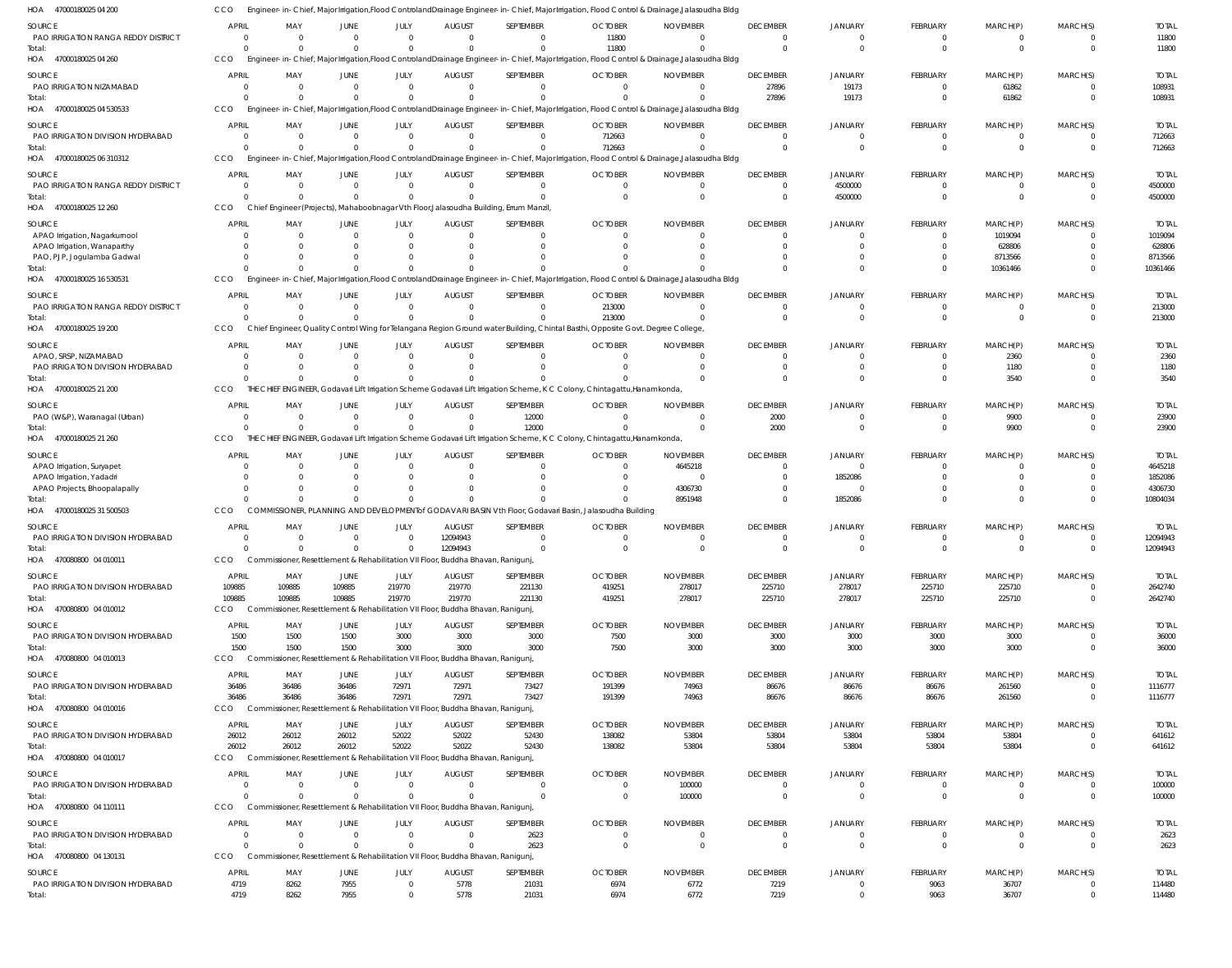| HOA 470080800 04 130132                     | CCO                            |                      |                  |                        | Commissioner, Resettlement & Rehabilitation VII Floor, Buddha Bhavan, Ranigunj, |                                                                                                                          |                            |                             |                                   |                                  |                                |                                |                                     |                           |
|---------------------------------------------|--------------------------------|----------------------|------------------|------------------------|---------------------------------------------------------------------------------|--------------------------------------------------------------------------------------------------------------------------|----------------------------|-----------------------------|-----------------------------------|----------------------------------|--------------------------------|--------------------------------|-------------------------------------|---------------------------|
| <b>SOURCE</b>                               | <b>APRIL</b>                   | MAY                  | JUNE             | JULY                   | <b>AUGUST</b>                                                                   | SEPTEMBER                                                                                                                | <b>OCTOBER</b>             | <b>NOVEMBER</b>             | <b>DECEMBER</b>                   | <b>JANUARY</b>                   | FEBRUARY                       | MARCH(P)                       | MARCH(S)                            | <b>TOTAL</b>              |
| PAO IRRIGATION DIVISION HYDERABAD           | - 0                            | $\Omega$             | $\Omega$         | $\overline{0}$         | $\overline{0}$                                                                  | 510081                                                                                                                   | 124322                     | 165864                      | 99432                             | $\overline{0}$                   | $^{\circ}$                     | 312047                         | $\overline{\mathbf{0}}$             | 1211746                   |
| Total:<br>HOA 470080800 04 130134           | $\Omega$<br>CCO                | $\Omega$             | $\Omega$         | $\Omega$               | Commissioner, Resettlement & Rehabilitation VII Floor, Buddha Bhavan, Ranigunj, | 510081                                                                                                                   | 124322                     | 165864                      | 99432                             | $\Omega$                         | $\mathbf{0}$                   | 312047                         | $\overline{0}$                      | 1211746                   |
|                                             |                                |                      |                  |                        |                                                                                 |                                                                                                                          |                            |                             |                                   |                                  |                                |                                |                                     |                           |
| SOURCE<br>PAO IRRIGATION DIVISION HYDERABAD | <b>APRIL</b><br>0              | MAY<br>$\Omega$      | JUNE<br>$\Omega$ | JULY<br>$\Omega$       | <b>AUGUST</b><br>$\Omega$                                                       | SEPTEMBER<br>323810                                                                                                      | <b>OCTOBER</b><br>226667   | <b>NOVEMBER</b>             | <b>DECEMBER</b><br>$\Omega$       | <b>JANUARY</b><br>$\Omega$       | <b>FEBRUARY</b><br>$\mathbf 0$ | MARCH(P)<br>161905             | MARCH(S)<br>$\Omega$                | <b>TOTAL</b><br>712382    |
| Total:                                      | $\Omega$                       | $\Omega$             |                  | $\Omega$               |                                                                                 | 323810                                                                                                                   | 226667                     |                             | $\Omega$                          | $\Omega$                         | $\overline{0}$                 | 161905                         | $\overline{\mathbf{0}}$             | 712382                    |
| HOA 470080800 04 130135                     | CCO                            |                      |                  |                        | Commissioner, Resettlement & Rehabilitation VII Floor, Buddha Bhavan, Ranigunj, |                                                                                                                          |                            |                             |                                   |                                  |                                |                                |                                     |                           |
| <b>SOURCE</b>                               | <b>APRIL</b>                   | MAY                  | JUNE             | JULY                   | <b>AUGUST</b>                                                                   | SEPTEMBER                                                                                                                | <b>OCTOBER</b>             | <b>NOVEMBER</b>             | <b>DECEMBER</b>                   | <b>JANUARY</b>                   | <b>FEBRUARY</b>                | MARCH(P)                       | MARCH(S)                            | <b>TOTAL</b>              |
| PAO IRRIGATION DIVISION HYDERABAD           | $\overline{\mathbf{0}}$        | $\overline{0}$       | 31664            | $\Omega$               | 11468                                                                           | 12785                                                                                                                    | 15031                      | - 0                         | $\overline{0}$                    | $\overline{0}$                   | 12089                          | 19747                          | 0                                   | 102784                    |
| Total:                                      | $\Omega$                       | $\Omega$             | 31664            | $\Omega$               | 11468                                                                           | 12785                                                                                                                    | 15031                      | $\Omega$                    | $\Omega$                          | $\Omega$                         | 12089                          | 19747                          | $\overline{0}$                      | 102784                    |
| HOA 470080800 04 140                        | CCO                            |                      |                  |                        | Commissioner, Resettlement & Rehabilitation VII Floor, Buddha Bhavan, Ranigunj, |                                                                                                                          |                            |                             |                                   |                                  |                                |                                |                                     |                           |
| <b>SOURCE</b>                               | <b>APRIL</b><br>- 0            | MAY                  | JUNE             | JULY<br>$\Omega$       | <b>AUGUST</b><br>$\Omega$                                                       | SEPTEMBER<br>$\overline{0}$                                                                                              | <b>OCTOBER</b>             | <b>NOVEMBER</b><br>$\Omega$ | <b>DECEMBER</b>                   | JANUARY<br>$\Omega$              | FEBRUARY                       | MARCH(P)                       | MARCH(S)<br>$\overline{0}$          | <b>TOTAL</b>              |
| PAO IRRIGATION DIVISION HYDERABAD<br>Total: | $\Omega$                       | $\Omega$<br>$\Omega$ | $\Omega$         | $\Omega$               |                                                                                 | $\Omega$                                                                                                                 | 512712<br>512712           |                             | $\overline{0}$<br>$\Omega$        | $\Omega$                         | $\mathbf 0$<br>$\mathbf{0}$    | $\overline{0}$<br>$\mathbf{0}$ | $\Omega$                            | 512712<br>512712          |
| HOA 470080800 04 240                        | CCO                            |                      |                  |                        | Commissioner, Resettlement & Rehabilitation VII Floor, Buddha Bhavan, Ranigunj, |                                                                                                                          |                            |                             |                                   |                                  |                                |                                |                                     |                           |
| <b>SOURCE</b>                               | <b>APRIL</b>                   | MAY                  | JUNE             | JULY                   | <b>AUGUST</b>                                                                   | SEPTEMBER                                                                                                                | <b>OCTOBER</b>             | <b>NOVEMBER</b>             | <b>DECEMBER</b>                   | <b>JANUARY</b>                   | <b>FEBRUARY</b>                | MARCH(P)                       | MARCH(S)                            | <b>TOTAL</b>              |
| PAO IRRIGATION DIVISION HYDERABAD           | $\overline{0}$                 | $\Omega$             | $\Omega$         | $\Omega$               | 18682                                                                           | 46550                                                                                                                    | $\Omega$                   | 25255                       | 19773                             | $\Omega$                         | 19650                          | 0                              | $\overline{0}$                      | 129910                    |
| Total:                                      | $\Omega$                       | $\Omega$             | $\Omega$         | $\Omega$               | 18682                                                                           | 46550                                                                                                                    | $\Omega$                   | 25255                       | 19773                             | $\Omega$                         | 19650                          | $\mathbf{0}$                   | $\overline{0}$                      | 129910                    |
| HOA 470080800 04 300302                     | CCO                            |                      |                  |                        | Commissioner, Resettlement & Rehabilitation VII Floor, Buddha Bhavan, Ranigunj, |                                                                                                                          |                            |                             |                                   |                                  |                                |                                |                                     |                           |
| <b>SOURCE</b>                               | <b>APRIL</b>                   | MAY                  | <b>JUNE</b>      | JULY                   | <b>AUGUST</b>                                                                   | SEPTEMBER                                                                                                                | <b>OCTOBER</b>             | <b>NOVEMBER</b>             | <b>DECEMBER</b>                   | JANUARY                          | <b>FEBRUARY</b>                | MARCH(P)                       | MARCH(S)                            | <b>TOTAL</b>              |
| PAO IRRIGATION DIVISION HYDERABAD<br>Total: | 0<br>$\Omega$                  | 217041<br>217041     | 255374<br>255374 | 261923<br>261923       | 261923<br>261923                                                                | 261923<br>261923                                                                                                         | 261923<br>261923           | 498130<br>498130            | 301607<br>301607                  | 261923<br>261923                 | 19842<br>19842                 | 522392<br>522392               | $\overline{0}$<br>$\Omega$          | 3124001<br>3124001        |
| HOA 470080800 04 510511                     | CCO                            |                      |                  |                        | Commissioner, Resettlement & Rehabilitation VII Floor, Buddha Bhavan, Ranigunj, |                                                                                                                          |                            |                             |                                   |                                  |                                |                                |                                     |                           |
| <b>SOURCE</b>                               | <b>APRIL</b>                   | MAY                  | JUNE             | JULY                   | <b>AUGUST</b>                                                                   | SEPTEMBER                                                                                                                | <b>OCTOBER</b>             | <b>NOVEMBER</b>             | <b>DECEMBER</b>                   | <b>JANUARY</b>                   | FEBRUARY                       | MARCH(P)                       | MARCH(S)                            | <b>TOTAL</b>              |
| PAO IRRIGATION DIVISION HYDERABAD           | $\Omega$                       | $\Omega$             | $\Omega$         | $\Omega$               | - 0                                                                             | $\Omega$                                                                                                                 | 59708                      | $\Omega$                    | $\overline{0}$                    | $\Omega$                         | $\mathbf{0}$                   | $\overline{0}$                 | $\Omega$                            | 59708                     |
| Total:                                      | $\Omega$                       | $\Omega$             | $\Omega$         | $\Omega$               |                                                                                 | $\Omega$                                                                                                                 | 59708                      | $\Omega$                    | $\Omega$                          | $\Omega$                         | $\mathbf{0}$                   | $\mathbf{0}$                   | $\overline{0}$                      | 59708                     |
| HOA 470101167 25 020021                     | CCO                            |                      |                  |                        |                                                                                 | Chief Engineer, Projects, Adilabad (Projects), Adilabad, IInd Floor, Jalasoudha Buildings,                               |                            |                             |                                   |                                  |                                |                                |                                     |                           |
| SOURCE                                      | <b>APRIL</b>                   | MAY                  | JUNE             | JULY                   | <b>AUGUST</b>                                                                   | SEPTEMBER                                                                                                                | <b>OCTOBER</b>             | <b>NOVEMBER</b>             | <b>DECEMBER</b>                   | <b>JANUARY</b>                   | <b>FEBRUARY</b>                | MARCH(P)                       | MARCH(S)                            | <b>TOTAL</b>              |
| APAO Irrigation, Mancherial                 | $\Omega$                       | $\Omega$             |                  |                        |                                                                                 | $\Omega$                                                                                                                 | 33990                      | 16995                       | $\Omega$                          | $\Omega$                         | $\mathbf 0$                    | 125634                         | $\overline{0}$                      | 176619                    |
| APAO Projects, Mancherial<br>Total:         | $\Omega$<br>$\Omega$           | $\Omega$<br>$\Omega$ |                  | $\Omega$<br>$\Omega$   |                                                                                 | $\Omega$<br>$\Omega$                                                                                                     | 16995<br>50985             | - 0<br>16995                | $\Omega$                          | $\Omega$                         | $\mathbf 0$<br>$\mathbf 0$     | $\overline{0}$<br>125634       | $\Omega$<br>$\Omega$                | 16995<br>193614           |
| HOA 470103103 27 270272                     | CCO                            |                      |                  |                        |                                                                                 | THE CHIEF ENGINEER, Godavari Lift Irrigation Scheme Godavari Lift Irrigation Scheme, K C Colony, Chintagattu, Hanamkonda |                            |                             |                                   |                                  |                                |                                |                                     |                           |
| <b>SOURCE</b>                               | <b>APRIL</b>                   | MAY                  | JUNE             | JULY                   | <b>AUGUST</b>                                                                   | SEPTEMBER                                                                                                                | <b>OCTOBER</b>             | <b>NOVEMBER</b>             | <b>DECEMBER</b>                   | JANUARY                          | FEBRUARY                       | MARCH(P)                       | MARCH(S)                            | <b>TOTAL</b>              |
| PAO - IRRIGATION DIVISION WARANGAL          | - 0                            | $\Omega$             | 315224           | $\Omega$               | $\Omega$                                                                        | $\Omega$                                                                                                                 | $\Omega$                   | $\Omega$                    | $\Omega$                          | $\Omega$                         | $^{\circ}$                     | $\overline{0}$                 | $\Omega$                            | 315224                    |
| (Urban)                                     | $\Omega$                       | $\Omega$             | 315224           | $\Omega$               |                                                                                 | $\Omega$                                                                                                                 |                            |                             | $\Omega$                          |                                  | $\mathbf 0$                    | $\overline{0}$                 | $\Omega$                            | 315224                    |
| Total:<br>HOA 47010310425 27 530531         | CCO                            |                      |                  |                        |                                                                                 | COMMISSIONER, PLANNING AND DEVELOPMENT of GODAVARI BASIN Vth Floor, Godavari Basin, Jalasoudha Building                  |                            |                             |                                   |                                  |                                |                                |                                     |                           |
| <b>SOURCE</b>                               | <b>APRIL</b>                   | MAY                  | JUNE             | JULY                   | <b>AUGUST</b>                                                                   | SEPTEMBER                                                                                                                | <b>OCTOBER</b>             | <b>NOVEMBER</b>             | <b>DECEMBER</b>                   | <b>JANUARY</b>                   | FEBRUARY                       | MARCH(P)                       | MARCH(S)                            | <b>TOTAL</b>              |
| APAO Irrigation, Kamareddy                  | 0                              | $\Omega$             |                  | $\Omega$               | $\Omega$                                                                        | $\Omega$                                                                                                                 | 693611                     | 2497870                     | $\Omega$                          | $\Omega$                         | 0                              | $\overline{0}$                 | $\overline{0}$                      | 3191481                   |
| Total:                                      | $\Omega$                       | $\Omega$             | $\Omega$         | $\overline{0}$         |                                                                                 | $\Omega$                                                                                                                 | 693611                     | 2497870                     | $\Omega$                          | $\Omega$                         | $\mathbf{0}$                   | $\mathbf{0}$                   | - 0                                 | 3191481                   |
| HOA 47010311225 26 530531                   | CCO                            |                      |                  |                        |                                                                                 | COMMISSIONER, PLANNING AND DEVELOPMENT of GODAVARI BASIN Vth Floor, Godavari Basin, Jalasoudha Building                  |                            |                             |                                   |                                  |                                |                                |                                     |                           |
| <b>SOURCE</b>                               | <b>APRIL</b>                   | MAY                  | JUNE             | JULY                   | <b>AUGUST</b>                                                                   | SEPTEMBER                                                                                                                | <b>OCTOBER</b>             | <b>NOVEMBER</b>             | <b>DECEMBER</b>                   | <b>JANUARY</b>                   | <b>FEBRUARY</b>                | MARCH(P)                       | MARCH(S)                            | <b>TOTAL</b>              |
| PAO IRRIGATION NIZAMABAD                    | - 0                            | $\Omega$             | $\overline{0}$   | $\overline{0}$         | $\overline{0}$                                                                  | $\Omega$                                                                                                                 | 222690                     |                             | $\Omega$                          | $\Omega$                         | $\Omega$                       |                                | - 0                                 | 222690                    |
| Total:<br>HOA 470103121 25 110111           | $\Omega$<br>CCO                | $\Omega$             | $\Omega$         | $\Omega$               |                                                                                 | $\Omega$<br>Chief Engineer, Projects, Adilabad (Projects), Adilabad, IInd Floor, Jalasoudha Buildings,                   | 222690                     |                             | $\Omega$                          | $\Omega$                         | $\overline{0}$                 | $\overline{0}$                 | $\Omega$                            | 222690                    |
|                                             |                                |                      |                  |                        |                                                                                 |                                                                                                                          |                            |                             |                                   |                                  |                                |                                |                                     |                           |
| SOURCE<br>PAO Irrigation Nirmal             | <b>APRIL</b><br>0              | MAY<br>$\Omega$      | JUNE<br>$\Omega$ | JULY<br>$\overline{0}$ | <b>AUGUST</b><br>99890                                                          | SEPTEMBER<br>$\Omega$                                                                                                    | <b>OCTOBER</b>             | <b>NOVEMBER</b>             | <b>DECEMBER</b><br>0              | <b>JANUARY</b><br>$\Omega$       | <b>FEBRUARY</b><br>$\mathbf 0$ | MARCH(P)<br>30000              | MARCH(S)<br>$\Omega$                | <b>TOTAL</b><br>129890    |
| Total:                                      | $\Omega$                       | $\Omega$             | $\Omega$         | $\Omega$               | 99890                                                                           | $\Omega$                                                                                                                 | $\Omega$                   | $\Omega$                    | $\Omega$                          | $\Omega$                         | $\mathbf{0}$                   | 30000                          | $\overline{0}$                      | 129890                    |
| HOA 470103121 25 130132                     | CCO                            |                      |                  |                        |                                                                                 | Chief Engineer, Projects, Adilabad (Projects), Adilabad, IInd Floor, Jalasoudha Buildings,                               |                            |                             |                                   |                                  |                                |                                |                                     |                           |
| <b>SOURCE</b>                               | <b>APRIL</b>                   | MAY                  | JUNE             | <b>JULY</b>            | <b>AUGUST</b>                                                                   | SEPTEMBER                                                                                                                | <b>OCTOBER</b>             | <b>NOVEMBER</b>             | <b>DECEMBER</b>                   | <b>JANUARY</b>                   | <b>FEBRUARY</b>                | MARCH(P)                       | MARCH(S)                            | <b>TOTAL</b>              |
| PAO Irrigation Nirmal                       | $\overline{0}$                 | $\Omega$             | $\Omega$         | $\overline{0}$         | $\overline{0}$                                                                  | $\overline{0}$                                                                                                           | 29350                      | $\Omega$                    | $\Omega$                          | $\Omega$                         | $\mathbf{0}$                   | 25445                          | $\overline{0}$                      | 54795                     |
| Total:                                      | $\Omega$                       | $\Omega$             | $\Omega$         | $\Omega$               |                                                                                 | $\Omega$                                                                                                                 | 29350                      | $\Omega$                    | $\Omega$                          | $\Omega$                         | $\mathbf 0$                    | 25445                          | $\overline{0}$                      | 54795                     |
| HOA 470103121 25 130134                     | CCO                            |                      |                  |                        |                                                                                 | Chief Engineer, Projects, Adilabad (Projects), Adilabad, IInd Floor, Jalasoudha Buildings,                               |                            |                             |                                   |                                  |                                |                                |                                     |                           |
| <b>SOURCE</b>                               | <b>APRIL</b><br>$\overline{0}$ | MAY<br>$\Omega$      | JUNE             | JULY<br>$\Omega$       | <b>AUGUST</b><br>$\Omega$                                                       | SEPTEMBER                                                                                                                | <b>OCTOBER</b>             | <b>NOVEMBER</b>             | <b>DECEMBER</b>                   | <b>JANUARY</b>                   | FEBRUARY                       | MARCH(P)                       | MARCH(S)                            | <b>TOTAL</b>              |
| PAO Irrigation Nirmal<br>Total:             | $\Omega$                       | $\Omega$             | $\Omega$         | $\Omega$               |                                                                                 | $\overline{0}$<br>$\Omega$                                                                                               | 191716<br>191716           |                             | $\overline{0}$<br>$\Omega$        | $\overline{0}$<br>$\Omega$       | $\mathbf 0$<br>$\mathbf{0}$    | 188574<br>188574               | $\overline{0}$<br>$\overline{0}$    | 380290<br>380290          |
| HOA 47010312125 26 530532                   | CCO                            |                      |                  |                        |                                                                                 | Chief Engineer, Projects, Adilabad (Projects), Adilabad, IInd Floor, Jalasoudha Buildings,                               |                            |                             |                                   |                                  |                                |                                |                                     |                           |
| SOURCE                                      | <b>APRIL</b>                   | MAY                  | JUNE             | JULY                   | <b>AUGUST</b>                                                                   | SEPTEMBER                                                                                                                | <b>OCTOBER</b>             | <b>NOVEMBER</b>             | <b>DECEMBER</b>                   | JANUARY                          | FEBRUARY                       | MARCH(P)                       | MARCH(S)                            | <b>TOTAL</b>              |
| PAO Irrigation Nirmal                       | $\overline{0}$                 | $\Omega$             | $\Omega$         | $\overline{0}$         | $\overline{0}$                                                                  | 4900750                                                                                                                  | $\Omega$                   | $\Omega$                    | 0                                 | $\mathbf{0}$                     | $^{\circ}$                     | 0                              | $\overline{0}$                      | 4900750                   |
| Total:                                      | $\Omega$                       | $\Omega$             | $\Omega$         | $\Omega$               | $\Omega$                                                                        | 4900750                                                                                                                  | $\Omega$                   | $\Omega$                    | $\Omega$                          | $\Omega$                         | $\overline{0}$                 | $\overline{0}$                 | $\overline{0}$                      | 4900750                   |
| HOA 47010312125 27 530531                   | CCO                            |                      |                  |                        |                                                                                 | Chief Engineer, Projects, Adilabad (Projects), Adilabad, IInd Floor, Jalasoudha Buildings,                               |                            |                             |                                   |                                  |                                |                                |                                     |                           |
| <b>SOURCE</b>                               | <b>APRIL</b>                   | MAY                  | JUNE             | <b>JULY</b>            | <b>AUGUST</b>                                                                   | SEPTEMBER                                                                                                                | <b>OCTOBER</b>             | <b>NOVEMBER</b>             | <b>DECEMBER</b>                   | <b>JANUARY</b>                   | <b>FEBRUARY</b>                | MARCH(P)                       | MARCH(S)                            | <b>TOTAL</b>              |
| PAO Irrigation Nirmal                       | $\overline{0}$<br>$\Omega$     | $\Omega$             | 24854398         | $\Omega$<br>$\Omega$   | $\Omega$                                                                        | $\Omega$<br>$\Omega$                                                                                                     |                            |                             | 0                                 | 8558928                          | 0                              | 0                              | 0                                   | 33413326                  |
| Total:<br>HOA 47010312725 27 530531         | CCO                            | $\Omega$             | 24854398         |                        |                                                                                 | Chief Engineer (Projects), Mahaboobnagar Vth Floor, Jalasoudha Building, Errum Manzil,                                   |                            |                             | $\Omega$                          | 8558928                          | $\mathbf{0}$                   | $\mathbf{0}$                   | $\overline{0}$                      | 33413326                  |
|                                             | <b>APRIL</b>                   |                      |                  |                        |                                                                                 |                                                                                                                          |                            |                             |                                   |                                  |                                |                                |                                     |                           |
| SOURCE<br>PAO IRRIGATION DIVISION,          | $\Omega$                       | MAY<br>$\Omega$      | JUNE<br>57734191 | JULY<br>$\overline{0}$ | <b>AUGUST</b><br>$\overline{0}$                                                 | SEPTEMBER<br>44490823                                                                                                    | <b>OCTOBER</b><br>98372227 | <b>NOVEMBER</b><br>2013434  | <b>DECEMBER</b><br>$\Omega$       | <b>JANUARY</b><br>8806982        | FEBRUARY<br>71885315           | MARCH(P)<br>67605689           | MARCH(S)<br>$\overline{0}$          | <b>TOTAL</b><br>350908661 |
| MAHABOOBNAGAR                               |                                |                      |                  |                        |                                                                                 |                                                                                                                          |                            |                             |                                   |                                  |                                |                                |                                     |                           |
| Total:                                      | $\Omega$<br>CCO                | $\Omega$             | 57734191         | $\Omega$               | $\Omega$                                                                        | 44490823<br>Chief Engineer (Projects), Mahaboobnagar Vth Floor, Jalasoudha Building, Errum Manzil,                       | 98372227                   | 2013434                     | $\Omega$                          | 8806982                          | 71885315                       | 67605689                       | $\overline{0}$                      | 350908661                 |
| HOA 47010312725 27 530532                   |                                |                      |                  |                        |                                                                                 |                                                                                                                          |                            |                             |                                   |                                  |                                |                                |                                     |                           |
| SOURCE<br>PAO IRRIGATION DIVISION,          | <b>APRIL</b><br>$\overline{0}$ | MAY<br>$\Omega$      | JUNE<br>$\Omega$ | JULY<br>$\Omega$       | <b>AUGUST</b><br>$\Omega$                                                       | SEPTEMBER<br>$\overline{0}$                                                                                              | <b>OCTOBER</b><br>358300   | <b>NOVEMBER</b><br>$\Omega$ | <b>DECEMBER</b><br>$\overline{0}$ | <b>JANUARY</b><br>$\overline{0}$ | FEBRUARY                       | MARCH(P)                       | MARCH(S)<br>$\overline{\mathbf{0}}$ | <b>TOTAL</b><br>39504550  |
| MAHABOOBNAGAR                               |                                |                      |                  |                        |                                                                                 |                                                                                                                          |                            |                             |                                   |                                  | 27941875                       | 11204375                       |                                     |                           |
| Total:                                      | $\overline{0}$                 | $\Omega$             | $\Omega$         | $\mathbf 0$            | $\Omega$                                                                        | $\overline{0}$                                                                                                           | 358300                     |                             | $\overline{0}$                    | $\overline{0}$                   | 27941875                       | 11204375                       | $\overline{0}$                      | 39504550                  |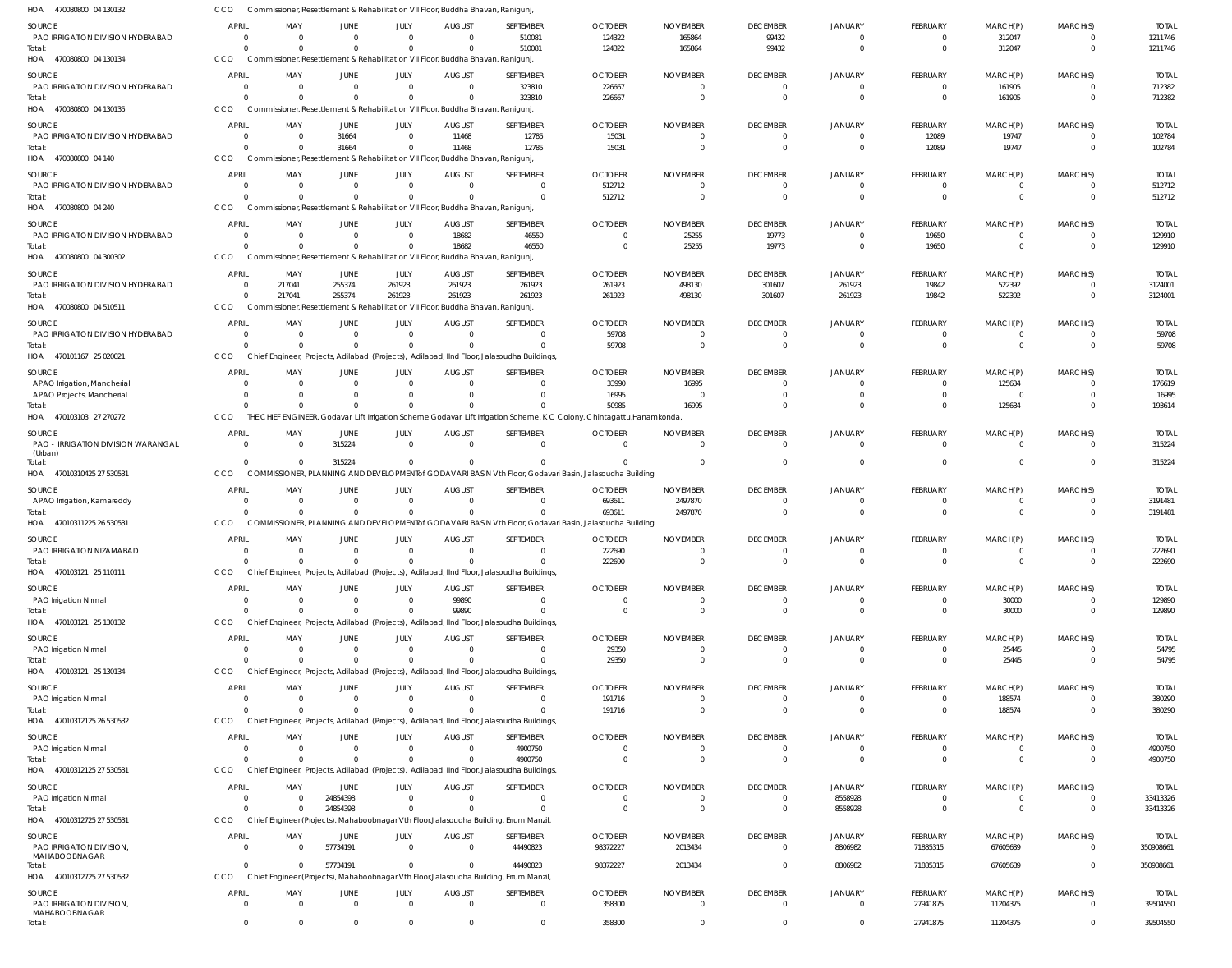| HOA 47010313025 26 530531                | CCO                            |                                     |                      |                            |                           | THE CHIEF ENGINEER, Nagarjuna Sagar Project & AMR SLBC Proj, Vth Floor, Jalasoudha Buildings, Erram Manzil,         |                            |                             |                                   |                            |                                |                                |                            |                       |
|------------------------------------------|--------------------------------|-------------------------------------|----------------------|----------------------------|---------------------------|---------------------------------------------------------------------------------------------------------------------|----------------------------|-----------------------------|-----------------------------------|----------------------------|--------------------------------|--------------------------------|----------------------------|-----------------------|
| SOURCE                                   | <b>APRIL</b>                   | MAY                                 | JUNE                 | JULY                       | <b>AUGUST</b>             | SEPTEMBER                                                                                                           | <b>OCTOBER</b>             | <b>NOVEMBER</b>             | <b>DECEMBER</b>                   | <b>JANUARY</b>             | <b>FEBRUARY</b>                | MARCH(P)                       | MARCH(S)                   | <b>TOTAL</b>          |
| APAO Irrigation, Suryapet                | $\Omega$                       | $\Omega$                            | $\Omega$             | $\Omega$                   | $\Omega$                  | $\Omega$                                                                                                            | 686416                     | $\Omega$                    | $\overline{0}$                    | $\mathbf 0$                | $\Omega$                       | $\mathbf{0}$                   | $\overline{0}$             | 686416                |
| Total:                                   | $\Omega$                       | $\Omega$                            |                      | $\Omega$                   |                           | $\Omega$                                                                                                            | 686416                     | $\Omega$                    | $\Omega$                          | $\Omega$                   | $\Omega$                       | $\Omega$                       | $\overline{0}$             | 686416                |
| HOA 47010313025 27 530531                | <b>CCO</b>                     |                                     |                      |                            |                           | THE CHIEF ENGINEER, Nagarjuna Sagar Project & AMR SLBC Proj, Vth Floor, Jalasoudha Buildings, Erram Manzil,         |                            |                             |                                   |                            |                                |                                |                            |                       |
| SOURCE                                   | <b>APRIL</b>                   | MAY                                 | JUNE                 | JULY                       | <b>AUGUST</b>             | SEPTEMBER                                                                                                           | <b>OCTOBER</b>             | <b>NOVEMBER</b>             | <b>DECEMBER</b>                   | <b>JANUARY</b>             | FEBRUARY                       | MARCH(P)                       | MARCH(S)                   | <b>TOTAL</b>          |
| APAO Irrigation, Suryapet<br>Total:      | $\overline{0}$<br>$\Omega$     | $\overline{\mathbf{0}}$<br>$\Omega$ | $\Omega$             | $\overline{0}$<br>$\Omega$ | $\Omega$                  | $\mathbf{0}$<br>$\Omega$                                                                                            | 1264171<br>1264171         | 2903814<br>2903814          | $\overline{0}$<br>$\Omega$        | $\overline{0}$<br>$\Omega$ | $\overline{0}$<br>$\mathbf{0}$ | $\mathbf{0}$<br>$\mathbf{0}$   | $\overline{0}$<br>$\Omega$ | 4167985<br>4167985    |
| HOA 47010313725 26 270272                | CCO                            |                                     |                      |                            |                           | Chief Engineer(Projects), Khammam The Chief Engineer(Projects), Khammam, Jalasoudha Buildings,                      |                            |                             |                                   |                            |                                |                                |                            |                       |
| SOURCE                                   | <b>APRIL</b>                   | MAY                                 | JUNE                 | JULY                       | <b>AUGUST</b>             | SEPTEMBER                                                                                                           | <b>OCTOBER</b>             | <b>NOVEMBER</b>             | <b>DECEMBER</b>                   | <b>JANUARY</b>             | FEBRUARY                       | MARCH(P)                       | MARCH(S)                   | <b>TOTAL</b>          |
| PAO IRRIGATION DIVISION KHAMMAM          | $\Omega$                       | $\Omega$                            | 322656               | $\Omega$                   |                           | $\Omega$                                                                                                            |                            | $\Omega$                    | $\overline{0}$                    | $\overline{0}$             | $\Omega$                       | $\overline{0}$                 | $\overline{0}$             | 322656                |
| Total:                                   | $\Omega$                       | $\Omega$                            | 322656               | $\Omega$                   |                           | $\Omega$                                                                                                            |                            |                             | $\Omega$                          | $\Omega$                   | $\Omega$                       | $\Omega$                       | $\Omega$                   | 322656                |
| HOA 47010315525 26 530531                | CCO                            |                                     |                      |                            |                           | COMMISSIONER, PLANNING AND DEVELOPMENT of GODAVARI BASIN Vth Floor, Godavari Basin, Jalasoudha Building             |                            |                             |                                   |                            |                                |                                |                            |                       |
| SOURCE                                   | <b>APRIL</b>                   | MAY                                 | JUNE                 | JULY                       | <b>AUGUST</b>             | SEPTEMBER                                                                                                           | <b>OCTOBER</b>             | <b>NOVEMBER</b>             | <b>DECEMBER</b>                   | <b>JANUARY</b>             | FEBRUARY                       | MARCH(P)                       | MARCH(S)                   | <b>TOTAL</b>          |
| PAO IRRIGATION NIZAMABAD                 | $\overline{0}$                 | $\Omega$                            | $\Omega$             | $\Omega$                   | $\Omega$                  | $\Omega$                                                                                                            | $\Omega$                   | $\Omega$                    | $\overline{0}$                    | $\overline{0}$             | 4468070                        | $\overline{0}$                 | $\overline{0}$             | 4468070               |
| Total:<br>HOA 47010316125 27 530531      | $\Omega$<br>CCO                | $\Omega$                            |                      | $\Omega$                   |                           | $\Omega$<br>COMMISSIONER, PLANNING AND DEVELOPMENT of GODAVARI BASIN Vth Floor, Godavari Basin, Jalasoudha Building |                            |                             | $\Omega$                          | $\Omega$                   | 4468070                        | $\overline{0}$                 | $\Omega$                   | 4468070               |
|                                          |                                |                                     |                      |                            |                           |                                                                                                                     |                            |                             |                                   |                            |                                |                                |                            |                       |
| SOURCE                                   | APRIL<br>$\Omega$              | MAY                                 | JUNE<br>$\Omega$     | JULY<br>$\Omega$           | <b>AUGUST</b><br>$\Omega$ | SEPTEMBER<br>38283938                                                                                               | <b>OCTOBER</b>             | <b>NOVEMBER</b><br>$\Omega$ | <b>DECEMBER</b><br>$\overline{0}$ | <b>JANUARY</b>             | <b>FEBRUARY</b><br>$\Omega$    | MARCH(P)<br>$\Omega$           | MARCH(S)<br>$\Omega$       | <b>TOTAL</b>          |
| PAO MEDAK(IW), MEDAK<br>Total:           | $\Omega$                       | 35284568<br>35284568                |                      | $\Omega$                   |                           | 38283938                                                                                                            |                            |                             | $\overline{0}$                    | 20060670<br>20060670       | $\Omega$                       | $\Omega$                       | $\Omega$                   | 93629176<br>93629176  |
| HOA 47010316225 26 530531                | CCO                            |                                     |                      |                            |                           | COMMISSIONER, PLANNING AND DEVELOPMENT of GODAVARI BASIN Vth Floor, Godavari Basin, Jalasoudha Building             |                            |                             |                                   |                            |                                |                                |                            |                       |
| SOURCE                                   | <b>APRIL</b>                   | MAY                                 | JUNE                 | JULY                       | <b>AUGUST</b>             | SEPTEMBER                                                                                                           | <b>OCTOBER</b>             | <b>NOVEMBER</b>             | <b>DECEMBER</b>                   | <b>JANUARY</b>             | FEBRUARY                       | MARCH(P)                       | MARCH(S)                   | <b>TOTAL</b>          |
| APAO Irrigation, Siddipet                | $\Omega$                       | $\Omega$                            | $\Omega$             | $\Omega$                   | $\Omega$                  | $\Omega$                                                                                                            | $\Omega$                   | $\Omega$                    | $\overline{0}$                    | $\mathbf 0$                | $\overline{0}$                 | 23789781                       | $\Omega$                   | 23789781              |
| Total:                                   | $\Omega$                       | $\Omega$                            | $\Omega$             | $\Omega$                   |                           | $\Omega$                                                                                                            | $\Omega$                   | $\Omega$                    | $\overline{0}$                    | $\Omega$                   | $\mathbf{0}$                   | 23789781                       | $\Omega$                   | 23789781              |
| HOA 47010319225 27 530531                | <b>CCO</b>                     |                                     |                      |                            |                           | CHIEF ENGINEER, KANTHANAPALLI PROJECT Ist floor, Jalasoudha Building, Errum Manzil,                                 |                            |                             |                                   |                            |                                |                                |                            |                       |
| SOURCE                                   | <b>APRIL</b>                   | MAY                                 | JUNE                 | JULY                       | <b>AUGUST</b>             | SEPTEMBER                                                                                                           | <b>OCTOBER</b>             | <b>NOVEMBER</b>             | <b>DECEMBER</b>                   | <b>JANUARY</b>             | FEBRUARY                       | MARCH(P)                       | MARCH(S)                   | <b>TOTAL</b>          |
| APAO Projects, Bhoopalapally             | $\overline{0}$                 | $\overline{0}$                      | $\Omega$             | 2301822                    | $\Omega$                  | $\Omega$                                                                                                            |                            | $\Omega$                    | $\overline{0}$                    | $\Omega$                   | $\Omega$                       | $\Omega$                       | $\overline{0}$             | 2301822               |
| Total:                                   | $\Omega$                       | $\Omega$                            |                      | 2301822                    |                           | $\Omega$                                                                                                            |                            |                             | $\Omega$                          | $\Omega$                   | $\Omega$                       | $\Omega$                       | $\Omega$                   | 2301822               |
| HOA 470103204 25 110111                  | CCO                            |                                     |                      |                            |                           | Chief Engineer, Projects, Adilabad (Projects), Adilabad, IInd Floor, Jalasoudha Buildings,                          |                            |                             |                                   |                            |                                |                                |                            |                       |
| SOURCE                                   | <b>APRIL</b>                   | MAY                                 | JUNE                 | JULY                       | <b>AUGUST</b>             | SEPTEMBER                                                                                                           | <b>OCTOBER</b>             | <b>NOVEMBER</b>             | <b>DECEMBER</b>                   | <b>JANUARY</b>             | FEBRUARY                       | MARCH(P)                       | MARCH(S)                   | <b>TOTAL</b>          |
| PAO Irrigation Nirmal                    | $\Omega$<br>$\Omega$           | $\Omega$<br>$\Omega$                | $\Omega$<br>$\Omega$ | $\Omega$<br>$\Omega$       | $\Omega$                  | 98850<br>98850                                                                                                      | $\Omega$                   | $\Omega$<br>$\Omega$        | $\overline{0}$<br>$\Omega$        | $\overline{0}$<br>$\Omega$ | $\overline{0}$<br>$\mathbf{0}$ | $\overline{0}$<br>$\mathbf{0}$ | $\overline{0}$<br>$\Omega$ | 98850<br>98850        |
| Total:<br>HOA 470103204 25 130132        | <b>CCO</b>                     |                                     |                      |                            |                           | Chief Engineer, Projects, Adilabad (Projects), Adilabad, IInd Floor, Jalasoudha Buildings,                          |                            |                             |                                   |                            |                                |                                |                            |                       |
|                                          |                                |                                     |                      |                            |                           |                                                                                                                     |                            |                             |                                   |                            |                                |                                |                            |                       |
| SOURCE<br>PAO Irrigation Nirmal          | <b>APRIL</b><br>$\Omega$       | MAY<br>$\Omega$                     | JUNE<br>$\Omega$     | JULY<br>$\Omega$           | <b>AUGUST</b><br>$\Omega$ | SEPTEMBER<br>$\Omega$                                                                                               | <b>OCTOBER</b><br>29530    | <b>NOVEMBER</b><br>$\Omega$ | <b>DECEMBER</b><br>$\overline{0}$ | <b>JANUARY</b><br>$\Omega$ | FEBRUARY<br>$\Omega$           | MARCH(P)<br>$\Omega$           | MARCH(S)<br>$\Omega$       | <b>TOTAL</b><br>29530 |
| Total:                                   |                                | $\Omega$                            |                      | $\Omega$                   |                           |                                                                                                                     | 29530                      |                             | $\Omega$                          | $\Omega$                   | $\Omega$                       | $\Omega$                       | $\Omega$                   | 29530                 |
| HOA 470103204 25 130134                  | CCO                            |                                     |                      |                            |                           | Chief Engineer, Projects, Adilabad (Projects), Adilabad, IInd Floor, Jalasoudha Buildings,                          |                            |                             |                                   |                            |                                |                                |                            |                       |
| SOURCE                                   | APRIL                          | MAY                                 | JUNE                 | JULY                       | <b>AUGUST</b>             | SEPTEMBER                                                                                                           | <b>OCTOBER</b>             | <b>NOVEMBER</b>             | <b>DECEMBER</b>                   | <b>JANUARY</b>             | FEBRUARY                       | MARCH(P)                       | MARCH(S)                   | <b>TOTAL</b>          |
| PAO Irrigation Nirmal                    | $\Omega$                       | $\overline{\mathbf{0}}$             | $\Omega$             | $\Omega$                   | $\Omega$                  | $\mathbf{0}$                                                                                                        | 62858                      | $\Omega$                    | 31429                             | $\Omega$                   | $\overline{0}$                 | $\Omega$                       | $\Omega$                   | 94287                 |
| Total:                                   | $\Omega$                       | $\Omega$                            | $\Omega$             | $\Omega$                   |                           | $\Omega$                                                                                                            | 62858                      | $\Omega$                    | 31429                             | $\Omega$                   | $\mathbf{0}$                   | $\Omega$                       | $\Omega$                   | 94287                 |
| HOA 47010320425 27 530531                | CCO                            |                                     |                      |                            |                           | Chief Engineer, Projects, Adilabad (Projects), Adilabad, IInd Floor, Jalasoudha Buildings,                          |                            |                             |                                   |                            |                                |                                |                            |                       |
| SOURCE                                   | <b>APRIL</b>                   | MAY                                 | JUNE                 | JULY                       | <b>AUGUST</b>             | SEPTEMBER                                                                                                           | <b>OCTOBER</b>             | <b>NOVEMBER</b>             | <b>DECEMBER</b>                   | <b>JANUARY</b>             | FEBRUARY                       | MARCH(P)                       | MARCH(S)                   | <b>TOTAL</b>          |
| PAO Irrigation Nirmal                    |                                | $\Omega$                            |                      | 18060                      | 12460336                  | $\Omega$                                                                                                            | 1034765                    | $\Omega$                    | - 0                               | $\Omega$                   | $\Omega$                       | $\Omega$                       | $\Omega$                   | 13513161              |
| Total:<br>HOA 470103210 27 270272        | $\Omega$<br>CCO                | $\overline{0}$                      | $\Omega$             | 18060                      | 12460336                  | $\Omega$<br>CHIEF ENGINEER, KANTHANAPALLI PROJECT Ist floor, Jalasoudha Building, Errum Manzil,                     | 1034765                    |                             | $\Omega$                          | $\Omega$                   | $\Omega$                       | $\Omega$                       | $\Omega$                   | 13513161              |
|                                          |                                |                                     |                      |                            |                           |                                                                                                                     |                            |                             |                                   |                            |                                |                                |                            |                       |
| SOURCE                                   | <b>APRIL</b><br>$\overline{0}$ | MAY<br>$\Omega$                     | JUNE<br>$\Omega$     | JULY<br>$\Omega$           | <b>AUGUST</b><br>$\Omega$ | SEPTEMBER<br>$\mathbf{0}$                                                                                           | <b>OCTOBER</b><br>$\Omega$ | <b>NOVEMBER</b>             | <b>DECEMBER</b><br>$\overline{0}$ | JANUARY<br>$\overline{0}$  | FEBRUARY<br>$\overline{0}$     | MARCH(P)<br>$\overline{0}$     | MARCH(S)<br>$\overline{0}$ | <b>TOTAL</b>          |
| APAO Irrigation, Mahabubabad<br>Total:   | $\Omega$                       | $\Omega$                            | $\Omega$             | $\Omega$                   |                           | $\Omega$                                                                                                            | $\Omega$                   | 771690<br>771690            | $\overline{0}$                    | $\overline{0}$             | $\mathbf{0}$                   | $\mathbf{0}$                   | $\Omega$                   | 771690<br>771690      |
| HOA 47010321325 51 530531                | CCO                            |                                     |                      |                            |                           | Chief Engineer, Projects, Adilabad (Projects), Adilabad, IInd Floor, Jalasoudha Buildings,                          |                            |                             |                                   |                            |                                |                                |                            |                       |
| SOURCE                                   | <b>APRIL</b>                   | MAY                                 | JUNE                 | JULY                       | <b>AUGUST</b>             | SEPTEMBER                                                                                                           | <b>OCTOBER</b>             | <b>NOVEMBER</b>             | <b>DECEMBER</b>                   | <b>JANUARY</b>             | FEBRUARY                       | MARCH(P)                       | MARCH(S)                   | <b>TOTAL</b>          |
| APAO Irrigation, Mancherial              | $\Omega$                       | $\Omega$                            | $\Omega$             | $\Omega$                   | $\Omega$                  | $\Omega$                                                                                                            | $\Omega$                   | $^{\circ}$                  | 0                                 | 5648292                    | $\mathbf{0}$                   | $\mathbf{0}$                   | $\overline{0}$             | 5648292               |
| Total:                                   | $\Omega$                       | $\Omega$                            |                      | $\Omega$                   |                           | $\Omega$                                                                                                            | $\Omega$                   | $\Omega$                    | $\overline{0}$                    | 5648292                    | $\mathbf{0}$                   | $\overline{0}$                 | $\overline{0}$             | 5648292               |
| HOA 47010321425 27 530531                | <b>CCO</b>                     |                                     |                      |                            |                           | Chief Engineer (Projects), Mahaboobnagar Vth Floor, Jalasoudha Building, Errum Manzil                               |                            |                             |                                   |                            |                                |                                |                            |                       |
| SOURCE                                   | <b>APRIL</b>                   | MAY                                 | JUNE                 | JULY                       | <b>AUGUST</b>             | SEPTEMBER                                                                                                           | <b>OCTOBER</b>             | <b>NOVEMBER</b>             | <b>DECEMBER</b>                   | <b>JANUARY</b>             | FEBRUARY                       | MARCH(P)                       | MARCH(S)                   | <b>TOTAL</b>          |
| PAO IRRIGATION DIVISION,                 | $\overline{0}$                 | $\overline{0}$                      | $\Omega$             | $\overline{0}$             | 4984851                   | $\mathbf{0}$                                                                                                        | $\Omega$                   | 1041247                     | $\overline{0}$                    | $\overline{0}$             | $\overline{0}$                 | $\overline{0}$                 | $\overline{0}$             | 6026098               |
| MAHABOOBNAGAR<br>Total:                  | $\Omega$                       | $\Omega$                            | $\Omega$             | $\Omega$                   | 4984851                   | $\Omega$                                                                                                            | $\Omega$                   | 1041247                     | $\overline{0}$                    | $\overline{0}$             | $\overline{0}$                 | $\mathbf{0}$                   | $\overline{0}$             | 6026098               |
| HOA 470103217 25 110111                  | <b>CCO</b>                     |                                     |                      |                            |                           | Chief Engineer, Projects, Adilabad (Projects), Adilabad, IInd Floor, Jalasoudha Buildings,                          |                            |                             |                                   |                            |                                |                                |                            |                       |
| SOURCE                                   | <b>APRIL</b>                   | MAY                                 | JUNE                 | JULY                       | <b>AUGUST</b>             | SEPTEMBER                                                                                                           | <b>OCTOBER</b>             | <b>NOVEMBER</b>             | <b>DECEMBER</b>                   | <b>JANUARY</b>             | FEBRUARY                       | MARCH(P)                       | MARCH(S)                   | <b>TOTAL</b>          |
| APAO Irrigation, Adilabad                | $\Omega$                       | $\Omega$                            |                      | $\Omega$                   | $\Omega$                  | $\mathbf{0}$                                                                                                        |                            | $\Omega$                    | 73050                             | $\Omega$                   | $\Omega$                       | 56850                          | $\Omega$                   | 129900                |
| PAO Irrigation Nirmal                    | $\Omega$                       | $\Omega$                            |                      | $\Omega$                   |                           | 96600                                                                                                               |                            | $\Omega$                    | $\Omega$                          | $\mathbf 0$                | $\Omega$                       | $\overline{0}$                 | $\Omega$                   | 96600                 |
| Total:                                   | $\Omega$                       | $\Omega$                            |                      | $\Omega$                   |                           | 96600                                                                                                               |                            | $\Omega$                    | 73050                             | $\Omega$                   | $\Omega$                       | 56850                          | $\Omega$                   | 226500                |
| HOA 470103217 25 130134                  | CCO                            |                                     |                      |                            |                           | Chief Engineer, Projects, Adilabad (Projects), Adilabad, IInd Floor, Jalasoudha Buildings,                          |                            |                             |                                   |                            |                                |                                |                            |                       |
| SOURCE                                   | <b>APRIL</b>                   | MAY                                 | JUNE                 | JULY                       | <b>AUGUST</b>             | SEPTEMBER                                                                                                           | <b>OCTOBER</b>             | <b>NOVEMBER</b>             | <b>DECEMBER</b>                   | <b>JANUARY</b>             | FEBRUARY                       | MARCH(P)                       | MARCH(S)                   | <b>TOTAL</b>          |
| APAO Irrigation, Adilabad                | $\overline{0}$                 | $\Omega$                            | $\Omega$             | $\overline{0}$             | $\Omega$                  | $\mathbf{0}$                                                                                                        | $\Omega$                   | $\Omega$                    | $\overline{\mathbf{0}}$           | 66000                      | 264000                         | $\mathbf{0}$                   | $\Omega$                   | 330000                |
| Total:<br>HOA 47010321725 27 530531      | $\Omega$<br>CCO                | $\Omega$                            | $\Omega$             | $\Omega$                   |                           | $\Omega$<br>Chief Engineer, Projects, Adilabad (Projects), Adilabad, IInd Floor, Jalasoudha Buildings,              | $\Omega$                   | $\Omega$                    | $\overline{0}$                    | 66000                      | 264000                         | $\mathbf{0}$                   | $\overline{0}$             | 330000                |
|                                          |                                |                                     |                      |                            |                           |                                                                                                                     |                            |                             |                                   |                            |                                |                                |                            |                       |
| SOURCE                                   | <b>APRIL</b>                   | MAY                                 | JUNE                 | JULY                       | <b>AUGUST</b>             | SEPTEMBER                                                                                                           | <b>OCTOBER</b>             | <b>NOVEMBER</b>             | <b>DECEMBER</b>                   | <b>JANUARY</b>             | FEBRUARY                       | MARCH(P)                       | MARCH(S)                   | <b>TOTAL</b>          |
| APAO Irrigation, Adilabad<br>Total:      | $\Omega$<br>$\Omega$           | $\Omega$<br>$\Omega$                | 12641956<br>12641956 | 24241424<br>24241424       | $\Omega$                  | $\Omega$<br>$\Omega$                                                                                                | $\Omega$<br>$\Omega$       | $\Omega$<br>$\Omega$        | $\overline{0}$<br>$\Omega$        | $\overline{0}$<br>$\Omega$ | 0<br>$\Omega$                  | 0<br>$\Omega$                  | $\overline{0}$<br>$\Omega$ | 36883380<br>36883380  |
| HOA 47010321825 26 530531                | CCO                            |                                     |                      |                            |                           | CHIEF ENGINEER, KANTHANAPALLI PROJECT Ist floor, Jalasoudha Building, Errum Manzil,                                 |                            |                             |                                   |                            |                                |                                |                            |                       |
|                                          | <b>APRIL</b>                   | MAY                                 | JUNE                 | JULY                       |                           | SEPTEMBER                                                                                                           | <b>OCTOBER</b>             | <b>NOVEMBER</b>             |                                   | <b>JANUARY</b>             | FEBRUARY                       |                                | MARCH(S)                   | <b>TOTAL</b>          |
| SOURCE<br>APAO Irrigation, Bhoopalapally | $\overline{0}$                 | $\overline{0}$                      | $\Omega$             | $\overline{0}$             | <b>AUGUST</b><br>$\Omega$ | $\mathbf{0}$                                                                                                        | $\mathbf 0$                | 1145867                     | <b>DECEMBER</b><br>$\overline{0}$ | $\overline{0}$             | $\overline{0}$                 | MARCH(P)<br>$\overline{0}$     | $\overline{0}$             | 1145867               |
| Total:                                   | $\Omega$                       | $\Omega$                            |                      | $\Omega$                   |                           | $\Omega$                                                                                                            |                            | 1145867                     | $\Omega$                          | $\Omega$                   | $\Omega$                       | $\Omega$                       | $\Omega$                   | 1145867               |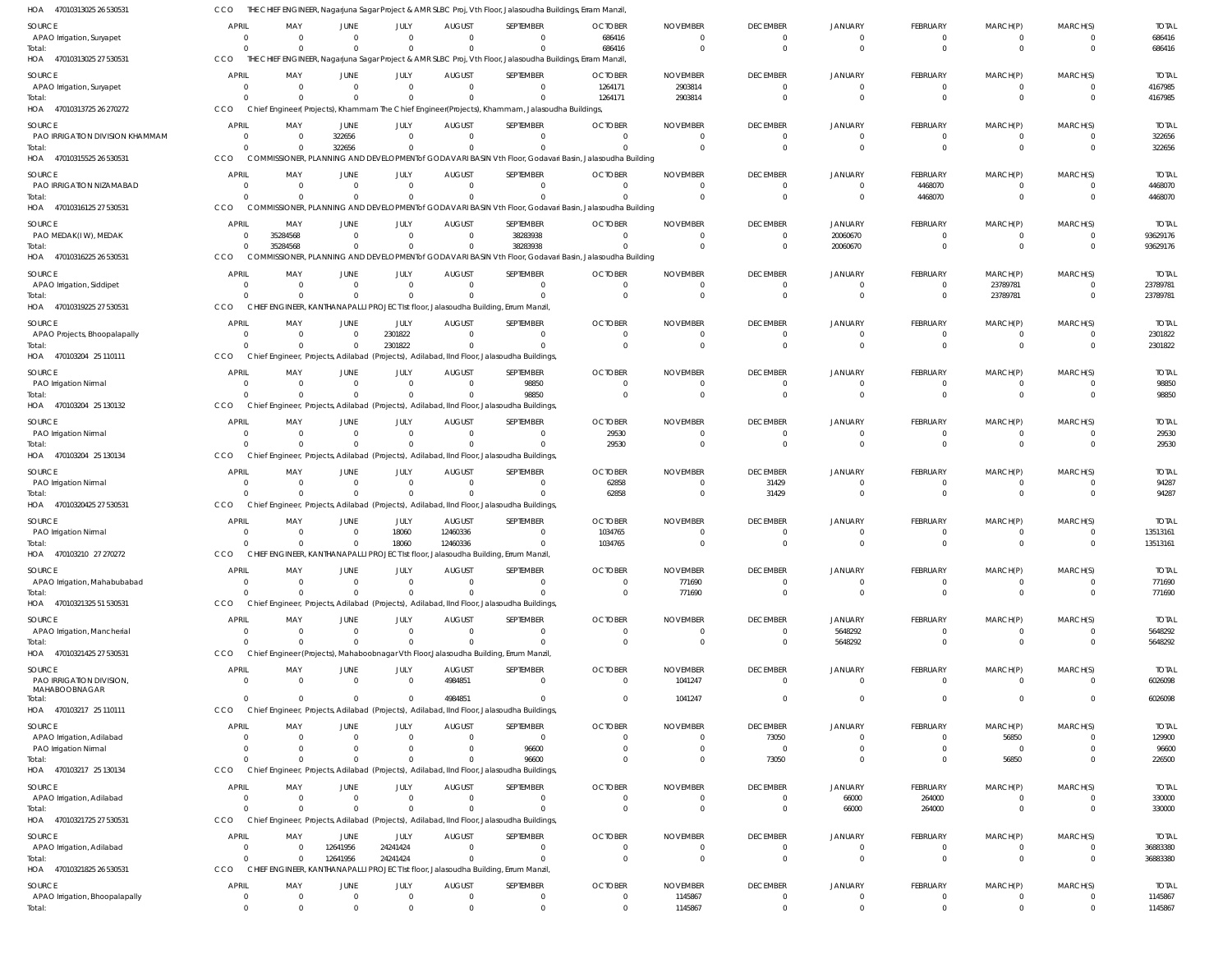| HOA<br>47010322025 27 530531                                   | CCO                   |                            |                          |                      |                                 | Chief Engineer( Projects), Khammam The Chief Engineer(Projects), Khammam, Jalasoudha Buildings                                   |                                  |                          |                                 |                                  |                             |                      |                      |                          |
|----------------------------------------------------------------|-----------------------|----------------------------|--------------------------|----------------------|---------------------------------|----------------------------------------------------------------------------------------------------------------------------------|----------------------------------|--------------------------|---------------------------------|----------------------------------|-----------------------------|----------------------|----------------------|--------------------------|
| SOURCE                                                         | <b>APRIL</b>          | MAY                        | JUNE                     | JULY                 | <b>AUGUST</b>                   | SEPTEMBER                                                                                                                        | <b>OCTOBER</b>                   | <b>NOVEMBER</b>          | <b>DECEMBER</b>                 | <b>JANUARY</b>                   | <b>FEBRUARY</b>             | MARCH(P)             | MARCH(S)             | <b>TOTAL</b>             |
| APAO Irrigation, Kothagudem                                    | $\mathbf 0$           | $\overline{0}$             | 1153137                  | $\Omega$             | $\Omega$                        | $\Omega$                                                                                                                         | $\Omega$                         | 0                        | $^{\circ}$                      | $^{\circ}$                       | $\Omega$                    | - 0                  | $\Omega$             | 1153137                  |
| Total:                                                         | $\Omega$              | $\Omega$                   | 1153137                  | $\Omega$             | $\Omega$                        | $\Omega$                                                                                                                         | $\Omega$                         | $\Omega$                 | $\mathbf{0}$                    | $\overline{0}$                   | $\Omega$                    | $\mathbf 0$          | $\Omega$             | 1153137                  |
| 47010322125 26 530531<br>HOA                                   | CCO                   |                            |                          |                      |                                 | Chief Engineer, Projects, Adilabad (Projects), Adilabad, IInd Floor, Jalasoudha Buildings                                        |                                  |                          |                                 |                                  |                             |                      |                      |                          |
| SOURCE                                                         | <b>APRIL</b>          | MAY                        | JUNE                     | JULY                 | <b>AUGUST</b>                   | SEPTEMBER                                                                                                                        | <b>OCTOBER</b>                   | <b>NOVEMBER</b>          | <b>DECEMBER</b>                 | <b>JANUARY</b>                   | <b>FEBRUARY</b>             | MARCH(P)             | MARCH(S)             | <b>TOTAL</b>             |
| APAO Irrigation, Mancherial                                    | 0                     | $\Omega$                   | 11394212                 | $\Omega$             | $\overline{0}$                  | $\Omega$                                                                                                                         | $\mathbf{0}$                     | $\mathbf 0$              | $\overline{0}$                  | $\overline{0}$                   | 4222278                     | $\mathbf{0}$         | $\Omega$             | 15616490                 |
| Total:<br>47010322125 26 530533<br>HOA                         | $\Omega$<br>CCO       | $\Omega$                   | 11394212                 | $\Omega$             | $\Omega$                        | $\Omega$<br>Chief Engineer, Projects, Adilabad (Projects), Adilabad, IInd Floor, Jalasoudha Buildings                            | $\Omega$                         | $\Omega$                 | $\mathbf 0$                     | $\overline{0}$                   | 4222278                     | $\mathbf 0$          | $\Omega$             | 15616490                 |
|                                                                |                       |                            |                          |                      |                                 |                                                                                                                                  |                                  |                          |                                 |                                  |                             |                      |                      |                          |
| SOURCE                                                         | <b>APRIL</b>          | MAY                        | JUNE                     | JULY                 | <b>AUGUST</b>                   | SEPTEMBER                                                                                                                        | <b>OCTOBER</b>                   | <b>NOVEMBER</b>          | <b>DECEMBER</b>                 | <b>JANUARY</b>                   | <b>FEBRUARY</b>             | MARCH(P)             | MARCH(S)             | <b>TOTAL</b>             |
| APAO Irrigation, Mancherial<br>Total:                          | 0                     | $\overline{0}$<br>$\Omega$ | 976664<br>976664         | $\Omega$<br>$\Omega$ | $\Omega$<br>$\Omega$            | $\Omega$<br>$\Omega$                                                                                                             | $\Omega$<br>$\Omega$             |                          | $\mathbf 0$<br>$\overline{0}$   | $^{\circ}$<br>$\Omega$           | $\Omega$<br>$\Omega$        | $\Omega$             | $\Omega$<br>$\Omega$ | 976664<br>976664         |
| HOA 47010322125 27 530531                                      | CCO                   |                            |                          |                      |                                 | Chief Engineer, Projects, Adilabad (Projects), Adilabad, IInd Floor, Jalasoudha Buildings                                        |                                  |                          |                                 |                                  |                             |                      |                      |                          |
| SOURCE                                                         | <b>APRIL</b>          | MAY                        | JUNE                     | JULY                 | <b>AUGUST</b>                   | SEPTEMBER                                                                                                                        | <b>OCTOBER</b>                   | <b>NOVEMBER</b>          | <b>DECEMBER</b>                 | <b>JANUARY</b>                   | FEBRUARY                    | MARCH(P)             | MARCH(S)             | <b>TOTAL</b>             |
| APAO Irrigation, Mancherial                                    |                       | $\overline{0}$             | $\mathbf 0$              | $\Omega$             | $\mathbf{0}$                    | $\overline{0}$                                                                                                                   | $\overline{0}$                   | 0                        | $\overline{0}$                  | $\mathbf{0}$                     | 149405540                   | $\mathbf{0}$         | 0                    | 149405540                |
| Total:                                                         |                       | $\Omega$                   | $\mathbf 0$              | $\Omega$             | $\Omega$                        | $\Omega$                                                                                                                         | $\Omega$                         | $\Omega$                 | $\overline{0}$                  | $\mathbf{0}$                     | 149405540                   | $\Omega$             | $\Omega$             | 149405540                |
| HOA 47010322125 49 500501                                      | CCO                   |                            |                          |                      |                                 | Chief Engineer, Projects, Adilabad (Projects), Adilabad, IInd Floor, Jalasoudha Buildings                                        |                                  |                          |                                 |                                  |                             |                      |                      |                          |
| SOURCE                                                         | <b>APRIL</b>          | MAY                        | JUNE                     | JULY                 | <b>AUGUST</b>                   | SEPTEMBER                                                                                                                        | <b>OCTOBER</b>                   | <b>NOVEMBER</b>          | <b>DECEMBER</b>                 | <b>JANUARY</b>                   | FEBRUARY                    | MARCH(P)             | MARCH(S)             | <b>TOTAL</b>             |
| APAO Projects, Komarambheem Asifabad                           | $\Omega$              | $\Omega$                   | $\mathbf 0$              | $\Omega$             | $\Omega$                        | 13508794                                                                                                                         | $\Omega$                         | $\Omega$                 | $\overline{0}$                  | $\overline{0}$                   | $\Omega$                    | - 0                  | $\Omega$             | 13508794                 |
| Total:                                                         | $\Omega$              | $\Omega$                   | $\Omega$                 | $\Omega$             | $\Omega$                        | 13508794                                                                                                                         | $\Omega$                         | $\Omega$                 | $\mathbf 0$                     | $\Omega$                         | $\Omega$                    | $\Omega$             | $\Omega$             | 13508794                 |
| 47010322525 27 530531<br>HOA                                   | <b>CCO</b>            |                            |                          |                      |                                 | Chief Engineer, Projects, Adilabad (Projects), Adilabad, IInd Floor, Jalasoudha Buildings,                                       |                                  |                          |                                 |                                  |                             |                      |                      |                          |
| SOURCE                                                         | <b>APRIL</b>          | MAY                        | JUNE                     | JULY                 | <b>AUGUST</b>                   | SEPTEMBER                                                                                                                        | <b>OCTOBER</b>                   | <b>NOVEMBER</b>          | <b>DECEMBER</b>                 | <b>JANUARY</b>                   | FEBRUARY                    | MARCH(P)             | MARCH(S)             | <b>TOTAL</b>             |
| APAO Irrigation, Mancherial                                    | 0                     | $\overline{0}$             | $\mathbf{0}$             | $\Omega$             | $\overline{0}$                  | 61743236                                                                                                                         | 63805053                         | $\Omega$                 | $\overline{0}$                  | $\overline{0}$                   | $\Omega$                    | 59449096             | $\Omega$             | 184997385                |
| Total:                                                         | $\Omega$              | $\Omega$                   | $\mathbf{0}$             | $\Omega$             | $\mathbf 0$                     | 61743236                                                                                                                         | 63805053                         | $\Omega$                 | $\mathbf 0$                     | $\overline{0}$                   | $\Omega$                    | 59449096             | $\Omega$             | 184997385                |
| 47010323725 27 530531<br>HOA                                   | CCO                   |                            |                          |                      |                                 | Chief Engineer, Projects, Adilabad (Projects), Adilabad, IInd Floor, Jalasoudha Buildings                                        |                                  |                          |                                 |                                  |                             |                      |                      |                          |
| SOURCE                                                         | <b>APRIL</b>          | MAY                        | JUNE                     | JULY                 | <b>AUGUST</b>                   | SEPTEMBER                                                                                                                        | <b>OCTOBER</b>                   | <b>NOVEMBER</b>          | <b>DECEMBER</b>                 | <b>JANUARY</b>                   | FEBRUARY                    | MARCH(P)             | MARCH(S)             | <b>TOTAL</b>             |
| APAO Irrigation, Mancherial                                    |                       | $\mathbf{0}$<br>$\Omega$   | $\mathbf{0}$<br>$\Omega$ | $\Omega$<br>$\Omega$ | $\overline{0}$<br>$\Omega$      | 42022126<br>42022126                                                                                                             | 0<br>$\Omega$                    | 0                        | $^{\circ}$<br>$\mathbf 0$       | $\mathbf{0}$<br>$\Omega$         | $\Omega$<br>$\Omega$        | 84093448<br>84093448 | $\Omega$<br>$\Omega$ | 126115574<br>126115574   |
| Total:<br>HOA 47010323725 27 530532                            | CCO                   |                            |                          |                      |                                 | Chief Engineer, Projects, Adilabad (Projects), Adilabad, IInd Floor, Jalasoudha Buildings                                        |                                  |                          |                                 |                                  |                             |                      |                      |                          |
|                                                                |                       |                            |                          |                      |                                 |                                                                                                                                  |                                  |                          |                                 |                                  |                             |                      |                      |                          |
| SOURCE<br>APAO Irrigation, Mancherial                          | <b>APRIL</b><br>0     | MAY<br>$\overline{0}$      | JUNE<br>$\overline{0}$   | JULY<br>$\Omega$     | <b>AUGUST</b><br>$\overline{0}$ | SEPTEMBER<br>21483600                                                                                                            | <b>OCTOBER</b><br>$\overline{0}$ | <b>NOVEMBER</b>          | <b>DECEMBER</b><br>$\mathbf{0}$ | <b>JANUARY</b><br>$^{\circ}$     | <b>FEBRUARY</b><br>$\Omega$ | MARCH(P)             | MARCH(S)<br>$\Omega$ | <b>TOTAL</b><br>21483600 |
| Total:                                                         |                       | $\Omega$                   | $\Omega$                 | $\Omega$             | $\mathbf 0$                     | 21483600                                                                                                                         | $\Omega$                         | $\Omega$                 | $\overline{0}$                  | $\Omega$                         | $\Omega$                    | $\mathbf 0$          | $\Omega$             | 21483600                 |
| HOA 47010323925 27 530531                                      | CCO                   |                            |                          |                      |                                 | CHIEF ENGINEER, KANTHANAPALLI PROJECT Ist floor, Jalasoudha Building, Errum Manzil                                               |                                  |                          |                                 |                                  |                             |                      |                      |                          |
| SOURCE                                                         | <b>APRIL</b>          | MAY                        | JUNE                     | JULY                 | <b>AUGUST</b>                   | SEPTEMBER                                                                                                                        | <b>OCTOBER</b>                   | <b>NOVEMBER</b>          | <b>DECEMBER</b>                 | <b>JANUARY</b>                   | FEBRUARY                    | MARCH(P)             | MARCH(S)             | <b>TOTAL</b>             |
| APAO Projects, Bhoopalapally                                   |                       | $\Omega$                   | $\mathbf 0$              | $\Omega$             | $\Omega$                        | $\Omega$                                                                                                                         | 222096                           | $\Omega$                 | $\mathbf{0}$                    | $\overline{0}$                   | $\Omega$                    | $^{\circ}$           | $\Omega$             | 222096                   |
| Total:                                                         |                       | $\Omega$                   | $\mathbf 0$              | $\Omega$             | $\mathbf{0}$                    | $\Omega$                                                                                                                         | 222096                           | $\Omega$                 | $\overline{0}$                  | $\Omega$                         | $\Omega$                    | $\Omega$             | $\Omega$             | 222096                   |
| 470103800 28 290291<br>HOA                                     | CCO                   |                            |                          |                      |                                 | THE CHIEF ENGINEER, Godavari Lift Irrigation Scheme Godavari Lift Irrigation Scheme, K C Colony, Chintagattu, Hanamkonda,        |                                  |                          |                                 |                                  |                             |                      |                      |                          |
| SOURCE                                                         | <b>APRIL</b>          | MAY                        | JUNE                     | JULY                 | <b>AUGUST</b>                   | SEPTEMBER                                                                                                                        | <b>OCTOBER</b>                   | <b>NOVEMBER</b>          | <b>DECEMBER</b>                 | <b>JANUARY</b>                   | FEBRUARY                    | MARCH(P)             | MARCH(S)             | <b>TOTAL</b>             |
| APAO Irrigation, Bhoopalapally                                 | 94739                 | 89939                      | 89939                    | 105265               | 107255                          | 107255                                                                                                                           | 107255                           | 107255                   | 128400                          | $\overline{0}$                   | 214510                      | 128169               | $\Omega$             | 1279981                  |
| Total:                                                         | 94739                 | 89939                      | 89939                    | 105265               | 107255                          | 107255                                                                                                                           | 107255                           | 107255                   | 128400                          | $^{\circ}$                       | 214510                      | 128169               | $\Omega$             | 1279981                  |
| 470103800 28 290292<br>HOA                                     | CCO                   |                            |                          |                      |                                 | THE CHIEF ENGINEER, Godavari Lift Irrigation Scheme Godavari Lift Irrigation Scheme, K C Colony, Chintagattu, Hanamkonda,        |                                  |                          |                                 |                                  |                             |                      |                      |                          |
| SOURCE                                                         | <b>APRIL</b>          | MAY                        | JUNE                     | JULY                 | <b>AUGUST</b>                   | SEPTEMBER                                                                                                                        | <b>OCTOBER</b>                   | <b>NOVEMBER</b>          | <b>DECEMBER</b>                 | <b>JANUARY</b>                   | FEBRUARY                    | MARCH(P)             | MARCH(S)             | <b>TOTAL</b>             |
| APAO Irrigation, Bhoopalapally                                 | 540                   | 600                        | 600                      | 600                  | 600                             | 600                                                                                                                              | 600                              | 600                      | 660                             | 0                                | 1200                        | 600                  |                      | 7200                     |
| Total:<br>HOA 470103800 28 290293                              | 540<br><b>CCO</b>     | 600                        | 600                      | 600                  | 600                             | 600<br>THE CHIEF ENGINEER, Godavari Lift Irrigation Scheme Godavari Lift Irrigation Scheme, K C Colony, Chintagattu, Hanamkonda, | 600                              | 600                      | 660                             | $\Omega$                         | 1200                        | 600                  | $\Omega$             | 7200                     |
|                                                                |                       |                            |                          |                      |                                 |                                                                                                                                  |                                  |                          |                                 |                                  |                             |                      |                      |                          |
| <b>SOURCE</b><br>APAO Irrigation, Bhoopalapally                | <b>APRIL</b><br>31411 | MAY<br>34901               | JUNE<br>34901            | JULY<br>34901        | <b>AUGUST</b><br>35569          | SEPTEMBER<br>35569                                                                                                               | <b>OCTOBER</b><br>35569          | <b>NOVEMBER</b><br>35569 | <b>DECEMBER</b><br>134744       | <b>JANUARY</b><br>$\overline{0}$ | <b>FEBRUARY</b><br>82252    | MARCH(P)<br>41467    | MARCH(S)<br>$\Omega$ | <b>TOTAL</b><br>536853   |
| Total:                                                         | 31411                 | 34901                      | 34901                    | 34901                | 35569                           | 35569                                                                                                                            | 35569                            | 35569                    | 134744                          | $\mathbf{0}$                     | 82252                       | 41467                | $\Omega$             | 536853                   |
| HOA 470103800 28 290294                                        | CCO                   |                            |                          |                      |                                 | THE CHIEF ENGINEER, Godavari Lift Irrigation Scheme Godavari Lift Irrigation Scheme, K C Colony, Chintagattu, Hanamkonda,        |                                  |                          |                                 |                                  |                             |                      |                      |                          |
| SOURCE                                                         | <b>APRIL</b>          | MAY                        | JUNE                     | JULY                 | <b>AUGUST</b>                   | SEPTEMBER                                                                                                                        | <b>OCTOBER</b>                   | <b>NOVEMBER</b>          | <b>DECEMBER</b>                 | <b>JANUARY</b>                   | <b>FEBRUARY</b>             | MARCH(P)             | MARCH(S)             | <b>TOTAL</b>             |
| APAO Irrigation, Bhoopalapally                                 | 11240                 | 12488                      | 12488                    | 12488                | 12728                           | 12728                                                                                                                            | 12728                            | 12728                    | 13977                           | $\overline{0}$                   | 25456                       | 12833                | $\Omega$             | 151882                   |
| Total:                                                         | 11240                 | 12488                      | 12488                    | 12488                | 12728                           | 12728                                                                                                                            | 12728                            | 12728                    | 13977                           | $\overline{0}$                   | 25456                       | 12833                | $\Omega$             | 151882                   |
| HOA<br>470103800 28 290296                                     | CCO                   |                            |                          |                      |                                 | THE CHIEF ENGINEER, Godavari Lift Irrigation Scheme Godavari Lift Irrigation Scheme, K C Colony, Chintagattu, Hanamkonda,        |                                  |                          |                                 |                                  |                             |                      |                      |                          |
| SOURCE                                                         | <b>APRIL</b>          | MAY                        | <b>JUNE</b>              | JULY                 | <b>AUGUST</b>                   | SEPTEMBER                                                                                                                        | <b>OCTOBER</b>                   | <b>NOVEMBER</b>          | <b>DECEMBER</b>                 | <b>JANUARY</b>                   | <b>FEBRUARY</b>             | MARCH(P)             | MARCH(S)             | <b>TOTAL</b>             |
| APAO Irrigation, Bhoopalapally                                 | 0                     | $\overline{0}$             | $\mathbf 0$              | $\Omega$             | $\overline{0}$                  | $\overline{0}$                                                                                                                   | 77192                            | $\overline{0}$           | $\overline{0}$                  | $\overline{0}$                   | $\mathbf{0}$                | $\mathbf 0$          | $\Omega$             | 77192                    |
| Total:                                                         | $\Omega$              | $\Omega$                   | $\Omega$                 | $\Omega$             | $\Omega$                        | $\Omega$                                                                                                                         | 77192                            | $\Omega$                 | $\mathbf 0$                     | $\overline{0}$                   | $\Omega$                    | $\mathbf 0$          | $\Omega$             | 77192                    |
| 470200101 12 010011<br>HOA                                     | CCO                   |                            |                          |                      |                                 | THE CHIEF ENGINEER, MINOR IRRIGATION, II FLOOR, JALASOUDHA BUILDING, ERRUMMANZIL,                                                |                                  |                          |                                 |                                  |                             |                      |                      |                          |
| SOURCE                                                         | <b>APRIL</b>          | MAY                        | JUNE                     | JULY                 | <b>AUGUST</b>                   | SEPTEMBER                                                                                                                        | <b>OCTOBER</b>                   | <b>NOVEMBER</b>          | <b>DECEMBER</b>                 | <b>JANUARY</b>                   | FEBRUARY                    | MARCH(P)             | MARCH(S)             | <b>TOTAL</b>             |
| APAO Irrigation, Adilabad                                      | 833556                | 850015                     | 996876                   | 1475885              | 1552973                         | 1450585                                                                                                                          | 1851278                          | 1943526                  | 2599361                         | 1415170                          | 1474541                     | 1693944              | $\Omega$             | 18137710                 |
| APAO Irrigation, Jangaon<br>APAO Irrigation, Kamareddy         | 659736                | 622952<br>795436           | 583083<br>840247         | 1279931<br>1436119   | 1134975<br>1625651              | 1208739<br>1484967                                                                                                               | 1618278<br>1899170               | 1557155<br>1910472       | 1559092<br>1843738              | 1253496<br>1529530               | 1234365<br>1392930          | 1512845<br>1881048   | $\Omega$             | 14224647<br>16639308     |
| APAO Irrigation, Komarambheem Asifabad                         | 598948                | 674298                     | 647154                   | 1186315              | 1782016                         | 1292052                                                                                                                          | 1501551                          | 1549000                  | 1572624                         | 1160446                          | 1443944                     | 1568596              |                      | 14976944                 |
| APAO Irrigation, Kothagudem                                    | 2163651               | 2124913                    | 2114460                  | 3721607              | 4141106                         | 4238591                                                                                                                          | 4045695                          | 6253301                  | 4887531                         | 3880688                          | 3827032                     | 4974694              |                      | 46373269                 |
| APAO Irrigation, Mahabubabad                                   | 981760                | 1072274                    | 1121655                  | 2123813              | 2070834                         | 2245916                                                                                                                          | 2103852                          | 3028540                  | 1954143                         | 1816594                          | 2286509                     | 1873480              |                      | 22679370                 |
| APAO Irrigation, Mancherial                                    | 874785                | 886900                     | 1130173                  | 1642813              | 1638988                         | 1735191                                                                                                                          | 1655700                          | 2554534                  | 2060704                         | 1553854                          | 1604415                     | 2028989              |                      | 19367046                 |
| APAO Irrigation, Nagarkurnool                                  | 960514<br>1252935     | 1132007<br>1263655         | 1030022<br>1291354       | 1737575<br>2326662   | 2156202<br>2147329              | 1846431<br>2227085                                                                                                               | 1945360<br>3217019               | 2849004<br>3133930       | 2380555<br>3045928              | 1664975<br>2195805               | 1713740<br>2367765          | 2121006<br>2958062   |                      | 21537391<br>27427529     |
| APAO Irrigation, Sangareddy                                    |                       | 852398                     | 769514                   | 2019530              | 1549703                         | 1560170                                                                                                                          | 2077863                          | 2203734                  | 2117306                         | 1474846                          | 1561255                     | 1981885              |                      | 18936865                 |
|                                                                |                       |                            |                          |                      |                                 |                                                                                                                                  |                                  | 1830106                  | 1787626                         | 1346768                          | 1361383                     | 1779680              |                      | 16363325                 |
| APAO Irrigation, Siddipet<br>APAO Irrigation, Siricilla        | 768661<br>629882      | 725859                     | 820113                   | 1545122              | 1509586                         | 1362590                                                                                                                          | 1664610                          |                          |                                 |                                  |                             |                      |                      |                          |
| APAO Irrigation, Suryapet                                      | 1097325               | 1105728                    | 939462                   | 1880414              | 1899416                         | 2160405                                                                                                                          | 2245948                          | 3110131                  | 2269394                         | 2382936                          | 2072965                     | 2833695              |                      | 23997819                 |
| APAO Irrigation, Vikarabad                                     | 746239                | 756344                     | 806126                   | 1391730              | 1347611                         | 1427166                                                                                                                          | 2119937                          | 1997766                  | 2137317                         | 1436718                          | 1591945                     | 1961524              | $\Omega$             | 17720423                 |
| APAO Irrigation, Wanaparthy                                    | 845353                | 824218                     | 1067069                  | 1503163              | 1948314                         | 1260266                                                                                                                          | 1435196                          | 2452819                  | 1746225                         | 1707334                          | 1831565                     | 2094878              |                      | 18716400                 |
| APAO Irrigation, Yadadri                                       | 945411                | 940105                     | 1024669                  | 1697304              | 1677588                         | 1742060                                                                                                                          | 1893769                          | 3164354                  | 1746086                         | 1801070                          | 2485830                     | 2500889              |                      | 21619135                 |
| PAO IRRIGATION KARIMNAGAR<br>PAO IRRIGATION DIVISION HYDERABAD | 345860<br>$\mathbf 0$ | 340675<br>662609           | 652903<br>655507         | 653045<br>1285879    | 873435<br>1314695               | 888435<br>1408210                                                                                                                | 720415<br>1309090                | 1108051<br>2308372       | 914774<br>1711669               | 635585<br>1357935                | 666794<br>1410935           | 905452<br>1800297    |                      | 8705424<br>15225198      |
| PAO IRRIGATION DIVISION KHAMMAM                                | 726558                | 802963                     | 757664                   | 1440566              | 1282877                         | 2109939                                                                                                                          | 1209682                          | 840027                   | 1225665                         | 1970954                          | 1124851                     | 1320448              |                      | 14812194                 |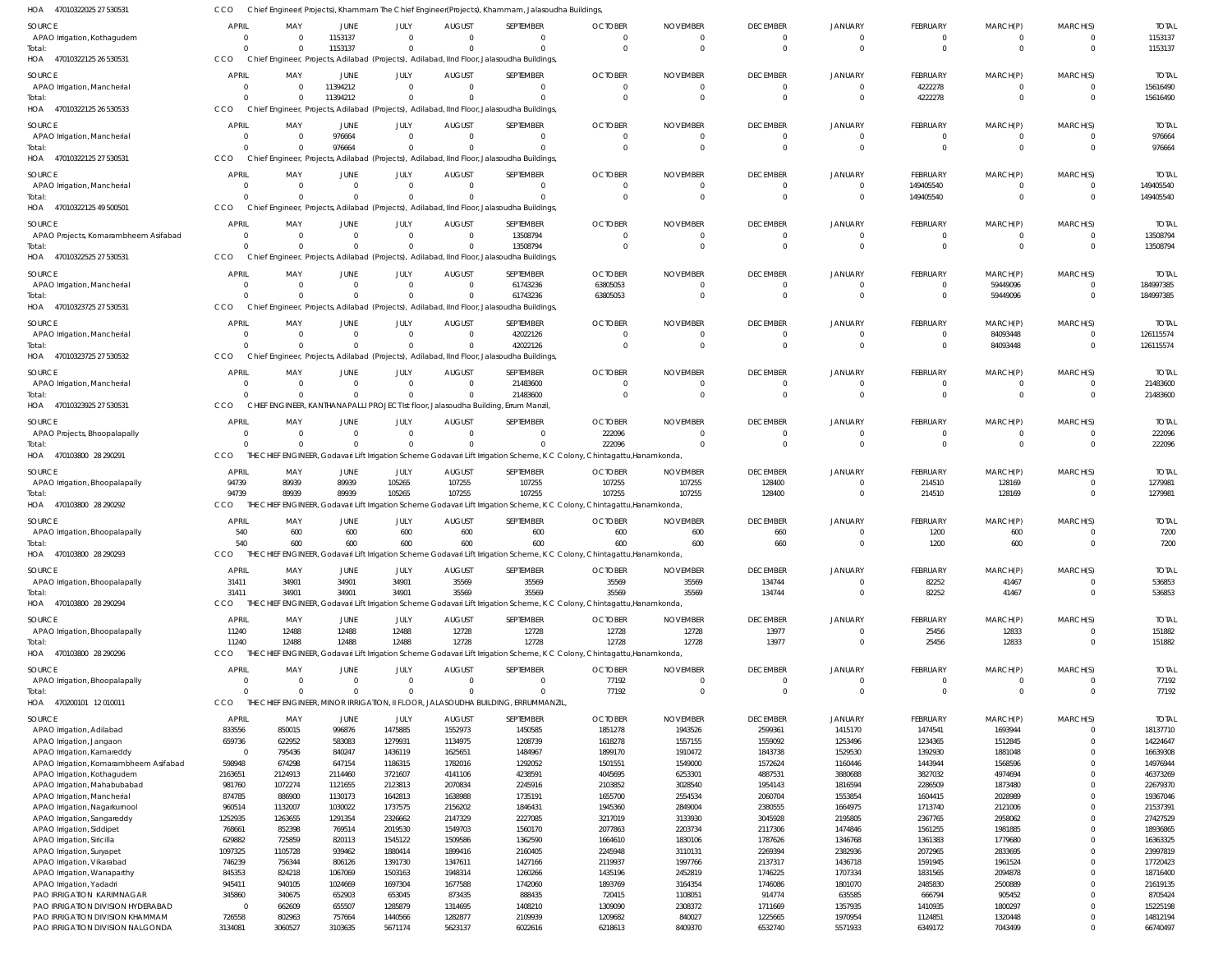470200101 12 010011 HOA CCO THE CHIEF ENGINEER, MINOR IRRIGATION, II FLOOR, JALASOUDHA BUILDING, ERRUMMANZIL,

| <b>SOURCE</b><br>PAO IRRIGATION DIVISION                        | APRIL<br>2196500  | MAY<br>2390679     | <b>JUNE</b><br>2823656 | JULY<br>4191340                                 | <b>AUGUST</b><br>4226123 | SEPTEMBER<br>4226783                                                             | <b>OCTOBER</b><br>3870841 | <b>NOVEMBER</b><br>6477721 | <b>DECEMBER</b><br>4114461 | <b>JANUARY</b><br>4462177 | FEBRUARY<br>4698482 | MARCH(P)<br>4873034 | MARCH(S)<br>$\Omega$ | <b>TOTAL</b><br>48551797 |
|-----------------------------------------------------------------|-------------------|--------------------|------------------------|-------------------------------------------------|--------------------------|----------------------------------------------------------------------------------|---------------------------|----------------------------|----------------------------|---------------------------|---------------------|---------------------|----------------------|--------------------------|
| MAHABOOBNAGAR                                                   |                   |                    |                        |                                                 |                          |                                                                                  |                           |                            |                            |                           |                     |                     | $\Omega$             |                          |
| PAO IRRIGATION NIZAMABAD<br>PAO IRRIGATION RANGA REDDY DISTRICT | 955189<br>2179669 | 4184143<br>2068556 | 4043181<br>1928831     | 6876241<br>3755376                              | 7187185<br>3927265       | 6925698<br>3872441                                                               | 7038084<br>3839215        | 10807123<br>5955393        | 8090997<br>5630338         | 7110722<br>3632582        | 6837651<br>3487984  | 8665486<br>4851981  |                      | 78721700<br>45129631     |
| PAO Irrigation Nirmal                                           | 2355482           | 2559072            | 2329112                | 4271367                                         | 3989273                  | 4162915                                                                          | 4998067                   | 4900463                    | 4908063                    | 3751175                   | 3945505             | 4896084             |                      | 47066578                 |
| PAO MEDAK(IW), MEDAK                                            | 612996            | 611020             | 582667                 | 996750                                          | 998860                   | 1205837                                                                          | 1483161                   | 1448490                    | 1451259                    | 1069470                   | 1203675             | 1471684             |                      | 13135869                 |
| Total:                                                          | 25865091          | 31307346           | 32059133               | 56109721                                        | 57605142                 | 58065088                                                                         | 61962394                  | 81793382                   | 68287596                   | 56182763                  | 57975233            | 69593180            | $\Omega$             | 656806069                |
| HOA<br>470200101 12 010012                                      | CCO               |                    |                        | THE CHIEF ENGINEER, MINOR IRRIGATION, II FLOOR, |                          | JALASOUDHA BUILDING, ERRUMMANZIL                                                 |                           |                            |                            |                           |                     |                     |                      |                          |
|                                                                 |                   |                    |                        |                                                 |                          |                                                                                  |                           |                            |                            |                           |                     |                     |                      |                          |
| <b>SOURCE</b>                                                   | <b>APRIL</b>      | MAY                | <b>JUNE</b>            | JULY                                            | <b>AUGUST</b>            | SEPTEMBER                                                                        | <b>OCTOBER</b>            | <b>NOVEMBER</b>            | <b>DECEMBER</b>            | JANUARY                   | FEBRUARY            | MARCH(P)            | MARCH(S)             | <b>TOTAL</b>             |
| APAO Irrigation, Adilabad                                       | 7931              | 14252              | 46918                  | 13993                                           | 26802                    | 15007                                                                            | 14500                     | 14807                      | 18481                      | 13336                     | 14550               | 12575               | $\Omega$             | 213152                   |
| APAO Irrigation, Jangaon                                        | - 0               | - 0                | $\overline{0}$         | $\mathbf 0$                                     | $\Omega$                 | $\Omega$                                                                         | 0                         | $\overline{0}$             | $\Omega$                   | $\Omega$                  | $\Omega$            | 27500               | 0                    | 27500                    |
| APAO Irrigation, Kamareddy                                      | $\circ$           | 2950               | 5550                   | 6272                                            | 5950                     | 6888                                                                             | 6565                      | 6370                       | 6370                       | 6420                      | 6420                | 6420                | $\Omega$             | 66175                    |
| APAO Irrigation, Komarambheem Asifabad                          | 1000              | 1000               | 1000                   | 2000                                            | 5000                     | 2000                                                                             | 2000                      | 774                        | 2000                       | 2000                      | 18226               | 2000                | $\Omega$             | 39000                    |
| APAO Irrigation, Kothagudem                                     | 40199             | 41898              | 67062                  | 66863                                           | 95676                    | 73583                                                                            | 88939                     | 92660                      | 93858                      | 65875                     | 55126               | 74688               | $\Omega$             | 856427                   |
| APAO Irrigation, Mahabubabad                                    | 1926              | 1926               | 1926                   | 5237                                            | 9628                     | 3898                                                                             | 14536                     | 4725                       | 36036                      | 4725                      | 17761               | 2975                | $\Omega$             | 105299                   |
| APAO Irrigation, Mancherial                                     | 4000              | 4000               | 4000                   | 13000                                           | 8000                     | 8000                                                                             | 20000                     | 8000                       | 8000                       | 7226                      | 8000                | 8000                | $\Omega$             | 100226                   |
| APAO Irrigation, Nagarkurnool                                   | 1588              | 1648               | 2696                   | 2695                                            | 4791                     | 2695                                                                             | 2695                      | 2335                       | 2275                       | 2275                      | 2275                | 2275                | $\Omega$<br>$\Omega$ | 30243                    |
| APAO Irrigation, Sangareddy                                     | 1000<br>3000      | 1000<br>6000       | 1000                   | 3000                                            | 4000<br>12000            | 2000<br>6000                                                                     | 2000<br>6000              | 2000<br>6000               | 2000<br>6000               | 2000<br>6000              | 2000<br>6000        | 2000<br>5042        | $\Omega$             | 24000<br>76042           |
| APAO Irrigation, Siricilla                                      | 2210              | 4420               | 8000<br>8290           | 6000<br>10846                                   | 6420                     | 6420                                                                             | 6420                      | 6420                       | 6420                       | 43920                     | 6420                | 6420                | $\Omega$             | 114626                   |
| APAO Irrigation, Suryapet<br>APAO Irrigation, Vikarabad         | 4030              | 6030               | 10060                  | 10460                                           | 12120                    | 8060                                                                             | 8060                      | 8060                       | 8060                       | 8060                      | 7092                | 8060                | $\Omega$             | 98152                    |
| APAO Irrigation, Wanaparthy                                     | $\overline{0}$    | - 0                | $\overline{0}$         | $\mathbf 0$                                     | - 0                      | $\Omega$                                                                         | 0                         | 27500                      | $\Omega$                   | $\Omega$                  | 44484               | 10000               | $\Omega$             | 81984                    |
| APAO Irrigation, Yadadri                                        | 7168              | 7518               | 6513                   | 9546                                            | 16546                    | 13561                                                                            | 9728                      | 9943                       | 9593                       | 27093                     | 9593                | 9593                | $\Omega$             | 136395                   |
| PAO IRRIGATION KARIMNAGAR                                       | 4115              | 4300               | 8621                   | 9367                                            | 10402                    | 8819                                                                             | 7435                      | 6944                       | 7154                       | 6852                      | 6969                | 7131                | $\Omega$             | 88109                    |
| PAO IRRIGATION DIVISION HYDERABAD                               | $\overline{0}$    | 27392              | 18075                  | 53294                                           | 32850                    | 70774                                                                            | 32230                     | 35668                      | 32100                      | 35600                     | 34841               | 33871               | $\Omega$             | 406695                   |
| PAO IRRIGATION DIVISION KHAMMAM                                 | 10070             | 15170              | 13090                  | 25534                                           | 15591                    | 15130                                                                            | 13762                     | 14723                      | 39275                      | 13972                     | 13719               | 10650               | $\Omega$             | 200686                   |
| PAO IRRIGATION DIVISION NALGONDA                                | 9048              | 12673              | 11671                  | 23741                                           | 14895                    | 53420                                                                            | 39420                     | 22395                      | 23762                      | 12895                     | 18028               | 14895               | $\Omega$             | 256843                   |
| PAO IRRIGATION DIVISION                                         | 6744              | 8075               | 10230                  | 11229                                           | 13229                    | 17539                                                                            | 11560                     | 11272                      | 11272                      | 31272                     | 16272               | 11272               | $\Omega$             | 159966                   |
| MAHABOOBNAGAR                                                   |                   |                    |                        |                                                 |                          |                                                                                  |                           |                            |                            |                           |                     |                     |                      |                          |
| PAO IRRIGATION NIZAMABAD                                        | 10805             | 47017              | 71988                  | 69714                                           | 123918                   | 85169                                                                            | 105192                    | 104192                     | 70594                      | 65801                     | 65458               | 65261               | $\Omega$             | 885109                   |
| PAO IRRIGATION RANGA REDDY DISTRICT                             | 36812             | 37675              | 61986                  | 101959                                          | 58284                    | 60961                                                                            | 57610                     | 61090                      | 59278                      | 58433                     | 64403               | 66003               | 0                    | 724494                   |
| PAO Irrigation Nirmal                                           | 17514             | 27460              | 18460                  | 45775                                           | 26557                    | 25116                                                                            | 25460                     | 23460                      | 63460                      | 21460                     | 23861               | 23460               | 0                    | 342043                   |
| Total:                                                          | 169160            | 272404             | 377136                 | 490525                                          | 502659                   | 485040                                                                           | 474112                    | 469338                     | 505988                     | 435215                    | 441498              | 410091              | $\Omega$             | 5033166                  |
| HOA<br>470200101 12 010013                                      | CCO               |                    |                        |                                                 |                          | THE CHIEF ENGINEER, MINOR IRRIGATION, II FLOOR, JALASOUDHA BUILDING, ERRUMMANZIL |                           |                            |                            |                           |                     |                     |                      |                          |
| SOURCE                                                          | <b>APRIL</b>      | MAY                | JUNE                   | JULY                                            | <b>AUGUST</b>            | SEPTEMBER                                                                        | <b>OCTOBER</b>            | <b>NOVEMBER</b>            | <b>DECEMBER</b>            | JANUARY                   | FEBRUARY            | MARCH(P)            | MARCH(S)             | <b>TOTAL</b>             |
| APAO Irrigation, Adilabad                                       | 279275            | 485763             | 346643                 | 535935                                          | 877245                   | 486647                                                                           | 487843                    | 544984                     | 848572                     | 1201558                   | 703904              | 504014              | 0                    | 7302383                  |
| APAO Irrigation, Jangaon                                        | 219304            | 216227             | 200461                 | 425454                                          | 377452                   | 401928                                                                           | 908567                    | 389668                     | 450148                     | 466817                    | 941584              | 434514              |                      | 5432124                  |
| APAO Irrigation, Kamareddy                                      | $\overline{0}$    | 272802             | 481417                 | 477333                                          | 921985                   | 493994                                                                           | 478619                    | 476937                     | 530288                     | 586308                    | 713701              | 589683              |                      | 6023067                  |
| APAO Irrigation, Komarambheem Asifabad                          | 199056            | 232716             | 223719                 | 394282                                          | 992935                   | 468669                                                                           | 408087                    | 389685                     | 507217                     | 905130                    | 554405              | 478189              |                      | 5754090                  |
| APAO Irrigation, Kothagudem                                     | 718998            | 746869             | 1223866                | 1235602                                         | 1722371                  | 1409064                                                                          | 1824076                   | 1453015                    | 1444482                    | 2177090                   | 2612329             | 1669447             |                      | 18237209                 |
| APAO Irrigation, Mahabubabad                                    | 326254            | 371897             | 388253                 | 705772                                          | 1638901                  | 746450                                                                           | 699097                    | 661453                     | 742827                     | 698070                    | 678954              | 1442440             |                      | 9100368                  |
| APAO Irrigation, Mancherial                                     | 290698            | 311351             | 390623                 | 545550                                          | 545629                   | 576341                                                                           | 1098892                   | 586990                     | 1313202                    | 596848                    | 938551              | 595432              |                      | 7790107                  |
| APAO Irrigation, Nagarkurnool                                   | 318869            | 384242             | 603787                 | 576791                                          | 1734362                  | 624538                                                                           | 657319                    | 605321                     | 655311                     | 639226                    | 2004312             | 753059              |                      | 9557137                  |
| APAO Irrigation, Sangareddy                                     | 416610            | 435343             | 443923                 | 1057167                                         | 1318655                  | 740379                                                                           | 890166                    | 770077                     | 1239417                    | 1315900                   | 1427229             | 924059              |                      | 10978925                 |
| APAO Irrigation, Siddipet                                       | 255160            | 285644             | 257972                 | 883157                                          | 999557                   | 518092                                                                           | 514429                    | 561378                     | 613752                     | 645549                    | 1252683             | 558393              |                      | 7345766                  |
| APAO Irrigation, Siricilla                                      | 209353            | 386331             | 281003                 | 474799                                          | 845180                   | 452936                                                                           | 432016                    | 470903                     | 959328                     | 517750                    | 794704              | 674774              |                      | 6499077                  |
| APAO Irrigation, Suryapet                                       | 362715            | 661301             | 378277                 | 1088622                                         | 627531                   | 714081                                                                           | 737040                    | 662861                     | 762598                     | 1370315                   | 838335              | 804524              |                      | 9008200                  |
| APAO Irrigation, Vikarabac                                      | 248194            | 260279             | 489539                 | 462935                                          | 872308                   | 474923                                                                           | 546952                    | 494475                     | 1218545                    | 552080                    | 981892              | 614649              |                      | 7216771                  |
| APAO Irrigation, Wanaparthy                                     | 280622            | 285575             | 354725                 | 496547                                          | 644488                   | 418513                                                                           | 476572                    | 991725                     | 659096                     | 1561534                   | 756738              | 749342              |                      | 7675477                  |
| APAO Irrigation, Yadadri                                        | 314331            | 317834             | 345916                 | 564534                                          | 1090499                  | 870169                                                                           | 629964                    | 600623                     | 669069                     | 1169395                   | 1039823             | 808245              |                      | 8420402                  |
| PAO IRRIGATION KARIMNAGAR                                       | 115036            | 120291             | 302018                 | 295645                                          | 389706                   | 295370                                                                           | 235497                    | 218829                     | 255996                     | 347562                    | 559879              | 417887              |                      | 3553716                  |
| PAO IRRIGATION DIVISION HYDERABAD                               | $\overline{0}$    | 386871             | 237996                 | 736482                                          | 449263                   | 496608                                                                           | 425318                    | 563307                     | 497723                     | 1179258                   | 542003              | 532068              |                      | 6046897                  |
| PAO IRRIGATION DIVISION KHAMMAM                                 | 240883            | 379122             | 304366                 | 699045                                          | 425484                   | 706856                                                                           | 401256                    | 135642                     | 540043                     | 1164334                   | 431243              | 389927              |                      | 5818201                  |
| PAO IRRIGATION DIVISION NALGONDA                                | 1039849           | 1721865            | 1182974                | 3155434                                         | 1864677                  | 2059781                                                                          | 1901739                   | 1875119                    | 2481620                    | 3466457                   | 2773454             | 2104724             |                      | 25627693                 |
| PAO IRRIGATION DIVISION                                         | 728968            | 1001699            | 1932952                | 1385974                                         | 1929444                  | 1742119                                                                          | 1274005                   | 1487970                    | 1585273                    | 2235442                   | 1593939             | 2751653             |                      | 19649438                 |
| MAHABOOBNAGAR                                                   |                   |                    |                        |                                                 |                          |                                                                                  |                           |                            |                            |                           |                     |                     |                      |                          |
| PAO IRRIGATION NIZAMABAD                                        | 317811            | 1473817            | 2305966                | 2294544                                         | 4003720                  | 2301889                                                                          | 2310122                   | 2264931                    | 4588341                    | 3298456                   | 3924456             | 3104151             |                      | 32188204                 |
| PAO IRRIGATION RANGA REDDY DISTRICT                             | 722601            | 708049             | 1304039                | 2382973                                         | 1296965                  | 1294695                                                                          | 1308004                   | 1254833                    | 1475856                    | 2202754                   | 2340611             | 1296907             |                      | 17588287                 |
| PAO Irrigation Nirmal                                           | 782544            | 1330357            | 829074                 | 2289792                                         | 1324576                  | 1335808                                                                          | 1328760                   | 1295137                    | 3545746                    | 1447458                   | 2180900             | 1832821             |                      | 19522973                 |
| PAO MEDAK(IW), MEDAK                                            | 203338            | 204793             | 195470                 | 330668                                          | 331376                   | 881046                                                                           | 363276                    | 353550                     | 410335                     | 645769                    | 794552              | 421332              |                      | 5135505                  |
| Total:                                                          | 8590469           | 12981038           | 15004979               | 23495037                                        | 27224309                 | 20510896                                                                         | 20337616                  | 19109413                   | 27994785                   | 30391060                  | 31380181            | 24452234            | $\Omega$             | 261472017                |
| HOA 470200101 12 010015                                         | CCO               |                    |                        |                                                 |                          | THE CHIEF ENGINEER, MINOR IRRIGATION, II FLOOR, JALASOUDHA BUILDING, ERRUMMANZIL |                           |                            |                            |                           |                     |                     |                      |                          |
| <b>SOURCE</b>                                                   | <b>APRIL</b>      | MAY                | JUNE                   | JULY                                            | <b>AUGUST</b>            | SEPTEMBER                                                                        | <b>OCTOBER</b>            | <b>NOVEMBER</b>            | <b>DECEMBER</b>            | JANUARY                   | FEBRUARY            | MARCH(P)            | MARCH(S)             | <b>TOTAL</b>             |
| APAO Irrigation, Adilabad                                       | 309               | 309                | 309                    | 4747                                            | 645                      | 645                                                                              | 645                       | 0                          | $\Omega$                   | $^{\circ}$                | $\Omega$            |                     |                      | 7609                     |
| PAO IRRIGATION DIVISION HYDERABAD                               | $\circ$           | 2063               | 2063                   | 6189                                            | 4126                     | 4126                                                                             | 0                         | 0                          | $\Omega$                   | $\mathbf 0$               | $\Omega$            | $\Omega$            | $\Omega$             | 18567                    |
| PAO IRRIGATION DIVISION,                                        | $\Omega$          | $\overline{0}$     | $\overline{0}$         | 613                                             | $\Omega$                 | $\overline{0}$                                                                   | $\Omega$                  | $\Omega$                   | $\Omega$                   | $\mathbf 0$               | $\Omega$            | $\Omega$            | $\Omega$             | 613                      |
| MAHABOOBNAGAR                                                   |                   |                    |                        |                                                 |                          |                                                                                  |                           |                            |                            |                           |                     |                     |                      |                          |
| Total:                                                          | 309               | 2372               | 2372                   | 11549                                           | 4771                     | 4771                                                                             | 645                       | $\Omega$                   | $\Omega$                   | $\mathbf{0}$              | $\Omega$            | $\Omega$            | 0                    | 26789                    |
| HOA 470200101 12010016                                          | <b>CCO</b>        |                    |                        |                                                 |                          | THE CHIEF ENGINEER, MINOR IRRIGATION, II FLOOR, JALASOUDHA BUILDING, ERRUMMANZIL |                           |                            |                            |                           |                     |                     |                      |                          |
| SOURCE                                                          | <b>APRIL</b>      | MAY                | JUNE                   | JULY                                            | <b>AUGUST</b>            | SEPTEMBER                                                                        | <b>OCTOBER</b>            | <b>NOVEMBER</b>            | <b>DECEMBER</b>            | <b>JANUARY</b>            | FEBRUARY            | MARCH(P)            | MARCH(S)             | <b>TOTAL</b>             |
| APAO Irrigation, Adilabad                                       | 123447            | 213713             | 236865                 | 217292                                          | 386137                   | 216261                                                                           | 215330                    | 224781                     | 313634                     | 209583                    | 219719              | 190084              |                      | 2766846                  |
| APAO Irrigation, Jangaon                                        | 88180             | 86712              | 79893                  | 168341                                          | 149593                   | 159862                                                                           | 371694                    | 154337                     | 154528                     | 159928                    | 163388              | 149961              |                      | 1886417                  |
| APAO Irrigation, Kamareddy                                      | $\overline{0}$    | 111111             | 194163                 | 192968                                          | 372318                   | 195081                                                                           | 193120                    | 192632                     | 184575                     | 206237                    | 187782              | 191033              |                      | 2221020                  |
| APAO Irrigation, Komarambheem Asifabad                          | 73882             | 86692              | 82967                  | 144642                                          | 365815                   | 176631                                                                           | 151283                    | 144699                     | 145557                     | 143383                    | 177112              | 152087              |                      | 1844750                  |
| APAO Irrigation, Kothagudem                                     | 352149            | 367602             | 592598                 | 601077                                          | 837219                   | 680407                                                                           | 864027                    | 676963                     | 601859                     | 621621                    | 617031              | 622228              |                      | 7434781                  |
| APAO Irrigation, Mahabubabad                                    | 118741            | 135073             | 140925                 | 269187                                          | 490671                   | 271517                                                                           | 267152                    | 242674                     | 241395                     | 222030                    | 255475              | 153559              |                      | 2808399                  |
| APAO Irrigation, Mancherial                                     | 122521            | 130852             | 162050                 | 228866                                          | 228992                   | 242780                                                                           | 461406                    | 246341                     | 220666                     | 216689                    | 223940              | 215827              |                      | 2700930                  |
| APAO Irrigation, Nagarkurnool                                   | 117895            | 141488             | 219291                 | 212388                                          | 427730                   | 229469                                                                           | 241200                    | 213776                     | 218911                     | 203816                    | 211144              | 197710              |                      | 2634818                  |
| APAO Irrigation, Sangareddy                                     | 196601            | 208440             | 214512                 | 490924                                          | 600353                   | 341880                                                                           | 420340                    | 355460                     | 351386                     | 337418                    | 365907              | 341621              |                      | 4224842                  |
| APAO Irrigation, Siddipet                                       | 99272             | 110291             | 100413                 | 347850                                          | 387860                   | 200922                                                                           | 199201                    | 217009                     | 205869                     | 188827                    | 201419              | 184479              |                      | 2443412                  |
| APAO Irrigation, Siricilla                                      | 82895             | 155044             | 110287                 | 190508                                          | 338762                   | 180487                                                                           | 171657                    | 192914                     | 190562                     | 181488                    | 183562              | 189466              | 0                    | 2167632                  |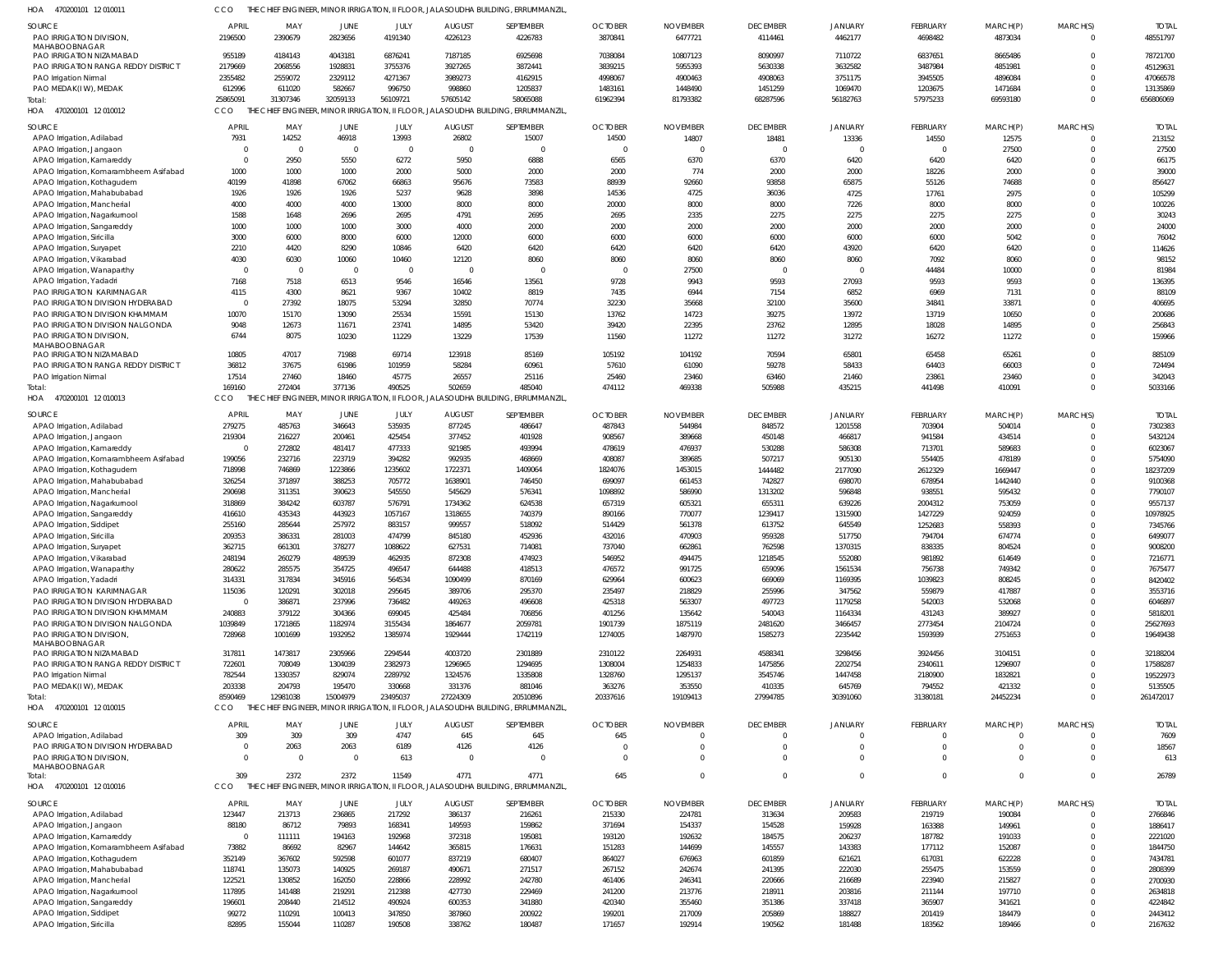| 470200101 12 010016 | THE CHIEF ENGINEER, MINOR IRRIGATION, II FLOOR, JALASOUDHA BUILDING, ERRUMMANZIL. |
|---------------------|-----------------------------------------------------------------------------------|

| 470200101 12 010016<br>HOA                                           | CCO                |                   |                               |                            |                          | THE CHIEF ENGINEER, MINOR IRRIGATION, II FLOOR, JALASOUDHA BUILDING, ERRUMMANZIL            |                      |                  |                          |                      |                         |                       |                      |                    |
|----------------------------------------------------------------------|--------------------|-------------------|-------------------------------|----------------------------|--------------------------|---------------------------------------------------------------------------------------------|----------------------|------------------|--------------------------|----------------------|-------------------------|-----------------------|----------------------|--------------------|
| SOURCE                                                               | <b>APRIL</b>       | MAY               | <b>JUNE</b>                   | JULY                       | <b>AUGUST</b>            | SEPTEMBER                                                                                   | <b>OCTOBER</b>       | <b>NOVEMBER</b>  | <b>DECEMBER</b>          | <b>JANUARY</b>       | FEBRUARY                | MARCH(P)              | MARCH(S)             | <b>TOTAI</b>       |
| APAO Irrigation, Suryapet                                            | 146875             | 264202            | 146999                        | 436012                     | 258243                   | 286988                                                                                      | 288348               | 268106           | 267224                   | 270027               | 277587                  | 265607                | $\Omega$             | 3176218            |
| APAO Irrigation, Vikarabad                                           | 97434              | 102262            | 192450                        | 182187                     | 341733                   | 188095                                                                                      | 212802               | 193738           | 206460                   | 186989               | 209307                  | 188586                | $\Omega$             | 2302043            |
| APAO Irrigation, Wanaparthy                                          | 110874             | 112992            | 141132                        | 194585                     | 251331                   | 165174                                                                                      | 187697               | 393935           | 232639                   | 202517               | 235332                  | 198594                |                      | 2426802            |
| APAO Irrigation, Yadadri                                             | 124636             | 126088            | 136023                        | 222114                     | 430811                   | 343245                                                                                      | 254520               | 239202           | 229667                   | 234778               | 235226                  | 236397                |                      | 2812707            |
| PAO IRRIGATION KARIMNAGAR                                            | 65288              | 68055             | 139503                        | 155040                     | 174515                   | 153832                                                                                      | 132065               | 122491           | 124918                   | 118094               | 124275                  | 123088                |                      | 1501164            |
| PAO IRRIGATION DIVISION HYDERABAD<br>PAO IRRIGATION DIVISION KHAMMAM | $\Omega$<br>141009 | 329702<br>220807  | 204176<br>178806              | 623320<br>397891           | 377655<br>248465         | 416587<br>336153                                                                            | 367799<br>233151     | 407639<br>142355 | 372399<br>278748         | 390837<br>267199     | 406131<br>219829        | 398443<br>199178      |                      | 4294688<br>2863591 |
| PAO IRRIGATION DIVISION NALGONDA                                     | 405620             | 669834            | 459432                        | 1231811                    | 724741                   | 800436                                                                                      | 737431               | 773103           | 713105                   | 713014               | 721920                  | 679288                |                      | 8629735            |
| PAO IRRIGATION DIVISION,                                             | 347954             | 481024            | 591312                        | 658659                     | 937888                   | 787554                                                                                      | 601278               | 713443           | 659229                   | 636451               | 641169                  | 614376                | $\Omega$             | 7670337            |
| MAHABOOBNAGAR                                                        |                    |                   |                               |                            |                          |                                                                                             |                      |                  |                          |                      |                         |                       |                      |                    |
| PAO IRRIGATION NIZAMABAD                                             | 170228             | 752972            | 1173645                       | 1162782                    | 2042577                  | 1172179                                                                                     | 1159420              | 1169036          | 1112440                  | 1110566              | 1143745                 | 1125960               |                      | 13295550           |
| PAO IRRIGATION RANGA REDDY DISTRICT                                  | 556750             | 548358            | 987317                        | 1801636                    | 982248                   | 992044                                                                                      | 1001620              | 980769           | 953429                   | 935360               | 900030                  | 878318                |                      | 11517879           |
| PAO Irrigation Nirmal                                                | 319292             | 543627            | 338493                        | 936369                     | 546490                   | 542055                                                                                      | 541986               | 529760           | 528620                   | 508809               | 533563                  | 525693                |                      | 6394757            |
| PAO MEDAK(IW), MEDAK<br>Total:                                       | 72760              | 73280             | 69931                         | 118319                     | 118572                   | 315225                                                                                      | 129985               | 126506           | 126986                   | 126986               | 143093                  | 130375                | $\Omega$             | 1552018            |
| 470200101 12 010017<br>HOA                                           | 3934303<br>CCO     | 6040221           | 6893183                       | 11184768                   | 12020719                 | 9394864<br>THE CHIEF ENGINEER, MINOR IRRIGATION, II FLOOR, JALASOUDHA BUILDING, ERRUMMANZIL | 9404512              | 8921669          | 8634806                  | 8392647              | 8597686                 | 8151958               |                      | 101571336          |
|                                                                      |                    |                   |                               |                            |                          |                                                                                             |                      |                  |                          |                      |                         |                       |                      |                    |
| SOURCE                                                               | <b>APRIL</b>       | MAY               | <b>JUNE</b>                   | JULY                       | <b>AUGUST</b>            | SEPTEMBER                                                                                   | <b>OCTOBER</b>       | <b>NOVEMBER</b>  | <b>DECEMBER</b>          | <b>JANUARY</b>       | FEBRUARY                | MARCH(P)              | MARCH(S)             | <b>TOTAI</b>       |
| APAO Irrigation, Adilabad                                            | $\Omega$           | - 0               | $\overline{\mathbf{0}}$       | $\mathbf 0$                | $\Omega$                 | $\overline{0}$                                                                              | 30000                |                  | $\overline{0}$           | $\Omega$             | 24780                   | $\mathbf 0$           | $\Omega$             | 54780              |
| APAO Irrigation, Jangaon                                             |                    |                   | 15746<br>$\Omega$             | $\mathbf 0$                | $\Omega$<br>$\Omega$     | 17188<br>$\overline{0}$                                                                     | $\Omega$             |                  | $\Omega$<br>$\Omega$     | $\Omega$<br>$\Omega$ | $\mathbf 0$<br>$\Omega$ | 86061                 | $\Omega$<br>$\Omega$ | 118995<br>13325    |
| APAO Irrigation, Kamareddy<br>APAO Irrigation, Komarambheem Asifabad |                    |                   | $\Omega$                      | $\mathbf 0$<br>$\mathbf 0$ | 200000                   | $\overline{0}$                                                                              | $\cap$               |                  | $\Omega$                 | $\Omega$             | $\Omega$                | 13325<br>$\Omega$     | $\Omega$             | 200000             |
| APAO Irrigation, Kothagudem                                          |                    |                   | 43703                         | $\Omega$                   | $\Omega$                 | 100000                                                                                      | $\Omega$             |                  | 111502                   | $\Omega$             | $\Omega$                | $\Omega$              | $\Omega$             | 255205             |
| APAO Irrigation, Mahabubabad                                         |                    |                   | $\Omega$                      | $\Omega$                   | $\Omega$                 | 14663                                                                                       | 278000               | 163298           | 9000                     | $\Omega$             | 54832                   | $\Omega$              | $\Omega$             | 519793             |
| APAO Irrigation, Mancherial                                          |                    |                   | $\Omega$                      | $\Omega$                   | 75013                    | $\overline{0}$                                                                              | 75871                |                  | 171168                   | $\Omega$             | 81371                   | $\Omega$              | $\Omega$             | 403423             |
| APAO Irrigation, Nagarkurnool                                        |                    |                   | $\Omega$                      | $\Omega$                   | $\Omega$                 | $\mathbf{0}$                                                                                | $\Omega$             |                  | $\Omega$                 | $\Omega$             | $^{\circ}$              | 46980                 | $\Omega$             | 46980              |
| APAO Irrigation, Sangareddy                                          |                    |                   | $\Omega$                      | $\Omega$                   | 80000                    | 80000                                                                                       | 19000                |                  | - 0                      | 26500                | $\Omega$                | 100000                | $\Omega$             | 305500             |
| APAO Irrigation, Siddipet                                            |                    |                   | 349914                        | $\mathbf 0$                | 106600                   | $\overline{0}$                                                                              |                      |                  | $\Omega$                 | $\Omega$             | 69493                   |                       | $\Omega$             | 526007             |
| APAO Irrigation, Siricilla                                           |                    |                   |                               | $\Omega$                   | $\Omega$                 | $\mathbf{0}$                                                                                | $\Omega$             | 44510            | $\Omega$                 | $\Omega$             | 2550                    | $\Omega$              | $\cap$               | 47060              |
| APAO Irrigation, Suryapet                                            |                    |                   | $\Omega$                      | $\Omega$                   | 25400                    | 16500                                                                                       | $\cap$               | 30100            | 12100                    | $\Omega$             | 29308                   | $\Omega$              | $\Omega$             | 113408             |
| APAO Irrigation, Vikarabad                                           |                    |                   | $\Omega$                      | $\Omega$                   | 15000                    | $\overline{0}$                                                                              | $\Omega$             |                  | $\Omega$                 | $\Omega$             | $\Omega$                | $\Omega$              | $\Omega$             | 15000              |
| APAO Irrigation, Wanaparthy                                          |                    |                   | 115000                        | $\mathbf 0$                | 13500                    | $\mathbf 0$                                                                                 | 7500                 | 108000           | 41008                    | $\Omega$             | 46066                   |                       | $\Omega$             | 331074             |
| APAO Irrigation, Yadadri                                             |                    |                   | $\Omega$                      | $\Omega$                   |                          | $\Omega$                                                                                    | - C                  |                  | $\Omega$                 | $\Omega$             | 32000                   | $\Omega$              | $\Omega$             | 32000              |
| PAO IRRIGATION KARIMNAGAR                                            |                    |                   | $\Omega$                      | $\mathbf 0$                | 22661                    | $\mathbf 0$                                                                                 |                      |                  | 100000                   | $\Omega$             | $\Omega$                | $\Omega$              | $\Omega$             | 122661             |
| PAO IRRIGATION DIVISION HYDERABAD                                    | $\Omega$           |                   | $\Omega$<br>$\Omega$          | $\mathbf 0$<br>$\mathbf 0$ | 171340<br>$\Omega$       | $\Omega$<br>$\mathbf 0$                                                                     | $\Omega$<br>$\Omega$ | 164977           | $\Omega$<br>- 0          | 20000                | 125631<br>$^{\circ}$    | 100000<br>$\mathbf 0$ | $\Omega$<br>$\Omega$ | 581948<br>200000   |
| PAO IRRIGATION DIVISION KHAMMAM<br>PAO IRRIGATION DIVISION NALGONDA  |                    |                   | 31565                         | $\mathbf 0$                | 304398                   | $\mathbf 0$                                                                                 | 57772                | 89909            | $\Omega$                 | 200000               | $\Omega$                | 17250                 | $\Omega$             | 500894             |
| PAO IRRIGATION DIVISION,                                             |                    |                   | 18414                         | $\mathbf 0$                | 31399                    | $\mathbf 0$                                                                                 | 54154                | 21562            | 95158                    | $\Omega$             | 9000                    | 14050                 | $\Omega$             | 243737             |
| MAHABOOBNAGAR<br>PAO IRRIGATION NIZAMABAD                            |                    |                   | 183207                        | $\Omega$                   | 78803                    | 30000                                                                                       | 20000                | 6800             | $\overline{0}$           | $\Omega$             | 8700                    | 97415                 | $\Omega$             | 424925             |
| PAO IRRIGATION RANGA REDDY DISTRICT                                  |                    |                   | 66895                         | 83628                      | 31870                    | 14000                                                                                       | $\Omega$             | 83938            | 100000                   | 61611                | 36875                   | $\mathbf 0$           | $\Omega$             | 478817             |
| PAO Irrigation Nirmal                                                |                    |                   | 191085                        | $\mathbf 0$                | 63096                    | $\overline{0}$                                                                              | - 0                  | 133826           | 22000                    | $\Omega$             | $\overline{0}$          | 12000                 | $\Omega$             | 422007             |
|                                                                      |                    |                   |                               |                            |                          |                                                                                             |                      |                  |                          |                      |                         |                       |                      |                    |
| PAO MEDAK(IW), MEDAK                                                 | $\Omega$           |                   | $\Omega$                      | $\mathbf 0$                | $\Omega$                 | $\overline{0}$                                                                              | 54704                |                  | $\Omega$                 | $\Omega$             | $\Omega$                | $\mathbf 0$           | $\Omega$             | 54704              |
| Total:                                                               |                    |                   | 1015529                       | 83628                      | 1219080                  | 272351                                                                                      | 597001               | 846920           | 661936                   | 308111               | 520606                  | 487081                | $\Omega$             | 6012243            |
| HOA 470200101 12 010018                                              | CCO                |                   |                               |                            |                          | THE CHIEF ENGINEER, MINOR IRRIGATION, II FLOOR, JALASOUDHA BUILDING, ERRUMMANZIL,           |                      |                  |                          |                      |                         |                       |                      |                    |
| SOURCE                                                               | <b>APRIL</b>       | MAY               | <b>JUNE</b>                   | JULY                       | <b>AUGUST</b>            | SEPTEMBER                                                                                   | <b>OCTOBER</b>       | <b>NOVEMBER</b>  | <b>DECEMBER</b>          | <b>JANUARY</b>       | FEBRUARY                | MARCH(P)              | MARCH(S)             | <b>TOTAI</b>       |
| APAO Irrigation, Adilabad                                            | $\Omega$           | $\Omega$          | $\Omega$                      | $\overline{0}$             | 245845                   | $\mathbf{0}$                                                                                | 80277                | $\Omega$         | 78456                    | $\Omega$             | 351251                  | 303260                | $\Omega$             | 1059089            |
| APAO Irrigation, Jangaon                                             | $\Omega$           | $\overline{0}$    | $\overline{0}$                | $\overline{0}$             | 403091                   | 59711                                                                                       |                      |                  | 93032                    | $\Omega$             | 267134                  |                       | $\Omega$             | 822968             |
| APAO Irrigation, Kamareddy                                           |                    |                   |                               | $\mathbf 0$                | $\Omega$                 | $\overline{0}$                                                                              | 123842               |                  | $\overline{0}$           | $\Omega$             | $\Omega$                | 87952                 |                      | 211794             |
| APAO Irrigation, Komarambheem Asifabad                               | $\Omega$           |                   | $\Omega$                      | $\mathbf 0$                | 234077                   | $\overline{0}$                                                                              | 77350                |                  | 116168                   | $\Omega$             | 195373                  |                       |                      | 622968             |
| APAO Irrigation, Kothagudem                                          | - 0                |                   |                               | 69093                      | 751608                   | 359200                                                                                      | - 0                  | 525782           | 43584                    | 21627                | $\Omega$                |                       |                      | 1770894            |
| APAO Irrigation, Mahabubabad                                         | $\Omega$           |                   |                               | $\mathbf 0$                | $\Omega$                 | 671651                                                                                      | - 0                  | 52058            | 219399                   | $\Omega$             | 17275                   |                       |                      | 960383             |
| APAO Irrigation, Mancherial                                          |                    |                   |                               | $\Omega$                   | 377538                   | 60453                                                                                       | $\Omega$             | 37216            | 137780                   |                      | 332636                  | $\Omega$              |                      | 945623             |
| APAO Irrigation, Nagarkurnool                                        |                    |                   |                               | $\mathbf 0$                | 763846                   | 27579                                                                                       | 153016               |                  | 201489                   | $\Omega$             | 79218                   | 36638                 |                      | 1261786            |
| APAO Irrigation, Sangareddy                                          |                    |                   |                               | $\mathbf 0$                | 25995                    | 292151                                                                                      | 191600               | - 0              | 218587                   | $\Omega$             | 224293                  | $\Omega$              |                      | 952626             |
| APAO Irrigation, Siddipet                                            |                    |                   |                               | $\Omega$                   | 672301                   | 59914                                                                                       | - 0                  | 258148           | 165809                   | $\Omega$             | 85533                   | $\Omega$<br>$\Omega$  |                      | 1241705            |
| APAO Irrigation, Siricilla                                           |                    |                   |                               | 87764                      | 115068                   | 398180                                                                                      | - 0                  | 57822            | 257758                   | $\Omega$             | 80641                   |                       |                      | 997233             |
| APAO Irrigation, Suryapet<br>APAO Irrigation, Vikarabad              |                    |                   |                               | $\mathbf 0$<br>$\mathbf 0$ | 357117<br>171731         | 70066<br>37350                                                                              | 47529<br>- 0         | 10807            | 245548<br>100815         | 19804<br>$\Omega$    | 18194<br>496626         | 97731<br>$\mathbf 0$  |                      | 866796<br>806522   |
| APAO Irrigation, Wanaparthy                                          |                    |                   |                               | $\mathbf 0$                | 321114                   | 61183                                                                                       | - 0                  | 162791           | 124031                   | $\Omega$             | 72350                   | 32480                 |                      | 773949             |
| APAO Irrigation, Yadadri                                             |                    |                   |                               | $\mathbf 0$                | 311265                   | 225894                                                                                      | $\Omega$             | 100460           | 167042                   | $\Omega$             | 65411                   | $\mathbf 0$           |                      | 870072             |
| PAO IRRIGATION KARIMNAGAR                                            |                    |                   |                               | $\mathbf 0$                | 143734                   | 0                                                                                           | 50038                |                  | 135688                   | 130308               | $\Omega$                | 78246                 |                      | 538014             |
| PAO IRRIGATION DIVISION HYDERABAD                                    |                    |                   |                               | $\mathbf 0$                | 168971                   | 139014                                                                                      | $\Omega$             | 233253           | $\overline{\mathbf{0}}$  | 80882                | 245778                  | 48186                 |                      | 916084             |
| PAO IRRIGATION DIVISION KHAMMAM                                      | $\Omega$           |                   |                               | $\Omega$                   | 447582                   | 113457                                                                                      | 139779               |                  | 41417                    | $\Omega$             | 124965                  | 20514                 |                      | 887714             |
| PAO IRRIGATION DIVISION NALGONDA                                     |                    |                   |                               | $\mathbf 0$                | 1323229                  | 254813                                                                                      | 53317                | 779514           | $\overline{\mathbf{0}}$  | 33766                | 243981                  | 526108                |                      | 3214728            |
| PAO IRRIGATION DIVISION,                                             | $\Omega$           |                   | $\Omega$                      | $\mathbf 0$                | 1415736                  | 365478                                                                                      | 46238                | 76538            | 431973                   | 71165                | 184574                  | 53911                 |                      | 2645613            |
| MAHABOOBNAGAR                                                        |                    |                   |                               |                            |                          |                                                                                             |                      |                  |                          |                      |                         |                       |                      |                    |
| PAO IRRIGATION NIZAMABAD                                             |                    |                   | $\Omega$                      | $\mathbf 0$                | 1224122                  | 1210527                                                                                     | 205065               | 392672           | 327881                   | 266484               | 158732                  | 426158                |                      | 4211641            |
| PAO IRRIGATION RANGA REDDY DISTRICT<br>PAO Irrigation Nirmal         | - 0                |                   | $\overline{0}$                | $-425$<br>$\mathbf 0$      | 617678<br>1356633        | 291409<br>193111                                                                            | 50867<br>100266      | 59461<br>477627  | 141549<br>$\overline{0}$ | 20925<br>20969       | 124534<br>679952        | 44880<br>42873        |                      | 1350878<br>2871431 |
| PAO MEDAK(IW), MEDAK                                                 | $\Omega$           |                   | 1732                          | $\mathbf 0$                | 42446                    | 21248                                                                                       | 113913               |                  | $\Omega$                 | $\Omega$             | 8521                    | 546675                |                      | 734535             |
| Total:                                                               | $\Omega$           | $\Omega$          | 1732                          | 156432                     | 11490727                 | 4912389                                                                                     | 1433097              | 3224149          | 3248006                  | 665930               | 4056972                 | 2345612               | $\Omega$             | 31535046           |
| 470200101 12 020021<br>HOA                                           | CCO                |                   |                               |                            |                          | THE CHIEF ENGINEER, MINOR IRRIGATION, II FLOOR, JALASOUDHA BUILDING, ERRUMMANZIL            |                      |                  |                          |                      |                         |                       |                      |                    |
|                                                                      | <b>APRIL</b>       |                   |                               |                            |                          |                                                                                             |                      | <b>NOVEMBER</b>  | <b>DECEMBER</b>          | <b>JANUARY</b>       | FEBRUARY                | MARCH(P)              | MARCH(S)             | Total              |
| SOURCE<br>APAO Irrigation, Adilabad                                  | $\Omega$           | MAY<br>3600       | <b>JUNE</b><br>$\overline{0}$ | JULY<br>$\mathbf 0$        | <b>AUGUST</b><br>$-3600$ | SEPTEMBER<br>$\overline{0}$                                                                 | <b>OCTOBER</b>       |                  | $\overline{0}$           |                      | $\mathbf 0$             | 0                     |                      |                    |
| APAO Irrigation, Komarambheem Asifabad                               | - 0                | $\Omega$          | $\Omega$                      | $\mathbf 0$                | $\Omega$                 | 8000                                                                                        |                      | 12000            | $\overline{0}$           | $\Omega$             | $\mathbf 0$             | $\mathbf 0$           | $\Omega$             | 20000              |
| APAO Irrigation, Sangareddy                                          | $\overline{0}$     | $\Omega$          | $\Omega$                      | $\mathbf 0$                | 7200                     | 33321                                                                                       |                      |                  | $\overline{0}$           | $\Omega$             | $\Omega$                | $\mathbf 0$           |                      | 40521              |
| APAO Irrigation, Siricilla                                           | 3600               | 3600              |                               | 7600                       | $\Omega$                 | 4000                                                                                        |                      | 4000             | 4000                     | $\Omega$             | 16000                   | 5200                  |                      | 48000              |
| APAO Irrigation, Wanaparthy                                          | - 0                | $\Omega$          | $\Omega$                      | 8000                       | $\Omega$                 | $\overline{0}$                                                                              |                      |                  | $\Omega$                 | $\Omega$             | -0                      | $\mathbf 0$           | $\Omega$             | 8000               |
| PAO IRRIGATION KARIMNAGAR                                            | -0                 | 7474              | $\Omega$                      | $\Omega$                   | 8305                     | 23253                                                                                       |                      |                  | $\Omega$                 | $\Omega$             | $\Omega$                | 24915                 | $\Omega$             | 63947              |
| PAO IRRIGATION NIZAMABAD                                             | -0                 | - 0               | 12000                         | $\mathbf 0$                | $\Omega$                 | $\overline{0}$                                                                              | $\cap$               |                  | $\Omega$                 | $\Omega$             | $\Omega$                | $\mathbf 0$           | $\Omega$             | 12000              |
| PAO Irrigation Nirmal<br>Total:                                      | - 0<br>3600        | $\Omega$<br>14674 | $\overline{0}$<br>12000       | $\mathbf 0$<br>15600       | $\Omega$<br>11905        | $\mathbf{0}$<br>68574                                                                       | 33396<br>33396       | $-5000$<br>11000 | 9168<br>13168            | 3340<br>3340         | $\Omega$<br>16000       | $\mathbf 0$<br>30115  | $\Omega$<br>$\Omega$ | 40904<br>233372    |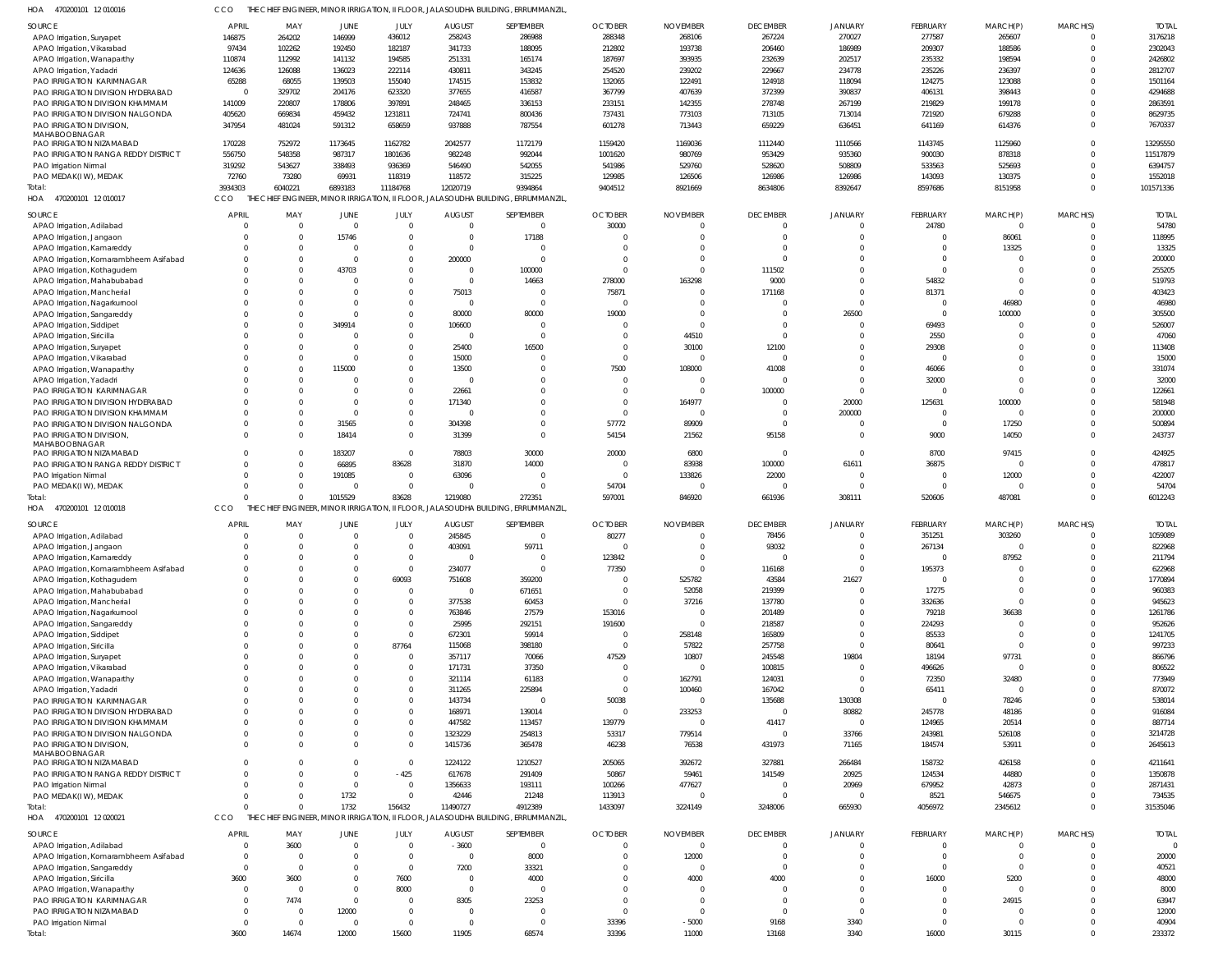470200101 12 020022 HOA CCO THE CHIEF ENGINEER, MINOR IRRIGATION, II FLOOR, JALASOUDHA BUILDING, ERRUMMANZIL,

| SOURCE                                 | APRIL          | MAY            | JUNE           | JULY           | <b>AUGUST</b>  | SEPTEMBER                                                                         | <b>OCTOBER</b> | <b>NOVEMBER</b> | <b>DECEMBER</b> | <b>JANUARY</b> | FEBRUARY        | MARCH(P) | MARCH(S) | <b>TOTAL</b> |
|----------------------------------------|----------------|----------------|----------------|----------------|----------------|-----------------------------------------------------------------------------------|----------------|-----------------|-----------------|----------------|-----------------|----------|----------|--------------|
| APAO Irrigation, Mahabubabad           | $\Omega$       | $\Omega$       | $\Omega$       | $\Omega$       | $\Omega$       | $\Omega$                                                                          | 78780          |                 | $\overline{0}$  | $\Omega$       | $\Omega$        | 63024    |          | 141804       |
|                                        |                |                |                |                |                |                                                                                   |                |                 |                 |                |                 |          |          |              |
| APAO Irrigation, Yadadri               | $\Omega$       | $\Omega$       | $\Omega$       | $\Omega$       | $\Omega$       | 4000                                                                              | $\Omega$       | $\Omega$        | $\overline{0}$  | $\Omega$       | $\Omega$        | $\Omega$ |          | 4000         |
| PAO IRRIGATION DIVISION KHAMMAM        | $\Omega$       | $\Omega$       | $\Omega$       | 371400         | $\Omega$       | $\Omega$                                                                          | $\Omega$       |                 | $\Omega$        | $\Omega$       | $\Omega$        | $\Omega$ |          | 371400       |
| PAO IRRIGATION DIVISION NALGONDA       | $\Omega$       | $\Omega$       | $\Omega$       | $\Omega$       | $\Omega$       | 4000                                                                              | $\Omega$       |                 | 16000           | $\Omega$       | $\Omega$        | $\Omega$ |          | 20000        |
| Total:                                 | $\Omega$       |                | $\Omega$       | 371400         | $\Omega$       | 8000                                                                              | 78780          |                 | 16000           | $\Omega$       | $\Omega$        | 63024    |          | 537204       |
|                                        |                |                |                |                |                |                                                                                   |                |                 |                 |                |                 |          |          |              |
| 470200101 12 060<br>HOA                | CCO            |                |                |                |                | THE CHIEF ENGINEER, MINOR IRRIGATION, II FLOOR, JALASOUDHA BUILDING, ERRUMMANZIL, |                |                 |                 |                |                 |          |          |              |
| SOURCE                                 | APRIL          | MAY            | <b>JUNE</b>    | JULY           | <b>AUGUST</b>  | SEPTEMBER                                                                         | <b>OCTOBER</b> | <b>NOVEMBER</b> | <b>DECEMBER</b> | <b>JANUARY</b> | FEBRUARY        | MARCH(P) | MARCH(S) | <b>TOTAL</b> |
|                                        |                |                |                |                |                |                                                                                   |                |                 |                 |                |                 |          |          |              |
| APAO Irrigation, Jagtial               | $\mathbf{0}$   | $\Omega$       | $\Omega$       | $\Omega$       | $\overline{0}$ | $\Omega$                                                                          | $\overline{0}$ | 12767           | $\overline{0}$  | $\Omega$       | $\overline{0}$  | $\Omega$ | $\Omega$ | 12767        |
| APAO Irrigation, Kothagudem            | $\mathbf 0$    | $\mathbf{0}$   | $\Omega$       | $\Omega$       | $\mathbf{0}$   | $\Omega$                                                                          | $\Omega$       | 1291007         | $\mathbf{0}$    | $\Omega$       | 74797           | $\Omega$ | $\Omega$ | 1365804      |
| Total:                                 | $\Omega$       | $\Omega$       | $\Omega$       | $\Omega$       | $\mathbf 0$    | $\Omega$                                                                          | $\Omega$       | 1303774         | $\Omega$        | $\Omega$       | 74797           | $\Omega$ | $\Omega$ | 1378571      |
| HOA 470200101 12 110111                | CCO            |                |                |                |                | THE CHIEF ENGINEER, MINOR IRRIGATION, II FLOOR, JALASOUDHA BUILDING, ERRUMMANZIL, |                |                 |                 |                |                 |          |          |              |
|                                        |                |                |                |                |                |                                                                                   |                |                 |                 |                |                 |          |          |              |
| SOURCE                                 | APRIL          | MAY            | JUNE           | JULY           | <b>AUGUST</b>  | SEPTEMBER                                                                         | <b>OCTOBER</b> | <b>NOVEMBER</b> | <b>DECEMBER</b> | <b>JANUARY</b> | FEBRUARY        | MARCH(P) | MARCH(S) | <b>TOTAL</b> |
| APAO Irrigation, Adilabad              | $\Omega$       | $\Omega$       | $\Omega$       | $\Omega$       | 196515         | 271500                                                                            | $\overline{0}$ | 12600           | 208671          | $\Omega$       | $\mathbf{0}$    | 309038   |          | 998324       |
|                                        | $\Omega$       | $\mathbf 0$    | $\Omega$       | $\Omega$       | $\overline{0}$ | $\Omega$                                                                          | $\Omega$       | - 0             | $\mathbf{0}$    | 57050          | $\Omega$        |          |          | 104050       |
| APAO Irrigation, Bhoopalapally         |                |                |                |                |                |                                                                                   |                |                 |                 |                |                 | 47000    |          |              |
| APAO Irrigation, Jagtial               | $\Omega$       | $\Omega$       | $\Omega$       | $\Omega$       | $\overline{0}$ | 331204                                                                            | $\Omega$       | 68780           | 71000           | $\Omega$       | $\Omega$        | $\Omega$ |          | 470984       |
| APAO Irrigation, Jangaon               | $\Omega$       | $\Omega$       | $\Omega$       | $\Omega$       | 20800          | - 0                                                                               | $\Omega$       | 81800           | 89020           | $\Omega$       | 36150           | $\Omega$ |          | 227770       |
| APAO Irrigation, Kamareddy             | $\Omega$       | $\Omega$       | $\Omega$       | $\Omega$       | 58500          | 89350                                                                             | $\Omega$       | 189170          | $\Omega$        | $\Omega$       | $\Omega$        | 183180   |          | 520200       |
| APAO Irrigation, Komarambheem Asifabad | $\Omega$       | $\Omega$       | $\Omega$       | $\Omega$       | $\Omega$       | 391100                                                                            | $\Omega$       | $\sqrt{ }$      | 197800          | $\Omega$       | <sup>0</sup>    | 90300    |          | 679200       |
|                                        |                |                |                |                |                |                                                                                   |                |                 |                 |                |                 |          |          |              |
| APAO Irrigation, Kothagudem            | $\Omega$       |                |                | $\Omega$       | 192100         | 249000                                                                            |                | - 0             | 405800          | $\Omega$       |                 | - 0      |          | 846900       |
| APAO Irrigation, Mahabubabad           | $\Omega$       | $\Omega$       |                | $\Omega$       | $\Omega$       | $\Omega$                                                                          |                | 598900          | $\Omega$        | $\Omega$       | <sup>0</sup>    |          |          | 598900       |
| APAO Irrigation, Mancherial            | $\Omega$       | $\Omega$       | $\Omega$       | $\Omega$       | 110620         | 85710                                                                             |                | 200250          | $\Omega$        | $\Omega$       | <sup>0</sup>    | $\Omega$ |          | 396580       |
| APAO Irrigation, Nagarkurnool          | $\Omega$       | $\Omega$       | $\Omega$       | $\Omega$       | $\overline{0}$ | 192000                                                                            | $\Omega$       | 207632          | 93140           | $\Omega$       | $\Omega$        | $\Omega$ |          | 492772       |
|                                        |                |                |                | $\Omega$       |                |                                                                                   |                |                 |                 | $\Omega$       |                 |          |          |              |
| APAO Irrigation, Sangareddy            | $\Omega$       |                |                |                | $\overline{0}$ | 274985                                                                            |                | 55703           | 103618          |                |                 | 67490    |          | 501796       |
| APAO Irrigation, Siddipet              | $\Omega$       | $\Omega$       | $\Omega$       | $\Omega$       | 140800         | 200807                                                                            |                | 7400            | $\Omega$        | $\Omega$       | <sup>0</sup>    |          |          | 349007       |
| APAO Irrigation, Siricilla             | $\Omega$       | $\Omega$       | $\Omega$       | $\Omega$       | 149581         | $\Omega$                                                                          | $\Omega$       | 195450          | 4331            | $\Omega$       | $\Omega$        | 197391   |          | 546753       |
| APAO Irrigation, Suryapet              | $\Omega$       | $\Omega$       | $\cap$         | $\Omega$       | 96020          | 213406                                                                            | $\Omega$       |                 | 171722          | 65760          | $\Omega$        |          |          | 546908       |
|                                        | $\Omega$       | $\Omega$       |                | $\Omega$       | $\Omega$       | $\Omega$                                                                          | $\Omega$       |                 | $\Omega$        | $\Omega$       |                 | 11036    |          | 219475       |
| APAO Irrigation, Vikarabad             |                |                |                |                |                |                                                                                   |                |                 |                 |                | 208439          |          |          |              |
| APAO Irrigation, Wanaparthy            | $\Omega$       | $\Omega$       | $\Omega$       | $\Omega$       | $\Omega$       | $\Omega$                                                                          | $\Omega$       |                 | $\Omega$        | $\Omega$       | 298404          | - 0      |          | 298404       |
| APAO Irrigation, Yadadri               | $\Omega$       | $\Omega$       | $\Omega$       | $\Omega$       | 96655          | 226367                                                                            | 24204          | $\Omega$        | 94132           | 108464         | $\Omega$        | $\Omega$ |          | 549822       |
| PAO - IRRIGATION DIVISION WARANGAL     | $\Omega$       | $\Omega$       | $\Omega$       | $\Omega$       | $\Omega$       | $\Omega$                                                                          | $\Omega$       | 16000           | 39850           | $\Omega$       | 318790          | 58165    |          | 432805       |
| (Urban)                                |                |                |                |                |                |                                                                                   |                |                 |                 |                |                 |          |          |              |
| PAO IRRIGATION KARIMNAGAR              | $\Omega$       |                |                |                | $\Omega$       | 25500                                                                             | $\Omega$       |                 | 60910           | 124565         | 42990           | $\Omega$ |          | 253965       |
| PAO IRRIGATION DIVISION HYDERABAD      | $\Omega$       | $\Omega$       | $\Omega$       | $\Omega$       | $\Omega$       | $\Omega$                                                                          | $\Omega$       | - 0             | 14871           | $\Omega$       | $\Omega$        | $\Omega$ |          | 14871        |
|                                        |                |                |                |                |                |                                                                                   |                |                 |                 |                |                 |          |          |              |
| PAO IRRIGATION DIVISION KHAMMAM        | $\Omega$       | $\Omega$       | $\Omega$       | $\Omega$       | $\Omega$       | 337000                                                                            | 98800          | $\Omega$        | $\Omega$        | $\Omega$       | 75090           | 197000   |          | 707890       |
| PAO IRRIGATION DIVISION NALGONDA       | $\Omega$       | $\Omega$       | $\Omega$       | $\Omega$       | 167940         | 438128                                                                            | $\Omega$       | 303873          | $\Omega$        | 5697           | $\Omega$        | 395943   |          | 1311581      |
| PAO IRRIGATION DIVISION                | $\Omega$       |                | $\Omega$       | $\Omega$       | 70500          | 161873                                                                            | $\Omega$       | 203288          | 51300           | $\Omega$       | $\Omega$        | 297209   |          | 784170       |
| MAHABOOBNAGAR                          |                |                |                |                |                |                                                                                   |                |                 |                 |                |                 |          |          |              |
| PAO IRRIGATION NIZAMABAD               | $\Omega$       | $\Omega$       | $\cap$         | $\Omega$       | $\overline{0}$ | 486050                                                                            | 96600          | 182370          | $\Omega$        | $\Omega$       | 17310           |          |          | 782330       |
| PAO IRRIGATION RANGA REDDY DISTRICT    | $\Omega$       | $\Omega$       | $\Omega$       | $\Omega$       | $\mathbf{0}$   | 92180                                                                             | $\Omega$       |                 | $\Omega$        | $\Omega$       | $\overline{0}$  | 321210   |          | 413390       |
|                                        |                |                |                |                |                |                                                                                   |                |                 |                 |                |                 |          |          |              |
| PAO Irrigation Nirmal                  | $\Omega$       | $\Omega$       | $\Omega$       | $\Omega$       | 185680         | 604815                                                                            | $\Omega$       | - 0             | 204400          | $\Omega$       | $\Omega$        | - 0      |          | 994895       |
|                                        |                |                |                |                |                |                                                                                   |                |                 |                 |                |                 |          |          |              |
| PAO MEDAK(IW), MEDAK                   | $\Omega$       |                | $\Omega$       | $\Omega$       | $\Omega$       | 394225                                                                            | $\Omega$       |                 | $\overline{0}$  | $\Omega$       | 196852          |          |          | 591077       |
| Total:                                 | $\Omega$       |                | $\Omega$       | $\Omega$       | 1485711        | 5065200                                                                           | 219604         | 2323216         | 1810565         | 361536         | 1194025         | 2174962  |          | 14634819     |
|                                        |                |                |                |                |                |                                                                                   |                |                 |                 |                |                 |          |          |              |
| 470200101 12 130131<br>HOA             | CCO            |                |                |                |                | THE CHIEF ENGINEER, MINOR IRRIGATION, II FLOOR, JALASOUDHA BUILDING, ERRUMMANZIL, |                |                 |                 |                |                 |          |          |              |
| SOURCE                                 | <b>APRIL</b>   | MAY            | JUNE           | JULY           | <b>AUGUST</b>  | SEPTEMBER                                                                         | <b>OCTOBER</b> | <b>NOVEMBER</b> | <b>DECEMBER</b> | <b>JANUARY</b> | <b>FEBRUARY</b> |          | MARCH(S) | <b>TOTAL</b> |
|                                        |                |                |                |                |                |                                                                                   |                |                 |                 |                |                 | MARCH(P) |          |              |
| APAO Irrigation, Adilabad              | $\mathbf{0}$   | $\mathbf 0$    | $\Omega$       | $\Omega$       | $\overline{0}$ | $\Omega$                                                                          | $\overline{0}$ | 10705           | 11091           | $\Omega$       | $\overline{0}$  | 853      | $\Omega$ | 22649        |
| APAO Irrigation, Bhoopalapally         | $\mathbf 0$    | $\mathbf{0}$   | $\Omega$       | $\Omega$       | $\overline{0}$ | $\Omega$                                                                          | $\Omega$       |                 | $\Omega$        | $\Omega$       | 2478            | 33000    |          | 35478        |
| APAO Irrigation, Jagtial               | $\Omega$       | $\Omega$       | $\Omega$       | $\Omega$       | 20000          | $\Omega$                                                                          | $\Omega$       | $\Omega$        | 2979            | $\Omega$       | $\Omega$        | 1235     | $\Omega$ | 24214        |
| APAO Irrigation, Jangaon               | $^{(1)}$       |                |                |                | 5277           | 1537                                                                              |                |                 | 6481            |                | 625             |          |          | 13920        |
|                                        | $\mathbf 0$    | $\Omega$       | $\Omega$       | $\Omega$       | $\overline{0}$ | $\overline{0}$                                                                    | $\Omega$       | $\Omega$        |                 | $\Omega$       |                 | $\Omega$ |          |              |
| APAO Irrigation, Kamareddy             |                |                |                |                |                |                                                                                   |                |                 | 12000           |                | $\overline{0}$  |          |          | 12000        |
| APAO Irrigation, Komarambheem Asifabad | $\mathbf{0}$   | $\Omega$       | $\Omega$       | $\Omega$       | $\mathbf{0}$   | 7214                                                                              | $\mathbf 0$    | 1238            | $\overline{0}$  | $\Omega$       | 1239            | 3715     | $\Omega$ | 13406        |
| APAO Irrigation, Kothagudem            | $\mathbf 0$    | $\Omega$       | $\Omega$       | $\Omega$       | 1250           | 625                                                                               | $\Omega$       | $\Omega$        | 35535           | $\Omega$       | 6017            | 3118     |          | 46545        |
| APAO Irrigation, Mahabubabad           | $\mathbf{0}$   | $\Omega$       | $\Omega$       | $\Omega$       | $\overline{0}$ | $\overline{0}$                                                                    | $\Omega$       | 10620           | $\Omega$        | $\Omega$       | $\mathbf{0}$    | $\Omega$ | $\Omega$ | 10620        |
| APAO Irrigation, Mancherial            | $\Omega$       | $\Omega$       | $\Omega$       | $\Omega$       | 14089          | $\overline{0}$                                                                    | 28160          | $\Omega$        | 388             | $\Omega$       | $\overline{0}$  | 23156    | $\Omega$ | 65793        |
|                                        |                |                | $\Omega$       | $\Omega$       |                |                                                                                   |                | $\Omega$        |                 | $\Omega$       |                 |          | $\Omega$ |              |
| APAO Irrigation, Nagarkurnool          | $\mathbf 0$    | $\mathbf 0$    |                |                | $\overline{0}$ | 7000                                                                              | 12716          |                 | 23270           |                | 11980           | 12000    |          | 66966        |
| APAO Irrigation, Sangareddy            | $\mathbf 0$    | $\mathbf{0}$   | $\Omega$       | $\Omega$       | $\mathbf 0$    | 33852                                                                             | 4500           | 14198           | 3000            | $\Omega$       | 7353            | 9775     | $\Omega$ | 72678        |
| APAO Irrigation, Siddipet              | $\mathbf{0}$   | $\mathbf 0$    | 6000           | $\Omega$       | 4889           | $\overline{0}$                                                                    | $\overline{0}$ | 4000            | $\overline{0}$  | 6000           | 4000            | $\Omega$ | $\Omega$ | 24889        |
| APAO Irrigation, Siricilla             | 698            | 698            | 9131           | $\Omega$       | $\mathbf 0$    | 9378                                                                              | 4557           | $\Omega$        | 2858            | 1681           | 2990            | 1982     | $\Omega$ | 33973        |
| APAO Irrigation, Suryapet              | $\overline{0}$ | $\mathbf{0}$   | 18815          | $\Omega$       | 10648          | 12967                                                                             | $\overline{0}$ | - 0             | 23382           | 20571          | 9403            | 1652     | $\Omega$ | 97438        |
|                                        |                |                |                | $\Omega$       |                |                                                                                   |                |                 |                 | $\Omega$       |                 |          | $\Omega$ |              |
| APAO Irrigation, Vikarabad             | $\mathbf{0}$   | $\mathbf{0}$   | 20126          |                | 249            | 224                                                                               | 514            |                 | 33844           |                | 10000           | 33016    |          | 97973        |
| APAO Irrigation, Wanaparthy            | $\mathbf{0}$   | $\mathbf 0$    | 4500           | $\Omega$       | $\overline{0}$ | $\overline{0}$                                                                    | $\overline{0}$ |                 | 11073           | $\Omega$       | 15757           | 7739     | $\Omega$ | 39069        |
| APAO Irrigation, Yadadri               | $\Omega$       | $\mathbf 0$    | $\overline{0}$ | $\Omega$       | 15550          | 23997                                                                             | $\overline{0}$ |                 | 6175            | $\Omega$       | 8986            | 2391     | $\Omega$ | 57099        |
| PAO IRRIGATION KARIMNAGAR              | $\mathbf{0}$   | $\mathbf 0$    | 3611           | $\Omega$       | 8602           | 2428                                                                              | $\Omega$       |                 | 584             | $\Omega$       | 9640            | 26966    | $\Omega$ | 51831        |
|                                        | $\mathbf 0$    | $\mathbf 0$    | $\Omega$       | $\Omega$       | $\overline{0}$ |                                                                                   | $\Omega$       | $\Omega$        |                 | $\Omega$       |                 |          | $\Omega$ |              |
| PAO IRRIGATION DIVISION HYDERABAD      |                |                |                |                |                | 9874                                                                              |                |                 | 27156           |                | 11765           | 3555     |          | 52350        |
| PAO IRRIGATION DIVISION KHAMMAM        | $\mathbf{0}$   | $\mathbf 0$    | 15046          | $\Omega$       | $\mathbf 0$    | 10000                                                                             | 19966          | $\Omega$        | $\Omega$        | $\Omega$       | $\overline{0}$  | 5065     | $\Omega$ | 50077        |
| PAO IRRIGATION DIVISION NALGONDA       | $\mathbf{0}$   | $\mathbf 0$    | 16001          | $\Omega$       | 12500          | 30392                                                                             | 6178           | 14576           | 5290            | $\Omega$       | 5301            | 4912     | $\Omega$ | 95150        |
| PAO IRRIGATION DIVISION,               | $\mathbf 0$    | 6671           | 11694          | $\overline{0}$ | 31938          | $\overline{0}$                                                                    | 9269           | 18322           | 2800            | $\Omega$       | 46154           | 25186    | 0        | 152034       |
| MAHABOOBNAGAR                          |                |                |                |                |                |                                                                                   |                |                 |                 |                |                 |          |          |              |
| PAO IRRIGATION NIZAMABAD               | $\mathbf{0}$   | $\mathbf 0$    | $\Omega$       | $\Omega$       | 14979          | 16839                                                                             | $\overline{0}$ | 1770            | $\overline{0}$  | $\Omega$       | 34454           | 6619     | $\Omega$ | 74661        |
| PAO IRRIGATION RANGA REDDY DISTRICT    | $\mathbf{0}$   | $\mathbf 0$    | $\overline{0}$ | $\Omega$       | 50310          | $\overline{0}$                                                                    | 32979          | 51042           | 12954           | $\Omega$       | 5888            | 22464    | $\Omega$ | 175637       |
|                                        |                |                |                |                |                |                                                                                   |                |                 |                 |                |                 |          | $\Omega$ |              |
| PAO Irrigation Nirmal                  | $\mathbf 0$    | 25242          | 51882          | $\Omega$       | $\overline{0}$ | 14932                                                                             | 471            | 1073            | 49906           | $\Omega$       | 22787           | 942      |          | 167235       |
| PAO MEDAK(IW), MEDAK                   | $\mathbf{0}$   | $\overline{0}$ | $\Omega$       | $\overline{0}$ | 19891          | 29373                                                                             | $\Omega$       | $\Omega$        | 15120           | $\Omega$       | 5442            | $\Omega$ | $\Omega$ | 69826        |
| Total:                                 | 698            | 32611          | 156806         | $\overline{0}$ | 210172         | 210632                                                                            | 119310         | 127544          | 285886          | 28252          | 222259          | 229341   | 0        | 1623511      |
| HOA 470200101 12 130132                | CCO            |                |                |                |                | THE CHIEF ENGINEER, MINOR IRRIGATION, II FLOOR, JALASOUDHA BUILDING, ERRUMMANZIL, |                |                 |                 |                |                 |          |          |              |
|                                        |                |                |                |                |                |                                                                                   |                |                 |                 |                |                 |          |          |              |
| SOURCE                                 | <b>APRIL</b>   | MAY            | <b>JUNE</b>    | JULY           | <b>AUGUST</b>  | SEPTEMBER                                                                         | <b>OCTOBER</b> | <b>NOVEMBER</b> | <b>DECEMBER</b> | <b>JANUARY</b> | FEBRUARY        | MARCH(P) | MARCH(S) | <b>TOTAL</b> |
| APAO Irrigation, Adilabad              | $\overline{0}$ | $\Omega$       | $\Omega$       | $\Omega$       | $\overline{0}$ | 75992                                                                             | 86236          | 2150            | 10804           | $\Omega$       | 53846           | 72019    | $\Omega$ | 301047       |
|                                        | $\mathbf 0$    | $\Omega$       | $\Omega$       | $\Omega$       | $\Omega$       | $\Omega$                                                                          |                | - 0             | $\Omega$        | $\Omega$       | 100355          | 170442   | $\Omega$ | 393017       |
| APAO Irrigation, Bhoopalapally         |                |                |                |                |                |                                                                                   | 122220         |                 |                 |                |                 |          |          |              |
| APAO Irrigation, Jagtial               | $\Omega$       | $\Omega$       | $\Omega$       | $\Omega$       | 12500          | $\Omega$                                                                          | 19850          | 6300            | 2000            | $\Omega$       | 31090           | 13792    |          | 85532        |
| APAO Irrigation, Jangaon               | $\Omega$       | $\Omega$       | $\Omega$       | $\Omega$       | $\Omega$       | 60519                                                                             | 70211          | - 0             | 6000            | 26340          | 92850           | 9590     |          | 265510       |
| APAO Irrigation, Kamareddy             | $\Omega$       | $\Omega$       | $\Omega$       | $\Omega$       | 121365         | 105026                                                                            | 98205          | 108290          | 111855          | 39050          | 147775          | 162035   |          | 893601       |
| APAO Irrigation, Komarambheem Asifabad | $\mathbf 0$    | $\mathbf 0$    | $\Omega$       | $\Omega$       | $\overline{0}$ | $\Omega$                                                                          | $\Omega$       | 9800            | 190620          |                | $\Omega$        | 1700     |          | 202120       |
| APAO Irrigation, Kothagudem            | $\mathbf 0$    | $\Omega$       | $\Omega$       | $\Omega$       | 65056          | 24375                                                                             | 288210         | $\Omega$        | $\mathbf 0$     | $\Omega$       | 208164          | 154600   | $\Omega$ | 740405       |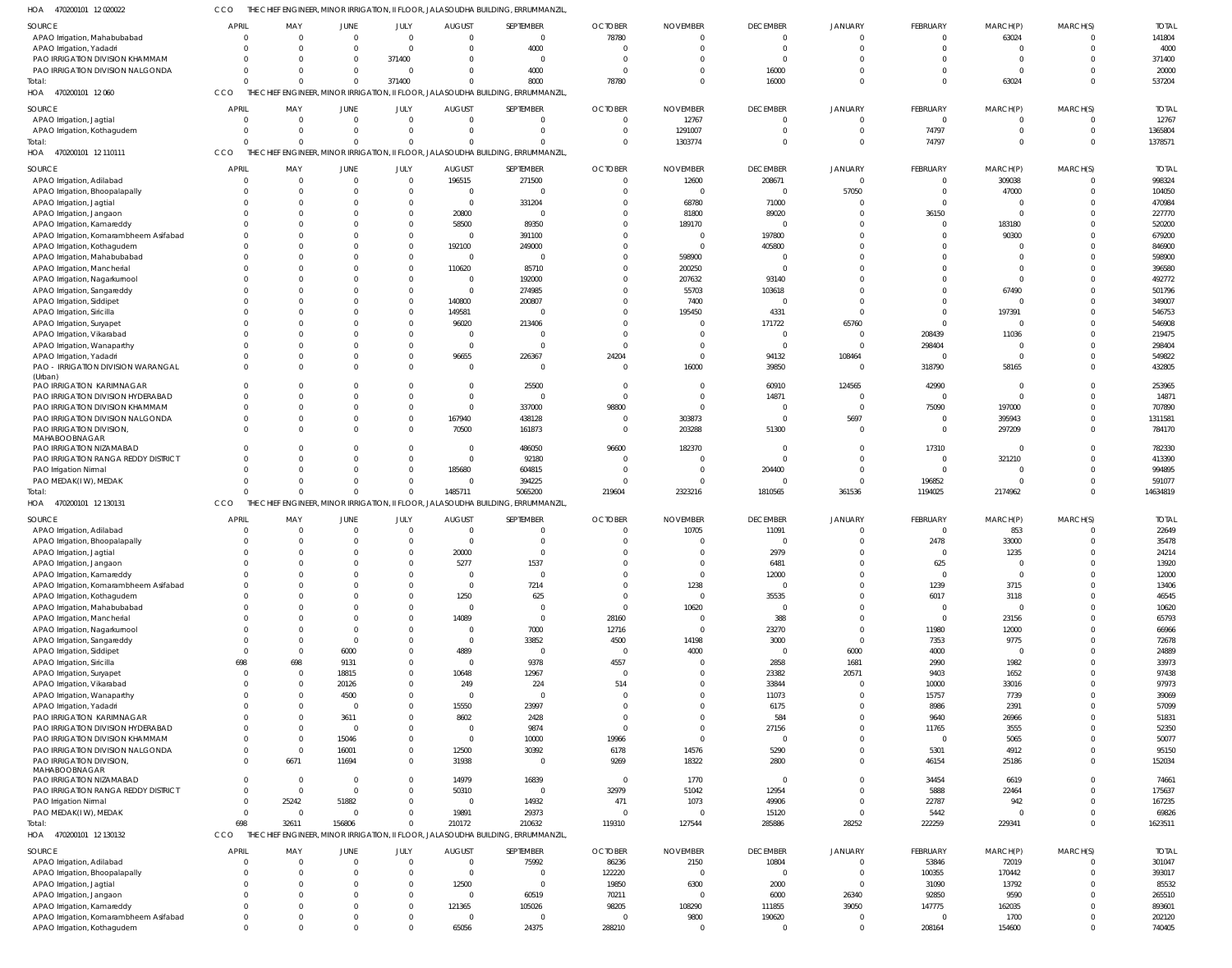470200101 12 130132 HOA CCO THE CHIEF ENGINEER, MINOR IRRIGATION, II FLOOR, JALASOUDHA BUILDING, ERRUMMANZIL,

| <b>SOURCE</b>                                          | <b>APRIL</b>                | MAY                      | JUNE             | JULY                     | <b>AUGUST</b>         | SEPTEMBER                                                                        | <b>OCTOBER</b>             | <b>NOVEMBER</b>         | <b>DECEMBER</b>    | <b>JANUARY</b>             | <b>FEBRUARY</b>          | MARCH(P)      | MARCH(S)             | <b>TOTAI</b>   |
|--------------------------------------------------------|-----------------------------|--------------------------|------------------|--------------------------|-----------------------|----------------------------------------------------------------------------------|----------------------------|-------------------------|--------------------|----------------------------|--------------------------|---------------|----------------------|----------------|
| APAO Irrigation, Mahabubabad                           | $\overline{0}$              | $\overline{0}$           | $\Omega$         | $\overline{0}$           | $\overline{0}$        | $\mathbf 0$                                                                      | $\overline{0}$             | 271950                  | $\overline{0}$     | 2950                       | $\mathbf 0$              | 401324        |                      | 676224         |
|                                                        | $\Omega$                    | $\Omega$                 |                  | $\overline{0}$           | 44100                 | 980                                                                              | 41300                      | $\Omega$                | 5025               | 29010                      |                          |               | $\Omega$             | 173045         |
| APAO Irrigation, Mancherial                            |                             |                          |                  |                          |                       |                                                                                  |                            |                         |                    |                            | 11600                    | 41030         |                      |                |
| APAO Irrigation, Nagarkurnool                          | $\Omega$                    | $\Omega$                 |                  | $\Omega$                 | 137501                | $\mathbf 0$                                                                      | $\overline{0}$             | 270016                  | 54825              |                            | 109779                   | 81960         | $\Omega$             | 654081         |
| APAO Irrigation, Sangareddy                            | $\Omega$                    | $\Omega$                 |                  | $\Omega$                 | $\overline{0}$        | 263612                                                                           | 59163                      | 56626                   | 21830              | $\cap$                     | 26347                    | 82960         |                      | 510538         |
| APAO Irrigation, Siddipet                              |                             | $\Omega$                 |                  | $\Omega$                 | $\Omega$              | 149470                                                                           | 495000                     | $\overline{0}$          | $\Omega$           | 2710                       | 182440                   | 178200        |                      | 1007820        |
| APAO Irrigation, Siricilla                             |                             | $\Omega$                 |                  | $\Omega$                 | 56258                 | 41360                                                                            | 2420                       | 1780                    | 48190              |                            | 41350                    | 52810         |                      | 244168         |
| APAO Irrigation, Suryapet                              |                             | $\Omega$                 | $\Omega$         | $\Omega$                 | $\mathsf{C}$          | 195145                                                                           | $\overline{0}$             | $\overline{0}$          | 90800              | 79060                      | 118940                   | 33275         |                      | 517220         |
| APAO Irrigation, Vikarabad                             |                             | $\Omega$                 | 23090            | $\Omega$                 | 4410                  | 21408                                                                            | 30640                      | 10300                   | 9093               | 61776                      | 4150                     | 23935         | $\cap$               | 188802         |
| APAO Irrigation, Wanaparthy                            |                             | $\Omega$                 | $\Omega$         | $\Omega$                 | 32992                 | 4500                                                                             | $\overline{0}$             | 60355                   | 76179              |                            | 5180                     | 127713        |                      | 306919         |
| APAO Irrigation, Yadadri                               | $\Omega$                    | $\Omega$                 |                  | $\Omega$                 | $\overline{0}$        | 205140                                                                           | $\overline{0}$             | 19800                   |                    | $\Omega$                   | $\Omega$                 |               | $\Omega$             | 224940         |
| PAO - IRRIGATION DIVISION WARANGAL                     | $\Omega$                    | $\Omega$                 |                  | $\Omega$                 | $\Omega$              | $\Omega$                                                                         | $\overline{0}$             | $\Omega$                | $\Omega$           | $\Omega$                   | $\mathbf 0$              | 272934        | $\Omega$             | 272934         |
| (Urban)                                                |                             |                          |                  |                          |                       |                                                                                  |                            |                         |                    |                            |                          |               |                      |                |
| PAO IRRIGATION KARIMNAGAR                              | $\Omega$                    | $\Omega$                 |                  | $\Omega$                 | 29460                 | 119677                                                                           | 2000                       | 77840                   | $\Omega$           | 8680                       | 84860                    | 118370        | $\Omega$             | 440887         |
| PAO IRRIGATION DIVISION HYDERABAD                      | $\Omega$                    | $\Omega$                 |                  | $\Omega$                 | $\mathsf{C}$          | 131296                                                                           | 7245                       | $\overline{0}$          | 44155              |                            | 9651                     | 51470         | $\Omega$             | 243817         |
| PAO IRRIGATION DIVISION KHAMMAM                        | $\Omega$                    | $\Omega$                 |                  | $\Omega$                 | 296930                | 417562                                                                           | 308235                     | 63810                   | 165696             | 14390                      | 22911                    | 466002        | $\Omega$             | 1755536        |
| PAO IRRIGATION DIVISION NALGONDA                       | $\Omega$                    | $\Omega$                 |                  | $\mathbf 0$              | 103377                | 132139                                                                           | 238615                     | 32000                   | 87042              | 4080                       | 59180                    | 271291        |                      | 927724         |
| PAO IRRIGATION DIVISION,                               | $\Omega$                    | $\Omega$                 |                  | $\Omega$                 | - 0                   | 256726                                                                           | 232446                     | 164424                  | 29370              | 28920                      | 88752                    | 247412        | $\Omega$             | 1048050        |
| MAHABOOBNAGAR                                          |                             |                          |                  |                          |                       |                                                                                  |                            |                         |                    |                            |                          |               |                      |                |
| PAO IRRIGATION NIZAMABAD                               | $\Omega$                    | $\Omega$                 |                  | $\Omega$                 | 186717                | 194263                                                                           | 24238                      | 269370                  | 98329              |                            | 205667                   | 203557        |                      | 1182141        |
| PAO IRRIGATION RANGA REDDY DISTRICT                    | $\Omega$                    | $\Omega$                 |                  | $\overline{0}$           | 142957                | 191527                                                                           | 7080                       | 114465                  | 137778             | 211159                     | 8635                     | 248536        |                      | 1062137        |
| PAO Irrigation Nirmal                                  | $\Omega$                    | $\Omega$                 |                  | $\Omega$                 | 158725                | 277835                                                                           | 3300                       | 205202                  | 28300              | 96009                      | 224710                   | 1080          |                      | 995161         |
| PAO MEDAK(IW), MEDAK                                   | $\Omega$                    | $\Omega$                 |                  | $\Omega$                 |                       | $\Omega$                                                                         | 297721                     | 314102                  | 53135              |                            | $\Omega$                 |               | $\Omega$             | 664958         |
| Total:                                                 | $\Omega$                    | $\Omega$                 | 23090            | $\mathbf 0$              | 1392348               | 2868552                                                                          | 2434335                    | 2058580                 | 1271026            | 604134                     | 1838232                  | 3488037       | $\Omega$             | 15978334       |
| HOA 470200101 12 130133                                | CCO                         |                          |                  |                          |                       | THE CHIEF ENGINEER, MINOR IRRIGATION, II FLOOR, JALASOUDHA BUILDING, ERRUMMANZIL |                            |                         |                    |                            |                          |               |                      |                |
|                                                        |                             |                          |                  |                          |                       |                                                                                  |                            |                         |                    |                            |                          |               |                      |                |
| <b>SOURCE</b>                                          | <b>APRIL</b>                | MAY                      | JUNE             | JULY                     | <b>AUGUST</b>         | SEPTEMBER                                                                        | <b>OCTOBER</b>             | <b>NOVEMBER</b>         | <b>DECEMBER</b>    | <b>JANUARY</b>             | <b>FEBRUARY</b>          | MARCH(P)      | MARCH(S)             | <b>TOTAL</b>   |
| APAO Irrigation, Adilabad                              | $\Omega$                    | $\overline{0}$           | $\Omega$         | $\Omega$                 |                       | 4900                                                                             | $\overline{0}$             | 0                       | 4520               |                            | $\mathbf 0$              | $\mathbf 0$   | $\Omega$             | 9420           |
| APAO Irrigation, Jangaon                               | $\Omega$                    | $\Omega$                 | $\Omega$         | $\Omega$                 |                       | 0                                                                                | 12880                      | $\Omega$                | 8645               | 5775                       | 4200                     | 12265         | $\Omega$             | 43765          |
| APAO Irrigation, Kamareddy                             | $\Omega$                    | $\mathbf{0}$             | 7095             | $\Omega$                 |                       | $\Omega$                                                                         | $\overline{0}$             | $\Omega$                |                    |                            | $\Omega$                 | $\Omega$      | $\cap$               | 7095           |
| APAO Irrigation, Komarambheem Asifabad                 | $\Omega$                    | $\Omega$                 |                  | $\Omega$                 |                       | $\Omega$                                                                         | $\overline{0}$             | $\Omega$                | $\Omega$           | $\Omega$                   | $\mathbf 0$              | 28900         | $\Omega$             | 28900          |
| APAO Irrigation, Kothagudem                            | $\Omega$                    | $\Omega$                 |                  | $\Omega$                 |                       | $\Omega$                                                                         | 9720                       | $\Omega$                | $\Omega$           | $\Omega$                   | 16556                    | $\mathbf 0$   | $\cap$               | 26276          |
| APAO Irrigation, Mancherial                            | $\Omega$                    | $\Omega$                 |                  | $\Omega$                 | 6180                  | $\Omega$                                                                         | $\overline{0}$             | $\Omega$                | $\Omega$           | $\Omega$                   | $\mathbf 0$              | 5620          | $\cap$               | 11800          |
| APAO Irrigation, Sangareddy                            | $\Omega$                    | $\Omega$                 |                  | <sup>0</sup>             |                       | 26850                                                                            | 3450                       | $\Omega$                | 6810               | $\Omega$                   | 3510                     | 7500          | $\cap$               | 48120          |
| APAO Irrigation, Siddipet                              | $\Omega$                    | $\Omega$                 |                  | $\Omega$                 |                       | 3100                                                                             | $\overline{0}$             | 1300                    | $\Omega$           | 2200                       | 1860                     | 1800          | $\cap$               | 10260          |
| APAO Irrigation, Vikarabad                             | $\Omega$                    | $\Omega$                 |                  | $\Omega$                 |                       | 8730                                                                             | - 0                        | $\Omega$                | 3080               |                            | $\Omega$                 | $\mathbf 0$   | $\Omega$             | 11810          |
| PAO - IRRIGATION DIVISION WARANGAL                     | $\Omega$                    | $\Omega$                 |                  | $\Omega$                 |                       | $\mathbf 0$                                                                      | $\overline{0}$             | $\Omega$                | 11214              | $\Omega$                   | $\Omega$                 | 9198          | $\Omega$             | 20412          |
| (Urban)                                                |                             |                          |                  |                          |                       |                                                                                  |                            |                         |                    |                            |                          |               |                      |                |
| PAO IRRIGATION KARIMNAGAR                              | $\Omega$                    | $\Omega$                 | $\cap$           | $\Omega$                 |                       | $\mathbf 0$                                                                      | $\overline{0}$             | $\Omega$                | $\Omega$           | 640                        | $\mathbf 0$              | 1440          | $\Omega$             | 2080           |
| PAO IRRIGATION DIVISION KHAMMAM                        | $\Omega$                    | $\overline{0}$           | $\Omega$         | $\mathbf{0}$             | $\mathsf{C}$          | 11352                                                                            | $\overline{0}$             | $\overline{0}$          | 4620               | $\Omega$                   | $\mathbf 0$              | 13996         | $\Omega$             | 29968          |
| PAO IRRIGATION DIVISION,                               | $\Omega$                    | $\Omega$                 | 1180             | $\Omega$                 | 9795                  | $\mathbf 0$                                                                      | 14365                      | 29700                   | 880                | $\Omega$                   | 2200                     | 5715          | $\Omega$             | 63835          |
| MAHABOOBNAGAR                                          |                             |                          |                  |                          |                       |                                                                                  |                            |                         |                    |                            |                          |               |                      |                |
| PAO IRRIGATION NIZAMABAD                               | $\Omega$                    | $\Omega$                 | $\cap$           | $\Omega$                 | - 0                   | 6270                                                                             | $\overline{0}$             | 1853                    | 1581               | $\Omega$                   | 7911                     | 5015          | $\cap$               | 22630          |
| PAO IRRIGATION RANGA REDDY DISTRICT                    | $\Omega$                    | $\Omega$                 | $\Omega$         | $\overline{0}$           | 95505                 | 0                                                                                | $\Omega$                   | $\Omega$                | $\cap$             | $\Omega$                   | $\Omega$                 |               | $\cap$               | 95505          |
| PAO Irrigation Nirmal                                  | $\Omega$                    | $\Omega$                 | 2355             | $\mathbf{0}$             | 2550                  | $\mathbf 0$                                                                      | $\overline{0}$             | $\overline{0}$          | $\Omega$           | $\Omega$                   | $\mathbf 0$              | $\mathbf 0$   | $\Omega$             | 4905           |
|                                                        |                             |                          |                  |                          |                       |                                                                                  |                            |                         |                    |                            |                          |               |                      |                |
|                                                        | $\Omega$                    | $\Omega$                 | $\Omega$         | $\Omega$                 |                       |                                                                                  | $\overline{0}$             |                         | $\Omega$           | $\Omega$                   | $\Omega$                 |               | $\Omega$             |                |
| PAO MEDAK(IW), MEDAK                                   | $\Omega$                    |                          |                  |                          |                       | 31630                                                                            |                            | 16940                   |                    |                            |                          | 8880          |                      | 57450          |
| Total:                                                 |                             | $\Omega$                 | 10630            | $\Omega$                 | 114030                | 92832                                                                            | 40415                      | 49793                   | 41350              | 8615                       | 36237                    | 100329        | $\Omega$             | 494231         |
| HOA 470200101 12 130134                                | CCO                         |                          |                  |                          |                       | THE CHIEF ENGINEER, MINOR IRRIGATION, II FLOOR, JALASOUDHA BUILDING, ERRUMMANZIL |                            |                         |                    |                            |                          |               |                      |                |
| <b>SOURCE</b>                                          | <b>APRIL</b>                | MAY                      | JUNE             | JULY                     | <b>AUGUST</b>         | SEPTEMBER                                                                        | <b>OCTOBER</b>             | <b>NOVEMBER</b>         | <b>DECEMBER</b>    | <b>JANUARY</b>             | <b>FEBRUARY</b>          | MARCH(P)      | MARCH(S)             | <b>TOTAI</b>   |
| APAO Irrigation, Adilabad                              | $\overline{0}$              | $\overline{0}$           | $\Omega$         | $\mathbf{0}$             | $\Omega$              | 165000                                                                           | 231000                     | 198000                  | 66000              | $\Omega$                   | $\mathbf 0$              |               | $\Omega$             | 660000         |
| APAO Irrigation, Jagtial                               | $\mathbf{0}$                | $\overline{0}$           | $\overline{0}$   | $\overline{0}$           | $\mathbf{0}$          | $\Omega$                                                                         | 188574                     | 314290                  | 188574             |                            | 157145                   | 94287         | $\overline{0}$       | 942870         |
| APAO Irrigation, Jangaon                               | $\Omega$                    | $\Omega$                 |                  | $\Omega$                 | $\Omega$              | 132000                                                                           | 429000                     | $\overline{0}$          | 31350              |                            | $\mathbf 0$              | 229350        |                      | 821700         |
| APAO Irrigation, Kamareddy                             | $\mathbf 0$                 | $\Omega$                 |                  | $\mathbf 0$              | 198000                | 165000                                                                           | 132000                     | 198000                  |                    | $\Omega$                   | $\Omega$                 | 594000        | $\Omega$             | 1287000        |
| APAO Irrigation, Komarambheem Asifabad                 | $\Omega$                    | $\Omega$                 |                  | $\Omega$                 | 264000                | 795300                                                                           | $\overline{0}$             | 0                       | 595650             | $\Omega$                   | 94050                    | $\mathbf 0$   | $\Omega$             | 1749000        |
|                                                        | $\Omega$                    | $\Omega$                 |                  | $\Omega$                 |                       |                                                                                  |                            |                         |                    | $\Omega$                   |                          |               | $\Omega$             |                |
| APAO Irrigation, Kothagudem                            | $\Omega$                    | $\Omega$                 |                  | $\Omega$                 | 99000<br>$\mathsf{C}$ | 248622<br>$\Omega$                                                               | 198000<br>$\overline{0}$   | 594000                  | 264000<br>$\Omega$ | $\Omega$                   | 220003<br>$\overline{0}$ | 256145        |                      | 1879770        |
| APAO Irrigation, Mahabubabad                           |                             |                          |                  |                          |                       |                                                                                  |                            | 1068577                 |                    |                            |                          | 282858        | $\Omega$             | 1351435        |
| APAO Irrigation, Mancherial                            | $\Omega$                    | $\Omega$                 |                  | $\Omega$                 | 438411                | $\Omega$                                                                         | 188100                     | 0                       | 335734             | $\Omega$                   | $\Omega$                 | $\Omega$      |                      | 962245         |
| APAO Irrigation, Nagarkurnool                          | $\Omega$                    | $\Omega$                 |                  | $\Omega$                 | 470250                | $\Omega$                                                                         | 156750                     | 156750                  | 313500             | $\Omega$<br>$\Omega$       | 125400                   | 62700         | $\Omega$             | 1285350        |
| APAO Irrigation, Sangareddy                            | $\Omega$                    | $\Omega$                 |                  | $\Omega$                 | - 0                   | 462000                                                                           | 33000                      | 132000                  | 1423429            | $\Omega$                   | 658429                   | 31429         |                      | 2740287        |
| APAO Irrigation, Siddipet                              | $\Omega$                    | $\Omega$                 |                  | $\Omega$                 | 377143                | 942865                                                                           | $\overline{0}$             | 62858                   | 94286              |                            | $\mathbf 0$              | 125716        |                      | 1602868        |
| APAO Irrigation, Siricilla                             | $\Omega$                    | $\Omega$                 |                  | $\Omega$                 | 188100                | 94050                                                                            | $\overline{0}$             | 564300                  | 94050              | 62700                      | 31350                    | 156750        |                      | 1191300        |
| APAO Irrigation, Suryapet                              | $\Omega$                    | $\Omega$                 |                  | $\Omega$                 |                       | 94287                                                                            | 94287                      | $\Omega$                | 734176             | $\Omega$                   | 31429                    | $\mathbf 0$   | $\Omega$             | 954179         |
| APAO Irrigation, Vikarabad                             | $\Omega$                    | $\Omega$                 |                  | $\Omega$                 | $\mathsf{C}$          | 628578                                                                           | $\overline{0}$             | $\Omega$                | 408571             | $\Omega$                   | $\Omega$                 | 534287        | $\Omega$             | 1571436        |
| APAO Irrigation, Wanaparthy                            | $\Omega$                    | $\Omega$                 |                  | $\Omega$                 |                       | 284064                                                                           | $\overline{0}$             | $\Omega$                | 132000             | $\Omega$                   | 33000                    | 66000         |                      | 515064         |
| APAO Irrigation, Yadadri                               | $\Omega$                    | $\Omega$                 |                  | $\Omega$                 | $\Omega$              |                                                                                  | $\overline{0}$             | 691438                  | 62858              | $\Omega$                   | 314290                   |               |                      | 1068586        |
| PAO - IRRIGATION DIVISION WARANGAL                     | $\Omega$                    | $\Omega$                 |                  | $\Omega$                 |                       | $\Omega$                                                                         | $\Omega$                   | $\Omega$                | 470487             | $\Omega$                   | 501600                   | 58060         | $\Omega$             | 1030147        |
| (Urban)                                                |                             |                          |                  |                          |                       |                                                                                  |                            |                         |                    |                            |                          |               |                      |                |
| PAO IRRIGATION KARIMNAGAR                              | $\Omega$                    | $\Omega$                 |                  | $\Omega$                 |                       | 438900                                                                           | 448800                     | $\Omega$                | 219450             | 94050                      | 94050                    | 250800        | $\Omega$             | 1546050        |
| PAO IRRIGATION DIVISION HYDERABAD                      | $\Omega$                    | $\Omega$                 |                  | $\Omega$                 | $\Omega$              | 152191                                                                           | 34000                      | $\overline{0}$          | 64762              | $\Omega$                   | $\mathbf 0$              | 97143         | $\Omega$             | 348096         |
| PAO IRRIGATION DIVISION KHAMMAM                        | $\Omega$                    | $\Omega$                 |                  | $\Omega$                 | $\Omega$              | 990000                                                                           | $\overline{0}$             | $\Omega$                | 99000              | $\Omega$                   | 53011                    | 254572        | $\Omega$             | 1396583        |
| PAO IRRIGATION DIVISION NALGONDA                       | $\Omega$                    | $\Omega$                 |                  | 0                        | 507574                | 220003                                                                           | 440002                     | 305790                  | 377147             | $\Omega$                   | 591404                   | 844386        | $\Omega$             | 3286306        |
| PAO IRRIGATION DIVISION,                               | $\Omega$                    | $\Omega$                 |                  | $\Omega$                 | 666288                | 554715                                                                           | 440006                     | 428481                  | 380290             | 31429                      | 335383                   | 125716        | $\Omega$             | 2962308        |
| MAHABOOBNAGAR                                          |                             |                          |                  |                          |                       |                                                                                  |                            |                         |                    |                            |                          |               |                      |                |
| PAO IRRIGATION NIZAMABAD                               | $\Omega$                    | $\Omega$                 |                  | $\Omega$                 | 191400                | 262350                                                                           | 110000                     | 156750                  | 213595             | 250800                     | 320337                   | 452378        |                      | 1957610        |
| PAO IRRIGATION RANGA REDDY DISTRICT                    | $\Omega$                    | $\Omega$                 |                  | $\Omega$                 | 770287                | 221744                                                                           | 64600                      | 865695                  | 129362             | 325430                     | 458029                   | 916673        | $\Omega$             | 3751820        |
| PAO Irrigation Nirmal                                  | $\Omega$                    | $\Omega$                 |                  | $\Omega$                 | 353574                | 477719                                                                           | 25230                      | 31429                   | 488716             | - 0                        | 95858                    | 639577        | $\Omega$             | 2112103        |
| PAO MEDAK(IW), MEDAK                                   | $\Omega$                    | $\Omega$                 |                  | $\Omega$                 | $\Omega$              | 879765                                                                           | $\overline{0}$             | $\Omega$                | 541226             | $\Omega$                   | 250800                   | $\Omega$      | $\Omega$             | 1671791        |
| PAO, PJP, Jogulamba Gadwal                             | $\Omega$                    | $\Omega$                 | $\Omega$         | $\Omega$                 | $\Omega$              | 33000                                                                            | $\overline{0}$             | 31350                   | 132000             | $\Omega$                   | $\mathbf 0$              | 288750        | $\Omega$             | 485100         |
| Total:                                                 | $\Omega$                    | $\Omega$                 | $\Omega$         | $\Omega$                 | 4524027               | 8242153                                                                          | 3213349                    | 5799708                 | 7860213            | 764409                     | 4365568                  | 6361577       | $\Omega$             | 41131004       |
| HOA 470200101 12 130135                                | CCO                         |                          |                  |                          |                       | THE CHIEF ENGINEER, MINOR IRRIGATION, II FLOOR, JALASOUDHA BUILDING, ERRUMMANZIL |                            |                         |                    |                            |                          |               |                      |                |
|                                                        |                             |                          |                  |                          |                       |                                                                                  |                            |                         |                    |                            |                          |               |                      |                |
| <b>SOURCE</b>                                          | <b>APRIL</b>                | MAY                      | JUNE<br>$\Omega$ | JULY                     | <b>AUGUST</b>         | SEPTEMBER                                                                        | <b>OCTOBER</b>             | <b>NOVEMBER</b>         | <b>DECEMBER</b>    | <b>JANUARY</b><br>$\Omega$ | FEBRUARY                 | MARCH(P)      | MARCH(S)             | <b>TOTAL</b>   |
| APAO Irrigation, Adilabad                              | $\overline{0}$              | $\overline{0}$           |                  | $\overline{0}$           | $\mathsf{C}$          | $\mathbf 0$                                                                      | $\overline{0}$             | $\overline{0}$          | 9227               |                            | $\mathbf 0$              | 1246          | $\Omega$             | 10473          |
| APAO Irrigation, Bhoopalapally                         | $\overline{0}$              | 0                        |                  | $\overline{0}$           | $\mathsf{C}$          | $\mathbf 0$                                                                      | $\circ$                    | $\mathbf 0$             | $\Omega$           | $\Omega$                   | $\mathbf 0$              | 19520         | $\Omega$             | 19520          |
| APAO Irrigation, Jangaon<br>APAO Irrigation, Kamareddy | $\mathbf{0}$<br>$\mathbf 0$ | $\mathbf{0}$<br>$\Omega$ |                  | $\mathbf{0}$<br>$\Omega$ | 7697<br>$\mathsf{C}$  | 22306<br>20956                                                                   | $\overline{0}$<br>$\Omega$ | $\overline{0}$<br>21838 | 5693<br>$\Omega$   | $\Omega$<br>$\Omega$       | 0<br>$\Omega$            | 5558<br>21008 | $\Omega$<br>$\Omega$ | 41254<br>63802 |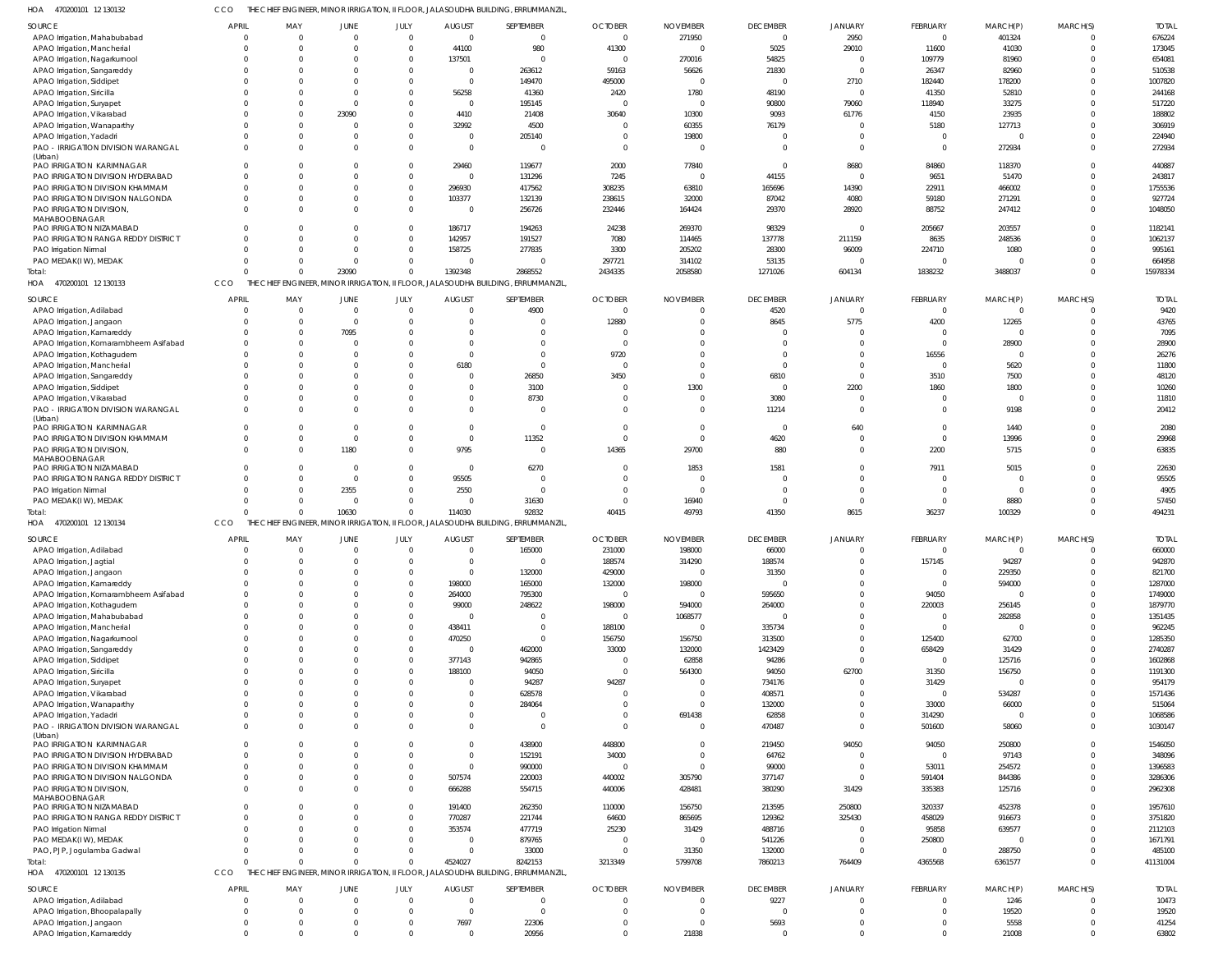470200101 12 130135 HOA CCO THE CHIEF ENGINEER, MINOR IRRIGATION, II FLOOR, JALASOUDHA BUILDING, ERRUMMANZIL,

| <b>SOURCE</b>                                                  | <b>APRIL</b>     | MAY                     | JUNE           | JULY             | <b>AUGUST</b>    | SEPTEMBER                                                                         | <b>OCTOBER</b>           | <b>NOVEMBER</b>          | <b>DECEMBER</b>  | <b>JANUARY</b>   | <b>FEBRUARY</b>  | MARCH(P)         | MARCH(S)     | <b>TOTAL</b>       |
|----------------------------------------------------------------|------------------|-------------------------|----------------|------------------|------------------|-----------------------------------------------------------------------------------|--------------------------|--------------------------|------------------|------------------|------------------|------------------|--------------|--------------------|
| APAO Irrigation, Komarambheem Asifabad                         | $\Omega$         | $\overline{0}$          | $\Omega$       | $\Omega$         | $\overline{0}$   | $\overline{0}$                                                                    | $\Omega$                 | $\Omega$                 | 3552             |                  | $\overline{0}$   | 979              | $\Omega$     | 4531               |
| APAO Irrigation, Kothagudem                                    | $\Omega$         | $\Omega$                | $\Omega$       | $\Omega$         | 15877            | 3188                                                                              | $\Omega$                 | $\Omega$                 | 17297            |                  | $\Omega$         | 5495             | $\Omega$     | 41857              |
| APAO Irrigation, Mahabubabad                                   |                  | $\Omega$                |                | $\Omega$         | $\overline{0}$   | $\Omega$                                                                          | $\Omega$                 | $\Omega$                 |                  |                  | 28751            | 18881            | $\Omega$     | 47632              |
| APAO Irrigation, Mancherial                                    |                  | $\Omega$                |                |                  | 10370            | $\Omega$                                                                          |                          | $\Omega$                 |                  |                  | $\Omega$         | 9819             | $\Omega$     | 20189              |
| APAO Irrigation, Nagarkurnool                                  |                  | $\Omega$                |                |                  | 19438            | 9671                                                                              | $\Omega$                 | 5628                     | 3045             | 7193             | 1188             | 12591            | $\Omega$     | 58754              |
| APAO Irrigation, Sangareddy                                    |                  | $\Omega$                | - 0            |                  | 0                | 112793                                                                            |                          | $\Omega$                 |                  |                  | $\Omega$         | 5000             | $\Omega$     | 117793             |
| APAO Irrigation, Siddipet                                      |                  | $\Omega$                | $\Omega$       |                  | $\Omega$         | $\Omega$                                                                          |                          | $\Omega$                 | $\Omega$         |                  | <sup>0</sup>     | 50000            | $\Omega$     | 50000              |
| APAO Irrigation, Siricilla                                     |                  | $\Omega$                | 9691           |                  | $\Omega$         | 9815                                                                              | $\Omega$                 | 9868                     | 7389             |                  | $\Omega$         | 12823            | $\Omega$     | 49586              |
| APAO Irrigation, Suryapet                                      |                  | $\Omega$                | $\Omega$       |                  | 14416            | 1465                                                                              | $\Omega$                 | 1825                     | 10034            |                  | 2993             | 9883             | $\Omega$     | 40616              |
| APAO Irrigation, Vikarabad                                     |                  | $\Omega$                | 14831          |                  | $\Omega$         | 12178                                                                             | $\Omega$                 | $\Omega$                 | 22820            |                  | $\Omega$         | 21362            | $\Omega$     | 71191              |
| APAO Irrigation, Wanaparthy                                    |                  | $\Omega$                | 8293           |                  | $\Omega$         | $\Omega$                                                                          | $\Omega$                 | $\Omega$                 |                  |                  | $\Omega$         | 9432             | $\Omega$     | 17725              |
| APAO Irrigation, Yadadri                                       |                  | $\Omega$                | $\Omega$       |                  | $\Omega$         | 2934                                                                              | 5222                     | 9843                     |                  |                  | 2521             | 11491            | $\Omega$     | 32011              |
| PAO - IRRIGATION DIVISION WARANGAL<br>(Urban)                  |                  | $\Omega$                | $\Omega$       |                  | $\Omega$         | $\Omega$                                                                          | $\overline{0}$           | $\overline{0}$           | 53186            |                  | 10449            | 19297            | $\Omega$     | 82932              |
| PAO IRRIGATION KARIMNAGAR                                      |                  | $\Omega$                | $\Omega$       |                  | 9680             | 3690                                                                              | $\Omega$                 | 1036                     | 35785            | 11279            | 6292             | 4756             | $\Omega$     | 72518              |
| PAO IRRIGATION DIVISION HYDERABAD                              |                  | $\Omega$                | $\Omega$       |                  | $\Omega$         | 62004                                                                             | $\Omega$                 | $\Omega$                 | 19046            |                  | $\Omega$         | 12790            | $\Omega$     | 93840              |
| PAO IRRIGATION DIVISION KHAMMAM                                |                  | $\Omega$                | 5161           |                  | $\Omega$         | 66946                                                                             | 2636                     | 29972                    | 22195            | 16795            | 3646             | 33546            | $\Omega$     | 180897             |
| PAO IRRIGATION DIVISION NALGONDA                               |                  | 9790                    | 46610          |                  | 80318            | 2461                                                                              | 9398                     | 42454                    | 41794            | 2856             | $\Omega$         | 25911            | $\Omega$     | 261592             |
| PAO IRRIGATION DIVISION,                                       |                  | $\Omega$                | 6799           |                  | 9821             | 24743                                                                             | 11369                    | 2707                     | 22092            |                  | 1426             | 15000            | $\Omega$     | 93957              |
| MAHABOOBNAGAR<br>PAO IRRIGATION NIZAMABAD                      |                  | $\Omega$                | $\Omega$       |                  | 5377             | 15297                                                                             | 5557                     | 4963                     | 19007            | 1614             | 7833             | 37684            | $\Omega$     | 97332              |
| PAO IRRIGATION RANGA REDDY DISTRICT                            |                  | $\Omega$                | 13325          |                  | 6311             |                                                                                   | $\overline{0}$           | 40684                    |                  |                  | $\Omega$         | 59618            | $\Omega$     | 119938             |
| PAO Irrigation Nirmal                                          |                  | 28046                   | $\Omega$       |                  | 5296             | 0                                                                                 | 1768                     | 73460                    | 3168             | 222              | 1161             | 42881            | $\Omega$     | 156002             |
| PAO MEDAK(IW), MEDAK                                           |                  | - 0                     | $\Omega$       |                  | $\Omega$         |                                                                                   | $\overline{0}$           | $\Omega$                 | 15364            |                  | $\Omega$         | 2660             | $\Omega$     | 18024              |
| Total:                                                         | $\Omega$         |                         | 104710         |                  | 184601           | 370447                                                                            | 35950                    |                          |                  | 39959            |                  |                  | $\Omega$     |                    |
|                                                                | CCO              | 37836                   |                |                  |                  |                                                                                   |                          | 244278                   | 310694           |                  | 66260            | 469231           |              | 1863966            |
| HOA 470200101 12 140                                           |                  |                         |                |                  |                  | THE CHIEF ENGINEER, MINOR IRRIGATION, II FLOOR, JALASOUDHA BUILDING, ERRUMMANZIL, |                          |                          |                  |                  |                  |                  |              |                    |
| SOURCE                                                         | APRIL            | MAY                     | JUNE           | JULY             | <b>AUGUST</b>    | SEPTEMBER                                                                         | <b>OCTOBER</b>           | <b>NOVEMBER</b>          | <b>DECEMBER</b>  | <b>JANUARY</b>   | <b>FEBRUARY</b>  | MARCH(P)         | MARCH(S)     | <b>TOTAL</b>       |
| APAO Irrigation, Adilabad                                      |                  | $\overline{\mathbf{0}}$ | - 0            | $\Omega$         | $\overline{0}$   | 11946                                                                             | $\circ$                  | $\Omega$                 | $\Omega$         |                  | $\overline{0}$   | 9955             | 0            | 21901              |
| APAO Irrigation, Jangaon                                       |                  | $\Omega$                | $\Omega$       |                  | $\Omega$         | $\Omega$                                                                          | $\overline{0}$           | $\Omega$                 | 30000            |                  | $\Omega$         | $\Omega$         | $\Omega$     | 30000              |
| APAO Irrigation, Kothagudem                                    |                  | $\Omega$                | -0             |                  | $\Omega$         | $\Omega$                                                                          | 32500                    | $\Omega$                 |                  |                  | $\Omega$         | $\Omega$         | $\Omega$     | 32500              |
| APAO Irrigation, Mahabubabad                                   |                  | $\Omega$                | $\Omega$       |                  | $\Omega$         | $\Omega$                                                                          | $\circ$                  | $\Omega$                 | $\Omega$         | 49305            | $\Omega$         | 0                | $\Omega$     | 49305              |
| APAO Irrigation, Nagarkurnool                                  |                  | $\Omega$                | $\Omega$       |                  | $\Omega$         | $\Omega$                                                                          | $\overline{0}$           | $\Omega$                 | $\Omega$         |                  | $\Omega$         | 108439           | $\Omega$     | 108439             |
| APAO Irrigation, Siricilla                                     |                  | $\Omega$                | 49534          |                  | $\Omega$         | 102713                                                                            | 32044                    | 22540                    | 22540            |                  | 32044            | 32044            | $\Omega$     | 293459             |
| APAO Irrigation, Suryapet                                      |                  | $\Omega$                | $\Omega$       |                  | $\Omega$         | <sup>0</sup>                                                                      | $\circ$                  | $\Omega$                 | - 0              | 75999            | $\Omega$         |                  | $\Omega$     | 75999              |
| APAO Irrigation, Vikarabad                                     |                  | $\Omega$                | $\Omega$       |                  | $\Omega$         | $\Omega$                                                                          | $\Omega$                 | $\overline{\phantom{0}}$ | 14579            |                  | $\Omega$         | $\Omega$         | $\Omega$     | 14579              |
| APAO Irrigation, Wanaparthy                                    |                  | $\Omega$                | $\Omega$       |                  | $\Omega$         | 30324                                                                             | $\Omega$                 | 10290                    | 41209            | $\mathsf{C}$     | $\Omega$         | 50289            | $\Omega$     | 132112             |
| PAO IRRIGATION DIVISION NALGONDA                               |                  | $\Omega$                | $\Omega$       | $\Omega$         | 28160            | $\Omega$                                                                          | $\overline{0}$           | $\overline{\phantom{0}}$ | $\Omega$         | 24640            | <sup>0</sup>     | $\Omega$         | $\Omega$     | 52800              |
| PAO IRRIGATION DIVISION,                                       |                  | $\Omega$                | 22851          | $\Omega$         | $\Omega$         | $\Omega$                                                                          | 15234                    | 15234                    | $\Omega$         | 7617             | $\Omega$         | $\Omega$         | $\Omega$     | 60936              |
| MAHABOOBNAGAR                                                  |                  |                         |                |                  |                  |                                                                                   |                          |                          |                  |                  |                  |                  |              |                    |
| PAO IRRIGATION NIZAMABAD                                       | $\Omega$         | $\Omega$                | - 0            | $\Omega$         | $\overline{0}$   | $\Omega$                                                                          | $\overline{\phantom{0}}$ | 20000                    | $\Omega$         |                  | $\Omega$         | $\Omega$         | $\Omega$     | 20000              |
| Total:                                                         | $\Omega$         | $\Omega$                | 72385          |                  | 28160            | 144983                                                                            | 79778                    | 68064                    | 108328           | 157561           | 32044            | 200727           | $\Omega$     | 892030             |
| HOA 470200101 12 240                                           | CCO              |                         |                |                  |                  | THE CHIEF ENGINEER, MINOR IRRIGATION, II FLOOR, JALASOUDHA BUILDING, ERRUMMANZIL, |                          |                          |                  |                  |                  |                  |              |                    |
| SOURCE                                                         | APRIL            | MAY                     | JUNE           | <b>JULY</b>      | <b>AUGUST</b>    | SEPTEMBER                                                                         | <b>OCTOBER</b>           | <b>NOVEMBER</b>          | <b>DECEMBER</b>  | JANUARY          | FEBRUARY         | MARCH(P)         | MARCH(S)     | <b>TOTAL</b>       |
| APAO Irrigation, Sangareddy                                    |                  | $\Omega$                | $\Omega$       | $\Omega$         | $\Omega$         | 62477                                                                             | $\Omega$                 | 25137                    |                  |                  | 38018            | 13488            | $\Omega$     | 139120             |
| PAO IRRIGATION DIVISION HYDERABAD                              |                  | $\Omega$                | 19916          |                  | $\overline{0}$   | 9899                                                                              | $\overline{0}$           | $\overline{0}$           | 37984            |                  | 9459             | 26695            | $\Omega$     | 103953             |
| PAO IRRIGATION DIVISION KHAMMAM                                |                  | $\Omega$                | - 0            |                  | 42143            |                                                                                   | $\Omega$                 | 15895                    | 16044            |                  |                  |                  |              | 74082              |
| PAO IRRIGATION DIVISION NALGONDA                               |                  |                         |                |                  | 43040            | 63598                                                                             | 42980                    | $\Omega$                 |                  |                  |                  | 71877            |              | 221495             |
| PAO IRRIGATION NIZAMABAD                                       |                  | $\Omega$                | $\Omega$       |                  | $\Omega$         | <sup>0</sup>                                                                      | 46814                    | 19991                    | 12951            |                  | $\Omega$         | 34862            | $\Omega$     | 114618             |
| PAO IRRIGATION RANGA REDDY DISTRICT                            |                  |                         |                |                  | 94056            | 68717                                                                             |                          |                          |                  |                  | 37517            |                  |              | 200290             |
| PAO Irrigation Nirmal                                          | $\Omega$         | $\Omega$                | $\Omega$       |                  | $\Omega$         | $\Omega$                                                                          | $\overline{0}$           | $\Omega$                 | 58997            | 38269            | $\mathbf{0}$     | $\Omega$         | $\Omega$     | 97266              |
| Total:                                                         | $\Omega$         | $\Omega$                | 19916          | $\Omega$         | 179239           | 204691                                                                            | 89794                    | 61023                    | 125976           | 38269            | 84994            | 146922           | $\mathbf 0$  | 950824             |
| HOA 470200101 12 270275                                        | CCO              |                         |                |                  |                  | THE CHIEF ENGINEER, MINOR IRRIGATION, II FLOOR, JALASOUDHA BUILDING, ERRUMMANZIL, |                          |                          |                  |                  |                  |                  |              |                    |
|                                                                |                  |                         |                |                  |                  |                                                                                   |                          |                          |                  |                  |                  |                  |              |                    |
| SOURCE                                                         | <b>APRIL</b>     | MAY                     | <b>JUNE</b>    | JULY             | <b>AUGUST</b>    | SEPTEMBER                                                                         | <b>OCTOBER</b>           |                          |                  |                  |                  |                  |              | <b>TOTAL</b>       |
| APAO Irrigation, Sangareddy                                    | $\Omega$         | $\overline{0}$          |                |                  |                  |                                                                                   |                          | <b>NOVEMBER</b>          | <b>DECEMBER</b>  | <b>JANUARY</b>   | <b>FEBRUARY</b>  | MARCH(P)         | MARCH(S)     |                    |
| APAO Irrigation, Siddipet                                      |                  |                         | $\overline{0}$ | $\Omega$         | $\Omega$         | $\mathbf{0}$                                                                      | 236924                   | $\overline{0}$           | $\Omega$         |                  | $\overline{0}$   | $\mathbf{0}$     | $\mathbf{0}$ | 236924             |
| APAO Irrigation, Yadadri                                       | $\Omega$         | $\Omega$                | $\Omega$       | $\Omega$         | $\Omega$         | $\Omega$                                                                          | $\overline{0}$           | $\Omega$                 | $\Omega$         | $\Omega$         | 1153855          | $\overline{0}$   | $\mathbf 0$  | 1153855            |
|                                                                | $\Omega$         | $\overline{0}$          | $\Omega$       | $\Omega$         | $\mathbf 0$      | $\mathbf 0$                                                                       | 311719                   | $\overline{0}$           | $\Omega$         | $\Omega$         | $\overline{0}$   | $\Omega$         | $\mathbf 0$  | 311719             |
| PAO IRRIGATION DIVISION,                                       | $\Omega$         | $\Omega$                | $\Omega$       |                  | $\Omega$         | $\Omega$                                                                          | $\overline{0}$           | $\Omega$                 | $\Omega$         | $\Omega$         | $\Omega$         | 556316           | $\Omega$     | 556316             |
| MAHABOOBNAGAR                                                  |                  |                         |                |                  |                  |                                                                                   |                          |                          |                  |                  |                  |                  |              |                    |
| PAO Irrigation Nirmal                                          | $\overline{0}$   | $\Omega$                | $\Omega$       | $\Omega$         | $\Omega$         | 14000851                                                                          | $\overline{\phantom{0}}$ | $\overline{0}$           | $\Omega$         | $\Omega$         | $\mathbf{0}$     | $\overline{0}$   | $\Omega$     | 14000851           |
| Total:                                                         | $\Omega$         | $\Omega$                | $\Omega$       |                  | $\Omega$         | 14000851                                                                          | 548643                   | $\Omega$                 | $\Omega$         | $\Omega$         | 1153855          | 556316           | $\mathbf 0$  | 16259665           |
| HOA 470200101 12 290291                                        | CCO              |                         |                |                  |                  | THE CHIEF ENGINEER, MINOR IRRIGATION, II FLOOR, JALASOUDHA BUILDING, ERRUMMANZIL, |                          |                          |                  |                  |                  |                  |              |                    |
| <b>SOURCE</b>                                                  | <b>APRIL</b>     | MAY                     | JUNE           | JULY             | <b>AUGUST</b>    | SEPTEMBER                                                                         | <b>OCTOBER</b>           | <b>NOVEMBER</b>          | <b>DECEMBER</b>  | <b>JANUARY</b>   | <b>FEBRUARY</b>  | MARCH(P)         | MARCH(S)     | <b>TOTAL</b>       |
| APAO Irrigation, Adilabad                                      | 72284            | 69615                   | 70563          | 82535            | 41845            | 41845                                                                             | 41845                    | 61160                    | 48096            | 41845            | 41845            | 48093            | $\Omega$     | 661571             |
| APAO Irrigation, Bhoopalapally                                 | 276836           | 262760                  | 263459         | 308415           | 308415           | 309295                                                                            | 281428                   | 676767                   | 313655           | 395838           | 316985           | 316985           | $\Omega$     | 4030838            |
| APAO Irrigation, Jagtial                                       | 136017           | 128873                  | 128873         | 151130           | 152240           | 153060                                                                            | 145916                   | 187474                   | 170782           | 154090           | 154090           | 170785           | $\Omega$     | 1833330            |
| APAO Irrigation, Kamareddy                                     | $\Omega$         | $\overline{\mathbf{0}}$ | $\overline{0}$ | $\Omega$         | $\Omega$         | $\Omega$                                                                          | $^{\circ}$               | $\Omega$                 | $\Omega$         |                  | 355890           | 360788           | $\Omega$     | 716678             |
|                                                                | 417769           | 867729                  | 644255         | 615035           | 621176           | 567296                                                                            | 619341                   | 605925                   | 595606           | 398715           | 649598           | 821437           | $\Omega$     | 7423882            |
| APAO Irrigation, Kothagudem<br>APAO Irrigation, Mahabubabad    | 155760           | 149875                  | 150390         | 362555           | 213808           | 211040                                                                            | 210010                   | 416418                   | 211040           | 256840           | 211920           | 245679           | $\Omega$     | 2795335            |
| APAO Irrigation, Nagarkurnool                                  | 155519           | 150449                  | 151034         | 196860           | 196860           | 197990                                                                            | 196860                   | 247510                   | 166521           | 148385           | 203659           | 156649           | $\Omega$     | 2168296            |
| APAO Irrigation, Peddapalli                                    | 76473            | 74508                   | 80939          | 118580           | 131362           | 119770                                                                            | 152027                   | 148575                   | 146546           | 120960           | 120960           | 147424           | $\Omega$     | 1438124            |
| APAO Irrigation, Sangareddy                                    | 1929768          | 1746184                 | 1741422        | 2079263          | 1703125          | 1794670                                                                           | 1665319                  | 2076574                  | 2392330          | 1736070          | 1743935          | 1978310          | $\Omega$     | 22586970           |
|                                                                |                  | 175176                  | 124845         | 146390           | 146390           | 147500                                                                            | 160777                   | 184551                   | 158051           | 149080           | 149080           | 149960           | $\Omega$     | 1797559            |
| APAO Irrigation, Siddipet                                      | 105759<br>117055 | 101110                  | 101463         | 145070           | 151538           | 145070                                                                            | 145070                   | 142063                   | 124942           | 135808           | 105180           | 135112           | $\Omega$     | 1549481            |
| APAO Irrigation, Siricilla                                     |                  | 554174                  | 511702         | 641950           |                  | 648104                                                                            | 645810                   | 754432                   |                  | 714448           | 656070           | 718212           | $\Omega$     | 7841900            |
| APAO Irrigation, Suryapet                                      | 566653           |                         | 179048         |                  | 658229           | 111738                                                                            |                          |                          | 772116           |                  |                  |                  | $\Omega$     |                    |
| APAO Irrigation, Vikarabad                                     | 187473<br>178006 | 181260<br>169674        | 169674         | 183533<br>185220 | 107082<br>186250 | 213604                                                                            | 125286<br>277583         | 168239<br>253079         | 139347<br>275487 | 111435<br>198208 | 113525<br>187660 | 141135<br>223056 | $\Omega$     | 1749101<br>2517501 |
| APAO Irrigation, Wanaparthy                                    | 209962           | 202825                  | 202825         | 231840           | 258694           | 287448                                                                            | 470048                   | 432310                   | 300910           | 303810           | 357346           | 359271           | $\Omega$     | 3617289            |
| APAO Irrigation, Yadadri<br>PAO - IRRIGATION DIVISION WARANGAL |                  | 168583                  | 213199         | 271615           | 401003           | 271615                                                                            | 426974                   | 434575                   | 281675           | 470090           | 369465           | 367115           | $\Omega$     | 3848165            |
| (Urban)                                                        | 172256           |                         |                |                  |                  |                                                                                   |                          |                          |                  |                  |                  |                  |              |                    |
| PAO IRRIGATION KARIMNAGAR                                      | 27792            | 26399                   | 26399          | 30880            | 30880            | 30880                                                                             | 30880                    | 34902                    | 6021             |                  | $\Omega$         | 2007             | $\Omega$     | 247040             |
| PAO IRRIGATION DIVISION KHAMMAM                                | 1000154          | 961268                  | 945118         | 1189340          | 1346910          | 1245773                                                                           | 1195625                  | 1479246                  | 1196051          | 1269343          | 1166375          | 1230453          | $\Omega$     | 14225656           |
| PAO IRRIGATION DIVISION NALGONDA                               | 768009           | 756173                  | 724583         | 1004553          | 1004493          | 895286                                                                            | 1084983                  | 1053034                  | 1055823          | 1066610          | 1400357          | 1024810          | $\mathbf 0$  | 11838714           |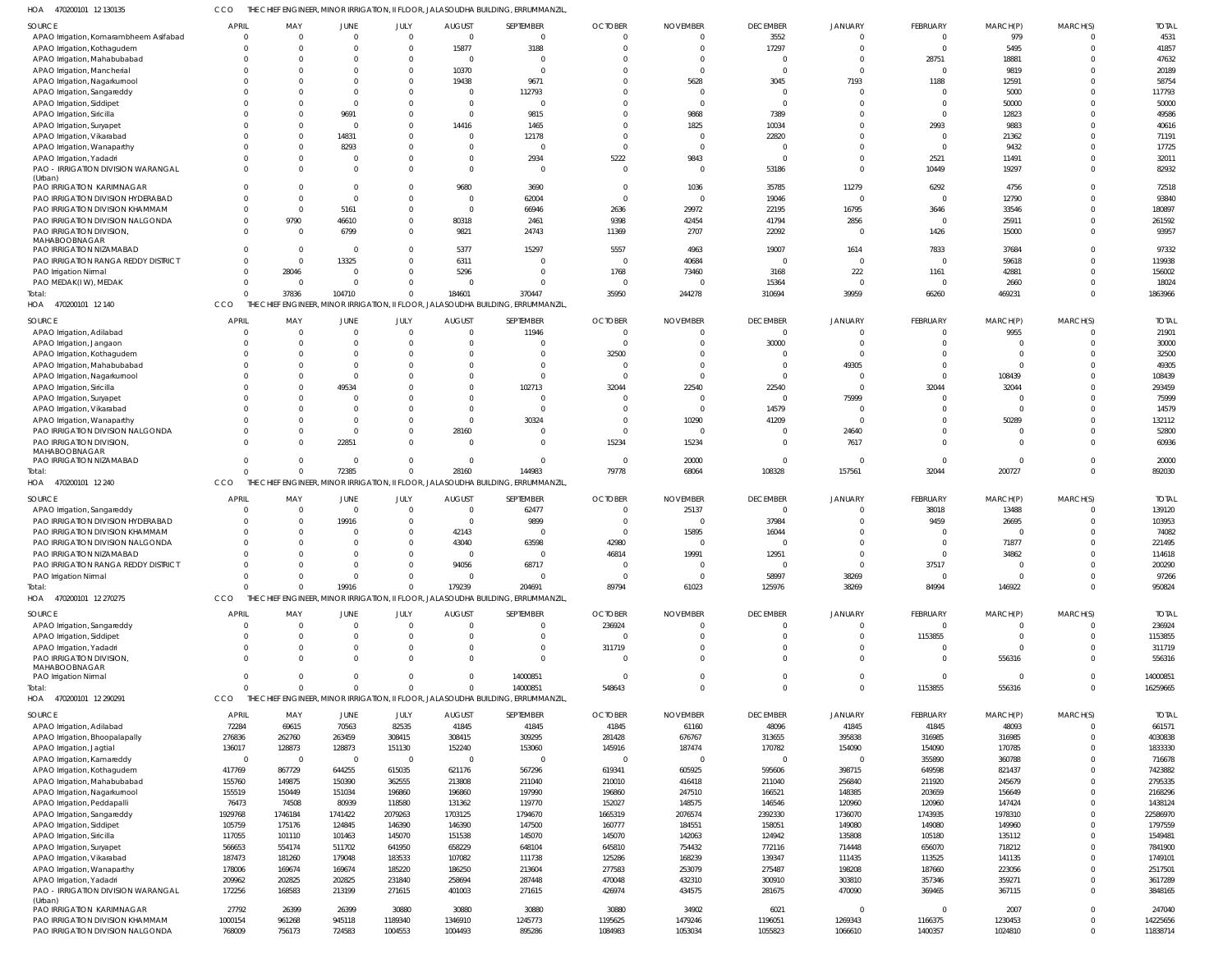470200101 12 290291 HOA CCO THE CHIEF ENGINEER, MINOR IRRIGATION, II FLOOR, JALASOUDHA BUILDING, ERRUMMANZIL,

| <b>SOURCE</b><br>PAO IRRIGATION DIVISION                     | APRIL<br>169535 | MAY<br>164252   | JUNE<br>161243  | JULY<br>204100                              | <b>AUGUST</b><br>205970 | SEPTEMBER<br>205970                                                               | <b>OCTOBER</b><br>173270 | <b>NOVEMBER</b><br>253288 | <b>DECEMBER</b><br>173270 | <b>JANUARY</b><br>183696 | FEBRUARY<br>174150 | MARCH(P)<br>188536 | MARCH(S)<br>0 | <b>TOTAL</b><br>2257280 |
|--------------------------------------------------------------|-----------------|-----------------|-----------------|---------------------------------------------|-------------------------|-----------------------------------------------------------------------------------|--------------------------|---------------------------|---------------------------|--------------------------|--------------------|--------------------|---------------|-------------------------|
| MAHABOOBNAGAR<br>PAO IRRIGATION NIZAMABAD                    | 1010251         | 2302491         | 2306035         | 2792635                                     | 2626284                 | 2613625                                                                           | 2561715                  | 2979758                   | 2767503                   | 2501564                  | 2498510            | 1687389            |               | 28647760                |
| PAO IRRIGATION RANGA REDDY DISTRICT                          | 321261          | 322406          | 313778          | 426614                                      | 405951                  | 436781                                                                            | 358942                   | 593908                    | 428655                    | 414494                   | 494590             | 501888             |               | 5019268                 |
| PAO Irrigation Nirmal                                        | 159395          | 151420          | 378258          | 218935                                      | 218935                  | 277073                                                                            | 210200                   | 184738                    | 185848                    | 180065                   | 221895             | 227678             |               | 2614440                 |
| PAO MEDAK(IW), MEDAK                                         | 703073          | 667898          | 672499          | 754345                                      | 672015                  | 590330                                                                            | 668350                   | 635192                    | 593181                    | 552460                   | 541320             | 598202             |               | 7648865                 |
| Total:                                                       | 8917060         | 10355102        | 10261604        | 12341393                                    | 11789455                | 11515763                                                                          | 11848259                 | 14003718                  | 12503456                  | 11503854                 | 12234405           | 11800974           | $\Omega$      | 139075043               |
| HOA<br>470200101 12 290292                                   | CCO             |                 |                 | CHIEF ENGINEER, MINOR IRRIGATION, II FLOOR, |                         | JALASOUDHA BUILDING, ERRUMMANZIL                                                  |                          |                           |                           |                          |                    |                    |               |                         |
| SOURCE                                                       | <b>APRIL</b>    | MAY             | JUNE            | JULY                                        | <b>AUGUST</b>           | SEPTEMBER                                                                         | <b>OCTOBER</b>           | <b>NOVEMBER</b>           | <b>DECEMBER</b>           | <b>JANUARY</b>           | FEBRUARY           | MARCH(P)           | MARCH(S)      | <b>TOTAL</b>            |
| APAO Irrigation, Bhoopalapally                               | 2003            | 2225            | 2225            | 2225                                        | 2225                    | 2225                                                                              | 1742                     | 5118                      | 2225                      | 2448                     | 2225               | 2225               |               | 29111                   |
| APAO Irrigation, Jagtial                                     | 540             | 600             | 600             | 600                                         | 600                     | 600                                                                               | 660                      | 600                       | 600                       | 600                      | 600                | 600                | $\Omega$      | 7200                    |
| APAO Irrigation, Kothagudem                                  | 10262           | 11400           | 11400           | 11400                                       | 29846                   | 8325                                                                              | 9049                     | 8325                      | 8743                      | 8325                     | 8325               | 8325               | $\Omega$      | 133725                  |
| APAO Irrigation, Mahabubabad                                 | $\circ$         | $\overline{0}$  | $\Omega$        | $\mathbf 0$                                 | - 0                     | $\Omega$                                                                          | 0                        | $\Omega$                  | $\Omega$                  | $\Omega$                 | $\Omega$           | 7200               |               | 7200                    |
| APAO Irrigation, Nagarkurnool                                | 788             | 875             | 875             | 875                                         | 875                     | 875                                                                               | 875                      | 963                       | 875                       | 875                      | 875                | 875                |               | 10501                   |
| APAO Irrigation, Peddapalli                                  | 270             | 300             | 300             | 300                                         | 300                     | 300                                                                               | 330                      | 300                       | 300                       | 300                      | 300                | 300                |               | 3600                    |
| APAO Irrigation, Siddipet                                    | $\Omega$        | $\overline{0}$  | 200             | 200                                         | 200                     | 200                                                                               | 200                      | 200                       | 200                       | 200                      | 200                | 200                |               | 2000                    |
| APAO Irrigation, Suryapet                                    | 585             | 650             | 650             | 650                                         | 650                     | 650                                                                               | 650                      | 715                       | 2000                      | 2000                     | 2000               | 2000               | $\Omega$      | 13200                   |
| APAO Irrigation, Yadadri                                     | $\overline{0}$  | $\overline{0}$  | $\Omega$        | $\Omega$                                    | - 0                     | $\Omega$                                                                          | 0                        | $\overline{\phantom{a}}$  | $\Omega$                  | $\Omega$                 | $\Omega$           | 7500               |               | 7500                    |
| PAO - IRRIGATION DIVISION WARANGAL                           | 1380            | 1450            | 1450            | 2200                                        | 2200                    | 2200                                                                              | 4450                     | 2200                      | 2200                      | 2200                     | 2200               | 3349               |               | 27479                   |
| (Urban)<br>PAO IRRIGATION DIVISION KHAMMAM                   | 2536            | 2790            | 2790            | 2170                                        | 2170                    | 2170                                                                              | 2170                     | 2670                      | 2170                      | 2170                     | 1670               | 1670               |               | 27146                   |
| PAO IRRIGATION DIVISION NALGONDA                             | 450             | 250             | 250             | 500                                         | 1000                    | 5500                                                                              | 500                      | 550                       | 500                       | 500                      | $\Omega$           |                    | $\Omega$      | 10000                   |
| PAO IRRIGATION NIZAMABAD                                     | 8055            | 9170            | 9220            | 9220                                        | 9220                    | 9220                                                                              | 9220                     | 10115                     | 8409                      | 8559                     | 8720               | 2590               |               | 101718                  |
| PAO IRRIGATION RANGA REDDY DISTRICT                          | 5130            | 5500            | 7300            | 9900                                        | 6184                    | 6416                                                                              | 5700                     | 6070                      | 7102                      | 6197                     | 6933               | 6603               |               | 79035                   |
| PAO MEDAK(IW), MEDAK                                         | $\sqrt{ }$      | - 0             | $\Omega$        | $\Omega$                                    | $\Omega$                | $\Omega$                                                                          | 15000                    | - 0                       | $\Omega$                  | $\Omega$                 | $\Omega$           |                    |               | 15000                   |
| Total:                                                       | 31999           | 35210           | 37260           | 40240                                       | 55470                   | 38681                                                                             | 50546                    | 37826                     | 35324                     | 34374                    | 34048              | 43437              | $\Omega$      | 474415                  |
| HOA<br>470200101 12 290293                                   | CCO             |                 |                 |                                             |                         | THE CHIEF ENGINEER, MINOR IRRIGATION, II FLOOR, JALASOUDHA BUILDING, ERRUMMANZIL  |                          |                           |                           |                          |                    |                    |               |                         |
|                                                              |                 |                 |                 |                                             |                         |                                                                                   |                          |                           |                           |                          |                    |                    |               |                         |
| SOURCE                                                       | <b>APRIL</b>    | MAY             | JUNE            | JULY                                        | <b>AUGUST</b>           | SEPTEMBER                                                                         | <b>OCTOBER</b>           | <b>NOVEMBER</b>           | <b>DECEMBER</b>           | JANUARY                  | FEBRUARY           | MARCH(P)           | MARCH(S)      | <b>TOTAL</b>            |
| APAO Irrigation, Adilabad                                    | 23975<br>91831  | 27010           | 27382           | 27382<br>102310                             | 13877                   | 13877                                                                             | 13877<br>93354           | 16541                     | 13877<br>382168           | 81542                    | 16046              | 16046              |               | 291432<br>1684748       |
| APAO Irrigation, Bhoopalapally<br>APAO Irrigation, Jagtial   | 45134           | 102035<br>50149 | 102310<br>50149 | 50149                                       | 102310<br>50521         | 102605<br>50796                                                                   | 55812                    | 230753<br>116697          | 194329                    | 131828<br>59134          | 121622<br>59134    | 121622<br>59134    |               | 841138                  |
| APAO Irrigation, Kamareddy                                   | $\overline{0}$  | $\Omega$        | $\overline{0}$  |                                             |                         | $\Omega$                                                                          | $\mathbf 0$              | $\Omega$                  |                           | 298441                   | 164558             | 163556             |               | 626555                  |
| APAO Irrigation, Kothagudem                                  | 138534          | 154671          | 159776          | 204519                                      | 183427                  | 164790                                                                            | 170296                   | 165238                    | 184437                    | 401109                   | 208032             | 191727             |               | 2326556                 |
| APAO Irrigation, Mahabubabad                                 | 51625           | 55960           | 56133           | 119049                                      | 107628                  | 69955                                                                             | 69610                    | 73945                     | 80886                     | 242243                   | 81227              | 116186             |               | 1124447                 |
| APAO Irrigation, Nagarkurnool                                | 51519           | 57030           | 65179           | 65179                                       | 65179                   | 81477                                                                             | 65179                    | 69999                     | 56920                     | 56920                    | 56920              | 57668              |               | 749169                  |
| APAO Irrigation, Peddapalli                                  | 25372           | 26797           | 39345           | 39344                                       | 64440                   | 39744                                                                             | 41169                    | 40144                     | 46414                     | 150545                   | 46414              | 46755              |               | 606483                  |
| APAO Irrigation, Sangareddy                                  | 638996          | 672789          | 670950          | 740757                                      | 555160                  | 582551                                                                            | 644594                   | 633383                    | 655812                    | 660442                   | 663311             | 999841             |               | 8118586                 |
| APAO Irrigation, Siddipet                                    | 35074           | 66497           | 48547           | 48547                                       | 48547                   | 48919                                                                             | 52817                    | 58339                     | 57175                     | 57175                    | 57175              | 57516              |               | 636328                  |
| APAO Irrigation, Siricilla                                   | 38815           | 42688           | 37560           | 48110                                       | 69063                   | 48110                                                                             | 48110                    | 39258                     | 166275                    | 40354                    | 40354              | 40354              |               | 659051                  |
| APAO Irrigation, Suryapet                                    | 187962          | 223580          | 195863          | 212947                                      | 218351                  | 215011                                                                            | 214241                   | 265966                    | 249969                    | 250969                   | 251695             | 278054             |               | 2764608                 |
| APAO Irrigation, Vikarabad                                   | 59566           | 65969           | 71519           | 57938                                       | 44509                   | 33959                                                                             | 33959                    | 39992                     | 255369                    | 39265                    | 39695              | 39695              |               | 781435                  |
| APAO Irrigation, Wanaparthy                                  | 59024           | 64891           | 64891           | 61407                                       | 61753                   | 70832                                                                             | 92076                    | 91113                     | 90039                     | 261140                   | 71972              | 71972              |               | 1061110                 |
| APAO Irrigation, Yadadri                                     | 69651           | 74716           | 74716           | 76912                                       | 125307                  | 114565                                                                            | 155967                   | 104899                    | 115432                    | 336055                   | 116851             | 117599             |               | 1482670                 |
| PAO - IRRIGATION DIVISION WARANGAL                           | 57077           | 60498           | 60498           | 90017                                       | 90017                   | 90017                                                                             | 177836                   | 90389                     | 107622                    | 339685                   | 131349             | 75664              |               | 1370669                 |
| (Urban)                                                      |                 |                 | 10255           |                                             |                         |                                                                                   |                          |                           |                           |                          |                    |                    |               |                         |
| PAO IRRIGATION KARIMNAGAR<br>PAO IRRIGATION DIVISION KHAMMAM | 9230<br>331719  | 10255<br>365151 | 358883          | 10255<br>394526                             | 10255<br>435314         | 10255<br>413153                                                                   | 10255<br>396476          | 11281<br>524653           | 458443                    | $\epsilon$<br>462419     | 27021<br>447076    | 1432641            |               | 109062<br>6020454       |
| PAO IRRIGATION DIVISION NALGONDA                             | 254133          | 307130          | 270641          | 330498                                      | 407905                  | 365382                                                                            | 339315                   | 305013                    | 710286                    | 429861                   | 855901             | 358490             |               | 4934555                 |
| PAO IRRIGATION DIVISION                                      | 56227           | 67033           | 62052           | 67699                                       | 68326                   | 68326                                                                             | 57480                    | 73562                     | 66462                     | 66803                    | 216617             | 66803              |               | 937390                  |
| MAHABOOBNAGAR                                                |                 |                 |                 |                                             |                         |                                                                                   |                          |                           |                           |                          |                    |                    |               |                         |
| PAO IRRIGATION NIZAMABAD                                     | 335172          | 891923          | 923157          | 913772                                      | 930403                  | 862690                                                                            | 849920                   | 882953                    | 952850                    | 907902                   | 1842532            | 1150554            | 0             | 11443828                |
| PAO IRRIGATION RANGA REDDY DISTRICT                          | 106551          | 114290          | 151172          | 232001                                      | 134643                  | 139515                                                                            | 113683                   | 121882                    | 155369                    | 140595                   | 531298             | 148594             |               | 2089593                 |
| PAO Irrigation Nirmal                                        | 52867           | 58741           | 138421          | 72618                                       | 72618                   | 82543                                                                             | 67805                    | 59361                     | 261808                    | 72408                    | 85114              | 85114              |               | 1109418                 |
| PAO MEDAK(IW), MEDAK                                         | 233139          | 259044          | 245814          | 246028                                      | 218424                  | 190988                                                                            | 203764                   | 177855                    | 205652                    | 800592                   | 225924             | 225051             |               | 3232275                 |
| Total:                                                       | 2953193         | 3818847         | 3885213         | 4211964                                     | 4077977                 | 3860060                                                                           | 3967595                  | 4193216                   | 5467594                   | 6287427                  | 6357838            | 5920636            | $\Omega$      | 55001560                |
| HOA 470200101 12 290294                                      | CCO             |                 |                 |                                             |                         | THE CHIEF ENGINEER, MINOR IRRIGATION, II FLOOR, JALASOUDHA BUILDING, ERRUMMANZIL, |                          |                           |                           |                          |                    |                    |               |                         |
| SOURCE                                                       | <b>APRIL</b>    | MAY             | JUNE            | JULY                                        | <b>AUGUST</b>           | SEPTEMBER                                                                         | <b>OCTOBER</b>           | <b>NOVEMBER</b>           | <b>DECEMBER</b>           | JANUARY                  | FEBRUARY           | MARCH(P)           | MARCH(S)      | <b>TOTAL</b>            |
| APAO Irrigation, Adilabad                                    | 8578            | 9665            | 9798            | 9798                                        | 4966                    | 4966                                                                              | 4966                     | 5919                      | 4966                      | 4966                     | 4966               | 4966               |               | 78520                   |
| APAO Irrigation, Bhoopalapally                               | 32860           | 36513           | 36612           | 36612                                       | 36612                   | 36717                                                                             | 33406                    | 80315                     | 37240                     | 41292                    | 37639              | 37639              | $\Omega$      | 483457                  |
| APAO Irrigation, Jagtial                                     | 18609           | 20676           | 20676           | 20676                                       | 20837                   | 20956                                                                             | 23024                    | 21105                     | 21105                     | 21105                    | 21105              | 21105              |               | 250979                  |
| APAO Irrigation, Kamareddy                                   | $\overline{0}$  | $\overline{0}$  | $\overline{0}$  | $\mathbf 0$                                 | - 0                     | $\overline{0}$                                                                    | 0                        | $\overline{\phantom{a}}$  | $\Omega$                  | $\Omega$                 | 44349              | 43999              |               | 88348                   |
| APAO Irrigation, Kothagudem                                  | 71169           | 79345           | 81172           | 80035                                       | 69521                   | 59818                                                                             | 65193                    | 60104                     | 62773                     | 60188                    | 60188              | 60188              |               | 809694                  |
| APAO Irrigation, Mahabubabad                                 | 18473           | 20024           | 20086           | 42599                                       | 38514                   | 25034                                                                             | 24910                    | 26461                     | 25033                     | 25033                    | 25138              | 47926              |               | 339231                  |
| APAO Irrigation, Nagarkurnool                                | 20235           | 22408           | 25324           | 25324                                       | 25324                   | 31156                                                                             | 25324                    | 27249                     | 19615                     | 19615                    | 19615              | 19847              |               | 281036                  |
| APAO Irrigation, Peddapalli                                  | 9080<br>312769  | 9590<br>329440  | 14081<br>328560 | 14079<br>361636                             | 23061<br>277833         | 14222<br>292391                                                                   | 14732<br>318812          | 14365<br>315812           | 14365<br>283444           | 14365<br>284446          | 14365<br>285591    | 14470<br>287188    |               | 170775<br>3677922       |
| APAO Irrigation, Sangareddy<br>APAO Irrigation, Siddipet     | 15165           | 26699           | 20306           | 20306                                       | 20306                   | 20467                                                                             | 22152                    | 23839                     | 20657                     | 20657                    | 20657              | 20785              |               | 251996                  |
|                                                              | 13889           | 15275           | 13440           | 17214                                       | 24713                   | 17214                                                                             | 17214                    | 14047                     | 13454                     | 12488                    | 12488              | 12488              |               | 183924                  |
| APAO Irrigation, Siricilla<br>APAO Irrigation, Suryapet      | 70515           | 83982           | 73660           | 80195                                       | 82128                   | 80932                                                                             | 80678                    | 100361                    | 81444                     | 81753                    | 81978              | 82206              |               | 979832                  |
| APAO Irrigation, Vikarabad                                   | 21707           | 23999           | 26378           | 21539                                       | 17521                   | 12959                                                                             | 12959                    | 15117                     | 12959                     | 12959                    | 13092              | 13092              |               | 204281                  |
| APAO Irrigation, Wanaparthy                                  | 24871           | 27335           | 27335           | 26552                                       | 26702                   | 29951                                                                             | 37578                    | 38653                     | 33196                     | 27683                    | 26170              | 26170              | $\Omega$      | 352196                  |
| APAO Irrigation, Yadadri                                     | 25882           | 27955           | 27955           | 31104                                       | 45670                   | 38809                                                                             | 84309                    | 42120                     | 40046                     | 40440                    | 40550              | 40802              |               | 485642                  |
| PAO - IRRIGATION DIVISION WARANGAL                           | 23799           | 25225           | 25225           | 37354                                       | 37354                   | 37354                                                                             | 73567                    | 37576                     | 38654                     | 37897                    | 56711              | 32604              |               | 463320                  |
| (Urban)                                                      |                 |                 |                 |                                             |                         |                                                                                   |                          |                           |                           |                          |                    |                    |               |                         |
| PAO IRRIGATION KARIMNAGAR                                    | 3303            | 3670            | 3670            | 3670                                        | 3670                    | 3670                                                                              | 3670                     | 4037                      | $\Omega$                  | -0                       | $\Omega$           | $\Omega$           | 0             | 29360                   |
| PAO IRRIGATION DIVISION KHAMMAM                              | 128293          | 141149          | 138999          | 151364                                      | 169805                  | 160030                                                                            | 154063                   | 205960                    | 154793                    | 155389                   | 147419             | 147552             | $\Omega$      | 1854816                 |
| PAO IRRIGATION DIVISION NALGONDA                             | 92350           | 110938          | 99136           | 119638                                      | 144385                  | 107948                                                                            | 122736                   | 113310                    | 111368                    | 130572                   | 162269             | 112202             | $\Omega$      | 1426852                 |
| PAO IRRIGATION DIVISION,<br>MAHABOOBNAGAR                    | 30552           | 36666           | 33696           | 37064                                       | 37349                   | 37349                                                                             | 30881                    | 40141                     | 30881                     | 31057                    | 31057              | 31057              | 0             | 407750                  |
| PAO IRRIGATION NIZAMABAD                                     | 174836          | 397550          | 409047          | 405313                                      | 412068                  | 386433                                                                            | 381999                   | 399678                    | 370248                    | 352810                   | 365826             | 223397             | 0             | 4279205                 |
| PAO IRRIGATION RANGA REDDY DISTRICT                          | 95316           | 102240          | 135234          | 187758                                      | 120447                  | 124806                                                                            | 101697                   | 109029                    | 122400                    | 108774                   | 119077             | 114963             | 0             | 1441741                 |
| PAO Irrigation Nirmal                                        | 18918           | 21019           | 49528           | 25985                                       | 25985                   | 29537                                                                             | 24263                    | 21242                     | 21375                     | 21375                    | 26341              | 26341              | 0             | 311909                  |
| PAO MEDAK(IW), MEDAK                                         | 83421           | 92693           | 87960           | 88037                                       | 78160                   | 68342                                                                             | 72915                    | 63643                     | 63643                     | 63910                    | 64247              | 64247              | 0             | 891218                  |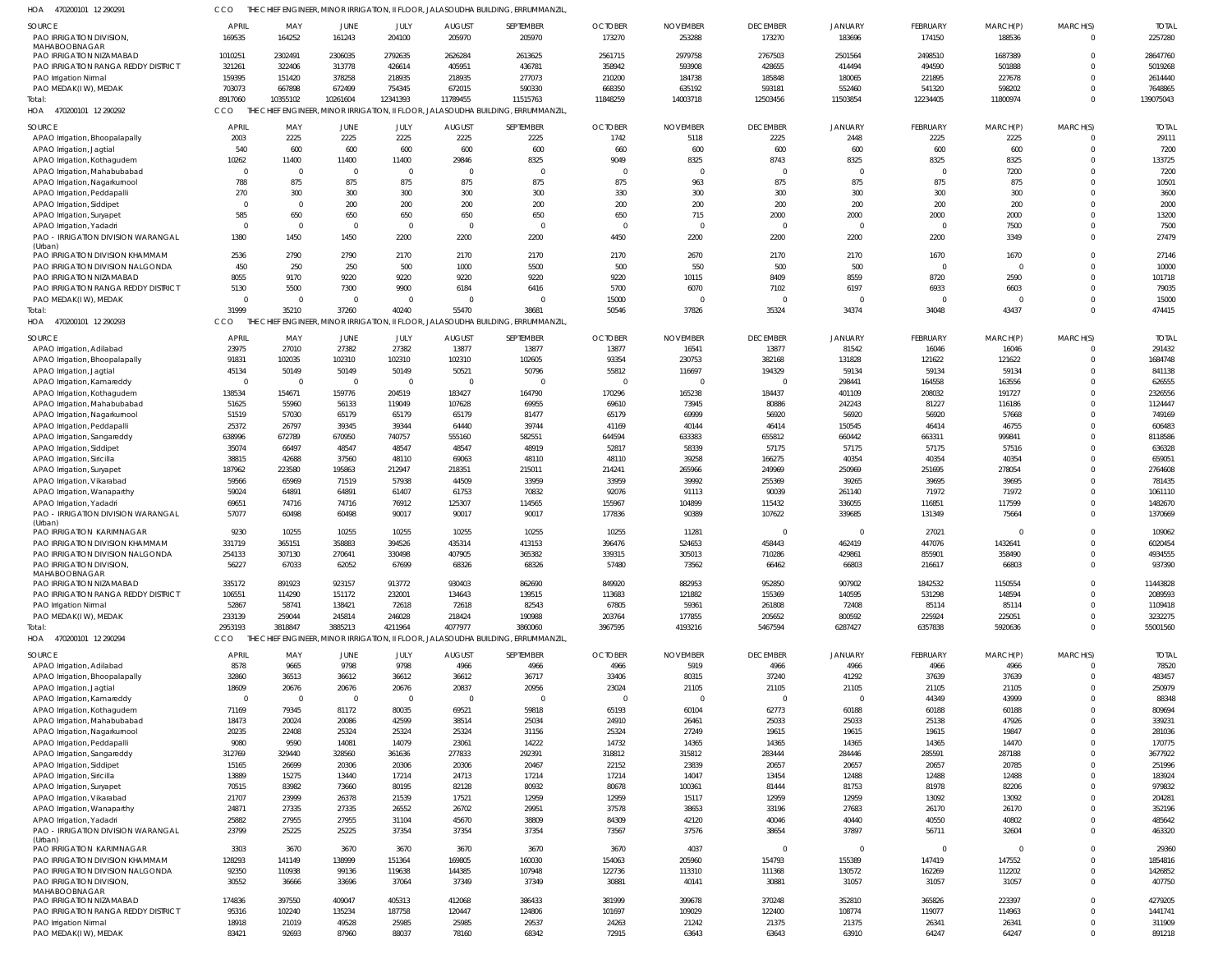470200101 12 290294 HOA 470200101 12 290295 HOA 470200101 12 290296 HOA 470200101 12 300301 470200101 12 300302 HOA HOA THE CHIEF ENGINEER, MINOR IRRIGATION, II FLOOR, JALASOUDHA BUILDING, ERRUMMANZIL, THE CHIEF ENGINEER, MINOR IRRIGATION, II FLOOR, JALASOUDHA BUILDING, ERRUMMANZIL, THE CHIEF ENGINEER, MINOR IRRIGATION, II FLOOR, JALASOUDHA BUILDING, ERRUMMANZIL, THE CHIEF ENGINEER, MINOR IRRIGATION, II FLOOR, JALASOUDHA BUILDING, ERRUMMANZIL, THE CHIEF ENGINEER, MINOR IRRIGATION, II FLOOR, JALASOUDHA BUILDING, ERRUMMANZIL, CCO CCO **CCO CCO** CCO  $\Omega$  $\Omega$   $\Omega$  $\Omega$   $\Omega$   $\Omega$  $\Omega$   $\Omega$  $\Omega$  APAO Irrigation, Bhoopalapally APAO Irrigation, Sangareddy APAO Irrigation, Siricilla PAO IRRIGATION DIVISION KHAMMAM PAO IRRIGATION DIVISION NALGONDA PAO IRRIGATION NIZAMABAD PAO IRRIGATION RANGA REDDY DISTRICT PAO MEDAK(I W), MEDAK APAO Irrigation, Bhoopalapally APAO Irrigation, Jagtial APAO Irrigation, Kothagudem APAO Irrigation, Mahabubabad APAO Irrigation, Peddapalli APAO Irrigation, Sangareddy APAO Irrigation, Siddipet APAO Irrigation, Siricilla APAO Irrigation, Suryapet APAO Irrigation, Vikarabad APAO Irrigation, Wanaparthy APAO Irrigation, Yadadri PAO - IRRIGATION DIVISION WARANGAL (Urban) PAO IRRIGATION KARIMNAGAR PAO IRRIGATION DIVISION KHAMMAM PAO IRRIGATION DIVISION NALGONDA PAO IRRIGATION DIVISION, MAHABOOBNAGAR PAO IRRIGATION NIZAMABAD PAO IRRIGATION RANGA REDDY DISTRICT PAO Irrigation Nirmal PAO MEDAK(I W), MEDAK APAO Irrigation, Adilabad APAO Irrigation, Bhoopalapally APAO Irrigation, Jagtial APAO Irrigation, Jangaon APAO Irrigation, Kamareddy APAO Irrigation, Sangareddy APAO Irrigation, Siddipet APAO Irrigation, Siricilla APAO Irrigation, Wanaparthy APAO Irrigation, Yadadri PAO IRRIGATION KARIMNAGAR PAO IRRIGATION DIVISION HYDERABAD PAO IRRIGATION DIVISION KHAMMAM PAO IRRIGATION DIVISION NALGONDA PAO IRRIGATION DIVISION, MAHABOOBNAGAR PAO IRRIGATION NIZAMABAD PAO IRRIGATION RANGA REDDY DISTRICT PAO MEDAK(I W), MEDAK APAO Irrigation, Adilabad APAO Irrigation, Bhoopalapally APAO Irrigation, Jagtial APAO Irrigation, Jangaon APAO Irrigation, Kamareddy APAO Irrigation, Komarambheem Asifabad APAO Irrigation, Kothagudem APAO Irrigation, Mahabubabad APAO Irrigation, Mancherial APAO Irrigation, Nagarkurnool APAO Irrigation, Peddapalli APAO Irrigation, Sangareddy APAO Irrigation, Siddipet APAO Irrigation, Siricilla APAO Irrigation, Suryapet **SOURCE** SOURCE **SOURCE** SOURCE **SOURCE**  $\mathfrak{c}$   $\Omega$  $\Omega$   $\Omega$   $\Omega$   $\Omega$   $\Omega$  $\Omega$   $\Omega$   $\Omega$  $\Omega$   $\Omega$  $\Omega$  $\Omega$   $\Omega$   $\Omega$  $\Omega$   $\mathfrak{g}$   $\Omega$  $\mathfrak{c}$   $\mathfrak{c}$   $\Omega$   $\Omega$   $\Omega$   $\Omega$   $\Omega$   $\bigcap$   $\mathfrak{c}$   $\sqrt{0}$ APRIL **APRIL APRIL** APRIL APRIL  $\Omega$  $\Omega$   $\Omega$   $\sqrt{0}$  $\Omega$   $\Omega$   $\Omega$  $\Omega$   $\Omega$   $\Omega$   $\Omega$  $\Omega$  $\Omega$   $\Omega$   $\Omega$   $\Omega$  $\Omega$   $\Omega$   $\sqrt{0}$   $\Omega$  MAY MAY MAY MAY MAY  $\Omega$  $\Omega$   $\Omega$   $\Omega$  $\Omega$  $\mathbf 0$  $\Omega$   $\Omega$  $\Omega$   $\Omega$  $\mathbf 0$   $\Omega$   $\Omega$  $\Omega$  $\mathbf 0$  $\overline{0}$   $\Omega$   $\Omega$  $\Omega$   $\Omega$   $\Omega$   $\Omega$   $\Omega$   $\sqrt{0}$   $\Omega$  JUNE **JUNE** JUNE JUNE JUNE  $\Omega$  $\Omega$   $\sqrt{2}$   $\Omega$  $\Omega$   $\Omega$   $\Omega$  $\Omega$   $\Omega$   $\Omega$  $\Omega$   $\bigcap$  $\Omega$  $\Omega$   $\bigcap$   $\Omega$   $\Omega$  $\Omega$   $\Omega$   $\Omega$   $\bigcap$   $\Omega$   $\Omega$   $\Omega$   $\Omega$   $\Omega$   $\bigcap$  JULY JULY JULY JULY JULY -12170  $\Omega$   $\Omega$   $\Omega$   $\Omega$   $\Omega$   $\Omega$   $\Omega$   $\Omega$   $\Omega$   $\Omega$   $\Omega$   $\Omega$  AUGUST AUGUST AUGUST AUGUST **AUGUST**   $\Omega$   $\Omega$  $\Omega$   $\Omega$   $\Omega$   $\bigcap$   $\Omega$   $\bigcap$  SEPTEMBER SEPTEMBER SEPTEMBER SEPTEMBER SEPTEMBER  $\Omega$  $\Omega$   $\Omega$   $\Omega$   $\Omega$  $\bigcap$   $\Omega$   $\Omega$   $\Omega$   $\Omega$  OCTOBER **OCTOBER OCTOBER** OCTOBER OCTOBER  $\Omega$   $\Omega$   $\Omega$  $\Omega$   $\Omega$  $\Omega$   $\Omega$   $\bigcap$   $\Omega$  $\Omega$   $\Omega$   $\Omega$   $\cap$   $\bigcap$   $\Omega$  NOVEMBER NOVEMBER NOVEMBER NOVEMBER NOVEMBER  $\bigcap$   $\Omega$  $\Omega$   $\Omega$   $\Omega$  $\Omega$   $\Omega$   $\Omega$   $\Omega$   $\Omega$   $\sqrt{2}$   $\Omega$   $\Omega$   $\bigcap$   $\Omega$  DECEMBER DECEMBER DECEMBER DECEMBER **DECEMBER**  $\mathbf{C}$   $\Omega$  $\Omega$   $\Omega$   $\Omega$  $\Omega$   $\Omega$   $\Omega$   $\Omega$   $\Omega$   $\Omega$   $\Omega$  $\mathfrak{c}$   $\Omega$   $\Omega$  **JANUARY** JANUARY JANUARY JANUARY JANUARY  $\Omega$   $\Omega$   $\Omega$  $\Omega$   $\Omega$   $\Omega$  $\Omega$   $\sqrt{2}$   $\Omega$  $\bigcap$   $\sqrt{2}$   $\bigcap$   $\Omega$   $\Omega$   $\Omega$  $\Omega$   $\sqrt{2}$  FEBRUARY FEBRUARY FEBRUARY FEBRUARY FEBRUARY  $\Omega$  $\Omega$   $\Omega$   $\Omega$   $\Omega$   $\Omega$   $\Omega$   $\Omega$   $\Omega$   $\Omega$   $\Omega$   $\Omega$  MARCH(P) MARCH(P) MARCH(P) MARCH(P) MARCH(P)  $\Omega$  $\Omega$  $\Omega$   $\Omega$   $\Omega$   $\Omega$   $\Omega$  $\Omega$   $\Omega$   $\Omega$  $\bigcap$   $\Omega$  $\Omega$  $\Omega$   $\bigcap$   $\Omega$   $\Omega$  $\Omega$   $\Omega$   $\Omega$  $\bigcap$   $\Omega$   $\Omega$  $\Omega$  $\Omega$  $\Omega$   $\Omega$   $\Omega$   $\Omega$  $\Omega$   $\Omega$   $\Omega$  $\bigcap$   $\Omega$   $\Omega$  $\Omega$   $\Omega$ MARCH(S) MARCH(S) MARCH(S) MARCH(S) MARCH(S) TOTAL TOTAL TOTAL TOTAL TOTAL Total: Total: Total: Total:

APAO Irrigation, Vikarabad APAO Irrigation, Wanaparthy APAO Irrigation, Yadadri

   

 

  $\Omega$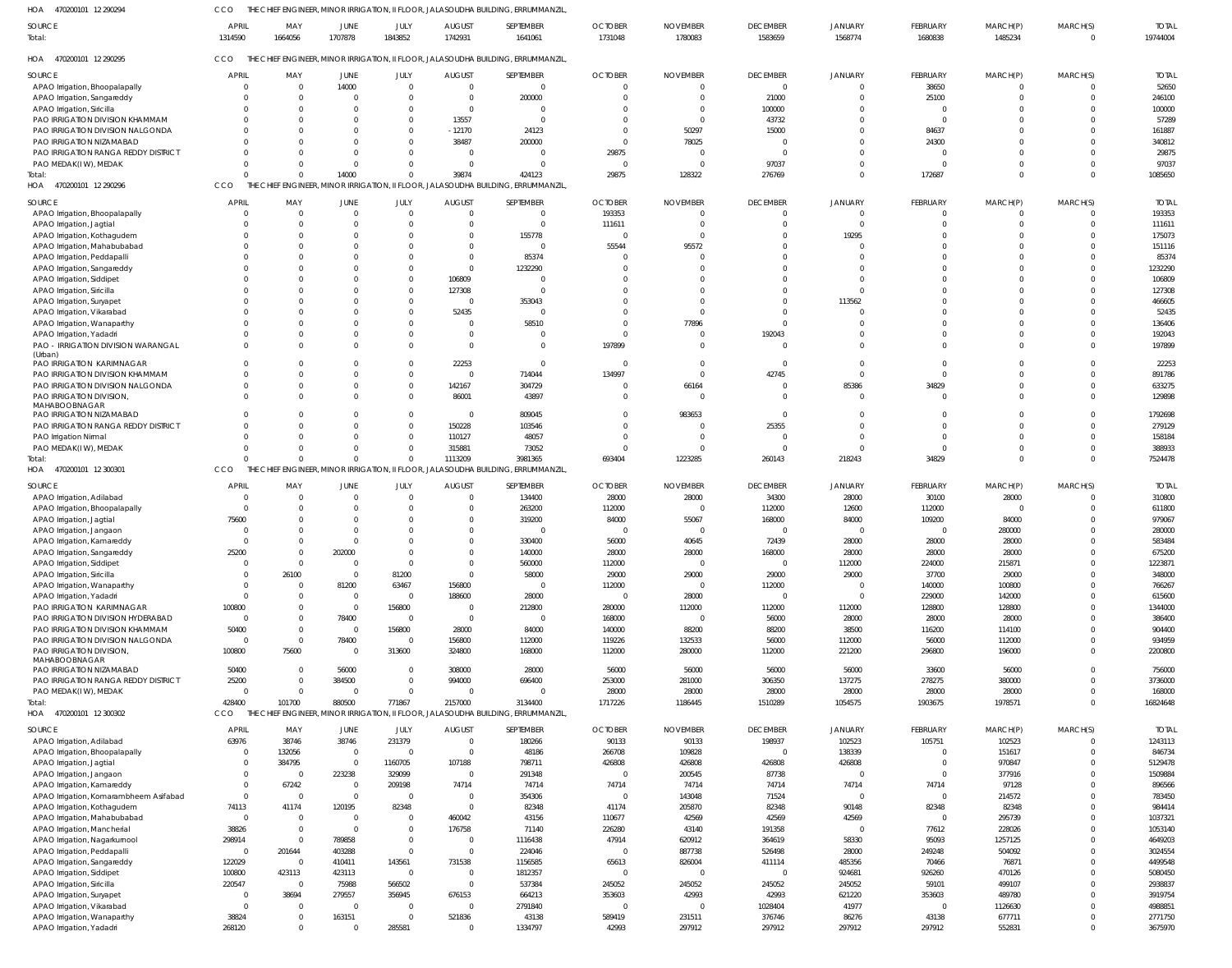470200101 12 300302 HOA CCO THE CHIEF ENGINEER, MINOR IRRIGATION, II FLOOR, JALASOUDHA BUILDING, ERRUMMANZIL,

| <b>SOURCE</b><br>PAO - IRRIGATION DIVISION WARANGAL                 | <b>APRIL</b><br>0        | MAY<br>665806   | JUNE<br>$\Omega$ | JULY<br>334235                              | <b>AUGUST</b><br>1710700  | SEPTEMBER<br>1674754                                                             | <b>OCTOBER</b><br>1141707 | <b>NOVEMBER</b><br>1150591  | <b>DECEMBER</b><br>866602       | JANUARY<br>125388   | FEBRUARY<br>1858642 | MARCH(P)<br>1212205 | MARCH(S)<br>$\Omega$ | <b>TOTAL</b><br>10740630 |
|---------------------------------------------------------------------|--------------------------|-----------------|------------------|---------------------------------------------|---------------------------|----------------------------------------------------------------------------------|---------------------------|-----------------------------|---------------------------------|---------------------|---------------------|---------------------|----------------------|--------------------------|
| (Urban)<br>PAO IRRIGATION KARIMNAGAR                                | 68389                    | 380440          | $\Omega$         | 509861                                      | 1213758                   | 610865                                                                           | 595671                    | $\overline{0}$              | 595671                          | 536783              | 618571              | 986178              |                      | 6116187                  |
| PAO IRRIGATION DIVISION HYDERABAD                                   | 56852                    | 2224            | 168316           | $\overline{\mathbf{0}}$                     | 176297                    | 83954                                                                            | 41977                     | 725337                      | 41977                           | 666544              | 75557               | 499804              |                      | 2538839                  |
|                                                                     |                          | 376033          |                  | 553692                                      | 119407                    | 942685                                                                           | 154407                    | 500369                      | 500369                          | 137626              | 602775              | 900014              |                      | 5796621                  |
| PAO IRRIGATION DIVISION KHAMMAM<br>PAO IRRIGATION DIVISION NALGONDA | 132666<br>$\overline{0}$ |                 | 876578<br>455553 |                                             | 758270                    |                                                                                  | 518535                    | 469184                      |                                 | 329650              | 514582              | 1076129             |                      |                          |
|                                                                     | 130191                   | 75429           |                  | 496101                                      |                           | 920467<br>875089                                                                 | 820705                    |                             | 608379                          | 834527              |                     |                     |                      | 6222279<br>8195029       |
| PAO IRRIGATION DIVISION,<br>MAHABOOBNAGAR                           |                          | 456617          | 454161           | 988385                                      | 559965                    |                                                                                  |                           | 1009265                     | 519470                          |                     | 777641              | 769013              |                      |                          |
| PAO IRRIGATION NIZAMABAD                                            | 37726                    | - 0             | 844711           | 100603                                      | 1511384                   | 1078588                                                                          | 121562                    | 600751                      | 686782                          | 656922              | 101705              | 1104501             |                      | 6845235                  |
| PAO IRRIGATION RANGA REDDY DISTRICT                                 | 58335                    | 475688          | 570618           | 418561                                      | 534372                    | 355348                                                                           | 1863294                   | 306781                      | 1000273                         | 758547              | 314806              | 1863196             |                      | 8519819                  |
| PAO Irrigation Nirmal                                               | 120656                   | $\mathsf{C}$    | 77492            | 979600                                      | 2057684                   | 1931640                                                                          | 105004                    | 1940950                     | 1293163                         | 139442              | 197363              | 3910519             |                      | 12753513                 |
| PAO MEDAK(IW), MEDAK                                                | 234421                   |                 | 87164            | 43582                                       | 419742                    | 641306                                                                           | 43582                     | 616398                      | 241269                          | 232467              | 43582               | 421352              |                      | 3024865                  |
| PAO, PJP, Jogulamba Gadwal                                          | 125927                   |                 | 377782           | 209878                                      | - (                       | 419756                                                                           | - 0                       | 209878                      | 419756                          | 247372              | 82457               | 419756              |                      | 2512562                  |
|                                                                     | 2191312                  | 3759701         | 6839920          | 7999816                                     | 11809808                  | 21159425                                                                         | 7987532                   | 12018281                    |                                 | 8329173             | 7622927             | 21337656            |                      | 122298596                |
| Total:                                                              |                          |                 |                  |                                             |                           | JALASOUDHA BUILDING, ERRUMMANZIL                                                 |                           |                             | 11243045                        |                     |                     |                     |                      |                          |
| 470200101 12 310318<br>HOA                                          | CCO                      | THE             |                  | CHIEF ENGINEER, MINOR IRRIGATION, II FLOOR, |                           |                                                                                  |                           |                             |                                 |                     |                     |                     |                      |                          |
| SOURCE                                                              | <b>APRIL</b>             | MAY             | JUNE             | JULY                                        | <b>AUGUST</b>             | SEPTEMBER                                                                        | <b>OCTOBER</b>            | <b>NOVEMBER</b>             | <b>DECEMBER</b>                 | JANUARY             | FEBRUARY            | MARCH(P)            | MARCH(S)             | <b>TOTAL</b>             |
| APAO Irrigation, Nagarkurnool                                       | $\Omega$                 | - 0             | $\Omega$         | $\Omega$                                    | $\overline{0}$            | 20000                                                                            | $\overline{0}$            | $\Omega$                    | $\mathbf{0}$                    | $\Omega$            | $^{\circ}$          | $\Omega$            | $\Omega$             | 20000                    |
| APAO Irrigation, Sangareddy                                         | $\Omega$                 | - 0             | $\Omega$         | $\Omega$                                    | 20000                     | $\Omega$                                                                         | $\overline{0}$            |                             | $\Omega$                        | $\Omega$            | $\Omega$            | $\Omega$            | $\Omega$             | 20000                    |
| APAO Irrigation, Siricilla                                          | $\Omega$                 |                 | $\Omega$         | $\Omega$                                    | - 0                       | $\Omega$                                                                         | 20000                     | $\Omega$                    | $\Omega$                        | $\Omega$            | $\Omega$            | $\Omega$            |                      | 20000                    |
| APAO Irrigation, Suryapet                                           | $\Omega$                 |                 | 20000            | $\Omega$                                    | - 0                       |                                                                                  | $\overline{0}$            | $\Omega$                    | $\Omega$                        | $\Omega$            | $\Omega$            | $\Omega$            |                      | 20000                    |
| APAO Irrigation, Wanaparthy                                         | $\Omega$                 |                 | $\Omega$         | $\Omega$                                    | -C                        |                                                                                  | $\Omega$                  | $\Omega$                    | $\Omega$                        | 20000               | $\Omega$            | $\Omega$            |                      | 20000                    |
| PAO IRRIGATION DIVISION KHAMMAM                                     | $\Omega$                 |                 | 20000            | $\Omega$                                    | $\Omega$                  | $\Omega$                                                                         | $\overline{0}$            | 20000                       | $\Omega$                        | $\Omega$            | $\Omega$            | $\Omega$            | $\Omega$             | 40000                    |
| PAO IRRIGATION DIVISION,                                            | $\Omega$                 | $\Omega$        | $\Omega$         | $\Omega$                                    | $\Omega$                  | 20000                                                                            | $\Omega$                  | $\Omega$                    | $\Omega$                        | $\Omega$            | 20000               | $\Omega$            |                      | 40000                    |
| MAHABOOBNAGAR                                                       |                          |                 |                  |                                             |                           |                                                                                  |                           |                             |                                 |                     |                     |                     |                      |                          |
| PAO IRRIGATION NIZAMABAD                                            | $\Omega$                 | 20000           | $\Omega$         | 20000                                       | $\Omega$                  |                                                                                  | $\overline{0}$            | $\Omega$                    | $^{\circ}$                      | 20000               | $\Omega$            | $\Omega$            |                      | 60000                    |
| PAO Irrigation Nirmal                                               | $\Omega$                 | 20000           | $\Omega$         | $\overline{0}$                              | 20000                     | $\Omega$                                                                         | $\Omega$                  | $\Omega$                    | $\Omega$                        | $\Omega$            | $\Omega$            | $\Omega$            | $\Omega$             | 40000                    |
| PAO MEDAK(IW), MEDAK                                                | $\mathbf{0}$             | $\Omega$        | $\Omega$         | $\overline{0}$                              | 20000                     | $\Omega$                                                                         | $\overline{0}$            | $\Omega$                    | $\Omega$                        | $\Omega$            | $\overline{0}$      | $\overline{0}$      | $\Omega$             | 20000                    |
| Total:                                                              | $\Omega$                 | 40000           | 40000            | 20000                                       | 60000                     | 40000                                                                            | 20000                     | 20000                       | $\Omega$                        | 40000               | 20000               | $\Omega$            | $\Omega$             | 300000                   |
| 470200101 12 510511<br>HOA                                          | CCO                      | THE CHIEF       |                  |                                             |                           | FINGINEER, MINOR IRRIGATION, II FLOOR, JALASOUDHA BUILDING, ERRUMMANZIL          |                           |                             |                                 |                     |                     |                     |                      |                          |
|                                                                     |                          |                 |                  |                                             |                           |                                                                                  |                           |                             |                                 |                     |                     |                     |                      |                          |
| <b>SOURCE</b>                                                       | <b>APRIL</b>             | MAY             | <b>JUNE</b>      | JULY                                        | <b>AUGUST</b>             | SEPTEMBER                                                                        | <b>OCTOBER</b>            | <b>NOVEMBER</b>             | <b>DECEMBER</b>                 | JANUARY             | FEBRUARY            | MARCH(P)            | MARCH(S)             | <b>TOTAL</b>             |
| APAO Irrigation, Sangareddy                                         | $\Omega$                 |                 |                  | $\Omega$                                    |                           | 26718                                                                            | 13900                     | $\Omega$                    | 14589                           | $\Omega$            | $\mathbf 0$         | 0                   |                      | 55207                    |
| PAO IRRIGATION DIVISION KHAMMAM                                     | $\Omega$                 |                 |                  | $\Omega$                                    |                           |                                                                                  | 8070                      | $\Omega$                    | $\Omega$                        | $\Omega$            | $\Omega$            | $\overline{0}$      |                      | 8070                     |
| PAO IRRIGATION DIVISION NALGONDA                                    | $\Omega$                 |                 |                  |                                             |                           | $\Omega$                                                                         | $\overline{0}$            | $\Omega$                    | $\Omega$                        | $\Omega$            | $\Omega$            | 12550               |                      | 12550                    |
| PAO IRRIGATION NIZAMABAD                                            | $\Omega$                 |                 |                  |                                             |                           | $\Omega$                                                                         | 11143                     | 8496                        | $\Omega$                        | $\Omega$            | $\Omega$            | $\Omega$            |                      | 19639                    |
| PAO IRRIGATION RANGA REDDY DISTRICT                                 |                          |                 |                  |                                             |                           | 28673                                                                            | $\overline{0}$            | $\Omega$                    | $\Omega$                        |                     | $\Omega$            | - 0                 |                      | 28673                    |
| PAO Irrigation Nirmal                                               | $\Omega$                 |                 |                  |                                             |                           | $\Omega$                                                                         | $\overline{\mathbf{0}}$   | $\Omega$                    | $\Omega$                        | $\Omega$            | 23145               | $\Omega$            |                      | 23145                    |
| Total:                                                              | $\Omega$                 |                 | $\Omega$         | $\Omega$                                    |                           | 55391                                                                            | 33113                     | 8496                        | 14589                           | $\Omega$            | 23145               | 12550               |                      | 147284                   |
| 47020010107 10 530531<br>HOA                                        | CCO                      | THE             |                  |                                             |                           | CHIEF ENGINEER, MINOR IRRIGATION, II FLOOR, JALASOUDHA BUILDING, ERRUMMANZIL     |                           |                             |                                 |                     |                     |                     |                      |                          |
|                                                                     |                          |                 |                  |                                             |                           |                                                                                  |                           |                             |                                 |                     |                     |                     |                      |                          |
| <b>SOURCE</b>                                                       | <b>APRIL</b>             | MAY             | JUNE             | JULY                                        | <b>AUGUST</b>             | SEPTEMBER                                                                        | <b>OCTOBER</b>            | <b>NOVEMBER</b>             | <b>DECEMBER</b>                 | <b>JANUARY</b>      | FEBRUARY            | MARCH(P)            | MARCH(S)             | <b>TOTAL</b>             |
| APAO Irrigation, Adilabad                                           | $\mathcal{L}$            | - 0             |                  |                                             |                           |                                                                                  | $\Omega$                  | $\Omega$                    | $\mathbf 0$                     | 34744682            | $\overline{0}$      | 172142831           | $\Omega$             | 206887513                |
| APAO Irrigation, Kamareddy                                          | $\Omega$                 | $\Omega$        |                  | $\Omega$                                    | - 0                       | $\Omega$                                                                         | $\Omega$                  | $\Omega$                    | $\mathbf{0}$                    | $\Omega$            | $\mathbf 0$         | 33870108            | $\Omega$             | 33870108                 |
| APAO Irrigation, Kothagudem                                         | $\Omega$                 | $\Omega$        |                  |                                             |                           |                                                                                  | $\Omega$                  | $\Omega$                    | 31602546                        | 19542171            | $\Omega$            | 146446803           |                      | 197591520                |
| APAO Irrigation, Mahabubabad                                        | $\Omega$                 |                 |                  |                                             |                           |                                                                                  | $\Omega$                  |                             | $\mathbf 0$                     | 43620877            | $\Omega$            | 122832947           |                      | 166453824                |
| APAO Irrigation, Nagarkurnool                                       | $\Omega$                 |                 |                  |                                             |                           |                                                                                  | $\Omega$                  |                             | $\mathbf 0$                     | 26075755            | $^{\circ}$          | 78568239            |                      | 104643994                |
| APAO Irrigation, Peddapalli                                         | $\Omega$                 |                 |                  |                                             |                           |                                                                                  | $\Omega$                  |                             | $\mathbf 0$                     | $\Omega$            | $\Omega$            | 14946369            |                      | 14946369                 |
| APAO Irrigation, Siddipet                                           | $\Omega$                 |                 |                  |                                             |                           |                                                                                  | $\Omega$                  |                             | $\mathbf 0$                     | 41919154            | 47807943            | $\mathbf 0$         |                      | 89727097                 |
| APAO Irrigation, Siricilla                                          | $\Omega$                 |                 |                  |                                             |                           |                                                                                  | $\Omega$                  |                             | $\Omega$                        | 51516778            | $\Omega$            | 58792735            |                      | 110309513                |
| APAO Irrigation, Vikarabad                                          | $\Omega$                 |                 | $\Omega$         | $\Omega$                                    |                           |                                                                                  | $\Omega$                  |                             | $\Omega$                        | 4237992             | $\Omega$            | 1306121             |                      | 5544113                  |
| APAO Irrigation, Yadadri                                            | $\Omega$                 |                 |                  |                                             |                           | $\Omega$                                                                         | $\Omega$                  | $\Omega$                    | 16683925                        | 31849544            | 24559434            | $\Omega$            |                      | 73092903                 |
| PAO IRRIGATION KARIMNAGAR                                           | $\Omega$                 |                 |                  |                                             |                           |                                                                                  | $\Omega$                  | $\Omega$                    | $\mathbf{0}$                    | 41734965            | $^{\circ}$          | 272072395           |                      | 313807360                |
| PAO IRRIGATION DIVISION KHAMMAM                                     | $\Omega$                 |                 |                  |                                             |                           |                                                                                  | $\Omega$                  |                             | $\mathbf 0$                     | 37858686            | $\mathbf 0$         | 125143854           |                      | 163002540                |
| PAO IRRIGATION DIVISION NALGONDA                                    | $\Omega$                 |                 |                  |                                             |                           |                                                                                  | $\Omega$                  |                             | $\mathbf 0$                     | 25273289            | $\Omega$            | 6215084             |                      | 31488373                 |
| PAO IRRIGATION DIVISION,                                            | $\Omega$                 |                 |                  |                                             |                           | $\Omega$                                                                         | $\Omega$                  | $\Omega$                    | $\mathbf 0$                     | 109067175           | $^{\circ}$          | 114256711           |                      | 223323886                |
| MAHABOOBNAGAR                                                       |                          |                 |                  |                                             |                           |                                                                                  |                           |                             |                                 |                     |                     |                     |                      |                          |
| PAO IRRIGATION NIZAMABAD                                            | $\Omega$                 |                 |                  | $\Omega$                                    |                           |                                                                                  | $\overline{0}$            | $\Omega$                    | $\mathbf 0$                     | - 0                 | $\overline{0}$      | 211082946           |                      | 211082946                |
| PAO Irrigation Nirmal                                               | $\Omega$                 |                 |                  | $\Omega$                                    |                           | $\Omega$                                                                         | $\Omega$                  | $\Omega$                    | $\mathbf 0$                     | 33534487            | $^{\circ}$          | 128876245           |                      | 162410732                |
| Total:                                                              | $\Omega$                 |                 | $\Omega$         | $\Omega$                                    |                           |                                                                                  | $\Omega$                  | $\Omega$                    | 48286471                        | 500975555           | 72367377            | 1486553388          | $\Omega$             | 2108182791               |
| HOA 47020010107 15 530531                                           | CCO                      |                 |                  |                                             |                           | THE CHIEF ENGINEER, MINOR IRRIGATION, II FLOOR, JALASOUDHA BUILDING, ERRUMMANZIL |                           |                             |                                 |                     |                     |                     |                      |                          |
|                                                                     |                          |                 |                  |                                             |                           |                                                                                  |                           |                             |                                 |                     |                     |                     |                      |                          |
| <b>SOURCE</b>                                                       | <b>APRIL</b>             | MAY<br>$\Omega$ | JUNE<br>$\Omega$ | JULY<br>$\overline{0}$                      | <b>AUGUST</b><br>$\Omega$ | SEPTEMBER                                                                        | <b>OCTOBER</b><br>323777  | <b>NOVEMBER</b><br>$\Omega$ | <b>DECEMBER</b><br>$\mathbf{0}$ | JANUARY<br>$\Omega$ | FEBRUARY            | MARCH(P)            | MARCH(S)             | <b>TOTAL</b><br>7008564  |
| PAO - IRRIGATION DIVISION WARANGAL                                  | $\overline{0}$           |                 |                  |                                             |                           | 6684787                                                                          |                           |                             |                                 |                     | $\overline{0}$      | $\overline{0}$      |                      |                          |
| (Urban)<br>PAO IRRIGATION NIZAMABAD                                 | $\Omega$                 |                 | $\Omega$         | $\Omega$                                    | -C                        | $\Omega$                                                                         | 7275622                   | $\Omega$                    | 933724                          | $\Omega$            | $\Omega$            | $\overline{0}$      |                      | 8209346                  |
| PAO Irrigation Nirmal                                               | $\Omega$                 |                 | 43540454         | $\Omega$                                    |                           | $\Omega$                                                                         | $\overline{0}$            | $\Omega$                    | $\Omega$                        | $\Omega$            | $\Omega$            | $\overline{0}$      |                      | 43540454                 |
| Total:                                                              | $\Omega$                 |                 | 43540454         | $\Omega$                                    |                           | 6684787                                                                          | 7599399                   | $\mathbf 0$                 | 933724                          | $\Omega$            | $\Omega$            | $\mathbf{0}$        |                      | 58758364                 |
| HOA 47020010107 23 530531                                           | CCO                      | THE             |                  |                                             |                           | CHIEF ENGINEER, MINOR IRRIGATION, II FLOOR, JALASOUDHA BUILDING, ERRUMMANZIL     |                           |                             |                                 |                     |                     |                     |                      |                          |
|                                                                     |                          |                 |                  |                                             |                           |                                                                                  |                           |                             |                                 |                     |                     |                     |                      |                          |
| <b>SOURCE</b>                                                       | <b>APRIL</b>             | MAY             | <b>JUNE</b>      | JULY                                        | <b>AUGUST</b>             | SEPTEMBER                                                                        | <b>OCTOBER</b>            | <b>NOVEMBER</b>             | <b>DECEMBER</b>                 | JANUARY             | FEBRUARY            | MARCH(P)            | MARCH(S)             | <b>TOTAL</b>             |
| APAO Irrigation, Adilabad                                           | $\Omega$                 | $\Omega$        | $\Omega$         | $\Omega$                                    |                           |                                                                                  | $\Omega$                  | $\Omega$                    | $\mathbf{0}$                    | $\Omega$            | 24654               | $\Omega$            |                      | 24654                    |
| APAO Irrigation, Komarambheem Asifabad                              | $\Omega$                 |                 | $\Omega$         | $\Omega$                                    |                           | $\Omega$                                                                         | $\overline{\mathbf{0}}$   | $\Omega$                    | $\mathbf 0$                     | 120000              | -0                  | $\Omega$            |                      | 120000                   |
| APAO Irrigation, Peddapalli                                         | $\Omega$                 |                 | 44952            |                                             |                           |                                                                                  | $\overline{0}$            |                             | $\Omega$                        | $\Omega$            | $\Omega$            | $\Omega$            |                      | 44952                    |
| APAO Irrigation, Siddipet                                           | $\Omega$                 |                 |                  |                                             |                           |                                                                                  | 359990                    |                             | $\Omega$                        | $\Omega$            | $\Omega$            | $\Omega$            |                      | 359990                   |
| PAO IRRIGATION NIZAMABAD                                            | $\Omega$                 |                 | $\Omega$         | $\Omega$                                    |                           | $\Omega$                                                                         | 1804582                   | $\Omega$                    | $\Omega$                        | $\Omega$            | $\Omega$            | $\Omega$            |                      | 1804582                  |
| Total:                                                              | $\Omega$                 |                 | 44952            | $\Omega$                                    |                           | $\Omega$                                                                         | 2164572                   | $\Omega$                    | $\mathbf 0$                     | 120000              | 24654               | $\Omega$            |                      | 2354178                  |
| HOA 47020010121 12 530531                                           | CCO                      |                 |                  |                                             |                           | THE CHIEF ENGINEER, MINOR IRRIGATION, II FLOOR, JALASOUDHA BUILDING, ERRUMMANZIL |                           |                             |                                 |                     |                     |                     |                      |                          |
|                                                                     |                          |                 |                  |                                             |                           |                                                                                  |                           |                             |                                 |                     |                     |                     |                      |                          |
| SOURCE                                                              | <b>APRIL</b>             | MAY             | JUNE             | JULY                                        | <b>AUGUST</b>             | SEPTEMBER                                                                        | <b>OCTOBER</b>            | <b>NOVEMBER</b>             | <b>DECEMBER</b>                 | <b>JANUARY</b>      | FEBRUARY            | MARCH(P)            | MARCH(S)             | <b>TOTAL</b>             |
| APAO Irrigation, Adilabad                                           | 0                        |                 | $\Omega$         | $\Omega$                                    |                           |                                                                                  | $\overline{0}$            | $\overline{0}$              | $\mathbf{0}$                    | $\Omega$            | $^{\circ}$          | 1914343             |                      | 1914343                  |
| APAO Irrigation, Jagtial                                            | $\Omega$                 |                 |                  |                                             |                           |                                                                                  | $\overline{0}$            | 7043520                     | $\Omega$                        |                     | $\Omega$            | 0                   |                      | 7043520                  |
| APAO Irrigation, Kothagudem                                         | -0                       |                 | 236658320        |                                             |                           |                                                                                  | $\Omega$                  |                             | $\Omega$                        | $\Omega$            | $\Omega$            | $\Omega$            |                      | 236658320                |
| APAO Irrigation, Peddapalli                                         | $\Omega$                 |                 |                  | $\Omega$                                    |                           | 46468353                                                                         | $\Omega$                  |                             | $\Omega$                        | $\Omega$            | $\Omega$            | $\Omega$            |                      | 46468353                 |
| APAO Irrigation, Siricilla                                          | $\Omega$                 |                 |                  | $\Omega$                                    |                           |                                                                                  | $\Omega$                  | $\Omega$                    | $\Omega$                        | 9875600             | $\Omega$            | $\Omega$            |                      | 9875600                  |
| APAO Irrigation, Suryapet                                           | $\mathbf{0}$             |                 | $\Omega$         | 88296000                                    | $-48236917$               |                                                                                  | $\Omega$                  |                             | $\Omega$                        | $\Omega$            | $\Omega$            | $\Omega$            |                      | 40059083                 |
| APAO Irrigation, Wanaparthy                                         | $\Omega$                 |                 |                  | $\Omega$                                    |                           | 0                                                                                | 112344                    | $\Omega$                    | $\Omega$                        | $\Omega$            | $\Omega$            | $\Omega$            |                      | 112344                   |
|                                                                     |                          |                 |                  |                                             |                           |                                                                                  |                           |                             |                                 |                     |                     |                     |                      |                          |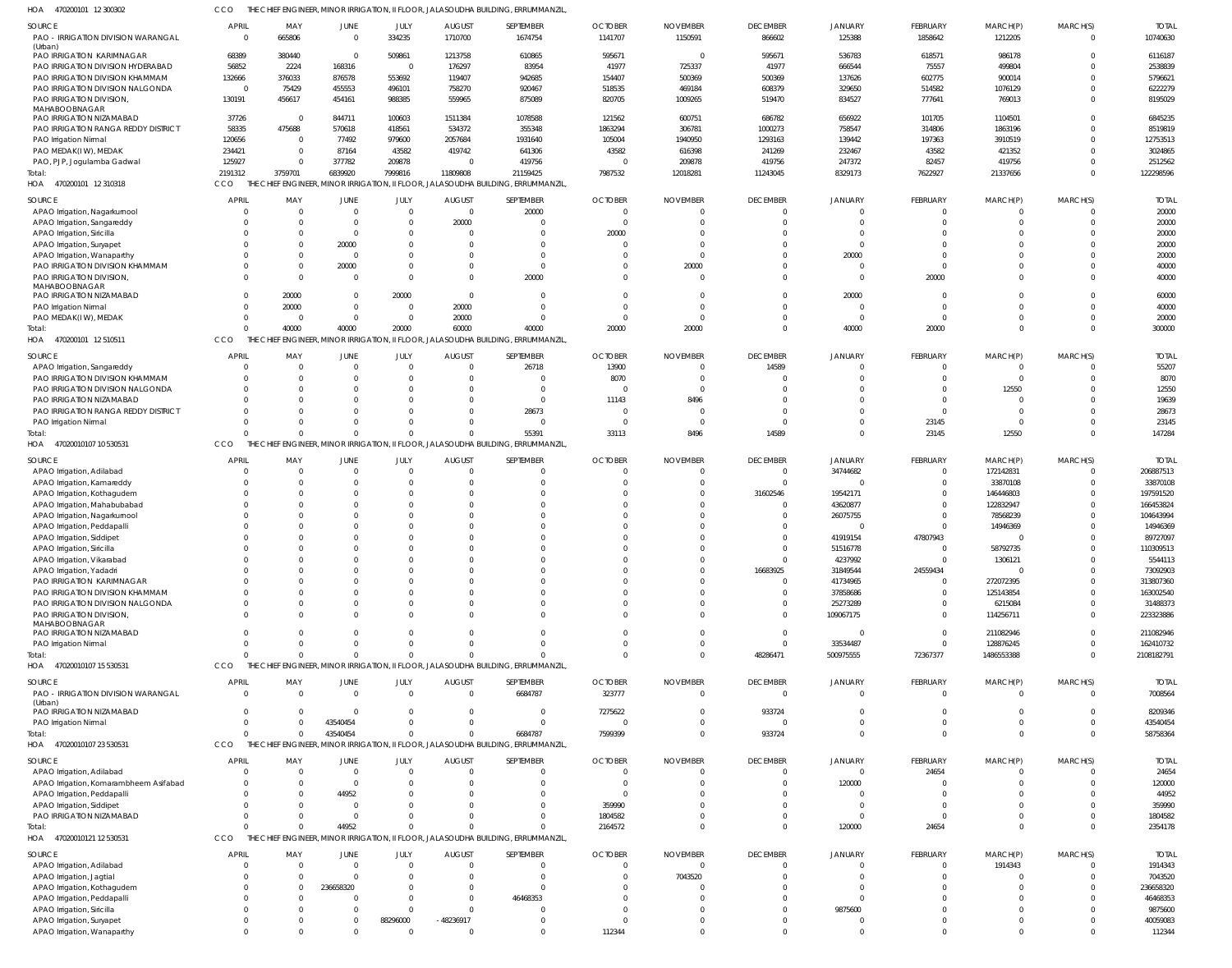47020010121 12 530531 HOA CCO THE CHIEF ENGINEER, MINOR IRRIGATION, II FLOOR, JALASOUDHA BUILDING, ERRUMMANZIL,

|                                                                   | <b>APRIL</b>         |                      |                         |                      | <b>AUGUST</b>             | SEPTEMBER                                                                         | <b>OCTOBER</b>       | <b>NOVEMBER</b>      | <b>DECEMBER</b>                 | <b>JANUARY</b>       | FEBRUARY                   | MARCH(P)                | MARCH(S)             | <b>TOTAL</b>          |
|-------------------------------------------------------------------|----------------------|----------------------|-------------------------|----------------------|---------------------------|-----------------------------------------------------------------------------------|----------------------|----------------------|---------------------------------|----------------------|----------------------------|-------------------------|----------------------|-----------------------|
| SOURCE<br>PAO IRRIGATION DIVISION NALGONDA                        | $\overline{0}$       | MAY<br>$\mathbf{0}$  | JUNE<br>$\mathbf 0$     | JULY<br>$\mathbf 0$  | $\overline{0}$            | $\Omega$                                                                          | 30000000             | $\Omega$             | $\overline{0}$                  | 41360189             | $\mathbf 0$                | $\overline{0}$          | $\Omega$             | 71360189              |
| PAO IRRIGATION NIZAMABAD                                          | $\Omega$             | $\mathbf{0}$         | 80576147                | $\mathbf{0}$         | $\Omega$                  | $\Omega$                                                                          | $\Omega$             |                      | $\overline{0}$                  | $\Omega$             | $\mathbf 0$                | $\mathbf 0$             | $\Omega$             | 80576147              |
| Total:                                                            | $\Omega$             | $\mathbf 0$          | 317234467               | 88296000             | $-48236917$               | 46468353                                                                          | 30112344             | 7043520              | $\Omega$                        | 51235789             | $\overline{0}$             | 1914343                 | $\Omega$             | 494067899             |
| 47020010121 12 530532<br>HOA                                      | CCO                  |                      |                         |                      |                           | THE CHIEF ENGINEER, MINOR IRRIGATION, II FLOOR, JALASOUDHA BUILDING, ERRUMMANZIL  |                      |                      |                                 |                      |                            |                         |                      |                       |
|                                                                   | <b>APRIL</b>         |                      |                         |                      |                           |                                                                                   | <b>OCTOBER</b>       | <b>NOVEMBER</b>      |                                 |                      |                            |                         |                      | <b>TOTAI</b>          |
| <b>SOURCE</b><br>APAO Irrigation, Jagtial                         | $\Omega$             | MAY<br>$\Omega$      | JUNE<br>$\Omega$        | JULY<br>$\Omega$     | <b>AUGUST</b><br>$\Omega$ | SEPTEMBER<br>$\Omega$                                                             | 56464                |                      | <b>DECEMBER</b><br>$\mathbf{0}$ | <b>JANUARY</b>       | FEBRUARY<br>$\Omega$       | MARCH(P)<br>$\Omega$    | MARCH(S)<br>$\Omega$ | 56464                 |
| Total:                                                            | $\Omega$             | $\Omega$             | $\Omega$                | $\Omega$             | $\Omega$                  | $\Omega$                                                                          | 56464                | $\Omega$             | $\mathbf 0$                     | $\Omega$             | $\overline{0}$             | $\mathbf 0$             | $\Omega$             | 56464                 |
| 47020010121 15 530531<br>HOA                                      | CCO                  |                      |                         |                      |                           | THE CHIEF ENGINEER, MINOR IRRIGATION, II FLOOR, JALASOUDHA BUILDING, ERRUMMANZIL  |                      |                      |                                 |                      |                            |                         |                      |                       |
|                                                                   |                      |                      |                         |                      |                           |                                                                                   |                      |                      |                                 |                      |                            |                         |                      |                       |
| SOURCE                                                            | <b>APRIL</b>         | MAY                  | JUNE                    | JULY                 | <b>AUGUST</b>             | SEPTEMBER                                                                         | <b>OCTOBER</b>       | <b>NOVEMBER</b>      | <b>DECEMBER</b>                 | JANUARY              | FEBRUARY                   | MARCH(P)                | MARCH(S)             | <b>TOTAI</b>          |
| APAO Irrigation, Sangareddy                                       | $\Omega$             | $\overline{0}$       | $\mathbf 0$             | $\mathbf 0$          | $\mathbf{0}$              | $\Omega$                                                                          | 619325               |                      | $\mathbf{0}$                    | $\mathbf{0}$         | $\mathbf 0$                | 0                       | $\Omega$             | 619325                |
| PAO Irrigation Nirmal                                             | $\Omega$<br>$\Omega$ | $\Omega$<br>$\Omega$ | $\mathbf 0$<br>$\Omega$ | $\Omega$<br>$\Omega$ | $\Omega$<br>$\Omega$      | $\Omega$<br>$\Omega$                                                              | 2932334<br>3551659   | 46943715<br>46943715 | $\mathbf 0$<br>$\Omega$         | $\Omega$<br>$\Omega$ | $\overline{0}$<br>$\Omega$ | $\mathbf 0$<br>$\Omega$ | $\Omega$<br>$\Omega$ | 49876049<br>50495374  |
| Total:<br>47020010125 12 260<br>HOA                               | <b>CCO</b>           |                      |                         |                      |                           | THE CHIEF ENGINEER, MINOR IRRIGATION, II FLOOR, JALASOUDHA BUILDING, ERRUMMANZIL  |                      |                      |                                 |                      |                            |                         |                      |                       |
|                                                                   |                      |                      |                         |                      |                           |                                                                                   |                      |                      |                                 |                      |                            |                         |                      |                       |
| <b>SOURCE</b>                                                     | <b>APRIL</b>         | MAY                  | <b>JUNE</b>             | JULY                 | <b>AUGUST</b>             | SEPTEMBER                                                                         | <b>OCTOBER</b>       | <b>NOVEMBER</b>      | <b>DECEMBER</b>                 | JANUARY              | FEBRUARY                   | MARCH(P)                | MARCH(S)             | <b>TOTAI</b>          |
| APAO Irrigation, Adilabad                                         | $\Omega$             | $\Omega$             | $\Omega$                | $\Omega$             | $\Omega$                  | $\Omega$                                                                          | $\Omega$             | 18000                | $\mathbf{0}$                    | $\Omega$             | 17616                      | 48000                   | $\Omega$             | 83616                 |
| APAO Irrigation, Bhoopalapally                                    | <sup>0</sup>         | $\Omega$             | $\Omega$                | $\Omega$             | $\Omega$                  | $\Omega$                                                                          | 84000                |                      | 8000                            |                      | $\mathbf 0$                | $\Omega$                | $\Omega$             | 92000                 |
| APAO Irrigation, Kamareddy                                        |                      | $\Omega$             | $\Omega$                |                      |                           |                                                                                   | $\Omega$             |                      | $\Omega$                        |                      | 22509                      | $\Omega$                | $\Omega$             | 22509                 |
| APAO Irrigation, Kothagudem                                       |                      | $\Omega$             | $\Omega$                |                      |                           | $\Omega$                                                                          | $\Omega$             |                      | $\Omega$                        | 82157                | $\cup$                     | O                       | $\Omega$             | 82157                 |
| APAO Irrigation, Mahabubabad                                      |                      | $\Omega$             | $\Omega$                |                      |                           |                                                                                   | $\Omega$             | 186200               |                                 |                      | $\sqrt{ }$                 |                         | $\Omega$             | 186200                |
| APAO Irrigation, Mancherial                                       |                      | $\Omega$             | C                       |                      |                           |                                                                                   | 5665                 |                      |                                 |                      | $\Omega$                   | n                       | $\Omega$             | 5665                  |
| APAO Irrigation, Nagarkurnool                                     |                      |                      | $\Omega$<br>C           |                      |                           |                                                                                   | $\Omega$<br>$\Omega$ |                      | $\Omega$                        |                      | 18000<br>$\Omega$          | $\Omega$                | $\Omega$<br>$\cap$   | 18000                 |
| APAO Irrigation, Sangareddy                                       | <sup>0</sup>         | $\Omega$             | $\Omega$                |                      |                           | 6798<br>$\Omega$                                                                  | <sup>0</sup>         | 86400                | $\Omega$                        | $\Omega$             | $\sqrt{ }$                 |                         | $\Omega$             | 93198                 |
| APAO Irrigation, Wanaparthy<br>PAO - IRRIGATION DIVISION WARANGAL | <sup>0</sup>         | $\Omega$             | $\Omega$                |                      |                           | $\Omega$                                                                          | $\Omega$             |                      | 86784                           |                      | $\Omega$                   | 24000<br>5040           | $\Omega$             | 24000<br>91824        |
| (Urban)                                                           |                      |                      |                         |                      |                           |                                                                                   |                      |                      |                                 |                      |                            |                         |                      |                       |
| PAO IRRIGATION DIVISION KHAMMAM                                   | <sup>0</sup>         | <sup>0</sup>         | $\Omega$                |                      | $\Omega$                  | $\Omega$                                                                          | $\Omega$             |                      | 184362                          |                      | $\Omega$                   | $\Omega$                | $\Omega$             | 184362                |
| PAO IRRIGATION DIVISION NALGONDA                                  |                      | $\Omega$             | $\Omega$                |                      |                           |                                                                                   | 96000                |                      | $\Omega$                        |                      | 47304                      | $\Omega$                | $\Omega$             | 143304                |
| PAO IRRIGATION NIZAMABAD                                          |                      | $\Omega$             | $\Omega$                |                      | $\Omega$                  |                                                                                   | 484564               |                      | 172800                          | $\Omega$             | $\cup$                     | $\Omega$                | $\Omega$             | 657364                |
| PAO IRRIGATION RANGA REDDY DISTRICT                               |                      |                      | C                       |                      | $\Omega$                  | 391470                                                                            | $\Omega$             |                      | $\Omega$                        |                      | $\cup$                     |                         | $\Omega$             | 391470                |
| PAO Irrigation Nirmal                                             |                      |                      | $\Omega$                |                      |                           | - 0                                                                               | 86400                |                      | $\Omega$                        |                      | $\sqrt{ }$                 |                         | $\Omega$             | 86400                 |
| PAO MEDAK(IW), MEDAK                                              | <sup>0</sup>         |                      | $\Omega$                |                      | $\Omega$                  | $\Omega$                                                                          | 58444                |                      | $\Omega$                        |                      | $\Omega$                   | $\Omega$                | $\Omega$             | 58444                 |
| Total:                                                            |                      | $\Omega$             | $\Omega$                | $\Omega$             | $\Omega$                  | 398268                                                                            | 815073               | 290600               | 451946                          | 82157                | 105429                     | 77040                   | $\Omega$             | 2220513               |
| 47020010125 12 280284<br>HOA                                      | CCO                  |                      |                         |                      |                           | THE CHIEF ENGINEER, MINOR IRRIGATION, II FLOOR, JALASOUDHA BUILDING, ERRUMMANZIL  |                      |                      |                                 |                      |                            |                         |                      |                       |
| <b>SOURCE</b>                                                     | <b>APRIL</b>         | MAY                  | JUNE                    | JULY                 | <b>AUGUST</b>             | SEPTEMBER                                                                         | <b>OCTOBER</b>       | <b>NOVEMBER</b>      | <b>DECEMBER</b>                 | JANUARY              | FEBRUARY                   | MARCH(P)                | MARCH(S)             | <b>TOTAL</b>          |
| APAO Irrigation, Sangareddy                                       | $\overline{0}$       | $\mathbf{0}$         | $\mathbf 0$             | $\mathbf{0}$         | $\mathbf{0}$              | $\Omega$                                                                          | $\overline{0}$       | 1500000              | $\overline{0}$                  | $\mathbf 0$          | $\mathbf 0$                | $\mathbf 0$             | $\Omega$             | 1500000               |
| Total:                                                            | $\Omega$             | $\Omega$             | $\Omega$                | $\Omega$             | $\Omega$                  | $\Omega$                                                                          | $\Omega$             | 1500000              | $\mathbf 0$                     | $\Omega$             | $\mathbf 0$                | $\mathbf 0$             | $\Omega$             | 1500000               |
| 47020010125 12 520522<br>HOA                                      | CCO                  |                      |                         |                      |                           | THE CHIEF ENGINEER, MINOR IRRIGATION, II FLOOR, JALASOUDHA BUILDING, ERRUMMANZIL  |                      |                      |                                 |                      |                            |                         |                      |                       |
|                                                                   |                      |                      |                         |                      |                           |                                                                                   |                      |                      |                                 |                      |                            |                         |                      |                       |
| <b>SOURCE</b>                                                     | <b>APRIL</b>         | MAY                  | JUNE                    | JULY                 | <b>AUGUST</b>             | SEPTEMBER                                                                         | <b>OCTOBER</b>       | <b>NOVEMBER</b>      | <b>DECEMBER</b>                 | <b>JANUARY</b>       | FEBRUARY                   | MARCH(P)                | MARCH(S)             | <b>TOTAI</b>          |
| PAO - IRRIGATION DIVISION WARANGAL<br>(Urban)                     | $\Omega$             | $\Omega$             | $\mathbf 0$             | $\Omega$             | $\Omega$                  | $\Omega$                                                                          | 514295               | $\Omega$             | $\mathbf{0}$                    | $\Omega$             | $\Omega$                   | $\Omega$                | $\Omega$             | 514295                |
| Total:                                                            | $\Omega$             | $\Omega$             | $\Omega$                | $\Omega$             | $\Omega$                  | $\Omega$                                                                          | 514295               |                      | $\mathbf{0}$                    | $\Omega$             | $\overline{0}$             | $\mathbf 0$             | $\Omega$             | 514295                |
| 47020010125 12 530531<br>HOA                                      | CCO                  |                      |                         |                      |                           | THE CHIEF ENGINEER, MINOR IRRIGATION, II FLOOR, JALASOUDHA BUILDING, ERRUMMANZIL, |                      |                      |                                 |                      |                            |                         |                      |                       |
|                                                                   |                      |                      |                         |                      |                           |                                                                                   |                      |                      |                                 |                      |                            |                         |                      |                       |
| SOURCE                                                            | <b>APRIL</b>         | MAY                  | JUNE                    | JULY                 | <b>AUGUST</b>             | SEPTEMBER                                                                         | <b>OCTOBER</b>       | <b>NOVEMBER</b>      | <b>DECEMBER</b>                 | <b>JANUARY</b>       | FEBRUARY                   | MARCH(P)                | MARCH(S)             | <b>TOTAI</b>          |
| APAO Irrigation, Adilabad                                         | $\overline{0}$       | $\mathbf{0}$         | $\mathbf 0$             | $\overline{0}$       | $\overline{0}$            | $\Omega$                                                                          | 624644               |                      | $\mathbf{0}$                    | 12646210             | $\mathbf 0$                | 0                       | $\Omega$             | 13270854              |
| APAO Irrigation, Jagtial                                          | $\Omega$<br>$\Omega$ | $\Omega$<br>$\Omega$ | $\mathbf 0$             | $\mathbf{0}$         | $\Omega$                  | $\Omega$<br>$\cap$                                                                | 29022<br>$\Omega$    | $\Omega$             | $\Omega$<br>$\Omega$            | $\Omega$             | $\Omega$                   | $\Omega$                | $\Omega$<br>$\cap$   | 29022<br>46135467     |
| APAO Irrigation, Jangaon                                          | $\Omega$             | <sup>0</sup>         | 15740510<br>$\Omega$    | 15960085<br>30270182 | 14434872<br>$\Omega$      | $\Omega$                                                                          |                      |                      | $\Omega$                        |                      | $\mathbf 0$                |                         | $\Omega$             |                       |
| APAO Irrigation, Komarambheem Asifabad                            | $\Omega$             | $\Omega$             | $\mathbf 0$             | 11926020             | 35672385                  | $\Omega$                                                                          | 1105198<br>49382995  | 27993429             | $\Omega$                        | 6809198<br>$\Omega$  | 112807367                  | 8205260<br>49402489     | $\Omega$             | 46389838<br>287184685 |
| APAO Irrigation, Kothagudem<br>APAO Irrigation, Mahabubabad       | <sup>0</sup>         | 0                    | 41818459                | $\Omega$             | $\Omega$                  | $\Omega$                                                                          | 28830735             |                      | $\Omega$                        | $\Omega$             | $\mathbf 0$                | 9905505                 | $\Omega$             | 80554699              |
| APAO Irrigation, Mancherial                                       | <sup>0</sup>         | <sup>0</sup>         | 0                       | $\Omega$             | $\Omega$                  | $\Omega$                                                                          | $\Omega$             |                      | $\Omega$                        | 18715230             | $\mathbf 0$                | 13764555                | $\Omega$             | 32479785              |
| APAO Irrigation, Sangareddy                                       |                      | 0                    | $\overline{0}$          | $\Omega$             | $\Omega$                  | $\Omega$                                                                          | $\Omega$             | 10386568             | $\overline{0}$                  | $\Omega$             | $\Omega$                   | $\mathbf 0$             | $\cap$               | 10386568              |
| APAO Irrigation, Siddipet                                         | <sup>0</sup>         | $\Omega$             | 14840163                | $\Omega$             | $\Omega$                  | $\Omega$                                                                          | 6697488              |                      | 5533539                         |                      | $\Omega$                   | $\Omega$                | $\Omega$             | 27071190              |
| APAO Irrigation, Vikarabad                                        |                      | $\Omega$             | $\overline{0}$          | 4009169              | $\Omega$                  | $\Omega$                                                                          | $\Omega$             |                      | $\overline{0}$                  | $\Omega$             | $\Omega$                   | $\Omega$                | $\Omega$             | 4009169               |
| APAO Irrigation, Yadadri                                          | <sup>0</sup>         | $\Omega$             | 59530799                | $\mathbf 0$          | $\Omega$                  | $\Omega$                                                                          | 124021353            |                      | $\Omega$                        | 35063515             | $\Omega$                   | 197463756               | $\Omega$             | 416079423             |
| PAO IRRIGATION KARIMNAGAR                                         | $\Omega$             | $\Omega$             | $\overline{0}$          | $\Omega$             | 36378475                  | $\Omega$                                                                          | 5023744              | 4719703              | $\Omega$                        | $\Omega$             | $\cup$                     | $\mathbf 0$             | $\Omega$             | 46121922              |
| PAO IRRIGATION DIVISION KHAMMAM                                   | $\mathbf 0$          | 99516586             | $\Omega$                | $\Omega$             | $\Omega$                  | $\Omega$                                                                          | 83005721             |                      | $\Omega$                        | $\Omega$             | $\Omega$                   | $\Omega$                | $\Omega$             | 182522307             |
| PAO IRRIGATION DIVISION NALGONDA                                  | $\Omega$             | 0                    | $\Omega$                | $\Omega$             | $\Omega$                  | $\Omega$                                                                          | 152780               |                      | $\Omega$                        | $\Omega$             | $\Omega$                   | $\Omega$                | $\Omega$             | 152780                |
| PAO IRRIGATION DIVISION,                                          | $\Omega$             | $\Omega$             | $\Omega$                | $\Omega$             | $\Omega$                  | $\Omega$                                                                          | $\Omega$             |                      | $\Omega$                        | 12657100             | $\Omega$                   | $\Omega$                | $\Omega$             | 12657100              |
| MAHABOOBNAGAR                                                     |                      |                      |                         |                      |                           |                                                                                   |                      |                      |                                 |                      |                            |                         |                      |                       |
| PAO IRRIGATION NIZAMABAD                                          | $\Omega$             | 0                    | $\Omega$                | 25112043             | $\Omega$                  | $\Omega$                                                                          | 259472               | 31997764             | $\overline{0}$                  | $\overline{0}$       | 15301242                   | $\Omega$                | $\Omega$             | 72670521              |
| PAO IRRIGATION RANGA REDDY DISTRICT                               | $\Omega$             | $\Omega$             | $\mathbf 0$             | $\mathbf 0$          | $\Omega$                  | $\Omega$                                                                          | 6169898              |                      | $\Omega$                        | $\Omega$             | $\mathbf 0$                | $\Omega$                | $\Omega$             | 6169898               |
| PAO MEDAK(IW), MEDAK                                              | $\Omega$             | $\Omega$             | $\Omega$                | $\Omega$             | $\Omega$                  | $\Omega$                                                                          | $\mathbf{0}$         |                      | 18269183                        | 2110465              | $\Omega$                   | 33361096                | $\Omega$             | 53740744              |
| Total:                                                            | $\Omega$             | 99516586             | 131929931               | 87277499             | 86485732                  | $\Omega$                                                                          | 305303050            | 75097464             | 23802722                        | 88001718             | 128108609                  | 312102661               | $\Omega$             | 1337625972            |
| HOA 47020010125 12 530532                                         | CCO                  |                      |                         |                      |                           | THE CHIEF ENGINEER, MINOR IRRIGATION, II FLOOR, JALASOUDHA BUILDING, ERRUMMANZIL, |                      |                      |                                 |                      |                            |                         |                      |                       |
| SOURCE                                                            | <b>APRIL</b>         | MAY                  | JUNE                    | JULY                 | <b>AUGUST</b>             | SEPTEMBER                                                                         | <b>OCTOBER</b>       | <b>NOVEMBER</b>      | <b>DECEMBER</b>                 | <b>JANUARY</b>       | FEBRUARY                   | MARCH(P)                | MARCH(S)             | <b>TOTAI</b>          |
| PAO IRRIGATION DIVISION KHAMMAM                                   | $\Omega$             | $\Omega$             | $\Omega$                | $\mathbf 0$          | $\Omega$                  | $\Omega$                                                                          | 819000               |                      | $\Omega$                        | 0                    | 331500                     | $\Omega$                | $\Omega$             | 1150500               |
| PAO IRRIGATION DIVISION NALGONDA                                  | $\Omega$             | $\Omega$             | $\Omega$                | $\Omega$             | $\Omega$                  | $\Omega$                                                                          | 596497               |                      | $\Omega$                        |                      | 0                          | $\Omega$                | $\Omega$             | 596497                |
| PAO IRRIGATION RANGA REDDY DISTRICT                               | $\Omega$             | $\Omega$             | $\Omega$                | $\Omega$             | 3230000                   | $\Omega$                                                                          |                      |                      | $\Omega$                        | $\Omega$             | $\sqrt{ }$                 | $\Omega$                | $\Omega$             | 3230000               |
| Total:                                                            | $\Omega$             | $\Omega$             | $\Omega$                | $\Omega$             | 3230000                   | $\Omega$                                                                          | 1415497              |                      | $\Omega$                        | $\Omega$             | 331500                     | $\Omega$                | $\Omega$             | 4976997               |
| HOA 47020010125 15 530531                                         | CCO                  |                      |                         |                      |                           | THE CHIEF ENGINEER, MINOR IRRIGATION, II FLOOR, JALASOUDHA BUILDING, ERRUMMANZIL  |                      |                      |                                 |                      |                            |                         |                      |                       |
| SOURCE                                                            | <b>APRIL</b>         | MAY                  | JUNE                    | JULY                 | <b>AUGUST</b>             | SEPTEMBER                                                                         | <b>OCTOBER</b>       | <b>NOVEMBER</b>      | <b>DECEMBER</b>                 | <b>JANUARY</b>       | FEBRUARY                   | MARCH(P)                | MARCH(S)             | <b>TOTAL</b>          |
| APAO Irrigation, Sangareddy                                       | $\overline{0}$       | $\mathbf{0}$         | 43976204                | $\mathbf{0}$         | $\mathbf{0}$              | $\Omega$                                                                          | 563811               | $\Omega$             | 8623867                         | $\mathbf{0}$         | $\mathbf 0$                | 0                       | $\Omega$             | 53163882              |
| APAO Irrigation, Suryapet                                         | $\Omega$             | $\mathbf{0}$         | $\overline{0}$          | $\mathbf{0}$         | $\mathbf{0}$              | $\Omega$                                                                          | $\overline{0}$       | 179952477            | $\mathbf{0}$                    | $\Omega$             | $\mathbf 0$                | $\mathbf 0$             | $\Omega$             | 179952477             |
| PAO - IRRIGATION DIVISION WARANGAL                                | $\mathbf 0$          | $\Omega$             | $\overline{0}$          | $\Omega$             | 12566528                  | $\Omega$                                                                          | 71931696             | 11495098             | $\Omega$                        | $\Omega$             | 77291153                   | $\Omega$                | $\Omega$             | 173284475             |
| (Urban)                                                           |                      |                      |                         |                      |                           |                                                                                   |                      |                      |                                 |                      |                            |                         |                      |                       |
| PAO A M R P (SLBC), NALGONDA                                      | $\Omega$             | 0                    | 88574535                | $\Omega$             | $\Omega$                  | $\Omega$                                                                          | 1016918              |                      | $\overline{0}$                  | $\Omega$             | $\Omega$                   | $\Omega$                | $\Omega$             | 89591453              |
| PAO IRRIGATION KARIMNAGAR                                         | $\Omega$             | $\Omega$             | $\overline{0}$          | $\Omega$             | $\mathbf{0}$              | $\Omega$                                                                          | 3753230              |                      | 8529081                         | $\Omega$             | $\Omega$                   | $\Omega$                | $\Omega$             | 12282311              |
| PAO IRRIGATION DIVISION KHAMMAM                                   | $\Omega$             | 0                    | $\overline{0}$          | $\Omega$             | $\Omega$                  | $\Omega$                                                                          | 2647721              |                      | 1242208                         | $\Omega$             | $\Omega$                   | $\Omega$                | $\Omega$             | 3889929               |
| PAO IRRIGATION DIVISION,<br>MAHABOOBNAGAR                         | $\mathbf 0$          | $\Omega$             | 54060                   | $\mathbf{0}$         | 7727688                   | 153304                                                                            | 3164688              | 8477051              | 22785590                        | $\Omega$             | $\mathbf 0$                | 6797151                 | $\Omega$             | 49159532              |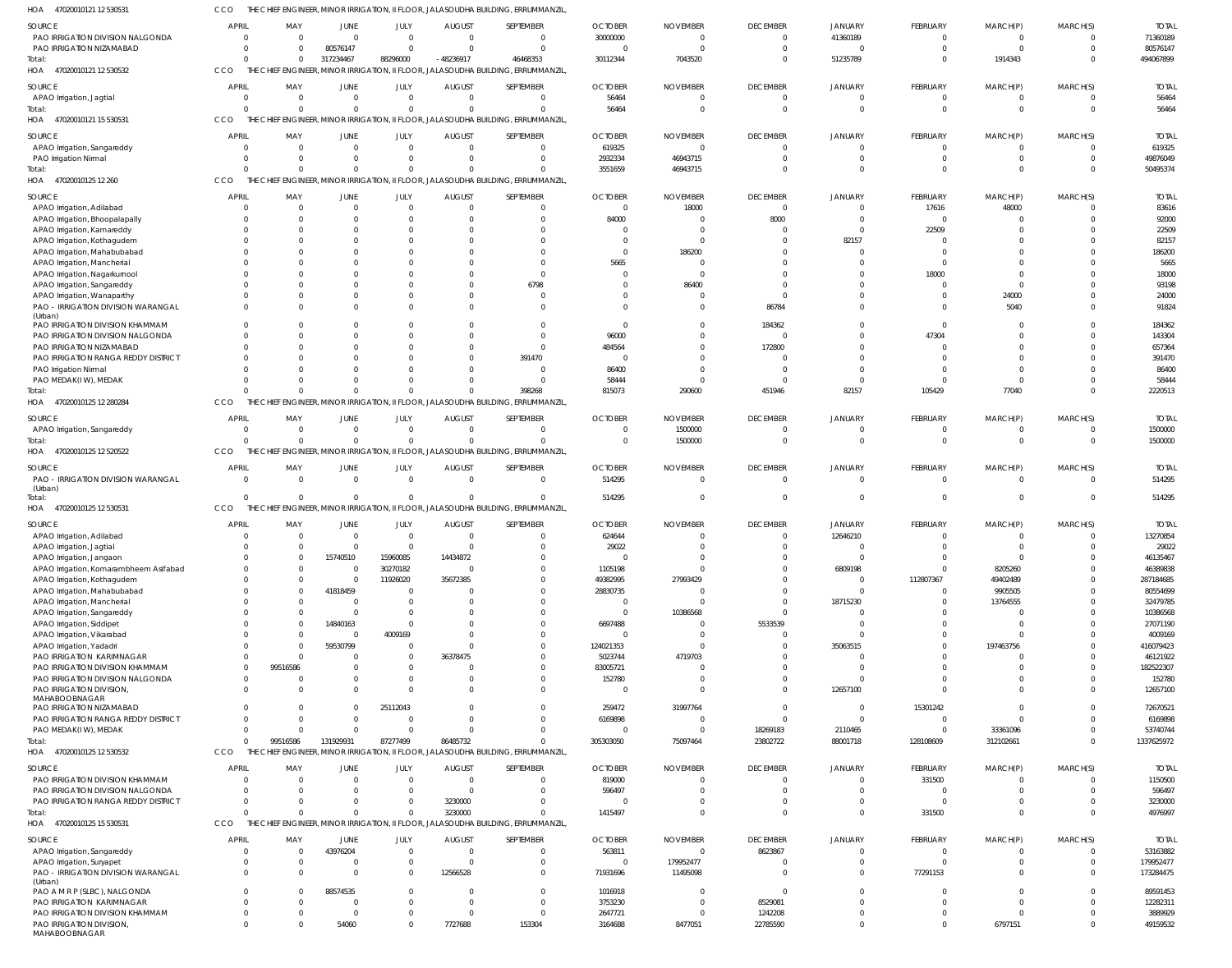47020010125 15 530531 HOA CCO THE CHIEF ENGINEER, MINOR IRRIGATION, II FLOOR, JALASOUDHA BUILDING, ERRUMMANZIL,

| PAO IRRIGATION NIZAMABAD                                    | <b>APRIL</b>         | MAY                      | JUNE                 | JULY                       | <b>AUGUST</b>        | SEPTEMBER                                                                                     | <b>OCTOBER</b>       | <b>NOVEMBER</b>     | <b>DECEMBER</b>      | <b>JANUARY</b>        | FEBRUARY             | MARCH(P)             | MARCH(S)             | <b>TOTAL</b>           |
|-------------------------------------------------------------|----------------------|--------------------------|----------------------|----------------------------|----------------------|-----------------------------------------------------------------------------------------------|----------------------|---------------------|----------------------|-----------------------|----------------------|----------------------|----------------------|------------------------|
|                                                             | $\Omega$             | $\Omega$                 | $\Omega$             | $\Omega$                   | $\mathbf 0$          | $\overline{\mathbf{0}}$                                                                       | 2534812              | $\mathbf{0}$        | 7499334              | 2990717               | 6371745              | 4807878              | $\Omega$             | 24204486               |
| PAO Irrigation Nirmal<br>Total:                             | $\Omega$<br>$\Omega$ | $\Omega$<br>$\mathbf{0}$ | $\Omega$             | $\Omega$<br>$\overline{0}$ | $\Omega$             | $\Omega$<br>153304                                                                            | 2422484              | $\Omega$            | 2640149              | $\mathbf{0}$          | $\Omega$             | $\Omega$             | $\Omega$<br>$\Omega$ | 5062633<br>590591178   |
| HOA 47020010125 16 530531                                   | CCO                  |                          | 132604799            |                            | 20294216             | THE CHIEF ENGINEER, MINOR IRRIGATION, II FLOOR, JALASOUDHA BUILDING, ERRUMMANZIL,             | 88035360             | 199924626           | 51320229             | 2990717               | 83662898             | 11605029             |                      |                        |
| <b>SOURCE</b>                                               | <b>APRIL</b>         | MAY                      | JUNE                 | JULY                       | <b>AUGUST</b>        | SEPTEMBER                                                                                     | <b>OCTOBER</b>       | <b>NOVEMBER</b>     | <b>DECEMBER</b>      | JANUARY               | FEBRUARY             | MARCH(P)             | MARCH(S)             | <b>TOTAL</b>           |
| APAO Irrigation, Bhoopalapally                              | $\Omega$             | $\Omega$                 | $\Omega$             | $\Omega$                   | $\Omega$             | $\Omega$                                                                                      | 970971               |                     | $\Omega$             | $\Omega$              | $\Omega$             |                      | $\Omega$             | 970971                 |
| APAO Irrigation, Jangaon                                    |                      | $\Omega$                 | $\Omega$             | $\Omega$                   |                      | $\Omega$                                                                                      | 147262               |                     | $\Omega$             | -C                    |                      |                      |                      | 147262                 |
| APAO Irrigation, Sangareddy                                 |                      | $\Omega$                 |                      |                            |                      | $\Omega$                                                                                      | 127093               |                     | $\Omega$             |                       |                      |                      |                      | 127093                 |
| APAO Irrigation, Siricilla                                  |                      | $\Omega$                 |                      |                            |                      |                                                                                               | 350407               |                     |                      |                       |                      |                      |                      | 350407                 |
| APAO Irrigation, Suryapet                                   |                      | $\Omega$                 |                      |                            |                      |                                                                                               | 63666                |                     |                      |                       |                      |                      |                      | 63666                  |
| APAO Irrigation, Yadadri                                    |                      | $\Omega$                 | $\Omega$             | $\Omega$                   |                      | $\Omega$                                                                                      | 240821               |                     | - 0                  | $\Omega$              |                      |                      |                      | 240821                 |
| PAO - IRRIGATION DIVISION WARANGAL                          |                      | $\Omega$                 |                      | $\Omega$                   |                      | $\Omega$                                                                                      | 978593               |                     |                      |                       |                      |                      |                      | 978593                 |
| (Urban)<br>PAO IRRIGATION KARIMNAGAR                        |                      | $\Omega$                 | $\Omega$             | $\Omega$                   |                      | $\Omega$                                                                                      | 214944               |                     | $\Omega$             | -C                    |                      |                      | $\Omega$             | 214944                 |
| PAO IRRIGATION DIVISION NALGONDA                            |                      | $\Omega$                 | $\Omega$             | $\Omega$                   |                      | $\Omega$                                                                                      | 373110               |                     | $\Omega$             | $\Omega$              |                      |                      |                      | 373110                 |
| PAO IRRIGATION DIVISION,                                    | $\Omega$             | $\Omega$                 | $\Omega$             | $\Omega$                   |                      | $\Omega$                                                                                      | 81219                |                     | $\Omega$             | $\Omega$              | $\Omega$             |                      |                      | 81219                  |
| MAHABOOBNAGAR                                               |                      |                          |                      |                            |                      |                                                                                               |                      |                     |                      |                       |                      |                      |                      |                        |
| PAO IRRIGATION NIZAMABAD                                    |                      | $\Omega$                 |                      |                            |                      |                                                                                               | 649192               |                     |                      | -C                    |                      |                      |                      | 649192                 |
| PAO IRRIGATION RANGA REDDY DISTRICT                         |                      | $\Omega$                 | $\Omega$             | $\Omega$                   |                      |                                                                                               | 849968               |                     | $\Omega$             | $\Omega$              |                      |                      | $\Omega$             | 849968                 |
| Total:                                                      |                      | $\Omega$                 | $\Omega$             | $\Omega$                   | $\Omega$             | $\Omega$<br>THE CHIEF ENGINEER, MINOR IRRIGATION, II FLOOR, JALASOUDHA BUILDING, ERRUMMANZIL, | 5047246              | $\Omega$            | $\Omega$             | $\Omega$              | $\Omega$             | $\Omega$             | $\Omega$             | 5047246                |
| HOA 47020010125 17 530531                                   | <b>CCO</b>           |                          |                      |                            |                      |                                                                                               |                      |                     |                      |                       |                      |                      |                      |                        |
| SOURCE                                                      | APRIL                | MAY                      | <b>JUNE</b>          | JULY                       | <b>AUGUST</b>        | SEPTEMBER                                                                                     | <b>OCTOBER</b>       | <b>NOVEMBER</b>     | <b>DECEMBER</b>      | JANUARY               | FEBRUARY             | MARCH(P)             | MARCH(S)             | <b>TOTAL</b>           |
| APAO Irrigation, Sangareddy                                 | $\Omega$             | $\mathbf 0$              | $\Omega$             | $\Omega$                   | $\Omega$             | $\Omega$                                                                                      | 4200                 | $\Omega$            | 5824775              | $\Omega$              | $\Omega$             | $\Omega$             | $\Omega$             | 5828975                |
| PAO A M R P (SLBC), NALGONDA                                | $\Omega$             | $\Omega$                 | $\Omega$             | $\Omega$                   | $\Omega$             | $\Omega$                                                                                      | 5852193              | $\Omega$            | $\Omega$             | $\Omega$              | $\Omega$             | $\Omega$             | $\Omega$             | 5852193                |
| PAO IRRIGATION DIVISION KHAMMAM<br>PAO IRRIGATION DIVISION, | $\Omega$<br>$\Omega$ | $\Omega$<br>$\Omega$     | $\Omega$<br>16469141 | $\Omega$                   | $\Omega$             | $\Omega$<br>$\Omega$                                                                          | 11181002             | $\Omega$            | $\Omega$<br>$\Omega$ | $\Omega$<br>$\Omega$  | 10533930<br>$\Omega$ | $\Omega$             | $\Omega$             | 21714932               |
| MAHABOOBNAGAR                                               |                      |                          |                      | 3238288                    | 12560874             |                                                                                               | 4518892              |                     |                      |                       |                      | 2513026              |                      | 39300221               |
| PAO IRRIGATION NIZAMABAD                                    | $\Omega$             | $\Omega$                 | $\Omega$             | $\overline{0}$             | $\mathbf{0}$         | 6977848                                                                                       | 7070405              | $\Omega$            | 5887923              | $\Omega$              | $\Omega$             | $^{\circ}$           | $\Omega$             | 19936176               |
| PAO Irrigation Nirmal                                       | $\Omega$             | $\Omega$                 | $\Omega$             | $\Omega$                   | $\Omega$             | $\Omega$                                                                                      | 12822993             | $\Omega$            | 1532208              | 2391492               | $\Omega$             | 1207082              | $\Omega$             | 17953775               |
| Total:                                                      | $\Omega$             | $\Omega$                 | 16469141             | 3238288                    | 12560874             | 6977848                                                                                       | 41449685             | $\Omega$            | 13244906             | 2391492               | 10533930             | 3720108              | $\Omega$             | 110586272              |
| 47020010125 19 530531<br>HOA                                | <b>CCO</b>           |                          |                      |                            |                      | THE CHIEF ENGINEER, MINOR IRRIGATION, II FLOOR, JALASOUDHA BUILDING, ERRUMMANZIL,             |                      |                     |                      |                       |                      |                      |                      |                        |
| SOURCE                                                      | <b>APRIL</b>         | MAY                      | JUNE                 | JULY                       | <b>AUGUST</b>        | SEPTEMBER                                                                                     | <b>OCTOBER</b>       | <b>NOVEMBER</b>     | <b>DECEMBER</b>      | <b>JANUARY</b>        | FEBRUARY             | MARCH(P)             | MARCH(S)             | <b>TOTAL</b>           |
| APAO Irrigation, Nagarkurnool                               | $\Omega$             | $\Omega$                 | $\Omega$             | $\Omega$                   | $\Omega$             | $\Omega$                                                                                      | 220401               | $\Omega$            | $\Omega$             | $\Omega$              | $\Omega$             |                      | $\Omega$             | 220401                 |
| APAO Irrigation, Sangareddy                                 | $\Omega$             | $\Omega$                 | $\Omega$             | $\Omega$                   | $\Omega$             | $\Omega$                                                                                      | 3475762              |                     | $\Omega$             | $\Omega$              | $\Omega$             |                      |                      | 3475762                |
| PAO IRRIGATION DIVISION,                                    | $\Omega$             | $\Omega$                 | $\Omega$             | $\Omega$                   |                      | $\Omega$                                                                                      | 939547               |                     |                      | $\Omega$              |                      |                      |                      | 939547                 |
| MAHABOOBNAGAR                                               | $\Omega$             |                          | $\Omega$             |                            | $\Omega$             |                                                                                               |                      |                     |                      |                       |                      |                      |                      |                        |
| PAO MEDAK(IW), MEDAK<br>Total:                              |                      | $\Omega$<br>$\Omega$     | $\Omega$             | $\Omega$<br>$\Omega$       | $\Omega$             | $\Omega$                                                                                      | 62789<br>4698499     | $\Omega$            | $\Omega$<br>$\Omega$ | $\Omega$<br>$\Omega$  | $\Omega$             | $\Omega$             | $\Omega$             | 62789<br>4698499       |
| 47020010125 21 530531<br>HOA                                | CCO                  |                          |                      |                            |                      | THE CHIEF ENGINEER, MINOR IRRIGATION, II FLOOR, JALASOUDHA BUILDING, ERRUMMANZIL,             |                      |                     |                      |                       |                      |                      |                      |                        |
|                                                             |                      |                          |                      |                            |                      |                                                                                               |                      |                     |                      |                       |                      |                      |                      |                        |
| SOURCE                                                      | <b>APRIL</b>         | MAY                      | JUNE                 | JULY                       | <b>AUGUST</b>        | SEPTEMBER                                                                                     | <b>OCTOBER</b>       | <b>NOVEMBER</b>     | <b>DECEMBER</b>      | <b>JANUARY</b>        | FEBRUARY             | MARCH(P)             | MARCH(S)             | <b>TOTAL</b>           |
| APAO Irrigation, Jagtial                                    | $\Omega$             | $\mathbf 0$              | 46268                | $\Omega$                   | $\Omega$             | $\Omega$                                                                                      | 2812978              | $\Omega$            | $\Omega$             | $\Omega$              | $\Omega$             |                      | $\Omega$             | 2859246                |
| APAO Irrigation, Nagarkurnool                               | $\Omega$             | $\Omega$                 | $\Omega$             | $\Omega$                   | $\Omega$             | $\Omega$                                                                                      | 54116                | $\Omega$            | $\Omega$             | $\Omega$              | $\Omega$             |                      |                      | 54116                  |
| APAO Irrigation, Peddapalli                                 |                      | $\Omega$<br>$\Omega$     | $\Omega$<br>$\Omega$ | $\Omega$<br>$\Omega$       | 15010619<br>$\Omega$ | $\Omega$<br>$\Omega$                                                                          | 43835                |                     |                      |                       |                      |                      |                      | 15010619<br>43835      |
| APAO Irrigation, Vikarabad<br>APAO Irrigation, Wanaparthy   |                      | $\Omega$                 | $\Omega$             | $\Omega$                   | $\Omega$             | $\Omega$                                                                                      | 68938963             |                     |                      |                       |                      |                      |                      | 68938963               |
| PAO IRRIGATION KARIMNAGAR                                   | $\Omega$             | 54280533                 | $\Omega$             |                            | $\Omega$             | $\Omega$                                                                                      | 395872               |                     |                      | 53018070              |                      |                      |                      | 107694475              |
| PAO IRRIGATION DIVISION KHAMMAM                             |                      |                          |                      |                            |                      |                                                                                               |                      |                     |                      |                       |                      |                      |                      | 15346891               |
| PAO IRRIGATION DIVISION NALGONDA                            | $\Omega$             | $\Omega$                 | $\Omega$             |                            | $\Omega$             | 11850579                                                                                      |                      |                     |                      | $\Omega$              |                      |                      |                      |                        |
| PAO IRRIGATION DIVISION,                                    |                      | $\Omega$                 | $\Omega$             | $\Omega$                   | $\Omega$             | $\Omega$                                                                                      | 3496312<br>1427019   |                     |                      | $\Omega$              |                      |                      |                      | 1427019                |
| MAHABOOBNAGAR                                               | $\mathbf 0$          | $\mathbf{0}$             | $\Omega$             | $\overline{0}$             | $\mathbf{0}$         | $\overline{0}$                                                                                | 678736               | $\Omega$            | $\overline{0}$       | $\overline{0}$        | $\Omega$             | $\Omega$             | $\mathbf{0}$         | 678736                 |
|                                                             |                      |                          |                      |                            |                      |                                                                                               |                      |                     |                      |                       |                      |                      |                      |                        |
| PAO IRRIGATION NIZAMABAD                                    | $\overline{0}$       | $\mathbf{0}$             | $\Omega$             | $\Omega$                   | $\mathbf{0}$         | $\overline{\phantom{0}}$                                                                      | $^{\circ}$           | $\Omega$            | $\overline{0}$       | $\overline{0}$        | 2361525              | $\Omega$             | $\mathbf 0$          | 2361525                |
| PAO MEDAK(IW), MEDAK                                        | $\Omega$             | $\Omega$                 | $\Omega$             | $\Omega$                   | $\Omega$             | $\overline{0}$                                                                                | $\Omega$             | $\Omega$            | 3753420              | $\overline{0}$        | $\Omega$             | $\Omega$             | $\Omega$             | 3753420                |
| Total:                                                      | $\Omega$             | 54280533                 | 46268                | $\overline{0}$             | 15010619             | 11850579                                                                                      | 77847831             | $\mathbf 0$         | 3753420              | 53018070              | 2361525              | $\Omega$             | $\Omega$             | 218168845              |
| HOA 47020010125 23 530531                                   | CCO                  |                          |                      |                            |                      | THE CHIEF ENGINEER, MINOR IRRIGATION, II FLOOR, JALASOUDHA BUILDING, ERRUMMANZIL,             |                      |                     |                      |                       |                      |                      |                      |                        |
| SOURCE                                                      | <b>APRIL</b>         | MAY                      | JUNE                 | JULY                       | <b>AUGUST</b>        | SEPTEMBER                                                                                     | <b>OCTOBER</b>       | <b>NOVEMBER</b>     | <b>DECEMBER</b>      | JANUARY               | FEBRUARY             | MARCH(P)             | MARCH(S)             | <b>TOTAL</b>           |
| APAO Irrigation, Adilabad                                   | $\Omega$             | $\Omega$                 | 1726568              | 35078686                   | 1215057              | $\Omega$                                                                                      | 11408127             | 6915723             | $\mathbf 0$          | 21510296              | 5628822              |                      | $\Omega$             | 83483279               |
| APAO Irrigation, Bhoopalapally                              | $\Omega$             | $\Omega$                 | $\overline{0}$       | 74500650                   | 2943081              | 2124407                                                                                       | 69052552             |                     | $\Omega$             | 66535790              | 3499840              | $\Omega$             | $\Omega$             | 218656320              |
| APAO Irrigation, Jagtial                                    | $\Omega$             | $\Omega$                 | 4486109              | 33302339                   | 8475781              | $\Omega$                                                                                      | 33397731             |                     | $\Omega$             | 8746490               | 17041148             | $\cup$               | $\Omega$             | 105449598              |
| APAO Irrigation, Jangaon                                    | $\Omega$             | $\Omega$                 | 17562975             | 35068206                   | 3827061              | 5606877                                                                                       | 36847531             |                     | $\Omega$             | 21616557              | $\Omega$             | 6326184              |                      | 126855391              |
| APAO Irrigation, Kamareddy                                  | $\Omega$<br>$\Omega$ | $\Omega$<br>$\Omega$     | 52553872             | 100156616                  | 2597682              | 1990113                                                                                       | 35751720             |                     | $\Omega$<br>$\Omega$ | 10961691              | 21044588<br>$\Omega$ | 3879286<br>$\Omega$  | $\Omega$             | 228935568              |
| APAO Irrigation, Komarambheem Asifabad                      | $\Omega$             | $\Omega$                 | 3150274              | 17256893                   | 1805779              | $\overline{0}$<br>$\Omega$                                                                    | 18671423             |                     | $\Omega$             | 6145249               |                      |                      | $\Omega$             | 47029618               |
| APAO Irrigation, Kothagudem<br>APAO Irrigation, Mahabubabad | $\Omega$             | $\Omega$                 | 2921815<br>20937712  | 70358951<br>111592089      | 76863288<br>15294829 | 14102017                                                                                      | 81978266<br>42067944 | 3933047<br>37891510 | 7919660              | 155588923<br>55510669 | 26202455<br>11133956 | 70120663<br>44555710 |                      | 487967408<br>361006096 |
| APAO Irrigation, Mancherial                                 | $\Omega$             | $\Omega$                 | 11896564             | 24882136                   | 2424439              | $\Omega$                                                                                      | 28833138             |                     | $\Omega$             | 18725566              | 8084908              | 1030787              | $\Omega$             | 95877538               |
| APAO Irrigation, Nagarkurnool                               | $\Omega$             | $\Omega$                 | 19615035             | 58685428                   | 3242691              | $\Omega$                                                                                      | 33624900             | $\Omega$            | $\Omega$             | 12825331              | 1014419              | 3156472              |                      | 132164276              |
| APAO Irrigation, Peddapalli                                 |                      | $\Omega$                 | 1614350              | 52308554                   | 24396872             | 27241594                                                                                      | 66399247             |                     | $\Omega$             | 31041916              | 3064153              |                      | $\Omega$             | 206066686              |
| APAO Irrigation, Sangareddy                                 | $\Omega$             | $\Omega$                 | 5864014              | 172086260                  | 18580677             | $\Omega$                                                                                      | 90857679             | 1314104             | $\Omega$             | 59490658              | 39525761             | 7113132              | $\Omega$             | 394832285              |
| APAO Irrigation, Siddipet                                   |                      | $\Omega$                 | 45837021             | 94969808                   | 24694330             | 28348097                                                                                      | 42500342             | 9449138             | 8230825              | 33116398              | 25884343             | 20064846             | $\Omega$             | 333095148              |
| APAO Irrigation, Siricilla                                  |                      | $\Omega$                 | 238940               | 17501373                   | 207884               | 11306724                                                                                      | 18462886             | 2142547             | $\Omega$             | 1258259               | 1363481              | 29941110             |                      | 82423204               |
| APAO Irrigation, Suryapet                                   | $\Omega$             | $\Omega$                 | 8805369              | 45780776                   | 8418122              | $\Omega$                                                                                      | 75402629             | 6885988             | $\Omega$             | 21498510              | 8913925              | $\Omega$             | $\Omega$             | 175705319              |
| APAO Irrigation, Vikarabad                                  |                      | $\Omega$                 | 29111930             | 23805354                   | 22366952             | $\overline{0}$                                                                                | 18188081             | $\Omega$            | 4425784              | 25032307              | 28536                | 15091105             | $\Omega$             | 138050049              |
| APAO Irrigation, Wanaparthy                                 | $\Omega$             | $\Omega$                 | 652508               | 75472176                   | 5506502              | 3465558                                                                                       | 37251854             |                     | $\overline{0}$       | 13673799              | 1298652              | 2114048              | $\Omega$<br>$\Omega$ | 139435097              |
| APAO Irrigation, Yadadri                                    | $\Omega$<br>$\Omega$ | $\Omega$<br>$\Omega$     | 821235               | 37485413                   | 5540717              | $\overline{0}$<br>$\Omega$                                                                    | 70232706             | 8121562             | 308068               | 11875941              | 21064733             | 1166575              | $\Omega$             | 156616950              |
| PAO - IRRIGATION DIVISION WARANGAL<br>(Urban)               |                      |                          | 12393350             | 135176743                  | 28510613             |                                                                                               | 89504187             | 8855579             | 7933685              | 53075262              | 25244543             | 13466106             |                      | 374160068              |
| PAO IRRIGATION KARIMNAGAR                                   | $\Omega$             | $\Omega$                 | 4556279              | 74226645                   | 9934690              | 4090452                                                                                       | 37460111             | 1438170             | 10103559             | 82580006              | 22037696             | $\mathbf 0$          | $\Omega$             | 246427608              |
| PAO IRRIGATION DIVISION KHAMMAM                             | $\Omega$             | $\Omega$                 | 2133920              | 83129752                   | 20645173             | 7826672                                                                                       | 32531988             |                     | $\overline{0}$       | 31981012              | 24541789             | 1431753              | $\Omega$             | 204222059              |
| PAO IRRIGATION DIVISION NALGONDA                            | $\overline{0}$       | $\Omega$                 | 9866634              | 109806211                  | 2397116              | 3204111                                                                                       | 65496117             | $\Omega$            | 8292076              | 56520489              | 19292811             | 7021249              | $\Omega$             | 281896814              |
| PAO IRRIGATION DIVISION,                                    | $\Omega$             | 9321920                  | $\Omega$             | 54400409                   | 13849876             | - 0                                                                                           | 75719287             | 1420359             | 3897828              | 59576655              | 30275125             | 4340110              | $\Omega$             | 252801569              |
| MAHABOOBNAGAR<br>PAO IRRIGATION NIZAMABAD                   | $\overline{0}$       | $\Omega$                 | 4829546              | 76794846                   | 6470451              | 185557                                                                                        | 40601856             | $\Omega$            | 3164645              | 40096071              | 15998956             | $\Omega$             | $\Omega$             | 188141928              |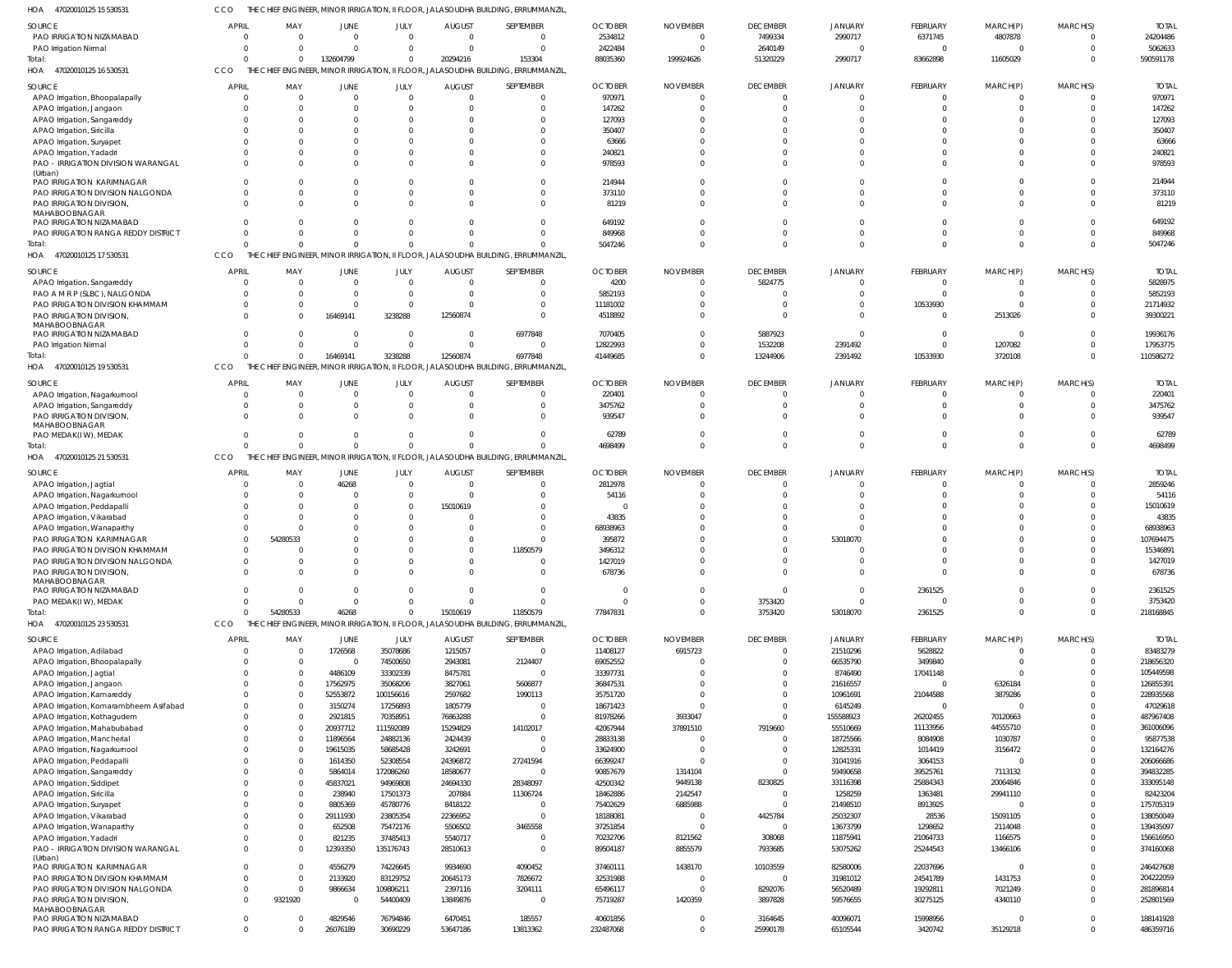| HOA<br>47020010125 23 53053              | CCO            |                                  |                 |                 |                          | THE CHIEF ENGINEER, MINOR IRRIGATION, II FLOOR, JALASOUDHA BUILDING, ERRUMMANZIL                                      |                |                            |                            |                    |                            |                     |                      |              |
|------------------------------------------|----------------|----------------------------------|-----------------|-----------------|--------------------------|-----------------------------------------------------------------------------------------------------------------------|----------------|----------------------------|----------------------------|--------------------|----------------------------|---------------------|----------------------|--------------|
| SOURCE                                   | <b>APRIL</b>   | MAY                              | JUNE            | JULY            | <b>AUGUST</b>            | SEPTEMBER                                                                                                             | <b>OCTOBER</b> | <b>NOVEMBER</b>            | <b>DECEMBER</b>            | JANUARY            | FEBRUARY                   | MARCH(P)            | MARCH(S)             | <b>TOTAL</b> |
| PAO Irrigation Nirmal                    | $\Omega$       | $\overline{0}$                   | 13155473        | 32135054        | 891539                   | $\overline{0}$                                                                                                        | 26406594       | $\overline{0}$             | $\overline{0}$             | 21539666           | 9706486                    | 3771807             | $\Omega$             | 107606619    |
| PAO MEDAK(IW), MEDAK                     | $\Omega$       | - 0                              | 25077558        | 103504626       | 11415745                 | 4898934                                                                                                               | 86062848       | 2347030                    | 10459231                   | 41260128           | 14263145                   | 1904427             | $\Omega$             | 301193672    |
| PAO, PJP, Jogulamba Gadwal               | $\Omega$       | - 0                              | 10715467        | 3125594         | $\mathbf{0}$             | 4252354                                                                                                               | 11070950       | $\overline{0}$             | $\overline{0}$             | $-42879$           | $-70652$                   | $\mathbf 0$         | $\Omega$             | 29050834     |
| Total:                                   | $\Omega$       | 9321920                          | 336600707       | 1783281817      | 376164133                | 132456829                                                                                                             | 1508269762     | 90714757                   | 90725539                   | 1026846304         | 359504361                  | 271624588           | $\Omega$             | 5985510717   |
| HOA 47020010125 49 500501                | CCO            |                                  |                 |                 |                          | THE CHIEF ENGINEER, MINOR IRRIGATION, II FLOOR, JALASOUDHA BUILDING, ERRUMMANZIL                                      |                |                            |                            |                    |                            |                     |                      |              |
| SOURCE                                   | APRIL          | MAY                              | JUNE            | JULY            | <b>AUGUST</b>            | SEPTEMBER                                                                                                             | <b>OCTOBER</b> | <b>NOVEMBER</b>            | <b>DECEMBER</b>            | JANUARY            | <b>FEBRUARY</b>            | MARCH(P)            | MARCH(S)             | <b>TOTAI</b> |
| APAO Irrigation, Adilabad                | $\overline{0}$ | $\overline{0}$                   | $\overline{0}$  | $\Omega$        | $\mathbf{0}$             | $\overline{0}$                                                                                                        | $\overline{0}$ | $\overline{0}$             | $\overline{0}$             | 76919000           | $\overline{0}$             | $\mathbf 0$         | $\Omega$             | 76919000     |
| Total:                                   | $\Omega$       | $\Omega$                         | $\Omega$        | $\cap$          | $\Omega$                 | $\Omega$                                                                                                              | $\Omega$       | $\Omega$                   | $\Omega$                   | 76919000           | $\overline{0}$             | $\overline{0}$      | $\Omega$             | 76919000     |
| HOA 47020010225 04 500503                | CCO            |                                  |                 |                 |                          | THE DIRECTOR, GROUND WATER DEPARTMENT, GROUND WATER BUILDING, CHINTAL BASTHI, OPP. GOVT. DEGREE COLLEGE, KHAIRATABAD, |                |                            |                            |                    |                            |                     |                      |              |
| SOURCE                                   | <b>APRIL</b>   | MAY                              | JUNE            | JULY            | <b>AUGUST</b>            | SEPTEMBER                                                                                                             | <b>OCTOBER</b> | <b>NOVEMBER</b>            | <b>DECEMBER</b>            | JANUARY            | FEBRUARY                   | MARCH(P)            | MARCH(S)             | <b>TOTAI</b> |
| APAO Irrigation, Nagarkurnool            | $\Omega$       | $\overline{0}$                   | $\overline{0}$  | $\Omega$        | $\overline{0}$           | $\Omega$                                                                                                              | 192984         | $\overline{0}$             | $\Omega$                   | $\Omega$           | $^{\circ}$                 | -0                  | $\Omega$             | 192984       |
| APAO Irrigation, Sangareddy              | $\Omega$       | $\Omega$                         | $\Omega$        | $\Omega$        | $\overline{0}$           |                                                                                                                       | 99000          | $\mathbf{0}$               | $\Omega$                   | $\Omega$           | $\mathbf 0$                | -0                  | $\Omega$             | 99000        |
| APAO Irrigation, Siddipet                | $\Omega$       | $\Omega$                         | $\Omega$        | $\Omega$        | $\Omega$                 |                                                                                                                       | 66000          | $\Omega$                   | $\Omega$                   | $\Omega$           | $\Omega$                   | $\Omega$            |                      | 66000        |
| PAO IRRIGATION DIVISION HYDERABAD        | $\Omega$       | $\Omega$                         | $\Omega$        | $\cap$          | $\Omega$                 | $\Omega$                                                                                                              | 2745644        | $\Omega$                   | 746205                     | $\Omega$           | 4608537                    | $\mathbf 0$         | $\Omega$             | 8100386      |
| Total:                                   | $\Omega$       | $\Omega$                         | $\Omega$        |                 | $\Omega$                 | $\Omega$                                                                                                              | 3103628        | $\Omega$                   | 746205                     | $\Omega$           | 4608537                    | $\Omega$            | $\Omega$             | 8458370      |
| HOA 470200796 12010011                   | CCO            |                                  |                 |                 |                          | THE CHIEF ENGINEER, MINOR IRRIGATION, II FLOOR, JALASOUDHA BUILDING, ERRUMMANZIL                                      |                |                            |                            |                    |                            |                     |                      |              |
|                                          | APRIL          |                                  |                 |                 |                          |                                                                                                                       | <b>OCTOBER</b> |                            |                            |                    |                            |                     |                      | <b>TOTAI</b> |
| SOURCE                                   | 1121974        | MAY<br>1454763                   | JUNE<br>1128441 | JULY<br>2277986 | <b>AUGUST</b><br>1844367 | SEPTEMBER<br>2530769                                                                                                  | 2646249        | <b>NOVEMBER</b><br>2502945 | <b>DECEMBER</b><br>2789230 | JANUARY<br>1830298 | <b>FEBRUARY</b><br>2071444 | MARCH(P)<br>2462813 | MARCH(S)<br>$\Omega$ | 24661279     |
| APAO Irrigation, Bhoopalapally<br>Total: | 1121974        | 1454763                          | 1128441         | 2277986         | 1844367                  | 2530769                                                                                                               | 2646249        | 2502945                    | 2789230                    | 1830298            | 2071444                    | 2462813             | $\Omega$             | 24661279     |
| HOA 470200796 12010012                   | <b>CCO</b>     |                                  |                 |                 |                          | THE CHIEF ENGINEER, MINOR IRRIGATION, II FLOOR, JALASOUDHA BUILDING, ERRUMMANZIL                                      |                |                            |                            |                    |                            |                     |                      |              |
|                                          |                |                                  |                 |                 |                          |                                                                                                                       |                |                            |                            |                    |                            |                     |                      |              |
| SOURCE                                   | <b>APRIL</b>   | MAY                              | JUNE            | JULY            | <b>AUGUST</b>            | SEPTEMBER                                                                                                             | <b>OCTOBER</b> | <b>NOVEMBER</b>            | <b>DECEMBER</b>            | JANUARY            | FEBRUARY                   | MARCH(P)            | MARCH(S)             | <b>TOTAL</b> |
| APAO Irrigation, Bhoopalapally           | 5093           | 7174                             | 6101            | 8189            | 207106                   | 13167                                                                                                                 | 11661          | 11239                      | 23489                      | 76989              | 11297                      | 10189               | $\Omega$             | 391694       |
| Total:                                   | 5093           | 7174                             | 6101            | 8189            | 207106                   | 13167                                                                                                                 | 11661          | 11239                      | 23489                      | 76989              | 11297                      | 10189               | $\overline{0}$       | 391694       |
| HOA 470200796 12 010013                  | CCO            |                                  |                 |                 |                          | THE CHIEF ENGINEER, MINOR IRRIGATION, II FLOOR, JALASOUDHA BUILDING, ERRUMMANZIL                                      |                |                            |                            |                    |                            |                     |                      |              |
| SOURCE                                   | APRIL          | MAY                              | JUNE            | JULY            | <b>AUGUST</b>            | SEPTEMBER                                                                                                             | <b>OCTOBER</b> | <b>NOVEMBER</b>            | <b>DECEMBER</b>            | JANUARY            | <b>FEBRUARY</b>            | MARCH(P)            | MARCH(S)             | <b>TOTAL</b> |
| APAO Irrigation, Bhoopalapally           | 372800         | 491224                           | 394057          | 755344          | 1073406                  | 835533                                                                                                                | 923404         | 636805                     | 1577436                    | 702066             | 789924                     | 827825              | $\Omega$             | 9379824      |
| Total:                                   | 372800         | 491224                           | 394057          | 755344          | 1073406                  | 835533                                                                                                                | 923404         | 636805                     | 1577436                    | 702066             | 789924                     | 827825              | $\Omega$             | 9379824      |
| HOA 470200796 12 010015                  | CCO            | CHIEF ENGINEER,<br>THE           |                 |                 |                          | MINOR IRRIGATION, II FLOOR, JALASOUDHA BUILDING, ERRUMMANZIL                                                          |                |                            |                            |                    |                            |                     |                      |              |
| SOURCE                                   | <b>APRIL</b>   | MAY                              | <b>JUNE</b>     | JULY            | <b>AUGUST</b>            | SEPTEMBER                                                                                                             | <b>OCTOBER</b> | <b>NOVEMBER</b>            | <b>DECEMBER</b>            | JANUARY            | <b>FEBRUARY</b>            | MARCH(P)            | MARCH(S)             | <b>TOTAI</b> |
| APAO Irrigation, Bhoopalapally           | $\Omega$       | 1350                             | $\overline{0}$  | $\Omega$        | $\overline{0}$           | $\Omega$                                                                                                              | $\overline{0}$ | $\overline{0}$             | $\mathbf{0}$               | $\Omega$           | $\mathbf 0$                | $\mathbf 0$         | $\Omega$             | 1350         |
| Total:                                   | $\Omega$       | 1350                             | $\Omega$        | $\Omega$        | $\Omega$                 | $\Omega$                                                                                                              | $\Omega$       | $\Omega$                   | $\Omega$                   | $\Omega$           | $\overline{0}$             | $\overline{0}$      | $\Omega$             | 1350         |
| HOA 470200796 12010016                   | CCO            |                                  |                 |                 |                          | THE CHIEF ENGINEER, MINOR IRRIGATION, II FLOOR, JALASOUDHA BUILDING, ERRUMMANZIL                                      |                |                            |                            |                    |                            |                     |                      |              |
|                                          |                |                                  |                 |                 |                          |                                                                                                                       |                |                            |                            |                    |                            |                     |                      |              |
| SOURCE                                   | APRIL          | MAY                              | JUNE            | JULY            | <b>AUGUST</b>            | SEPTEMBER                                                                                                             | <b>OCTOBER</b> | <b>NOVEMBER</b>            | <b>DECEMBER</b>            | <b>JANUARY</b>     | <b>FEBRUARY</b>            | MARCH(P)            | MARCH(S)             | <b>TOTAL</b> |
| APAO Irrigation, Bhoopalapally           | 135687         | 189748                           | 144715          | 278949          | 815711                   | 310824                                                                                                                | 353674         | 231865                     | 322455                     | 365631             | 265161                     | 240757              | $\Omega$             | 3655177      |
| Total:                                   | 135687<br>CCO  | 189748<br>THE<br>CHIEF ENGINEER, | 144715          | 278949          | 815711                   | 310824<br>MINOR IRRIGATION, II FLOOR, JALASOUDHA BUILDING, ERRUMMANZIL                                                | 353674         | 231865                     | 322455                     | 365631             | 265161                     | 240757              | $\Omega$             | 3655177      |
| HOA 470200796 12010017                   |                |                                  |                 |                 |                          |                                                                                                                       |                |                            |                            |                    |                            |                     |                      |              |
| SOURCE                                   | <b>APRIL</b>   | MAY                              | JUNE            | JULY            | <b>AUGUST</b>            | SEPTEMBER                                                                                                             | <b>OCTOBER</b> | <b>NOVEMBER</b>            | <b>DECEMBER</b>            | <b>JANUARY</b>     | <b>FEBRUARY</b>            | MARCH(P)            | MARCH(S)             | <b>TOTAL</b> |
| APAO Irrigation, Bhoopalapally           | $\overline{0}$ | $\overline{0}$                   | $\overline{0}$  | $\Omega$        | $\overline{0}$           | $\Omega$                                                                                                              | $\mathbf{0}$   | $\Omega$                   | $\Omega$                   | $\Omega$           | $^{\circ}$                 | 57000               | $\Omega$             | 57000        |
| Total:                                   | $\Omega$       | $\Omega$                         | $\Omega$        | $\Omega$        | $\Omega$                 | $\Omega$                                                                                                              | $\mathbf{0}$   | $\overline{0}$             | $\Omega$                   | $\Omega$           | $\overline{0}$             | 57000               | $\Omega$             | 57000        |
| HOA 470200796 12010018                   | CCO            |                                  |                 |                 |                          | THE CHIEF ENGINEER, MINOR IRRIGATION, II FLOOR, JALASOUDHA BUILDING, ERRUMMANZIL                                      |                |                            |                            |                    |                            |                     |                      |              |
| SOURCE                                   | <b>APRIL</b>   | MAY                              | JUNE            | JULY            | <b>AUGUST</b>            | SEPTEMBER                                                                                                             | <b>OCTOBER</b> | <b>NOVEMBER</b>            | <b>DECEMBER</b>            | <b>JANUARY</b>     | <b>FEBRUARY</b>            | MARCH(P)            | MARCH(S)             | <b>TOTAI</b> |
| APAO Irrigation, Bhoopalapally           | $\Omega$       | $\overline{0}$                   | 0               | $\Omega$        | 443386                   | 77011                                                                                                                 | $\overline{0}$ | 92542                      | $\Omega$                   | $\Omega$           | 330487                     | -0                  |                      | 943426       |
| Total:                                   | $\Omega$       | $\overline{0}$                   | $\Omega$        | $\Omega$        | 443386                   | 77011                                                                                                                 | $\overline{0}$ | 92542                      | $\Omega$                   | $\Omega$           | 330487                     | $\Omega$            | $\Omega$             | 943426       |
| HOA<br>470200796 12 020021               | CCO            |                                  |                 |                 |                          | THE CHIEF ENGINEER, MINOR IRRIGATION, II FLOOR, JALASOUDHA BUILDING, ERRUMMANZIL                                      |                |                            |                            |                    |                            |                     |                      |              |
| <b>SOURCE</b>                            | <b>APRIL</b>   | MAY                              | <b>JUNE</b>     | JULY            | <b>AUGUST</b>            | SEPTEMBER                                                                                                             | <b>OCTOBER</b> | <b>NOVEMBER</b>            | <b>DECEMBER</b>            | JANUARY            | FEBRUARY                   | MARCH(P)            | MARCH(S)             | <b>TOTAI</b> |
| APAO Irrigation, Adilabad                | 7200           | 10800                            | 10800           | $\Omega$        | 15600                    | 24000                                                                                                                 | 12000          | 12000                      | 12000                      | 12000              | 12000                      | 12000               | $\Omega$             | 140400       |
| APAO Irrigation, Jagtial                 | $\Omega$       | $\overline{0}$                   | 0               | 58800           | 0                        | $\Omega$                                                                                                              | 8400           | $\overline{0}$             | 25200                      | $\Omega$           | $\mathbf 0$                | 33600               | $\Omega$             | 126000       |
| APAO Irrigation, Kothagudem              | 93055          | 0                                | 0               | $\overline{0}$  | 0                        | 190464                                                                                                                | 31201          | $\overline{0}$             | 219387                     | 48978              | $\mathbf 0$                | 424454              | $\Omega$             | 1007539      |
| APAO Irrigation, Mancherial              | $\Omega$       | 0                                | 0               | $\overline{0}$  | $\overline{0}$           | $\Omega$                                                                                                              | 72000          | 20000                      | 16000                      | 12000              | $\mathbf 0$                | 24000               |                      | 144000       |
| APAO Irrigation, Sangareddy              | 15182          | $\overline{0}$                   | $\mathbf 0$     | 16000           | $\mathbf 0$              | 4000                                                                                                                  | 18121          | 4000                       | 16869                      | 4000               | 4000                       | 29738               | $\Omega$             | 111910       |
| APAO Irrigation, Wanaparthy              | 7200           | 7200                             | 7200            | $\overline{0}$  | 8000                     | $\Omega$                                                                                                              | 16000          | 8000                       | 10400                      | 8000               | 8000                       | 6002                | $\Omega$             | 86002        |
| APAO Irrigation, Yadadri                 | 3600           | $\overline{0}$                   | $\mathbf{0}$    | 7600            | $\overline{0}$           | $\Omega$                                                                                                              | $\overline{0}$ | $\overline{0}$             | $\Omega$                   | $\Omega$           | $\overline{0}$             | $\overline{0}$      | $\Omega$             | 11200        |
| PAO IRRIGATION DIVISION,                 | $\Omega$       | $\Omega$                         | 18000           | $\overline{0}$  | $\overline{0}$           | $\Omega$                                                                                                              | $\overline{0}$ | $\Omega$                   | $\Omega$                   | $\Omega$           | $\mathbf 0$                | $\overline{0}$      | $\Omega$             | 18000        |
| MAHABOOBNAGAR                            |                |                                  |                 |                 |                          |                                                                                                                       |                |                            |                            |                    |                            |                     |                      |              |
| PAO IRRIGATION NIZAMABAD                 | 3600           | $\overline{0}$                   | $\overline{0}$  | $\Omega$        | $\overline{0}$           | 12000                                                                                                                 | 4000           | 4000                       | 4000                       | 4000               | 4000                       | 4000                | $\Omega$             | 39600        |
| PAO Irrigation Nirmal                    | 33656          | $\overline{0}$                   | 58792           | $\Omega$        | 90792                    | 37396                                                                                                                 | 4000           | 4000                       | 71365                      | 37969              | 37969                      | 37969               | $\Omega$             | 413908       |
| Total:                                   | 163493         | 18000                            | 94792           | 82400           | 114392                   | 267860                                                                                                                | 165722         | 52000                      | 375221                     | 126947             | 65969                      | 571763              | $\Omega$             | 2098559      |
| HOA 470200796 12 020022                  | CCO            |                                  |                 |                 |                          | THE CHIEF ENGINEER, MINOR IRRIGATION, II FLOOR, JALASOUDHA BUILDING, ERRUMMANZIL                                      |                |                            |                            |                    |                            |                     |                      |              |
| SOURCE                                   | <b>APRIL</b>   | MAY                              | JUNE            | JULY            | <b>AUGUST</b>            | SEPTEMBER                                                                                                             | <b>OCTOBER</b> | <b>NOVEMBER</b>            | <b>DECEMBER</b>            | <b>JANUARY</b>     | FEBRUARY                   | MARCH(P)            | MARCH(S)             | <b>TOTAI</b> |
| APAO Irrigation, Bhoopalapally           | $\overline{0}$ | $\overline{0}$                   | $\overline{0}$  | $\Omega$        | $\overline{0}$           | 242916                                                                                                                | 51684          | 0                          | 124963                     | 27504              | $\mathbf 0$                | 52464               |                      | 499531       |
| APAO Irrigation, Kothagudem              | $\Omega$       | 48976                            | 48976           |                 | $\mathbf 0$              | $\mathbf 0$                                                                                                           | 0              | 0                          | $\overline{\mathbf{0}}$    | $\Omega$           | $\mathbf 0$                | $\overline{0}$      | $\Omega$             | 97952        |
| PAO IRRIGATION DIVISION KHAMMAM          | $\overline{0}$ | $\overline{0}$                   | $\mathbf 0$     |                 | $\mathbf 0$              | $\Omega$                                                                                                              | $\overline{0}$ | $\Omega$                   | $\Omega$                   | $\Omega$           | $\mathbf 0$                | 674016              | $\Omega$             | 674016       |
| Total:                                   | $\Omega$       | 48976                            | 48976           |                 | $\Omega$                 | 242916                                                                                                                | 51684          | $\mathbf{0}$               | 124963                     | 27504              | $\overline{0}$             | 726480              | $\Omega$             | 1271499      |
| HOA 470200796 12 060                     | CCO            |                                  |                 |                 |                          | THE CHIEF ENGINEER, MINOR IRRIGATION, II FLOOR, JALASOUDHA BUILDING, ERRUMMANZIL                                      |                |                            |                            |                    |                            |                     |                      |              |
| SOURCE                                   | <b>APRIL</b>   | MAY                              | JUNE            | JULY            | <b>AUGUST</b>            | SEPTEMBER                                                                                                             | <b>OCTOBER</b> | <b>NOVEMBER</b>            | <b>DECEMBER</b>            | JANUARY            | <b>FEBRUARY</b>            | MARCH(P)            | MARCH(S)             | <b>TOTAL</b> |
| APAO Irrigation, Bhoopalapally           | $\overline{0}$ | $\overline{0}$                   | $\overline{0}$  | $\Omega$        | $\overline{0}$           | $\overline{0}$                                                                                                        | $\overline{0}$ | 57202                      | $\overline{0}$             | $\Omega$           | $\overline{0}$             | $^{\circ}$          | $\Omega$             | 57202        |
| Total:                                   | $\Omega$       | $\Omega$                         | $\Omega$        | $\Omega$        | $\Omega$                 | $\Omega$                                                                                                              | $\mathbf 0$    | 57202                      | $\overline{0}$             | $\Omega$           | $\overline{0}$             | $\overline{0}$      | $\Omega$             | 57202        |
| HOA<br>470200796 12 110111               | CCO            |                                  |                 |                 |                          | THE CHIEF ENGINEER, MINOR IRRIGATION, II FLOOR, JALASOUDHA BUILDING, ERRUMMANZIL                                      |                |                            |                            |                    |                            |                     |                      |              |
| SOURCE                                   | <b>APRIL</b>   | MAY                              | JUNE            | JULY            | <b>AUGUST</b>            | SEPTEMBER                                                                                                             | <b>OCTOBER</b> | <b>NOVEMBER</b>            | <b>DECEMBER</b>            | <b>JANUARY</b>     | <b>FEBRUARY</b>            | MARCH(P)            | MARCH(S)             | <b>TOTAL</b> |
| APAO Irrigation, Bhoopalapally           | $\overline{0}$ | $\overline{0}$                   | $\overline{0}$  | $\Omega$        | $\overline{0}$           | $\mathbf 0$                                                                                                           | $\overline{0}$ | $\overline{0}$             | 9292                       | $\mathbf{0}$       | $\mathbf 0$                | 127300              | $\Omega$             | 136592       |
| Total:                                   | $\Omega$       | $\Omega$                         | $\mathbf 0$     | $\Omega$        | $\Omega$                 | $\Omega$                                                                                                              | $\Omega$       | $\overline{0}$             | 9292                       | $\Omega$           | $\overline{0}$             | 127300              | $\Omega$             | 136592       |
| HOA 470200796 12 130132                  | CCO            |                                  |                 |                 |                          | THE CHIEF ENGINEER, MINOR IRRIGATION, II FLOOR, JALASOUDHA BUILDING, ERRUMMANZIL                                      |                |                            |                            |                    |                            |                     |                      |              |
|                                          |                |                                  |                 |                 |                          |                                                                                                                       |                |                            |                            |                    |                            |                     |                      |              |
| SOURCE                                   | <b>APRIL</b>   | MAY                              | JUNE            | JULY            | <b>AUGUST</b>            | SEPTEMBER                                                                                                             | <b>OCTOBER</b> | <b>NOVEMBER</b>            | <b>DECEMBER</b>            | JANUARY            | <b>FEBRUARY</b>            | MARCH(P)            | MARCH(S)             | <b>TOTAI</b> |
| APAO Irrigation, Bhoopalapally           | $\overline{0}$ | $\overline{0}$                   | $\overline{0}$  | $\Omega$        | $\overline{0}$           | $\Omega$                                                                                                              | $\mathbf{0}$   | $\mathbf{0}$               | $\mathbf{0}$               | $\mathbf{0}$       | $\mathbf 0$                | 25322               | $\Omega$             | 25322        |
| Total:                                   | $\overline{0}$ | $\Omega$                         | $\Omega$        | $\Omega$        | $\Omega$                 |                                                                                                                       | $\Omega$       | $\Omega$                   | $\Omega$                   | $\Omega$           | $\Omega$                   | 25322               | $\Omega$             | 25322        |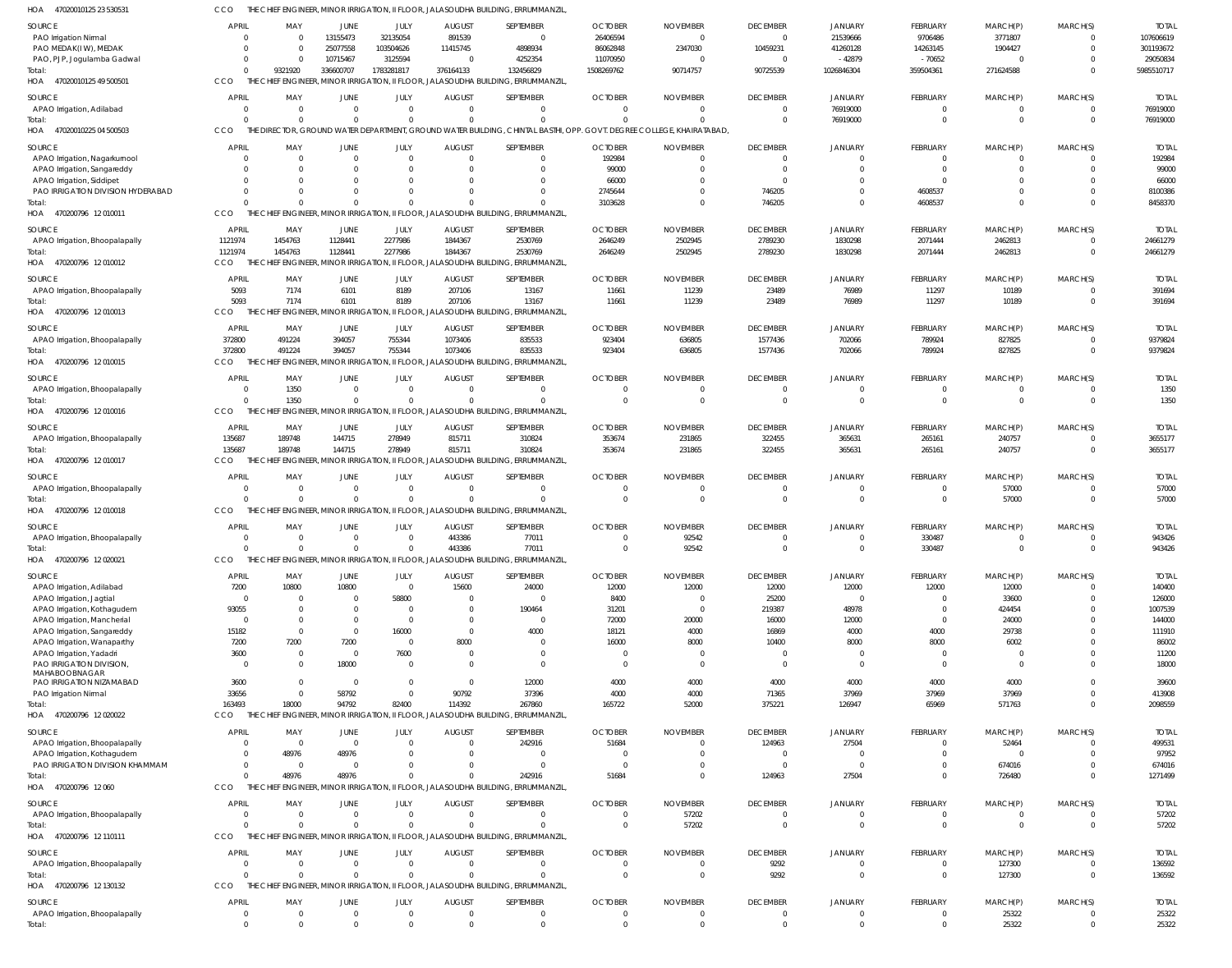| HOA 470200796 12 130134                                         | ссо                  |          |                            |                             |                            | THE CHIEF ENGINEER, MINOR IRRIGATION, II FLOOR, JALASOUDHA BUILDING, ERRUMMANZIL                |                                                                                                                                                         |                      |                              |                            |                        |                           |                      |                        |
|-----------------------------------------------------------------|----------------------|----------|----------------------------|-----------------------------|----------------------------|-------------------------------------------------------------------------------------------------|---------------------------------------------------------------------------------------------------------------------------------------------------------|----------------------|------------------------------|----------------------------|------------------------|---------------------------|----------------------|------------------------|
| SOURCE                                                          | <b>APRIL</b>         | MAY      | <b>JUNE</b>                | JULY                        | <b>AUGUST</b>              | SEPTEMBER                                                                                       | <b>OCTOBER</b>                                                                                                                                          | <b>NOVEMBER</b>      | <b>DECEMBER</b>              | <b>JANUARY</b>             | <b>FEBRUARY</b>        | MARCH(P)                  | MARCH(S)             | <b>TOTAL</b>           |
| APAO Irrigation, Bhoopalapally                                  | $\Omega$             | $\Omega$ | $\Omega$<br>$\Omega$       | $\mathbf 0$                 | $\Omega$<br>$\Omega$       | 297000                                                                                          | $\Omega$<br>$\Omega$                                                                                                                                    | $\Omega$<br>$\Omega$ | $\mathbf{0}$                 | 0                          | 132000                 | 165000                    | 0                    | 594000                 |
| Total:<br>HOA 470200796 12 280281                               | $\Omega$<br>CCO      |          |                            | $\mathbf 0$                 |                            | 297000<br>THE CHIEF ENGINEER, MINOR IRRIGATION, II FLOOR, JALASOUDHA BUILDING, ERRUMMANZIL      |                                                                                                                                                         |                      | $\mathbf{0}$                 | $\mathbf{0}$               | 132000                 | 165000                    | $\mathbf{0}$         | 594000                 |
| SOURCE                                                          | <b>APRIL</b>         | MAY      | <b>JUNE</b>                | JULY                        | <b>AUGUST</b>              | SEPTEMBER                                                                                       | <b>OCTOBER</b>                                                                                                                                          | <b>NOVEMBER</b>      | <b>DECEMBER</b>              | JANUARY                    | <b>FEBRUARY</b>        | MARCH(P)                  | MARCH(S)             | <b>TOTAL</b>           |
| APAO Irrigation, Wanaparthy                                     | $\circ$              |          | $\mathbf 0$                | $\mathbf 0$                 | $\Omega$                   | $\Omega$                                                                                        | $\Omega$                                                                                                                                                | $\Omega$             | $\overline{0}$               | $\mathbf{0}$               | $\Omega$               | 733000                    | 0                    | 733000                 |
| Total:<br>HOA 47020079607 15 530531                             | $\Omega$<br>CCO      |          | $\Omega$                   | $\mathbf 0$                 | $\Omega$                   | $\cap$<br>THE CHIEF ENGINEER, MINOR IRRIGATION, II FLOOR, JALASOUDHA BUILDING, ERRUMMANZIL      | $\Omega$                                                                                                                                                | $\Omega$             | $\mathbf{0}$                 | $\mathbf{0}$               | $\Omega$               | 733000                    | $\overline{0}$       | 733000                 |
| SOURCE                                                          | <b>APRIL</b>         | MAY      | <b>JUNE</b>                | JULY                        | <b>AUGUST</b>              | SEPTEMBER                                                                                       | <b>OCTOBER</b>                                                                                                                                          | <b>NOVEMBER</b>      | <b>DECEMBER</b>              | <b>JANUARY</b>             | <b>FEBRUARY</b>        | MARCH(P)                  | MARCH(S)             | <b>TOTAL</b>           |
| PAO A M R P (SLBC), NALGONDA                                    | $\overline{0}$       | $\Omega$ | 75983                      | $\mathbf 0$                 | $\overline{0}$             | $\Omega$                                                                                        | $\Omega$                                                                                                                                                | $\Omega$             | $\overline{0}$               | 0                          | $\Omega$               |                           | 0                    | 75983                  |
| Total:<br>HOA 47020079625 12 530531                             | $\Omega$<br>CCO      | $\Omega$ | 75983                      | $\mathbf 0$                 | $\Omega$                   | $\Omega$<br>THE CHIEF ENGINEER, MINOR IRRIGATION, II FLOOR, JALASOUDHA BUILDING, ERRUMMANZIL    |                                                                                                                                                         |                      | $\overline{0}$               | $\Omega$                   | $\Omega$               | $\Omega$                  | $\overline{0}$       | 75983                  |
| SOURCE                                                          | <b>APRIL</b>         | MAY      | <b>JUNE</b>                | JULY                        | <b>AUGUST</b>              | SEPTEMBER                                                                                       | <b>OCTOBER</b>                                                                                                                                          | <b>NOVEMBER</b>      | <b>DECEMBER</b>              | JANUARY                    | FEBRUARY               | MARCH(P)                  | MARCH(S)             | <b>TOTAL</b>           |
| APAO Irrigation, Bhoopalapally                                  | $\Omega$             |          | $\Omega$                   | $\mathbf 0$                 | $\Omega$                   | 23818902                                                                                        | $\Omega$                                                                                                                                                |                      | $^{\circ}$                   | 12040467                   | $\Omega$               |                           | $\mathbf{0}$         | 35859369               |
| APAO Irrigation, Kothagudem                                     |                      |          |                            | $\Omega$                    | 0                          | $\Omega$                                                                                        |                                                                                                                                                         |                      | $\Omega$                     | 16771285                   |                        |                           | $\Omega$             | 16771285               |
| APAO Irrigation, Mahabubabad<br>APAO Irrigation, Suryapet       | -0                   |          |                            | $\Omega$<br>$\Omega$        | 0                          | 6490915<br>- 0                                                                                  | 6615917<br>2990354                                                                                                                                      |                      | $\Omega$<br>-0               | 21368314<br>1580005        |                        | $\Omega$                  | 0                    | 34475146<br>4570359    |
| Total:                                                          |                      |          |                            | $\Omega$                    |                            | 30309817                                                                                        | 9606271                                                                                                                                                 |                      | $\Omega$                     | 51760071                   | $\Omega$               | $\Omega$                  | $\Omega$             | 91676159               |
| HOA 47020079625 12 530532                                       | CCO                  |          |                            |                             |                            | THE CHIEF ENGINEER, MINOR IRRIGATION, II FLOOR, JALASOUDHA BUILDING, ERRUMMANZIL                |                                                                                                                                                         |                      |                              |                            |                        |                           |                      |                        |
| SOURCE                                                          | <b>APRIL</b>         | MAY      | <b>JUNE</b>                | JULY                        | <b>AUGUST</b>              | SEPTEMBER                                                                                       | <b>OCTOBER</b>                                                                                                                                          | <b>NOVEMBER</b>      | <b>DECEMBER</b>              | <b>JANUARY</b>             | <b>FEBRUARY</b>        | MARCH(P)                  | MARCH(S)             | <b>TOTAL</b>           |
| APAO Irrigation, Bhoopalapally                                  | $\Omega$<br>$\Omega$ | $\Omega$ | $\mathbf 0$<br>$\mathbf 0$ | $\overline{0}$<br>19437461  | $\overline{0}$<br>$\Omega$ | 26638625<br>$\Omega$                                                                            |                                                                                                                                                         |                      | $\mathbf{0}$<br>$\mathbf{0}$ | $\Omega$<br>0              | $\Omega$               | $\Omega$                  | $\mathbf{0}$<br>0    | 26638625<br>19437461   |
| APAO Irrigation, Kothagudem<br>Total:                           | $\Omega$             | $\Omega$ | $\mathbf 0$                | 19437461                    | $\Omega$                   | 26638625                                                                                        |                                                                                                                                                         |                      | $\Omega$                     | $\Omega$                   | $\Omega$               | $\Omega$                  | $\Omega$             | 46076086               |
| HOA 47020079625 15 530531                                       | CCO                  |          |                            |                             |                            | THE CHIEF ENGINEER, MINOR IRRIGATION, II FLOOR, JALASOUDHA BUILDING, ERRUMMANZIL                |                                                                                                                                                         |                      |                              |                            |                        |                           |                      |                        |
| SOURCE                                                          | <b>APRIL</b>         | MAY      | <b>JUNE</b>                | JULY                        | <b>AUGUST</b>              | SEPTEMBER                                                                                       | <b>OCTOBER</b>                                                                                                                                          | <b>NOVEMBER</b>      | <b>DECEMBER</b>              | <b>JANUARY</b>             | FEBRUARY               | MARCH(P)                  | MARCH(S)             | <b>TOTAL</b>           |
| APAO Irrigation, Sangareddy                                     | $\Omega$             |          | $\Omega$                   | $\mathbf 0$                 | $\Omega$                   | $\Omega$                                                                                        | 680212                                                                                                                                                  | $\Omega$             | $\mathbf{0}$                 | $\mathbf{0}$               | $\overline{0}$         | $\Omega$                  | $\mathbf{0}$         | 680212                 |
| PAO - IRRIGATION DIVISION WARANGAL<br>(Urban)                   | $\Omega$             |          | $\Omega$                   | $\Omega$                    | $\Omega$                   | 11742751                                                                                        | $\Omega$                                                                                                                                                | 1352554              | $\mathbf 0$                  | 4081021                    | 128625                 | $\Omega$                  | $\mathbf{0}$         | 17304951               |
| PAO A M R P (SLBC), NALGONDA                                    | $\Omega$             |          | 1305767                    | $\Omega$                    | $\Omega$                   | 63214168                                                                                        | $\Omega$                                                                                                                                                |                      | $\Omega$                     | $\overline{0}$             | 7512992                | $\Omega$                  | $\Omega$             | 72032927               |
| PAO IRRIGATION DIVISION KHAMMAM                                 | $\Omega$             |          | 0                          | $\mathbf{0}$<br>$\mathbf 0$ | $\Omega$<br>4791279        | 12892068<br>3257063                                                                             | 289137<br>1330448                                                                                                                                       |                      | $\Omega$<br>$\Omega$         | 31159157<br>$\overline{0}$ | 5400<br>$\overline{0}$ | 4463415<br>$\overline{0}$ | $\Omega$<br>$\Omega$ | 48809177<br>9378790    |
| PAO Irrigation Nirmal<br>Total:                                 |                      |          | 1305767                    | $\Omega$                    | 4791279                    | 91106050                                                                                        | 2299797                                                                                                                                                 | 1352554              | $\Omega$                     | 35240178                   | 7647017                | 4463415                   | $\Omega$             | 148206057              |
| HOA 47020079625 21 530531                                       | CCO                  | THF      |                            |                             |                            | CHIEF ENGINEER, MINOR IRRIGATION, II FLOOR, JALASOUDHA BUILDING, ERRUMMANZIL                    |                                                                                                                                                         |                      |                              |                            |                        |                           |                      |                        |
| SOURCE                                                          | <b>APRIL</b>         | MAY      | JUNE                       | JULY                        | <b>AUGUST</b>              | SEPTEMBER                                                                                       | <b>OCTOBER</b>                                                                                                                                          | <b>NOVEMBER</b>      | <b>DECEMBER</b>              | JANUARY                    | FEBRUARY               | MARCH(P)                  | MARCH(S)             | <b>TOTAL</b>           |
| APAO Irrigation, Jagtial                                        | $\Omega$             | $\Omega$ | $\mathbf 0$                | $\mathbf 0$                 | $\overline{0}$             | 161752                                                                                          |                                                                                                                                                         |                      | $\mathbf{0}$                 | $\Omega$                   |                        |                           | 0                    | 161752                 |
| Total:<br>HOA 47020079625 23 530531                             | $\Omega$<br>CCO      | $\Omega$ | $\Omega$                   | $\mathbf 0$                 | $\Omega$                   | 161752<br>THE CHIEF ENGINEER, MINOR IRRIGATION, II FLOOR, JALASOUDHA BUILDING, ERRUMMANZIL      | $\Omega$                                                                                                                                                | $\Omega$             | $\overline{0}$               | $\mathbf{0}$               | $\overline{0}$         | $\overline{0}$            | $\overline{0}$       | 161752                 |
|                                                                 | <b>APRIL</b>         |          |                            |                             |                            | SEPTEMBER                                                                                       |                                                                                                                                                         |                      | <b>DECEMBER</b>              |                            |                        |                           |                      |                        |
| SOURCE<br>APAO Irrigation, Kothagudem                           | $\Omega$             | MAY      | <b>JUNE</b><br>0           | JULY<br>$\mathbf 0$         | <b>AUGUST</b><br>$\Omega$  | 73000                                                                                           | <b>OCTOBER</b><br>328500                                                                                                                                | <b>NOVEMBER</b>      | $\mathbf{0}$                 | <b>JANUARY</b><br>0        | <b>FEBRUARY</b>        | MARCH(P)                  | MARCH(S)<br>0        | <b>TOTAL</b><br>401500 |
| PAO IRRIGATION DIVISION KHAMMAM                                 |                      |          |                            | $\Omega$                    |                            | 347620                                                                                          |                                                                                                                                                         |                      | $\Omega$                     | $\Omega$                   |                        |                           | $\Omega$             | 347620                 |
| PAO IRRIGATION DIVISION NALGONDA                                | $\Omega$             |          | $\Omega$                   | $\Omega$                    |                            | 49876                                                                                           |                                                                                                                                                         |                      | $\Omega$                     | $\Omega$                   |                        |                           | $\Omega$             | 49876                  |
| Total:<br>HOA 47110110312 27 530531                             | CCO                  |          | $\Omega$                   | $\Omega$                    | $\Omega$                   | 470496                                                                                          | 328500<br>Engineer-in-Chief, Major Irrigation, Flood Controland Drainage Engineer-in-Chief, Major Irrigation, Flood Control & Drainage, Jalasoudha Bldg |                      | $\Omega$                     | $\Omega$                   | $\Omega$               | $\Omega$                  | $\Omega$             | 798996                 |
| <b>SOURCE</b>                                                   | <b>APRIL</b>         | MAY      | <b>JUNE</b>                | JULY                        | <b>AUGUST</b>              | SEPTEMBER                                                                                       | <b>OCTOBER</b>                                                                                                                                          | <b>NOVEMBER</b>      | <b>DECEMBER</b>              | <b>JANUARY</b>             | FEBRUARY               | MARCH(P)                  | MARCH(S)             | <b>TOTAL</b>           |
| PAO - IRRIGATION DIVISION WARANGAL<br>(Urban)                   | $\Omega$             | $\Omega$ | $\Omega$                   | $\Omega$                    | $\Omega$                   | $\Omega$                                                                                        | $\Omega$                                                                                                                                                | 2055000              | $\Omega$                     | $\Omega$                   | $\Omega$               | $\Omega$                  | $\Omega$             | 2055000                |
| PAO IRRIGATION DIVISION KHAMMAM                                 |                      |          |                            | 0                           | 2138500                    |                                                                                                 |                                                                                                                                                         |                      | $\Omega$                     | $\Omega$                   |                        |                           | $\Omega$             | 2138500                |
| PAO IRRIGATION DIVISION<br>MAHABOOBNAGAR                        | $\Omega$             |          | $\Omega$                   | $\Omega$                    | $\Omega$                   | $\Omega$                                                                                        | $\Omega$                                                                                                                                                | 2130000              | $\Omega$                     | $\Omega$                   | $\Omega$               | $\Omega$                  | $\Omega$             | 2130000                |
| PAO IRRIGATION NIZAMABAD<br>Total:                              | $\Omega$<br>$\Omega$ | $\Omega$ | $\Omega$                   | $\Omega$<br>$\mathbf 0$     | 1138500<br>3277000         |                                                                                                 |                                                                                                                                                         | 4185000              | $\Omega$<br>$\Omega$         | $\Omega$<br>$\Omega$       | $\Omega$<br>$\Omega$   | $\Omega$<br>$\Omega$      | $\Omega$<br>$\Omega$ | 1138500<br>7462000     |
| HOA 47110110325 05 530531                                       | CCO                  |          |                            |                             |                            |                                                                                                 | Engineer-in-Chief, Major Irrigation,Flood ControlandDrainage Engineer-in-Chief, Major Irrigation, Flood Control & Drainage,Jalasoudha Bldg              |                      |                              |                            |                        |                           |                      |                        |
| SOURCE                                                          | <b>APRIL</b>         | MAY      | <b>JUNE</b>                | JULY                        | <b>AUGUST</b>              | SEPTEMBER                                                                                       | <b>OCTOBER</b>                                                                                                                                          | <b>NOVEMBER</b>      | <b>DECEMBER</b>              | <b>JANUARY</b>             | <b>FEBRUARY</b>        | MARCH(P)                  | MARCH(S)             | <b>TOTAL</b>           |
| APAO Irrigation, Bhoopalapally                                  | - 0                  |          | 0                          | $\mathbf 0$                 |                            |                                                                                                 | 230175                                                                                                                                                  |                      | 0                            | 0                          | $\Omega$               |                           | 0                    | 230175                 |
| APAO Irrigation, Jagtial                                        |                      |          | $\Omega$                   | $\Omega$                    |                            |                                                                                                 |                                                                                                                                                         |                      | $\Omega$                     | $\Omega$                   | 406347                 |                           |                      | 406347                 |
| APAO Irrigation, Kothagudem<br>PAO A M R P (SLBC), NALGONDA     |                      |          | 970749<br>23212102         |                             |                            |                                                                                                 |                                                                                                                                                         |                      |                              | $\Omega$                   |                        |                           |                      | 970749<br>23212102     |
| PAO IRRIGATION DIVISION NALGONDA                                |                      |          | 14427585                   |                             |                            |                                                                                                 |                                                                                                                                                         | 2521106              |                              |                            |                        |                           |                      | 16948691               |
| PAO, PJP, Jogulamba Gadwal                                      |                      |          | 29372425                   | $\Omega$                    |                            |                                                                                                 | 2094573                                                                                                                                                 | 1695190              |                              | $\Omega$                   |                        |                           |                      | 33162188               |
| Total:<br>HOA 50540333725 08 530532                             | $\Omega$<br>CCO      |          | 67982861                   | $\Omega$                    |                            |                                                                                                 | 2324748<br>THE ENGINEER-IN-CHIEF, (R&B,NH,ADMN,ROB/RUBS), OFFICE OF THE ENGINEER-IN-CHIEF(R&B), IV FLOOR, ERRAM MANZIL                                  | 4216296              | $\Omega$                     | $\Omega$                   | 406347                 | $\Omega$                  | $\Omega$             | 74930252               |
| SOURCE                                                          | <b>APRIL</b>         | MAY      | JUNE                       | JULY                        | <b>AUGUST</b>              | SEPTEMBER                                                                                       | <b>OCTOBER</b>                                                                                                                                          | <b>NOVEMBER</b>      | <b>DECEMBER</b>              | <b>JANUARY</b>             | FEBRUARY               | MARCH(P)                  | MARCH(S)             | <b>TOTAL</b>           |
| PAO (R&B) (NIRMAL)                                              | $\Omega$             |          | 23064437                   | $\mathbf 0$                 | $\overline{0}$             | 598300                                                                                          | $\Omega$                                                                                                                                                | $\Omega$             | $\overline{0}$               | 0                          |                        |                           | 0                    | 23662737               |
| Total:                                                          | $\Omega$             |          | 23064437                   | $\mathbf 0$                 | $\Omega$                   | 598300                                                                                          |                                                                                                                                                         |                      | $\overline{0}$               | $\mathbf{0}$               | $\Omega$               | $\Omega$                  | $\overline{0}$       | 23662737               |
| HOA 50540333725 20 530531                                       | CCO                  |          |                            |                             |                            | THE ENGINEER-IN-CHIEF, (State Roads) OFFICE OF THE ENGINEER-IN-CHIEF (R&B) V FLOOR, ERRUMMANZIL |                                                                                                                                                         |                      |                              |                            |                        |                           |                      |                        |
| SOURCE                                                          | <b>APRIL</b>         | MAY      | JUNE                       | JULY                        | <b>AUGUST</b>              | SEPTEMBER                                                                                       | <b>OCTOBER</b>                                                                                                                                          | <b>NOVEMBER</b>      | <b>DECEMBER</b>              | <b>JANUARY</b>             | <b>FEBRUARY</b>        | MARCH(P)                  | MARCH(S)             | <b>TOTAL</b>           |
| APAO (R&B) TEKULAPALLY<br>APAO Roads & Buildings (R&B), Jangaon | - 0<br>$\Omega$      |          | 0<br>0                     | 0<br>$\Omega$               | $\Omega$                   | $\Omega$                                                                                        | $\Omega$<br>346747                                                                                                                                      |                      | $\mathbf{0}$<br>$\mathbf{0}$ | 1226617<br>0               | $\Omega$               |                           | 0<br>0               | 1226617<br>346747      |
| PAO (R&B), HANUMAKONDA, Warangal                                | $\Omega$             |          | 0                          | $\Omega$                    |                            | $\Omega$                                                                                        | 881872                                                                                                                                                  |                      | $\Omega$                     | $\Omega$                   | $\Omega$               |                           | $\Omega$             | 881872                 |
| (Urban)<br>Total:                                               | $\Omega$             |          | $\mathbf 0$                | $\mathbf 0$                 | $\Omega$                   | $\Omega$                                                                                        | 1228619                                                                                                                                                 |                      | $\mathbf 0$                  | 1226617                    | $\overline{0}$         | $\Omega$                  | $\mathbf 0$          | 2455236                |
| HOA 5054047891205530531                                         | CCO                  |          |                            |                             |                            | THE ENGINEER-IN-CHIEF, CRF OFFICE OF THE ENGINEER-IN-CHIEF (R&B), IV FLOOR, ERRAM MANZIL,       |                                                                                                                                                         |                      |                              |                            |                        |                           |                      |                        |
| SOURCE                                                          | <b>APRIL</b>         | MAY      | <b>JUNE</b>                | JULY                        | <b>AUGUST</b>              | SEPTEMBER                                                                                       | <b>OCTOBER</b>                                                                                                                                          | <b>NOVEMBER</b>      | <b>DECEMBER</b>              | <b>JANUARY</b>             | FEBRUARY               | MARCH(P)                  | MARCH(S)             | <b>TOTAL</b>           |
| APAO (R&B) TEKULAPALLY                                          | - 0                  |          | 25107586                   | $\mathbf{0}$                | 0                          | $\Omega$                                                                                        | 38826061                                                                                                                                                |                      | $\mathbf{0}$                 | 13705509                   | - 0                    | 10965350                  | 0                    | 88604506               |
| Total:                                                          | $\mathbf 0$          | $\Omega$ | 25107586                   | $\mathbf 0$                 | $\mathbf 0$                | $\Omega$                                                                                        | 38826061                                                                                                                                                | $\mathbf 0$          | $\mathbf 0$                  | 13705509                   | $\overline{0}$         | 10965350                  | $\mathbf 0$          | 88604506               |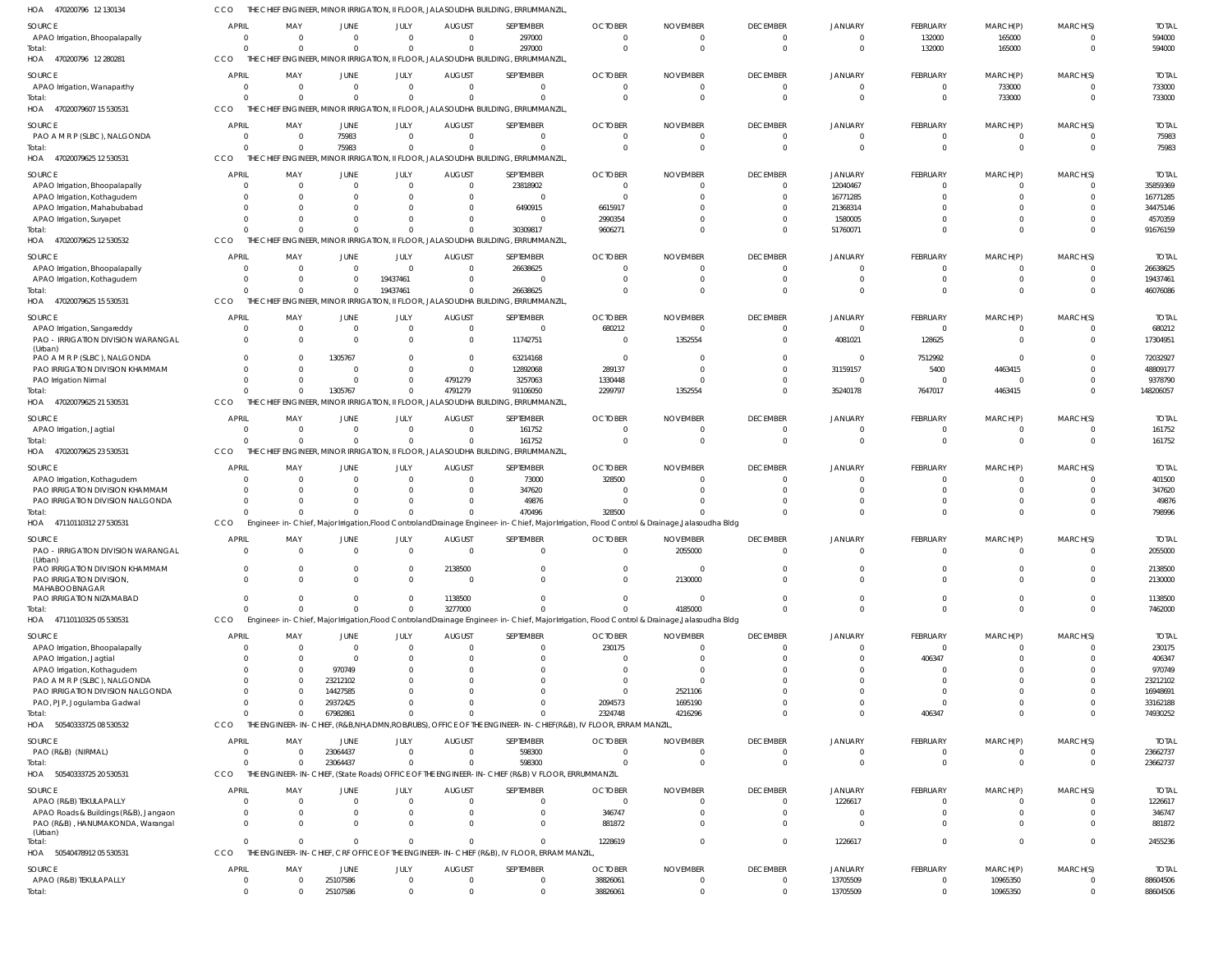50540479612 05 530531 HOA CCO THE ENGINEER-IN-CHIEF, CRF OFFICE OF THE ENGINEER-IN-CHIEF (R&B), IV FLOOR, ERRAM MANZIL,

| SOURCE                                                  | <b>APRIL</b>             | MAY          | JUNE                       | JULY                  | <b>AUGUST</b>                                            | SEPTEMBER                                                                                       | <b>OCTOBER</b>               | <b>NOVEMBER</b>                 | <b>DECEMBER</b>             | <b>JANUARY</b>                | FEBRUARY                | MARCH(P)              | MARCH(S)             | <b>TOTAL</b> |
|---------------------------------------------------------|--------------------------|--------------|----------------------------|-----------------------|----------------------------------------------------------|-------------------------------------------------------------------------------------------------|------------------------------|---------------------------------|-----------------------------|-------------------------------|-------------------------|-----------------------|----------------------|--------------|
| APAO (R&B) TEKULAPALLY                                  | $\overline{0}$           | $\mathbf 0$  | $\overline{0}$             |                       | $\mathbf 0$<br>$\mathbf 0$                               | $\overline{0}$                                                                                  | $\overline{0}$               | $\Omega$                        | $\overline{0}$              | 3827370                       | $\overline{0}$          | $\mathbf{0}$          | $\Omega$             | 3827370      |
| APAO Roads & Buildings (R&B), Adilabad                  | $\Omega$                 | $\Omega$     | $\Omega$                   |                       | $\mathbf 0$<br>$\mathbf 0$                               | 2300224                                                                                         | 6212679                      | $\Omega$                        | $\overline{0}$              | $\mathbf 0$                   | $\overline{0}$          | $\mathbf 0$           | $\Omega$             | 8512903      |
| APAO Roads & Buildings (R&B),                           | $\Omega$                 | 23696409     | $\Omega$                   |                       | $\Omega$<br>$\Omega$                                     | $\Omega$                                                                                        | 10870983                     | <sup>0</sup>                    | $\Omega$                    | 21189256                      | $\mathbf 0$             | 2290031               | $\Omega$             | 58046679     |
| Bhoopalapally                                           |                          |              |                            |                       |                                                          |                                                                                                 |                              |                                 |                             |                               |                         |                       |                      |              |
| APAO Roads & Buildings (R&B),                           | $\Omega$                 | 0            | $\Omega$                   |                       | $\mathbf 0$<br>$\Omega$                                  | 4129829                                                                                         | 3659584                      | <sup>0</sup>                    | $\Omega$                    | $\mathbf 0$                   | $\overline{0}$          | $\mathbf{0}$          | $\Omega$             | 7789413      |
| Komarambheem Asifabad<br>APAO Roads & Buildings (R&B),  | $\mathbf{0}$             | $\Omega$     | $\Omega$                   |                       | $\Omega$<br>0                                            | $\Omega$                                                                                        | 4447590                      | $\Omega$                        | $\Omega$                    | $\Omega$                      | $\mathbf 0$             | $\mathbf{0}$          | $\Omega$             | 4447590      |
| Kothagudem                                              |                          |              |                            |                       |                                                          |                                                                                                 |                              |                                 |                             |                               |                         |                       |                      |              |
| Total:                                                  | $\Omega$                 | 23696409     | $\mathbf 0$                |                       | $\mathbf{0}$<br>$\Omega$                                 | 6430053                                                                                         | 25190836                     | $\Omega$                        | $\Omega$                    | 25016626                      | $\overline{0}$          | 2290031               | $\overline{0}$       | 82623955     |
| HOA 50540480003 26 530531                               | CCO                      |              |                            |                       |                                                          | THE CHIEF ENGINEER (R&B), EAP, RDC OFFICE OF THE ENGINEER-IN-CHIEF (R&B), II FLOOR, ERRUMMANZIL |                              |                                 |                             |                               |                         |                       |                      |              |
|                                                         | <b>APRIL</b>             | MAY          | JUNE                       |                       |                                                          | <b>SEPTEMBER</b>                                                                                |                              |                                 | <b>DECEMBER</b>             |                               |                         |                       |                      | <b>TOTAL</b> |
| SOURCE<br>APAO (R&B) HYDERABAD                          | $\Omega$                 | $\Omega$     | $\overline{0}$             | JULY<br>$\Omega$      | <b>AUGUST</b><br>$\Omega$                                | $\Omega$                                                                                        | <b>OCTOBER</b><br>621383     | <b>NOVEMBER</b><br>$\Omega$     | $\overline{0}$              | <b>JANUARY</b><br>$\mathbf 0$ | FEBRUARY<br>$\mathbf 0$ | MARCH(P)<br>$\Omega$  | MARCH(S)<br>$\Omega$ | 621383       |
| Total:                                                  | $\Omega$                 | $\Omega$     | $\Omega$                   |                       | $\Omega$<br>$\Omega$                                     | $\Omega$                                                                                        | 621383                       | $\Omega$                        | $\Omega$                    | $\Omega$                      | $\mathbf{0}$            | $\Omega$              | $\Omega$             | 621383       |
| HOA<br>50540480003 30 530531                            | CCO                      | THE CHIEF    |                            |                       | ENGINEER (R&B), EAP, RDC OFFICE OF THE ENGINEER-IN-CHIEF |                                                                                                 | (R&B), II FLOOR, ERRUMMANZIL |                                 |                             |                               |                         |                       |                      |              |
|                                                         |                          |              |                            |                       |                                                          |                                                                                                 |                              |                                 |                             |                               |                         |                       |                      |              |
| SOURCE                                                  | <b>APRIL</b>             | MAY          | JUNE                       | JULY                  | <b>AUGUST</b>                                            | SEPTEMBER                                                                                       | <b>OCTOBER</b>               | <b>NOVEMBER</b>                 | <b>DECEMBER</b>             | <b>JANUARY</b>                | FEBRUARY                | MARCH(P)              | MARCH(S)             | <b>TOTAL</b> |
| APAO (R&B) HYDERABAD                                    | $\Omega$                 | $\mathbf 0$  | $\overline{0}$             |                       | $\mathbf{0}$<br>$\mathbf 0$                              | $\Omega$                                                                                        | 844705                       | $\Omega$                        | $\overline{0}$              | $\mathbf 0$                   | $\overline{0}$          | $\mathbf{0}$          | $\Omega$             | 844705       |
| Total:                                                  | $\Omega$                 | $\Omega$     | $\Omega$                   |                       | $\Omega$<br>$\Omega$                                     | $\Omega$                                                                                        | 844705                       | $\Omega$                        | $\Omega$                    | $\Omega$                      | $\mathbf{0}$            | $\mathbf 0$           | $\Omega$             | 844705       |
| HOA<br>50540480007 15 530531                            | CCO                      |              |                            |                       |                                                          | THE CHIEF ENGINEER, RURAL ROADS, OFFICE OF THE ENGINEER-IN-CHIEF (R&B), II FLOOR, ERRUM MANZIL  |                              |                                 |                             |                               |                         |                       |                      |              |
| SOURCE                                                  | <b>APRIL</b>             | MAY          | JUNE                       | JULY                  | <b>AUGUST</b>                                            | SEPTEMBER                                                                                       | <b>OCTOBER</b>               | <b>NOVEMBER</b>                 | <b>DECEMBER</b>             | <b>JANUARY</b>                | FEBRUARY                | MARCH(P)              | MARCH(S)             | <b>TOTAI</b> |
| APAO (R&B) MEDAK (HYD)                                  | $\Omega$                 | <sup>0</sup> | $\Omega$                   | $\Omega$              | $\Omega$                                                 | $\Omega$                                                                                        | $\Omega$                     | $\Omega$                        | $\Omega$                    | 4258908                       | 2460746                 | $\Omega$              | $\Omega$             | 6719654      |
| APAO (R&B) POCHAMPAD (NIZAMABAD)                        | <sup>0</sup>             |              | $\Omega$                   | $\Omega$              | $\Omega$                                                 | 18875695                                                                                        | 108888                       |                                 | $\Omega$                    | 20777752                      | $\Omega$                | $\Omega$              | $\Omega$             | 39762335     |
| APAO (R&B) TEKULAPALLY                                  | <sup>0</sup>             |              | $\Omega$                   |                       | $\Omega$                                                 |                                                                                                 |                              |                                 | $\Omega$                    | 4451428                       | $\Omega$                | $\Omega$              |                      | 4451428      |
| APAO Roads & Buildings (R&B), Adilabad                  | <sup>0</sup>             | $\Omega$     | 3574310                    |                       | $\Omega$                                                 | $\Omega$                                                                                        | $\Omega$                     |                                 | $\Omega$                    | 3510557                       | - 0                     | $\Omega$              | $\Omega$             | 7084867      |
| APAO Roads & Buildings (R&B), Jagtial                   | <sup>0</sup>             |              | $\Omega$                   |                       | $\Omega$                                                 | $\Omega$                                                                                        |                              |                                 | $\Omega$                    | $\Omega$                      | $\Omega$                | 157061                | $\Omega$             | 157061       |
| APAO Roads & Buildings (R&B), Jogulamba                 | $\Omega$                 |              | $\Omega$                   |                       |                                                          | $\Omega$                                                                                        |                              |                                 | $\Omega$                    | $\Omega$                      | $\Omega$                | 849064                | $\Omega$             | 849064       |
| Gadwal                                                  |                          |              |                            |                       |                                                          |                                                                                                 |                              |                                 |                             |                               |                         |                       |                      |              |
| APAO Roads & Buildings (R&B), Kamareddy                 | $\Omega$                 | $\Omega$     | 4523027                    | $\Omega$              | $\Omega$                                                 | $\Omega$                                                                                        | $\Omega$                     |                                 | $\Omega$                    | $\Omega$                      | 6111501                 | 1354072               | $\Omega$             | 11988600     |
| APAO Roads & Buildings (R&B),                           | $\Omega$                 | $\Omega$     | $\Omega$                   |                       | $\Omega$<br>$\Omega$                                     | 2300207                                                                                         | $\Omega$                     | $\Omega$                        | $\Omega$                    | $\Omega$                      | $\Omega$                | $\Omega$              | $\Omega$             | 2300207      |
| Kothagudem                                              |                          |              |                            |                       |                                                          |                                                                                                 |                              |                                 |                             |                               |                         |                       |                      |              |
| APAO Roads & Buildings (R&B),                           | $\Omega$                 | <sup>0</sup> | 13583410                   |                       | $\Omega$<br>$\Omega$                                     | $\Omega$                                                                                        | $\Omega$                     |                                 | $\Omega$                    | $\Omega$                      | $\Omega$                | $\Omega$              | $\Omega$             | 13583410     |
| Mahabubabad<br>APAO Roads & Buildings (R&B), Mancherial | $\Omega$                 | 0            | $\Omega$                   |                       | 3640071<br>$\Omega$                                      | $\Omega$                                                                                        | $\Omega$                     | <sup>0</sup>                    | $\Omega$                    | $\Omega$                      | $\Omega$                | $\Omega$              | $\Omega$             | 3640071      |
| APAO Roads & Buildings (R&B),                           | $\Omega$                 | $\Omega$     | 1564075                    |                       | $\Omega$<br>$\Omega$                                     | $\Omega$                                                                                        | $\Omega$                     | $\Omega$                        | $\Omega$                    | $\Omega$                      | $\Omega$                | 7943254               | $\Omega$             | 9507329      |
| Nagarkurnool                                            |                          |              |                            |                       |                                                          |                                                                                                 |                              |                                 |                             |                               |                         |                       |                      |              |
| APAO Roads & Buildings (R&B),                           | $\Omega$                 | $\Omega$     | $\Omega$                   |                       | $\Omega$<br>$\Omega$                                     | $\Omega$                                                                                        | $\Omega$                     | <sup>0</sup>                    | $\Omega$                    | 4942207                       | $\Omega$                | $\Omega$              | $\Omega$             | 4942207      |
| Sangareddy                                              |                          |              |                            |                       |                                                          |                                                                                                 |                              |                                 |                             |                               |                         |                       |                      |              |
| APAO Roads & Buildings (R&B), Siddipet                  | <sup>0</sup>             | <sup>0</sup> | $\Omega$                   |                       | $\Omega$<br>$\Omega$                                     | 7951844                                                                                         | 5033835                      |                                 | $\Omega$                    | $\Omega$                      | $\Omega$                | $\Omega$              | $\Omega$             | 12985679     |
| APAO Roads & Buildings (R&B), Siricilla                 | <sup>0</sup>             |              | $\Omega$                   |                       | 3300921<br>$\Omega$                                      | 4127077                                                                                         | $\Omega$                     |                                 | $\Omega$                    | 2428409                       | $\Omega$                | $\Omega$              |                      | 9856407      |
| APAO Roads & Buildings (R&B), Yadadri                   | <sup>0</sup>             |              | $\Omega$                   |                       | $\Omega$<br>$\Omega$                                     | $\Omega$                                                                                        | 3258404                      |                                 | $\Omega$                    | $\Omega$                      | $\Omega$                | 3870845               | $\Omega$             | 7129249      |
| PAO (R&B) NALGONDA                                      |                          |              | $\Omega$                   |                       | $\Omega$                                                 | $\Omega$                                                                                        |                              |                                 | $\Omega$                    |                               | $\Omega$                | 1925513               | $\Omega$             | 1925513      |
| Total:                                                  |                          | $\Omega$     | 23244822                   |                       | 6940992<br>$\Omega$                                      | 33254823                                                                                        | 8401127                      | $\Omega$                        | $\Omega$                    | 40369261                      | 8572247                 | 16099809              | $\Omega$             | 136883081    |
|                                                         |                          |              |                            |                       |                                                          |                                                                                                 |                              |                                 |                             |                               |                         |                       |                      |              |
| 50540480012 05 530531<br>HOA                            | CCO                      |              |                            |                       |                                                          | THE ENGINEER-IN-CHIEF, CRF OFFICE OF THE ENGINEER-IN-CHIEF (R&B), IV FLOOR, ERRAM MANZIL        |                              |                                 |                             |                               |                         |                       |                      |              |
|                                                         |                          |              |                            |                       |                                                          |                                                                                                 |                              |                                 |                             |                               |                         |                       |                      |              |
| SOURCE                                                  | <b>APRIL</b><br>$\Omega$ | MAY          | JUNE                       | JULY                  | <b>AUGUST</b>                                            | SEPTEMBER                                                                                       | <b>OCTOBER</b><br>$\Omega$   | <b>NOVEMBER</b><br><sup>0</sup> | <b>DECEMBER</b><br>$\Omega$ | <b>JANUARY</b>                | FEBRUARY<br>$\Omega$    | MARCH(P)              | MARCH(S)<br>$\Omega$ | <b>TOTAL</b> |
| APAO (R&B) MEDAK (HYD)                                  | $\Omega$                 | 111826082    | $\overline{0}$             |                       | $\mathbf 0$<br>$\mathbf 0$                               | 55031391                                                                                        | $\Omega$                     | <sup>0</sup>                    | $\Omega$                    | 9995114<br>$\Omega$           | $\Omega$                | 187282725<br>$\Omega$ | $\Omega$             | 364135312    |
| APAO (R&B) POCHAMPAD (NIZAMABAD)                        | <sup>0</sup>             | $\Omega$     | $\overline{0}$<br>$\Omega$ |                       | $\mathbf 0$<br>$\mathbf 0$<br>$\Omega$<br>$\Omega$       | 9881078<br>- 0                                                                                  | $\Omega$                     |                                 | $\Omega$                    |                               | $\Omega$                | $\Omega$              |                      | 9881078      |
| APAO (R&B) RANGAREDDY (HYD)                             |                          | <sup>0</sup> |                            |                       |                                                          |                                                                                                 | $\Omega$                     |                                 |                             | 109260889                     |                         |                       |                      | 109260889    |
| APAO (R&B) TEKULAPALLY                                  |                          |              | $\mathbf 0$                | 80129743              | 46579408                                                 | 80559773                                                                                        |                              | 61447396                        | $\Omega$                    | 81715843                      | $\Omega$                | $\Omega$<br>$\Omega$  |                      | 350432163    |
| APAO National Highways (NH), Karimnagar                 | $\Omega$                 | $\Omega$     | 72983741<br>$\Omega$       | $\Omega$              | $\Omega$<br>$\Omega$<br>$\Omega$                         | 30288082                                                                                        | 8148812                      |                                 | 26716233                    | 178754819                     | $\Omega$<br>$\Omega$    | $\Omega$              | $\Omega$             | 316891687    |
| APAO National Highways (NH),                            |                          |              |                            |                       |                                                          | 27654425                                                                                        | 52342350                     |                                 | 16400115                    | 36791117                      |                         |                       |                      | 133188007    |
| Nagarkurnool<br>APAO Roads & Buildings (R&B), Adilabad  | $^{\circ}$               | $\Omega$     | 27097770                   |                       | 0<br>$\mathbf{0}$                                        | 13410633                                                                                        | $^{\circ}$                   | $\Omega$                        | $\Omega$                    | 40615356                      | $\mathbf 0$             | $\mathbf{0}$          | $\Omega$             | 81123759     |
| APAO Roads & Buildings (R&B),                           | $\mathbf{0}$             | 24181688     | $\overline{0}$             |                       | $\Omega$<br>$\mathbf 0$                                  | $\Omega$                                                                                        | $\mathbf 0$                  | $\Omega$                        | $\overline{0}$              | 11441652                      | $\mathbf 0$             | 7365262               | $\Omega$             | 42988602     |
| Bhoopalapally                                           |                          |              |                            |                       |                                                          |                                                                                                 |                              |                                 |                             |                               |                         |                       |                      |              |
| APAO Roads & Buildings (R&B), Jagtial                   | $\overline{0}$           | 0            | 17137900                   |                       | $\mathbf 0$<br>$\Omega$                                  | $\Omega$                                                                                        | $\Omega$                     | $\Omega$                        | $\overline{0}$              | $\Omega$                      | $\mathbf 0$             | $\Omega$              | $\Omega$             | 17137900     |
| APAO Roads & Buildings (R&B), Jangaon                   | $\mathbf 0$              |              | $\overline{0}$             | 63189296              | 28311138                                                 | $\Omega$                                                                                        | 55895332                     | $\Omega$                        | $\overline{0}$              | 131928949                     | $\Omega$                | $\Omega$              | $\Omega$             | 279324715    |
| APAO Roads & Buildings (R&B), Kamareddy                 | $\mathbf 0$              | 0            | 3521962                    |                       | 9700556<br>$\mathbf{0}$                                  | 17427888                                                                                        | $\overline{0}$               | 46509470                        | $\overline{0}$              | 35597747                      | 26437658                | $\Omega$              | $\Omega$             | 139195281    |
| APAO Roads & Buildings (R&B),                           | $\Omega$                 | $\Omega$     | $\overline{0}$             |                       | $\mathbf 0$<br>$\mathbf 0$                               | 33832589                                                                                        | $\overline{0}$               | $\Omega$                        | 33713041                    | 11479019                      | $\overline{0}$          | $\Omega$              | $\Omega$             | 79024649     |
| Komarambheem Asifabad                                   | $\overline{0}$           | 0            | $\mathbf 0$                |                       | $\mathbf{0}$<br>$\mathbf 0$                              | $\overline{0}$                                                                                  |                              | $\mathbf 0$                     | $\overline{\mathbf{0}}$     | $\mathbf 0$                   | $\overline{0}$          | $\mathbf 0$           | $\Omega$             |              |
| APAO Roads & Buildings (R&B),                           |                          |              |                            |                       |                                                          |                                                                                                 | 12220901                     |                                 |                             |                               |                         |                       |                      | 12220901     |
| Kothagudem<br>APAO Roads & Buildings (R&B), Medchal     | $\mathbf 0$              | $\Omega$     | $\mathbf 0$                |                       | 0<br>$\Omega$                                            | $\overline{0}$                                                                                  | $\overline{0}$               | $\mathbf 0$                     | $\overline{\mathbf{0}}$     | 31144086                      | $\overline{0}$          | $\mathbf 0$           | $\mathbf{0}$         | 31144086     |
| Malkajigiri                                             |                          |              |                            |                       |                                                          |                                                                                                 |                              |                                 |                             |                               |                         |                       |                      |              |
| APAO Roads & Buildings (R&B),                           | $\mathbf 0$              | 0            | $\mathbf 0$                |                       | $\mathbf 0$<br>$\Omega$                                  | 44304883                                                                                        | $\overline{0}$               | $\mathbf 0$                     | 28011063                    | 92862170                      | $\mathbf 0$             | $\mathbf{0}$          | $\mathbf{0}$         | 165178116    |
| Nagarkurnool                                            |                          |              |                            |                       |                                                          |                                                                                                 |                              |                                 |                             |                               |                         |                       |                      |              |
| APAO Roads & Buildings (R&B), Peddapalli                | $\mathbf{0}$             | 0            | $\overline{0}$             |                       | 0<br>$\Omega$                                            | 47161049                                                                                        | 7367563                      | $\Omega$                        | $\overline{0}$              | 40250758                      | 44374265                | $\mathbf{0}$          | $\Omega$             | 139153635    |
| APAO Roads & Buildings (R&B), Siddipet                  | $\Omega$                 | $\Omega$     | $\Omega$                   |                       | $\Omega$<br>$\Omega$                                     | 74372997                                                                                        | 14389054                     | 48442474                        | $\Omega$                    | 4408366                       | $\overline{0}$          | 26107077              | $\Omega$             | 167719968    |
| APAO Roads & Buildings (R&B), Siricilla                 | $\mathbf{0}$             | $\Omega$     | 396696                     |                       | $\mathbf 0$<br>$\Omega$                                  | $\Omega$                                                                                        | $\Omega$                     |                                 | $\Omega$                    | 60267234                      | $\mathbf 0$             | $\mathbf 0$           | $\Omega$             | 60663930     |
| APAO Roads & Buildings (R&B), Suryapet                  | $\Omega$                 | 0            | $\Omega$                   |                       | $\Omega$<br>$\Omega$                                     | $\Omega$                                                                                        | $\Omega$                     |                                 | $\Omega$                    | 14667316                      | $\mathbf 0$             | $\Omega$              |                      | 14667316     |
| APAO Roads & Buildings (R&B), Vikarabad                 | 0                        | $\Omega$     | $\Omega$                   |                       | $\Omega$<br>$\Omega$                                     | $\Omega$                                                                                        | $\mathbf 0$                  | $\Omega$                        | $\Omega$                    | 58116765                      | $\mathbf 0$             | $\mathbf 0$           | $\Omega$             | 58116765     |
| APAO Roads & Buildings (R&B),                           | $\Omega$                 | $\Omega$     | $\overline{0}$             |                       | 50948728<br>$\Omega$                                     | 9761319                                                                                         | $\Omega$                     | $\Omega$                        | $\overline{0}$              | 69491511                      | $\mathbf{0}$            | $\mathbf 0$           | $\Omega$             | 130201558    |
| Wanaparthy<br>APAO Roads & Buildings (R&B), Yadadri     | 0                        | 0            | $\mathbf 0$                | 40622084              | $\mathbf 0$                                              | 41101605                                                                                        | $\Omega$                     | $\Omega$                        | 24371069                    | 91185364                      | $\mathbf 0$             | $\mathbf 0$           | $\Omega$             | 197280122    |
| APAO, (NH) NIZAMABAD                                    | $\Omega$                 | $\Omega$     | 50880274                   |                       | 30512822<br>$\mathbf 0$                                  | 42231357                                                                                        | $\Omega$                     | $\Omega$                        | $\overline{\mathbf{0}}$     | 44768366                      | $\Omega$                | $\Omega$              | $\Omega$             | 168392819    |
| PAO (R&B) (NIRMAL)                                      | $\Omega$                 | $\Omega$     | $\overline{0}$             |                       | $\mathbf 0$<br>$\mathbf 0$                               | 56103368                                                                                        | $\Omega$                     | $\Omega$                        | $\overline{0}$              | 31224468                      | $\mathbf{0}$            | $\Omega$              | $\Omega$             | 87327836     |
| PAO (R&B), HANUMAKONDA, Warangal                        | $\Omega$                 | $\Omega$     | $\overline{0}$             |                       | 11524620<br>$\mathbf{0}$                                 | 72304306                                                                                        | $^{\circ}$                   | 28404271                        | $\overline{0}$              | 43215831                      | $\mathbf{0}$            | 29300079              | $\Omega$             | 184749107    |
| (Urban)                                                 |                          |              |                            |                       |                                                          |                                                                                                 |                              |                                 |                             |                               |                         |                       |                      |              |
| PAO (R&B) LMD                                           | 0                        | 0            | 11912754                   |                       | $\mathbf 0$<br>$\mathbf{0}$                              | 25280853                                                                                        | $\Omega$                     | $\overline{0}$                  | $\overline{\mathbf{0}}$     | $\mathbf 0$                   | $\mathbf{0}$            | $\mathbf 0$           | $\Omega$             | 37193607     |
| PAO (R&B) MAHABOOBNAGAR                                 | $\Omega$                 |              | $\overline{0}$             |                       | $\mathbf 0$<br>$\Omega$                                  | 51654620                                                                                        | $\mathbf 0$                  | 12218098                        | $\overline{0}$              | 49516619                      | $\mathbf 0$             | $\mathbf 0$           | $\Omega$             | 113389337    |
| PAO (R&B) NALGONDA                                      | 0                        | 0            | $\overline{0}$             |                       | $\mathbf 0$<br>$\Omega$                                  | 5160128                                                                                         | $\Omega$                     | 44530299                        | 36069086                    | 8885653                       | $\mathbf 0$             | 55775327              | $\Omega$             | 150420493    |
| PAO National Highways (NH), Khammam                     | <sup>0</sup>             |              | 9223138                    |                       | $\Omega$<br>$\Omega$                                     | $\Omega$                                                                                        | $\Omega$                     | $\Omega$                        | $\overline{\mathbf{0}}$     | $\mathbf 0$                   | $\mathbf 0$             | $\overline{0}$        | $\Omega$             | 9223138      |
| PAO, NH(PROJ) RANGAREDDY                                | $\Omega$                 | $\Omega$     | 25153363                   | 47391469<br>231332592 | $\mathbf 0$                                              | $\Omega$                                                                                        | $\Omega$                     | $\Omega$<br>241552008           | $\overline{0}$              | 17375314                      | $-1000000$<br>69811923  | $\mathbf 0$           | $\Omega$<br>$\Omega$ | 88920146     |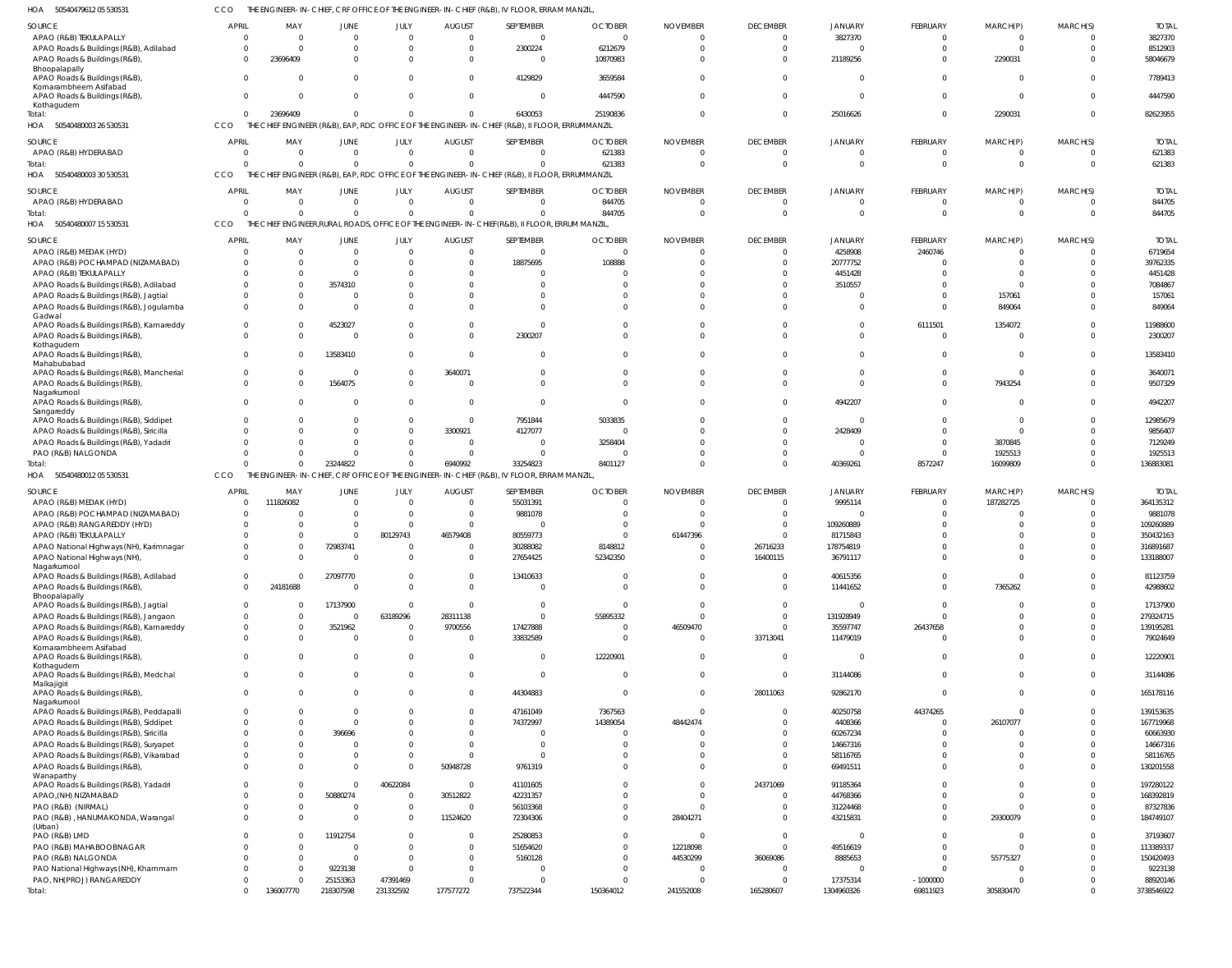50540480025 07 530531 HOA CCO THE ENGINEER-IN-CHIEF, (State Roads) OFFICE OF THE ENGINEER-IN-CHIEF (R&B) V FLOOR, ERRUMMANZIL

| <b>SOURCE</b>                                       | APRIL        | MAY            | JUNE                         | JULY                    | <b>AUGUST</b>  | SEPTEMBER                                                                                       | <b>OCTOBER</b> | <b>NOVEMBER</b> | <b>DECEMBER</b>          | <b>JANUARY</b>               | FEBRUARY       | MARCH(P)             | MARCH(S)       | <b>TOTAL</b> |
|-----------------------------------------------------|--------------|----------------|------------------------------|-------------------------|----------------|-------------------------------------------------------------------------------------------------|----------------|-----------------|--------------------------|------------------------------|----------------|----------------------|----------------|--------------|
| APAO (R&B) MEDAK (HYD)                              |              |                | $\Omega$                     | 12349338                | $\Omega$       | $\Omega$                                                                                        | $\Omega$       |                 | $\mathbf{0}$             | $\mathbf{0}$                 | $\Omega$       | $\Omega$             | $\Omega$       | 12349338     |
| APAO (R&B) POCHAMPAD (NIZAMABAD)                    |              | $\Omega$       | 6191021                      | 1824841                 | $\Omega$       | 78965350                                                                                        | 115608         | 39679411        | $\Omega$                 | $\Omega$                     | $-118644761$   | 39383809             | $\Omega$       | 47515279     |
| APAO (R&B) RANGAREDDY (HYD)                         |              | $\Omega$       | $\mathbf{0}$                 | $\Omega$                | $\Omega$       | - 0                                                                                             | 9950           |                 | $\Omega$                 | $\Omega$                     |                | $\Omega$             | C              | 9950         |
| APAO (R&B) TEKULAPALLY                              |              |                | $\Omega$                     | 7483099                 | $\Omega$       | $\Omega$                                                                                        | 84867758       |                 |                          |                              |                | 27021885             |                | 119372742    |
| APAO Roads & Buildings (R&B), Jagtial               |              |                | $\Omega$                     | 0                       | $\Omega$       |                                                                                                 | 66000          |                 |                          |                              |                | $\Omega$             |                | 66000        |
| APAO Roads & Buildings (R&B), Jangaon               |              | $\Omega$       | $\Omega$                     | $\mathbf 0$             | 9657241        | $\Omega$                                                                                        |                |                 |                          |                              |                | 55640380             |                | 65297621     |
| APAO Roads & Buildings (R&B), Jogulamba             |              | $\Omega$       | $\Omega$                     | $\Omega$                |                | $\Omega$                                                                                        | 346014         |                 | $\Omega$                 | $\Omega$                     |                | $\Omega$             |                | 346014       |
| Gadwal                                              |              |                |                              |                         |                |                                                                                                 |                |                 |                          |                              |                |                      |                |              |
| APAO Roads & Buildings (R&B), Kamareddy             |              |                | $\Omega$                     | $\Omega$                | $\Omega$       | $\Omega$                                                                                        | 373226         |                 | $\Omega$                 | $\Omega$                     |                | $\Omega$             | $\Omega$       | 373226       |
| APAO Roads & Buildings (R&B),                       |              | $\Omega$       | $\Omega$                     | $\Omega$                | $\Omega$       | $\Omega$                                                                                        | 30298624       | 50000000        | $\Omega$                 | 60360737                     | $\Omega$       | $\Omega$             | $\Omega$       | 140659361    |
| Kothagudem                                          |              |                |                              |                         |                |                                                                                                 |                |                 |                          |                              |                |                      |                |              |
| APAO Roads & Buildings (R&B),                       |              |                | $\Omega$                     | $\Omega$                | $\Omega$       | $\Omega$                                                                                        | 20135769       |                 | $\Omega$                 | $\mathbf{0}$                 | 22628040       |                      | $\Omega$       | 42763809     |
| Mahabubabad                                         |              |                |                              |                         |                |                                                                                                 |                |                 |                          |                              |                |                      |                |              |
| APAO Roads & Buildings (R&B), Mancherial            |              | $\Omega$       | $\Omega$                     | $\Omega$                | $\Omega$       | $\Omega$                                                                                        | 264000         |                 | $\Omega$                 | $\Omega$                     |                | $\Omega$             | $\Omega$       | 264000       |
| APAO Roads & Buildings (R&B)                        |              | $\Omega$       | $\Omega$                     | $\Omega$                | $\Omega$       | $\Omega$                                                                                        |                |                 | $\Omega$                 | $\Omega$                     | $\Omega$       | 9845256              | $\Omega$       | 9845256      |
| Nagarkurnool                                        |              |                |                              |                         |                |                                                                                                 |                |                 |                          |                              |                |                      |                |              |
| APAO Roads & Buildings (R&B), Siddipet              |              |                | 11099432                     | $\Omega$                |                | $\Omega$                                                                                        |                |                 | $\Omega$                 | 0                            |                | $\Omega$             | $\Omega$       | 11099432     |
| APAO Roads & Buildings (R&B), Siricilla             |              | $\Omega$       | 17599746                     | $\Omega$                |                | $\Omega$                                                                                        |                |                 | $\Omega$                 |                              |                | $\Omega$             |                | 17599746     |
| APAO Roads & Buildings (R&B), Suryapet              |              | $\Omega$       | $\Omega$                     | $\Omega$                | $\Omega$       | $\Omega$                                                                                        | 155204         |                 | $\Omega$                 | $\Omega$                     |                | $\Omega$             | $\Omega$       | 155204       |
| APAO Roads & Buildings (R&B), Vikarabad             |              |                | $\Omega$                     | $\Omega$                |                | $\Omega$                                                                                        |                |                 | 42299240                 | 5407843                      |                | $\Omega$             | C              | 47707083     |
| APAO Roads & Buildings (R&B),                       |              | <sup>0</sup>   | $\Omega$                     | $\Omega$                |                | $\Omega$                                                                                        | 99000          |                 | 61397015                 | 34636511                     |                | $\Omega$             | $\Omega$       | 96132526     |
| Wanaparthy                                          |              |                |                              |                         |                |                                                                                                 |                |                 |                          |                              |                |                      |                |              |
| APAO Roads & Buildings (R&B), Waranagal             |              | <sup>0</sup>   | $\Omega$                     | $\Omega$                | $\Omega$       | $\Omega$                                                                                        | 89600          |                 | $\overline{0}$           | 0                            |                | 54389896             | $\Omega$       | 54479496     |
| Rural<br>APAO Roads & Buildings (R&B), Yadadri      |              | $\Omega$       | 147523614                    | 39340684                | 109873156      | $\Omega$                                                                                        | $\Omega$       |                 | 64457424                 | 201169738                    | 84971292       | 32482043             | $\Omega$       | 679817951    |
| PAO (R&B) (NIRMAL)                                  |              |                | $\Omega$                     | $\Omega$                |                | $\Omega$                                                                                        | 809380         |                 | 0                        | $\Omega$                     | $\Omega$       | $\Omega$             |                | 809380       |
| PAO (R&B) LMD                                       |              |                | $\Omega$                     | $\Omega$                | $\Omega$       | $\Omega$                                                                                        | 196295         |                 | $\Omega$                 | $\Omega$                     |                | $\Omega$             |                | 196295       |
|                                                     |              |                |                              |                         |                |                                                                                                 |                |                 |                          |                              |                |                      |                |              |
| PAO (R&B) MAHABOOBNAGAR                             |              |                |                              | $\Omega$                | $\Omega$       | 3096876                                                                                         | 44007727       | 17407938        | $\Omega$                 | 0                            |                | 8323355              |                | 72835896     |
| PAO (R&B) NALGONDA                                  |              |                | $\Omega$                     | $\Omega$                | $\Omega$       | - 0                                                                                             |                |                 |                          |                              |                | 5834713              | $\Omega$       | 5834713      |
| Total:                                              |              | $\Omega$       | 182413813                    | 60997962                | 119530397      | 82062226                                                                                        | 181834155      | 107087349       | 168153679                | 301574829                    | -11045429      | 232921337            | $\Omega$       | 1425530318   |
| HOA 50540480025 07 530532                           | CCO          |                |                              |                         |                | THE ENGINEER-IN-CHIEF, (State Roads) OFFICE OF THE ENGINEER-IN-CHIEF (R&B) V FLOOR, ERRUMMANZIL |                |                 |                          |                              |                |                      |                |              |
| <b>SOURCE</b>                                       | APRIL        | MAY            | <b>JUNE</b>                  | JULY                    | <b>AUGUST</b>  | SEPTEMBER                                                                                       | <b>OCTOBER</b> | <b>NOVEMBER</b> | <b>DECEMBER</b>          | JANUARY                      | FEBRUARY       | MARCH(P)             | MARCH(S)       | <b>TOTAL</b> |
| APAO (R&B) POCHAMPAD (NIZAMABAD)                    | - 0          | $\Omega$       | $\mathbf{0}$                 | $\mathbf 0$             | $\Omega$       | $\Omega$                                                                                        | 1081353        |                 | $\mathbf{0}$             | $\Omega$                     | $\Omega$       | $\Omega$             | $\Omega$       | 1081353      |
|                                                     |              | $\Omega$       | $\Omega$                     |                         | $\Omega$       | $\Omega$                                                                                        | 130920         |                 | $\Omega$                 | $\Omega$                     | $\Omega$       | $\Omega$             | $\Omega$       |              |
| APAO (R&B) TEKULAPALLY                              |              |                |                              | $\mathbf 0$             |                |                                                                                                 |                |                 |                          |                              |                |                      |                | 130920       |
| APAO Roads & Buildings (R&B),                       | $\Omega$     | $\Omega$       | $\Omega$                     | $\Omega$                | $\Omega$       | $\Omega$                                                                                        | 1186348        |                 | $\Omega$                 | $\Omega$                     | $\Omega$       | $\Omega$             | $\Omega$       | 1186348      |
| Sangareddy<br>APAO Roads & Buildings (R&B), Yadadri |              | $\Omega$       | $\Omega$                     | $^{\circ}$              | $\mathbf 0$    | 36081416                                                                                        | 3749285        |                 | $\Omega$                 | 136817980                    | 100114000      | 202407500            | $\Omega$       | 479170181    |
| Total:                                              |              | $\Omega$       | $\Omega$                     | $\Omega$                | $\Omega$       | 36081416                                                                                        | 6147906        |                 | $\Omega$                 | 136817980                    | 100114000      | 202407500            | $\Omega$       | 481568802    |
| HOA<br>50540480025 08 530531                        | CCO          |                |                              |                         |                | THE ENGINEER-IN-CHIEF, (State Roads) OFFICE OF THE ENGINEER-IN-CHIEF (R&B) V FLOOR, ERRUMMANZIL |                |                 |                          |                              |                |                      |                |              |
|                                                     |              |                |                              |                         |                |                                                                                                 |                |                 |                          |                              |                |                      |                |              |
| <b>SOURCE</b>                                       | <b>APRIL</b> | MAY            | <b>JUNE</b>                  | JULY                    | <b>AUGUST</b>  | SEPTEMBER                                                                                       | <b>OCTOBER</b> | <b>NOVEMBER</b> | <b>DECEMBER</b>          | <b>JANUARY</b>               | FEBRUARY       | MARCH(P)             | MARCH(S)       | <b>TOTAL</b> |
| APAO Roads & Buildings (R&B), Adilabad              |              | $\Omega$       | $\mathbf{0}$                 | $\mathbf 0$             | 107166500      | $\Omega$                                                                                        | 130922         |                 | 2898110                  | $\mathbf{0}$                 | $-110126856$   |                      | C              | 68676        |
| Total:                                              |              | $\Omega$       | $\mathbf 0$                  | $\overline{0}$          | 107166500      | $\Omega$                                                                                        |                |                 | 2898110                  | $\mathbf{0}$                 | $-110126856$   | $\Omega$             | $\overline{0}$ | 68676        |
|                                                     |              |                |                              |                         |                |                                                                                                 |                |                 |                          |                              |                |                      |                |              |
|                                                     | CCO          |                |                              |                         |                |                                                                                                 | 130922         |                 |                          |                              |                |                      |                |              |
| HOA 50540480025 33 530531                           |              |                |                              |                         |                | THE ENGINEER-IN-CHIEF, (State Roads) OFFICE OF THE ENGINEER-IN-CHIEF (R&B) V FLOOR, ERRUMMANZIL |                |                 |                          |                              |                |                      |                |              |
| <b>SOURCE</b>                                       | <b>APRIL</b> | MAY            | <b>JUNE</b>                  | JULY                    | <b>AUGUST</b>  | SEPTEMBER                                                                                       | <b>OCTOBER</b> | <b>NOVEMBER</b> | <b>DECEMBER</b>          | JANUARY                      | FEBRUARY       | MARCH(P)             | MARCH(S)       | <b>TOTAL</b> |
| APAO (R&B) HYDERABAD                                |              |                | $\mathbf{0}$                 | $\mathbf 0$             | $\Omega$       | $\Omega$                                                                                        | 949125         |                 | 0                        | $\Omega$                     | $\Omega$       | $\Omega$             | $\Omega$       | 949125       |
| APAO (R&B) POCHAMPAD (NIZAMABAD)                    |              | $\Omega$       | $\mathbf 0$                  | $\mathbf{0}$            | $\mathbf 0$    | 12933783                                                                                        | 32385927       |                 | 15986178                 | $\Omega$                     | $-44598220$    | $\Omega$             | C              | 16707668     |
| APAO (R&B) TEKULAPALLY                              |              | $\Omega$       | $\Omega$                     | 22971405                | $\Omega$       | $\Omega$                                                                                        | 16397341       |                 | 3448829                  |                              | $-19846170$    | 44468338             |                | 67439743     |
| APAO Roads & Buildings (R&B), Kamareddy             |              | $\Omega$       | $\Omega$                     | 9847703                 | $\Omega$       | $\Omega$                                                                                        | 439891         |                 | 12756050                 | $\Omega$                     | 5968459        |                      |                | 29012103     |
| APAO Roads & Buildings (R&B),                       | $\Omega$     | $\Omega$       | $\Omega$                     | 8478186                 | 6407323        | $\Omega$                                                                                        |                |                 | $\Omega$                 | 13972167                     |                | $\Omega$             | $\Omega$       | 28857676     |
| Nagarkurnool                                        |              |                |                              |                         |                |                                                                                                 |                |                 |                          |                              |                |                      |                |              |
| APAO Roads & Buildings (R&B), Peddapalli            |              |                | $\Omega$                     | $\mathbf 0$             |                | $\Omega$                                                                                        | 484880         |                 | $\Omega$                 | $\Omega$                     | $\Omega$       | $\Omega$             | $\Omega$       | 484880       |
| PAO (R&B) (NIRMAL)                                  |              | $\Omega$       | $\Omega$                     | $\overline{0}$          | $\Omega$       | $\Omega$                                                                                        | 915071         |                 | $\overline{0}$           | $\Omega$                     | $\Omega$       | $\Omega$             | $\Omega$       | 915071       |
| PAO (R&B) LMD                                       |              | $\Omega$       | 64704212                     | 17501779                | $\Omega$       | $\Omega$                                                                                        | 664746         |                 | $\Omega$                 | $\Omega$                     | $\Omega$       | $\Omega$             | $\Omega$       | 82870737     |
| PAO (R&B) MAHABOOBNAGAR                             |              | $\Omega$       | $\Omega$                     | $\mathbf 0$             | $\Omega$       | 17235752                                                                                        | 21726091       |                 | 7248860                  | 28910945                     | $-47907493$    | $\Omega$             | $\Omega$       | 27214155     |
| Total:                                              |              | $\Omega$       | 64704212                     | 58799073                | 6407323        | 30169535                                                                                        | 73963072       | <sup>0</sup>    | 39439917                 | 42883112                     | $-106383424$   | 44468338             | $\Omega$       | 254451158    |
|                                                     | CCO          |                |                              |                         |                | THE CHIEF ENGINEER (R&B), P.P.P. OFFICE OF THE ENGINEER-IN-CHIEF (R&B), V FLOOR, ERRUM MANZIL,  |                |                 |                          |                              |                |                      |                |              |
| HOA 50540480025 36 530531                           |              |                |                              |                         |                |                                                                                                 |                |                 |                          |                              |                |                      |                |              |
| SOURCE                                              | <b>APRIL</b> | MAY            | <b>JUNE</b>                  | JULY                    | <b>AUGUST</b>  | SEPTEMBER                                                                                       | <b>OCTOBER</b> | <b>NOVEMBER</b> | <b>DECEMBER</b>          | <b>JANUARY</b>               | FEBRUARY       | MARCH(P)             | MARCH(S)       | <b>TOTAL</b> |
| APAO (R&B) HYDERABAD                                | - 0          | $\Omega$       | $\overline{0}$               | $\overline{0}$          | $\mathbf{0}$   | $\Omega$                                                                                        | 6719575        | $\mathbf 0$     | $\overline{0}$           | $\overline{0}$               | $\overline{0}$ | $\overline{0}$       | $\overline{0}$ | 6719575      |
| Total:                                              | $\cap$       | $\Omega$       | $\Omega$                     | $\overline{0}$          | $\Omega$       | $\Omega$                                                                                        | 6719575        | $\Omega$        | $\overline{0}$           | $\overline{0}$               | $\Omega$       | $\Omega$             | $\Omega$       | 6719575      |
| 50540480025 36 530532<br>HOA                        | CCO          |                |                              |                         |                | THE CHIEF ENGINEER (R&B), P.P.P, OFFICE OF THE ENGINEER-IN-CHIEF (R&B), V FLOOR, ERRUM MANZIL,  |                |                 |                          |                              |                |                      |                |              |
|                                                     |              |                |                              |                         |                |                                                                                                 |                |                 |                          |                              |                |                      |                |              |
| <b>SOURCE</b>                                       | <b>APRIL</b> | MAY            | <b>JUNE</b>                  | JULY                    | <b>AUGUST</b>  | SEPTEMBER                                                                                       | <b>OCTOBER</b> | <b>NOVEMBER</b> | <b>DECEMBER</b>          | <b>JANUARY</b>               | FEBRUARY       | MARCH(P)             | MARCH(S)       | <b>TOTAL</b> |
| PAO (R&B) NALGONDA                                  | $\Omega$     | $\Omega$       | $\overline{0}$               | $\overline{0}$          | $\mathbf{0}$   | $\Omega$                                                                                        | $\Omega$       | $\Omega$        | $\overline{0}$           | $\overline{0}$               | 15804988       | $\Omega$             | $\overline{0}$ | 15804988     |
| Total:                                              | $\cap$       | $\Omega$       | $\Omega$                     | $\mathbf 0$             | $\Omega$       | $\Omega$                                                                                        | $\Omega$       |                 | $\overline{0}$           | $\overline{0}$               | 15804988       | $\Omega$             | $\overline{0}$ | 15804988     |
| HOA 50540480025 39 530531                           | CCO          |                |                              |                         |                | THE CHIEF ENGINEER, RURAL ROADS, OFFICE OF THE ENGINEER-IN-CHIEF (R&B), II FLOOR, ERRUM MANZIL, |                |                 |                          |                              |                |                      |                |              |
| SOURCE                                              | <b>APRIL</b> | MAY            | <b>JUNE</b>                  | JULY                    | <b>AUGUST</b>  | SEPTEMBER                                                                                       | <b>OCTOBER</b> | <b>NOVEMBER</b> | <b>DECEMBER</b>          | <b>JANUARY</b>               | FEBRUARY       | MARCH(P)             | MARCH(S)       | <b>TOTAL</b> |
| APAO (R&B) POCHAMPAD (NIZAMABAD)                    |              | $\overline{0}$ | $\overline{0}$               | $\overline{0}$          | $\overline{0}$ | $\Omega$                                                                                        | 0              |                 | $\mathbf{0}$             | $\mathbf{0}$                 | 1750755        | $\Omega$             | $\mathbf{0}$   | 1750755      |
|                                                     |              | $\Omega$       |                              |                         | $\Omega$       | $\Omega$                                                                                        |                |                 |                          |                              | $\Omega$       |                      | $\Omega$       |              |
| APAO (R&B) TEKULAPALLY                              | $\Omega$     | $\mathbf{0}$   | $\mathbf{0}$<br>$\mathbf{0}$ | 32062391<br>$\mathbf 0$ | $\Omega$       | $\Omega$                                                                                        | 12540363       |                 | $\mathbf{0}$<br>$\Omega$ | $\mathbf{0}$<br>$\mathbf{0}$ | $\Omega$       | 11573096<br>$\Omega$ | $\Omega$       | 56175850     |
| APAO Roads & Buildings (R&B), Adilabad              |              | $\Omega$       | $\Omega$                     |                         | $\Omega$       | $\Omega$                                                                                        | 706038         |                 | $\Omega$                 | $\mathbf 0$                  | $\Omega$       |                      | $\Omega$       | 706038       |
| APAO Roads & Buildings (R&B),<br>Kothagudem         |              |                |                              | $\overline{0}$          |                |                                                                                                 |                |                 |                          |                              |                | 790067000            |                | 790067000    |
| APAO Roads & Buildings (R&B), Vikarabad             | $\Omega$     | $\Omega$       | $\mathbf 0$                  | $\overline{0}$          | $\Omega$       | $\Omega$                                                                                        | 276868         |                 | $\mathbf{0}$             | $\overline{0}$               | $\Omega$       | $\Omega$             | $\overline{0}$ | 276868       |
| Total:                                              | $\cap$       | $\Omega$       | $\mathbf 0$                  | 32062391                | $\Omega$       | $\Omega$                                                                                        | 13523269       |                 | $\Omega$                 | $\overline{0}$               | 1750755        | 801640096            | $\mathbf 0$    | 848976511    |
|                                                     | CCO          |                |                              |                         |                |                                                                                                 |                |                 |                          |                              |                |                      |                |              |
| HOA 50540480025 41 530531                           |              |                |                              |                         |                | THE ENGINEER-IN-CHIEF, (State Roads) OFFICE OF THE ENGINEER-IN-CHIEF (R&B) V FLOOR, ERRUMMANZIL |                |                 |                          |                              |                |                      |                |              |
| SOURCE                                              | <b>APRIL</b> | MAY            | <b>JUNE</b>                  | JULY                    | <b>AUGUST</b>  | SEPTEMBER                                                                                       | <b>OCTOBER</b> | <b>NOVEMBER</b> | <b>DECEMBER</b>          | JANUARY                      | FEBRUARY       | MARCH(P)             | MARCH(S)       | <b>TOTAL</b> |
| APAO Roads & Buildings (R&B), Siddipet              | $\Omega$     | $\Omega$       | $\overline{0}$               | $\mathbf{0}$            | $\Omega$       | $\Omega$                                                                                        | $\Omega$       | $\Omega$        | $\mathbf 0$              | $\overline{0}$               | - 0            | 85212621             | $\overline{0}$ | 85212621     |
| Total:                                              |              | $\Omega$       | $\Omega$                     | $\overline{0}$          | $\Omega$       | $\Omega$                                                                                        | $\Omega$       | $\Omega$        | $\mathbf{0}$             | $\overline{0}$               | $\Omega$       | 85212621             | $\overline{0}$ | 85212621     |
| 50540480025 42 530531<br>HOA                        | CCO          |                |                              |                         |                | THE ENGINEER-IN-CHIEF, (State Roads) OFFICE OF THE ENGINEER-IN-CHIEF (R&B) V FLOOR, ERRUMMANZIL |                |                 |                          |                              |                |                      |                |              |
|                                                     |              |                |                              |                         |                |                                                                                                 |                |                 |                          |                              |                |                      |                |              |
| SOURCE                                              | <b>APRIL</b> | MAY            | <b>JUNE</b>                  | JULY                    | <b>AUGUST</b>  | SEPTEMBER                                                                                       | <b>OCTOBER</b> | <b>NOVEMBER</b> | <b>DECEMBER</b>          | <b>JANUARY</b>               | FEBRUARY       | MARCH(P)             | MARCH(S)       | <b>TOTAL</b> |
| APAO (R&B) POCHAMPAD (NIZAMABAD)                    | - 0          | $\overline{0}$ | $\overline{0}$               | $\overline{0}$          | $\mathbf 0$    | $\Omega$                                                                                        | 196625         | $\mathbf 0$     | $\overline{0}$           | $\overline{0}$               | $\Omega$       | $\Omega$             | $\overline{0}$ | 196625       |
| APAO Roads & Buildings (R&B), Jangaon               | $\Omega$     | $\overline{0}$ | $\mathbf{0}$                 | $\overline{0}$          | $\mathbf{0}$   | $\Omega$                                                                                        |                |                 | $\mathbf{0}$             | 0                            | $\Omega$       | 8188365              | $^{\circ}$     | 8188365      |
| APAO Roads & Buildings (R&B), Yadadri               | $\Omega$     | $\Omega$       | $\mathbf 0$                  | $\mathbf 0$             | $\mathbf 0$    | $\Omega$                                                                                        | 878104         | $\Omega$        | $\mathbf{0}$             | $\mathbf{0}$                 | $\Omega$       | $\Omega$             | $\overline{0}$ | 878104       |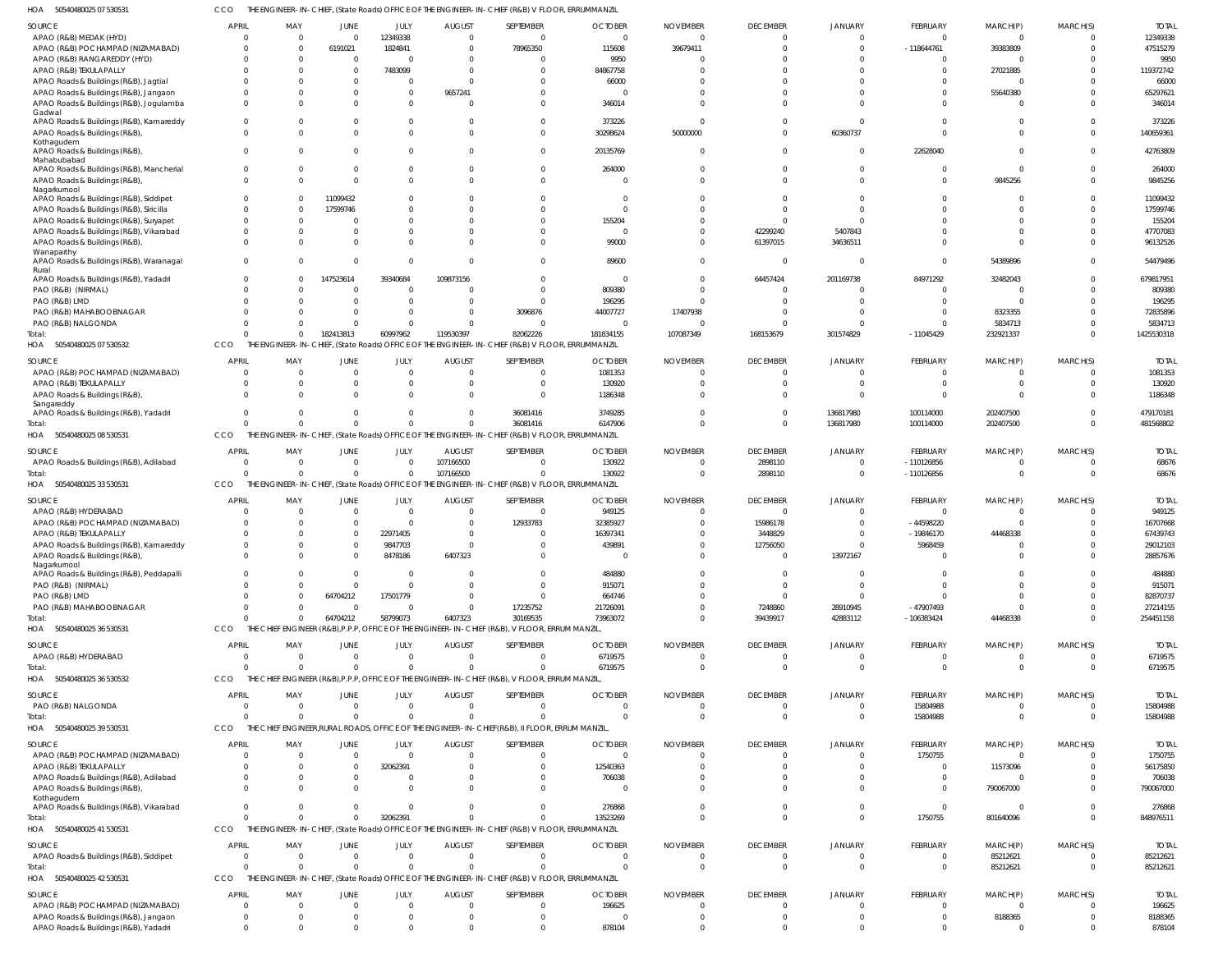| 50540480025 42 530531<br>HOA                            | CCO                  |                      |                  |                |                               | THE ENGINEER-IN-CHIEF, (State Roads) OFFICE OF THE ENGINEER-IN-CHIEF (R&B) V FLOOR, ERRUMMANZIL |                |                      |                 |                             |                            |             |          |              |
|---------------------------------------------------------|----------------------|----------------------|------------------|----------------|-------------------------------|-------------------------------------------------------------------------------------------------|----------------|----------------------|-----------------|-----------------------------|----------------------------|-------------|----------|--------------|
| <b>SOURCE</b>                                           | <b>APRIL</b>         | MAY                  | JUNE             | JULY           | <b>AUGUST</b>                 | SEPTEMBER                                                                                       | <b>OCTOBER</b> | <b>NOVEMBER</b>      | <b>DECEMBER</b> | <b>JANUARY</b>              | <b>FEBRUARY</b>            | MARCH(P)    | MARCH(S) | <b>TOTAI</b> |
| Total:                                                  | $\overline{0}$       | $\Omega$             | $\Omega$         | $\overline{0}$ | $\Omega$                      | $\Omega$                                                                                        | 1074729        | $\overline{0}$       | $\Omega$        | $\Omega$                    | $\mathbf{0}$               | 8188365     | $\Omega$ | 9263094      |
|                                                         |                      |                      |                  |                |                               |                                                                                                 |                |                      |                 |                             |                            |             |          |              |
|                                                         |                      |                      |                  |                |                               |                                                                                                 |                |                      |                 |                             |                            |             |          |              |
| HOA 50540480025 43 530531                               | CCO                  |                      |                  |                |                               | THE ENGINEER-IN-CHIEF, (State Roads) OFFICE OF THE ENGINEER-IN-CHIEF (R&B) V FLOOR, ERRUMMANZIL |                |                      |                 |                             |                            |             |          |              |
| SOURCE                                                  | <b>APRIL</b>         | MAY                  | JUNE             | JULY           | <b>AUGUST</b>                 | SEPTEMBER                                                                                       | <b>OCTOBER</b> | <b>NOVEMBER</b>      | <b>DECEMBER</b> | <b>JANUARY</b>              | FEBRUARY                   | MARCH(P)    | MARCH(S) | <b>TOTAL</b> |
| APAO (R&B) RANGAREDDY (HYD)                             | $\Omega$             | $\Omega$             | $\Omega$         | $\Omega$       | $\Omega$                      | 17504731                                                                                        | 79255689       | $\Omega$             | 53647032        | $\Omega$                    | 111917301                  | 303569888   |          | 565894641    |
| Total:                                                  | $\Omega$             | $\Omega$             | $\Omega$         | $\Omega$       | $\mathsf{C}$                  | 17504731                                                                                        | 79255689       | $\Omega$             | 53647032        | $\Omega$                    | 111917301                  | 303569888   | $\Omega$ | 565894641    |
| HOA 50540480025 43 530532                               | <b>CCO</b>           |                      |                  |                |                               | THE ENGINEER-IN-CHIEF, (State Roads) OFFICE OF THE ENGINEER-IN-CHIEF (R&B) V FLOOR, ERRUMMANZIL |                |                      |                 |                             |                            |             |          |              |
|                                                         |                      |                      |                  |                |                               |                                                                                                 |                |                      |                 |                             |                            |             |          |              |
| <b>SOURCE</b>                                           | <b>APRIL</b>         | MAY                  | JUNE             | JULY           | <b>AUGUST</b>                 | SEPTEMBER                                                                                       | <b>OCTOBER</b> | <b>NOVEMBER</b>      | <b>DECEMBER</b> | <b>JANUARY</b>              | FEBRUARY                   | MARCH(P)    | MARCH(S) | <b>TOTAI</b> |
| APAO (R&B) RANGAREDDY (HYD)                             | $\Omega$             | $\mathbf{0}$         | $\Omega$         | $\Omega$       | $\mathsf{C}$                  | $\Omega$                                                                                        | 71010524       | $\Omega$             | $\Omega$        | 67903112                    | 108204422                  | 108316340   |          | 355434398    |
| APAO Roads & Buildings (R&B)                            | $\Omega$             | $\Omega$             | 246305249        | 153641983      |                               | 120441278                                                                                       | 254123703      | $\Omega$             | 45635699        | 30827852                    | $\mathbf 0$                | $\Omega$    | $\Omega$ | 850975764    |
| Sangareddy                                              | $\Omega$             | $\Omega$             | 246305249        | 153641983      | $\Omega$                      | 120441278                                                                                       | 325134227      | $\Omega$             | 45635699        | 98730964                    | 108204422                  |             | $\Omega$ | 1206410162   |
| Total:<br>HOA 50540480025 46 530531                     | CCO                  |                      |                  |                |                               |                                                                                                 |                |                      |                 |                             |                            | 108316340   |          |              |
|                                                         |                      |                      |                  |                |                               | ENGINEER-IN-CHIEF, (GENL.&PR) ERRAMANZIL COLONY HYDERABAD ERRA MANJIL Telangana,                |                |                      |                 |                             |                            |             |          |              |
| <b>SOURCE</b>                                           | <b>APRIL</b>         | MAY                  | JUNE             | JULY           | <b>AUGUST</b>                 | SEPTEMBER                                                                                       | <b>OCTOBER</b> | <b>NOVEMBER</b>      | <b>DECEMBER</b> | <b>JANUARY</b>              | <b>FEBRUARY</b>            | MARCH(P)    | MARCH(S) | <b>TOTAI</b> |
| APAO (PR) Pochampad, Nizamabad                          | $\Omega$             | 0                    | 57983906         | $\overline{0}$ | $\Omega$                      | 38027757                                                                                        | 9271110        | $\Omega$             | $\Omega$        | 16865450                    | $\Omega$                   |             | $\Omega$ | 122148223    |
| APAO (PR) Ranga Reddy Dist                              | $\Omega$             | - 0                  | 15502712         | $\Omega$       | $\Omega$                      | 8508730                                                                                         | 394679         | $\Omega$             | $\Omega$        |                             | $\Omega$                   |             | $\Omega$ | 24406121     |
| APAO Panchayat Raj (PR), Jagtial                        | $\Omega$             | - 0                  | 3928100          | $\Omega$       | $\Omega$                      | $\Omega$                                                                                        | 777926         | $\Omega$             | $\Omega$        | $\Omega$                    |                            |             | $\Omega$ | 4706026      |
| APAO Panchayat Raj (PR), Kamareddy                      | $\Omega$             | $\Omega$             | $\sqrt{ }$       | $\Omega$       | $\Omega$                      | $\Omega$                                                                                        | 2468630        | $\Omega$             |                 | 8065949                     |                            |             |          | 10534579     |
| APAO Panchayat Raj (PR)                                 | $\Omega$             | $\Omega$             | 5667608          | $\Omega$       |                               | $\Omega$                                                                                        | $\Omega$       | $\Omega$             |                 |                             | $\Omega$                   |             |          | 5667608      |
| Komarambheem Asifabad                                   |                      |                      |                  |                |                               |                                                                                                 |                |                      |                 |                             |                            |             |          |              |
| APAO Panchayat Raj (PR), Kothagudem                     | $\Omega$             | $\Omega$             | 5341659          | $\Omega$       |                               | $\Omega$                                                                                        | $\Omega$       | $\Omega$             |                 |                             |                            |             |          | 5341659      |
| APAO Panchayat Raj (PR), Mahabubabad                    | $\Omega$             | $\Omega$             | $\Omega$         | 21879697       |                               | $\Omega$                                                                                        | $\Omega$       | $\Omega$             |                 | 1565678                     |                            |             |          | 23445375     |
| APAO Panchayat Raj (PR), Nagarkurnool                   | $\Omega$             | $\Omega$             | $\Omega$         | $\Omega$       | $\Omega$                      | 1135757                                                                                         | $\Omega$       | $\Omega$             |                 |                             | $\Omega$                   |             |          | 1135757      |
| APAO Panchayat Raj (PR), Sangareddy                     | $\Omega$             | $\Omega$             | $\Omega$         | 3635475        | $\Omega$                      | $\Omega$                                                                                        | 13707512       | $\Omega$             |                 | 2346383                     |                            |             |          | 19689370     |
| APAO Panchayat Raj (PR), Siricilla                      | $\Omega$             | $\Omega$             | 16164138         | $\Omega$       | $\Omega$                      | $\Omega$                                                                                        | $\Omega$       | $\Omega$             |                 |                             |                            |             |          | 16164138     |
| APAO Panchayat Raj (PR), Suryapet                       |                      | $\Omega$             | $\Omega$         | $\Omega$       | 950146                        | 8958440                                                                                         | $\Omega$       | $\Omega$             | $\Omega$        | $\Omega$                    |                            |             |          | 9908586      |
| APAO Panchayat Raj (PR), Vikarabad                      | $\Omega$             | $\Omega$             | 3262703          | $\Omega$       | $\Omega$                      | 3332740                                                                                         | 166147         | $\Omega$             | 9439789         | 1633762                     |                            |             |          | 17835141     |
| PAO (PR) KCC, Warangal (Urban)                          | $\Omega$             | $\Omega$             | 4692964          | $\Omega$       | $\mathsf{C}$                  | $\Omega$                                                                                        | $\Omega$       | $\Omega$             |                 |                             |                            |             |          | 4692964      |
| PAO (PR) MAHABOOBNAGAR                                  | $\Omega$             | $\Omega$             | 6867000          | $\Omega$       | $\Omega$                      | $\Omega$                                                                                        | - 0            | $\Omega$             | $\Omega$        | $\cap$                      |                            |             |          | 6867000      |
| PAO (PR) Nalgonda                                       | $\Omega$             | $\Omega$             | $\Omega$         | $\Omega$       | $\Omega$                      | $\Omega$                                                                                        | $\Omega$       | $\Omega$             | $\Omega$        |                             |                            | 10122872    |          | 10122872     |
| Total:                                                  | $\Omega$             | $\Omega$             | 119410790        | 25515172       | 950146                        | 59963424                                                                                        | 26786004       | $\Omega$             | 9439789         | 30477222                    | $\Omega$                   | 10122872    | $\Omega$ | 282665419    |
| HOA 50548000125 06 530531                               | CCO                  | THE '                |                  |                |                               | CHIEF ENGINEER,RURAL ROADS, OFFICE OF THE ENGINEER-IN-CHIEF(R&B), II FLOOR, ERRUM MANZIL        |                |                      |                 |                             |                            |             |          |              |
|                                                         |                      |                      |                  |                |                               |                                                                                                 |                |                      |                 |                             |                            |             |          |              |
| <b>SOURCE</b>                                           | <b>APRIL</b>         | MAY                  | JUNE             | JULY           | <b>AUGUST</b>                 | SEPTEMBER                                                                                       | <b>OCTOBER</b> | <b>NOVEMBER</b>      | <b>DECEMBER</b> | <b>JANUARY</b>              | <b>FEBRUARY</b>            | MARCH(P)    | MARCH(S) | <b>TOTAI</b> |
| APAO (R&B) TEKULAPALLY                                  | $\Omega$             | $\Omega$             | $\Omega$         | $\Omega$       |                               | $\Omega$                                                                                        | 3292218        | $\Omega$             | $\Omega$        |                             | $\Omega$                   | 66468455    |          | 69760673     |
| APAO Roads & Buildings (R&B), Adilabad                  | $\Omega$             | $\Omega$             |                  | $\overline{0}$ |                               | $\Omega$                                                                                        | 490293         | $\mathcal{L}$        |                 |                             | $\Omega$                   |             |          | 490293       |
| APAO Roads & Buildings (R&B)                            | $\Omega$             | $\Omega$             |                  | $\Omega$       | - 0                           | $\Omega$                                                                                        | 565569         | $\Omega$             | $\Omega$        |                             | $\Omega$                   |             |          | 565569       |
| Mahabubabad                                             |                      |                      |                  |                |                               |                                                                                                 |                |                      |                 |                             |                            |             |          |              |
| APAO Roads & Buildings (R&B), Medchal                   | $\Omega$             | $\Omega$             | 11292647         | $\Omega$       | 30285469                      | $\Omega$                                                                                        | 19758737       | $\Omega$             | $\Omega$        | $\Omega$                    | $\Omega$                   | $\Omega$    |          | 61336853     |
| Malkajigiri<br>APAO Roads & Buildings (R&B), Peddapalli | $\mathbf{0}$         | $\Omega$             |                  | $\Omega$       |                               | $\Omega$                                                                                        | 5058120        | $\Omega$             | $\Omega$        |                             | $\Omega$                   | $\Omega$    |          | 5058120      |
| APAO Roads & Buildings (R&B),                           | $\Omega$             | $\Omega$             | $\Omega$         | 14561126       |                               | $\Omega$                                                                                        | - 0            | $\Omega$             | 21473871        | $\Omega$                    | $\Omega$                   | 31071624    |          | 67106621     |
| Sangareddy                                              |                      |                      |                  |                |                               |                                                                                                 |                |                      |                 |                             |                            |             |          |              |
| APAO Roads & Buildings (R&B), Waranagal                 | $\Omega$             | $\Omega$             | $\Omega$         | $\Omega$       |                               | $\Omega$                                                                                        | 2672335        | $\Omega$             | $\Omega$        | $\Omega$                    | $\Omega$                   | $\Omega$    | $\Omega$ | 2672335      |
| Rural                                                   |                      |                      |                  |                |                               |                                                                                                 |                |                      |                 |                             |                            |             |          |              |
| PAO (R&B), HANUMAKONDA, Warangal                        | $\Omega$             | $\Omega$             | 2888770          | $\Omega$       | $\Omega$                      | 13782198                                                                                        | 3882505        | $\Omega$             | 63030221        | $\Omega$                    | $\Omega$                   | 24337476    |          | 107921170    |
| (Urban)                                                 |                      |                      |                  |                |                               |                                                                                                 |                |                      |                 |                             |                            |             | $\Omega$ |              |
| PAO (R&B) MAHABOOBNAGAR                                 | $\Omega$<br>$\Omega$ | $\Omega$<br>$\Omega$ | 30189358         | $\Omega$       | $\Omega$<br>30285469          | $\Omega$                                                                                        | $\Omega$       | $\Omega$<br>$\Omega$ |                 | $\Omega$<br>$\Omega$        | $\Omega$<br>$\Omega$       | 0           | $\cap$   | 30189358     |
| Total:<br>50548000125 06 530532                         |                      |                      | 44370775         | 14561126       |                               | 13782198                                                                                        | 35719777       |                      | 84504092        |                             |                            | 121877555   |          | 345100992    |
| HOA                                                     | CCO                  |                      |                  |                |                               | THE CHIEF ENGINEER, RURAL ROADS, OFFICE OF THE ENGINEER-IN-CHIEF (R&B), II FLOOR, ERRUM MANZIL  |                |                      |                 |                             |                            |             |          |              |
| <b>SOURCE</b>                                           | <b>APRIL</b>         | MAY                  | JUNE             | <b>JULY</b>    | <b>AUGUST</b>                 | SEPTEMBER                                                                                       | <b>OCTOBER</b> | <b>NOVEMBER</b>      | <b>DECEMBER</b> | <b>JANUARY</b>              | <b>FEBRUARY</b>            | MARCH(P)    | MARCH(S) | <b>TOTAL</b> |
| APAO Roads & Buildings (R&B), Peddapalli                | $\overline{0}$       | $\Omega$             | $\Omega$         | $\overline{0}$ | $\Omega$                      | $\mathbf 0$                                                                                     | 384000         | 0                    | $\mathbf{0}$    | - 0                         | 0                          | $\Omega$    | $\Omega$ | 384000       |
| APAO Roads & Buildings (R&B), Waranagal                 | $\Omega$             | $\Omega$             | $\Omega$         | $\Omega$       | $\Omega$                      | $\Omega$                                                                                        | $\Omega$       | $\Omega$             | $\Omega$        | $\Omega$                    | $\Omega$                   | 167466776   | $\Omega$ | 167466776    |
| Rural                                                   |                      |                      |                  |                |                               |                                                                                                 |                |                      |                 |                             |                            |             |          |              |
| Total:                                                  | $\Omega$             | $\Omega$             | $\Omega$         | $\Omega$       |                               | $\Omega$                                                                                        | 384000         | $\Omega$             | $\Omega$        | $\Omega$                    | $\Omega$                   | 167466776   | $\Omega$ | 167850776    |
| HOA 50548080025 08 500503                               | CCO                  |                      |                  |                |                               | THE CHIEF ENGINEER, RURAL ROADS, OFFICE OF THE ENGINEER-IN-CHIEF (R&B), II FLOOR, ERRUM MANZIL  |                |                      |                 |                             |                            |             |          |              |
|                                                         | <b>APRIL</b>         |                      |                  | JULY           |                               | SEPTEMBER                                                                                       | <b>OCTOBER</b> | <b>NOVEMBER</b>      |                 |                             | FEBRUARY                   |             | MARCH(S) | <b>TOTAI</b> |
| <b>SOURCE</b>                                           | $\Omega$             | MAY                  | JUNE<br>$\Omega$ | $\Omega$       | <b>AUGUST</b><br>$\mathsf{C}$ |                                                                                                 | $\overline{0}$ | $\Omega$             | <b>DECEMBER</b> | <b>JANUARY</b><br>100000000 |                            | MARCH(P)    | $\Omega$ | 400000000    |
| APAO (R&B) MEDAK (HYD)                                  | $\Omega$             | $\overline{0}$       |                  | $\Omega$       |                               | $\mathbf 0$<br>$\Omega$                                                                         |                | $\Omega$             | 200000000       |                             | $\mathbf 0$<br>$\mathbf 0$ | 100000000   | $\Omega$ |              |
| APAO Roads & Buildings (R&B), Siddipet                  |                      | $\Omega$             | 200000000        |                |                               |                                                                                                 | $\Omega$       |                      | 300000000       | 300000000                   |                            | 600000000   |          | 1400000000   |
| PAO (R&B), HANUMAKONDA, Warangal<br>(Urban)             | $\Omega$             | $\Omega$             | - 0              | $\Omega$       |                               | $\Omega$                                                                                        | $\Omega$       | $\Omega$             | 100000000       | 10200000                    | $\Omega$                   | $\mathbf 0$ | $\Omega$ | 110200000    |
| Total:                                                  | $\overline{0}$       | $^{\circ}$           | 200000000        | $\Omega$       | $\Omega$                      | $\Omega$                                                                                        | $\Omega$       | $\Omega$             | 600000000       | 410200000                   | $\Omega$                   | 700000000   | $\Omega$ | 1910200000   |
| HOA 50548080025 09 530531                               | CCO                  |                      |                  |                |                               | SECRETARY, Transport, Roads and Buildings Department TELANGANA STATE SECRETARIAT SECRETARIAT    |                |                      |                 |                             |                            |             |          |              |
|                                                         |                      |                      |                  |                |                               |                                                                                                 |                |                      |                 |                             |                            |             |          |              |
| <b>SOURCE</b>                                           | <b>APRIL</b>         | MAY                  | <b>JUNE</b>      | JULY           | <b>AUGUST</b>                 | SEPTEMBER                                                                                       | <b>OCTOBER</b> | <b>NOVEMBER</b>      | <b>DECEMBER</b> | <b>JANUARY</b>              | <b>FEBRUARY</b>            | MARCH(P)    | MARCH(S) | <b>TOTAL</b> |
| APAO (R&B) MEDAK (HYD)                                  | $\Omega$             | $\Omega$             | $\Omega$         | $\Omega$       | - 0                           | $\mathbf 0$                                                                                     | $\circ$        | $\Omega$             | $\Omega$        | $\Omega$                    | 43539503                   | $\Omega$    | $\Omega$ | 43539503     |
| APAO (R&B) POCHAMPAD (NIZAMABAD)                        | $\Omega$             | $\Omega$             |                  | $\Omega$       |                               | $\Omega$                                                                                        | $\Omega$       | $\Omega$             | $\Omega$        | $\Omega$                    | 310669085                  | 26563512    | $\Omega$ | 337232597    |
| APAO (R&B) RANGAREDDY (HYD)                             | $\Omega$             | $\Omega$             |                  | $\Omega$       |                               | $\Omega$                                                                                        | $\Omega$       | $\Omega$             |                 | $\Omega$                    | 144643914                  | 143402233   | $\Omega$ | 288046147    |
| APAO (R&B) TEKULAPALLY                                  | $\Omega$             | $\Omega$             |                  | $\Omega$       |                               |                                                                                                 | $\Omega$       | $\Omega$             |                 | $\Omega$                    | 19846170                   |             |          | 19846170     |
| APAO Roads & Buildings (R&B), Adilabad                  | $\Omega$             | $\Omega$             |                  |                |                               |                                                                                                 | $\Omega$       | $\Omega$             |                 | $\Omega$                    | 206222324                  |             |          | 206222324    |
| APAO Roads & Buildings (R&B), Jagtial                   | $\Omega$             | $\Omega$             |                  | $\Omega$       |                               | $\Omega$                                                                                        | $\Omega$       | $\Omega$             |                 | $\Omega$                    | 34908279                   |             |          | 34908279     |
| APAO Roads & Buildings (R&B), Jogulamba                 | $\Omega$             | $\Omega$             |                  | $\Omega$       |                               | $\Omega$                                                                                        | $\Omega$       | $\Omega$             | $\Omega$        | $\Omega$                    | 10686264                   | $\Omega$    |          | 10686264     |
| Gadwal                                                  |                      |                      |                  |                |                               |                                                                                                 |                |                      |                 |                             |                            |             |          |              |
| APAO Roads & Buildings (R&B), Kamareddy                 | $\Omega$             | $\Omega$             |                  |                |                               | $\Omega$                                                                                        | $\Omega$       | $\Omega$             | $\Omega$        | $\Omega$                    | 14656178                   | 42848880    |          | 57505058     |
| APAO Roads & Buildings (R&B), Mancherial                | $\Omega$             | $\Omega$             |                  | $\Omega$       | $\Omega$                      | $\Omega$                                                                                        | $\Omega$       | $\Omega$             | $\Omega$        | $\Omega$                    | 21404217                   | $\Omega$    | $\Omega$ | 21404217     |
| APAO Roads & Buildings (R&B)                            | $\Omega$             | $\Omega$             |                  | $\Omega$       | $\Omega$                      | $\Omega$                                                                                        | $\Omega$       | $\Omega$             | $\Omega$        | $\Omega$                    | 34364759                   | 14895979    | $\Omega$ | 49260738     |
| Nagarkurnool<br>APAO Roads & Buildings (R&B),           | $\Omega$             | $\Omega$             | $\Omega$         | $\Omega$       |                               | $\Omega$                                                                                        | $\Omega$       | $\Omega$             | $\Omega$        | $\Omega$                    | 10130888                   | $\Omega$    | $\Omega$ | 10130888     |
| Sangareddy                                              |                      |                      |                  |                |                               |                                                                                                 |                |                      |                 |                             |                            |             |          |              |
| APAO Roads & Buildings (R&B), Siddipet                  | $\Omega$             | $\Omega$             |                  | $\Omega$       |                               | $\Omega$                                                                                        | $\Omega$       | $\Omega$             | $\Omega$        | $\Omega$                    | 66561186                   | 43224415    |          | 109785601    |
| APAO Roads & Buildings (R&B), Suryapet                  | $\Omega$             | $\Omega$             |                  | $\Omega$       | $\Omega$                      | $\Omega$                                                                                        | $\Omega$       | $\Omega$             | $\Omega$        | $\Omega$                    | $\Omega$                   | 22733423    | $\Omega$ | 22733423     |
| APAO Roads & Buildings (R&B), Vikarabad                 | $\Omega$             | $\Omega$             |                  | $\Omega$       |                               | $\Omega$                                                                                        | $\Omega$       | $\Omega$             | $\Omega$        | $\Omega$                    | 37934724                   | 42775417    |          | 80710141     |
| APAO Roads & Buildings (R&B)                            | $\Omega$             | $\Omega$             |                  | $\Omega$       |                               | $\Omega$                                                                                        | $\Omega$       | $\Omega$             | $\Omega$        | $\Omega$                    | 46043173                   | 17256926    | $\Omega$ | 63300099     |
| Wanaparthy                                              |                      |                      |                  |                |                               |                                                                                                 |                |                      |                 |                             |                            |             |          |              |
| APAO Roads & Buildings (R&B), Yadadri                   | $\mathbf 0$          | $\Omega$             | $\Omega$         | $\Omega$       | $\Omega$                      | $\Omega$                                                                                        | $\Omega$       | $\Omega$             | $\Omega$        | $\Omega$                    | 102406082                  | $\mathbf 0$ | $\Omega$ | 102406082    |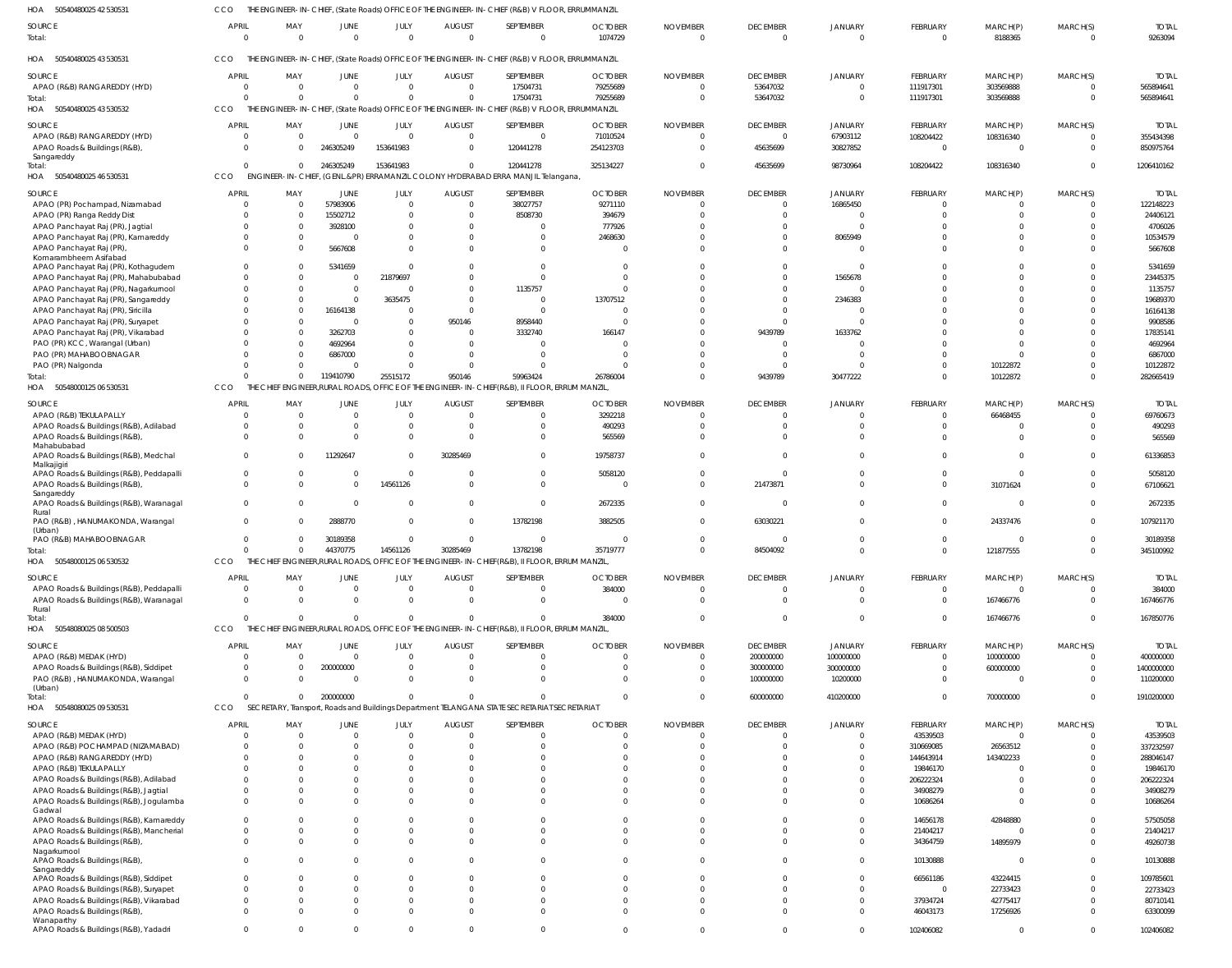50548080025 09 530531 HOA CCO SECRETARY, Transport, Roads and Buildings Department TELANGANA STATE SECRETARIAT SECRETARIAT

| SOURCE                                   | <b>APRIL</b> | MAY                                                     | JUNE           | JULY           | <b>AUGUST</b>  | SEPTEMBER                                                                                      | <b>OCTOBER</b> | <b>NOVEMBER</b> | <b>DECEMBER</b> | <b>JANUARY</b> | <b>FEBRUARY</b> | MARCH(P)     | MARCH(S)       | <b>TOTAL</b> |
|------------------------------------------|--------------|---------------------------------------------------------|----------------|----------------|----------------|------------------------------------------------------------------------------------------------|----------------|-----------------|-----------------|----------------|-----------------|--------------|----------------|--------------|
| PAO (R&B) MAHABOOBNAGAR                  | $\mathbf 0$  | $\overline{0}$                                          | $\overline{0}$ | $\Omega$       | $\overline{0}$ | $\Omega$                                                                                       | $\mathbf{0}$   | 0               | $\overline{0}$  | $\mathbf 0$    | 47907493        | 48376163     | $\Omega$       | 96283656     |
|                                          |              |                                                         |                | $\Omega$       |                |                                                                                                |                |                 |                 |                |                 |              |                |              |
| PAO (R&B) NALGONDA                       | $\Omega$     | $\overline{0}$                                          | $\mathbf 0$    |                | $\Omega$       | $\Omega$                                                                                       | $\Omega$       | $\Omega$        | $\overline{0}$  | $\overline{0}$ | 21504084        | $\mathbf 0$  | $\Omega$       | 21504084     |
| Total:                                   |              | $\Omega$                                                | $\Omega$       | $\Omega$       | $\Omega$       | $\Omega$                                                                                       | $\Omega$       |                 | $\Omega$        | $\overline{0}$ | 1173428323      | 402076948    | $\Omega$       | 1575505271   |
| 50548080025 39 530531<br>HOA             | CCO          |                                                         |                |                |                | THE CHIEF ENGINEER, RURAL ROADS, OFFICE OF THE ENGINEER-IN-CHIEF (R&B), II FLOOR, ERRUM MANZIL |                |                 |                 |                |                 |              |                |              |
|                                          |              |                                                         |                |                |                |                                                                                                |                |                 |                 |                |                 |              |                |              |
| SOURCE                                   | <b>APRIL</b> | MAY                                                     | JUNE           | JULY           | <b>AUGUST</b>  | SEPTEMBER                                                                                      | <b>OCTOBER</b> | <b>NOVEMBER</b> | <b>DECEMBER</b> | <b>JANUARY</b> | FEBRUARY        | MARCH(P)     | MARCH(S)       | <b>TOTAL</b> |
|                                          |              |                                                         |                |                |                |                                                                                                |                |                 |                 |                |                 |              |                |              |
| APAO (R&B) MEDAK (HYD)                   | 0            | $\overline{0}$                                          | $\overline{0}$ | $\Omega$       | $\overline{0}$ | $\Omega$                                                                                       | $\Omega$       | $\Omega$        | 5540990         | $\overline{0}$ |                 | $\Omega$     | $\Omega$       | 5540990      |
| APAO (R&B) TEKULAPALLY                   | 0            | $\overline{0}$                                          | $\mathbf 0$    | $\Omega$       | $\mathbf 0$    | $\overline{0}$                                                                                 | 19510490       |                 | $\overline{0}$  | 29014313       | - 0             | 31440195     |                | 79964998     |
|                                          |              |                                                         |                |                |                |                                                                                                |                |                 |                 |                |                 |              |                |              |
| APAO Roads & Buildings (R&B)             | $\Omega$     | $\Omega$                                                | $\Omega$       | $\Omega$       | $\mathbf 0$    | 105931502                                                                                      | 494168         |                 | 22487889        | 27154370       |                 | $\Omega$     |                | 156067929    |
| Bhoopalapally                            |              |                                                         |                |                |                |                                                                                                |                |                 |                 |                |                 |              |                |              |
| APAO Roads & Buildings (R&B), Kamareddy  |              | $\mathbf 0$                                             | $\overline{0}$ | $\Omega$       | $\mathbf 0$    | $\Omega$                                                                                       | 1221548        |                 | $\overline{0}$  | $\overline{0}$ |                 | $\mathbf 0$  |                | 1221548      |
|                                          |              |                                                         |                |                |                |                                                                                                |                |                 |                 |                |                 |              |                |              |
| APAO Roads & Buildings (R&B)             | $\Omega$     | $\Omega$                                                | $\Omega$       | $\Omega$       | $\Omega$       | $\Omega$                                                                                       | 30630195       |                 | $\Omega$        | $\Omega$       | $\Omega$        | 40015721     |                | 70645916     |
| Kothagudem                               |              |                                                         |                |                |                |                                                                                                |                |                 |                 |                |                 |              |                |              |
| APAO Roads & Buildings (R&B), Mancherial |              | $\Omega$                                                | $\Omega$       | $\Omega$       | 11094456       | $\Omega$                                                                                       | $\Omega$       |                 | $\Omega$        | $\Omega$       |                 | 13277230     |                | 24371686     |
|                                          |              |                                                         |                | $\Omega$       |                |                                                                                                |                |                 |                 |                |                 |              |                |              |
| APAO Roads & Buildings (R&B), Peddapalli |              | $\Omega$                                                | $\Omega$       |                | $\Omega$       | $\Omega$                                                                                       | 2832050        |                 | $\Omega$        | 39008518       |                 | 18035864     |                | 59876432     |
| APAO Roads & Buildings (R&B), Siddipet   |              | $\Omega$                                                | 7991993        | $\Omega$       | $\Omega$       | $\Omega$                                                                                       | 587032         |                 | 7217239         | 2926410        |                 | $\Omega$     |                | 18722674     |
|                                          |              | $\Omega$                                                |                | $\Omega$       | $\Omega$       | $\Omega$                                                                                       |                |                 | $\Omega$        | $\Omega$       |                 | $\Omega$     |                | 3189616      |
| APAO Roads & Buildings (R&B), Suryapet   |              |                                                         | -0             |                |                |                                                                                                | 3189616        |                 |                 |                |                 |              |                |              |
| APAO Roads & Buildings (R&B), Vikarabad  |              | $\Omega$                                                | $\Omega$       | $\Omega$       | $\Omega$       | $\Omega$                                                                                       | 700598         |                 | $\Omega$        | 7968108        |                 | $\Omega$     |                | 8668706      |
| PAO (R&B) LMD                            |              | 139398366                                               | $\Omega$       | $\Omega$       | $\Omega$       | 3472055                                                                                        | 57743828       | 1282548         | 0               | 31477662       |                 | $\Omega$     |                | 233374459    |
|                                          |              |                                                         |                |                |                |                                                                                                |                |                 |                 |                |                 |              |                |              |
| PAO (R&B) MAHABOOBNAGAR                  |              | $\Omega$                                                | $\Omega$       | $\Omega$       | 22233359       | $\Omega$                                                                                       | 86635          |                 | $\Omega$        | $\Omega$       |                 | 6188665      |                | 28508659     |
| Total:                                   | $\Omega$     | 139398366                                               | 7991993        | $\Omega$       | 33327815       | 109403557                                                                                      | 116996160      | 1282548         | 35246118        | 137549381      | $\Omega$        | 108957675    | $\Omega$       | 690153613    |
|                                          |              |                                                         |                |                |                |                                                                                                |                |                 |                 |                |                 |              |                |              |
| HOA 761000201 05 001                     | CCO          | FINANCE - HOD SECRETARY, FINANCE Telangana SECRETARIAT, |                |                |                |                                                                                                |                |                 |                 |                |                 |              |                |              |
|                                          |              |                                                         |                |                |                |                                                                                                |                |                 |                 |                |                 |              |                |              |
| SOURCE                                   | <b>APRIL</b> | MAY                                                     | JUNE           | JULY           | <b>AUGUST</b>  | SEPTEMBER                                                                                      | <b>OCTOBER</b> | <b>NOVEMBER</b> | <b>DECEMBER</b> | <b>JANUARY</b> | <b>FEBRUARY</b> | MARCH(P)     | MARCH(S)       | <b>TOTAL</b> |
| APAO Roads & Buildings (R&B), Yadadri    | 0            | $\overline{0}$                                          | $\mathbf 0$    | $\Omega$       | $\overline{0}$ | $\overline{0}$                                                                                 | $\mathbf{0}$   | 0               | $\overline{0}$  | $\overline{0}$ | 500000          | $\mathbf 0$  | $\Omega$       | 500000       |
|                                          |              |                                                         |                |                |                |                                                                                                |                |                 |                 |                |                 |              |                |              |
| Total:                                   | $\Omega$     | $\Omega$                                                | $\mathbf 0$    | $\Omega$       | $\Omega$       | $\Omega$                                                                                       | $\Omega$       | $\Omega$        | $\overline{0}$  | $\overline{0}$ | 500000          | $\mathbf 0$  | $\Omega$       | 500000       |
| 761000202 04 001<br>HOA                  | CCO          | FINANCE - HOD SECRETARY, FINANCE Telangana SECRETARIAT, |                |                |                |                                                                                                |                |                 |                 |                |                 |              |                |              |
|                                          |              |                                                         |                |                |                |                                                                                                |                |                 |                 |                |                 |              |                |              |
| SOURCE                                   | <b>APRIL</b> | MAY                                                     | JUNE           | JULY           | <b>AUGUST</b>  | SEPTEMBER                                                                                      | <b>OCTOBER</b> | <b>NOVEMBER</b> | <b>DECEMBER</b> | <b>JANUARY</b> | FEBRUARY        | MARCH(P)     | MARCH(S)       | <b>TOTAL</b> |
|                                          |              |                                                         |                |                |                |                                                                                                |                |                 |                 |                |                 |              |                |              |
| PAO (PH) KHAMMAM                         |              | $\overline{0}$                                          | $\mathbf 0$    | $\Omega$       | $\overline{0}$ | $\Omega$                                                                                       | $\Omega$       |                 | $\mathbf{0}$    | $\overline{0}$ | 500000          | -0           |                | 500000       |
| PAO (R&B) NALGONDA                       |              | $\overline{0}$                                          | $\mathbf{0}$   | $\Omega$       | $\Omega$       | $\Omega$                                                                                       | $\Omega$       |                 | $\mathbf{0}$    | 556500         | - 0             | $\Omega$     |                | 556500       |
|                                          |              |                                                         |                |                |                |                                                                                                |                |                 |                 |                |                 |              |                |              |
| PAO IRRIGATION DIVISION HYDERABAD        |              | $\Omega$                                                | $\Omega$       | $\Omega$       | $\Omega$       | $\Omega$                                                                                       | $\Omega$       |                 | $\Omega$        | $\overline{0}$ | 600000          | $\Omega$     |                | 600000       |
| Total:                                   |              | $\Omega$                                                | $\Omega$       | $\Omega$       | $\Omega$       | $\Omega$                                                                                       | $\Omega$       |                 | $\Omega$        | 556500         | 1100000         | $\Omega$     | $\Omega$       | 1656500      |
|                                          |              |                                                         |                |                |                |                                                                                                |                |                 |                 |                |                 |              |                |              |
| HOA 761000202 05 001                     | CCO          | FINANCE - HOD SECRETARY, FINANCE Telangana SECRETARIAT, |                |                |                |                                                                                                |                |                 |                 |                |                 |              |                |              |
|                                          |              |                                                         |                |                |                |                                                                                                |                |                 |                 |                |                 |              |                |              |
| SOURCE                                   | <b>APRIL</b> | MAY                                                     | JUNE           | JULY           | <b>AUGUST</b>  | SEPTEMBER                                                                                      | <b>OCTOBER</b> | <b>NOVEMBER</b> | <b>DECEMBER</b> | <b>JANUARY</b> | FEBRUARY        | MARCH(P)     | MARCH(S)       | <b>TOTAL</b> |
| PAO IRRIGATION DIVISION HYDERABAD        | 0            | $\overline{0}$                                          | $\overline{0}$ | $\Omega$       | $\overline{0}$ | $\Omega$                                                                                       | $\overline{0}$ |                 | $\overline{0}$  | 80000          | - 0             | $\mathbf 0$  | $\Omega$       | 80000        |
|                                          |              |                                                         |                |                |                |                                                                                                |                |                 |                 |                |                 |              |                |              |
| PAO, FINANCE (W & P) DEPT, HYDERABAD     | 0            | $\Omega$                                                | $\mathbf{0}$   | $\Omega$       | $\overline{0}$ | $\Omega$                                                                                       | $\mathbf{0}$   |                 | $\overline{0}$  | 80000          | $\Omega$        | $\mathbf{0}$ | $\Omega$       | 80000        |
| Total:                                   |              | $\Omega$                                                | $\mathbf 0$    | $\Omega$       | $\Omega$       | $\Omega$                                                                                       | $\Omega$       |                 | $\Omega$        | 160000         | $\Omega$        | $\Omega$     | $\Omega$       | 160000       |
|                                          |              |                                                         |                |                |                |                                                                                                |                |                 |                 |                |                 |              |                |              |
| 761000204 12001<br>HOA                   | CCO          | FINANCE - HOD SECRETARY, FINANCE Telangana SECRETARIAT, |                |                |                |                                                                                                |                |                 |                 |                |                 |              |                |              |
|                                          |              |                                                         |                |                |                |                                                                                                |                |                 |                 |                |                 |              |                |              |
| SOURCE                                   | <b>APRIL</b> | MAY                                                     | JUNE           | JULY           | <b>AUGUST</b>  | SEPTEMBER                                                                                      | <b>OCTOBER</b> | <b>NOVEMBER</b> | <b>DECEMBER</b> | <b>JANUARY</b> | FEBRUARY        | MARCH(P)     | MARCH(S)       | <b>TOTAL</b> |
| PAO, FINANCE (W & P) DEPT, HYDERABAD     | $\mathbf 0$  | $\overline{0}$                                          | $\overline{0}$ | $\Omega$       | $\Omega$       | $\Omega$                                                                                       | $\Omega$       |                 | $\overline{0}$  | $\Omega$       | - 0             | 50000        | $\Omega$       | 50000        |
|                                          |              |                                                         |                |                |                |                                                                                                |                |                 |                 |                |                 |              |                |              |
| Total:                                   |              | $\Omega$                                                | $\mathbf 0$    | $\Omega$       | $\mathbf 0$    | $\Omega$                                                                                       | $\Omega$       | $\Omega$        | $\overline{0}$  | $\Omega$       | $\overline{0}$  | 50000        | $\Omega$       | 50000        |
| HOA 761000800 04 001                     | CCO          | FINANCE - HOD SECRETARY, FINANCE Telangana SECRETARIAT, |                |                |                |                                                                                                |                |                 |                 |                |                 |              |                |              |
|                                          |              |                                                         |                |                |                |                                                                                                |                |                 |                 |                |                 |              |                |              |
| SOURCE                                   | <b>APRIL</b> | MAY                                                     | JUNE           | JULY           | <b>AUGUST</b>  | SEPTEMBER                                                                                      | <b>OCTOBER</b> | <b>NOVEMBER</b> | <b>DECEMBER</b> | <b>JANUARY</b> | <b>FEBRUARY</b> | MARCH(P)     | MARCH(S)       | <b>TOTAL</b> |
|                                          |              |                                                         |                |                |                |                                                                                                |                |                 |                 |                |                 |              |                |              |
| APAO (R&B) HYDERABAD                     |              | $\mathbf{0}$                                            | $\mathbf 0$    | $\Omega$       | 5000           | $\Omega$                                                                                       | 5000           | 10000           | $\overline{0}$  | C              |                 | $^{\circ}$   |                | 20000        |
| APAO (R&B) POCHAMPAD (NIZAMABAD)         |              | $\Omega$                                                | $\Omega$       | $\Omega$       | 0              | $\Omega$                                                                                       | 77500          | 10000           | $\Omega$        |                |                 | $\Omega$     |                | 87500        |
|                                          |              |                                                         |                |                |                |                                                                                                |                |                 |                 |                |                 |              |                |              |
| APAO (R&B) TEKULAPALLY                   |              | $\Omega$                                                | $\Omega$       | $\Omega$       | $\Omega$       | $\Omega$                                                                                       | $\Omega$       | 137500          | $\Omega$        |                |                 |              |                | 137500       |
| APAO Finance & Corporations, Jangaon     |              | $\Omega$                                                | $\Omega$       | $\Omega$       | $\Omega$       | $\Omega$                                                                                       | $\Omega$       |                 | 7500            |                |                 |              |                | 7500         |
|                                          |              |                                                         |                |                |                |                                                                                                |                |                 |                 |                |                 |              |                |              |
| APAO Finance & Corporations,             |              | $\Omega$                                                | $\Omega$       | 5000           | $\Omega$       | $\cap$                                                                                         | $\Omega$       |                 | $\Omega$        |                |                 |              |                | 5000         |
| Mahabubabad                              |              |                                                         |                |                |                |                                                                                                |                |                 |                 |                |                 |              |                |              |
| APAO Finance & Corporations, Medchal     | $\Omega$     | $\overline{0}$                                          | $\mathbf 0$    | $\Omega$       | $\mathbf{0}$   | $\overline{0}$                                                                                 | $\mathbf{0}$   | $\mathbf 0$     | 7500            | $\overline{0}$ | $\Omega$        | $\mathbf 0$  | $\mathbf 0$    | 7500         |
|                                          |              |                                                         |                |                |                |                                                                                                |                |                 |                 |                |                 |              |                |              |
| APAO Finance & Corporations, Peddapalli  | $\mathbf 0$  | $\mathbf 0$                                             | $\mathbf 0$    | $\Omega$       | $\mathbf{0}$   | $\overline{0}$                                                                                 | $\overline{0}$ | 7500            | $\overline{0}$  | $\overline{0}$ | $\mathbf 0$     | $\mathbf 0$  | $\mathbf 0$    | 7500         |
| APAO Finance & Corporations, Siricilla   | 0            | $\mathbf 0$                                             | $\mathbf{0}$   | $\Omega$       | $\mathbf{0}$   | $\overline{0}$                                                                                 | 12500          |                 | $\mathbf{0}$    | $\mathbf 0$    | $\Omega$        | $\mathbf 0$  | $\Omega$       | 12500        |
|                                          |              |                                                         |                |                |                |                                                                                                |                |                 |                 |                |                 |              |                |              |
| APAO Finance & Corporations, Suryapet    | $\mathbf 0$  | $\mathbf 0$                                             | $\mathbf{0}$   | $\Omega$       | 15000          | $\overline{0}$                                                                                 | $\mathbf 0$    | 0               | $^{\circ}$      | $\mathbf 0$    | 12500           | $\mathbf 0$  | $\mathbf 0$    | 27500        |
| APAO Finance & Corporations,             | 0            | $\mathbf 0$                                             | $\mathbf 0$    | $\Omega$       | $\overline{0}$ | $\overline{0}$                                                                                 | 20000          | $\Omega$        | $\mathbf 0$     | $\mathbf 0$    | $\mathbf{0}$    | $\mathbf 0$  | $\Omega$       | 20000        |
| Wanaparthy                               |              |                                                         |                |                |                |                                                                                                |                |                 |                 |                |                 |              |                |              |
|                                          | 0            | $\mathbf 0$                                             | $\mathbf{0}$   | $\Omega$       | $\overline{0}$ | $\overline{0}$                                                                                 | $\overline{0}$ |                 | $\overline{0}$  | $\overline{0}$ | $^{\circ}$      | 7500         | $\Omega$       | 15000        |
| APAO Finance & Corporations, Yadadri     |              |                                                         |                |                |                |                                                                                                |                | 7500            |                 |                |                 |              |                |              |
| APAO Irrigation, Adilabad                |              | $\overline{0}$                                          | $\mathbf 0$    | 20000          | 5000           | $\overline{0}$                                                                                 | 80000          | 62500           | $\mathbf{0}$    | $\overline{0}$ | $\Omega$        | $\mathbf 0$  | $\Omega$       | 167500       |
| APAO Irrigation, Bhoopalapally           | 0            | $\mathbf 0$                                             | $\mathbf{0}$   | $\overline{0}$ | $\overline{0}$ | $\overline{0}$                                                                                 | 90000          | $\Omega$        | $\overline{0}$  | $\overline{0}$ | $\Omega$        | $\mathbf 0$  | $\Omega$       | 90000        |
|                                          |              |                                                         |                |                |                |                                                                                                |                |                 |                 |                |                 |              |                |              |
| APAO Irrigation, Jagtial                 |              | $\overline{0}$                                          | $\mathbf 0$    | 120000         | $\mathbf{0}$   | $\overline{0}$                                                                                 | $\overline{0}$ | $\mathbf 0$     | $\overline{0}$  | $\overline{0}$ | $\Omega$        | $\mathbf{0}$ | $\Omega$       | 120000       |
| APAO Irrigation, Jangaon                 |              | $\Omega$                                                | $\mathbf 0$    | $\overline{0}$ | $\mathbf{0}$   | $\Omega$                                                                                       | $\overline{0}$ | 15000           | 42500           | $\overline{0}$ | $\Omega$        | $\mathbf{0}$ | $\Omega$       | 57500        |
|                                          |              | $\Omega$                                                |                |                |                |                                                                                                |                |                 |                 |                | $\Omega$        | $\mathbf 0$  | $\Omega$       | 85000        |
| APAO Irrigation, Kamareddy               |              |                                                         | $\mathbf 0$    | 40000          | 7500           | $\overline{0}$                                                                                 | 30000          | $\mathbf 0$     | 7500            | $\overline{0}$ |                 |              |                |              |
| APAO Irrigation, Komarambheem Asifabad   |              | $\mathbf{0}$                                            | $\mathbf 0$    | $\overline{0}$ | $\overline{0}$ | $\Omega$                                                                                       | 55000          | $\mathbf 0$     | $\overline{0}$  | $\overline{0}$ | $\Omega$        | $\mathbf 0$  | $\Omega$       | 55000        |
|                                          |              | $\mathbf{0}$                                            | 40000          | 105000         | 30000          | $\overline{0}$                                                                                 | 85000          | 105000          | 25000           | 22500          | 10000           | 5000         | $\Omega$       | 427500       |
| APAO Irrigation, Kothagudem              |              |                                                         |                |                |                |                                                                                                |                |                 |                 |                |                 |              |                |              |
| APAO Irrigation, Mahabubabad             |              | $\mathbf{0}$                                            | $\mathbf 0$    | 7500           | $\overline{0}$ | $\overline{0}$                                                                                 | 60000          | 12500           | $\overline{0}$  | 10000          | $\Omega$        | $\mathbf 0$  | $\Omega$       | 90000        |
| APAO Irrigation, Mancherial              |              | $\overline{0}$                                          | $\mathbf 0$    | $\Omega$       | $\overline{0}$ | $\overline{0}$                                                                                 | 42500          | $\mathbf 0$     | $\overline{0}$  | $\overline{0}$ | $\Omega$        | $\mathbf 0$  | $\Omega$       | 42500        |
|                                          |              |                                                         |                |                |                |                                                                                                |                |                 |                 |                |                 |              |                |              |
| APAO Irrigation, Nagarkurnool            |              | $\mathbf{0}$                                            | $\mathbf 0$    | $\overline{0}$ | $\mathbf 0$    | $\Omega$                                                                                       | 137500         | 45000           | 7500            | $\overline{0}$ | $\Omega$        | $\mathbf 0$  | $\Omega$       | 190000       |
| APAO Irrigation, Peddapalli              |              | $\overline{0}$                                          | $\mathbf 0$    | 27500          | $\mathbf 0$    | $\overline{0}$                                                                                 | 40000          | 7500            | $\overline{0}$  | $\overline{0}$ | $\Omega$        | $\mathbf{0}$ | $\Omega$       | 75000        |
|                                          |              |                                                         |                |                |                |                                                                                                |                |                 |                 |                |                 |              |                |              |
| APAO Irrigation, Sangareddy              |              | $\mathbf{0}$                                            | $\mathbf{0}$   | $\Omega$       | $\Omega$       | $\Omega$                                                                                       | 47500          | 30000           | $\overline{0}$  | $\overline{0}$ | $\Omega$        | $\mathbf 0$  | $\Omega$       | 77500        |
| APAO Irrigation, Siddipet                |              | $\Omega$                                                | $\Omega$       | 7500           | $\mathbf 0$    | 27500                                                                                          | 27500          | 15000           | 5000            | 12500          | $\Omega$        | $\Omega$     | $\Omega$       | 95000        |
|                                          |              |                                                         |                |                |                |                                                                                                |                |                 |                 |                |                 |              |                |              |
| APAO Irrigation, Siricilla               |              | $\mathbf{0}$                                            | $\mathbf{0}$   | $\Omega$       | $\mathbf 0$    | $\overline{0}$                                                                                 | 70000          | $\mathbf 0$     | $\overline{0}$  | $\overline{0}$ | $\Omega$        | $\mathbf{0}$ | $\Omega$       | 70000        |
| APAO Irrigation, Suryapet                |              | $\Omega$                                                | $\Omega$       | $\Omega$       | $\mathbf 0$    | $\overline{0}$                                                                                 | 67500          | 7500            | $\overline{0}$  | $\overline{0}$ | $\Omega$        | $\mathbf{0}$ | $\Omega$       | 75000        |
|                                          |              |                                                         |                |                |                |                                                                                                |                |                 |                 |                |                 |              |                |              |
| APAO Irrigation, Vikarabad               |              | $\mathbf 0$                                             | $\Omega$       | $\Omega$       | $\mathbf 0$    | $\overline{0}$                                                                                 | 15000          | $\mathbf 0$     | 20000           | $\overline{0}$ | $\Omega$        | $\mathbf 0$  | $\Omega$       | 35000        |
| APAO Irrigation, Wanaparthy              |              | $\Omega$                                                | $\Omega$       | $\Omega$       | $\Omega$       | $\Omega$                                                                                       | $\overline{0}$ | 5000            | 30000           | $\overline{0}$ | $\Omega$        | $\mathbf 0$  | $\Omega$       | 35000        |
|                                          |              |                                                         |                |                |                |                                                                                                |                |                 |                 |                |                 |              |                |              |
| APAO Irrigation, Yadadri                 |              | $\mathbf 0$                                             | $\mathbf{0}$   | $\Omega$       | $\Omega$       | $\overline{0}$                                                                                 | 55000          | 40000           | $\overline{0}$  | $\overline{0}$ | $\Omega$        | 7500         | $\Omega$       | 102500       |
| APAO Panchayat Raj (PR), Jagtial         |              | $\overline{0}$                                          | $\Omega$       | $\Omega$       | $\mathbf{0}$   | $\overline{0}$                                                                                 | $\overline{0}$ | 5000            | $\overline{0}$  | $\overline{0}$ | $\Omega$        | $\mathbf 0$  | $\Omega$       | 5000         |
|                                          |              |                                                         |                |                |                |                                                                                                |                |                 |                 |                | $\Omega$        | $\mathbf 0$  | $\Omega$       |              |
| APAO Projects, Adilabad                  |              | 22500                                                   | $\mathbf{0}$   | 42500          | $\mathbf{0}$   | $\Omega$                                                                                       | 67500          | $\mathbf 0$     | $\Omega$        | $\Omega$       |                 |              |                | 132500       |
| APAO Projects, Bhoopalapally             |              | $\overline{0}$                                          | $\mathbf 0$    | $\Omega$       | 22500          | $\overline{0}$                                                                                 | $\mathbf 0$    | 42500           | $\mathbf{0}$    | $\overline{0}$ | $\Omega$        | $\Omega$     | $\Omega$       | 65000        |
|                                          |              |                                                         |                | $\Omega$       |                |                                                                                                |                |                 |                 |                | $\Omega$        | $\mathbf{0}$ | $\Omega$       | 55000        |
| APAO Projects, Jagtial                   |              | $\overline{0}$                                          | $\mathbf 0$    |                | $\overline{0}$ | $\overline{0}$                                                                                 | 15000          | 40000           | $\mathbf{0}$    | $\overline{0}$ |                 |              |                |              |
| APAO Projects, Jangaon                   |              | $\overline{0}$                                          | $\Omega$       | $\Omega$       | $\overline{0}$ | $\overline{0}$                                                                                 | 45000          | $\mathbf 0$     | $\Omega$        | $\overline{0}$ | $\Omega$        | $\mathbf{0}$ | $\Omega$       | 45000        |
|                                          |              | $\mathbf 0$                                             | $\mathbf 0$    | $\Omega$       | $\mathbf{0}$   | $\overline{0}$                                                                                 | $\mathbf 0$    | 77500           | $\overline{0}$  | $\overline{0}$ | $\Omega$        | $\mathbf 0$  | $\Omega$       | 77500        |
| APAO Projects, Mahabubabad               |              |                                                         |                |                |                |                                                                                                |                |                 |                 |                |                 |              |                |              |
|                                          |              |                                                         |                | $\Omega$       | $\mathbf{0}$   | $\overline{0}$                                                                                 | 62500          |                 |                 | $\overline{0}$ | $\Omega$        |              |                |              |
| APAO Projects, Mancherial                | $\Omega$     | $\overline{0}$                                          | $\mathbf{0}$   |                |                |                                                                                                |                | 7500            | $\overline{0}$  |                |                 | $\mathbf 0$  | $\overline{0}$ | 70000        |
| APAO Projects, Peddapalli                | 0            | $\mathbf 0$                                             | $\mathbf 0$    | $\overline{0}$ | $\overline{0}$ | $\overline{0}$                                                                                 | 117500         | 90000           | 7500            | $\mathbf 0$    | $\Omega$        | 7500         | $\mathbf 0$    | 222500       |